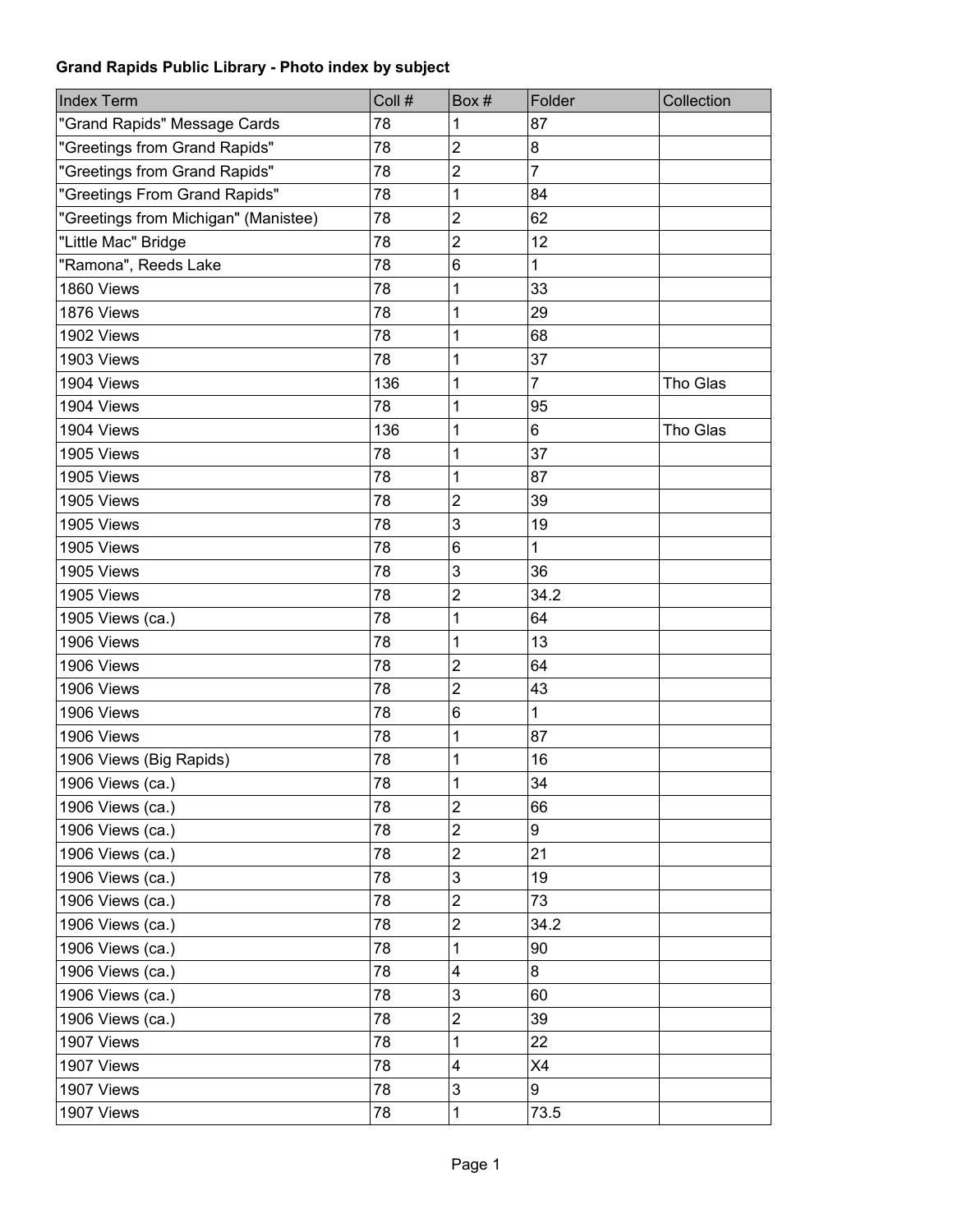| <b>Index Term</b>       | Coll # | Box#                    | Folder         | Collection    |
|-------------------------|--------|-------------------------|----------------|---------------|
| 1907 Views              | 78     | 4                       | X3             |               |
| 1907 Views              | 78     | $\overline{2}$          | 34.9           |               |
| 1907 Views              | 78     | $\overline{2}$          | 34.7           |               |
| 1907 Views              | 78     | $\overline{2}$          | 31             |               |
| 1907 Views              | 78     | 1                       | 74             |               |
| 1907 Views              | 78     | $\overline{2}$          | 9              |               |
| 1907 Views              | 78     | $\overline{2}$          | 34.13          |               |
| 1907 Views              | 78     | 3                       | 86             |               |
| 1907 Views (Big Rapids) | 78     | 1                       | 16             |               |
| 1907 Views (ca.)        | 78     | 1                       | 33             |               |
| 1907 Views (ca.)        | 78     | 1                       | 32             |               |
| 1907 Views (ca.)        | 78     | $\overline{\mathbf{c}}$ | 34.3           |               |
| 1907 Views (ca.)        | 78     | $\overline{\mathbf{4}}$ | 12             |               |
| 1907 Views (ca.)        | 78     | 4                       | 13             |               |
| 1907 Views (ca.)        | 78     | $\overline{c}$          | 34.8           |               |
| 1907 Views (ca.)        | 78     | 3                       | 60             |               |
| 1907 Views (ca.)        | 78     | 3                       | $\mathbf 1$    |               |
| 1907 Views (ca.)        | 78     | 1                       | 74             |               |
| 1907 Views (ca.)        | 78     | $\overline{c}$          | 10             |               |
| 1907 Views (ca.)        | 78     | 1                       | 76.5           |               |
| 1907 Views (ca.)        | 78     | 1                       | 42             |               |
| 1907 Views (ca.)        | 78     | 6                       | 1              |               |
| 1907 Views (ca.)        | 78     | 4                       | X <sub>2</sub> |               |
| 1907 Views (ca.)        | 78     | $\overline{\mathbf{4}}$ | X <sub>8</sub> |               |
| 1907 Views (ca.)        | 78     | $\overline{2}$          | 73             |               |
| 1908 Views              | 78     | $\overline{2}$          | 39.75          | <b>GRPost</b> |
| 1908 Views              | 78     | 1                       | 34             |               |
| 1908 Views              | 78     | 1                       | 37             |               |
| 1908 Views              | 78     | 1                       | 22             |               |
| 1908 Views              | 78     | 3                       | 80             |               |
| 1908 Views              | 78     | 3                       | $\overline{2}$ |               |
| 1908 Views              | 78     | 4                       | X7             |               |
| 1908 Views              | 78     | 3                       | 47             |               |
| 1908 Views              | 78     | $\overline{\mathbf{c}}$ | 39             |               |
| 1908 Views              | 78     | 4                       | 12             |               |
| 1908 Views              | 78     | $\overline{c}$          | 43             |               |
| 1908 Views              | 78     | 3                       | 19             |               |
| 1908 Views              | 78     | 1                       | 42             |               |
| 1908 Views              | 78     | 4                       | 37             |               |
| 1908 Views (ca.)        | 78     | $\overline{c}$          | 69             |               |
| 1908 Views (ca.)        | 78     | 3                       | 81             |               |
| 1908 Views (ca.)        | 78     | 4                       | 29             |               |
| 1908 Views (ca.)        | 78     | 4                       | 28             |               |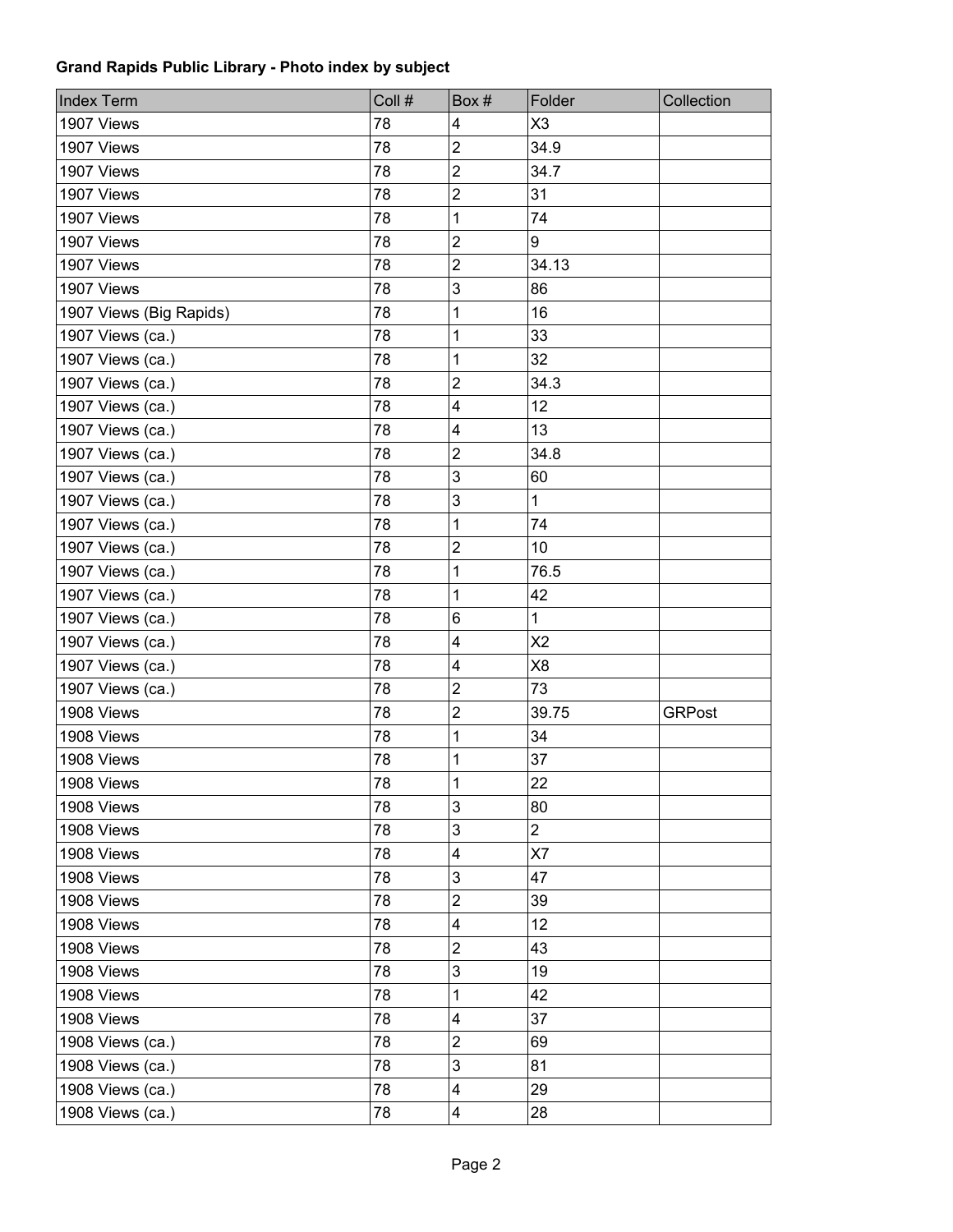| 1908 Views (ca.)<br>78<br>13<br>4<br>$\overline{2}$<br>78<br>36<br>1908 Views (ca.)<br>1908 Views (ca.)<br>78<br>$\overline{\mathbf{4}}$<br>11<br>$\boldsymbol{2}$<br>1908 Views (ca.)<br>78<br>35<br>1<br>43<br>1908 Views (ca.)<br>78<br>$\overline{2}$<br>34.9<br>1908 Views (ca.)<br>78<br>4<br>46<br>1908 Views (ca.)<br>78<br>3<br>60<br>1908 Views (ca.)<br>78<br>$\mathbf{1}$<br>1908 Views (ca.)<br>78<br>6<br>$\overline{2}$<br>1908 Views (ca.)<br>78<br>34.4<br>$\overline{2}$<br>78<br>34.5<br>1908 Views (ca.)<br>1<br>93<br>1908 Views (ca.)<br>78<br>$\mathbf 2$<br>34.8<br>1908 Views (ca.)<br>78<br>1909 Views<br>1<br>33<br>78<br>$\overline{2}$<br>43<br>1909 Views<br>78<br>$\overline{c}$<br>34.8<br>1909 Views<br>78<br>$\overline{2}$<br>39<br>1909 Views<br>78<br>$\overline{2}$<br>1909 Views<br>78<br>34.2<br>78<br>1<br>95<br>1909 Views<br>1909 Views<br>3<br>78<br>53<br>3<br>78<br>58<br>1909 Views<br>6<br>Ada Glas<br>1909 Views<br>122<br>9(#2, 23)<br>1<br>32<br>1909 Views (ca.)<br>78<br>1909 Views (ca.)<br>1<br>34<br>78<br>$\mathbf{3}$<br>1909 Views (ca.)<br>79.5<br>78<br>$\overline{2}$<br>28.5<br>1909 Views (ca.)<br>78<br>1909 Views (ca.)<br>6<br>$\mathbf{1}$<br>78 |
|----------------------------------------------------------------------------------------------------------------------------------------------------------------------------------------------------------------------------------------------------------------------------------------------------------------------------------------------------------------------------------------------------------------------------------------------------------------------------------------------------------------------------------------------------------------------------------------------------------------------------------------------------------------------------------------------------------------------------------------------------------------------------------------------------------------------------------------------------------------------------------------------------------------------------------------------------------------------------------------------------------------------------------------------------------------------------------------------------------------------------------------------------------------------------------------------------------------------|
|                                                                                                                                                                                                                                                                                                                                                                                                                                                                                                                                                                                                                                                                                                                                                                                                                                                                                                                                                                                                                                                                                                                                                                                                                      |
|                                                                                                                                                                                                                                                                                                                                                                                                                                                                                                                                                                                                                                                                                                                                                                                                                                                                                                                                                                                                                                                                                                                                                                                                                      |
|                                                                                                                                                                                                                                                                                                                                                                                                                                                                                                                                                                                                                                                                                                                                                                                                                                                                                                                                                                                                                                                                                                                                                                                                                      |
|                                                                                                                                                                                                                                                                                                                                                                                                                                                                                                                                                                                                                                                                                                                                                                                                                                                                                                                                                                                                                                                                                                                                                                                                                      |
|                                                                                                                                                                                                                                                                                                                                                                                                                                                                                                                                                                                                                                                                                                                                                                                                                                                                                                                                                                                                                                                                                                                                                                                                                      |
|                                                                                                                                                                                                                                                                                                                                                                                                                                                                                                                                                                                                                                                                                                                                                                                                                                                                                                                                                                                                                                                                                                                                                                                                                      |
|                                                                                                                                                                                                                                                                                                                                                                                                                                                                                                                                                                                                                                                                                                                                                                                                                                                                                                                                                                                                                                                                                                                                                                                                                      |
|                                                                                                                                                                                                                                                                                                                                                                                                                                                                                                                                                                                                                                                                                                                                                                                                                                                                                                                                                                                                                                                                                                                                                                                                                      |
|                                                                                                                                                                                                                                                                                                                                                                                                                                                                                                                                                                                                                                                                                                                                                                                                                                                                                                                                                                                                                                                                                                                                                                                                                      |
|                                                                                                                                                                                                                                                                                                                                                                                                                                                                                                                                                                                                                                                                                                                                                                                                                                                                                                                                                                                                                                                                                                                                                                                                                      |
|                                                                                                                                                                                                                                                                                                                                                                                                                                                                                                                                                                                                                                                                                                                                                                                                                                                                                                                                                                                                                                                                                                                                                                                                                      |
|                                                                                                                                                                                                                                                                                                                                                                                                                                                                                                                                                                                                                                                                                                                                                                                                                                                                                                                                                                                                                                                                                                                                                                                                                      |
|                                                                                                                                                                                                                                                                                                                                                                                                                                                                                                                                                                                                                                                                                                                                                                                                                                                                                                                                                                                                                                                                                                                                                                                                                      |
|                                                                                                                                                                                                                                                                                                                                                                                                                                                                                                                                                                                                                                                                                                                                                                                                                                                                                                                                                                                                                                                                                                                                                                                                                      |
|                                                                                                                                                                                                                                                                                                                                                                                                                                                                                                                                                                                                                                                                                                                                                                                                                                                                                                                                                                                                                                                                                                                                                                                                                      |
|                                                                                                                                                                                                                                                                                                                                                                                                                                                                                                                                                                                                                                                                                                                                                                                                                                                                                                                                                                                                                                                                                                                                                                                                                      |
|                                                                                                                                                                                                                                                                                                                                                                                                                                                                                                                                                                                                                                                                                                                                                                                                                                                                                                                                                                                                                                                                                                                                                                                                                      |
|                                                                                                                                                                                                                                                                                                                                                                                                                                                                                                                                                                                                                                                                                                                                                                                                                                                                                                                                                                                                                                                                                                                                                                                                                      |
|                                                                                                                                                                                                                                                                                                                                                                                                                                                                                                                                                                                                                                                                                                                                                                                                                                                                                                                                                                                                                                                                                                                                                                                                                      |
|                                                                                                                                                                                                                                                                                                                                                                                                                                                                                                                                                                                                                                                                                                                                                                                                                                                                                                                                                                                                                                                                                                                                                                                                                      |
|                                                                                                                                                                                                                                                                                                                                                                                                                                                                                                                                                                                                                                                                                                                                                                                                                                                                                                                                                                                                                                                                                                                                                                                                                      |
|                                                                                                                                                                                                                                                                                                                                                                                                                                                                                                                                                                                                                                                                                                                                                                                                                                                                                                                                                                                                                                                                                                                                                                                                                      |
|                                                                                                                                                                                                                                                                                                                                                                                                                                                                                                                                                                                                                                                                                                                                                                                                                                                                                                                                                                                                                                                                                                                                                                                                                      |
|                                                                                                                                                                                                                                                                                                                                                                                                                                                                                                                                                                                                                                                                                                                                                                                                                                                                                                                                                                                                                                                                                                                                                                                                                      |
|                                                                                                                                                                                                                                                                                                                                                                                                                                                                                                                                                                                                                                                                                                                                                                                                                                                                                                                                                                                                                                                                                                                                                                                                                      |
|                                                                                                                                                                                                                                                                                                                                                                                                                                                                                                                                                                                                                                                                                                                                                                                                                                                                                                                                                                                                                                                                                                                                                                                                                      |
|                                                                                                                                                                                                                                                                                                                                                                                                                                                                                                                                                                                                                                                                                                                                                                                                                                                                                                                                                                                                                                                                                                                                                                                                                      |
| 3<br>1909 Views (ca.)<br>85.5<br>78                                                                                                                                                                                                                                                                                                                                                                                                                                                                                                                                                                                                                                                                                                                                                                                                                                                                                                                                                                                                                                                                                                                                                                                  |
| 1<br>74<br>1909 Views (ca.)<br>78                                                                                                                                                                                                                                                                                                                                                                                                                                                                                                                                                                                                                                                                                                                                                                                                                                                                                                                                                                                                                                                                                                                                                                                    |
| $\overline{2}$<br>19<br>78<br>1909 Views (ca.)                                                                                                                                                                                                                                                                                                                                                                                                                                                                                                                                                                                                                                                                                                                                                                                                                                                                                                                                                                                                                                                                                                                                                                       |
| 3<br>1909 Views (ca.)<br>78<br>$\mathbf{1}$                                                                                                                                                                                                                                                                                                                                                                                                                                                                                                                                                                                                                                                                                                                                                                                                                                                                                                                                                                                                                                                                                                                                                                          |
| 1<br>1909 Views (ca.)<br>78<br>45                                                                                                                                                                                                                                                                                                                                                                                                                                                                                                                                                                                                                                                                                                                                                                                                                                                                                                                                                                                                                                                                                                                                                                                    |
| 12<br>1909 Views (ca.)<br>78<br>4                                                                                                                                                                                                                                                                                                                                                                                                                                                                                                                                                                                                                                                                                                                                                                                                                                                                                                                                                                                                                                                                                                                                                                                    |
| 3<br>1909 Views (ca.)<br>78<br>87.75                                                                                                                                                                                                                                                                                                                                                                                                                                                                                                                                                                                                                                                                                                                                                                                                                                                                                                                                                                                                                                                                                                                                                                                 |
| $\overline{2}$<br>1909 Views (ca.)<br>71.5<br>78                                                                                                                                                                                                                                                                                                                                                                                                                                                                                                                                                                                                                                                                                                                                                                                                                                                                                                                                                                                                                                                                                                                                                                     |
| $\overline{\mathbf{4}}$<br>8<br>1909 Views (ca.)<br>78                                                                                                                                                                                                                                                                                                                                                                                                                                                                                                                                                                                                                                                                                                                                                                                                                                                                                                                                                                                                                                                                                                                                                               |
| 1909 Views (ca.)<br>78<br>50<br>1                                                                                                                                                                                                                                                                                                                                                                                                                                                                                                                                                                                                                                                                                                                                                                                                                                                                                                                                                                                                                                                                                                                                                                                    |
| 3<br>19<br>1909 Views (ca.)<br>78                                                                                                                                                                                                                                                                                                                                                                                                                                                                                                                                                                                                                                                                                                                                                                                                                                                                                                                                                                                                                                                                                                                                                                                    |
| 1909 Views (ca.)<br>78<br>81<br>1                                                                                                                                                                                                                                                                                                                                                                                                                                                                                                                                                                                                                                                                                                                                                                                                                                                                                                                                                                                                                                                                                                                                                                                    |
| 3<br>1909 Views (ca.)<br>78<br>78                                                                                                                                                                                                                                                                                                                                                                                                                                                                                                                                                                                                                                                                                                                                                                                                                                                                                                                                                                                                                                                                                                                                                                                    |
| 1909 Views (ca.)<br>$\overline{c}$<br>78<br>20                                                                                                                                                                                                                                                                                                                                                                                                                                                                                                                                                                                                                                                                                                                                                                                                                                                                                                                                                                                                                                                                                                                                                                       |
|                                                                                                                                                                                                                                                                                                                                                                                                                                                                                                                                                                                                                                                                                                                                                                                                                                                                                                                                                                                                                                                                                                                                                                                                                      |
| $\overline{c}$<br>34.9<br>1909 Views (ca.)<br>78                                                                                                                                                                                                                                                                                                                                                                                                                                                                                                                                                                                                                                                                                                                                                                                                                                                                                                                                                                                                                                                                                                                                                                     |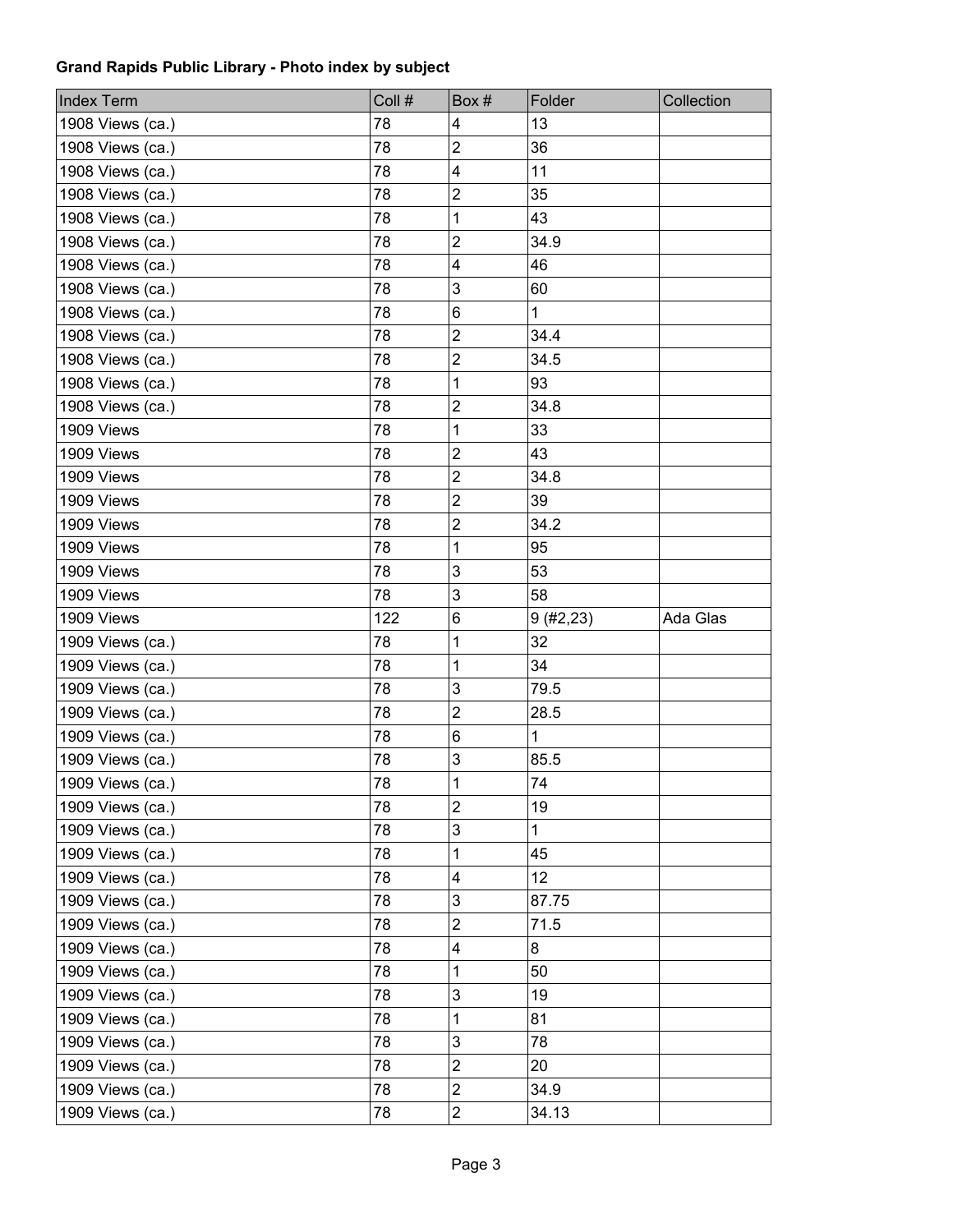| <b>Index Term</b> | Coll # | Box#                    | Folder         | Collection |
|-------------------|--------|-------------------------|----------------|------------|
| 1909 Views (ca.)  | 78     | $\overline{2}$          | 34.7           |            |
| 1909 Views (ca.)  | 78     | 1                       | 39             |            |
| 1909 Views (ca.)  | 78     | 3                       | 60             |            |
| 1910 Views        | 78     | 1                       | 29             |            |
| 1910 Views        | 78     | 1                       | 93             |            |
| 1910 Views        | 78     | 3                       | 78             |            |
| 1910 Views        | 78     | 1                       | 86             |            |
| 1910 Views        | 78     | $\overline{c}$          | 39             |            |
| 1910 Views        | 78     | 4                       | 8              |            |
| 1910 Views        | 78     | 4                       | 10             |            |
| 1910 Views        | 78     | $\overline{\mathbf{4}}$ | 39             |            |
| 1910 Views        | 78     | $\overline{2}$          | 9              |            |
| 1910 Views        | 78     | 3                       | $\mathbf{1}$   |            |
| 1910 Views        | 78     | $\overline{2}$          | 9              |            |
| 1910 Views        | 78     | $\overline{\mathbf{4}}$ | 12             |            |
| 1910 Views (ca.)  | 78     | 1                       | 32             |            |
| 1910 Views (ca.)  | 78     | 1                       | 42             |            |
| 1910 Views (ca.)  | 78     | $\overline{2}$          | 34.8           |            |
| 1910 Views (ca.)  | 78     | 3                       | 60             |            |
| 1910 Views (ca.)  | 78     | 3                       | 19             |            |
| 1910 Views (ca.)  | 78     | $\overline{2}$          | 34.7           |            |
| 1910 Views (ca.)  | 78     | $\overline{2}$          | 52             |            |
| 1910 Views (ca.)  | 78     | 3                       | 68.5           |            |
| 1910 Views (ca.)  | 78     | 6                       | $\mathbf{1}$   |            |
| 1910 Views (ca.)  | 78     | $\overline{2}$          | 42             |            |
| 1910 Views (ca.)  | 78     | 4                       | 11             |            |
| 1910 Views (ca.)  | 78     | 3                       | 11.5           |            |
| 1910 Views (ca.)  | 78     | 3                       | 8              |            |
| 1910 Views (ca.)  | 78     | 6                       | $\overline{2}$ |            |
| 1911 Views        | 78     | $\overline{c}$          | 32             |            |
| 1911 Views        | 78     | 3                       | 60             |            |
| 1911 Views        | 78     | 1                       | 46.5           |            |
| 1911 Views        | 78     | $\overline{2}$          | 34.6           |            |
| 1911 Views        | 78     | $\overline{\mathbf{c}}$ | $\overline{2}$ |            |
| 1911 Views        | 78     | 1                       | 42             |            |
| 1911 Views (ca.)  | 78     | 1                       | 64             |            |
| 1911 Views (ca.)  | 78     | 1                       | 49.25          |            |
| 1911 Views (ca.)  | 78     | 3                       | 9              |            |
| 1911 Views (ca.)  | 78     | 6                       | $\mathbf{1}$   |            |
| 1911 Views (ca.)  | 78     | 1                       | 52             |            |
| 1911 Views (ca.)  | 78     | 2                       | 34.11          |            |
| 1911 Views (ca.)  | 78     | 1                       | 69             |            |
| 1912 Views        | 78     | 1                       | 22             |            |
|                   |        |                         |                |            |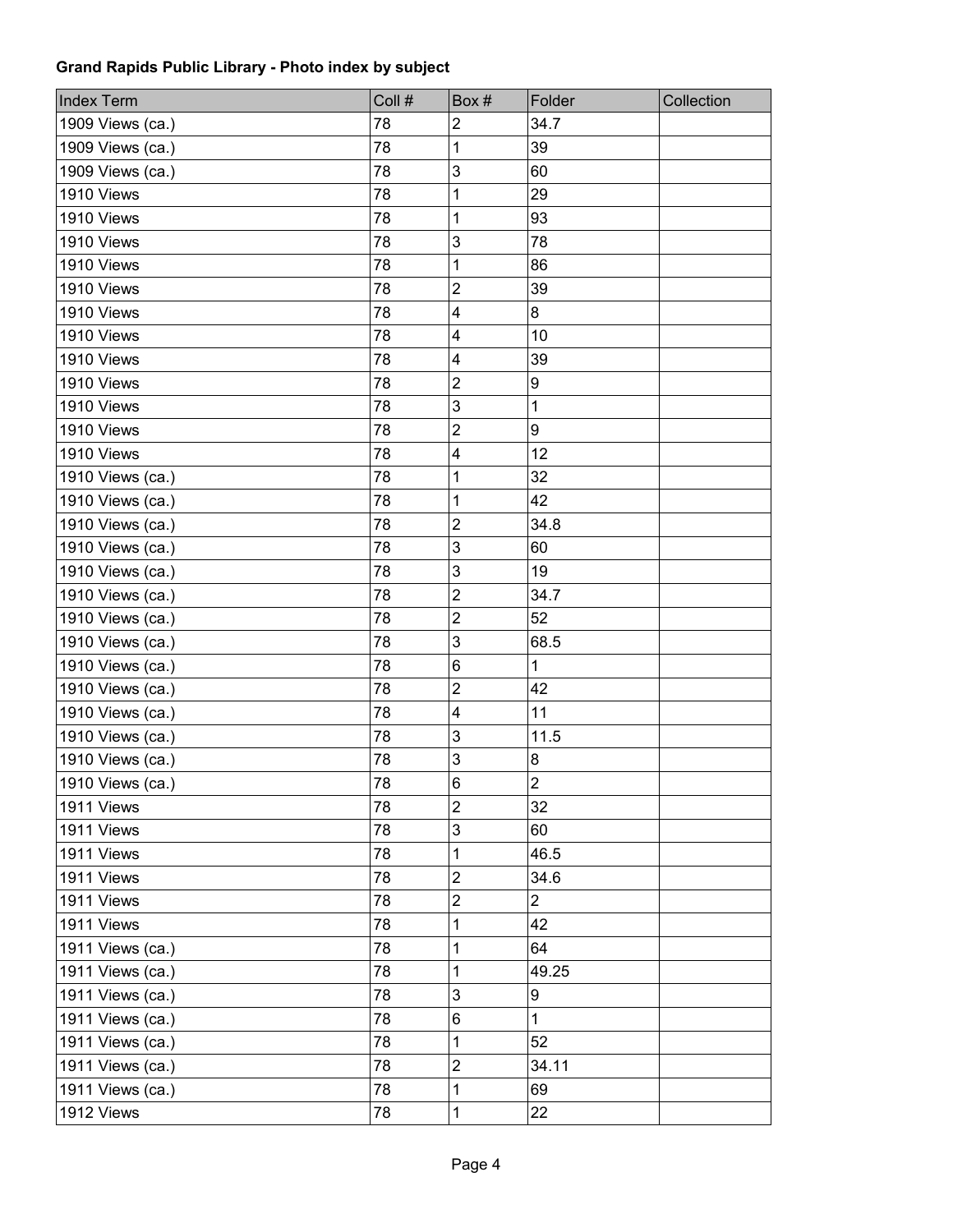| <b>Index Term</b> | Coll # | Box#                    | Folder         | Collection |
|-------------------|--------|-------------------------|----------------|------------|
| 1912 Views        | 78     | 3                       | 45             |            |
| 1912 Views        | 78     | 3                       | 85             |            |
| 1912 Views        | 78     | 1                       | 74             |            |
| 1912 Views        | 78     | $\overline{c}$          | 54             |            |
| 1912 Views        | 78     | $\overline{c}$          | 34.2           |            |
| 1912 Views        | 78     | 3                       | 33             |            |
| 1912 Views        | 78     | $\overline{c}$          | 39             |            |
| 1912 Views        | 78     | 3                       | 19             |            |
| 1912 Views        | 78     | $\overline{c}$          | 34.3           |            |
| 1912 Views        | 78     | 4                       | 14             |            |
| 1912 Views (ca.)  | 78     | 1                       | 34             |            |
| 1912 Views (ca.)  | 78     | $\overline{2}$          | 34.6           |            |
| 1912 Views (ca.)  | 78     | $\overline{c}$          | 36             |            |
| 1912 Views (ca.)  | 78     | 3                       | 17             |            |
| 1912 Views (ca.)  | 78     | 6                       | $\mathbf 1$    |            |
| 1912 Views (ca.)  | 78     | 2                       | 68.5           |            |
| 1912 Views (ca.)  | 78     | $\overline{\mathbf{c}}$ | 52             |            |
| 1912 Views (ca.)  | 78     | 3                       | $\overline{7}$ |            |
| 1912 Views (ca.)  | 78     | $\overline{c}$          | 34.10          |            |
| 1912 Views (ca.)  | 78     | 3                       | 79.5           |            |
| 1912 Views (ca.)  | 78     | 3                       | $\mathbf 1$    |            |
| 1912 Views (ca.)  | 78     | 1                       | 42             |            |
| 1912 Views (ca.)  | 78     | 3                       | 43             |            |
| 1912 Views (ca.)  | 78     | 3                       | 59             |            |
| 1912 Views (ca.)  | 78     | 3                       | 60             |            |
| 1913 Views        | 78     | 3                       | 60             |            |
| 1913 Views        | 78     | $\overline{c}$          | 66             |            |
| 1913 Views        | 78     | $\overline{\mathbf{c}}$ | 70             |            |
| 1913 Views        | 78     | $\overline{2}$          | 34.1           |            |
| 1913 Views        | 78     | 1                       | 39             |            |
| 1913 Views        | 78     | 3                       | 63.5           |            |
| 1913 Views (ca.)  | 78     | 1                       | 34             |            |
| 1913 Views (ca.)  | 78     | 1                       | 53             |            |
| 1913 Views (ca.)  | 78     | $\overline{c}$          | 34.8           |            |
| 1913 Views (ca.)  | 78     | 6                       | $\mathbf{1}$   |            |
| 1913 Views (ca.)  | 78     | 4                       | 12             |            |
| 1913 Views (ca.)  | 78     | 3                       | 19             |            |
| 1913 Views (ca.)  | 78     | 3                       | 1              |            |
| 1914 Views        | 78     | 1                       | 5              |            |
| 1914 Views        | 78     | 3                       | $\mathbf 1$    |            |
| 1914 Views        | 78     | 6                       | $\mathbf 1$    |            |
| 1914 Views        | 78     | $\overline{\mathbf{c}}$ | 34.13          |            |
| 1914 Views (ca.)  | 78     | 1                       | 95             |            |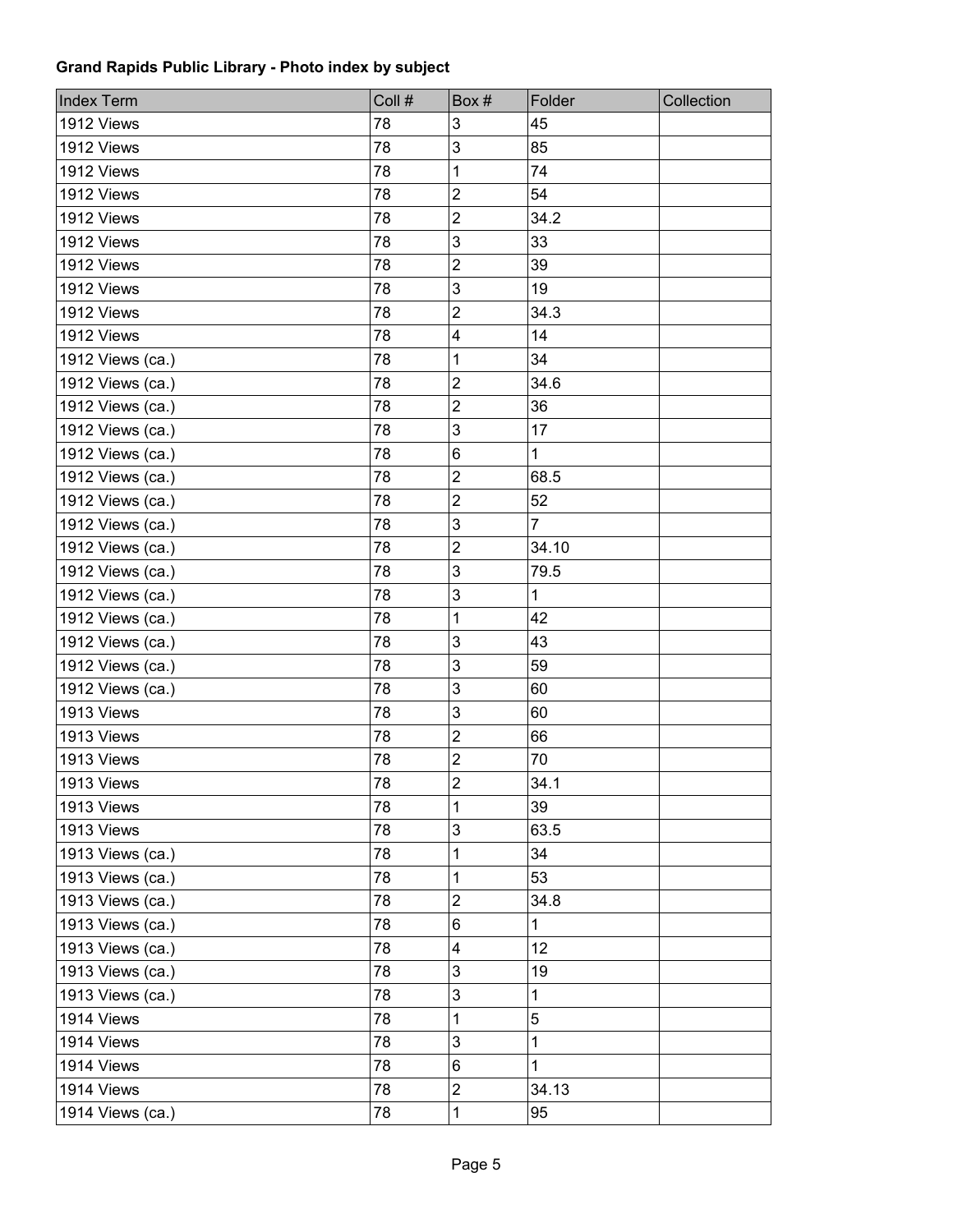| <b>Index Term</b> | Coll # | Box#                    | Folder       | Collection |
|-------------------|--------|-------------------------|--------------|------------|
| 1915 Views        | 78     | 3                       | 33           |            |
| 1915 Views        | 78     | $\overline{2}$          | 26.5         |            |
| 1915 Views        | 78     | 3                       | $\mathbf{1}$ |            |
| 1915 Views        | 78     | 3                       | 36.5         |            |
| 1915 Views (ca.)  | 78     | 1                       | 64           |            |
| 1915 Views (ca.)  | 78     | 3                       | 81           |            |
| 1915 Views (ca.)  | 78     | 3                       | 60           |            |
| 1915 Views (ca.)  | 78     | 1                       | 93           |            |
| 1915 Views (ca.)  | 78     | $\overline{\mathbf{4}}$ | 12           |            |
| 1915 Views (ca.)  | 78     | $\overline{2}$          | 34.10        |            |
| 1916 Views        | 78     | 1                       | 39           |            |
| 1916 Views        | 78     | 3                       | 26           |            |
| 1916 Views        | 78     | $\overline{2}$          | 63           |            |
| 1916 Views        | 78     | 3                       | 75           |            |
| 1916 Views        | 78     | $\overline{2}$          | 70           |            |
| 1916 Views        | 78     | 6                       | $\mathbf 1$  |            |
| 1916 Views (ca.)  | 78     | 3                       | 51           |            |
| 1916 Views (ca.)  | 78     | 2                       | 58           |            |
| 1916 Views (ca.)  | 78     | $\overline{\mathbf{4}}$ | 43           |            |
| 1916 Views (ca.)  | 78     | 3                       | 58           |            |
| 1916 Views (ca.)  | 78     | $\overline{2}$          | 52           |            |
| 1916 Views (ca.)  | 78     | 3                       | 33           |            |
| 1916 Views (ca.)  | 78     | 1                       | 58           |            |
| 1916 Views (ca.)  | 78     | 1                       | 82           |            |
| 1916 Views (ca.)  | 78     | 3                       | 60           |            |
| 1917 Views        | 78     | 1                       | 26           |            |
| 1917 Views        | 78     | 3                       | 70           |            |
| 1917 Views (ca.)  | 78     | 3                       | 79           |            |
| 1917 Views (ca.)  | 78     | 6                       | $\mathbf{1}$ |            |
| 1918 Views (ca.)  | 78     | 1                       | 46           |            |
| 1918 Views (ca.)  | 78     | 4                       | 14           |            |
| 1918 Views (ca.)  | 78     | 1                       | 93           |            |
| 1918 Views (ca.)  | 78     | 3                       | 60           |            |
| 1919 Views        | 78     | 3                       | 70           |            |
| 1919 Views (ca.)  | 78     | 1                       | 39           |            |
| 1920 Views        | 78     | 1                       | 19           |            |
| 1920 Views        | 78     | 1                       | 4            |            |
| 1920 Views        | 78     | 3                       | 55           |            |
| 1920 Views        | 78     | 1                       | 58           |            |
| 1920 Views (ca.)  | 78     | 1                       | 46           |            |
| 1920s Views       | 78     | 1                       | 42           |            |
| 1921 Views (ca.)  | 78     | $\overline{c}$          | 9            |            |
| 1921 Views (ca.)  | 78     | 1                       | 74           |            |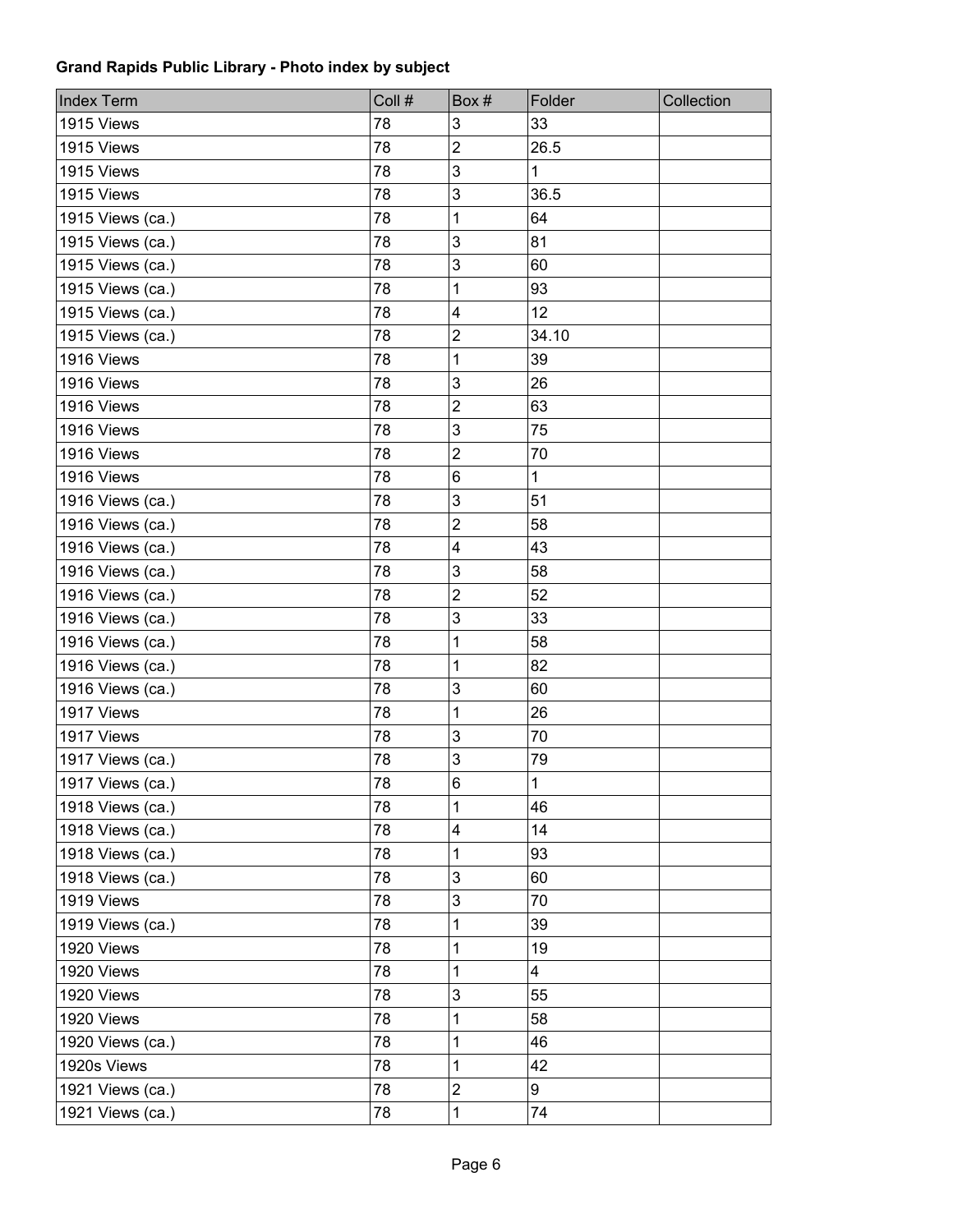| <b>Index Term</b>        | Coll # | Box#                    | Folder           | Collection |
|--------------------------|--------|-------------------------|------------------|------------|
| 1922 Views               | 78     | 3                       | 33               |            |
| 1922 Views (ca.)         | 78     | 1                       | 85               |            |
| 1922 Views (ca.)         | 78     | 3                       | $\mathbf 1$      |            |
| 1923 Views (ca.)         | 78     | $\overline{c}$          | 39               |            |
| 1923 Views (ca.)         | 78     | 4                       | 45               |            |
| 1924 Views (ca.)         | 78     | 3                       | 60               |            |
| 1924 Views (ca.)         | 78     | 3                       | $\boldsymbol{9}$ |            |
| 1925 Views               | 78     | 3                       | 8                |            |
| 1925 Views (ca.)         | 78     | $\overline{c}$          | 19               |            |
| 1926 Views               | 78     | 1                       | 30               |            |
| 1926 Views (ca.)         | 78     | $\overline{\mathbf{4}}$ | 46               |            |
| 1927 Views (ca.)         | 78     | 3                       | 52.5             |            |
| 1929 Views (Baldwin, MI) | 78     | 1                       | 11               |            |
| 1930 Views (ca.)         | 78     | 3                       | 4.5              |            |
| 1930 Views (ca.)         | 78     | 1                       | 63               |            |
| 1930 Views (ca.)         | 78     | 1                       | 60.5             |            |
| 1930s Views              | 78     | 1                       | 5                |            |
| 1930s Views              | 78     | 1                       | 14               |            |
| 1930s Views              | 78     | 1                       | 20               |            |
| 1931 Views               | 78     | 3                       | 87.5             |            |
| 1931 Views               | 78     | 3                       | 64.5             |            |
| 1932 Views               | 78     | 1                       | 32               |            |
| 1932 Views               | 78     | 1                       | 30               |            |
| 1932 Views               | 78     | 1                       | 36               |            |
| 1932 Views               | 78     | 1                       | 47               |            |
| 1932 Views               | 78     | 1                       | 24               |            |
| 1932 Views               | 78     | 4                       | $\mathbf{1}$     |            |
| 1932 Views               | 78     | $\overline{\mathbf{c}}$ | 34.11            |            |
| 1932 Views               | 78     | $\overline{2}$          | 13               |            |
| 1932 Views               | 78     | 3                       | 21               |            |
| 1932 Views               | 78     | 3                       | 22               |            |
| 1932 Views               | 78     | 3                       | 22.5             |            |
| 1932 Views               | 78     | 3                       | 32               |            |
| 1932 Views               | 78     | 3                       | $\mathbf{1}$     |            |
| 1932 Views               | 78     | 1                       | 54               |            |
| 1932 Views               | 78     | 1                       | 56               |            |
| 1932 Views               | 78     | 3                       | 75               |            |
| 1932 Views               | 78     | 3                       | 69               |            |
| 1932 Views               | 78     | 1                       | 55               |            |
| 1932 Views               | 78     | $\overline{2}$          | 9                |            |
| 1932 Views               | 78     | 1                       | 74               |            |
| 1932 Views               | 78     | 3                       | 29               |            |
| 1932 Views               | 78     | $\overline{c}$          | 49               |            |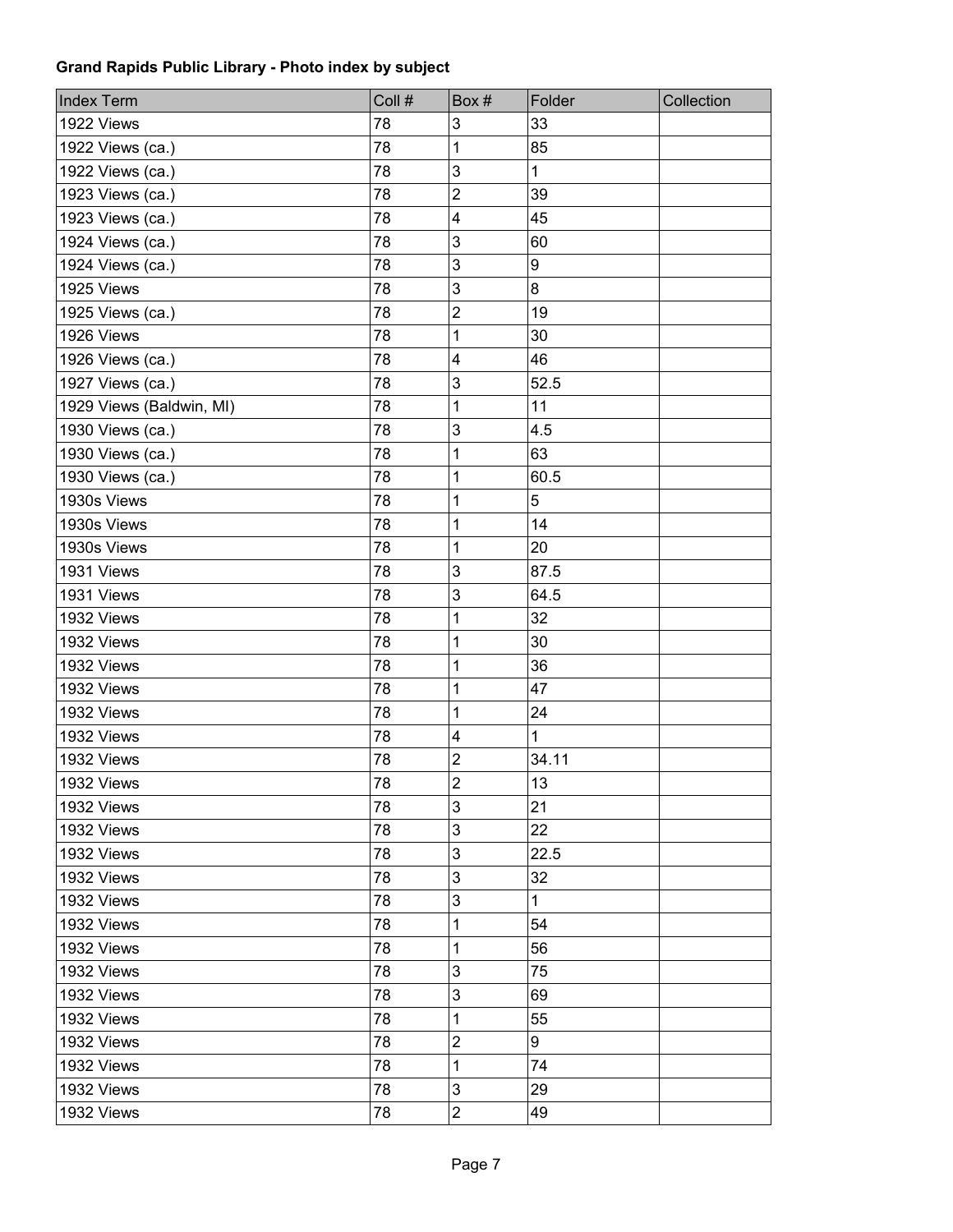| <b>Index Term</b>        | Coll # | Box#                    | Folder           | Collection |
|--------------------------|--------|-------------------------|------------------|------------|
| 1932 Views               | 78     | 4                       | 10               |            |
| 1932 Views               | 78     | 1                       | 64               |            |
| 1932 Views               | 78     | 3                       | 71               |            |
| 1932 Views               | 78     | 4                       | 47               |            |
| 1932 Views               | 78     | $\overline{2}$          | 17               |            |
| 1932 Views               | 78     | $\overline{c}$          | 45               |            |
| 1932 Views               | 78     | $\overline{c}$          | 18               |            |
| 1932 Views               | 78     | $\overline{2}$          | 34.9             |            |
| 1932 Views               | 78     | 4                       | $\mathbf 2$      |            |
| 1932 Views               | 78     | 1                       | 57               |            |
| 1932 Views               | 78     | 3                       | 81               |            |
| 1932 Views               | 78     | $\overline{2}$          | 51               |            |
| 1932 Views               | 78     | 3                       | 50               |            |
| 1933 Views (ca.)         | 78     | 1                       | 54.5             |            |
| 1935 Views               | 78     | $\overline{\mathbf{4}}$ | 43               |            |
| 1935 Views (ca.)         | 78     | 1                       | 74               |            |
| 1936 Views (ca.)         | 78     | 1                       | 30               |            |
| 1936 Views (ca.)         | 78     | 3                       | 33               |            |
| 1936 Views (Muskegon)    | 78     | 3                       | 15               |            |
| 1937 Views (ca.)         | 78     | $\overline{2}$          | 71               |            |
| 1937 Views (ca.)         | 78     | 3                       | 9                |            |
| 1940 Views (ca.)         | 78     | $\overline{2}$          | $\overline{2}$   |            |
| 1942 Views (ca.)         | 78     | $\overline{2}$          | $\boldsymbol{9}$ |            |
| 1943 Views               | 78     | 3                       | 60               |            |
| 1944 Views               | 78     | $\overline{2}$          | 34.5             |            |
| 1944 Views (ca.)         | 78     | 3                       | 60               |            |
| 1946 Views (ca.)         | 78     | 1                       | 74               |            |
| 1947 Views               | 78     | 6                       | 1                |            |
| 1947 Views               | 78     | 3                       | 60               |            |
| 1948 Views               | 78     | 3                       | 13               |            |
| 1948 Views (Baldwin, MI) | 78     | 1                       | 11               |            |
| 1951 Views               | 78     | $\overline{\mathbf{4}}$ | 5                |            |
| 1952 Views (ca.)         | 78     | 3                       | 60               |            |
| 1954 Views               | 78     | 1                       | 27               |            |
| 1959 Views (ca.)         | 78     | 1                       | 44               |            |
| 1961 Views (ca.)         | 78     | 2                       | 62               |            |
| 1965 Views (ca.)         | 78     | 3                       | 33               |            |
| 1965 Views (ca.)         | 78     | 4                       | 33               |            |
| 1966 Views (ca.)         | 78     | 1                       | 94               |            |
| 1966 Views (ca.)         | 78     | 3                       | 48               |            |
| 1967 Views (ca.)         | 78     | 1                       | 95               |            |
| 1968 Views               | 78     | 3                       | 54               |            |
| 1969 Views (ca.)         | 78     | 3                       | 60               |            |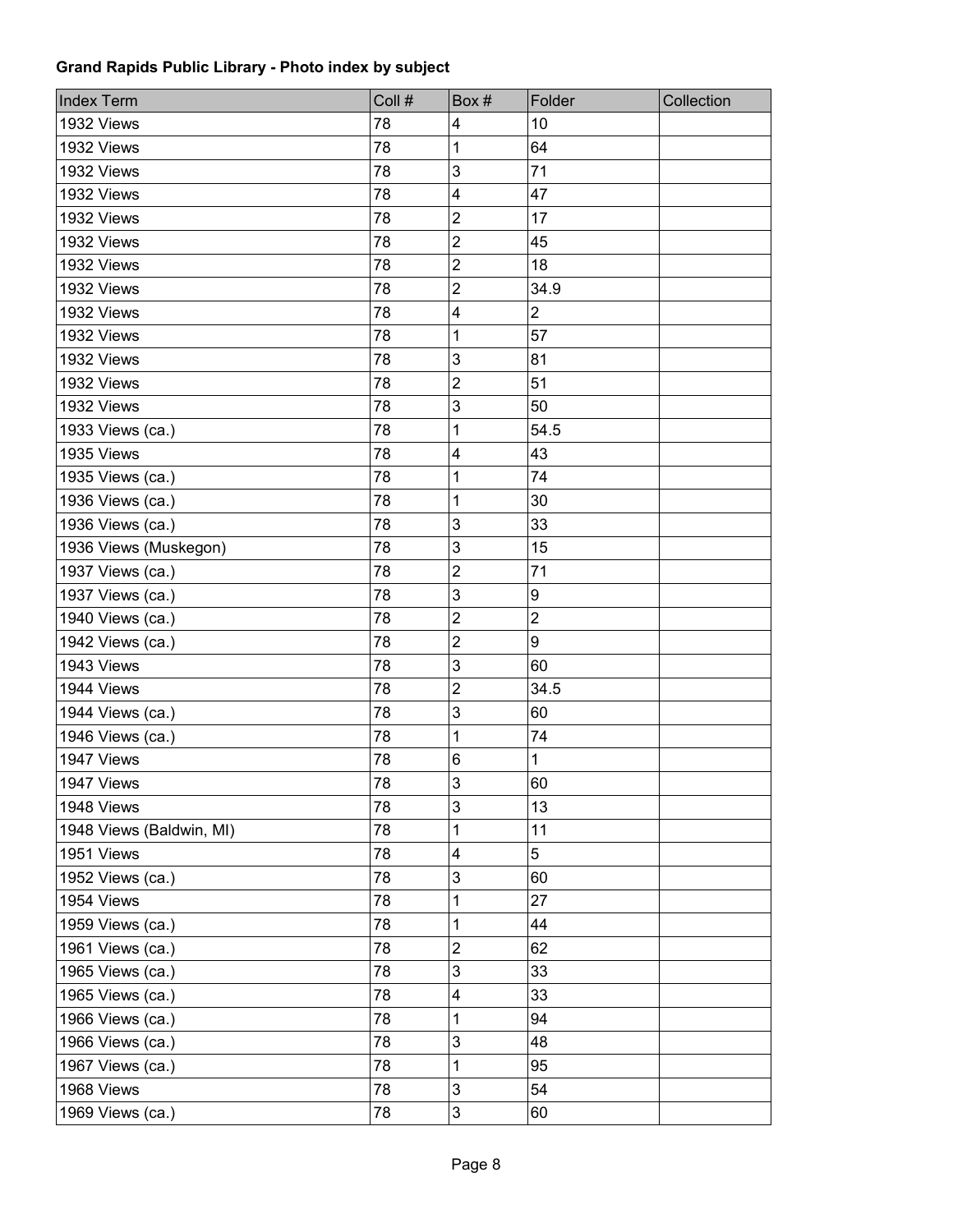| <b>Index Term</b>                       | Coll # | Box #                   | Folder                  | Collection      |
|-----------------------------------------|--------|-------------------------|-------------------------|-----------------|
| 1970 Views (ca.)                        | 78     |                         |                         |                 |
| 28th Street Bridge                      | 54     | $\overline{4}$          | 27                      | <b>GRPLPC</b>   |
| 28th Street views                       | 46     | 21a                     | $\mathbf{1}$            | <b>GRCofC</b>   |
| 28th street views                       | 100    | 1                       | 7                       | <b>GRPhotos</b> |
| 28th street views                       | 138    | 1                       | 1                       | PictHist        |
| 32nd Michigan Brigade, El Paso, TX      | 185    | 1                       | $1 - 4$                 | CopyPhot        |
| 36th Street views                       | 100    | 1                       | 8                       | <b>GRPhotos</b> |
| 4-H Leaders Recognition Dinners         | 46     | 21a                     | $2 - 7$                 | <b>GRCofC</b>   |
| 4-H Queen's Court                       | 46     | 21a                     | $\overline{7}$          | <b>GRCofC</b>   |
| 621st Ordinance Ammunition Company      | 113    | 3                       | 39                      | <b>BlackHst</b> |
| 8th Street Views                        | 78     | $\overline{2}$          | 25                      |                 |
| A - Z Unclaimed Freight and Merchandise | 91     | 3                       | p. 73                   |                 |
| A & P food store                        | 91     | 3                       | p. 61                   |                 |
| A Grand Affair -- FMA display           | 84     | 18                      | 1                       | <b>FMA</b>      |
| A&P Store                               | 138    | 1                       | $\overline{2}$          | PictHist        |
| A.F. Burch Co.                          | 73     | $\overline{2}$          | 11                      | Cam Shop        |
| A.F. Burch Co.Interiors                 | 73     | $\overline{2}$          | 11                      | Cam Shop        |
| Abbey, France                           | 108    | 3                       | 97                      | 339thAmb        |
| <b>ABC Program meeting</b>              | 46     | 21a                     | 8                       | <b>GRCofC</b>   |
| Abe Schefman & Co.                      | 138    | 1                       | 3                       | PictHist        |
| Abeles, Edward                          | 78     | 3                       | 33                      |                 |
| Aberdeen School                         | 133    | 1                       | 1                       | NewsFoto        |
| Aberdeen School                         | 54     | 4                       | 1                       | <b>GRPLPC</b>   |
| Abie and Sam Radio Show                 | 43     | 1                       | 6(#284)                 | <b>Morris</b>   |
| Able Grinding                           | 46     | 21a                     | 9                       | <b>GRCofC</b>   |
| Accordion player                        | 138    | 1                       | 5                       | PictHist        |
| Acme, MI                                | 159    | 1                       | 14                      | Strohpl         |
| Acrobats                                | 111    | $\overline{2}$          | $\overline{2}$          | Blumensh        |
| Actors                                  | 194    | $\overline{c}$          | 1                       | Harring         |
| AD Club                                 | 46     | 21a                     | 10                      | <b>GRCofC</b>   |
| Ada                                     | 122    | 1                       | 3                       | Ada Glas        |
| Ada (Mi.)                               | 227    |                         |                         |                 |
| Ada Covered Bridge                      | 78     | 1                       | 1                       |                 |
| Ada Drugstore                           | 122    | 1                       | $\overline{2}$          | Ada Glas        |
| Ada Meat Market                         | 122    | 1                       | 1                       | Ada Glas        |
| Ada, MI                                 | 69     | 1                       | 1                       | VanVelde        |
| Ada, MI                                 | 78     | 1                       | 6                       |                 |
| Ada, MI                                 | 185    | 1                       | 5                       | CopyPhot        |
| Ada, MI                                 | 78     | 1                       | 1                       |                 |
| Ada, MI                                 | 186    | 1                       | $\overline{\mathbf{c}}$ | Pettis          |
| Ada, MI                                 | 139    | 1                       | 1                       | CamClub         |
| Ada, MI                                 | 122    | 1                       | $1 - 3$                 | Adaglass        |
| Ada, MI                                 | 122    | $\overline{\mathbf{c}}$ | 2(#17)                  | Ada Glas        |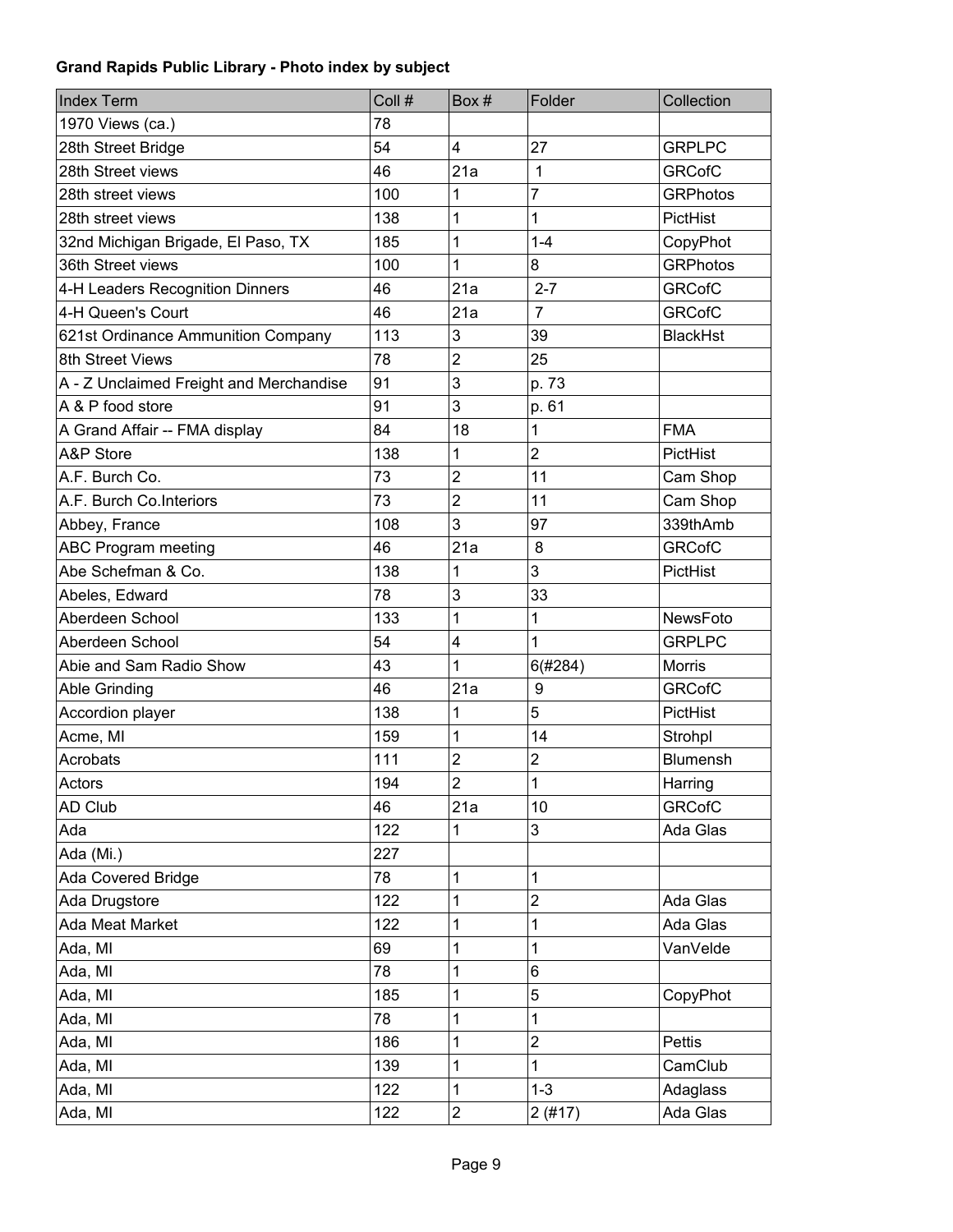| <b>Index Term</b>                    | Coll # | Box#                    | Folder         | Collection    |
|--------------------------------------|--------|-------------------------|----------------|---------------|
| Ada, MI Auto Company                 | 165    | $\overline{2}$          | 1              | Bayne         |
| Ada, MI Covered Bridge               | 59     | 1                       | $2(#123-4)$    | Hooper        |
| Ada, MI Covered Bridge               | 93     | 1                       | 59             | Lorenson      |
| Ada, MI Covered Bridge               | 43     | $\overline{2}$          | 2(#423)        | <b>Morris</b> |
| Ada, MI Covered Bridge               | 138    | 1                       | 4              | PictHist      |
| Ada, MI Covered Bridge               | 69     | 1                       | $\mathbf 2$    | VanVelde      |
| Ada, MI dam                          | 186    | 1                       | $\mathbf 1$    | <b>Pettis</b> |
| Ada, MI Drug Store                   | 122    | 1                       | 1              | Adaglass      |
| Ada, MI flood                        | 122    | 1                       | 3              | Adaglass      |
| Adams house                          | 91     | 3                       | p. 133         |               |
| Adams Street views (458)             | 136    | $\overline{7}$          | 234            | Tho Glas      |
| Adams Street views (458)             | 136    | $\overline{7}$          | 235            | Tho Glas      |
| Adams Street views (458)             | 136    | 6                       | 173            | Tho Glas      |
| <b>Adolph Leitelt</b>                | 78     | $\overline{\mathbf{4}}$ | X1             |               |
| Adolph Leitelt Iron Works            | 73     | $\overline{2}$          | 11             | Cam Shop      |
| Adrian, MI                           | 122    | 22                      | 8(#5, 33)      | Ada Glas      |
| <b>Advertising Agencies</b>          | 46     | 21a                     | 11             | <b>GRCofC</b> |
| <b>Advertising Cards</b>             | 78     | 1                       | 49             |               |
| <b>Advertising Cards</b>             | 78     | 1                       | 13             |               |
| <b>Advertising Cards</b>             | 78     | 1                       | 16             |               |
| <b>Advertising Cards</b>             | 78     | $\overline{c}$          | 35             |               |
| <b>Advertising Cards</b>             | 78     | 3                       | 45             |               |
| <b>Advertising Cards</b>             | 78     | $\overline{2}$          | 72             |               |
| <b>Advertising Cards</b>             | 78     | $\overline{2}$          | 31             |               |
| <b>Advertising Cards</b>             | 78     | 1                       | 42             |               |
| Advertising cards                    | 78     | 3                       | 40             |               |
| <b>Advertising Cards</b>             | 78     | 1                       | 86             |               |
| <b>Advertising Cards</b>             | 78     | 1                       | 87             |               |
| <b>Advertising Cards</b>             | 78     | $\overline{c}$          | 21.75          |               |
| <b>Advertising Cards</b>             | 78     | $\overline{2}$          | 68.5           |               |
| <b>Advertising Cards</b>             | 78     | $\overline{c}$          | 64             |               |
| <b>Advertising Cards</b>             | 78     | 6                       | $\mathbf{1}$   |               |
| <b>Advertising Cards</b>             | 78     | $\overline{\mathbf{4}}$ | 16             |               |
| <b>Advertising Cards</b>             | 78     | 1                       | 73.5           |               |
| Advertising cards                    | 78     | 6                       | $\mathbf{1}$   |               |
| Advertising cards                    | 78     | 4                       | 21             |               |
| <b>Advertising Cards (Political)</b> | 78     | 1                       | 42             |               |
| <b>Advertising Delivery Service</b>  | 46     | 21a                     | 12             | <b>GRCofC</b> |
| <b>Aerial Views</b>                  | 78     | 1                       | 30             |               |
| <b>Aerial Views</b>                  | 78     | 4                       | X <sub>2</sub> |               |
| <b>Aerial Views</b>                  | 78     | 1                       | 84             |               |
| <b>Aerial Views</b>                  | 78     | $\overline{2}$          | $\overline{7}$ |               |
| <b>Aerial Views</b>                  | 78     | 3                       | 60             |               |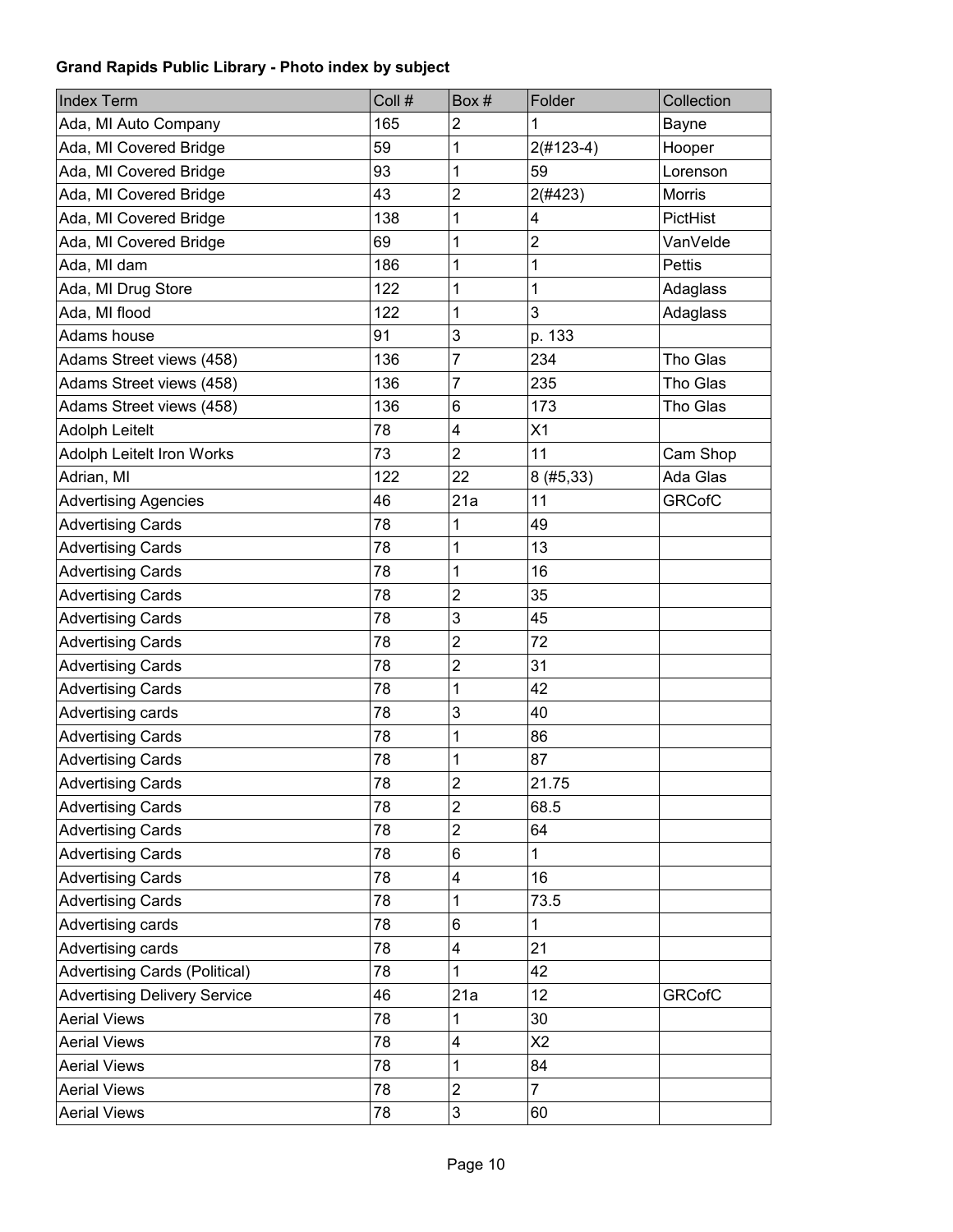| <b>Index Term</b>                         | Coll # | Box#                    | Folder           | Collection      |
|-------------------------------------------|--------|-------------------------|------------------|-----------------|
| Aerial views                              | 78     | 5                       | 4                |                 |
| <b>Aerial Views</b>                       | 78     | 3                       | 65               |                 |
| <b>Aeronautics Committee</b>              | 46     | 21a                     | 13               | <b>GRCofC</b>   |
| African Americans                         | 113    | 3                       | entire box       | <b>BlackHst</b> |
| African Americans                         | 54     | 8                       | 17               | <b>GRPLPC</b>   |
| <b>African Americans</b>                  | 82     | 4                       | 5                | GRStudy         |
| African Americans                         | 54     | $\overline{7}$          | 15               | <b>GRPLPC</b>   |
| <b>African Americans</b>                  | 76     | 1                       | 31,36            | <b>SterCard</b> |
| African Americans                         | 66     | 1                       | $2($ #47-53)     | Johnston        |
| African Americans                         | 59     | $\overline{c}$          | 2(#503,567)      | Hooper          |
| African Americans                         | 43     | 1                       | 1(#38)           | Morris          |
| African Americans                         | 78     | 6                       | 1                |                 |
| Agricultural activity                     | 122    | $\mathbf 2$             | $22 - 4$         | Adaglass        |
| Agricultural activity                     | 122    | 1                       | 14-18,20-4,27-32 | Adaglass        |
| Agriculture. Corn harvesting              | 122    | 1                       | 14               | Ada Glas        |
| Agriculture. Corn harvesting              | 122    | 1                       | 15               | Ada Glas        |
| Agriculture. Corn husking and storing     | 122    | 1                       | 1(#16)           | Ada Glas        |
| Agriculture. Dahlia harvesting            | 122    | $\overline{2}$          | 2(#17)           | Ada Glas        |
| Agriculture. Fruit wagon                  | 122    | 3                       | 1(#31)           | Ada Glas        |
| Agriculture. Haying                       | 122    | $\overline{2}$          | 6(#21)           | Ada Glas        |
| Agriculture. Haying                       | 122    | $\overline{2}$          | 3(#18)           | Ada Glas        |
| Agriculture. Haying                       | 122    | $\overline{2}$          | 5(#20)           | Ada Glas        |
| Agriculture. Haying                       | 122    | $\overline{2}$          | 4 (#19)          | Ada Glas        |
| Agriculture. Potato harvesting            | 122    | $\mathbf 2$             | 7(#22)           | Ada Glas        |
| Agriculture. Potato harvesting            | 122    | $\overline{2}$          | 8(#23)           | Ada Glas        |
| Agriculture. Pumpkin harvesting           | 122    | $\overline{2}$          | 9(#24)           | Ada Glas        |
| Agriculture. Pumpkin harvesting           | 122    | $\overline{2}$          | 11 (#26)         | Ada Glas        |
| Agriculture. Pumpkin harvesting           | 122    | $\overline{2}$          | 12 (#27)         | Ada Glas        |
| Agriculture. Threshing with steam tractor | 122    | $\overline{\mathbf{c}}$ | 13 (#28)         | Ada Glas        |
| Agriculture. Threshing with steam tractor | 122    | $\overline{\mathbf{c}}$ | 15 (#30)         | Ada Glas        |
| Agriculture. Threshing with steam tractor | 122    | $\overline{2}$          | 14 (#29)         | Ada Glas        |
| Agriculture-Horticulture Committee        | 46     | 21a                     | 14               | <b>GRCofC</b>   |
| Ah-Nab-Awen Bicentennial Park             | 54     | 4                       | $\overline{2}$   | <b>GRPLPC</b>   |
| Ah-Nab-Awen Bicentennial Park             | 91     | 3                       | p. 87            |                 |
| Ah-Nab-Awen Bicentennial Park             | 91     | 3                       | p. 83            |                 |
| Air Ambulance                             | 75     | 33                      | 1                | Walsh           |
| Air raids                                 | 146    | 5                       | 5                | Wells           |
| Air Ship  See Derigibles                  | 0      |                         |                  |                 |
| <b>Aircraft Assembly Plant</b>            | 75     | 33                      | $\overline{2}$   | Walsh           |
| Airline schedule                          | 138    | 1                       | 6                | PictHist        |
| Airmail Delivery of "Herald"              | 43     | 1                       | 1(#38)           | <b>Morris</b>   |
| Airplane -- "Spirit of St. Louis"         | 43     | 1                       | $1(\#27,39)$     | <b>Morris</b>   |
| Airplane -- "Spirit of St. Louis"         | 75     | 35                      | 9                | Walsh           |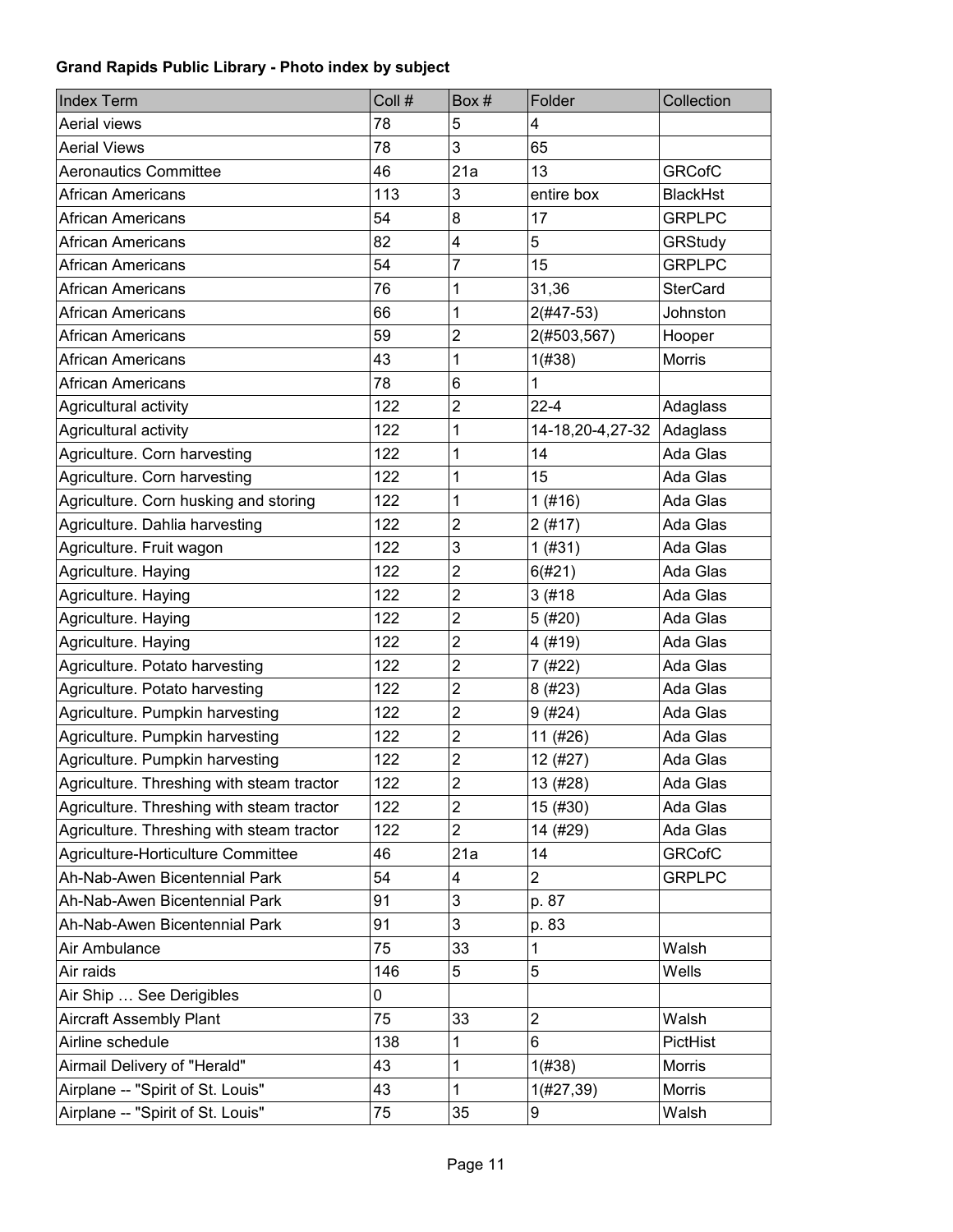| <b>Index Term</b>                           | Coll # | Box#            | Folder                       | Collection    |
|---------------------------------------------|--------|-----------------|------------------------------|---------------|
| Airplane -- Flying Colors                   |        | 5               | 6                            | Mulnix        |
| Airplane -- Ford Trimotor                   | 43     | 1               | 1(#28)                       | <b>Morris</b> |
| Airplane crashes                            | 75     | 32              | $v7-9$                       |               |
| Airplane crashes                            | 75     | 33              | 3                            | Walsh         |
| Airplane crashes                            | 75     | 31              | v3                           | Walsh         |
| Airplane hangers                            | 43     | 1               | 2(#88)                       | <b>Morris</b> |
| Airplane parts                              | 141    | 10              | 17                           | <b>GRHSoc</b> |
| Airplanes                                   | 46     | 26 <sub>b</sub> | 36,40                        | <b>GRCofC</b> |
| Airplanes                                   | 46     | 25a             | 24                           | <b>GRCofC</b> |
| Airplanes                                   | 46     | 22c             | 49                           | <b>GRCofC</b> |
| Airplanes                                   | 46     | 18 <sub>c</sub> | 9                            | <b>GRCofC</b> |
| Airplanes                                   | 46     | 22a             | 13                           | <b>GRCofC</b> |
| Airplanes                                   | 46     | 21c             | 32                           | <b>GRCofC</b> |
| Airplanes                                   | 43     | 1               | 1(#28,31,35,37-9)            | Morris        |
| Airplanes                                   | 27     | 13              | box contents not<br>foldered | <b>Baxter</b> |
| Airplanes                                   | 165    | $\overline{2}$  | 9                            | Bayne         |
| Airplanes                                   | 56     | 41              | 107                          | Collins       |
| Airplanes                                   | 138    | 1               | $\overline{7}$               | PictHist      |
| Airplanes                                   | 111    | $\overline{2}$  | $\mathbf 1$                  | Blumensh      |
| Airplanes                                   | 54     | 7               | 3                            | <b>GRPLPC</b> |
| Airplanes                                   | 46     | 21 <sub>b</sub> | 54                           | <b>GRCofC</b> |
| Airplanes                                   | 111    | $\overline{2}$  | 1                            | Blumensh      |
| Airplanes                                   | 46     | 24c             | 11,34                        | <b>GRCofC</b> |
| Airplanes                                   | 141    | 10              | 17                           | <b>GRHSoc</b> |
| Airplanes                                   | 63     | 1               | 6                            | Vinkemul      |
| Airplanes                                   | 133    | 1               | 79                           | NewsFoto      |
| Airplanes                                   | 75     | 31              | $v1, 3 - 4, 7$               | Walsh         |
| Airplanes                                   | 148    | 6               | $\mathbf{1}$                 | Maile         |
| Airplanes                                   | 75     | 33              | 5                            | Walsh         |
| Airplanes                                   | 78     | $\overline{2}$  | 37                           |               |
| Airplanes                                   | 78     | 6               | 1                            |               |
| Airplanes -- Interiors                      | 75     | 33              | 4                            | Walsh         |
| Airplanes  See also  Air Ambulance          |        |                 |                              |               |
| Airplanes  See also  Military airplanes     |        |                 |                              |               |
| Airplanes  See also  Amphibian<br>airplanes |        |                 |                              |               |
| Airplanes  See also  Gliders                |        |                 |                              |               |
| <b>Airport Committee</b>                    | 75     | 33              | 6                            | Walsh         |
| <b>Airport Oak</b>                          | 75     | 33              | $\overline{7}$               | Walsh         |
| Airport Restaurant                          | 75     | 33              | 8                            | Walsh         |
| <b>Airport Restaurant</b>                   | 75     | 31              | v3                           | Walsh         |
| <b>Airport Terminal Design</b>              | 75     | 33              | 9                            | Walsh         |
| Airports                                    | 75     | 32              | entire box                   | Walsh         |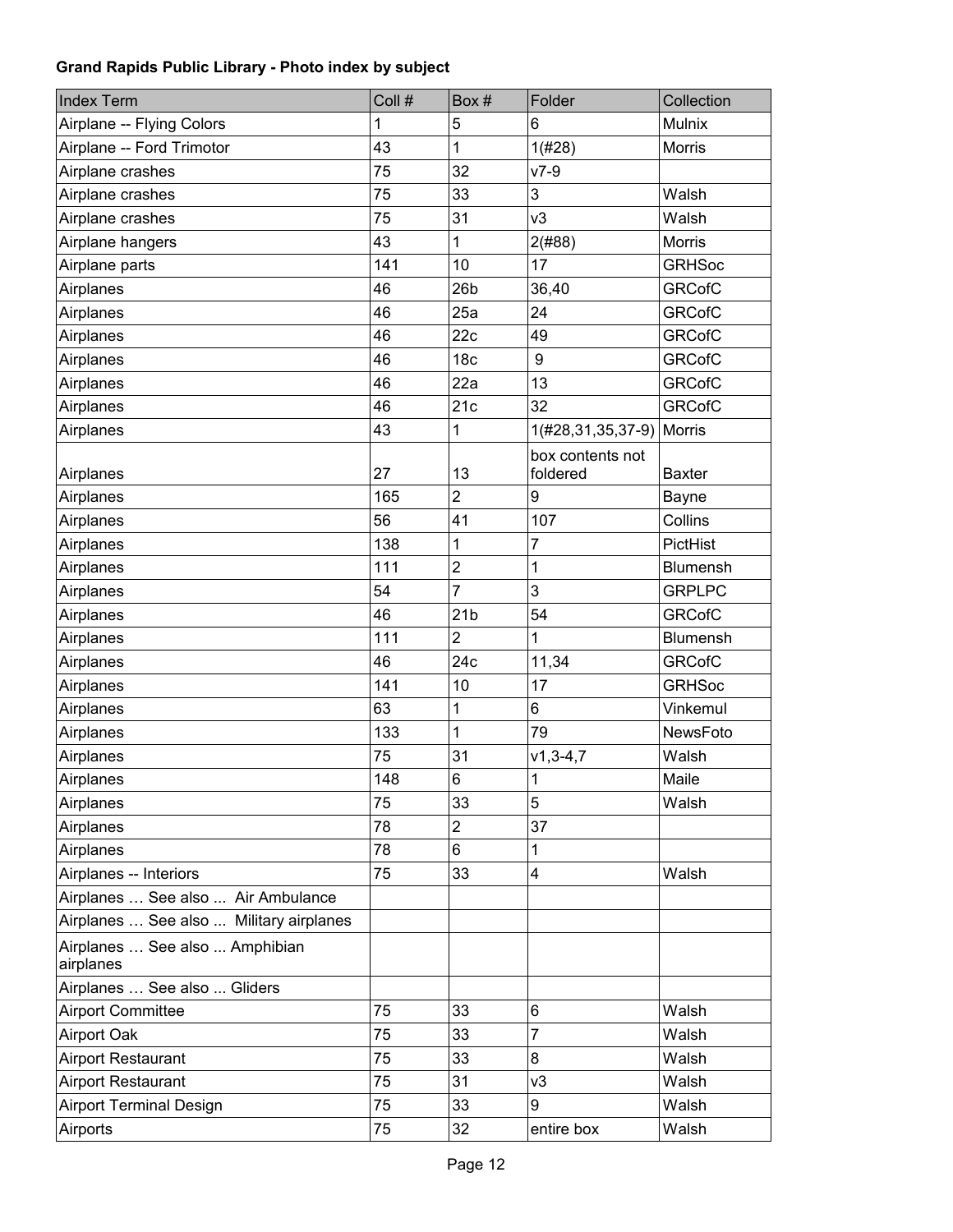| <b>Index Term</b>                                                       | Coll #       | Box#           | Folder          | Collection      |
|-------------------------------------------------------------------------|--------------|----------------|-----------------|-----------------|
| Airports                                                                | 75           | 31             | entire box      | Walsh           |
| Airports                                                                | 89           | $\overline{2}$ | 69-70           | Swanlund        |
| Airports                                                                | 54           | 16             | $13 - 15$       | <b>GRPLPC</b>   |
| Airports                                                                | 54           | $\overline{4}$ | 4               | <b>GRPLPC</b>   |
| Airports                                                                | 111          | $\overline{2}$ | 17              | <b>Blumensh</b> |
| Airports                                                                | 151          | 3              | $\overline{7}$  | Welch           |
| Airports                                                                | 78           | $\overline{2}$ | 37              |                 |
| Airports                                                                | 78           | 2              | 37              |                 |
| Airports  See also  Gerald R. Ford<br><b>International Airport</b>      | 0            |                |                 |                 |
| Airports  See also  Kent County or Kent<br>County International Airport | $\mathbf{0}$ |                |                 |                 |
| Alabama                                                                 | 169          | 1              | 17              | Weber           |
| Alabama State Capital Library                                           | 109          | 9              | 10              | Library         |
| Alabastine Company                                                      | 138          | 1              | 8               | <b>PictHist</b> |
| Alabastine Company. Plant No. 1                                         | 73           | 1              | 46              | Cam Shop        |
| Alaska, MI                                                              | 78           | 1              | 29              |                 |
| <b>Aldrich block</b>                                                    | 91           | 3              | p. 44           |                 |
| Aldrich Block (new)                                                     | 70           | 1              | 17              | Merrill         |
| Aldrich Block (old)                                                     | 70           | 1              | 18              | Merrill         |
| Aldrich Block (old)                                                     | 76           | 1              | 1               | <b>SterCard</b> |
| <b>Aldrich Memorial Deaconess Home</b>                                  | 91           | $\overline{2}$ | 3               |                 |
| Alexander Calder Fine Arts Center                                       | 78           | $\overline{2}$ | 12              |                 |
| Alexander Dodds Co.                                                     | 73           | 1              | 33              | Cam Shop        |
| Alexander School                                                        | 54           | 4              | 5               | <b>GRPLPC</b>   |
| Alfred Hannah & Son, Florists                                           | 73           | 1              | 24              | Cam Shop        |
| Alger house                                                             | 185          | 1              | 6               | CopyPhot        |
| <b>Alger Park</b>                                                       | 194          | $\overline{2}$ | 2,55            | Harring         |
| Alger School                                                            | 54           | 4              | 6               | <b>GRPLPC</b>   |
| Alger Street @ Madison Avenue Views                                     | 46           | 21a            | 15              | <b>GRCofC</b>   |
| Alger Street views                                                      | 100          | 1              | 9               | <b>GRPhotos</b> |
| All American City                                                       | 46           | 21a            | 16,24           | <b>GRCofC</b>   |
| All American City award                                                 | 54           | 4              | $\overline{7}$  | <b>GRPLPC</b>   |
| All American Girls Professional Baseball<br>League                      | 58           | 1              | 1               | Chicks          |
| All American Girls Professional Baseball<br>League                      | 121          | 1              | 2 & scrapbooks  | Moran           |
| All American Girls Professional Baseball<br>League                      | 182          | 1              | scrapbook       | Gillette        |
| All American Girls Professional Baseball<br>League                      | 160          | 2              | $2 - 3$         | Risinger        |
| All Souls Church                                                        | 78           | 1              | $\overline{2}$  |                 |
| All Souls Universalist Church                                           | 43           | $\overline{2}$ | 3(#461)         | <b>Morris</b>   |
| All Souls Universalist Church                                           | 54           |                | Oversize IX-B-3 | <b>GRPLPC</b>   |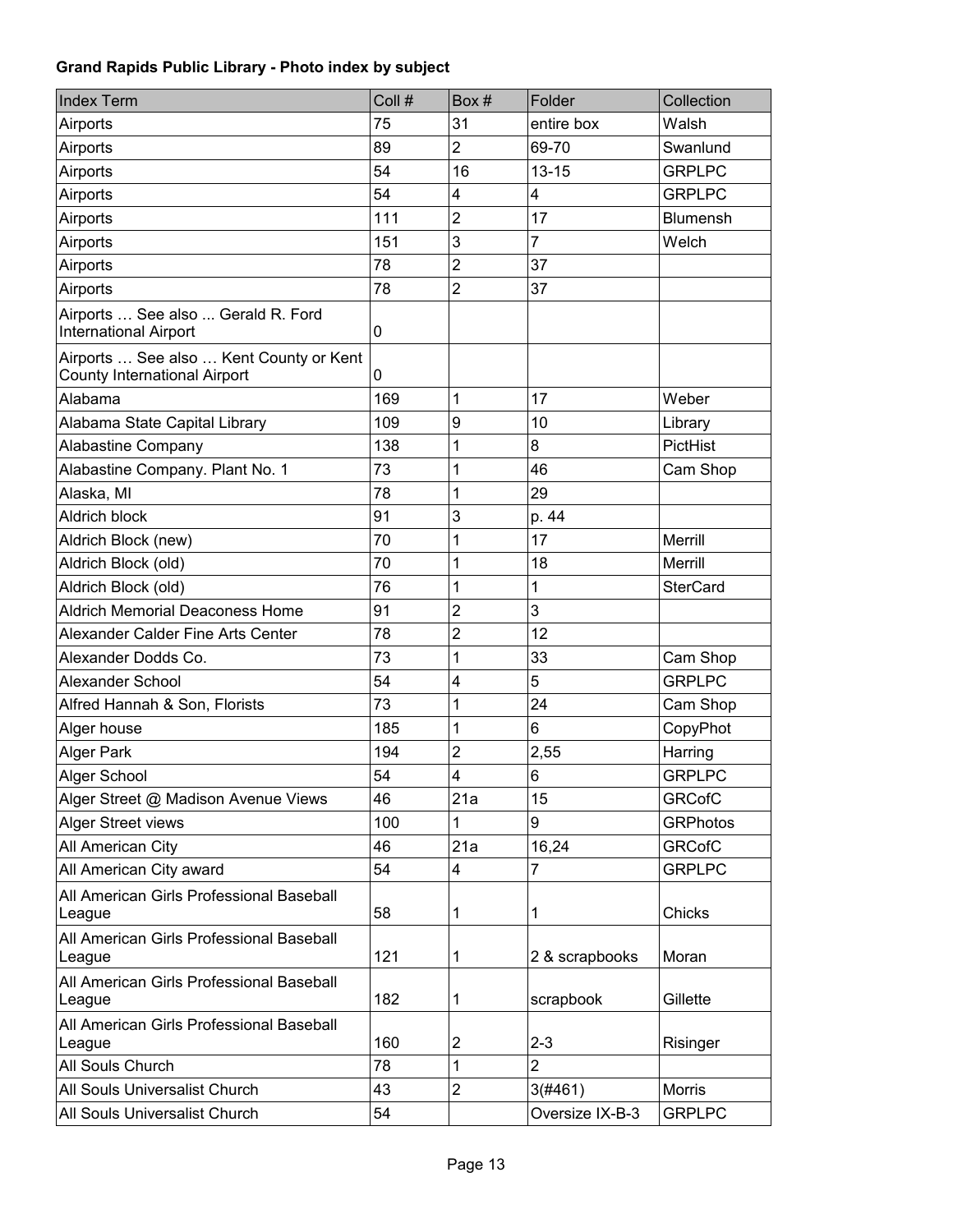| <b>Index Term</b>                 | Coll # | Box#                    | Folder         | Collection      |
|-----------------------------------|--------|-------------------------|----------------|-----------------|
| All Souls Universalist Church     | 59     | 3                       | 1(#773)        | Hooper          |
| All Souls Universalist Church     | 93     | 1                       | 61             | Lorenson        |
| Allegan County, MI Fair           | 111    | $\overline{2}$          | $\overline{2}$ | <b>Blumensh</b> |
| Allegan County, MI map            | 185    | $\overline{2}$          | 38             | CopyPhot        |
| Allegan, MI                       | 78     | 1                       | 3              |                 |
| Allegan, MI                       | 54     | 4                       | 8              | <b>GRPLPC</b>   |
| Allegan, MI High School           | 54     | 4                       | 8              | <b>GRPLPC</b>   |
| Allegheny, PA County Law Library  | 109    | 9                       | 10             | Library         |
| Allen Books                       | 118    | 3                       | 48             |                 |
| Allen Books                       | 118    | 3                       | 55             |                 |
| Allen house                       | 33     | 12                      | 48             | Anderson        |
| Allen house                       | 59     | $\overline{2}$          | 3(#627,700)    | Hooper          |
| Allendale, MI                     | 43     | 1                       | 5(#243)        | <b>Morris</b>   |
| Allendale, MI Pumping Station     | 133    | 1                       | $\overline{2}$ | <b>NewsFoto</b> |
| Alleys                            | 136    | 4                       | 129            | Tho Glas        |
| Alliance Canteen, OH              | 108    | 3                       | 98             | 339thAmb        |
| Allied Corrugated Container staff | 46     | 21a                     | 18             | <b>GRCofC</b>   |
| <b>All-Terrain Vehicles</b>       | 46     | 21a                     | 17             | <b>GRCofC</b>   |
| Alpine Avenue Bridge              | 100    | 3                       | $#1 - 2$       | <b>GRPhotos</b> |
| Alpine Avenue views               | 100    | 1                       | 10             | <b>GRPhotos</b> |
| Alpine Avenue views               | 46     | 21a                     | 19             | <b>GRCofC</b>   |
| <b>Alpine Short Stockings</b>     | 54     | 4                       | 31             | <b>GRPLPC</b>   |
| Altar                             | 138    | 1                       | 9              | PictHist        |
| Alticor  See also Amway Corp.     | 0      |                         |                |                 |
| Alto, MI                          | 54     | $\overline{\mathbf{4}}$ | 9              | <b>GRPLPC</b>   |
| Aman Park                         | 165    | 3                       | $\mathbf{1}$   | <b>Bayne</b>    |
| Amberg house                      | 76     | 1                       | 87             | <b>SterCard</b> |
| Amberg house                      | 87     | 1                       | 26             | Cyanotyp        |
| Amberg house                      | 93     | 1                       | 14             | Lorenson        |
| Amberg House                      | 91     | $\overline{2}$          | 4              |                 |
| Ambulances                        | 9      | 1                       | $\overline{2}$ | Woodcock        |
| Ambulances                        | 34     | 37                      | 548            | <b>KCHealth</b> |
| Ambulances                        | 146    | 5                       | 6              | Wells           |
| Ambulances                        | 124    | $\mathbf{1}$            | 4              | <b>ButHosp</b>  |
| Ambulances                        | 138    | 1                       | 10             | PictHist        |
| Ambulances                        | 73     | 1                       | 23             | Cam Shop        |
| Ambulances                        | 78     | 6                       | $\mathbf 1$    |                 |
| <b>AMC Warehouse</b>              | 46     | 21a                     | 20             | <b>GRCofC</b>   |
| <b>American Airlines</b>          | 75     | 33                      | 10             | Walsh           |
| American Box Board Company        | 91     | 3                       | p. 125         |                 |
| American Boxboard Co.             | 46     | 21 <sub>b</sub>         | 15             | <b>GRCofC</b>   |
| American Boxboard Co.             | 46     | 21a                     | 21             | <b>GRCofC</b>   |
| American Boxboard Co. display     | 46     | 23a                     | 22             | <b>GRCofC</b>   |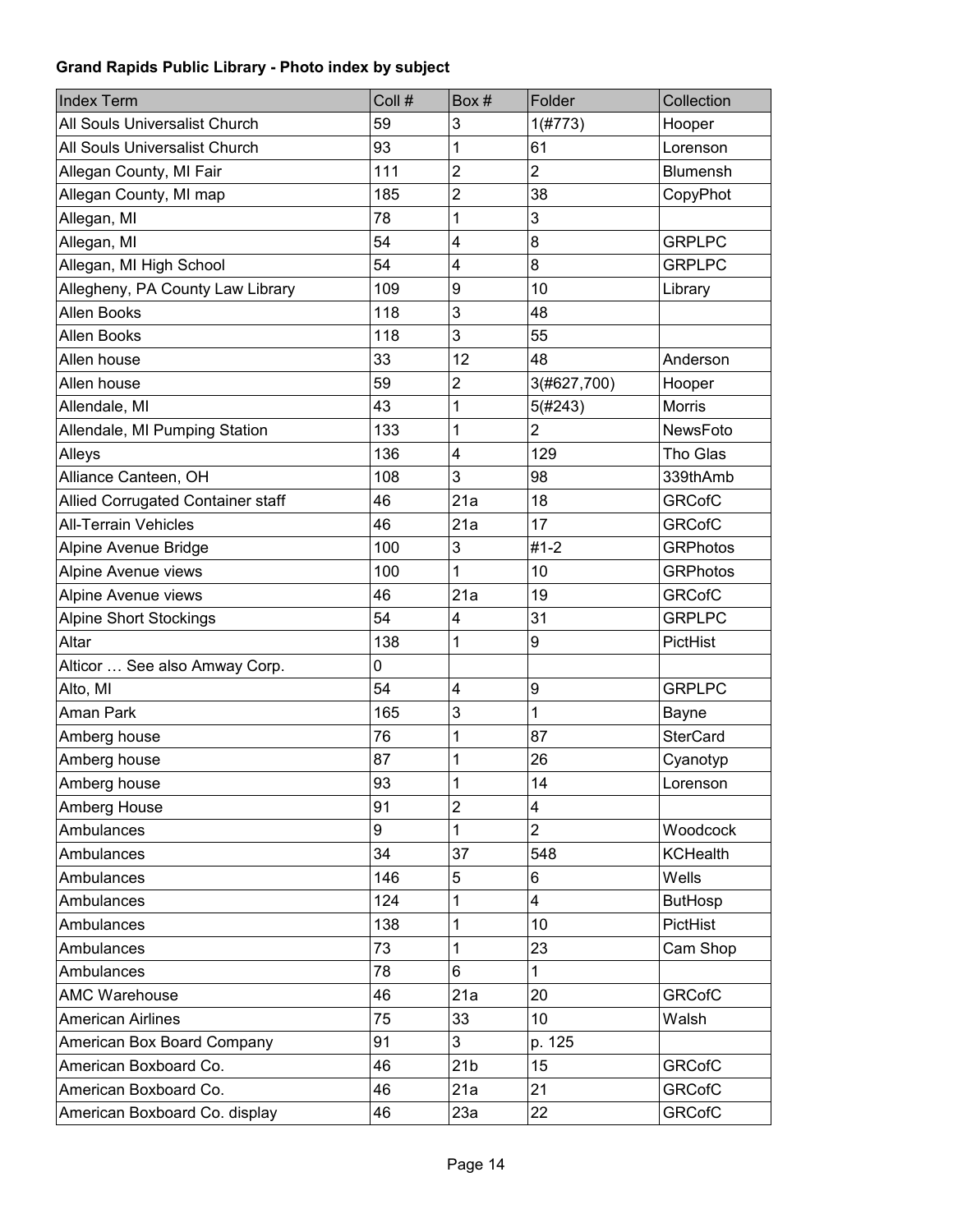| <b>Index Term</b>                                                    | Coll # | Box#                    | Folder         | Collection      |
|----------------------------------------------------------------------|--------|-------------------------|----------------|-----------------|
| American Businessmen's Club                                          | 111    | $\overline{2}$          | 3              | <b>Blumensh</b> |
| American Laundry                                                     | 59     | 1                       | 4(#287)        | Hooper          |
| American Laundry                                                     | 73     | 1                       | 9              | Camera S        |
| American Laundry                                                     | 73     | 1                       | 8              | Camera S        |
| American Laundry                                                     | 78     | $\overline{\mathbf{4}}$ | X <sub>5</sub> |                 |
| American Laundry  See also  Otte<br><b>Brothers American Laundry</b> | 0      |                         |                |                 |
| American Laundry Dry Cleaners                                        | 73     | $\overline{2}$          | 10             | Cam Shop        |
| American Legion                                                      | 75     | 31                      | V <sub>4</sub> | Walsh           |
| American Legion Band                                                 | 43     | 1                       | 1(#5),6(#256)  | Morris          |
| American Legion billboard                                            | 43     | 1                       | 1(H4)          | <b>Morris</b>   |
| American Legion delegation                                           | 43     | 1                       | 1(f#1,3)       | <b>Morris</b>   |
| American Legion drive                                                | 138    | 1                       | 11             | PictHist        |
| American Legion parade float                                         | 43     | 1                       | 4(#193)        | <b>Morris</b>   |
| American Marketing Assoc. & GR Ad Club<br>Meeting                    | 46     | 21a                     | 22             | <b>GRCofC</b>   |
| American Motors Corp. warehouse interior                             | 46     | 21a                     | 23             | <b>GRCofC</b>   |
| American Musical Instrument Co. (AMI)                                | 46     | 21a                     | 24             | <b>GRCofC</b>   |
| American Patent Dressing Case Company<br>See  233                    | 233    |                         |                |                 |
| American President's Life Insurance                                  | 46     | 21a                     | 25             | <b>GRCofC</b>   |
| <b>American Red Cross</b>                                            | 78     | 1                       | 4              |                 |
| <b>American Red Cross</b>                                            | 46     | 21a                     | 26             | <b>GRCofC</b>   |
| American Red Cross canteen                                           | 108    | 3                       | 34.98          | 339thAmb        |
| American Red Cross canteen -- Union<br>Station                       | 89     | $\overline{2}$          | $\overline{2}$ | Swanlund        |
| American Seating Co.                                                 | 78     | 1                       | 5              |                 |
| <b>American Seating Corporation</b>                                  | 46     | 21a                     | 27             | <b>GRCofC</b>   |
| American Seating Corporation                                         | 138    | 1                       | 12             | PictHist        |
| American Seating Corporation                                         | 54     | 4                       | 10             | <b>GRPLPC</b>   |
| American Seating Corporation                                         | 185    | 1                       | 8              | CopyPhot        |
| American Seating Corporation                                         | 46     | 21 <sub>b</sub>         | 16             | <b>GRCofC</b>   |
| American Seating Corporation                                         | 202    | 1                       | 89             | Symes           |
| <b>American Seating Corporation</b>                                  | 89     | $\overline{2}$          | 3              | Swanlund        |
| American Seating Corporation                                         | 54     | 48                      | 14             | <b>GRPLPC</b>   |
| American Seating Corporation display                                 | 46     | 23a                     | 23             | <b>GRCofC</b>   |
| American Seating Corporation Men's<br>Chorus                         | 46     | 21a                     | 28             | <b>GRCofC</b>   |
| American-Chinese restaurant                                          | 185    | 1                       | 7              | CopyPhot        |
| Americanization classes  See<br>Citizenship classes                  |        |                         |                |                 |
| Americans, Speak Up! WOOD Radio Series                               | 46     | 21a                     | 29             | <b>GRCofC</b>   |
| Ameritech Corp.                                                      | 46     | 21 <sub>b</sub>         | 37             | <b>GRCofC</b>   |
| Amos 'n' Andy                                                        | 138    | 1                       | 13             | PictHist        |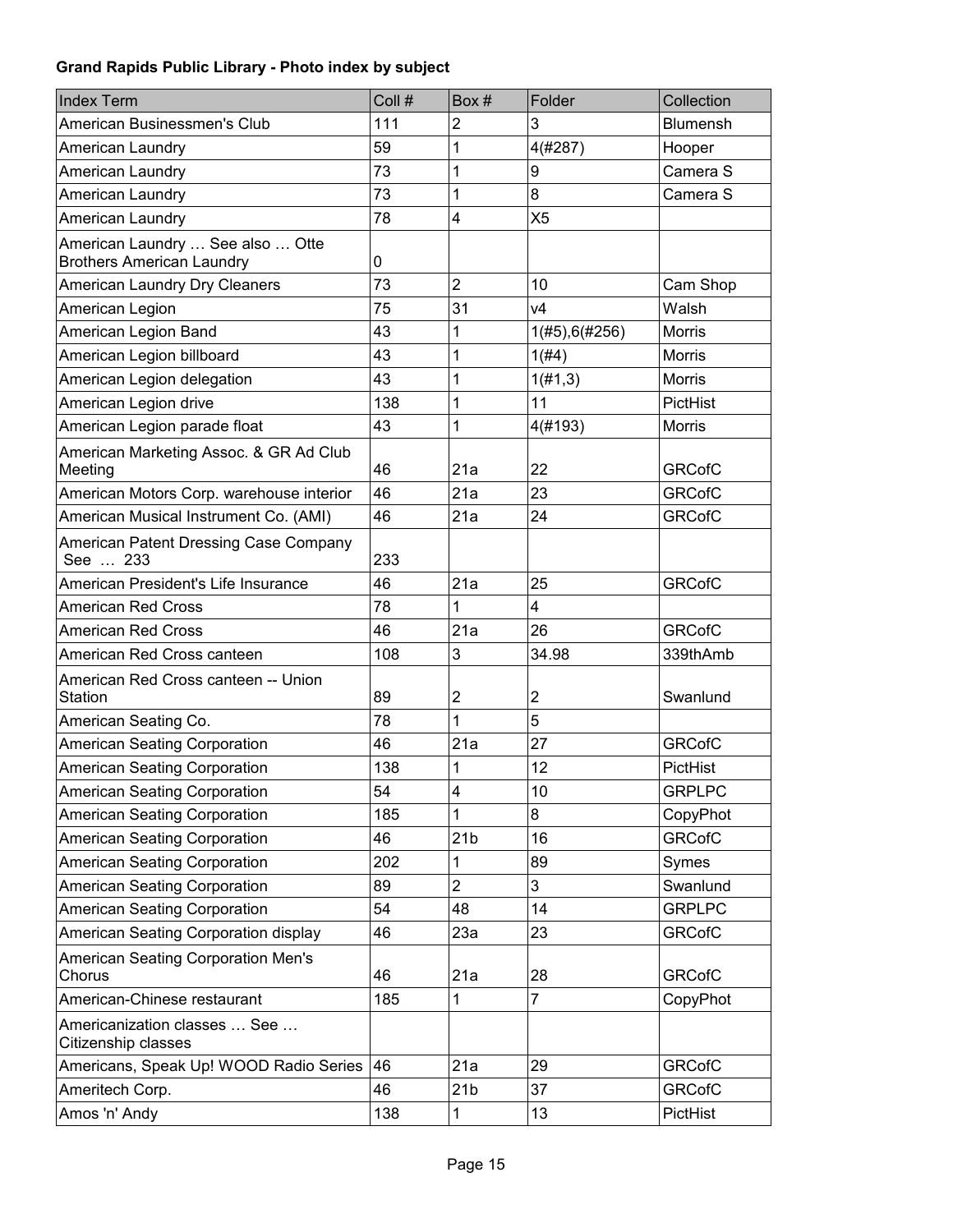| <b>Index Term</b>             | Coll # | Box#           | Folder         | Collection    |
|-------------------------------|--------|----------------|----------------|---------------|
| Amphibian airplanes           | 75     | 31             | 1 & v3-4       | Walsh         |
| Amphibian airplanes           | 199    | 5              | 6              | Groff         |
| Amphibian airplanes           | 75     | 32             | V <sub>7</sub> | Walsh         |
| Amphibian airplanes           | 56     | 41             | 107            | Collins       |
| Amphibian airplanes           | 75     | 33             | 11             | Walsh         |
| Amphibian airplanes           | 43     | 1              | 1(#26)         | <b>Morris</b> |
| Amphibian airplanes           | 93     | 1              | 61             | Lorenson      |
| Amusement parks               | 93     | 1              | 63             | Lorenson      |
| Amusement parks               | 185    | 3              | 49             | CopyPhot      |
| Amusement parks               | 194    | $\overline{2}$ | 34-41          | Harring       |
| Amusement parks               | 89     | $\overline{2}$ | 117            | Swanlund      |
| Amusement parks               | 87     | 1              | $15 - 16$      | Cyanotyp      |
| Amusement parks               | 43     | $\overline{2}$ | 1(#362)        | <b>Morris</b> |
| Amusement parks               | 194    | 3              | $1 - 21, 27$   | Harring       |
| Amusement parks               | 63     | 1              | 14             | Vinkemul      |
| Amusement parks               | 69     | 1              | 18             | VanVelde      |
| Amusement parks               | 54     | 48             | 14             | <b>GRPLPC</b> |
| Amusement parks               | 77     | 1              | 20             | Dautrich      |
| Amway Corp.                   | 78     | 1              | 6              |               |
| Amway Corp.  See also Alticor | 0      |                |                |               |
| Amway Grand Plaza             | 91     | 3              | p. 49          |               |
| Amway Grand Plaza             | 91     | 3              | p. 51          |               |
| Amway Grand Plaza Hotel       | 93     | 1              | 60             | Lorenson      |
| Amway Grand Plaza Hotel       | 77     | 1              | 1              | Dautrich      |
| Amway Grand Plaza Hotel       | 89     | $\overline{2}$ | 106            | Swanlund      |
| Amway Grand Plaza Hotel       | 78     | 1              | 7              |               |
| Amway Grand Plaza Hotel       | 93     | 1              | 14             | Lorenson      |
| Amway Grand Plaza Hotel       | 84     | 18             | 5              | <b>FMA</b>    |
| Amway Grand Plaza Hotel       | 46     | 21a            | 31             | <b>GRCofC</b> |
| Amway Grand Plaza Hotel       | 77     | 1              | 1              | Dautrich      |
| Amway Grand Plaza Hotel       | 78     | 1              | 8              |               |
| Amway Grand Plaza Hotel       | 141    | 11             | 1              | <b>GRHSoc</b> |
| Amway Grand Plaza Hotel       | 59     | 2              | 3(#593,597)    | Hooper        |
| Amway Grand Plaza Hotel       | 54     | 6              | 4              | <b>GRPLPC</b> |
| Amway Grand Plaza Hotel       | 84     | 18             | 5              | <b>FMA</b>    |
| Amway Grand Plaza Hotel       | 165    | $\overline{2}$ | 15             | Bayne         |
| Amway Grand Plaza Hotel       | 202    | 1              | 103            | Symes         |
| Amway Grand Plaza Hotel       | 133    | 1              | 136-8          | NewsFoto      |
| Amway Grand Plaza Hotel       | 54     | 4              | 11             | <b>GRPLPC</b> |
| Amway Grand Plaza Hotel       | 43     | $\overline{2}$ | 1(#382)        | Morris        |
| Amway Grand Plaza Hotel       | 54     | 21             | 9              | <b>GRPLPC</b> |
| Amway Grand Plaza Hotel       | 138    | 4              | 33             | PictHist      |
| Amway Grand Plaza Hotel       | 91     | 3              | p. 85          |               |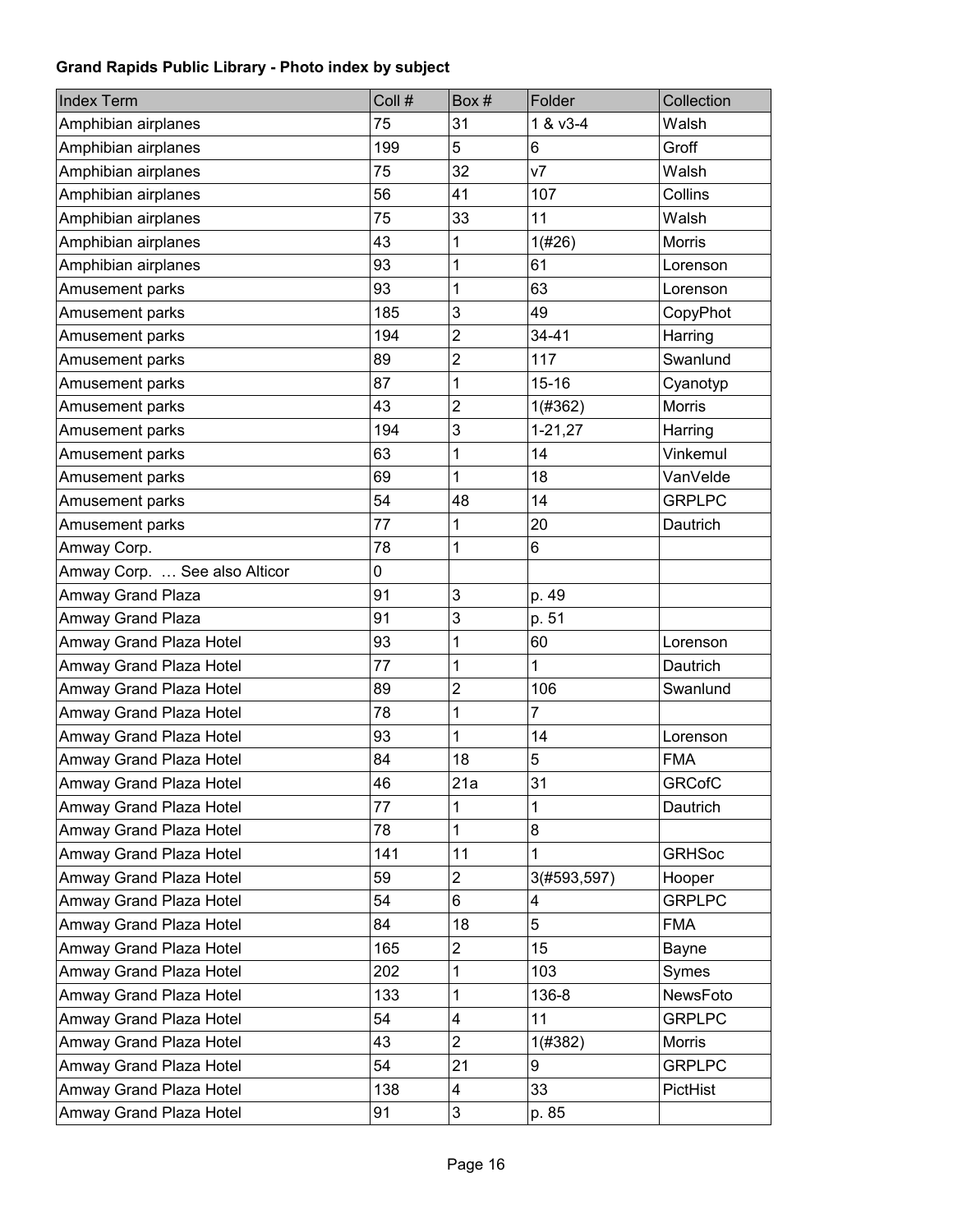| <b>Index Term</b>                                 | Coll #       | Box#                    | Folder         | Collection      |
|---------------------------------------------------|--------------|-------------------------|----------------|-----------------|
| Amway Grand Plaza Hotel - Interiors               | 78           | 1                       | 8              |                 |
| Amway Grand Plaza Hotel -- Interiors              | 141          | 11                      | 1              | <b>GRHSoc</b>   |
| Amway Grand Plaza Hotel -- Interiors              | 138          | $\overline{\mathbf{4}}$ | 34             | PictHist        |
| Amway Grand Plaza Hotel construction              | 118          | 3                       | 10/80          |                 |
| Amway Grand Plaza Hotel construction              | 118          | 3                       | 9/80           |                 |
| Amway Grand Plaza Hotel construction              | 118          | 3                       | 11/80          |                 |
| Amway Hall of Free Enterprise                     | 46           | 21a                     | 32             | <b>GRCofC</b>   |
| Amway, Inc.                                       | 46           | 21a                     | 30             | <b>GRCofC</b>   |
| A-Nab-Awen Bicentennial Park                      | 118          | 3                       | 40             |                 |
| A-Nab-Awen Bicentennial Park                      | 118          | 3                       | 66             |                 |
| A-Nab-Awen Bicentennial Park                      | 118          | 3                       | 72             |                 |
| A-Nab-Awen Bicentennial Park site                 | 118          | 3                       | 74             |                 |
| A-Nab-Awen Bicentennial Park site                 | 118          | 3                       | 67             |                 |
| A-Nab-Awen Bicentennial Park site                 | 118          | 3                       | 142            |                 |
| A-Nab-Awen Bicentennial Park site                 | 118          | 3                       | 139            |                 |
| Anderson house                                    | 93           | 1                       | 22             | Lorenson        |
| Angel's Flight                                    | 78           | $\overline{2}$          | 25             |                 |
| Angel's Flight                                    | 78           | $\overline{2}$          | 58             |                 |
| Anheuser-Busch Branch                             | 73           | 1                       | 43             | Cam Shop        |
| Anheuser-Busch Clydesdale hitch                   | 54           | 4                       | 14             | <b>GRPLPC</b>   |
| Ann Street bridge                                 | 59           | 1                       | 3(#159)        | Hooper          |
| Ann Street bridge                                 | 100          | 3                       | #3             | <b>GRPhotos</b> |
| Ann Street bridge                                 | 184          | 1                       | 1              | Darling         |
| Ann Street bridge                                 | 33           | 10                      | 12             | Anderson        |
| Ann Street bridge                                 | 43           | 1                       | $2(#62-3)$     | <b>Morris</b>   |
| Ann Street views                                  | 100          | 1                       | 10             | <b>GRPhotos</b> |
| Annin Jewelry                                     | 54           | $\overline{4}$          | 12             | <b>GRPLPC</b>   |
| <b>Annual Meeting-Distributing Tickets</b>        | 46           | 21a                     | $\mathbf{1}$   | <b>GRCofC</b>   |
| Annual Outing-1974                                | 46           | 21 <sub>b</sub>         | $\overline{2}$ | <b>GRCofC</b>   |
| <b>Annual Salemen's Dinner</b>                    | 46           | 21 <sub>b</sub>         | 3              | <b>GRCofC</b>   |
| Antelope                                          | 54           | 10                      | 19             | <b>GRPLPC</b>   |
| Antiques                                          | 43           | 1                       | 1(#16)         | <b>Morris</b>   |
| <b>Anti-Tuberculosis Society</b>                  | 141          | 10                      | 17             | <b>GRHSoc</b>   |
| Antoine Campau Park                               | 78           | 1                       | 32             |                 |
| Antoine Campau Park                               | 78           | $\overline{2}$          | 35             |                 |
| Antoine Campau Park  See also  See<br>Campau Park | $\mathbf{0}$ |                         |                |                 |
| Antrim Iron Co.                                   | 54           | 4                       | 13             | <b>GRPLPC</b>   |
| Apartment buildings                               | 177          | 1                       | 18             | <b>MDOT</b>     |
| Apartment buildings                               | 54           | $\overline{\mathbf{4}}$ | 15             | <b>GRPLPC</b>   |
| Apartment buildings                               | 46           | 21 <sub>b</sub>         | $\overline{4}$ | <b>GRCofC</b>   |
| Apartment buildings                               | 138          | 1                       | 14             | PictHist        |
| Apartment buildings                               | 89           | 4                       | 134            | Swanlund        |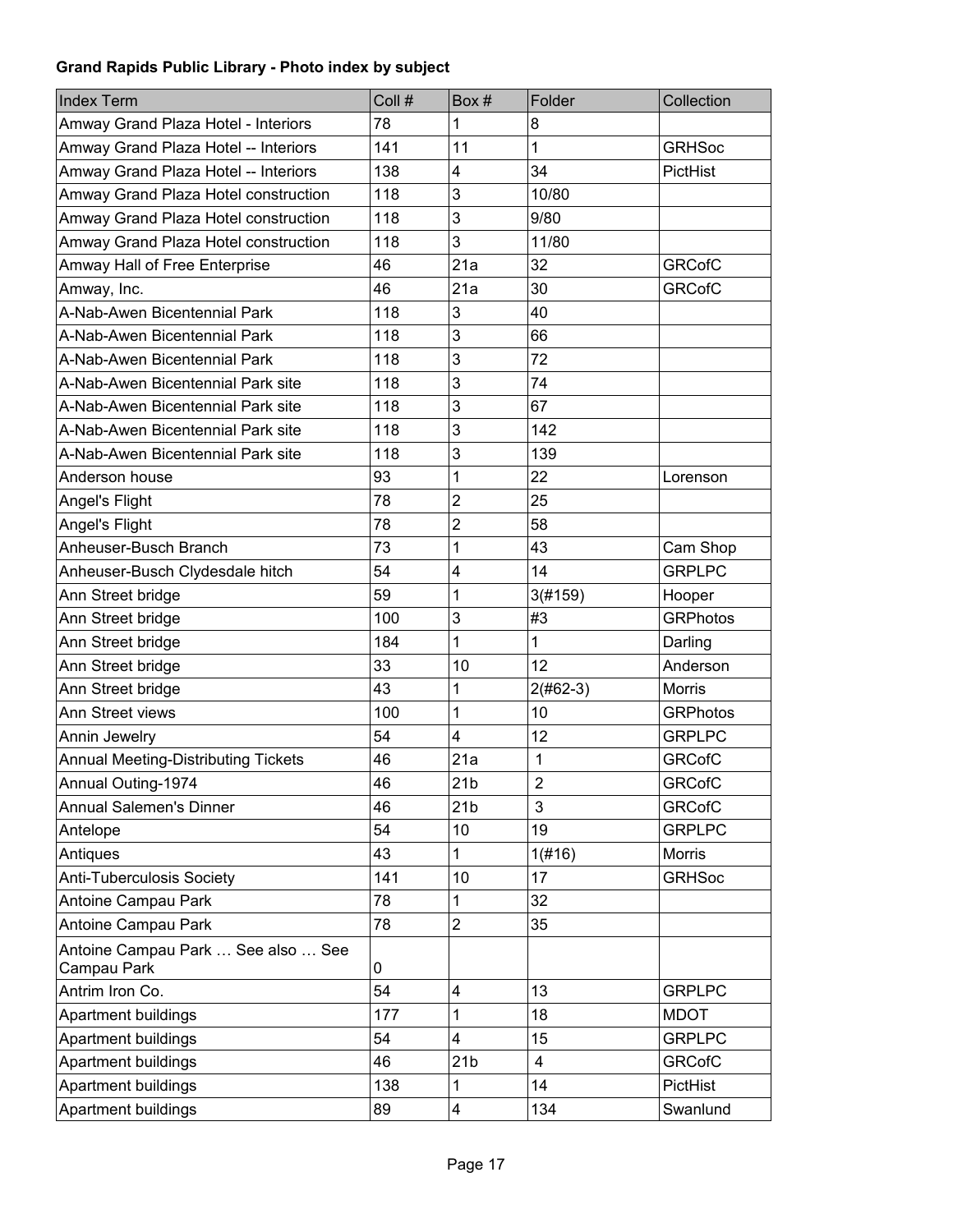| <b>Index Term</b>                              | Coll # | Box#            | Folder         | Collection      |
|------------------------------------------------|--------|-----------------|----------------|-----------------|
| Apartment buildings                            | 34     | 36              | 566            | <b>KCHealth</b> |
| Apartment buildings                            | 202    | 1               | 107            | Symes           |
| Apartment buildings                            | 78     | 3               | 22.5           |                 |
| Apiarists                                      | 19     | 9               | 158            | DuMond          |
| Apollo space capsule                           | 91     | 3               | p. 37          |                 |
| Apple harvesting                               | 50     | $\overline{2}$  | 20,28          | <b>GRITC</b>    |
| Apple harvesting                               | 68     | 1               | 1              | <b>NativeAm</b> |
| Apple processing plant                         | 54     | 5               | 32             | <b>GRPLPC</b>   |
| Applied Dynamics, Inc. Hybrid Computer         |        |                 |                |                 |
| Center                                         | 46     | 21 <sub>b</sub> | 5<br>6         | <b>GRCofC</b>   |
| Aquinas College                                | 46     | 21 <sub>b</sub> |                | <b>GRCofC</b>   |
| Aquinas College                                | 78     | 1               | 9              |                 |
| Aquinas College                                | 133    | 1               | 3              | NewsFoto        |
| Aquinas College                                | 89     | $\overline{2}$  | 1              | Swanlund        |
| Aquinas College                                | 138    | 1               | 15             | PictHist        |
| Aquinas College                                | 78     | $\overline{2}$  | 7              |                 |
| <b>Aquinas College Administration Building</b> | 78     | 1               | 9              |                 |
| <b>Arbeiter Halle</b>                          | 54     | 4               | 16             | <b>GRPLPC</b>   |
| ARC Railway Canteen, Union Station             | 78     | 1               | 4              |                 |
| Arcadia, MI                                    | 78     | 1               | 10             |                 |
| Archery                                        | 78     | 1               | 31             |                 |
| Archibald farm house                           | 122    | 5               | $\overline{2}$ | Adaglass        |
| Arctic/Ponce DeLeon Water Company              | 177    | 1               | 15             | <b>MDOT</b>     |
| Arlene Francis Home Show filming               | 84     | 18              | $\overline{2}$ | <b>FMA</b>      |
| Armistice parade                               | 54     | 4               | 17             | <b>GRPLPC</b>   |
| Armory groundbreaking                          | 46     | 21 <sub>b</sub> | $\overline{7}$ | <b>GRCofC</b>   |
| Army bases                                     | 108    | 1               | 20             | 339thAmb        |
| Army of the Cumberland reunion                 | 33     | 12              | 53             | Anderson        |
| Army Reserve Training Center                   | 46     | 21 <sub>b</sub> | 8              | <b>GRCofC</b>   |
| Army-Navy E Award ceremony                     | 170    | 8               | $1 - 3$        | WolvBras        |
| Arno Industrial Painting Co.                   | 46     | 21 <sub>b</sub> | 9              | <b>GRCofC</b>   |
| Art                                            | 122    | 15              | 4(#4,1)        | Ada Glas        |
| Art Hall                                       | 33     | 10              | 17             | Anderson        |
| Art Museum  See  Grand Rapids Art<br>Museum    |        |                 |                |                 |
| Arthur J. Plumb Stores                         | 73     | $\overline{2}$  | $\overline{2}$ | Cam Shop        |
| Arthur J. Plumb Stores. Interiors              | 73     | $\overline{c}$  | $\overline{2}$ | Cam Shop        |
| Artillery shells                               | 146    | 5               | 9              | Wells           |
| Arts Council of Greater Grand Rapids           | 46     | 21 <sub>b</sub> | 10             | <b>GRCofC</b>   |
| Artwork                                        | 46     | 22a             | 43             | <b>GRCofC</b>   |
| Artwork                                        | 46     | 23a             | 6              | <b>GRCofC</b>   |
| Ashton Building                                | 89     | $\overline{2}$  | 116            | Swanlund        |
| Ashton Building                                | 78     | 4               | X <sub>5</sub> |                 |
| Associated Furniture Industries officers       | 46     | 21 <sub>b</sub> | 11             | <b>GRCofC</b>   |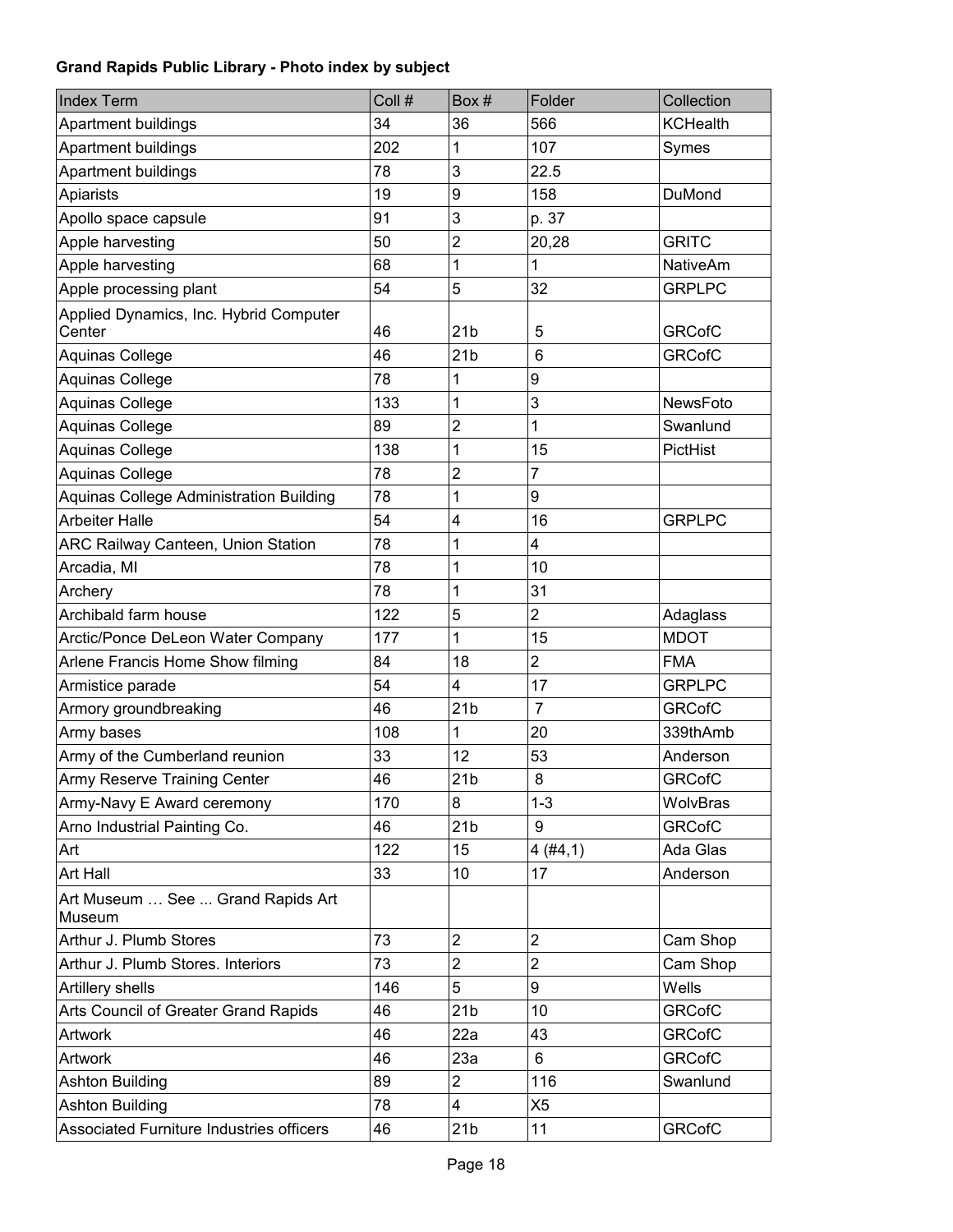| <b>Index Term</b>                                                 | Coll # | Box#            | Folder          | Collection      |
|-------------------------------------------------------------------|--------|-----------------|-----------------|-----------------|
| <b>Associated Truck Lines</b>                                     | 46     | 21 <sub>b</sub> | 17              | <b>GRCofC</b>   |
| <b>Associated Truck Lines</b>                                     | 185    | 1               | 8               | CopyPhot        |
| Association Building (Macatawa)                                   | 78     | $\overline{2}$  | 57              |                 |
| Association of Commerce Building  See<br><b>Commerce Building</b> |        |                 |                 |                 |
| Association of Commerce Building  See<br><b>Furniture Temple</b>  |        |                 |                 |                 |
| Association of Commerce Building.Interiors                        | 73     | 1               | 8               | Camera S        |
| Asylums (Kalamazoo, Mi.)                                          | 313    | 1               |                 |                 |
| Atlanta, GA                                                       | 146    | 9               | 1               | Wells           |
| <b>Atlantic Mills</b>                                             | 133    | 1               | 5               | NewsFoto        |
| Atlas Products airplane                                           | 75     | 33              | 12              | Walsh           |
| Atomic explosion test site                                        | 111    | $\overline{2}$  | 4               | <b>Blumensh</b> |
| Attorneys                                                         | 54     |                 | OversizelX-B-20 | <b>GRPLPC</b>   |
| Attwood Brass Co.                                                 | 138    | 1               | 16              | PictHist        |
| Aubigny, France                                                   | 108    | 3               | 1               | 339thAmb        |
| Aulsbrook & Jones Furniture Co.                                   | 78     | 3               | 88              |                 |
| Auray, France                                                     | 108    | 3               | 52              | 339thAmb        |
| <b>AuSable River</b>                                              | 139    | 1               | $\overline{2}$  | CamClub         |
| <b>AuSable River</b>                                              | 54     | 4               | 18              | <b>GRPLPC</b>   |
| Austin engine                                                     | 194    | $\overline{2}$  | 56              | Harring         |
| <b>Auto Clinic</b>                                                | 46     | 21 <sub>b</sub> | 12              | <b>GRCofC</b>   |
| <b>Auto Refinishing Station</b>                                   | 43     | 1               | 2(#74)          | <b>Morris</b>   |
| Automobile accidents                                              | 43     | 1               | 4(#154)         | <b>Morris</b>   |
| Automobile dealerships                                            | 100    | 1               | $\overline{2}$  | <b>GRPhotos</b> |
| Automobile dealerships                                            | 138    | 4               | 26              | PictHist        |
| Automobile dealerships                                            | 185    | $\overline{2}$  | 44              | CopyPhot        |
| Automobile dealerships                                            | 46     | 22 <sub>b</sub> | 16              | <b>GRCofC</b>   |
| Automobile dealerships                                            | 100    | $\overline{c}$  | 10              | <b>GRPhotos</b> |
| Automobile dealerships                                            | 59     | $\overline{2}$  | 3#656)          | Hooper          |
| Automobile service stations                                       | 54     | 13              | 18              | <b>GRPLPC</b>   |
| Automobile service stations                                       | 138    | 1               | 18              | PictHist        |
| Automobile service stations                                       | 185    | 3               | 69              | CopyPhot        |
| Automobile service stations                                       | 43     | 1               | 2(#76), 3(#114) | <b>Morris</b>   |
| Automobile service stations                                       | 54     | 4               | 20              | <b>GRPLPC</b>   |
| Automobile service stations                                       | 100    | 1               | 2,6,10,23,25    | <b>GRPhotos</b> |
| Automobile service stations                                       | 59     | $\overline{2}$  | 3(#618)         | Hooper          |
| Automobile service stations                                       | 54     | 45              | 23              | <b>GRPLPC</b>   |
| Automobile washing machinery                                      | 46     | 25a             | 38              | <b>GRCofC</b>   |
| Automobiles                                                       | 135    | 8               | $\overline{7}$  | Lee             |
| Automobiles                                                       | 54     | 45              | 20              | <b>GRPLPC</b>   |
| Automobiles                                                       | 143    | $\overline{c}$  | entire box      | Austin          |
| Automobiles                                                       | 143    | 1               | $10 - 14$       | Austin          |
| Automobiles                                                       | 8      | 13              | 1               | Russell         |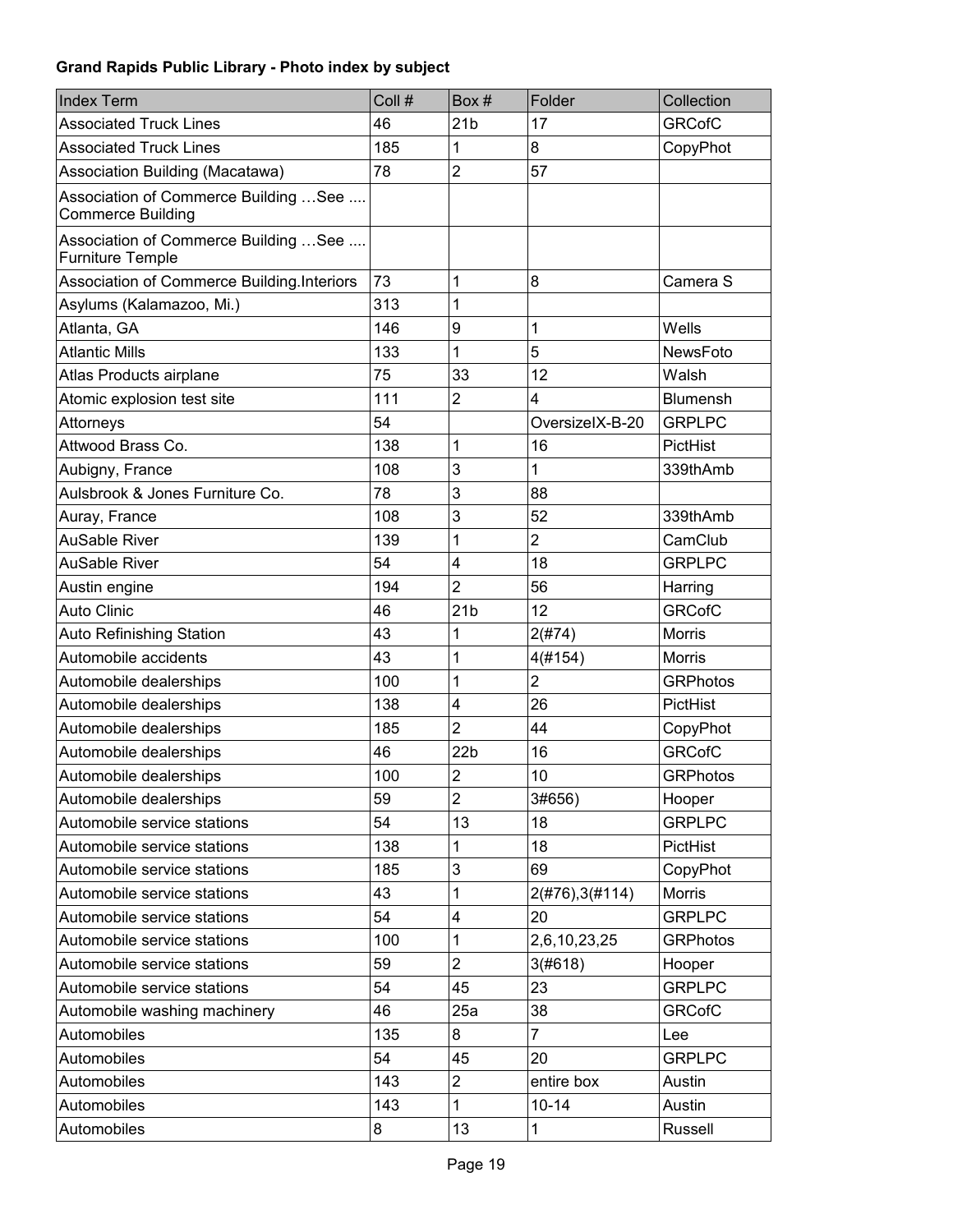| <b>Index Term</b>                | Coll # | Box #                   | Folder                               | Collection      |
|----------------------------------|--------|-------------------------|--------------------------------------|-----------------|
| Automobiles                      | 138    | 1                       | 17                                   | PictHist        |
| Automobiles                      | 43     | 1                       | 1(#25, 44)                           | <b>Morris</b>   |
| Automobiles                      | 138    | 4                       | 1                                    | PictHist        |
| Automobiles                      | 73     | 1                       | 30                                   | Cam Shop        |
| Automobiles                      | 140    | $\overline{2}$          | 65-6,69                              | Suchowol        |
| Automobiles                      | 184    | 1                       | $\overline{2}$                       | Darling         |
| Automobiles                      | 59     | 1                       | 3(#216,230),<br>4(#231)              | Hooper          |
| Automobiles                      | 54     | $\overline{4}$          | 19                                   | <b>GRPLPC</b>   |
| Automobiles                      | 33     | 10                      | 10                                   | Anderson        |
| Automobiles                      | 185    | 1                       | $10 - 11$                            | CopyPhot        |
| Automobiles                      | 198    | $\overline{2}$          | 16                                   | Gilleo          |
| Automobiles                      | 165    | 9                       | $\overline{2}$                       | Bayne           |
| Automobiles                      | 59     | $\overline{\mathbf{c}}$ | $3(#585 -$<br>6,648,656),4(#66<br>4) | Hooper          |
| Automobiles                      | 78     | 3                       | 41                                   |                 |
| Automobiles -- Austins           | 59     | $\overline{2}$          | 3(#585)                              | Hooper          |
| Automobiles -- Austins           | 143    | 1                       | $10 - 14$                            | Austin          |
| Automobiles -- Austins           | 143    | $\overline{2}$          | entire box                           | Austin          |
| Automobiles -- Ford              | 185    | 1                       | 10                                   | CopyPhot        |
| Automobiles -- Midget Racers     | 111    | $\overline{2}$          | 5                                    | <b>Blumensh</b> |
| Automobiles -- REO               | 33     | 10                      | 10                                   | Anderson        |
| Automobiles -- Sintz Bros.       | 54     | 4                       | 19                                   | <b>GRPLPC</b>   |
| Automobiles -- Sintz Bros.       | 59     | 1                       | $5(#320-1)$                          | Hooper          |
| Automobiles -- Sintz Bros.       | 33     | 10                      | 10                                   | Anderson        |
| Automobiles. G.J. Cigar Company  | 78     | 6                       | 1                                    |                 |
| Autun, France                    | 108    | 3                       | 53                                   | 339thAmb        |
| Avery house                      | 59     | 1                       | 3(#210)                              | Hooper          |
| Avery house                      | 93     | 1                       | 45                                   | Lorenson        |
| Avery house -- Interior          | 59     | 1                       | 3(#211)                              | Hooper          |
| Awards-Unidentified              | 46     | 21 <sub>b</sub>         | 13                                   | <b>GRCofC</b>   |
| <b>B&amp;B Beer Distributing</b> | 46     | 21 <sub>b</sub>         | 14                                   | <b>GRCofC</b>   |
| <b>B.P.O.E.</b>                  | 78     | 1                       | 58                                   |                 |
| <b>Baby Show</b>                 | 54     | 4                       | 21                                   | <b>GRPLPC</b>   |
| Bachman's Livery                 | 33     | 11                      | 30                                   | Anderson        |
| Bachman's Livery                 | 59     | $\overline{2}$          | 4(#687)                              | Hooper          |
| <b>Bagpipes</b>                  | 46     | 24a                     | $\overline{7}$                       | <b>GRCofC</b>   |
| <b>Bahamas Tour</b>              | 46     | 21 <sub>b</sub>         | 54                                   | <b>GRCofC</b>   |
| <b>Bait stores</b>               | 50     | $\overline{2}$          | 28                                   | <b>GRITC</b>    |
| <b>Baker Bookhouse</b>           | 46     | 21 <sub>b</sub>         | 55                                   | <b>GRCofC</b>   |
| <b>Baker Furniture Company</b>   | 89     | $\overline{2}$          | 4                                    | Swanlund        |
| <b>Baker Furniture Company</b>   | 84     | 17                      | 11                                   | <b>FMA</b>      |
| <b>Baker Furniture Company</b>   | 87     | 1                       | 10                                   | Cyanotyp        |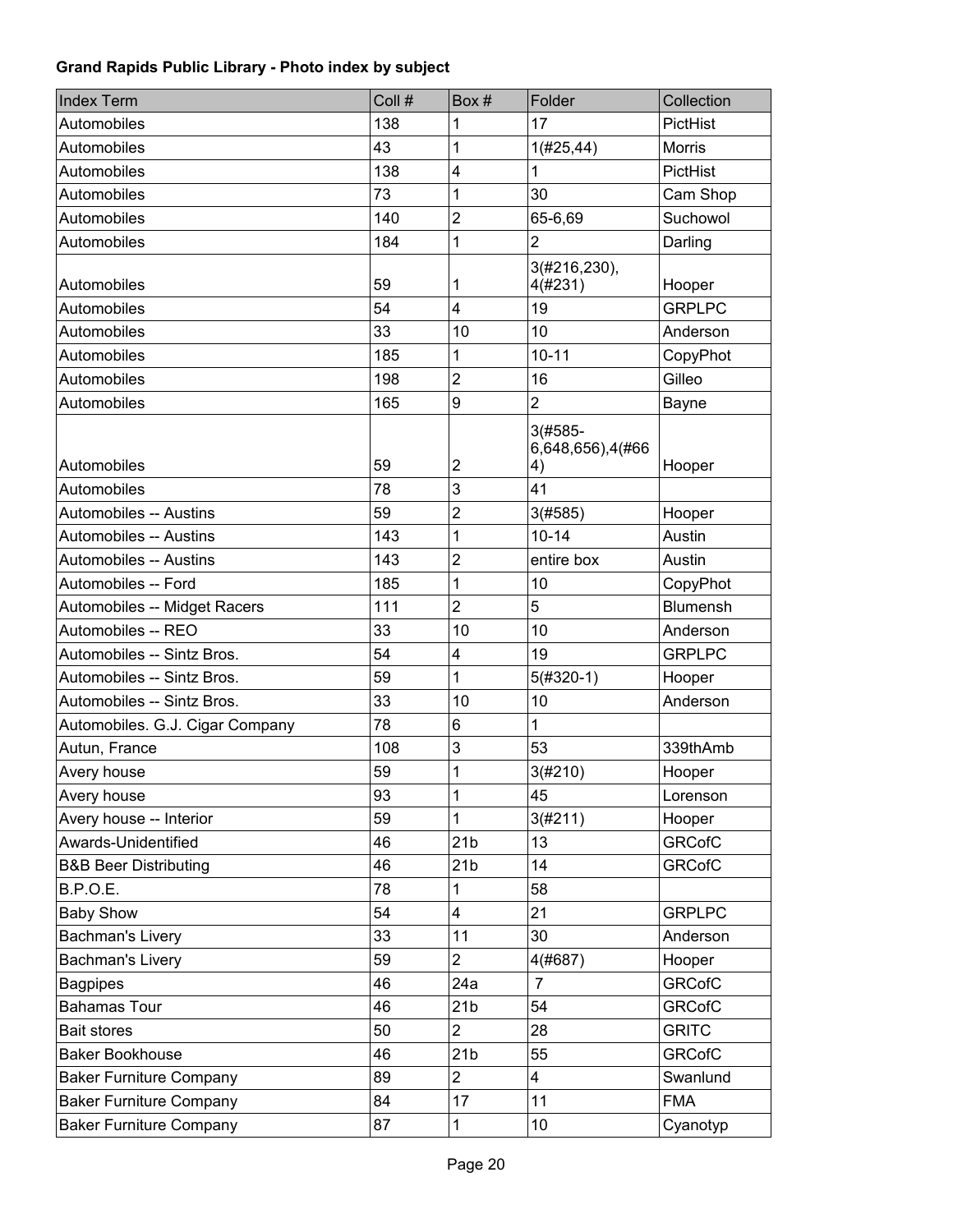| <b>Index Term</b>                  | Coll # | Box#                    | Folder                                    | Collection      |
|------------------------------------|--------|-------------------------|-------------------------------------------|-----------------|
| <b>Bakeries</b>                    | 54     | 47                      | 8                                         | <b>GRPLPC</b>   |
| <b>Bakeries</b>                    | 113    | 3                       | 5                                         | <b>BlackHst</b> |
| <b>Bakeries</b>                    | 54     | 13                      | 15                                        | <b>GRPLPC</b>   |
| <b>Bakeries</b>                    | 54     | 1                       | 16                                        | <b>GRPLPC</b>   |
| <b>Bakeries</b>                    | 73     | $\overline{1}$          | 29                                        | Cam Shop        |
| <b>Bakeries</b>                    | 46     | 25a                     | 15                                        | <b>GRCofC</b>   |
| <b>Bakeries</b>                    | 54     | 8                       | 17                                        | <b>GRPLPC</b>   |
| <b>Bakeries. Interiors</b>         | 73     | $\overline{2}$          | $\overline{2}$                            | Cam Shop        |
| <b>Bakers Shoes</b>                | 78     | $\mathbf 1$             | 33                                        |                 |
| <b>Baldwin Creek</b>               | 78     | 1                       | 11                                        |                 |
| <b>Baldwin Hotel</b>               | 33     | 11                      | 25                                        | Anderson        |
| <b>Baldwin Hotel</b>               | 59     | $\overline{c}$          | 2(#501)                                   | Hooper          |
| Baldwin, MI                        | 54     | $\overline{\mathbf{4}}$ | 22                                        | <b>GRPLPC</b>   |
| Baldwin, MI                        | 78     | 1                       | 11                                        |                 |
| <b>Balers</b>                      | 122    | $\mathbf{1}$            | 19                                        | Adaglass        |
| <b>Ball Bank</b>                   | 33     | 10                      | 17                                        | Anderson        |
| <b>Ball Bank</b>                   | 18     | 1                       | 7(#73)                                    | Fitch           |
| <b>Ball Bank</b>                   | 54     | 45                      | 8                                         | <b>GRPLPC</b>   |
| <b>Ball Bank</b>                   | 59     | $\overline{2}$          | 2(#558)                                   | Hooper          |
| Ball Bank  See also  Sweet's Hotel |        |                         |                                           |                 |
| Ball gravesite marker              | 141    | 10                      | 16                                        | <b>GRHSoc</b>   |
| <b>Ball house</b>                  | 18     | 4                       | 1(#133)                                   | Fitch           |
| <b>Ball house</b>                  | 59     | $\overline{c}$          | 2(#553)                                   | Hooper          |
| <b>Ball house</b>                  | 66     | $\mathbf 1$             | 3(#67)                                    | Johnston        |
| <b>Ball house</b>                  | 76     | 1                       | $\overline{2}$                            | <b>SterCard</b> |
| <b>Ball house</b>                  | 33     | 12                      | 48                                        | Anderson        |
| <b>Ball house</b>                  | 59     | 1                       | 1(#20)                                    | Hooper          |
| <b>Ball house</b>                  | 18     | 3                       | 2(#227,229)                               | Fitch           |
| <b>Ballet</b>                      | 54     | 4                       | 23                                        | <b>GRPLPC</b>   |
| <b>Balloon ascensions</b>          | 139    | 1                       | 3                                         | CamClub         |
| <b>Balloon ascensions</b>          | 54     | 4                       | 24                                        | <b>GRPLPC</b>   |
| <b>Bands</b>                       | 138    | $\overline{c}$          | 58                                        | PictHist        |
| <b>Bands</b>                       | 138    | 1                       | 19                                        | PictHist        |
| <b>Bands</b>                       | 43     | 1                       | 1(#5,44,49),3(#12<br>$9,245$ , $4$ (#256) | Morris          |
| <b>Bands</b>                       | 185    | 1                       | 33,56,89                                  | CopyPhot        |
| <b>Bands</b>                       | 59     | $\overline{2}$          | 3(#608-9,644)                             | Hooper          |
| <b>Bands</b>                       | 46     | 25 <sub>b</sub>         | 44                                        | <b>GRCofC</b>   |
| <b>Bands</b>                       | 50     | 3                       | 35                                        | <b>GRITC</b>    |
| <b>Bands</b>                       | 54     | 4                       | 25                                        | <b>GRPLPC</b>   |
| <b>Bands</b>                       | 54     | 13                      | 20                                        | <b>GRPLPC</b>   |
| <b>Bands</b>                       | 46     | 23 <sub>b</sub>         | 10,14-21,28,35                            | <b>GRCofC</b>   |
| <b>Bands</b>                       | 46     | 24a                     | $\overline{7}$                            | <b>GRCofC</b>   |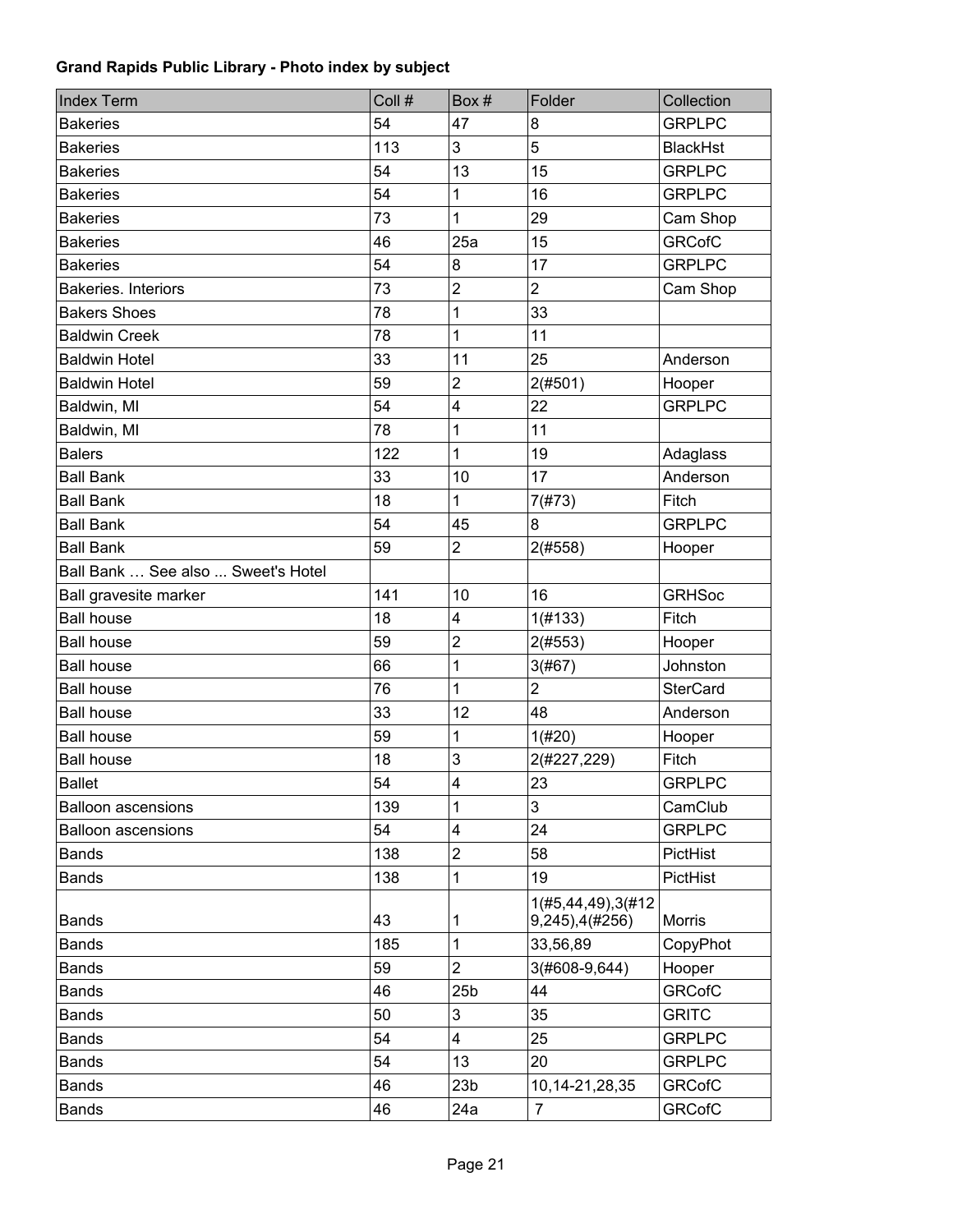| <b>Index Term</b>   | Coll # | Box #                     | Folder         | Collection    |
|---------------------|--------|---------------------------|----------------|---------------|
| <b>Bands</b>        | 78     | 6                         | 1              |               |
| Bandstand           | 59     | $\overline{c}$            | 3(#610)        | Hooper        |
| Banjos              | 122    | 4                         | 13             | Adaglass      |
| <b>Bank mergers</b> | 133    | 1                         | 6              | NewsFoto      |
| <b>Bank notes</b>   | 18     | 3                         | 4(#272)        | Fitch         |
| <b>Banks</b>        | 73     | $\overline{2}$            | 4              | Cam Shop      |
| <b>Banks</b>        | 78     | $\mathbf 1$               | 33             |               |
| <b>Banks</b>        | 73     | 1                         | 6              | Camera S      |
| <b>Banks</b>        | 140    | $\overline{2}$            | 74             | Suchowol      |
| <b>Banks</b>        | 54     | 45                        | 8              | <b>GRPLPC</b> |
| <b>Banks</b>        | 133    | $\boldsymbol{2}$          | 159,178        | NewsFoto      |
| <b>Banks</b>        | 133    | 1                         | 6,20,123       | NewsFoto      |
| <b>Banks</b>        | 54     | 7                         | 23             | <b>GRPLPC</b> |
| <b>Banks</b>        | 77     | 1                         | 10             | Dautrich      |
| <b>Banks</b>        | 185    | $\overline{c}$            | 54,57          | CopyPhot      |
| <b>Banks</b>        | 18     | 1                         | 7(#73)         | Fitch         |
| <b>Banks</b>        | 91     | 3                         | p. 33          |               |
| <b>Banks</b>        | 54     | 20                        | 24             | <b>GRPLPC</b> |
| <b>Banks</b>        | 54     | 41                        | $1 - 2$        | <b>GRPLPC</b> |
| <b>Banks</b>        | 54     | 19                        | 26             | <b>GRPLPC</b> |
| <b>Banks</b>        | 54     | 6                         | $4 - 5$        | <b>GRPLPC</b> |
| <b>Banks</b>        | 89     | $\overline{2}$            | 87,106,111     | Swanlund      |
| <b>Banks</b>        | 33     | 10                        | 17             | Anderson      |
| <b>Banks</b>        | 59     | $\overline{\mathbf{c}}$   | 2(#558)        | Hooper        |
| <b>Banks</b>        | 101    | 1                         | 17             | Keister       |
| <b>Banks</b>        | 18     | $\overline{c}$            | 5(#179)        | Fitch         |
| <b>Banks</b>        | 43     | 1                         | $2(#94-7)$     | Morris        |
| <b>Banks</b>        | 59     | $\overline{2}$            | 3#641)         | Hooper        |
| <b>Banks</b>        | 73     | $\mathbf 1$               | 45             | Cam Shop      |
| <b>Banks</b>        | 73     | 1                         | 18             | Cam Shop      |
| <b>Banks</b>        | 78     | 1                         | 90             |               |
| <b>Banks</b>        | 118    | 3                         | 83             |               |
| <b>Banks</b>        | 91     | 3                         | p. 59          |               |
| <b>Banks</b>        | 91     | $\ensuremath{\mathsf{3}}$ | p. 98          |               |
| <b>Banks</b>        | 118    | $\mathsf 3$               | 47             |               |
| <b>Banks</b>        | 118    | $\ensuremath{\mathsf{3}}$ | 57             |               |
| <b>Banks</b>        | 118    | $\ensuremath{\mathsf{3}}$ | 53             |               |
| <b>Banks</b>        | 78     | $\ensuremath{\mathsf{3}}$ | $\overline{7}$ |               |
| <b>Banks</b>        | 118    | 3                         | 88             |               |
| <b>Banks</b>        | 78     | 4                         | X <sub>5</sub> |               |
| <b>Banks</b>        | 78     | 1                         | 91             |               |
| <b>Banks</b>        | 78     | 1                         | 88             |               |
| <b>Banks</b>        | 78     | 1                         | 88             |               |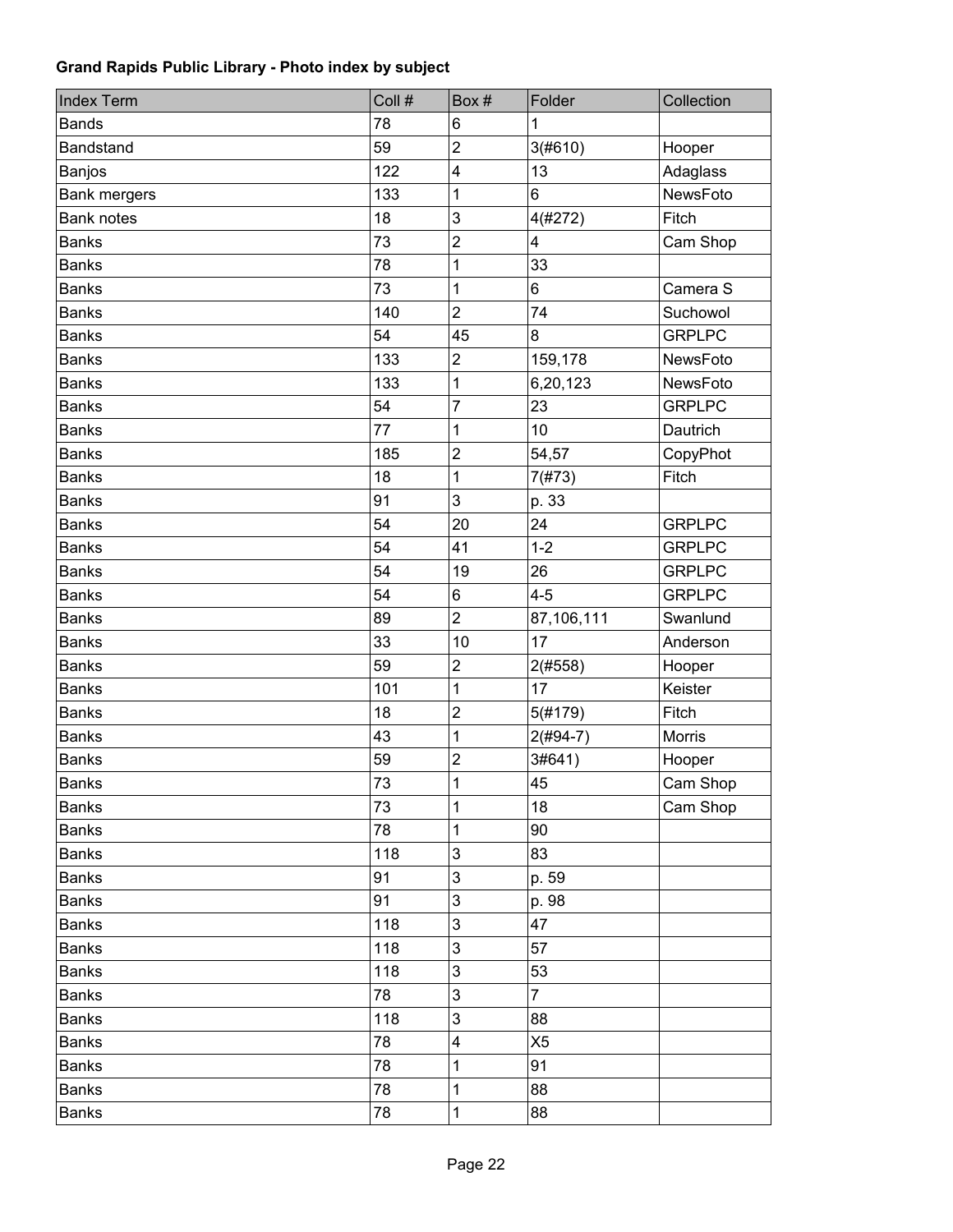| <b>Index Term</b>                               | Coll # | Box#                    | Folder         | Collection    |
|-------------------------------------------------|--------|-------------------------|----------------|---------------|
| <b>Banks</b>                                    | 78     | 3                       | 9              |               |
| <b>Banks</b>                                    | 78     | 1                       | 46.75          |               |
| <b>Banks</b>                                    | 91     | 3                       | p. 45          |               |
| <b>Banks</b>                                    | 91     | 3                       | p. 47          |               |
| <b>Banks</b>                                    | 91     | 3                       | p. 49          |               |
| <b>Banks</b>                                    | 78     | 3                       | 24             |               |
| <b>Banks</b>                                    | 78     | 3                       | 4.5            |               |
| <b>Banks</b>                                    | 78     | $\overline{2}$          | 8              |               |
| <b>Banks</b>                                    | 91     | $\overline{2}$          | 3              |               |
| <b>Banks</b>                                    | 118    | 3                       | 95             |               |
| <b>Banks</b>                                    | 118    | 3                       | 85             |               |
| <b>Banks</b>                                    | 78     | 5                       | 6              |               |
| <b>Banks</b>                                    | 78     | $\overline{2}$          | 4              |               |
| <b>Banks</b>                                    | 78     | $\overline{2}$          | 6              |               |
| <b>Banks</b>                                    | 78     | 3                       | 36             |               |
| <b>Banks</b>                                    | 78     | 6                       | $\mathbf{1}$   |               |
| Banks -- Interiors                              | 138    | 1                       | 20             | PictHist      |
| Banks (Big Rapids)                              | 78     | 1                       | 16             |               |
| Banquets and luncheons                          | 46     | 21 <sub>b</sub>         | 56-9           | <b>GRCofC</b> |
| Banquets and luncheons                          | 195    | 20                      | $\overline{2}$ | Jaycees       |
| <b>Baptist Mission</b>                          | 33     | 10                      | 16             | Anderson      |
| Baptist Mission bible and Weldon<br>Frankforter | 138    | 6                       | 13             | PictHist      |
| <b>Baptist Mission marker</b>                   | 138    | 1                       | 21             | PictHist      |
| <b>Barbecues</b>                                | 43     | 1                       | 5(#213)        | <b>Morris</b> |
| Barber shops -- Interiors                       | 138    | 1                       | 22             | PictHist      |
| Barber shops. Interiors                         | 78     | 6                       | 1              |               |
| <b>Barclay Avenue views</b>                     | 54     | 4                       | 28             | <b>GRPLPC</b> |
| Barclay, Ayers & Bertsch Co.                    | 46     | 21c                     | 1              | <b>GRCofC</b> |
| <b>Barges</b>                                   | 54     | 12                      | $9 - 10$       | <b>GRPLPC</b> |
| Barker Memorial Church. Sunday School<br>picnic | 128    | 1                       | 35             | Stover        |
| <b>Barlow Lake</b>                              | 78     | $\overline{\mathbf{4}}$ | 43.5           | <b>GRPost</b> |
| Barn erection                                   | 185    | 1                       | 12             | CopyPhot      |
| Barn erection                                   | 54     | $\overline{\mathbf{4}}$ | 29             | <b>GRPLPC</b> |
| Barnard & Simons Company                        | 84     | 18                      | 15             | <b>FMA</b>    |
| Barnard House (hotel)                           | 59     | $\overline{2}$          | 2(#493,510)    | Hooper        |
| Barnard House (hotel)                           | 33     | 11                      | 25             | Anderson      |
| Barnard House (hotel)                           | 59     | 1                       | 2(H148a)       | Hooper        |
| <b>Barnhart block</b>                           | 91     | 3                       | p. 22          |               |
| <b>Barnhart Building</b>                        | 54     | $\overline{\mathbf{4}}$ | 27             | <b>GRPLPC</b> |
| <b>Barnhart Building</b>                        | 91     | $\mathsf 3$             | p. 18          |               |
| <b>Barns</b>                                    | 194    | $\overline{2}$          | 22             | Harring       |
| <b>Barns</b>                                    | 54     | $\overline{\mathbf{4}}$ | 29             | <b>GRPLPC</b> |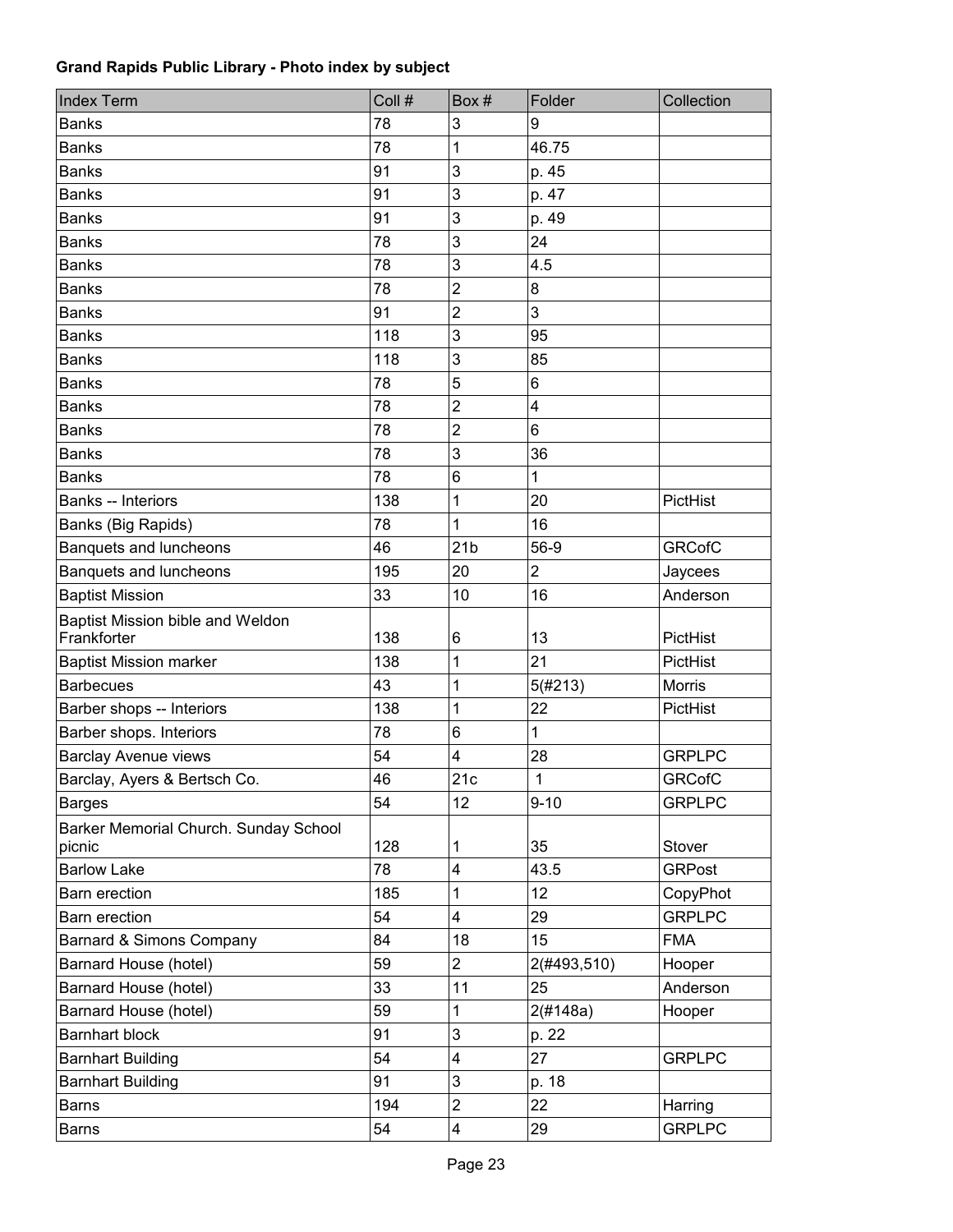| <b>Index Term</b>                       | Coll # | Box#            | Folder         | Collection      |
|-----------------------------------------|--------|-----------------|----------------|-----------------|
| <b>Barns</b>                            | 54     | 5               | 25             | <b>GRPLPC</b>   |
| <b>Barns</b>                            | 93     | 1               | 66             | Lorenson        |
| <b>Barns</b>                            | 122    | 5               | 1(#61)         | Ada Glas        |
| <b>Barns</b>                            | 122    | 5               | 2(#62)         | Ada Glas        |
| <b>Barns</b>                            | 122    | $\overline{2}$  | 4 (#19)        | Ada Glas        |
| <b>Barns</b>                            | 122    | $\overline{2}$  | 1(#16)         | Ada Glas        |
| <b>Barns</b>                            | 122    | $\overline{2}$  | 5(#20)         | Ada Glas        |
| <b>Barnum Brothers Circus Parade</b>    | 185    | 1               | 14             | CopyPhot        |
| <b>Barracks</b>                         | 78     | 1               | 68             |                 |
| <b>Barrels</b>                          | 54     | 19              | 19             | <b>GRPLPC</b>   |
| Barry County, MI                        | 54     | 4               | 30             | <b>GRPLPC</b>   |
| <b>Bars</b>                             | 203    | 1               | 14             | Majchrza        |
| <b>Bars</b>                             | 46     | 21a             | 31             | <b>GRCofC</b>   |
| <b>Bars</b> -- Interiors                | 54     | 5               | 31             | <b>GRPLPC</b>   |
| Bars -- Interiors                       | 155    | 1               | $\mathbf{1}$   | Stegmier        |
| Baseball                                | 113    | 3               | 1,11           | <b>BlackHst</b> |
| Baseball                                | 182    | 1               | scrapbook      | Gillette        |
| Baseball                                | 160    | $\overline{2}$  | $2 - 3$        | Risinger        |
| Baseball                                | 195    | 19              | 46             | Jaycees         |
| Baseball                                | 54     | 48              | 14             | <b>GRPLPC</b>   |
| Baseball                                | 54     | $\overline{7}$  | 18             | <b>GRPLPC</b>   |
| Baseball                                | 77     | 1               | 12             | Dautrich        |
| Baseball                                | 54     | 4               | 31             | <b>GRPLPC</b>   |
| Baseball                                | 121    | 1               | 2 & scrapbooks | Moran           |
| Baseball                                | 58     | 1               | 1              | Chicks          |
| Baseball - women                        | 78     | 6               | $\mathbf{1}$   |                 |
| Baseball -- women                       | 58     | 1               | 1              | Chicks          |
| Baseball -- women                       | 50     | $\overline{2}$  | 19             | <b>GRITC</b>    |
| Baseball -- women                       | 182    | 1               | scrapbook      | Gillette        |
| Baseball -- women                       | 185    | 1               | 20             | CopyPhot        |
| Baseball -- women                       | 160    | $\overline{2}$  | $2 - 3$        | Risinger        |
| Baseball game                           | 146    | 4               | $\mathbf{1}$   | Wells           |
| Baseball game                           | 91     | 3               | p. 11          |                 |
| <b>Baseball parks</b>                   | 141    | 10              | 17             | <b>GRHSoc</b>   |
| <b>Baseball players</b>                 | 141    | 10              | 17             | <b>GRHSoc</b>   |
| <b>Baseball stadiums</b>                | 46     | 23 <sub>b</sub> | 21             | <b>GRCofC</b>   |
| Baseball team -- "TT"                   | 128    | 1               | $2 - 4$        | Stover          |
| Baseball team -- Alpine Short Stockings | 54     | 4               | 31             | <b>GRPLPC</b>   |
| Baseball team -- Cargill Press          | 128    | 1               | $\mathbf{1}$   | Stover          |
| Baseball team -- Central League         | 185    | 1               | 19             | CopyPhot        |
| Baseball team -- Dick Brink             | 185    | 1               | 16             | CopyPhot        |
| Baseball team -- Giants                 | 185    | 1               | 16             | CopyPhot        |
| Baseball team -- Grand Rapids Black Sox | 185    | 1               | 18             | CopyPhot        |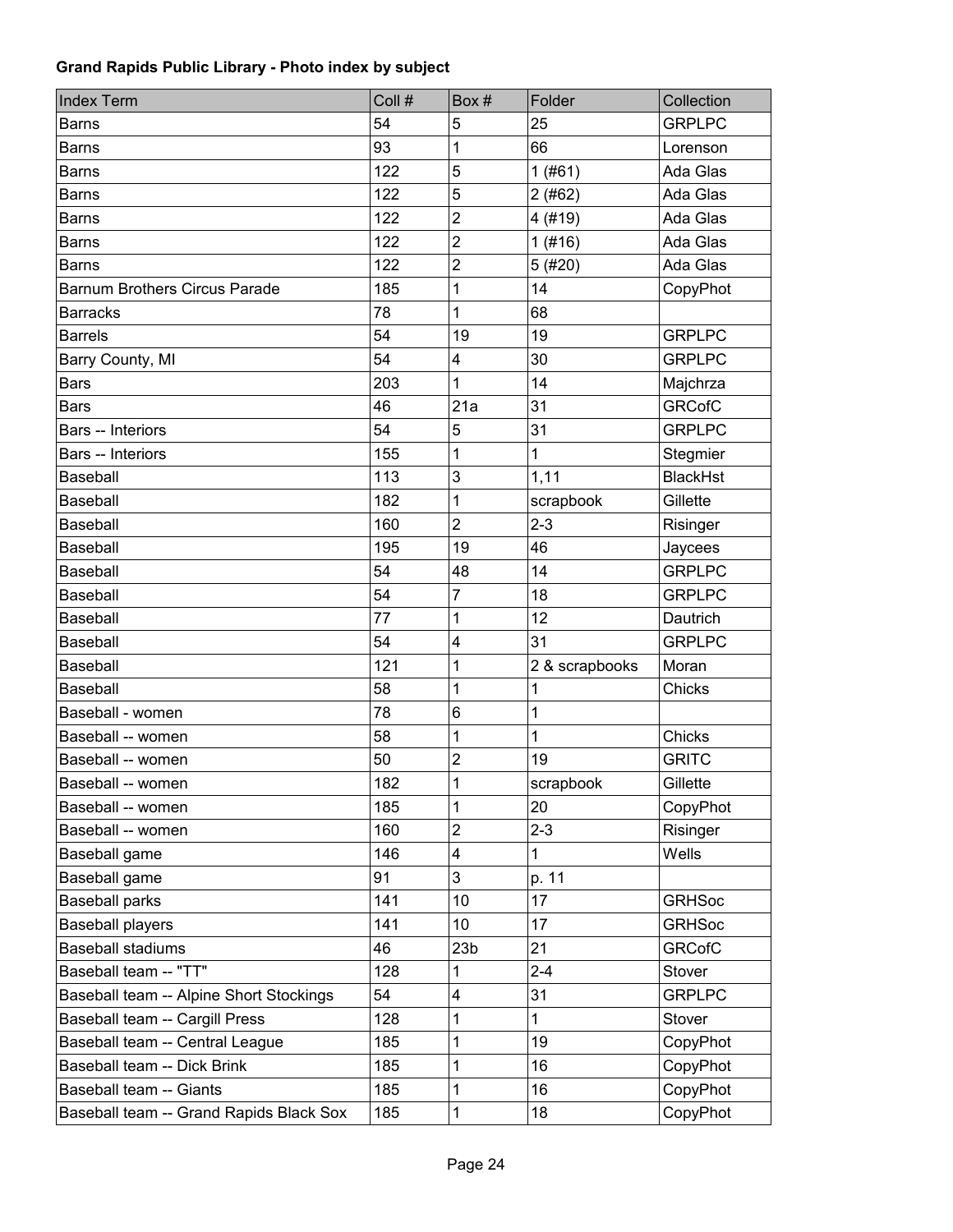| <b>Index Term</b>                              | Coll # | Box#           | Folder                       | Collection      |
|------------------------------------------------|--------|----------------|------------------------------|-----------------|
| Baseball team -- Grand Rapids Body Co.         | 185    | 1              | 21                           | CopyPhot        |
| Baseball team - Grand Rapids Central<br>League | 78     | 6              | 1                            |                 |
| Baseball team -- Grand Rapids Chicks           | 185    | 1              | 20                           | CopyPhot        |
| Baseball team -- Grand Rapids Chicks           | 58     | 1              | 1                            | Chicks          |
| Baseball team -- Greulichs                     | 185    | 1              | 16                           | CopyPhot        |
| Baseball team -- Jess Elster's All Stars       | 185    | 1              | 17                           | CopyPhot        |
| Baseball team -- Leonards                      | 185    | 1              | 22                           | CopyPhot        |
| Baseball team -- Michigan Indians              | 185    | 1              | 23                           | CopyPhot        |
| Baseball team - Muskegon Lassies               | 78     | 6              | 1                            |                 |
| Baseball team -- Overland Company              | 185    | 1              | 24                           | CopyPhot        |
|                                                |        |                |                              |                 |
| Baseball team -- Pere Marq. Colored Giants     | 185    | 1              | 25                           | CopyPhot        |
| <b>Baseball teams</b>                          | 128    | 1              | $1 - 4$                      | Stover          |
| <b>Baseball teams</b>                          | 185    | 1              | 5                            | CopyPhot        |
| <b>Baseball teams</b>                          | 90     | 1              | no foldering                 | Schouten        |
| <b>Baseball teams</b>                          | 140    | 2              | 55,75                        | Suchowol        |
| <b>Baseball teams</b>                          | 71     | 1              | 1                            | Massey          |
| <b>Baseball teams</b>                          | 50     | $\overline{2}$ | 20                           | <b>GRITC</b>    |
| <b>Baseball teams</b>                          | 101    | 1              | 17                           | Keister         |
| <b>Baseball teams</b>                          | 138    | 1              | 23                           | PictHist        |
| Basilica of St. Adalbert                       | 91     | 3              | p. 141                       |                 |
| Basket making                                  | 68     | 1              | 35,37                        | <b>NativeAm</b> |
| Basket making                                  | 54     | 4              | 33                           | <b>GRPLPC</b>   |
| <b>Basket making</b>                           | 50     | 3              | 37                           | <b>GRITC</b>    |
| <b>Basketball</b>                              | 111    | $\overline{2}$ | 6                            | <b>Blumensh</b> |
| <b>Basketball</b>                              | 140    | 2              | 20                           | Suchowol        |
| <b>Basketball</b>                              | 54     | 48             | 14                           | <b>GRPLPC</b>   |
| <b>Basketball</b>                              | 54     | 4              | 32                           | <b>GRPLPC</b>   |
| <b>Basketball</b>                              | 77     | 1              | 12                           | Dautrich        |
| <b>Basketball</b>                              | 170    | 8              | 4                            | WolvBras        |
| Bass Lake, MI                                  | 185    | 1              | 15                           | CopyPhot        |
| Bass Lake, MI                                  | 139    | 1              | 4                            | CamClub         |
| <b>Bathrooms</b>                               | 159    | 1              | 22                           | Strohpl         |
| <b>Baton twirler</b>                           | 140    | 1              | 1                            | Suchowol        |
| <b>Battleships</b>                             | 9      | 1              | $\overline{2}$               | Woodcock        |
| Bauman's Café                                  | 89     | 2              | $5-6$                        | Swanlund        |
| Bauman's Café                                  | 78     | 1              | 12                           |                 |
| Bauman's Cafe -- Interior                      | 89     | 2              | 6                            | Swanlund        |
| <b>Baxter Laundry</b>                          | 73     | $\overline{2}$ | 1                            | Cam Shop        |
| <b>Baxter Laundry</b>                          | 27     | 13             | box contents not<br>foldered | <b>Baxter</b>   |
| <b>Baxter Laundry</b>                          | 54     | 4              | 34                           | <b>GRPLPC</b>   |
| Bay City, MI                                   | 98     | 15             | $1 - 2$                      | MercyCen        |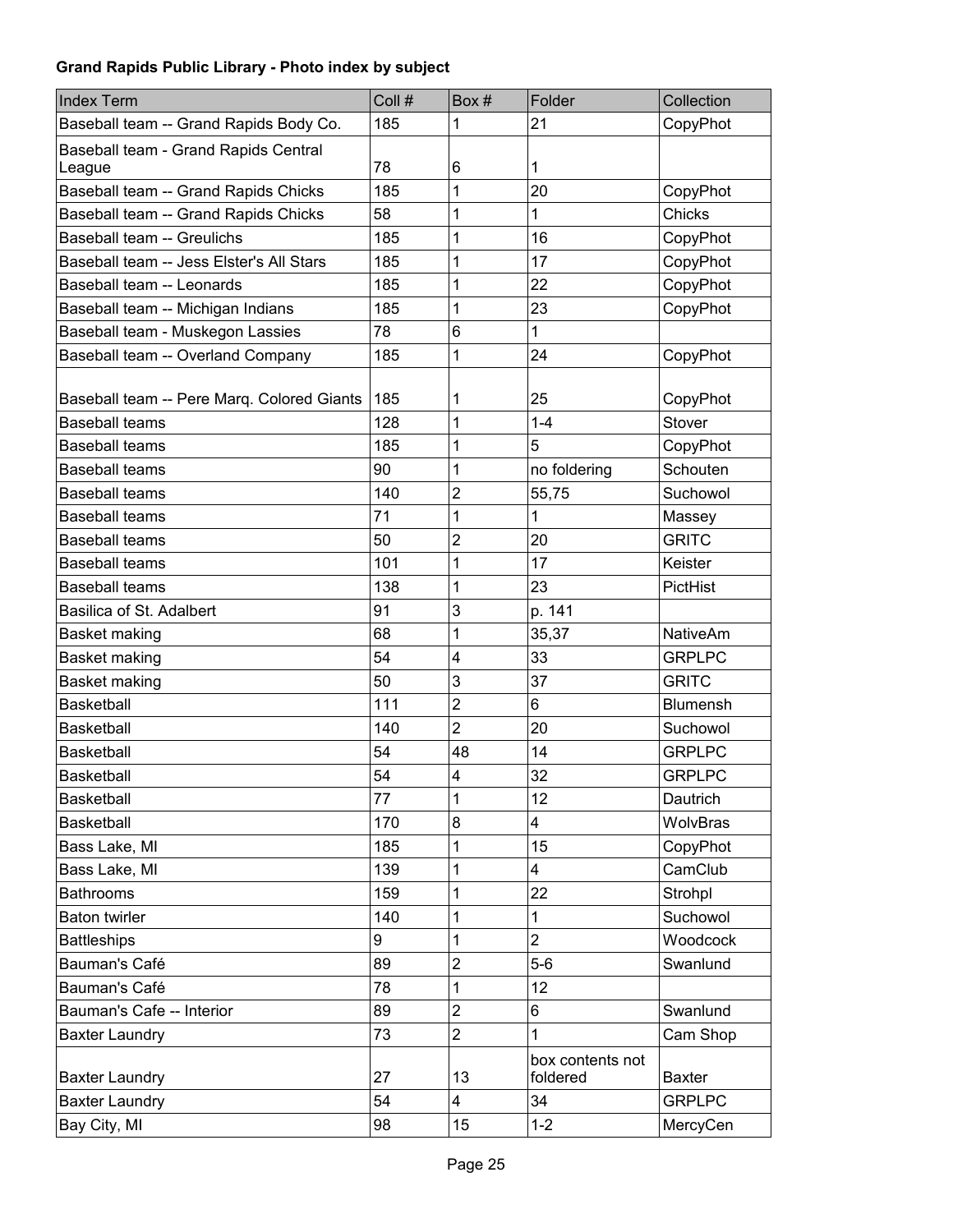| <b>Index Term</b>                   | Coll # | Box#                    | Folder           | Collection      |
|-------------------------------------|--------|-------------------------|------------------|-----------------|
| Bay City, MI City Hall              | 139    | 1                       | 5                | CamClub         |
| Bay City, MI Harbor                 | 139    | 1                       | 6                | CamClub         |
| Bay City, MI Train Station          | 139    | 1                       | $\overline{7}$   | CamClub         |
| Bay Lumber Co.                      | 54     | 4                       | 35               | <b>GRPLPC</b>   |
| Bay View, MI                        | 76     | 1                       | 3                | <b>SterCard</b> |
| Bay View, MI Assembly Hall          | 18     | $\overline{2}$          | 2(#140)          | Fitch           |
| Bay View, MI Pier                   | 18     | $\overline{2}$          | 3(#158a)         | Fitch           |
| <b>Bazookas</b>                     | 159    | $\overline{2}$          | 24               | Strohpl         |
| <b>Beaches</b>                      | 136    | 1                       | 60               | <b>Thomas</b>   |
| <b>Beaches</b>                      | 159    | $\overline{2}$          | $\mathbf{1}$     | Strohpl         |
| <b>Beaches</b>                      | 46     | 23a                     | $\overline{4}$   | <b>GRCofC</b>   |
| <b>Beaches</b>                      | 159    | 1                       | 31,48            | Strohpl         |
| <b>Beaches</b>                      | 140    | $\overline{2}$          | 21               | Suchowol        |
| <b>Beaches</b>                      | 136    | $\overline{2}$          | 60               | Tho Glas        |
| <b>Beaches</b>                      | 78     | 4                       | X <sub>5</sub>   |                 |
| <b>Beaches</b>                      | 78     | $\overline{2}$          | 26               |                 |
| Beaches (Grand Haven)               | 78     | 1                       | 80               |                 |
| Beaches (Macatawa)                  | 78     | $\overline{2}$          | 57               |                 |
| Beaches (Manistee)                  | 78     | $\overline{2}$          | 62               |                 |
| <b>Bear hunters</b>                 | 122    | 5                       | 47               | Adaglass        |
| Bear skins                          | 159    | 1                       | 13               | Strohpl         |
| <b>Bear Skins</b>                   | 59     | 3                       | 1(#742)          | Hooper          |
| <b>Bears</b>                        | 159    | $\overline{2}$          | 3,11             | Strohpl         |
| <b>Bears</b>                        | 78     | 6                       | 1                |                 |
| <b>Bears</b>                        | 122    | 22                      | 22 (#5,47)       | Ada Glas        |
| Beaumont, France                    | 108    | 3                       | 54               | 339thAmb        |
| Bed races                           | 195    | 20                      | 3                | Jaycees         |
| Beer delivery trucks                | 43     | 1                       | 1(#42)           | <b>Morris</b>   |
| Beer delivery trucks                | 194    | $\overline{\mathbf{c}}$ | 49,75            | Harring         |
| <b>Belding High School</b>          | 78     | 3                       | 43               |                 |
| Belding, MI                         | 46     | 27                      | 36               | <b>GRCofC</b>   |
| Belknap house                       | 93     | 1                       | 39,51            | Lorenson        |
| <b>Belknap House</b>                | 91     | $\overline{2}$          | $\overline{7}$   |                 |
| Belknap Park  See also Lookout Park | 0      |                         |                  |                 |
| <b>Belknap Park Project</b>         | 67     | 1                       | 1                | Scrip L.        |
| Belknap statue                      | 165    | $\overline{2}$          | 6                | Bayne           |
| Belknap statue                      | 43     | 1                       | 5(#250)          | Morris          |
| <b>Bell Tower</b>                   | 70     | 1                       | 15               | Merrill         |
| Bellery, France                     | 108    | 3                       | 55               | 339thAmb        |
| Belmont, MI                         | 74     | 21                      | 1                | <b>Brewer</b>   |
| Bemis Street Views (1332 SE)        | 78     | 1                       | 13.5             |                 |
| Berean Baptist Church               | 78     | 1                       | 14               |                 |
| Bergsma Brothers Company            | 46     | 21c                     | $\boldsymbol{2}$ | <b>GRCofC</b>   |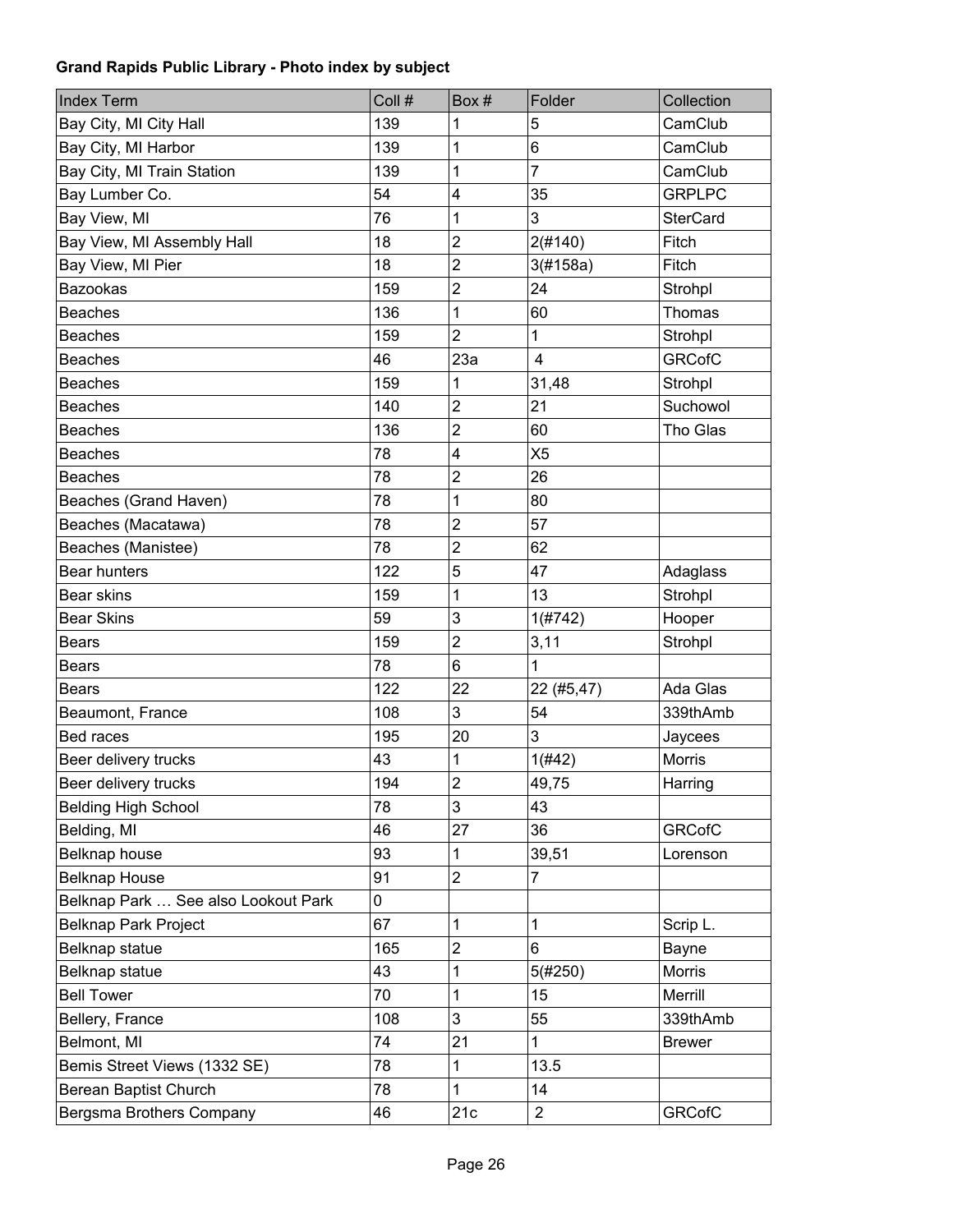| <b>Index Term</b>                                   | Coll # | Box#           | Folder         | Collection      |
|-----------------------------------------------------|--------|----------------|----------------|-----------------|
| Bergsma Brothers Company                            | 84     | 17             | 12,16          | <b>FMA</b>      |
| <b>Bergy Brothers General Store</b>                 | 78     | 1              | 29             |                 |
| Bergy, Tobias                                       | 78     | 1              | 29             |                 |
| Berkey & Gay Furniture Co.                          | 73     | 1              | $\overline{2}$ | Camera S        |
| Berkey & Gay Furniture Co. Interiors                | 73     | 1              | $\overline{2}$ | Camera S        |
| Berkey & Gay Furniture Company                      | 54     | 4              | 36             | <b>GRPLPC</b>   |
| Berkey & Gay Furniture Company                      | 54     | 48             | $\overline{2}$ | <b>GRPLPC</b>   |
| Berkey & Gay Furniture Company                      | 33     | 10             | 17             | Anderson        |
| Berkey & Gay Furniture Company                      | 43     | 1              | 1(#45)         | <b>Morris</b>   |
| Berkey & Gay Furniture Company                      | 84     | 18             | 4              | <b>FMA</b>      |
| Berkey & Gay Furniture Company                      | 15     | 3              | 31             | Friedrch        |
| Berkey & Gay Furniture Company                      | 59     | 3              | 1(#754)        | Hooper          |
| Berkey & Gay Furniture Company                      | 59     | $\overline{c}$ | 1(#428)        | Hooper          |
| Berkey & Gay Furniture Company                      | 185    | 1              | 26             | CopyPhot        |
| Berkey & Gay Furniture Company                      | 59     | 1              | $4(#263-4)$    | Hooper          |
| Berkey & Gay Furniture Company                      | 84     | 21             | 5 (#5,#22)     | <b>FMA</b>      |
| Berkey & Gay Furniture Company --<br>Showroom       | 76     | 1              | 5              | <b>SterCard</b> |
| Berkey & Gay Furniture Company Cable<br>Power Bldg. | 18     | 3              | 4(#262)        | Fitch           |
| Berkey & Gay Furniture Company Cable<br>Power Bldg. | 76     | 1              | 4              | <b>SterCard</b> |
| Berkey & Gay Furniture Company Exhibit<br>Bldg.     | 84     | 18             | 3              | <b>FMA</b>      |
| Berkey & Gay Furniture Company fire                 | 104    | 17             | 45             | Judd            |
| Berkey & Gay Furniture Company -- Interior          | 84     | 17             | 10             | <b>FMA</b>      |
| Berkey & Gay Furniture Plant                        | 78     | 1              | 15             |                 |
| Berkey and Gay Furniture Co.                        | 78     | 1              | 22             |                 |
| Berkey and Gay Furniture Co.                        | 91     | 1              | $\overline{7}$ |                 |
| Berkey and Gay Furniture Co.                        | 78     | 4              | X1             |                 |
| Berkey and Gay Furniture Company                    | 78     | $\overline{2}$ | 9              |                 |
| Berkey house                                        | 93     | 1              | 21             | Lorenson        |
| <b>Bert Brothers Trucking</b>                       | 138    | 1              | 24             | PictHist        |
| <b>Bethany Church</b>                               | 54     | 4              | 38             | <b>GRPLPC</b>   |
| <b>Bethel Christian Reformed Church</b>             | 54     | 4              | 40             | <b>GRPLPC</b>   |
| <b>Bethel Christian Reformed Church</b>             | 43     | $\overline{2}$ | $2($ #441)     | <b>Morris</b>   |
| <b>Bethel Pentecostal Church</b>                    | 54     | 4              | 39             | <b>GRPLPC</b>   |
| <b>Bethel Reformed Church</b>                       | 43     | $\overline{2}$ | 3(#458)        | <b>Morris</b>   |
| Bethlehem Lutheran Church                           | 54     | 4              | 41             | <b>GRPLPC</b>   |
| <b>Better Business Bureau</b>                       | 46     | 21c            | 3              | <b>GRCofC</b>   |
| <b>Better Business Letter Clinic</b>                | 46     | 21c            | $\overline{4}$ | <b>GRCofC</b>   |
| <b>Bibles</b>                                       | 138    | 6              | 13             | PictHist        |
| Bicentennial                                        | 46     | 21c            | 5              | <b>GRCofC</b>   |
| <b>Bicycle Club</b>                                 | 59     | 3              | 1(#760)        | Hooper          |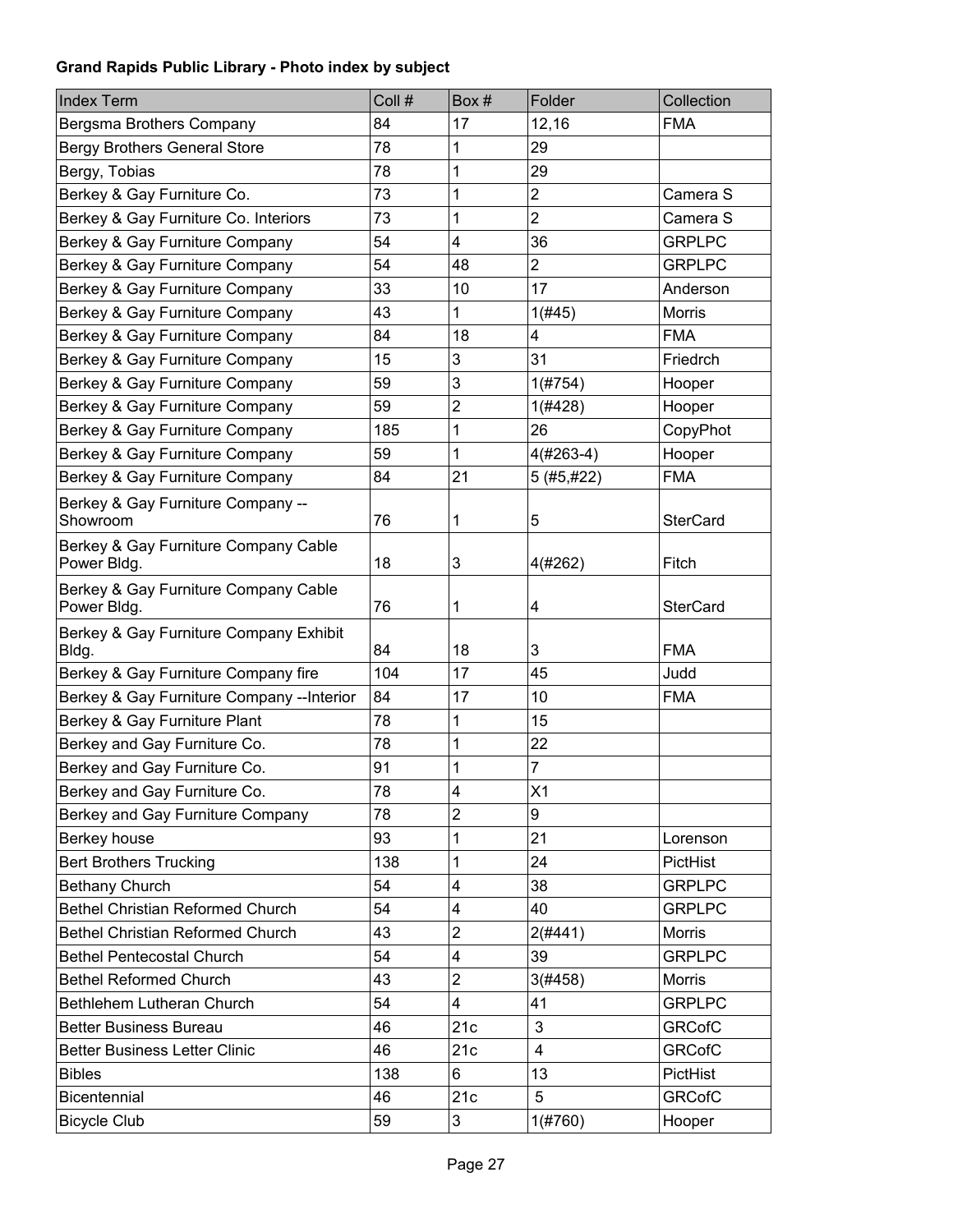| <b>Index Term</b>                  | Coll # | Box#                    | Folder          | Collection    |
|------------------------------------|--------|-------------------------|-----------------|---------------|
| Bicycle Race -- North Park         | 128    | 1                       | $6 - 7$         | Stover        |
| <b>Bicycles and bicyclists</b>     | 128    | 1                       | $6 - 7,38$      | Stover        |
| <b>Bicycles and bicyclists</b>     | 54     | 20                      | 16              | <b>GRPLPC</b> |
| <b>Bicycles and bicyclists</b>     | 138    | 1                       | 25              | PictHist      |
| <b>Bicycles and bicyclists</b>     | 59     | 3                       | 1(#759,787)     | Hooper        |
| Bicycles and bicyclists            | 54     | 16                      | $1 - 2$         | <b>GRPLPC</b> |
| <b>Bicycles and bicyclists</b>     | 122    | 3                       | 8,9,14,16       | Adaglass      |
| <b>Bicycles and bicyclists</b>     | 33     | 10                      | 18              | Anderson      |
| <b>Bicycles and bicyclists</b>     | 54     | 4                       | 42              | <b>GRPLPC</b> |
| <b>Bicycles and bicyclists</b>     | 122    | 10                      | 5(#3, 16)       | Ada Glas      |
| <b>Bicycles and bicyclists</b>     | 122    | 10                      | 3(#3, 14)       | Ada Glas      |
| <b>Bicycles and bicyclists</b>     | 122    | 9                       | 15(#3,9)        | Ada Glas      |
| <b>Bicycles and Bicyclists</b>     | 122    | 4                       | 2(#47)          | Ada Glas      |
| <b>Bicycles and bicyclists</b>     | 136    | 8                       | 237             | Tho Glas      |
| <b>Bicycles and bicyclists</b>     | 122    | 9                       | 14(#3, 8)       | Ada Glas      |
| <b>Bicycles and bicyclists</b>     | 136    | 3                       | 101             | Tho Glas      |
| <b>Bicycles and bicyclists</b>     | 136    | 3                       | 92              | Tho Glas      |
| <b>Big Brothers</b>                | 54     | 30                      | 35              | <b>GRPLPC</b> |
| Big Rapids, MI                     | 78     | 1                       | 16              |               |
| <b>Big Wheels</b>                  | 54     | 43                      | 32              | <b>GRPLPC</b> |
| <b>Big Wheels</b>                  | 54     | 18                      | 10              | <b>GRPLPC</b> |
| <b>Big Wheels</b>                  | 59     | 1                       | 3(#218),5(#363) | Hooper        |
| <b>Billboards</b>                  | 46     | 23a                     | 16              | <b>GRCofC</b> |
| <b>Billboards</b>                  | 46     | 25a                     | 19              | <b>GRCofC</b> |
| <b>Billboards</b>                  | 75     | 33                      | 13              | Walsh         |
| <b>Billboards</b>                  | 46     | 23 <sub>b</sub>         | 11              | <b>GRCofC</b> |
| <b>Billboards</b>                  | 185    | 4                       | 1               | CopyPhot      |
| <b>Birdhouses</b>                  | 43     | 1                       | 1(#47)          | <b>Morris</b> |
| <b>Birds</b>                       | 122    | 16                      | 7 (#4,14)       | Ada Glas      |
| Birdseye views                     | 54     | 11                      | 14              | <b>GRPLPC</b> |
| Birdseye views                     | 54     | 12                      | 9               | <b>GRPLPC</b> |
| <b>Birdseye views</b>              | 91     | 1                       | 1               |               |
| Birthday cake                      | 159    | 1                       | 29              | Strohpl       |
| <b>Birthday parties</b>            | 195    | 19                      | 47              | Jaycees       |
| <b>Bishop Building</b>             | 91     | 3                       | p. 19           |               |
| Bishop Furniture Co.               | 118    | 3                       | 47              |               |
| <b>Bishop Furniture Company</b>    | 73     | 1                       | 9               | Camera S      |
| <b>Bishop Furniture company</b>    | 118    | 3                       | 138             |               |
| Bismark Café and Buffet. Interiors | 73     | 1                       | 32              | Cam Shop      |
| Bissel Carpet Sweeper Co.          | 78     | 1                       | 17              |               |
| Bissel Carpet Sweeper Co.          | 78     | $\overline{2}$          | 9               |               |
| <b>Bissell and Sons grocery</b>    | 54     | 5                       | 1               | <b>GRPLPC</b> |
| <b>Bissell and Sons grocery</b>    | 59     | $\overline{\mathbf{c}}$ | $1($ #447)      | Hooper        |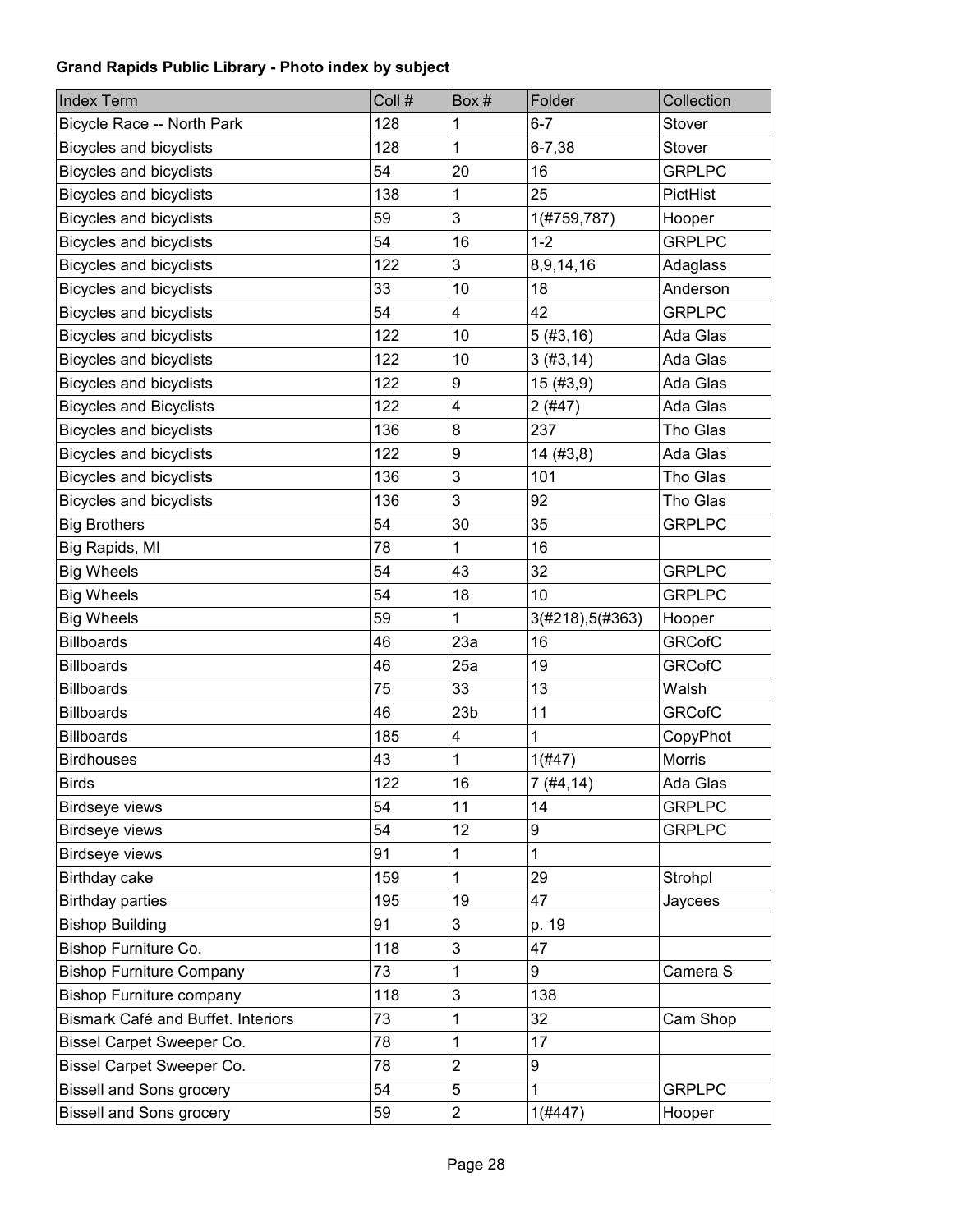| <b>Index Term</b>                                                   | Coll # | Box#                    | Folder           | Collection      |
|---------------------------------------------------------------------|--------|-------------------------|------------------|-----------------|
| <b>Bissell Carpet Sweeper Co.</b>                                   | 73     | $\overline{c}$          | 10               | Cam Shop        |
| Bissell Carpet Sweeper Co.                                          | 91     | $\overline{2}$          | 3                |                 |
| <b>Bissell Carpet Sweeper Co.</b>                                   | 78     | $\overline{\mathbf{4}}$ | X1               |                 |
| <b>Bissell Carpet Sweeper factory</b>                               | 91     | 3                       | p. 52            |                 |
| <b>Bissell Carpet Sweeper Factory</b>                               | 91     | 1                       | 3                |                 |
| <b>Bissell Carpet Sweeper factory</b>                               | 91     | 3                       | p. 88            |                 |
| <b>Bissell House</b>                                                | 93     | 1                       | 14               | Lorenson        |
| <b>Bissell House</b>                                                | 185    | 1                       | 28               | CopyPhot        |
| Bissell House -- Branch Library                                     | 109    | 9                       | 1                | Library         |
| <b>Bissell House Social Settlement and Public</b>                   |        |                         |                  |                 |
| Library Branch                                                      | 78     | 1                       | 17.5             |                 |
| <b>Bissell Yacht</b>                                                | 54     | 5                       | 4                | <b>GRPLPC</b>   |
|                                                                     |        |                         | 1(#442,444-      |                 |
| Bissell, Inc.                                                       | 59     | $\overline{2}$          | 6,450)           | Hooper          |
| Bissell, Inc.                                                       | 46     | 21c                     | 6                | <b>GRCofC</b>   |
| Bissell, Inc.                                                       | 89     | $\overline{\mathbf{c}}$ | 7                | Swanlund        |
| Bissell, Inc.                                                       | 93     | 1                       | 60               | Lorenson        |
| Bissell, Inc.                                                       | 59     | 1                       | 3(#157), 4(#274) | Hooper          |
| Bissell, Inc.                                                       | 46     | 21 <sub>b</sub>         | 18               | <b>GRCofC</b>   |
| Bissell, Inc.                                                       | 33     | 10                      | 17               | Anderson        |
| Bissell, Inc.                                                       | 84     | 21                      | 5(#13)           | <b>FMA</b>      |
| Bissell, Inc.                                                       | 54     | 5                       | $\overline{2}$   | <b>GRPLPC</b>   |
| Bissell, Inc. fire                                                  | 33     | 10                      | 17               | Anderson        |
| Bissell, Inc. fire                                                  | 59     | $\overline{2}$          | 3(#573)          | Hooper          |
| Bissell, Inc. fire                                                  | 54     | 5                       | 3                | <b>GRPLPC</b>   |
| Bissell, Inc. float                                                 | 59     | $\overline{\mathbf{c}}$ | 1(#449)          | Hooper          |
| Bissell, Inc. floral arrangement                                    | 76     | 1                       | 6                | <b>SterCard</b> |
| Bissell, Inc. Razing                                                | 100    | 1                       | 12               | <b>GRPhotos</b> |
| Bissell, Inc. Razing                                                | 185    | 1                       | 27               | CopyPhot        |
| Black Lake (Holland, Mi.)  See also<br>Lake Macatawa (Holland, Mi.) |        |                         |                  |                 |
| Black Maria patrol wagon                                            | 33     | 12                      | 41               | Anderson        |
| <b>Black River</b>                                                  | 139    | 1                       | 8                | CamClub         |
| <b>Black River</b>                                                  | 78     | $\overline{c}$          | 25               |                 |
| <b>Black River</b>                                                  | 78     | $\overline{2}$          | 26               |                 |
| Black River Views  See also Holland (Mi.)                           | 0      |                         |                  |                 |
| <b>Blacklys Boats</b>                                               | 136    | $\overline{7}$          | 202              | Tho Glas        |
| <b>Blackmore Manufacturing</b>                                      | 91     | 3                       | p. 86            |                 |
| <b>Blackport Meat Packing Co.</b>                                   | 46     | 21c                     | $\overline{7}$   | <b>GRCofC</b>   |
| <b>Blacksmiths</b>                                                  | 138    | 1                       | 26               | PictHist        |
| <b>Blacksmiths</b>                                                  | 54     | 48                      | 5                | <b>GRPLPC</b>   |
| <b>Blacksmiths</b>                                                  | 141    | 10                      | 18               | <b>GRHSoc</b>   |
| <b>Blacksmiths</b>                                                  | 59     | 2                       | 4(#679)          | Hooper          |
| <b>Blacksmiths</b>                                                  | 54     | $\overline{7}$          | 18,27            | <b>GRPLPC</b>   |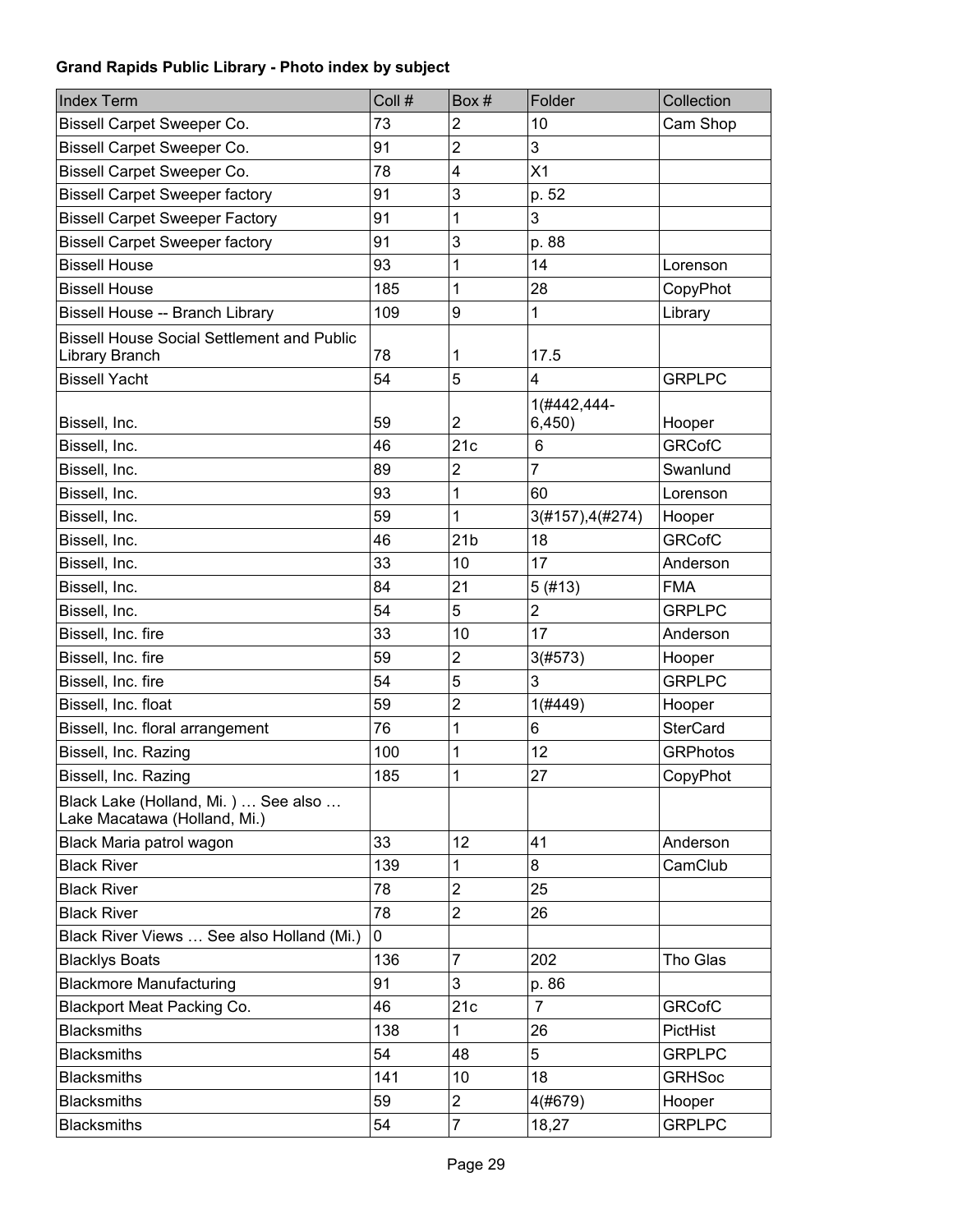| <b>Index Term</b>                                          | Coll # | Box#           | Folder         | Collection      |
|------------------------------------------------------------|--------|----------------|----------------|-----------------|
| <b>Blacksmiths</b>                                         | 54     | 43             | 32             | <b>GRPLPC</b>   |
| <b>Blaine Avenue views</b>                                 | 100    | 1              | 13             | <b>GRPhotos</b> |
| Blair House, Washington, D.C.                              | 133    | 1              | 7              | NewsFoto        |
| <b>Blake Steam Bakery</b>                                  | 73     | 1              | 12             | Camera S        |
| <b>Blake Steam Bakery. Interiors</b>                       | 73     | 1              | 12             | Camera S        |
| <b>Blaney Park, Canada</b>                                 | 159    | $\overline{2}$ | 11             | Strohpl         |
| <b>Blatz Brewing Co.</b>                                   | 138    | 1              | 27             | PictHist        |
| <b>Bleake Store</b>                                        | 33     | 10             | 17             | Anderson        |
| <b>Bleake Store</b>                                        | 59     | 3              | 1(#778)        | Hooper          |
| <b>Bleake Store</b>                                        | 93     | 1              | 60             | Lorenson        |
| Bleake, Oliver death notice                                | 59     | 1              | 1(#8)          | Hooper          |
| Blimp  See Derigible                                       | 0      |                |                |                 |
| <b>Blodgett Block</b>                                      | 33     | 10             | 17             | Anderson        |
| <b>Blodgett Block</b>                                      | 59     | 1              | 4(#276)        | Hooper          |
| <b>Blodgett Block</b>                                      | 54     | 5              | 5              | <b>GRPLPC</b>   |
| <b>Blodgett Home for Children</b>                          | 73     | $\overline{2}$ | 3              | Cam Shop        |
| <b>Blodgett Hospital</b>                                   | 78     | 1              | 18             |                 |
| <b>Blodgett House</b>                                      | 78     | 1              | 20             |                 |
| <b>Blodgett house</b>                                      | 93     | 1              | 10,45          | Lorenson        |
| <b>Blodgett Memorial Hospital</b>                          | 54     | 5              | 6              | <b>GRPLPC</b>   |
| <b>Blodgett Memorial Hospital</b>                          | 59     | 1              | 4(#258)        | Hooper          |
| <b>Blodgett Memorial Hospital</b>                          | 89     | $\overline{2}$ | 8,137          | Swanlund        |
| <b>Blodgett Memorial Hospital</b>                          | 59     | $\overline{2}$ | 4(#725)        | Hooper          |
| <b>Blodgett Memorial Hospital</b>                          | 185    | 1              | 29             | CopyPhot        |
| <b>Blodgett Memorial Hospital</b>                          | 185    | 3              | 73             | CopyPhot        |
| <b>Blodgett Memorial Hospital Nurses Training</b><br>Class | 185    | 3              | 73             | CopyPhot        |
| Blodgett, John W. (Residence)                              | 78     | 1              | 20             |                 |
| <b>Blood donation</b>                                      | 75     | 33             | 14             | Walsh           |
| <b>Blood drive</b>                                         | 195    | 19             | 48             | Jaycees         |
| <b>Bloomer</b> farm                                        | 59     | 1              | 5(#311)        | Hooper          |
| <b>Blythefield Country Club</b>                            | 43     | 1              | 2(#57,57a,58)  | Morris          |
| <b>Blythefield Country Club</b>                            | 78     | 1              | 21             |                 |
| <b>Blythefield Country Club</b>                            | 46     | 21c            | 8              | <b>GRCofC</b>   |
| <b>Blythefield Country Club -- Interior</b>                | 43     | 1              | 2(#58a)        | Morris          |
| <b>Blythefield Country Club pool</b>                       | 165    | $\overline{2}$ | $\overline{2}$ | Bayne           |
| <b>Blythefield Country Club pool</b>                       | 78     | 1              | 21             |                 |
| <b>Blythefield farms</b>                                   | 74     | 21             | 1              | <b>Brewer</b>   |
| Board Walk, Macatawa, MI                                   | 78     | 2              | 57             |                 |
| Boat and Canoe Club                                        | 78     | 1              | 81             |                 |
| Boat clubs                                                 | 54     | 5              | $\overline{7}$ | <b>GRPLPC</b>   |
| <b>Boat Clubs</b>                                          | 54     | 10             | 19             | <b>GRPLPC</b>   |
| Boat livery (Macatawa)                                     | 78     | $\overline{c}$ | 57             |                 |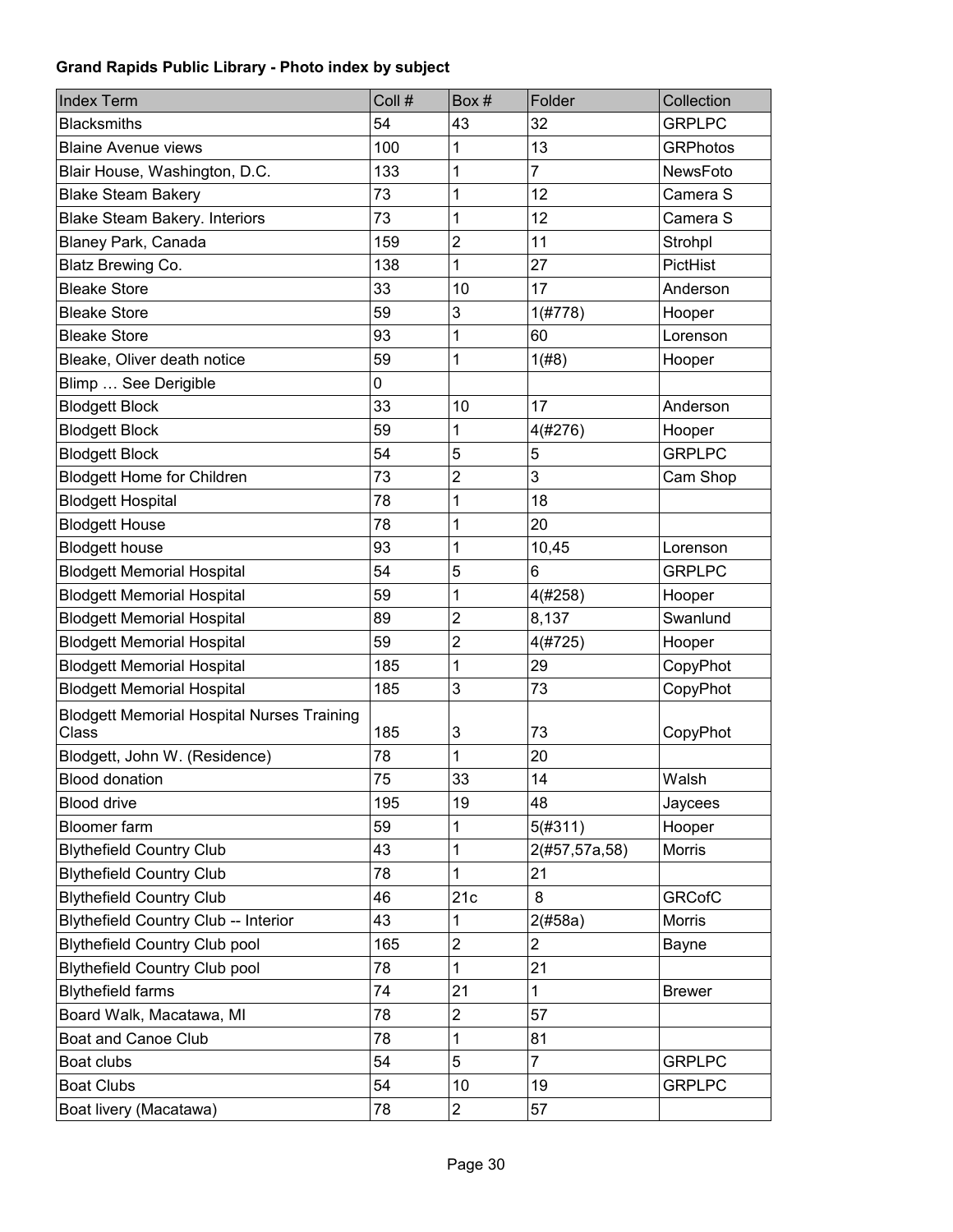| <b>Index Term</b>               | Coll # | Box#                    | Folder         | Collection    |
|---------------------------------|--------|-------------------------|----------------|---------------|
| Boat races                      | 136    | 3                       | 1              | Thomas        |
| Boat races                      | 195    | 19                      | 49             | Jaycees       |
| <b>Boathouses</b>               | 87     | 1                       | 8              | Cyanotyp      |
| <b>Boats</b>                    | 199    | 5                       | 11             | Groff         |
| <b>Boats</b>                    | 54     | 5                       | 8              | <b>GRPLPC</b> |
| <b>Boats</b>                    | 73     | 1                       | 34             | Cam Shop      |
| <b>Boats</b>                    | 146    | $\overline{\mathbf{4}}$ | $2 - 3$        | Wells         |
| <b>Boats</b>                    | 159    | $\overline{c}$          | 4              | Strohpl       |
| <b>Boats</b>                    | 202    | 1                       | $1 - 4$        | Symes         |
| <b>Boats</b>                    | 140    | $\overline{2}$          | $22-3$         | Suchowol      |
| <b>Boats</b>                    | 122    | 21                      | 3(#5,3)        | Ada Glas      |
| <b>Boats</b>                    | 136    | $\overline{7}$          | 218            | Tho Glas      |
| <b>Boats</b>                    | 78     | $\mathfrak{S}$          | 60             |               |
| <b>Boats</b>                    | 91     | $\overline{2}$          | $\overline{2}$ |               |
| <b>Boats</b>                    | 78     | $\sqrt{5}$              | 8              |               |
| <b>Boats</b>                    | 78     | 6                       | $\mathbf{1}$   |               |
| <b>Boats</b>                    | 136    | 6                       | 200            | Tho Glas      |
| <b>Boats</b>                    | 136    | 6                       | 199            | Tho Glas      |
| <b>Boats</b>                    | 136    | $\overline{2}$          | 59             | Tho Glas      |
| <b>Boats</b>                    | 136    | 6                       | 196            | Tho Glas      |
| <b>Boats</b>                    | 78     | 3                       | 28             |               |
| <b>Boats</b>                    | 78     | 3                       | 65             |               |
| <b>Boats</b>                    | 122    | 20                      | 1(#4, 42)      | Ada Glas      |
| <b>Boats</b>                    | 122    | 18                      | 10 (#4,37)     | Ada Glas      |
| <b>Boats</b>                    | 122    | 18                      | 9(#4, 36)      | Ada Glas      |
| <b>Boats</b>                    | 122    | 18                      | 8(#4, 35)      | Ada Glas      |
| <b>Boats</b>                    | 122    | 20                      | 2(#4, 43)      | Ada Glas      |
| <b>Boats</b>                    | 136    | 6                       | 197            | Tho Glas      |
| <b>Boats</b>                    | 122    | 18                      | 5(#4, 32)      | Ada Glas      |
| Boats                           | 136    | 6                       | 170            | Tho Glas      |
| <b>Boats</b>                    | 136    | $\overline{2}$          | 43             | Tho Glas      |
| Boats  See also  Ferries        |        |                         |                |               |
| Boats  See also  Steam Ships    |        |                         |                |               |
| Boats  See also  Canoes         |        |                         |                |               |
| Boats  See also  Steamboats     |        |                         |                |               |
| Boats  See also  Freighters     |        |                         |                |               |
| Boats  See also  Sailboats      |        |                         |                |               |
| Boats Stuck off Muskegon Harbor | 78     | 3                       | 15             |               |
| Boats. "Addie May"              | 122    | 18                      | 6(#4, 33)      | Ada Glas      |
| Boats. "Addie May"              | 122    | 18                      | 7(#4, 34)      | Ada Glas      |
| Boats. "Lena B."                | 136    | $\overline{7}$          | 202            | Tho Glas      |
| Boats. Hazel "A"                | 78     | 3                       | 60             |               |
| Boats. Major Watson             | 78     | $\mathsf 3$             | 60             |               |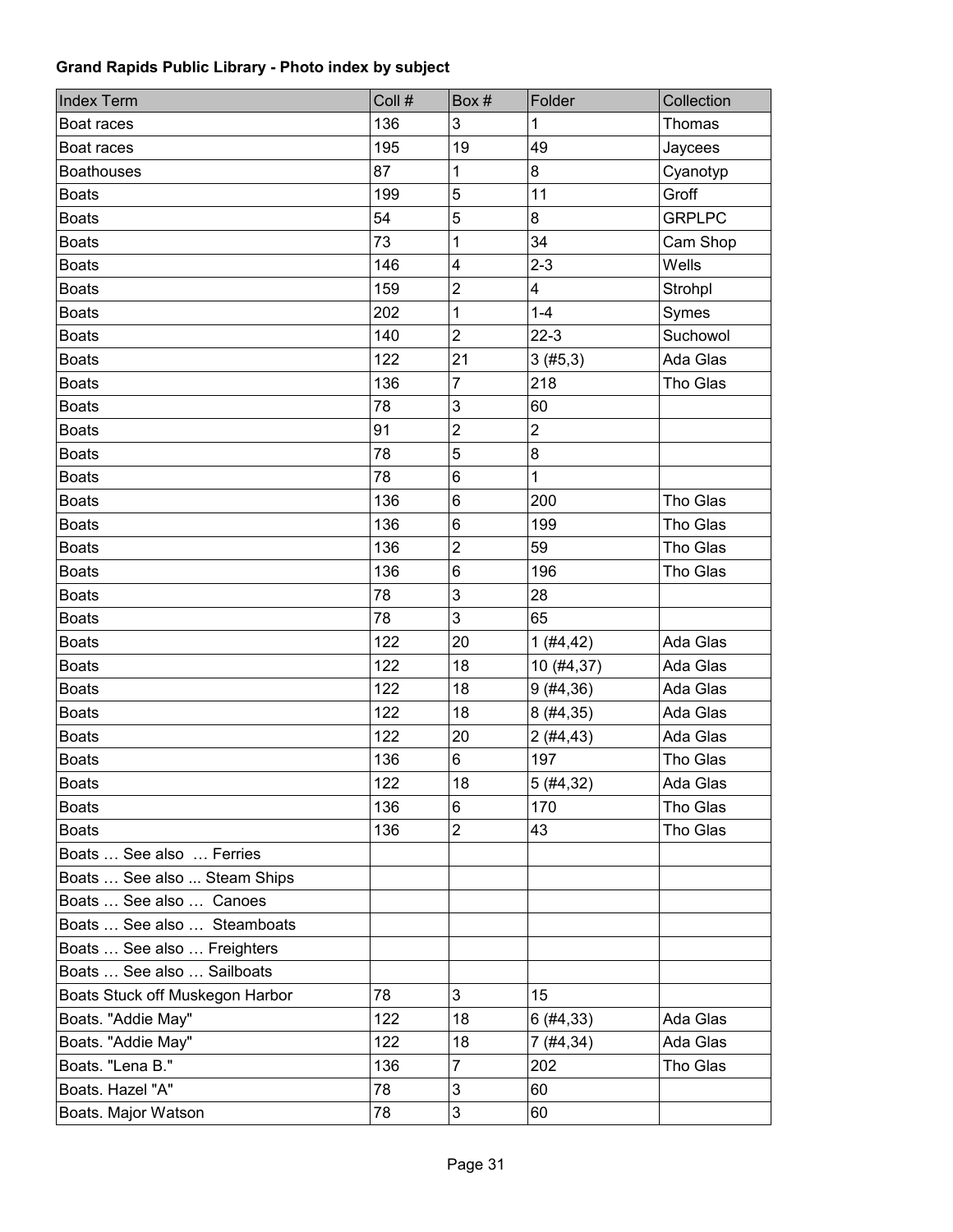| Coll #<br>Box#<br>Folder<br><b>Index Term</b>                   | Collection      |
|-----------------------------------------------------------------|-----------------|
| Bodart Furniture Co.<br>84<br>18<br>17                          | <b>FMA</b>      |
| 199<br>5<br>$1 - 3$<br>Body builders                            | Groff           |
| 1<br>30<br>Boersma bakery wagon<br>185                          | CopyPhot        |
| Bolt, W.E. dahlia farm<br>122<br>1<br>17                        | Adaglass        |
| $\overline{2}$<br>$\mathbf 1$<br>111<br>Bombers (B-52)          | <b>Blumensh</b> |
| 1<br>22<br><b>Bond Street View</b><br>69                        | VanVelde        |
| $\overline{2}$<br>25<br>78<br>Bonita Cottage, Waukazoo          |                 |
| $\overline{2}$<br><b>Bookmobiles</b><br>109<br>9                | Library         |
| <b>Bookmobiles</b><br>78<br>1<br>96                             |                 |
| 54<br>5<br><b>Bookstores</b><br>9                               | <b>GRPLPC</b>   |
| 76<br>1<br>14<br>Bookstores -- Interior                         | <b>SterCard</b> |
| 76<br>28<br>1<br>Booming grounds                                | <b>SterCard</b> |
| Bordeaux, France<br>9<br>1<br>146                               | Wells           |
| 9<br>139<br>1<br>Bos horsemen's party                           | CamClub         |
| 5<br>10<br>Bosman house<br>54                                   | <b>GRPLPC</b>   |
| 1<br><b>Boston Store</b><br>73<br>$\mathbf{1}$                  | Camera S        |
| 1<br><b>Bostwick Avenue elms</b><br>138<br>29                   | PictHist        |
| 1<br>64<br>93<br><b>Bostwick Avenue elms</b>                    | Lorenson        |
| 28<br>138<br>1<br><b>Bostwick Avenue views</b>                  | PictHist        |
| 5<br>54<br>11<br><b>Bostwick Avenue views</b>                   | <b>GRPLPC</b>   |
| 9<br>4<br><b>Bostwick Avenue views</b><br>109                   | Library         |
| 3<br>91<br>p. 115<br><b>Bostwick Avenue views</b>               |                 |
| 3<br>p. 114<br>91<br><b>Bostwick Avenue views</b>               |                 |
| $\overline{c}$<br>1<br>77<br>Bostwick Lake, MI                  | Dautrich        |
| 1<br><b>Bostwick Street views</b><br>91<br>8                    |                 |
| 5<br>54<br>12<br><b>Botsford Building</b>                       | <b>GRPLPC</b>   |
| $\overline{2}$<br><b>Bottling milk</b><br>43<br>3(#463)         | <b>Morris</b>   |
| 3<br>57<br>Bourges, France<br>108                               | 339thAmb        |
| 5<br>54<br>13<br>Bowen Center Methodist Church                  | <b>GRPLPC</b>   |
| 133<br>1<br>Bowen School<br>8                                   | NewsFoto        |
| <b>Bowling alleys</b><br>138<br>1<br>30                         | PictHist        |
| Bowling alleys -- Interior<br>54<br>5<br>14                     | <b>GRPLPC</b>   |
| Bowne house<br>3<br>p. 120<br>91                                |                 |
| $\overline{2}$<br>194<br>57<br>Boxing                           | Harring         |
| 54<br>14<br>48<br>Boxing                                        | <b>GRPLPC</b>   |
| $11 - 12$<br>159<br>Boxing<br>1                                 | Strohpl         |
| $\overline{7}$<br><b>Boy Scouts</b><br>54<br>6                  | <b>GRPLPC</b>   |
| <b>Boy Scouts</b><br>59<br>$\ensuremath{\mathsf{3}}$<br>1(#904) | Hooper          |
| 1(#49-50), 2(#55-<br>43<br><b>Boy Scouts</b><br>1<br>2)         | Morris          |
| <b>Boy Scouts</b><br>43<br>159<br>1                             | Strohpl         |
| <b>Boy Scouts</b><br>$\boldsymbol{2}$<br>24<br>140              | Suchowol        |
| <b>Boy Scouts</b><br>5<br>54<br>15                              | <b>GRPLPC</b>   |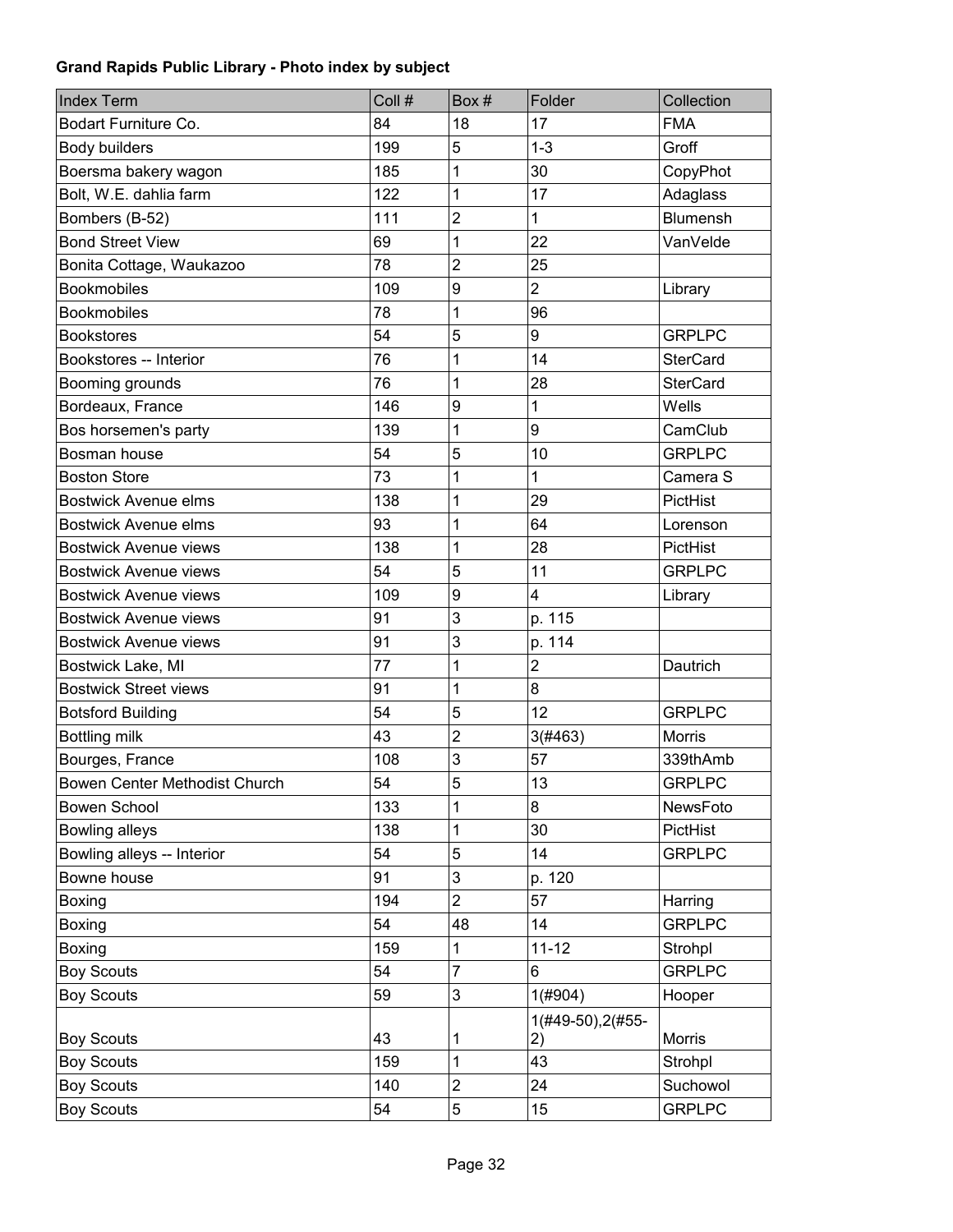| <b>Index Term</b>                       | Coll # | Box#                      | Folder         | Collection    |
|-----------------------------------------|--------|---------------------------|----------------|---------------|
| Boy Scouts band                         | 43     | 1                         | 1(#49)         | Morris        |
| Boy Scouts campground                   | 43     | 1                         | 1(H50), 2(H51) | Morris        |
| Boy Scouts scrap drive                  | 46     | 21c                       | 14             | <b>GRCofC</b> |
| Boy using table saw                     | 46     | 21c                       | 15             | <b>GRCofC</b> |
| Boylan funeral                          | 43     | 1                         | 2(#56)         | Morris        |
| Boyne City, MI                          | 159    | 2                         | 17             | Strohpl       |
| Boys clubs                              | 138    | 3                         | 19             | PictHist      |
| Boys High School (Brooklyn, NY) Library | 109    | 9                         | 10             | Library       |
| Bozo the Clown                          | 195    | 23                        | slides         | Jaycees       |
| Bozo the Clown                          | 195    | 19                        | $50-2$         | Jaycees       |
| Bradfield covered bridge                | 93     | 1                         | 59             | Lorenson      |
| <b>Branch libraries</b>                 | 109    | 10                        | 6,9,10,14      | Library       |
| <b>Branch libraries</b>                 | 109    | 9                         | 1,6,12         | Library       |
| <b>Brandt of Grand Rapids</b>           | 84     | 17                        | 13,18          | <b>FMA</b>    |
| Brass band                              | 185    | 1                         | 33             | CopyPhot      |
| <b>Bread</b>                            | 46     | 25a                       | 15             | <b>GRCofC</b> |
| <b>Bread</b>                            | 46     | 21 <sub>b</sub>           | 36             | <b>GRCofC</b> |
| Bread delivery person                   | 138    | 1                         | 31             | PictHist      |
| <b>Bread lines</b>                      | 67     | 1                         | 3              | Scrip L.      |
| <b>Brechting Carriage Works</b>         | 185    | 1                         | 31             | CopyPhot      |
| Breen & Halladay Fuel Co. wagon         | 138    | 1                         | 32             | PictHist      |
| Bresler's 33 Flavors Soda Fountain      | 46     | 21c                       | 16             | <b>GRCofC</b> |
| Brest, France                           | 108    | 3                         | 56,99          | 339thAmb      |
| <b>Breton Downs School</b>              | 133    | 1                         | 9              | NewsFoto      |
| <b>Breton Village Mall</b>              | 54     | 5                         | 16             | <b>GRPLPC</b> |
| <b>Brewer house</b>                     | 43     | 1                         | 6(#288)        | <b>Morris</b> |
| <b>Breweries</b>                        | 73     | 1                         | 15             | Cam Shop      |
| <b>Breweries</b>                        | 54     | 9                         | 18             | <b>GRPLPC</b> |
| <b>Breweries</b>                        | 54     | 10                        | 19             | <b>GRPLPC</b> |
| <b>Breweries</b>                        | 54     | 11                        | 12             | <b>GRPLPC</b> |
| <b>Breweries</b>                        | 54     | 17                        | 11             | <b>GRPLPC</b> |
| <b>Breweries</b>                        | 54     | 19                        | $\overline{2}$ | <b>GRPLPC</b> |
| <b>Breweries</b>                        | 54     | 46                        | 3,12           | <b>GRPLPC</b> |
| <b>Breweries</b>                        | 73     | 1                         | 35             | Cam Shop      |
| <b>Breweries</b>                        | 138    | 4                         | 47             | PictHist      |
| <b>Breweries</b>                        | 18     | $\overline{2}$            | 5(#181)        | Fitch         |
| <b>Breweries</b>                        | 89     | $\overline{2}$            | 37             | Swanlund      |
| <b>Breweries</b>                        | 138    | $\overline{c}$            | 38             | PictHist      |
| <b>Breweries</b>                        | 18     | 1                         | 2(#12)         | Fitch         |
| <b>Breweries</b>                        | 73     | 1                         | 43             | Cam Shop      |
| <b>Breweries</b>                        | 33     | 10                        | 17             | Anderson      |
| <b>Breweries</b>                        | 73     | 1                         | 36             | Cam Shop      |
| <b>Breweries</b>                        | 91     | $\ensuremath{\mathsf{3}}$ | p. 72          |               |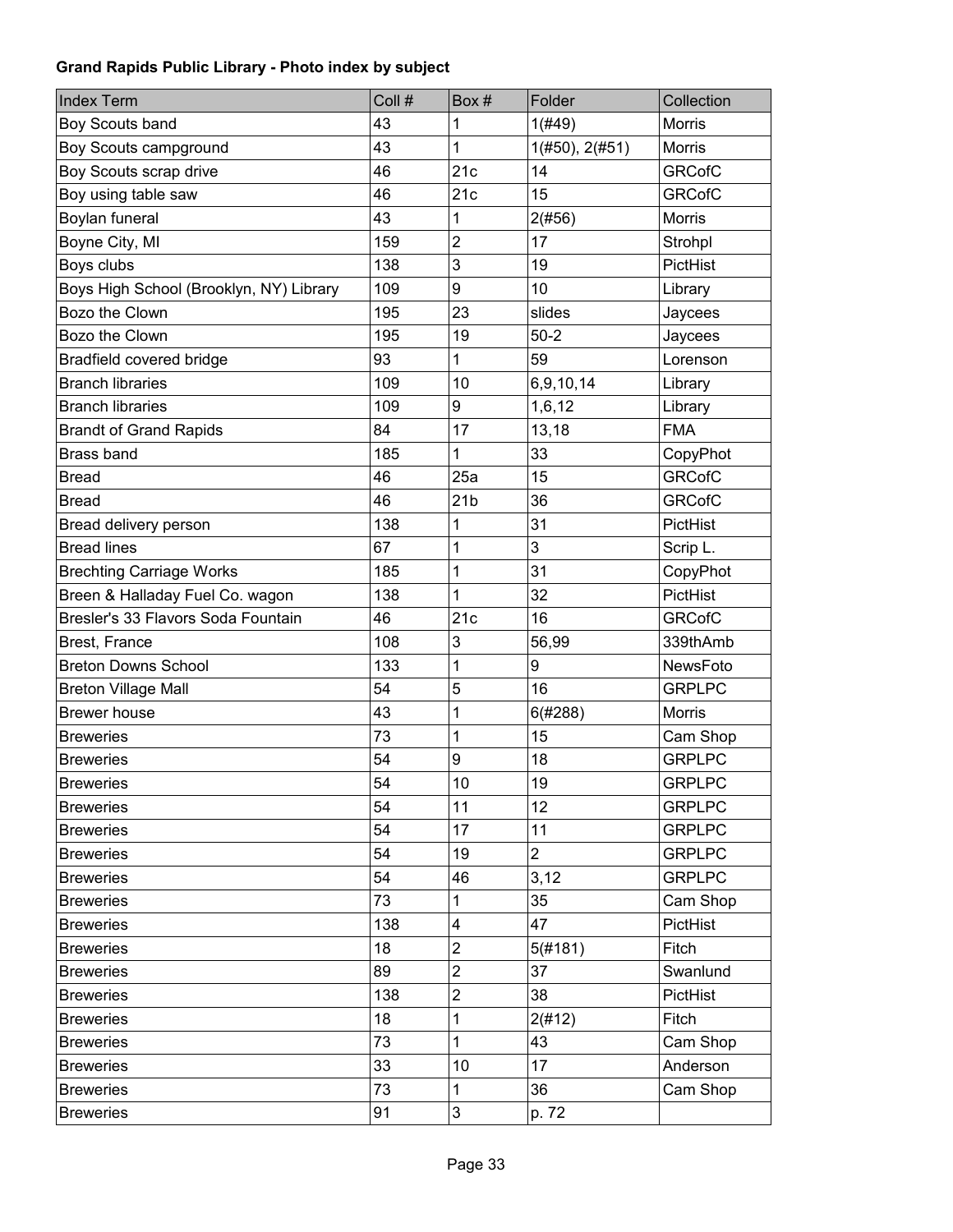| <b>Index Term</b>                         | Coll # | Box#           | Folder               | Collection      |
|-------------------------------------------|--------|----------------|----------------------|-----------------|
| Breweries -- Interiors                    | 155    | 1              | 2                    | Stegmier        |
| Briar Hills N.E. and Rodney Circle Views  | 46     | 21c            | 17                   | <b>GRCofC</b>   |
| <b>Brickyards</b>                         | 184    | 1              | 3                    | Darling         |
| Bridge St. at Lexington Ave. views        | 185    | 4              | 1                    | CopyPhot        |
| Bridge St. at Stocking Ave. views         | 185    | 4              | 1                    | CopyPhot        |
| <b>Bridge Street bridge</b>               | 133    | 1              | 10                   | NewsFoto        |
| <b>Bridge Street bridge</b>               | 59     | 1              | $2(#133-5)$          | Hooper          |
| <b>Bridge Street bridge</b>               | 54     | 5              | 17                   | <b>GRPLPC</b>   |
| <b>Bridge Street bridge</b>               | 33     | 10             | 11                   | Anderson        |
| <b>Bridge Street bridge</b>               | 89     | 2              | 10                   | Swanlund        |
| <b>Bridge Street bridge</b>               | 78     | 1              | 22                   |                 |
| <b>Bridge Street bridge</b>               | 76     | 1              | 36                   | <b>SterCard</b> |
| <b>Bridge Street bridge</b>               | 187    | 1              | 18-20                | Immen           |
| <b>Bridge Street bridge</b>               | 185    | 4              | 1                    | CopyPhot        |
| <b>Bridge Street bridge</b>               | 59     | $\overline{c}$ | 4(#705)              | Hooper          |
| <b>Bridge Street bridge</b>               | 132    | 1              | $2 - 3$              | <b>KCBridge</b> |
| <b>Bridge Street bridge</b>               | 33     | 13             | 54                   | Anderson        |
| <b>Bridge Street bridge</b>               | 184    | 1              | 16                   | Darling         |
| <b>Bridge Street bridge</b>               | 66     | 1              | 2(#50)               | Johnston        |
| <b>Bridge Street bridge</b>               | 91     | 3              | p. 88                |                 |
| <b>Bridge Street bridge</b>               | 91     | 3              | p. 69                |                 |
| <b>Bridge Street bridge</b>               | 91     | 3              | p. 89                |                 |
| <b>Bridge Street bridge</b>               | 78     | $\overline{c}$ | 9                    |                 |
| <b>Bridge Street bridge</b>               | 78     | $\overline{c}$ | 10                   |                 |
| <b>Bridge Street bridge</b>               | 91     | 3              | p. 83                |                 |
| Bridge Street bridge construction, c.1904 | 139    | 1              | 10                   | CamClub         |
| Bridge Street bridge demolition           | 59     | 1              | 5(#358)              | Hooper          |
| <b>Bridge Street Ferry</b>                | 59     | 1              | 2(#125), 3(#152)     | Hooper          |
| <b>Bridge Street Ferry</b>                | 33     | 13             | 13                   | Anderson        |
| <b>Bridge Street House (hotel)</b>        | 33     | 11             | 25                   | Anderson        |
| <b>Bridge Street House (hotel)</b>        | 59     | $\overline{2}$ | 3(#590)              | Hooper          |
|                                           |        |                | 1(H4), 3(H90), 4(H5) |                 |
| <b>Bridge Street views</b>                | 66     | 1              | 82-3,589)            | Johnston        |
| <b>Bridge Street views</b>                | 89     | 2              | 107                  | Swanlund        |
| <b>Bridge Street views</b>                | 185    | 4              | 1                    | CopyPhot        |
| <b>Bridge Street views</b>                | 138    | 1              | 33                   | PictHist        |
| <b>Bridge Street views</b>                | 69     | 1              | 8                    | VanVelde        |
| <b>Bridge Street views</b>                | 100    | 1              | 14                   | <b>GRPhotos</b> |
| <b>Bridge Street views</b>                | 54     | 5              | 18                   | <b>GRPLPC</b>   |
| <b>Bridge Street views</b>                | 91     | 3              | p. 68                |                 |
| <b>Bridge Street views</b>                | 91     | 3              | p. 71                |                 |
| <b>Bridge Street views</b>                | 91     | 3              | p. 69                |                 |
| <b>Bridges</b>                            | 18     | $\overline{c}$ | 4(#175)              | Fitch           |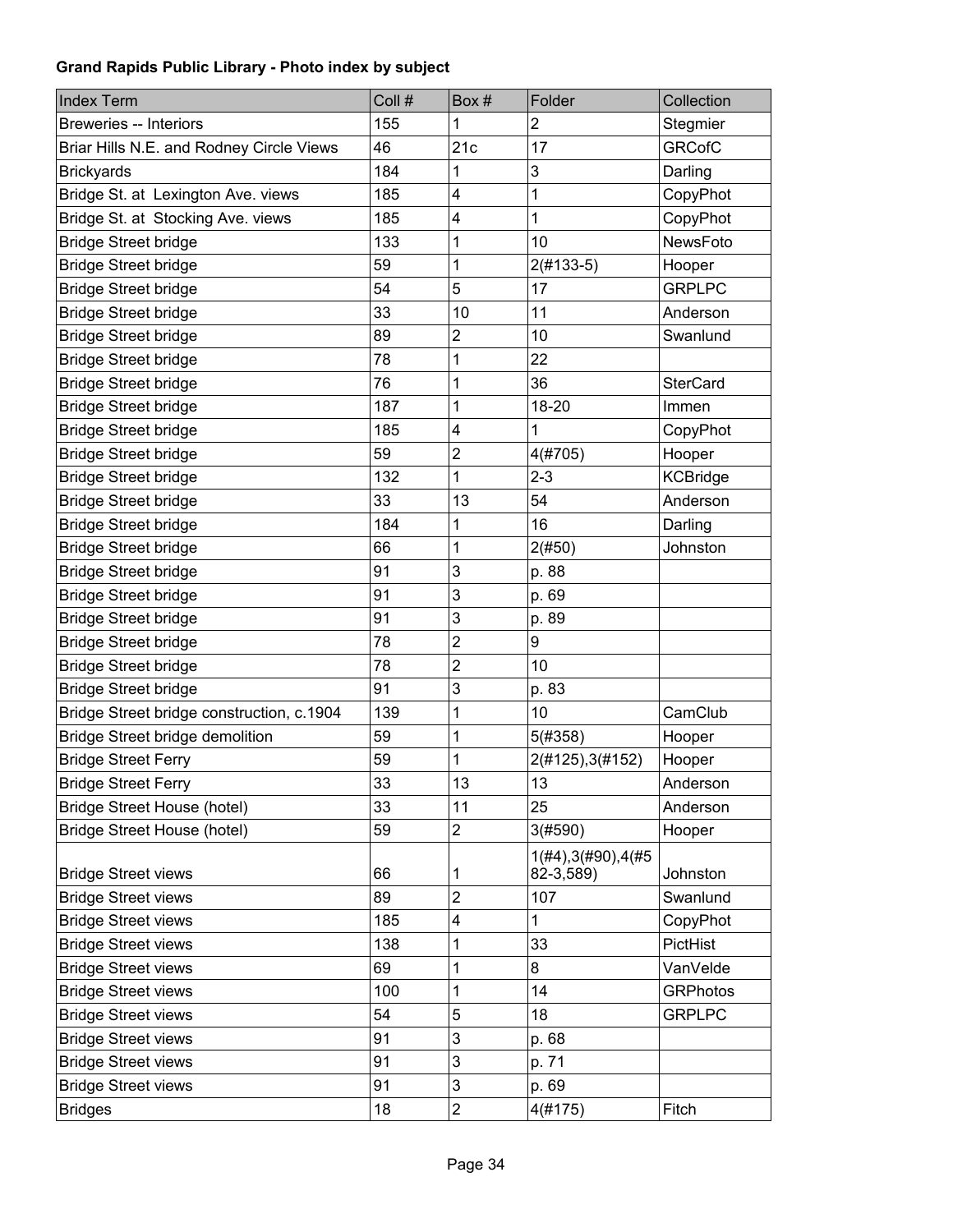| <b>Index Term</b> | Coll # | Box#                    | Folder                                                          | Collection      |
|-------------------|--------|-------------------------|-----------------------------------------------------------------|-----------------|
| <b>Bridges</b>    | 8      | 13                      | 13                                                              | Russell         |
| <b>Bridges</b>    | 69     | 1                       | 2,8                                                             | VanVelde        |
| <b>Bridges</b>    | 18     | 1                       | 1(#9), 3(#20), 7(#6<br>5,67)                                    | Fitch           |
| <b>Bridges</b>    | 89     | 2                       | 10,64,76                                                        | Swanlund        |
| <b>Bridges</b>    | 76     | 1                       | 36-7,64                                                         | <b>SterCard</b> |
| <b>Bridges</b>    | 202    | 1                       | 108                                                             | Symes           |
| <b>Bridges</b>    | 138    | 1                       | 4                                                               | PictHist        |
| <b>Bridges</b>    | 133    | 1                       | 10,98,143                                                       | NewsFoto        |
| <b>Bridges</b>    | 70     | 1                       | 8                                                               | Merrill         |
| <b>Bridges</b>    | 135    | $\overline{7}$          | 14                                                              | Lee             |
| <b>Bridges</b>    | 66     | 1                       | 1(#11), 2(#50), 3(#<br>57), 4(#622)                             | Johnston        |
| <b>Bridges</b>    | 100    | 1                       | 3,4,7,10,11,15,17<br>,20,24,27,30-1                             | <b>GRPhotos</b> |
| <b>Bridges</b>    | 87     | 1                       | 1                                                               | Cyanotyp        |
| <b>Bridges</b>    | 139    | 1                       | 1, 10-12, 41, 45                                                | CamClub         |
| <b>Bridges</b>    | 74     | 22                      | 6                                                               | <b>Brewer</b>   |
| <b>Bridges</b>    | 111    | $\overline{c}$          | 21                                                              | Blumensh        |
| <b>Bridges</b>    | 59     | 1                       | 2(#107,123-<br>4,132-<br>43), 3(#159, 164-<br>5),4(#299),5(#358 | Hooper          |
| <b>Bridges</b>    | 138    | 3                       | 48                                                              | PictHist        |
| <b>Bridges</b>    | 33     | 6                       | entire box                                                      | Anderson        |
| <b>Bridges</b>    | 54     | $\overline{2}$          | 4                                                               | <b>GRPLPC</b>   |
| <b>Bridges</b>    | 54     | 42                      | $\overline{7}$                                                  | <b>GRPLPC</b>   |
| <b>Bridges</b>    | 43     | 1                       | 2(#57,59-<br>64,66,68-9)                                        | <b>Morris</b>   |
| <b>Bridges</b>    | 59     | $\overline{2}$          | $4(#707-6)$                                                     | Hooper          |
| <b>Bridges</b>    | 100    | 2                       | $1,4,5,8,12-$<br>16, 19, 21, 25, 27-<br>31                      | <b>GRPhotos</b> |
| <b>Bridges</b>    | 54     | 1                       | 15                                                              | <b>GRPLPC</b>   |
| <b>Bridges</b>    | 138    | $\overline{2}$          | 41                                                              | PictHist        |
| <b>Bridges</b>    | 54     | 12                      | 11                                                              | <b>GRPLPC</b>   |
| <b>Bridges</b>    | 140    | 1                       | 8                                                               | Suchowol        |
| <b>Bridges</b>    | 140    | $\overline{\mathbf{c}}$ | 52                                                              | Suchowol        |
| <b>Bridges</b>    | 132    | 1                       | $2 - 3.7 - 8$                                                   | <b>KCBridge</b> |
| <b>Bridges</b>    | 159    | $\overline{2}$          | $\overline{2}$                                                  | Strohpl         |
| <b>Bridges</b>    | 93     | 1                       | 59                                                              | Lorenson        |
| <b>Bridges</b>    | 194    | $\overline{c}$          | 3                                                               | Harring         |
| <b>Bridges</b>    | 136    | 4                       | 12                                                              | Thomas          |
| <b>Bridges</b>    | 33     | 4                       | entire box                                                      | Anderson        |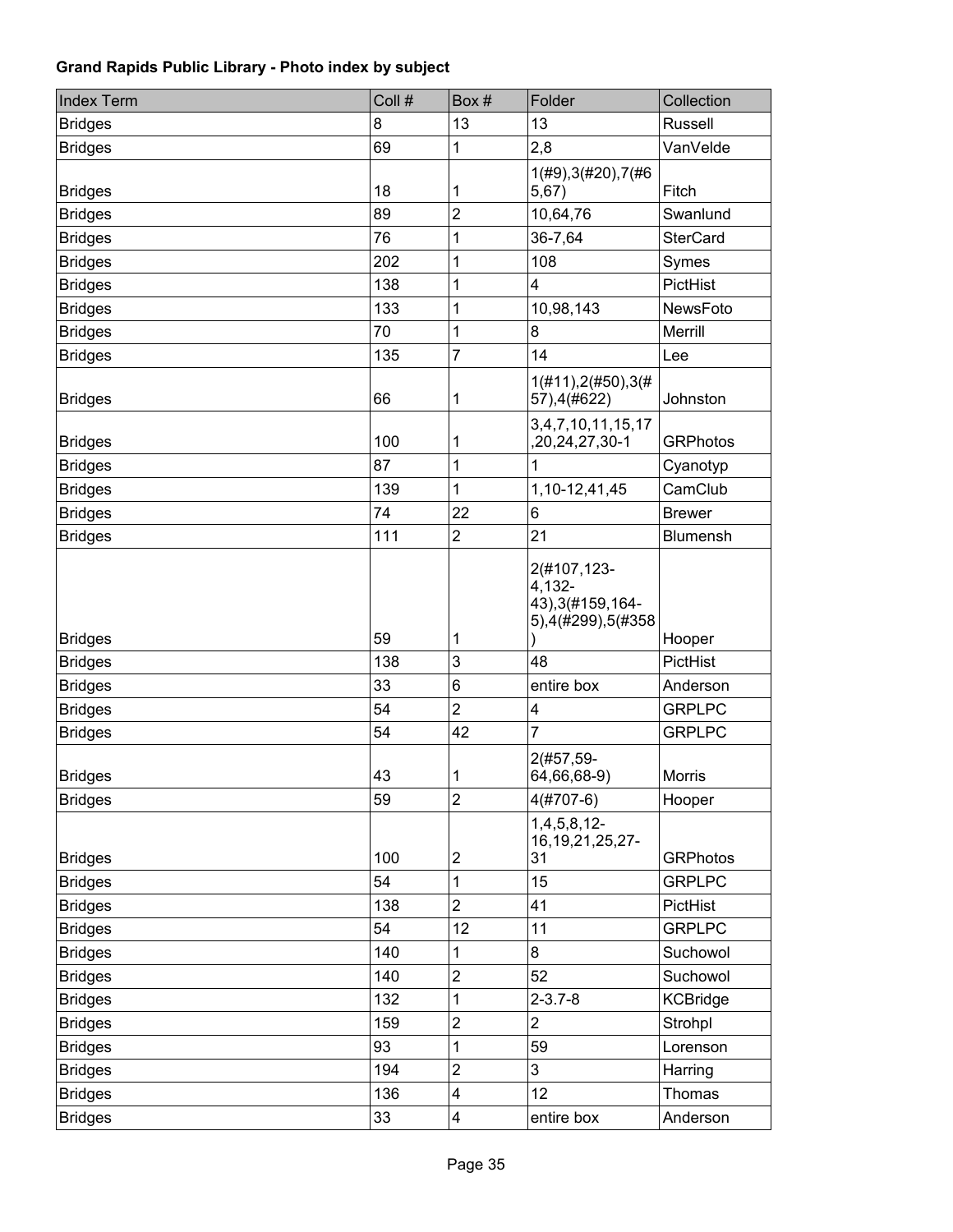| <b>Index Term</b> | Coll # | Box#                    | Folder                         | Collection    |
|-------------------|--------|-------------------------|--------------------------------|---------------|
| <b>Bridges</b>    | 184    | 1                       | 1, 16, 17, 20, 24-<br>$6,32-3$ | Darling       |
| <b>Bridges</b>    | 33     | 9                       | entire box                     | Anderson      |
| <b>Bridges</b>    | 33     | 8                       | entire box                     | Anderson      |
| <b>Bridges</b>    | 33     | 7                       | entire box                     | Anderson      |
| <b>Bridges</b>    | 18     | 3                       | 1(#207)                        | Fitch         |
| <b>Bridges</b>    | 33     | 5                       | entire box                     | Anderson      |
| <b>Bridges</b>    | 54     | 21                      | 8                              | <b>GRPLPC</b> |
| <b>Bridges</b>    | 43     | 2                       | 2(#423)                        | Morris        |
| <b>Bridges</b>    | 78     | 1                       | 22                             |               |
| <b>Bridges</b>    | 33     | 3                       | entire box                     | Anderson      |
| <b>Bridges</b>    | 33     | $\overline{2}$          | entire box                     | Anderson      |
| <b>Bridges</b>    | 33     | 1                       | entire box                     | Anderson      |
| <b>Bridges</b>    | 185    | $\overline{\mathbf{4}}$ | $\mathbf{1}$                   | CopyPhot      |
| <b>Bridges</b>    | 54     | $\overline{7}$          | 19,40                          | <b>GRPLPC</b> |
| <b>Bridges</b>    | 54     | 11                      | $14 - 15$                      | <b>GRPLPC</b> |
| <b>Bridges</b>    | 54     | 5                       | 19                             | <b>GRPLPC</b> |
| <b>Bridges</b>    | 18     | 3                       | 2(#232)                        | Fitch         |
| <b>Bridges</b>    | 78     | 1                       | 48                             |               |
| <b>Bridges</b>    | 33     | 10                      | entire box                     | Anderson      |
| <b>Bridges</b>    | 118    | 3                       | 29                             |               |
| <b>Bridges</b>    | 78     | $\overline{2}$          | 12                             |               |
| <b>Bridges</b>    | 78     | $\overline{2}$          | 9                              |               |
| <b>Bridges</b>    | 136    | 7                       | 231                            | Tho Glas      |
| <b>Bridges</b>    | 78     | 3                       | 20                             |               |
| <b>Bridges</b>    | 91     | 3                       | p. 87                          |               |
| <b>Bridges</b>    | 78     | 6                       | $\overline{2}$                 |               |
| <b>Bridges</b>    | 122    | 20                      | 5(#4,46)                       | Ada Glas      |
| <b>Bridges</b>    | 122    | 20                      | 4(#4, 45)                      | Ada Glas      |
| <b>Bridges</b>    | 91     | 1                       | 4                              |               |
| <b>Bridges</b>    | 78     | $\overline{\mathbf{4}}$ | 35                             |               |
| <b>Bridges</b>    | 91     | 3                       | p. 81                          |               |
| <b>Bridges</b>    | 91     | 3                       | p. 84                          |               |
| <b>Bridges</b>    | 91     | 3                       | p. 89                          |               |
| <b>Bridges</b>    | 91     | $\mathsf 3$             | p. 91                          |               |
| <b>Bridges</b>    | 91     | $\mathfrak{S}$          | p. 94                          |               |
| <b>Bridges</b>    | 91     | $\mathsf 3$             | p. 95                          |               |
| <b>Bridges</b>    | 78     | 3                       | 35                             |               |
| <b>Bridges</b>    | 91     | 1                       | $\mathbf{1}$                   |               |
| <b>Bridges</b>    | 91     | 3                       | p. 85                          |               |
| <b>Bridges</b>    | 78     | 6                       | 1                              |               |
| <b>Bridges</b>    | 91     | 3                       | p. 83                          |               |
| <b>Bridges</b>    | 91     | 1                       | $\overline{c}$                 |               |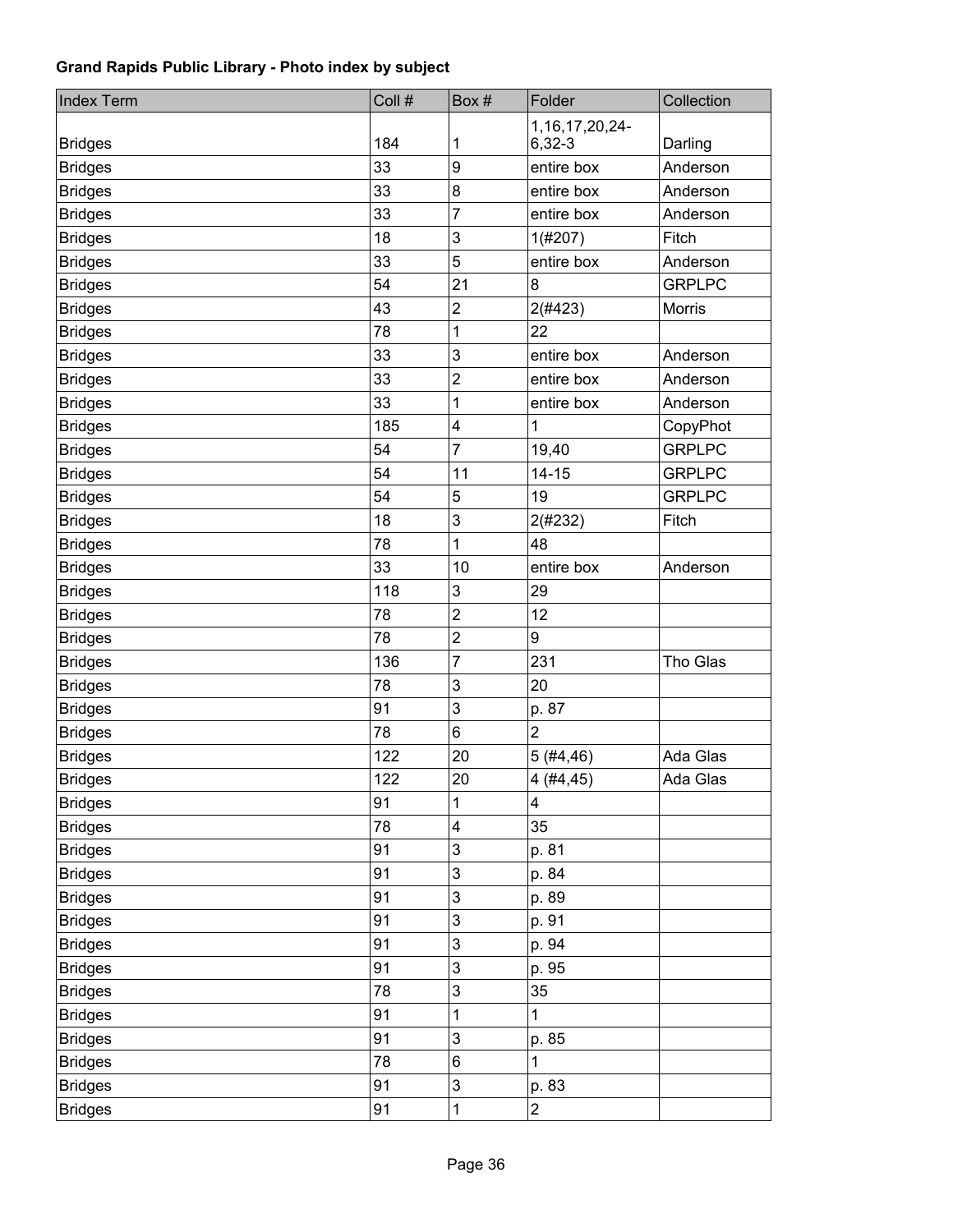| <b>Index Term</b>                      | Coll # | Box#                    | Folder                  | Collection      |
|----------------------------------------|--------|-------------------------|-------------------------|-----------------|
| <b>Bridges</b>                         | 78     | 2                       | 29                      |                 |
| <b>Bridges</b>                         | 78     | $\overline{\mathbf{4}}$ | X4                      |                 |
| <b>Bridges</b>                         | 91     | 3                       | p. 88                   |                 |
| <b>Bridges</b>                         | 78     | $\overline{2}$          | 34.11                   |                 |
| <b>Bridges</b>                         | 122    | 5                       | 5(#2,3)                 | Ada Glas        |
| <b>Bridges</b>                         | 78     | $\overline{2}$          | 8                       |                 |
| <b>Bridges</b>                         | 136    | 6                       | 195                     | Tho Glas        |
| <b>Bridges</b>                         | 78     | 4                       | 26                      |                 |
| <b>Bridges</b>                         | 78     | 3                       | 89                      |                 |
| <b>Bridges</b>                         | 91     | 1                       | 6                       |                 |
| <b>Bridges</b>                         | 91     | 3                       | p. 69                   |                 |
| <b>Bridges</b>                         | 122    | 16                      | 8(#4, 15)               | Ada Glas        |
| <b>Bridges</b>                         | 78     | $\mathbf 2$             | 50                      |                 |
| <b>Bridges</b>                         | 122    | 1                       | 3                       | Ada Glas        |
| <b>Bridges</b>                         | 122    | 1                       | 5                       | Ada Glas        |
| <b>Bridges</b>                         | 78     | $\overline{2}$          | 10                      |                 |
| <b>Bridges</b>                         | 91     | $\overline{2}$          | 9                       |                 |
| Bridges (Manistee)                     | 78     | $\overline{2}$          | 62                      |                 |
| <b>Brikcrete Motel</b>                 | 78     | 1                       | 21.25                   |                 |
| Broadway Avenue bridge                 | 100    | 3                       | #4                      | <b>GRPhotos</b> |
| Broadway Avenue views                  | 66     | 1                       | 4(#584,619,634,6<br>45) | Johnston        |
| Broadway Avenue views                  | 69     | 1                       | 8                       | VanVelde        |
| Broadway Avenue views                  | 100    | 1                       | 15                      | <b>GRPhotos</b> |
| <b>Bronco busting</b>                  | 122    | $\overline{\mathbf{4}}$ | $\mathbf 1$             | Adaglass        |
| Bronson Hospital (Kalamazoo, Mi.)      | 313    | 1                       |                         |                 |
| Bronson House (hotel)                  | 59     | $\overline{2}$          | 3(#598)                 | Hooper          |
| Bronson House (hotel)                  | 18     | 2                       | 5(#188)                 | Fitch           |
| Bronson House (hotel)                  | 33     | 11                      | 25                      | Anderson        |
| <b>Bronson Street views</b>            | 33     | 12                      | 52                      | Anderson        |
| <b>Brooks Chocolates display</b>       | 136    | 3                       | 89                      | Tho Glas        |
| Brookside school                       | 46     | 22 <sub>b</sub>         | 23                      | <b>GRCofC</b>   |
| Brower Furniture Co. display           | 46     | 23a                     | 25                      | <b>GRCofC</b>   |
| Brown and Sehler Co.                   | 78     | $\overline{2}$          | 10                      |                 |
| <b>Brownell Pharmacy</b>               | 76     | 1                       | $\overline{7}$          | <b>SterCard</b> |
| <b>Browning Hotel</b>                  | 33     | 11                      | 25                      | Anderson        |
| <b>Browning Hotel</b>                  | 59     | $\overline{2}$          | 3(#636)                 | Hooper          |
|                                        |        |                         |                         |                 |
| Browning Hotel  See  Ferguson Hospital |        |                         |                         |                 |
| Brummerler-VanStrien Co. truck         | 138    | 6                       | 8                       | PictHist        |
| Buchanan Avenue views                  | 100    | 1                       | 16                      | <b>GRPhotos</b> |
| <b>Buchanan School</b>                 | 54     | 5                       | 20                      | <b>GRPLPC</b>   |
| <b>Buggies and carriages</b>           | 54     | 5                       | 21                      | <b>GRPLPC</b>   |
| <b>Buggies and carriages</b>           | 54     | 20                      | 6                       | <b>GRPLPC</b>   |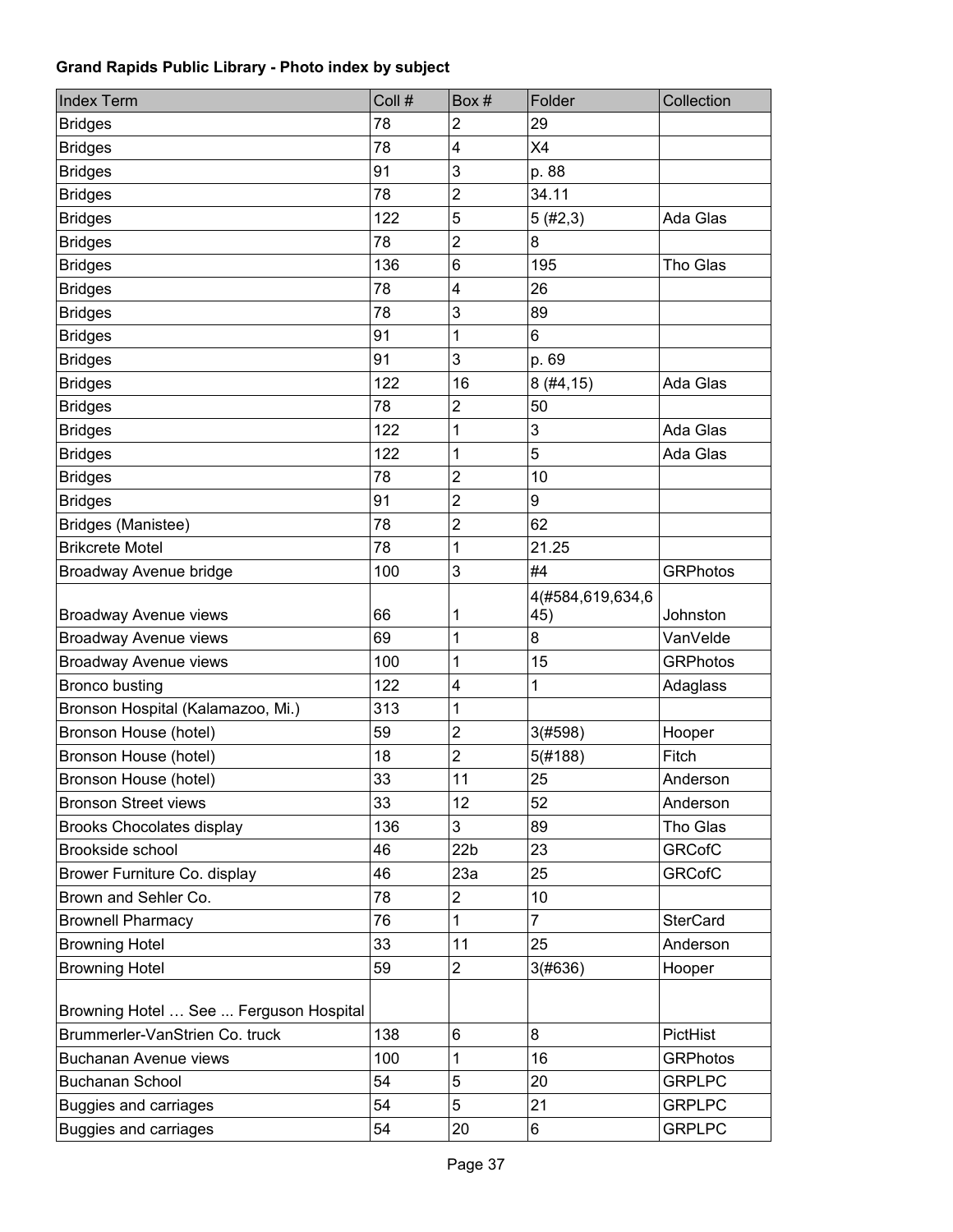| <b>Index Term</b>                               | Coll # | Box #           | Folder         | Collection      |
|-------------------------------------------------|--------|-----------------|----------------|-----------------|
| Buggies and carriages                           | 43     | 1               | $1(H9-10)$     | <b>Morris</b>   |
| <b>Buggies and carriages</b>                    | 138    | 1               | 34             | PictHist        |
| <b>Builders &amp; Traders Exchange Building</b> | 133    | 1               | 11             | NewsFoto        |
| <b>Builders and Traders Exchange</b>            | 73     | 1               | 8              | Camera S        |
| <b>Buildings</b>                                | 54     | 5               | 22             | <b>GRPLPC</b>   |
| <b>Bulldozers</b>                               | 46     | 23a             | 50             | <b>GRCofC</b>   |
| <b>Bulldozers</b>                               | 46     | 21c             | 19             | <b>GRCofC</b>   |
| <b>Bulldozers</b>                               | 72     | 1               | $\overline{2}$ | <b>Birdseye</b> |
| Bullman Co. displays                            | 46     | 23a             | 26             | <b>GRCofC</b>   |
| Bulman Corp.                                    | 46     | 21c             | 20             | <b>GRCofC</b>   |
| <b>Bunk houses</b>                              | 141    | 10              | 17             | <b>GRHSoc</b>   |
| <b>Bunk houses</b>                              | 19     | 9               | 160            | DuMond          |
| <b>Burial mound</b>                             | 194    | $\overline{2}$  | 4              | Harring         |
| Burkey and Gay Furniture Company                | 91     | $\overline{2}$  | 7              |                 |
| <b>Burleson European Hotel</b>                  | 73     | 1               | 4              | Camera S        |
| <b>Burleson Hospital</b>                        | 89     | $\overline{2}$  | 11             | Swanlund        |
| <b>Burleson Hospital</b>                        | 138    | 1               | 35             | PictHist        |
| <b>Burleson Hospital</b>                        | 59     | $\overline{2}$  | 3(#603)        | Hooper          |
| <b>Burleson Hotel and Sanitarium</b>            | 78     | 1               | 23             |                 |
| <b>Burleson Hotel and Sanitarium</b>            | 78     | 1               | 23             |                 |
| <b>Burlesque shows</b>                          | 138    | 1               | 36             | PictHist        |
| <b>Burr Brothers grocery</b>                    | 54     | 5               | 23             | <b>GRPLPC</b>   |
| Burroughs Adding Machine Co.                    | 54     | 5               | 24             | <b>GRPLPC</b>   |
| Burroughs Corp.                                 | 140    | $\overline{2}$  | $27 - 41$      | Suchowol        |
| <b>Bursma Radio Supply</b>                      | 46     | 21c             | 21             | <b>GRCofC</b>   |
| Burt Lake, MI                                   | 50     | 3               | 31             | <b>GRITC</b>    |
| Burt Lake, MI                                   | 71     | 1               | $\overline{2}$ | Massey          |
| <b>Burton Baptist Church</b>                    | 46     | 21c             | 22             | <b>GRCofC</b>   |
| Burton Barn (?)                                 | 54     | 5               | 25             | <b>GRPLPC</b>   |
| Burton Bronze Co.                               | 54     | 5               | 27             | <b>GRPLPC</b>   |
| Burton Heights Christian Reformed Church        | 43     | $\overline{2}$  | 2(#442)        | Morris          |
| Burton Heights Methodist Church                 | 43     | $\overline{c}$  | 3(#454)        | Morris          |
| <b>Burton School</b>                            | 78     | 1               | 24             |                 |
| <b>Burton School</b>                            | 54     | 5               | 26             | <b>GRPLPC</b>   |
| <b>Burton School</b>                            | 165    | $\overline{2}$  | 26             | Bayne           |
| <b>Burton School</b>                            | 89     | $\overline{c}$  | 12             | Swanlund        |
| Burton School playground                        | 43     | $\overline{2}$  | 3(#481)        | <b>Morris</b>   |
| Burton St. at Nelson Ave. views                 | 100    | $\mathsf 3$     | #6             | <b>GRPhotos</b> |
| <b>Burton Street overpass</b>                   | 100    | 3               | #5             | <b>GRPhotos</b> |
| <b>Burton Street views</b>                      | 100    | 1               | 17             | <b>GRPhotos</b> |
| <b>Bus stations</b>                             | 185    | $\overline{2}$  | $\overline{7}$ | CopyPhot        |
| <b>Business Service Committee</b>               | 46     | 21c             | 26             | <b>GRCofC</b>   |
| <b>Business-Industry-Education Days</b>         | 46     | 21 <sub>b</sub> | 15-53          | <b>GRCofC</b>   |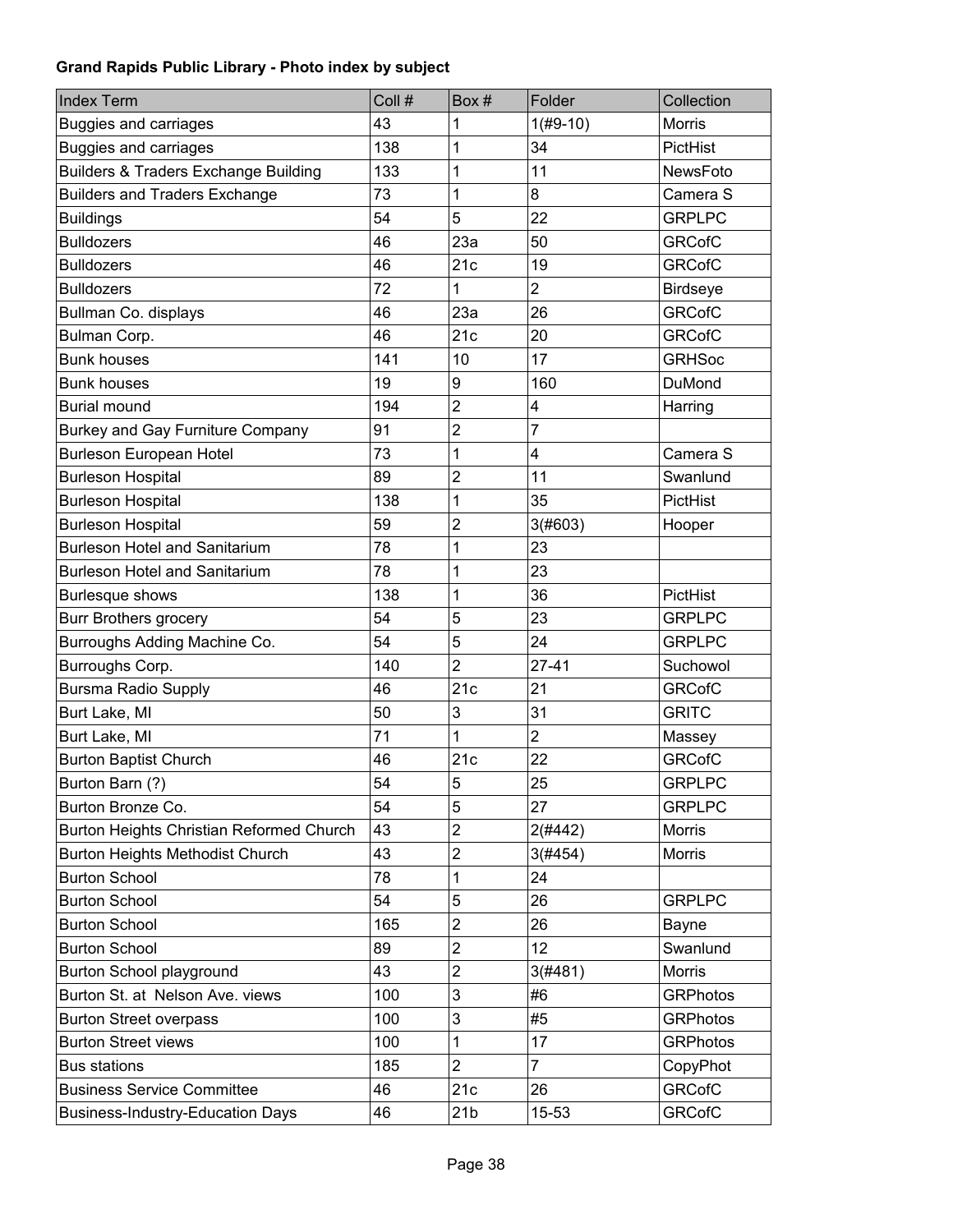| <b>Index Term</b>                                | Coll # | Box#            | Folder        | Collection     |
|--------------------------------------------------|--------|-----------------|---------------|----------------|
| <b>Busses</b>                                    | 46     | 27              | 37            | <b>GRCofC</b>  |
| <b>Busses</b>                                    | 46     | 26 <sub>b</sub> | 24            | <b>GRCofC</b>  |
| <b>Busses</b>                                    | 46     | 22a             | 41            | <b>GRCofC</b>  |
| <b>Busses</b>                                    | 46     | 23a             | 5             | <b>GRCofC</b>  |
| <b>Busses</b>                                    | 46     | 22c             | 42-4,48       | <b>GRCofC</b>  |
| <b>Busses</b>                                    | 185    | 1               | 34            | CopyPhot       |
| <b>Busses</b>                                    | 184    | 1               | 9             | Darling        |
| <b>Busses</b>                                    | 59     | $\overline{c}$  | 3(#581)       | Hooper         |
| <b>Busses</b>                                    | 138    | 1               | 37            | PictHist       |
| <b>Busses</b>                                    | 46     | 23 <sub>b</sub> | 25            | <b>GRCofC</b>  |
| <b>Busses</b>                                    | 54     | 5               | 28            | <b>GRPLPC</b>  |
| <b>Busses</b>                                    | 138    | 4               | 23            | PictHist       |
| <b>Butcher</b>                                   | 69     | 1               | 19            | VanVelde       |
| Butcher shop                                     | 54     | 5               | 29            | <b>GRPLPC</b>  |
| Butterworth and Lowe foundry and machine<br>shop | 91     | 3               | p. 90         |                |
| Butterworth and Lowe machine shop                | 91     | 3               | p. 88         |                |
| <b>Butterworth Hospital</b>                      | 33     | 11              | 26            | Anderson       |
| <b>Butterworth Hospital</b>                      | 78     | 1               | 25            |                |
| <b>Butterworth Hospital</b>                      | 89     | $\overline{2}$  | 13            | Swanlund       |
| <b>Butterworth Hospital</b>                      | 133    | 1               | 1,12-14,39    | NewsFoto       |
| <b>Butterworth Hospital</b>                      | 59     | 1               | 4(#257)       | Hooper         |
| <b>Butterworth Hospital</b>                      | 124    | 1               | $1 - 8$       | <b>ButHosp</b> |
| <b>Butterworth Hospital</b>                      | 46     | 21c             | 27            | <b>GRCofC</b>  |
| <b>Butterworth Hospital</b>                      | 59     | $\overline{c}$  | 4(#717,726)   | Hooper         |
| <b>Butterworth Hospital</b>                      | 54     | 5               | 30            | <b>GRPLPC</b>  |
| <b>Butterworth Hospital</b>                      | 202    | 1               | 90            | Symes          |
| <b>Butterworth Hospital</b>                      | 91     | $\overline{c}$  | 6             |                |
| <b>Butterworth Hospital</b>                      | 91     | 3               | p. 37         |                |
| <b>Butterworth Hospital</b>                      | 78     | $\overline{2}$  | 8             |                |
| Butterworth Hospital -- Interiors                | 124    | 1               | $2, 5, 7 - 8$ | <b>ButHosp</b> |
| Butterworth Hospital construction                | 43     | 1               | 2(#72)        | Morris         |
| Butterworth Hospital cornerstone laying          | 43     | 1               | 7(#318)       | <b>Morris</b>  |
| Butterworth Hospital Golden Rule Cottage         | 124    | 1               | 6             | <b>ButHosp</b> |
| <b>Butterworth Hospital Nurses Home</b>          | 59     | $\overline{c}$  | 4(#718)       | Hooper         |
| <b>Butterworth Road</b>                          | 139    | 1               | 13            | CamClub        |
| Butterworth street views                         | 136    | $\overline{c}$  | 41            | Tho Glas       |
| <b>Bylsma's Saloon</b>                           | 54     | 5               | 31            | <b>GRPLPC</b>  |
|                                                  | 78     | 1               | 26            |                |
| Byron Center Creamery Co.<br>Byron Center, MI    | 54     | 5               | 32            | <b>GRPLPC</b>  |
| Byron Center, MI                                 | 78     | 1               | 26            |                |
|                                                  |        |                 |               |                |
| <b>Byron Township Hall</b>                       | 78     | 1               | 26            |                |
| C., K. & S. Depot (Delton)                       | 78     | 1               | 52            |                |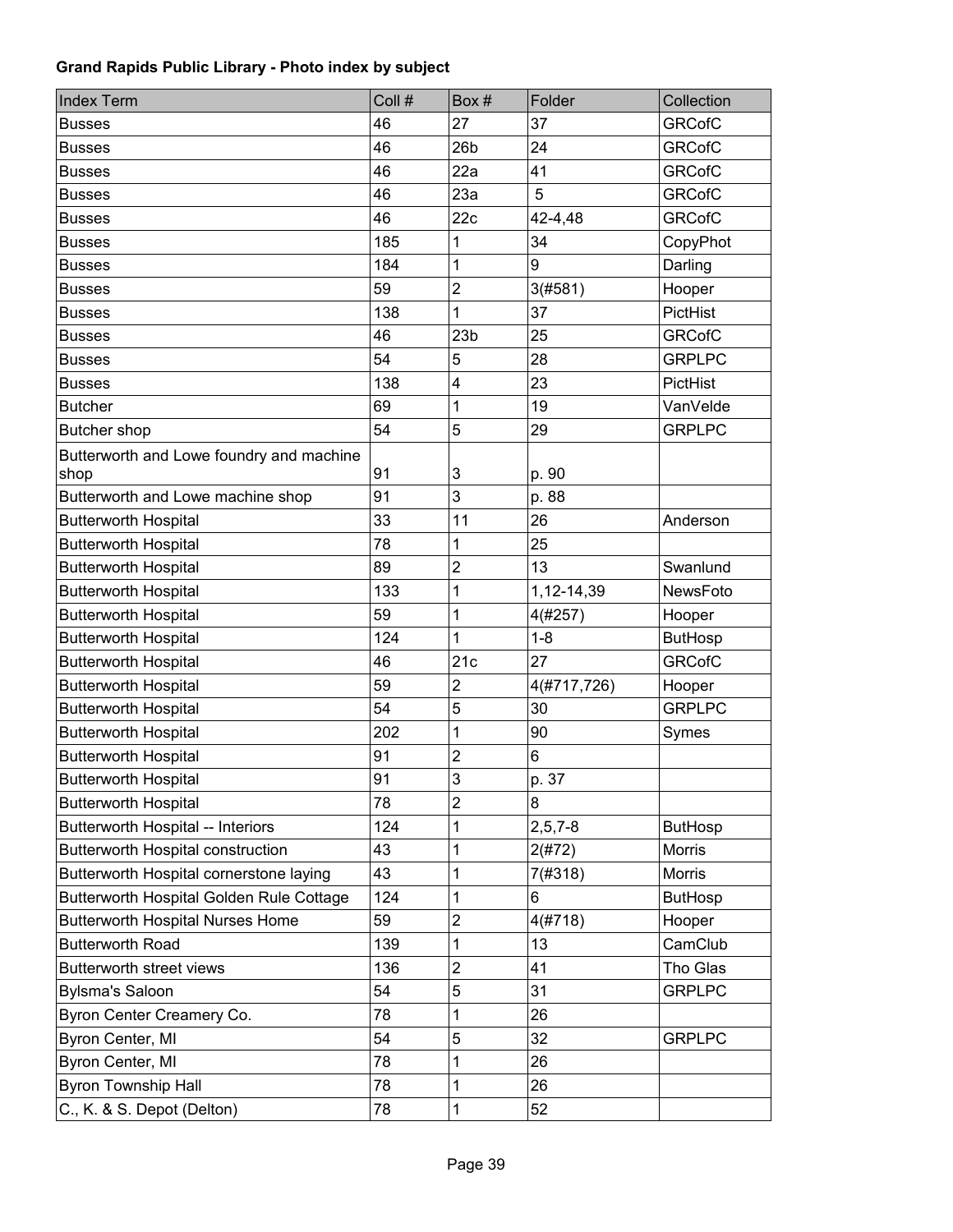| <b>Index Term</b>                              | Coll # | Box #                   | Folder                       | Collection      |
|------------------------------------------------|--------|-------------------------|------------------------------|-----------------|
| C.B. Towner store                              | 78     | 1                       | 26                           |                 |
| C.G.A. Voigt and Co.                           | 91     | 1                       | $\overline{7}$               |                 |
| C.J. Johnson Cigar Company                     | 89     | $\overline{c}$          | 66                           | Swanlund        |
| C.J. Litscher Electric Co.                     | 73     | 1                       | 35                           | Cam Shop        |
| C.W. Mills Paper Co.                           | 73     | $\overline{2}$          | 13                           | Cam Shop        |
| Cabinet makers                                 | 46     | 22c                     | 23                           | <b>GRCofC</b>   |
| Cabins                                         | 76     | 1                       | 9                            | <b>SterCard</b> |
| Cabins                                         | 122    | 10                      | 7(#3, 18)                    | Ada Glas        |
| Cabins                                         | 78     | 1                       | 41                           |                 |
| Cable building                                 | 18     | 3                       | 4(#262)                      | Fitch           |
| Cable car powerhouse                           | 91     | 3                       | p. 132                       |                 |
| Cable cars                                     | 18     | 1                       | 5(#45)                       | Fitch           |
| Cable Railway                                  | 46     | 21c                     | 29                           | <b>GRCofC</b>   |
| Cadet School. Kalamazoo, MI                    | 75     | 33                      | 15                           | Walsh           |
| Cadillac, MI                                   | 54     | 5                       | 33                           | <b>GRPLPC</b>   |
| Cadillac, MI                                   | 74     | 28                      | $\mathbf{1}$                 | <b>Brewer</b>   |
| Cadillac, MI                                   | 78     | 1                       | 28                           |                 |
| Café Kern's                                    | 78     | 1                       | 28.5                         |                 |
| Cafes                                          | 27     | 13                      | box contents not<br>foldered | <b>Baxter</b>   |
| Cafeterias                                     | 73     | $\overline{\mathbf{c}}$ | 11                           | Cam Shop        |
| Cafeterias                                     | 62     | 1                       | $\overline{2}$               | Globe           |
| Cafeterias                                     | 73     | 1                       | 6                            | Camera S        |
| Cafeterias                                     | 73     | 1                       | 32                           | Cam Shop        |
| Cafeterias                                     | 73     | 1                       | 31                           | Cam Shop        |
| Cafeterias                                     | 78     | 3                       | 66                           |                 |
| <b>Calder Plaza</b>                            | 91     | 3                       | p. 33                        |                 |
| <b>Calder Plaza</b>                            | 91     | 3                       | p. 35                        |                 |
| <b>Calder Sculpture</b>                        | 54     | 5                       | 34                           | <b>GRPLPC</b>   |
| <b>Calder Sculpture</b>                        | 78     | $\overline{2}$          | 40                           |                 |
| <b>Calder Studio</b>                           | 1      | 6                       | $\mathbf{1}$                 | Mulnix          |
| Calder, Alexander receiving honorary<br>degree | 1      | 5                       | 3                            | <b>Mulnix</b>   |
| Calder, Alexander receiving key to city        | 1      | 6                       | 8                            | <b>Mulnix</b>   |
| Calder-on-the-Rooftop                          | 1      | 5                       | $\overline{\mathbf{4}}$      | Mulnix          |
| Caledonia House                                | 78     | 1                       | 29                           |                 |
| Caledonia Station                              | 78     | 1                       | 29                           |                 |
| Caledonia, MI                                  | 78     | 1                       | 29                           |                 |
| Caledonia, MI Lakeside Park                    | 165    | 3                       | $\overline{2}$               | Bayne           |
| California                                     | 135    | $\overline{7}$          | 10                           | Lee             |
| Calkins house                                  | 93     | 1                       | 31                           | Lorenson        |
| <b>Calkins Law Office</b>                      | 138    | 1                       | 38                           | PictHist        |
| <b>Calkins Law Office</b>                      | 54     | 5                       | 35                           | <b>GRPLPC</b>   |
| <b>Calkins Law Office</b>                      | 54     | 15                      | 17                           | <b>GRPLPC</b>   |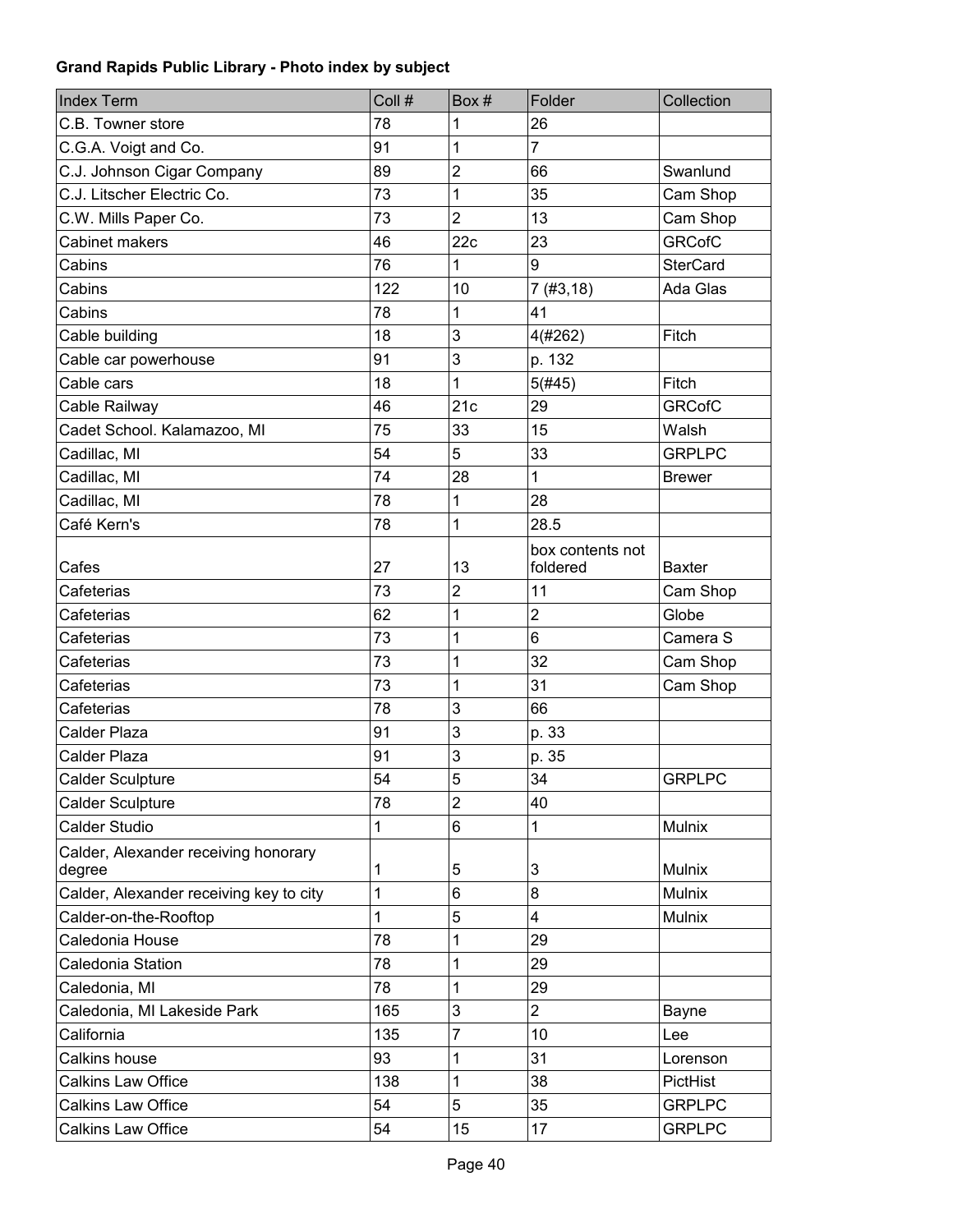| <b>Index Term</b>                                      | Coll # | Box#            | Folder       | Collection      |
|--------------------------------------------------------|--------|-----------------|--------------|-----------------|
| <b>Calkins Law Office</b>                              | 93     | 1               | 28           | Lorenson        |
| <b>Calkins Law Office</b>                              | 33     | 10              | 17           | Anderson        |
| <b>Calkins Law Office</b>                              | 59     | 1               | 1(#48)       | Hooper          |
| <b>Calkins Law Office</b>                              | 66     | 1               | 2(#33)       | Johnston        |
| <b>Calkins Law Office</b>                              | 91     | 3               | p. 109       |                 |
| Calvary Baptist Church                                 | 43     | $\overline{2}$  | 2(#429)      | <b>Morris</b>   |
| <b>Calvary Undenominational Church</b>                 | 43     | $\overline{2}$  | 3(#460)      | <b>Morris</b>   |
| Calvin Centennial Memorial Seminary<br><b>Building</b> | 78     | 1               | 30           |                 |
| Calvin College                                         | 133    | 1               | 15           | NewsFoto        |
| Calvin College                                         | 46     | 25c             | 39           | <b>GRCofC</b>   |
| Calvin College                                         | 138    | 1               | 39           | <b>PictHist</b> |
| Calvin College                                         | 46     | 23a             | 42           | <b>GRCofC</b>   |
| <b>Calvin College</b>                                  | 165    | $\overline{2}$  | 4            | Bayne           |
| Calvin College                                         | 89     | $\overline{2}$  | 51           | Swanlund        |
| Calvin College                                         | 78     | 1               | 30           |                 |
| Calvin College                                         | 54     | 6               | 34           | <b>GRPLPC</b>   |
| Calvin College                                         | 54     | 1               | 12           | <b>GRPLPC</b>   |
| Calvin College                                         | 46     | 21c             | 30           | <b>GRCofC</b>   |
| Calvin College                                         | 46     | 24 <sub>b</sub> | 52           | <b>GRCofC</b>   |
| Calvin College                                         | 141    | 10              | 17           | <b>GRHSoc</b>   |
| Calvin College                                         | 78     | $\overline{2}$  | 8            |                 |
| Calvin College of Liberal Arts                         | 78     | $\overline{2}$  | 6            |                 |
| <b>Calvin Fine Arts Center</b>                         | 78     | 1               | 30           |                 |
| Calvin Seminary                                        | 46     | 23a             | 42           | <b>GRCofC</b>   |
| Calvin Seminary Chapel - Interiors                     | 78     | 1               | 30           |                 |
| Calvin Theological Seminary                            | 78     | 1               | 30           |                 |
| Cambridge Boulevard views                              | 165    | 2               | 5            | Bayne           |
| <b>Cambridge Boulevard Views</b>                       | 78     | 1               | 30           |                 |
| Camera Center                                          | 118    | 3               | 6/80         |                 |
| Camera Center                                          | 118    | 3               | 1/80         |                 |
| Camera Shop                                            | 73     | $\overline{2}$  | 9            | Cam Shop        |
| Camera Shop                                            | 138    | 1               | 40           | PictHist        |
| Camera Shop                                            | 78     | 1               | 36           |                 |
| Camera Shop                                            | 78     | 1               | 47           |                 |
| Camera Shop                                            | 78     | 1               | 30           |                 |
| Camera Shop                                            | 78     | 1               | 32           |                 |
| Camera Shop                                            | 78     | 3               | 71           |                 |
| Camera Shop                                            | 78     | 1               | 56           |                 |
| Camera Shop                                            | 78     | 4               | $\mathbf{1}$ |                 |
| Camera Shop                                            | 78     | 3               | 69           |                 |
| Camera Shop                                            | 78     | $\overline{c}$  | 18           |                 |
| Camera Shop                                            | 78     | 3               | 75           |                 |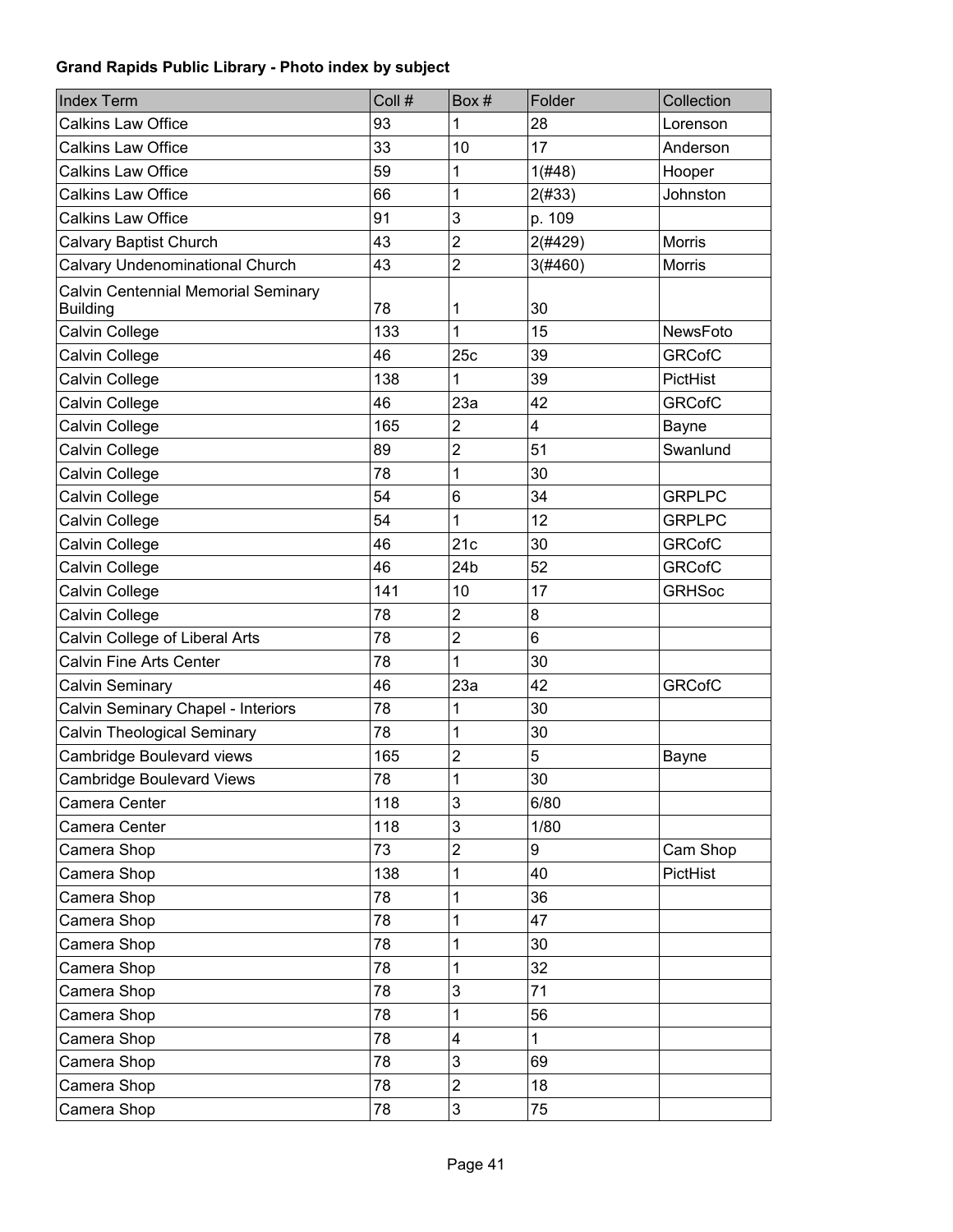| <b>Index Term</b>      | Coll # | Box#                    | Folder         | Collection    |
|------------------------|--------|-------------------------|----------------|---------------|
| Camera Shop            | 78     | 4                       | $\overline{2}$ |               |
| Camera Shop            | 78     | 1                       | 55             |               |
| Camera Shop            | 78     | $\overline{2}$          | 17             |               |
| Camera Shop            | 78     | $\overline{\mathbf{4}}$ | 10             |               |
| Camera Shop            | 78     | $\overline{2}$          | 9              |               |
| Camera Shop            | 78     | $\overline{2}$          | 34.9           |               |
| Camera Shop            | 78     | $\overline{2}$          | 34.11          |               |
| Camera Shop            | 78     | 3                       | 81             |               |
| Camera Shop            | 78     | 1                       | 64             |               |
| Camera Shop            | 78     | 3                       | 50             |               |
| Camera Shop            | 78     | $\overline{2}$          | 13             |               |
| Camera Shop            | 78     | 3                       | 21             |               |
| Camera Shop            | 78     | 3                       | 32             |               |
| Camera Shop            | 78     | 3                       | 22             |               |
| Camera Shop            | 78     | 1                       | 54             |               |
| Camera Shop            | 78     | 3                       | 29             |               |
| Camera Shop            | 78     | 3                       | 1              |               |
| Camera Shop            | 78     | 4                       | 47             |               |
| Camera Shop            | 78     | $\overline{2}$          | 49             |               |
| Camera Shop            | 78     | 1                       | 74             |               |
| Camera Shop            | 78     | $\overline{2}$          | 51             |               |
| Camera Shop            | 78     | 1                       | 57             |               |
| Camera Shop            | 78     | $\overline{2}$          | 45             |               |
| Camera Shop truck      | 138    | 1                       | 41             | PictHist      |
| Camera Shop, Inc.      | 73     | 1                       | $\overline{7}$ | Camera S      |
| Camera Shop. Interiors | 73     | $\overline{2}$          | 8              | Cam Shop      |
| Cameras                | 136    | 4                       | 107            | Tho Glas      |
| Cameras                | 136    | $\overline{2}$          | 65             | Tho Glas      |
| Camp Custer, MI        | 108    | 6                       | $\mathbf{1}$   | 339thAmb      |
|                        |        |                         | 20,40,42 &     |               |
| Camp Custer, MI        | 108    | 1                       | Oversize IX-D  | 339thAmb      |
| Camp Custer, MI        | 108    | 3                       | 2,100          | 339thAmb      |
| Camp Custer, MI        | 59     | $\overline{c}$          | 3#652-4b)      | Hooper        |
| Camp Douglas, WI       | 9      | 1                       | $\overline{2}$ | Woodcock      |
| Camp Fire Girls        | 43     | 1                       | 3(#135)        | <b>Morris</b> |
| Camp George Washington | 185    | 1                       | 35             | CopyPhot      |
| Camp Lake              | 78     | 1                       | 38             |               |
| Camp Lake Golf Club    | 78     | 1                       | 38             |               |
| Camp Lake Pavillion    | 78     | 1                       | 38             |               |
| Camp Lake store        | 101    | 1                       | 12             | Keister       |
| Camp McArthur, TX      | 9      | 1                       | $\overline{2}$ | Woodcock      |
| Camp Mishawaka         | 78     | $\overline{\mathbf{4}}$ | 34             |               |
| Camp Roger             | 78     | $\mathbf{1}$            | 31             |               |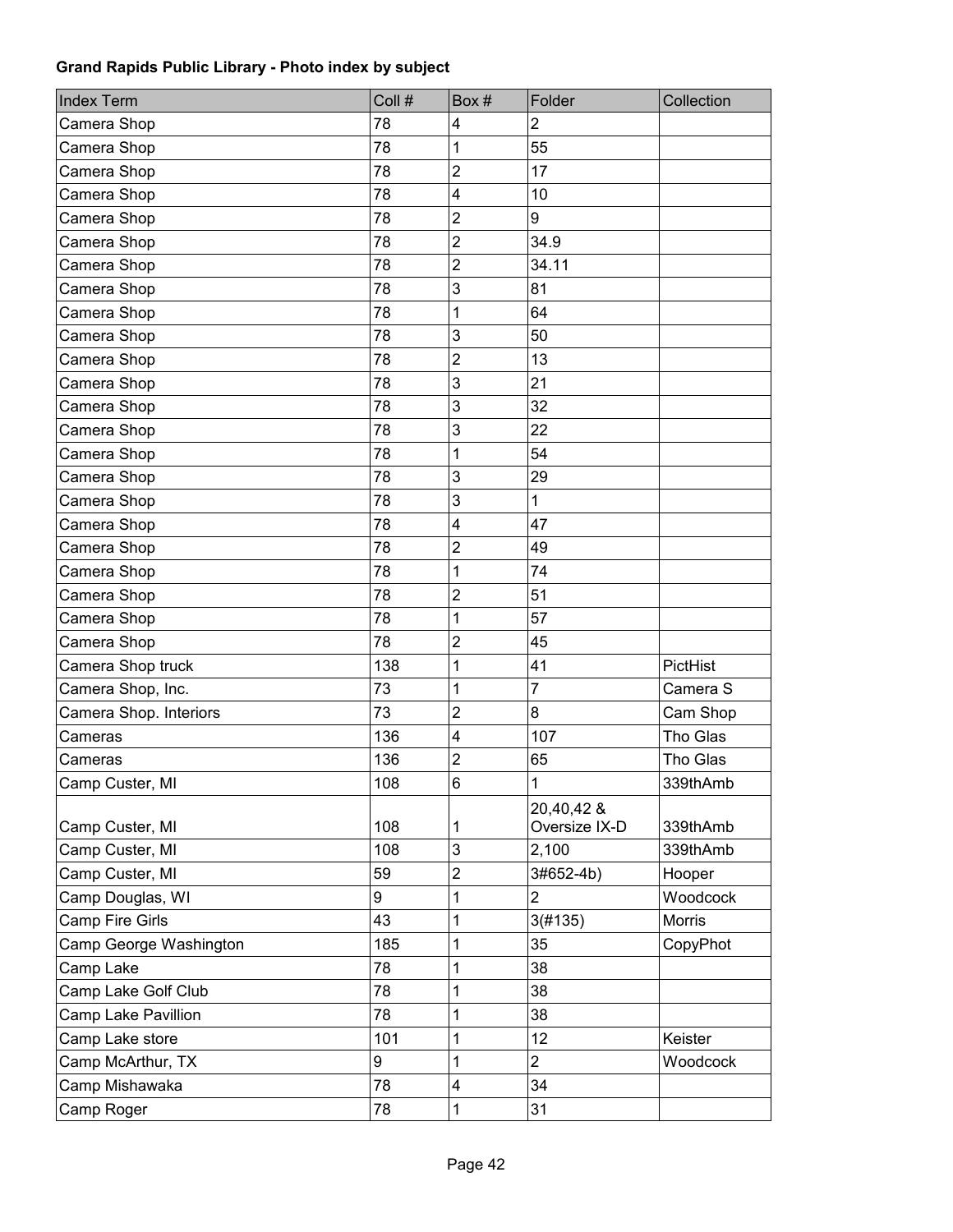| <b>Index Term</b>                             | Coll # | Box#                    | Folder                        | Collection      |
|-----------------------------------------------|--------|-------------------------|-------------------------------|-----------------|
| Camp Shawondossee                             | 43     | 1                       | 1(#50), 2(#51)                | <b>Morris</b>   |
| Camp site                                     | 122    | 3                       | 59                            | Adaglass        |
| Camp Wheeler, GA                              | 145    | $\overline{2}$          | scrapbook 3                   | Kinsey          |
| Campau Bank note                              | 138    | 1                       | 42                            | PictHist        |
| Campau church                                 | 54     | 7                       | 11                            | <b>GRPLPC</b>   |
| Campau church                                 | 33     | 10                      | 16                            | Anderson        |
| Campau church                                 | 18     | 3                       | 2(#241)                       | Fitch           |
| Campau church                                 | 18     | $\overline{2}$          | 6(#204)                       | <b>Fitch</b>    |
| Campau Commons                                | 49     | 6                       | 1                             | Glenn           |
| Campau farm                                   | 18     | 3                       | 4(#273)                       | Fitch           |
| Campau house                                  | 59     | $\overline{c}$          | 3(#635)                       | Hooper          |
| Campau house                                  | 54     | 6                       | $\mathbf{1}$                  | <b>GRPLPC</b>   |
| Campau house                                  | 33     | 12                      | 48                            | Anderson        |
| Campau house                                  | 18     | 3                       | 4(#271)                       | Fitch           |
| Campau house                                  | 59     | 1                       | 1(H3)                         | Hooper          |
| Campau land purchase receipt                  | 59     | 1                       | 1(H4)                         | Hooper          |
| Campau Park                                   | 89     | $\overline{2}$          | 14                            | Swanlund        |
| Campau Park                                   | 138    | 1                       | 43                            | PictHist        |
| Campau Park                                   | 54     | 6                       | $\overline{2}$                | <b>GRPLPC</b>   |
| Campau Park                                   | 78     | 1                       | 32                            |                 |
| Campau Park  See also  Antoine<br>Campau Park | 0      |                         |                               |                 |
| Campau Park Bathing Pool                      | 78     | 1                       | 32                            |                 |
| Campau Park School                            | 133    | 1                       | 16                            | NewsFoto        |
| Campau Plat -- Map                            | 59     | 1                       | 1(#46)                        | Hooper          |
| Campau Square                                 | 78     | $\overline{c}$          | 39.75                         | <b>GRPost</b>   |
| Campau Square                                 | 78     | 1                       | 33                            |                 |
| Campau Square                                 | 89     | 1                       | 5                             | Swanlund        |
| Campau Square Plaza Building                  | 91     | 3                       | p. 47                         |                 |
| Campau Square views                           | 18     | 3                       | 1(#220)                       | Fitch           |
| Campau Square views                           | 76     | 1                       | 8,80                          | <b>SterCard</b> |
| Campau Square views                           | 43     | $\overline{\mathbf{c}}$ | 1(#382-<br>4,385,388)         | <b>Morris</b>   |
| Campau Square views                           | 185    | 1                       | 36                            | CopyPhot        |
| Campau Square views                           | 59     | 1                       | $1(#6, 39-40)$                | Hooper          |
| Campau Square views                           | 66     | 1                       | 3(#79-82,85-<br>$6)$ , 4(#91) | Johnston        |
| Campau Square views                           | 18     | 3                       | 1(#218-19), 3(249) Fitch      |                 |
| Campau Square views                           | 33     | 10                      | 14                            | Anderson        |
| Campau Square views                           | 139    | 1                       | 14,28                         | CamClub         |
| Campau Square views                           | 77     | 1                       | 3                             | Dautrich        |
| Campau Square views                           | 84     | 18                      | 5                             | <b>FMA</b>      |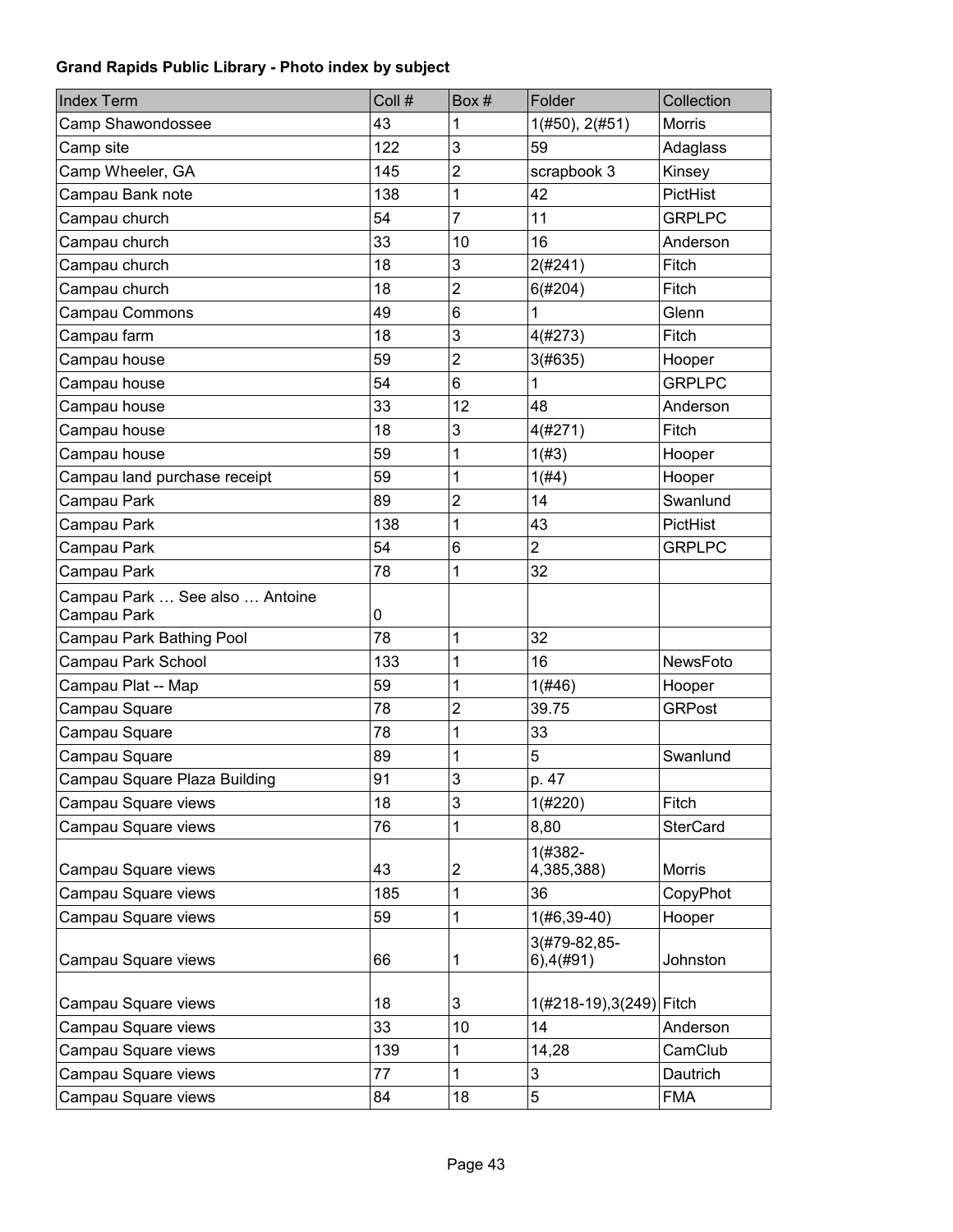| <b>Index Term</b>                              | Coll # | Box#                    | Folder                               | Collection    |
|------------------------------------------------|--------|-------------------------|--------------------------------------|---------------|
|                                                |        |                         | 3(#152,159),5(#1                     |               |
| Campau Square views                            | 18     | 2                       | 78,180)                              | Fitch         |
| Campau Square views                            | 54     | 6                       | $4 - 5$                              | <b>GRPLPC</b> |
| Campau Square views                            | 54     | 10                      | 1                                    | <b>GRPLPC</b> |
|                                                |        |                         | 1(#31,37,41,43-<br>4,50),2(#130),3(# |               |
| Campau Square views                            | 59     | 1                       | 160)                                 | Hooper        |
| Campau Square views                            | 70     | 1                       | 1                                    | Merrill       |
| Campau Square views                            | 43     | 1                       | 2(#83,94)                            | Morris        |
| Campau Square views                            | 138    | 1                       | 44                                   | PictHist      |
| Campau Square views                            | 69     | 1                       | 21                                   | VanVelde      |
| Campau Square views                            | 194    | 4                       | 11                                   | Harring       |
| Campau Square views                            | 59     | 1                       | 4(#239,241),481                      | Hooper        |
| Campau Square views                            | 59     | $\overline{2}$          | 2(#481)                              | Hooper        |
| Campau Square views                            | 141    | 10                      | 16                                   | <b>GRHSoc</b> |
| Campau Square views                            | 141    | 10                      | 16                                   | <b>GRHSoc</b> |
| Campau Square views                            | 91     | $\overline{2}$          | $\overline{2}$                       |               |
| Campau Square views                            | 78     | 3                       | 9                                    |               |
| Campau Square. Luxalabra Boulevard<br>Lighting | 78     | 3                       | 9                                    | <b>GRPost</b> |
| Campau Street views                            | 118    | 3                       | 102                                  |               |
| Campau will                                    | 59     | 1                       | 1(#5)                                | Hooper        |
| Campau, Mr. and Mrs. Louis                     | 78     | 3                       | 38                                   |               |
| Campbell House                                 | 91     | $\overline{2}$          | 8                                    |               |
| Campeau Square                                 | 78     | 1                       | 33                                   |               |
| Camping                                        | 122    | 6                       | 6(#2,20)                             | Ada Glas      |
| Camping (Manistee)                             | 78     | $\overline{c}$          | 62                                   |               |
| Campus Center                                  | 78     | $\overline{\mathbf{c}}$ | 12                                   |               |
| <b>Campus Center Sculpture</b>                 | 78     | $\overline{c}$          | 12                                   |               |
| Canaan, Will P. Sample Room                    | 78     | 1                       | 33.5                                 |               |
| Canada                                         | 159    | $\overline{c}$          | 11                                   | Strohpl       |
| Canada                                         | 108    | 3                       | 106                                  | 339thAmb      |
| <b>Canal Street Views</b>                      | 78     | 1                       | 34                                   |               |
| <b>Canal Street views</b>                      | 91     | 1                       | 8                                    |               |
| <b>Canal Street Views</b>                      | 78     | $\overline{c}$          | 35                                   |               |
| <b>Canal Street views</b>                      | 91     | $\overline{2}$          | $\mathbf{1}$                         |               |
| <b>Canal Street views</b>                      | 91     | $\overline{2}$          | $\overline{7}$                       |               |
| <b>Canal Street views</b>                      | 91     | 3                       | p. 50                                |               |
| Canals                                         | 33     | 10                      | 15                                   | Anderson      |
| Canals                                         | 69     | 1                       | 24                                   | VanVelde      |
| Canals                                         | 91     | 3                       | p. 86                                |               |
| Canals                                         | 91     | 3                       | p. 82                                |               |
| Candy factory workers                          | 136    | 3                       | $2 - 3$                              | Thomas        |
| Canning                                        | 67     | 1                       | $\overline{2}$                       | Scrip L.      |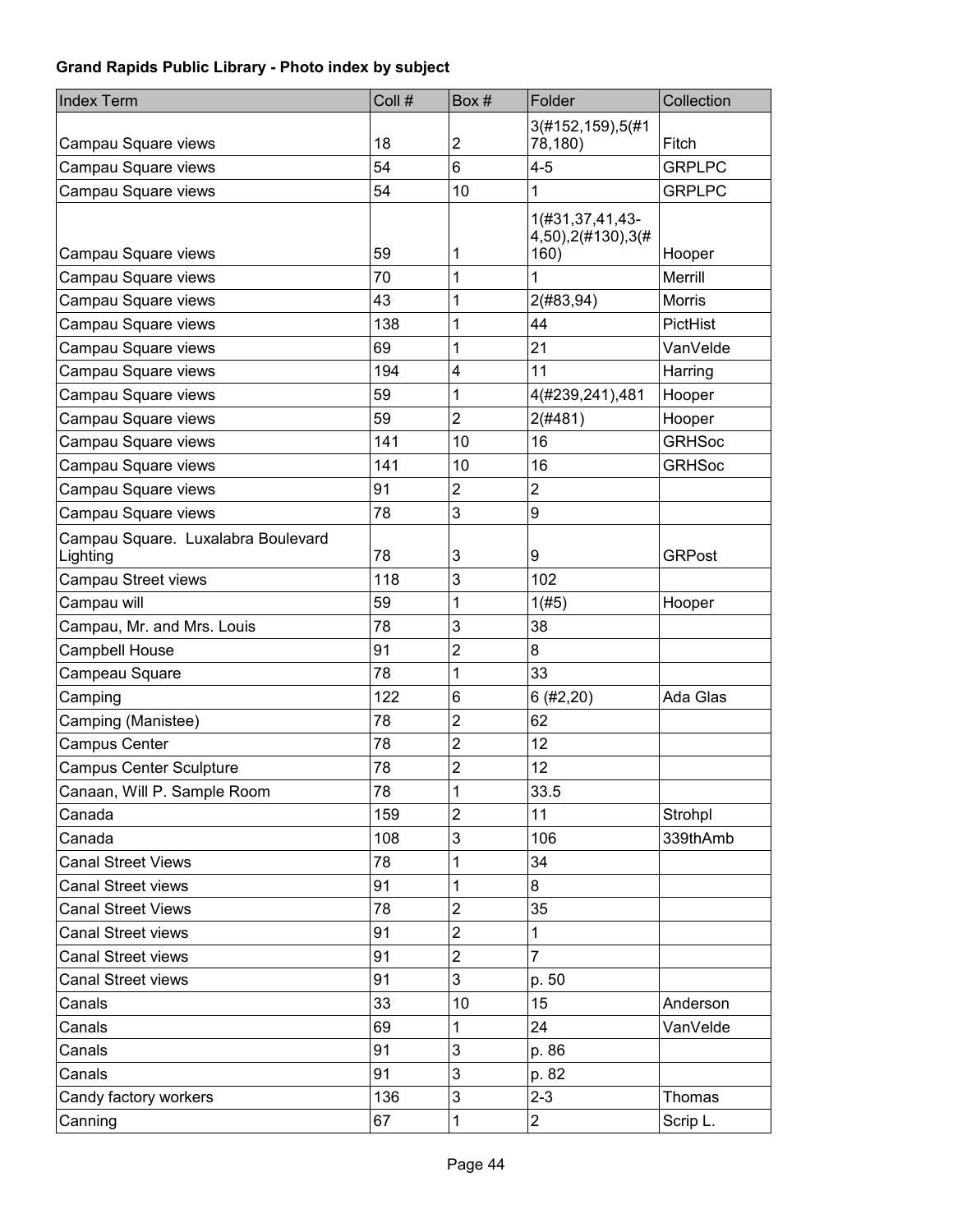| <b>Index Term</b>                                    | Coll # | Box#                    | Folder         | Collection      |
|------------------------------------------------------|--------|-------------------------|----------------|-----------------|
| Cannons                                              | 122    | 15                      | 5(#4,2)        | Ada Glas        |
| Canoe Building                                       | 50     | 3                       | 35             | <b>GRITC</b>    |
| Canoeing                                             | 54     | 6                       | 6              | <b>GRPLPC</b>   |
| Canoeing                                             | 50     | 3                       | 35             | <b>GRITC</b>    |
| Canoeing                                             | 122    | $\overline{\mathbf{4}}$ | 3              | Adaglass        |
| Canoeing                                             | 78     | 3                       | 60             |                 |
| Canoeing                                             | 122    | 15                      | 9(#4, 6)       | Ada Glas        |
| Canoeing                                             | 91     | $\overline{2}$          | $\overline{2}$ |                 |
| Canoeing                                             | 78     | 1                       | 81             |                 |
| Canoeing                                             | 122    | 15                      | 6(#4,3)        | Ada Glas        |
| Canoeing                                             | 162    | 1                       | 38             | <b>GRPL GP</b>  |
| Canoes                                               | 78     | $\overline{c}$          | 25             |                 |
| Canons                                               | 43     | 1                       | 1(#18)         | <b>Morris</b>   |
| Canons                                               | 122    | $\overline{\mathbf{4}}$ | $\overline{2}$ | Adaglass        |
| Canons                                               | 78     | $\overline{2}$          | 34.4           |                 |
| <b>Capital Airlines</b>                              | 46     | 21c                     | $31 - 2$       | <b>GRCofC</b>   |
| Capital Lumber Co.                                   | 46     | 22a                     | 6              | <b>GRCofC</b>   |
| <b>Capitol Airlines</b>                              | 75     | 33                      | 16             | Walsh           |
| Capitol, Washington, D.C.                            | 133    | 1                       | 17             | NewsFoto        |
| Capon, Bertsch Leather Company                       | 54     | 13                      | 26             | <b>GRPLPC</b>   |
| Captive whale exhibit                                | 43     | $\overline{c}$          | 2(#412)        | <b>Morris</b>   |
| Car ferries - Badger                                 | 78     | 1                       | 27             |                 |
| Car ferries - City of Flint                          | 78     | 1                       | 27             |                 |
| Car ferries - City of Saginaw                        | 78     | 1                       | 27             |                 |
| Car ferries -- Fredrico                              | 153    | 1                       | 16             | VanMals         |
| Car ferries - Spartan                                | 78     | 1                       | 27             |                 |
| Caracas, Venezuela                                   | 74     | 28                      | $\overline{2}$ | <b>Brewer</b>   |
| Carbonneau Industries                                | 46     | 21c                     | 33             | <b>GRCofC</b>   |
| Carbonneau Industries display                        | 46     | 23a                     | 27             | <b>GRCofC</b>   |
| Carey, MI                                            | 54     | 6                       | $\overline{7}$ | <b>GRPLPC</b>   |
| Carl Forslund furniture showroom                     | 91     | 3                       | p. 85          |                 |
| Carlisle Indian School                               | 68     | 1                       | $\overline{2}$ | <b>NativeAm</b> |
| Carnivals                                            | 139    | 1                       | 15             | CamClub         |
| Carnivals                                            | 128    | 1                       | 65             | <b>Stover</b>   |
| Carousel Lounge                                      | 118    | 3                       | 138            |                 |
| Carpenters                                           | 50     | $\overline{\mathbf{c}}$ | 20             | <b>GRITC</b>    |
| Carriage works                                       | 59     | 1                       | 2(#148d, 148f) | Hooper          |
| Carriage works                                       | 185    | 1                       | 31             | CopyPhot        |
| Carriage works                                       | 59     | $\overline{\mathbf{c}}$ | 4(#699)        | Hooper          |
| Carriages and buggies                                | 185    | 1                       | $31 - 33$      | CopyPhot        |
| Carriages and Buggies  See  Buggies<br>and Carriages |        |                         |                |                 |
| Carts                                                | 133    | 1                       | 18             | NewsFoto        |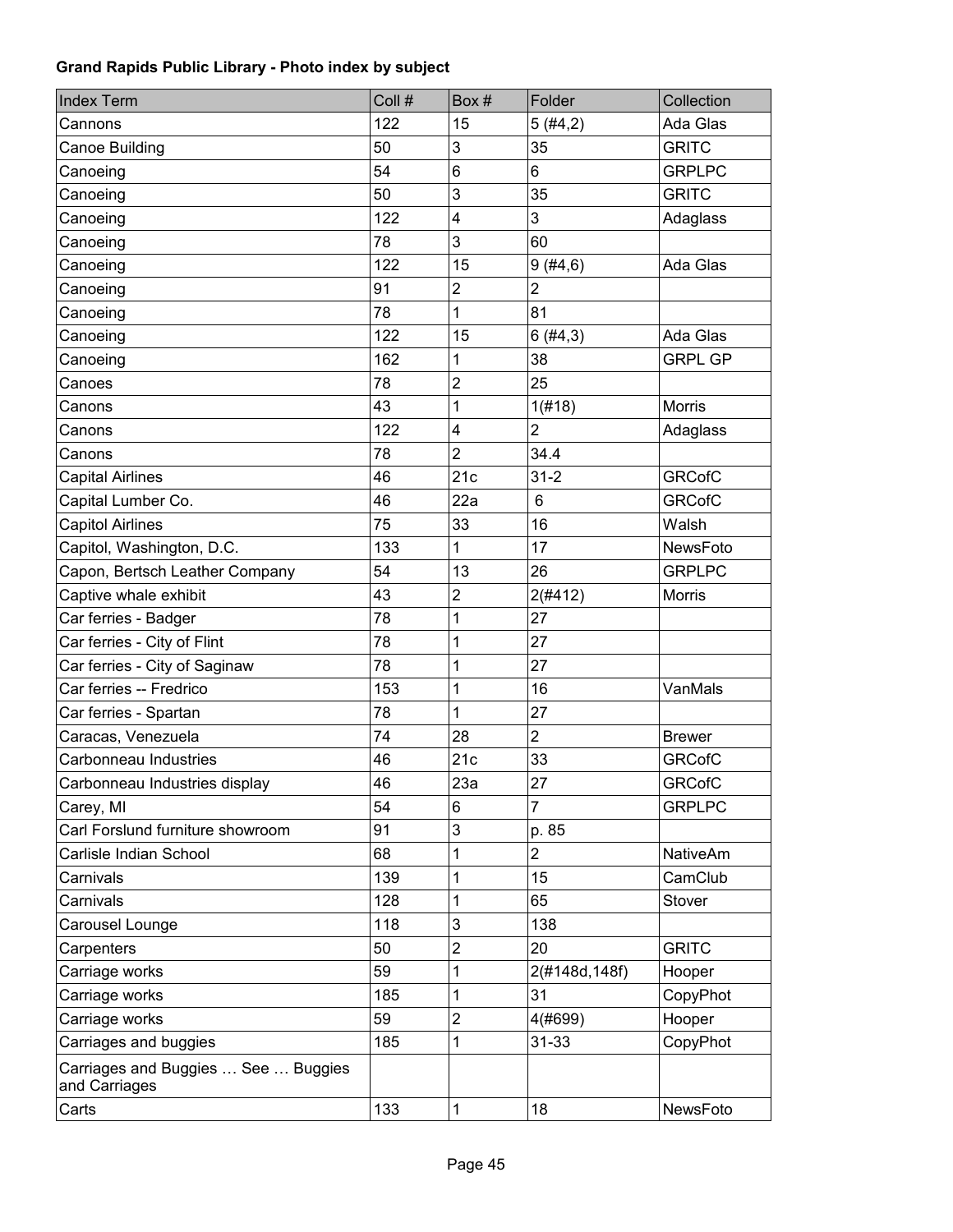| <b>Index Term</b>                         | Coll # | Box#                    | Folder         | Collection      |
|-------------------------------------------|--------|-------------------------|----------------|-----------------|
| Carts -- Japanese                         | 43     | 1                       | 1(H12)         | <b>Morris</b>   |
| Cartwright house                          | 93     | 1                       | 22             | Lorenson        |
| <b>Cascade Country Club</b>               | 78     | 1                       | 35             | <b>GRPost</b>   |
| Cascade Country Club                      | 54     | 6                       | 8              | <b>GRPLPC</b>   |
| Cascade Country Club                      | 138    | 1                       | 45             | PictHist        |
| Cascade Country Club                      | 89     | $\overline{2}$          | 15             | Swanlund        |
| Cascade Country Club                      | 46     | 21c                     | 34             | <b>GRCofC</b>   |
| Cascade Hills Country Club House and pool | 78     | $\overline{2}$          | 8              |                 |
| Cascade School                            | 54     | 30                      | 29             | <b>GRPLPC</b>   |
| Cascade Springs                           | 87     | 1                       | 1,30           | Cyanotyp        |
| Cascade, MI                               | 185    | 1                       | 37             | CopyPhot        |
| Castle near Macatawa                      | 78     | $\overline{2}$          | 57             |                 |
| Castle Rock, MI                           | 71     | 1                       | 3              | Massey          |
| Cathedral Church of St. Mark              | 78     | 3                       | 82             |                 |
| Catholic Academy                          | 78     | $\overline{2}$          | 29             |                 |
| <b>Catholic Central High School</b>       | 133    | 1                       | 19             | NewsFoto        |
| Catholic Central High School              | 185    | 3                       | 56             | CopyPhot        |
| <b>Catholic Central High School</b>       | 78     | 1                       | 36             |                 |
| Catholic Church                           | 88     | 1                       | 1(f#1a)        | McGee           |
| Catholic Church                           | 50     | $\overline{c}$          | 20             | <b>GRITC</b>    |
| Catholic Church                           | 66     | 1                       | 2(#21,25)      | Johnston        |
| Catholic Church                           | 33     | 10                      | 16             | Anderson        |
| Catholic Church -- Interior               | 59     | $\overline{\mathbf{c}}$ | 3#655)         | Hooper          |
| Catholic Church marker                    | 54     | 1                       | 3              | <b>GRPLPC</b>   |
| Cats                                      | 78     | 1                       | 37             |                 |
| Cats                                      | 122    | 4                       | 15 (#60)       | Ada Glas        |
| Cats                                      | 122    | 8                       | 11 (#2,55)     | Ada Glas        |
| Cattle                                    | 46     | 21c                     | $\overline{7}$ | <b>GRCofC</b>   |
| Cattle                                    | 122    | $\mathbf 1$             | $9 - 10$       | Adaglass        |
| Cattle                                    | 46     | 21a                     | 14             | <b>GRCofC</b>   |
| Cattle                                    | 122    | 5                       | 34             | Adaglass        |
| Cattle                                    | 46     | 23 <sub>b</sub>         | 32             | <b>GRCofC</b>   |
| <b>CE Cook Building</b>                   | 46     | 21c                     | 35             | <b>GRCofC</b>   |
| Cedar Creek, MI Roller Mill               | 54     | 6                       | 9              | <b>GRPLPC</b>   |
| Cedar Springs Public Museum               | 78     | 1                       | 38             |                 |
| Cedar Springs, MI                         | 78     | 1                       | 38             |                 |
| Cedarville, MI                            | 74     | 28                      | 3              | <b>Brewer</b>   |
| Cemeteries                                | 135    | $\overline{7}$          | 23             | Lee             |
| Cemeteries                                | 136    | 1                       | $\mathbf{1}$   | Thomas          |
| Cemeteries                                | 138    | 4                       | 25             | PictHist        |
| Cemeteries                                | 68     | 1                       | 3              | <b>NativeAm</b> |
| Cemeteries                                | 71     | 1                       | 4              | Massey          |
| Cemeteries                                | 111    | 4                       | entire box     | <b>Blumensh</b> |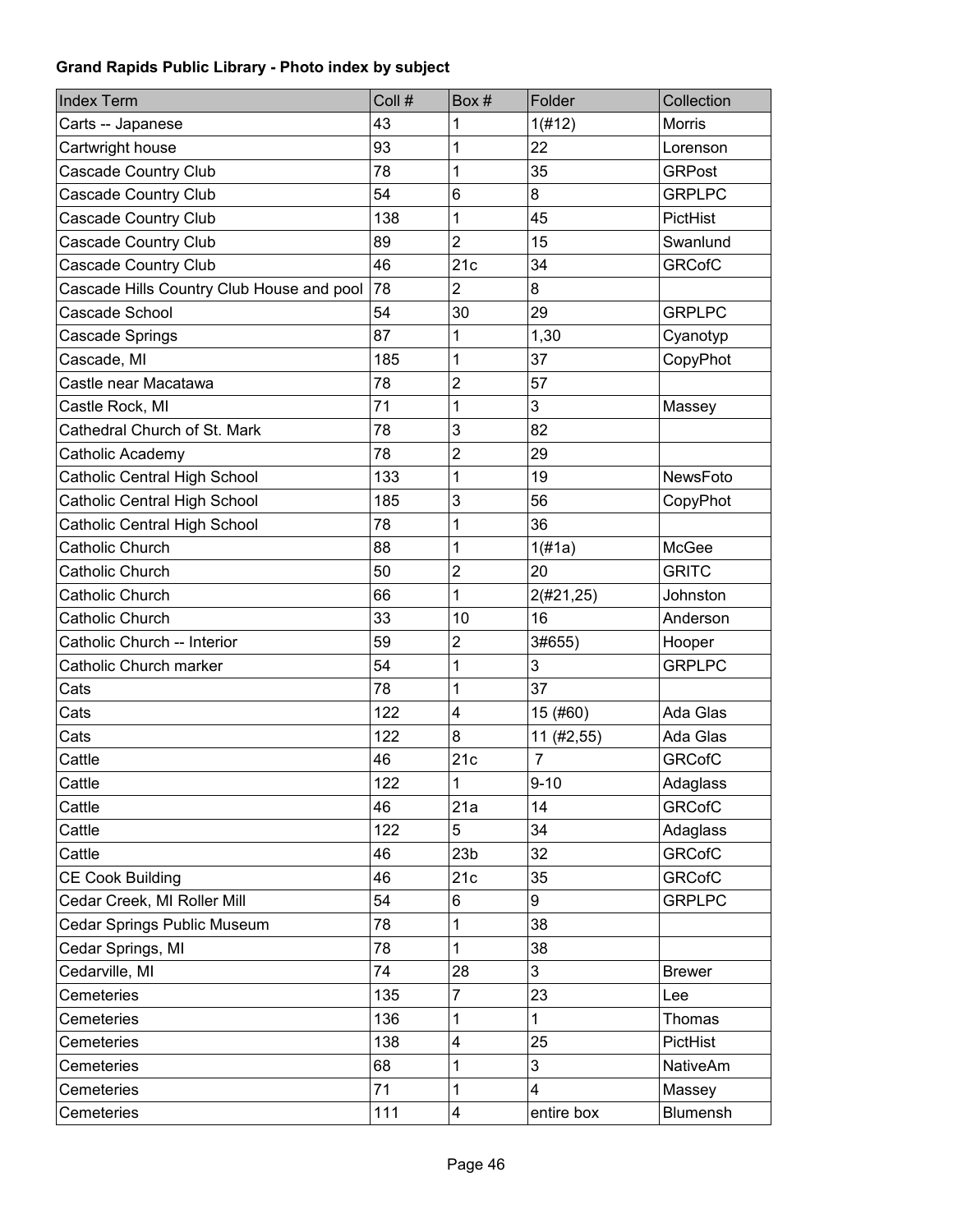| <b>Index Term</b>                 | Coll # | Box#           | Folder           | Collection      |
|-----------------------------------|--------|----------------|------------------|-----------------|
| Cemeteries                        | 78     | 3              | 11.5             |                 |
| Cemeteries                        | 78     | $\overline{2}$ | 13.25            |                 |
| Cemeteries                        | 136    | 1              | 1                | Tho Glas        |
| Cemeteries                        | 78     | 3              | $\mathbf{1}$     |                 |
| Cemetery, Gogebic County, MI      | 50     | 3              | 35               | <b>GRITC</b>    |
| Cemetery, Harbor Springs, MI      | 50     | $\overline{2}$ | 28               | <b>GRITC</b>    |
| Cemetery, Muskegon, MI            | 50     | 3              | 35               | <b>GRITC</b>    |
| <b>Centennial Arch</b>            | 76     | 1              | 80               | <b>SterCard</b> |
| Centennial cabin                  | 76     | 1              | 9                | <b>SterCard</b> |
| Centennial exposition             | 76     | 1              | 86               | <b>SterCard</b> |
| <b>Centennial Park</b>            | 78     | $\overline{2}$ | 25               |                 |
| <b>Centennial Park</b>            | 78     | 4              | 5                |                 |
| <b>Centennial Park</b>            | 78     | $\overline{c}$ | 24               |                 |
| Center of Free Enterprise         | 78     | 1              | 6                |                 |
| <b>Center Theater</b>             | 194    | $\overline{2}$ | 59               | Harring         |
| <b>Central Bank</b>               | 54     | 6              | 10               | <b>GRPLPC</b>   |
| <b>Central Bank</b>               | 133    | 1              | 20               | <b>NewsFoto</b> |
| Central Boiler & Supply Company   | 138    | 1              | 46               | PictHist        |
| Central Boiler and Supply Col.    | 73     | 1              | 4                | Camera S        |
| Central High School               | 77     | 1              | 4                | Dautrich        |
| Central High School               | 43     | $\overline{c}$ | 3(#482)          | <b>Morris</b>   |
| Central High School               | 178    | 1              | 1                | Central         |
| Central High School               | 133    | 1              | 21               | NewsFoto        |
| Central High School               | 43     | 1              | 1(#48)           | <b>Morris</b>   |
| Central High School               | 70     | 1              | $\overline{2}$   | Merrill         |
| Central High School               | 66     | 1              | $2(#37-8)$       | Johnston        |
| Central High School               | 59     | $\overline{2}$ | 2(#547,565)      | Hooper          |
| Central High School               | 54     | 6              | 11               | <b>GRPLPC</b>   |
| Central High School               | 89     | $\overline{c}$ | $16 - 17$        | Swanlund        |
| Central High School               | 33     | 12             | 49               | Anderson        |
| Central High School               | 18     | 3              | $2(#224-5)$      | Fitch           |
| Central High School               | 18     | 1              | 4(#35)           | Fitch           |
| Central High School               | 59     | 1              | 4(#265), 5(#322) | Hooper          |
| Central High School               | 91     | 3              | p. 138           |                 |
| <b>Central High School</b>        | 78     | 1              | 39               |                 |
| Central High School               | 91     | $\overline{c}$ | 3                |                 |
| Central High School               | 78     | 4              | X <sub>2</sub>   |                 |
| Central High School               | 91     | 3              | p. 80            |                 |
| Central High School - Interiors   | 91     | 3              | p. 10            |                 |
| Central High School football team | 15     | 3              | 27               | Friedrch        |
| Central High School gymnasium     | 89     | $\overline{c}$ | 17               | Swanlund        |
| Central High School Gymnasium     | 78     | 1              | 39               |                 |
| Central High School pageant       | 43     | 1              | 6(#271)          | Morris          |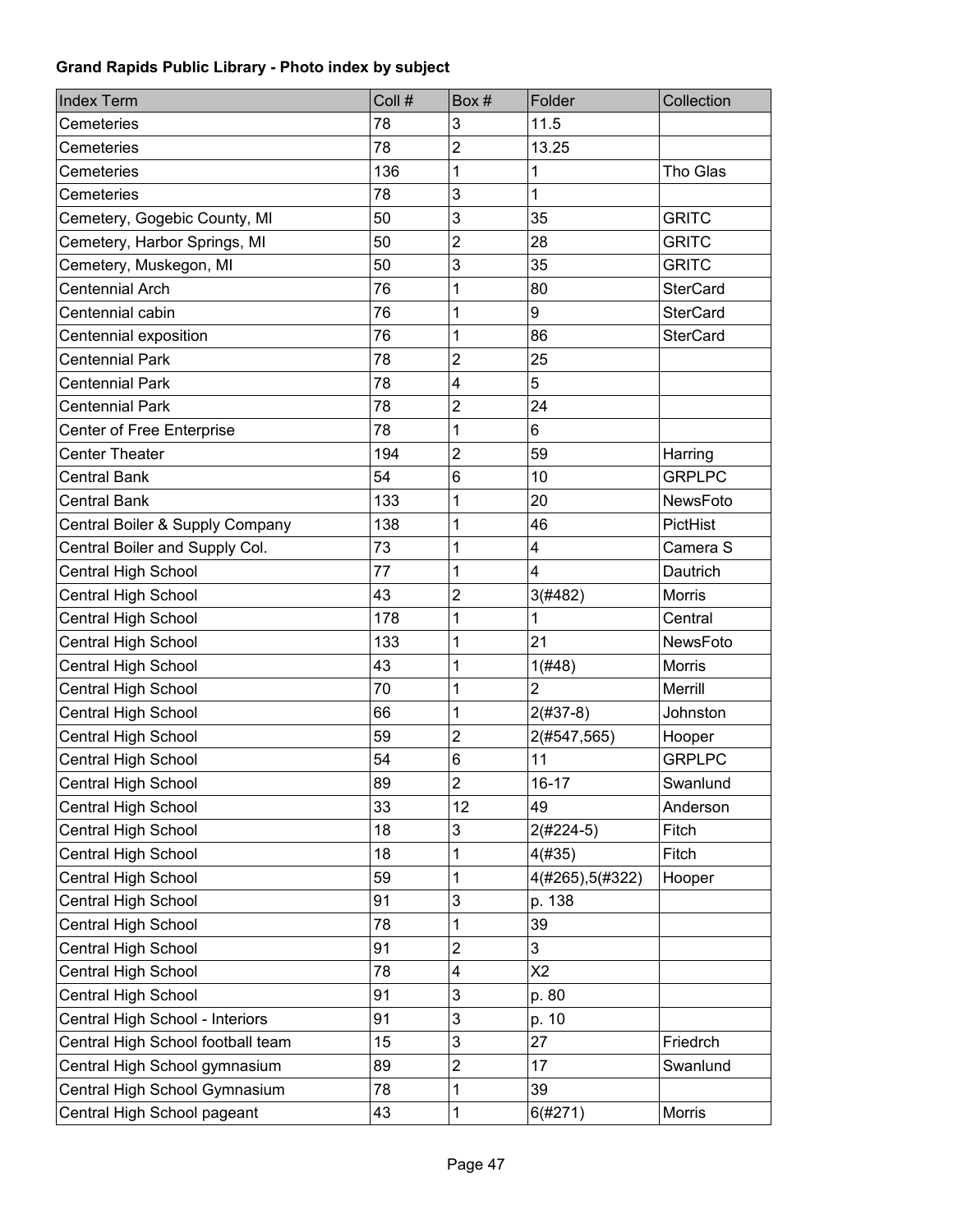| <b>Index Term</b>                       | Coll # | Box#            | Folder                  | Collection      |
|-----------------------------------------|--------|-----------------|-------------------------|-----------------|
| Central High School Veterans Monument   | 43     | 1               | 6(#251)                 | Morris          |
| Central Michigan Paper Co.              | 46     | 21c             | 36                      | <b>GRCofC</b>   |
| <b>Central Michigan University</b>      | 133    | 1               | $22-3$                  | <b>NewsFoto</b> |
| <b>Central Michigan University</b>      | 194    | $\overline{2}$  | $26-9$                  | Harring         |
| <b>Central Reformed Church</b>          | 133    | 1               | 24                      | NewsFoto        |
| <b>Central Reformed Church</b>          | 43     | $\overline{2}$  | 3(#459)                 | <b>Morris</b>   |
| <b>Central Reformed Church</b>          | 46     | 22 <sub>b</sub> | 52                      | <b>GRCofC</b>   |
| <b>Central Reformed Church</b>          | 78     | 1               | 40                      |                 |
| Central Seventh Day Adventist Church    | 93     | 1               | 61                      | Lorenson        |
| Central Trade Plant of GR, Inc.         | 46     | 21c             | 37                      | <b>GRCofC</b>   |
| <b>Century Avenue Extension Hearing</b> | 46     | 21c             | 38                      | <b>GRCofC</b>   |
| Century Avenue views                    | 100    | 1               | 18                      | <b>GRPhotos</b> |
| Century Furniture Company               | 84     | 21              | 5 (#16,#24)             | <b>FMA</b>      |
| <b>Century Furniture Company</b>        | 78     | 6               | 1                       |                 |
| Century Furniture Company advertisement | 185    | 1               | 38                      | CopyPhot        |
| Chaffee house                           | 93     | 1               | 21                      | Lorenson        |
| Chairs                                  | 46     | 21a             | 27                      | <b>GRCofC</b>   |
| <b>Chamber of Commerce</b>              | 133    | 1               | $\overline{\mathbf{4}}$ | NewsFoto        |
| Chamber of Commerce building            | 54     | 6               | 19                      | <b>GRPLPC</b>   |
| Chamber of Commerce building            | 59     | 1               | 1(#69)                  | Hooper          |
| <b>Chamber of Commerce excursion</b>    | 59     | 1               | 5(#319)                 | Hooper          |
| <b>Chamber of Commerce Week</b>         | 46     | 21c             | 39                      | <b>GRCofC</b>   |
| Chapels                                 | 98     | 15              | 4                       | MercyCen        |
| Charity organizations                   | 54     | 44              | 1                       | <b>GRPLPC</b>   |
| Charles A. Coffin Medal                 | 43     | $\overline{2}$  | 1(#376)                 | <b>Morris</b>   |
| <b>Charles Manor</b>                    | 89     | $\overline{2}$  | 18                      | Swanlund        |
| <b>Charles Manor</b>                    | 78     | 1               | 40.5                    |                 |
| Charles Trankla & Co.                   | 73     | 1               | 1                       | Camera S        |
| Charles Trankla & Co. Interiors         | 73     | $\mathbf{1}$    | $\mathbf 1$             | Camera S        |
| Charlevoix                              | 73     | 1               | 20                      | Cam Shop        |
| Charlevoix Hotel                        | 33     | 11              | 25                      | Anderson        |
| Charlevoix Hotel                        | 54     | 6               | 20                      | <b>GRPLPC</b>   |
| Charlevoix, MI City Bridge              | 159    | $\overline{2}$  | $\overline{2}$          | Strohpl         |
| Charley's Crab                          | 91     | 3               | p. 81                   |                 |
| Charmes, France                         | 108    | 3               | 58                      | 339thAmb        |
| Charmes-la-Cote, France                 | 108    | 3               | 4,35,59                 | 339thAmb        |
| <b>Charter Awards</b>                   | 46     | 21c             | 40                      | <b>GRCofC</b>   |
| <b>Charter Commission</b>               | 46     | 21c             | 41                      | <b>GRCofC</b>   |
| Chas E. Norton Co.                      | 78     | 4               | X <sub>5</sub>          |                 |
| Chas Trankla & Co.                      | 78     | 1               | 33                      |                 |
| Chas. A. Coye Inc.                      | 73     | $\overline{c}$  | 6                       | Cam Shop        |
| Chas. A. Coye Inc. Interiors            | 73     | $\overline{2}$  | 6                       | Cam Shop        |
| Chaumont, France                        | 108    | 3               | 36,61                   | 339thAmb        |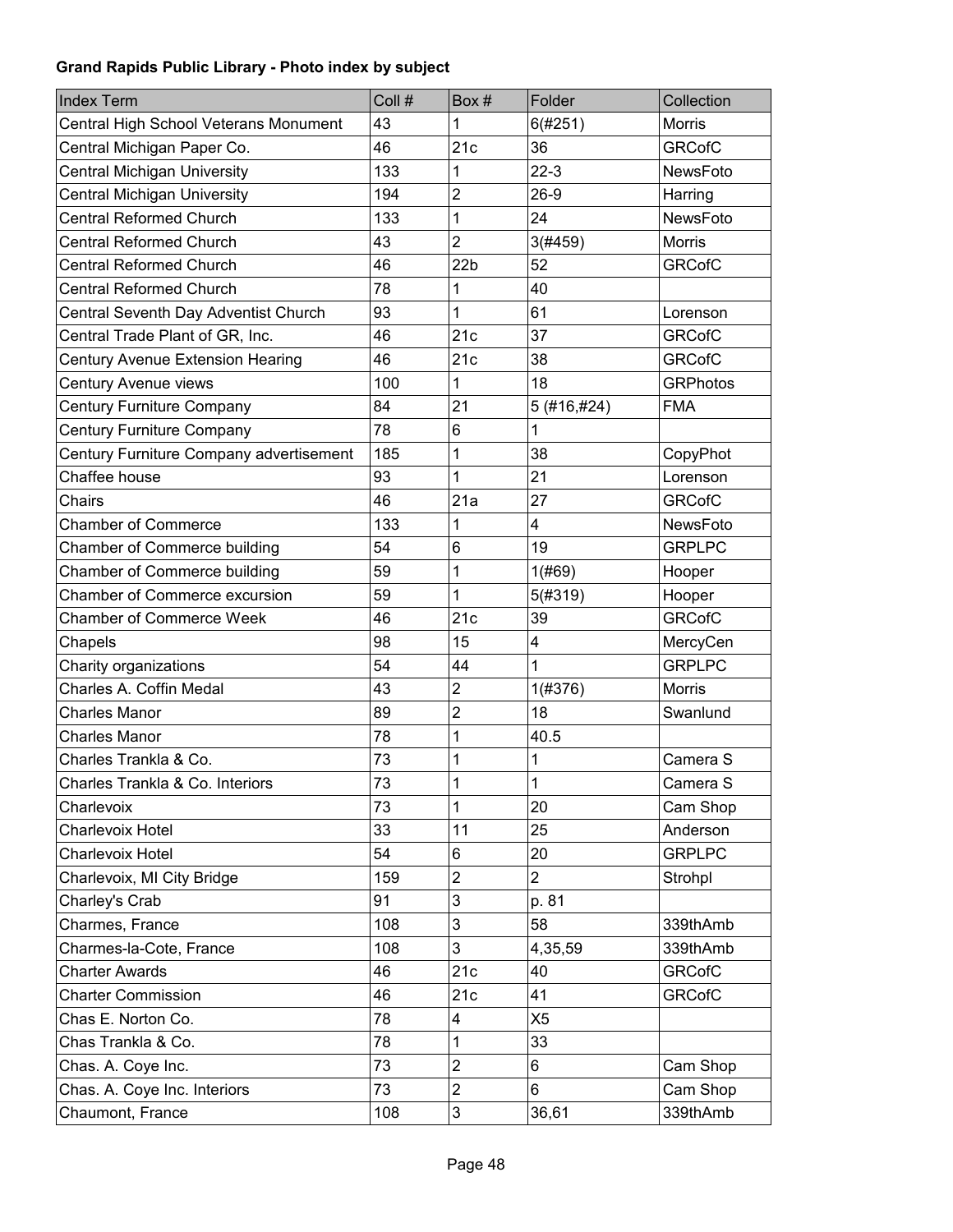| <b>Index Term</b>                  | Coll # | Box#            | Folder         | Collection      |
|------------------------------------|--------|-----------------|----------------|-----------------|
| Chaumont, France                   | 108    | 3               | 6              | 339thAmb        |
| Chauncey, C.W.                     | 78     | 1               | 41             |                 |
| Checks                             | 46     | 25 <sub>b</sub> | 20             | <b>GRCofC</b>   |
| Cherry Blossoms, Washington, D.C.  | 133    | $\overline{c}$  | 211            | <b>NewsFoto</b> |
| <b>Cherry Street views</b>         | 100    | 1               | 19             | <b>GRPhotos</b> |
| <b>Cherry Street views</b>         | 87     | 1               | 23             | Cyanotyp        |
| <b>Cherry Street views</b>         | 91     | 3               | p. 107         |                 |
| <b>Cherry Street views</b>         | 91     | 3               | p. 106         |                 |
| <b>Cherry Street Views</b>         | 78     | 3               | 85             |                 |
| <b>Cherry Street views</b>         | 91     | 1               | $\overline{7}$ |                 |
| Cherry trees                       | 43     | $\overline{2}$  | 2(#405)        | <b>Morris</b>   |
| Chesapeake & Ohio Railroad yard    | 46     | 25c             | 11             | <b>GRCofC</b>   |
| Chesapeake & Ohio Railroad yard    | 63     | 1               | 8              | Vinkemul        |
| Chesapeake & Ohio Railroad yard    | 54     | 6               | 21             | <b>GRPLPC</b>   |
| Chesapeake & Ohio Railroad yard    | 46     | 21c             | 28             | <b>GRCofC</b>   |
| Chicago (II.) views                | 313    | 1               |                |                 |
| Chicago radar map                  | 46     | 21c             | 42             | <b>GRCofC</b>   |
| Chicago, II                        | 75     | 33              | 17             | Walsh           |
| Chicago, Il Lake Michigan sea wall | 128    | 1               | 58             | Stover          |
| Chicago, Il Lincoln Park           | 128    | 1               | 60             | Stover          |
| Chief Blackbird Home Museum        | 50     | $\overline{2}$  | 28             | <b>GRITC</b>    |
| Chief Hazy Cloud Park              | 165    | 3               | 3              | Bayne           |
| <b>Chief Petosky House</b>         | 50     | 3               | 35             | <b>GRITC</b>    |
| Children                           | 111    | $\overline{2}$  | $\overline{7}$ | Blumensh        |
| Children                           | 54     | 6               | 22             | <b>GRPLPC</b>   |
| Children                           | 78     | 1               | 13             |                 |
| Children                           | 136    | 3               | 72             | Tho Glas        |
| Children                           | 136    | 5               | 163            | Tho Glas        |
| Children                           | 136    | 5               | 160            | Tho Glas        |
| Children                           | 122    | 19              | 1(#2, 52)      | Ada Glas        |
| Children                           | 136    | 5               | 151            | Tho Glas        |
| Children                           | 136    | 5               | 166            | Tho Glas        |
| Children                           | 136    | 5               | 167            | Tho Glas        |
| Children                           | 136    | 3               | 76             | Tho Glas        |
| Children                           | 122    | 17              | 4(#4, 21)      | Ada Glas        |
| Children                           | 136    | 3               | 71             | Tho Glas        |
| Children                           | 136    | 3               | 75             | Tho Glas        |
| Children                           | 136    | 5               | 161            | Tho Glas        |
| Children                           | 136    | 5               | 155            | Tho Glas        |
| Children                           | 136    | 5               | 162            | Tho Glas        |
| Children                           | 136    | 3               | 73             | Tho Glas        |
| Children                           | 136    | 3               | 77             | Tho Glas        |
| Children                           | 136    | 5               | 156            | Tho Glas        |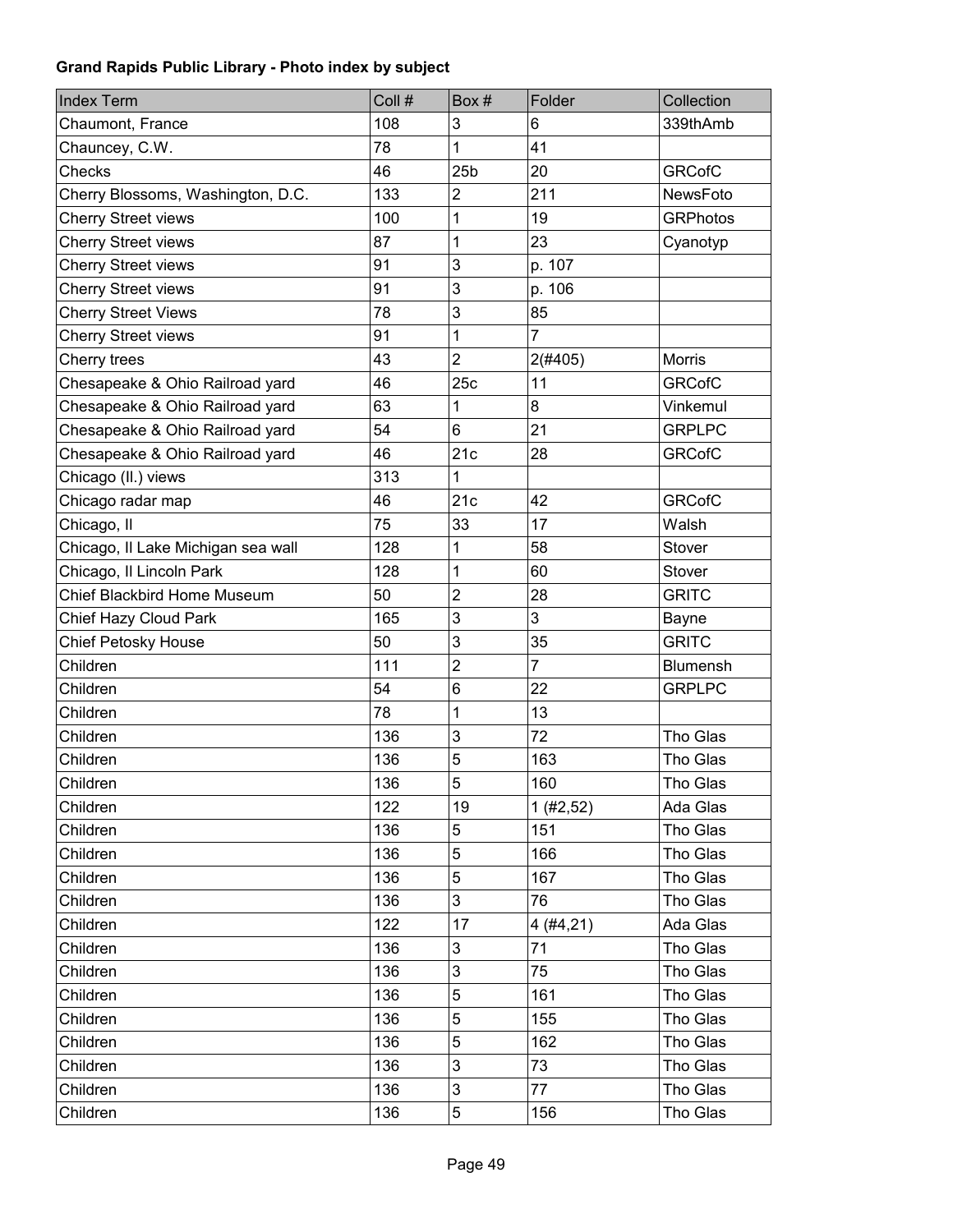| <b>Index Term</b> | Coll # | Box#                    | Folder       | Collection |
|-------------------|--------|-------------------------|--------------|------------|
| Children          | 78     | 4                       | 5            |            |
| Children          | 136    | 5                       | 157          | Tho Glas   |
| Children          | 136    | 3                       | 74           | Tho Glas   |
| Children          | 136    | 5                       | 158          | Tho Glas   |
| Children          | 136    | 5                       | 159          | Tho Glas   |
| Children          | 136    | 3                       | 70           | Tho Glas   |
| Children          | 136    | $\overline{\mathbf{4}}$ | 131          | Tho Glas   |
| Children          | 122    | 22                      | 3(#5,28)     | Ada Glas   |
| Children          | 122    | 22                      | 2(#5,27)     | Ada Glas   |
| Children          | 136    | 4                       | 134          | Tho Glas   |
| Children          | 136    | 4                       | 133          | Tho Glas   |
| Children          | 122    | 22                      | 1(#5,26)     | Ada Glas   |
| Children          | 136    | 4                       | 132          | Tho Glas   |
| Children          | 136    | 5                       | 143          | Tho Glas   |
| Children          | 122    | 21                      | 9(#5, 9)     | Ada Glas   |
| Children          | 136    | $\overline{\mathbf{4}}$ | 137          | Tho Glas   |
| Children          | 136    | 4                       | 128          | Tho Glas   |
| Children          | 122    | 21                      | 17(#5, 17)   | Ada Glas   |
| Children          | 122    | 21                      | 16(#5, 16)   | Ada Glas   |
| Children          | 136    | 5                       | 148          | Tho Glas   |
| Children          | 122    | 21                      | 13(#5, 13)   | Ada Glas   |
| Children          | 122    | 21                      | 15(#5, 15)   | Ada Glas   |
| Children          | 122    | 21                      | 8(#5, 8)     | Ada Glas   |
| Children          | 136    | 5                       | 145          | Tho Glas   |
| Children          | 136    | 5                       | 150          | Tho Glas   |
| Children          | 136    | 3                       | 79           | Tho Glas   |
| Children          | 122    | 19                      | 2(#2, 53)    | Ada Glas   |
| Children          | 136    | 3                       | 80           | Tho Glas   |
| Children          | 136    | $\overline{3}$          | 81           | Tho Glas   |
| Children          | 136    | 3                       | 82           | Tho Glas   |
| Children          | 136    | 4                       | 136          | Tho Glas   |
| Children          | 122    | 13                      | 9(#3, 52)    | Ada Glas   |
| Children          | 78     | 6                       | $\mathbf{1}$ |            |
| Children          | 136    | 5                       | 144          | Tho Glas   |
| Children          | 136    | 4                       | 130          | Tho Glas   |
| Children          | 136    | 5                       | 142          | Tho Glas   |
| Children          | 122    | 21                      | 14(#5, 14)   | Ada Glas   |
| Children          | 136    | 5                       | 139          | Tho Glas   |
| Children          | 136    | 5                       | 138          | Tho Glas   |
| Children          | 136    | 3                       | 78           | Tho Glas   |
| Children          | 136    | 3                       | 83           | Tho Glas   |
| Children          | 122    | 12                      | 6(#3, 39)    | Ada Glas   |
| Children          | 122    | 13                      | 5(#3,48)     | Ada Glas   |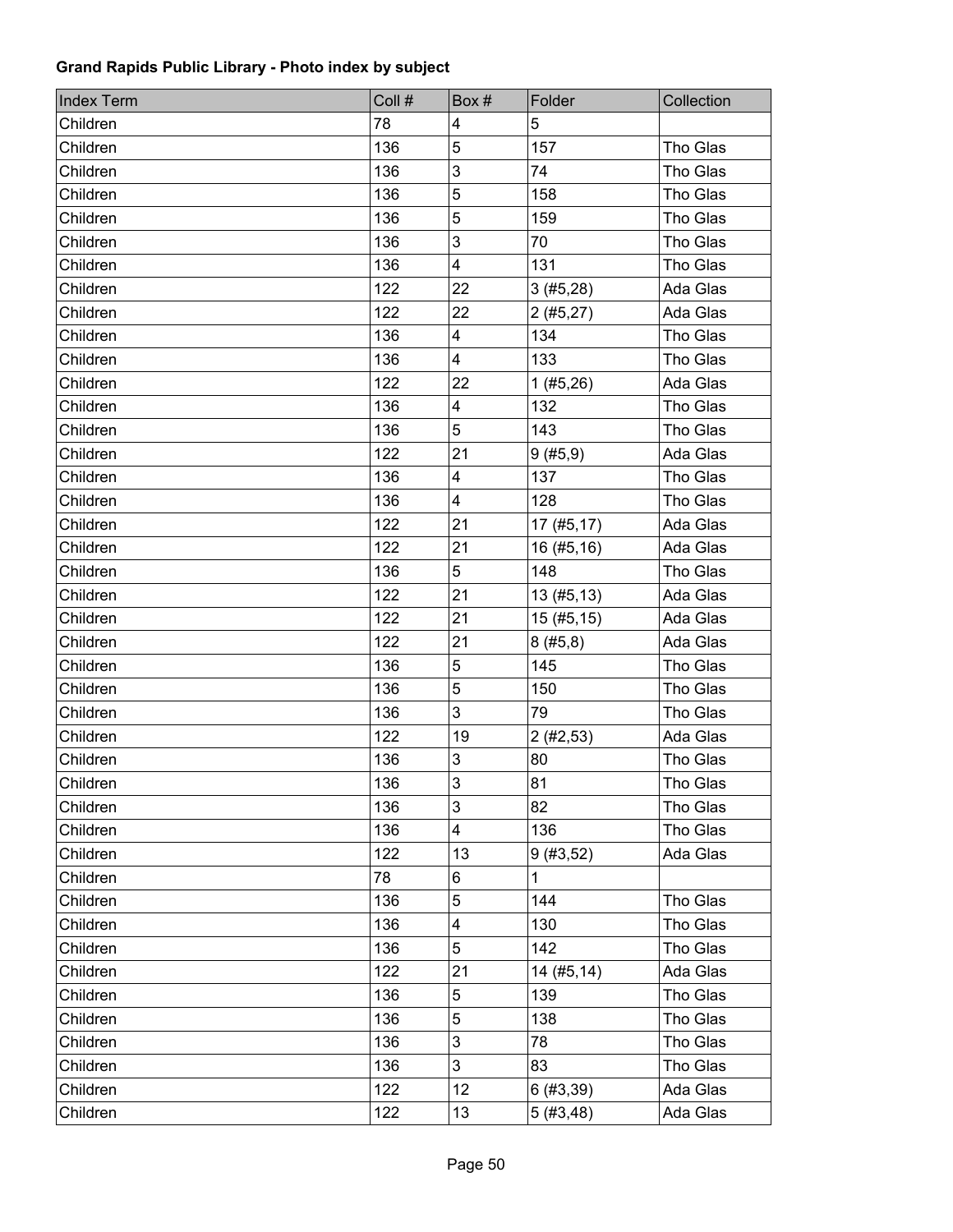| <b>Index Term</b>                             | Coll # | Box# | Folder       | Collection    |
|-----------------------------------------------|--------|------|--------------|---------------|
| Children                                      | 122    | 4    | 14 (#59)     | Ada Glas      |
| Children                                      | 136    | 8    | 244          | Tho Glas      |
| Children                                      | 122    | 11   | 10(#3, 33)   | Ada Glas      |
| Children                                      | 122    | 11   | 9(#3, 32)    | Ada Glas      |
| Children                                      | 122    | 8    | 12 (#2,56)   | Ada Glas      |
| Children                                      | 122    | 13   | 4(#3, 47)    | Ada Glas      |
| Children                                      | 122    | 13   | 3(#3,46)     | Ada Glas      |
| Children                                      | 122    | 3    | 7(#37)       | Ada Glas      |
| Children                                      | 122    | 13   | 2(#3,45)     | Ada Glas      |
| Children                                      | 122    | 12   | 1 (#3, 34)   | Ada Glas      |
| Children                                      | 136    | 5    | 168          | Tho Glas      |
| Children                                      | 122    | 9    | 9(#3,3)      | Ada Glas      |
| Children                                      | 122    | 11   | 8(#3, 31)    | Ada Glas      |
| Children                                      | 122    | 9    | 8(#3,2)      | Ada Glas      |
| Children                                      | 122    | 9    | 7(#3,1)      | Ada Glas      |
| Children                                      | 122    | 9    | 6(#2, 67)    | Ada Glas      |
| Children                                      | 122    | 12   | 3(#3, 36)    | Ada Glas      |
| Children                                      | 122    | 8    | 16 (#2,60)   | Ada Glas      |
| Children                                      | 122    | 8    | 15 (#2,59)   | Ada Glas      |
| Children                                      | 122    | 8    | 6(#2, 50)    | Ada Glas      |
| Children                                      | 122    | 8    | 7(#2, 51)    | Ada Glas      |
| Children                                      | 122    | 8    | 10(#2, 54)   | Ada Glas      |
| Children                                      | 122    | 8    | $11$ (#2,55) | Ada Glas      |
| Children                                      | 122    | 12   | 5(#3, 38)    | Ada Glas      |
| Children                                      | 122    | 12   | 2(#3, 35)    | Ada Glas      |
| Children                                      | 136    | 8    | 257          | Tho Glas      |
| Children                                      | 136    | 5    | 169          | Tho Glas      |
| Children                                      | 122    | 10   | 9(#3, 20)    | Ada Glas      |
| Children                                      | 122    | $10$ | 1 (#3, 12)   | Ada Glas      |
| Children                                      | 122    | 13   | 10(#3, 53)   | Ada Glas      |
| Children                                      | 122    | 13   | 8(#3, 51)    | Ada Glas      |
| Children                                      | 136    | 8    | 269          | Tho Glas      |
| Children                                      | 122    | 13   | 7(#3, 50)    | Ada Glas      |
| Children                                      | 136    | 8    | 260          | Tho Glas      |
| Children                                      | 122    | 13   | 6(#3,49)     | Ada Glas      |
| Children                                      | 136    | 8    | 254          | Tho Glas      |
| Children in classroom                         | 46     | 21c  | 43           | <b>GRCofC</b> |
| Children playing at beach                     | 46     | 21c  | 44           | <b>GRCofC</b> |
|                                               |        |      |              |               |
| Children playing with sailboats (Wilcox Park) | 46     | 21c  | 45           | <b>GRCofC</b> |
| Children's Home                               | 78     | 1    | 86           |               |
| Children's Orchestra                          | 46     | 21c  | 46           | <b>GRCofC</b> |
| Chile                                         | 135    | 8    | 3            | Lee           |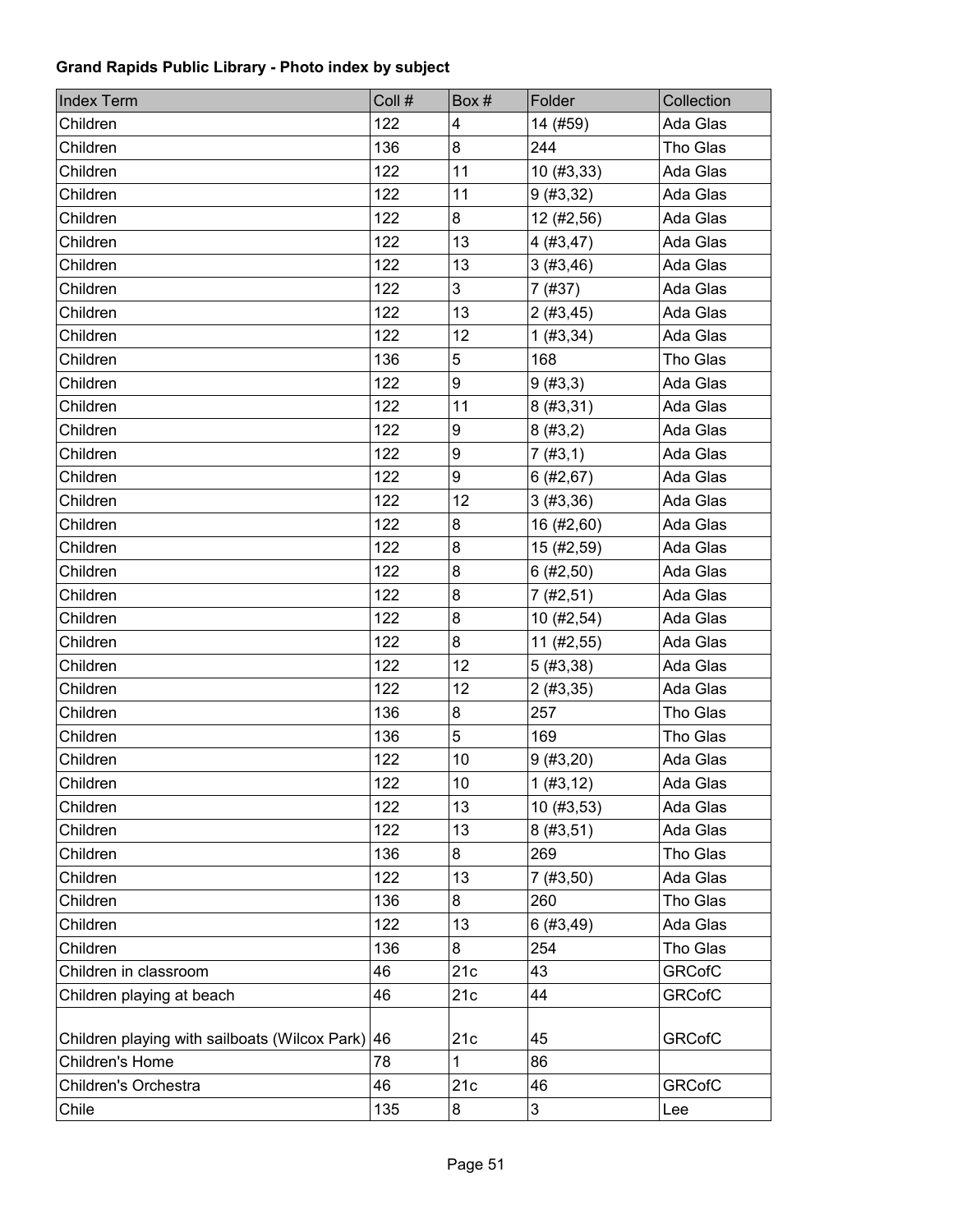| Index Term                          | Coll # | Box #           | Folder                                               | Collection      |
|-------------------------------------|--------|-----------------|------------------------------------------------------|-----------------|
| Choirs                              | 46     | 21a             | 28                                                   | <b>GRCofC</b>   |
| Choirs                              | 43     | 1               | 4(#180a)                                             | <b>Morris</b>   |
| Christian Church (Decatur, Mi.)     | 313    | 1               |                                                      |                 |
| Christian High School               | 133    | 1               | 25                                                   | NewsFoto        |
| Christian Science Church            | 78     | 1               | 41.5                                                 |                 |
| <b>Christian Scientist Church</b>   | 43     | $\overline{2}$  | $2($ #444 $)$                                        | <b>Morris</b>   |
| Christmas decorations               | 46     | 28              | 12                                                   | <b>GRCofC</b>   |
| Christmas decorations               | 46     | 25a             | 34                                                   | <b>GRCofC</b>   |
| Christmas decorations               | 46     | 22a             | $33 - 4$                                             | <b>GRCofC</b>   |
| Christmas dinner at Peninsular Club | 43     | 1               | 3(#150)                                              | <b>Morris</b>   |
| Christmas seals sale                | 43     | 1               | 6(#279)                                              | <b>Morris</b>   |
| Christmas shoppers                  | 46     | 22 <sub>b</sub> | 11                                                   | <b>GRCofC</b>   |
| Christmas tree -- Veterans Park     | 43     | $\overline{2}$  | $2($ #403-4)                                         | <b>Morris</b>   |
| Christmas trees                     | 54     | 10              | 25                                                   | <b>GRPLPC</b>   |
| Christmas trees                     | 136    | 6               | 174                                                  | Tho Glas        |
| Christmas trees                     | 136    | 1               | 27                                                   | Tho Glas        |
| Christmas trees                     | 136    | 6               | 173                                                  | Tho Glas        |
| Christmas trees                     | 136    | 6               | 176                                                  | Tho Glas        |
| Christmas trees                     | 136    | 6               | 175                                                  | Tho Glas        |
| Church at Scribner & Second         | 33     | 10              | 16                                                   | Anderson        |
| Church Lake                         | 46     | 21c             | 47                                                   | <b>GRCofC</b>   |
| Church of God                       | 93     | 1               | 61                                                   | Lorenson        |
| Church of the Nazarene              | 54     | 6               | 25                                                   | <b>GRPLPC</b>   |
| Churches                            | 138    | 1               | 49                                                   | <b>PictHist</b> |
| Churches                            | 54     | 43              | $4 - 6, 11$                                          | <b>GRPLPC</b>   |
| Churches                            | 118    | 3               | 31                                                   |                 |
| Churches                            | 59     | $\overline{c}$  | 1(#375,452),<br>2(#453,464-<br>5,470,549-<br>50,569) | Hooper          |
| Churches                            | 54     | 41              | 12,19                                                | <b>GRPLPC</b>   |
| Churches                            | 54     | 9               | 9                                                    | <b>GRPLPC</b>   |
| Churches                            | 50     | 3               | 33                                                   | <b>GRITC</b>    |
| Churches                            | 91     | 1               | $\mathbf{1}$                                         |                 |
| Churches                            | 138    | $\overline{2}$  | 28,36-7                                              | PictHist        |
| Churches                            | 135    | $\overline{7}$  | 8                                                    | Lee             |
| Churches                            | 138    | 3               | 15                                                   | PictHist        |
| Churches                            | 138    | 5               | 30                                                   | PictHist        |
| Churches                            | 78     | 1               | 14                                                   |                 |
| Churches                            | 118    | 3               | 18                                                   |                 |
| Churches                            | 118    | 3               | 5                                                    |                 |
| Churches                            | 66     | 1               | 1(#13-16), 2(#24-<br>$5,27-8$ , $3(#93)$             | Johnston        |
| Churches                            | 118    | 3               | 2a & b                                               |                 |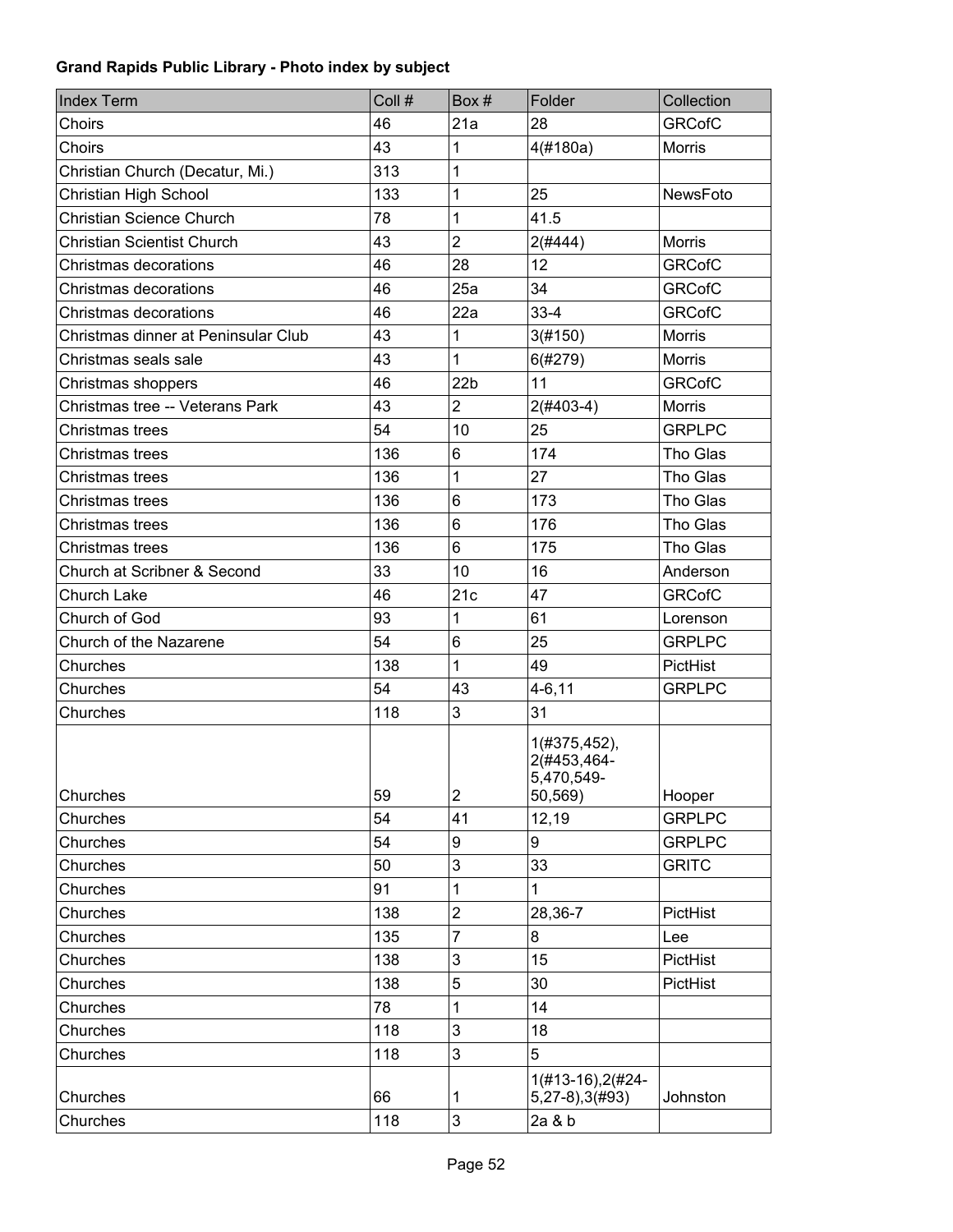| <b>Index Term</b> | Coll # | Box#                    | Folder                                                  | Collection      |
|-------------------|--------|-------------------------|---------------------------------------------------------|-----------------|
| Churches          | 118    | 3                       | 17                                                      |                 |
| Churches          | 18     | $\overline{4}$          | 1(#93)                                                  | Fitch           |
| Churches          | 89     | $\overline{\mathbf{c}}$ | 36, 125, 130, 136, 1<br>49                              | Swanlund        |
| Churches          | 133    | 1                       | 24,52,140,181,18<br>4,211                               | NewsFoto        |
| Churches          | 68     | 1                       | 5,7,20                                                  | <b>NativeAm</b> |
| Churches          | 70     | 1                       | 8,13                                                    | Merrill         |
| Churches          | 71     | 1                       | $\overline{4}$                                          | Massey          |
| Churches          | 54     | $\overline{7}$          | 11,23,41                                                | <b>GRPLPC</b>   |
| Churches          | 101    | 1                       | 17                                                      | Keister         |
| Churches          | 54     | 8                       | 18,20                                                   | <b>GRPLPC</b>   |
| Churches          | 59     | 1                       | 1(#15,21),2(#101-<br>$2)$ , 4(#290)                     | Hooper          |
| Churches          | 59     | 3                       | 1(#777-84,788)                                          | Hooper          |
| Churches          | 54     | $6\phantom{1}6$         | 26                                                      | <b>GRPLPC</b>   |
| Churches          | 50     | $\overline{2}$          | 20,28                                                   | <b>GRITC</b>    |
| Churches          | 77     | 1                       | 10                                                      | Dautrich        |
| Churches          | 113    | 3                       | 7,40                                                    | <b>BlackHst</b> |
| Churches          | 33     | 10                      | 16                                                      | Anderson        |
| Churches          | 122    | 1                       | $11 - 13$                                               | Adaglass        |
| Churches          | 185    | 3                       | 56-7,61                                                 | CopyPhot        |
| Churches          | 93     | 1                       | 61,65                                                   | Lorenson        |
| Churches          | 43     | 1                       | $2(#73 -$<br>4,82,85),3(#101,1<br>19-20,127)            | <b>Morris</b>   |
| Churches          | 118    | 3                       | 35                                                      |                 |
| Churches          | 78     | 1                       | $\overline{2}$                                          |                 |
| Churches          | 46     | 21c                     | 22                                                      | <b>GRCofC</b>   |
| Churches          | 108    | 3                       | 26                                                      | 339thAmb        |
| Churches          | 18     | 3                       | 1(#211), 2(#226, 2<br>41,5(#286)                        | Fitch           |
| Churches          | 177    | 1                       | 1,31,37                                                 | <b>MDOT</b>     |
| Churches          | 118    | 3                       | 16                                                      |                 |
| Churches          | 54     | $\overline{4}$          | 38-9                                                    | <b>GRPLPC</b>   |
| Churches          | 185    | 1                       | 57-58                                                   | CopyPhot        |
| Churches          | 76     | 1                       | 17, 18, 21-<br>2,63,74,91                               | <b>SterCard</b> |
| Churches          | 18     | 1                       | 7(#68,77,89)                                            | Fitch           |
| Churches          | 43     | $\overline{2}$          | $2(#429-50),$<br>$3(#451-61)$                           | Morris          |
| Churches          | 18     | $\overline{2}$          | 4(#172),6(#204)                                         | Fitch           |
| Churches          | 18     | 1                       | $1(\#2,6), 2(\#11), 3(\#$<br>24,29),4(#31-<br>3),6(#62) | Fitch           |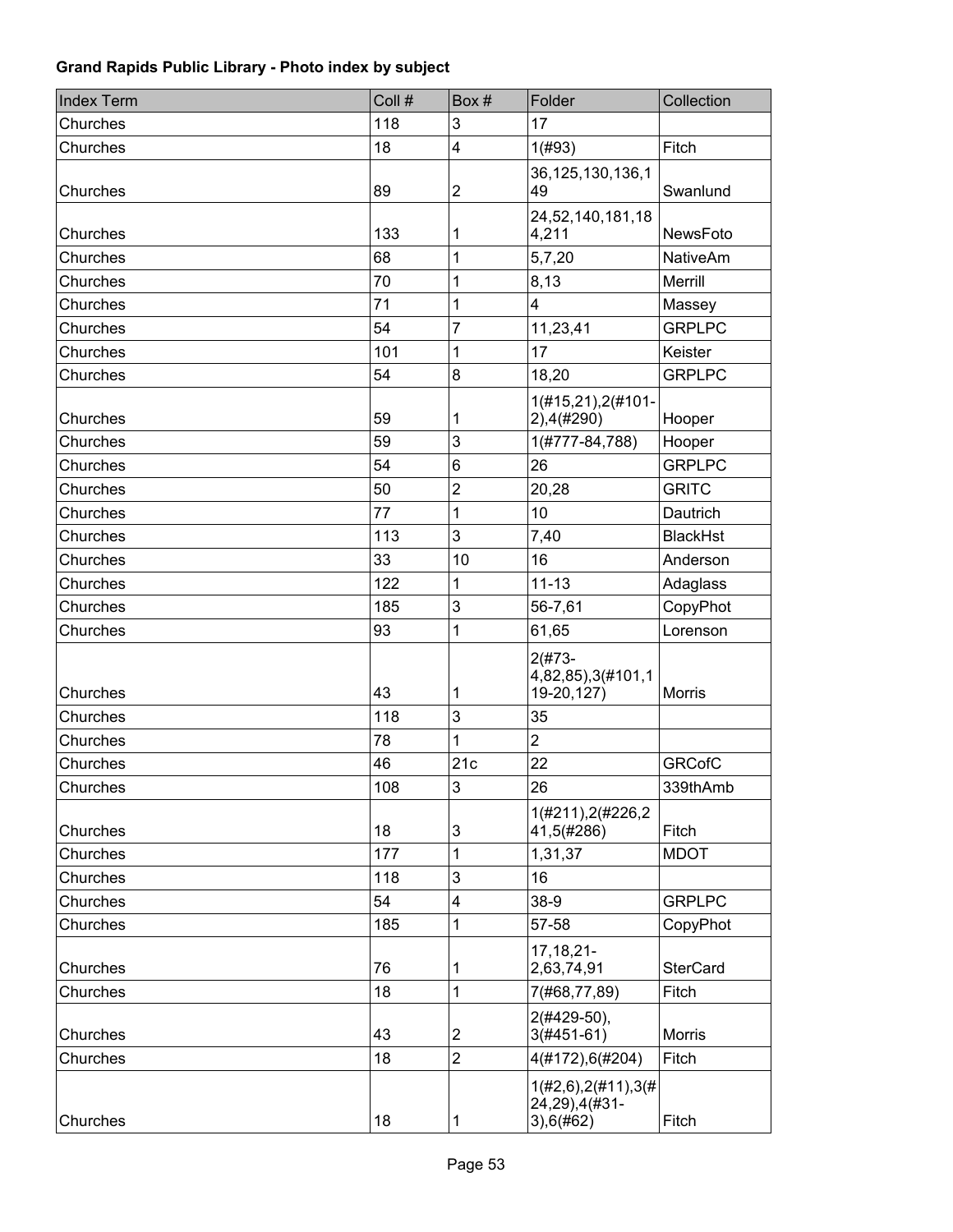| <b>Index Term</b> | Coll # | Box#                    | Folder           | Collection    |
|-------------------|--------|-------------------------|------------------|---------------|
| Churches          | 54     | 46                      | 21               | <b>GRPLPC</b> |
| Churches          | 54     | 45                      | $\overline{7}$   | <b>GRPLPC</b> |
| Churches          | 54     | 44                      | $\overline{7}$   | <b>GRPLPC</b> |
| Churches          | 91     | 3                       | p. 26            |               |
| Churches          | 91     | 3                       | p. 27            |               |
|                   |        |                         | 3(#605,655),4(#7 |               |
| Churches          | 59     | $\boldsymbol{2}$        | $02,771-3)$      | Hooper        |
| Churches          | 91     | $\mathbf 1$             | $\overline{2}$   |               |
| Churches          | 78     | $\overline{\mathbf{4}}$ | X <sub>2</sub>   |               |
| Churches          | 78     | 3                       | 80               |               |
| Churches          | 78     | 3                       | 34               |               |
| Churches          | 78     | $\mathbf 2$             | 40.5             |               |
| Churches          | 78     | 3                       | 78               |               |
| Churches          | 78     | 3                       | 82               |               |
| Churches          | 78     | 3                       | 83               |               |
| Churches          | 78     | 1                       | 45.5             |               |
| Churches          | 78     | $\overline{2}$          | 26               |               |
| Churches          | 78     | 1                       | 63               |               |
| Churches          | 78     | $\overline{c}$          | 69               |               |
| Churches          | 91     | 3                       | p. 140           |               |
| Churches          | 91     | 3                       | p. 141           |               |
| Churches          | 78     | 1                       | 50               |               |
| Churches          | 78     | 3                       | 77.5             |               |
| Churches          | 78     | 1                       | 40               |               |
| Churches          | 91     | 3                       | p. 110           |               |
| Churches          | 91     | 3                       | p. 111           |               |
| Churches          | 78     | 1                       | 78.5             |               |
| Churches          | 78     | 3                       | 76               |               |
| Churches          | 91     | $\overline{c}$          | $\overline{c}$   |               |
| Churches          | 78     | 1                       | 41.5             |               |
| Churches          | 78     | $\mathfrak{S}$          | 68.5             |               |
| Churches          | 91     | $\mathsf 3$             | p. 105           |               |
| Churches          | 91     | $\mathfrak{S}$          | p. 80            |               |
| Churches          | 91     | $\mathsf 3$             | p. 66            |               |
| Churches          | 91     | 1                       | 8                |               |
| Churches          | 78     | 3                       | 68.25            |               |
| Churches          | 91     | $\overline{2}$          | 3                |               |
| Churches          | 78     | 3                       | 50.5             |               |
| Churches          | 91     | $\overline{c}$          | 6                |               |
| Churches          | 78     | $\overline{c}$          | 35               |               |
| Churches          | 78     | 3                       | 77               |               |
| Churches          | 78     | 6                       | $\overline{2}$   |               |
| Churches          | 91     | 1                       | 6                |               |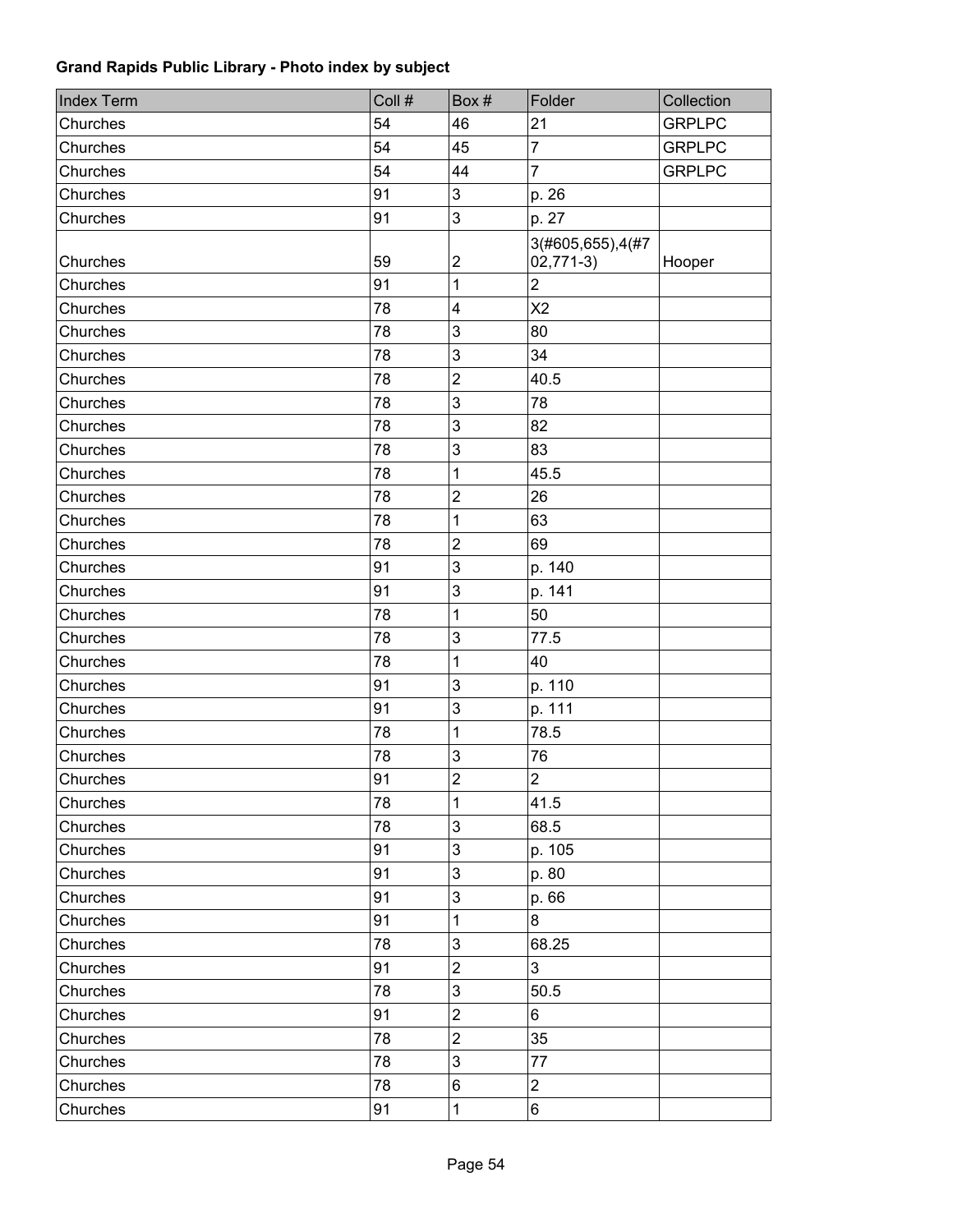| <b>Index Term</b>                                  | Coll # | Box#                    | Folder           | Collection      |
|----------------------------------------------------|--------|-------------------------|------------------|-----------------|
| Churches                                           | 122    | 1                       | 11               | Ada Glas        |
| Churches                                           | 122    | 1                       | 13               | Ada Glas        |
| Churches                                           | 91     | $\overline{c}$          | 8                |                 |
| Churches                                           | 78     | 4                       | 25               |                 |
| Churches                                           | 122    | 1                       | 12               | Ada Glas        |
| Churches                                           | 78     | $\overline{2}$          | 68               |                 |
| Churches                                           | 78     | $\overline{\mathbf{4}}$ | 31               |                 |
| Churches                                           | 91     | 3                       | p. 67            |                 |
| Churches -- Interiors                              | 151    | 3                       | 10               | Welch           |
| Churches -- Interiors                              | 18     | $\overline{2}$          | 4(#171)          | Fitch           |
| Churches -- Interiors                              | 54     | 6                       | 27               | <b>GRPLPC</b>   |
| Churches -- Interiors                              | 140    | 1                       | $\overline{2}$   | Suchowol        |
| Churches -- Interiors                              | 76     | 1                       | 10,18,22,73,91   | <b>SterCard</b> |
| Churches -- Interiors                              | 43     | 1                       | 4(#180), 7(#334) | Morris          |
| Churches -- Interiors                              | 138    | $\overline{2}$          | 28               | PictHist        |
| Churches -- Interiors                              | 138    | 1                       | 50               | PictHist        |
| Churches -- Interiors                              | 43     | $\overline{2}$          | 1(#356), 2(439)  | <b>Morris</b>   |
| Churches (Allegan, MI)                             | 78     | 1                       | 3                |                 |
| Churches (Ionia)                                   | 78     | $\overline{2}$          | 30               |                 |
| Churches  See also by name of individual<br>church |        |                         |                  |                 |
| <b>Churchill Business Institute. Interiors</b>     | 73     | 1                       | 11               | Camera S        |
| <b>Chuting Stars</b>                               | 111    | $\overline{2}$          | 8                | <b>Blumensh</b> |
| Cigar factory interior                             | 138    | 1                       | 51               | PictHist        |
| Cigar stores                                       | 155    | 1                       | 3                | Stegmier        |
| Cigar stores                                       | 147    | 1                       | 14               | Schroed         |
| Circus parades                                     | 185    | 1                       | 14               | CopyPhot        |
| Circus parades                                     | 194    | $\overline{2}$          | 5                | Harring         |
| Circuses                                           | 54     | $\overline{7}$          | $\mathbf 1$      | <b>GRPLPC</b>   |
| Circuses                                           | 33     | 12                      | 53               | Anderson        |
| <b>Circuses</b>                                    | 138    | 1                       | 52               | PictHist        |
| <b>Circuses</b>                                    | 69     | 1                       | 19               | VanVelde        |
| Circuses, Cadillac, MI                             | 139    | 1                       | 17               | CamClub         |
| Citizens State Bank Big Rapids)                    | 78     | 1                       | 16               |                 |
| Citizens Telephone Company                         | 73     | 1                       | 36               | Cam Shop        |
| Citizens Telephone Company                         | 78     | 4                       | X <sub>5</sub>   |                 |
| Citizens' Telephone Company                        | 91     | 3                       | p. 93            |                 |
| Citizens Telephone Company sale                    | 59     | $\overline{2}$          | 3(#631)          | Hooper          |
| Citizenship classes                                | 54     | 48                      | 14               | <b>GRPLPC</b>   |
| Citizenship classes                                | 54     | 10                      | 23               | <b>GRPLPC</b>   |
| Citizenship classes                                | 138    | $\mathbf{1}$            | 53               | PictHist        |
| Citizenship classes                                | 54     | 42                      | 5                | <b>GRPLPC</b>   |
| Citizenship classes                                | 54     | 45                      | 32               | <b>GRPLPC</b>   |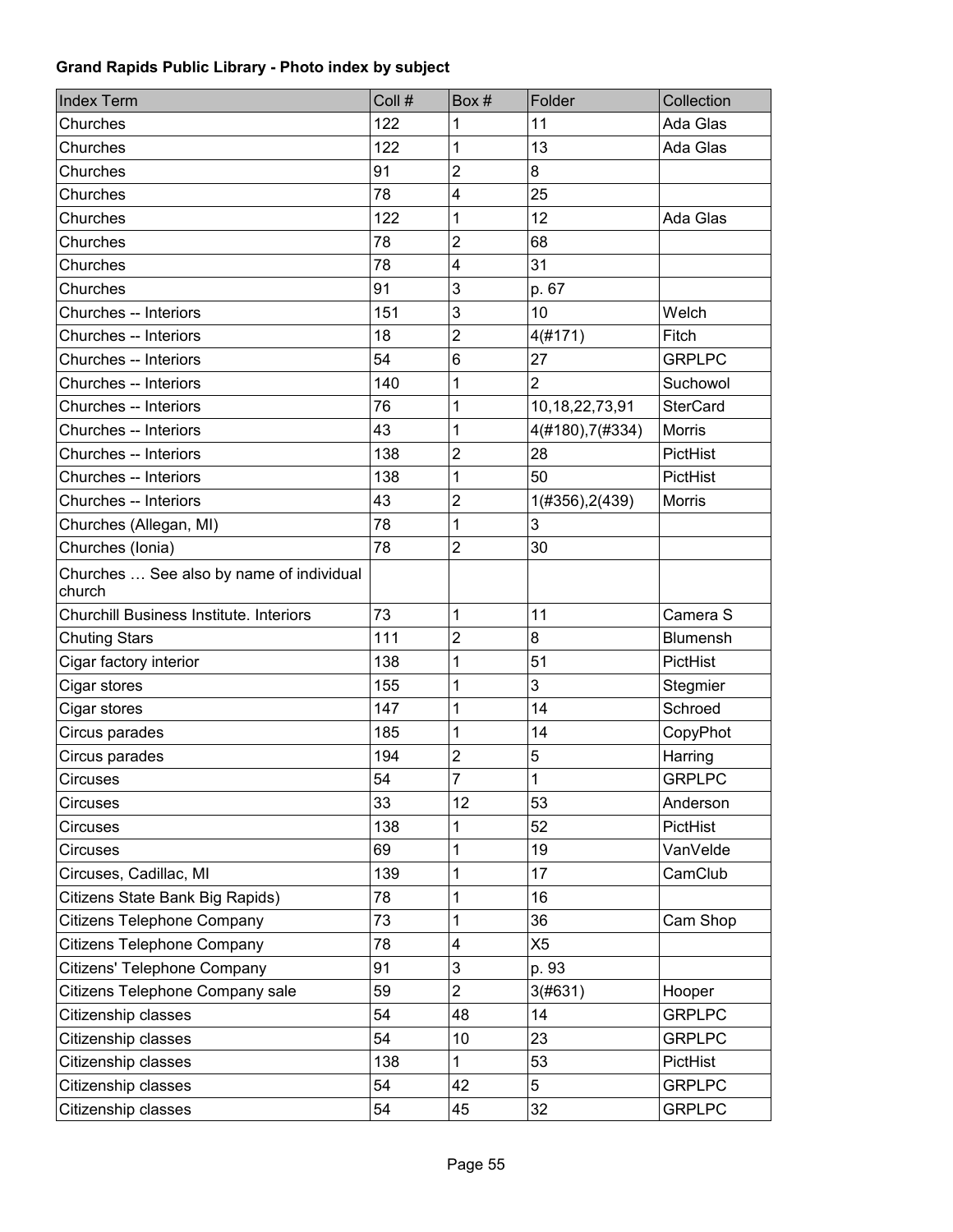| <b>Index Term</b>                                                                                       | Coll # | Box#           | Folder                  | Collection      |
|---------------------------------------------------------------------------------------------------------|--------|----------------|-------------------------|-----------------|
| <b>City Bakery</b>                                                                                      | 73     | 1              | 29                      | Cam Shop        |
| City Bakery. Interiors                                                                                  | 73     | 1              | 29                      | Cam Shop        |
| City Centre shopping mall                                                                               | 91     | 3              | p. 97                   |                 |
| <b>City Clock Tower Works</b>                                                                           | 43     | 1              | 6(#285)                 | <b>Morris</b>   |
| <b>City Drug Store</b>                                                                                  | 54     | $\overline{7}$ | $\overline{\mathbf{c}}$ | <b>GRPLPC</b>   |
| <b>City Drug Store</b>                                                                                  | 76     | 1              | 11                      | <b>SterCard</b> |
| City Drug Store -- Interior                                                                             | 76     | 1              | 12                      | <b>SterCard</b> |
| City Fire Bell Tower                                                                                    | 70     | 1              | 15                      | Merrill         |
| <b>City Garage</b>                                                                                      | 118    | 3              | 118                     |                 |
| City Garage                                                                                             | 118    | 3              | 115                     |                 |
| <b>City Garage</b>                                                                                      | 118    | 3              | 117                     |                 |
| City Garage                                                                                             | 118    | 3              | 116                     |                 |
| <b>City Garage</b>                                                                                      | 118    | 3              | 119                     |                 |
| <b>City Garage</b>                                                                                      | 118    | 3              | 121                     |                 |
| <b>City Garage</b>                                                                                      | 118    | 3              | 120                     |                 |
| City Garage                                                                                             | 118    | 3              | 122                     |                 |
| City Garage construction                                                                                | 184    | 1              | 4                       | Darling         |
| <b>City Gas Lighting Plant</b>                                                                          | 66     | 1              | 3(#78)                  | Johnston        |
| City Hall                                                                                               | 78     | 1              | 86                      |                 |
| City Hall                                                                                               | 78     | 1              | 42                      |                 |
| City hall (Grand Rapids)  See Grand<br>Rapids City Hall                                                 |        |                |                         |                 |
| City Hall (Milwaukee, Wi.)                                                                              | 313    | 1              |                         |                 |
| City Hall, Grand Rapids                                                                                 | 78     | $\overline{2}$ | 35                      |                 |
| City halls                                                                                              | 93     | 1              | 62                      | Lorenson        |
| City halls  See under name of city                                                                      |        |                |                         |                 |
| City halls  Search also under the name of<br>the municipality. For example: Bay City<br>(Mi.) City Hall |        |                |                         |                 |
| <b>City Hospital</b>                                                                                    | 78     | 1              | 42.5                    |                 |
| <b>City Market</b>                                                                                      | 78     | 6              | 1                       |                 |
| <b>City Market</b>                                                                                      | 78     | 1              | 43                      |                 |
| City markets                                                                                            | 33     | 10             | 17                      | Anderson        |
| City markets                                                                                            | 138    | 1              | 54                      | PictHist        |
| City markets                                                                                            | 54     | $\overline{7}$ | 4                       | <b>GRPLPC</b>   |
| City markets                                                                                            | 89     | $\overline{c}$ | 21                      | Swanlund        |
| City markets                                                                                            | 59     | 2              | 3(#611,615-<br>16,621)  | Hooper          |
| <b>City Mission</b>                                                                                     | 59     | $\overline{2}$ | 4(#680)                 | Hooper          |
| <b>City Mission</b>                                                                                     | 69     | 1              | 22                      | VanVelde        |
| <b>City National Bank</b>                                                                               | 33     | 10             | 17                      | Anderson        |
| <b>City National Bank</b>                                                                               | 59     | $\overline{c}$ | 3#641)                  | Hooper          |
| City Pump, Station & Electric Plant                                                                     | 78     | 3              | 56                      |                 |
| <b>City Rescue Mission</b>                                                                              | 78     | 1              | 43.5                    |                 |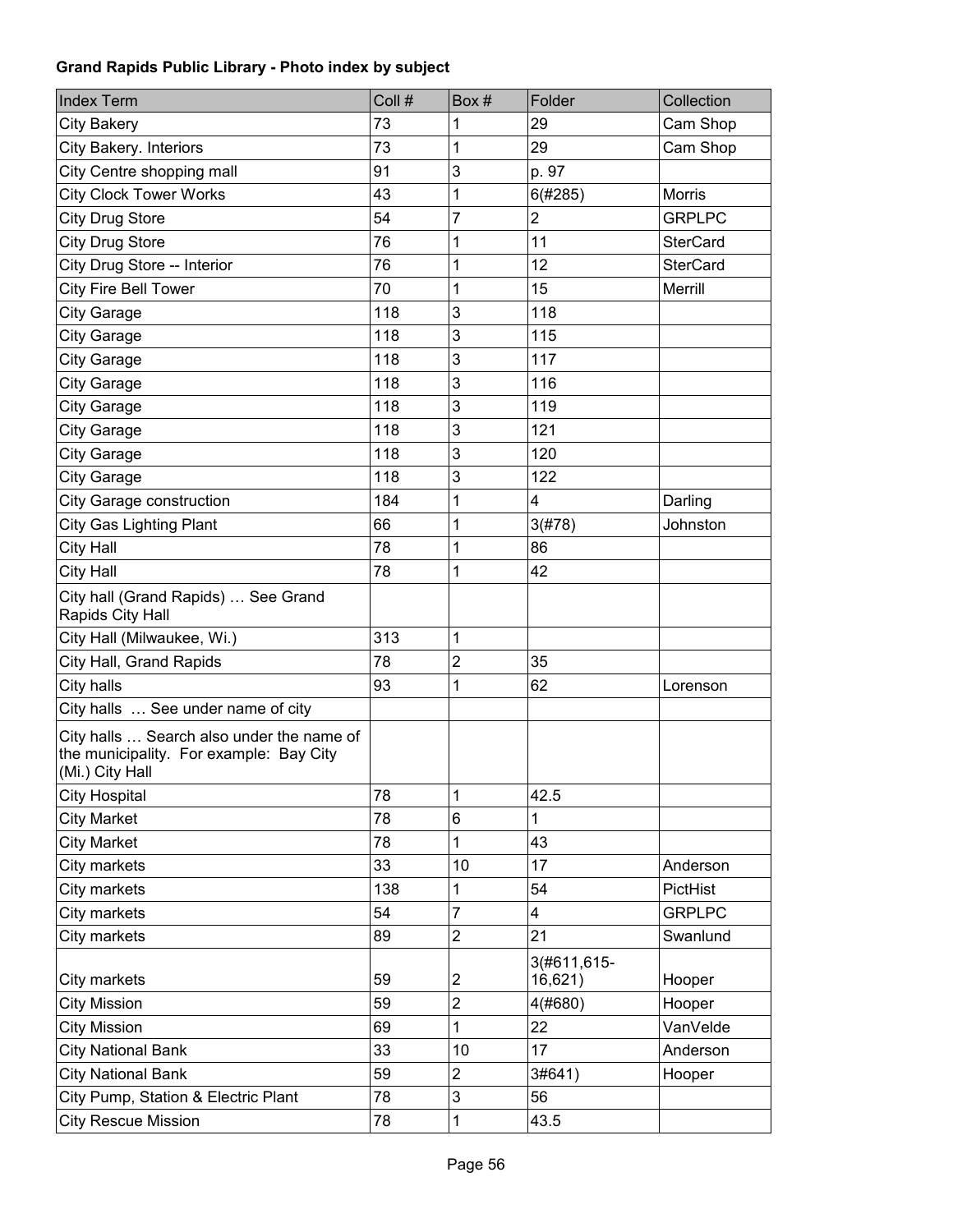| <b>Index Term</b>                                                 | Coll # | Box#           | Folder                  | Collection      |
|-------------------------------------------------------------------|--------|----------------|-------------------------|-----------------|
| <b>City Rescue Mission truck</b>                                  | 138    | 1              | 55                      | PictHist        |
| City Scrip Store-Welfare Office                                   | 67     | 1              | 3                       | Scrip L.        |
| City Scrip Store-Welfare Office                                   | 59     | $\overline{c}$ | 3(#605)                 | Hooper          |
| City Scrip Store-Welfare Office                                   | 203    | 1              | $12 - 13$               | Majchrza        |
| City smoke inspection division                                    | 100    | 1              | 1                       | <b>GRPhotos</b> |
| <b>City Social Center</b>                                         | 203    | 1              | 1                       | Majchrza        |
| <b>City Social Center</b>                                         | 54     | 44             | 1                       | <b>GRPLPC</b>   |
| <b>City Social Center</b>                                         | 43     | $\overline{c}$ | 3(#466)                 | Morris          |
| City Trust & Savings Bank. Luxalabra<br><b>Boulevard Lighting</b> | 78     | 3              | 9                       | <b>GRPost</b>   |
| <b>City Trust and Savings Bank</b>                                | 73     | 1              | 45                      |                 |
|                                                                   | 78     | 1              | 38                      | Cam Shop        |
| <b>City Water Works</b>                                           |        |                |                         |                 |
| <b>City Water Works</b>                                           | 78     | 6              | 1                       |                 |
| City/County Building                                              | 133    | 1              | 26                      | <b>NewsFoto</b> |
| City/County Building parking ramp                                 | 100    | 4              | #48                     | <b>GRPhotos</b> |
| <b>City-County Building</b>                                       | 46     | 21c            | 48                      | <b>GRCofC</b>   |
| <b>City-County Building</b>                                       | 46     | 24c            | 31                      | <b>GRCofC</b>   |
| City-County Building, Grand Rapids                                | 78     | $\overline{2}$ | 40                      |                 |
| <b>Civic Affairs Committee</b>                                    | 46     | 21c            | 49                      | <b>GRCofC</b>   |
| Civic Auditorium                                                  | 54     | 47             | $1 - 7$                 | <b>GRPLPC</b>   |
| Civic Auditorium                                                  | 118    | 3              | 23                      |                 |
| Civic Auditorium                                                  | 78     | 5              | 1                       |                 |
| Civic Auditorium                                                  | 78     | 6              | $\overline{2}$          |                 |
| Civic Auditorium                                                  | 118    | 3              | 62                      |                 |
| Civic Auditorium                                                  | 78     | $\overline{c}$ | 7                       |                 |
| Civic Auditorium                                                  | 78     | 2              | 8                       |                 |
| Civic Auditorium                                                  | 118    | 3              | 65                      |                 |
| Civic Auditorium                                                  | 78     | 1              | 84                      |                 |
| Civic Auditorium                                                  | 78     | 1              | 44                      |                 |
| Civic Auditorium                                                  | 78     | 2              | 6                       |                 |
| Civic Auditorium and Furniture Exposition<br><b>Building</b>      | 78     | 1              | 44                      |                 |
| Civic Center. Sparta, MI                                          | 133    | 1              | 37                      | NewsFoto        |
| <b>Civic Theatre</b>                                              | 46     | 21c            | 50                      | <b>GRCofC</b>   |
| Civil Air Patrol                                                  | 75     | 33             | 18                      | Walsh           |
| Civil Air Patrol                                                  | 75     | 31             | V <sub>4</sub>          | Walsh           |
| Civil Air Patrol                                                  | 185    | 1              | 39                      | CopyPhot        |
| Civil Defense Headquarters, Battle Creek,<br>MI                   | 133    | 1              | 34                      | NewsFoto        |
| Civil Rights protests                                             | 49     | 6              | $\overline{\mathbf{4}}$ | Glenn           |
| Civil War                                                         | 54     | 44             | $\overline{2}$          | <b>GRPLPC</b>   |
| Civil War                                                         | 54     | 29             | 31                      | <b>GRPLPC</b>   |
| Civil War                                                         | 54     | 19             | 24                      | <b>GRPLPC</b>   |
| Civil War battlefields                                            | 145    | 1              | scrapbook 3             | Kinsey          |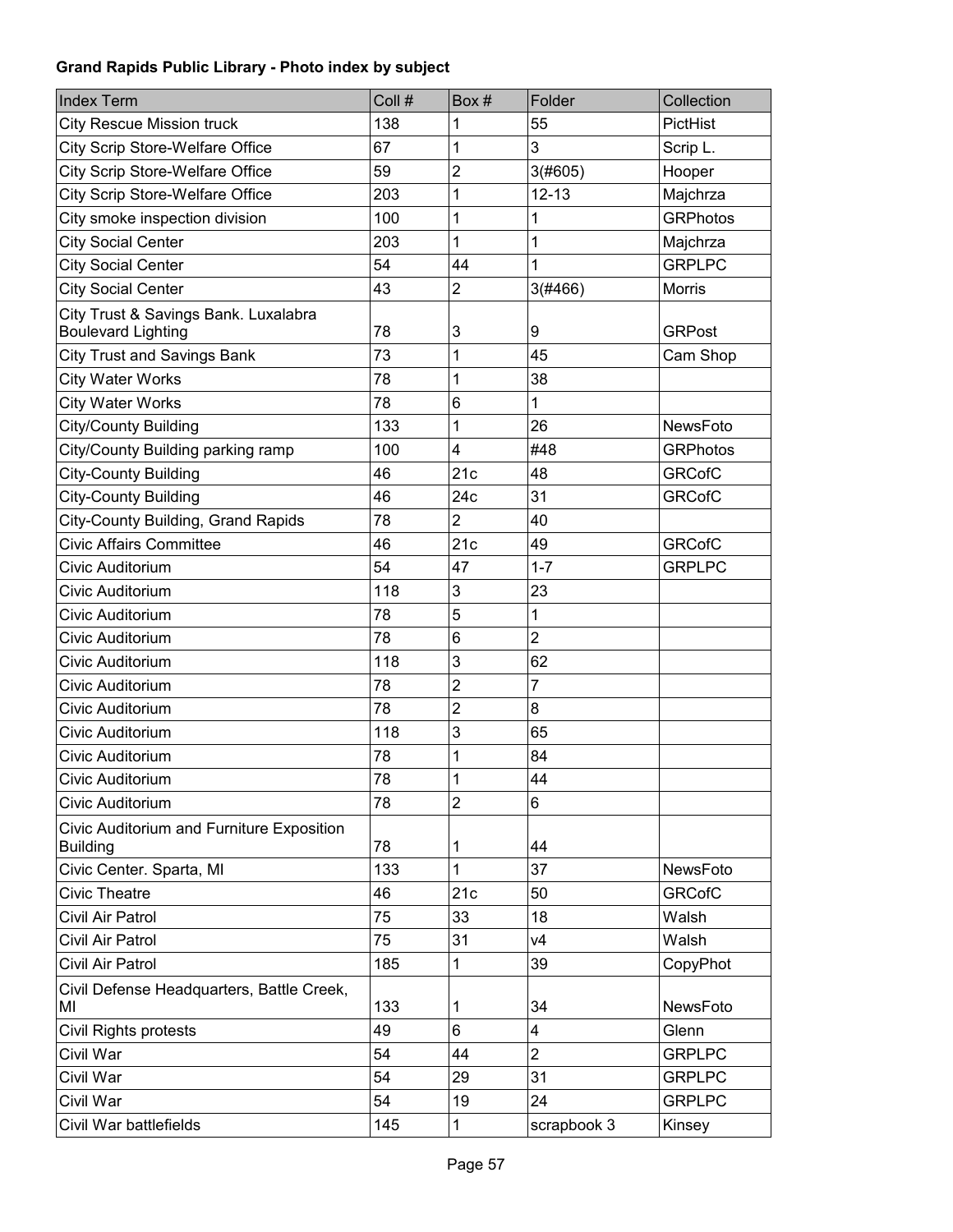| <b>Index Term</b>                    | Coll # | Box#             | Folder         | Collection    |
|--------------------------------------|--------|------------------|----------------|---------------|
| Civil War Memorial                   | 78     | 3                | 7              |               |
| Civil War monument                   | 122    | $\overline{4}$   | 4              | Adaglass      |
| <b>Civil War Monument</b>            | 122    | 15               | 7(#4,4)        | Ada Glas      |
| <b>Civil War Monument</b>            | 118    | 3                | 87             |               |
| Civil War soldiers                   | 141    | 10               | 15             | <b>GRHSoc</b> |
| Civil War soldiers                   | 185    | 1                | 40             | CopyPhot      |
| Civil War soldiers                   | 54     | 44               | $\overline{2}$ | <b>GRPLPC</b> |
| Civil War soldiers                   | 54     | 29               | 31             | <b>GRPLPC</b> |
| Clam fishing on Grand River          | 43     | $\overline{2}$   | 3(#462)        | <b>Morris</b> |
| Clam wagon                           | 139    | 1                | 18             | CamClub       |
| Clarendon Hotel                      | 33     | 11               | 25             | Anderson      |
| Clarendon Hotel                      | 59     | $\overline{2}$   | 3(#591)        | Hooper        |
| Clarendon Hotel                      | 91     | 1                | 8              |               |
| Clarendon Hotel                      | 91     | 3                | p. 54          |               |
| <b>Clark house</b>                   | 54     | $\overline{7}$   | 5              | <b>GRPLPC</b> |
| Classrooms                           | 50     | 3                | 33             | <b>GRITC</b>  |
| Classrooms                           | 138    | 1                | 56             | PictHist      |
| Classrooms                           | 177    | 1                | 9              | Central       |
| Classrooms                           | 116    | 1                | loose print    | Erikson       |
| Classrooms                           | 173    | 1                | 3              | Weather       |
| Classrooms                           | 46     | 21c              | 43             | <b>GRCofC</b> |
| Clay Cliffs (Manistee)               | 78     | $\boldsymbol{2}$ | 62             |               |
| Clean Up Week                        | 54     | $\overline{7}$   | 6              | <b>GRPLPC</b> |
| <b>Clean Up Week Awards</b>          | 46     | 21c              | $1 - 2$        | <b>GRCofC</b> |
| Clean Up Week Committee              | 46     | 22a              | 3              | <b>GRCofC</b> |
| Clean Up Week Kickoff Parade         | 46     | 22a              | $\overline{4}$ | <b>GRCofC</b> |
| Clean Up Week Publicity Campaign     | 46     | 22a              | 5              | <b>GRCofC</b> |
| Clean Up Week-Fountain Street School | 46     | 22a              | $1 - 9$        | <b>GRCofC</b> |
| Clem D. Johnston luncheon            | 46     | 22a              | 10             | <b>GRCofC</b> |
| Clergy-Businessmen Open Houses       | 46     | 22a              | 11             | <b>GRCofC</b> |
| Clermont-Ferrand, France             | 108    | 3                | 8,62           | 339thAmb      |
| Cleveland Pneumatic Tool Co.         | 46     | 22a              | 12             | <b>GRCofC</b> |
| <b>Clifton Restaurant</b>            | 54     | $\overline{7}$   | $\overline{7}$ | <b>GRPLPC</b> |
| Clocks                               | 84     | 17               | 14,21,26       | <b>FMA</b>    |
| Clocks                               | 141    | 10               | 15             | <b>GRHSoc</b> |
| Clouds                               | 133    | 1                | 38             | NewsFoto      |
| Clowns                               | 111    | $\overline{2}$   | $\overline{2}$ | Blumensh      |
| Clowns                               | 43     | 1                | 7(#319)        | Morris        |
| Club houses                          | 54     | 17               | 1              | <b>GRPLPC</b> |
| Club houses                          | 54     | 45               | 4              | <b>GRPLPC</b> |
| Club houses                          | 54     | 20               | 30             | <b>GRPLPC</b> |
| Club houses                          | 54     | 6                | 8              | <b>GRPLPC</b> |
| Club houses                          | 138    | $\overline{c}$   | $\mathbf 1$    | PictHist      |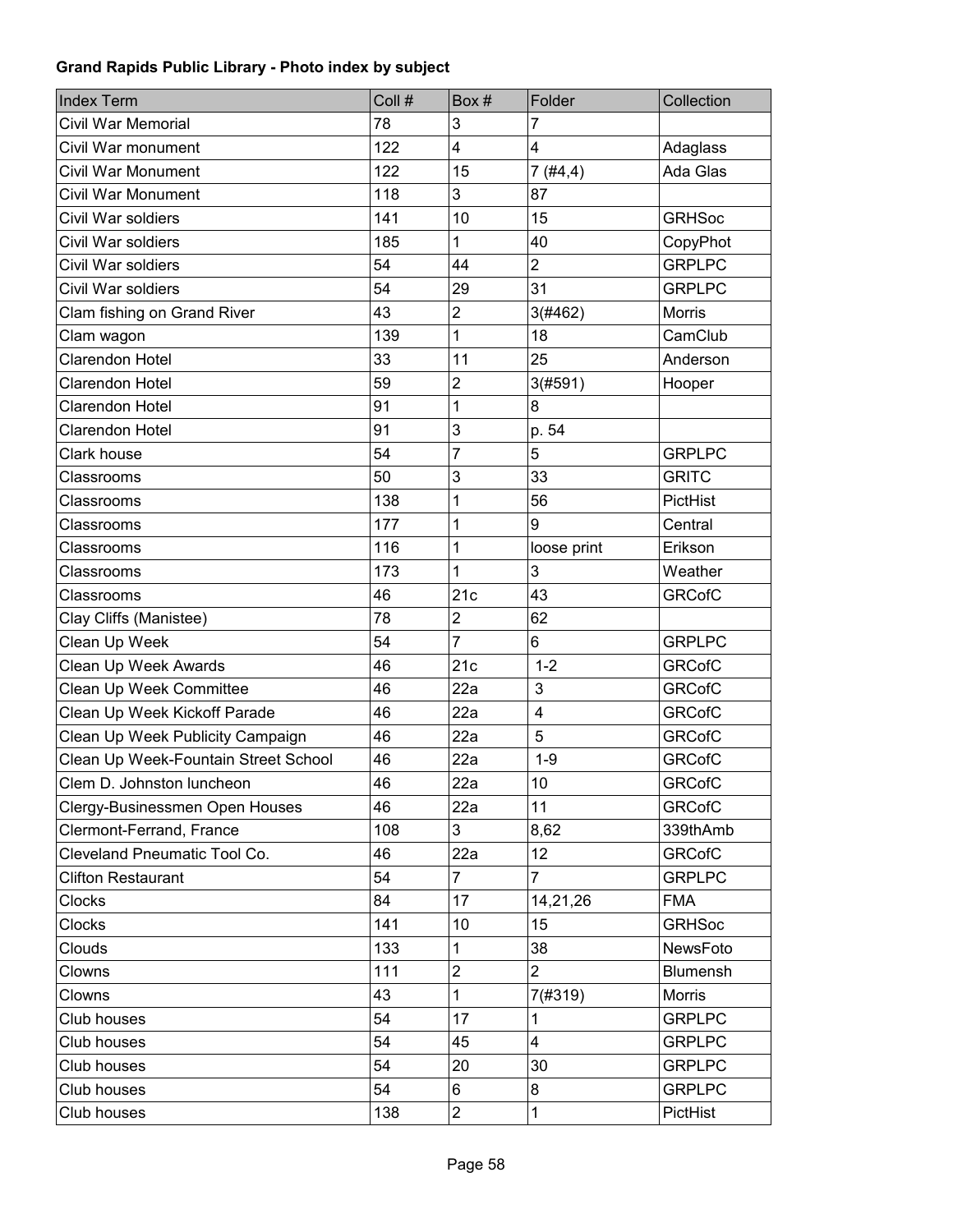| <b>Index Term</b>                      | Coll # | Box#                    | Folder                  | Collection      |
|----------------------------------------|--------|-------------------------|-------------------------|-----------------|
| Clyde Park Avenue views                | 100    | 1                       | 20                      | <b>GRPhotos</b> |
| Coal conveyor                          | 138    | $\overline{c}$          | $\overline{\mathbf{c}}$ | PictHist        |
| Coal pile                              | 138    | $\overline{c}$          | 3                       | PictHist        |
| <b>Coast Guard Stations (Manistee)</b> | 78     | $\overline{2}$          | 62                      |                 |
| Cobalt bomb machine                    | 133    | 1                       | 39                      | NewsFoto        |
| Cobblers                               | 138    | $\overline{2}$          | 4                       | PictHist        |
| Cobblers                               | 54     | 43                      | 32                      | <b>GRPLPC</b>   |
| Coca Cola display                      | 46     | 23a                     | 34                      | <b>GRCofC</b>   |
| Coca Cola truck                        | 138    | $\overline{\mathbf{c}}$ | 5                       | PictHist        |
| Cody Cafeteria                         | 73     | 1                       | 6                       | Camera S        |
| Cody Cafeteria - Interiors             | 78     | 1                       | 44.5                    |                 |
| Cody Hotel                             | 59     | $\overline{c}$          | 3#663)                  | Hooper          |
| Cody Hotel                             | 89     | $\overline{c}$          | 22                      | Swanlund        |
| Cody Hotel                             | 33     | 11                      | 25                      | Anderson        |
| Cody Hotel                             | 54     | 7                       | 8                       | <b>GRPLPC</b>   |
| Cody Hotel                             | 59     | 1                       | 1(#23)                  | Hooper          |
| Cody Hotel                             | 93     | 1                       | 60                      | Lorenson        |
| Cody Hotel                             | 73     | $\overline{2}$          | 5                       | Cam Shop        |
| Cody Hotel                             | 78     | 1                       | 45                      |                 |
| Cody Hotel. Interiors                  | 73     | 1                       | 6                       | Camera S        |
| Cody house                             | 33     | 12                      | 48                      | Anderson        |
| Coffee Ranch                           | 118    | 3                       | 55                      |                 |
| Coit Avenue views                      | 91     | 1                       | 8                       |                 |
| Coit School                            | 141    | 10                      | 16                      | <b>GRHSoc</b>   |
| Coit School                            | 54     | $\overline{7}$          | 9                       | <b>GRPLPC</b>   |
| <b>Colby Street Views</b>              | 78     | 4                       | 36                      |                 |
| Colby, Craig and Company               | 91     | 3                       | p. 94                   |                 |
| <b>Coldbrook Pumping Station</b>       | 33     | 10                      | 22                      | Anderson        |
| Coldbrook St at Division Ave. views    | 185    | $\mathbf{1}$            | 41                      | CopyPhot        |
| Coldwater, MI                          | 108    | 3                       | 31                      | 339thAmb        |
| Coliseum                               | 89     | $\overline{c}$          | 23                      | Swanlund        |
| Coliseum                               | 78     | 1                       | 46                      |                 |
| Coliseum -- Interior                   | 77     | 1                       | 5                       | Dautrich        |
| Coliseum -- Interior                   | 185    | 1                       | 42                      | CopyPhot        |
| College Avenue views                   | 89     | $\overline{2}$          | 24                      | Swanlund        |
| College Avenue views                   | 100    | 1                       | 21                      | <b>GRPhotos</b> |
| <b>College Avenue Views</b>            | 78     | 1                       | 46.5                    |                 |
| College Avenue views                   | 91     | $\overline{c}$          | 6                       |                 |
| College Avenue views                   | 91     | $\overline{2}$          | $\overline{7}$          |                 |
| Colleges and universities              | 54     | 5                       | 36                      | <b>GRPLPC</b>   |
| Colleges and universities              | 54     | 1                       | 12                      | <b>GRPLPC</b>   |
| Colleges and universities              | 133    | 1                       | 15,22-3,80              | NewsFoto        |
| Colleges and universities              | 74     | 21                      | 3,6,7                   | <b>Brewer</b>   |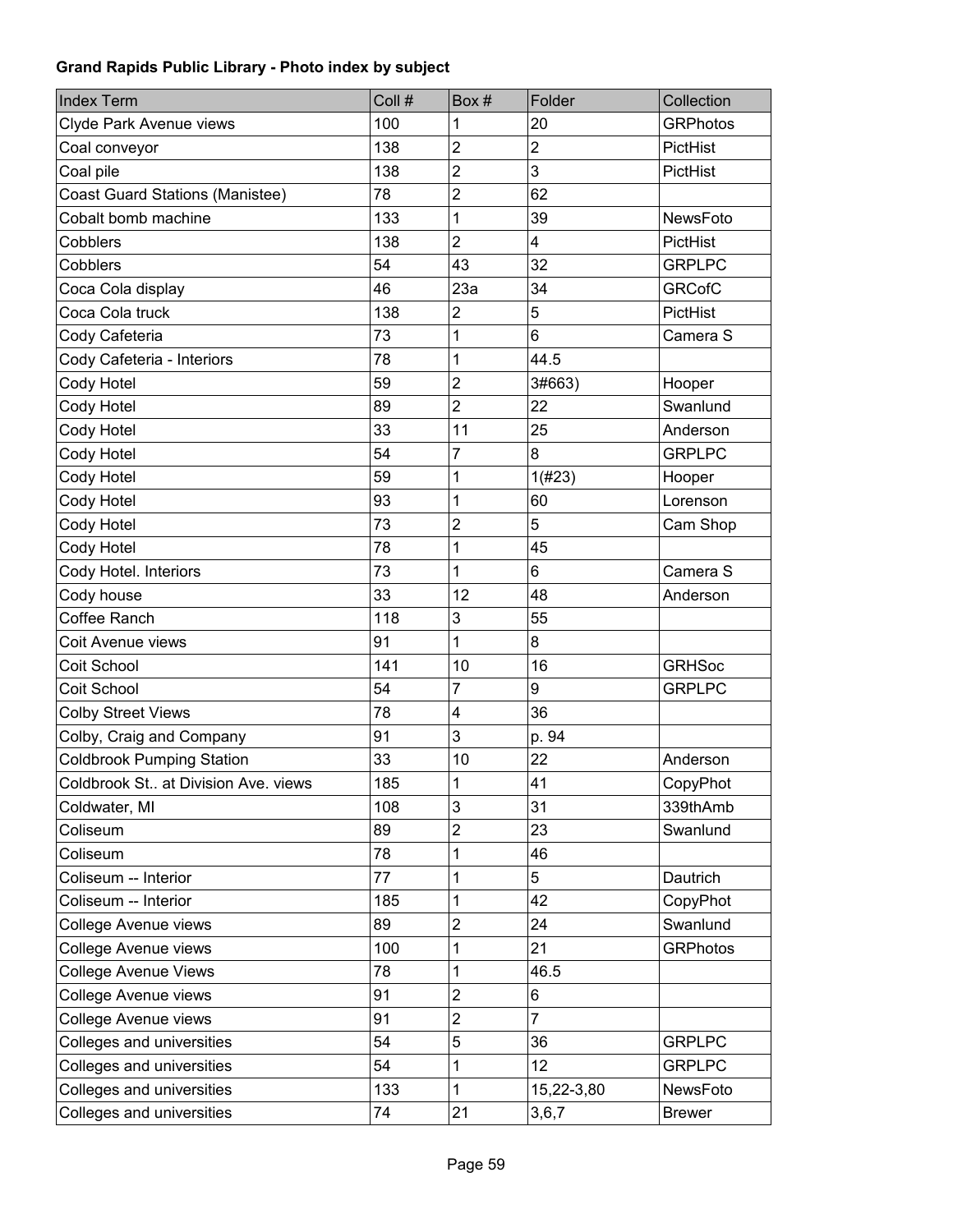| <b>Index Term</b>                                | Coll # | Box #                   | Folder         | Collection      |
|--------------------------------------------------|--------|-------------------------|----------------|-----------------|
| Colleges and universities                        | 78     | 1                       | 30             |                 |
| Colleges and universities                        | 165    | $\overline{2}$          | 4              | Bayne           |
| Colleges and universities                        | 54     | 7                       | 29             | <b>GRPLPC</b>   |
| Colleges and universities                        | 89     | $\overline{\mathbf{c}}$ | 28,51,67       | Swanlund        |
| Colleges and universities                        | 78     | 1                       | 51             |                 |
| <b>Collins Hall</b>                              | 18     | 1                       | 6(#64)         | Fitch           |
| <b>Collins School</b>                            | 33     | 12                      | 49             | Anderson        |
| <b>Collins School</b>                            | 59     | 1                       | 3(#174)        | Hooper          |
| Collins, John roast                              | 129    | 14                      | 1              | Rotary          |
| Coln, France                                     | 108    | 3                       | 102            | 339thAmb        |
| <b>Colonial Airlines</b>                         | 46     | 22a                     | 13             | <b>GRCofC</b>   |
| Colonial Manufacturing Co.                       | 84     | 18                      | 14,19          | <b>FMA</b>      |
| Columbia Storage Co.                             | 100    | $\overline{2}$          | 6              | <b>GRPhotos</b> |
| Columbia Storage Co.                             | 138    | $\overline{2}$          | 6              | PictHist        |
| Comerica Bank                                    | 91     | 3                       | p. 47          |                 |
| Comerica Building                                | 89     | $\overline{2}$          | 25             | Swanlund        |
| <b>Commerce Building</b>                         | 133    | 1                       | 4              | <b>NewsFoto</b> |
| <b>Commerce Building</b>                         | 18     | 3                       | 4(#260)        | Fitch           |
| <b>Commerce Building</b>                         | 54     | 7                       | 10             | <b>GRPLPC</b>   |
| Commerce Building  See also  Furniture<br>Temple | 0      |                         |                |                 |
| <b>Commerce Street views</b>                     | 185    | 1                       | 43             | CopyPhot        |
| Commercial buildings                             | 49     | 6                       | 22             | Glenn           |
| <b>Commercial Drivers Ladies Band</b>            | 43     | 1                       | 3(#149)        | <b>Morris</b>   |
| Commercial Equipment Co.                         | 46     | 22a                     | 14             | <b>GRCofC</b>   |
| <b>Commercial Savings Bank</b>                   | 78     | 1                       | 46.75          |                 |
| Committee of 100/Executive Committee<br>Meeting  | 46     | 22a                     | 15             | <b>GRCofC</b>   |
| Committees                                       | 46     | 22a                     | 16             | <b>GRCofC</b>   |
| Commons, The (Grand Valley State                 |        |                         |                |                 |
| College)                                         | 78     | $\overline{2}$          | 12             |                 |
| <b>Community Development Campaign</b>            | 46     | 22a                     | 17             | <b>GRCofC</b>   |
| <b>Community Progress Day</b>                    | 46     | 22a                     | 18             | <b>GRCofC</b>   |
| Company K, Michigan National Guard               | 90     | 1                       | unfoldered     | Schouten        |
| Composers                                        | 159    | 1                       | 1,42           | Strohpl         |
| Computers                                        | 46     | 21 <sub>b</sub>         | 5              | <b>GRCofC</b>   |
| Computers                                        | 46     | 22a                     | 45             | <b>GRCofC</b>   |
| Comstock building                                | 91     | 3                       | p. 65          |                 |
| Comstock building                                | 91     | 3                       | p. 64          |                 |
| Comstock factory                                 | 66     | $\mathbf{1}$            | 1(H12)         | Johnston        |
| <b>Comstock Park</b>                             | 78     | 1                       | 64             |                 |
| Comstock Park, MI                                | 139    | 1                       | 19             | CamClub         |
| Comstock Park, MI                                | 69     | 1                       | $\mathfrak{S}$ | VanVelde        |
| Comstock Park, MI                                | 78     | 4                       | $\overline{2}$ |                 |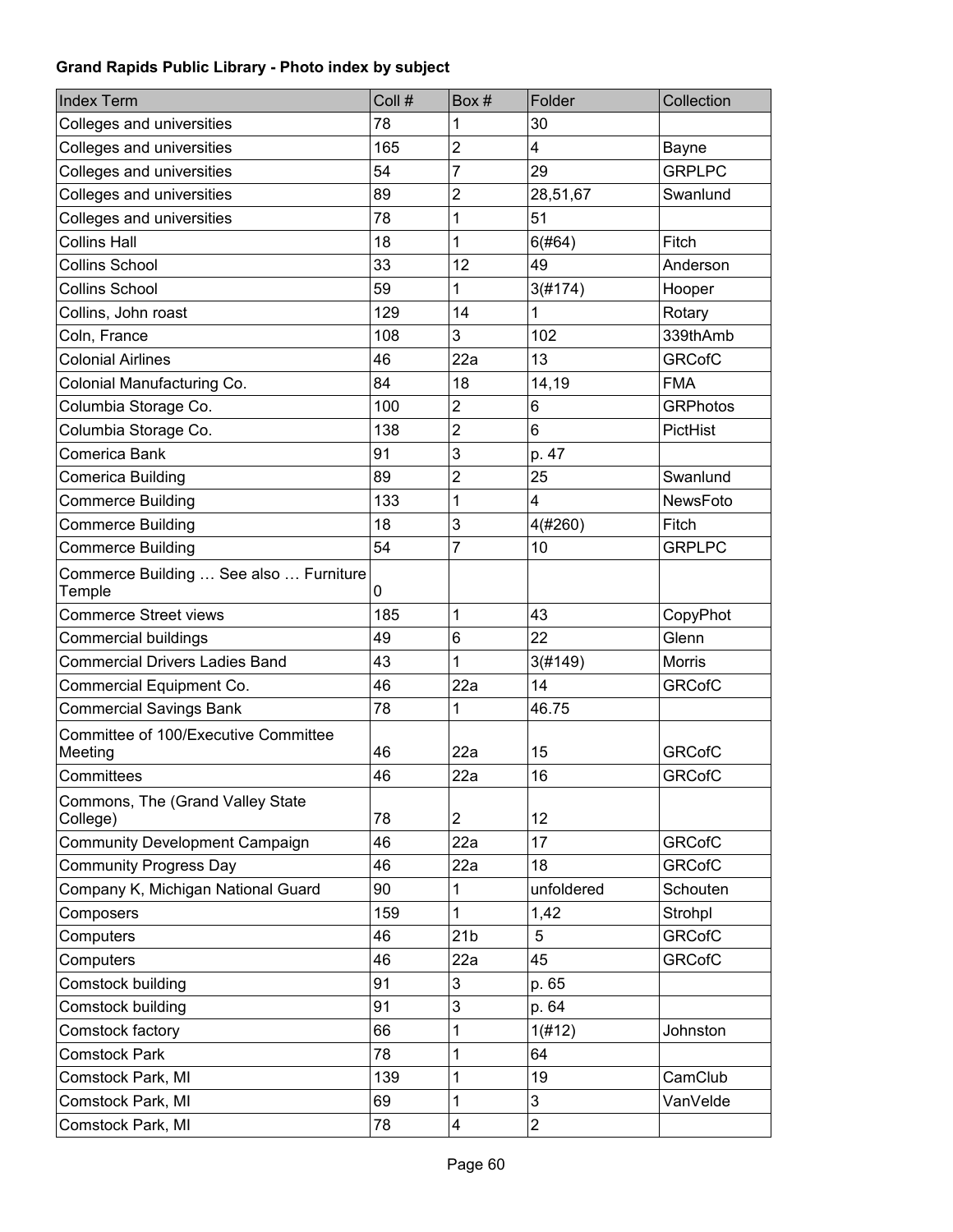| <b>Index Term</b>                          | Coll # | Box#                    | Folder                   | Collection      |
|--------------------------------------------|--------|-------------------------|--------------------------|-----------------|
| <b>Comstock Store</b>                      | 33     | 10                      | 17                       | Anderson        |
| <b>Comstock Store</b>                      | 59     | 1                       | 2(#72)                   | Hooper          |
| <b>Comstock's Row</b>                      | 76     | 1                       | 31,36                    | <b>SterCard</b> |
| <b>Comstock's Row</b>                      | 18     | 3                       | 1(#209)                  | Fitch           |
| Comstock's Row                             | 33     | 10                      | 17                       | Anderson        |
| <b>Comstock's Row</b>                      | 113    | 3                       | 3                        | <b>BlackHst</b> |
| <b>Comstock's Row</b>                      | 18     | 1                       | 7(#66)                   | Fitch           |
| Comstock's Row                             | 59     | $\overline{c}$          | 2(#503,567)              | Hooper          |
|                                            |        |                         | $1(\#11), 2(\#47), 3(\#$ |                 |
| <b>Comstock's Row</b>                      | 66     | 1                       | 53)                      | Johnston        |
| <b>Comstock's Row</b>                      | 18     | 3                       | 5(#284)                  | Fitch           |
| Con Con Spruce                             | 104    | 17                      | 47                       | Judd            |
| Concordia Orchestra                        | 15     | 3                       | 25-26                    | Friedrch        |
| Concrete mixer                             | 184    | 1                       | 36                       | Darling         |
| Conductron Corp.                           | 46     | 22a                     | 19                       | <b>GRCofC</b>   |
| <b>Confirmation Class</b>                  | 50     | $\overline{2}$          | 28                       | <b>GRITC</b>    |
| Congregational Church                      | 66     | 1                       | 2(#21, 25)               | Johnston        |
| Congregational Church                      | 54     | $\overline{7}$          | 11                       | <b>GRPLPC</b>   |
| Congress School                            | 133    | 1                       | 40                       | NewsFoto        |
| Congress School                            | 78     | 1                       | 47                       |                 |
| Conile, France                             | 108    | 3                       | 9,37,63                  | 339thAmb        |
| Connell's Hardware                         | 54     | 45                      | 8                        | <b>GRPLPC</b>   |
| <b>Conservation Department</b>             | 50     | $\overline{c}$          | 28                       | <b>GRITC</b>    |
| <b>Consolidated Street Railway Company</b> | 54     | $\overline{7}$          | 12                       | <b>GRPLPC</b>   |
| Construction                               | 46     | 22a                     | 20                       | <b>GRCofC</b>   |
| Consumers Ice Co.                          | 91     | $\overline{c}$          | 3                        |                 |
| Consumers Ice Company. Delivery Van        | 59     | $\overline{c}$          | 4(#677)                  | Hooper          |
| Consumers Power Co.                        | 46     | 22a                     | 21                       | <b>GRCofC</b>   |
| Consumers Power Co.                        | 165    | $\overline{2}$          | $\overline{7}$           | Bayne           |
| Consumers Power Co.                        | 46     | 21 <sub>b</sub>         | 21                       | <b>GRCofC</b>   |
| Consumers Power Co. Port Sheldon Plant     | 46     | 22a                     | 23                       | <b>GRCofC</b>   |
| <b>Consumers Power Credit Union</b>        | 46     | 22a                     | 22                       | <b>GRCofC</b>   |
| Continental Decalomania, Sparta, MI        | 133    | $\overline{2}$          | 178                      | NewsFoto        |
| <b>Continental Motors</b>                  | 75     | 33                      | 19                       | Walsh           |
| <b>Convention Bureau</b>                   | 46     | 22a                     | 24                       | <b>GRCofC</b>   |
| Conway Corp.                               | 46     | 21 <sub>b</sub>         | 22                       | <b>GRCofC</b>   |
| Cook Dam                                   | 54     | $\overline{7}$          | 13                       | <b>GRPLPC</b>   |
| Cook house                                 | 187    | 1                       | 16                       | Immen           |
| Cook Wagon                                 | 69     | 1                       | 19                       | VanVelde        |
| Cooper's Union. Parade                     | 136    | 3                       | 9                        | Thomas          |
| Coopersville Chamber of Commerce           | 46     | 22a                     | 25                       | <b>GRCofC</b>   |
| Copper & Brass Sales                       | 46     | 22a                     | 26                       | <b>GRCofC</b>   |
| Copper Mine                                | 59     | $\overline{\mathbf{c}}$ | 1(#386)                  | Hooper          |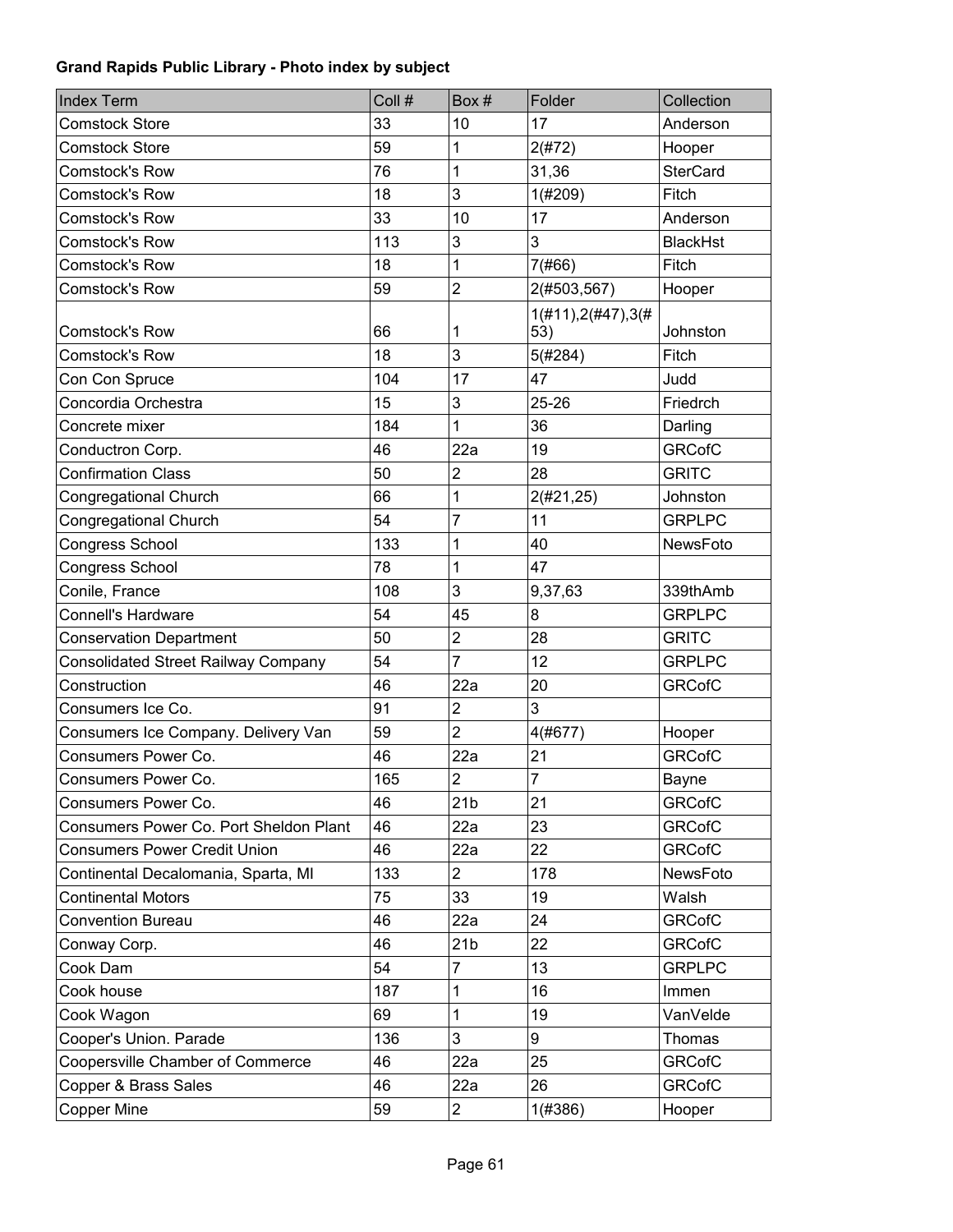| <b>Index Term</b>                                              | Coll # | Box#                    | Folder                  | Collection      |
|----------------------------------------------------------------|--------|-------------------------|-------------------------|-----------------|
| Copper strike                                                  | 90     | $\overline{c}$          | no foldering            | Schouten        |
| <b>Copyright Printing</b>                                      | 91     | 3                       | p. 21                   |                 |
| Corduroy roads                                                 | 33     | 10                      | 10                      | Anderson        |
| Corduroy roads                                                 | 59     | 1                       | 3(#175)                 | Hooper          |
| Corduroy roads                                                 | 141    | 10                      | 15                      | <b>GRHSoc</b>   |
| Corduroy Rubber Company  See<br>Paulstra CRC                   |        |                         |                         |                 |
| Core drilling                                                  | 138    | $\overline{\mathbf{c}}$ | $\overline{7}$          | PictHist        |
| Corl, Knott & Co., Ltd.                                        | 73     | 1                       | 41                      | Cam Shop        |
| Corl, Knott & Company                                          | 185    | 1                       | 44                      | CopyPhot        |
| Corl-Knott Co. Ltd.                                            | 78     | 1                       | 49                      |                 |
| Corn Festival                                                  | 43     | 1                       | $5(#248-9)$             | <b>Morris</b>   |
| Corn field                                                     | 128    | 1                       | 8                       | Stover          |
| Corn harvesting                                                | 54     | 7                       | 14                      | <b>GRPLPC</b>   |
| Corn harvesting                                                | 122    | 1                       | $14 - 15$               | Adaglass        |
| Corn harvesting                                                | 68     | 1                       | 17                      | <b>NativeAm</b> |
| Corn husking and storing                                       | 122    | 1                       | 16                      | Adaglass        |
| <b>Cornerstone College</b>                                     | 46     | 22a                     | 27                      | <b>GRCofC</b>   |
| Cosmopolitan Restaurant and Bakery                             | 113    | 3                       | 5                       | <b>BlackHst</b> |
| <b>Cosmopolitan Restaurant and Bakery</b>                      | 54     | 7                       | 15                      | <b>GRPLPC</b>   |
| Cosne, France                                                  | 108    | 3                       | 10,38,64,103            | 339thAmb        |
| Costume                                                        | 78     | 3                       | 42                      |                 |
| Cote-d'Azure, France                                           | 108    | 3                       | 65                      | 339thAmb        |
| Cottages                                                       | 54     | 4                       | 30                      | <b>GRPLPC</b>   |
| Country clubs                                                  | 185    | $\overline{c}$          | 22                      | CopyPhot        |
| Country clubs                                                  | 54     | 6                       | 8                       | <b>GRPLPC</b>   |
| Country clubs                                                  | 54     | 45                      | $\overline{4}$          | <b>GRPLPC</b>   |
| Country clubs                                                  | 89     | 2                       | 15,55,68,114            | Swanlund        |
| Country clubs                                                  | 165    | $\overline{\mathbf{c}}$ | $\overline{\mathbf{c}}$ | Bayne           |
| Country clubs                                                  | 54     | 17                      | 1                       | <b>GRPLPC</b>   |
| Country clubs                                                  | 54     | 20                      | 30                      | <b>GRPLPC</b>   |
| Country clubs                                                  | 194    | 3                       | 9                       | Harring         |
| <b>Country Clubs</b>                                           | 46     | 22a                     | 28                      | <b>GRCofC</b>   |
| Country clubs                                                  | 138    | 1                       | 45                      | PictHist        |
| County Building  See  Kent County<br>Courthouse                |        |                         |                         |                 |
| <b>County Court House</b>                                      | 46     | 26 <sub>b</sub>         | 49                      | <b>GRCofC</b>   |
| County Court House (Kalamazoo, Mi.)                            | 313    | 1                       |                         |                 |
| <b>County Courthouse</b>                                       | 46     | 25 <sub>b</sub>         | 21                      | <b>GRCofC</b>   |
| County courthouses  See also  Kent<br><b>County Courthouse</b> |        |                         |                         |                 |
| County jails  See also  Kent County Jail                       |        |                         |                         |                 |
| Couple Gear Company                                            | 54     | 7                       | 18                      | <b>GRPLPC</b>   |
| Court House Livery                                             | 73     | 2                       | 12                      | Cam Shop        |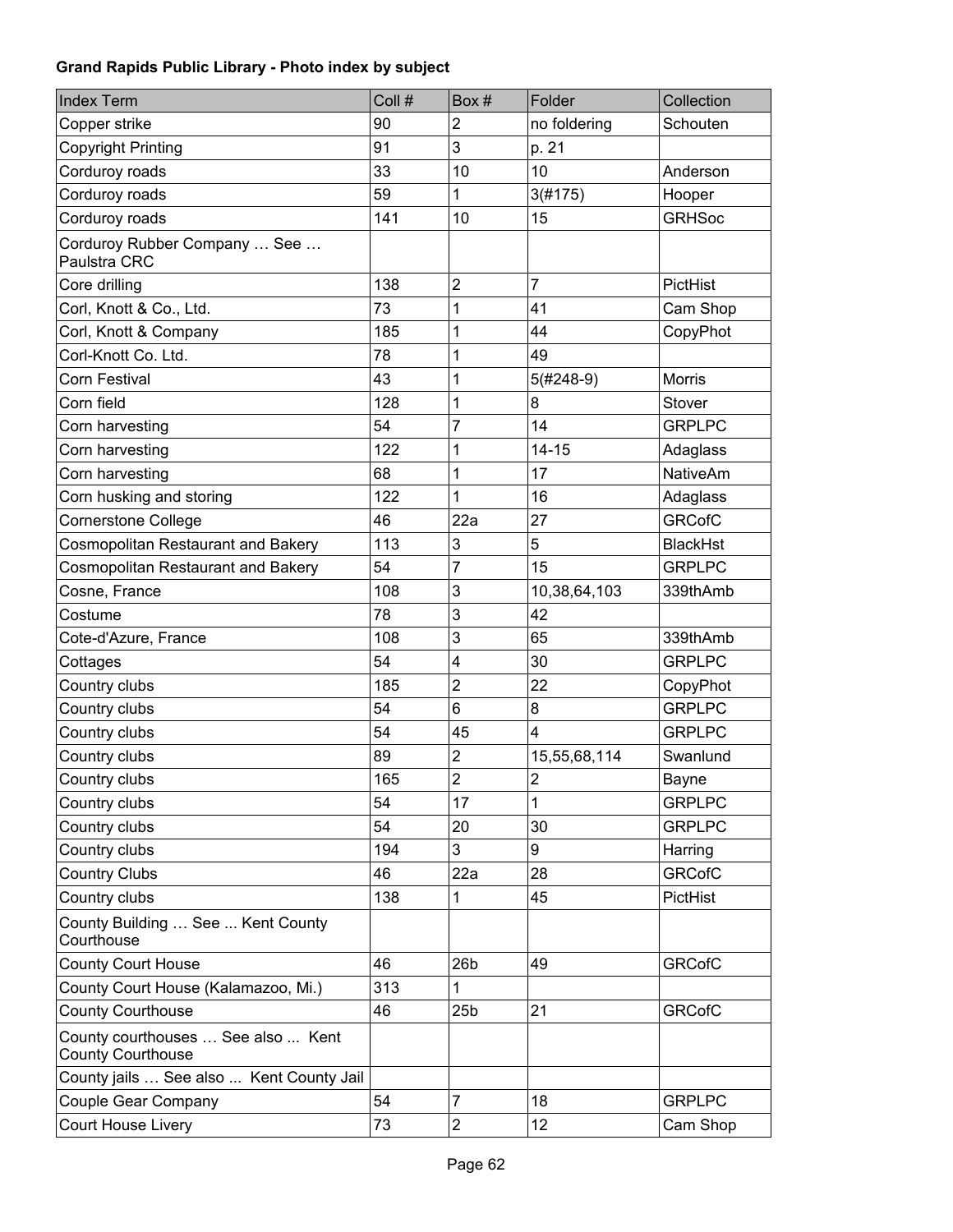| <b>Index Term</b>         | Coll # | Box #          | Folder             | Collection      |
|---------------------------|--------|----------------|--------------------|-----------------|
| Court House, Grand Rapids | 78     | $\overline{2}$ | 39                 |                 |
| Court rooms               | 138    | $\overline{2}$ | 8                  | PictHist        |
| Court rooms               | 74     | 21             | $\overline{2}$     | <b>Brewer</b>   |
| Court rooms               | 133    | $\overline{2}$ | 193-5              | <b>NewsFoto</b> |
| Courthouses               | 33     | 11             | 29                 | Anderson        |
| Courthouses (Big Rapids)  | 78     | 1              | 16                 |                 |
| Covell-Hensen Company     | 73     | 1              | 46                 | Cam Shop        |
| Covered bridges           | 18     | 3              | 1(#207), 2(#232)   | Fitch           |
| Covered bridges           | 54     | 12             | 9,11               | <b>GRPLPC</b>   |
| Covered bridges           | 54     | 8              | 4                  | <b>GRPLPC</b>   |
| Covered bridges           | 54     | 17             | 24                 | <b>GRPLPC</b>   |
| Covered bridges           | 54     | 41             | 6                  | <b>GRPLPC</b>   |
| Covered bridges           | 122    | 1              | $2 - 3$            | Adaglass        |
| Covered bridges           | 69     | 1              | 2,8                | VanVelde        |
| Covered bridges           | 138    | 1              | 4                  | PictHist        |
| Covered bridges           | 18     | 3              | 2(#232)            | Fitch           |
| Covered bridges           | 18     | $\overline{c}$ | 4(#175)            | Fitch           |
| Covered bridges           | 33     | 10             | 12                 | Anderson        |
| Covered bridges           | 18     | 1              | 3(#20), 7(#65, 67) | Fitch           |
| Covered bridges           | 54     | 7              | 19                 | <b>GRPLPC</b>   |
| Covered bridges           | 93     | 1              | 59                 | Lorenson        |
| Covered bridges           | 70     | 1              | 8                  | Merrill         |
| Covered bridges           | 78     | 1              | 1                  |                 |
| Covered bridges           | 122    | 1              | 4                  | Ada Glas        |
| Covered bridges           | 78     | 1              | 60                 |                 |
| Covered bridges           | 78     | 4              | 35                 |                 |
| Cowboys                   | 122    | 5              | 18-20, 22-5, 43-6  | Adaglass        |
| Cowboys                   | 122    | 3              | 54-5,57,6-2,65-6   | Adaglass        |
| Cowboys                   | 122    | 14             | 9(#3, 62)          | Ada Glas        |
| Cowboys                   | 122    | 22             | 18 (#5,43)         | Ada Glas        |
| Cowboys                   | 122    | 14             | 4(#3, 57)          | Ada Glas        |
| Cowboys                   | 122    | 21             | 19 (#5,19)         | Ada Glas        |
| Cowboys                   | 122    | 15             | 4(#4,1)            | Ada Glas        |
| Cowboys                   | 122    | 22             | 19 (#5,44)         | Ada Glas        |
| Cowboys                   | 122    | 21             | 24 (#5,24)         | Ada Glas        |
| Cowboys                   | 122    | 14             | 7(#3,60)           | Ada Glas        |
| Cowboys                   | 122    | 15             | 3(#3,66)           | Ada Glas        |
| Cowboys                   | 122    | 22             | 20 (#5,45)         | Ada Glas        |
| Cowboys                   | 122    | 14             | 1(#3, 54)          | Ada Glas        |
| Cowboys                   | 122    | 22             | 21 (#5,46)         | Ada Glas        |
| Cowboys                   | 122    | 14             | 2(#3, 55)          | Ada Glas        |
| Cowboys                   | 122    | 15             | 2(#3, 65)          | Ada Glas        |
| Cowboys                   | 122    | 14             | 8(#3, 61)          | Ada Glas        |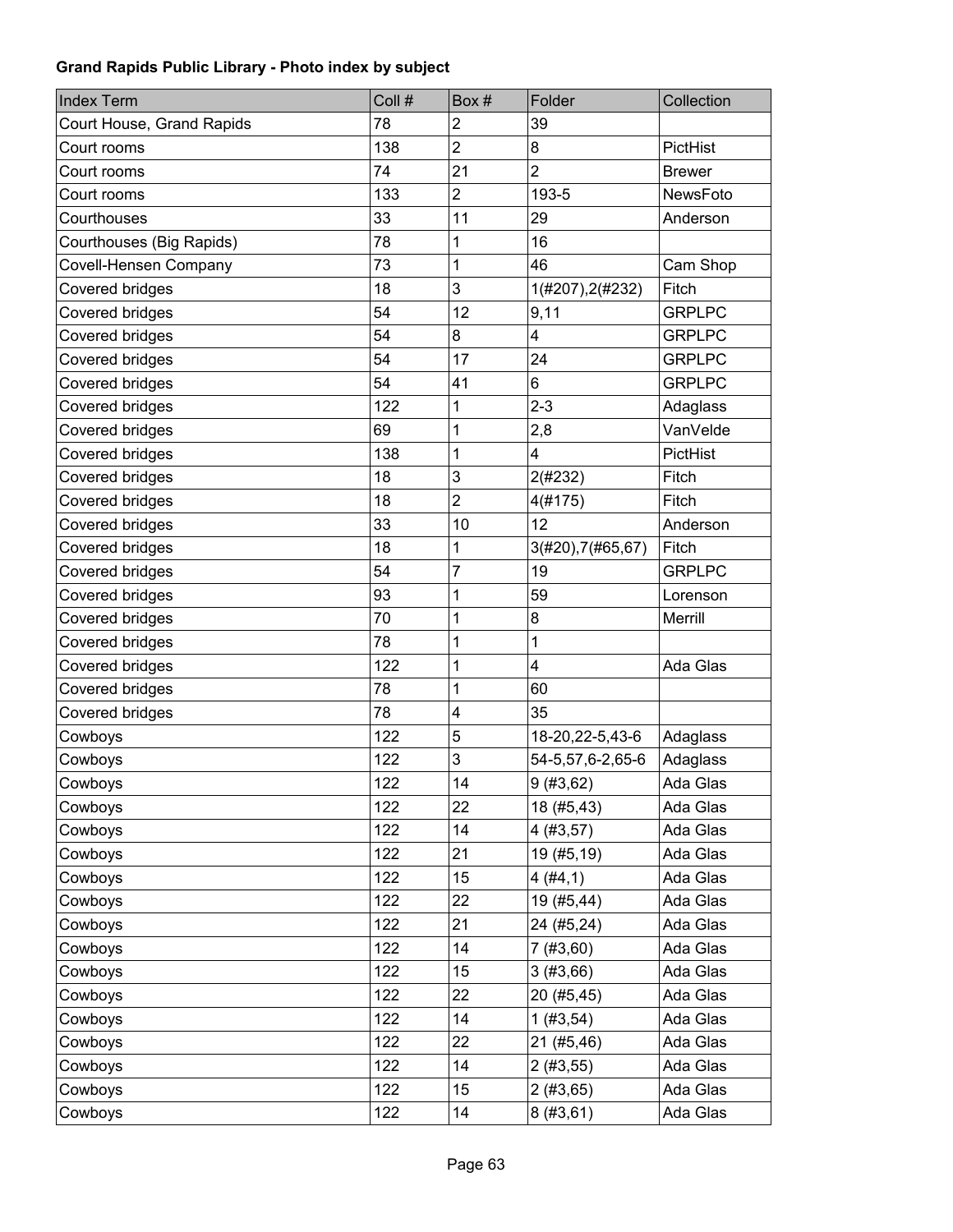| <b>Index Term</b>                 | Coll # | Box#           | Folder         | Collection      |
|-----------------------------------|--------|----------------|----------------|-----------------|
| Cowboys                           | 122    | 14             | 3(#3,56)       | Ada Glas        |
| Cowboys                           | 122    | 21             | 23 (#5,23)     | Ada Glas        |
| Cowboys                           | 122    | 21             | 25 (#5,25)     | Ada Glas        |
| Cowboys                           | 122    | 21             | 18 (#5,18)     | Ada Glas        |
| Cowboys                           | 122    | 21             | 6(#5, 6)       | Ada Glas        |
| Cowboys                           | 122    | 21             | 22 (#5,22)     | Ada Glas        |
| Cowboys                           | 122    | 21             | 20 (#5,20)     | Ada Glas        |
| Cowgirls                          | 122    | 3              | 60,62          | Adaglass        |
| Cowgirls                          | 122    | 14             | 3(#3,56)       | Ada Glas        |
| Cowgirls                          | 122    | 14             | 7(#3,60)       | Ada Glas        |
| Cows                              | 54     | 7              | 20             | <b>GRPLPC</b>   |
| Cows                              | 122    | 1              | 10             | Ada Glas        |
| Cows                              | 122    | 1              | 9              | Ada Glas        |
| Cows                              | 78     | $\overline{2}$ | 9              |                 |
| Cows                              | 122    | 4              | 15 (#60)       | Ada Glas        |
| Cows                              | 78     | 6              | 1              |                 |
| Cows                              | 122    | 9              | 3(#2, 64)      | Ada Glas        |
| Cows                              | 91     | $\overline{2}$ | 1              |                 |
| Cows                              | 91     | $\overline{2}$ | $\overline{2}$ |                 |
| Cows                              | 122    | 22             | 9(#5, 34)      | Ada Glas        |
| Crabb & Hunter Floral Co.         | 73     | 1              | $\overline{7}$ | Camera S        |
| Crackpots Club                    | 159    | 1              | 35             | Strohpl         |
| Crafts people                     | 185    | 1              | 47             | CopyPhot        |
| Cranes                            | 184    | 1              | 9-10,14,18     | Darling         |
| Cranes                            | 138    | $\overline{2}$ | 9              | PictHist        |
| Cranes                            | 72     | 1              | 3              | <b>Birdseye</b> |
| <b>Craters Photography Studio</b> | 59     | $\overline{c}$ | 4(#694)        | Hooper          |
| <b>Craters Photography Studio</b> | 33     | 10             | 17             | Anderson        |
| Crathmore Hotel - Interiors       | 78     | 1              | 49.25          |                 |
| <b>Crawford Grocery</b>           | 54     | $\overline{7}$ | 21             | <b>GRPLPC</b>   |
| <b>Crawford Grocery</b>           | 59     | $\overline{c}$ | 2(#557)        | Hooper          |
| Creameries                        | 73     | 1              | 21             | Cam Shop        |
| Creameries (Byron Center)         | 78     | 1              | 26             |                 |
| Creche                            | 54     | $\overline{7}$ | 22             | <b>GRPLPC</b>   |
| <b>Crescent Avenue Views</b>      | 78     | 1              | 49.5           |                 |
| <b>Crescent Mill</b>              | 76     | 1              | 36             | <b>SterCard</b> |
| <b>Crescent Mill</b>              | 69     | 1              | 5              | VanVelde        |
| <b>Crescent Park</b>              | 91     | 3              | p. 32          |                 |
| <b>Crescent Park</b>              | 91     | 3              | p. 30          |                 |
| <b>Crescent Park</b>              | 91     | 1              | 1              |                 |
| <b>Crescent Park</b>              | 91     | 3              | p. 31          |                 |
| <b>Crescent Park</b>              | 91     | 3              | p. 33          |                 |
| <b>Crescent Park</b>              | 33     | 12             | 36             | Anderson        |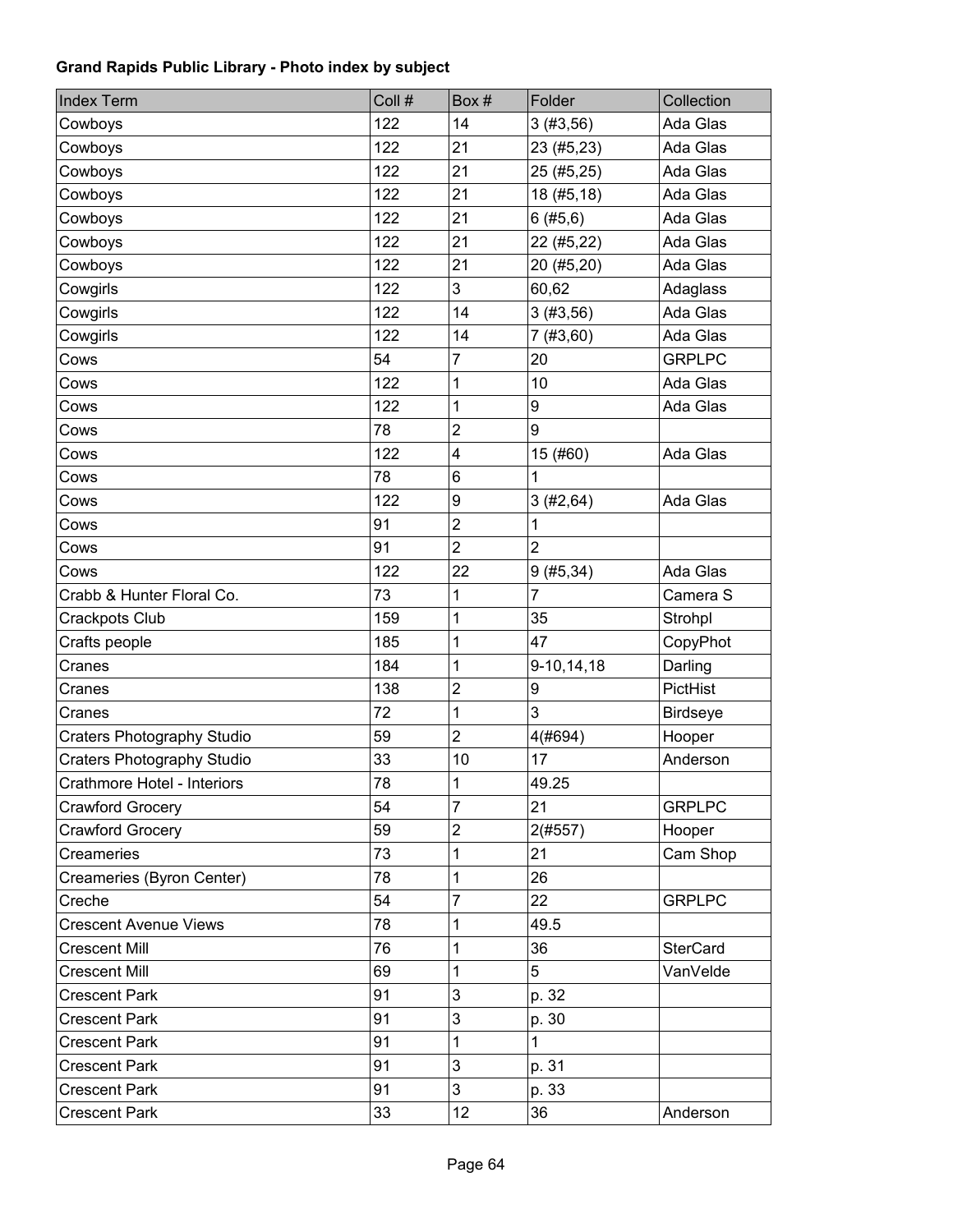| <b>Index Term</b>                      | Coll # | Box#                    | Folder                  | Collection      |
|----------------------------------------|--------|-------------------------|-------------------------|-----------------|
| <b>Crescent Park</b>                   | 18     | 3                       | 5(#288)                 | Fitch           |
| <b>Crescent Park</b>                   | 66     | 1                       | $3(#75-6)$              | Johnston        |
| <b>Crescent Park</b>                   | 185    | $\mathbf 1$             | 45                      | CopyPhot        |
| <b>Crescent Park</b>                   | 70     | 1                       | 3                       | Merrill         |
| <b>Crescent Park</b>                   | 89     | $\overline{2}$          | 27                      | Swanlund        |
| <b>Crescent Park</b>                   | 78     | 4                       | X <sub>2</sub>          |                 |
| Crescent Park                          | 78     | 1                       | 50                      |                 |
| <b>Crescent Park fountain</b>          | 33     | 12                      | 36                      | Anderson        |
| <b>Crescent Street Park</b>            | 91     | $\overline{c}$          | 8                       |                 |
| <b>Crescent Street views</b>           | 33     | 12                      | 52                      | Anderson        |
| <b>Crescent Street views</b>           | 69     | 1                       | 22                      | VanVelde        |
| <b>Crescent Street views</b>           | 139    | 1                       | 21                      | CamClub         |
| <b>Crescent Street views</b>           | 91     | $\mathbf 1$             | 3                       |                 |
| <b>Creston Area views</b>              | 54     | $\overline{7}$          | 23                      | <b>GRPLPC</b>   |
| <b>Creston Funeral Home</b>            | 93     | 1                       | 44                      | Lorenson        |
| Creston High School                    | 133    | 1                       | 44                      | NewsFoto        |
| Creston High School                    | 54     | $\overline{7}$          | 24                      | <b>GRPLPC</b>   |
| <b>Creston High School</b>             | 46     | 27                      | 18                      | <b>GRCofC</b>   |
| Creston Junior High School             | 78     | 1                       | 50.5                    |                 |
| Creston neighborhood                   | 91     | 3                       | p. 59                   |                 |
| Creston parking lot                    | 100    | 1                       | 22                      | <b>GRPhotos</b> |
| <b>Creston Theater</b>                 | 54     | $\overline{7}$          | 23                      | <b>GRPLPC</b>   |
| <b>Creston Transfer truck</b>          | 138    | $\overline{2}$          | 10                      | PictHist        |
| <b>Creston United Methodist Church</b> | 54     | $\overline{7}$          | 23                      | <b>GRPLPC</b>   |
| Creston views                          | 138    | $\overline{2}$          | 11                      | PictHist        |
| Crestview School interior              | 46     | 22a                     | 29                      | <b>GRCofC</b>   |
| Crops                                  | 54     | $\overline{7}$          | 25                      | <b>GRPLPC</b>   |
| Cross Village, MI                      | 68     | 1                       | 6                       | <b>NativeAm</b> |
| Croton Dam                             | 165    | 3                       | 4                       | Bayne           |
| Croton Dam                             | 165    | $\overline{2}$          | $\overline{7}$          | <b>Bayne</b>    |
| Crystal lake, MI                       | 146    | $\overline{\mathbf{4}}$ | 4                       | Wells           |
| Cuba                                   | 49     | 7                       | vol.4                   | Glenn           |
| <b>Cultivating fields</b>              | 138    | $\overline{2}$          | 12                      | PictHist        |
| Culture and the Arts Award             | 46     | 22a                     | 30                      | <b>GRCofC</b>   |
| Cuming house                           | 33     | 12                      | 48                      | Anderson        |
| <b>Cuming House</b>                    | 59     | 1                       | 5(#344)                 | Hooper          |
| <b>Cummer Lumber Company</b>           | 54     | 5                       | 33                      | <b>GRPLPC</b>   |
| <b>Cummer Lumber Company</b>           | 54     | 6                       | 33                      | <b>GRPLPC</b>   |
| Curling                                | 33     | 12                      | 53                      | Anderson        |
| Curling                                | 54     | $\overline{7}$          | 26                      | <b>GRPLPC</b>   |
| Curling                                | 59     | $\overline{c}$          | 1(#397-400)             | Hooper          |
| Curling                                | 59     | 3                       | 1(#757-8,767-<br>8,785) | Hooper          |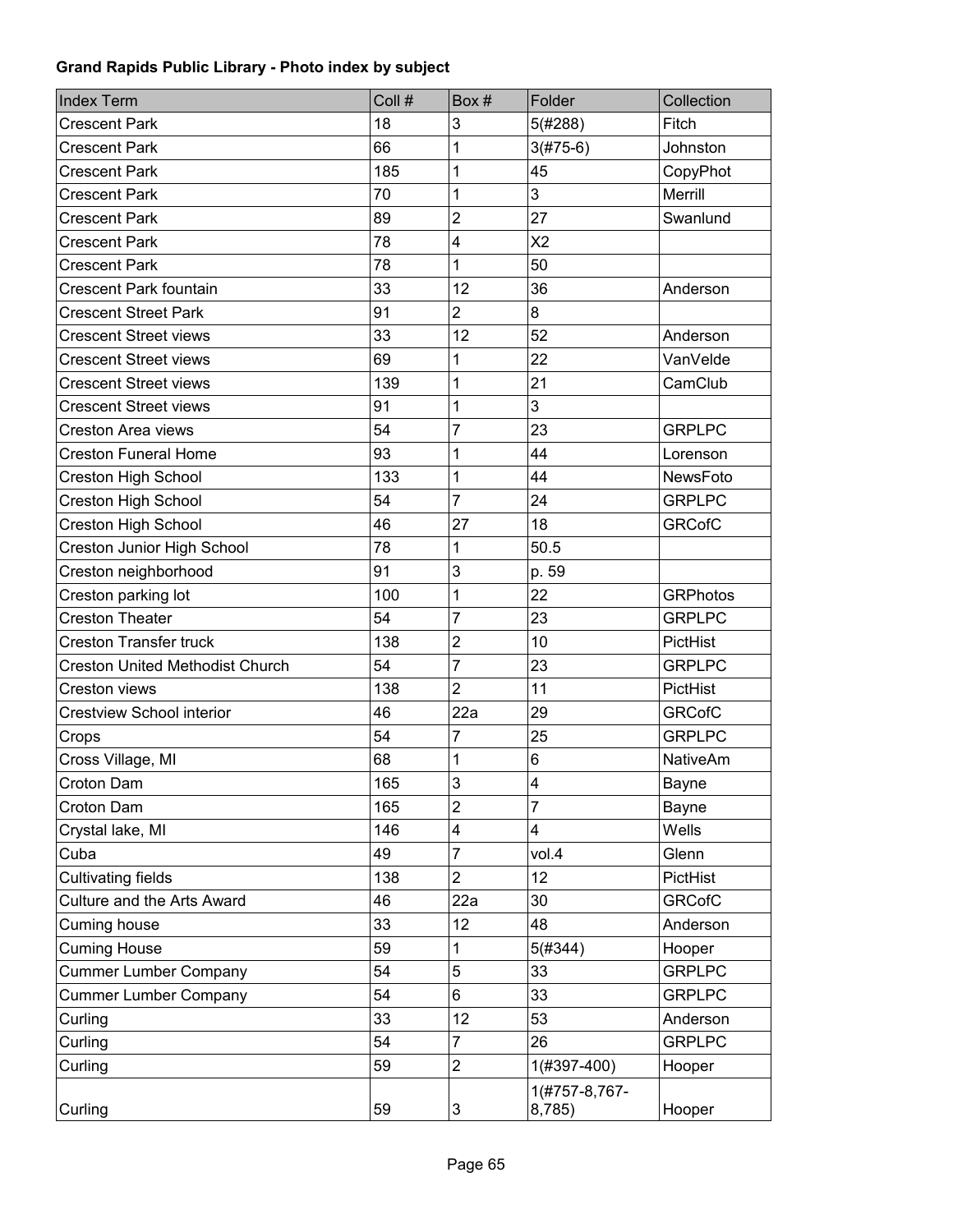| <b>Index Term</b>                      | Coll # | Box#             | Folder                  | Collection      |
|----------------------------------------|--------|------------------|-------------------------|-----------------|
| Currier, A.A. house                    | 141    | 11               | 16                      | <b>GRHSoc</b>   |
| <b>Curtiss and Dunton</b>              | 91     | 1                | $\overline{7}$          |                 |
| <b>Curtiss and Dunton</b>              | 91     | 3                | p. 40                   |                 |
| <b>Curved Dam</b>                      | 18     | 4                | 1(H133)                 | Fitch           |
| <b>Curved Dam</b>                      | 66     | 1                | 1(#12)                  | Johnston        |
| Cushman Hotel                          | 78     | 3                | 46                      |                 |
| <b>Custer Guard</b>                    | 90     | 1                | no foldering            | Schouten        |
| Cutlerville, MI                        | 54     | $\overline{7}$   | 27                      | <b>GRPLPC</b>   |
| Cuyl house                             | 33     | 12               | 48                      | Anderson        |
| D. & M. Depot                          | 78     | 1                | 22                      |                 |
| D.A. Blodgett Home for Children        | 89     | $\overline{c}$   | 8                       | Swanlund        |
| D.A. Blodgett Home for Children        | 78     | 1                | 19                      |                 |
| D.A. Blodgett Home for Children razing | 81     | 17               | 167                     | FreeBed         |
| Dahlia harvesting                      | 122    | 1                | 17                      | Adaglass        |
| Dairies -- Interiors                   | 34     | 37               | 554                     | <b>KCHealth</b> |
| Dams                                   | 54     | $\overline{7}$   | 13                      | <b>GRPLPC</b>   |
| Dams                                   | 184    | 1                | 16                      | Darling         |
| Dams                                   | 46     | 24 <sub>b</sub>  | $\mathbf{1}$            | <b>GRCofC</b>   |
| Dams                                   | 54     | 19               | 30                      | <b>GRPLPC</b>   |
| Dams                                   | 186    | 1                | $\mathbf 1$             | <b>Pettis</b>   |
| Dams                                   | 54     | 18               | 11                      | <b>GRPLPC</b>   |
| Dams                                   | 165    | $\boldsymbol{2}$ | $\overline{7}$          | Bayne           |
| Dams                                   | 78     | 1                | 38                      |                 |
| Dams                                   | 185    | 3                | 70                      | CopyPhot        |
| Dams                                   | 66     | 1                | 1(#12), 3(#52)          | Johnston        |
| Dams                                   | 54     | $\overline{7}$   | 38                      | <b>GRPLPC</b>   |
| Dams                                   | 33     | 10               | 23                      | Anderson        |
| Dams                                   | 54     | 16               | 3                       | <b>GRPLPC</b>   |
| Dams                                   | 78     | $\overline{c}$   | 9                       |                 |
| Dams                                   | 78     | 3                | 71                      |                 |
| Dams                                   | 91     | 3                | p. 65                   |                 |
| Dams                                   | 91     | $\mathbf{3}$     | p. 87                   |                 |
| Dams                                   | 91     | $\mathbf{3}$     | p. 64                   |                 |
| Dams                                   | 91     | 1                | 1                       |                 |
| Dams (Baldwin, MI)                     | 78     | 1                | 11                      |                 |
| Dams (Manistee)                        | 78     | $\overline{2}$   | 62                      |                 |
| Dams (Sturgis)                         | 78     | 3                | 88                      |                 |
| Dams. Michigan Veterans Facility       | 8      | 13               | $\overline{\mathbf{c}}$ | Russell         |
| Dancers                                | 111    | $\overline{c}$   | $\overline{\mathbf{c}}$ | Blumensh        |
| Dancing                                | 173    | $\mathbf{1}$     | 4                       | Weather         |
| Dancing                                | 46     | 23 <sub>b</sub>  | 33                      | <b>GRCofC</b>   |
| Dancing                                | 78     | $\overline{c}$   | 24                      |                 |
| Daniel Sullivan's boiler works         | 91     | $\mathsf 3$      | p. 86                   |                 |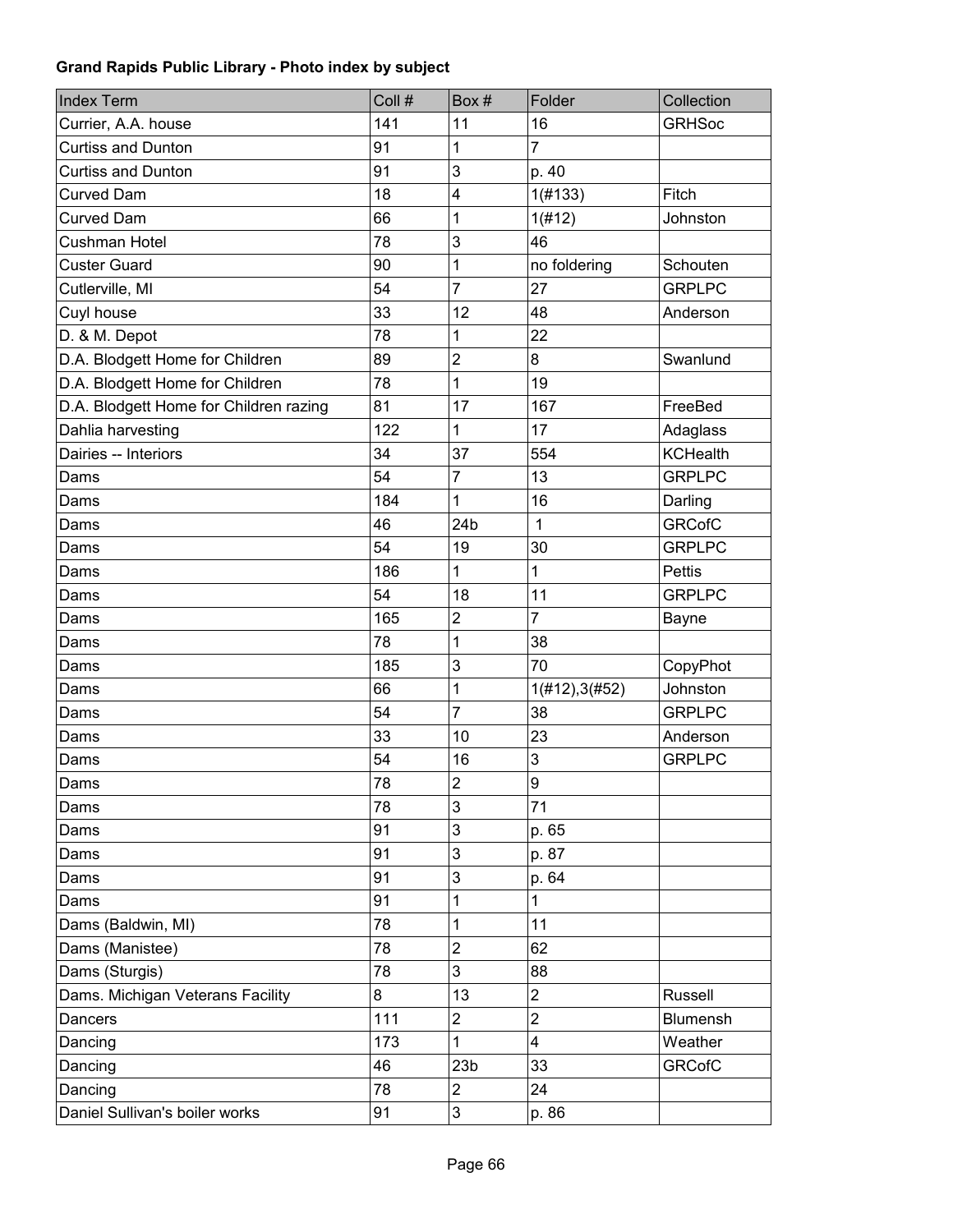| <b>Index Term</b>                         | Coll # | Box#            | Folder                  | Collection    |
|-------------------------------------------|--------|-----------------|-------------------------|---------------|
| Daniel's house                            | 93     | 1               | 22                      | Lorenson      |
| Daredevils                                | 111    | $\overline{2}$  | $\overline{2}$          | Blumensh      |
| Darling Shops                             | 118    | 3               | 112                     |               |
| <b>Darling Shops</b>                      | 118    | 3               | 113                     |               |
| <b>Darling Shops</b>                      | 118    | 3               | 133                     |               |
| <b>Darling Shops</b>                      | 118    | 3               | 130                     |               |
| <b>Darling Shops</b>                      | 118    | 3               | 134                     |               |
| <b>Darling Shops</b>                      | 118    | 3               | 104                     |               |
| <b>DART After Hours Sale</b>              | 46     | 22a             | 31                      | <b>GRCofC</b> |
| <b>DART Christmas Choir</b>               | 46     | 22a             | 32                      | <b>GRCofC</b> |
| <b>DART Christmas Decorations</b>         | 46     | 22a             | 33                      | <b>GRCofC</b> |
| <b>DART Christmas Lighting Ceremonies</b> | 46     | 22a             | 34                      | <b>GRCofC</b> |
| DART Coin Shortage Campaign               | 46     | 22a             | 35                      | <b>GRCofC</b> |
| <b>DART Dollar Days</b>                   | 46     | 22a             | 36-44                   | <b>GRCofC</b> |
| Dartmouth College                         | 74     | 21              | 3                       | <b>Brewer</b> |
| Data Storage                              | 46     | 22a             | 45                      | <b>GRCofC</b> |
| Daughters of the American Revolution      | 54     | 40              | $\overline{\mathbf{c}}$ | <b>GRPLPC</b> |
| Davenport College                         | 54     | 16              | 5                       | <b>GRPLPC</b> |
| Davenport College                         | 89     | $\overline{c}$  | 28                      | Swanlund      |
| Davenport College                         | 138    | $\overline{2}$  | 13                      | PictHist      |
| Davenport College                         | 46     | 22 <sub>b</sub> | $\mathbf{1}$            | <b>GRCofC</b> |
| Davenport College                         | 93     | 1               | 24                      | Lorenson      |
| Davenport College                         | 54     | 7               | 29                      | <b>GRPLPC</b> |
| Davenport College                         | 78     | 1               | 51                      |               |
| Davenport College Academic Center         | 78     | 1               | 51                      |               |
| Davenport College Administration Building | 78     | 1               | 51                      |               |
| Davenport College of Business             | 91     | 3               | p. 125                  |               |
| Davenport Institute                       | 91     | 3               | p. 99                   |               |
| Davis Technical School Football Team      | 54     | $\overline{7}$  | 30                      | <b>GRPLPC</b> |
| Dean House                                | 59     | $\overline{2}$  | $4(#721-2)$             | Hooper        |
| Dean Memorial Bridge                      | 91     | 3               | p. 81                   |               |
| Dean Memorial Bridge (Fulton Street)      | 93     | 1               | 59                      | Lorenson      |
| Decker Steel Company                      | 177    | 1               | 42                      | <b>MDOT</b>   |
| Deer                                      | 159    | $\overline{2}$  | 10                      | Strohpl       |
| Deer                                      | 122    | 6               | 8(#2,22)                | Ada Glas      |
| Deer                                      | 122    | 6               | 9(#2, 23)               | Ada Glas      |
| Deer                                      | 122    | 6               | 11 (#2, 25)             | Ada Glas      |
| Deer                                      | 122    | 6               | 12 (#2,26)              | Ada Glas      |
| Deer                                      | 122    | 22              | 10 (#5,35)              | Ada Glas      |
| Deer                                      | 122    | 6               | 10(#2, 24)              | Ada Glas      |
| Deer                                      | 122    | 6               | 7(#2,21)                | Ada Glas      |
| Deer                                      | 78     | 3               | $\mathbf{1}$            |               |
| Deer camp                                 | 185    | 1               | 46                      | CopyPhot      |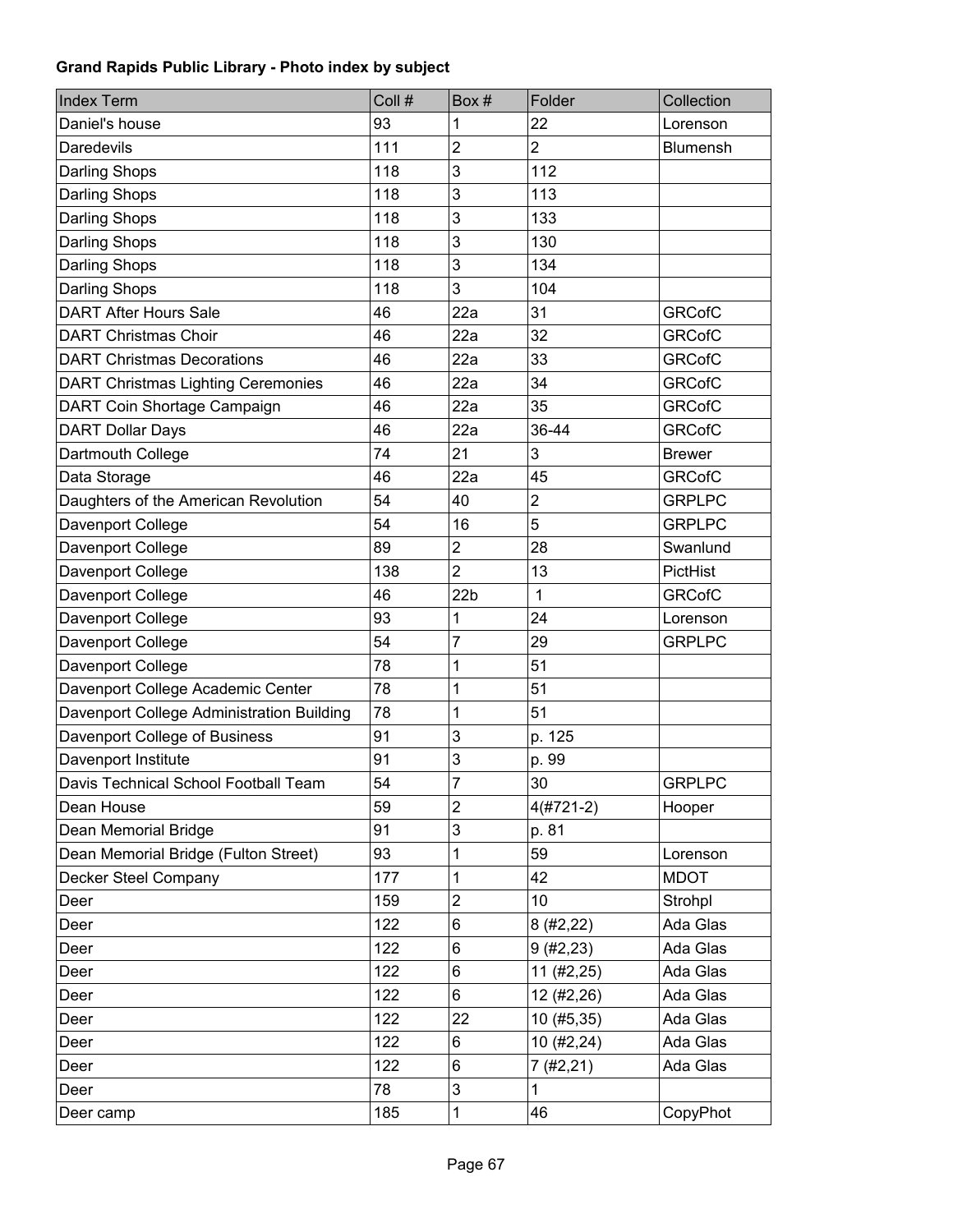| <b>Index Term</b>                 | Coll # | Box#                    | Folder         | Collection      |
|-----------------------------------|--------|-------------------------|----------------|-----------------|
| Deer hunting                      | 59     | $\overline{c}$          | 2(#456)        | Hooper          |
| Deer hunting                      | 43     | 1                       | 4(#153)        | <b>Morris</b>   |
| Deer hunting                      | 76     | 1                       | 13             | <b>SterCard</b> |
| Deer hunting                      | 75     | 33                      | 20             | Walsh           |
| Deer hunting                      | 122    | 5                       | 35             | Adaglass        |
| Deer hunting                      | 59     | $\overline{2}$          | 3(#637)        | Hooper          |
| Deer hunting                      | 75     | 32                      | v8             | Walsh           |
| Deer hunting                      | 122    | $\overline{2}$          | $21-6$         | Adaglass        |
| Defense Group Resource Unit       | 46     | 22 <sub>b</sub>         | $\overline{2}$ | <b>GRCofC</b>   |
| Defense Housing models            | 84     | 18                      | 6              | <b>FMA</b>      |
| DeGraff, Vreiling and Company     | 54     | 9                       | $\overline{7}$ | <b>GRPLPC</b>   |
| Dekker Huis                       | 78     | $\overline{\mathbf{4}}$ | 48             |                 |
| <b>DeLamarter House</b>           | 43     | 1                       | 2(#75)         | <b>Morris</b>   |
| Delton Brick Col, Ltd.            | 78     | 1                       | 52             |                 |
| Delton M.E. Church                | 78     | 1                       | 52             |                 |
| Delton, MI                        | 54     | $\overline{7}$          | 31             | <b>GRPLPC</b>   |
| Delton, MI                        | 139    | 1                       | 20             | CamClub         |
| Delton, MI                        | 78     | 1                       | 52             |                 |
| Democratic State Convention, 1947 | 159    | 1                       | 23             | Strohpl         |
| Demonstrations                    | 49     | $6\phantom{1}$          | 4              | Glenn           |
| Dental examinations               | 34     | 37                      | 547            | <b>KCHealth</b> |
| Dentists                          | 146    | 5                       | 15             | Wells           |
| <b>Dentists</b>                   | 194    | $\overline{2}$          | 58             | Harring         |
| Department stores                 | 54     | 17                      | 9              | <b>GRPLPC</b>   |
| Department stores                 | 54     | 44                      | 15             | <b>GRPLPC</b>   |
| Department stores                 | 54     | 48                      | 10, 12         | <b>GRPLPC</b>   |
| Department stores                 | 76     | 1                       | 92             | <b>SterCard</b> |
| Department stores                 | 54     | 19                      | 36             | <b>GRPLPC</b>   |
| Department stores                 | 46     | 22a                     | 31,36,38-40    | <b>GRCofC</b>   |
| Department stores                 | 54     | 13                      | 18             | <b>GRPLPC</b>   |
| Department stores                 | 54     | $\overline{7}$          | $\mathbf{1}$   | <b>GRPLPC</b>   |
| Department stores                 | 46     | 22 <sub>b</sub>         | 11             | <b>GRCofC</b>   |
| Department stores                 | 54     | 20                      | 4              | <b>GRPLPC</b>   |
| Department stores                 | 78     | 3                       | $\overline{7}$ |                 |
| Department stores -- Interiors    | 138    | $\overline{2}$          | 14             | PictHist        |
| Derby                             | 91     | 1                       | 4              |                 |
| Derby Hotel                       | 59     | $\overline{c}$          | 3(#607)        | Hooper          |
| Derby Hotel                       | 66     | 1                       | 4(#594)        | Johnston        |
| Derby Hotel                       | 33     | 11                      | 25             | Anderson        |
| Derby Racer                       | 93     | 1                       | 63             | Lorenson        |
| Derby Racer                       | 194    | 3                       | $\overline{7}$ | Harring         |
| Derigibles                        | 78     | 1                       | 53             |                 |
| Derigibles                        | 78     | 6                       | 1              |                 |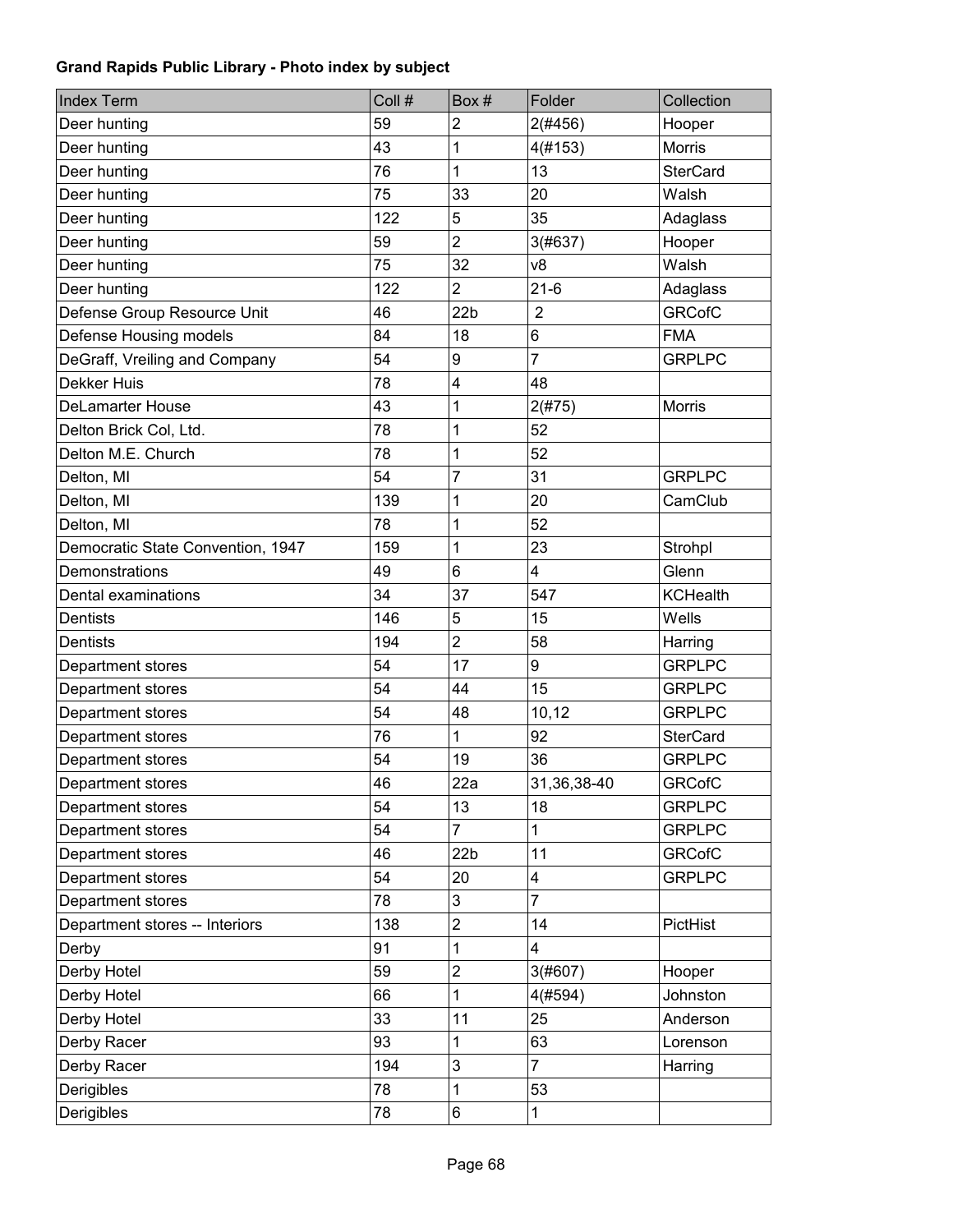| <b>Index Term</b>                              | Coll # | Box#            | Folder         | Collection      |
|------------------------------------------------|--------|-----------------|----------------|-----------------|
| Desecrated Indian Cemetery                     | 111    | 4               | entire box     | <b>Blumensh</b> |
| Design Quest                                   | 89     | $\overline{2}$  | 29             | Swanlund        |
| Design Quest                                   | 91     | 3               | p. 121         |                 |
| Detroit & Milwaukee Railroad Bridge            | 33     | 10              | 12             | Anderson        |
| Detroit, Grand Haven & Milwaukee RR<br>Station | 33     | 12              | 45             | Anderson        |
| Detroit, Grand Haven and Milwaukee Ry          | 91     | $\overline{2}$  | 3              |                 |
| Detroit, MI                                    | 46     | 24a             | 10             | <b>GRCofC</b>   |
| Detroit-Grand Rapids Airline                   | 43     | 1               | 1(#31)         | <b>Morris</b>   |
| Deutche Gast Haus                              | 59     | $\overline{2}$  | 3#651)         | Hooper          |
| Dewey Hill                                     | 78     | 1               | 80             |                 |
| Dexter Lock                                    | 46     | 22 <sub>b</sub> | 3              | <b>GRCofC</b>   |
| Diamond Head, Hawaii                           | 133    | 1               | 70             | NewsFoto        |
| <b>Diamond School</b>                          | 54     | 7               | 33             | <b>GRPLPC</b>   |
| Diamond Street views                           | 100    | 1               | 23             | <b>GRPhotos</b> |
| Dickinson School                               | 78     | 1               | 54             |                 |
| Dickinson St. at Linden Ave. views             | 100    | 3               | $#7-8$         | <b>GRPhotos</b> |
| Diesel Equipment Corp.                         | 46     | 22 <sub>b</sub> | $\overline{4}$ | <b>GRCofC</b>   |
| Dijon, France                                  | 108    | 3               | 11,39,66       | 339thAmb        |
| Dikema house                                   | 54     | $\overline{7}$  | 34             | <b>GRPLPC</b>   |
| Dikema house                                   | 93     | 1               | 24             | Lorenson        |
| Dikeman house                                  | 91     | 3               | p. 123         |                 |
| Dikeman house                                  | 91     | 3               | p. 122         |                 |
| Dillard & Brents Chocolate Vagabonds           | 125    | 931             | Neg# 12057     | Robinson        |
| Dinner meetings                                | 138    | $\overline{c}$  | 15             | PictHist        |
| Dinners and dining                             | 136    | 1               | 29             | Tho Glas        |
| Dinners and Dining                             | 136    | 6               | 174            | Tho Glas        |
| Dinners and dining                             | 0      |                 |                |                 |
| Dinners and dining                             | 122    | 12              | 8(#3, 41)      | Ada Glas        |
| <b>Dirigibles</b>                              | 63     | 1               | 7              | Vinkemul        |
| <b>Dirigibles</b>                              | 54     | 7               | 35             | <b>GRPLPC</b>   |
| <b>Dirigibles</b>                              | 43     | 1               | $1(H32-4)$     | <b>Morris</b>   |
| <b>Dirigibles</b>                              | 108    | 1               | 24             | 339thAmb        |
| Dirigibles                                     | 75     | 33              | 21             | Walsh           |
| Dirt Roads                                     | 78     | 1               | 26             |                 |
| Discount Office Furniture Inc.                 | 118    | 3               | 58             |                 |
| Display windows                                | 46     | 23a             | 22-36          | <b>GRCofC</b>   |
| Display windows                                | 46     | 22c             | 9              | <b>GRCofC</b>   |
| <b>Dissections classes</b>                     | 116    | 1               | loose print    | Erikson         |
| Distinguished Salesman's Award Dinner          | 46     | 22 <sub>b</sub> | 5              | <b>GRCofC</b>   |
| <b>District Nurses Association</b>             | 54     | 44              | 1              | <b>GRPLPC</b>   |
| Division Ave. at Canton St. views              | 185    | 4               | 1              | CopyPhot        |
| Division Ave. at Cherry St. views              | 184    | 1               | 10             | Darling         |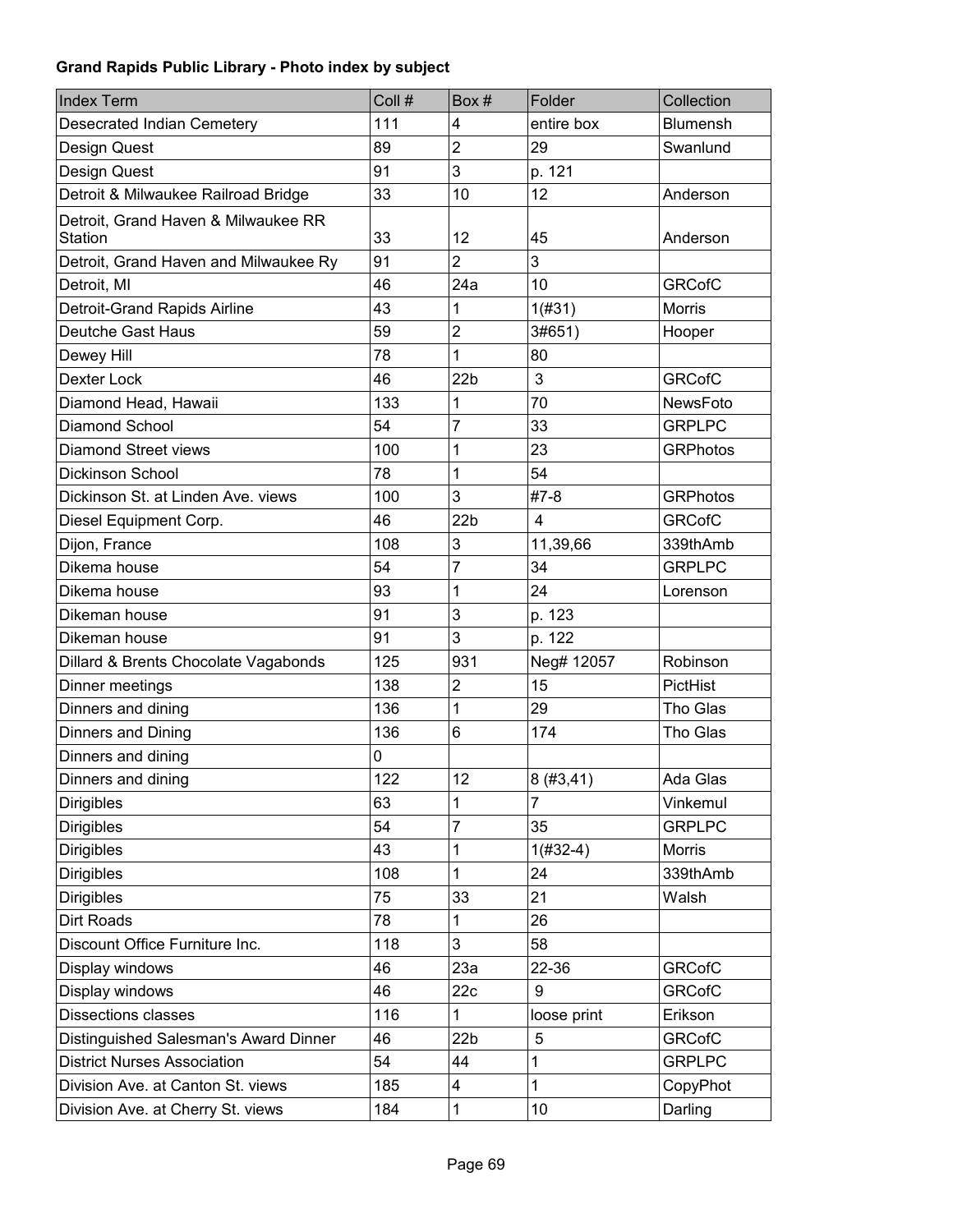| <b>Index Term</b>                    | Coll # | Box#            | Folder                    | Collection      |
|--------------------------------------|--------|-----------------|---------------------------|-----------------|
| Division Ave. at Franklin St. views  | 185    | 4               | 1                         | CopyPhot        |
| Division Ave. at Monroe/Fulton views | 184    | 1               | 8                         | Darling         |
| Division Ave. at Shelby St. views    | 185    | 4               | 1                         | CopyPhot        |
| Division Ave. at Wealthy St. views   | 184    | 1               | 11                        | Darling         |
| Division Ave. widening, 1935         | 184    | 1               | 9                         | Darling         |
| Division Avenue Bus Company          | 185    | 1               | 34                        | CopyPhot        |
| Division Avenue construction         | 43     | $\overline{c}$  | 1(#389-99)                | <b>Morris</b>   |
| Division Avenue construction         | 59     | $\overline{2}$  | 3(#632)                   | Hooper          |
| Division Avenue construction         | 100    | 1               | $\overline{2}$            | <b>GRPhotos</b> |
| Division Avenue construction         | 67     | 1               | $\overline{4}$            | Scrip L.        |
| Division Avenue Methodist Church     | 18     | 1               | $1($ #6), $7($ #68, $77)$ | Fitch           |
| Division Avenue views                | 18     | $\overline{2}$  | 1(#105)                   | Fitch           |
| Division Avenue views                | 139    | $\overline{2}$  | 7                         | CamClub         |
| <b>Division Avenue views</b>         | 54     | 19              | $\overline{2}$            | <b>GRPLPC</b>   |
| Division Avenue views                | 69     | 1               | 22                        | VanVelde        |
| <b>Division Avenue views</b>         | 100    | 1               | 24                        | <b>GRPhotos</b> |
| <b>Division Avenue views</b>         | 138    | $\overline{2}$  | 16                        | PictHist        |
| Division Avenue views                | 46     | 22 <sub>b</sub> | $6\phantom{1}$            | <b>GRCofC</b>   |
| <b>Division Avenue views</b>         | 118    | 3               | 35                        |                 |
| Division Avenue views                | 89     | $\overline{c}$  | 30                        | Swanlund        |
| <b>Division Avenue views</b>         | 184    | 1               | 7                         | Darling         |
| Division Avenue views                | 118    | 3               | 21                        |                 |
| <b>Division Avenue Views</b>         | 118    | 3               | 48                        |                 |
| Division Avenue views                | 118    | 3               | 55                        |                 |
| <b>Division Avenue views</b>         | 118    | 3               | 56                        |                 |
| Division plank road                  | 33     | 12              | 52                        | Anderson        |
| <b>Division School</b>               | 70     | 1               | $\overline{\mathbf{4}}$   | Merrill         |
| <b>Division School</b>               | 54     | 44              | 3                         | <b>GRPLPC</b>   |
| <b>Division School</b>               | 66     | $\mathbf{1}$    | 2(#40)                    | Johnston        |
| Division School                      | 76     | 1               | 31                        | <b>SterCard</b> |
| Division School (#2)                 | 33     | 12              | 49                        | Anderson        |
| <b>Division Street Views</b>         | 78     | 1               | 54.5                      |                 |
| Division venue views                 | 54     | $\overline{7}$  | 36                        | <b>GRPLPC</b>   |
| Dixville Notch, NY                   | 74     | 28              | $\overline{\mathbf{4}}$   | <b>Brewer</b>   |
| Docks (Grand Haven)                  | 78     | 1               | 80                        |                 |
| Doctors                              | 159    | $\overline{c}$  | $24 - 5$                  | Strohpl         |
| Doctors                              | 146    | 5               | 24                        | Wells           |
| Doctors                              | 124    | 1               | 3                         | <b>ButHosp</b>  |
| Dodds Building                       | 33     | 10              | 17                        | Anderson        |
| Dodds Record Shop                    | 118    | 3               | 55                        |                 |
| Doehler-Jarvis Corp.                 | 46     | 22 <sub>b</sub> | $\overline{7}$            | <b>GRCofC</b>   |
| Dog Sled Team                        | 59     | $\overline{c}$  | 3#660)                    | Hooper          |
| Dogs                                 | 49     | 6               | 5                         | Glenn           |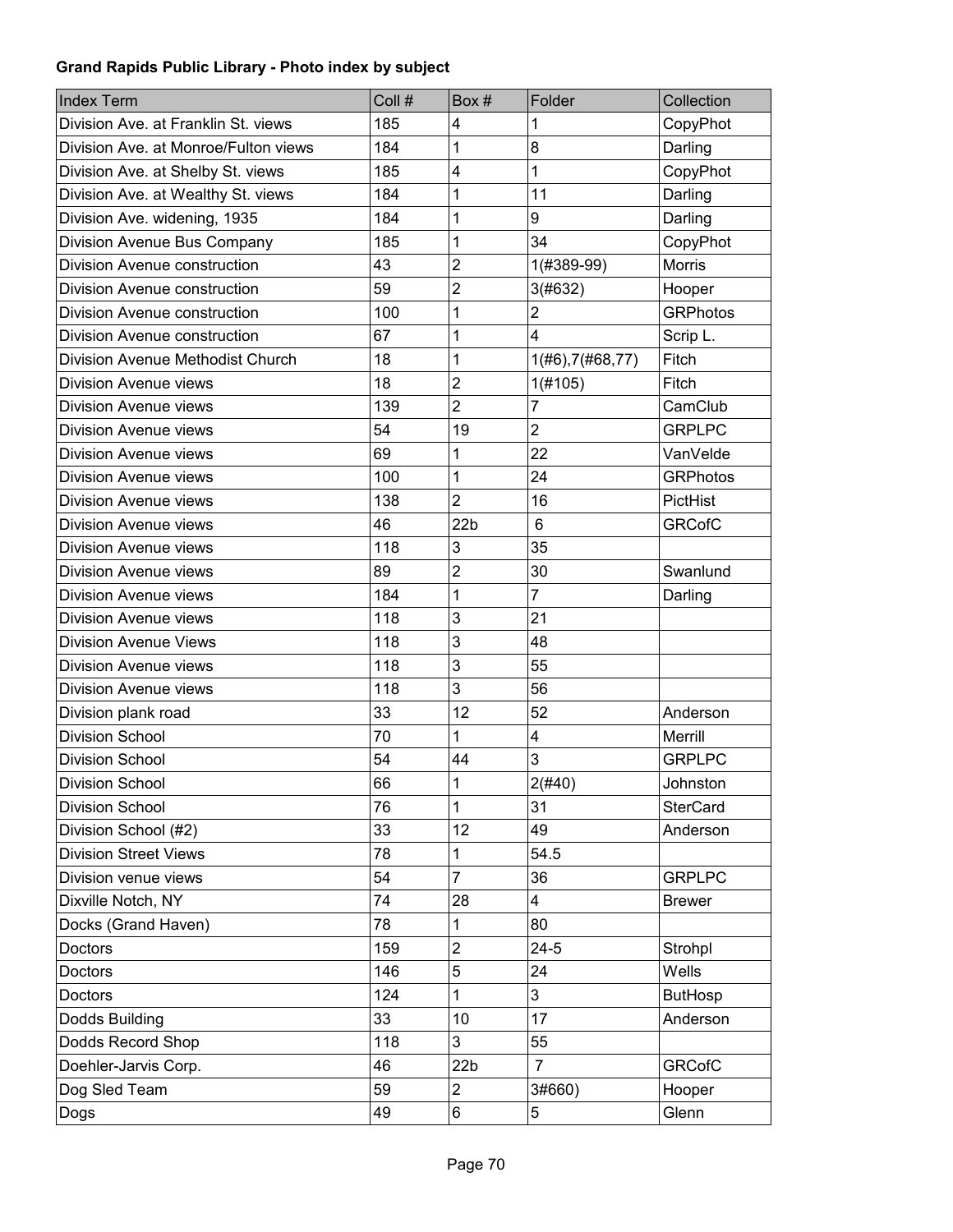| <b>Index Term</b>                               | Coll # | Box#                    | Folder      | Collection     |
|-------------------------------------------------|--------|-------------------------|-------------|----------------|
| Dogs                                            | 101    | $\overline{2}$          | 8           | Keister        |
| Dogs                                            | 140    | 1                       | 3           | Suchowol       |
| Dogs                                            | 78     | 1                       | 13          |                |
| Dogs                                            | 202    | 1                       | $5-6$       | Symes          |
| Dogs                                            | 122    | $\overline{\mathbf{4}}$ | 5           | Adaglass       |
| Dogs                                            | 43     | 1                       | 4(#176)     | Morris         |
| Dogs                                            | 46     | 22 <sub>b</sub>         | 8           | <b>GRCofC</b>  |
| Dogs                                            | 8      | 13                      | 3           | <b>Russell</b> |
| Dogs                                            | 122    | 9                       | 2(#2, 63)   | Ada Glas       |
| Dogs                                            | 122    | 8                       | 12 (#2,56)  | Ada Glas       |
| Dogs                                            | 122    | 15                      | 8(#4, 5)    | Ada Glas       |
| Dogs                                            | 122    | 10                      | 2(#3, 13)   | Ada Glas       |
| Dogs                                            | 122    | 9                       | 3(#2, 64)   | Ada Glas       |
| Dogs                                            | 122    | 9                       | 16 (#3,10)  | Ada Glas       |
| Dogs                                            | 122    | 5                       | 9(#2,7)     | Ada Glas       |
| Dogs                                            | 122    | 4                       | 14 (#59)    | Ada Glas       |
| Dogs                                            | 122    | 6                       | 14 (#2,28)  | Ada Glas       |
| Dogs                                            | 78     | 4                       | 5           |                |
| Dogs                                            | 122    | 6                       | 13 (#2,27)  | Ada Glas       |
| Dogs                                            | 122    | 6                       | 4(#2, 18)   | Ada Glas       |
| Dogs                                            | 122    | $\overline{2}$          | 11 (#26)    | Ada Glas       |
| Dolbee & Kennedy Livery                         | 33     | 11                      | 30          | Anderson       |
| Doll house                                      | 93     | 1                       | 60          | Lorenson       |
| <b>Dolls</b>                                    | 54     | $\overline{7}$          | 37          | <b>GRPLPC</b>  |
| Domreny, France                                 | 108    | 3                       | 67          | 339thAmb       |
| Doornick House                                  | 59     | 1                       | 4(#235)     | Hooper         |
| Dormitories                                     | 98     | 15                      | $13 - 14$   | MercyCen       |
| Dossin's Bottling Plant                         | 46     | 22 <sub>b</sub>         | 9           | <b>GRCofC</b>  |
| Dow Chemical Co. Midland, MI                    | 133    | $\overline{1}$          | 45          | NewsFoto       |
| Downstairs Bar & Cocktail Lounge                | 46     | 22 <sub>b</sub>         | 10          | <b>GRCofC</b>  |
| Downtown Development Council                    | 46     | 22 <sub>b</sub>         | 12          | <b>GRCofC</b>  |
| Downtown Retail Division                        | 46     | 22 <sub>b</sub>         | 13          | <b>GRCofC</b>  |
| Drafting                                        | 46     | 22 <sub>b</sub>         | 14          | <b>GRCofC</b>  |
| Dray wagons and teams                           | 138    | 2                       | 17          | PictHist       |
| Dredge. "Farquahar"                             | 59     | 1                       | 2(#79)      | Hooper         |
| Dredge. "Ludlow"                                | 33     | 12                      | 50          | Anderson       |
| Dredge. "Ludlow"                                | 59     | 1                       | 2(#111)     | Hooper         |
| Dredge. "Ludlow"                                | 139    | 1                       | 22          | CamClub        |
| Dredges                                         | 59     | 1                       | 2(#79, 111) | Hooper         |
| <b>Dredges</b>                                  | 54     | 12                      | $9 - 10$    | <b>GRPLPC</b>  |
| <b>Driver's Education</b>                       | 46     | 22 <sub>b</sub>         | 15          | <b>GRCofC</b>  |
| Drs. Burleson & Burleson, Rectal Specialists 73 |        | 1                       | 4           | Camera S       |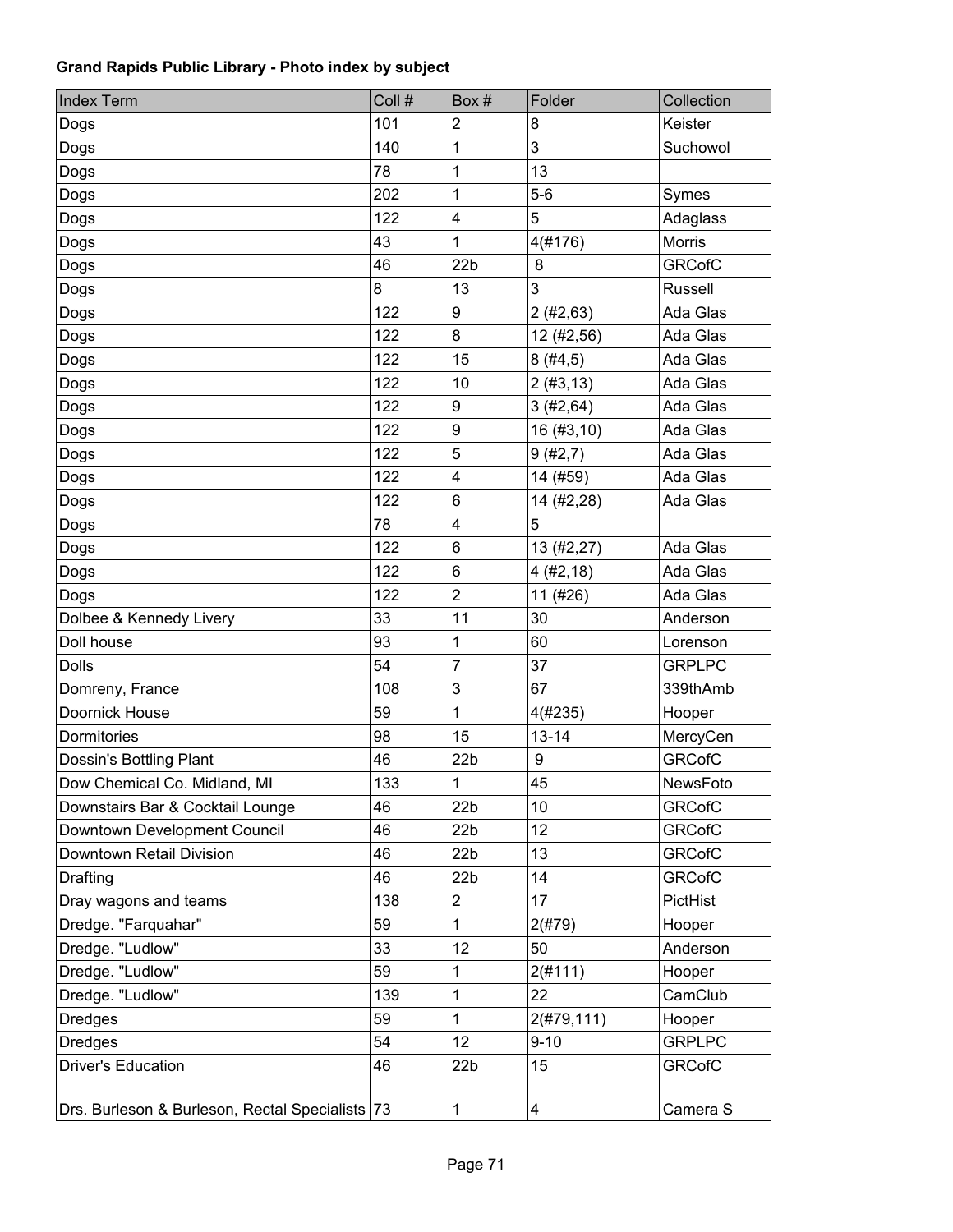| <b>Index Term</b>                | Coll # | Box#                    | Folder      | Collection      |
|----------------------------------|--------|-------------------------|-------------|-----------------|
| <b>Drueke Games</b>              | 84     | 18                      | 20          | <b>FMA</b>      |
| Drueke-Lynch Co.                 | 73     | $\overline{\mathbf{c}}$ | 1           | Cam Shop        |
| Drueke-Lynch Co.Interiors        | 73     | $\overline{c}$          | 1           | Cam Shop        |
| Drug abuse paraphernalia         | 54     | $\overline{7}$          | 38          | <b>GRPLPC</b>   |
| Drug abuse paraphernalia         | 43     | 1                       | 4(#177)     | <b>Morris</b>   |
| Drug stores                      | 185    | 1                       | 62          | CopyPhot        |
| Drug stores                      | 91     | 2                       | 9           |                 |
| Drug Stores  See also Pharmacies |        |                         |             |                 |
| Drug stores. Interiors           | 140    | $\overline{2}$          | $4 - 13$    | Suchowol        |
| Drug storesSeePharmacies         | 91     |                         |             |                 |
| Drum majors                      | 43     | 1                       | 4(#178)     | <b>Morris</b>   |
| <b>Drums</b>                     | 159    | 1                       | 16,44       | Strohpl         |
| Dry-Mix Crete and Supply Company | 177    | 1                       | 5           | <b>MDOT</b>     |
| Du Mont, France                  | 108    | 3                       | 12          | 339thAmb        |
| Dudley Waters Lawn and Residence | 78     | 4                       | 23          |                 |
| Dug Out bar                      | 203    | 1                       | 14          | Majchrza        |
| Dune buggies                     | 159    | 1                       | $2 - 3$     | Strohpl         |
| Dust arrestor                    | 43     | 1                       | 4(#180)     | Morris          |
| Dutch clothing                   | 159    | 1                       | 36          | Strohpl         |
| Dutch clothing                   | 78     | 4                       | 5           |                 |
| Dutch clothing                   | 78     | $\overline{\mathbf{c}}$ | 24          |                 |
| Dutch clothing                   | 78     | 3                       | 16          |                 |
| Dutch clothing                   | 78     | $\overline{2}$          | 64          |                 |
| Dutch gable house                | 93     | 1                       | 14          | Lorenson        |
| Dutch Mill                       | 78     | $\overline{\mathbf{c}}$ | 24          |                 |
| Dutch Novelty Shop               | 78     | $\overline{2}$          | 24          |                 |
| Dutch Reformed Church            | 33     | 10                      | 16          | Anderson        |
| Dutch Reformed Church            | 18     | 1                       | 2(#11)      | Fitch           |
| Duthler Ford                     | 46     | 22 <sub>b</sub>         | 16          | <b>GRCofC</b>   |
| Dutton, MI                       | 78     | 1                       | 29          |                 |
| Dwight Lydell Hatchery           | 78     | 1                       | 64          |                 |
| Dykstra Co. Building             | 54     | $\overline{7}$          | 39          | <b>GRPLPC</b>   |
| Eagle Brewery                    | 54     | 46                      | 3           | <b>GRPLPC</b>   |
| Eagle Brewery                    | 91     | 3                       | p. 72       |                 |
| Eagle Hotel                      | 76     | 1                       | 53          | <b>SterCard</b> |
| Eagle Hotel                      | 59     | $\overline{c}$          | 2(#480,489) | Hooper          |
| Eagle Hotel                      | 59     | $\overline{c}$          | 3(#596,642) | Hooper          |
| Eagle Hotel                      | 141    | 10                      | 15          | <b>GRHSoc</b>   |
| Eagle Hotel                      | 66     | 1                       | 2(#32, 41)  | Johnston        |
| Eagle Hotel                      | 59     | 1                       | 4(#244)     | Hooper          |
| Eagle Hotel                      | 18     | $\overline{2}$          | 6(#200)     | Fitch           |
| Eagle Hotel                      | 33     | 11                      | 25          | Anderson        |
| Eagle Steam Dye House            | 70     | 1                       | 6           | Merrill         |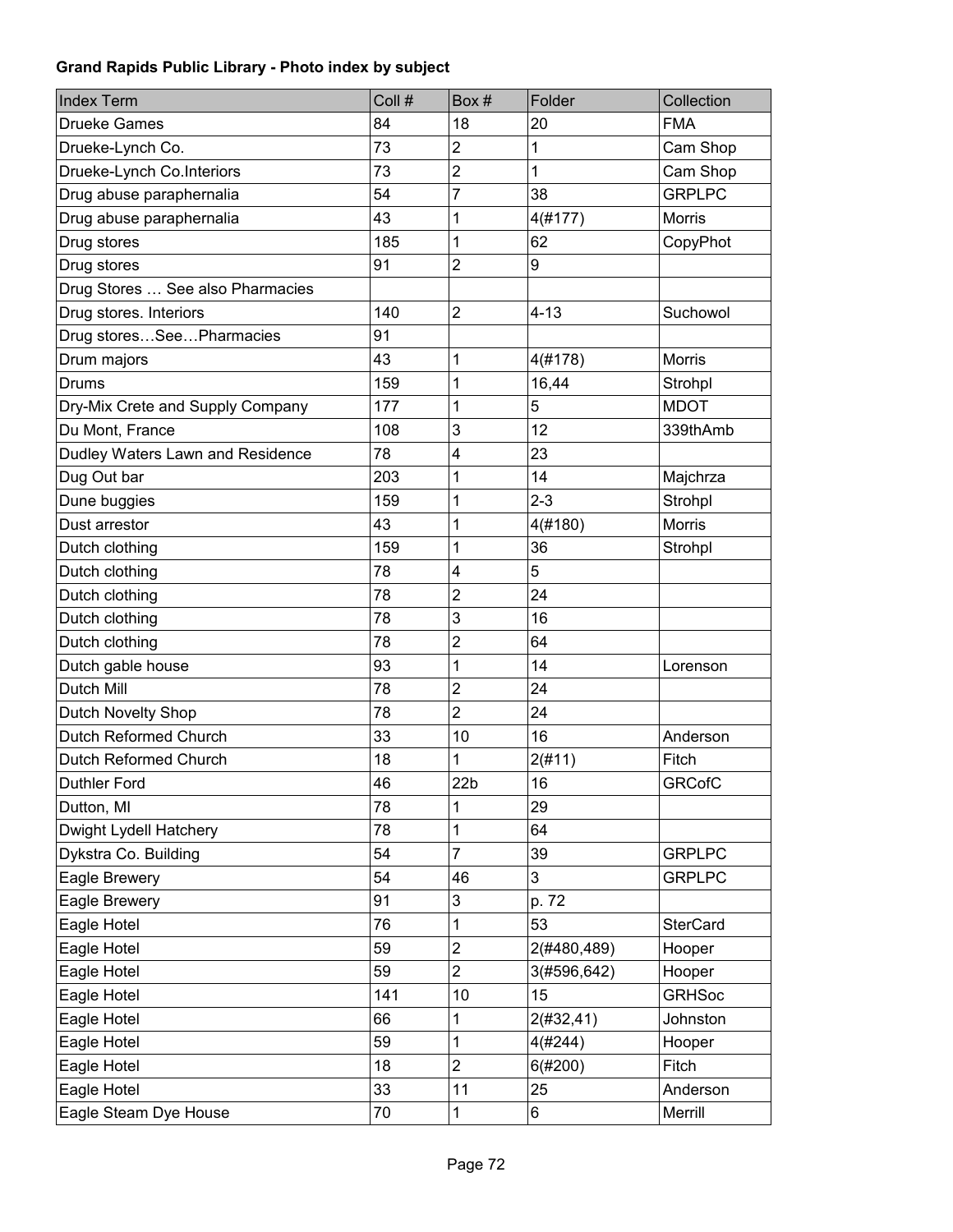| <b>Index Term</b>                          | Coll # | Box#                    | Folder         | Collection      |
|--------------------------------------------|--------|-------------------------|----------------|-----------------|
| Eagle, MI                                  | 54     | 7                       | 40             | <b>GRPLPC</b>   |
| Eagle's Livery                             | 33     | 11                      | 30             | Anderson        |
| East Beltline aerial views                 | 100    | 4                       | #50            | <b>GRPhotos</b> |
| East Bridge Street School                  | 141    | 11                      | 13             | <b>GRHSoc</b>   |
| <b>East Congregational Church</b>          | 43     | $\overline{\mathbf{c}}$ | 2(#446)        | <b>Morris</b>   |
| <b>East Fulton Street views</b>            | 91     | 1                       | 5              |                 |
| <b>East Fulton Street views</b>            | 91     | $\overline{2}$          | 4              |                 |
| <b>East Grand Rapids Elementary School</b> | 78     | 1                       | 55             |                 |
| East Grand Rapids High School              | 133    | 1                       | 46             | NewsFoto        |
| East Grand Rapids High School              | 78     | 1                       | 56             |                 |
| East Grand Rapids Luxury Apartments        | 133    | 1                       | 47             | NewsFoto        |
| <b>East Grand Rapids School</b>            | 19     | 9                       | 156            | DuMond          |
| <b>East Grand Rapids School</b>            | 46     | 22 <sub>b</sub>         | 17             | <b>GRCofC</b>   |
| East Grand Rapids School                   | 43     | 1                       | 2(#77)         | Morris          |
| East Grand Rapids schools                  | 46     | 25 <sub>b</sub>         | 41             | <b>GRCofC</b>   |
| East Leonard Christian Reformed Church     | 54     | $\overline{7}$          | 41             | <b>GRPLPC</b>   |
| East Side Canal                            | 33     | 10                      | 15             | Anderson        |
| East Side Canal                            | 59     | 1                       | 5(#346,348)    | Hooper          |
| Eastbrook Mall                             | 46     | 22 <sub>b</sub>         | 18             | <b>GRCofC</b>   |
| Eastbrook Mall                             | 54     | $\overline{7}$          | 42             | <b>GRPLPC</b>   |
| Eastbrook Mall                             | 100    | 1                       | $\overline{7}$ | <b>GRPhotos</b> |
| Eastern Avenue at Alger Street Views       | 46     | 22 <sub>b</sub>         | 19             | <b>GRCofC</b>   |
| Eastern Avenue Christian Reformed Church   | 93     | 1                       | 61             | Lorenson        |
| Eastern Avenue School                      | 78     | 1                       | 57             |                 |
| Eastern Avenue views                       | 46     | 22 <sub>b</sub>         | 20             | <b>GRCofC</b>   |
| Eastern Avenue views                       | 100    | 1                       | 25             | <b>GRPhotos</b> |
| Eastern Avenue views                       | 54     | 7                       | 44             | <b>GRPLPC</b>   |
| Eastern School                             | 54     | 7                       | 43             | <b>GRPLPC</b>   |
| Eaton & Lyon Bookstore. Interior           | 76     | $\overline{1}$          | 14             | <b>SterCard</b> |
| Ebenezeer Christian Reformed Church        | 93     | 1                       | 61             | Lorenson        |
| <b>Eberhard Center</b>                     | 91     | 3                       | p. 95          |                 |
| Eberhard, Clarence                         | 78     | 3                       | 39             |                 |
| Eberhard, Pearl                            | 78     | 3                       | 39             |                 |
| Eberhard's Grocery -- Interior             | 140    | 1                       | 4              | Suchowol        |
| Eberhard's Grocery -- Interior             | 140    | $\overline{c}$          | $44 - 7$       | Suchowol        |
| <b>Economic Study Group Meetings</b>       | 46     | 22 <sub>b</sub>         | 21             | <b>GRCofC</b>   |
| <b>Economy Dry Cleaners</b>                | 118    | 3                       | 55             |                 |
| <b>Economy Dry Cleaners</b>                | 118    | 3                       | 48             |                 |
| Economy Dye House                          | 78     | 1                       | 93             |                 |
| Economy Dye House motorcycle               | 138    | $\overline{2}$          | 18             | PictHist        |
| Economy Dye House. Interiors               | 73     | 1                       | 10             | Camera S        |
| Edgeley, ND                                | 135    | 8                       | 3              | Lee             |
| Edgewood School                            | 54     | $\overline{7}$          | 45             | <b>GRPLPC</b>   |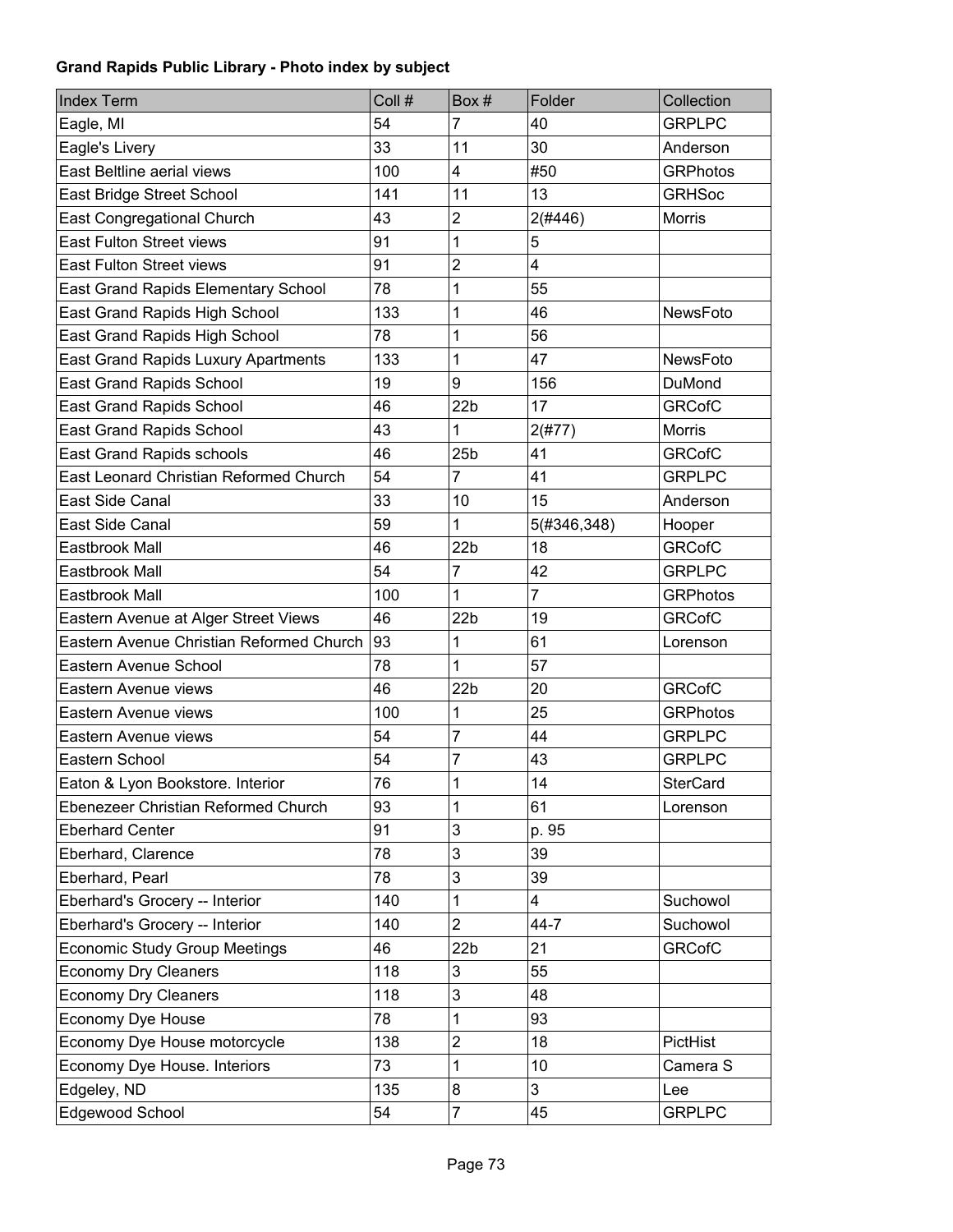| <b>Index Term</b>                         | Coll # | Box#            | Folder            | Collection      |
|-------------------------------------------|--------|-----------------|-------------------|-----------------|
| <b>Edison Light and Fuel Company</b>      | 91     | 3               | p. 80             |                 |
| <b>Education Committee</b>                | 46     | 22 <sub>b</sub> | $22-6$            | <b>GRCofC</b>   |
| Eggebeen Funeral Home                     | 93     | 1               | 20                | Lorenson        |
| Eifert Trunk & Leather Goods Store        | 73     | 1               | 22                | Cam Shop        |
| Eifert Trunk & Leather Goods Store.       |        |                 |                   |                 |
| Interiors                                 | 73     | 1               | 22                | Cam Shop        |
| Electric linepeople at work               | 46     | 22 <sub>b</sub> | 27                | <b>GRCofC</b>   |
| Electrical equipment                      | 46     | 22 <sub>b</sub> | 28                | <b>GRCofC</b>   |
| <b>Electronic Sound Equipment</b>         | 46     | 22 <sub>b</sub> | 29                | <b>GRCofC</b>   |
| Eliza Page Drug Store                     | 91     | 3               | p. 58             |                 |
| Elk Rapids, Mich.                         | 159    | 1               | 5                 | Strohpl         |
| Elk's Band                                | 43     | 1               | 1(H44)            | Morris          |
| Elks' Club                                | 78     | 1               | 58                |                 |
| <b>Elks Temple</b>                        | 73     | 1               | 13                | Camera S        |
| Elk's Temple                              | 165    | $\overline{2}$  | 8                 | Bayne           |
| Elk's Temple                              | 138    | $\overline{2}$  | 19                | PictHist        |
| Elk's Temple                              | 54     | $\overline{7}$  | $46 - 7$          | <b>GRPLPC</b>   |
| Elk's Temple                              | 89     | $\overline{c}$  | 31                | Swanlund        |
| Elk's Temple                              | 78     | 1               | 58                |                 |
| Elks' Temple                              | 78     | 1               | 86                |                 |
| Elliott Machine Co.                       | 78     | 4               | X1                |                 |
| Ellis parking lot                         | 91     | 3               | p. 41             |                 |
| <b>Ellsworth Street views</b>             | 91     | 1               | 9                 |                 |
| Elston-Richards, Inc.                     | 46     | 22 <sub>b</sub> | 30                | <b>GRCofC</b>   |
| Eltville, France                          | 108    | 3               | 105               | 339thAmb        |
| Emdin's Building                          | 46     | 22 <sub>b</sub> | 31                | <b>GRCofC</b>   |
| <b>Emmanuel Lutheran Church</b>           | 59     | 1               | 2(#102)           | Hooper          |
| <b>Empress Theatre</b>                    | 54     | 7               | 48                | <b>GRPLPC</b>   |
| Engine houses  See  Fire stations         |        |                 |                   |                 |
| England                                   | 114    | 1               | 10,12             | Bender          |
|                                           |        |                 | entire collection |                 |
| England                                   | 146    |                 | see finding aid   | Wells           |
| England                                   | 147    | 1               | 14                | Schroed         |
| English Church, France                    | 108    | 3               | 104               | 339thAmb        |
| Erie and Kalamazoo Railroad               | 78     | 1               | 59                |                 |
| Escanaba, MI                              | 72     | 1               | $\overline{2}$    | <b>Birdseye</b> |
| Estes Park, CO                            | 146    | 5               | $2 - 3$           | Wells           |
| Evangeline Hospital                       | 54     | $\overline{7}$  | 49                | <b>GRPLPC</b>   |
| Evanston, IL                              | 146    | 9               | 1                 | Wells           |
| Evening Press and Herald Bldgs.           | 78     | 1               | 59.5              |                 |
| <b>Evening Press Building</b>             | 59     | 3               | 1(#765)           | Hooper          |
| <b>Evening Press Building</b>             | 78     | 1               | 93                |                 |
| <b>Evening Press Newsboys Association</b> | 59     | $\overline{c}$  | 3(#633)           | Hooper          |
| Evening Press Newsboys Band               | 59     | $\overline{c}$  | $3(#608-9)$       | Hooper          |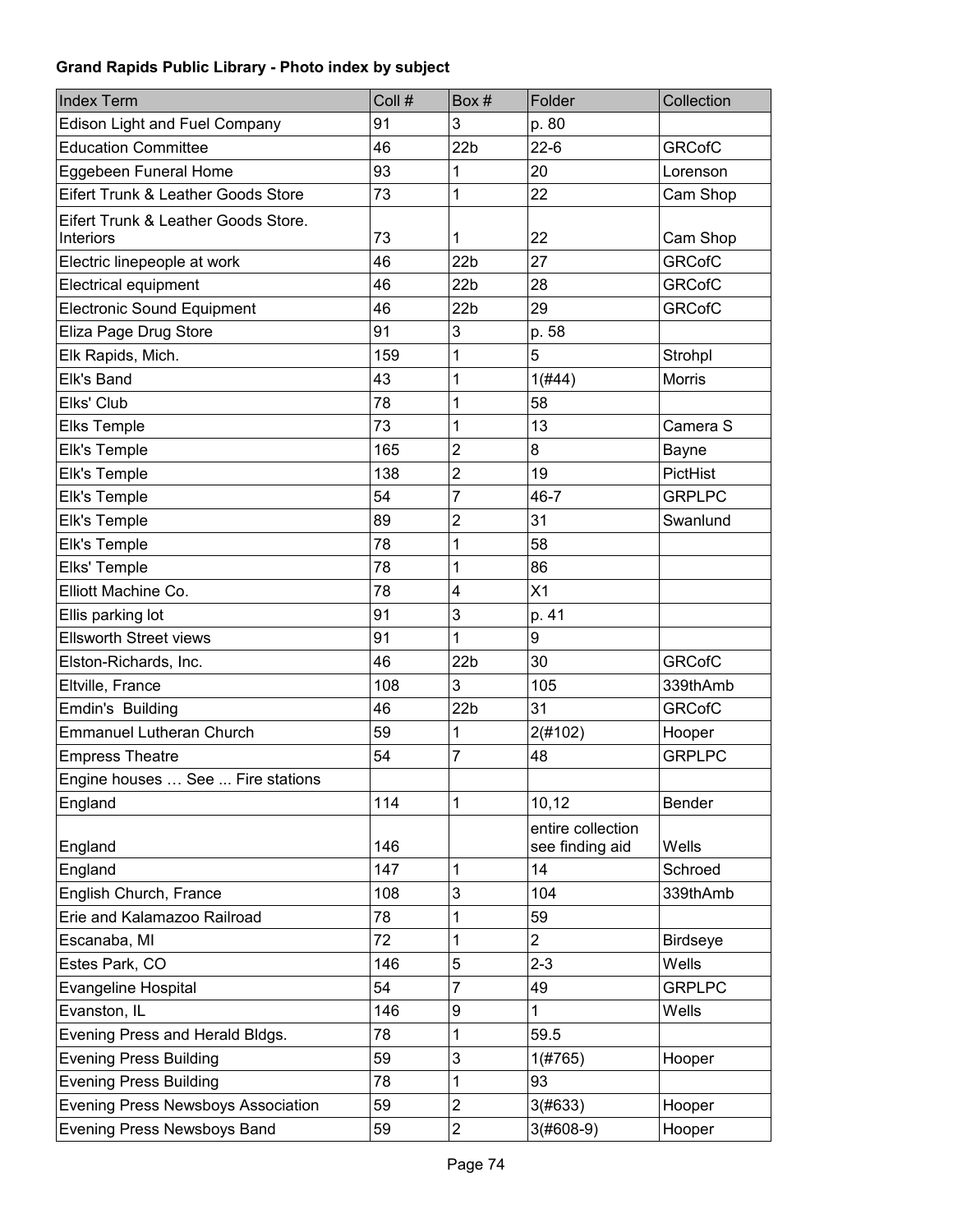| <b>Index Term</b>                                     | Coll # | Box#            | Folder                | Collection      |
|-------------------------------------------------------|--------|-----------------|-----------------------|-----------------|
| Excelsior Wrapper Co.                                 | 73     | 1               | 16                    | Cam Shop        |
| <b>Exchange Bank</b>                                  | 54     | 45              | 8                     | <b>GRPLPC</b>   |
| <b>Excursion Wagon</b>                                | 59     | $\overline{2}$  | $1(#383-4)$           | Hooper          |
| <b>Executive Secretaries Conference</b>               | 129    | 14              | $\overline{2}$        | Rotary          |
| <b>Executives of Michigan Congressional</b><br>Dinner | 46     | 22 <sub>b</sub> | 32                    | <b>GRCofC</b>   |
| <b>Exhibitors Building</b>                            | 43     | 1               | 2(#81)                | Morris          |
| <b>Exhibitors Building</b>                            | 54     | $\overline{7}$  | 31                    | <b>GRPLPC</b>   |
| <b>Exhibitors Building</b>                            | 84     | 18              | 7                     | <b>FMA</b>      |
| <b>Exhibitors Building construction</b>               | 43     | 1               | $2($ #79-80)          | Morris          |
| Explosions                                            | 111    | $\overline{2}$  | $\boldsymbol{9}$      | Blumensh        |
| Explosions                                            | 185    | 3               | 77                    | CopyPhot        |
| Explosions                                            | 43     | 1               | 4(#155,168-70)        | Morris          |
| <b>Export Trade Course</b>                            | 46     | 22 <sub>b</sub> | 33                    | <b>GRCofC</b>   |
| <b>Exposition of American Furniture Making</b>        | 76     | 1               | 42                    | <b>SterCard</b> |
| Expressway construction                               | 46     | 22 <sub>b</sub> | $34 - 7$              | <b>GRCofC</b>   |
| Expressway luncheon                                   | 46     | 22 <sub>b</sub> | 36                    | <b>GRCofC</b>   |
| Extensole Corp.                                       | 133    | $\overline{2}$  | 178                   | NewsFoto        |
| Extensole Corp.                                       | 84     | 18              | 21                    | <b>FMA</b>      |
| F. H. McGough & Son. Interior                         | 73     | 1               | 38                    | Cam Shop        |
| F. Letellier & Co.                                    | 73     | 1               | 38                    | Cam Shop        |
| F.F. Wood Motor Company                               | 184    | 1               | 12                    | Darling         |
| F.L. Furbish Company                                  | 59     | $\overline{2}$  | 4(#704)               | Hooper          |
| F.L. Furbish Company                                  | 33     | 10              | 17                    | Anderson        |
| F.L. Furbish's furniture shop                         | 91     | 3               | p. 86                 |                 |
| F.T. Canmer store                                     | 202    | 1               | 7                     | Symes           |
| F.W. Wurzburg Dry Goods                               | 91     | $\overline{2}$  | 7                     |                 |
| <b>Fables II Restaurant</b>                           | 46     | 22 <sub>b</sub> | 38                    | <b>GRCofC</b>   |
| Fabric store                                          | 46     | 22b             | 39                    | <b>GRCofC</b>   |
| Factories                                             | 18     | 4               | 1(H132)               | Fitch           |
| Factories                                             | 54     | 8               | 1                     | <b>GRPLPC</b>   |
| Factories                                             | 62     | 1               | $4 - 5$               | Globe           |
| Factories                                             | 54     | 19              | 13,19                 | <b>GRPLPC</b>   |
| Factories                                             | 170    | 8               | $25 - 7$              | WolvBras        |
| Factories                                             | 59     | 2               | 2(#502,508-<br>9,568) | Hooper          |
| Factories                                             | 202    | 1               | 28,89                 | Symes           |
| Factories                                             | 54     | 48              | 2,7,15                | <b>GRPLPC</b>   |
| Factories                                             | 54     | 3               | 7                     | <b>GRPLPC</b>   |
| Factories                                             | 54     | 46              | 9                     | <b>GRPLPC</b>   |
| Factories                                             | 54     | 42              | $20-1$                | <b>GRPLPC</b>   |
| Factories                                             | 138    | $\overline{2}$  | 29,44                 | PictHist        |
| Factories                                             | 54     | 13              | 10                    | <b>GRPLPC</b>   |
| Factories                                             | 59     | 3               | 1(#754)               | Hooper          |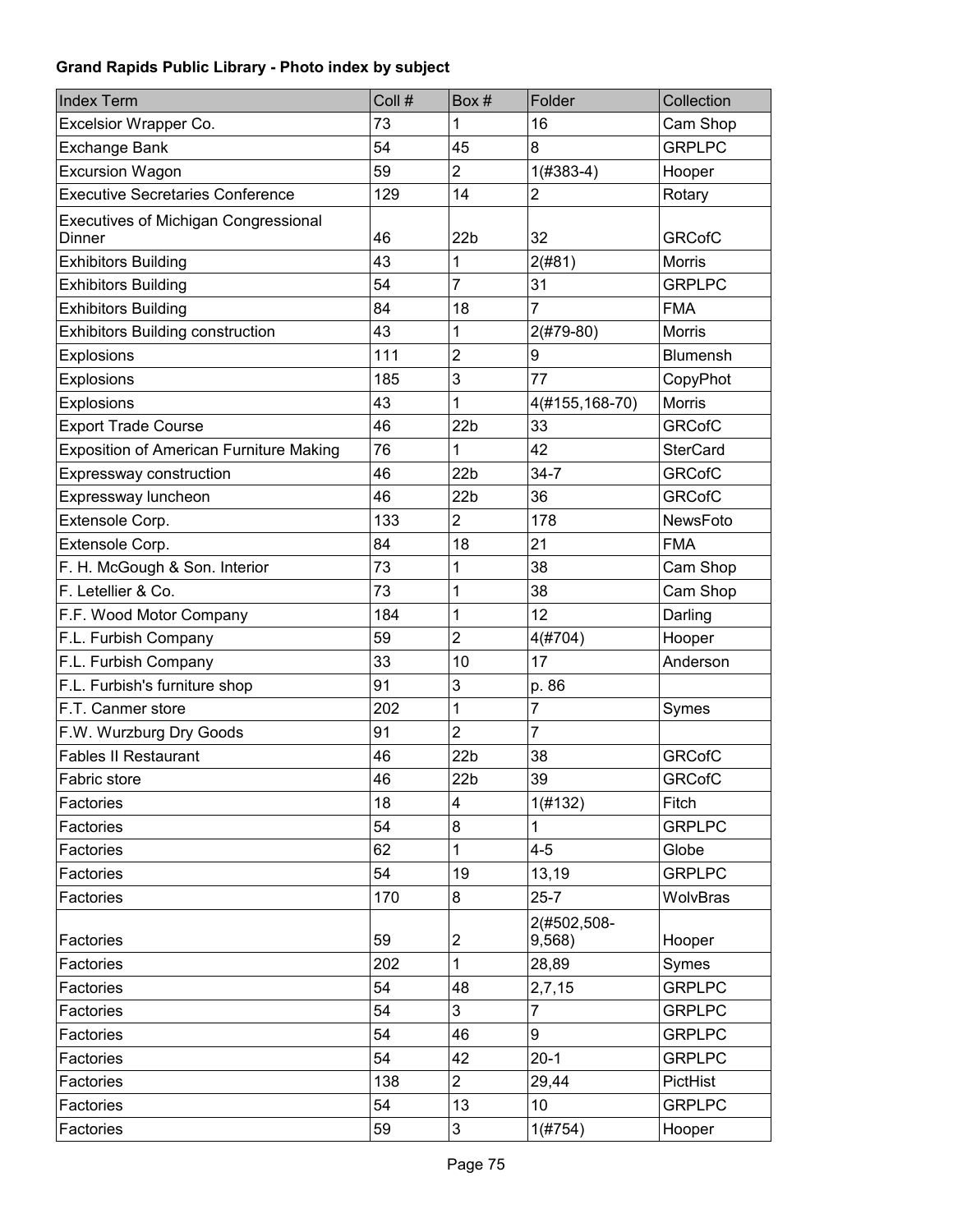| <b>Index Term</b>      | Coll # | Box#                    | Folder                                                         | Collection      |
|------------------------|--------|-------------------------|----------------------------------------------------------------|-----------------|
| Factories              | 59     | 1                       | 4(#253-4,262-<br>4,267-<br>8,271,274),5(#36<br>9)              | Hooper          |
|                        |        |                         | 2(#488,429,437-                                                |                 |
| Factories              | 59     | $\mathbf 2$             | 47,450)                                                        | Hooper          |
| Factories              | 59     | $\overline{2}$          | 3(#573)                                                        | Hooper          |
| Factories              | 54     | 20                      | 11                                                             | <b>GRPLPC</b>   |
| Factories              | 54     | 17                      | 19                                                             | <b>GRPLPC</b>   |
| Factories              | 138    | 3                       | 8                                                              | PictHist        |
| Factories              | 54     | 10                      | 6                                                              | <b>GRPLPC</b>   |
| Factories              | 54     | 5                       | 2,27                                                           | <b>GRPLPC</b>   |
| Factories              | 54     | 21                      | $\overline{7}$                                                 | <b>GRPLPC</b>   |
| Factories              | 54     | $\overline{\mathbf{4}}$ | 10,13,36                                                       | <b>GRPLPC</b>   |
| Factories              | 54     | 9                       | 7                                                              | <b>GRPLPC</b>   |
| Factories              | 66     | 1                       | 2(#36, 41)                                                     | Johnston        |
| Factories              | 17     | 21                      | 91                                                             | Widdicom        |
| Factories              | 63     | 1                       | 11                                                             | Vinkemul        |
| Factories              | 89     | $\overline{2}$          | $3-$<br>4,7,45,56,62,66,8<br>0,82,99,104,113,<br>120, 133, 142 | Swanlund        |
| Factories              | 76     | 1                       | 35,55,69                                                       | <b>SterCard</b> |
| Factories              | 138    | 1                       | 16                                                             | PictHist        |
| Factories              | 133    | 1                       | 45,48,53-5,82,90-<br>1,122,178                                 | <b>NewsFoto</b> |
| Factories              | 43     | 1                       | 3(#122,128)                                                    | <b>Morris</b>   |
| Factories              | 93     | 1                       | 60                                                             | Lorenson        |
| Factories - Interiors  | 91     | 3                       | p. 3                                                           |                 |
| Factories -- interiors | 46     | 25 <sub>b</sub>         | 36                                                             | <b>GRCofC</b>   |
| Factories -- interiors | 46     | 23c                     | 13                                                             | <b>GRCofC</b>   |
| Factories -- interiors | 114    | 1                       | 12                                                             | Bender          |
| Factories -- interiors | 46     | 21 <sub>b</sub>         | 50                                                             | <b>GRCofC</b>   |
| Factories -- interiors | 170    | 9                       | $1-9$                                                          | WolvBras        |
| Factories -- interiors | 46     | 21c                     | 6,33                                                           | <b>GRCofC</b>   |
| Factories -- interiors | 46     | 21a                     | 27                                                             | <b>GRCofC</b>   |
| Factories -- interiors | 138    | 6                       | 16                                                             | PictHist        |
| Factories -- interiors | 138    | 5                       | 53                                                             | PictHist        |
| Factories -- interiors | 185    | 1                       | 48                                                             | CopyPhot        |
| Factories -- interiors | 46     | 22 <sub>b</sub>         | $\mathfrak{Z}$                                                 | <b>GRCofC</b>   |
| Factories -- interiors | 140    | $\mathbf{1}$            | 6                                                              | Suchowol        |
| Factories -- interiors | 46     | 25c                     | 8,13                                                           | <b>GRCofC</b>   |
| Factories -- interiors | 46     | 22c                     | 21                                                             | <b>GRCofC</b>   |
| Factories -- interiors | 138    | $\overline{2}$          | 21                                                             | PictHist        |
| Factories -- interiors | 17     | 21                      | 91                                                             | Widdicom        |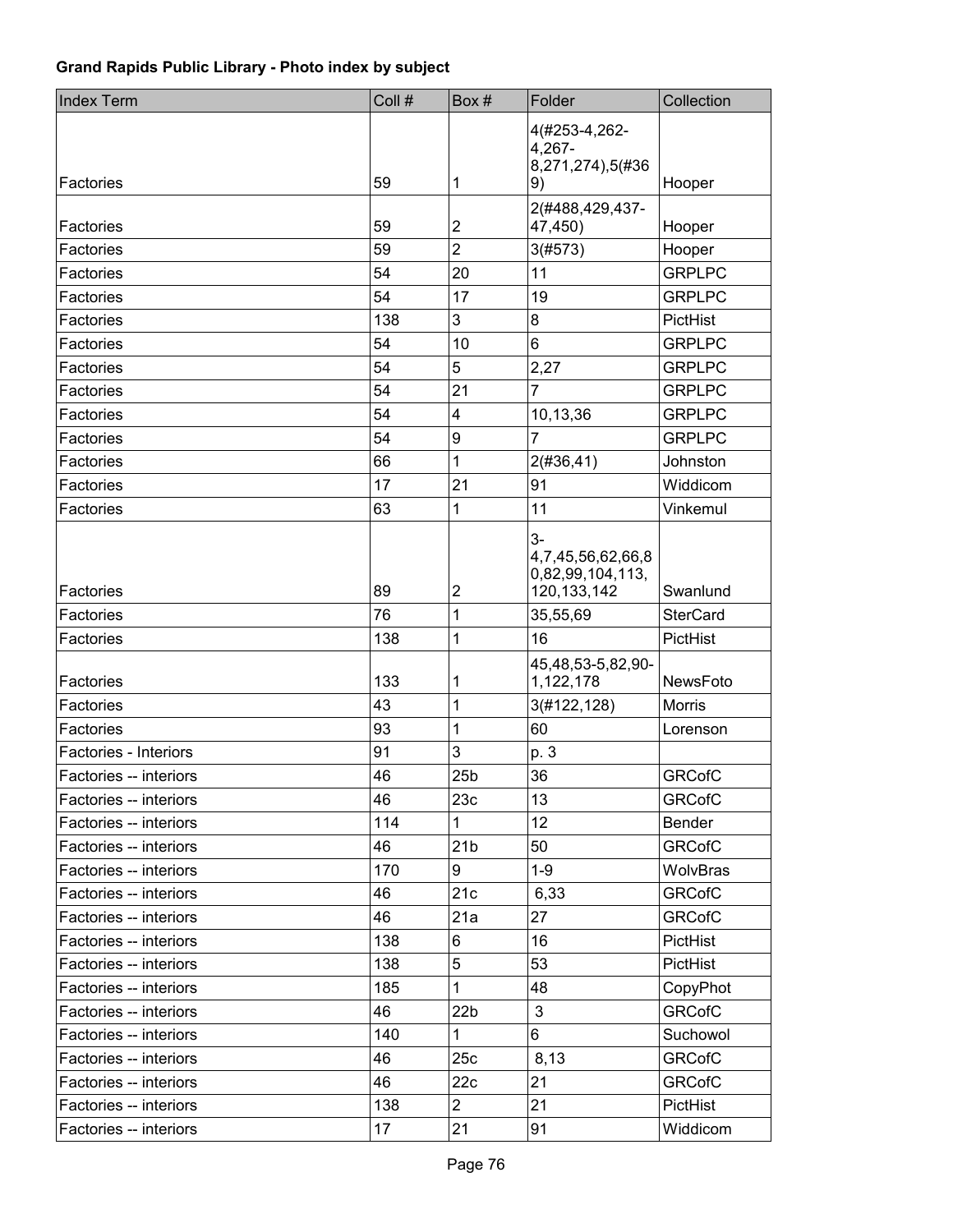| <b>Index Term</b>                | Coll # | Box#                    | Folder                       | Collection    |
|----------------------------------|--------|-------------------------|------------------------------|---------------|
| Factories -- interiors           | 138    | $\overline{2}$          | 20                           | PictHist      |
| Factories -- interiors           | 46     | 24c                     | 7,60                         | <b>GRCofC</b> |
| Factories -- interiors           | 50     | $\overline{2}$          | 28                           | <b>GRITC</b>  |
| Factories -- interiors           | 138    | 4                       | 1                            | PictHist      |
| Factory workers                  | 194    | $\overline{c}$          | 6                            | Harring       |
| Fairgrounds                      | 54     | 8                       | $\overline{2}$               | <b>GRPLPC</b> |
| Fairgrounds                      | 54     | 9                       | 1                            | <b>GRPLPC</b> |
| Fairs                            | 54     | 8                       | 3                            | <b>GRPLPC</b> |
| Fairs                            | 54     | 1                       | 5                            | <b>GRPLPC</b> |
| Fairs                            | 78     | 4                       | X <sub>8</sub>               |               |
| Fairs                            | 78     | 4                       | 29                           |               |
| <b>Fallas farmstead</b>          | 185    | 1                       | 6,49                         | CopyPhot      |
| <b>Fallasburg Covered Bridge</b> | 78     | 1                       | 60                           |               |
| Fallasburg school                | 185    | 1                       | 50                           | CopyPhot      |
| Fallasburg, MI Covered Bridge    | 33     | 8                       | box contents not<br>foldered | Anderson      |
| Fallasburg, MI Covered Bridge    | 54     | 8                       | 4                            | <b>GRPLPC</b> |
| Fallasburg, MI Covered Bridge    | 59     | 1                       | 2(#132)                      | Hooper        |
| Fallasburg, MI Covered Bridge    | 93     | 1                       | 59                           | Lorenson      |
| Fallasburg, MI Park              | 77     | 1                       | 6                            | Dautrich      |
| Fallasburg, MI Park              | 165    | 3                       | 5                            | <b>Bayne</b>  |
| <b>Family Book Stores</b>        | 118    | 3                       | 110                          |               |
| <b>Family Theater</b>            | 138    | $\overline{c}$          | 22                           | PictHist      |
| <b>Fanatorium Bowling Alley</b>  | 91     | 3                       | p. 119                       |               |
| Fancy Furniture Co.              | 84     | 18                      | 8                            | <b>FMA</b>    |
| <b>Fanny Farmer Candies</b>      | 118    | 3                       | 41                           |               |
| Farm houses                      | 122    | 1                       | 47-8,50-8                    | Adaglass      |
| Farm houses                      | 185    | 1                       | 51                           | CopyPhot      |
| Farm houses                      | 185    | $\overline{\mathbf{c}}$ | 60                           | CopyPhot      |
| Farm houses                      | 101    | 1                       | 13                           | Keister       |
| Farm houses                      | 122    | 21                      | 2(#5,2)                      | Ada Glas      |
| Farmers                          | 122    | 10                      | 11 (#3,22)                   | Ada Glas      |
| Farmers                          | 122    | 11                      | 1(#3, 24)                    | Ada Glas      |
| Farmers                          | 122    | 11                      | 4(#3,27)                     | Ada Glas      |
| Farmers                          | 122    | 10                      | 12(#3, 23)                   | Ada Glas      |
| Farms                            | 49     | 6                       | 6                            | Glenn         |
| Farms                            | 136    | 4                       | 6                            | <b>Thomas</b> |
| Farms                            | 185    | 3                       | 55                           | CopyPhot      |
| Farms                            | 139    | 1                       | 23                           | CamClub       |
| Farms                            | 74     | 26                      | $v.50-1$                     | <b>Brewer</b> |
| Farms                            | 185    | 1                       | 6,49,64                      | CopyPhot      |
| Farms                            | 122    | 5                       | 1,36                         | Adaglass      |
| Farms                            | 122    | $\mathbf{1}$            | 31,59-62                     | Adaglass      |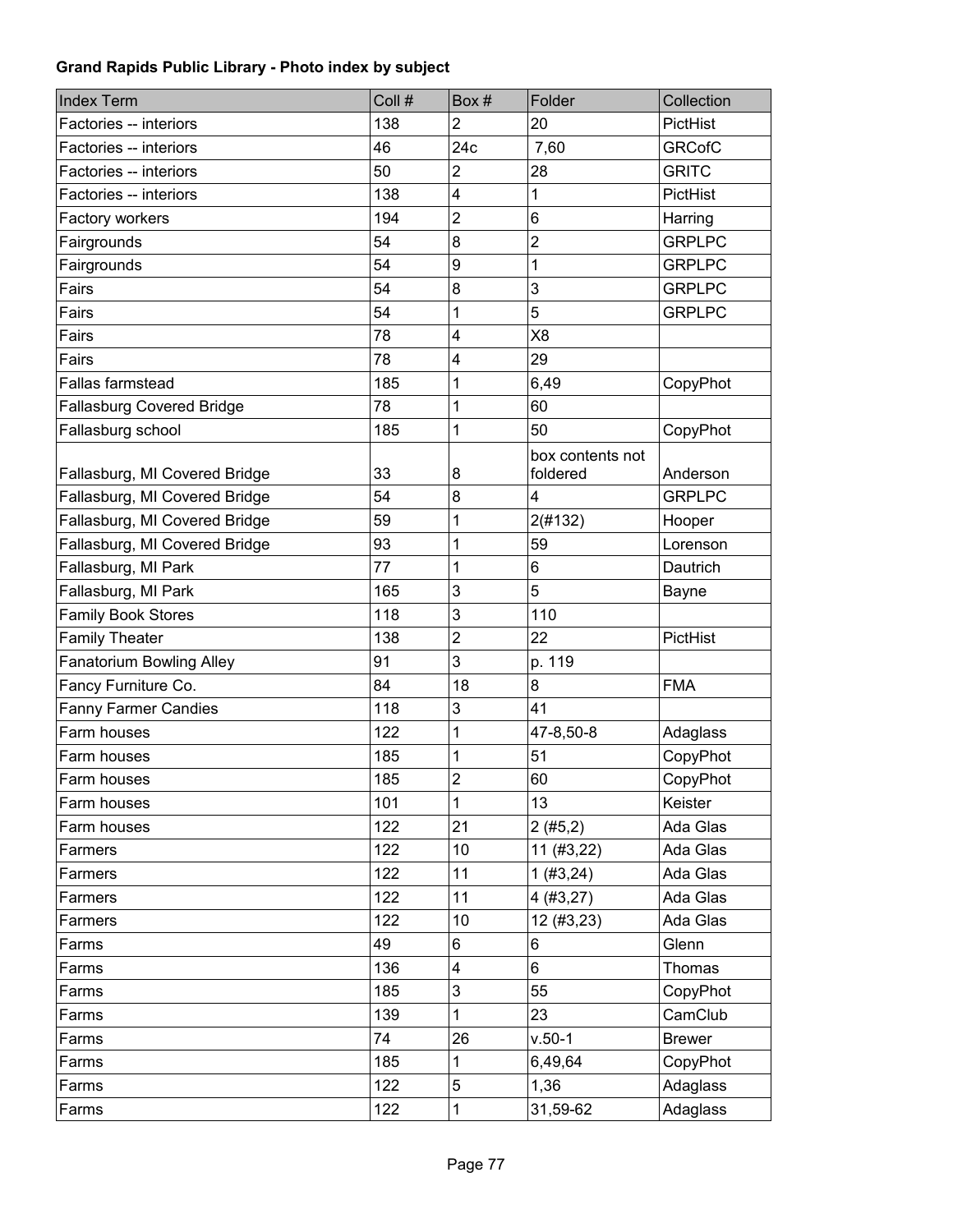| 122<br>22<br>11 (#5,36)<br>Ada Glas<br>Farms<br>$\overline{c}$<br>24<br>Farms<br>78<br>$\overline{7}$<br>225<br>Tho Glas<br>136<br>Farms<br>122<br>21<br>Ada Glas<br>Farms<br>1(#5,1)<br>22 <sub>b</sub><br><b>GRCofC</b><br>46<br>40<br>Fasteners, Inc.<br>Father & Son<br>118<br>3<br>9<br>3<br>68<br>Faverolles, France<br>108<br>339thAmb<br>25<br>Fay House (hotel)<br>33<br>11<br>Anderson<br>Fayetteville, AR<br>169<br>18<br>1<br>Weber<br>3<br><b>Federal Building</b><br>91<br>p. 28<br>1<br>5<br><b>Federal Building</b><br>Merrill<br>70 |
|------------------------------------------------------------------------------------------------------------------------------------------------------------------------------------------------------------------------------------------------------------------------------------------------------------------------------------------------------------------------------------------------------------------------------------------------------------------------------------------------------------------------------------------------------|
|                                                                                                                                                                                                                                                                                                                                                                                                                                                                                                                                                      |
|                                                                                                                                                                                                                                                                                                                                                                                                                                                                                                                                                      |
|                                                                                                                                                                                                                                                                                                                                                                                                                                                                                                                                                      |
|                                                                                                                                                                                                                                                                                                                                                                                                                                                                                                                                                      |
|                                                                                                                                                                                                                                                                                                                                                                                                                                                                                                                                                      |
|                                                                                                                                                                                                                                                                                                                                                                                                                                                                                                                                                      |
|                                                                                                                                                                                                                                                                                                                                                                                                                                                                                                                                                      |
|                                                                                                                                                                                                                                                                                                                                                                                                                                                                                                                                                      |
|                                                                                                                                                                                                                                                                                                                                                                                                                                                                                                                                                      |
|                                                                                                                                                                                                                                                                                                                                                                                                                                                                                                                                                      |
|                                                                                                                                                                                                                                                                                                                                                                                                                                                                                                                                                      |
| 1<br><b>Federal Building</b><br>81<br><b>SterCard</b><br>76                                                                                                                                                                                                                                                                                                                                                                                                                                                                                          |
| $\overline{2}$<br><b>Federal Building</b><br>89<br>43<br>Swanlund                                                                                                                                                                                                                                                                                                                                                                                                                                                                                    |
| 1<br>6<br><b>Federal Building</b><br>69<br>VanVelde                                                                                                                                                                                                                                                                                                                                                                                                                                                                                                  |
| 3<br><b>Federal Building</b><br>91<br>p. 28                                                                                                                                                                                                                                                                                                                                                                                                                                                                                                          |
| 5<br>8<br><b>Federal Building</b><br>54<br><b>GRPLPC</b>                                                                                                                                                                                                                                                                                                                                                                                                                                                                                             |
| <b>Federal Building</b><br>78<br>4<br>14                                                                                                                                                                                                                                                                                                                                                                                                                                                                                                             |
| 1<br><b>Federal Building</b><br>78<br>86                                                                                                                                                                                                                                                                                                                                                                                                                                                                                                             |
| <b>Federal Mogul Bearing Plant</b><br>133<br>1<br>48<br>NewsFoto                                                                                                                                                                                                                                                                                                                                                                                                                                                                                     |
| $\overline{2}$<br>210<br>Federal Reserve. Washington, D.C.<br>133<br>NewsFoto                                                                                                                                                                                                                                                                                                                                                                                                                                                                        |
| <b>Federal Square Building</b><br>54<br>12<br>$9 - 10$<br><b>GRPLPC</b>                                                                                                                                                                                                                                                                                                                                                                                                                                                                              |
| 8<br><b>Federal Square Building</b><br>54<br>6<br><b>GRPLPC</b>                                                                                                                                                                                                                                                                                                                                                                                                                                                                                      |
| <b>Federal Square Building</b><br>46<br>22 <sub>b</sub><br>41<br><b>GRCofC</b>                                                                                                                                                                                                                                                                                                                                                                                                                                                                       |
| $\overline{2}$<br>32<br><b>Federal Square Building</b><br>89<br>Swanlund                                                                                                                                                                                                                                                                                                                                                                                                                                                                             |
| 3<br><b>Federal Square building</b><br>91<br>p. 41                                                                                                                                                                                                                                                                                                                                                                                                                                                                                                   |
| 1<br>NewsFoto<br><b>Federal Square Grill</b><br>133<br>49                                                                                                                                                                                                                                                                                                                                                                                                                                                                                            |
| <b>Federal Square Grill</b><br>78<br>1<br>60.25                                                                                                                                                                                                                                                                                                                                                                                                                                                                                                      |
| 1<br>128<br>40<br>Stover<br>Fences                                                                                                                                                                                                                                                                                                                                                                                                                                                                                                                   |
| 21<br>4(#5,4)<br>122<br>Ada Glas<br>Fences                                                                                                                                                                                                                                                                                                                                                                                                                                                                                                           |
| 7<br>54<br>8<br><b>GRPLPC</b><br>Ferguson Hospital                                                                                                                                                                                                                                                                                                                                                                                                                                                                                                   |
| Ferries<br>33<br>13<br>10<br>Anderson                                                                                                                                                                                                                                                                                                                                                                                                                                                                                                                |
| $\overline{c}$<br>5<br>159<br>Ferries<br>Strohpl                                                                                                                                                                                                                                                                                                                                                                                                                                                                                                     |
| 1<br>16<br>Ferries<br>69<br>VanVelde                                                                                                                                                                                                                                                                                                                                                                                                                                                                                                                 |
| 54<br><b>GRPLPC</b><br>Ferries<br>8<br>8                                                                                                                                                                                                                                                                                                                                                                                                                                                                                                             |
| 3<br>37<br>78<br>Ferries (Pentwater)                                                                                                                                                                                                                                                                                                                                                                                                                                                                                                                 |
| 3<br>Ferries (Saugatuck)<br>78<br>65                                                                                                                                                                                                                                                                                                                                                                                                                                                                                                                 |
| 78<br>16<br>Ferris Institute<br>1                                                                                                                                                                                                                                                                                                                                                                                                                                                                                                                    |
| <b>Ferris Wheel</b><br>128<br>41<br>1<br>Stover                                                                                                                                                                                                                                                                                                                                                                                                                                                                                                      |
| 3<br>Ferry Landing, Windsor, Canada<br>108<br>106<br>339thAmb                                                                                                                                                                                                                                                                                                                                                                                                                                                                                        |
| Ferry, Grand Haven, MI<br>$\overline{2}$<br>23<br>138<br>PictHist                                                                                                                                                                                                                                                                                                                                                                                                                                                                                    |
| 5<br>$8-9$<br>Festivals<br>1<br>Mulnix                                                                                                                                                                                                                                                                                                                                                                                                                                                                                                               |
| $\overline{2}$<br>138<br>24<br>Festivals<br>PictHist                                                                                                                                                                                                                                                                                                                                                                                                                                                                                                 |
| 8<br>9<br><b>GRPLPC</b><br>Festivals<br>54                                                                                                                                                                                                                                                                                                                                                                                                                                                                                                           |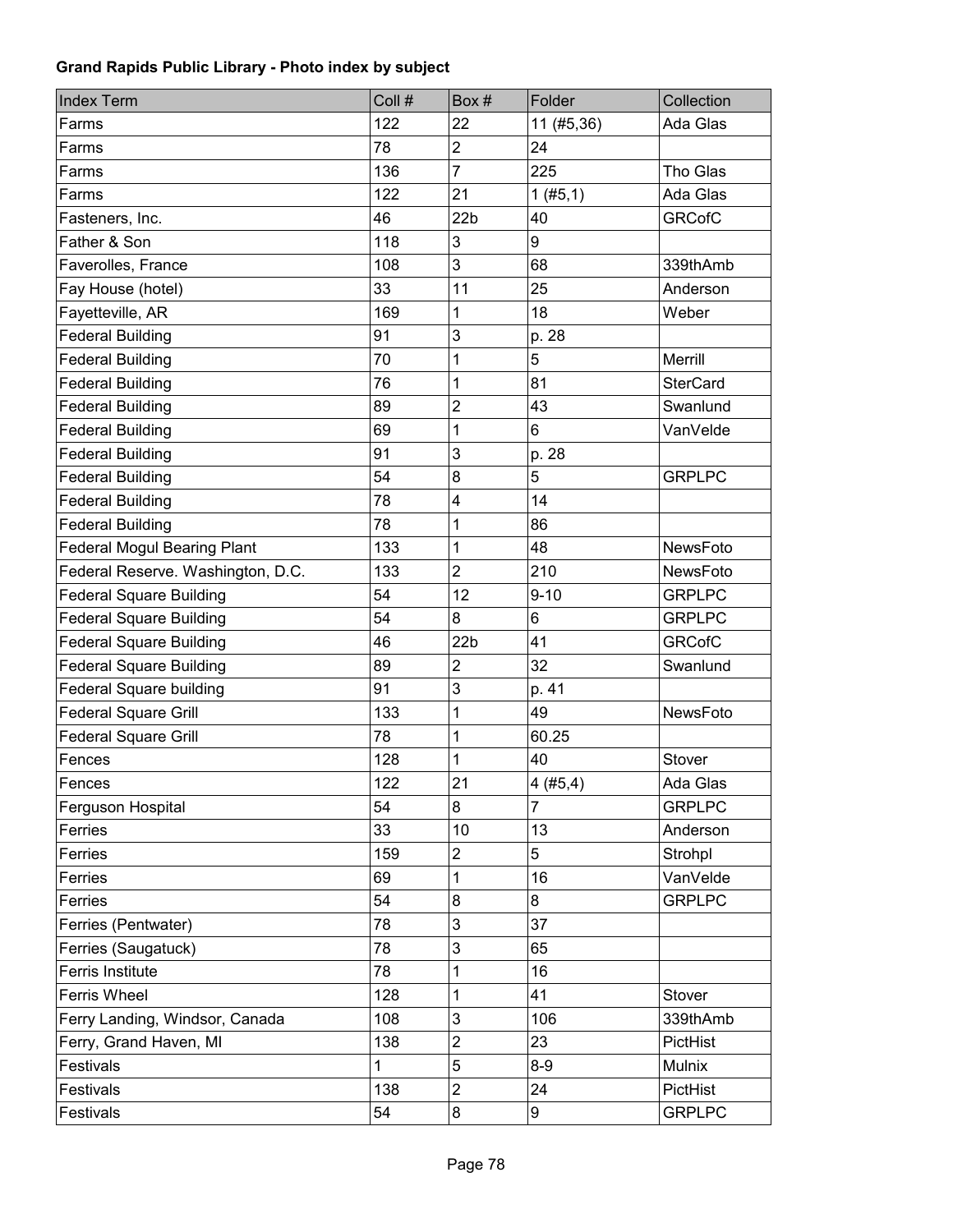| <b>Index Term</b>                | Coll # | Box #           | Folder                               | Collection    |
|----------------------------------|--------|-----------------|--------------------------------------|---------------|
| Festivals                        | 195    | 19              | 60                                   | Jaycees       |
| Festivals                        | 46     | 22 <sub>b</sub> | $42 - 4$                             | <b>GRCofC</b> |
| <b>Fiber Fabrics Forum</b>       | 46     | 22 <sub>b</sub> | 45                                   | <b>GRCofC</b> |
| <b>Field kitchens</b>            | 146    | 5               | 20,22                                | Wells         |
| Fifth Avenue Bathing Beach       | 78     | $\overline{2}$  | 62                                   |               |
| <b>Fifth Avenue Celebration</b>  | 185    | 1               | 52                                   | CopyPhot      |
| Filer Mansion, Manistee, MI      | 159    | 1               | 22                                   | Strohpl       |
| Fill the Barrel Campaign         | 138    | $\overline{c}$  | 25                                   | PictHist      |
| Fill the Barrel Campaign         | 67     | 1               | 5                                    | Scrip L.      |
| <b>Filter Center</b>             | 133    | 1               | 50                                   | NewsFoto      |
| <b>Filtration Plant</b>          | 78     | 3               | 5                                    |               |
| Fine Arts Building               | 84     | 18              | $\overline{7}$                       | <b>FMA</b>    |
| Fine Arts Building               | 54     | 7               | 51                                   | <b>GRPLPC</b> |
| Fine Arts Building               | 91     | 3               | p. 91                                |               |
| Fine Arts Furniture Building     | 78     | 1               | 60.5                                 |               |
| Fine Arts Furniture Company      | 84     | 18              | 22                                   | <b>FMA</b>    |
| <b>Fingers Restaurant</b>        | 46     | 22 <sub>b</sub> | 46                                   | <b>GRCofC</b> |
| Finger's Restaurant - Interiors  | 78     | 1               | 61                                   |               |
| Fire bell tower                  | 70     | 1               | 15                                   | Merrill       |
| Fire bell tower                  | 18     | 1               | 1(#8)                                | Fitch         |
| Fire department                  | 18     | $\overline{2}$  | 3(#156), 6(#197)                     | Fitch         |
| Fire department                  | 18     | 1               | 4(#38)                               | Fitch         |
| Fire engines                     | 33     | 12              | 41                                   | Anderson      |
| Fire engines                     | 43     | 1               | $4(#183-5)$                          | Morris        |
| Fire engines                     | 185    | 1               | 53                                   | CopyPhot      |
| Fire engines                     | 59     | 1               | $1(H9-10)$                           | Hooper        |
| Fire engines                     | 134    |                 | entire collection<br>see finding aid | Veit          |
| Fire engines                     | 54     | 8               | 10                                   | <b>GRPLPC</b> |
| Fire engines                     | 19     | 9               | 161                                  | DuMond        |
| <b>Fire Engines</b>              | 78     | 6               | 1                                    |               |
| Fire fighting                    | 138    | $\overline{2}$  | 26                                   | PictHist      |
| Fire fighting equipment          | 54     | 41              | 15                                   | <b>GRPLPC</b> |
| Fire fighting equipment          | 139    | 1               | 24                                   | CamClub       |
| Fire fighting equipment          | 75     | 33              | 23                                   | Walsh         |
| Fire fighting equipment          | 43     | 1               | 4(#182)                              | Morris        |
| <b>Fire Prevention Committee</b> | 46     | 22 <sub>b</sub> | 47-50                                | <b>GRCofC</b> |
| Fire Safety Award                | 46     | 22b             | 50                                   | <b>GRCofC</b> |
| Fire Sation #5                   | 78     | 6               | 1                                    |               |
| Fire Station #3                  | 91     | 1               | $\overline{\mathbf{4}}$              |               |
| Fire Station #3                  | 78     | 1               | 62                                   |               |
| Fire Station #4                  | 91     | 3               | p. 34                                |               |
| Fire Station #4                  | 91     | 1               | 6                                    |               |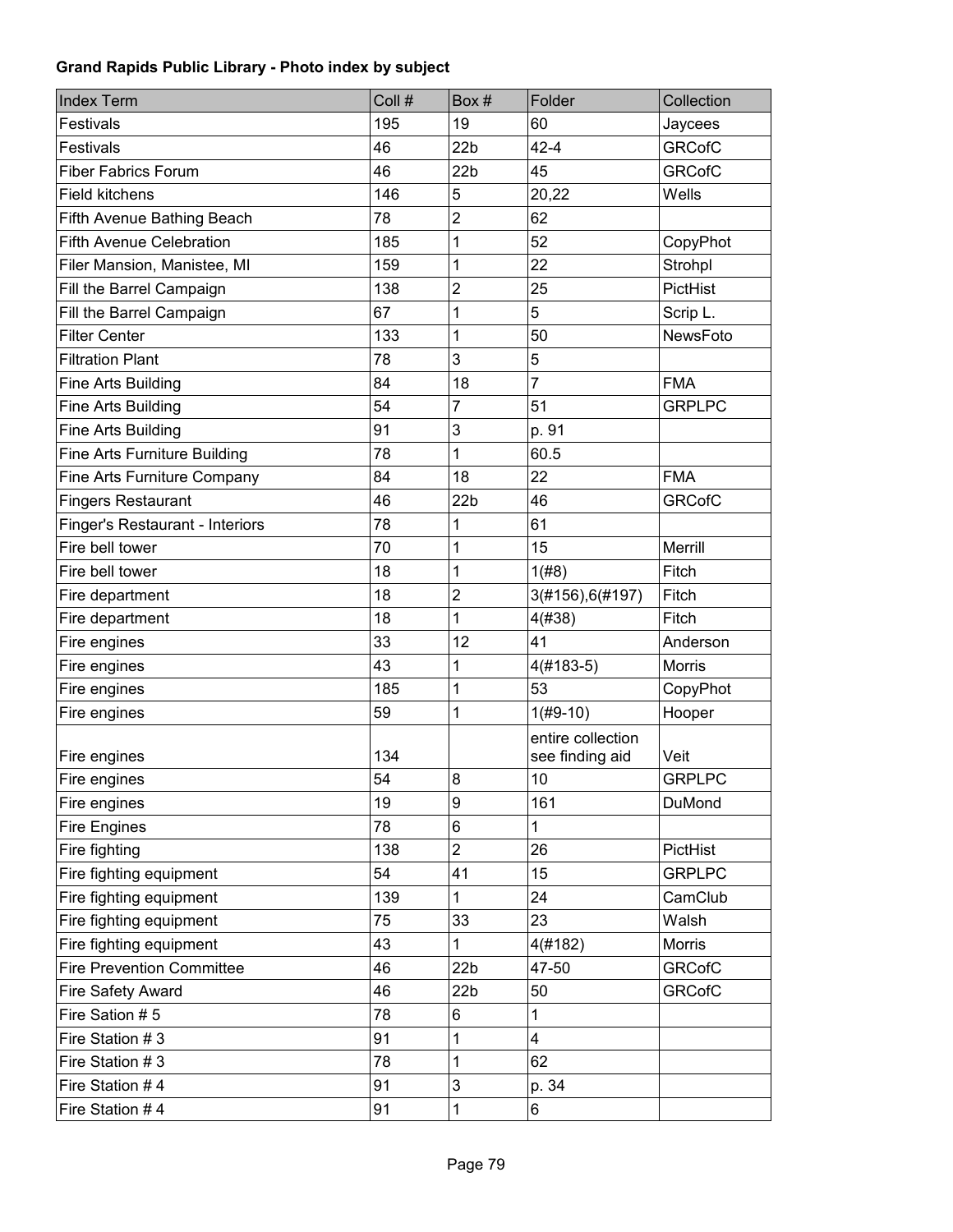| <b>Index Term</b>           | Coll # | Box#             | Folder                                   | Collection      |
|-----------------------------|--------|------------------|------------------------------------------|-----------------|
| Fire Station #9             | 78     | 1                | 58.5                                     |                 |
| Fire Station #1             | 54     | 8                | 12                                       | <b>GRPLPC</b>   |
| Fire Station #12            | 185    | 1                | 55                                       | CopyPhot        |
| Fire Station #12            | 43     | 1                | 2(#78)                                   | <b>Morris</b>   |
| Fire Station #2             | 59     | $\overline{c}$   | 3(#575)                                  | Hooper          |
| Fire Station #4             | 59     | $\boldsymbol{2}$ | 1(#433), 2(#436, 4<br>65)                | Hooper          |
| Fire Station #4             | 33     | 12               | 41                                       | Anderson        |
| Fire Station #4             | 54     | 8                | 13                                       | <b>GRPLPC</b>   |
| Fire Station #4             | 59     | 1                | 4(#256)                                  | Hooper          |
| Fire Station #4 -- Interior | 43     | 1                | 4(#186)                                  | <b>Morris</b>   |
| Fire Station #5             | 194    | $\overline{2}$   | 62                                       | Harring         |
| Fire Station #6             | 54     | 8                | 14                                       | <b>GRPLPC</b>   |
| Fire Station #9             | 185    | 1                | 54                                       | CopyPhot        |
| Fire stations               | 133    | 1                | 51                                       | NewsFoto        |
| Fire stations               | 134    |                  | entire collection<br>see finding aid     | Veit            |
| Fire stations               | 185    | 1                | 54-55                                    | CopyPhot        |
| Fire stations               | 89     | 2                | 33                                       | Swanlund        |
| Fire, 1873                  | 33     | 10               | 19                                       | Anderson        |
| Fire, 1873                  | 18     | 1                | 8(#84-5,87)                              | Fitch           |
| Fire, 1873                  | 66     | 1                | 1(#7)                                    | Johnston        |
| Fire, 1873                  | 76     | 1                | 15                                       | <b>SterCard</b> |
| Fire, 1873                  | 18     | $\overline{2}$   | 1(#106,110-<br>11), 2(#118), 3(#15<br>5) | Fitch           |
| Firearms                    | 122    | 21               | 18 (#5,18)                               | Ada Glas        |
| Firearms                    | 122    | 14               | 6(#3, 59)                                | Ada Glas        |
| Firearms                    | 122    | 21               | 6(#5,6)                                  | Ada Glas        |
| Firearms                    | 122    | 15               | 1(#3, 64)                                | Ada Glas        |
| Firearms                    | 122    | 21               | 24 (#5,24)                               | Ada Glas        |
| Firearms                    | 122    | 17               | 5(#4, 22)                                | Ada Glas        |
| Firearms                    | 122    | 22               | 13 (#5,38)                               | Ada Glas        |
| Firefighters                | 54     | 8                | 11                                       | <b>GRPLPC</b>   |
| Firefighters                | 33     | 12               | 41                                       | Anderson        |
| Firefighters                | 43     | 1                | 5(#204)                                  | <b>Morris</b>   |
| Firefighters                | 78     | 1                | 62                                       |                 |
| Firefighters                | 78     | 1                | 58.5                                     |                 |
| Firefighters band           | 185    | 1                | 56                                       | CopyPhot        |
| Firefighters recreation     | 43     | 1                | 4(#186)                                  | Morris          |
| <b>Firefighters Review</b>  | 76     | 1                | 16                                       | <b>SterCard</b> |
| Firenza, Italy              | 74     | 28               | 5                                        | <b>Brewer</b>   |
| <b>Fires</b>                | 15     | 3                | 10                                       | Friedrch        |
| Fires                       | 54     | 8                | 15                                       | <b>GRPLPC</b>   |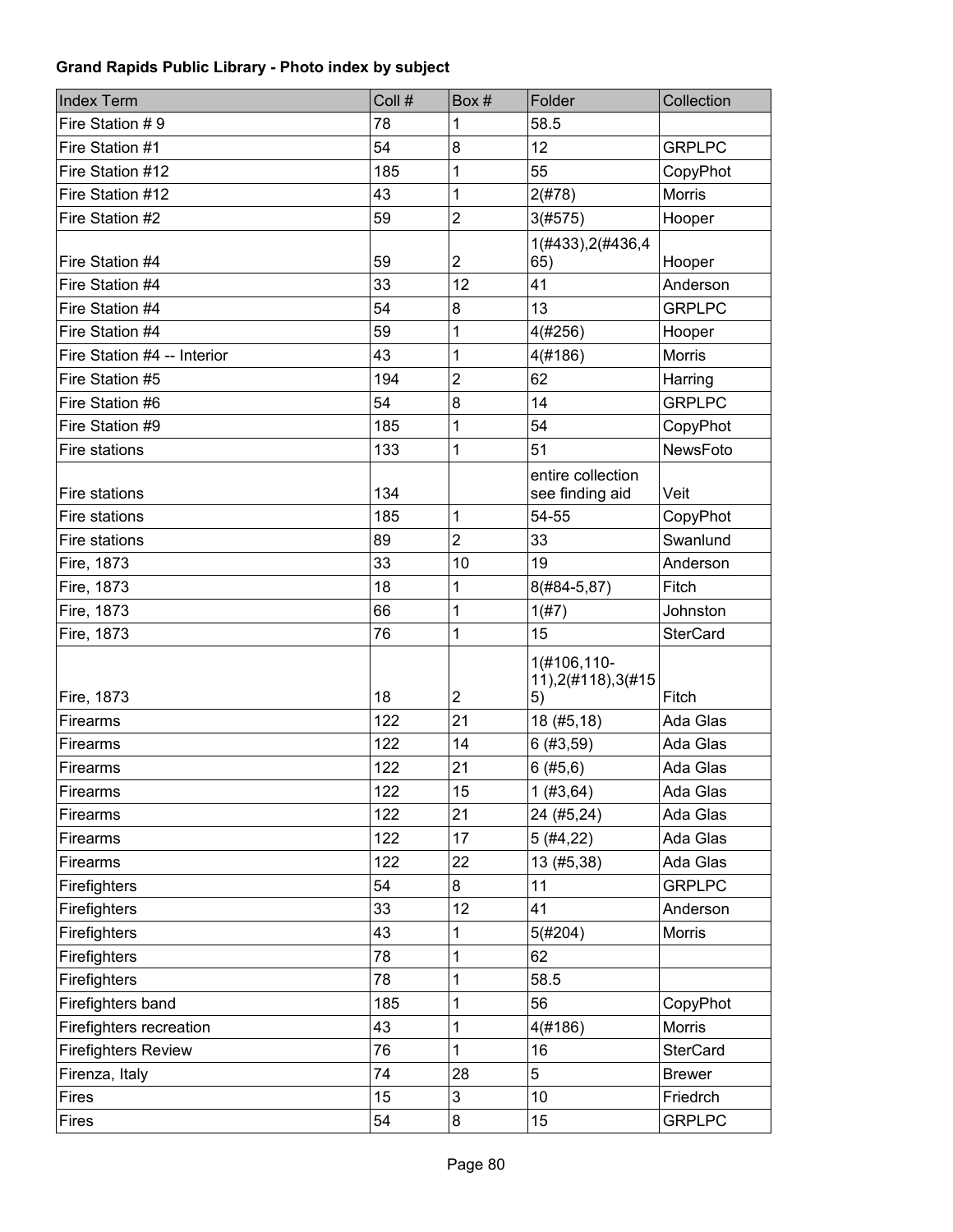| <b>Index Term</b>                          | Coll # | Box#            | Folder                               | Collection      |
|--------------------------------------------|--------|-----------------|--------------------------------------|-----------------|
| Fires                                      | 59     | $\overline{2}$  | 2(#491,494)                          | Hooper          |
| <b>Fires</b>                               | 104    | 17              | 45                                   | Judd            |
| <b>Fires</b>                               | 134    |                 | entire collection<br>see finding aid | Veit            |
| <b>Fires</b>                               | 135    | 7               | 15                                   | Lee             |
| <b>Fires</b>                               | 69     | 1               | 20                                   | VanVelde        |
| <b>Fires</b>                               | 43     | 1               | 3(#113), 4(#165-<br>$7, 172-7)$      | <b>Morris</b>   |
| <b>Fires</b>                               | 46     | 23a             | 14                                   | <b>GRCofC</b>   |
| Fires                                      | 111    | $\overline{2}$  | 10                                   | <b>Blumensh</b> |
| <b>Fires</b>                               | 185    | $\overline{2}$  | 29                                   | CopyPhot        |
| Fires                                      | 33     | 10              | 19                                   | Anderson        |
| <b>Fires</b>                               | 140    | $\overline{2}$  | 48-9                                 | Suchowol        |
| Fires                                      | 54     | 42              | 21                                   | <b>GRPLPC</b>   |
| Fires                                      | 202    | 1               | $20-3$                               | Symes           |
| Fires                                      | 54     | 48              | $\overline{2}$                       | <b>GRPLPC</b>   |
| Fires                                      | 43     | $\overline{2}$  | 3(#464-5,486)                        | <b>Morris</b>   |
| Fires                                      | 185    | 3               | 61                                   | CopyPhot        |
| <b>Fires</b>                               | 194    | $\overline{2}$  | $7 - 8$                              | Harring         |
| Fireside Inn                               | 78     | 1               | 80                                   |                 |
| <b>Firestone Tire Sales Meeting</b>        | 54     | 8               | 16                                   | <b>GRPLPC</b>   |
| <b>Firewood Distribution Project</b>       | 67     | 1               | 6                                    | Scrip L.        |
| Fireworks display                          | 138    | 2               | 27                                   | PictHist        |
| First (Park) Congregational Church         | 18     | 1               | 6(#62), 8(#93)                       | Fitch           |
| First (Park) Congregational Church         | 18     | 3               | 2(#241),5(#286)                      | Fitch           |
| First (Park) Congregational Church         | 185    | 1               | 57                                   | CopyPhot        |
| First (Park) Congregational Church         | 54     | 21              | 4                                    | <b>GRPLPC</b>   |
| First (Park) Congregational Church         | 66     | 1               | $1(#15-16)$                          | Johnston        |
| First (Park) Congregational Church         | 93     | 1               | 61                                   | Lorenson        |
| First (Park) Congregational Church         | 70     | 1               | 13                                   | Merrill         |
| First (Park) Congregational Church         | 89     | $\overline{2}$  | 108                                  | Swanlund        |
| First (Park) Congregational Church         | 43     | $\overline{c}$  | 2(#447)                              | <b>Morris</b>   |
| First (Park) Congregational Church         | 76     | 1               | 63                                   | <b>SterCard</b> |
| First (Park) Congregational Church         | 133    | 1               | 140                                  | NewsFoto        |
| First (Park) Congregational Church         | 18     | $\overline{2}$  | 1(#127)                              | Fitch           |
| First (Park) Congregational Church         | 46     | 25 <sub>b</sub> | 28                                   | <b>GRCofC</b>   |
| <b>First Annual Black Festival</b>         | 54     | 8               | 17                                   | <b>GRPLPC</b>   |
| <b>First Baptist Church</b>                | 59     | $\overline{c}$  | 2(#465)                              | Hooper          |
| <b>First Christian Reformed Church</b>     | 93     | 1               | 61                                   | Lorenson        |
| First Church of Christ Scientist. Interior | 138    | $\overline{c}$  | 28                                   | PictHist        |
| <b>First Community Church</b>              | 113    | 3               | 7                                    | <b>BlackHst</b> |
| First furniture shipped by air             | 43     | 1               | 1(#31)                               | <b>Morris</b>   |
| <b>First Methodist Church</b>              | 46     | 22 <sub>b</sub> | 51                                   | <b>GRCofC</b>   |
| <b>First Methodist Church</b>              | 54     | 8               | 18                                   | <b>GRPLPC</b>   |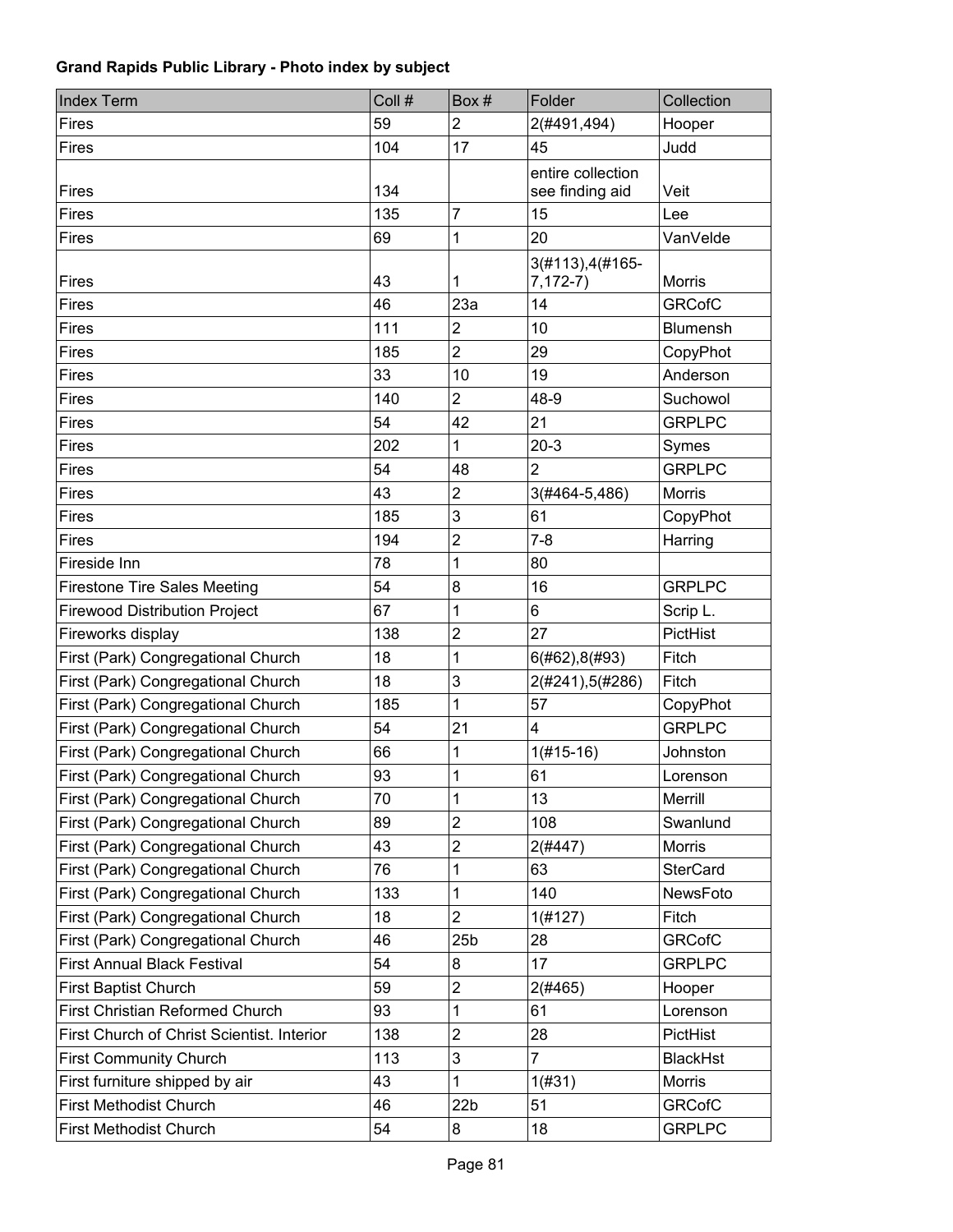| Index Term                                          | Coll # | Box#                    | Folder           | Collection      |
|-----------------------------------------------------|--------|-------------------------|------------------|-----------------|
| <b>First Methodist Church</b>                       | 76     | 1                       | 17               | <b>SterCard</b> |
| <b>First Methodist Church</b>                       | 185    | 1                       | 58               | CopyPhot        |
| First Methodist Church -- Interior                  | 76     | 1                       | 18               | <b>SterCard</b> |
| First Methodist Episcopal Church                    | 93     | 1                       | 61               | Lorenson        |
| First Methodist Episcopal Church                    | 43     | 1                       | 2(#82)           | <b>Morris</b>   |
| First Methodist Episcopal Church                    | 43     | $\overline{c}$          | 3(#455)          | <b>Morris</b>   |
| First Methodist Episcopal Church                    | 78     | 1                       | 63               |                 |
| First Methodist Episcopal Church                    | 78     | 6                       | $\overline{2}$   |                 |
| <b>First National Bank</b>                          | 54     | 8                       | 19               | <b>GRPLPC</b>   |
| First Pilgrim Tabernacle Church                     | 133    | 1                       | 52               | <b>NewsFoto</b> |
| First Presbyterian Church                           | 93     | 1                       | 61               | Lorenson        |
| First Presbyterian Church Young People              | 128    | 1                       | 68               | Stover          |
| First Traffic Lights in Grand Rapids                | 43     | $\overline{\mathbf{c}}$ | 1(#384)          | <b>Morris</b>   |
| First United Brethren Church                        | 54     | 8                       | 20               | <b>GRPLPC</b>   |
| <b>First United Methodist Church</b>                | 118    | 3                       | 31               |                 |
| <b>First United Methodists Church</b>               | 118    | 3                       | 32               |                 |
| <b>First Universalist Church</b>                    | 59     | $\overline{2}$          | 2(#552)          | Hooper          |
| Fish                                                | 91     | 3                       | p.5              |                 |
| Fish                                                | 43     | 1                       | 4(#187), 7(#322) | <b>Morris</b>   |
| <b>Fish hatcheries</b>                              | 89     | $\overline{c}$          | 34               | Swanlund        |
| <b>Fish hatcheries</b>                              | 54     | 8                       | 22               | <b>GRPLPC</b>   |
| <b>Fish hatcheries</b>                              | 78     | 1                       | 64               |                 |
| <b>Fish Ladder</b>                                  | 46     | 22 <sub>b</sub>         | 53               | <b>GRCofC</b>   |
| <b>Fish Ladder</b>                                  | 54     | 8                       | 23               | <b>GRPLPC</b>   |
| <b>Fish Ladder</b>                                  | 78     | 1                       | 65               |                 |
| Fish ladders                                        | 185    | 1                       | 59               | CopyPhot        |
| Fish nets                                           | 50     | $\overline{c}$          | 28               | <b>GRITC</b>    |
| Fish Shades (Baldwin, MI)                           | 78     | 1                       | 11               |                 |
| Fish store                                          | 50     | $\overline{\mathbf{c}}$ | 28               | <b>GRITC</b>    |
| Fish Town (Leland)                                  | 78     | 2                       | 46               |                 |
| Fisher Body Co.  See  General Motors<br>Corporation |        |                         |                  |                 |
| Fisherman                                           | 91     | 3                       | p.5              |                 |
| Fisherman                                           | 159    | 1                       | 7,19             | Strohpl         |
| Fisherman                                           | 138    | $\overline{2}$          | 30               | PictHist        |
| Fishermen                                           | 185    | 1                       | 61               | CopyPhot        |
| Fisher's Station, MI                                | 185    | 1                       | 60               | CopyPhot        |
| Fishing                                             | 111    | $\overline{2}$          | 11               | <b>Blumensh</b> |
| Fishing                                             | 46     | 23c                     | 12               | <b>GRCofC</b>   |
| Fishing                                             | 159    | 1                       | 4,17-18          | Strohpl         |
| Fishing                                             | 75     | 33                      | 24               | Walsh           |
| Fishing                                             | 43     | $\overline{\mathbf{c}}$ | 3(#462)          | Morris          |
| Fishing                                             | 54     | 8                       | 24               | <b>GRPLPC</b>   |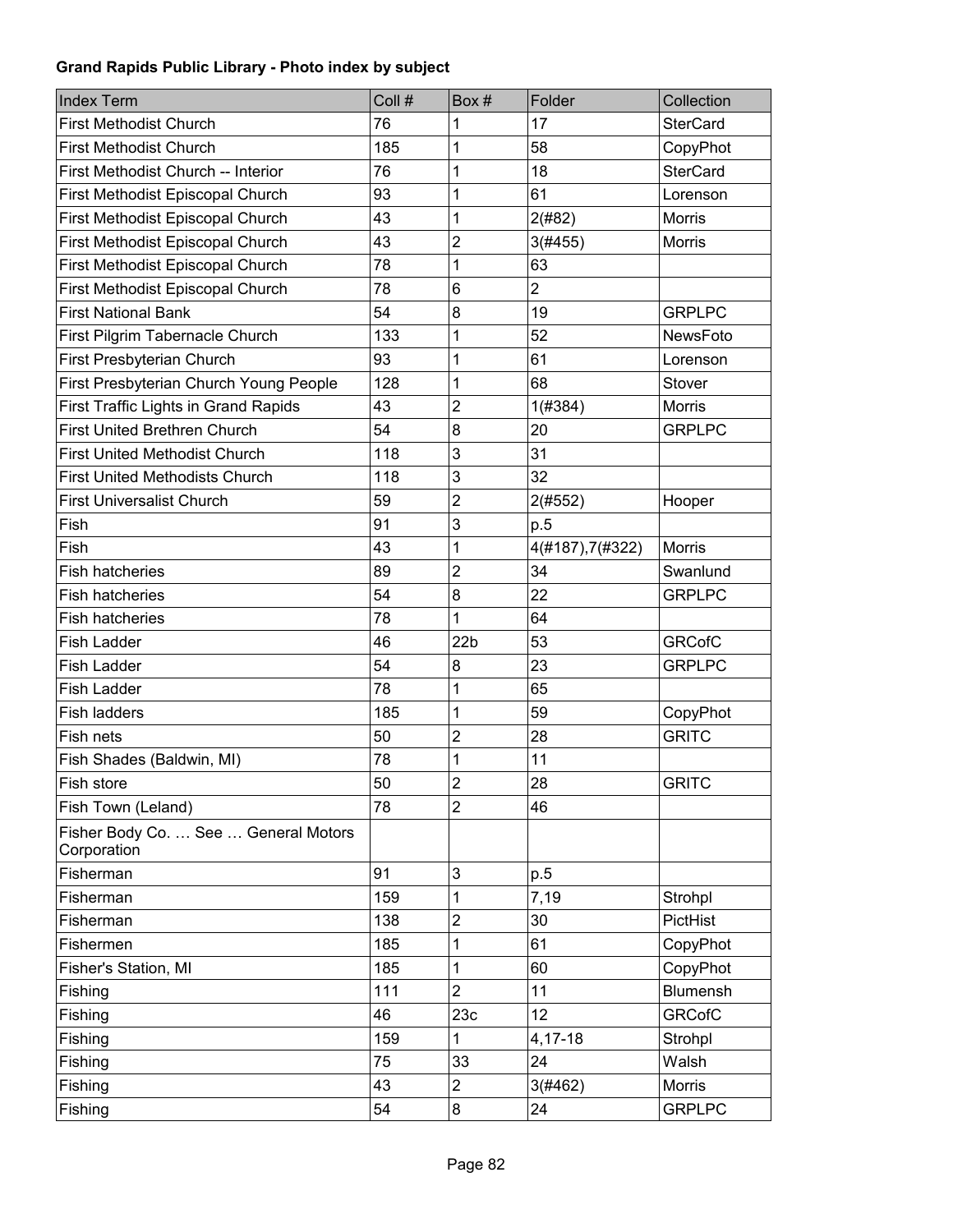| <b>Index Term</b>            | Coll # | Box #                   | Folder         | Collection      |
|------------------------------|--------|-------------------------|----------------|-----------------|
| Fishing                      | 50     | $\overline{2}$          | 20             | <b>GRITC</b>    |
| Fishing                      | 122    | 5                       | 3              | Adaglass        |
| Fishing                      | 146    | 5                       | $\overline{2}$ | Wells           |
| Fishing                      | 46     | 23a                     | 51             | <b>GRCofC</b>   |
| Fishing                      | 50     | $\overline{c}$          | 28             | <b>GRITC</b>    |
| Fishing                      | 50     | 3                       | 35             | <b>GRITC</b>    |
| Fishing                      | 46     | 22c                     | $\mathbf{1}$   | <b>GRCofC</b>   |
| Fishing                      | 122    | 21                      | 3(#5,3)        | Ada Glas        |
| Fishing                      | 78     | $\overline{\mathbf{c}}$ | 26             |                 |
| Fishing (Macatawa)           | 78     | $\overline{c}$          | 57             |                 |
| Fishing boat (gill netting)  | 50     | $\overline{2}$          | 28             | <b>GRITC</b>    |
| <b>Fisk Knob Park</b>        | 165    | 3                       | 6              | Bayne           |
| <b>Fisk Lake</b>             | 78     | 1                       | 66             |                 |
| <b>Fisk Lake House</b>       | 59     | $\overline{2}$          | 4(#720)        | Hooper          |
| <b>Fisk Lake House</b>       | 69     | 1                       | $\overline{7}$ | VanVelde        |
| <b>Fisk Lake House</b>       | 33     | 10                      | 17             | Anderson        |
| Fisk Lake views              | 18     | $\overline{c}$          | 3(#157)        | Fitch           |
| Fisk Lake views              | 54     | 8                       | 25             | <b>GRPLPC</b>   |
| <b>Fisk Lake views</b>       | 54     | 42                      | 17             | <b>GRPLPC</b>   |
| Fisk Lake/Reeds Lake Channel | 87     | 1                       | $\overline{c}$ | Cyanotyp        |
| <b>Fitch Carriage Works</b>  | 138    | $\overline{2}$          | 31             | PictHist        |
| Fitzgerald house             | 93     | 1                       | 45             | Lorenson        |
| Flag Ceremony                | 78     | 4                       | 43.5           | <b>GRPost</b>   |
| Flags                        | 122    | 11                      | 2(#3,25)       | Ada Glas        |
| Flags                        | 122    | 18                      | 5(#4, 32)      | Ada Glas        |
| Flags                        | 122    | 18                      | 8(#4, 35)      | Ada Glas        |
| Flags                        | 122    | 18                      | 9(#4, 36)      | Ada Glas        |
| Flags                        | 122    | 5                       | 14 (#2,12)     | Ada Glas        |
| Flags                        | 122    | 18                      | 10 (#4,37)     | Ada Glas        |
| Flags                        | 136    | 6                       | 172            | Tho Glas        |
| Flags                        | 136    | 6                       | 171            | Tho Glas        |
| Flags                        | 122    | 13                      | 10 (#3,53)     | Ada Glas        |
| Flags                        | 122    | 11                      | 3(#3,26)       | Ada Glas        |
| Flash gun                    | 111    | $\overline{c}$          | 12             | <b>Blumensh</b> |
| <b>Flat River</b>            | 78     | 4                       | 35             |                 |
| <b>Flat River</b>            | 78     | $\overline{c}$          | 55             |                 |
| <b>Flatiron Building</b>     | 18     | 1                       | 6(#54)         | Fitch           |
| <b>Flatiron Building</b>     | 54     | 8                       | 26             | <b>GRPLPC</b>   |
| <b>Flatiron Building</b>     | 18     | $\overline{c}$          | 2(#114)        | Fitch           |
| <b>Flatiron Building</b>     | 59     | 1                       | 1(f#19)        | Hooper          |
| <b>Fletcher Hotel</b>        | 54     | 8                       | 27             | <b>GRPLPC</b>   |
| Fletcher's Drug Store        | 185    | $\mathbf{1}$            | 62             | CopyPhot        |
| Flood, 1883                  | 33     | 10                      | 20             | Anderson        |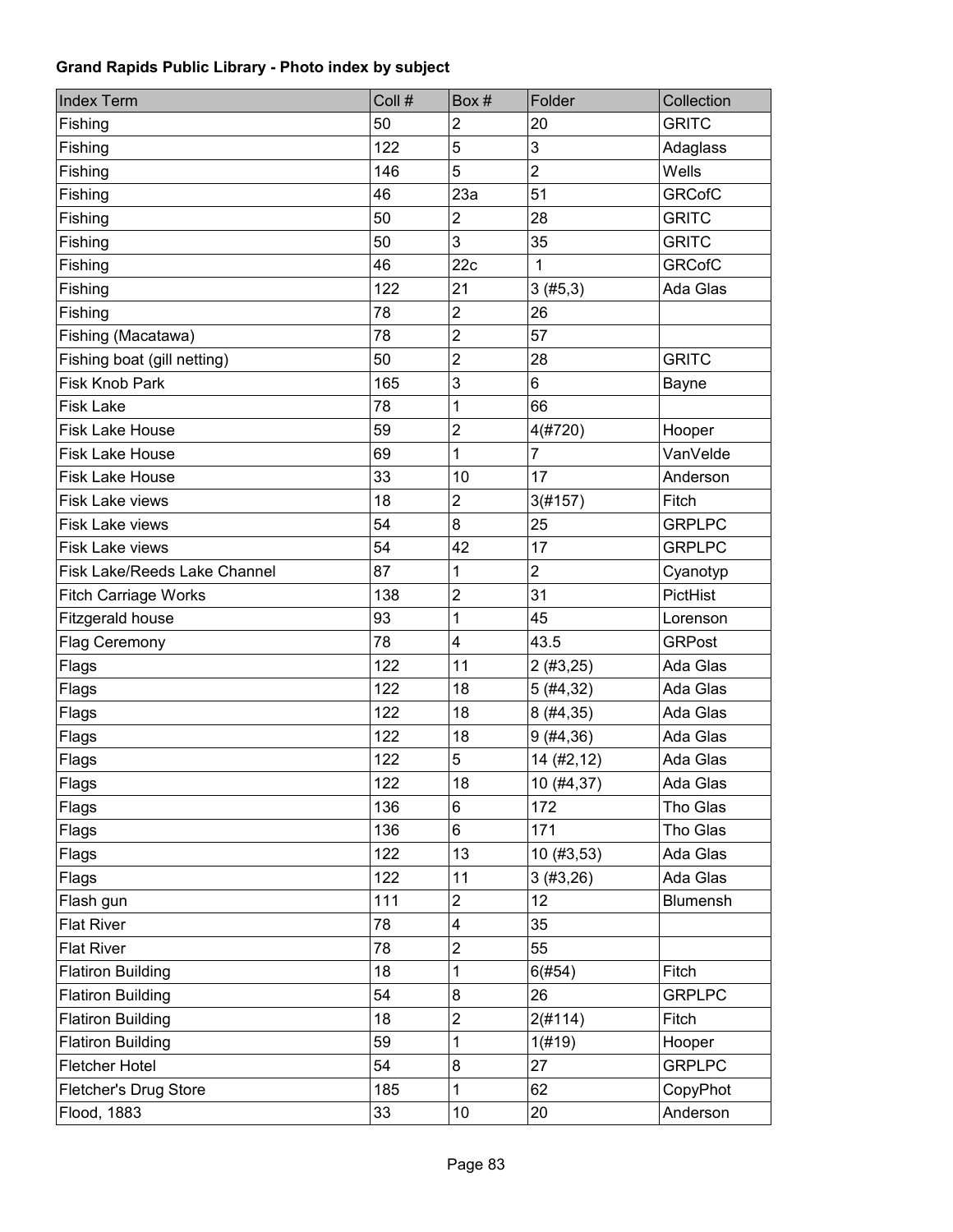| <b>Index Term</b> | Coll # | Box#            | Folder                                                         | Collection      |
|-------------------|--------|-----------------|----------------------------------------------------------------|-----------------|
| Flood, 1883       | 59     | 2               | 4(#703,707-8)                                                  | Hooper          |
| Flood, 1897       | 54     | 9               | $\overline{2}$                                                 | <b>GRPLPC</b>   |
| Flood, 1904       | 33     | 10              | 21                                                             | Anderson        |
| Flood, 1904       | 54     | 9               | $3 - 4$                                                        | <b>GRPLPC</b>   |
| Flood, 1904       | 59     | 1               | 2(#88,117-<br>18), 3(226-<br>30), 4(#231, 278-<br>95), 5(#362) | Hooper          |
| Flood, 1904       | 66     | 1               | 4(#575,582-<br>94,612-<br>13,619,622,632,6<br>34,645)          | Johnston        |
| Flood, 1904       | 136    | 1               | $6 - 7$                                                        | <b>Thomas</b>   |
| Flood, 1904       | 69     | 1               | 8                                                              | VanVelde        |
| Flood, 1904       | 54     | 1               | 6                                                              | <b>GRPLPC</b>   |
| Flood, 1904       | 139    | 1               | 25                                                             | CamClub         |
| Flood, 1904       | 185    | 1               | 63                                                             | CopyPhot        |
| Flood, 1904       | 136    | 3               | $10 - 23$                                                      | <b>Thomas</b>   |
| Flood, 1904       | 59     | $\overline{2}$  | 4(#709-10)                                                     | Hooper          |
| Flood, 1904       | 136    | 1               | 7                                                              | Tho Glas        |
| Flood, 1904       | 136    | 1               | 6                                                              | Tho Glas        |
| Flood, 1926       | 43     | 1               | 4(#156-62)                                                     | Morris          |
| Flood, c1890      | 185    | 1               | 63                                                             | CopyPhot        |
| Floods            | 122    | 4               | 6                                                              | Adaglass        |
| Floods            | 69     | 1               | 8                                                              | VanVelde        |
| Floods            | 76     | 1               | 19                                                             | <b>SterCard</b> |
| Floods            | 49     | 6               | $\overline{7}$                                                 | Glenn           |
| Floods            | 54     | 9               | 1                                                              | <b>GRPLPC</b>   |
| Floods            | 33     | 10              | $20-1$                                                         | Anderson        |
| Floods            | 194    | 3               | $22 - 5$                                                       | Harring         |
| Floods            | 54     | 46              | 18                                                             | <b>GRPLPC</b>   |
| Floods            | 140    | $\overline{2}$  | 50                                                             | Suchowol        |
| Floods            | 15     | 3               | $11 - 19$                                                      | Friedrch        |
| Floods            | 46     | 23 <sub>b</sub> | 9                                                              | <b>GRCofC</b>   |
| Floods            | 136    | 6               | 181                                                            | Tho Glas        |
| Floods            | 122    | $\mathbf{1}$    | 3                                                              | Ada Glas        |
| Floods            | 122    | 15              | 9(#4, 6)                                                       | Ada Glas        |
| Floods            | 78     | $\overline{2}$  | 10                                                             |                 |
| Floods            | 136    | 6               | 190                                                            | Tho Glas        |
| Floods            | 136    | 6               | 188                                                            | Tho Glas        |
| Floods            | 136    | 6               | 191                                                            | Tho Glas        |
| Floods            | 136    | 6               | 192                                                            | Tho Glas        |
| Floods            | 136    | 6               | 179                                                            | Tho Glas        |
| Floods            | 136    | 6               | 180                                                            | Tho Glas        |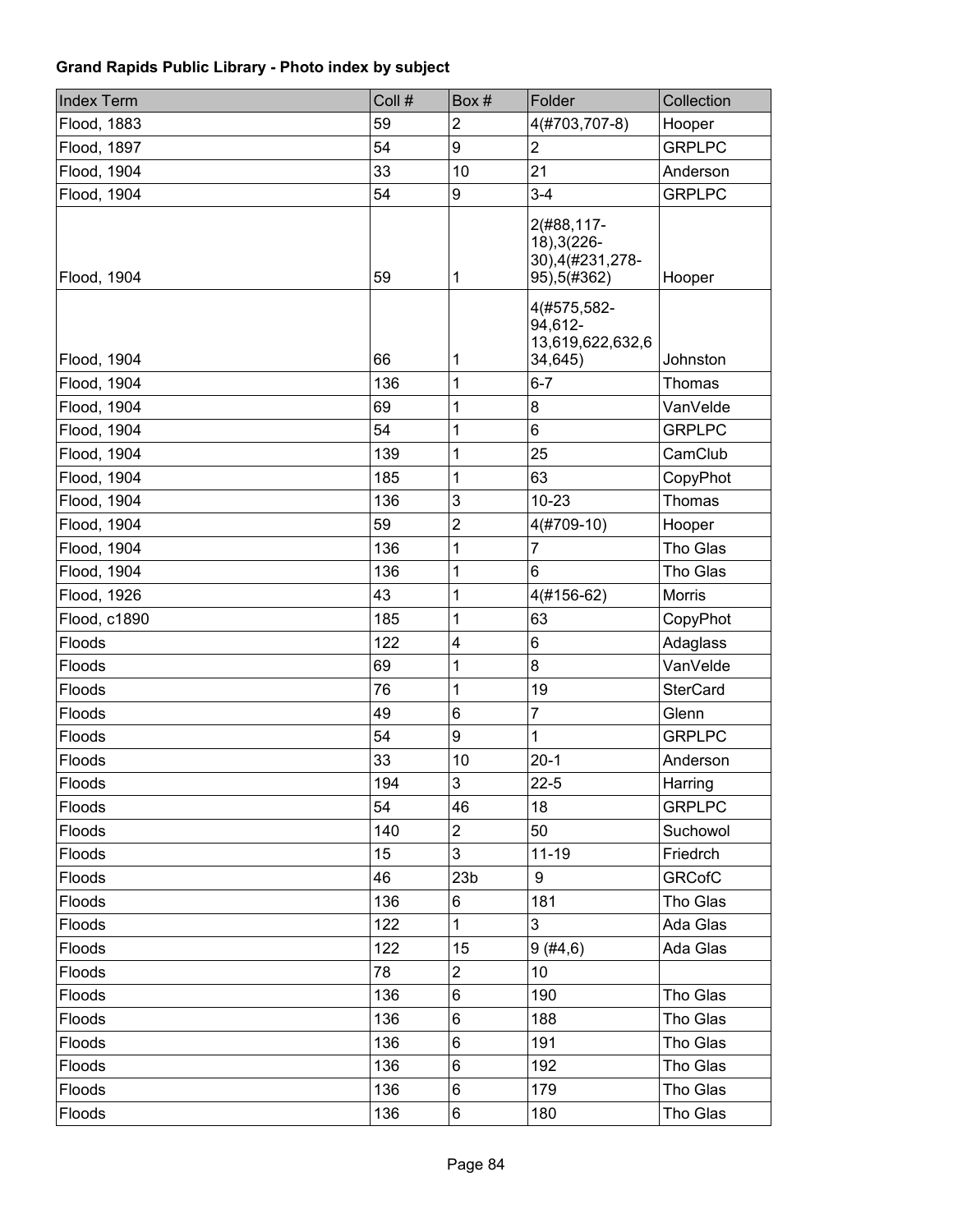| <b>Index Term</b>             | Coll # | Box#                      | Folder         | Collection      |
|-------------------------------|--------|---------------------------|----------------|-----------------|
| Floods                        | 136    | 6                         | 187            | Tho Glas        |
| Floods                        | 136    | 6                         | 189            | Tho Glas        |
| Floods                        | 136    | 6                         | 186            | Tho Glas        |
| Floods                        | 136    | 6                         | 182            | Tho Glas        |
| Floods                        | 136    | 6                         | 185            | Tho Glas        |
| Floods                        | 136    | 7                         | 229            | Tho Glas        |
| Floods                        | 136    | 6                         | 183            | Tho Glas        |
| Floods                        | 122    | 1                         | 5              | Ada Glas        |
| Floods                        | 136    | 6                         | 184            | Tho Glas        |
| <b>Floral Arrangements</b>    | 76     | 1                         | 20             | <b>SterCard</b> |
| <b>Floral Arrangements</b>    | 122    | 16                        | 3(#4, 10)      | Ada Glas        |
| Floral arrangements, funerary | 122    | 3                         | 9(#39)         | Ada Glas        |
| Floral arrangements, funerary | 122    | 3                         | 15 (#45)       | Ada Glas        |
| Floral arrangements, funerary | 122    | $\overline{\mathbf{4}}$   | 1(#46)         | Ada Glas        |
| Floral arrangements, funerary | 122    | $\ensuremath{\mathsf{3}}$ | 12 (#42)       | Ada Glas        |
| Floral arrangements, funerary | 122    | 3                         | 11(#41)        | Ada Glas        |
| Floral arrangements, funerary | 122    | 22                        | 12 (#5,37)     | Ada Glas        |
| Floral arrangements, funerary | 122    | 3                         | 10(#40)        | Ada Glas        |
| Florida                       | 135    | $\overline{7}$            | 11             | Lee             |
| Florida                       | 169    | 1                         | 19             | Weber           |
| <b>Florists</b>               | 73     | 1                         | 24             | Cam Shop        |
| <b>Florists</b>               | 73     | $\overline{2}$            | 14             | Cam Shop        |
| <b>Florsheim Shoes</b>        | 118    | 3                         | 41             |                 |
| <b>Florsheim Shoes</b>        | 118    | 3                         | 2/80           |                 |
| Flour mills                   | 184    | 1                         | 16,21,25       | Darling         |
| <b>Flour Mills</b>            | 69     | 1                         | 5              | VanVelde        |
| <b>Flour Mills</b>            | 54     | 6                         | 9              | <b>GRPLPC</b>   |
| Flour mills                   | 185    | $\overline{\mathbf{4}}$   | $\overline{2}$ | CopyPhot        |
| <b>Flour Mills</b>            | 93     | 1                         | 60,64          | Lorenson        |
| Flower Projects Seminar-1969  | 46     | 22c                       | $\overline{2}$ | <b>GRCofC</b>   |
| <b>Flowers</b>                | 140    | 1                         | 11             | Suchowol        |
| Flowers                       | 43     | 1                         | 4(#188-9)      | Morris          |
| Flowers                       | 140    | $\overline{c}$            | $14 - 15$      | Suchowol        |
| Flowers                       | 122    | $\overline{7}$            | 8(#2, 37)      | Ada Glas        |
| Flowers                       | 122    | 16                        | 9(#4, 16)      | Ada Glas        |
| <b>Flumes</b>                 | 87     | 1                         | 20             | Cyanotyp        |
| <b>Flying Colors</b>          | 1      | 5                         | 6              | Mulnix          |
| <b>FMA Centennial</b>         | 84     | 17                        | $\overline{7}$ | <b>FMA</b>      |
| <b>FMA Members Meeting</b>    | 84     | 18                        | 9              | <b>FMA</b>      |
| Food baskets for needy        | 138    | $\overline{2}$            | 32             | PictHist        |
| Food Center model             | 46     | 22c                       | $\mathbf{3}$   | <b>GRCofC</b>   |
| Food distribution             | 46     | 22c                       | $\overline{4}$ | <b>GRCofC</b>   |
| Football                      | 111    | $\overline{c}$            | 13             | Blumensh        |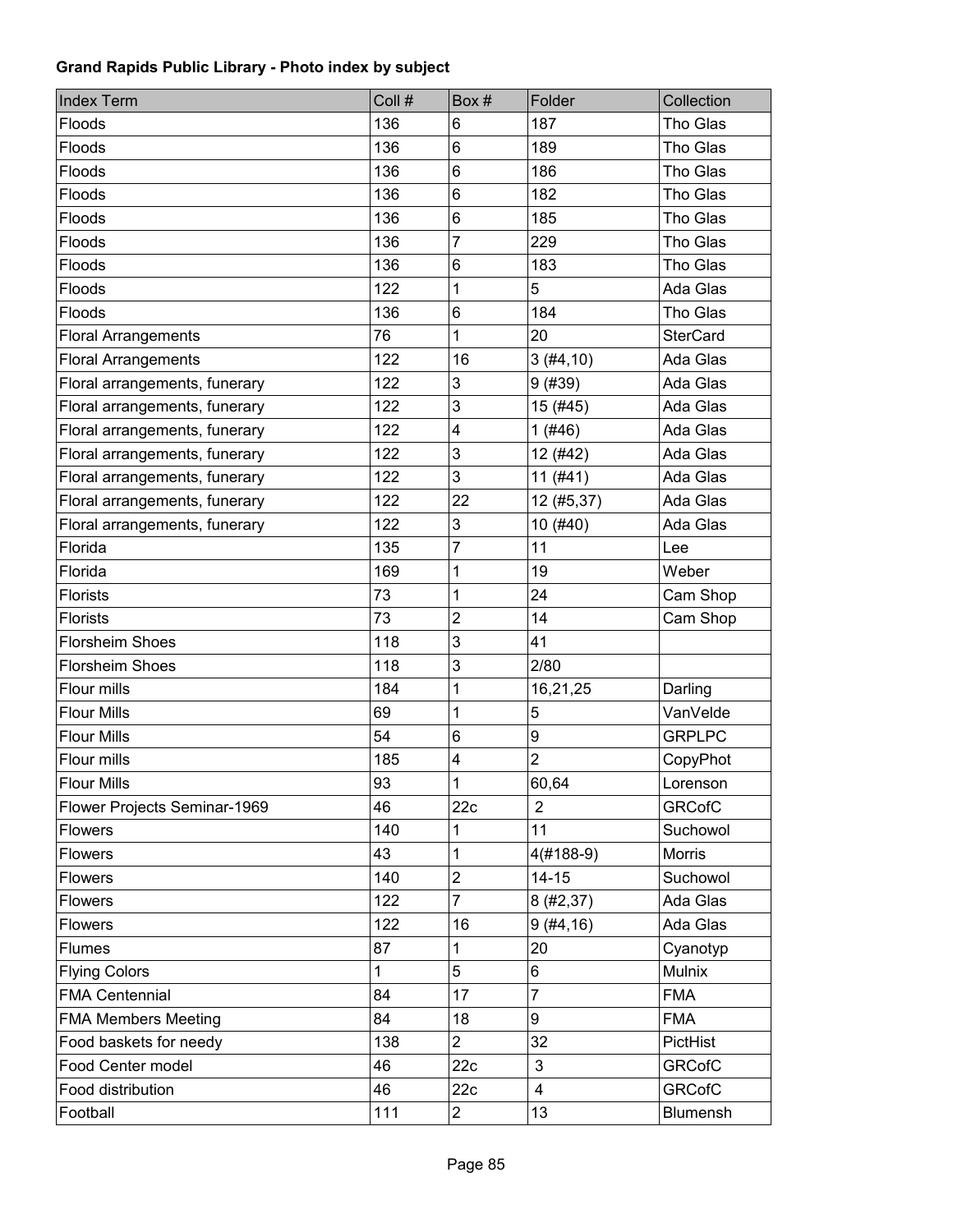| <b>Index Term</b>                       | Coll # | Box#                    | Folder          | Collection    |
|-----------------------------------------|--------|-------------------------|-----------------|---------------|
| Football                                | 178    | 19                      | loose print     | Central       |
| Football game sideline                  | 43     | $\overline{2}$          | 1(#365)         | <b>Morris</b> |
| Football games                          | 185    | 1                       | 4               | CopyPhot      |
| Football players                        | 138    | $\overline{2}$          | 33              | PictHist      |
| Football team                           | 15     | 3                       | 27              | Friedrch      |
| Football team                           | 54     | 9                       | 5               | <b>GRPLPC</b> |
| Football team -- University of Michigan | 59     | 3                       | $1($ #790-1)    | Hooper        |
| Football wire service report            | 138    | 2                       | 34              | PictHist      |
| For an Empty Stocking Campaign          | 67     | 1                       | $\overline{7}$  | Scrip L.      |
| For an Empty Stocking campaign          | 203    | 1                       | 15              | Majchrza      |
| Forbes Stamp Co.                        | 46     | 22a                     | 8               | <b>GRCofC</b> |
| Ford farm                               | 185    | 1                       | 64              | CopyPhot      |
| Ford Motor Corp.                        | 46     | 23c                     | 13              | <b>GRCofC</b> |
| Ford, Gerald R.                         | 78     | 3                       | 40              |               |
| Ford-Top Hatter Award                   | 46     | 22c                     | $\overline{5}$  | <b>GRCofC</b> |
| <b>Foreign Licensing Course</b>         | 46     | 22c                     | $6\phantom{1}6$ | <b>GRCofC</b> |
| Foreign Trade Clinic                    | 46     | 22c                     | $\overline{7}$  | <b>GRCofC</b> |
| Forest and split rail fence             | 122    | 5                       | 4               | Adaglass      |
| Foresters                               | 138    | $\overline{2}$          | 35              | PictHist      |
| Forests                                 | 122    | $\overline{\mathbf{4}}$ | $7 - 8$         | Adaglass      |
| Forests                                 | 122    | 16                      | 1(#4, 8)        | Ada Glas      |
| Forests                                 | 122    | 17                      | $1$ (#4, 18)    | Ada Glas      |
| Forests                                 | 122    | 16                      | 10 (#4,17)      | Ada Glas      |
| Forests                                 | 122    | 21                      | 4(#5,4)         | Ada Glas      |
| Forests                                 | 122    | 15                      | 10(#4,7)        | Ada Glas      |
| Fork-lift trucks                        | 46     | 21a                     | 23              | <b>GRCofC</b> |
| <b>Forslund Brothers Company</b>        | 54     | 9                       | $\overline{7}$  | <b>GRPLPC</b> |
| <b>Forslund Brothers Company</b>        | 84     | 19                      | $\mathbf 1$     | <b>FMA</b>    |
| <b>Forslund Building</b>                | 91     | 3                       | p. 85           |               |
| Fort Custer Trade Trip-1940             | 46     | 22c                     | 8               | <b>GRCofC</b> |
| Fort Oglethorp, GA                      | 145    | 1                       | scrapbook 1     | Kinsey        |
| Fort Ross, CA                           | 74     | 28                      | 6               | <b>Brewer</b> |
| Fort Wayne, IN                          | 108    | 3                       | 5               | 339thAmb      |
| Fort Wayne, MI                          | 78     | 1                       | 68              |               |
| Foster & Medcalf Hardware               | 54     | 9                       | 8               | <b>GRPLPC</b> |
| Foster & Medcalf Hardware               | 59     | $\overline{2}$          | 2(#461)         | Hooper        |
| Foster & Medcalf Hardware               | 33     | 10                      | 17              | Anderson      |
| <b>Foster Block</b>                     | 185    | 1                       | 65              | CopyPhot      |
| Foster, Stevens & Co.                   | 78     | 1                       | 33              |               |
| Foster, Stevens & Co. - Interiors       | 78     | 1                       | 69              |               |
| Foster, Stevens & Company               | 89     | $\mathbf 2$             | 35              | Swanlund      |
| <b>Fosters Hardware</b>                 | 18     | 1                       | 7(#72)          | Fitch         |
| Fountain School                         | 54     | 9                       | 10              | <b>GRPLPC</b> |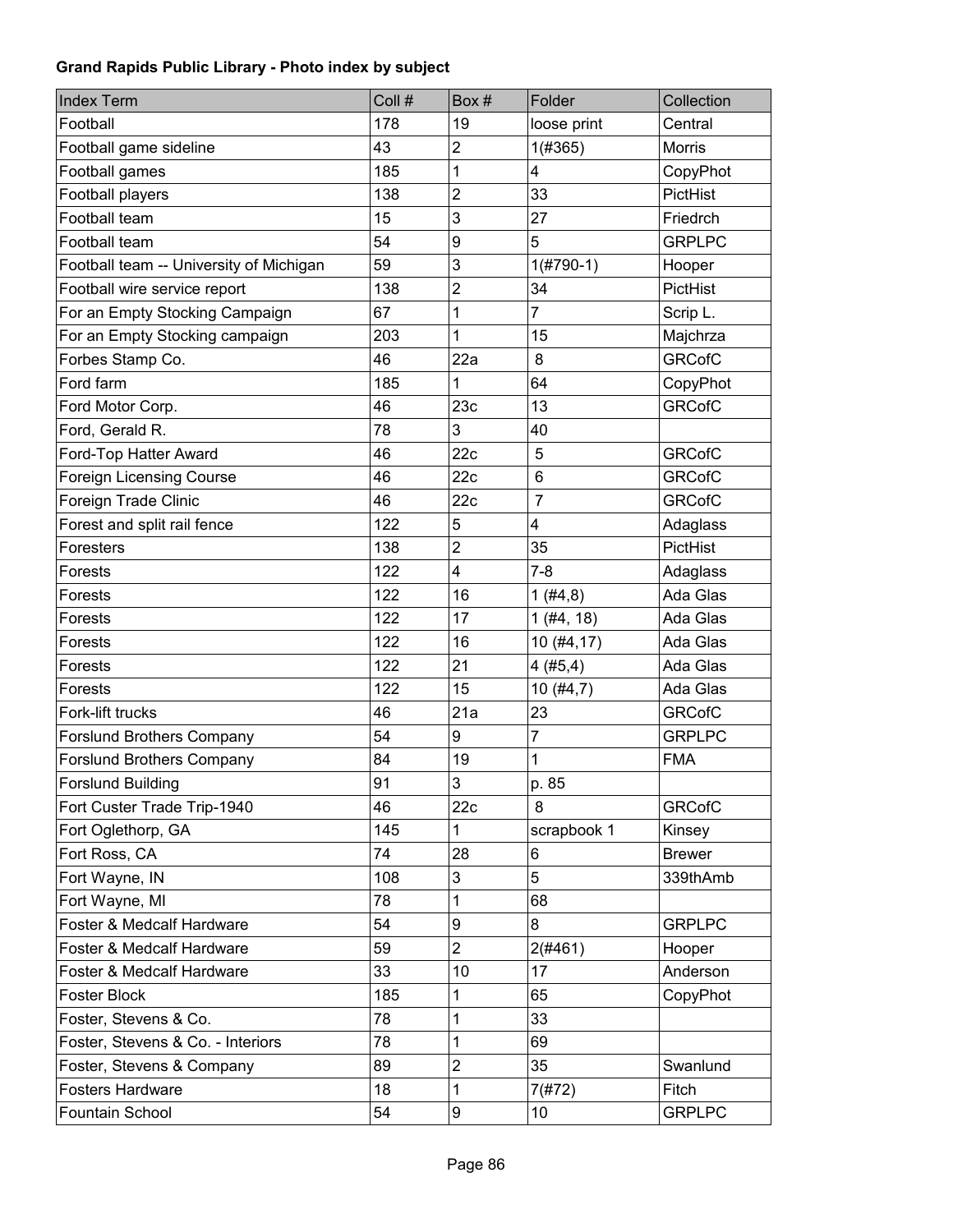| <b>Index Term</b>                                                    | Coll # | Box#             | Folder              | Collection      |
|----------------------------------------------------------------------|--------|------------------|---------------------|-----------------|
| <b>Fountain School</b>                                               | 91     | 3                | p. 135              |                 |
| Fountain Street Baptist Church                                       | 91     | 3                | p. 80               |                 |
| Fountain Street Baptist Church                                       | 78     | $\overline{2}$   | 35                  |                 |
| Fountain Street Baptist Church                                       | 91     | $\overline{2}$   | $\overline{2}$      |                 |
| Fountain Street Baptist Church  See<br><b>Fountain Street Church</b> |        |                  |                     |                 |
| <b>Fountain Street Church</b>                                        | 33     | 10               | 16                  | Anderson        |
| <b>Fountain Street Church</b>                                        | 89     | $\overline{2}$   | 36                  | Swanlund        |
| <b>Fountain Street Church</b>                                        | 138    | $\overline{2}$   | 36                  | PictHist        |
| <b>Fountain Street Church</b>                                        | 43     | $\overline{2}$   | 2(#430)             | <b>Morris</b>   |
| <b>Fountain Street Church</b>                                        | 76     | 1                | 21                  | <b>SterCard</b> |
| <b>Fountain Street Church</b>                                        | 93     | 1                | 61                  | Lorenson        |
| <b>Fountain Street Church</b>                                        | 66     | 1                | $1(#14-15), 3(#28)$ | Johnston        |
| <b>Fountain Street Church</b>                                        | 18     | 1                | $1(\#2), 7(\#77)$   | Fitch           |
| Fountain Street church                                               | 118    | 3                | 5                   |                 |
| <b>Fountain Street Church</b>                                        | 46     | 21a              | 28,35               | <b>GRCofC</b>   |
| <b>Fountain Street Church</b>                                        | 78     | 1                | 70                  | <b>GRPost</b>   |
| <b>Fountain Street Church</b>                                        | 185    | 1                | 67                  | CopyPhot        |
| <b>Fountain Street Church</b>                                        | 54     | 9                | 9,11                | <b>GRPLPC</b>   |
| <b>Fountain Street Church</b>                                        | 46     | 21 <sub>b</sub>  | 24                  | <b>GRCofC</b>   |
| <b>Fountain Street Church</b>                                        | 46     | 27               | 19                  | <b>GRCofC</b>   |
| Fountain Street Church -- Interiors                                  | 185    | 1                | 67                  | CopyPhot        |
| Fountain Street Church -- Interiors                                  | 76     | 1                | 22                  | <b>SterCard</b> |
| <b>Fountain Street views</b>                                         | 118    | 3                | 5                   |                 |
| <b>Fountain Street views</b>                                         | 54     | 9                | 11                  | <b>GRPLPC</b>   |
| <b>Fountain Street views</b>                                         | 69     | 1                | 22                  | VanVelde        |
| Fountain-Morris house                                                | 185    | 1                | 66                  | CopyPhot        |
| Fountains                                                            | 43     | 1                | 6(#254,276)         | <b>Morris</b>   |
| Fountains                                                            | 187    | 1                | 11                  | Immen           |
| Fountains                                                            | 91     | 3                | p. 30               |                 |
| Fountains                                                            | 54     | 10               | 1                   | <b>GRPLPC</b>   |
| Fountains                                                            | 54     | 16               | $1 - 2$             | <b>GRPLPC</b>   |
| Fountains                                                            | 54     | 17               | 26                  | <b>GRPLPC</b>   |
| Fountains                                                            | 87     | 1                | 35                  | Cyanotyp        |
| Fountains                                                            | 18     | 3                | 5(#288)             | Fitch           |
| Fountains                                                            | 54     | $\boldsymbol{9}$ | 19                  | <b>GRPLPC</b>   |
| Fountains                                                            | 70     | 1                | 3                   | Merrill         |
| Fountains                                                            | 78     | 4                | 41                  |                 |
| Fountains                                                            | 91     | $\overline{2}$   | $\overline{2}$      |                 |
| Fountains                                                            | 91     | 3                | p. 63               |                 |
| <b>Fourth National Bank</b>                                          | 33     | 10               | 17                  | Anderson        |
| <b>Fourth National Bank</b>                                          | 70     | 1                | 6                   | Merrill         |
| <b>Fourth National Bank</b>                                          | 78     | 1                | 33                  |                 |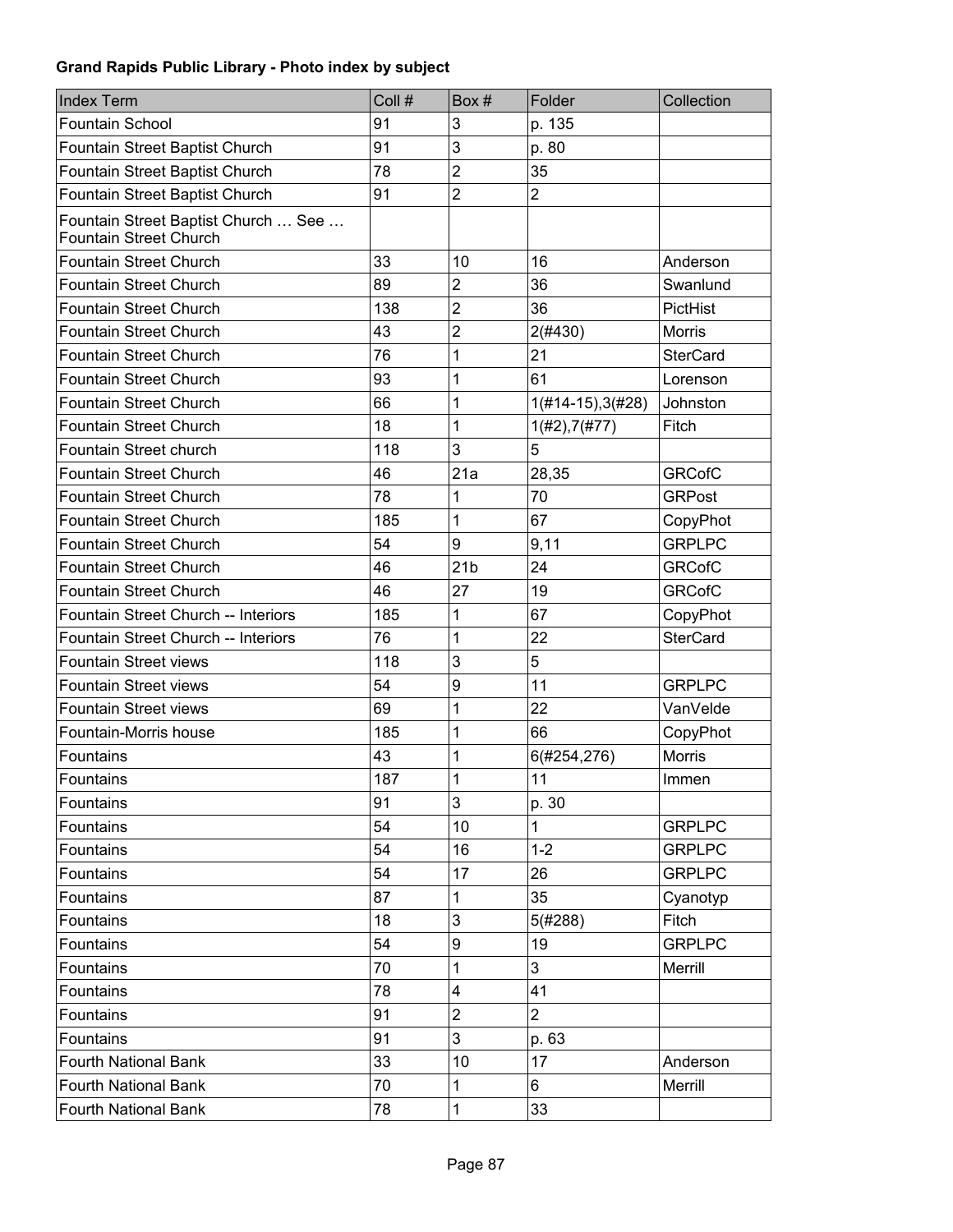| <b>Index Term</b>                                       | Coll # | Box#                    | Folder                                             | Collection      |
|---------------------------------------------------------|--------|-------------------------|----------------------------------------------------|-----------------|
| <b>Fourth National Bank</b>                             | 73     | 1                       | 18                                                 | Cam Shop        |
| Fourth Reformed Church                                  | 93     | 1                       | 61                                                 | Lorenson        |
| <b>Fourth Street Views</b>                              | 66     | 1                       | 4(#613)                                            | Johnston        |
| Fox Building                                            | 59     | 1                       | 4(#273)                                            | Hooper          |
| Fox Building                                            | 91     | $\overline{2}$          | 7                                                  |                 |
| Fox Deluxe Brewing Co.                                  | 78     | 6                       | 1                                                  |                 |
| Fox Deluxe Brewing Company                              | 89     | $\overline{2}$          | 37                                                 | Swanlund        |
| Fox Deluxe Hunt Room                                    | 78     | 6                       | 1                                                  |                 |
| Fox house                                               | 89     | $\overline{\mathbf{c}}$ | 38                                                 | Swanlund        |
| Fox house                                               | 54     | 1                       | 8                                                  | <b>GRPLPC</b>   |
| Fox house                                               | 93     | 1                       | 10                                                 | Lorenson        |
| Fox House                                               | 91     | $\overline{2}$          | 5                                                  |                 |
| Fox hunting                                             | 75     | 33                      | 25                                                 | Walsh           |
| Fox Photo                                               | 118    | 3                       | 55                                                 |                 |
| <b>Fox Residence</b>                                    | 78     | 1                       | 70.5                                               |                 |
| Fox Typewriter Company                                  | 54     | 48                      | 14                                                 | <b>GRPLPC</b>   |
| Fox Typewriter Company                                  | 54     | 9                       | 13                                                 | <b>GRPLPC</b>   |
| Fox's Jewelers                                          | 118    | 3                       | 15/80                                              |                 |
| France                                                  | 145    | $\overline{2}$          | scrapbook 3                                        | Kinsey          |
| France                                                  | 146    | 6                       | entire box                                         | Wells           |
| France                                                  | 146    |                         | entire collection<br>see finding aid               | Wells           |
| France                                                  | 108    | 1                       | 33                                                 | 339thAmb        |
| France                                                  | 108    | 3                       | 102-5,107-<br>8,109,110-<br>11,115,117             | 339thAmb        |
| France                                                  | 108    | 3                       | 1,4-5,8-24,27-<br>30, 32, 35-49, 51-<br>91,93-7,99 | 339thAmb        |
| Francis Hotel                                           | 54     | 9                       | 14                                                 | <b>GRPLPC</b>   |
| <b>Francis Hotel</b>                                    | 33     | 10                      | 25                                                 | Anderson        |
| Franklin Avenue views                                   | 100    | 1                       | 3,26                                               | <b>GRPhotos</b> |
| Franklin Christian Reformed Church                      | 43     | $\overline{c}$          | 2(#443)                                            | Morris          |
| Franklin Park  See also  Martin Luther<br>King Jr. Park |        |                         |                                                    |                 |
| Franklin Recreation Pavilion and Swimming<br>Pool       | 78     | 1                       | 71                                                 |                 |
| Franklin School Veterans Memorial Fountain              | 43     | 1                       | 6(#252)                                            | <b>Morris</b>   |
| Franklin Street bridge                                  | 185    | 1                       | 68                                                 | CopyPhot        |
| Franklin Street bridge construction                     | 43     | $\overline{\mathbf{c}}$ | 2(#408,410)                                        | <b>Morris</b>   |
| Franklin Street Christian Reformed Church               | 138    | $\overline{c}$          | 37                                                 | PictHist        |
| <b>Franklin Street Park</b>                             | 89     | $\overline{2}$          | 84                                                 | Swanlund        |
| <b>Franklin Street views</b>                            | 43     | $\overline{2}$          | 2(#409)                                            | <b>Morris</b>   |
| Freedom In Action 20 questions winners                  | 46     | 22c                     | 12                                                 | <b>GRCofC</b>   |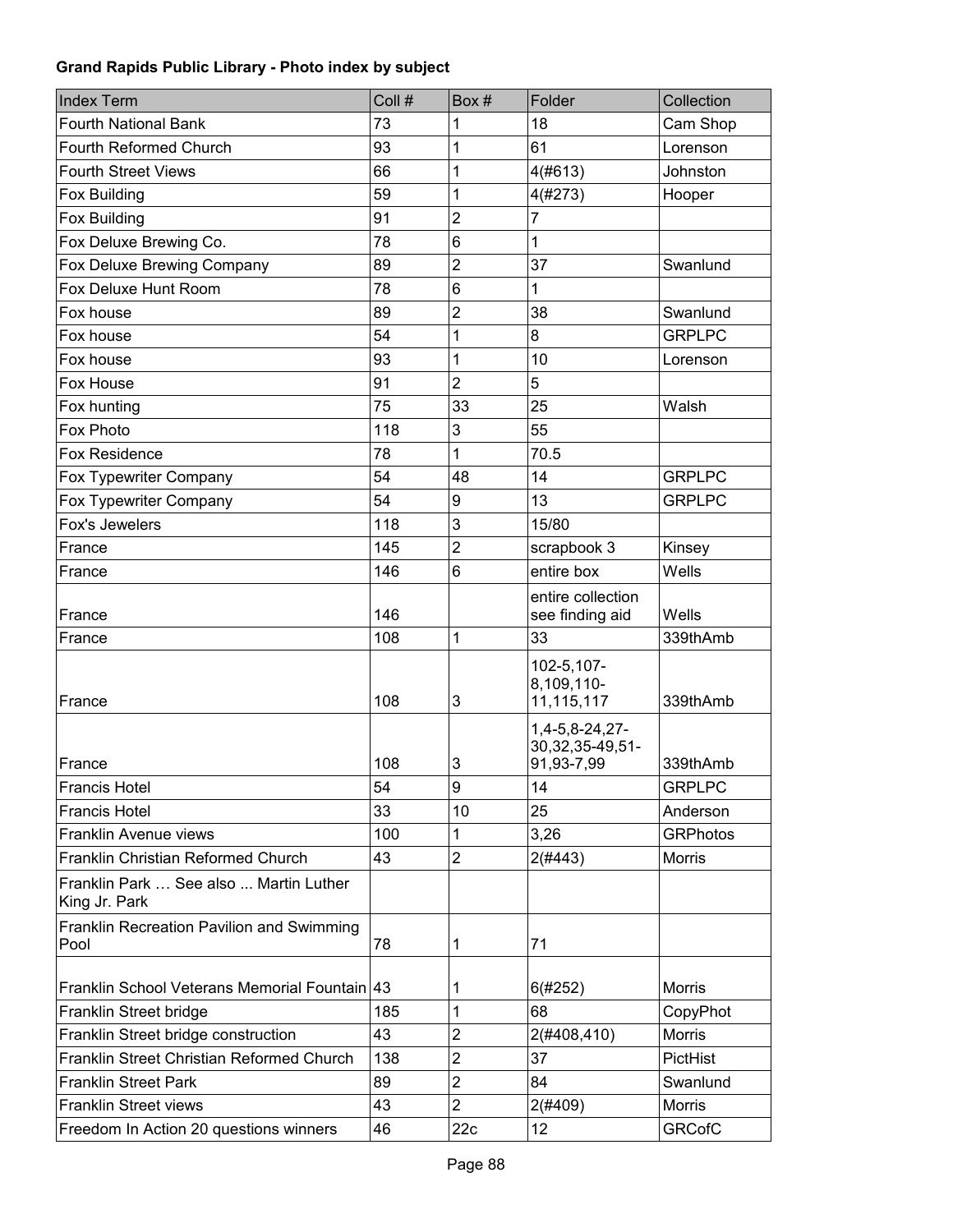| <b>Index Term</b>                      | Coll # | Box #                   | Folder  | Collection      |
|----------------------------------------|--------|-------------------------|---------|-----------------|
| Freedom In Action exhibits             | 46     | 22c                     | 9       | <b>GRCofC</b>   |
| Freedom In Action NAM open house       | 46     | 22c                     | 13      | <b>GRCofC</b>   |
| Freedom In Action posters              | 46     | 22c                     | 10      | <b>GRCofC</b>   |
| Freedom In Action school speakers      | 46     | 22c                     | 14      | <b>GRCofC</b>   |
| Freedom In Action WGRD radio contest   | 46     | 22c                     | 11      | <b>GRCofC</b>   |
| Freedom In Action women's clubs tea    | 46     | 22c                     | 15      | <b>GRCofC</b>   |
| Freedom U.S. Commission                | 46     | 22c                     | 16      | <b>GRCofC</b>   |
| <b>Freedom's Foundation Award</b>      | 46     | 22c                     | 17      | <b>GRCofC</b>   |
| Freeport, MI                           | 78     | 1                       | 72      |                 |
| <b>Freeway Construction</b>            | 54     | 9                       | 16      | <b>GRPLPC</b>   |
| Freighter. "Nabob"                     | 46     | 21c                     | 28      | <b>GRCofC</b>   |
| Freighter. "Prins Johan Willem Friso"  | 46     | 22c                     | 34      | <b>GRCofC</b>   |
| Freighters                             | 46     | 23c                     | 22      | <b>GRCofC</b>   |
| Freighters                             | 140    | $\overline{\mathbf{c}}$ | 51      | Suchowol        |
| Freighters                             | 54     | 1                       | 9       | <b>GRPLPC</b>   |
| Freighters                             | 54     | 9                       | 17      | <b>GRPLPC</b>   |
| French Café, Hotel Pantlind            | 78     | 3                       | 33      |                 |
| Fresh air room                         | 34     | 36                      | 567     | <b>KCHealth</b> |
| Frey Brothers Co.                      | 138    | $\overline{c}$          | 38      | PictHist        |
| Frey Brothers Co.                      | 54     | 9                       | 18      | <b>GRPLPC</b>   |
| <b>Frey Building</b>                   | 46     | 22c                     | 18      | <b>GRCofC</b>   |
| <b>Frey Building</b>                   | 91     | 3                       | p. 33   |                 |
| Frey house                             | 93     | 1                       | 12      | Lorenson        |
| Freyling & Mendels                     | 78     | 6                       | 1       |                 |
| Friant house                           | 93     | 1                       | 10      | Lorenson        |
| <b>Friant house</b>                    | 89     | $\overline{c}$          | 39      | Swanlund        |
| <b>Friant Residence</b>                | 78     | 1                       | 73      |                 |
| Friedman's Dry Goods Store             | 15     | 3                       | 9       | Friedrch        |
| Friedman's Dry Goods Store -- Interior | 15     | 3                       | 9       | Friedrch        |
| <b>Friedrich Music House</b>           | 15     | 3                       | 22      | Friedrch        |
| <b>Friedrich Music House</b>           | 78     | 1                       | 73.5    |                 |
| Friedrich Music House -- Interior      | 15     | 3                       | 20      | Friedrch        |
| <b>Friedrich's Music Store</b>         | 78     | 1                       | 34      |                 |
| Front Ave. at Bridge St. views         | 185    | 1                       | 69      | CopyPhot        |
| Front Avenue views                     | 46     | 22c                     | 19      | <b>GRCofC</b>   |
| Front Avenue views                     | 138    | 2                       | 39      | PictHist        |
| Front Avenue views                     | 66     | 1                       | 3(#586) | Johnston        |
| Front Avenue views                     | 100    | 1                       | 27      | <b>GRPhotos</b> |
| Front Street parking lot               | 100    | 1                       | 28      | <b>GRPhotos</b> |
| Fruit picking                          | 138    | $\overline{2}$          | 40      | PictHist        |
| Frye Hollandse Gemeente Kerk           | 54     | 45                      | 35      | <b>GRPLPC</b>   |
| Fuller Ave. at Kalamazoo/Adams views   | 184    | 1                       | 37      | Darling         |
| <b>Fuller Avenue Pumping Station</b>   | 46     | 22c                     | 20      | <b>GRCofC</b>   |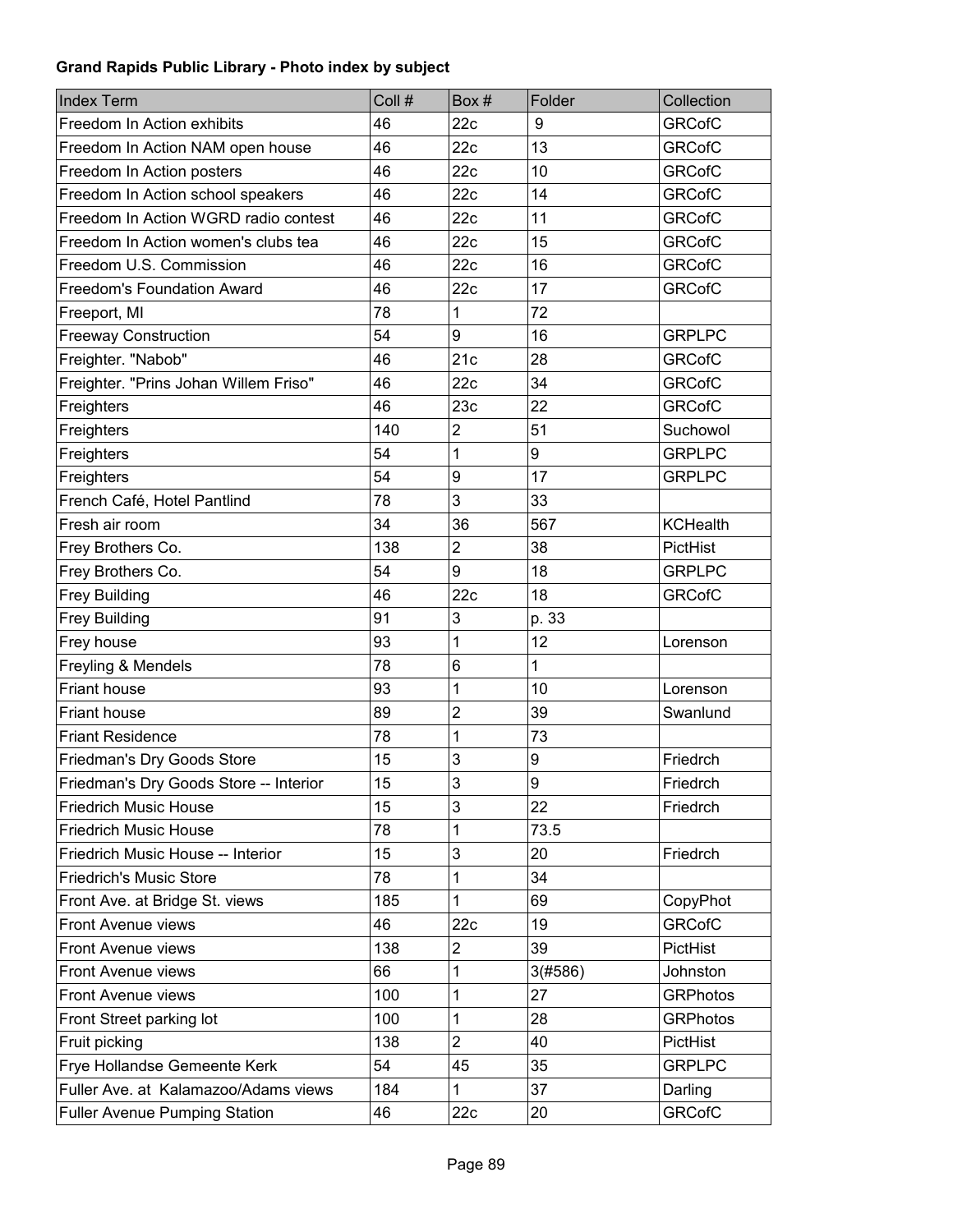| <b>Index Term</b>                                              | Coll # | Box#                    | Folder                  | Collection      |
|----------------------------------------------------------------|--------|-------------------------|-------------------------|-----------------|
| <b>Fuller Avenue views</b>                                     | 100    | 1                       | 29                      | <b>GRPhotos</b> |
| <b>Fuller Building</b>                                         | 59     | $\overline{2}$          | 1(#427)                 | Hooper          |
| Fuller house                                                   | 33     | 12                      | 48                      | Anderson        |
| Fuller house razing                                            | 59     | $\overline{2}$          | 4(#701)                 | Hooper          |
| Fulton at Lake Drive View                                      | 43     | $\overline{2}$          | 1(#384)                 | <b>Morris</b>   |
| Fulton Ave. at Scribner/Front views                            | 185    | 4                       | 1                       | CopyPhot        |
| <b>Fulton Avenue views</b>                                     | 118    | 3                       | 43a & b                 |                 |
| <b>Fulton Avenue views</b>                                     | 118    | 3                       | 47                      |                 |
| <b>Fulton Park Memorial Fountain</b>                           | 78     | 1                       | 74                      |                 |
| Fulton St. at Commerce Ave. views                              | 138    | $\overline{2}$          | 43                      | PictHist        |
| Fulton St. at Grand River views                                | 185    | 4                       | 1                       | CopyPhot        |
| Fulton St. at Grandville/Market views                          | 185    | 4                       | 1                       | CopyPhot        |
| Fulton St. at Sheldon Ave. views                               | 185    | 1                       | 70                      | CopyPhot        |
| Fulton St. at Straight Ave. views                              | 185    | 4                       | 1                       | CopyPhot        |
| <b>Fulton Street Bridge</b>                                    | 59     | 1                       | 2(#138,143),3(#1<br>65) | Hooper          |
| <b>Fulton Street Bridge</b>                                    | 184    | 1                       | $13 - 14$               | Darling         |
| <b>Fulton Street Bridge</b>                                    | 138    | $\overline{2}$          | 41                      | PictHist        |
| <b>Fulton Street Bridge</b>                                    | 93     | 1                       | 59                      | Lorenson        |
| <b>Fulton Street Bridge</b>                                    | 33     | 10                      | 12                      | Anderson        |
| <b>Fulton Street Bridge</b>                                    | 43     | 1                       | 2(#59-60,64-7)          | Morris          |
| Fulton Street bridge                                           | 78     | $\overline{2}$          | 9                       |                 |
| Fulton Street Bridge. Construction                             | 43     | 1                       | $2(#61a-c)$             | <b>Morris</b>   |
| <b>Fulton Street Park</b>                                      | 73     | 2                       | 3                       | Cam Shop        |
| <b>Fulton Street Park</b>                                      | 73     | $\overline{\mathbf{c}}$ | 3                       | Cam Shop        |
| <b>Fulton Street Park</b>                                      | 91     | 3                       | p. 116                  |                 |
| <b>Fulton Street Park</b>                                      | 91     | 2                       | $\overline{2}$          |                 |
| <b>Fulton Street Park</b>                                      | 91     | 1                       | 3                       |                 |
| <b>Fulton Street Park</b>                                      | 78     | 1                       | 84                      |                 |
| <b>Fulton Street Park</b>                                      | 78     | $\overline{2}$          | 7                       |                 |
| <b>Fulton Street Park</b>                                      | 78     | 1                       | 74                      |                 |
| <b>Fulton Street Park</b>                                      | 78     | $\overline{2}$          | 8                       |                 |
| Fulton Street Park  See also  Veterans<br><b>Memorial Park</b> |        |                         |                         |                 |
| <b>Fulton Street views</b>                                     | 87     | 1                       | 12                      | Cyanotyp        |
| <b>Fulton Street views</b>                                     | 33     | 12 <sup>2</sup>         | 52                      | Anderson        |
| <b>Fulton Street views</b>                                     | 100    | 1                       | 30                      | <b>GRPhotos</b> |
| <b>Fulton Street views</b>                                     | 138    | $\overline{2}$          | 42                      | PictHist        |
| <b>Fulton Street views</b>                                     | 118    | 3                       | 73                      |                 |
| <b>Fulton Street views</b>                                     | 91     | 3                       | p. 120                  |                 |
| <b>Fulton Street views</b>                                     | 91     | 3                       | p. 121                  |                 |
| Funeral homes                                                  | 54     | 42                      | 15                      | <b>GRPLPC</b>   |
| Funeral homes                                                  | 177    | 1                       | 21                      | <b>MDOT</b>     |
| Funeral homes                                                  | 93     | 1                       | 20,44,51                | Lorenson        |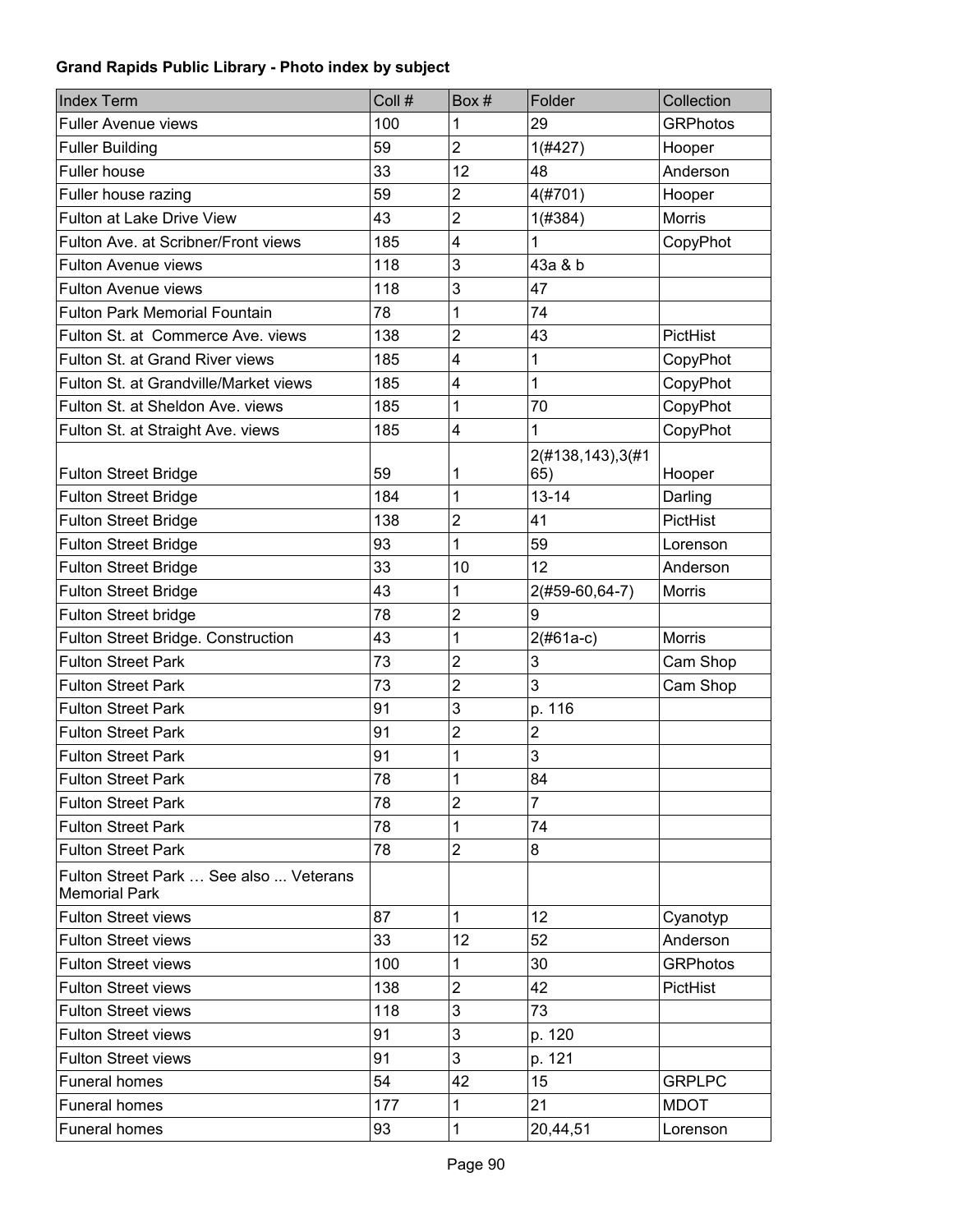| <b>Index Term</b>                       | Coll # | Box#           | Folder            | Collection    |
|-----------------------------------------|--------|----------------|-------------------|---------------|
| <b>Funerals</b>                         | 141    | 10             | 18                | <b>GRHSoc</b> |
| <b>Funerals</b>                         | 185    | 1              | 71                | CopyPhot      |
| <b>Funerals</b>                         | 54     | 9              | 20                | <b>GRPLPC</b> |
| Funerals. Peshawbestown, MI             | 50     | 2              | 20                | <b>GRITC</b>  |
| Funerary floral arrangement             | 122    | 1              | 39-42,45-6        | Adaglass      |
| Funerary floral arrangement             | 122    | 5              | 37                | Adaglass      |
| Funerary portrait - child               | 122    | 3              | 7(#37)            | Ada Glas      |
| Funerary portrait - child               | 122    | 3              | 14 (#44)          | Ada Glas      |
| Funerary portrait - child               | 122    | 3              | 13(#43)           | Ada Glas      |
| Funerary portrait -- Child              | 122    | 1              | 37,43-4           | Adaglass      |
| Funerary portrait - floral arrangements | 122    | 4              | 1(#46)            | Ada Glas      |
| Funerary portrait - floral arrangements | 122    | 22             | 12 (#5,37)        | Ada Glas      |
| Funerary portrait - floral arrangements | 122    | 3              | 12 (#42)          | Ada Glas      |
| Funerary portrait - floral arrangements | 122    | 3              | 9(#39)            | Ada Glas      |
| Funerary portrait - floral arrangements | 122    | 3              | 15 (#45)          | Ada Glas      |
| Funerary portrait - floral arrangements | 122    | 3              | 10 (#40)          | Ada Glas      |
| Funerary portrait - floral arrangements | 122    | 3              | $11($ #41)        | Ada Glas      |
| Funerary portrait - woman               | 122    | 3              | 8 (#38)           | Ada Glas      |
| Funerary portrait -- Woman              | 122    | 1              | 38                | Adaglass      |
| Funston Bros.                           | 122    | 17             | 2(#4, 19)         | Ada Glas      |
| Funston Bros. taxidermy                 | 122    | 4              | 19                | Adaglass      |
| Fur trappers                            | 122    | $\overline{c}$ | 19-31             | Adaglass      |
| Fur trappers                            | 122    | $\overline{7}$ | 2(#2, 31)         | Ada Glas      |
| Fur trappers                            | 122    | 7              | 1 (#2, 30)        | Ada Glas      |
| Fur trappers                            | 122    | 6              | 15 (#2,29)        | Ada Glas      |
| Furniture                               | 46     | 24b            | 8, 19, 35, 48, 54 | <b>GRCofC</b> |
| Furniture                               | 46     | 26a            | 35                | <b>GRCofC</b> |
| Furniture                               | 84     | 23             | vol. 1            | <b>FMA</b>    |
| Furniture                               | 46     | 25a            | 39                | <b>GRCofC</b> |
| Furniture                               | 46     | 23a            | 17                | <b>GRCofC</b> |
| Furniture                               | 46     | 27             | 39-40             | <b>GRCofC</b> |
| Furniture                               | 46     | 24c            | $20-1$            | <b>GRCofC</b> |
| Furniture                               | 185    | $\mathbf{1}$   | 72                | CopyPhot      |
| Furniture                               | 84     | 20             | $3,6 - 11$        | <b>FMA</b>    |
| Furniture                               | 165    | $\overline{7}$ | $1 - 7, 14 - 15$  | Bayne         |
| Furniture                               | 141    | 10             | $15 - 16$         | <b>GRHSoc</b> |
| Furniture                               | 141    | 11             | 15                | <b>GRHSoc</b> |
| Furniture                               | 54     | 9              | 21                | <b>GRPLPC</b> |
| Furniture                               | 84     | 17             | $8-9$             | <b>FMA</b>    |
| Furniture                               | 43     | $\mathbf{1}$   | $1(H7-8, 15)$     | <b>Morris</b> |
| Furniture                               | 165    | 6              | $12 - 15$         | Bayne         |
| Furniture                               | 84     | 22             | 1                 | <b>FMA</b>    |
| Furniture                               | 84     | 19             | $1 - 24$          | <b>FMA</b>    |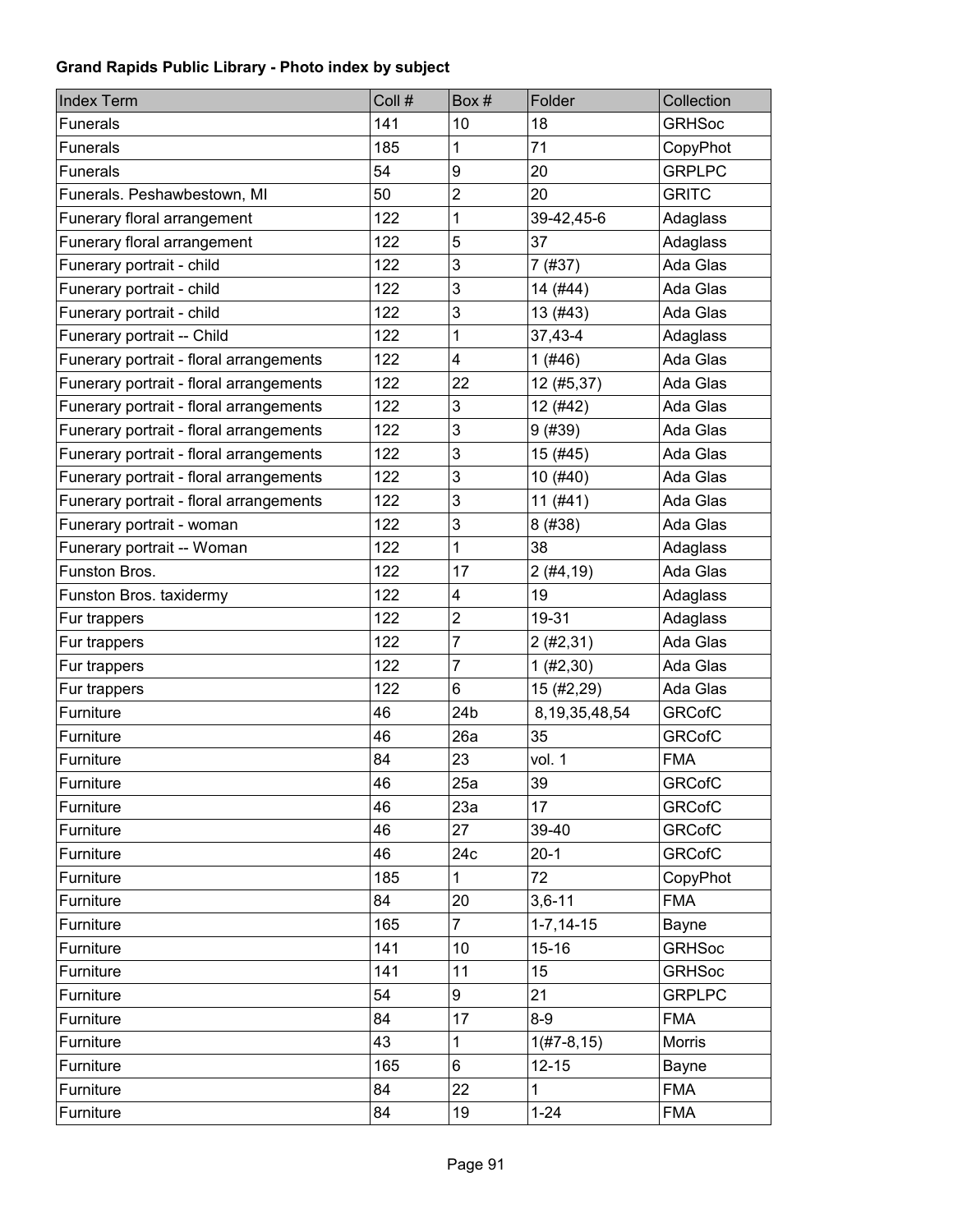| <b>Index Term</b>                                    | Coll # | Box #          | Folder         | Collection    |
|------------------------------------------------------|--------|----------------|----------------|---------------|
| Furniture                                            | 84     | 18             | 18-22          | <b>FMA</b>    |
| Furniture                                            | 46     | 23a            | 40             | <b>GRCofC</b> |
| Furniture                                            | 165    | 8              | $1 - 26$       | Bayne         |
| Furniture                                            | 140    | 1              | 7              | Suchowol      |
| Furniture                                            | 165    | 9              | $3 - 15$       | Bayne         |
| Furniture -- Baker Furniture                         | 84     | 17             | 11             | <b>FMA</b>    |
| Furniture -- Bergsma Brothers                        | 84     | 17             | 12             | <b>FMA</b>    |
| Furniture -- Brandt of Grand Rapids                  | 84     | 17             | 13             | <b>FMA</b>    |
| Furniture -- Colonial Furniture Co.                  | 84     | 17             | 14             | <b>FMA</b>    |
| Furniture -- Forslunds Furniture                     | 84     | 17             | 15             | <b>FMA</b>    |
| Furniture -- H.L. Hubbell, Inc.                      | 84     | 17             | 17             | <b>FMA</b>    |
| Furniture -- Hekman Furniture                        | 84     | 17             | 16             | <b>FMA</b>    |
| Furniture -- Howard Miller                           | 84     | 17             | 21             | <b>FMA</b>    |
| Furniture -- Irwin Seating                           | 84     | 17             | 18             | <b>FMA</b>    |
| Furniture -- John Widdicomb Co.                      | 84     | 17             | 30             | <b>FMA</b>    |
| Furniture -- Kindel Furniture                        | 84     | 17             | 19             | <b>FMA</b>    |
| Furniture -- Mastercraft                             | 84     | 17             | 20             | <b>FMA</b>    |
| Furniture -- Mueller Furniture                       | 84     | 17             | 23             | <b>FMA</b>    |
| Furniture -- Ralph Morse Furniture                   | 84     | 17             | 22             | <b>FMA</b>    |
| Furniture -- Rose-Johnson Furniture                  | 84     | 17             | 25             | <b>FMA</b>    |
| Furniture -- Sligh/Trend Clocks                      | 84     | 17             | 26             | <b>FMA</b>    |
| Furniture -- Stow & Davis                            | 84     | 17             | 27             | <b>FMA</b>    |
| Furniture -- Superior Furniture                      | 84     | 17             | 28             | <b>FMA</b>    |
| Furniture -- The Pine Shops                          | 84     | 17             | 24             | <b>FMA</b>    |
| Furniture -- West Michigan Furniture                 | 84     | 17             | 29             | <b>FMA</b>    |
| <b>Furniture Building</b>                            | 78     | 3              | 89             |               |
| Furniture Capital Air Service                        | 165    | $\overline{2}$ | 9              | Bayne         |
| Furniture carvings                                   | 185    | 1              | 73             | CopyPhot      |
| Furniture City Band                                  | 78     | 6              | $\mathbf{1}$   |               |
| Furniture City Barge (wagon)                         | 59     | $\overline{c}$ | 3(#582)        | Hooper        |
| Furniture City Brewing Co.                           | 73     | 1              | 35             | Cam Shop      |
| Furniture City Manufacturing Corp.                   | 46     | 22c            | 21             | <b>GRCofC</b> |
| Furniture City Showcase, Kent Co. Airport<br>Exhibit | 89     | $\overline{c}$ | 40             | Swanlund      |
| Furniture City Upholstery Co.                        | 46     | 22c            | 22             | <b>GRCofC</b> |
| Furniture Club interior                              | 84     | 20             | 3              | <b>FMA</b>    |
| Furniture craftspeople                               | 84     | 18             | 2,10           | <b>FMA</b>    |
| Furniture craftspeople                               | 84     | 20             | $\overline{2}$ | <b>FMA</b>    |
| Furniture designers reception                        | 84     | 20             | 4-5            | <b>FMA</b>    |
| Furniture display rooms                              | 84     | 20             | 6              | <b>FMA</b>    |
| Furniture display rooms                              | 84     | 22             | 1              | <b>FMA</b>    |
| Furniture drawings                                   | 185    | $\mathbf{1}$   | 74             | CopyPhot      |
| <b>Furniture Exhibition Building</b>                 | 84     | 22             | 8              | <b>FMA</b>    |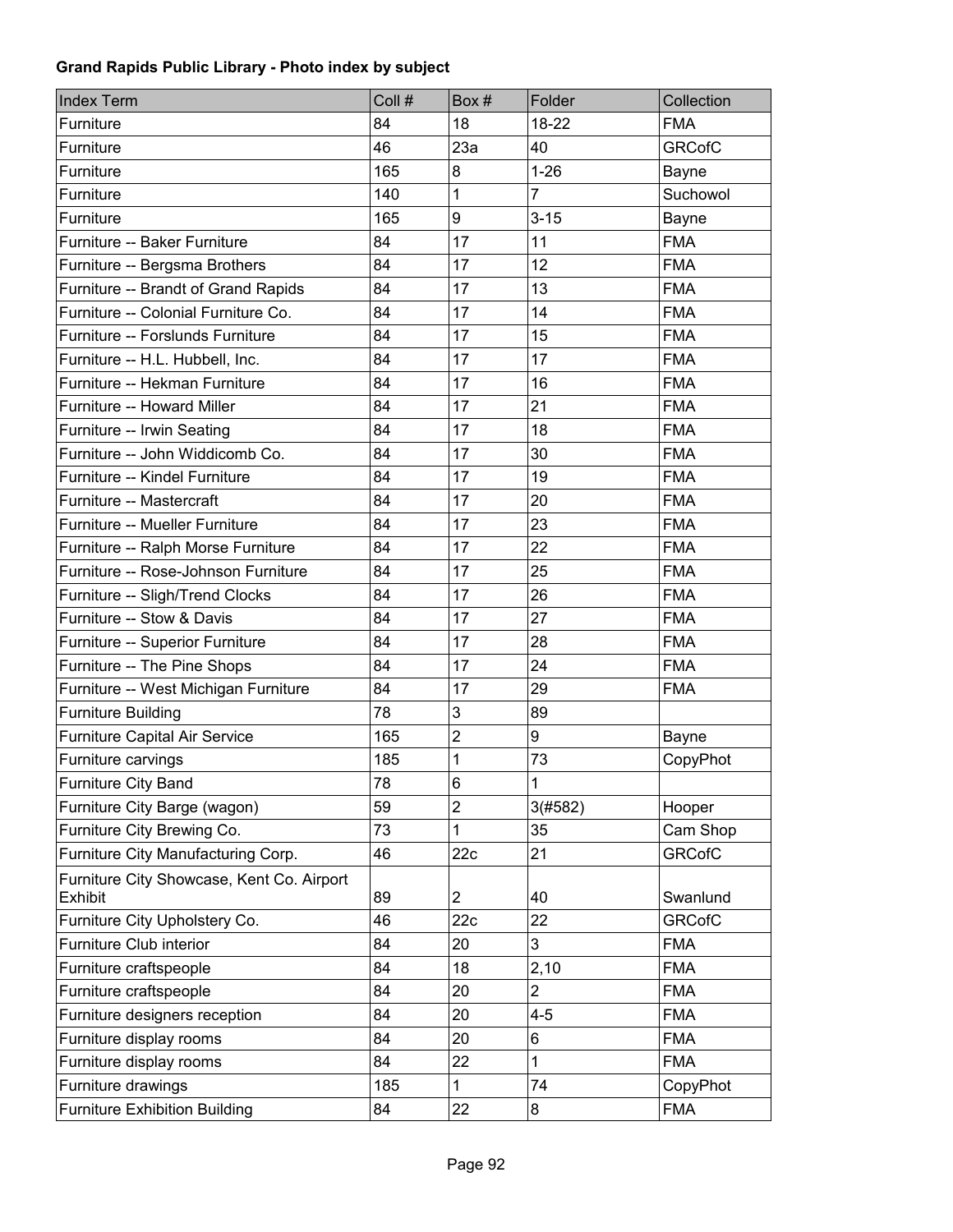| <b>Index Term</b>                    | Coll # | Box#                    | Folder                                        | Collection    |
|--------------------------------------|--------|-------------------------|-----------------------------------------------|---------------|
| <b>Furniture Exhibition Building</b> | 84     | 18                      | 3,7                                           | <b>FMA</b>    |
| <b>Furniture Exhibition Building</b> | 54     | $\overline{7}$          | 51                                            | <b>GRPLPC</b> |
| <b>Furniture Exhibition Building</b> | 54     | 46                      | 20                                            | <b>GRPLPC</b> |
| <b>Furniture Exhibition Building</b> | 84     | 21                      | 3,10,12                                       | <b>FMA</b>    |
| <b>Furniture Exhibition Building</b> | 78     | $\overline{\mathbf{4}}$ | 22                                            |               |
| <b>Furniture factories</b>           | 73     | 1                       | 45                                            | Cam Shop      |
| <b>Furniture factories</b>           | 73     | 1                       | 42                                            | Cam Shop      |
| Furniture factories                  | 73     | $\overline{2}$          | 4                                             | Cam Shop      |
| <b>Furniture factories</b>           | 78     | 1                       | 15                                            |               |
| Furniture factories                  | 73     | 1                       | 42                                            | Cam Shop      |
| <b>Furniture factories</b>           | 185    | $\overline{2}$          | 24,63                                         | CopyPhot      |
| Furniture factories                  | 73     | 1                       | 31                                            | Cam Shop      |
| <b>Furniture factories</b>           | 73     | $\overline{2}$          | 9                                             | Cam Shop      |
| Furniture factories                  | 66     | 1                       | 2(#36)                                        | Johnston      |
| <b>Furniture factories</b>           | 73     | $\overline{2}$          | 8                                             | Cam Shop      |
| <b>Furniture factories</b>           | 73     | $\overline{2}$          | 3                                             | Cam Shop      |
| <b>Furniture factories</b>           | 54     | 3                       | $\overline{7}$                                | <b>GRPLPC</b> |
| Furniture factories                  | 54     | $\overline{\mathbf{4}}$ | 36                                            | <b>GRPLPC</b> |
| <b>Furniture factories</b>           | 73     | 1                       | 26                                            | Cam Shop      |
| Furniture factories                  | 84     | 21                      | 1,5-7,9.14-16                                 | <b>FMA</b>    |
| <b>Furniture factories</b>           | 84     | 22                      | 8                                             | <b>FMA</b>    |
| Furniture factories                  | 73     | $\overline{2}$          | $\overline{7}$                                | Cam Shop      |
| <b>Furniture factories</b>           | 185    | 4                       | 4                                             | CopyPhot      |
| <b>Furniture factories</b>           | 84     | 18                      | 4,8                                           | <b>FMA</b>    |
| <b>Furniture factories</b>           | 54     | 20                      | 11                                            | <b>GRPLPC</b> |
| <b>Furniture factories</b>           | 54     | 9                       | 7,22                                          | <b>GRPLPC</b> |
| Furniture factories                  | 54     | 48                      | $\overline{2}$                                | <b>GRPLPC</b> |
| <b>Furniture factories</b>           | 54     | 17                      | 19                                            | <b>GRPLPC</b> |
| <b>Furniture factories</b>           | 78     | $\mathbf{1}$            | 22                                            |               |
| <b>Furniture factories</b>           | 185    | $\overline{2}$          | 55                                            | CopyPhot      |
| Furniture factories                  | 185    | 1                       | 26                                            | CopyPhot      |
|                                      |        |                         | $3-$<br>4,7,45,56,62,66,8<br>0,82,99,104,113, |               |
| Furniture factories                  | 89     | $\overline{2}$          | 120,133                                       | Swanlund      |
| Furniture factories                  | 84     | 17                      | 10                                            | <b>FMA</b>    |
| Furniture factories                  | 78     | 1                       | 5                                             |               |
| Furniture factories                  | 73     | 1                       | $\overline{2}$                                | Camera S      |
| Furniture factories                  | 78     | $\overline{2}$          | 13.5                                          |               |
| Furniture factories                  | 78     | 3                       | 87.25                                         |               |
| Furniture factories                  | 91     | $\overline{2}$          | 9                                             |               |
| Furniture factories                  | 73     | $\overline{2}$          | 12                                            | Cam Shop      |
| Furniture factories                  | 78     | 6                       | 1                                             |               |
| Furniture factories                  | 91     | 1                       | $\overline{7}$                                |               |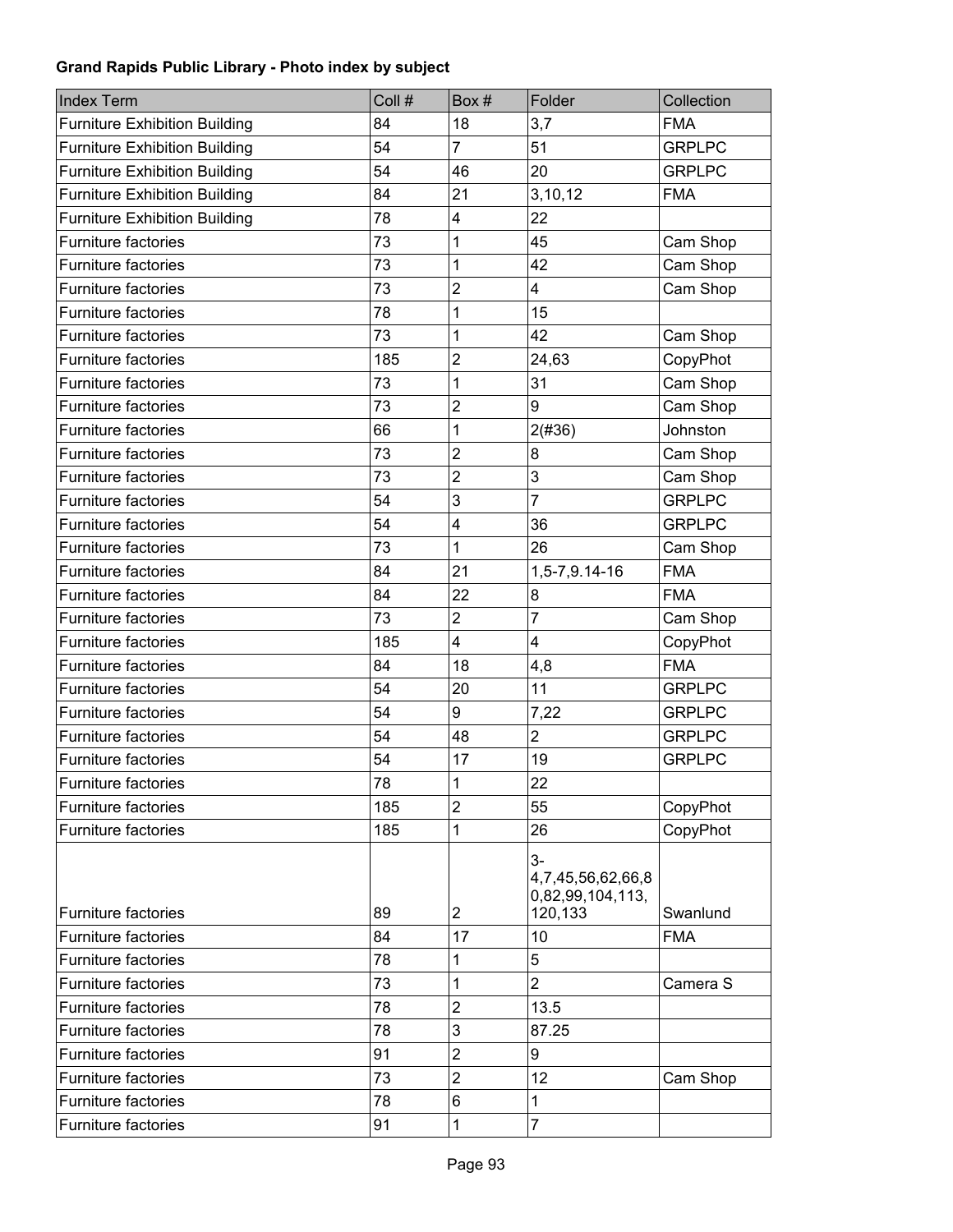| <b>Index Term</b>                                              | Coll # | Box#                    | Folder         | Collection      |
|----------------------------------------------------------------|--------|-------------------------|----------------|-----------------|
| Furniture factories                                            | 91     | 3                       | p. 77          |                 |
| <b>Furniture factories</b>                                     | 78     | 3                       | 47             |                 |
| <b>Furniture factories</b>                                     | 91     | 3                       | p. 76          |                 |
| <b>Furniture factories</b>                                     | 78     | $\overline{\mathbf{4}}$ | X1             |                 |
| <b>Furniture factories</b>                                     | 91     | 3                       | p. 90          |                 |
| <b>Furniture factories</b>                                     | 78     | 1                       | 82             |                 |
| <b>Furniture factories</b>                                     | 78     | $\overline{\mathbf{4}}$ | 37             |                 |
| <b>Furniture factories</b>                                     | 91     | 2                       | 8              |                 |
| <b>Furniture factories</b>                                     | 78     | 3                       | 73             |                 |
| <b>Furniture factories</b>                                     | 78     | $\overline{2}$          | 9              |                 |
| <b>Furniture factories</b>                                     | 78     | 3                       | 17             |                 |
| Furniture factories                                            | 78     | 3                       | 27             |                 |
| <b>Furniture factories</b>                                     | 78     | $\overline{\mathbf{4}}$ | X <sub>5</sub> |                 |
| Furniture factories -- Interiors                               | 138    | 6                       | 16             | PictHist        |
| Furniture factories -- Interiors                               | 140    | 1                       | 6              | Suchowol        |
| Furniture factories -- Interiors                               | 138    | $\overline{2}$          | 44             | PictHist        |
| Furniture factories -- Interiors                               | 84     | 17                      | 10             | <b>FMA</b>      |
| Furniture factories -- Interiors                               | 141    | 10                      | 17             | <b>GRHSoc</b>   |
| Furniture factories (Strugis)                                  | 78     | 3                       | 88             |                 |
| <b>Furniture Galleries</b>                                     | 84     | 20                      | 8              | <b>FMA</b>      |
| <b>Furniture Makers at Work</b>                                | 46     | 22c                     | 23             | <b>GRCofC</b>   |
| <b>Furniture Manufacturer's Association</b>                    | 46     | 22c                     | 24             | <b>GRCofC</b>   |
| <b>Furniture Museum</b>                                        | 78     | $\overline{2}$          | 6              |                 |
| Furniture museum  see  Grand Rapids<br><b>Furniture Museum</b> |        |                         |                |                 |
| Furniture salespeople                                          | 84     | 20                      | $9 - 11$       | <b>FMA</b>      |
| Furniture shipped by air                                       | 43     | 1                       | 1(#31)         | <b>Morris</b>   |
| Furniture shipped by air                                       | 54     | 9                       | 23             | <b>GRPLPC</b>   |
| Furniture show filming                                         | 84     | 1                       | 12             | <b>FMA</b>      |
| Furniture showroom                                             | 76     | 1                       | 5              | <b>SterCard</b> |
| Furniture stores                                               | 185    | 1                       | 76             | CopyPhot        |
| Furniture strike                                               | 185    | 1                       | 75             | CopyPhot        |
| <b>Furniture Tech School</b>                                   | 84     | 20                      | 13             | <b>FMA</b>      |
| <b>Furniture Temple</b>                                        | 89     | $\overline{2}$          | 25             | Swanlund        |
| <b>Furniture Temple</b>                                        | 43     | 1                       | 2(#84)         | <b>Morris</b>   |
| <b>Furniture Temple</b>                                        | 54     | $\overline{7}$          | 10             | <b>GRPLPC</b>   |
| <b>Furniture Temple</b>                                        | 18     | 3                       | 4(#260)        | Fitch           |
| <b>Furniture Temple</b>                                        | 84     | 21                      | 3              | <b>FMA</b>      |
| <b>Furniture Temple</b>                                        | 165    | $\overline{c}$          | 10             | Bayne           |
| <b>Furniture Temple</b>                                        | 78     | 1                       | 75             |                 |
| Furniture Temple  See also Commerce<br><b>Building</b>         | 0      |                         |                |                 |
| Furniture train                                                | 43     | 1                       | 4(#191)        | Morris          |
| G. J. Cigar Company                                            | 78     | 6                       | 1              |                 |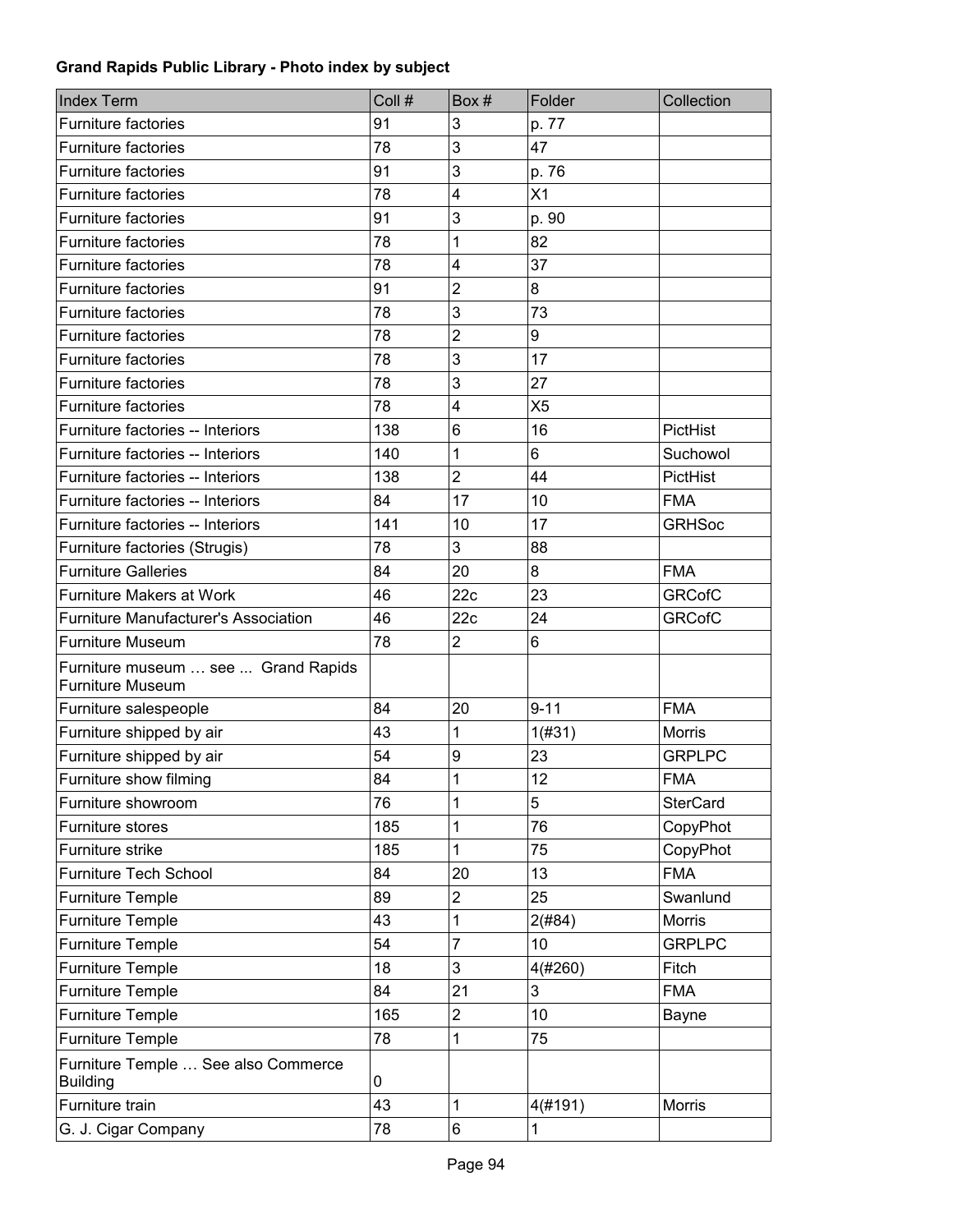| <b>Index Term</b>                                           | Coll # | Box#           | Folder                                 | Collection      |
|-------------------------------------------------------------|--------|----------------|----------------------------------------|-----------------|
| G. J. Johnson Cigar Co.                                     | 73     | 1              | 12                                     | Camera S        |
| G. J. Johnson Cigar Co. Interiors                           | 73     | 1              | 12                                     | Camera S        |
| G.A.R. Fountain Dedication                                  | 43     | 1              | 6(#254)                                | <b>Morris</b>   |
| G.A.R. Hall (Byron Center)                                  | 78     | 1              | 26                                     |                 |
| G.A.R. Parade                                               | 43     | 1              | 4(#196-196a)                           | <b>Morris</b>   |
| G.A.R. Parade                                               | 33     | 11             | 35                                     | Anderson        |
| G.A.R. Parade float                                         | 43     | 1              | 4(#197-<br>200), 5(#201-<br>$3,205-6)$ | <b>Morris</b>   |
| G.J. Johnson Cigar Co.                                      | 78     | 4              | X <sub>5</sub>                         |                 |
| G.J. Johnson Cigar Company. Interiors                       | 73     | 1              | 33                                     | Cam Shop        |
| G.R. Boat and Canoe Club                                    | 78     | 3              | 19                                     |                 |
| <b>G.R. Electrical Show</b>                                 | 78     | 4              | 32                                     |                 |
| G.R.& I. Railroad Bridge                                    | 78     | $\overline{2}$ | 10                                     |                 |
| Gage house                                                  | 33     | 12             | 48                                     | Anderson        |
| Galewood Church                                             | 43     | 1              | 2(#85)                                 | <b>Morris</b>   |
| Gallery Americana                                           | 118    | 3              | 90                                     |                 |
| Gallery Americana                                           | 118    | 3              | 89                                     |                 |
| Gallup house                                                | 93     | 1              | 31                                     | Lorenson        |
| Gannon-Paine Co.                                            | 78     | 4              | X <sub>5</sub>                         |                 |
| Gantos                                                      | 118    | 3              | 1/80                                   |                 |
| Gantos                                                      | 118    | 3              | 6/80                                   |                 |
| Garages                                                     | 93     | 1              | 21,34                                  | Lorenson        |
| Gardens                                                     | 136    | 1              | 8                                      | Thomas          |
| Gardens                                                     | 54     | 10             | $\overline{2}$                         | <b>GRPLPC</b>   |
| Gardens                                                     | 43     | 1              | 4(#192)                                | <b>Morris</b>   |
| Gardens                                                     | 136    | 3              | 24                                     | Thomas          |
| Gardens                                                     | 89     | $\overline{2}$ | 41                                     | Swanlund        |
| Gardens                                                     | 76     | 1              | 23,85                                  | <b>SterCard</b> |
| Gardens                                                     | 136    | 1              | 8                                      | Tho Glas        |
| Gardens                                                     | 136    | 6              | 193                                    | Tho Glas        |
| Gardiner & Baxter store                                     | 27     | 13             | box contents not<br>foldered           | <b>Baxter</b>   |
| Garfield Fletcher Park Play Ground and<br><b>Club House</b> | 78     | 1              | 76                                     |                 |
| Garfield Park                                               | 54     | 10             | 3                                      | <b>GRPLPC</b>   |
| Garfield Park Lodge                                         | 78     | 1              | 76                                     |                 |
| Garfield Park Reformed Church                               | 54     | 10             | 4                                      | <b>GRPLPC</b>   |
| Garfield Park. Children's Playground                        | 78     | 6              | 1                                      |                 |
| <b>Garrison Park</b>                                        | 78     | 3              | 37                                     |                 |
| Gas Plant explosion                                         | 43     | 1              | 4(#155)                                | <b>Morris</b>   |
| Gas stations  See  Automobile Service<br>Stations           |        |                |                                        |                 |
| <b>Gaskill Grocery</b>                                      | 54     | 10             | 5                                      | <b>GRPLPC</b>   |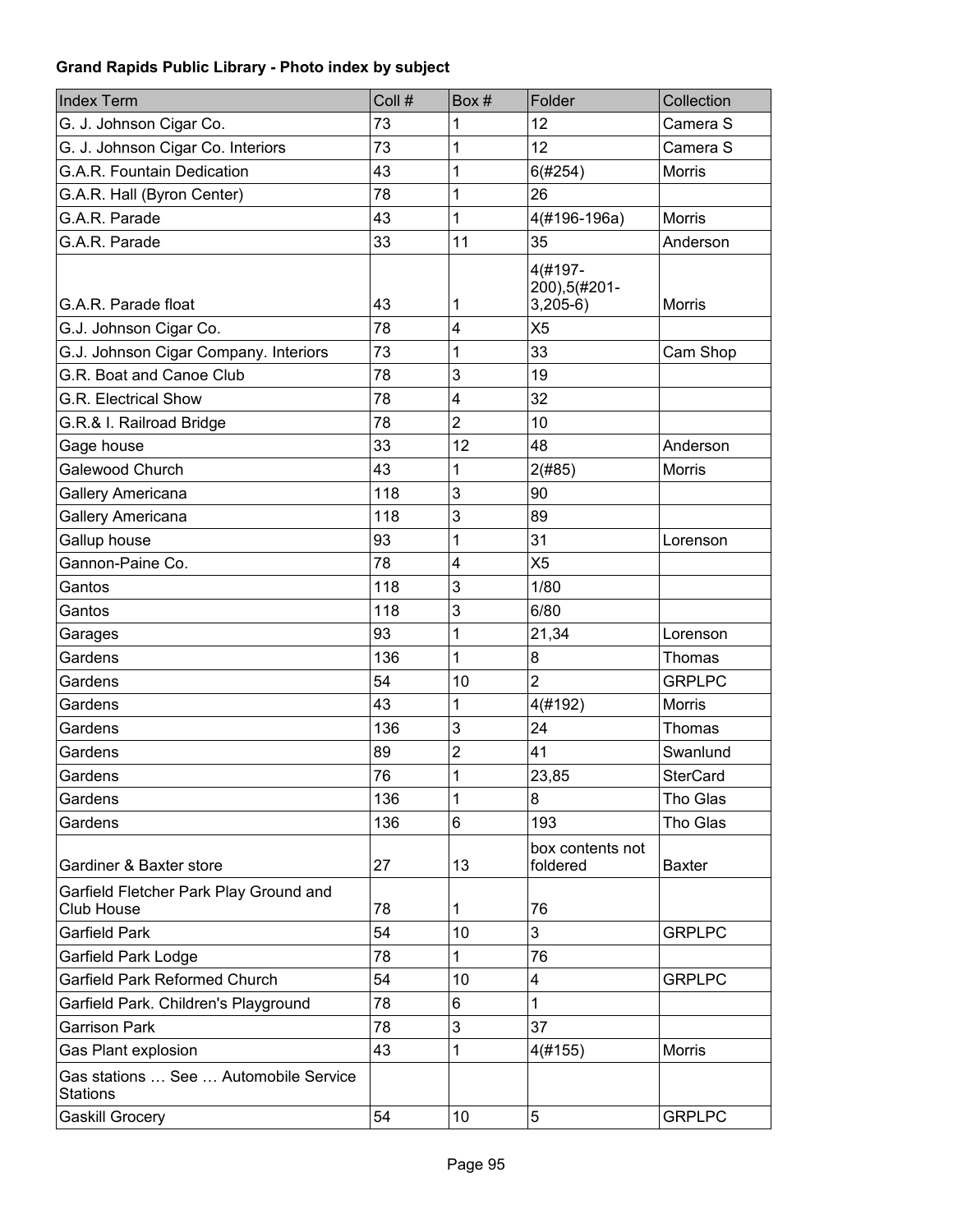| <b>Index Term</b>                                | Coll # | Box#            | Folder         | Collection      |
|--------------------------------------------------|--------|-----------------|----------------|-----------------|
| Gaudach, France                                  | 108    | 3               | 69             | 339thAmb        |
| Gay house                                        | 93     | 1               | 24             | Lorenson        |
| Gay house                                        | 91     | 3               | p. 126         |                 |
| Gay house                                        | 91     | 1               | $\overline{7}$ |                 |
| Gay house                                        | 91     | $\mathbf{3}$    | p. 127         |                 |
| Gazebos                                          | 76     | 1               | 24             | <b>SterCard</b> |
| Geese                                            | 159    | $\overline{2}$  | 12,21          | Strohpl         |
| <b>Gelock Bottling Works</b>                     | 54     | 5               | 12             | <b>GRPLPC</b>   |
| General Electric Co.                             | 46     | 22c             | 25             | <b>GRCofC</b>   |
| <b>General Motors Corporation</b>                | 46     | 22c             | 26             | <b>GRCofC</b>   |
| <b>General Motors Corporation</b>                | 54     | 10              | 6              | <b>GRPLPC</b>   |
| <b>General Motors Corporation</b>                | 138    | $\overline{2}$  | 29             | PictHist        |
| <b>General Motors Corporation</b>                | 46     | 22 <sub>b</sub> | $54 - 5$       | <b>GRCofC</b>   |
| <b>General Motors Corporation</b>                | 138    | $\overline{2}$  | 29             | PictHist        |
| <b>General Motors Corporation</b>                | 46     | 21 <sub>b</sub> | 23             | <b>GRCofC</b>   |
| <b>General Motors Corporation display</b>        | 46     | 23a             | 28             | <b>GRCofC</b>   |
| <b>General Motors Corporation No.1</b>           | 133    | 1               | 53             | NewsFoto        |
| <b>General Motors Corporation No.1</b>           | 46     | 22 <sub>b</sub> | 54             | <b>GRCofC</b>   |
| <b>General Motors Corporation No.2</b>           | 133    | 1               | 54             | NewsFoto        |
| <b>General Motors Corporation No.2</b>           | 46     | 22 <sub>b</sub> | 55             | <b>GRCofC</b>   |
| <b>General Motors Institute</b>                  | 1      | 6               | $\overline{7}$ | <b>Mulnix</b>   |
| <b>General Stores</b>                            | 78     | 1               | 29             |                 |
| <b>General Stores</b>                            | 78     | 1               | 29             |                 |
| Geneva, Switzerland                              | 74     | 28              | 5              | <b>Brewer</b>   |
| Geo. Mathews Jewell Furnances                    | 73     | $\mathbf 2$     | 12             | Cam Shop        |
| George W. Welsh Civic Auditorium                 | 77     | 1               | 25             | Dautrich        |
| George W. Welsh Civic Auditorium                 | 138    | $\mathbf 2$     | 45             | PictHist        |
| George W. Welsh Civic Auditorium                 | 89     | $\overline{2}$  | 146            | Swanlund        |
| George W. Welsh Civic Auditorium                 | 133    | 1               | $35 - 6$       | NewsFoto        |
| George W. Welsh Civic Auditorium                 | 54     | 47              | $1 - 7$        | <b>GRPLPC</b>   |
| George W. Welsh Civic Auditorium                 | 46     | 22c             | 27             | <b>GRCofC</b>   |
| George W. Welsh Civic Auditorium<br>construction | 67     | 2               | 13             | Scrip L.        |
| George W. Welsh Civic Auditorium<br>construction | 43     | $\overline{c}$  | 2(#420,422)    | <b>Morris</b>   |
| George W. Welsh Civic Auditorium site            | 138    | $\overline{2}$  | 46             | <b>PictHist</b> |
| George W. Welsh Company                          | 54     | 47              | 8              | <b>GRPLPC</b>   |
| George Welsh Building                            | 118    | 3               | 24             |                 |
| George Welsh Civic Auditorium                    | 118    | 3               | 23             |                 |
| George Welsh Civic Auditorium                    | 118    | 3               | 21             |                 |
| Gerald Ford Day                                  | 46     | 22c             | 28             | <b>GRCofC</b>   |
| Gerald R. Ford Fieldhouse                        | 91     | 3               | p. 137         |                 |
| Gerald R. Ford Freeway                           | 91     | 3               | p. 141         |                 |
| Gerald R. Ford Museum                            | 54     | 9               | 6              | <b>GRPLPC</b>   |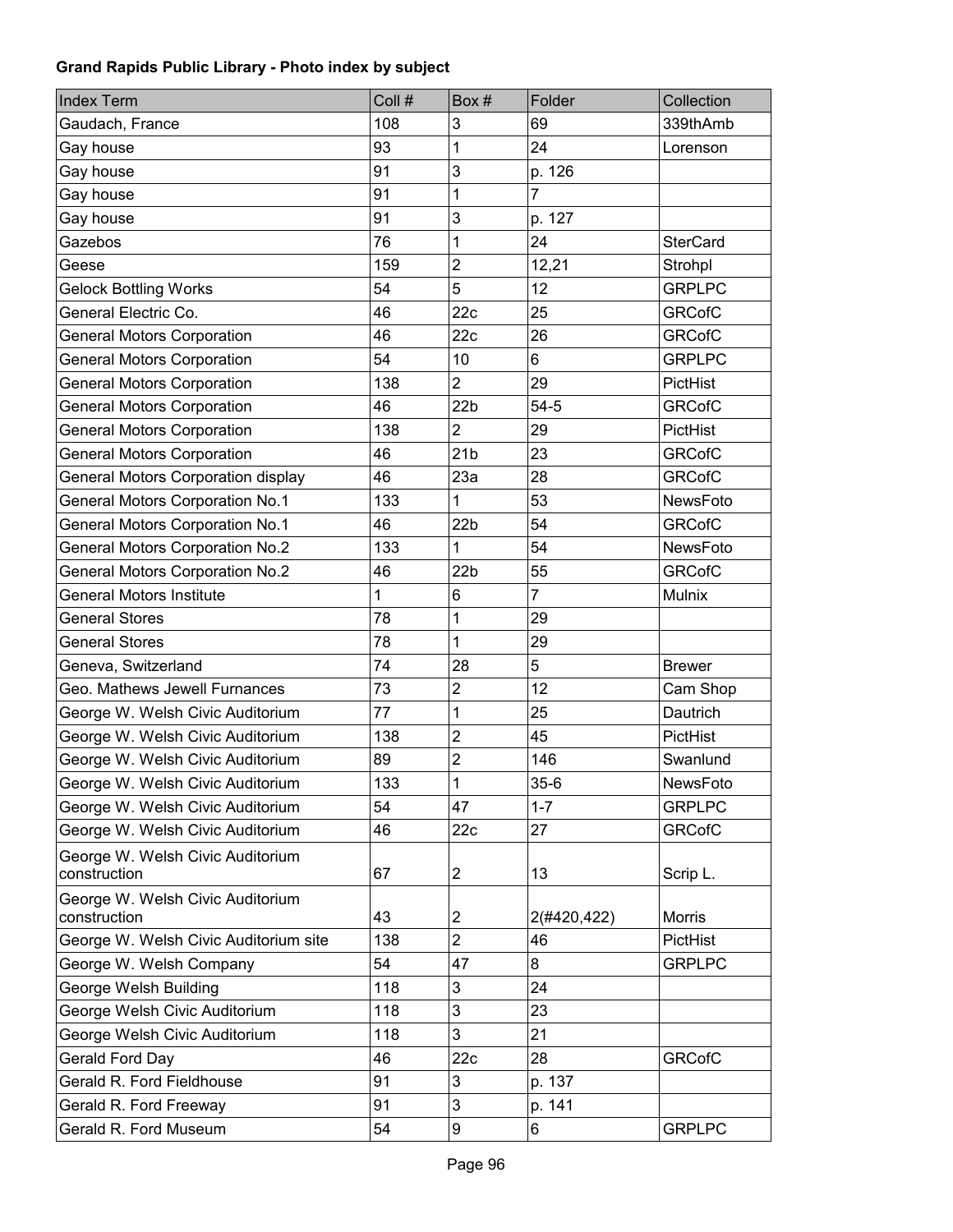| <b>Index Term</b>                                     | Coll # | Box #           | Folder         | Collection      |
|-------------------------------------------------------|--------|-----------------|----------------|-----------------|
| Gerald R. Ford Museum                                 | 78     | 1               | 67             |                 |
| Geriatric treatment                                   | 34     | 36              | 570            | <b>KCHealth</b> |
| German Americans                                      | 155    | 1               | $1 - 8$        | Stegmier        |
| German Evangelical Lutheran Church                    | 91     | $\overline{2}$  | 8              |                 |
| German Evangelical Lutheran School<br><b>Students</b> | 54     | 10              | 7              | <b>GRPLPC</b>   |
| German Furniture Mfgs. Delegation                     | 84     | 21              | 4              | <b>FMA</b>      |
| German school house                                   | 93     | 1               | 60             | Lorenson        |
| Germania Hall                                         | 54     | 10              | 8              | <b>GRPLPC</b>   |
| Germany                                               | 108    | 3               | 50,921         | 339thAmb        |
| Get Out the Vote Campaign                             | 46     | 22c             | 29-33          | <b>GRCofC</b>   |
| Get Out the Vote Voting Machine<br>Demonstration      | 46     | 22c             | 33             | <b>GRCofC</b>   |
| <b>Gibson Plant</b>                                   | 133    | 1               | 55             | NewsFoto        |
| Gibson Refrigeration Co.                              | 46     | 22c             | 34             | <b>GRCofC</b>   |
| <b>Gilbert Building</b>                               | 89     | $\overline{2}$  | 42             | Swanlund        |
| Gilbert Building                                      | 78     | 1               | 78             |                 |
| Gilbert house                                         | 93     | 1               | 31             | Lorenson        |
| Gilbert house                                         | 76     | 1               | 25             | <b>SterCard</b> |
| Gilbert Monument, Fulton Street Park                  | 78     | 1               | 74             |                 |
| Gilsey House (hotel)                                  | 33     | 10              | 25             | Anderson        |
| Girls playing volleyball                              | 46     | 22c             | 35             | <b>GRCofC</b>   |
| Glass Workers Union #10                               | 128    | 1               | 27             | Stover          |
| Glen Lake, MI                                         | 78     | 3               | 72             |                 |
| Glenn H. Curtis Museum                                | 148    | 6               | $\mathbf{1}$   | Maile           |
| <b>Glenwood Drive Views</b>                           | 78     | $\mathbf 2$     | 34.6           |                 |
| <b>Glenwood Road views</b>                            | 78     | 6               | $\overline{2}$ |                 |
| Gliders                                               | 75     | 33              | 26             | Walsh           |
| Gliders                                               | 54     | 10              | 9              | <b>GRPLPC</b>   |
| Gliders                                               | 159    | 1               | 15             | Strohpl         |
| Gliders                                               | 75     | 32              | ν9             | Walsh           |
| <b>Globe Knitting Works</b>                           | 54     | 48              | 14             | <b>GRPLPC</b>   |
| <b>Globe Knitting Works</b>                           | 62     | 1               | $2 - 7$        | Globe           |
| <b>Globe Knitting Works</b>                           | 46     | 21 <sub>b</sub> | 26             | <b>GRCofC</b>   |
| <b>Globe Knitting Works</b>                           | 73     | 1               | 39             | Cam Shop        |
| <b>Globe Knitting Works</b>                           | 185    | 1               | 78             | CopyPhot        |
| Globe Knitting Works employees                        | 138    | $\mathbf 2$     | 49             | PictHist        |
| Glosop's Tower (Delton)                               | 78     | 1               | 52             |                 |
| Goat carts                                            | 54     | 10              | 10             | <b>GRPLPC</b>   |
| Goat carts                                            | 141    | 10              | 18             | <b>GRHSoc</b>   |
| Godfrey Avenue views                                  | 100    | 1               | 31             | <b>GRPhotos</b> |
| Godfrey house                                         | 33     | 12              | 48             | Anderson        |
| Godfrey house razing                                  | 43     | 1               | 2(#86)         | Morris          |
| Godwin Elementary School                              | 133    | 1               | 56             | NewsFoto        |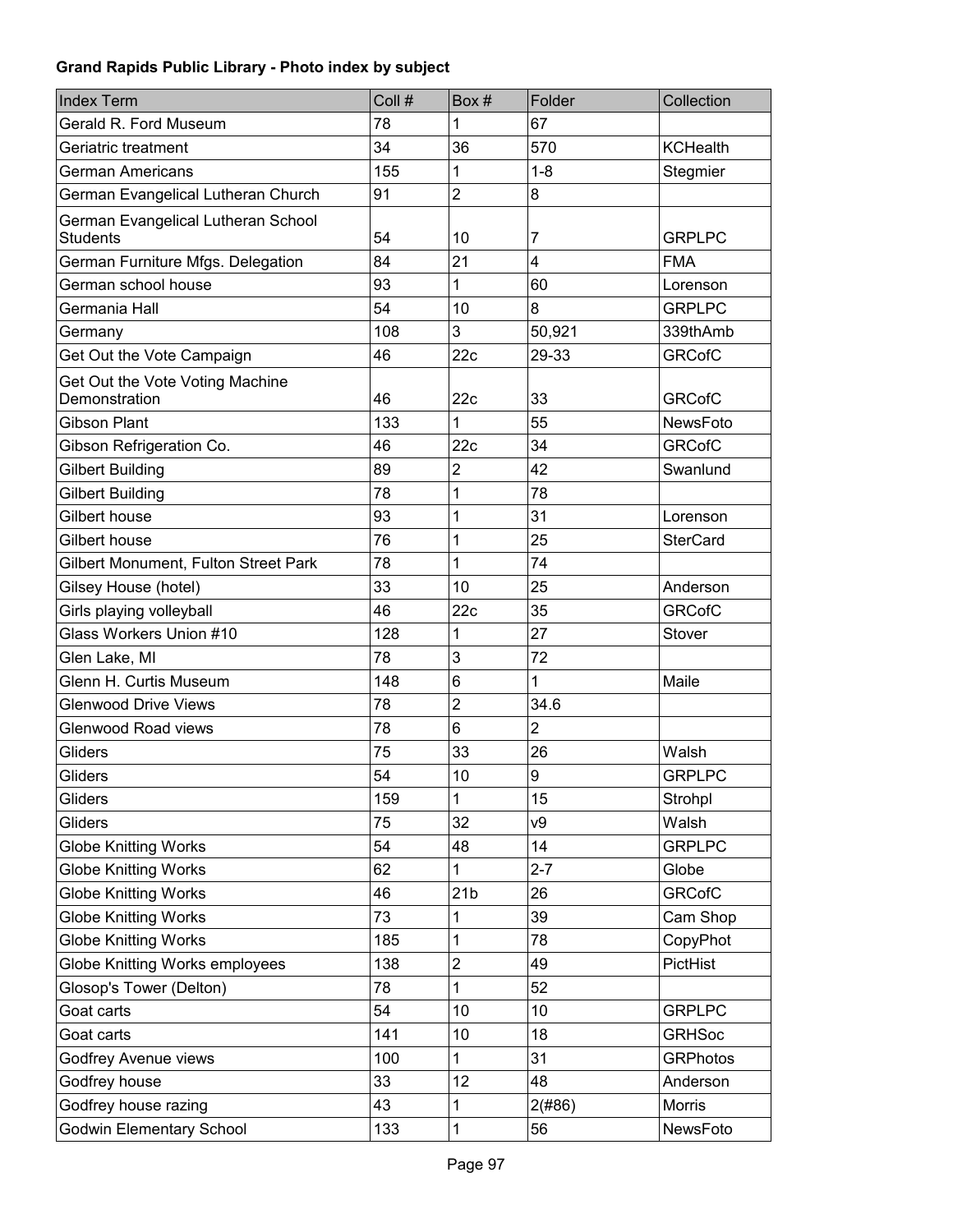| <b>Index Term</b>                        | Coll # | Box#                    | Folder              | Collection    |
|------------------------------------------|--------|-------------------------|---------------------|---------------|
| Godwin High School                       | 133    | 1                       | 57                  | NewsFoto      |
| Godwin School                            | 78     | 6                       | 1                   |               |
| Golden & Boter Transfer Co.              | 73     | 1                       | 27                  | Cam Shop      |
| Golden & Boter Transfer Company          | 185    | 1                       | 79                  | CopyPhot      |
| Golden Eagle Room Restaurant             | 46     | 22c                     | 36                  | <b>GRCofC</b> |
| Golden Gate Bridge                       | 140    | 1                       | 8                   | Suchowol      |
| Golden Gate Bridge                       | 140    | $\overline{2}$          | 52                  | Suchowol      |
| Golf                                     | 195    | 23                      | slides              | Jaycees       |
| Golf                                     | 54     | 6                       | 8                   | <b>GRPLPC</b> |
| Golf                                     | 54     | 17                      | 1                   | <b>GRPLPC</b> |
| Golf                                     | 195    | 22                      | entire box of slide | Jaycees       |
| Golf                                     | 185    | $\overline{\mathbf{c}}$ | 22                  | CopyPhot      |
| Golf                                     | 138    | $\overline{2}$          | 47                  | PictHist      |
| Golf                                     | 54     | 45                      | 4                   | <b>GRPLPC</b> |
| Golf                                     | 46     | 26a                     | 16                  | <b>GRCofC</b> |
| Golf                                     | 46     | 23c                     | $14 - 15$           | <b>GRCofC</b> |
| Golf                                     | 78     | $\overline{2}$          | 36                  |               |
| Good Hart, MI                            | 54     | 10                      | 11                  | <b>GRPLPC</b> |
| Good Roads Committee meetings            | 46     | 22c                     | 37                  | <b>GRCofC</b> |
| Good Roads Committee reviewing maps      | 46     | 22c                     | 38                  | <b>GRCofC</b> |
| <b>Good Steel Service</b>                | 46     | 22c                     | 39                  | <b>GRCofC</b> |
| Good Year                                | 46     | 22c                     | 40                  | <b>GRCofC</b> |
| <b>Goodrich Lines Dock</b>               | 136    | $\overline{c}$          | 56                  | Tho Glas      |
| <b>Goodrich Lines Dock</b>               | 136    | $\overline{2}$          | 57                  | Tho Glas      |
| <b>Goodrich Transit Company</b>          | 54     | 10                      | 12                  | <b>GRPLPC</b> |
| <b>Goodspeed Building</b>                | 54     | 10                      | 17                  | Anderson      |
| Goodspeed Building                       | 59     | $\overline{2}$          | 2(#488)             | Hooper        |
| <b>Goodwill Industries</b>               | 46     | 22c                     | 41                  | <b>GRCofC</b> |
| <b>Goodwill Trade Tours</b>              | 46     | 22c                     | 42-9                | <b>GRCofC</b> |
| Goodyear Blimp                           | 43     | 1                       | $1(#32-4)$          | Morris        |
| GOP Campaign headquarters                | 138    | $\overline{\mathbf{c}}$ | 48                  | PictHist      |
| Gordan Park                              | 78     | 1                       | 38                  |               |
| Gordon Park                              | 165    | 3                       | $\overline{7}$      | Bayne         |
| Government payment to Indians            | 50     | $\overline{2}$          | 20                  | <b>GRITC</b>  |
| <b>Government Procurement Conference</b> | 46     | 23a                     | $\mathbf{1}$        | <b>GRCofC</b> |
| <b>Governmental Finance Committee</b>    | 46     | 23a                     | 3                   | <b>GRCofC</b> |
| Government-Businessmen Conference        | 46     | 23a                     | $\overline{2}$      | <b>GRCofC</b> |
| Governor's office                        | 111    | $\overline{c}$          | 14                  | Blumensh      |
| Governor's show                          | 111    | $\overline{\mathbf{c}}$ | 15                  | Blumensh      |
| <b>Grab Corners</b>                      | 78     | 1                       | 33                  |               |
| Grab Corners  See also Campau Square     |        |                         |                     |               |
| <b>Grace Church Choir</b>                | 78     | 1                       | 78.5                |               |
| Grace Episcopal Church                   | 43     | $\overline{\mathbf{c}}$ | 3(#451)             | Morris        |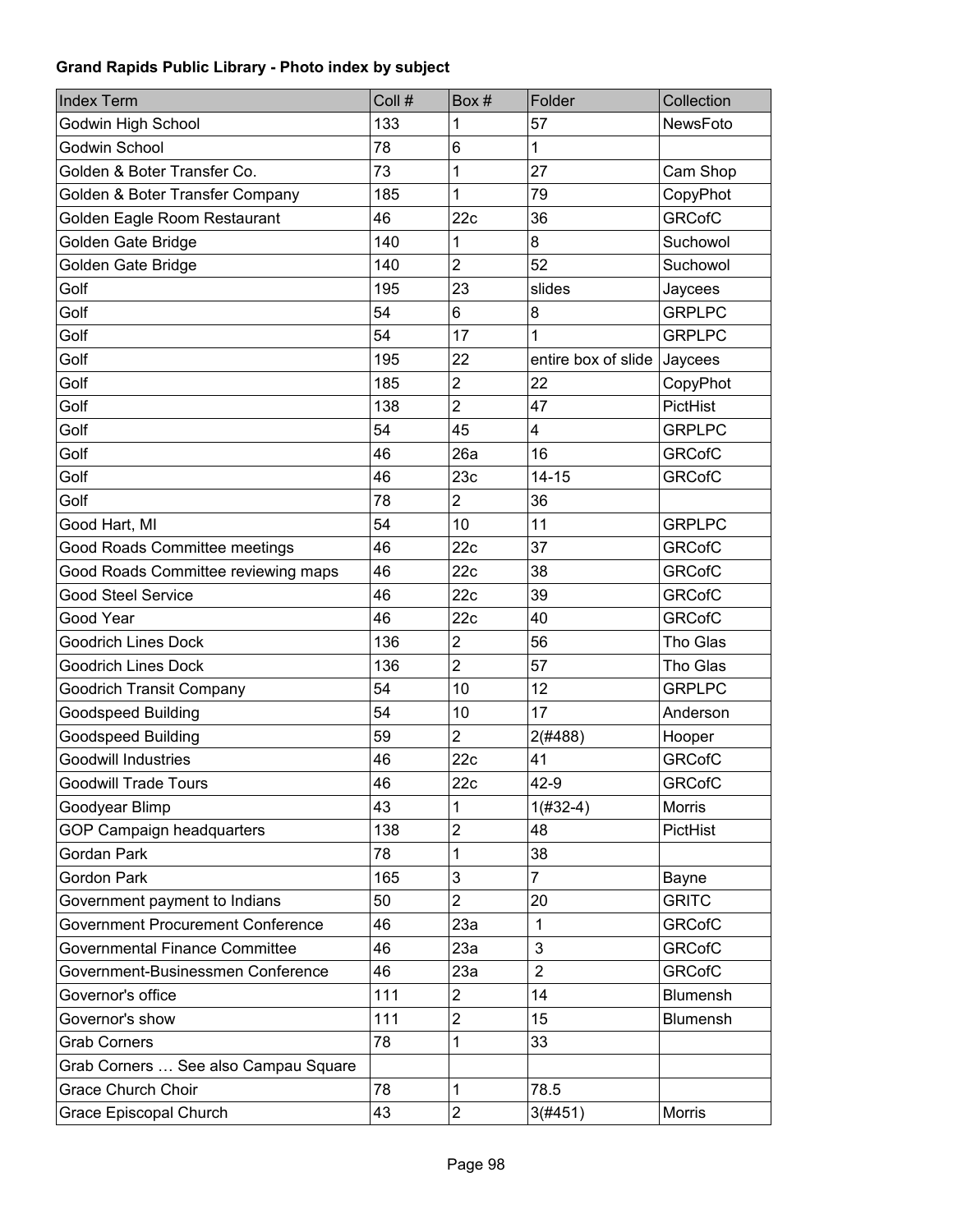| <b>Index Term</b>                                              | Coll # | Box#                    | Folder                       | Collection    |
|----------------------------------------------------------------|--------|-------------------------|------------------------------|---------------|
| Grace Episcopal Church                                         | 91     | $\overline{2}$          | 6                            |               |
| <b>Grace Lutheran Church</b>                                   | 54     | 10                      | 13                           | <b>GRPLPC</b> |
| <b>Graceland Mausoleum</b>                                     | 43     | 1                       | 2(#87)                       | <b>Morris</b> |
| Grading team                                                   | 33     | 12                      | 52                           | Anderson      |
| Grand                                                          | 54     | 44                      | 12                           | <b>GRPLPC</b> |
| Grand                                                          | 78     | 6                       | 1                            |               |
| Grand Army of the Republic                                     | 59     | 1                       | 3(#154)                      | Hooper        |
| Grand Army of the Republic                                     | 54     | 46                      | $4 - 6$                      | <b>GRPLPC</b> |
| Grand Army of the Republic                                     | 59     | $\overline{\mathbf{c}}$ | 2(#504)                      | Hooper        |
| Grand Army of the Republic -- Watson Post                      | 185    | 1                       | 77                           | CopyPhot      |
| Grand Army of the Republic fountain                            | 54     | 10                      | 1                            | <b>GRPLPC</b> |
| <b>Grand Center</b>                                            | 91     | 3                       | p. 91                        |               |
| <b>Grand Center</b>                                            | 78     | 1                       | 79                           |               |
| <b>Grand Center</b>                                            | 91     | 3                       | p. 53                        |               |
| <b>Grand Center site</b>                                       | 118    | 3                       | 33                           |               |
| <b>Grand Center site</b>                                       | 118    | 3                       | 61                           |               |
| <b>Grand Center site</b>                                       | 118    | 3                       | 62                           |               |
| <b>Grand Center site</b>                                       | 118    | 3                       | 63                           |               |
| <b>Grand Center site</b>                                       | 118    | 3                       | 60                           |               |
| <b>Grand Circuit Meet, Exposition Park</b><br>(Kalamazoo, Mi.) | 313    | 1                       |                              |               |
| <b>Grand Haven State Park</b>                                  | 46     | 23a                     | $\overline{4}$               | <b>GRCofC</b> |
| Grand Haven, MI                                                | 54     | 10                      | 14                           | <b>GRPLPC</b> |
| Grand Haven, MI                                                | 139    | 1                       | 26                           | CamClub       |
| Grand Haven, MI                                                | 169    | 1                       | 27                           | Weber         |
| Grand Haven, MI                                                | 78     | 6                       | 1                            |               |
| Grand Haven, MI                                                | 78     | 1                       | 80                           |               |
| Grand Haven, MI beach                                          | 159    | 1                       | 31,48                        | Strohpl       |
| Grand Haven, MI bridges                                        | 33     | 9                       | box contents not<br>foldered | Anderson      |
| Grand Haven, MI Harbor                                         | 128    | 1                       | $9-10,42-3$                  | Stover        |
| Grand Haven, MI Railroad Depot                                 | 136    | 4                       | 51                           | Thomas        |
| Grand Haven, MI State Park                                     | 77     | 1                       | 7                            | Dautrich      |
| Grand Haven, Michigan                                          | 46     | 22c                     | $\mathbf{1}$                 | <b>GRCofC</b> |
| Grand Hotel (Macatawa)                                         | 78     | $\overline{\mathbf{c}}$ | 57                           |               |
| Grand Hotel, Macatawa, MI                                      | 77     | 1                       | 16                           | Dautrich      |
| <b>Grand Island</b>                                            | 54     | 44                      | 12                           | <b>GRPLPC</b> |
| <b>Grand Island</b>                                            | 54     | 10                      | 15                           | <b>GRPLPC</b> |
| <b>Grand Lady Riverboat Cruises</b>                            | 78     | 3                       | 86                           |               |
| Grand Ledge (MI) Chair Co.                                     | 84     | 19                      | 3                            | <b>FMA</b>    |
| <b>Grand Marais Sand Dunes</b>                                 | 159    | $\overline{2}$          | 6                            | Strohpl       |
| <b>Grand Opera House</b>                                       | 33     | 10                      | 17                           | Anderson      |
| Grand Rapids & Indiana Railroad                                | 54     | 10                      | 16                           | <b>GRPLPC</b> |
| Grand Rapids & Indiana Railroad Building                       | 93     | 1                       | 62                           | Lorenson      |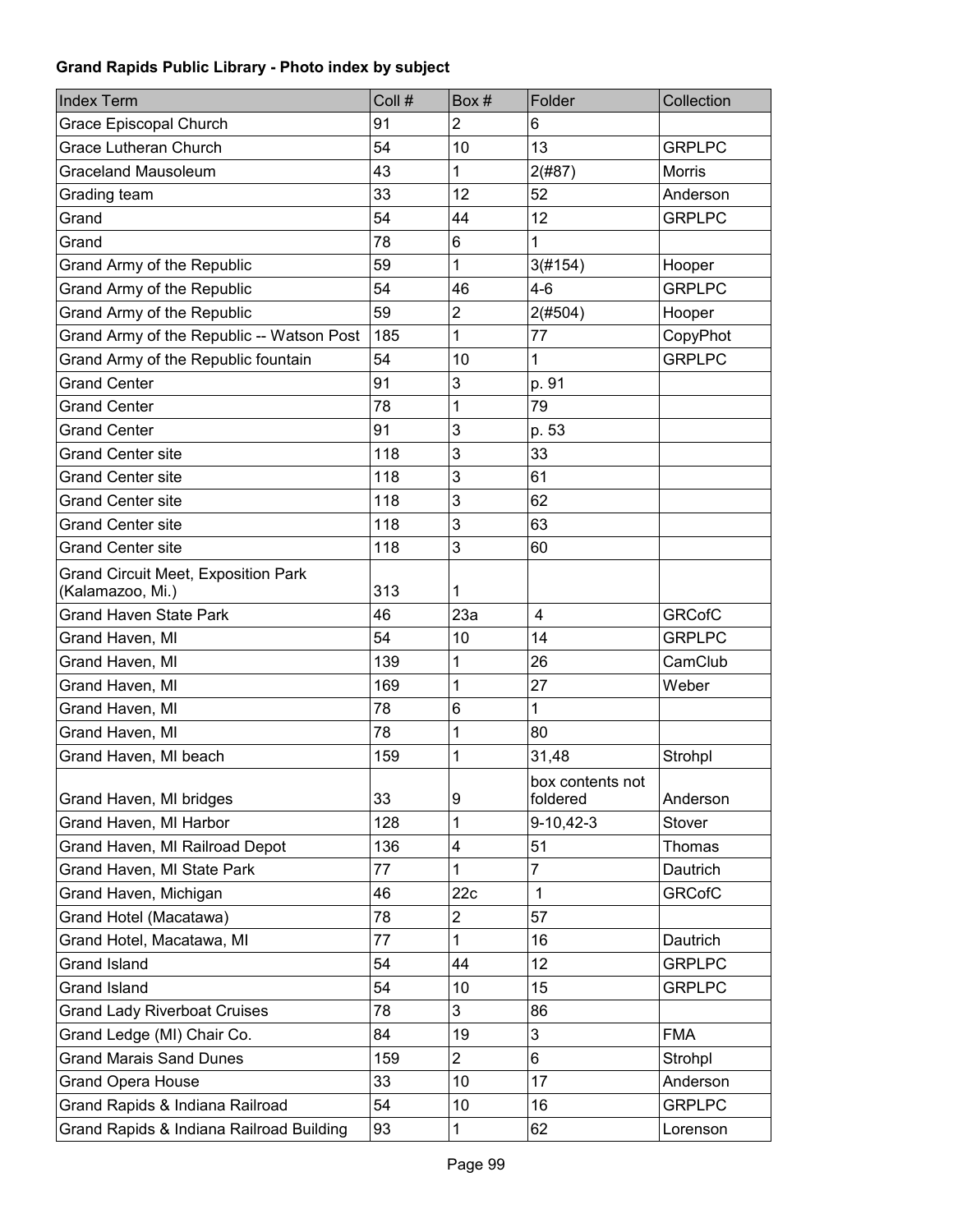| <b>Index Term</b>                                                         | Coll # | Box#             | Folder         | Collection      |
|---------------------------------------------------------------------------|--------|------------------|----------------|-----------------|
| Grand Rapids & Indiana Railroad Building                                  | 70     | 1                | 18             | Merrill         |
| Grand Rapids & Indiana Railroad Building                                  | 59     | 1                | 3(#201)        | Hooper          |
| Grand Rapids & Indiana Railroad Building                                  | 59     | 3                | 1(#775)        | Hooper          |
| Grand Rapids & Indiana Railroad Building                                  | 76     | 1                | 26             | <b>SterCard</b> |
| Grand Rapids & Indiana Railroad Building                                  | 33     | 12               | 45             | Anderson        |
| Grand Rapids & Indiana Railroad Depot<br>See also  Union Station          |        |                  |                |                 |
| Grand Rapids Advertising Co.                                              | 73     | $\overline{2}$   | 10             | Cam Shop        |
| Grand Rapids Airplane Co.                                                 | 84     | 21               | $5-7$          | <b>FMA</b>      |
| <b>Grand Rapids Airport</b>                                               | 46     | 26a              | 39             | <b>GRCofC</b>   |
| <b>Grand Rapids Airport</b>                                               | 43     | 1                | 1(#1, 8)       | <b>Morris</b>   |
| <b>Grand Rapids Airport</b>                                               | 78     | 6                | 1              |                 |
| Grand Rapids Airport  See also  Kent<br>County International Airport      |        |                  |                |                 |
| Grand Rapids and Indiana Building                                         | 91     | 3                | p. 18          |                 |
| <b>Grand Rapids Anti-Tuberculosis Society</b>                             | 54     | 44               | 1              | <b>GRPLPC</b>   |
| <b>Grand Rapids Area Transit Authority</b>                                | 46     | 23a              | 5              | <b>GRCofC</b>   |
| <b>Grand Rapids Art Gallery</b>                                           | 78     | $\boldsymbol{2}$ | 6              |                 |
| <b>Grand Rapids Art Museum</b>                                            | 185    | 1                | 80             | CopyPhot        |
| <b>Grand Rapids Art Museum</b>                                            | 141    | 10               | 17             | <b>GRHSoc</b>   |
| <b>Grand Rapids Art Museum</b>                                            | 77     | 1                | 8              | Dautrich        |
| <b>Grand Rapids Art Museum</b>                                            | 54     | 21               | 9              | <b>GRPLPC</b>   |
| <b>Grand Rapids Art Museum</b>                                            | 54     | 41               | $\overline{4}$ | <b>GRPLPC</b>   |
| <b>Grand Rapids Art Museum</b>                                            | 91     | 3                | p. 28          |                 |
| <b>Grand Rapids Art Museum</b>                                            | 54     | 10               | 17             | <b>GRPLPC</b>   |
| <b>Grand Rapids Art Museum</b>                                            | 93     | 1                | 24             | Lorenson        |
| <b>Grand Rapids Art Museum</b>                                            | 138    | $\overline{2}$   | 50             | PictHist        |
| <b>Grand Rapids Art Museum</b>                                            | 89     | $\overline{2}$   | 29,43          | Swanlund        |
| <b>Grand Rapids Art Museum</b>                                            | 46     | 23a              | 6              | <b>GRCofC</b>   |
| <b>Grand Rapids Art Museum</b>                                            | 118    | 3                | 50             |                 |
| <b>Grand Rapids Art Museum</b>                                            | 118    | 3                | 75             |                 |
| <b>Grand Rapids Art Museum</b>                                            | 118    | 3                | 76             |                 |
| <b>Grand Rapids Art Museum</b>                                            | 118    | 3                | 77             |                 |
| <b>Grand Rapids Art Museum</b>                                            | 118    | 3                | 82             |                 |
| <b>Grand Rapids Asphalt Company</b>                                       | 184    | 1                | 15             | Darling         |
| <b>Grand Rapids Association of Commerce</b>                               | 73     | 1                | 17             | Cam Shop        |
| <b>Grand Rapids Bank</b>                                                  | 54     | 10               | 18             | <b>GRPLPC</b>   |
| <b>Grand Rapids Battalion</b>                                             | 139    | 1                | $27-9$         | CamClub         |
| Grand Rapids Board of Trade  See also<br>Grand Rapids Chamber of Commerce |        |                  |                |                 |
| Grand Rapids Boat and Canoe Club                                          | 194    | $\overline{2}$   | 14             | Harring         |
| Grand Rapids Boat and Canoe Club                                          | 59     | $\overline{2}$   | 2(#455)        | Hooper          |
| Grand Rapids Boat and Canoe Club                                          | 89     | $\overline{2}$   | 44             | Swanlund        |
| Grand Rapids Boat and Canoe Club                                          | 54     | 10               | 19             | <b>GRPLPC</b>   |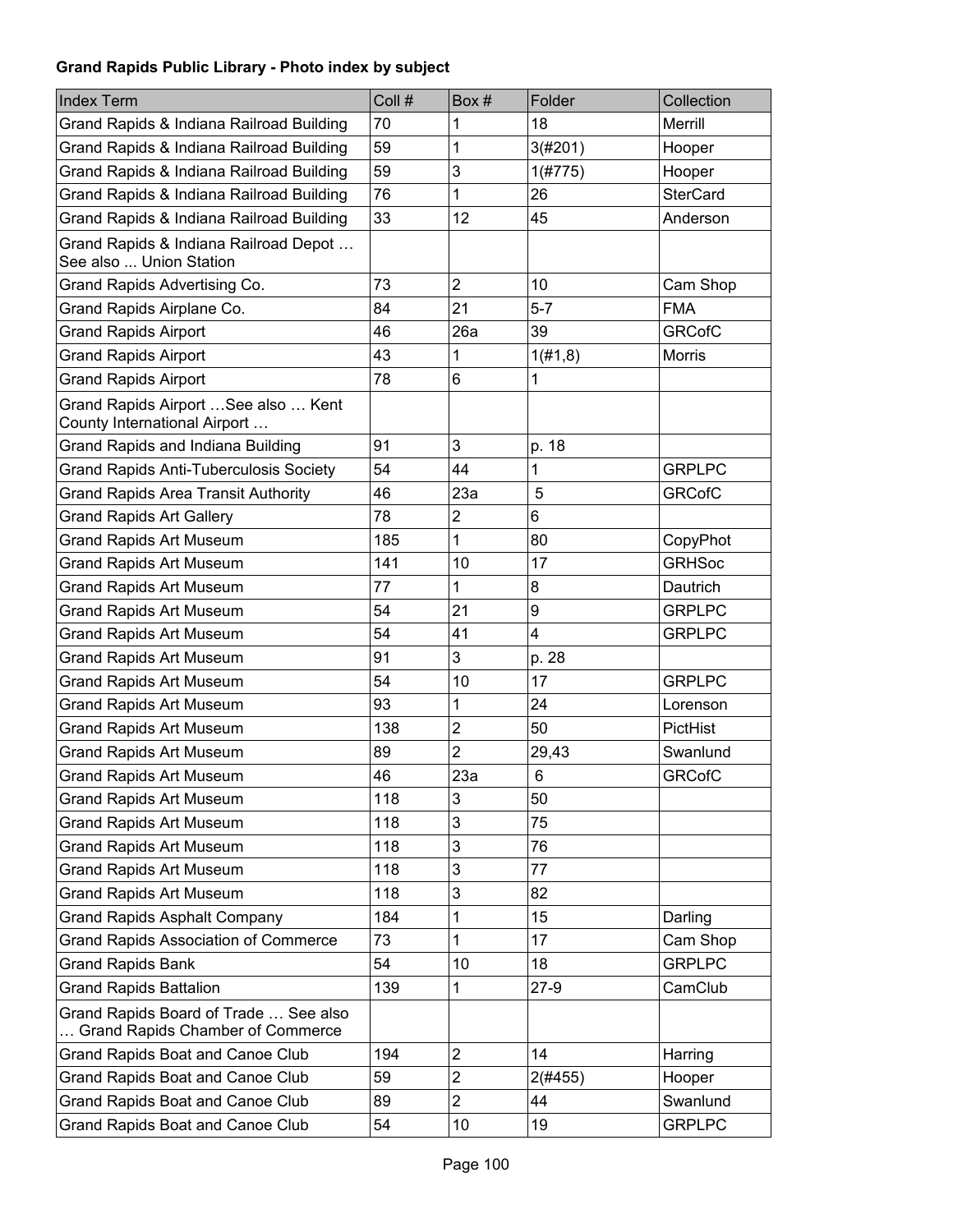| <b>Index Term</b>                          | Coll # | Box#           | Folder         | Collection      |
|--------------------------------------------|--------|----------------|----------------|-----------------|
| Grand Rapids Boat and Canoe Club.          |        |                |                |                 |
| Ballroom                                   | 78     | 6              | 1              |                 |
| Grand Rapids Boat and Canoe Club. Parlor   | 78     | 6              | 1              |                 |
| <b>Grand Rapids Boom Company</b>           | 76     | 1              | 28             | <b>SterCard</b> |
| <b>Grand Rapids Boom Company</b>           | 33     | 11             | 31             | Anderson        |
| <b>Grand Rapids Brass Company</b>          | 46     | 23a            | $\overline{7}$ | <b>GRCofC</b>   |
| <b>Grand Rapids Brass Company</b>          | 59     | 1              | 4(#267)        | Hooper          |
| <b>Grand Rapids Brass Company</b>          | 59     | 2              | 4(#737)        | Hooper          |
| Grand Rapids Brewing Co.                   | 78     | 4              | X1             |                 |
| <b>Grand Rapids Brewing Company</b>        | 73     | 1              | 15             | Cam Shop        |
| <b>Grand Rapids Brewing Company</b>        | 155    | 1              | $\overline{2}$ | Stegmier        |
| <b>Grand Rapids Brewing Company</b>        | 54     | 10             | 20             | <b>GRPLPC</b>   |
| <b>Grand Rapids Brush Company</b>          | 59     | 2              | 1(#439)        | Hooper          |
| <b>Grand Rapids Brush Company</b>          | 59     | 1              | 4(#271)        | Hooper          |
| <b>Grand Rapids Camera Club</b>            | 138    | $\overline{2}$ | 51             | PictHist        |
| <b>Grand Rapids Camera Club</b>            | 59     | $\overline{2}$ | 4(#737)        | Hooper          |
| <b>Grand Rapids Carriage Works</b>         | 33     | 10             | 17             | Anderson        |
| Grand Rapids Carvers, Inc.                 | 84     | 19             | 4              | <b>FMA</b>      |
| <b>Grand Rapids Centennial Celebration</b> | 43     | 1              | 3(#137-48)     | <b>Morris</b>   |
| <b>Grand Rapids Centennial Celebration</b> | 54     | 10             | 21             | <b>GRPLPC</b>   |
| <b>Grand Rapids Centennial Coins</b>       | 43     | 1              | 3(#142)        | <b>Morris</b>   |
| Grand Rapids Chair Co.                     | 78     | 1              | 82             |                 |
| <b>Grand Rapids Chair Company</b>          | 87     | 1              | 10             | Cyanotyp        |
| <b>Grand Rapids Chair Company</b>          | 73     | $\overline{2}$ | 4              | Cam Shop        |
| <b>Grand Rapids Chair Company</b>          | 84     | 21             | 5 (#1,#21,#27) | <b>FMA</b>      |
| <b>Grand Rapids Chair Company</b>          | 84     | 19             | 5              | <b>FMA</b>      |
| <b>Grand Rapids Chair Company</b>          | 165    | $\overline{7}$ | 8              | Bayne           |
| <b>Grand Rapids Chair Company</b>          | 54     | 10             | 23             | <b>GRPLPC</b>   |
| Grand Rapids Chair Company display         | 46     | 23a            | 30             | <b>GRCofC</b>   |
| Grand Rapids Chair Company interior        | 46     | 23a            | 8              | <b>GRCofC</b>   |
| <b>Grand Rapids Chamber of Commerce</b>    | 54     | 10             | 24             | <b>GRPLPC</b>   |
| Grand Rapids Chamber of Commerce trip      | 139    | 1              | 30             | CamClub         |
| <b>Grand Rapids Chicks</b>                 | 182    | 1              | scrapbook      | Gillette        |
| <b>Grand Rapids Chicks</b>                 | 121    | 1              | 2 & scrapbooks | Moran           |
| <b>Grand Rapids Chicks</b>                 | 58     | 1              | 1              | Chicks          |
| <b>Grand Rapids Chicks</b>                 | 160    | $\overline{2}$ | $2 - 3$        | Risinger        |
| <b>Grand Rapids City Commission</b>        | 185    | 1              | 82             | CopyPhot        |
| <b>Grand Rapids City Commission</b>        | 46     | 23a            | 9              | <b>GRCofC</b>   |
| <b>Grand Rapids City Engineer's Office</b> | 184    | 1              | 5              | Darling         |
| <b>Grand Rapids City Hall</b>              | 54     | 10             | $25 - 6$       | <b>GRPLPC</b>   |
| <b>Grand Rapids City Hall</b>              | 93     | 1              | 62             | Lorenson        |
| <b>Grand Rapids City Hall</b>              | 69     | 1              | 22             | VanVelde        |
| <b>Grand Rapids City Hall</b>              | 89     | $\overline{c}$ | 19             | Swanlund        |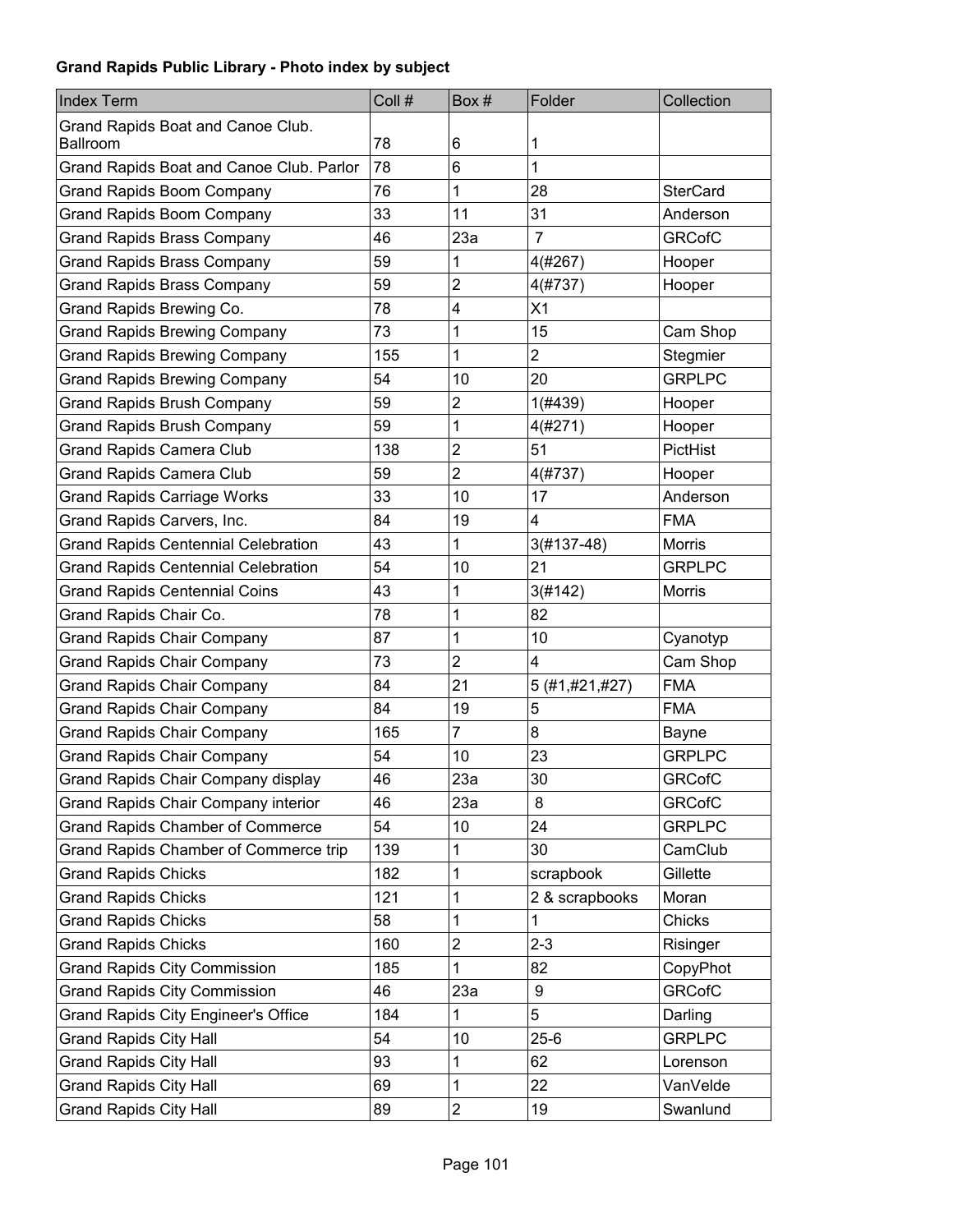| <b>Index Term</b>                                        | Coll # | Box #          | Folder         | Collection      |
|----------------------------------------------------------|--------|----------------|----------------|-----------------|
| <b>Grand Rapids City Hall</b>                            | 133    | 1              | 27-31, 33      | NewsFoto        |
| <b>Grand Rapids City Hall</b>                            | 70     | 1              | 7              | Merrill         |
| <b>Grand Rapids City Hall</b>                            | 33     | 10             | 22             | Anderson        |
| <b>Grand Rapids City Hall</b>                            | 66     | 1              | 3(#72, 74)     | Johnston        |
| <b>Grand Rapids City Hall</b>                            | 59     | 1              | 4(#249)        | Hooper          |
| <b>Grand Rapids City Hall</b>                            | 76     | 1              | 88             | <b>SterCard</b> |
| <b>Grand Rapids City Hall</b>                            | 185    | 1              | 81             | CopyPhot        |
| <b>Grand Rapids City Hall</b>                            | 73     | 1              | 23             | Cam Shop        |
| <b>Grand Rapids City Hall</b>                            | 18     | 3              | 4(#260)        | Fitch           |
| <b>Grand Rapids City Hall</b>                            | 78     | 2              | 35             |                 |
| <b>Grand Rapids City Hall</b>                            | 91     | 3              | p. 36          |                 |
| <b>Grand Rapids City Hall</b>                            | 91     | 2              | $\overline{2}$ |                 |
| <b>Grand Rapids City Hall</b>                            | 91     | 1              | 5              |                 |
| <b>Grand Rapids City Hall</b>                            | 78     | 3              | 89             |                 |
| <b>Grand Rapids City Hall</b>                            | 78     | 4              | X <sub>2</sub> |                 |
| <b>Grand Rapids City Hall annex</b>                      | 133    | 1              | 30             | NewsFoto        |
| Grand Rapids City Hall Christmas Tree                    | 54     | 10             | 25             | <b>GRPLPC</b>   |
| Grand Rapids City Hall, 1889-1969                        | 46     | 23a            | 10             | <b>GRCofC</b>   |
| Grand Rapids City Hall, 1889-1969                        | 46     | 26b            | 49             | <b>GRCofC</b>   |
| <b>Grand Rapids City Hospital</b>                        | 89     | $\overline{c}$ | 20             | Swanlund        |
| <b>Grand Rapids City Hotel</b>                           | 54     | 7              | 3              | <b>GRPLPC</b>   |
| <b>Grand Rapids City Jail</b>                            | 133    | 1              | 59             | NewsFoto        |
| <b>Grand Rapids City Jail</b>                            | 59     | 1              | 1(#25)         | Hooper          |
| <b>Grand Rapids City Jail</b>                            | 33     | 11             | 28             | Anderson        |
| <b>Grand Rapids City Light Tower</b>                     | 66     | 1              | 3(#86)         | Johnston        |
| <b>Grand Rapids City Welfare Department</b>              | 67     | 1              | 3              | Scrip L.        |
| <b>Grand Rapids Civic Theater</b>                        | 1      | 5              | 7              | <b>Mulnix</b>   |
| <b>Grand Rapids Community College</b>                    | 133    | 1              | 80             | <b>NewsFoto</b> |
| <b>Grand Rapids Community College</b>                    | 46     | 27             | 20             | <b>GRCofC</b>   |
| <b>Grand Rapids Community College</b>                    | 54     | 10             | 30             | <b>GRPLPC</b>   |
| <b>Grand Rapids Community College</b>                    | 46     | 23a            | 11             | <b>GRCofC</b>   |
| <b>Grand Rapids Community College</b>                    | 138    | 2              | 52             | PictHist        |
| <b>Grand Rapids Community College Nurses</b><br>Training | 43     | 2              | 3(#483)        | <b>Morris</b>   |
| <b>Grand Rapids Cremetory</b>                            | 185    | 1              | 83             | CopyPhot        |
| <b>Grand Rapids Curling Club</b>                         | 33     | 12             | 53             | Anderson        |
| <b>Grand Rapids Cycle Club</b>                           | 33     | 10             | 18             | Anderson        |
| <b>Grand Rapids Cycle Company</b>                        | 59     | 1              | 4(#268)        | Hooper          |
| <b>Grand Rapids Cycle Company</b>                        | 59     | $\overline{c}$ | 4(#738)        | Hooper          |
| <b>Grand Rapids Cycle Company</b>                        | 185    | 1              | 84             | CopyPhot        |
| Grand Rapids Dairy -- Interior                           | 43     | $\overline{2}$ | 3(#463)        | Morris          |
| <b>Grand Rapids Day</b>                                  | 46     | 23a            | 12             | <b>GRCofC</b>   |
|                                                          |        |                |                |                 |
| <b>Grand Rapids Directories</b>                          | 54     | 10             | 27             | <b>GRPLPC</b>   |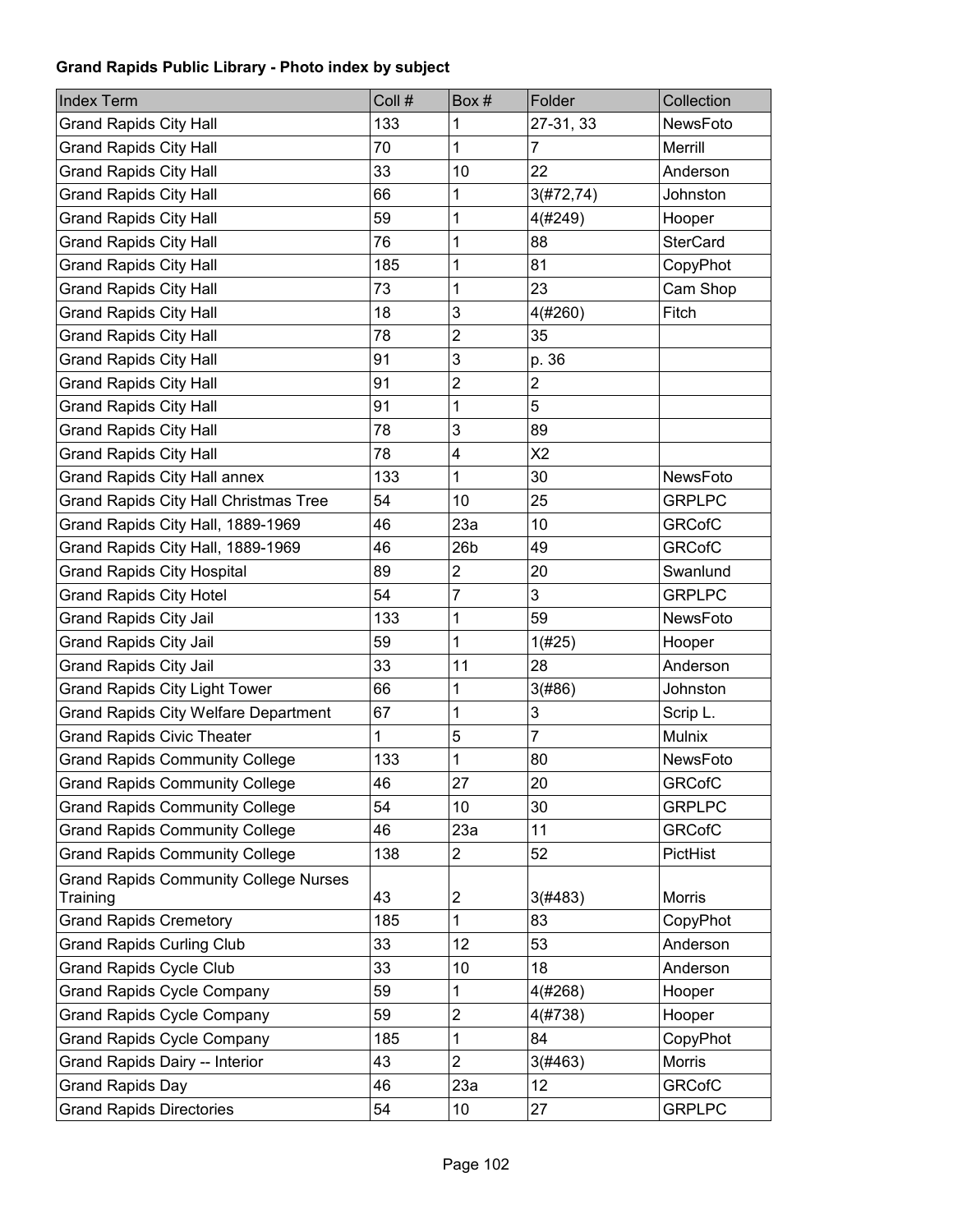| <b>Index Term</b>                              | Coll # | Box#           | Folder            | Collection      |
|------------------------------------------------|--------|----------------|-------------------|-----------------|
| <b>Grand Rapids Electrical Show</b>            | 78     | 6              | 1                 |                 |
| Grand Rapids Electrotype Co.                   | 78     | 4              | X <sub>5</sub>    |                 |
| Grand Rapids Engraving Co. Printing Dept.      | 128    | 1              | 33                | Stover          |
| <b>Grand Rapids Enquirer</b>                   | 59     | 1              | $1(#53-4)$        | Hooper          |
| <b>Grand Rapids Equal Franchise Club</b>       | 78     | 4              | 38                |                 |
| <b>Grand Rapids Equipment Company</b>          | 54     | 48             | 14                | <b>GRPLPC</b>   |
| <b>Grand Rapids Fair</b>                       | 78     | 6              | 1                 |                 |
| <b>Grand Rapids Fancy Chair Company</b>        |        |                |                   |                 |
| Factory. Interior                              | 84     | 17             | 10                | <b>FMA</b>      |
| Grand Rapids Fancy Furniture Co.               | 73     | 1              | 45                | Cam Shop        |
| <b>Grand Rapids Fancy Furniture Company</b>    | 165    | $\overline{7}$ | 9                 | Bayne           |
| <b>Grand Rapids Fancy Furniture Company</b>    | 89     | $\overline{2}$ | 45                | Swanlund        |
| Grand Rapids Felt Boot & Shoe Co.<br>Employees | 138    | $\overline{2}$ | 53                | PictHist        |
| Grand Rapids Felt Boot & Shoe Co.              |        |                |                   |                 |
| Employees                                      | 141    | 10             | 17                | <b>GRHSoc</b>   |
| Grand Rapids Fibre Cord Co. display            | 46     | 23a            | 31                | <b>GRCofC</b>   |
| <b>Grand Rapids Filtration Plant</b>           | 46     | 23a            | 13                | <b>GRCofC</b>   |
|                                                |        |                | entire collection |                 |
| <b>Grand Rapids Fire Department</b>            | 134    |                | see finding aid   | Veit            |
| Grand Rapids Fire Dept. at burning house       | 46     | 23a            | 14                | <b>GRCofC</b>   |
| <b>Grand Rapids Foundry</b>                    | 46     | 23a            | 15                | <b>GRCofC</b>   |
| <b>Grand Rapids Furniture Company</b>          | 84     | 21             | 5(#5)             | <b>FMA</b>      |
| <b>Grand Rapids Furniture Museum</b>           | 54     | $\overline{7}$ | 29                | <b>GRPLPC</b>   |
| <b>Grand Rapids Furniture Museum</b>           | 133    | 1              | 64                | <b>NewsFoto</b> |
| <b>Grand Rapids Furniture Museum</b>           | 93     | 1              | 24                | Lorenson        |
| <b>Grand Rapids Furniture Museum</b>           | 89     | $\overline{2}$ | 28                | Swanlund        |
| <b>Grand Rapids Furniture Museum</b>           | 78     | 1              | 83                |                 |
| <b>Grand Rapids Furniture Museum</b>           | 78     | $\overline{2}$ | 8                 |                 |
| Grand Rapids Furniture Museum - Interior       | 78     | 5              | 2                 |                 |
| <b>Grand Rapids Furniture Museum Billboard</b> | 46     | 23a            | 16                | <b>GRCofC</b>   |
| <b>Grand Rapids Furniture Museum Exhibits</b>  | 46     | 23a            | 17                | <b>GRCofC</b>   |
| <b>Grand Rapids Furniture Shops</b>            | 165    | $\overline{7}$ | 10                | Bayne           |
| Grand Rapids Gas Co.                           | 136    | 1              | 11                | Thomas          |
| Grand Rapids Gas Co.                           | 18     | 1              | 3(#22)            | Fitch           |
| Grand Rapids Gas Co.                           | 185    | 1              | 85                | CopyPhot        |
| Grand Rapids Gas Co. office                    | 141    | 10             | 17                | <b>GRHSoc</b>   |
| Grand Rapids Gas Co. window display            | 138    | 2              | 54                | PictHist        |
| <b>Grand Rapids Gas Light Company</b>          | 73     | 1              | 18                | Cam Shop        |
| <b>Grand Rapids Gas Light Company</b>          | 91     | $\overline{2}$ | $\overline{7}$    |                 |
| Grand Rapids Gas Light Company. Interiors      | 73     | 1              | 18                | Cam Shop        |
| Grand Rapids Grain & Milling Co.               | 73     | 1              | 25                | Cam Shop        |
| Grand Rapids Grain & Milling Co.               | 138    | 2              | 55                | PictHist        |
| <b>Grand Rapids Gravel Company</b>             | 177    | 1              | 41                | <b>MDOT</b>     |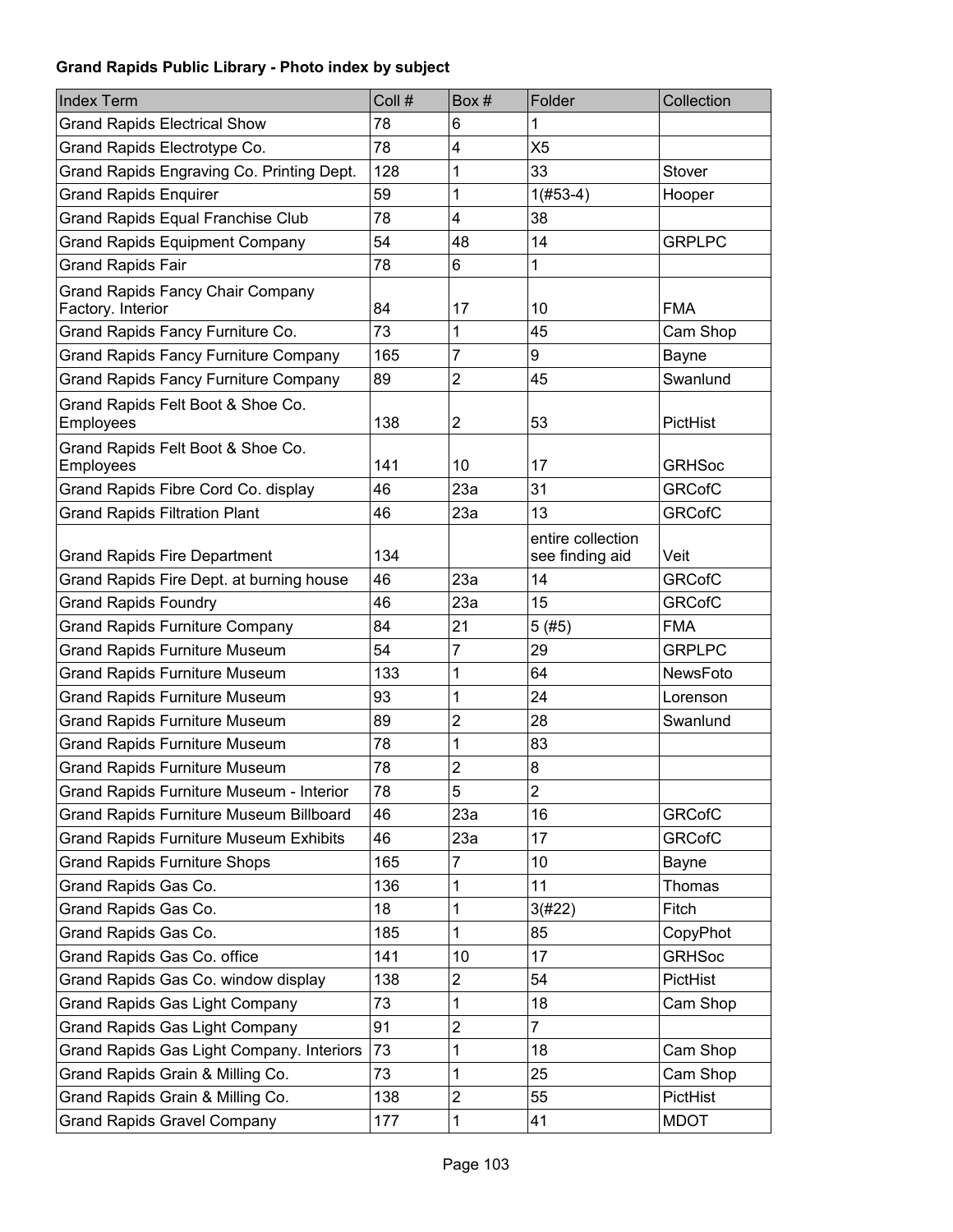| <b>Index Term</b>                                                   | Coll # | Box#            | Folder                               | Collection      |
|---------------------------------------------------------------------|--------|-----------------|--------------------------------------|-----------------|
| <b>Grand Rapids Gravel Company</b>                                  | 185    | 1               | 86                                   | CopyPhot        |
| <b>Grand Rapids Gravel Industrial Park</b>                          | 46     | 23a             | 18                                   | <b>GRCofC</b>   |
| Grand Rapids Gypsum Co.                                             | 46     | 23a             | 19                                   | <b>GRCofC</b>   |
| Grand Rapids Heavy Moving Co.                                       | 113    | 3               | 8                                    | <b>BlackHst</b> |
| <b>Grand Rapids Herald</b>                                          | 54     | 20              | $\overline{2}$                       | <b>GRPLPC</b>   |
| <b>Grand Rapids Herald</b>                                          | 54     | 19              | 27                                   | <b>GRPLPC</b>   |
| <b>Grand Rapids Herald</b>                                          | 73     | 1               | 5                                    | Camera S        |
| <b>Grand Rapids Herald</b>                                          | 46     | 21 <sub>b</sub> | 27                                   | <b>GRCofC</b>   |
| <b>Grand Rapids Herald</b>                                          | 73     | 1               | 8                                    | Camera S        |
| <b>Grand Rapids Herald</b>                                          | 78     | 3               | 89                                   |                 |
| <b>Grand Rapids Herald building</b>                                 | 54     | 10              | 28                                   | <b>GRPLPC</b>   |
| <b>Grand Rapids Herald building</b>                                 | 78     | 1               | 59.5                                 |                 |
| <b>Grand Rapids Herald Editorial Rooms</b>                          | 78     | 1               | 85                                   |                 |
| Grand Rapids Herald on streetcar                                    | 43     | 1               | 7(#348)                              | <b>Morris</b>   |
| <b>Grand Rapids Herald truck</b>                                    | 54     | 10              | 29                                   | <b>GRPLPC</b>   |
| <b>Grand Rapids Herald truck</b>                                    | 138    | $\overline{2}$  | 56                                   | PictHist        |
| <b>Grand Rapids High School</b>                                     | 43     | 1               | $3(#125-6)$                          | <b>Morris</b>   |
| <b>Grand Rapids High School</b>                                     | 78     | 6               | $\overline{2}$                       |                 |
| Grand Rapids Home Coming and 60th<br><b>Anniversary Celebration</b> | 78     | 1               | 86                                   |                 |
| Grand Rapids Homecoming, 1910                                       | 89     | $\overline{2}$  | 46                                   | Swanlund        |
| Grand Rapids Homecoming, 1910                                       | 54     | 11              | 13                                   | <b>GRPLPC</b>   |
| Grand Rapids Homecoming, 1910                                       | 33     | 11              | 35                                   | Anderson        |
| Grand Rapids Homecoming, 1910 -- Wire<br>Walker                     | 33     | 11              | 35                                   | Anderson        |
| Grand Rapids Homecoming, 1910 -- Wire<br>Walker                     | 59     | 1               | 2(#77)                               | Hooper          |
| <b>Grand Rapids Jaycees</b>                                         | 195    |                 | entire collection<br>see finding aid | Jaycees         |
| <b>Grand Rapids Junior College</b>                                  | 91     | 3               | p. 139                               |                 |
| <b>Grand Rapids Junior College</b>                                  | 91     | 3               | p. 115                               |                 |
| <b>Grand Rapids Junior College</b>                                  | 91     | 3               | p. 137                               |                 |
| Grand Rapids LS & MS Depot                                          | 136    | 8               | 270                                  | Tho Glas        |
| <b>Grand Rapids Made Trademark</b>                                  | 84     | 17              | 10                                   | <b>FMA</b>      |
| <b>Grand Rapids Malleable Works</b>                                 | 46     | 23a             | 21                                   | <b>GRCofC</b>   |
| <b>Grand Rapids map</b>                                             | 185    | 2               | 39                                   | CopyPhot        |
| <b>Grand Rapids Medical College</b>                                 | 43     | 1               | 2(#89)                               | <b>Morris</b>   |
| <b>Grand Rapids Medical College</b>                                 | 93     | 1               | 19                                   | Lorenson        |
| <b>Grand Rapids National Bank</b>                                   | 78     | 1               | 88                                   |                 |
| <b>Grand Rapids National Bank</b>                                   | 78     | 3               | 9                                    |                 |
| Grand Rapids National Bank -- Interior                              | 43     | 1               | 2(#95)                               | <b>Morris</b>   |
| <b>Grand Rapids National Bank - Interiors</b>                       | 78     | 1               | 90                                   |                 |
| <b>Grand Rapids National Bank - Interiors</b>                       | 78     | 1               | 88                                   |                 |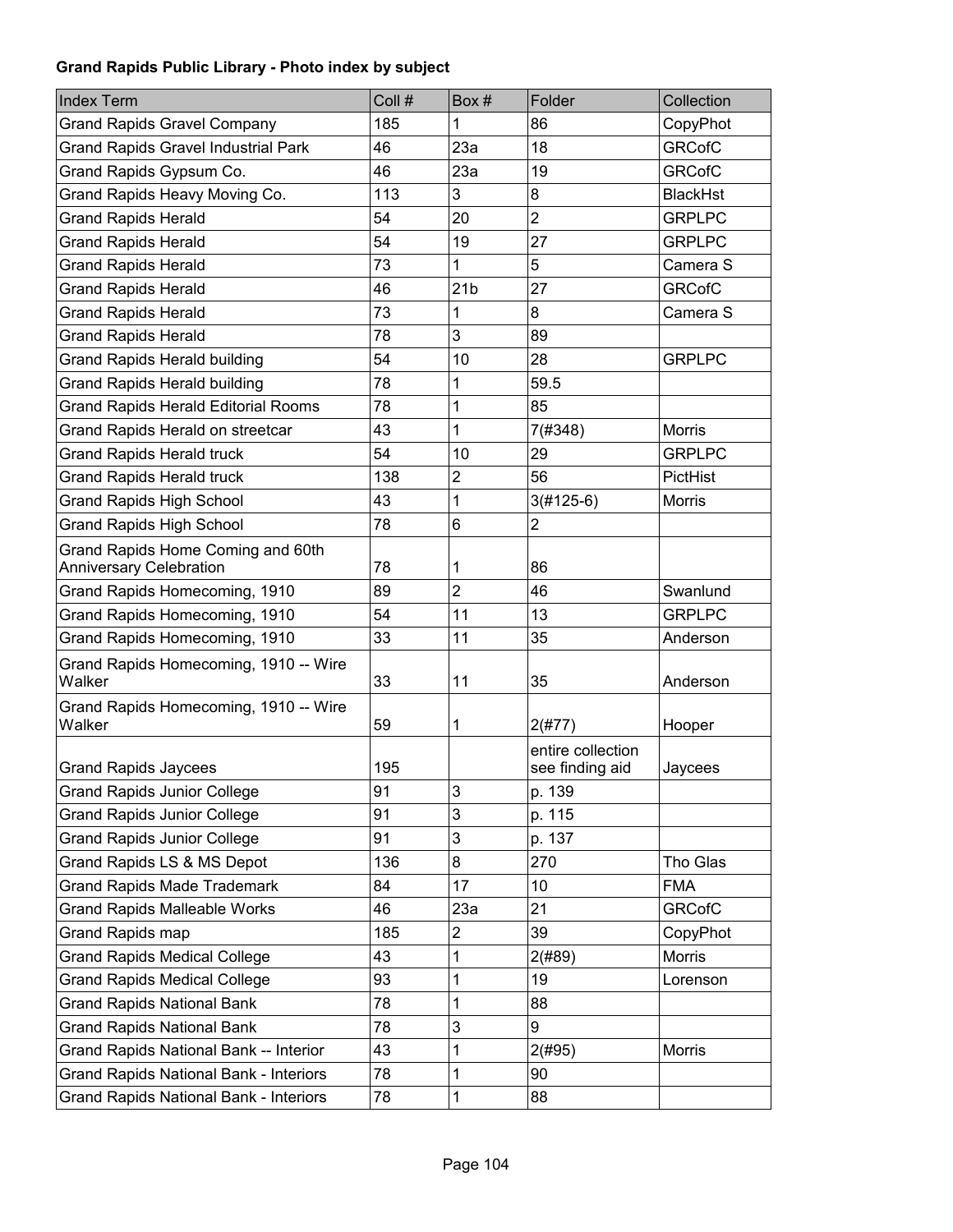| <b>Index Term</b>                                                          | Coll # | Box#            | Folder         | Collection      |
|----------------------------------------------------------------------------|--------|-----------------|----------------|-----------------|
| Grand Rapids National Bank  See also<br><b>McKay Tower</b>                 |        |                 |                |                 |
| Grand Rapids National City Bank, City Trust<br>and Savings Bank Associated | 78     | 1               | 91             |                 |
| <b>Grand Rapids News</b>                                                   | 73     | 1               | 28             | Cam Shop        |
| <b>Grand Rapids News.Interiors</b>                                         | 73     | 1               | 28             | Cam Shop        |
| <b>Grand Rapids Office Chair Company</b>                                   | 165    | 7               | 11             | Bayne           |
| <b>Grand Rapids Old Settlers</b>                                           | 54     | 10              | 31             | <b>GRPLPC</b>   |
| <b>Grand Rapids on Parade</b>                                              | 195    | 20              | 4              | Jaycees         |
| Grand Rapids on Parade-American Box<br>Board Co.                           | 46     | 23a             | 22-35          | <b>GRCofC</b>   |
| Grand Rapids Osteopathic Hospital                                          | 202    | 1               | 92             | Symes           |
| <b>Grand Rapids Osteopathic Hospital</b>                                   | 78     | 1               | 92             |                 |
| Grand Rapids Paint & Wood Finishing<br>Company                             | 33     | 10              | 17             | Anderson        |
| Grand Rapids Paint & Wood Finishing<br>Company                             | 59     | 2               | 4(#697)        | Hooper          |
| Grand Rapids Paint & Wood Finishing<br>Company                             | 59     | 1               | 2(#148e)       | Hooper          |
| <b>Grand Rapids Panel Company</b>                                          | 54     | 21              | $\overline{2}$ | <b>GRPLPC</b>   |
| Grand Rapids Partitions, Inc.                                              | 46     | 21 <sub>b</sub> | 28             | <b>GRCofC</b>   |
| <b>Grand Rapids Peoples Bank</b>                                           | 54     | 41              | $1 - 2$        | <b>GRPLPC</b>   |
| Grand Rapids Photographic Club                                             | 54     | 11              | 1              | <b>GRPLPC</b>   |
| <b>Grand Rapids Police Headquarters</b>                                    | 46     | 23a             | $36 - 8$       | <b>GRCofC</b>   |
| <b>Grand Rapids Police Headquarters</b>                                    | 93     | 1               | 62             | Lorenson        |
| <b>Grand Rapids Police Headquarters</b>                                    | 133    | 1               | 65             | <b>NewsFoto</b> |
| <b>Grand Rapids Police Headquarters</b>                                    | 78     | 6               | 1              |                 |
| <b>Grand Rapids Post Office</b>                                            | 89     | $\overline{c}$  | 47             | Swanlund        |
| <b>Grand Rapids Post Office</b>                                            | 91     | 3               | p. 28          |                 |
| <b>Grand Rapids Post Office</b>                                            | 91     | 3               | p. 28          |                 |
| <b>Grand Rapids Post Office</b>                                            | 165    | $\overline{c}$  | 11             | Bayne           |
| <b>Grand Rapids Post Office</b>                                            | 73     | 1               | 5              | Camera S        |
| <b>Grand Rapids Post Office</b>                                            | 78     | 6               | 1              |                 |
| <b>Grand Rapids Power Plant</b>                                            | 54     | 11              | $\overline{c}$ | <b>GRPLPC</b>   |
| <b>Grand Rapids Press</b>                                                  | 73     | 1               | 8              | Camera S        |
| <b>Grand Rapids Press</b>                                                  | 73     | $\mathbf{1}$    | 1              | Camera S        |
| <b>Grand Rapids Press</b>                                                  | 54     | 20              | $\overline{2}$ | <b>GRPLPC</b>   |
| <b>Grand Rapids Press</b>                                                  | 46     | 23a             | 39             | <b>GRCofC</b>   |
| <b>Grand Rapids Press</b>                                                  | 54     | 19              | 27             | <b>GRPLPC</b>   |
| <b>Grand Rapids Press</b>                                                  | 46     | 21 <sub>b</sub> | 29             | <b>GRCofC</b>   |
| <b>Grand Rapids Press</b>                                                  | 133    | 1               | 60             | NewsFoto        |
| <b>Grand Rapids Press</b>                                                  | 185    | 1               | 87-88          | CopyPhot        |
| <b>Grand Rapids Press building</b>                                         | 165    | 4               | $\overline{2}$ | Bayne           |
| <b>Grand Rapids Press building</b>                                         | 33     | 10              | 17             | Anderson        |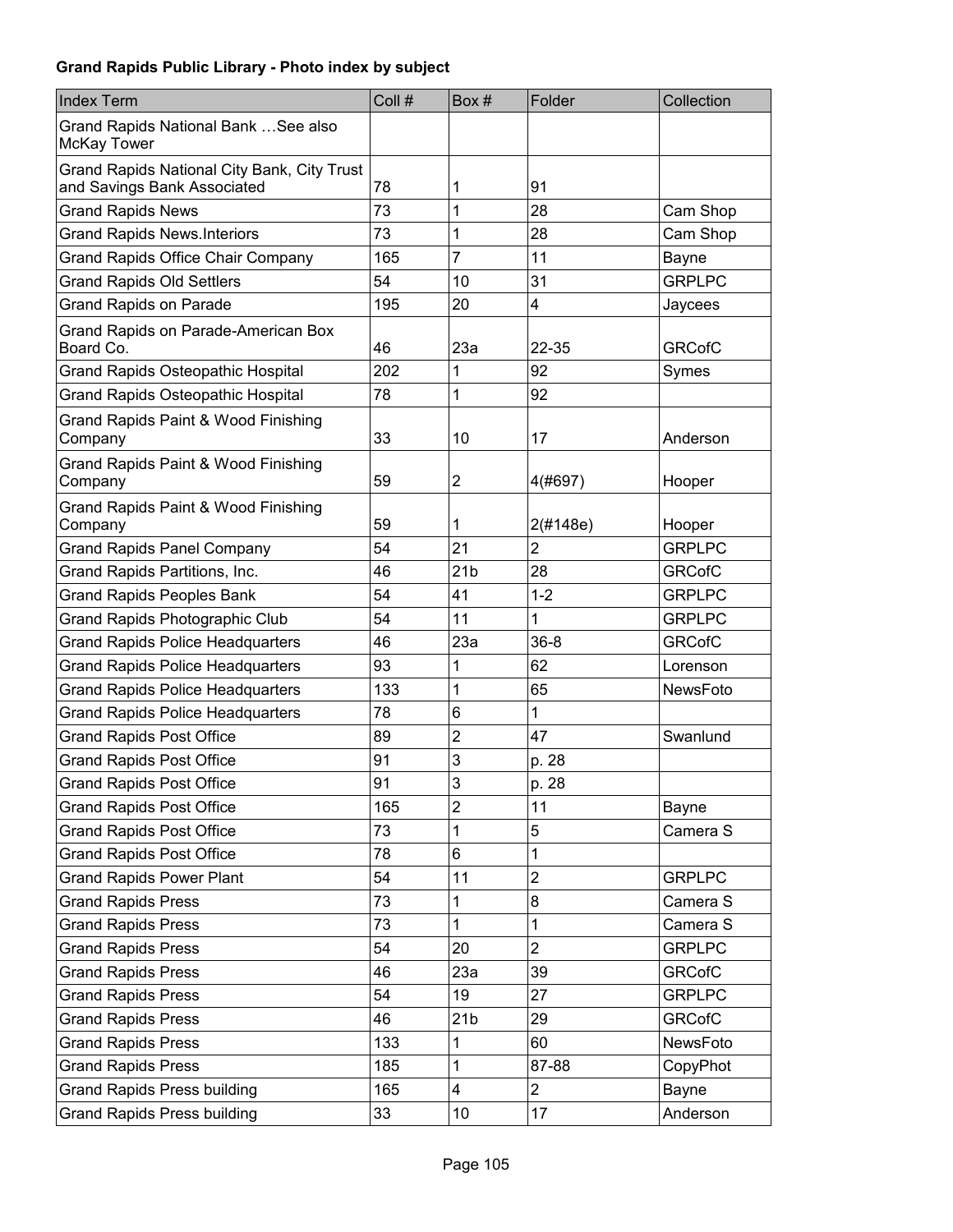| <b>Index Term</b>                       | Coll # | Box#                    | Folder      | Collection      |
|-----------------------------------------|--------|-------------------------|-------------|-----------------|
| <b>Grand Rapids Press building</b>      | 89     | $\overline{2}$          | 48          | Swanlund        |
| <b>Grand Rapids Press building</b>      | 54     | 11                      | $3-5$       | <b>GRPLPC</b>   |
| <b>Grand Rapids Press building</b>      | 78     | 1                       | 59.5        |                 |
| <b>Grand Rapids Press building</b>      | 78     | 1                       | 94          |                 |
| <b>Grand Rapids Press carrier</b>       | 165    | 4                       | 3           | Bayne           |
| Grand Rapids Press Hall -- Interior     | 138    | $\overline{\mathbf{c}}$ | 59          | <b>PictHist</b> |
| <b>Grand Rapids Press newsboys</b>      | 138    | $\overline{2}$          | 57          | <b>PictHist</b> |
| Grand Rapids Press newsboys band        | 138    | $\overline{2}$          | 58          | PictHist        |
| <b>Grand Rapids Press Play Day</b>      | 159    | 1                       | 26          | Strohpl         |
| <b>Grand Rapids Products Displays</b>   | 46     | 23a                     | 40          | <b>GRCofC</b>   |
| <b>Grand Rapids Public Library</b>      | 133    | 1                       | $92 - 4$    | <b>NewsFoto</b> |
| <b>Grand Rapids Public Library</b>      | 109    | 10                      | $1 - 5$     | Library         |
| <b>Grand Rapids Public Library</b>      | 46     | 23a                     | 41          | <b>GRCofC</b>   |
| <b>Grand Rapids Public Library</b>      | 73     | 1                       | 24          | Cam Shop        |
| <b>Grand Rapids Public Library</b>      | 59     | $\overline{2}$          | 4(#665,727) | Hooper          |
| <b>Grand Rapids Public Library</b>      | 109    | 9                       | $13 - 15$   | Library         |
| <b>Grand Rapids Public Library</b>      | 138    | $\overline{2}$          | 60          | PictHist        |
| <b>Grand Rapids Public Library</b>      | 54     | 11                      | $5 - 7$     | <b>GRPLPC</b>   |
| <b>Grand Rapids Public Library</b>      | 118    | 3                       | 18          |                 |
| <b>Grand Rapids Public Library</b>      | 54     | 42                      | 11          | <b>GRPLPC</b>   |
| <b>Grand Rapids Public Library</b>      | 118    | 3                       | 16          |                 |
| <b>Grand Rapids Public Library</b>      | 165    | $\overline{c}$          | 17          | Bayne           |
| <b>Grand Rapids Public Library</b>      | 73     | $\overline{2}$          | 3           | Cam Shop        |
| <b>Grand Rapids Public Library</b>      | 54     | $\overline{7}$          | 23          | <b>GRPLPC</b>   |
| <b>Grand Rapids Public Library</b>      | 118    | 3                       | 17          |                 |
| <b>Grand Rapids Public Library</b>      | 202    | 1                       | 93          | Symes           |
| <b>Grand Rapids Public Library</b>      | 89     | $\overline{2}$          | 49          | Swanlund        |
| <b>Grand Rapids Public Library</b>      | 118    | 3                       | 34          |                 |
| <b>Grand Rapids Public Library</b>      | 118    | 3                       | 31          |                 |
| <b>Grand Rapids Public Library</b>      | 118    | 3                       | 30          |                 |
| <b>Grand Rapids Public Library</b>      | 54     | 9                       | 11          | <b>GRPLPC</b>   |
| <b>Grand Rapids Public Library</b>      | 78     | 5                       | 3           |                 |
| <b>Grand Rapids Public Library</b>      | 78     | 1                       | 74          |                 |
| <b>Grand Rapids Public Library</b>      | 78     | 1                       | 85          |                 |
| <b>Grand Rapids Public Library</b>      | 78     | 6                       | 2           |                 |
| <b>Grand Rapids Public Library</b>      | 78     | 1                       | 95          |                 |
| <b>Grand Rapids Public Library</b>      | 78     | 3                       | 89          |                 |
| Grand Rapids Public Library -- Interior | 59     | $\overline{\mathbf{c}}$ | 4(#666,678) | Hooper          |
| Grand Rapids Public Library -- Interior | 138    | $\overline{c}$          | 61          | PictHist        |
| Grand Rapids Public Library -- Interior | 18     | $\overline{2}$          | 2(#137)     | Fitch           |
| Grand Rapids Public Library -- Interior | 84     | 21                      | 8           | <b>FMA</b>      |
| Grand Rapids Public Library -- Interior | 109    | 9                       | 3,7,15      | Library         |
| Grand Rapids Public Library -- Interior | 109    | 10                      | $1 - 4$     | Library         |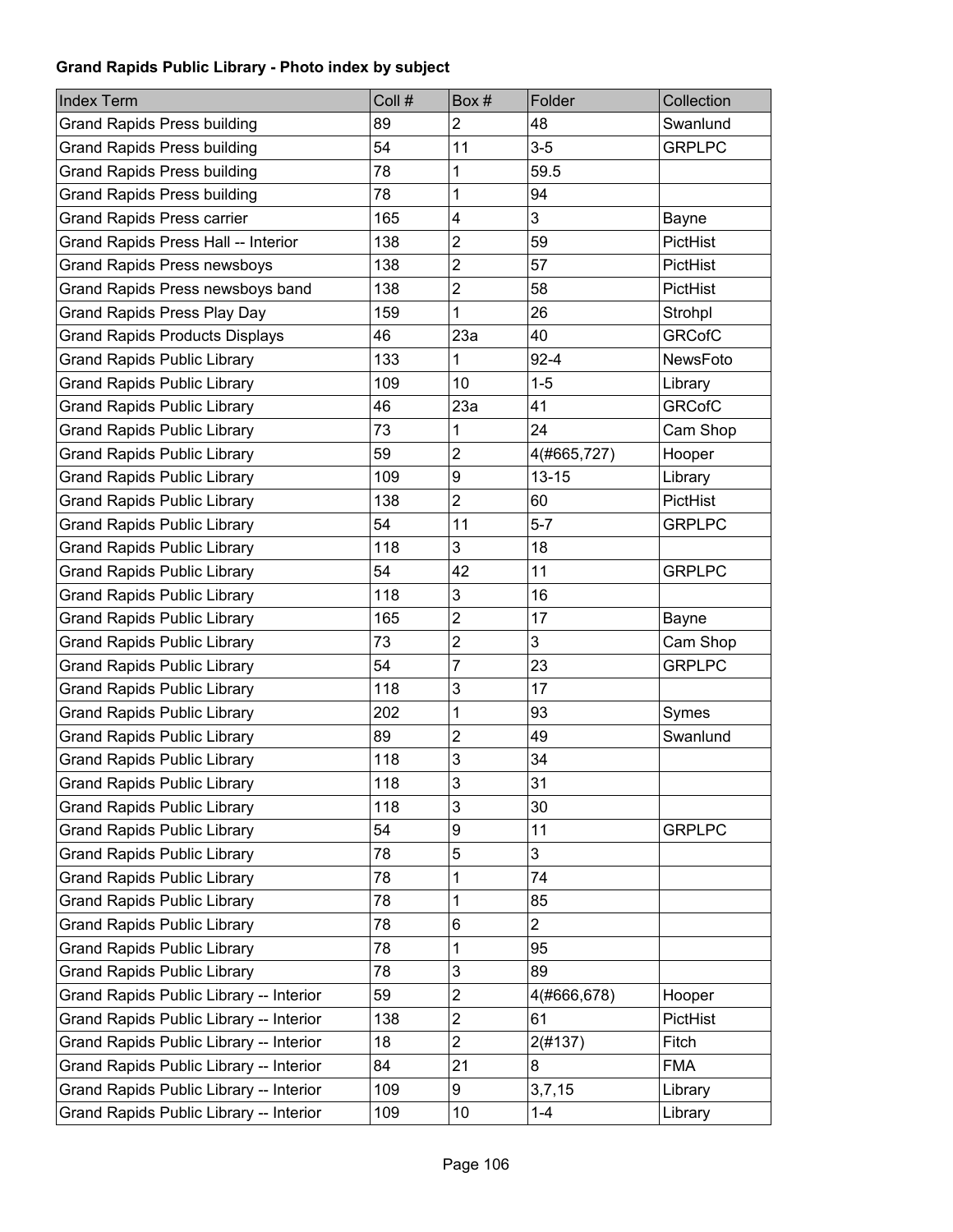| <b>Index Term</b>                                                | Coll # | Box#                    | Folder           | Collection      |
|------------------------------------------------------------------|--------|-------------------------|------------------|-----------------|
| Grand Rapids Public Library -- Interior                          | 76     | 1                       | 29               | <b>SterCard</b> |
| Grand Rapids Public Library - Interiors                          | 91     | 3                       | p. 10            |                 |
| Grand Rapids Public Library - Interiors                          | 78     | 1                       | 97               |                 |
| <b>Grand Rapids Public Library Bookmobiles</b>                   | 78     | 1                       | 96               |                 |
| <b>Grand Rapids Public Library West Side</b><br><b>Branch</b>    | 59     | 2                       | 4(#670,690-1)    | Hooper          |
| Grand Rapids Public Library. Creston<br><b>Branch</b>            | 91     | 3                       | p. 59            |                 |
| <b>Grand Rapids Public Museum</b>                                | 73     | $\overline{c}$          | 3                | Cam Shop        |
| <b>Grand Rapids Public Museum</b>                                | 78     | 2                       | 8                |                 |
| <b>Grand Rapids Public Museum</b>                                | 78     | 3                       | 54               |                 |
| <b>Grand Rapids Public Museum</b>                                | 78     | 1                       | 84               |                 |
| <b>Grand Rapids Public Museum</b>                                | 78     | $\overline{2}$          | 1                |                 |
| <b>Grand Rapids Public Museum</b>                                | 91     | 3                       | p. 119           |                 |
| <b>Grand Rapids Public Museum</b>                                | 78     | $\overline{c}$          | 7                |                 |
| <b>Grand Rapids Public Museum - Interiors</b>                    | 78     | $\overline{c}$          | 3                |                 |
| <b>Grand Rapids Public Museum - Interiors</b>                    | 78     | 3                       | 54               |                 |
| Grand Rapids Public Museum (Old)                                 | 78     | $\overline{2}$          | $\overline{2}$   |                 |
| Grand Rapids Public Museum  See<br>Public Museum of Grand Rapids |        |                         |                  |                 |
| <b>Grand Rapids Public Schools</b>                               | 46     | 23a                     | 42               | <b>GRCofC</b>   |
| <b>Grand Rapids Pumping Station</b>                              | 76     | 1                       | 32               | <b>SterCard</b> |
| <b>Grand Rapids Pumping Station</b>                              | 66     | 1                       | 2(#31,47),3(#56) | Johnston        |
| <b>Grand Rapids Pumping Station</b>                              | 33     | 10                      | 22               | Anderson        |
| <b>Grand Rapids Pumping Station</b>                              | 59     | 1                       | 4(#250)          | Hooper          |
| <b>Grand Rapids Pumping Station</b>                              | 91     | 3                       | p. 57            |                 |
| <b>Grand Rapids Pumping Station</b>                              | 91     | 3                       | p. 56            |                 |
| Grand Rapids Radio Co. broadcast                                 | 138    | 3                       | 1                | PictHist        |
| <b>Grand Rapids Railway Band</b>                                 | 185    | 1                       | 89               | CopyPhot        |
| Grand Rapids Refrigerator Co. - Interiors                        | 91     | 3                       | p. 3             |                 |
| <b>Grand Rapids Refrigerator Company</b>                         | 54     | 11                      | 9                | <b>GRPLPC</b>   |
| <b>Grand Rapids Refrigerator Company</b>                         | 59     | 1                       | 4(#253)          | Hooper          |
| <b>Grand Rapids Refrigerator Company --</b><br>Interior          | 84     | 17                      | 10               | <b>FMA</b>      |
| <b>Grand Rapids Rotary Club</b>                                  | 129    | 14                      | $1 - 19$         | Rotary          |
| <b>Grand Rapids Salutes Battle Creek</b><br>Committee            | 46     | 23a                     | 43               | <b>GRCofC</b>   |
| <b>Grand Rapids Savings Bank</b>                                 | 165    | $\overline{7}$          | 12               | Bayne           |
| <b>Grand Rapids Savings Bank</b>                                 | 54     | 41                      | $1 - 2$          | <b>GRPLPC</b>   |
| <b>Grand Rapids Savings Bank</b>                                 | 54     | 41                      | $1 - 2$          | <b>GRPLPC</b>   |
| <b>Grand Rapids Savings Bank</b>                                 | 43     | 1                       | 2(#96)           | Morris          |
| <b>Grand Rapids Savings Bank</b>                                 | 89     | 2                       | 111              | Swanlund        |
| <b>Grand Rapids Savings Bank</b>                                 | 78     | 6                       | 1                |                 |
| <b>Grand Rapids Savings Bank</b>                                 | 78     | $\overline{\mathbf{c}}$ | 4                |                 |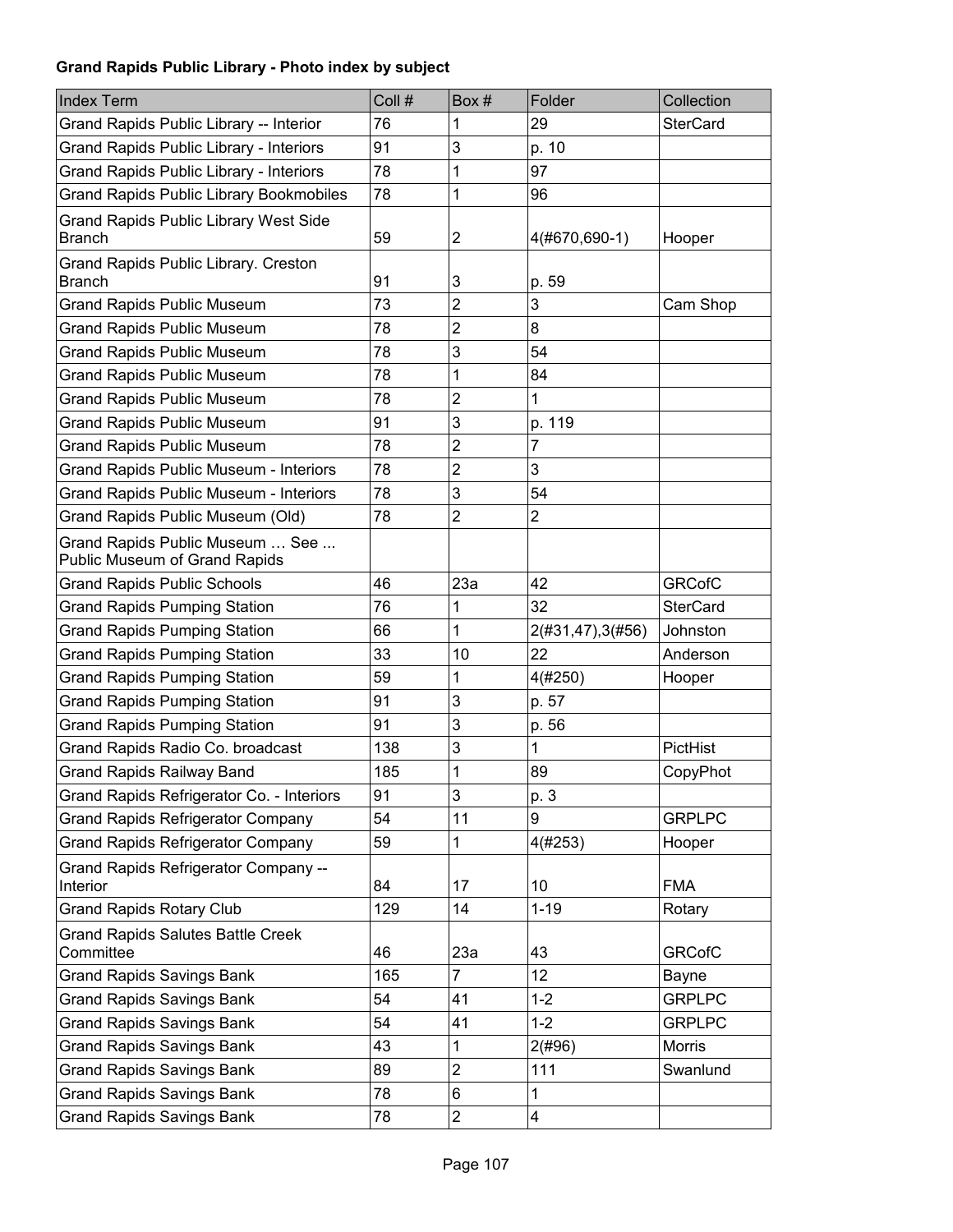| <b>Index Term</b>                                                           | Coll # | Box#            | Folder         | Collection      |
|-----------------------------------------------------------------------------|--------|-----------------|----------------|-----------------|
| <b>Grand Rapids Savings Bank</b>                                            | 91     | 3               | p. 98          |                 |
| <b>Grand Rapids Savings Bank - Interiors</b>                                | 78     | $\overline{2}$  | 4              |                 |
| Grand Rapids School of Bible and Music                                      | 89     | $\overline{2}$  | 51             | Swanlund        |
| Grand Rapids School of Bible and Music                                      | 63     | 1               | 9              | Vinkemul        |
| Grand Rapids School of Bible and Music                                      | 54     | 1               | 12             | <b>GRPLPC</b>   |
| <b>Grand Rapids schools</b>                                                 | 46     | 21c             | 13             | <b>GRCofC</b>   |
| <b>Grand Rapids Scientific Club</b>                                         | 54     | 11              | 10             | <b>GRPLPC</b>   |
| Grand Rapids Seal (symbol)                                                  | 59     | $\overline{2}$  | 2(#469)        | Hooper          |
| Grand Rapids Seal (symbol)                                                  | 54     | 11              | 11             | <b>GRPLPC</b>   |
| <b>Grand Rapids Sesquicentennial Celebration</b>                            | 54     | 11              | 12             | <b>GRPLPC</b>   |
| Grand Rapids Shoe & Rubber Co.                                              | 73     | 1               | 22             | Cam Shop        |
| Grand Rapids Shoe & Rubber Co. Interiors                                    | 73     | 1               | 22             | Cam Shop        |
| <b>Grand Rapids Showcase Company truck</b>                                  | 165    | 7               | 13             | Bayne           |
| <b>Grand Rapids Stadium</b>                                                 | 133    | 2               | 187            | NewsFoto        |
| <b>Grand Rapids Stadium</b>                                                 | 133    | 1               | 5              | <b>NewsFoto</b> |
| <b>Grand Rapids Stamping Company</b>                                        | 185    | 1               | 90             | CopyPhot        |
| Grand Rapids Stave Co.                                                      | 136    | 6               | 184            | Tho Glas        |
| Grand Rapids Steel & Supply Co.                                             | 46     | 23a             | 44             | <b>GRCofC</b>   |
| Grand Rapids Store Equipment Co.                                            | 46     | 23a             | 45             | <b>GRCofC</b>   |
| Grand Rapids Store Equipment Co.                                            | 46     | 21 <sub>b</sub> | 30             | <b>GRCofC</b>   |
| Grand Rapids Store Equipment Co.                                            | 84     | 21              | 5(#10, #12)    | <b>FMA</b>      |
| Grand Rapids Store Equipment Co. display                                    | 46     | 23a             | 29             | <b>GRCofC</b>   |
| <b>Grand Rapids Street Fair</b>                                             | 59     | 2               | 2(#562)        | Hooper          |
| <b>Grand Rapids Street Railway</b>                                          | 54     | $\overline{7}$  | 12             | <b>GRPLPC</b>   |
| Grand Rapids Street Railway  See also<br><b>Consolidated Street Railway</b> |        |                 |                |                 |
| <b>Grand Rapids Study Club</b>                                              | 141    | 10              | 17             | <b>GRHSoc</b>   |
| <b>Grand Rapids Study Club</b>                                              | 113    | 3               | 9              | <b>BlackHst</b> |
| <b>Grand Rapids Study Club</b>                                              | 82     | 4               | 5              | GRStudy         |
| <b>Grand Rapids Symphony</b>                                                | 43     | 1               | 5(#209)        | <b>Morris</b>   |
| <b>Grand Rapids Symphony</b>                                                | 46     | 23a             | 46             | <b>GRCofC</b>   |
| <b>Grand Rapids Tailoring Co.Interiors</b>                                  | 73     | 1               | 29             | Cam Shop        |
| Grand Rapids token                                                          | 46     | 23a             | 47             | <b>GRCofC</b>   |
| Grand Rapids Trunk Co.                                                      | 73     | 1               | 13             | Camera S        |
| Grand Rapids Trunk Co. Interiors                                            | 73     | 1               | 13             | Camera S        |
| <b>Grand Rapids Trust Building</b>                                          | 54     | 19              | 26             | <b>GRPLPC</b>   |
| Grand Rapids Trust Co.                                                      | 43     | 1               | 2(#97)         | Morris          |
| Grand Rapids Trust Co.                                                      | 138    | $\overline{2}$  | 64             | PictHist        |
| <b>Grand Rapids Trust Company Bank</b>                                      | 78     | 6               | $\overline{2}$ |                 |
| <b>Grand Rapids Trust Company Bank Building</b>                             | 78     | 3               | 4.5            |                 |
| Grand Rapids Upholstering Co.                                               | 84     | 19              | 6              | <b>FMA</b>      |
| <b>Grand Rapids Veterinary College</b>                                      | 116    | 1               | loose print    | Erikson         |
| <b>Grand Rapids views</b>                                                   | 54     | 12              | $1 - 2$        | <b>GRPLPC</b>   |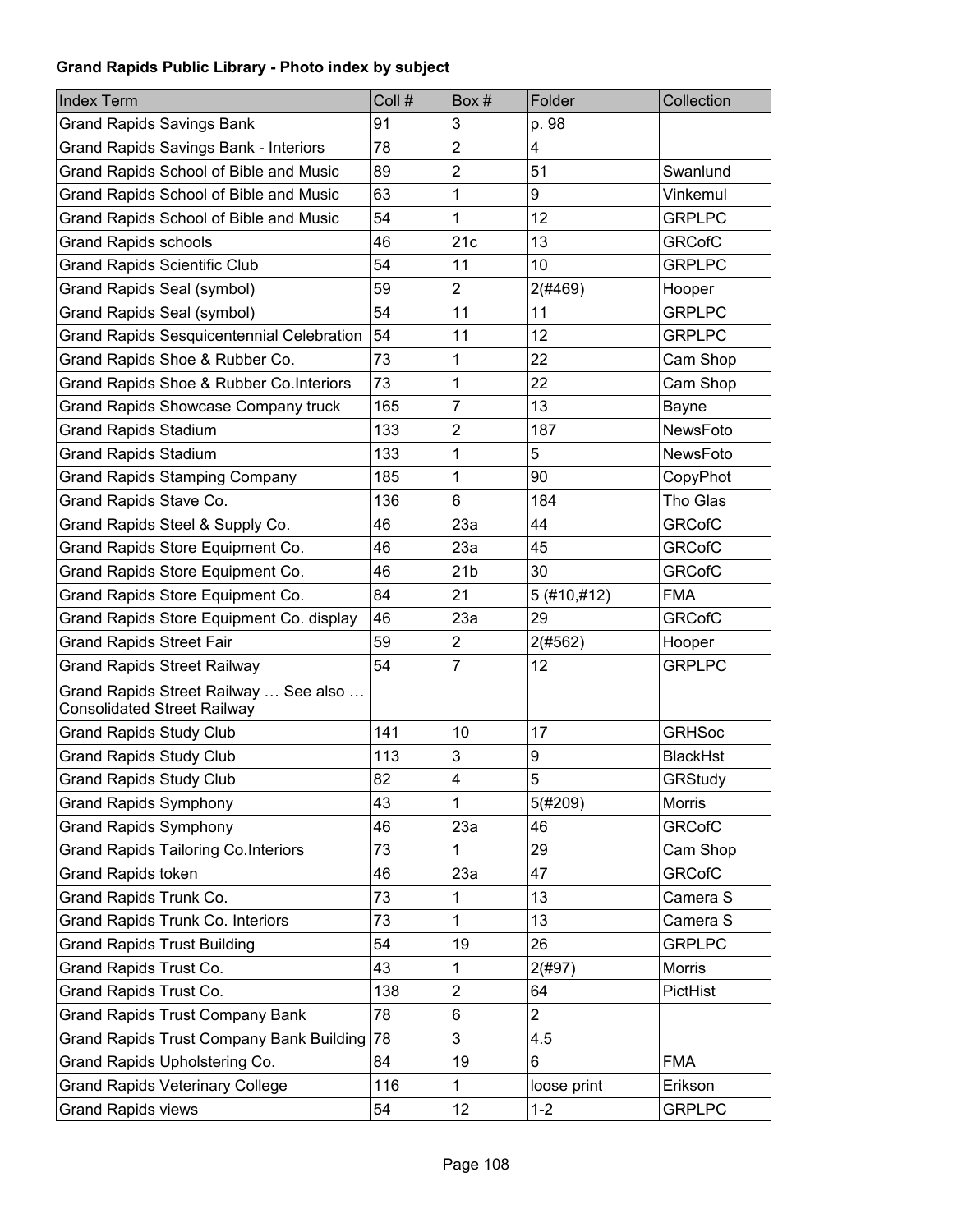| <b>Index Term</b>                                      | Coll #    | Box#                    | Folder                                                             | Collection      |
|--------------------------------------------------------|-----------|-------------------------|--------------------------------------------------------------------|-----------------|
| <b>Grand Rapids views</b>                              | 59        | $\overline{\mathbf{c}}$ | 1(#424), 2(471, 54<br>8), 3(#577, 628)                             | Hooper          |
| <b>Grand Rapids views</b>                              | 118       | 3                       | 2a & b                                                             |                 |
| <b>Grand Rapids views</b>                              | 118       | 3                       | 6                                                                  |                 |
| <b>Grand Rapids views</b>                              | 118       | 3                       | 14                                                                 |                 |
| <b>Grand Rapids views</b>                              | 18        | 1                       | $1(#1, 4-$<br>6,9),3(#22),4(#32)<br>,5(#44),7(#65,67-<br>$8,75-8)$ | Fitch           |
| <b>Grand Rapids views</b>                              | 18        | 2                       | 1(#103,110-<br>$12$ ), $2(118 -$<br>19, 122, 139, 146),<br>3(#160) | Fitch           |
| <b>Grand Rapids views</b>                              | 18        | 3                       | 1(#221), 2(#234), 4<br>(#276-7), 5(#285-<br>6),6(#290,297)         | Fitch           |
| <b>Grand Rapids views</b>                              | 18        | 1                       | 8(#80,84-9,91,95)                                                  | Fitch           |
| <b>Grand Rapids views</b>                              | 18        | 4                       | 1(#128)                                                            | Fitch           |
| <b>Grand Rapids views</b>                              | 59        | $\overline{c}$          | 3(#628)                                                            | Hooper          |
| <b>Grand Rapids views</b>                              | 184       | 1                       | 16                                                                 | Darling         |
| <b>Grand Rapids views</b>                              | 185       | $\overline{2}$          | $\overline{2}$                                                     | CopyPhot        |
| <b>Grand Rapids views</b>                              | 18        | $\overline{\mathbf{c}}$ | 4(#173-4),5(#183-<br>4),6(#203)                                    | Fitch           |
| <b>Grand Rapids views</b>                              | 89        | 1                       | 6                                                                  | Swanlund        |
| <b>Grand Rapids views</b>                              | 187       | 1                       | 12                                                                 | Immen           |
| <b>Grand Rapids views</b>                              | 118       | 3                       | 19                                                                 |                 |
| <b>Grand Rapids Views</b>                              | 46        | 23                      | 48                                                                 | <b>GRCofC</b>   |
| <b>Grand Rapids views</b>                              | 118       | 3                       | 29                                                                 |                 |
| <b>Grand Rapids views</b>                              | 118       | 3                       | $\overline{7}$                                                     |                 |
| <b>Grand Rapids views</b>                              | 141       | 11                      | 1                                                                  | <b>GRHSoc</b>   |
| <b>Grand Rapids views</b>                              | 159       | $\overline{c}$          | $13 - 15$                                                          | Strohpl         |
| <b>Grand Rapids views</b>                              | 118       | 3                       | $\overline{2}$                                                     |                 |
| <b>Grand Rapids views</b>                              | 18        | 2                       | 4(#166)                                                            | Fitch           |
| <b>Grand Rapids views</b>                              | 76        | 1                       | 31                                                                 | <b>SterCard</b> |
| <b>Grand Rapids views</b>                              | 75        | 32                      | V9                                                                 | Walsh           |
| <b>Grand Rapids views</b>                              | 63        | 1                       | 10                                                                 | Vinkemul        |
| <b>Grand Rapids views</b>                              | 69        | 1                       | 9                                                                  | VanVelde        |
| <b>Grand Rapids views</b>                              | 136       | 3                       | $25 - 6$                                                           | Thomas          |
| <b>Grand Rapids views</b>                              | 128       | 1                       | $11 - 14$                                                          | Stover          |
| <b>Grand Rapids views</b>                              | 138       | 3                       | 2                                                                  | PictHist        |
| <b>Grand Rapids views</b><br><b>Grand Rapids views</b> | 43<br>112 | 1                       | 1(#45,48),5(#208) Morris<br>entire collection                      | Miller          |
|                                                        |           |                         |                                                                    |                 |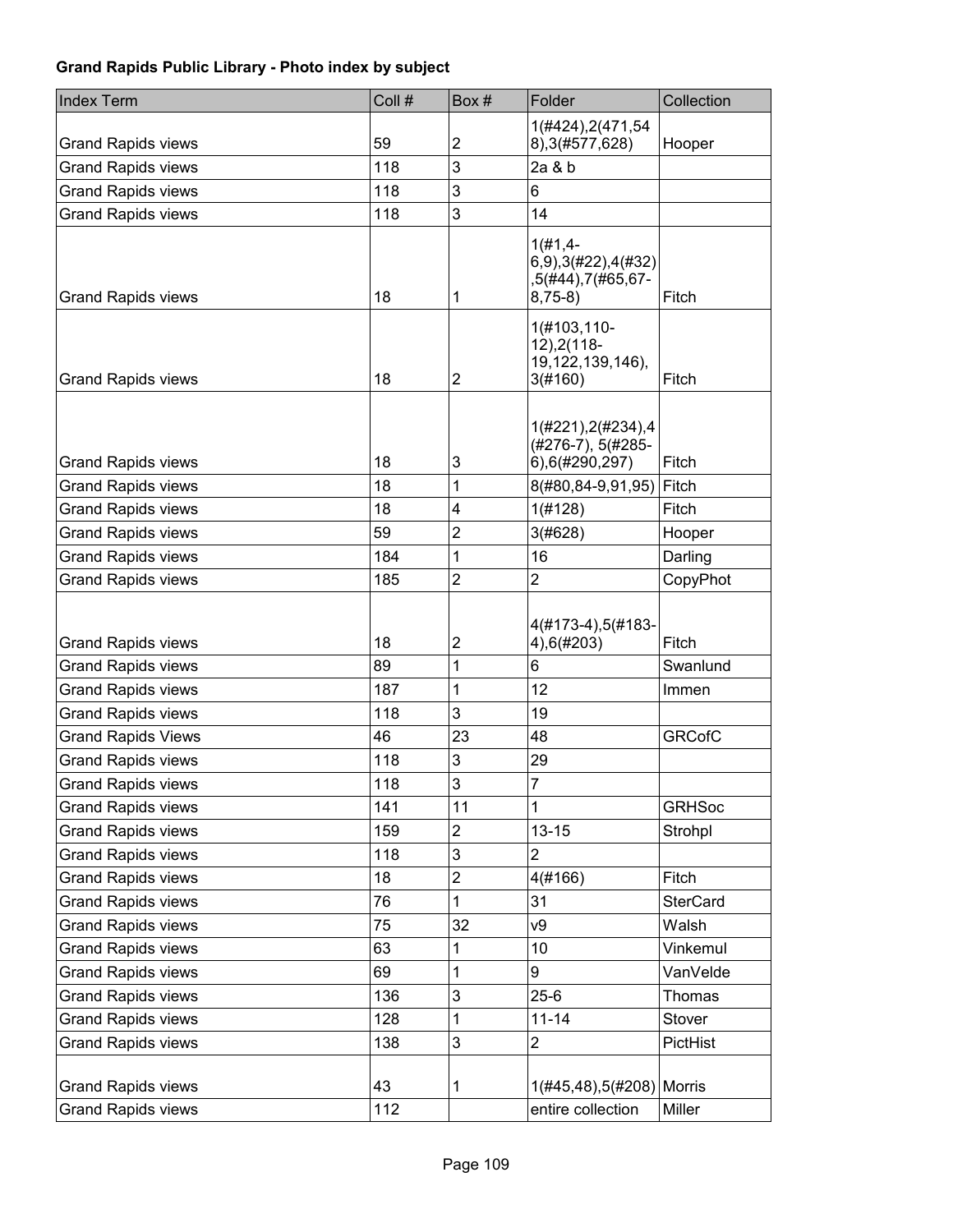| <b>Index Term</b>                          | Coll # | Box#           | Folder                                                 | Collection      |
|--------------------------------------------|--------|----------------|--------------------------------------------------------|-----------------|
| <b>Grand Rapids views</b>                  | 70     | 1              | 8                                                      | Merrill         |
|                                            |        |                | $1(#1-2, 6-9, 11-$<br>$17,19-$<br>20), 2(#21, 24), 3(# |                 |
| <b>Grand Rapids views</b>                  | 66     | 1              | 74-6,78)                                               | Johnston        |
| <b>Grand Rapids views</b>                  | 100    | 1              | $3,32-3$                                               | <b>GRPhotos</b> |
| <b>Grand Rapids views</b>                  | 54     | 11             | $14 - 15$                                              | <b>GRPLPC</b>   |
| <b>Grand Rapids views</b>                  | 15     | 3              | 30                                                     | Friedrch        |
| <b>Grand Rapids views</b>                  | 77     | 1              | 9                                                      | Dautrich        |
| <b>Grand Rapids views</b>                  | 87     | 1              | $9 - 12$                                               | Cyanotyp        |
| <b>Grand Rapids views</b>                  | 59     | 1              | $1(H2), 4(H245-8)$                                     | Hooper          |
| <b>Grand Rapids views</b>                  | 139    | 1              | 31                                                     | CamClub         |
| <b>Grand Rapids views</b>                  | 78     | 5              | 4                                                      |                 |
| <b>Grand Rapids Views</b>                  | 78     | 6              | $\overline{2}$                                         |                 |
| Grand Rapids views. Urban Renewal          | 54     | 12             | 3                                                      | <b>GRPLPC</b>   |
| Grand Rapids Warehouse Furniture Co.       | 43     | $\overline{2}$ | 2(#424)                                                | <b>Morris</b>   |
| <b>Grand Rapids Water Filtration Plant</b> | 104    | 17             | 48                                                     | Judd            |
| <b>Grand Rapids Water Filtration Plant</b> | 165    | $\overline{2}$ | 18                                                     | Bayne           |
| <b>Grand Rapids Water Filtration Plant</b> | 54     | 12             | 4,6                                                    | <b>GRPLPC</b>   |
| <b>Grand Rapids Wholesale Grocers</b>      | 46     | 23a            | 49                                                     | <b>GRCofC</b>   |
| <b>Grand Rapids Wholesale Market</b>       | 46     | 23a            | 50                                                     | <b>GRCofC</b>   |
| <b>Grand Rapids Woolen Mills</b>           | 59     | $\overline{2}$ | 2(#568)                                                | Hooper          |
| Grand Rapids-Holland and Chicago Railway   | 73     | 1              | 37                                                     | Cam Shop        |
| Grand Rapids-Muskegon Power Co.            | 73     | 1              | 44                                                     | Cam Shop        |
| <b>Grand River</b>                         | 78     | 1              | 84                                                     |                 |
| <b>Grand River</b>                         | 136    | $\overline{7}$ | 202                                                    | Tho Glas        |
| <b>Grand River</b>                         | 136    | 6              | 201                                                    | Tho Glas        |
| <b>Grand River</b>                         | 136    | 6              | 199                                                    | Tho Glas        |
| <b>Grand River</b>                         | 136    | 6              | 198                                                    | Tho Glas        |
| <b>Grand River</b>                         | 136    | 6              | 197                                                    | Tho Glas        |
| <b>Grand River</b>                         | 78     | 1              | 90                                                     |                 |
| <b>Grand River</b>                         | 136    | 6              | 196                                                    | Tho Glas        |
| <b>Grand River</b>                         | 136    | 6              | 200                                                    | Tho Glas        |
| <b>Grand River</b>                         | 78     | 1              | 81                                                     |                 |
| <b>Grand River</b>                         | 78     | $\overline{2}$ | $\overline{7}$                                         |                 |
| <b>Grand River</b>                         | 136    | 7              | 218                                                    | Tho Glas        |
| <b>Grand River</b>                         | 78     | $\overline{2}$ | 29                                                     |                 |
| <b>Grand River</b>                         | 136    | 6              | 170                                                    | Tho Glas        |
| <b>Grand River Bank note</b>               | 18     | 3              | 4(#272)                                                | Fitch           |
| Grand River Bridge at Grand Trunk Depot    | 78     | $\overline{2}$ | 55                                                     |                 |
| <b>Grand River bridges</b>                 | 33     | $\overline{2}$ | entire box                                             | Anderson        |
| <b>Grand River bridges</b>                 | 33     | 1              | entire box                                             | Anderson        |
| <b>Grand River bridges</b>                 | 33     | 9              | entire box                                             | Anderson        |
|                                            |        |                |                                                        |                 |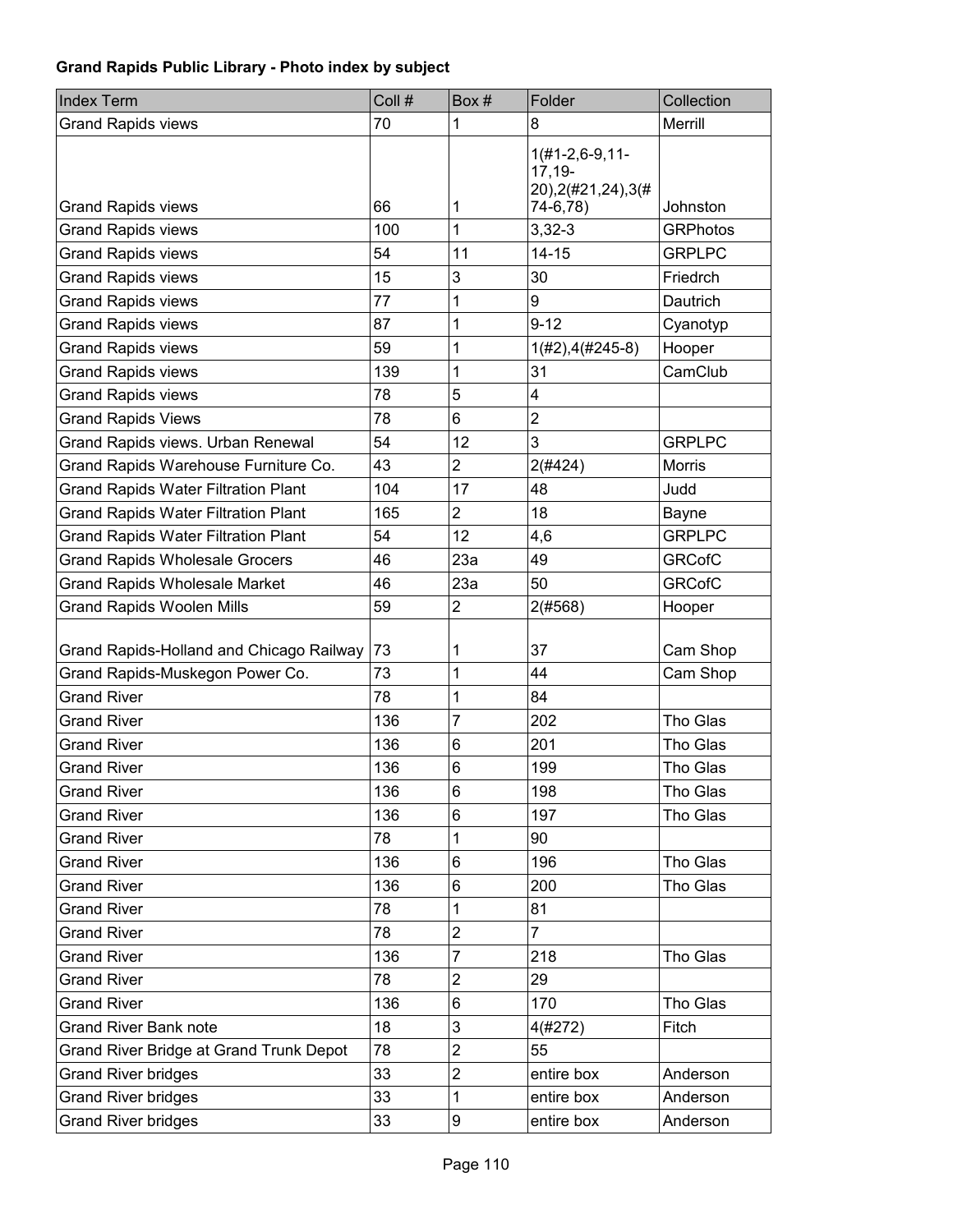| <b>Index Term</b>                         | Coll # | Box#           | Folder                                                       | Collection      |
|-------------------------------------------|--------|----------------|--------------------------------------------------------------|-----------------|
| <b>Grand River bridges</b>                | 33     | 3              | entire box                                                   | Anderson        |
| <b>Grand River bridges</b>                | 33     | 6              | entire box                                                   | Anderson        |
| <b>Grand River bridges</b>                | 33     | 5              | entire box                                                   | Anderson        |
| <b>Grand River bridges</b>                | 33     | 10             | entire box                                                   | Anderson        |
| <b>Grand River bridges</b>                | 33     | 4              | entire box                                                   | Anderson        |
| <b>Grand River bridges</b>                | 33     | 8              | entire box                                                   | Anderson        |
| <b>Grand River bridges</b>                | 33     | 7              | entire box                                                   | Anderson        |
| <b>Grand River canal view</b>             | 59     | 1              | 2(#106)                                                      | Hooper          |
| <b>Grand River dredging</b>               | 54     | 12             | 7                                                            | <b>GRPLPC</b>   |
| Grand River flood relief project          | 67     | 1              | 8                                                            | Scrip L.        |
| <b>Grand River floodwall construction</b> | 100    | 1              | 5                                                            | <b>GRPhotos</b> |
| Grand River gas works                     | 136    | 1              | 11                                                           | Tho Glas        |
| <b>Grand River Hotel</b>                  | 59     | $\overline{2}$ | 4(#681)                                                      | Hooper          |
| <b>Grand River Hotel</b>                  | 33     | 11             | 25                                                           | Anderson        |
| <b>Grand River Lumber Mills</b>           | 59     | 1              | 3(#204)                                                      | Hooper          |
| <b>Grand River Road</b>                   | 76     | 1              | 33                                                           | <b>SterCard</b> |
| <b>Grand River Valley Review</b>          | 54     | 12             | 8                                                            | <b>GRPLPC</b>   |
| <b>Grand River views</b>                  | 118    | 3              | 37                                                           |                 |
| <b>Grand River views</b>                  | 54     | 1              | 14                                                           | <b>GRPLPC</b>   |
| <b>Grand River views</b>                  | 43     | 1              | 5(#211)                                                      | <b>Morris</b>   |
| <b>Grand River views</b>                  | 133    | 1              | 66                                                           | NewsFoto        |
| <b>Grand River views</b>                  | 138    | 3              | 3                                                            | PictHist        |
| <b>Grand River views</b>                  | 76     | 1              | $34 - 5$                                                     | <b>SterCard</b> |
| <b>Grand River views</b>                  | 202    | 1              | 23                                                           | Symes           |
| <b>Grand River views</b>                  | 136    | 3              | 27-34                                                        | <b>Thomas</b>   |
| <b>Grand River views</b>                  | 66     | 1              | $1(#3, 11-$<br>12, 14), 2(#47-<br>50,3(#50-7,59-60) Johnston |                 |
| <b>Grand River views</b>                  | 118    | 3              | 36                                                           |                 |
| <b>Grand River views</b>                  | 69     | 1              | 10                                                           | VanVelde        |
| <b>Grand River views</b>                  | 136    | 1              | $8 - 11$                                                     | Thomas          |
| <b>Grand River views</b>                  | 18     | 1              | 1(H2), 2(H13), 7(H6)<br>6,79),8(#83)                         | Fitch           |
| <b>Grand River views</b>                  | 118    | 3              | 38                                                           |                 |
| <b>Grand River views</b>                  | 89     | 2              | 52                                                           | Swanlund        |
| <b>Grand River views</b>                  | 185    | $\overline{2}$ | 3                                                            | CopyPhot        |
| <b>Grand River views</b>                  | 33     | 10             | 23                                                           | Anderson        |
| <b>Grand River views</b>                  | 118    | 3              | 29                                                           |                 |
| <b>Grand River views</b>                  | 46     | 23a            | 51                                                           | <b>GRCofC</b>   |
| <b>Grand River views</b>                  | 139    | 1              | 32                                                           | CamClub         |
| <b>Grand River views</b>                  | 59     | 1              | $1($ #58), $2($ #96), $3($ #<br>151, 156), 5(#347-<br>52)    | Hooper          |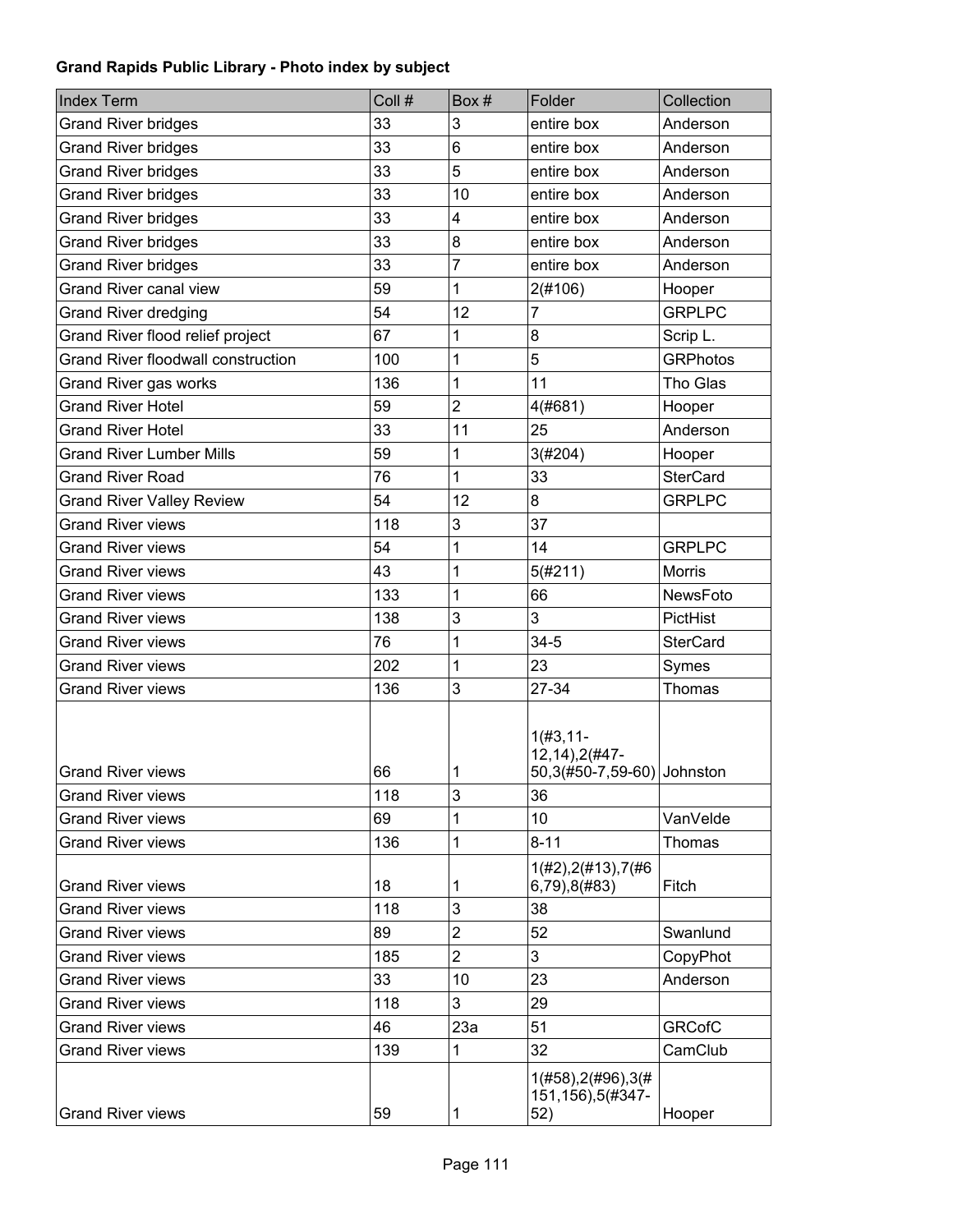| <b>Grand River views</b><br>87<br>1<br>25<br>Cyanotyp<br><b>GRPLPC</b><br>54<br>12<br>$9 - 10$<br><b>Grand River views</b><br>4<br>100<br>1<br><b>GRPhotos</b><br><b>Grand River views</b><br>2(#120,145),4(#1<br>$\overline{c}$<br><b>Grand River views</b><br>18<br>Fitch<br>76)<br>2(#232-<br>3), 3(#252), 4(#262<br><b>Grand River views</b><br>3<br>18<br>$-5)$<br>Fitch<br>18<br>4<br>1(#253) (#298)<br><b>Grand River views</b><br>Fitch<br>$\overline{c}$<br><b>Grand River views</b><br>59<br>2(#503)<br>Hooper<br>3<br>118<br>15<br><b>Grand River views</b><br>3<br>118<br>39<br><b>Grand River views</b><br>3<br>91<br>p. 88<br><b>Grand River views</b><br>$\overline{2}$<br>9<br><b>Grand River views</b><br>91<br>136<br>Tho Glas<br><b>Grand River views</b><br>6<br>195<br>91<br>3<br><b>Grand River views</b><br>p. 86<br>3<br><b>Grand River views</b><br>91<br>p. 87<br>5<br>91<br>1<br><b>Grand River views</b><br>3<br>71<br>78<br><b>Grand River views</b><br>3<br>91<br><b>Grand River views</b><br>p. 89<br>$\overline{2}$<br>1<br>91<br><b>Grand River views</b><br>3<br>91<br>1<br><b>Grand River views</b><br>91<br>1<br>6<br><b>Grand River views</b><br>3<br>91<br><b>Grand River views</b><br>p. 64<br>3<br><b>Grand River views</b><br>91<br>p. 65<br>$\overline{2}$<br><b>Grand River views</b><br>91<br>1<br>$\overline{2}$<br><b>Grand River Views</b><br>6<br>78<br>$\overline{\mathbf{c}}$<br>78<br>10<br><b>Grand River views</b><br>3<br>91<br><b>Grand River views</b><br>p. 81<br>7<br>136<br>203<br>Tho Glas<br><b>Grand River views</b><br>X1<br><b>Grand River views</b><br>78<br>4<br>$\overline{2}$<br>$\overline{c}$<br>91<br><b>Grand River views</b><br><b>Grand River views</b><br>78<br>4<br>X4<br>$\overline{\mathbf{c}}$<br>3<br>91<br><b>Grand River views</b><br><b>Grand River views</b><br>3<br>91<br>p. 80<br>9<br><b>Grand River views</b><br>91<br>1<br><b>Grand River views</b><br>78<br>3<br>19<br>118<br>3<br>71<br><b>Grand River views</b><br><b>Grand River views</b><br>91<br>3<br>p. 94<br>3<br>72<br><b>Grand River views</b><br>118<br>Tho Glas<br><b>Grand River views</b><br>136<br>1<br>10<br>1<br>9<br>Tho Glas<br><b>Grand River views</b><br>136<br>3<br><b>Grand River views</b><br>118<br>140 | Index Term               | Coll # | Box# | Folder | Collection |
|-----------------------------------------------------------------------------------------------------------------------------------------------------------------------------------------------------------------------------------------------------------------------------------------------------------------------------------------------------------------------------------------------------------------------------------------------------------------------------------------------------------------------------------------------------------------------------------------------------------------------------------------------------------------------------------------------------------------------------------------------------------------------------------------------------------------------------------------------------------------------------------------------------------------------------------------------------------------------------------------------------------------------------------------------------------------------------------------------------------------------------------------------------------------------------------------------------------------------------------------------------------------------------------------------------------------------------------------------------------------------------------------------------------------------------------------------------------------------------------------------------------------------------------------------------------------------------------------------------------------------------------------------------------------------------------------------------------------------------------------------------------------------------------------------------------------------------------------------------------------------------------------------------------------------------------------------------------------------------------------------------------------------------------------------------------------------------------------------------------------------------------------------------------------------------------------------------------------------------------------------------------------------------|--------------------------|--------|------|--------|------------|
|                                                                                                                                                                                                                                                                                                                                                                                                                                                                                                                                                                                                                                                                                                                                                                                                                                                                                                                                                                                                                                                                                                                                                                                                                                                                                                                                                                                                                                                                                                                                                                                                                                                                                                                                                                                                                                                                                                                                                                                                                                                                                                                                                                                                                                                                             |                          |        |      |        |            |
|                                                                                                                                                                                                                                                                                                                                                                                                                                                                                                                                                                                                                                                                                                                                                                                                                                                                                                                                                                                                                                                                                                                                                                                                                                                                                                                                                                                                                                                                                                                                                                                                                                                                                                                                                                                                                                                                                                                                                                                                                                                                                                                                                                                                                                                                             |                          |        |      |        |            |
|                                                                                                                                                                                                                                                                                                                                                                                                                                                                                                                                                                                                                                                                                                                                                                                                                                                                                                                                                                                                                                                                                                                                                                                                                                                                                                                                                                                                                                                                                                                                                                                                                                                                                                                                                                                                                                                                                                                                                                                                                                                                                                                                                                                                                                                                             |                          |        |      |        |            |
|                                                                                                                                                                                                                                                                                                                                                                                                                                                                                                                                                                                                                                                                                                                                                                                                                                                                                                                                                                                                                                                                                                                                                                                                                                                                                                                                                                                                                                                                                                                                                                                                                                                                                                                                                                                                                                                                                                                                                                                                                                                                                                                                                                                                                                                                             |                          |        |      |        |            |
|                                                                                                                                                                                                                                                                                                                                                                                                                                                                                                                                                                                                                                                                                                                                                                                                                                                                                                                                                                                                                                                                                                                                                                                                                                                                                                                                                                                                                                                                                                                                                                                                                                                                                                                                                                                                                                                                                                                                                                                                                                                                                                                                                                                                                                                                             |                          |        |      |        |            |
|                                                                                                                                                                                                                                                                                                                                                                                                                                                                                                                                                                                                                                                                                                                                                                                                                                                                                                                                                                                                                                                                                                                                                                                                                                                                                                                                                                                                                                                                                                                                                                                                                                                                                                                                                                                                                                                                                                                                                                                                                                                                                                                                                                                                                                                                             |                          |        |      |        |            |
|                                                                                                                                                                                                                                                                                                                                                                                                                                                                                                                                                                                                                                                                                                                                                                                                                                                                                                                                                                                                                                                                                                                                                                                                                                                                                                                                                                                                                                                                                                                                                                                                                                                                                                                                                                                                                                                                                                                                                                                                                                                                                                                                                                                                                                                                             |                          |        |      |        |            |
|                                                                                                                                                                                                                                                                                                                                                                                                                                                                                                                                                                                                                                                                                                                                                                                                                                                                                                                                                                                                                                                                                                                                                                                                                                                                                                                                                                                                                                                                                                                                                                                                                                                                                                                                                                                                                                                                                                                                                                                                                                                                                                                                                                                                                                                                             |                          |        |      |        |            |
|                                                                                                                                                                                                                                                                                                                                                                                                                                                                                                                                                                                                                                                                                                                                                                                                                                                                                                                                                                                                                                                                                                                                                                                                                                                                                                                                                                                                                                                                                                                                                                                                                                                                                                                                                                                                                                                                                                                                                                                                                                                                                                                                                                                                                                                                             |                          |        |      |        |            |
|                                                                                                                                                                                                                                                                                                                                                                                                                                                                                                                                                                                                                                                                                                                                                                                                                                                                                                                                                                                                                                                                                                                                                                                                                                                                                                                                                                                                                                                                                                                                                                                                                                                                                                                                                                                                                                                                                                                                                                                                                                                                                                                                                                                                                                                                             |                          |        |      |        |            |
|                                                                                                                                                                                                                                                                                                                                                                                                                                                                                                                                                                                                                                                                                                                                                                                                                                                                                                                                                                                                                                                                                                                                                                                                                                                                                                                                                                                                                                                                                                                                                                                                                                                                                                                                                                                                                                                                                                                                                                                                                                                                                                                                                                                                                                                                             |                          |        |      |        |            |
|                                                                                                                                                                                                                                                                                                                                                                                                                                                                                                                                                                                                                                                                                                                                                                                                                                                                                                                                                                                                                                                                                                                                                                                                                                                                                                                                                                                                                                                                                                                                                                                                                                                                                                                                                                                                                                                                                                                                                                                                                                                                                                                                                                                                                                                                             |                          |        |      |        |            |
|                                                                                                                                                                                                                                                                                                                                                                                                                                                                                                                                                                                                                                                                                                                                                                                                                                                                                                                                                                                                                                                                                                                                                                                                                                                                                                                                                                                                                                                                                                                                                                                                                                                                                                                                                                                                                                                                                                                                                                                                                                                                                                                                                                                                                                                                             |                          |        |      |        |            |
|                                                                                                                                                                                                                                                                                                                                                                                                                                                                                                                                                                                                                                                                                                                                                                                                                                                                                                                                                                                                                                                                                                                                                                                                                                                                                                                                                                                                                                                                                                                                                                                                                                                                                                                                                                                                                                                                                                                                                                                                                                                                                                                                                                                                                                                                             |                          |        |      |        |            |
|                                                                                                                                                                                                                                                                                                                                                                                                                                                                                                                                                                                                                                                                                                                                                                                                                                                                                                                                                                                                                                                                                                                                                                                                                                                                                                                                                                                                                                                                                                                                                                                                                                                                                                                                                                                                                                                                                                                                                                                                                                                                                                                                                                                                                                                                             |                          |        |      |        |            |
|                                                                                                                                                                                                                                                                                                                                                                                                                                                                                                                                                                                                                                                                                                                                                                                                                                                                                                                                                                                                                                                                                                                                                                                                                                                                                                                                                                                                                                                                                                                                                                                                                                                                                                                                                                                                                                                                                                                                                                                                                                                                                                                                                                                                                                                                             |                          |        |      |        |            |
|                                                                                                                                                                                                                                                                                                                                                                                                                                                                                                                                                                                                                                                                                                                                                                                                                                                                                                                                                                                                                                                                                                                                                                                                                                                                                                                                                                                                                                                                                                                                                                                                                                                                                                                                                                                                                                                                                                                                                                                                                                                                                                                                                                                                                                                                             |                          |        |      |        |            |
|                                                                                                                                                                                                                                                                                                                                                                                                                                                                                                                                                                                                                                                                                                                                                                                                                                                                                                                                                                                                                                                                                                                                                                                                                                                                                                                                                                                                                                                                                                                                                                                                                                                                                                                                                                                                                                                                                                                                                                                                                                                                                                                                                                                                                                                                             |                          |        |      |        |            |
|                                                                                                                                                                                                                                                                                                                                                                                                                                                                                                                                                                                                                                                                                                                                                                                                                                                                                                                                                                                                                                                                                                                                                                                                                                                                                                                                                                                                                                                                                                                                                                                                                                                                                                                                                                                                                                                                                                                                                                                                                                                                                                                                                                                                                                                                             |                          |        |      |        |            |
|                                                                                                                                                                                                                                                                                                                                                                                                                                                                                                                                                                                                                                                                                                                                                                                                                                                                                                                                                                                                                                                                                                                                                                                                                                                                                                                                                                                                                                                                                                                                                                                                                                                                                                                                                                                                                                                                                                                                                                                                                                                                                                                                                                                                                                                                             |                          |        |      |        |            |
|                                                                                                                                                                                                                                                                                                                                                                                                                                                                                                                                                                                                                                                                                                                                                                                                                                                                                                                                                                                                                                                                                                                                                                                                                                                                                                                                                                                                                                                                                                                                                                                                                                                                                                                                                                                                                                                                                                                                                                                                                                                                                                                                                                                                                                                                             |                          |        |      |        |            |
|                                                                                                                                                                                                                                                                                                                                                                                                                                                                                                                                                                                                                                                                                                                                                                                                                                                                                                                                                                                                                                                                                                                                                                                                                                                                                                                                                                                                                                                                                                                                                                                                                                                                                                                                                                                                                                                                                                                                                                                                                                                                                                                                                                                                                                                                             |                          |        |      |        |            |
|                                                                                                                                                                                                                                                                                                                                                                                                                                                                                                                                                                                                                                                                                                                                                                                                                                                                                                                                                                                                                                                                                                                                                                                                                                                                                                                                                                                                                                                                                                                                                                                                                                                                                                                                                                                                                                                                                                                                                                                                                                                                                                                                                                                                                                                                             |                          |        |      |        |            |
|                                                                                                                                                                                                                                                                                                                                                                                                                                                                                                                                                                                                                                                                                                                                                                                                                                                                                                                                                                                                                                                                                                                                                                                                                                                                                                                                                                                                                                                                                                                                                                                                                                                                                                                                                                                                                                                                                                                                                                                                                                                                                                                                                                                                                                                                             |                          |        |      |        |            |
|                                                                                                                                                                                                                                                                                                                                                                                                                                                                                                                                                                                                                                                                                                                                                                                                                                                                                                                                                                                                                                                                                                                                                                                                                                                                                                                                                                                                                                                                                                                                                                                                                                                                                                                                                                                                                                                                                                                                                                                                                                                                                                                                                                                                                                                                             |                          |        |      |        |            |
|                                                                                                                                                                                                                                                                                                                                                                                                                                                                                                                                                                                                                                                                                                                                                                                                                                                                                                                                                                                                                                                                                                                                                                                                                                                                                                                                                                                                                                                                                                                                                                                                                                                                                                                                                                                                                                                                                                                                                                                                                                                                                                                                                                                                                                                                             |                          |        |      |        |            |
|                                                                                                                                                                                                                                                                                                                                                                                                                                                                                                                                                                                                                                                                                                                                                                                                                                                                                                                                                                                                                                                                                                                                                                                                                                                                                                                                                                                                                                                                                                                                                                                                                                                                                                                                                                                                                                                                                                                                                                                                                                                                                                                                                                                                                                                                             |                          |        |      |        |            |
|                                                                                                                                                                                                                                                                                                                                                                                                                                                                                                                                                                                                                                                                                                                                                                                                                                                                                                                                                                                                                                                                                                                                                                                                                                                                                                                                                                                                                                                                                                                                                                                                                                                                                                                                                                                                                                                                                                                                                                                                                                                                                                                                                                                                                                                                             |                          |        |      |        |            |
|                                                                                                                                                                                                                                                                                                                                                                                                                                                                                                                                                                                                                                                                                                                                                                                                                                                                                                                                                                                                                                                                                                                                                                                                                                                                                                                                                                                                                                                                                                                                                                                                                                                                                                                                                                                                                                                                                                                                                                                                                                                                                                                                                                                                                                                                             |                          |        |      |        |            |
|                                                                                                                                                                                                                                                                                                                                                                                                                                                                                                                                                                                                                                                                                                                                                                                                                                                                                                                                                                                                                                                                                                                                                                                                                                                                                                                                                                                                                                                                                                                                                                                                                                                                                                                                                                                                                                                                                                                                                                                                                                                                                                                                                                                                                                                                             |                          |        |      |        |            |
|                                                                                                                                                                                                                                                                                                                                                                                                                                                                                                                                                                                                                                                                                                                                                                                                                                                                                                                                                                                                                                                                                                                                                                                                                                                                                                                                                                                                                                                                                                                                                                                                                                                                                                                                                                                                                                                                                                                                                                                                                                                                                                                                                                                                                                                                             |                          |        |      |        |            |
|                                                                                                                                                                                                                                                                                                                                                                                                                                                                                                                                                                                                                                                                                                                                                                                                                                                                                                                                                                                                                                                                                                                                                                                                                                                                                                                                                                                                                                                                                                                                                                                                                                                                                                                                                                                                                                                                                                                                                                                                                                                                                                                                                                                                                                                                             |                          |        |      |        |            |
|                                                                                                                                                                                                                                                                                                                                                                                                                                                                                                                                                                                                                                                                                                                                                                                                                                                                                                                                                                                                                                                                                                                                                                                                                                                                                                                                                                                                                                                                                                                                                                                                                                                                                                                                                                                                                                                                                                                                                                                                                                                                                                                                                                                                                                                                             |                          |        |      |        |            |
|                                                                                                                                                                                                                                                                                                                                                                                                                                                                                                                                                                                                                                                                                                                                                                                                                                                                                                                                                                                                                                                                                                                                                                                                                                                                                                                                                                                                                                                                                                                                                                                                                                                                                                                                                                                                                                                                                                                                                                                                                                                                                                                                                                                                                                                                             |                          |        |      |        |            |
|                                                                                                                                                                                                                                                                                                                                                                                                                                                                                                                                                                                                                                                                                                                                                                                                                                                                                                                                                                                                                                                                                                                                                                                                                                                                                                                                                                                                                                                                                                                                                                                                                                                                                                                                                                                                                                                                                                                                                                                                                                                                                                                                                                                                                                                                             |                          |        |      |        |            |
|                                                                                                                                                                                                                                                                                                                                                                                                                                                                                                                                                                                                                                                                                                                                                                                                                                                                                                                                                                                                                                                                                                                                                                                                                                                                                                                                                                                                                                                                                                                                                                                                                                                                                                                                                                                                                                                                                                                                                                                                                                                                                                                                                                                                                                                                             |                          |        |      |        |            |
|                                                                                                                                                                                                                                                                                                                                                                                                                                                                                                                                                                                                                                                                                                                                                                                                                                                                                                                                                                                                                                                                                                                                                                                                                                                                                                                                                                                                                                                                                                                                                                                                                                                                                                                                                                                                                                                                                                                                                                                                                                                                                                                                                                                                                                                                             |                          |        |      |        |            |
|                                                                                                                                                                                                                                                                                                                                                                                                                                                                                                                                                                                                                                                                                                                                                                                                                                                                                                                                                                                                                                                                                                                                                                                                                                                                                                                                                                                                                                                                                                                                                                                                                                                                                                                                                                                                                                                                                                                                                                                                                                                                                                                                                                                                                                                                             |                          |        |      |        |            |
|                                                                                                                                                                                                                                                                                                                                                                                                                                                                                                                                                                                                                                                                                                                                                                                                                                                                                                                                                                                                                                                                                                                                                                                                                                                                                                                                                                                                                                                                                                                                                                                                                                                                                                                                                                                                                                                                                                                                                                                                                                                                                                                                                                                                                                                                             |                          |        |      |        |            |
|                                                                                                                                                                                                                                                                                                                                                                                                                                                                                                                                                                                                                                                                                                                                                                                                                                                                                                                                                                                                                                                                                                                                                                                                                                                                                                                                                                                                                                                                                                                                                                                                                                                                                                                                                                                                                                                                                                                                                                                                                                                                                                                                                                                                                                                                             |                          |        |      |        |            |
|                                                                                                                                                                                                                                                                                                                                                                                                                                                                                                                                                                                                                                                                                                                                                                                                                                                                                                                                                                                                                                                                                                                                                                                                                                                                                                                                                                                                                                                                                                                                                                                                                                                                                                                                                                                                                                                                                                                                                                                                                                                                                                                                                                                                                                                                             |                          |        |      |        |            |
|                                                                                                                                                                                                                                                                                                                                                                                                                                                                                                                                                                                                                                                                                                                                                                                                                                                                                                                                                                                                                                                                                                                                                                                                                                                                                                                                                                                                                                                                                                                                                                                                                                                                                                                                                                                                                                                                                                                                                                                                                                                                                                                                                                                                                                                                             | <b>Grand River views</b> | 91     | 3    | p. 95  |            |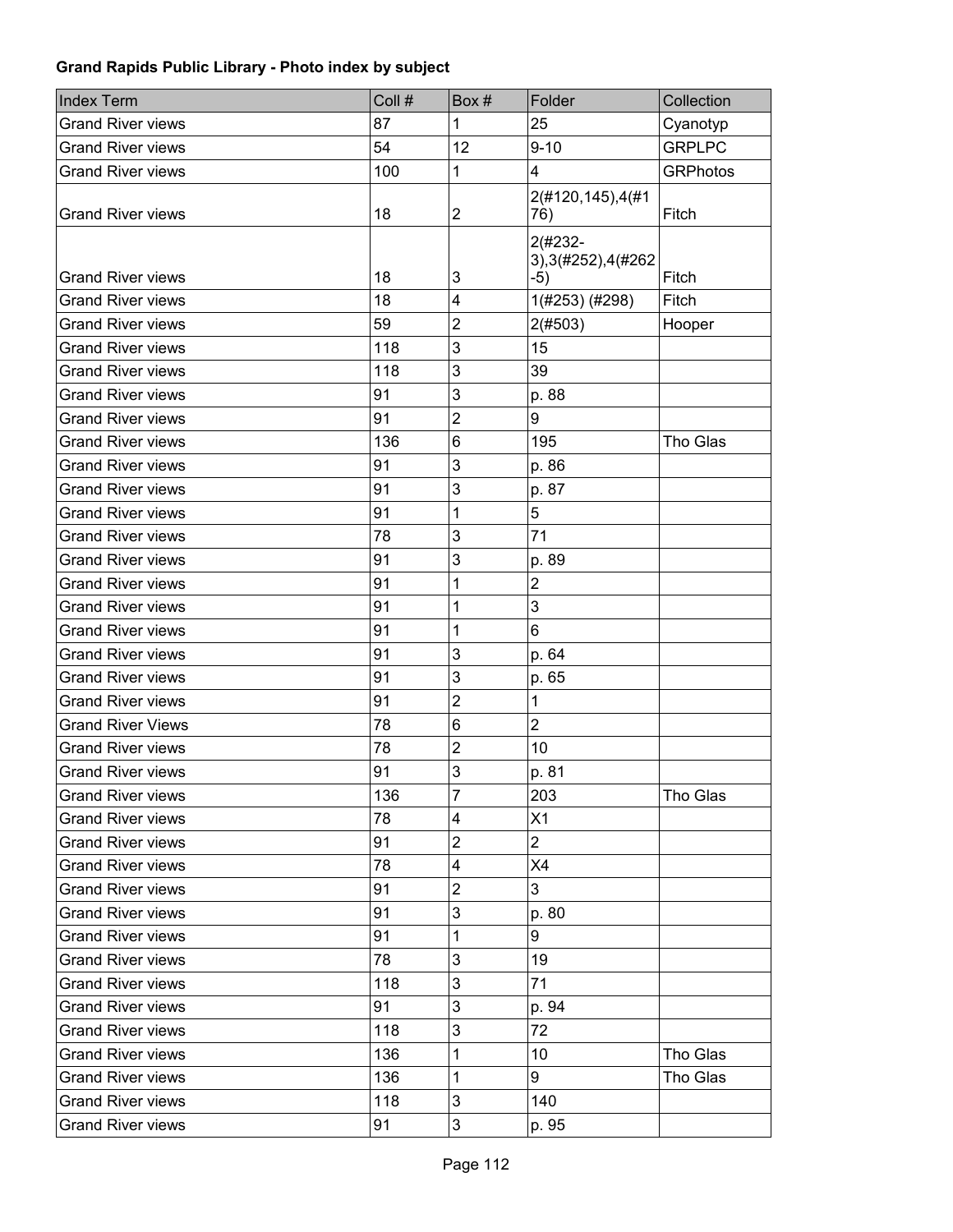| <b>Index Term</b>                         | Coll # | Box#                    | Folder                                                             | Collection      |
|-------------------------------------------|--------|-------------------------|--------------------------------------------------------------------|-----------------|
| <b>Grand River views</b>                  | 118    | 3                       | 139                                                                |                 |
| <b>Grand River views</b>                  | 118    | 3                       | 65                                                                 |                 |
| <b>Grand River views</b>                  | 78     | 3                       | 20                                                                 |                 |
| <b>Grand River views</b>                  | 91     | 3                       | p. 91                                                              |                 |
| <b>Grand River views</b>                  | 91     | 3                       | p. 140                                                             |                 |
| <b>Grand River views</b>                  | 91     | 3                       | p. 141                                                             |                 |
| <b>Grand River views</b>                  | 91     | 3                       | p. 89                                                              |                 |
| <b>Grand River views</b>                  | 78     | $\overline{2}$          | 9                                                                  |                 |
| <b>Grand River views</b>                  | 118    | 3                       | 64                                                                 |                 |
| Grand River views -- Dam                  | 33     | 10                      | 23                                                                 | Anderson        |
| Grand River views -- Dam                  | 66     | 1                       | 3(#52)                                                             | Johnston        |
| Grand River views -- East side canal      | 59     | 1                       | 5(#313)                                                            | Hooper          |
| Grand River views -- filling east channel | 18     | 1                       | $4(#36-7)$                                                         | Fitch           |
| Grand River views -- filling east channel | 18     | 3                       | 1(#216)                                                            | Fitch           |
| Grand River views -- G.R.&I. RR Bridge    | 59     | 1                       | 2(#107)                                                            | Hooper          |
| Grand River views -- Grand Rapids Boom    |        |                         |                                                                    |                 |
| Co.                                       | 33     | 11                      | 31                                                                 | Anderson        |
| Grand River views -- Ice jam in river     | 194    | $\overline{2}$          | 17                                                                 | Harring         |
| Grand River views -- Ice jam in river     | 194    | 3                       | 79-81                                                              | Harring         |
| Grand River views -- Island #1            | 18     | $\overline{\mathbf{c}}$ | 2(#142)                                                            | Fitch           |
| Grand River views -- Island #2            | 66     | 1                       | 3(#78)                                                             | Johnston        |
| <b>Grand River views -- Islands</b>       | 18     | 1                       | $1(\#2,9),7(\#77)$                                                 | Fitch           |
| Grand River views -- Islands              | 18     | $\overline{2}$          | 3(#150)                                                            | Fitch           |
| Grand River views -- Islands              | 66     | 1                       | 1(H14)                                                             | Johnston        |
| Grand River views -- Islands #1 & #4      | 33     | 11                      | 27                                                                 | Anderson        |
| Grand River views -- Islands #3 & #4      | 59     | 1                       | 5(#345)                                                            | Hooper          |
| Grand River views -- Log Jam, 1883        | 59     | 1                       | 1(#58), 2(#147-<br>50), 3(#191, 193-<br>$5,208-$<br>9,214),5(#367) | Hooper          |
| Grand River views -- Log Jam, 1883        | 66     | 1                       | 3(#60)                                                             | Johnston        |
| Grand River views -- Log Jam, 1883        | 54     | 49                      | 4                                                                  | <b>GRPLPC</b>   |
| Grand River views -- Log Jam, 1883        | 54     | 1                       | 15                                                                 | <b>GRPLPC</b>   |
| Grand River views -- Log Jam, 1883        | 76     | 1                       | 35                                                                 | <b>SterCard</b> |
| Grand River views -- Log Jam, 1883        | 33     | 11                      | 31                                                                 | Anderson        |
| Grand River views -- Log Jam, 1883        | 18     | 3                       | $5(#282-3)$                                                        | Fitch           |
| Grand River views -- Log Jam, 1883        | 18     | 1                       | 2(#13-18), 3(#19-<br>20)                                           | Fitch           |
| Grand River views -- Log Jam, 1883        | 185    | $\overline{2}$          | 4                                                                  | CopyPhot        |
| Grand River views -- Log Jam, 1883        | 18     | $\overline{c}$          | $6(#205-6)$                                                        | Fitch           |
| Grand River views -- Log Jam, 1883        | 18     | 3                       | $1(\#207-8)$                                                       | Fitch           |
| Grand River views -- Log Jam, 1883        | 54     | 12                      | 11                                                                 | <b>GRPLPC</b>   |
| Grand River views -- Logging              | 76     | 1                       | 4,36                                                               | <b>SterCard</b> |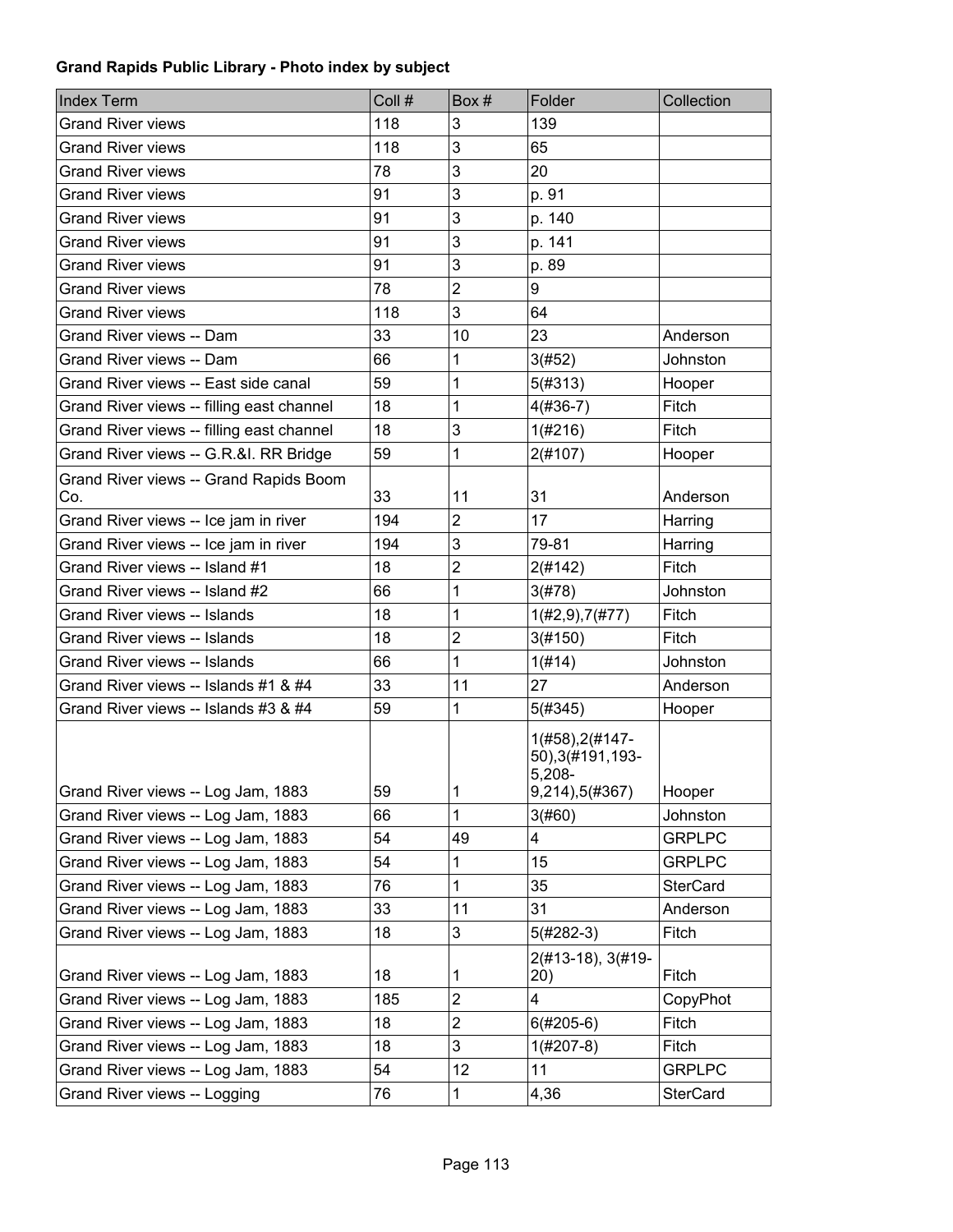| <b>Index Term</b>                                | Coll # | Box#            | Folder              | Collection      |
|--------------------------------------------------|--------|-----------------|---------------------|-----------------|
|                                                  |        |                 | $1(#11-12), 2(#47-$ |                 |
| Grand River views -- Logging                     | 66     | 1               | $50$ ), 3(#51-7)    | Johnston        |
| Grand River views -- Logging                     | 33     | 11              | 31                  | Anderson        |
| <b>Grand River views -- Saw mills</b>            | 33     | 11              | 31                  | Anderson        |
| <b>Grand River views -- Steamboats</b>           | 59     | 1               | 1(#58)              | Hooper          |
| <b>Grand River Water Main Construction</b>       | 54     | 46              | 3                   | <b>GRPLPC</b>   |
| Grand Sable Falls, MI                            | 159    | $\overline{2}$  | 9                   | Strohpl         |
| <b>Grand Traverse Band Tribal Center</b>         | 50     | $\overline{2}$  | 28                  | <b>GRITC</b>    |
| <b>Grand Traverse Bay</b>                        | 43     | 1               | 5(#212)             | <b>Morris</b>   |
| <b>Grand Trunk Depot</b>                         | 78     | 1               | 22                  |                 |
| <b>Grand Trunk Depot</b>                         | 78     | $\overline{2}$  | 11                  |                 |
| <b>Grand Trunk Depot</b>                         | 78     | 4               | X1                  |                 |
| <b>Grand Trunk Depot</b>                         | 78     | 3               | 12                  |                 |
|                                                  |        |                 | box contents not    |                 |
| <b>Grand Trunk Railroad Bridge</b>               | 33     | 9               | foldered            | Anderson        |
| <b>Grand Trunk Railroad Bridge</b>               | 76     | 1               | 37                  | <b>SterCard</b> |
| <b>Grand Trunk Railroad Station</b>              | 89     | $\overline{2}$  | 53                  | Swanlund        |
| <b>Grand Trunk Railroad Station</b>              | 184    | 1               | 16                  | Darling         |
| <b>Grand Trunk Railroad Station</b>              | 185    | $\overline{2}$  | 5                   | CopyPhot        |
| <b>Grand Trunk Railroad Station</b>              | 18     | $\overline{c}$  | 4(#174)             | Fitch           |
| <b>Grand Trunk Railroad Station</b>              | 33     | 12              | 46                  | Anderson        |
| <b>Grand Trunk Railroad Station</b>              | 93     | 1               | 62                  | Lorenson        |
| <b>Grand Trunk Railroad Station</b>              | 78     | $\overline{2}$  | 9                   |                 |
| <b>Grand Valley State College</b>                | 78     | $\overline{2}$  | 12                  |                 |
| <b>Grand Valley State University</b>             | 4      | 20              | 5                   | Jaycees         |
| <b>Grand Valley State University</b>             | 46     | 23 <sub>b</sub> | $1 - 8$             | <b>GRCofC</b>   |
| <b>Grand Valley State University</b>             | 1      | 5               | 3                   | <b>Mulnix</b>   |
| <b>Grand Valley State University</b>             | 91     | 3               | p. 77               |                 |
| <b>Grand Valley State University</b>             | 91     | 3               | p. 95               |                 |
| <b>Grand Valley State University Board</b>       |        |                 |                     |                 |
| <b>Members</b>                                   | 133    | 1               | $61 - 2$            | NewsFoto        |
| Grand Valley State University-Administrators 46  |        | 23a             | 52                  | <b>GRCofC</b>   |
| Grand Valley State University-Channel 35         |        |                 |                     |                 |
| Auction                                          | 46     | 23a             | 53                  | <b>GRCofC</b>   |
| <b>Grand Valley State University-Great Lakes</b> |        |                 |                     |                 |
| GF9HB Valley State University-Kirkhof            | 46     | 23 <sub>b</sub> | $\overline{2}$      | <b>GRCofC</b>   |
| Center                                           | 46     | 23 <sub>b</sub> | 3                   | <b>GRCofC</b>   |
| Grand Valley State University-Lake Huron<br>Hall | 46     | 23 <sub>b</sub> | 4                   | <b>GRCofC</b>   |
| <b>Grand Valley State University-Lake</b>        |        |                 |                     |                 |
| Michigan Hall                                    | 46     | 23 <sub>b</sub> | 5                   | <b>GRCofC</b>   |
| <b>Grand Valley State University-Residence</b>   |        |                 |                     |                 |
| Halls                                            | 46     | 23 <sub>b</sub> | 6                   | <b>GRCofC</b>   |
| Grand Valley State University-Seidman Hall       | 46     | 23 <sub>b</sub> | $\overline{7}$      | <b>GRCofC</b>   |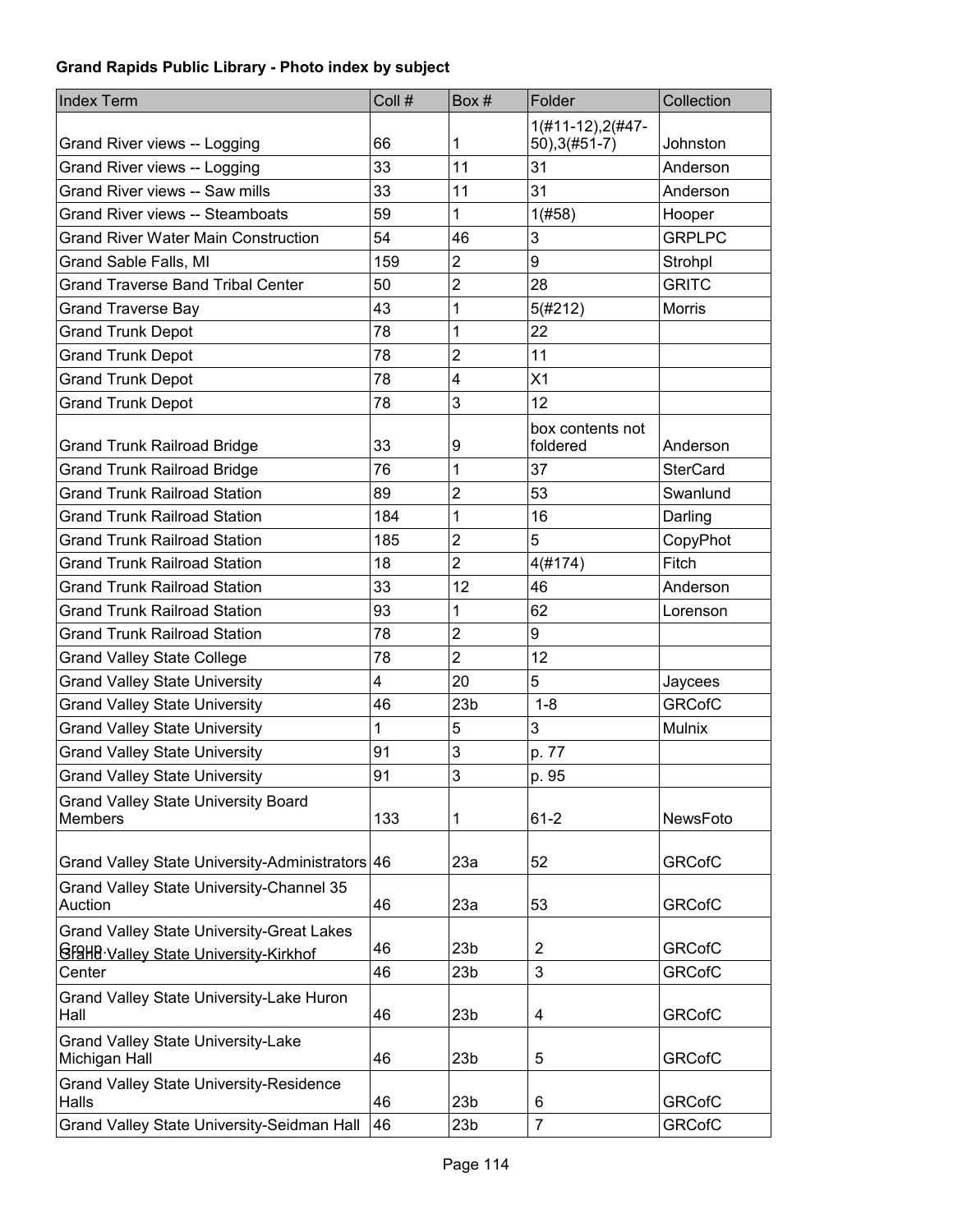| <b>Index Term</b>                                 | Coll # | Box #           | Folder       | Collection      |
|---------------------------------------------------|--------|-----------------|--------------|-----------------|
| <b>Grand Valley State University-Student</b>      |        |                 |              |                 |
| Services                                          | 46     | 23 <sub>b</sub> | 8            | <b>GRCofC</b>   |
| <b>Grandfather Clock</b>                          | 43     | 1               | 1(H14)       | <b>Morris</b>   |
| Grandville Avenue Christian School                | 78     | $\overline{2}$  | 13           |                 |
| Grandville Avenue views                           | 100    | $\overline{2}$  | 1            | <b>GRPhotos</b> |
| <b>Grandville Flood</b>                           | 46     | 23 <sub>b</sub> | 9            | <b>GRCofC</b>   |
| Grandville, MI                                    | 77     | 1               | 10           | Dautrich        |
| Grandville, MI High School                        | 77     | 1               | 11           | Dautrich        |
| Grandville, MI High School. Students              | 77     | 1               | 12           | Dautrich        |
| Grandville, MI Railroad Depot                     | 185    | $\overline{c}$  | 6            | CopyPhot        |
| Grandville, MI State Bank                         | 77     | 1               | 10           | Dautrich        |
| Grandville, MI Water Tank                         | 133    | 1               | 67           | NewsFoto        |
| Granny's Kitchen                                  | 78     | $\overline{2}$  | 13.10        |                 |
| Grave stones                                      | 113    | 3               | 10           | <b>BlackHst</b> |
| Grave stones                                      | 114    | 1               | 13           | <b>Bender</b>   |
| Graves                                            | 159    | 1               | 14           | Strohpl         |
| Graves house                                      | 76     | 1               | 38           | <b>SterCard</b> |
| Graves house -- Interior                          | 88     | 1               | 1(#3)        | McGee           |
| Graves house -- Interior                          | 76     | 1               | 39           | <b>SterCard</b> |
| <b>Great Depression</b>                           | 67     | $\overline{2}$  | $1 - 13$     | Scrip L.        |
| <b>Great Depression</b>                           | 203    | 1               | $11 - 17$    | Majchrza        |
| <b>Great Depression</b>                           | 67     | 1               | 9            | Scrip L.        |
| <b>Great Depression</b>                           | 67     | 1               | $1 - 16$     | Scrip L.        |
| <b>Great Northern Pike</b>                        | 43     | 1               | 4(#187)      | <b>Morris</b>   |
| <b>Great Smoky Mountains</b>                      | 169    | 1               | 20           | Weber           |
| Greater GR Area C of C Annual Meeting             | 46     | 21a             | $33 - 8$     | <b>GRCofC</b>   |
| Greater GR Area C of C Band                       | 46     | 23 <sub>b</sub> | 10           | <b>GRCofC</b>   |
| Greater GR Area C of C Billboard                  | 46     | 23 <sub>b</sub> | 11           | <b>GRCofC</b>   |
| Greater GR Area C of C Board of Directors         | 46     | 21c             | $9 - 13$     | <b>GRCofC</b>   |
| Greater GR Area C of C Cruises                    | 46     | 24a             | $1 - 34$     | <b>GRCofC</b>   |
| Greater GR Area C of C Cruises                    | 46     | 23c             | $1 - 39$     | <b>GRCofC</b>   |
| Greater GR Area C of C Cruises                    | 46     | 23 <sub>b</sub> | 12-46        | <b>GRCofC</b>   |
| Greater GR Area C of C Cruises Band               | 46     | 23 <sub>b</sub> | $14 - 21$    | <b>GRCofC</b>   |
| Greater GR Cof C Membership Drive                 | 46     | 25a             | $9 - 14$     | <b>GRCofC</b>   |
| <b>Greater Grand Rapids Industrial Exposition</b> | 78     | 6               | 1            |                 |
| <b>Greek Orthodox Church</b>                      | 93     | 1               | 61           | Lorenson        |
| Green and White Cabins                            | 78     | $\overline{2}$  | 13.15        |                 |
| <b>Green Company</b>                              | 54     | 13              | $\mathbf{1}$ | <b>GRPLPC</b>   |
| Greenhouses                                       | 89     | 2               | 55           | Swanlund        |
| Greenhouses                                       | 138    | 3               | 4            | PictHist        |
| Green's                                           | 118    | 3               | 112          |                 |
| Green's                                           | 118    | 3               | 134          |                 |
| Green's                                           | 118    | 3               | 113          |                 |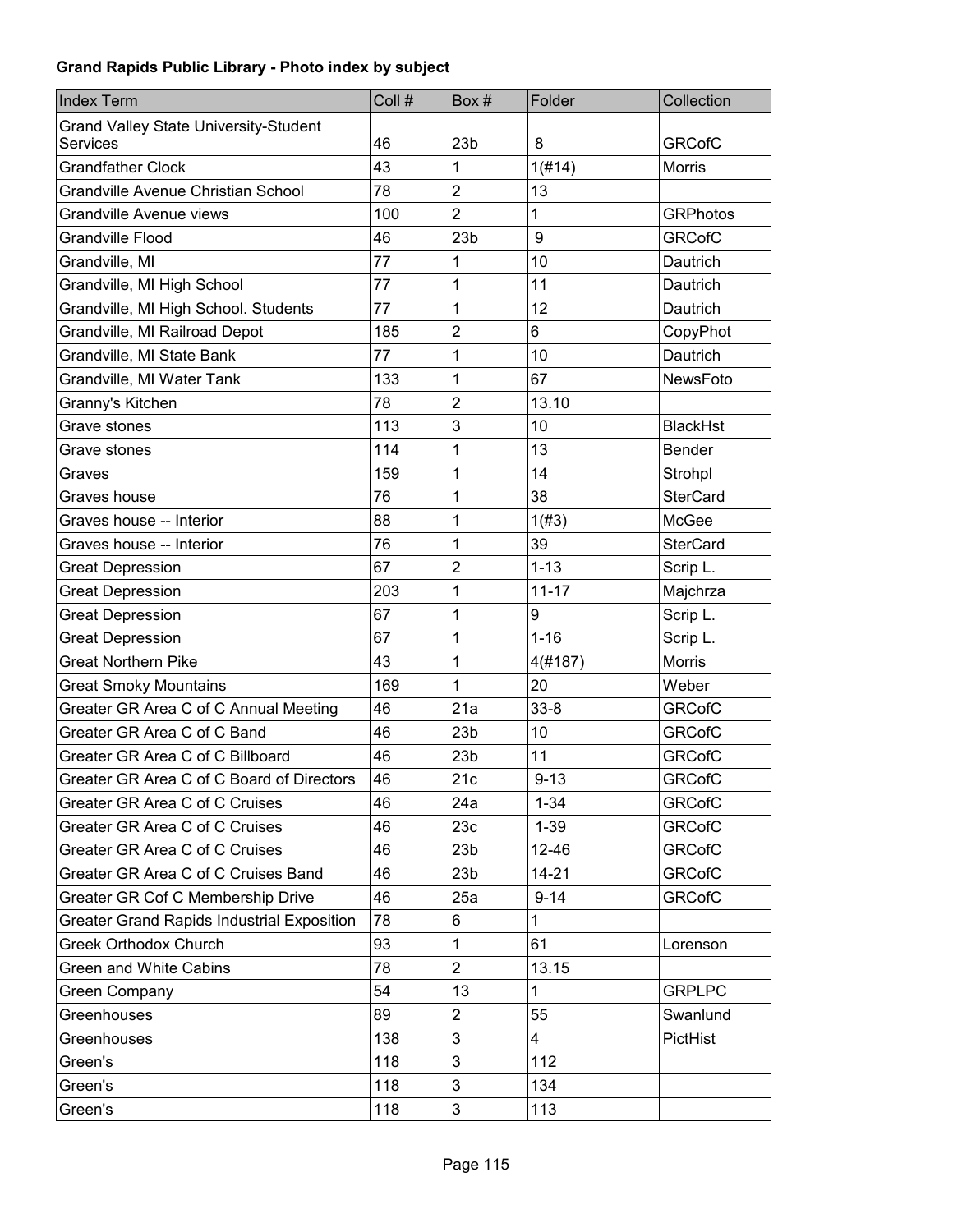| <b>Index Term</b>                       | Coll # | Box#            | Folder                  | Collection    |
|-----------------------------------------|--------|-----------------|-------------------------|---------------|
| <b>Greenwood Cemetery</b>               | 78     | $\overline{2}$  | 13.25                   |               |
| Greyhound Bus Station                   | 185    | $\overline{2}$  | $\overline{7}$          | CopyPhot      |
| Griffon, The                            | 19     | 9               | 154                     | DuMond        |
| <b>Griggs Street Evangelical Church</b> | 43     | $\overline{2}$  | 3(#453)                 | <b>Morris</b> |
| Grinders                                | 54     | 13              | $\overline{\mathbf{c}}$ | <b>GRPLPC</b> |
| Grinding machinery                      | 46     | 21a             | 8                       | <b>GRCofC</b> |
| Grocer's Dairy Co. officers             | 46     | 24a             | 35                      | <b>GRCofC</b> |
| Grocery stores                          | 59     | 1               | 2(#78), 3(#225)         | Hooper        |
| Grocery stores                          | 54     | 48              | 5                       | <b>GRPLPC</b> |
| Grocery stores                          | 54     | 43              | 29                      | <b>GRPLPC</b> |
| Grocery stores                          | 140    | 1               | 4                       | Suchowol      |
| Grocery stores                          | 138    | 5               | 15                      | PictHist      |
| Grocery stores                          | 147    | 1               | 14                      | Schroed       |
| Grocery stores                          | 138    | 3               | $\overline{2}$          | PictHist      |
| Grocery stores                          | 59     | $\overline{2}$  | 4(#673-4)               | Hooper        |
| Grocery stores                          | 54     | 10              | 5                       | <b>GRPLPC</b> |
| Grocery stores                          | 59     | $\overline{2}$  | 2(#557)                 | Hooper        |
| Grocery stores                          | 54     | 42              | 22                      | <b>GRPLPC</b> |
| Grocery stores                          | 54     | 13              | 14                      | <b>GRPLPC</b> |
| Grocery stores                          | 91     | 3               | p. 20                   |               |
| Grocery stores                          | 54     | 46              | $15 - 16$               | <b>GRPLPC</b> |
| Grocery stores                          | 18     | $\overline{2}$  | 1(#100), 2(#149)        | Fitch         |
| Grocery stores                          | 140    | $\overline{2}$  | $44 - 7$                | Suchowol      |
| Grocery stores                          | 18     | 3               | 3(#242)                 | Fitch         |
| Grocery stores                          | 202    | 1               | $\overline{7}$          | Symes         |
| Grocery stores                          | 135    | $\overline{7}$  | 18                      | Lee           |
| Grocery stores                          | 91     | 3               | p. 70                   |               |
| Grocery stores                          | 91     | 3               | p. 61                   |               |
| Grocery stores                          | 91     | 1               | 9                       |               |
| Grocery stores - Interiors              | 78     | 3               | 74                      |               |
| Grocery stores -- Interiors             | 138    | 3               | 5                       | PictHist      |
| Grocery stores -- Interiors             | 141    | 10              | 17                      | <b>GRHSoc</b> |
| Grocery stores -- Interiors             | 140    | $\overline{c}$  | $53 - 4$                | Suchowol      |
| Grocery stores -- Interiors             | 202    | 1               | 10                      | Symes         |
| Grocery stores. Interiors               | 73     | $\overline{2}$  | $\overline{2}$          | Cam Shop      |
| Grotto of Piere la Treiche, France      | 108    | 3               | 107                     | 339thAmb      |
| Ground breaking ceremony                | 138    | 3               | 6                       | PictHist      |
| Ground breakings                        | 46     | 23a             | 50                      | <b>GRCofC</b> |
| Ground breakings                        | 46     | 22c             | 22                      | <b>GRCofC</b> |
| Ground breakings                        | 46     | 26 <sub>b</sub> | 13                      | <b>GRCofC</b> |
| Ground breakings                        | 46     | 21 <sub>b</sub> | $\overline{7}$          | <b>GRCofC</b> |
| Ground breakings                        | 46     | 27              | $\overline{4}$          | <b>GRCofC</b> |
| Ground breakings                        | 46     | 26a             | 23,40                   | <b>GRCofC</b> |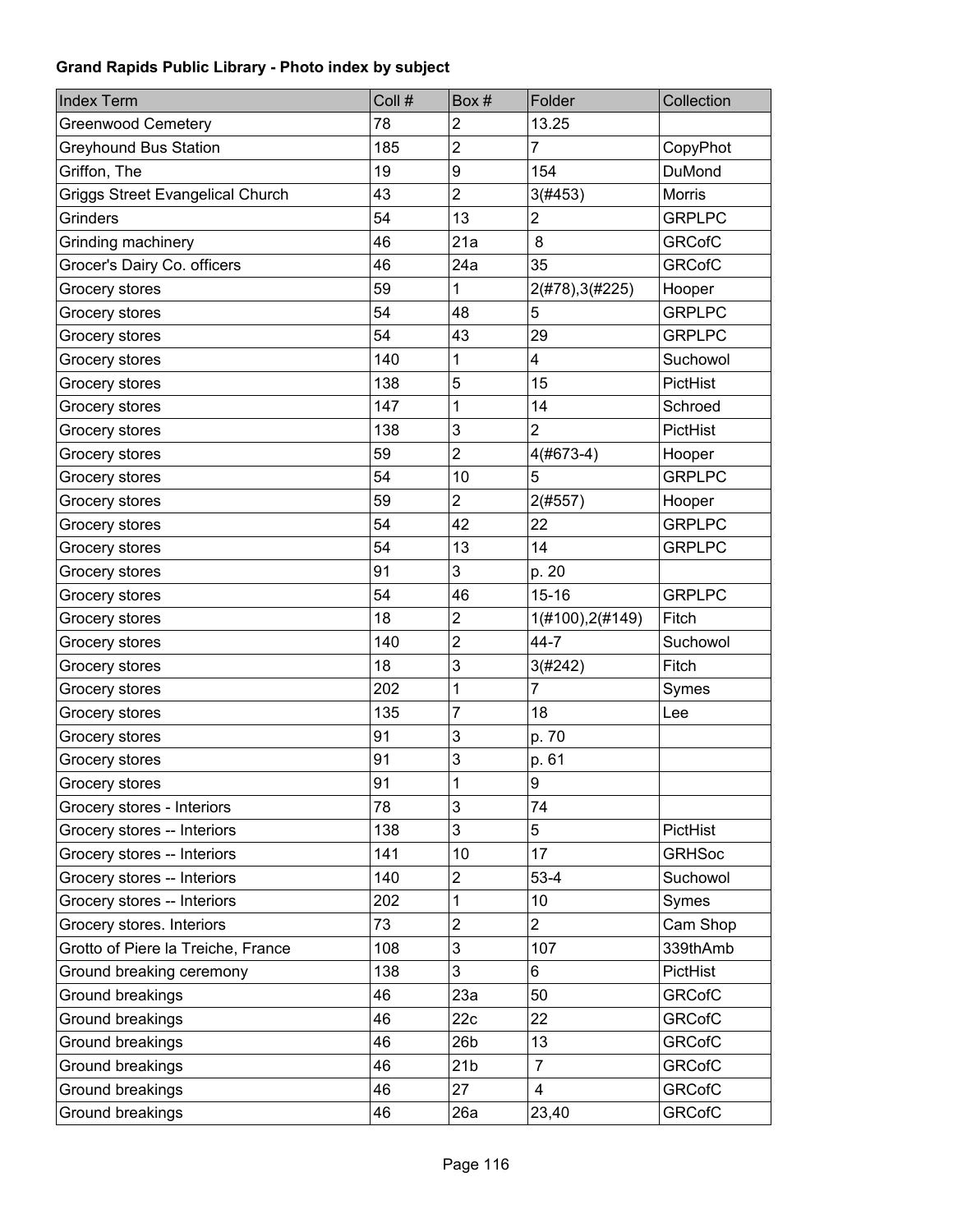| <b>Index Term</b>                 | Coll # | Box#                      | Folder         | Collection      |
|-----------------------------------|--------|---------------------------|----------------|-----------------|
| Ground breakings                  | 46     | 24a                       | 36             | <b>GRCofC</b>   |
| Groundwater pollution             | 34     | 36                        | 571            | <b>KCHealth</b> |
| Grove Street Views (Delton)       | 78     | 1                         | 52             |                 |
| Grubinger's Tobacco Shop          | 155    | 1                         | 3              | Stegmier        |
| <b>Guiding Light Mission</b>      | 91     | 3                         | p. 101         |                 |
| Guidotti Hat Shop                 | 43     | 1                         | 5(#231)        | <b>Morris</b>   |
| Guild autograph                   | 59     | 1                         | 1(#34)         | Hooper          |
| Guild autograph                   | 18     | 3                         | 2(#225)        | <b>Fitch</b>    |
| Guild house                       | 59     | 1                         | 1(f#18)        | Hooper          |
| Guild house                       | 33     | 12                        | 48             | Anderson        |
| Guitars                           | 122    | 4                         | 13             | Adaglass        |
| Gull Lake, MI                     | 139    | 1                         | 33             | CamClub         |
| Gull Lake, MI                     | 76     | 1                         | 40             | <b>SterCard</b> |
| <b>Gun Lake</b>                   | 78     | $\overline{2}$            | 14             |                 |
| <b>Gunn Building</b>              | 91     | 3                         | p. 21          |                 |
| <b>Gunn Election Parade</b>       | 54     | 13                        | 1              | <b>GRPLPC</b>   |
| <b>Gunn Furniture Company</b>     | 89     | $\mathbf 2$               | 56             | Swanlund        |
| <b>Gunn Furniture Company</b>     | 78     | $\overline{2}$            | 13.5           |                 |
| Gunn Hardware Co.                 | 91     | 3                         | p. 20          |                 |
| Gunn house                        | 43     | 1                         | 2(#98)         | Morris          |
| Gymnasium                         | 202    | 1                         | $12 - 14$      | Symes           |
| Gymnasiums                        | 313    | 1                         |                |                 |
| Gypsum mines                      | 138    | 3                         | $\overline{7}$ | PictHist        |
| Gypsum mines                      | 43     | $\overline{2}$            | 1(#360)        | <b>Morris</b>   |
| Gypsum mines                      | 46     | 23a                       | 19             | <b>GRCofC</b>   |
| Gypsum mines                      | 43     | 1                         | 5(#230a)       | <b>Morris</b>   |
| Gypsum mines                      | 46     | 28                        | $\overline{4}$ | <b>GRCofC</b>   |
| H. Schneider and Co.              | 91     | $\overline{c}$            | 3              |                 |
| H.L Hubbell Co.                   | 84     | 17                        | 17             | <b>FMA</b>      |
| H.L. Green Co.                    | 118    | 3                         | 80             |                 |
| H.L. Green Co.                    | 118    | 3                         | 106            |                 |
| H.L. Green Co.                    | 118    | $\ensuremath{\mathsf{3}}$ | 133            |                 |
| H.L. Green Co.                    | 118    | 3                         | 110            |                 |
| H.L. Green Co.                    | 118    | $\ensuremath{\mathsf{3}}$ | 130            |                 |
| H.L. Green Co.                    | 118    | 3                         | 79             |                 |
| H.M. Reynolds Asphalt Shingle Co. | 73     | 1                         | 40             | Cam Shop        |
| H.M. Reynolds Shingle Co.         | 138    | 3                         | 8              | PictHist        |
| H.R. Pierce                       | 73     | 1                         | 26             | Cam Shop        |
| <b>Hackley Park</b>               | 136    | $\overline{2}$            | 62             | Tho Glas        |
| Hager Lumber Co.                  | 46     | 24a                       | 37             | <b>GRCofC</b>   |
| Hake house                        | 33     | 12                        | 48             | Anderson        |
| Hake Manufacturing Co. workers    | 136    | $\overline{7}$            | 204            | Tho Glas        |
| Haldane chair                     | 54     | 9                         | 21             | <b>GRPLPC</b>   |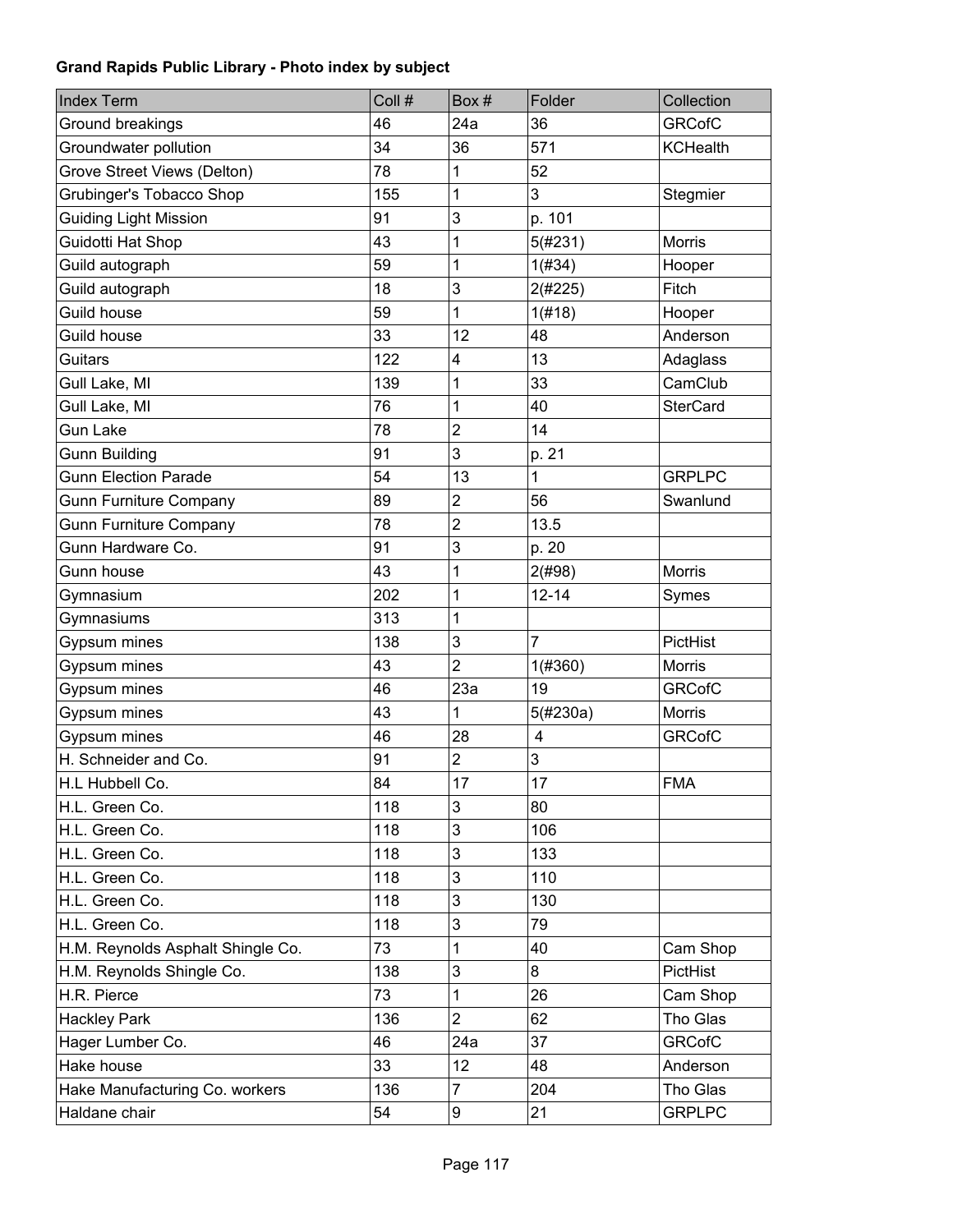| <b>Index Term</b>                     | Coll # | Box#                    | Folder             | Collection      |
|---------------------------------------|--------|-------------------------|--------------------|-----------------|
| Haldane house                         | 59     | $\overline{c}$          | 2(#554)            | Hooper          |
| Haldane house                         | 18     | 1                       | $1(H8), 7(H69-70)$ | Fitch           |
| Haldane house                         | 33     | 12                      | 48                 | Anderson        |
| Haldane house                         | 54     | 13                      | 5                  | <b>GRPLPC</b>   |
| Haldane house                         | 66     | 1                       | 3(#69)             | Johnston        |
| Half Centure apartments               | 91     | 3                       | p. 119             |                 |
| Hall of Justice                       | 89     | $\overline{2}$          | 58                 | Swanlund        |
| Hall of Justice                       | 46     | 23a                     | 36                 | <b>GRCofC</b>   |
| Hall of Justice                       | 118    | 3                       | 28                 |                 |
| Hall of Justice                       | 46     | 24a                     | 38                 | <b>GRCofC</b>   |
| Hall of Justice                       | 91     | 3                       | p. 53              |                 |
| Hall of Justice                       | 118    | 3                       | 65                 |                 |
| Hall of Justice                       | 91     | 3                       | p. 89              |                 |
| Hall of Justice                       | 78     | $\overline{2}$          | 15                 |                 |
| Hall St. at Century Ave. views        | 184    | 1                       | 39                 | Darling         |
| Hall St. at Giddings Ave. parking lot | 100    | 3                       | #15                | <b>GRPhotos</b> |
| <b>Hall Street Fairgrounds</b>        | 18     | 1                       | 3(#21)             | Fitch           |
| <b>Hall Street views</b>              | 89     | $\overline{2}$          | 57                 | Swanlund        |
| <b>Hall Street views</b>              | 100    | $\overline{2}$          | $\overline{2}$     | <b>GRPhotos</b> |
| <b>Hall Street views</b>              | 184    | 1                       | 39                 | Darling         |
| <b>Hall Street views</b>              | 78     | $\overline{2}$          | 16                 |                 |
| Halladay Lumber Company               | 138    | 3                       | 9                  | PictHist        |
| Halladay Lumber Company               | 54     | 13                      | 6                  | <b>GRPLPC</b>   |
| <b>Hallmark Cards</b>                 | 118    | 3                       | 1/80               |                 |
| <b>Hallmark Cards</b>                 | 118    | 3                       | 6/80               |                 |
| Halls                                 | 54     | $\overline{4}$          | 16                 | <b>GRPLPC</b>   |
| Halls                                 | 54     | 10                      | 8                  | <b>GRPLPC</b>   |
| Halls                                 | 54     | 43                      | 1                  | <b>GRPLPC</b>   |
| <b>Hamilton Roads views</b>           | 184    | $\mathbf{1}$            | 40                 | Darling         |
| Hamilton, MI High School              | 133    | 1                       | 68                 | NewsFoto        |
| Hamilton-Kenwood Cycle Company        | 54     | $\overline{\mathbf{4}}$ | 42                 | <b>GRPLPC</b>   |
| Hamlet -- cast                        | 185    | $\overline{2}$          | 8                  | CopyPhot        |
| Hammer, Al day                        | 129    | 14                      | 3                  | Rotary          |
| Hammerschmidt, Inc.                   | 46     | 24a                     | 39                 | <b>GRCofC</b>   |
| <b>Hammond Avenue Views</b>           | 78     | 1                       | 29                 |                 |
| Hampton Institute                     | 46     | 24a                     | 40                 | <b>GRCofC</b>   |
| Hanchett house                        | 93     | 1                       | 45                 | Lorenson        |
| Handicapped people                    | 43     | $\overline{c}$          | 3(#479)            | Morris          |
| Handicapped people                    | 195    | 21                      | $2 - 3$            | Jaycees         |
| Handicapped people                    | 195    | 23                      | slides             | Jaycees         |
| Handicapped people                    | 111    | $\overline{2}$          | 16                 | Blumensh        |
| Handicapped people                    | 129    | 14                      | 4                  | Rotary          |
| Handicapped Physical Therapy          | 81     | 17                      | 168                | FreeBed         |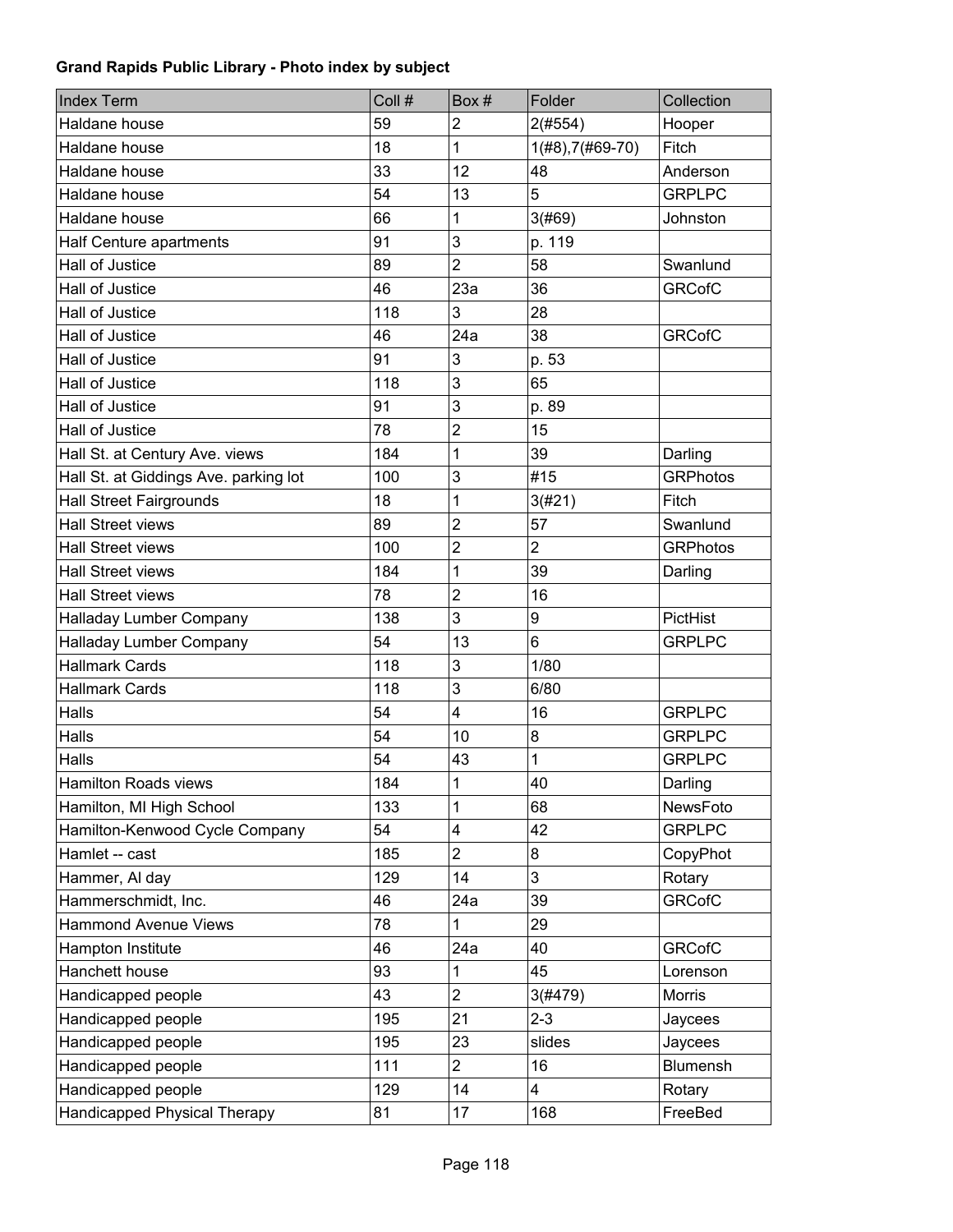| <b>Index Term</b>                         | Coll # | Box#                    | Folder         | Collection      |
|-------------------------------------------|--------|-------------------------|----------------|-----------------|
| Handicapped Physical Therapy              | 81     | 18                      | 169-70         | FreeBed         |
| <b>Handicrafts</b>                        | 68     | 1                       | 4              | <b>NativeAm</b> |
| Handley-Page Bomber                       | 141    | 10                      | 17             | <b>GRHSoc</b>   |
| Haney Equipment Co.                       | 84     | 19                      | 7              | <b>FMA</b>      |
| Hannah & Son, Florists                    | 73     | 1                       | 24             | Cam Shop        |
| Hannah & Sons delivery wagon              | 141    | 10                      | 17             | <b>GRHSoc</b>   |
| Hannah Floral Co.                         | 159    | 1                       | 10             | Strohpl         |
| Hannah house                              | 93     | 1                       | 20             | Lorenson        |
| Hanover, NH                               | 74     | 28                      | 8              | <b>Brewer</b>   |
| Harbor entrance                           | 18     | 4                       | 1(#130)        | Fitch           |
|                                           |        |                         |                |                 |
| Harbor Springs Catholic Church and School | 50     | $\overline{\mathbf{c}}$ | 20             | <b>GRITC</b>    |
| Harbor Springs, MI                        | 76     | 1                       | 41             | <b>SterCard</b> |
| Harbor Springs, MI                        | 159    | 1                       | 46             | Strohpl         |
| Harbor Springs, MI                        | 68     | 1                       | 5              | <b>NativeAm</b> |
| Harbor Springs, MI School and Church      | 50     | 3                       | 33             | <b>GRITC</b>    |
| Harbor Springs, MI School baseball team   | 50     | 3                       | 33             | <b>GRITC</b>    |
| Harbor Springs, MI School students        | 50     | 3                       | 33             | <b>GRITC</b>    |
| <b>Harbors</b>                            | 8      | 13                      | 4              | Russell         |
| <b>Harbors</b>                            | 139    | 1                       | 6              | CamClub         |
| <b>Harbors</b>                            | 18     | 3                       | 1(#214)        | Fitch           |
| Hardware stores                           | 54     | 9                       | 7              | <b>GRPLPC</b>   |
| Hardware stores                           | 59     | $\overline{c}$          | 2(#461)        | Hooper          |
| Hardware stores                           | 18     | 1                       | 7(#72)         | Fitch           |
| Hardware stores                           | 54     | 16                      | 6              | <b>GRPLPC</b>   |
| Hardware stores                           | 54     | 17                      | 12             | <b>GRPLPC</b>   |
| Hardware stores                           | 91     | 3                       | p. 20          |                 |
| Hardy Dam                                 | 78     | 1                       | 38             |                 |
| Hardy Dam                                 | 46     | 24 <sub>b</sub>         | $\mathbf{1}$   | <b>GRCofC</b>   |
| Hardy Dam construction                    | 43     | 1                       | 5(#232a-b)     | Morris          |
| <b>Harkemas Creek</b>                     | 78     | $\overline{c}$          | 57             |                 |
| Harris Sample Furniture Co.               | 73     | 1                       | 34             | Cam Shop        |
| Harris Sample Furniture Co. Interiors     | 73     | 1                       | 34             | Cam Shop        |
| Harrisburg, PA                            | 108    | 3                       | 3,101          | 339thAmb        |
| <b>Harrison House</b>                     | 43     | 1                       | 3(#134)        | <b>Morris</b>   |
| <b>Harrison Park</b>                      | 46     | 24b                     | $\overline{2}$ | <b>GRCofC</b>   |
| Harrison Park School                      | 54     | 13                      | $\overline{7}$ | <b>GRPLPC</b>   |
| Harrison Park School                      | 78     | $\overline{2}$          | 17             |                 |
| Hart Mirror Plate Co.                     | 136    | 6                       | 186            | Tho Glas        |
| Hart Mirror Plate Company                 | 54     | 48                      | 14,41          | <b>GRPLPC</b>   |
| Hartford Fire Insurance Co. Library       | 109    | 9                       | 10             | Library         |
| Hartmans Hall                             | 18     | $\overline{2}$          | 2(#141)        | Fitch           |
| <b>Hartwick Pines State Park</b>          | 59     | $\overline{c}$          | $1(#413-15)$   | Hooper          |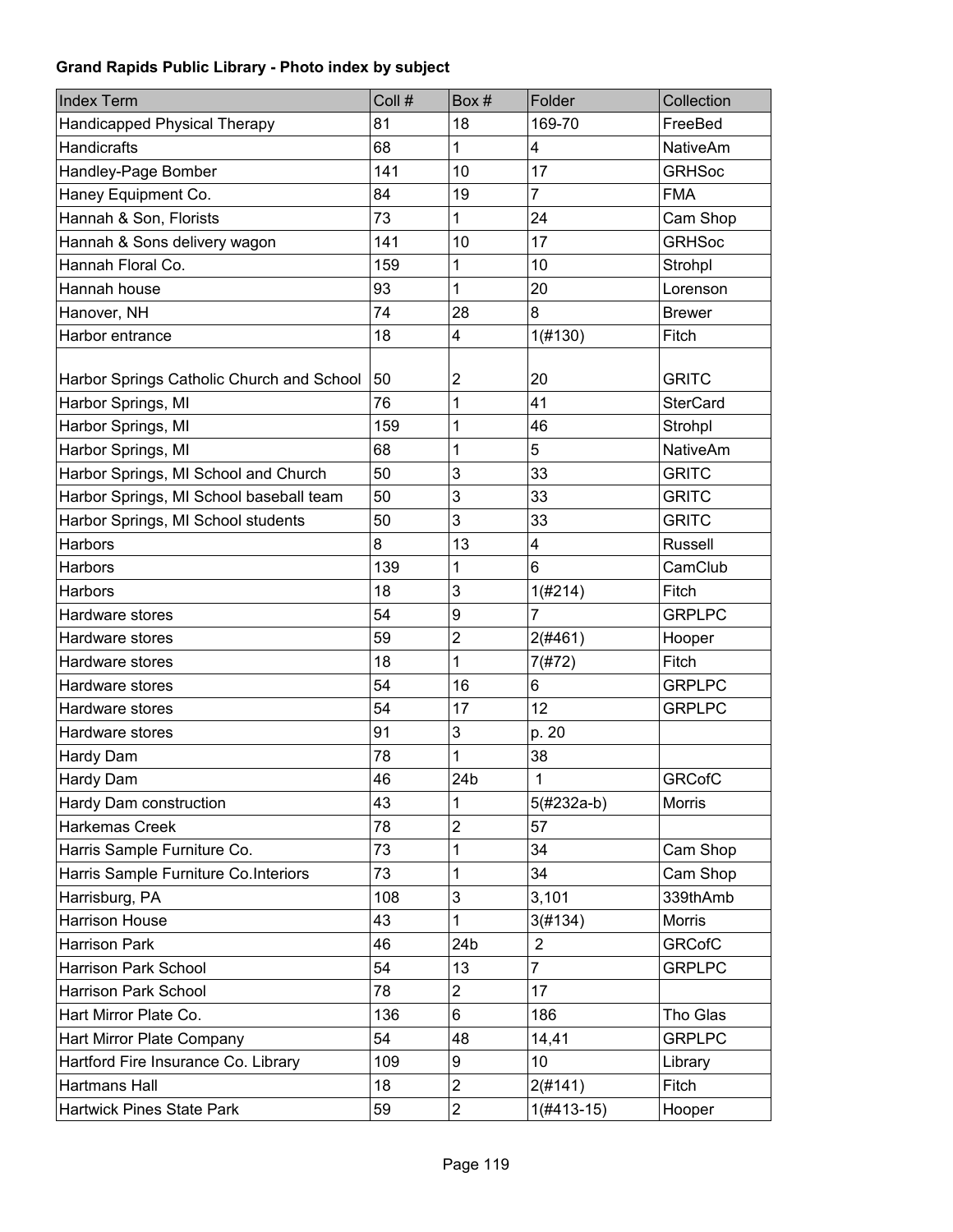| <b>Index Term</b>                         | Coll # | Box#            | Folder         | Collection      |
|-------------------------------------------|--------|-----------------|----------------|-----------------|
| Harvesting                                | 185    | $\overline{2}$  | 9              | CopyPhot        |
| Harvesting                                | 68     | 1               | 1,17           | <b>NativeAm</b> |
| Harvesting wheat                          | 141    | 10              | 18             | <b>GRHSoc</b>   |
| Harvesting wheat                          | 202    | 1               | 11             | Symes           |
| Harvey house                              | 33     | 12              | 48             | Anderson        |
| Harvey house                              | 59     | 2               | 4(#684)        | Hooper          |
| Haskelite Co.                             | 46     | 21 <sub>b</sub> | 31             | <b>GRCofC</b>   |
| Haskelite Manufacturing Co.               | 46     | 24b             | 3              | <b>GRCofC</b>   |
| Haskelite Manufacturing Co.               | 63     | 1               | 11             | Vinkemul        |
| Hastings Street Christian School          | 177    | 1               | 9              | <b>MDOT</b>     |
| <b>Hatch House</b>                        | 59     | $\overline{c}$  | 2(#475)        | Hooper          |
| <b>Hatch House</b>                        | 93     | 1               | 10             | Lorenson        |
| <b>Hatch House</b>                        | 54     | 13              | 8              | <b>GRPLPC</b>   |
| <b>Hatch House</b>                        | 59     | 1               | 3(#180)        | Hooper          |
| Hats                                      | 43     | 1               | 5(#231)        | <b>Morris</b>   |
| Hats                                      | 136    | 8               | 244            | Tho Glas        |
| Hauser-Owen-Ames Co.                      | 73     | $\overline{2}$  | 4              | Cam Shop        |
| Haven of Rest Mission                     | 133    | 1               | 69             | NewsFoto        |
| Haven-Busch Inc.                          | 46     | 24b             | $\overline{4}$ | <b>GRCofC</b>   |
| Hawkins and Perry Wholesale Grocers       | 91     | 3               | p. 20          |                 |
| Hawkins and Perry, Wholesale Grocers      | 91     | 1               | 9              |                 |
| Hawkins Building                          | 33     | 10              | 17             | Anderson        |
| Hawkins Building                          | 91     | 3               | p. 21          |                 |
| Hawkins Building                          | 59     | $\overline{2}$  | 1(#430)        | Hooper          |
| <b>Hayes Body Corporation</b>             | 54     | 13              | 10             | <b>GRPLPC</b>   |
| Hayes Body Corporation demolition         | 59     | 1               | 3(#155)        | Hooper          |
| Hayes Body Corporation employees          | 49     | 6               | 15             | Glenn           |
| <b>Hayes Body Corporation trucks</b>      | 141    | 11              | $\overline{2}$ | <b>GRHSoc</b>   |
| Haying                                    | 54     | 13              | 11             | <b>GRPLPC</b>   |
| Haying                                    | 122    | 1               | $18 - 21$      | Adaglass        |
| Hayrakes                                  | 122    | 1               | 18             | Adaglass        |
| Hayrakes                                  | 54     | 13              | 9              | <b>GRPLPC</b>   |
| Hazeltine & Perkins Drug Company          | 73     | 1               | 37             | Cam Shop        |
| Hazeltine and Perkins Drug Co.            | 91     | 3               | p. 44          |                 |
| Hazeltine house                           | 93     | 1               | 30             | Lorenson        |
| <b>Heald House</b>                        | 91     | $\overline{2}$  | 8              |                 |
| <b>Health Clinic</b>                      | 50     | $\overline{2}$  | 28             | <b>GRITC</b>    |
| <b>Health Committee</b>                   | 46     | 24b             | 5              | <b>GRCofC</b>   |
| Health Committee-City Health-Tour         | 46     | 24b             | $6\phantom{1}$ | <b>GRCofC</b>   |
| Health Dept. and Traffic Engineers Office | 133    | 1               | 33             | NewsFoto        |
| <b>Health examinations</b>                | 34     | 35              | 531-2,534,542  | <b>KCHealth</b> |
| <b>Health examinations</b>                | 34     | 37              | 551            | <b>KCHealth</b> |
| <b>Health examinations</b>                | 34     | 36              | 569            | <b>KCHealth</b> |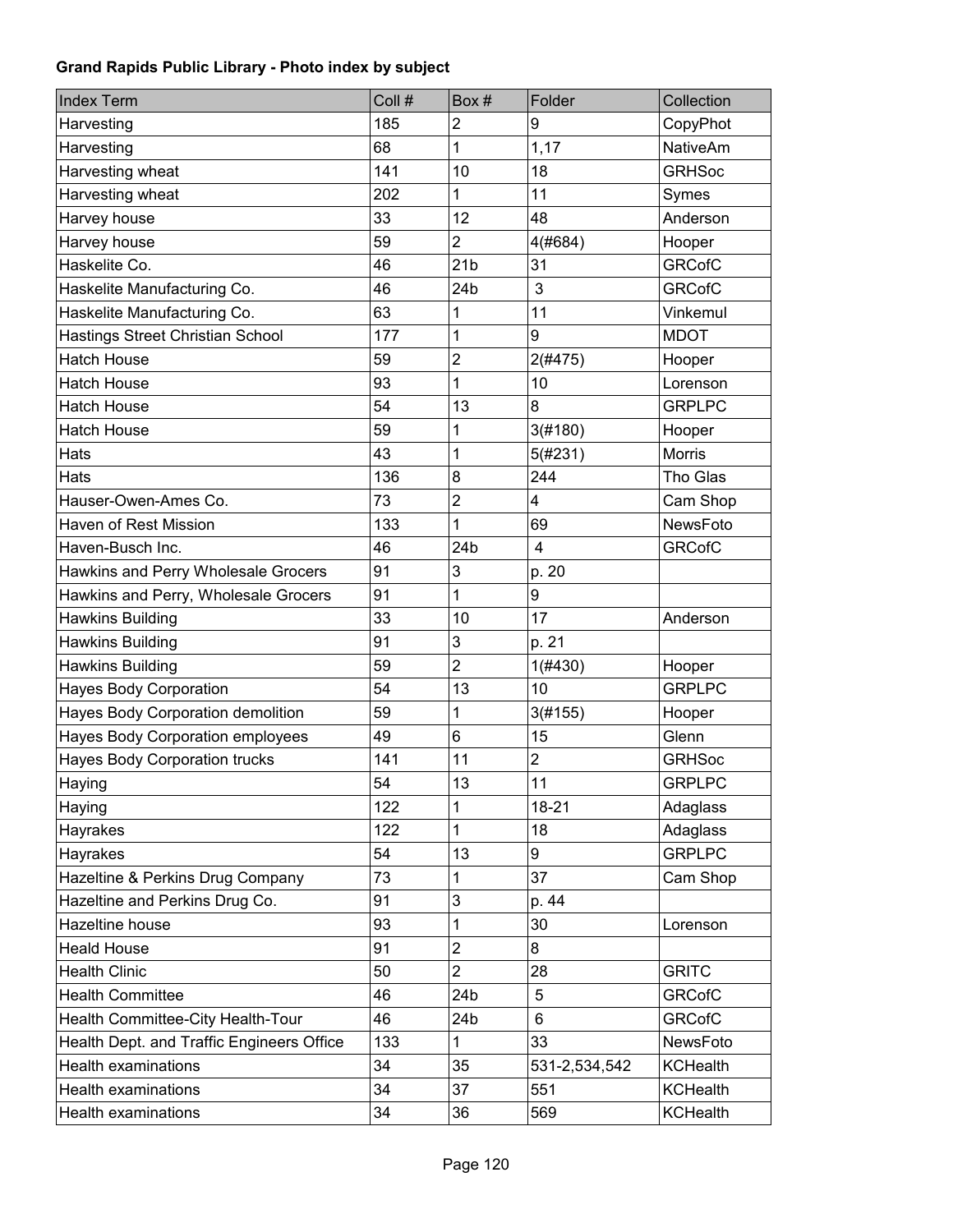| <b>Index Term</b>                                         | Coll # | Box#                    | Folder         | Collection      |
|-----------------------------------------------------------|--------|-------------------------|----------------|-----------------|
| Health inspections                                        | 34     | 37                      | 549,554        | <b>KCHealth</b> |
| Health inspections                                        | 34     | 36                      | 561,568        | <b>KCHealth</b> |
| <b>Health Spot Shoes</b>                                  | 118    | 3                       | 90             |                 |
| Hearing examinations                                      | 34     | 35                      | 531            | <b>KCHealth</b> |
| <b>Hearses</b>                                            | 54     | 16                      | 9              | <b>GRPLPC</b>   |
| <b>Hearses</b>                                            | 73     | 1                       | 23             | Cam Shop        |
| Heartside neighborhood                                    | 91     | 3                       | p. 19          |                 |
| Heartside neighborhood                                    | 91     | 3                       | p. 21          |                 |
| Heartside neighborhood                                    | 91     | 3                       | p. 101         |                 |
| <b>Hebard Drug Store</b>                                  | 33     | 10                      | 17             | Anderson        |
| <b>Hebard Drug Store</b>                                  | 54     | 13                      | 13             | <b>GRPLPC</b>   |
| <b>Hedges Grocery</b>                                     | 54     | 13                      | 14             | <b>GRPLPC</b>   |
| Hekman Biscuit Company                                    | 54     | 1                       | 16             | <b>GRPLPC</b>   |
| Hekman Biscuit Company                                    | 46     | 24b                     | $\overline{7}$ | <b>GRCofC</b>   |
| Hekman Biscuit Company                                    | 54     | 13                      | 15             | <b>GRPLPC</b>   |
| Hekman Biscuit Company display                            | 46     | 23a                     | 32             | <b>GRCofC</b>   |
| Hekman Furniture Co.                                      | 46     | 21 <sub>b</sub>         | 32             | <b>GRCofC</b>   |
| Hekman Furniture Co.                                      | 84     | 19                      | 8              | <b>FMA</b>      |
| Hekman Furniture Co.                                      | 84     | 17                      | 16             | <b>FMA</b>      |
| Hekman Furniture Co. display                              | 46     | 23a                     | 33             | <b>GRCofC</b>   |
| Hekman Furniture Co. display                              | 46     | 24 <sub>b</sub>         | 8              | <b>GRCofC</b>   |
| <b>Hekman Memorial</b>                                    | 78     | 1                       | 30             |                 |
| <b>Helicopters</b>                                        | 100    | $\overline{2}$          | 3              | <b>GRPhotos</b> |
| <b>Helicopters</b>                                        | 75     | 33                      | 27             | Walsh           |
| Helicopters                                               | 46     | 24 <sub>b</sub>         | 9              | <b>GRCofC</b>   |
| <b>Helicopters</b>                                        | 75     | 32                      | ν9             | Walsh           |
| <b>Helicopters</b>                                        | 75     | 31                      | v3             | Walsh           |
| <b>Helmus Brothers Company</b>                            | 185    | $\overline{\mathbf{c}}$ | 10             | CopyPhot        |
| Hemlock trees                                             | 59     | 1                       | 5(#364)        | Hooper          |
| Hemlock trees                                             | 128    | 1                       | 15             | Stover          |
| Henrichemont, France                                      | 108    | 3                       | 13             | 339thAmb        |
| Henry house                                               | 18     | 1                       | 6(#59)         | Fitch           |
| Henry house                                               | 33     | 12                      | 48             | Anderson        |
| Henry Smith Florist and Fruit Grower.<br><b>Interiors</b> | 73     | 2                       | 14             | Cam Shop        |
| Henry Smith's Florist Store - Interior                    | 78     | 4                       | X <sub>5</sub> |                 |
| Henry Street School                                       | 78     | $\overline{2}$          | 18             |                 |
| <b>Herald Building</b>                                    | 54     | 10                      | 28             | <b>GRPLPC</b>   |
| Heritage Hill                                             | 54     | 16                      | $\overline{7}$ | <b>GRPLPC</b>   |
| Heritage Hill                                             | 54     | $\overline{\mathbf{4}}$ | 14,39          | <b>GRPLPC</b>   |
| Heritage Hill                                             | 54     | 14                      | 2              | <b>GRPLPC</b>   |
| Heritage Hill                                             | 54     | 19                      | 12             | <b>GRPLPC</b>   |
| Herkimer Hotel                                            | 78     | 4                       | X5             |                 |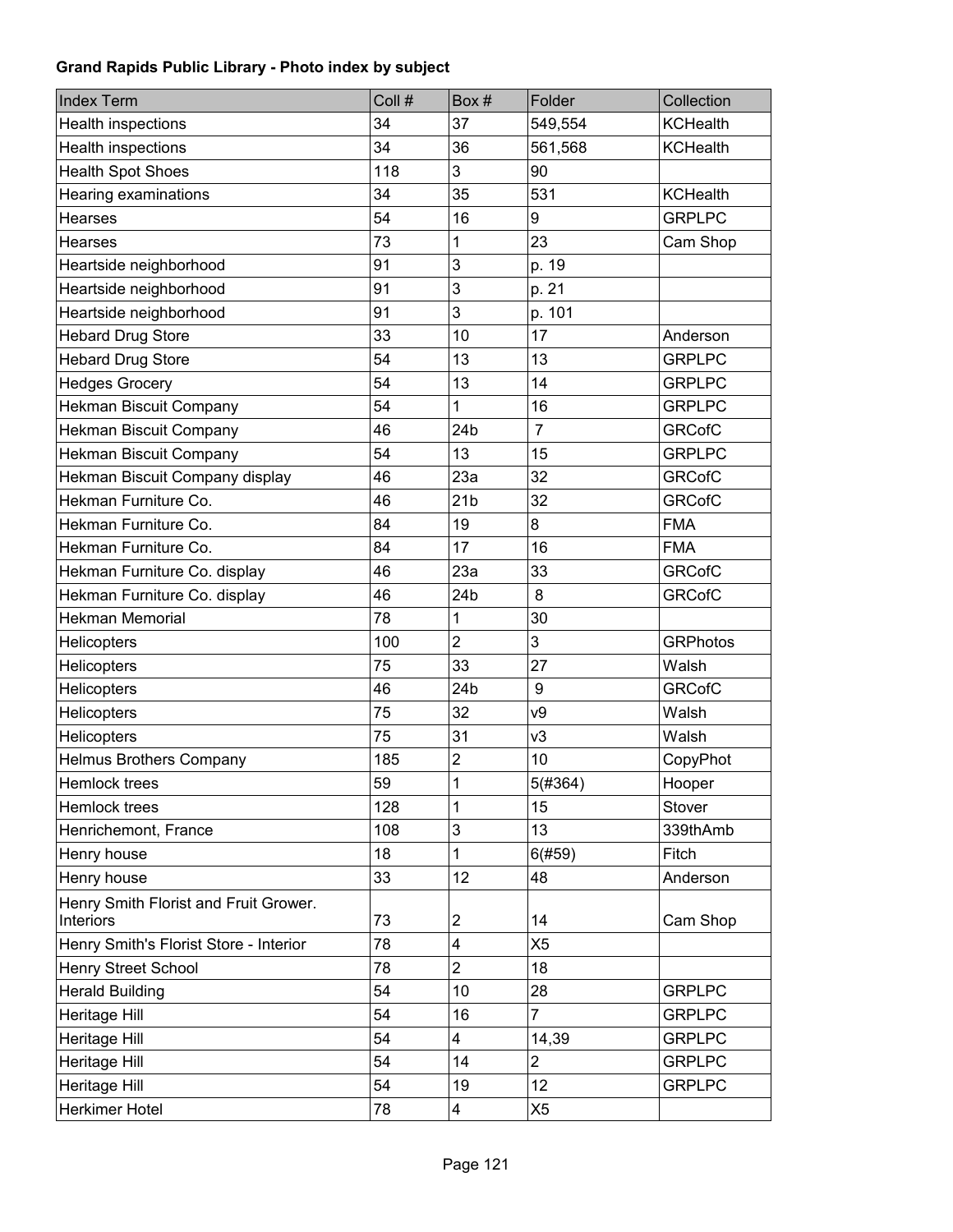| <b>Index Term</b>                               | Coll # | Box#                    | Folder         | Collection      |
|-------------------------------------------------|--------|-------------------------|----------------|-----------------|
| Herkimer Hotel                                  | 78     | $\overline{2}$          | 19             |                 |
| Herkner Jewelry                                 | 54     | 13                      | 16             | <b>GRPLPC</b>   |
| Herkner Jewelry Co.                             | 73     | $\overline{c}$          | 5              | Cam Shop        |
| Herkner Jewelry Co. Interiors                   | 73     | $\overline{2}$          | 5              | Cam Shop        |
| Hermitage Garage                                | 138    | 3                       | 11             | PictHist        |
| Hermitage Garage                                | 33     | 10                      | 16             | Anderson        |
| Hermitage Garage                                | 59     | $\overline{2}$          | 3(#618)        | Hooper          |
| Hermitage Hotel                                 | 89     | $\overline{2}$          | 59             | Swanlund        |
| Hermitage Hotel                                 | 138    | 3                       | 12             | PictHist        |
| Hermitage Hotel                                 | 59     | $\overline{2}$          | 3(#592)        | Hooper          |
| Hermitage Hotel                                 | 33     | 11                      | 25             | Anderson        |
| Hermitage Hotel                                 | 78     | $\overline{2}$          | 20             |                 |
| Herpolsheimer and WOOD-TV 'Alive with<br>Color' | 54     | 13                      | 17             | <b>GRPLPC</b>   |
| Herpolsheimer Building                          | 54     | 20                      | $\overline{2}$ | <b>GRPLPC</b>   |
| <b>Herpolsheimer Building</b>                   | 54     | 48                      | 12             | <b>GRPLPC</b>   |
| Herpolsheimer Co.                               | 76     | 1                       | 92             | <b>SterCard</b> |
| Herpolsheimer Co.                               | 185    | $\overline{2}$          | 11             | CopyPhot        |
| Herpolsheimer Co.                               | 73     | $\overline{2}$          | 6              | Cam Shop        |
| Herpolsheimer Co.                               | 54     | 13                      | 18             | <b>GRPLPC</b>   |
| Herpolsheimer Co.                               | 54     | 19                      | 36             | <b>GRPLPC</b>   |
| Herpolsheimer Co.                               | 138    | 3                       | 13             | PictHist        |
| Herpolsheimer Co. Carpet Department             | 78     | $6\phantom{1}$          | 1              |                 |
| Herpolsheimer Co.Interiors                      | 73     | $\overline{2}$          | 6              | Cam Shop        |
| Herpolsheimer's                                 | 118    | 3                       | 95             |                 |
| Herpolsheimer's                                 | 118    | 3                       | 83             |                 |
| Herpolsheimer's                                 | 118    | 3                       | 98             |                 |
| Herpolsheimer's                                 | 118    | 3                       | 93             |                 |
| Herpolsheimer's                                 | 118    | 3                       | 92             |                 |
| Herpolsheimer's                                 | 118    | 3                       | 137            |                 |
| Herpolsheimer's                                 | 118    | 3                       | 91             |                 |
| Herpolsheimer's                                 | 78     | 3                       | $\overline{7}$ |                 |
| Herpolsheimer's Co.                             | 78     | $\overline{\mathbf{c}}$ | 21             |                 |
| Herpolsheimer's Co.                             | 78     | $\overline{c}$          | 21.75          |                 |
| Herpolsheimer's Co. - Interiors                 | 78     | $\overline{c}$          | 21.5           |                 |
| Herpolsheimer's Department Store                | 78     | $\overline{2}$          | 21             |                 |
| Herpolsheimer's Dept. Store                     | 46     | 24b                     | 10             | <b>GRCofC</b>   |
| Herrick Piano Co. - Interiors                   | 78     | $\overline{2}$          | 22             |                 |
| Herrud & Co.                                    | 46     | 24b                     | 11             | <b>GRCofC</b>   |
| Herrud & Co. truck                              | 138    | 3                       | 14             | PictHist        |
| Hesperia, MI                                    | 54     | 13                      | 19             | <b>GRPLPC</b>   |
| Hess Lake, MI                                   | 77     | 1                       | 13             | Dautrich        |
| Hessel, MI                                      | 71     | $\mathbf{1}$            | 5              | Massey          |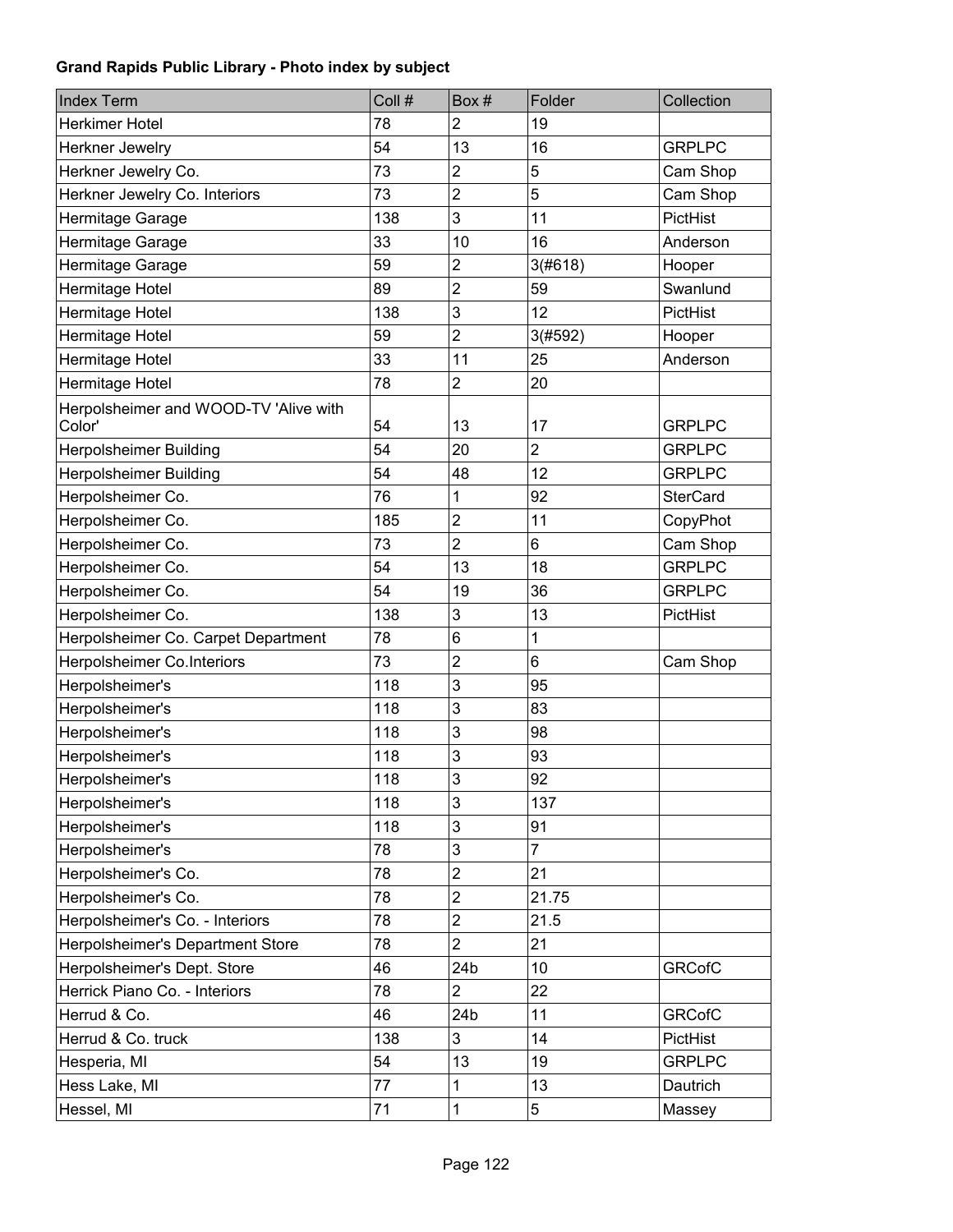| <b>Index Term</b>                       | Coll # | Box#                      | Folder         | Collection      |
|-----------------------------------------|--------|---------------------------|----------------|-----------------|
| Heystek & Canfield Co.                  | 78     | 6                         | 1              |                 |
| Heystek and Canfield Co.                | 73     | 1                         | 25             | Cam Shop        |
| Heystek and Canfield Co.                | 78     | $\overline{\mathbf{4}}$   | X <sub>5</sub> |                 |
| Hibernian Band                          | 54     | 13                        | 20             | <b>GRPLPC</b>   |
| <b>High Jumping</b>                     | 159    | 1                         | 26             | Strohpl         |
| <b>High Schools</b>                     | 313    | 1                         |                |                 |
| <b>Highland Park</b>                    | 78     | $\overline{2}$            | 23             |                 |
| Highland Park Christian Reformed Church | 138    | 3                         | 15             | PictHist        |
| Highland Park, Grand Haven, MI          | 128    | 1                         | 16-19          | Stover          |
| Highland Park, Grand Haven, MI          | 89     | $\overline{2}$            | 60             | Swanlund        |
| Highland Park, Grand Haven, MI          | 54     | 13                        | 22             | <b>GRPLPC</b>   |
| Highland Park, Grand Haven, MI          | 77     | 1                         | $\overline{7}$ | Dautrich        |
| Highland Park, Grand Haven, MI Ravine   | 128    | 1                         | 18             | Stover          |
| Highway construction                    | 46     | 27                        | $1 - 2$        | <b>GRCofC</b>   |
| Highway dedication                      | 46     | 27                        | 3              | <b>GRCofC</b>   |
| Highways                                | 46     | 24 <sub>b</sub>           | 12             | <b>GRCofC</b>   |
| Hill and Dale Club                      | 54     | 13                        | 21             | <b>GRPLPC</b>   |
| <b>Hillcrest Park-School</b>            | 46     | 24 <sub>b</sub>           | 13             | <b>GRCofC</b>   |
| Hinsdell Hotel                          | 33     | 11                        | 25             | Anderson        |
| Hirth & Krause Building                 | 54     | 13                        | 23             | <b>GRPLPC</b>   |
| <b>Hirth Stone Works</b>                | 59     | $\mathbf 2$               | 4(#688)        | Hooper          |
| Hirth-Krause Co.                        | 73     | $\overline{2}$            | $\overline{7}$ | Cam Shop        |
| Historic Furniture Exhibit, 1928        | 76     | 1                         | 42             | <b>SterCard</b> |
| Hodges Tool & Die Company               | 54     | 13                        | 24             | <b>GRPLPC</b>   |
| Hoeing                                  | 122    | 3                         | $22 - 4$       | Adaglass        |
| Holiday Inn                             | 46     | 24b                       | 14             | <b>GRCofC</b>   |
| Holiday Inn                             | 54     | 13                        | 25             | <b>GRPLPC</b>   |
| Holiday Inn                             | 78     | $\overline{2}$            | 23.5           |                 |
| Holiday Inn-Kentwood                    | 46     | 24b                       | 15             | <b>GRCofC</b>   |
| Holiday Inn-North Grand Opening         | 46     | 24b                       | 16             | <b>GRCofC</b>   |
| Holidays -- Christmas Day               | 170    | 8                         | $\overline{7}$ | WolvBras        |
| Holidays -- Christmas Day               | 138    | 1                         | 48             | PictHist        |
| Holidays -- Christmas Day               | 108    | 3                         | $\overline{7}$ | 339thAmb        |
| Holidays -- Christmas decorations       | 136    | 3                         | $4 - 7$        | Thomas          |
| Holidays -- Christmas pageant           | 54     | 6                         | 23             | <b>GRPLPC</b>   |
| Holidays -- Christmas party             | 43     | 1                         | 6(#278)        | Morris          |
| Holidays -- Halloween                   | 146    | 5                         | 17             | Wells           |
| Holidays -- Halloween                   | 195    | 20                        | $\overline{7}$ | Jaycees         |
| Holidays -- Halloween                   | 138    | $\ensuremath{\mathsf{3}}$ | 10             | PictHist        |
| <b>Holland City Hall</b>                | 78     | $\overline{c}$            | 25             |                 |
| Holland City Hall                       | 78     | $\overline{2}$            | 26             |                 |
| Holland Furnace Co.                     | 138    | 3                         | 16             | PictHist        |
| Holland Harbor lighthouse               | 46     | 24b                       | 17             | <b>GRCofC</b>   |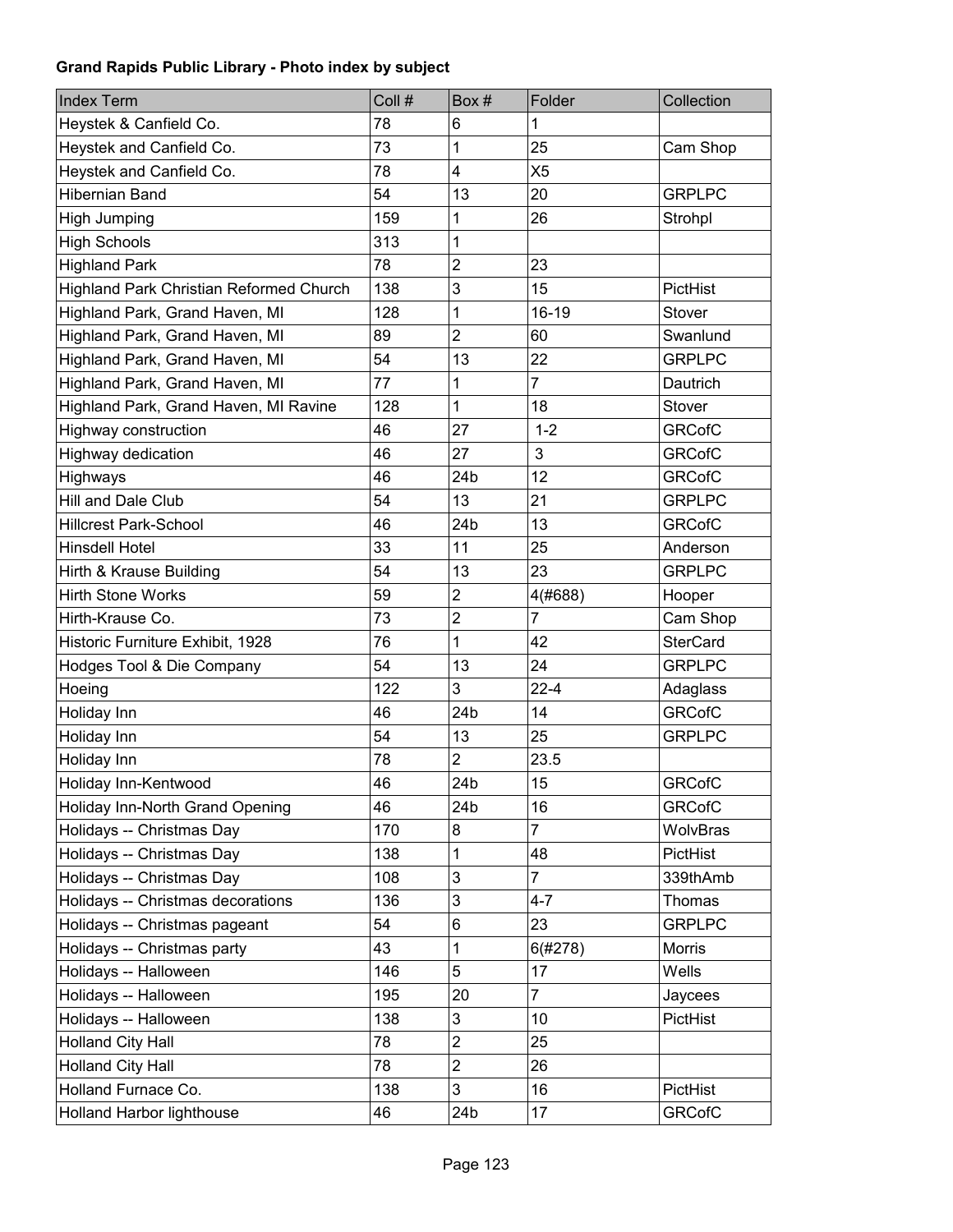| <b>Index Term</b>                       | Coll # | Box#                    | Folder           | Collection    |
|-----------------------------------------|--------|-------------------------|------------------|---------------|
| Holland Interurban Construction. Worker |        |                         |                  |               |
| Housing                                 | 69     | 1                       | 11               | VanVelde      |
| <b>Holland Motor Express</b>            | 46     | 24 <sub>b</sub>         | 18               | <b>GRCofC</b> |
| <b>Holland Post Office</b>              | 78     | 2                       | 26               |               |
| <b>Holland Theological Seminary</b>     | 91     | $\overline{c}$          | 9                |               |
| Holland, MI                             | 139    | 1                       | 35               | CamClub       |
| Holland, MI                             | 54     | 13                      | 26               | <b>GRPLPC</b> |
| Holland, MI                             | 78     | 4                       | 17               |               |
| Holland, MI                             | 78     | $\overline{2}$          | 26               |               |
| Holland, MI                             | 78     | 4                       | 24               |               |
| Holland, MI                             | 78     | $\overline{\mathbf{4}}$ | 19               |               |
| Holland, MI                             | 78     | $\overline{\mathbf{4}}$ | 5                |               |
| Holland, MI                             | 78     | 3                       | 16               |               |
| Holland, MI                             | 136    | $\overline{2}$          | 44               | Tho Glas      |
| Holland, MI                             | 78     | $\overline{2}$          | 27               |               |
| Holland, MI                             | 78     | $\overline{2}$          | 25               |               |
| Holland, MI                             | 78     | $\overline{2}$          | 57               |               |
| Holland, MI Lake Macatawa               | 136    | 1                       | 43-50            | Thomas        |
| Holland, MI Lake Macatawa               | 139    | 1                       | 36               | CamClub       |
| Holland, MI parades                     | 54     | 13                      | 27               | <b>GRPLPC</b> |
| Holly's Restaurant                      | 78     | $\overline{2}$          | 23.5             |               |
| Holt house                              | 93     | 1                       | 31               | Lorenson      |
| Holt house                              | 91     | 1                       | 8                |               |
| Holy Name baseball team                 | 140    | $\overline{c}$          | 55               | Suchowol      |
| Home Acres                              | 133    | 1                       | 71               | NewsFoto      |
| Home for the Aged                       | 91     | 2                       | 6                |               |
| Home Furniture Displays-Miscellaneous   | 46     | 24b                     | 19               | <b>GRCofC</b> |
| Home Planning Institute, 1945-46        | 46     | 24b                     | 20               | <b>GRCofC</b> |
| Homecoming Week and 60th Anniversary    | 78     | 6                       | $\mathbf{1}$     |               |
| Homecoming Week and 60th Anniversary    | 78     | 6                       | 1                |               |
| Honary Membership-Idema, Henry          | 46     | 24b                     | 21               | <b>GRCofC</b> |
| Hong Ying Lo Restaurant. Interior       | 43     | 1                       | 5(#233)          | Morris        |
| <b>Hook and Ladder Truck</b>            | 59     | $\overline{2}$          | 2(#497), 4(#679) | Hooper        |
| <b>Hook and Ladder Truck</b>            | 33     | 12                      | 41               | Anderson      |
| <b>Hope Memorial Chapel</b>             | 78     | $\overline{2}$          | 26               |               |
| Horace Mann School, Winnetha, IL        | 146    | 4                       | 6                | Wells         |
| Horse and milk wagon                    | 141    | 10                      | 17               | <b>GRHSoc</b> |
| Horse and plow                          | 313    | 1                       |                  |               |
| Horse -drawn vehicles. Agricultural     | 122    | 1                       | 14               | Ada Glas      |
| Horse racing (Kalamazoo, Mi.)           | 313    | 1                       |                  |               |
| Horse shoe pitching                     | 46     | 21c                     | 11               | <b>GRCofC</b> |
| Horse troughs                           | 87     | 1                       | 23               | Cyanotyp      |
| Horse, sulky, rider                     | 122    | 5                       | 5                | Adaglass      |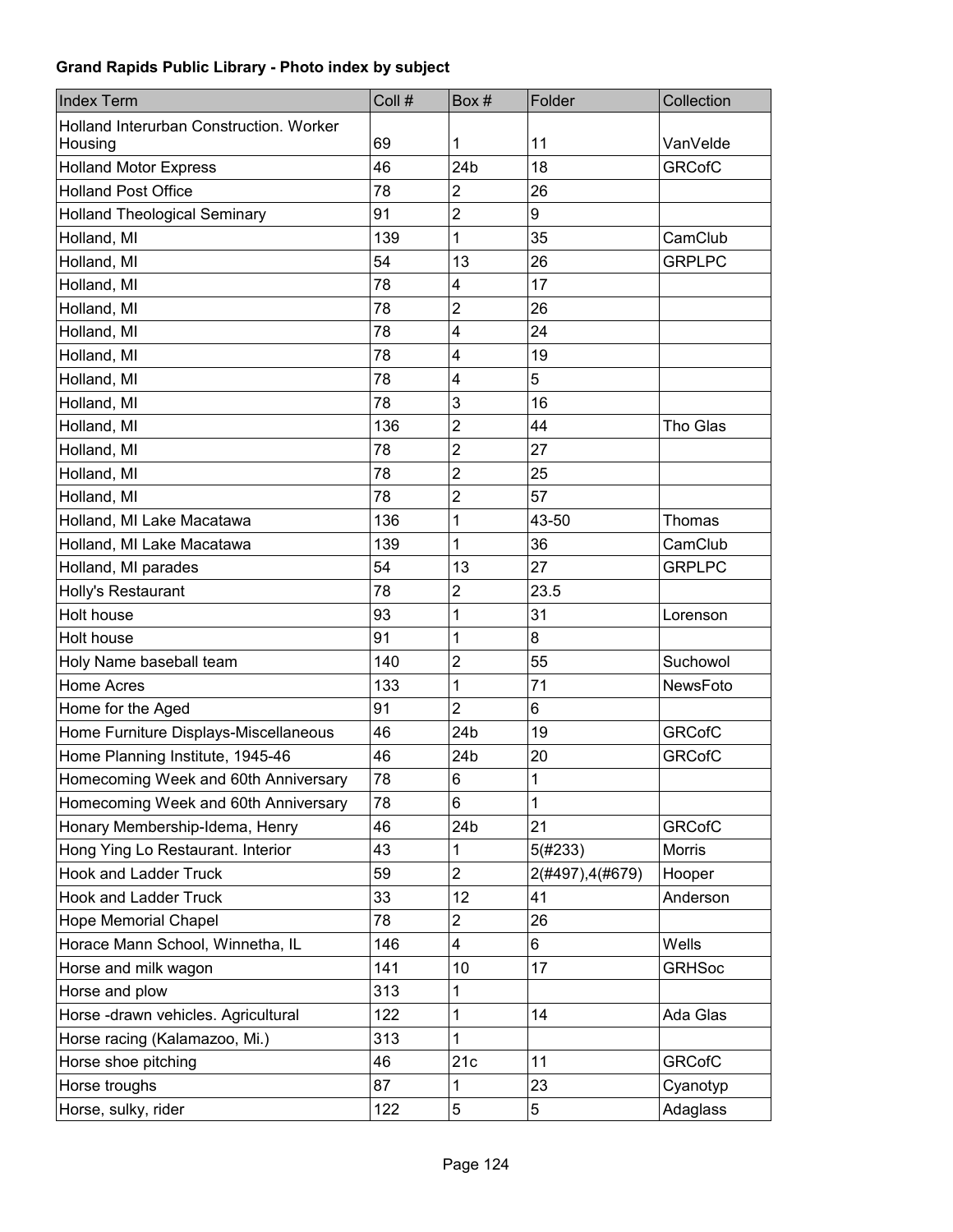| <b>Index Term</b>                  | Coll # | Box#                    | Folder        | Collection    |
|------------------------------------|--------|-------------------------|---------------|---------------|
| Horse-drawn vehicle. Road grader   | 122    | 8                       | 3(#2, 47)     | Ada Glas      |
| Horse-drawn vehicles. Agricultural | 122    | 3                       | 1(#31)        | Ada Glas      |
| Horse-drawn vehicles. Agricultural | 122    | $\overline{\mathbf{c}}$ | 3(#18)        | Ada Glas      |
| Horse-drawn vehicles. Agricultural | 122    | 1                       | 15            | Ada Glas      |
| Horse-drawn vehicles. Agricultural | 122    | $\overline{2}$          | 12 (#27)      | Ada Glas      |
| Horse-drawn vehicles. Agricultural | 122    | $\overline{2}$          | 9(#24)        | Ada Glas      |
| Horse-drawn vehicles. Agricultural | 122    | $\overline{2}$          | 5(#20)        | Ada Glas      |
| Horse-drawn vehicles. Agricultural | 122    | $\overline{2}$          | 14 (#29)      | Ada Glas      |
| Horse-drawn vehicles. Lumbering    | 122    | $\overline{7}$          | 4(#2, 33)     | Ada Glas      |
| Horsemanship                       | 122    | 9                       | 17(#3, 11)    | Ada Glas      |
| Horses                             | 59     | 3                       | 1(#744-7,755) | Hooper        |
| Horses                             | 59     | $\overline{2}$          | 3(#626)       | Hooper        |
| Horses                             | 89     | $\overline{2}$          | 61            | Swanlund      |
| Horses                             | 8      | 13                      | 5             | Russell       |
| Horses                             | 128    | 1                       | 20            | Stover        |
| Horses                             | 122    | $\overline{c}$          | $1 - 2, 11$   | Adaglass      |
| Horses                             | 43     | 1                       | 5(#234)       | <b>Morris</b> |
| Horses                             | 54     | 13                      | 28            | <b>GRPLPC</b> |
|                                    |        |                         | 1(#388,417-   |               |
| Horses                             | 59     | $\overline{2}$          | 20,421)       | Hooper        |
| Horses                             | 122    | 21                      | 25 (#5,25)    | Ada Glas      |
| Horses                             | 78     | 3                       | 60            |               |
| Horses                             | 122    | 5                       | 13(#2, 11)    | Ada Glas      |
| Horses                             | 122    | 10                      | 9(#3,20)      | Ada Glas      |
| Horses                             | 122    | 5                       | 3(#2,1)       |               |
| Horses                             | 122    | 14                      | 10 (#3,63)    | Ada Glas      |
| Horses                             | 122    | 21                      | 24 (#5,24)    | Ada Glas      |
| Horses                             | 122    | 5                       | 15(#2, 13)    | Ada Glas      |
| Horses                             | 122    | $\overline{\mathbf{4}}$ | 3 (#48)       | Ada Glas      |
| Horses                             | 122    | 9                       | 17(#3, 11)    | Ada Glas      |
| Horses                             | 122    | 6                       | 1 (#2, 15)    | Ada Glas      |
| Horses                             | 122    | 6                       | 2(#2, 16)     | Ada Glas      |
| Horses                             | 122    | 9                       | 16 (#3,10)    | Ada Glas      |
| Horses                             | 122    | 21                      | 23 (#5,23)    | Ada Glas      |
| Horses                             | 122    | $\overline{2}$          | 7 (#22)       | Ada Glas      |
| Horses                             | 122    | 22                      | 19 (#5,44)    | Ada Glas      |
| Horses                             | 122    | 22                      | 18 (#5,43)    | Ada Glas      |
| Horses                             | 78     | $\overline{2}$          | 52            |               |
| Horses                             | 122    | 21                      | 18 (#5,18)    | Ada Glas      |
| Horses                             | 78     | 3 <sup>1</sup>          | 44            |               |
| Horses                             | 122    | 22                      | 20 (#5,45)    | Ada Glas      |
| Horses                             | 122    | 21                      | 19 (#5,19)    | Ada Glas      |
| Horses                             | 122    | 11                      | 9(#3, 32)     | Ada Glas      |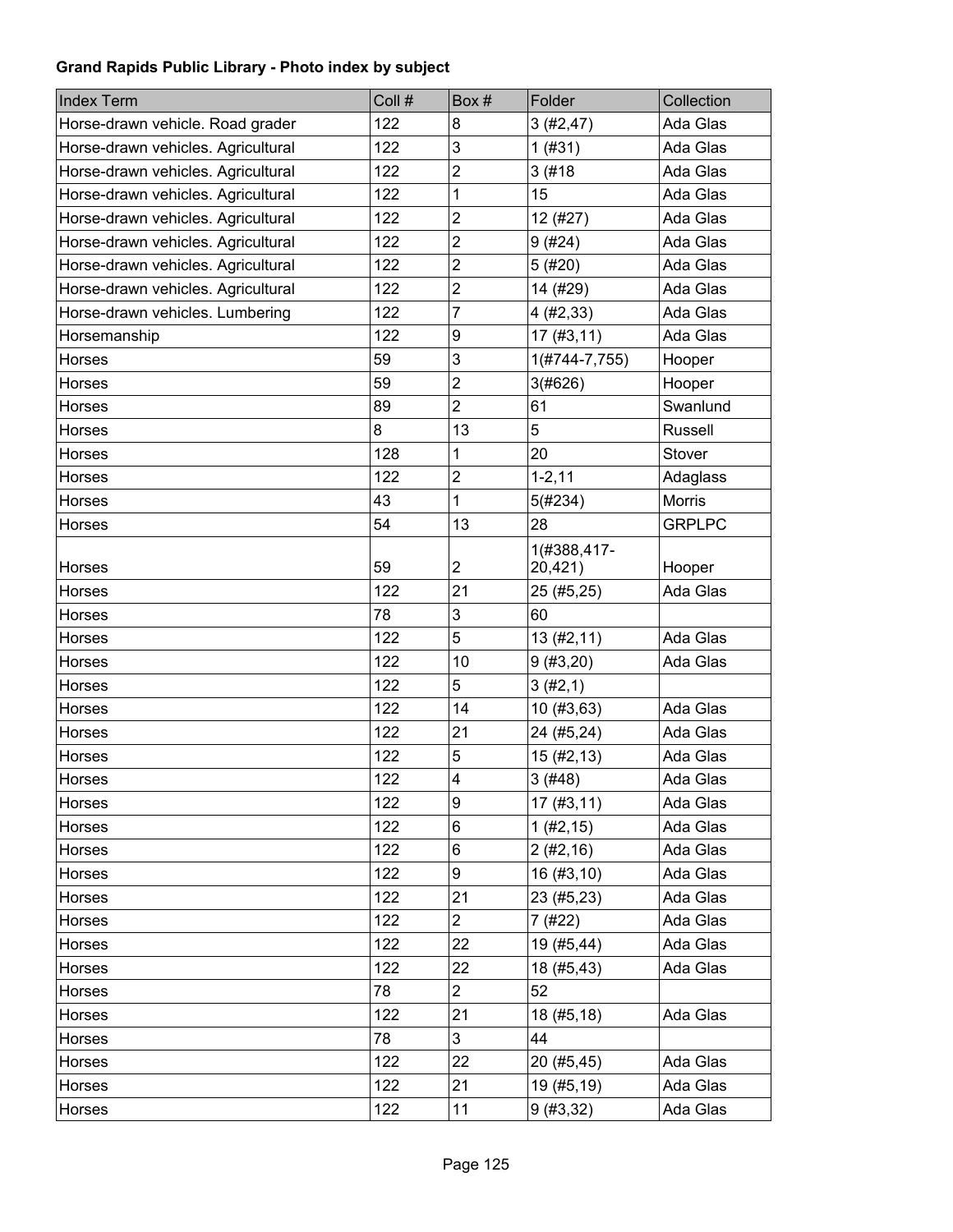| <b>Index Term</b>       | Coll # | Box#           | Folder                  | Collection |
|-------------------------|--------|----------------|-------------------------|------------|
| Horses                  | 122    | 22             | 21 (#5,46)              | Ada Glas   |
| Horses                  | 122    | 15             | 4(#4,1)                 | Ada Glas   |
| Horses                  | 122    | 21             | 20 (#5,20)              | Ada Glas   |
| Horses                  | 122    | $\overline{2}$ | 8 (#23)                 | Ada Glas   |
| Horses                  | 122    | 5              | 4(#2,2)                 | Ada Glas   |
| Horses - Transportation | 73     | $\overline{2}$ | 1                       | Cam Shop   |
| Horses - Transportation | 78     | 1              | 16                      |            |
| Horses - Transportation | 91     | 3              | p. 2                    |            |
| Horses - Transportation | 78     | 1              | 26                      |            |
| Horses - Transportation | 73     | 1              | 26                      | Cam Shop   |
| Horses - Transportation | 73     | 1              | 27                      | Cam Shop   |
| Horses - Transportation | 91     | 3              | p. 30                   |            |
| Horses - Transportation | 73     | 1              | 20                      | Cam Shop   |
| Horses - Transportation | 136    | $\overline{7}$ | 223                     | Tho Glas   |
| Horses - Transportation | 122    | 21             | 5(#5, 5)                | Ada Glas   |
| Horses - Transportation | 136    | 6              | 194                     | Tho Glas   |
| Horses - Transportation | 122    | 16             | 5(#4, 12)               | Ada Glas   |
| Horses - Transportation | 136    | 6              | 181                     | Tho Glas   |
| Horses - Transportation | 122    | 22             | 8(#5, 33)               | Ada Glas   |
| Horses - Transportation | 122    | 5              | 6(#2,4)                 | Ada Glas   |
| Horses - Transportation | 78     | 6              | 1                       |            |
| Horses - Transportation | 136    | 3              | 88                      | Tho Glas   |
| Horses - Transportation | 122    | 11             | 7(#3, 30)               | Ada Glas   |
| Horses - Transportation | 78     | $\mathbf{3}$   | 39                      |            |
| Horses - Transportation | 78     | 1              | 43                      |            |
| Horses - Transportation | 122    | 5              | 14 (#2,12)              | Ada Glas   |
| Horses - Transportation | 122    | 1              | 7                       | Ada Glas   |
| Horses - Transportation | 122    | 1              | 8                       | Ada Glas   |
| Horses - Transportation | 122    | 1              | 6                       | Ada Glas   |
| Horses - Transportation | 78     | 4              | 38                      |            |
| Horses - Transportation | 122    | 5              | 5(#2,3)                 | Ada Glas   |
| Horses - Transportation | 122    | 5              | 12 (#2,10)              | Ada Glas   |
| Horses - Transportation | 122    | 5              | 11 (#2, 9)              | Ada Glas   |
| Horses - Transportation | 122    | 6              | 3(#2, 17)               | Ada Glas   |
| Horses - Transportation | 122    | 5              | 1(#61)                  | Ada Glas   |
| Horses - Transportation | 122    | 5              | 10(#2, 8)               | Ada Glas   |
| Horses - Transportation | 122    | 1              | $\overline{\mathbf{c}}$ | Ada Glas   |
| Horses - Transportation | 122    | 5              | 9(#2,7)                 | Ada Glas   |
| Horses - Transportation | 122    | 5              | 16 (#2,14)              | Ada Glas   |
| Horses - Transportation | 122    | 1              | 1                       | Ada Glas   |
| Horses - Transportation | 122    | 5              | 8(#2, 6)                | Ada Glas   |
| Horses - Transportation | 136    | 3              | 103                     | Tho Glas   |
| Horses - Transportation | 122    | $\mathbf 5$    | 7(#2, 5)                | Ada Glas   |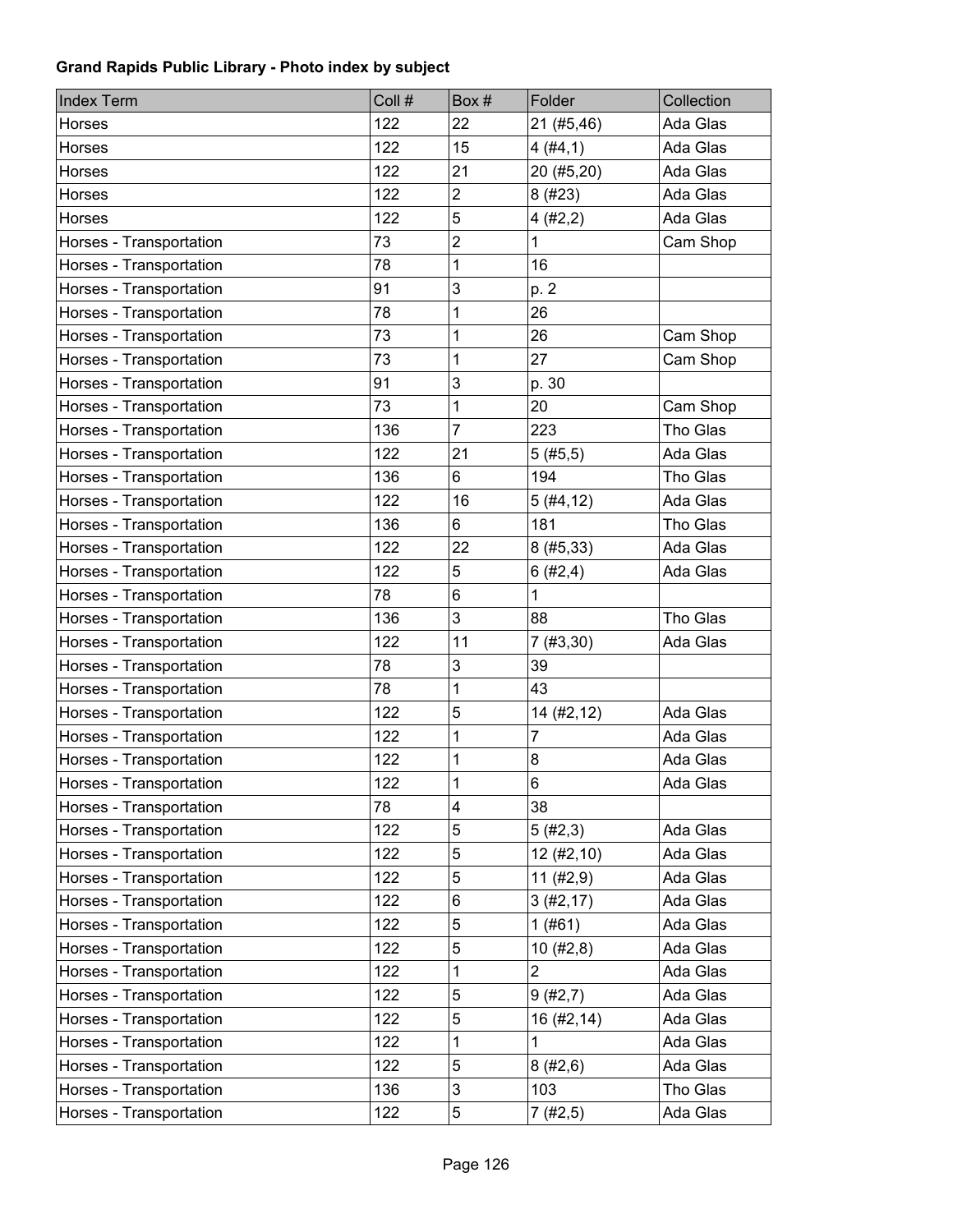| <b>Index Term</b>                   | Coll #     | Box#                         | Folder                                          | Collection                 |
|-------------------------------------|------------|------------------------------|-------------------------------------------------|----------------------------|
| Horses and buggies                  | 185        | $\overline{c}$               | 12                                              | CopyPhot                   |
| Horses and buggies                  | 122        | $\overline{2}$               | $3 - 7, 12$                                     | Adaglass                   |
| Horses and buggies                  | 147        | 1                            | 14                                              | Schroed                    |
| Horses and buggies (Kalamazoo, Mi.) | 313        | 1                            |                                                 |                            |
| Horses and cutters                  | 122        | $\overline{2}$               | $8 - 9$                                         | Adaglass                   |
| Horses and hearses                  | 141        | 10                           | 18                                              | <b>GRHSoc</b>              |
| Horses and wagons                   | 141        | 10                           | 17                                              | <b>GRHSoc</b>              |
| Horses and wagons                   | 128        | 1                            | 44                                              | Stover                     |
| Horses and wagons                   | 43         | 1                            | 5(#234)                                         | Morris                     |
| Horseshoe Bend (Allegan, MI)        | 78         | 1                            | 3                                               |                            |
| Horton & Stewarts Grocery           | 18         | $\overline{2}$               | 1(#100), 2(#148)                                | Fitch                      |
| Hospital furniture                  | 46         | 24 <sub>b</sub>              | 22                                              | <b>GRCofC</b>              |
| Hospitals                           | 93         | 1                            | 62                                              | Lorenson                   |
| Hospitals                           | 185        | 1                            | 29                                              | CopyPhot                   |
| Hospitals                           | 59         | $\overline{\mathbf{c}}$      | 3(#603), 4(#717-<br>19,725-6,733-<br>4,738-9)   | Hooper                     |
| Hospitals                           | 78         | 1                            | 18                                              |                            |
| Hospitals                           | 108        | 1                            | 23                                              | 339thAmb                   |
| Hospitals                           | 202        | 1                            | 90,92                                           | Symes                      |
| Hospitals                           | 146        | 5                            | 19                                              | Wells                      |
| Hospitals                           | 81         | 17                           | 167                                             | FreeBed                    |
| Hospitals                           | 54         | 5                            | 6,30                                            | <b>GRPLPC</b>              |
| Hospitals                           | 54         | 8                            | 7                                               | <b>GRPLPC</b>              |
| Hospitals                           | 54         | 16                           | 11                                              | <b>GRPLPC</b>              |
| Hospitals                           | 54         | 43                           | 12                                              | <b>GRPLPC</b>              |
| Hospitals                           | 54         | 19                           | 29                                              | <b>GRPLPC</b>              |
| Hospitals                           | 43         | 1                            | 2(#72)                                          | <b>Morris</b>              |
| Hospitals                           | 34         | 35                           | 532                                             | <b>KCHealth</b>            |
| Hospitals                           | 54         | 13                           | 29                                              | <b>GRPLPC</b>              |
| Hospitals<br>Hospitals              | 89<br>124  | $\overline{\mathbf{c}}$<br>1 | 8-<br>9, 11, 13, 20, 85, 13<br>1,137<br>$1 - 8$ | Swanlund<br><b>ButHosp</b> |
| Hospitals                           | 33         | 11                           | 26                                              | Anderson                   |
| Hospitals                           | 78         | 1                            | 25                                              |                            |
| Hospitals<br>Hospitals              | 133<br>185 | 1<br>3                       | 12-14,39,133-<br>4,165-6,185-6<br>58            | NewsFoto<br>CopyPhot       |
| Hospitals                           | 145        | $\overline{c}$               | scrapbook 3                                     | Kinsey                     |
| Hospitals                           | 185        | $\overline{2}$               | 43                                              | CopyPhot                   |
| Hospitals                           | 59         | 1                            | $4(#257-8)$                                     | Hooper                     |
| Hospitals                           | 98         | 15                           | $8-9$                                           | MercyCen                   |
| Hospitals                           | 165        | $\overline{c}$               | 19,21                                           | Bayne                      |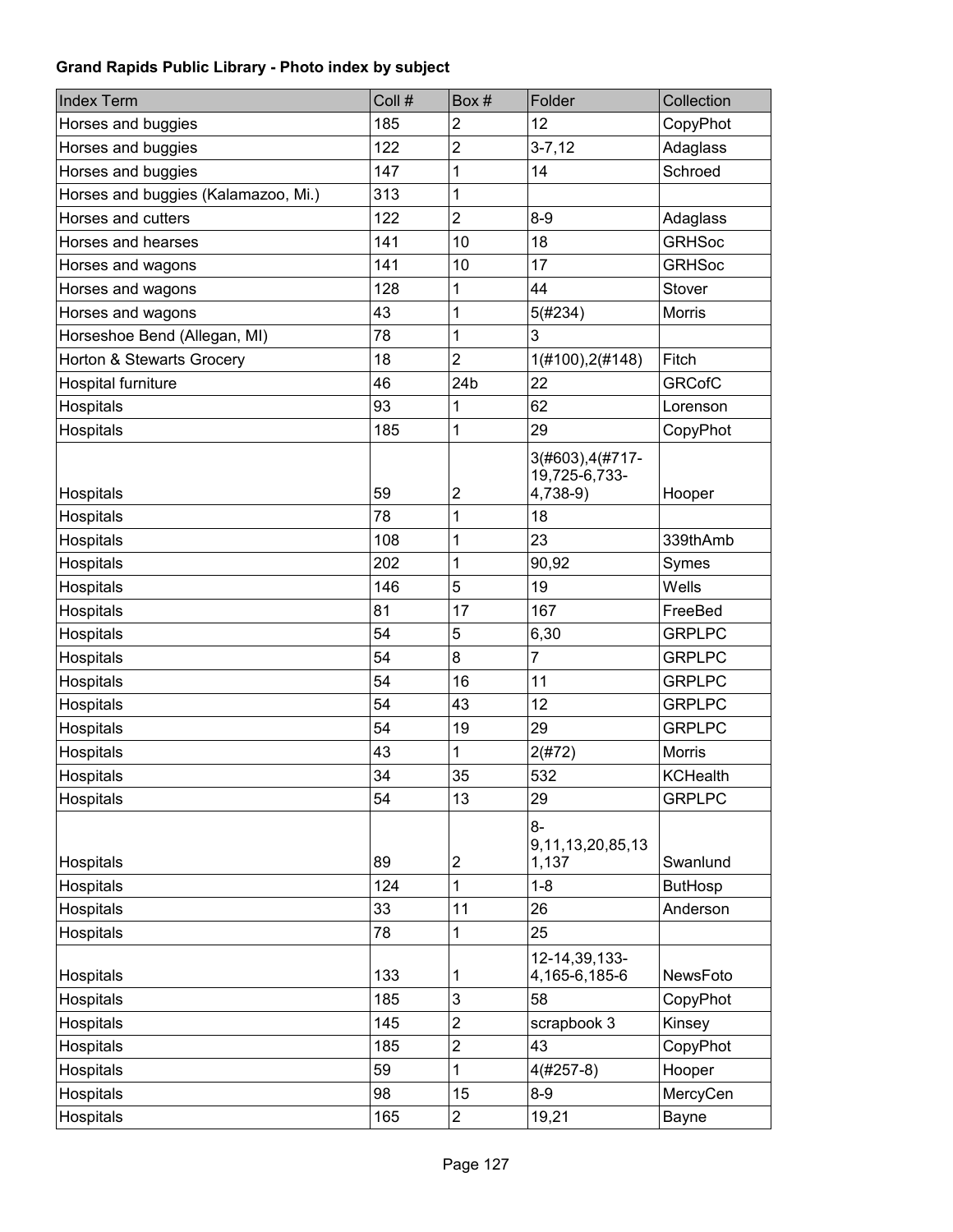| <b>Index Term</b>                       | Coll # | Box#           | Folder                  | Collection     |
|-----------------------------------------|--------|----------------|-------------------------|----------------|
| Hospitals                               | 78     | 2              | 8                       |                |
| Hospitals                               | 91     | 3              | p. 107                  |                |
| Hospitals                               | 78     | 3              | 84                      |                |
| Hospitals                               | 78     | 1              | 92                      |                |
| Hospitals                               | 78     | 1              | 42.5                    |                |
| Hospitals                               | 78     | 4              | 8                       |                |
| Hospitals                               | 78     | 4              | $\overline{\mathbf{4}}$ |                |
| Hospitals                               | 91     | 2              | $\overline{\mathbf{4}}$ |                |
| Hospitals                               | 91     | 3              | p. 134                  |                |
| Hospitals                               | 78     |                |                         |                |
| Hospitals                               | 91     | 3              | p. 37                   |                |
| Hospitals                               | 91     | $\overline{2}$ | 6                       |                |
| Hospitals -- Interiors                  | 81     | 17             | 169-70                  | FreeBed        |
| Hospitals -- Interiors                  | 124    | 1              | $2, 5, 7 - 8$           | <b>ButHosp</b> |
| Hospitals -- Interiors                  | 141    | 10             | 18                      | <b>GRHSoc</b>  |
| Hospitals -- Interiors                  | 145    | 2              | scrapbook 3             | Kinsey         |
| Hospitals (Holland)                     | 78     | 4              | $\sqrt{5}$              |                |
| Hospitals (Kalamazoo, Mi.)              | 313    | 1              |                         |                |
| Hospitals (Sturgis)                     | 78     | 3              | 88                      |                |
| Hospitals  See also  Military hospitals |        |                |                         |                |
| <b>Hotel Browning</b>                   | 78     | $\overline{2}$ | 26.25                   |                |
| Hotel Byron                             | 78     | 1              | 26                      |                |
| Hotel Chippewa                          | 78     | $\overline{c}$ | 62                      |                |
| <b>Hotel Cody</b>                       | 78     | 1              | 45                      |                |
| <b>Hotel Herkimer</b>                   | 78     | 2              | 19                      |                |
| Hotel Hermitage                         | 73     | 1              | 11                      | Camera S       |
| <b>Hotel Holland</b>                    | 78     | $\overline{2}$ | 25                      |                |
| <b>Hotel Holland</b>                    | 78     | 2              | 26                      |                |
| Hotel Macatawa                          | 77     | 1              | 16                      | Dautrich       |
| Hotel Macatawa                          | 78     | 2              | 57                      |                |
| <b>Hotel Mertens</b>                    | 78     | 2              | 26.5                    |                |
| <b>Hotel Morton</b>                     | 78     | 2              | 26.7                    |                |
| <b>Hotel Ottawa</b>                     | 78     | 2              | 27                      |                |
| <b>Hotel Ottawa</b>                     | 78     | 3              | 33                      |                |
| <b>Hotel Pantlind</b>                   | 78     | 1              | 33                      |                |
| <b>Hotel Pantlind</b>                   | 78     | 6              | $\overline{2}$          |                |
| <b>Hotel Pantlind</b>                   | 78     | 3              | 33                      |                |
| <b>Hotel Pantlind</b>                   | 78     | 3              | 33                      |                |
| <b>Hotel Pantlind</b>                   | 78     | 3              | 89                      |                |
| <b>Hotel Pantlind</b>                   | 78     | 5              | $\overline{7}$          |                |
| Hotel Pantlind - Interiors              | 78     | 3              | 33                      |                |
| Hotel Rickman (Kalamazoo, Mi.)          | 313    | 1              |                         |                |
| <b>Hotel Rowe</b>                       | 78     | 1              | 84                      |                |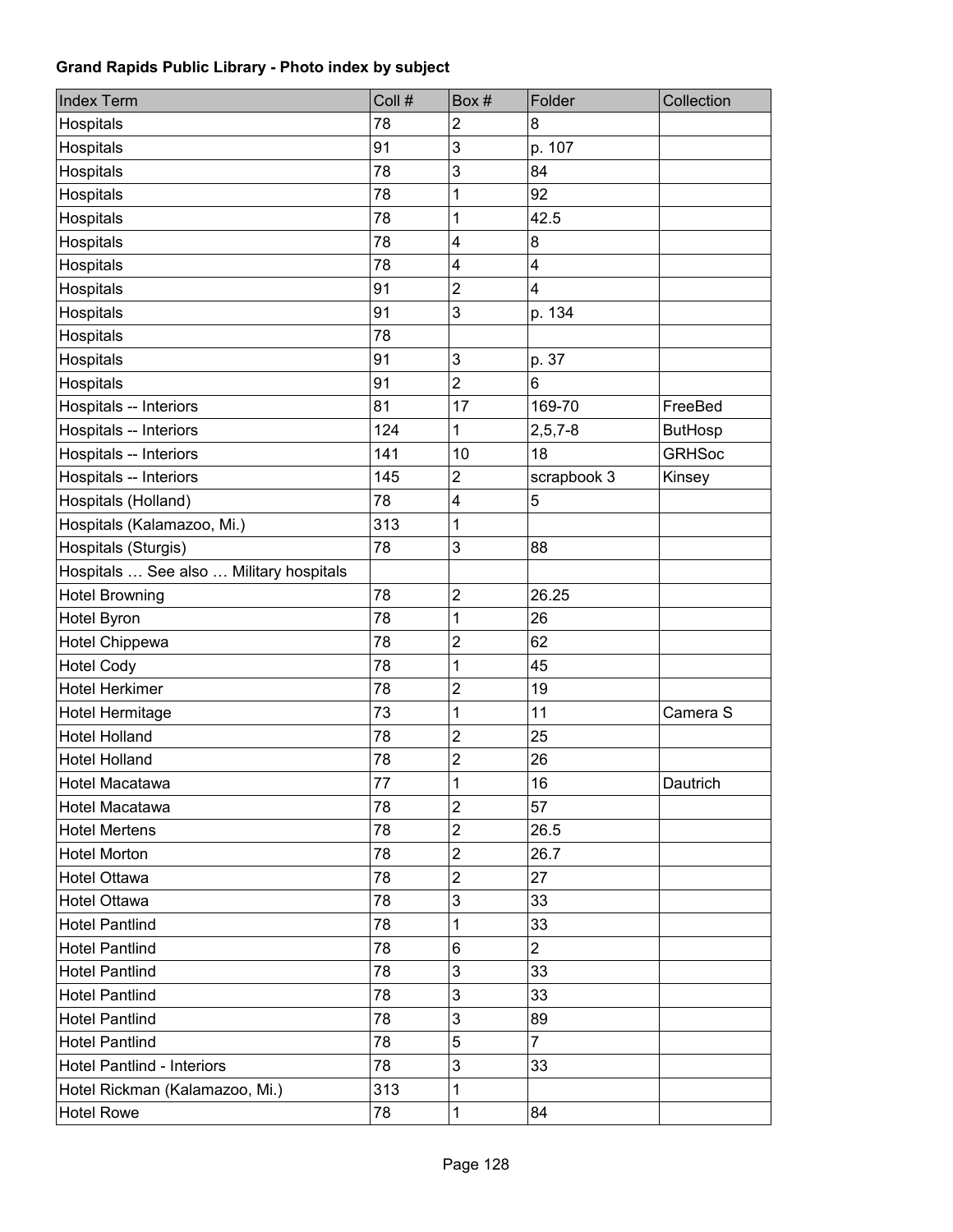| <b>Index Term</b>                | Coll # | Box#                      | Folder                                                           | Collection    |
|----------------------------------|--------|---------------------------|------------------------------------------------------------------|---------------|
| <b>Hotel Rowe</b>                | 78     | $\overline{2}$            | 7                                                                |               |
| <b>Hotel Rowe</b>                | 78     | $\overline{c}$            | 8                                                                |               |
| Hotel Rowe  See also  Rowe Hotel |        |                           |                                                                  |               |
| Hotels                           | 66     | 1                         | 3(#63,92),4(#594) Johnston                                       |               |
| Hotels                           | 54     | 6                         | 20                                                               | <b>GRPLPC</b> |
| Hotels                           | 19     | 9                         | 166                                                              | DuMond        |
| <b>Hotels</b>                    | 54     | 4                         | 11                                                               | <b>GRPLPC</b> |
| <b>Hotels</b>                    | 59     | 1                         | $1(#22 - )$<br>3,29),2(#103-<br>4,148a),4(#240,2<br>44)          | Hooper        |
| <b>Hotels</b>                    | 54     | 9                         | 14                                                               | <b>GRPLPC</b> |
| <b>Hotels</b>                    | 54     | 7                         | 3,8                                                              | <b>GRPLPC</b> |
| <b>Hotels</b>                    | 93     | 1                         | 60                                                               | Lorenson      |
| <b>Hotels</b>                    | 194    | 4                         | 15                                                               | Harring       |
| Hotels                           | 77     | 1                         | 1,15-16                                                          | Dautrich      |
| Hotels                           | 139    | 1                         | 36                                                               | CamClub       |
| <b>Hotels</b>                    | 33     | 11                        | 25                                                               | Anderson      |
| <b>Hotels</b>                    | 138    | $\overline{\mathbf{4}}$   | $33 - 4$                                                         | PictHist      |
| <b>Hotels</b>                    | 70     | 1                         | 12                                                               | Merrill       |
| <b>Hotels</b>                    | 54     | 44                        | 9                                                                | <b>GRPLPC</b> |
| Hotels                           | 89     | $\overline{2}$            | 22,59,79,88,97,1<br>02,106                                       | Swanlund      |
| Hotels                           | 54     | 20                        | 5                                                                | <b>GRPLPC</b> |
| <b>Hotels</b>                    | 59     | $\overline{c}$            | 2(#463,466,479,4<br>80,484-5)                                    | Hooper        |
| <b>Hotels</b>                    | 78     | 1                         | 33                                                               |               |
| <b>Hotels</b>                    | 54     | 42                        | 14                                                               | <b>GRPLPC</b> |
| Hotels                           | 54     | 42                        | 30                                                               | <b>GRPLPC</b> |
| Hotels                           | 141    | 11                        | 1                                                                | <b>GRHSoc</b> |
| Hotels                           | 54     | 18                        | 12                                                               | <b>GRPLPC</b> |
| Hotels                           | 59     | $\overline{2}$            | 3(#607,617-<br>18,636,642.650-<br>1,663),4(#675,68<br>$1,683-4)$ | Hooper        |
| Hotels                           | 73     | 1                         | 20                                                               | Cam Shop      |
| Hotels                           | 138    | 3                         | 50                                                               | PictHist      |
| Hotels                           | 18     | $\overline{\mathbf{c}}$   | 1(#108),5(#182,1<br>88), 6(#200)                                 | Fitch         |
| Hotels                           | 92     | 1                         | 3                                                                | Richmond      |
| Hotels                           | 18     | $\ensuremath{\mathsf{3}}$ | 1(#220),6(#292,2<br>95)                                          | Fitch         |
| Hotels                           | 59     | $\overline{\mathbf{c}}$   | 2(#489,493,498-<br>501,510,567)                                  | Hooper        |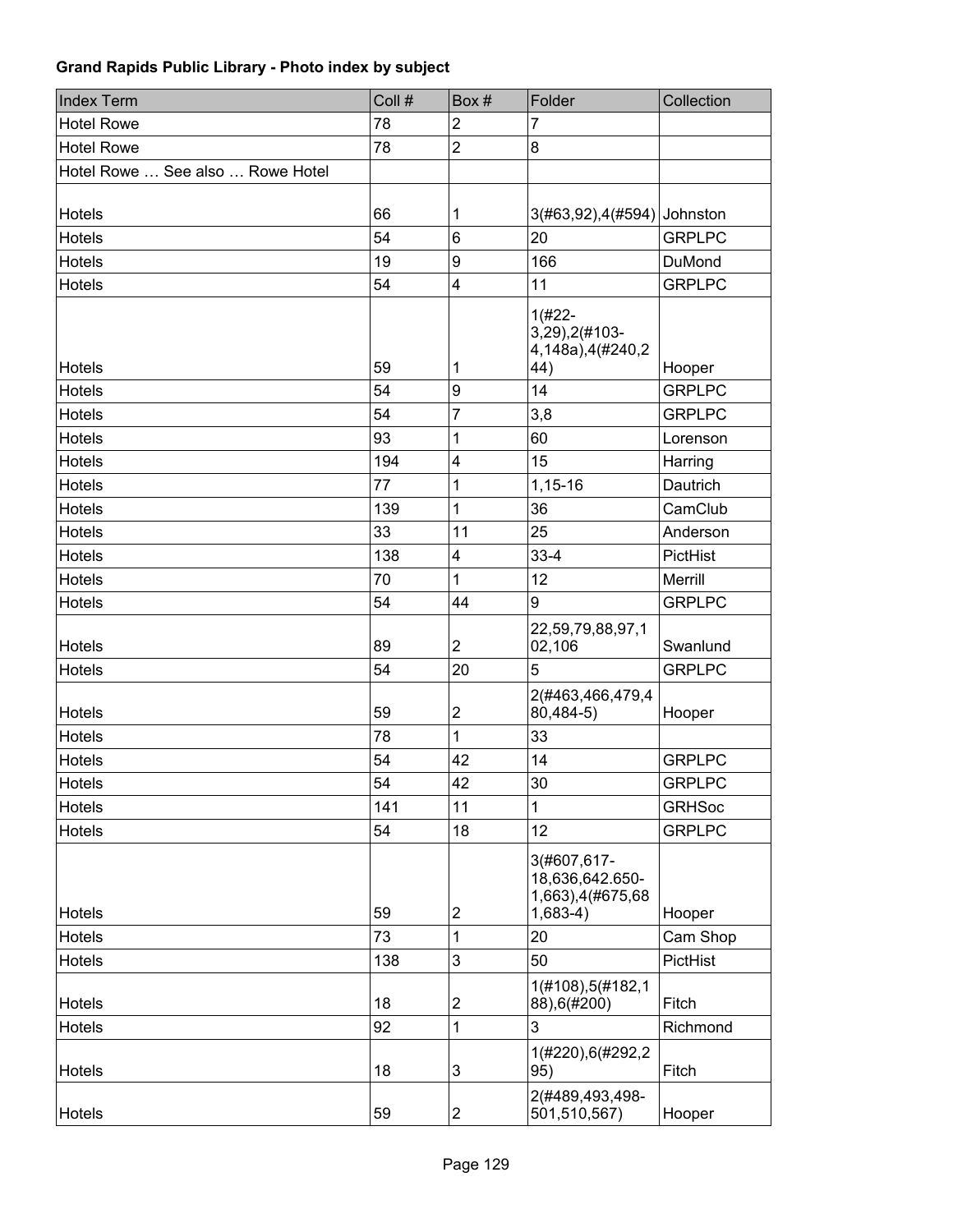| <b>Index Term</b> | Coll # | Box#                    | Folder                                | Collection      |
|-------------------|--------|-------------------------|---------------------------------------|-----------------|
| Hotels            | 73     | $\overline{2}$          | 5                                     | Cam Shop        |
| Hotels            | 43     | 1                       | 2(#100), 3(#107)                      | Morris          |
| <b>Hotels</b>     | 202    | 1                       | 96,102-s                              | Symes           |
| Hotels            | 18     | 1                       | 5(#46), 8(#92, 96)                    | Fitch           |
| <b>Hotels</b>     | 73     | 1                       | 6                                     | Camera S        |
| <b>Hotels</b>     | 78     | 1                       | 26                                    |                 |
| <b>Hotels</b>     | 78     | 1                       | 29                                    |                 |
| Hotels            | 78     | 1                       | 23                                    |                 |
| Hotels            | 78     | 1                       | 8                                     |                 |
| Hotels            | 73     | 1                       | 41                                    | Cam Shop        |
| Hotels            | 141    | 10                      | 15                                    | <b>GRHSoc</b>   |
| Hotels            | 54     | 8                       | 7,27                                  | <b>GRPLPC</b>   |
| Hotels            | 43     | 1                       | 3(#115)                               | Morris          |
| <b>Hotels</b>     | 91     | 3                       | p. 25                                 |                 |
| Hotels            | 118    | $\mathbf{3}$            | 8                                     |                 |
| Hotels            | 78     | 1                       | $\overline{7}$                        |                 |
| <b>Hotels</b>     | 118    | 3                       | 25                                    |                 |
| Hotels            | 59     | $\overline{2}$          | $3(#590 -$<br>600,604,607,617-<br>18) | Hooper          |
| <b>Hotels</b>     | 73     | 1                       | 11                                    | Camera S        |
| Hotels            | 133    | 1                       | 99,128,136-8                          | NewsFoto        |
| Hotels            | 91     | 3                       | p. 24                                 |                 |
| Hotels            | 76     | 1                       | 31,53,77                              | <b>SterCard</b> |
| Hotels            | 69     | 1                       | 7,22                                  | VanVelde        |
| <b>Hotels</b>     | 78     | $\overline{\mathbf{c}}$ | 54                                    |                 |
| Hotels            | 91     | 1                       | 5                                     |                 |
| Hotels            | 78     | 1                       | 90                                    |                 |
| Hotels            | 118    | 3                       | 52                                    |                 |
| Hotels            | 78     | 1                       | 84                                    |                 |
| Hotels            | 91     | $\overline{2}$          | 5                                     |                 |
| Hotels            | 78     | $\overline{2}$          | 61                                    |                 |
| Hotels            | 118    | 3                       | 51                                    |                 |
| Hotels            | 78     | 4                       | X <sub>5</sub>                        |                 |
| Hotels            | 118    | 3                       | 99                                    |                 |
| Hotels            | 78     | $\mathbf 2$             | 8                                     |                 |
| Hotels            | 91     | 1                       | 8                                     |                 |
| Hotels            | 91     | 3                       | p. 49                                 |                 |
| Hotels            | 78     | 5                       | $\overline{7}$                        |                 |
| Hotels            | 78     | $\mathbf{3}$            | 12                                    |                 |
| Hotels            | 78     | $\overline{2}$          | 26.25                                 |                 |
| Hotels            | 91     | 3                       | p. 50                                 |                 |
| Hotels            | 78     | $\overline{c}$          | 19                                    |                 |
| Hotels            | 78     | 3                       | $\overline{7}$                        |                 |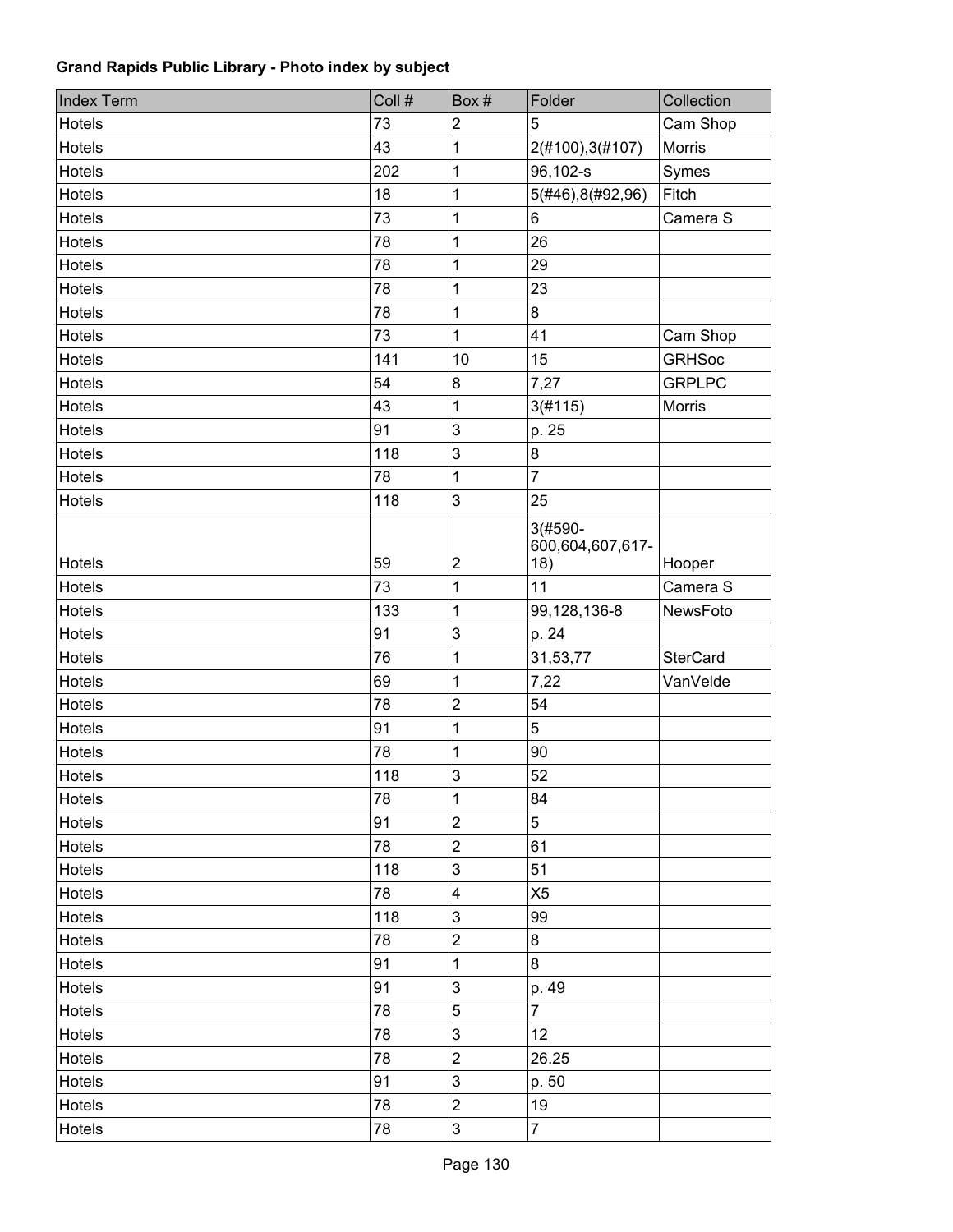| <b>Index Term</b>                | Coll # | Box#                    | Folder         | Collection    |
|----------------------------------|--------|-------------------------|----------------|---------------|
| Hotels                           | 78     | $\overline{2}$          | 26.5           |               |
| Hotels                           | 118    | 3                       | 10/80          |               |
| Hotels                           | 78     | 3                       | 11             |               |
| Hotels                           | 78     | $\overline{2}$          | 27             |               |
| Hotels                           | 78     | $\overline{c}$          | 26.7           |               |
| <b>Hotels</b>                    | 78     | $\overline{2}$          | 33             |               |
| Hotels                           | 78     | $\overline{2}$          | $\overline{7}$ |               |
| <b>Hotels</b>                    | 78     | $\overline{c}$          | 20             |               |
| <b>Hotels</b>                    | 91     | 3                       | p. 48          |               |
| <b>Hotels</b>                    | 91     | 3                       | p. 54          |               |
| <b>Hotels</b>                    | 78     | 3                       | 89             |               |
| Hotels                           | 118    | 3                       | 9/80           |               |
| <b>Hotels</b>                    | 91     | 3                       | p. 85          |               |
| Hotels                           | 91     | 3                       | p. 51          |               |
| Hotels                           | 78     | 3                       | 33             |               |
| Hotels                           | 78     | $\overline{2}$          | 26             |               |
| Hotels                           | 78     | $\overline{2}$          | 23.5           |               |
| Hotels                           | 78     | $\overline{2}$          | 25             |               |
| <b>Hotels</b>                    | 78     | 6                       | $\overline{2}$ |               |
| Hotels                           | 78     | 1                       | 45             |               |
| <b>Hotels</b>                    | 91     | 3                       | p. 55          |               |
| Hotels - Interiors               | 78     | 1                       | 49.25          |               |
| Hotels (Big Rapids)              | 78     | 1                       | 16             |               |
| Hotels (Holland)                 | 78     | $\overline{\mathbf{4}}$ | 24             |               |
| Hotels (Macatawa)                | 78     | $\overline{2}$          | 57             |               |
| Hotels (Manistee)                | 78     | $\overline{2}$          | 62             |               |
| Hotels (Petosky)                 | 78     | 3                       | 46             |               |
| Hotel-Unidentified               | 46     | 24 <sub>b</sub>         | 23             | <b>GRCofC</b> |
| House of York                    | 78     | $\overline{6}$          | $\mathbf{1}$   |               |
| Houseboat owned by Evening Press | 59     | 1                       | $2(H84, 90-1)$ | Hooper        |
| Houseman & Jones Clothing Co.    | 78     | 3                       | $\overline{7}$ |               |
| Houseman and Jones Clothing Co.  | 78     | $\overline{\mathbf{c}}$ | 28.5           |               |
| Houseman Block                   | 91     | 1                       | $\overline{7}$ |               |
| Houseman Block                   | 91     | $\overline{c}$          | 5              |               |
| Houseman Building                | 133    | 1                       | 72             | NewsFoto      |
| Houseman Building                | 33     | 10                      | 17             | Anderson      |
| <b>Houseman Building</b>         | 46     | 24b                     | 24             | <b>GRCofC</b> |
| Houseman Building                | 70     | 1                       | 9              | Merrill       |
| Houseman Building                | 91     | 3                       | p. 40          |               |
| Houseman case                    | 133    | 1                       | 73             | NewsFoto      |
| Housemans                        | 118    | 3                       | 12/80          |               |
| Houses                           | 33     | 12                      | 48             | Anderson      |
| Houses                           | 185    | 1                       | 6,66           | CopyPhot      |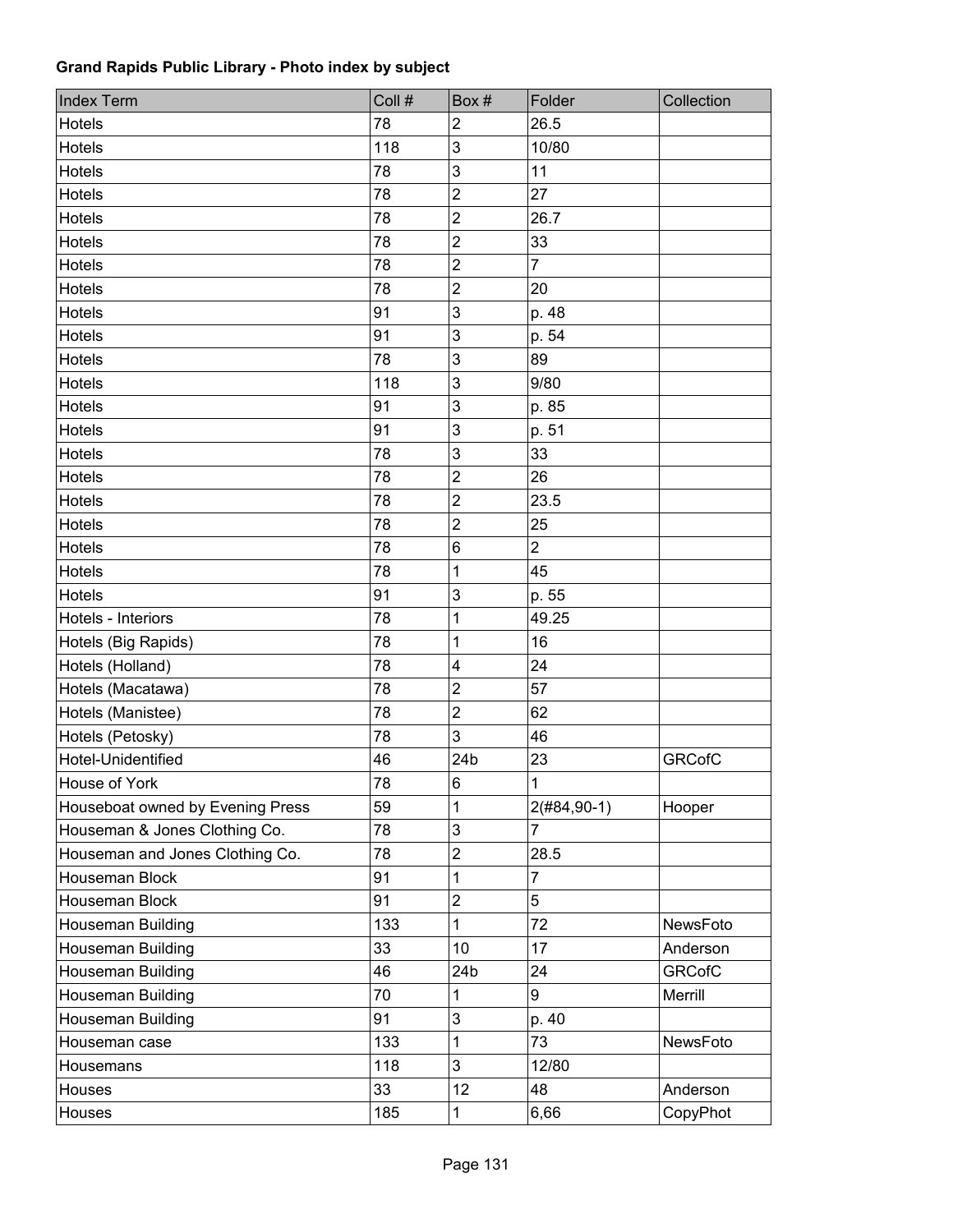| <b>Index Term</b> | Coll # | Box#                    | Folder                                          | Collection      |
|-------------------|--------|-------------------------|-------------------------------------------------|-----------------|
| Houses            | 202    | 1                       | 15                                              | Symes           |
| Houses            | 78     | 1                       | 20                                              |                 |
| Houses            | 101    | $\overline{1}$          | 13,16                                           | Keister         |
| Houses            | 8      | 13                      | 6                                               | <b>Russell</b>  |
| Houses            | 59     | 1                       | 3(#178-86,210-<br>13), 4(#235), 5(#30<br>9,344) | Hooper          |
| Houses            | 66     | 1                       | 2(#34-5,67-<br>70), 3(#94)                      | Johnston        |
| Houses            | 34     | 36                      | 570                                             | <b>KCHealth</b> |
| Houses            | 135    | $\overline{7}$          | $1 - 7$                                         | Lee             |
| Houses            | 93     | 1                       | 1-58,66                                         | Lorenson        |
| Houses            | 112    |                         | entire collection                               | <b>Miller</b>   |
| Houses            | 54     | $\overline{\mathbf{4}}$ | 37                                              | <b>GRPLPC</b>   |
| Houses            | 42     | $\overline{2}$          | 22                                              | Porter          |
| Houses            | 54     | 14                      | $1 - 6$                                         | <b>GRPLPC</b>   |
| Houses            | 76     | 1                       | 2,25,38-<br>9,44,60,62,87                       | <b>SterCard</b> |
| Houses            | 128    | 1                       | $98,28-$                                        | Stover          |
| Houses            | 89     | $\overline{2}$          | 9,38,50,145                                     | Swanlund        |
| Houses            | 136    | 1                       | $12 - 26$                                       | Thomas          |
| Houses            | 74     | 21                      | 4                                               | <b>Brewer</b>   |
| Houses            | 69     | 1                       | 12                                              | VanVelde        |
| Houses            | 138    | 3                       | 17                                              | PictHist        |
| Houses            | 185    | 3                       | 72                                              | CopyPhot        |
| Houses            | 136    | 3                       | 25-46                                           | Thomas          |
| Houses            | 159    | 1                       | 6,22                                            | Strohpl         |
| Houses            | 151    | $\mathbf{3}$            | 10                                              | Welch           |
| Houses            | 159    | $\overline{2}$          | 17                                              | Strohpl         |
| Houses            | 185    | $\overline{\mathbf{c}}$ | 13                                              | CopyPhot        |
| Houses            | 194    | $\overline{2}$          | 23,44,51                                        | Harring         |
| Houses            | 49     | $\,6\,$                 | $8-9$                                           | Glenn           |
| Houses            | 59     | $\overline{\mathbf{c}}$ | 2(#457,474-<br>7,551,553-5)                     | Hooper          |
| Houses            | 18     | 1                       | 8(#97)                                          | Fitch           |
| Houses            | 186    | 1                       | 3                                               | <b>Pettis</b>   |
| Houses            | 187    | 1                       | $13 - 16$                                       | Immen           |
| Houses            | 122    | 1                       | 47-58                                           | Adaglass        |
| Houses            | 113    | 3                       | 15                                              | <b>BlackHst</b> |
| Houses            | 56     | 41                      | 111                                             | Collins         |
| Houses            | 87     | 1                       | 7,28,31-4                                       | Cyanotyp        |
| Houses            | 75     | 33                      | 28                                              | Walsh           |
| Houses            | 46     | 24b                     | 26                                              | <b>GRCofC</b>   |
| Houses            | 54     | 18                      | 6,7                                             | <b>GRPLPC</b>   |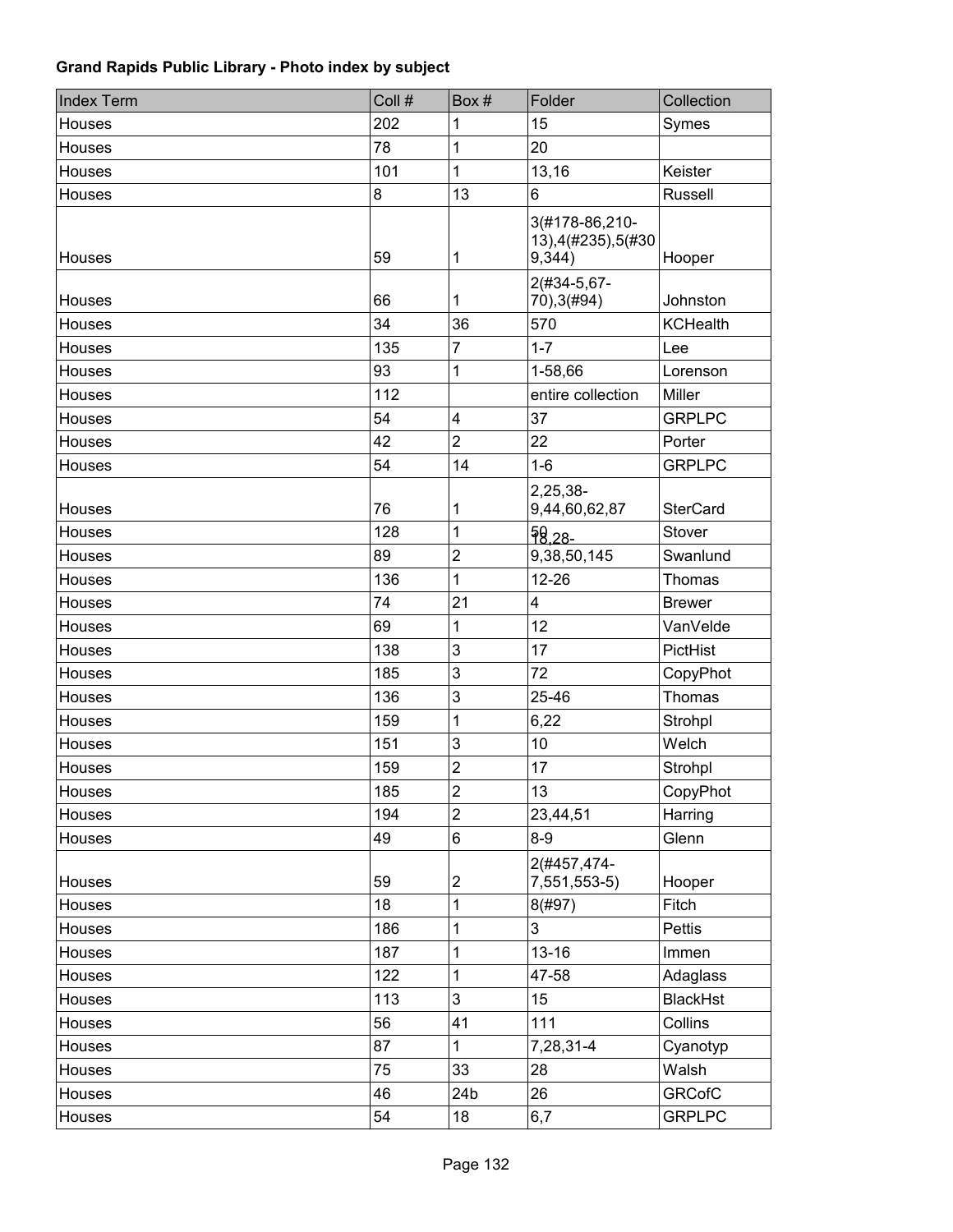| <b>Index Term</b> | Coll # | Box#                      | Folder                                                        | Collection      |
|-------------------|--------|---------------------------|---------------------------------------------------------------|-----------------|
| Houses            | 34     | 37                        | 547                                                           | <b>KCHealth</b> |
| Houses            | 54     | 48                        | 3,5                                                           | <b>GRPLPC</b>   |
| Houses            | 54     | 43                        | 14,16                                                         | <b>GRPLPC</b>   |
| Houses            | 78     | 1                         | 29                                                            |                 |
| Houses            | 54     | 41                        | 4                                                             | <b>GRPLPC</b>   |
| Houses            | 54     | 35                        | 4                                                             | <b>GRPLPC</b>   |
| Houses            | 177    | 1                         | $2 - 4, 6 - 7, 10 -$<br>12, 14, 15-16, 22-<br>8,32-7          | <b>MDOT</b>     |
| Houses            | 54     | 19                        | 2,12                                                          | <b>GRPLPC</b>   |
| Houses            | 54     | 45                        | 24                                                            | <b>GRPLPC</b>   |
| Houses            | 46     | 24 <sub>b</sub>           | 25                                                            | <b>GRCofC</b>   |
| Houses            | 54     | 17                        | 13,21                                                         | <b>GRPLPC</b>   |
| Houses            | 54     | 16                        | $\overline{7}$                                                | <b>GRPLPC</b>   |
| Houses            | 54     | 13                        | 5,7                                                           | <b>GRPLPC</b>   |
| Houses            | 54     | 1                         | 8,17                                                          | <b>GRPLPC</b>   |
| Houses            | 54     | $\overline{7}$            | 5,23,34                                                       | <b>GRPLPC</b>   |
| Houses            | 54     | 5                         | 10                                                            | <b>GRPLPC</b>   |
| Houses            | 54     | 20                        | 14,22                                                         | <b>GRPLPC</b>   |
| Houses            | 199    | 5                         | 5, 17, 19, 22-4                                               | Groff           |
| Houses            | 54     | 42                        | 12                                                            | <b>GRPLPC</b>   |
| Houses            | 18     | $\ensuremath{\mathsf{3}}$ | 2(#223,227,229,2<br>38), 4(#271), 5(#28<br>$7-8)7(\#,315)$    | Fitch           |
| Houses            | 153    | 1                         | 16                                                            | VanMals         |
| Houses            | 43     | 1                         | 2(#75,86,98),3(#1<br>03-4,108-<br>10,112,123,129),<br>6(#288) | <b>Morris</b>   |
| Houses            | 78     | 1                         | 13.5                                                          |                 |
| Houses            | 18     | $\overline{c}$            | 1(#107), 2(#116), 3<br>(161, 169), 5(#187)                    | Fitch           |
| Houses            | 92     | 1                         | $4 - 6$                                                       | Richmond        |
| Houses            | 59     | $\overline{2}$            | 3(#663), 4(#684, 6<br>92,700-1,751-4)                         | Hooper          |
| Houses            | 141    | 10                        | 15,17                                                         | <b>GRHSoc</b>   |
| Houses            | 18     | 1                         | 1(H7), 2(H10), 4(H3)<br>8a, 39), 6(#55, 59-<br>61), 7(#69-71) | Fitch           |
| Houses            | 136    | 1                         | 14                                                            | Tho Glas        |
| Houses            | 136    | 1                         | 15                                                            | Tho Glas        |
| Houses            | 136    | 1                         | 16                                                            | Tho Glas        |
| Houses            | 136    | 1                         | 17                                                            | Tho Glas        |
| Houses            | 91     | 3                         | p. 122                                                        |                 |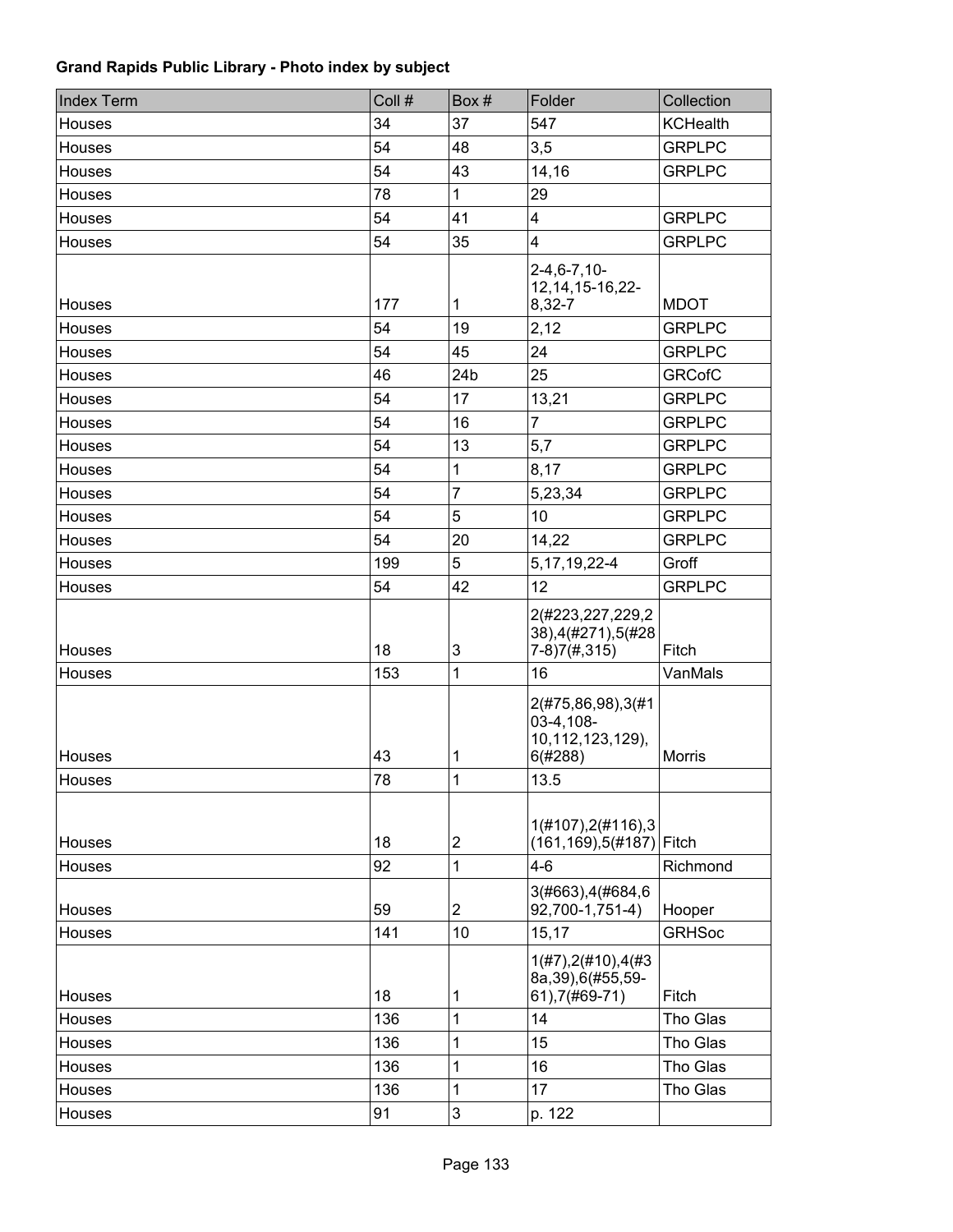| <b>Index Term</b> | Coll # | Box#                    | Folder         | Collection |
|-------------------|--------|-------------------------|----------------|------------|
| Houses            | 136    | 1                       | 18             | Tho Glas   |
| Houses            | 136    | 1                       | 13             | Tho Glas   |
| Houses            | 78     | 1                       | 73             |            |
| Houses            | 136    | 1                       | 19             | Tho Glas   |
| Houses            | 136    | 1                       | 20             | Tho Glas   |
| Houses            | 91     | 1                       | 9              |            |
| Houses            | 122    | 4                       | 3(#48)         | Ada Glas   |
| Houses            | 122    | 4                       | 13 (#58)       | Ada Glas   |
| Houses            | 122    | 4                       | 4 (#49)        | Ada Glas   |
| Houses            | 122    | 4                       | $11$ (#56)     | Ada Glas   |
| Houses            | 122    | $\overline{\mathbf{4}}$ | 10 (#55)       | Ada Glas   |
| Houses            | 122    | $\overline{\mathbf{4}}$ | 9(#54)         | Ada Glas   |
| Houses            | 122    | $\overline{\mathbf{4}}$ | 8(#53)         | Ada Glas   |
| Houses            | 91     | 1                       | $\overline{2}$ |            |
| Houses            | 122    | 4                       | 7 (#52)        | Ada Glas   |
| Houses            | 122    | 5                       | 2(#62)         | Ada Glas   |
| Houses            | 122    | $\overline{\mathbf{4}}$ | 5(#50)         | Ada Glas   |
| Houses            | 136    | 7                       | 228            | Tho Glas   |
| Houses            | 136    | 8                       | 236            | Tho Glas   |
| Houses            | 122    | 5                       | 1(#61)         | Ada Glas   |
| Houses            | 122    | $\overline{\mathbf{4}}$ | 2(#47)         | Ada Glas   |
| Houses            | 122    | $\overline{\mathbf{4}}$ | 12 (#57)       | Ada Glas   |
| Houses            | 91     | $\mathsf 3$             | p. 127         |            |
| Houses            | 78     | 1                       | 70.5           |            |
| Houses            | 136    | 1                       | 21             | Tho Glas   |
| Houses            | 91     | 1                       | 8              |            |
| Houses            | 136    | 1                       | 12             | Tho Glas   |
| Houses            | 122    | $\overline{\mathbf{4}}$ | 6(#51)         | Ada Glas   |
| Houses            | 136    | $\overline{7}$          | 205            | Tho Glas   |
| Houses            | 136    | 7                       | 211            | Tho Glas   |
| Houses            | 136    | 7                       | 210            | Tho Glas   |
| Houses            | 136    | 1                       | 26             | Tho Glas   |
| Houses            | 136    | 7                       | 219            | Tho Glas   |
| Houses            | 136    | 7                       | 208            | Tho Glas   |
| Houses            | 136    | 1                       | 23             | Tho Glas   |
| Houses            | 91     | $\mathbf{2}$            | $\overline{4}$ |            |
| Houses            | 136    | 1                       | 25             | Tho Glas   |
| Houses            | 136    | 7                       | 206            | Tho Glas   |
| Houses            | 136    | 7                       | 209            | Tho Glas   |
| Houses            | 91     | 3                       | p. 133         |            |
| Houses            | 78     | $\overline{c}$          | 24             |            |
| Houses            | 91     | $\overline{c}$          | 8              |            |
| Houses            | 91     | 3                       | p. 136         |            |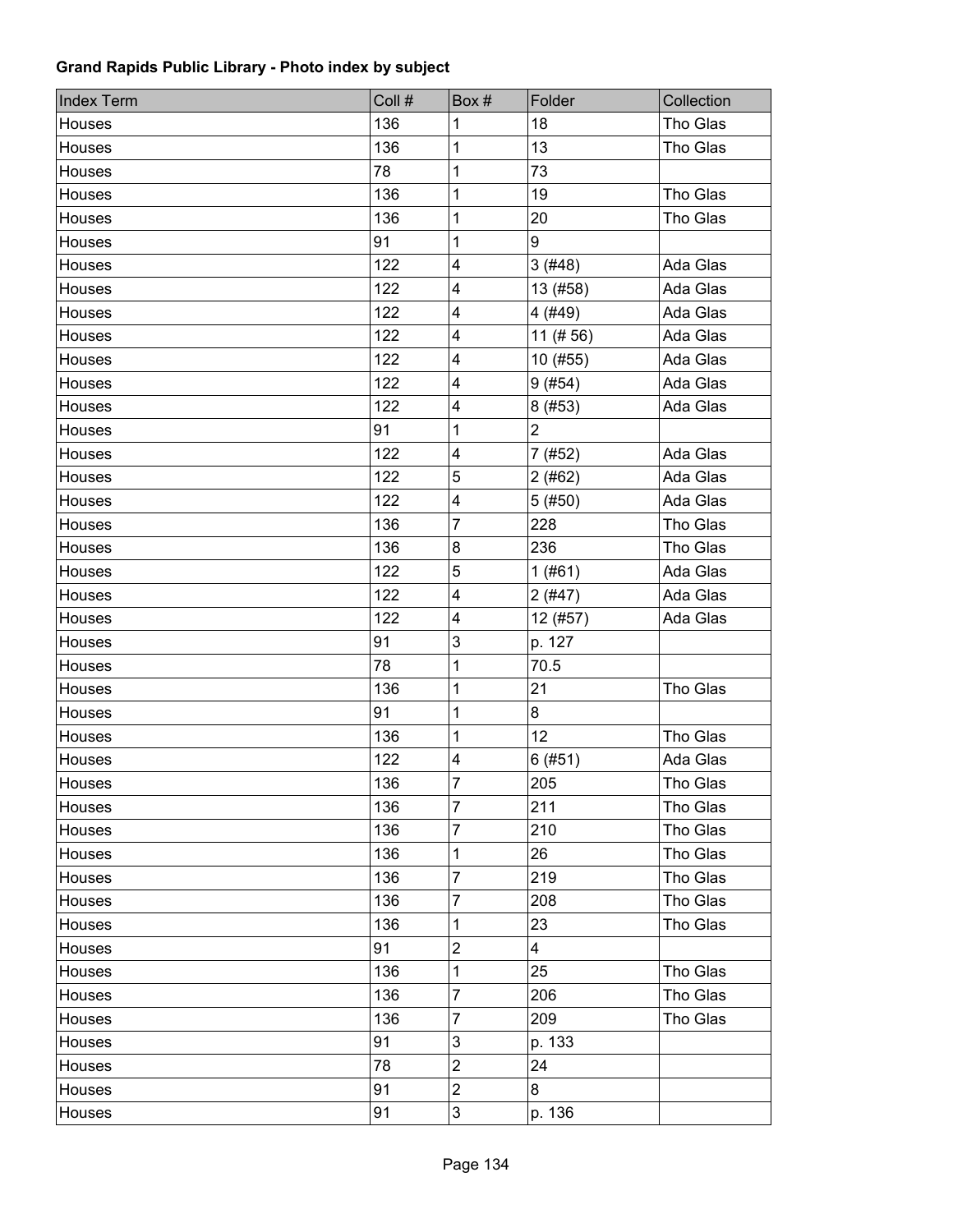| <b>Index Term</b>   | Coll # | Box #                   | Folder           | Collection      |
|---------------------|--------|-------------------------|------------------|-----------------|
| Houses              | 91     | $\overline{2}$          | 5                |                 |
| Houses              | 91     | $\overline{c}$          | $\overline{7}$   |                 |
| Houses              | 91     | 1                       | $\overline{7}$   |                 |
| Houses              | 136    | 7                       | 207              | Tho Glas        |
| Houses              | 78     | $\overline{\mathbf{c}}$ | 28.75            |                 |
| Houses              | 136    | 8                       | 256              | Tho Glas        |
| Houses              | 136    | 1                       | 22               | Tho Glas        |
| Houses              | 91     | 3                       | p. 118           |                 |
| Houses              | 91     | 3                       | p. 124           |                 |
| Houses              | 78     | 3                       | 30               |                 |
| Houses              | 91     | 3                       | p. 108           |                 |
| Houses              | 91     | 3                       | p. 126           |                 |
| Houses              | 136    | 1                       | 24               | Tho Glas        |
| Houses              | 136    | 7                       | 212              | Tho Glas        |
| Houses              | 136    | 7                       | 215              | Tho Glas        |
| Houses              | 136    | 7                       | 214              | Tho Glas        |
| Houses              | 136    | 7                       | 213              | Tho Glas        |
| Houses - Interiors  | 122    | 16                      | 2(#4, 9)         | Ada Glas        |
| Houses - Interiors  | 136    | 4                       | 131              | Tho Glas        |
| Houses - Interiors  | 136    | 6                       | 174              | Tho Glas        |
| Houses - Interiors  | 136    | 1                       | 31               | Tho Glas        |
| Houses - Interiors  | 136    | 1                       | 30               | Tho Glas        |
| Houses - Interiors  | 122    | 16                      | 6(#4, 13)        | Ada Glas        |
| Houses - Interiors  | 136    | 1                       | 29               | Tho Glas        |
| Houses - Interiors  | 136    | 1                       | 28               | Tho Glas        |
| Houses - Interiors  | 136    | 7                       | 216              | Tho Glas        |
| Houses - Interiors  | 136    | 6                       | 173              | Tho Glas        |
| Houses - Interiors  | 136    | 7                       | 217              | Tho Glas        |
| Houses -- Interiors | 54     | 14                      | 16               | <b>GRPLPC</b>   |
| Houses -- Interiors | 136    | 1                       | 24-31            | Thomas          |
| Houses -- Interiors | 136    | 3                       | 4-7, 18, 47-8,   | Thomas          |
| Houses -- Interiors | 185    | 2                       | 14               | CopyPhot        |
| Houses -- Interiors | 92     | 1                       | 6                | Richmond        |
| Houses -- Interiors | 76     | 1                       | 39,43,45,79      | <b>SterCard</b> |
| Houses -- Interiors | 202    | 1                       | 30-46            | Symes           |
| Houses -- Interiors | 122    | 4                       | 9                | Adaglass        |
| Houses -- Interiors | 101    | 1                       | 17               | Keister         |
| Houses -- Interiors | 128    | 1                       | 21,45-9,73       | Stover          |
| Houses -- Interiors | 87     | 1                       | 28,31            | Cyanotyp        |
| Houses razing       | 43     | 1                       | $3(#130-1, 134)$ | Morris          |
| Houses. Interiors   | 122    | 4                       | 5(#50)           | Ada Glas        |
| Housing             | 68     | 1                       | 6                | <b>NativeAm</b> |
| Housing             | 50     | 3                       | 31,34-5          | <b>GRITC</b>    |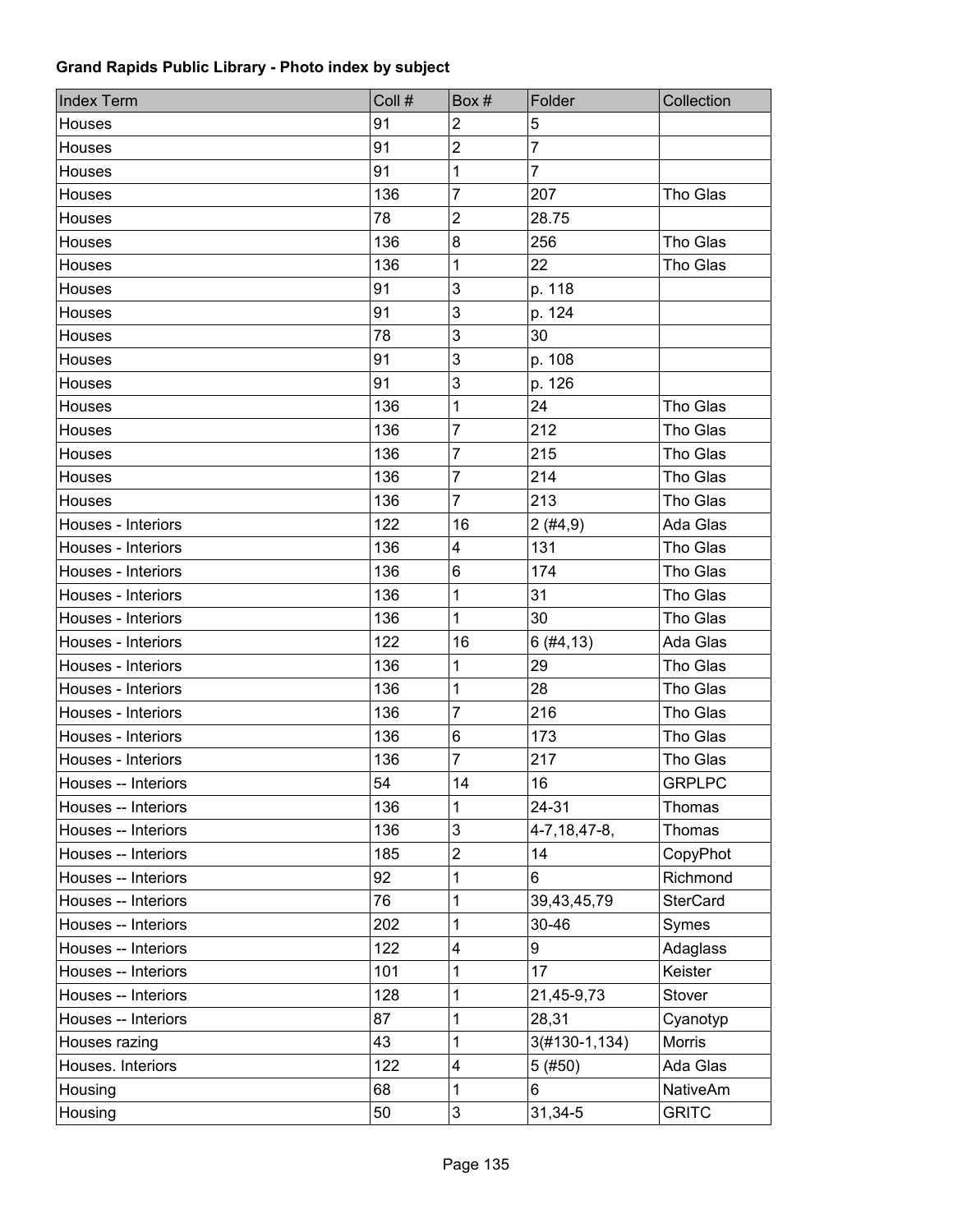| <b>Index Term</b>                                  | Coll # | Box #                   | Folder         | Collection      |
|----------------------------------------------------|--------|-------------------------|----------------|-----------------|
| Housing                                            | 50     | $\overline{2}$          | 28             | <b>GRITC</b>    |
| Housing                                            | 71     | 1                       | 6              | Massey          |
| Housing                                            | 49     | 6                       | vol.9          | Glenn           |
| Housing subdivision                                | 43     | 1                       | 5(#241)        | <b>Morris</b>   |
| <b>Houston Processor</b>                           | 133    | 1                       | 74             | <b>NewsFoto</b> |
| How Our Business System Operates<br>(HOBSO) Series | 46     | 24b                     | 27             | <b>GRCofC</b>   |
| Howard house                                       | 93     | 1                       | 24             | Lorenson        |
| Howard Johnson                                     | 133    | 1                       | 75             | NewsFoto        |
| Howard Miller Clock Co.                            | 84     | 17                      | 21             | <b>FMA</b>      |
| Howe Military Academy                              | 8      | 13                      | $\overline{7}$ | Russell         |
| Hub Boys Club                                      | 138    | 3                       | 19             | PictHist        |
| Hudsonville, MI                                    | 133    | 1                       | 76             | NewsFoto        |
| Huizinga, John G.                                  | 78     | 1                       | 42             |                 |
| <b>Human Resources Meeting</b>                     | 46     | 24 <sub>b</sub>         | 28             | <b>GRCofC</b>   |
| Humiston-Keeling Co.                               | 46     | 24 <sub>b</sub>         | 29             | <b>GRCofC</b>   |
| <b>Hunters</b>                                     | 122    | $\overline{c}$          | 18-20          | Adaglass        |
| <b>Hunters</b>                                     | 138    | 3                       | 20             | PictHist        |
| <b>Hunters</b>                                     | 122    | 5                       | 38,51          | Adaglass        |
| <b>Hunters</b>                                     | 136    | 3                       | 49             | Thomas          |
| <b>Hunters</b>                                     | 46     | 24 <sub>b</sub>         | 30             | <b>GRCofC</b>   |
| <b>Hunters</b>                                     | 122    | 6                       | 7(#2,21)       | Ada Glas        |
| <b>Hunters</b>                                     | 122    | 6                       | 5(#2, 19)      | Ada Glas        |
| <b>Hunters</b>                                     | 122    | 6                       | 4(#2, 18)      | Ada Glas        |
| <b>Hunters</b>                                     | 122    | 6                       | 15 (#2,29)     | Ada Glas        |
| <b>Hunters</b>                                     | 122    | 17                      | 6(#4, 23)      | Ada Glas        |
| <b>Hunters</b>                                     | 122    | 6                       | 8(#2,22)       | Ada Glas        |
| <b>Hunters</b>                                     | 122    | 7                       | 1 (#2, 30)     | Ada Glas        |
| <b>Hunters</b>                                     | 122    | $\overline{7}$          | 2(#2, 31)      | Ada Glas        |
| <b>Hunters</b>                                     | 122    | 6                       | 14 (#2,28)     | Ada Glas        |
| <b>Hunters</b>                                     | 122    | 22                      | 13 (#5,38)     | Ada Glas        |
| <b>Hunters</b>                                     | 136    | $\overline{7}$          | 218            | Tho Glas        |
| <b>Hunters</b>                                     | 122    | 22                      | 22 (#5,47)     | Ada Glas        |
| <b>Hunters</b>                                     | 122    | 6                       | 12 (#2,26)     | Ada Glas        |
| <b>Hunters</b>                                     | 122    | 6                       | 11 (#2,25)     | Ada Glas        |
| <b>Hunters</b>                                     | 122    | 6                       | 9(#2, 23)      | Ada Glas        |
| <b>Hunters</b>                                     | 122    | 6                       | 13 (#2,27)     | Ada Glas        |
| Hunting                                            | 54     | 14                      | $\overline{7}$ | <b>GRPLPC</b>   |
| Hunting                                            | 185    | $\overline{\mathbf{c}}$ | 15             | CopyPhot        |
| Hunting                                            | 76     | 1                       | 13             | <b>SterCard</b> |
| Hunting                                            | 135    | $\overline{7}$          | 12             | Lee             |
| Hunting                                            | 185    | 1                       | 46             | CopyPhot        |
| Hunting                                            | 122    | 22                      | 10 (#5,35)     | Ada Glas        |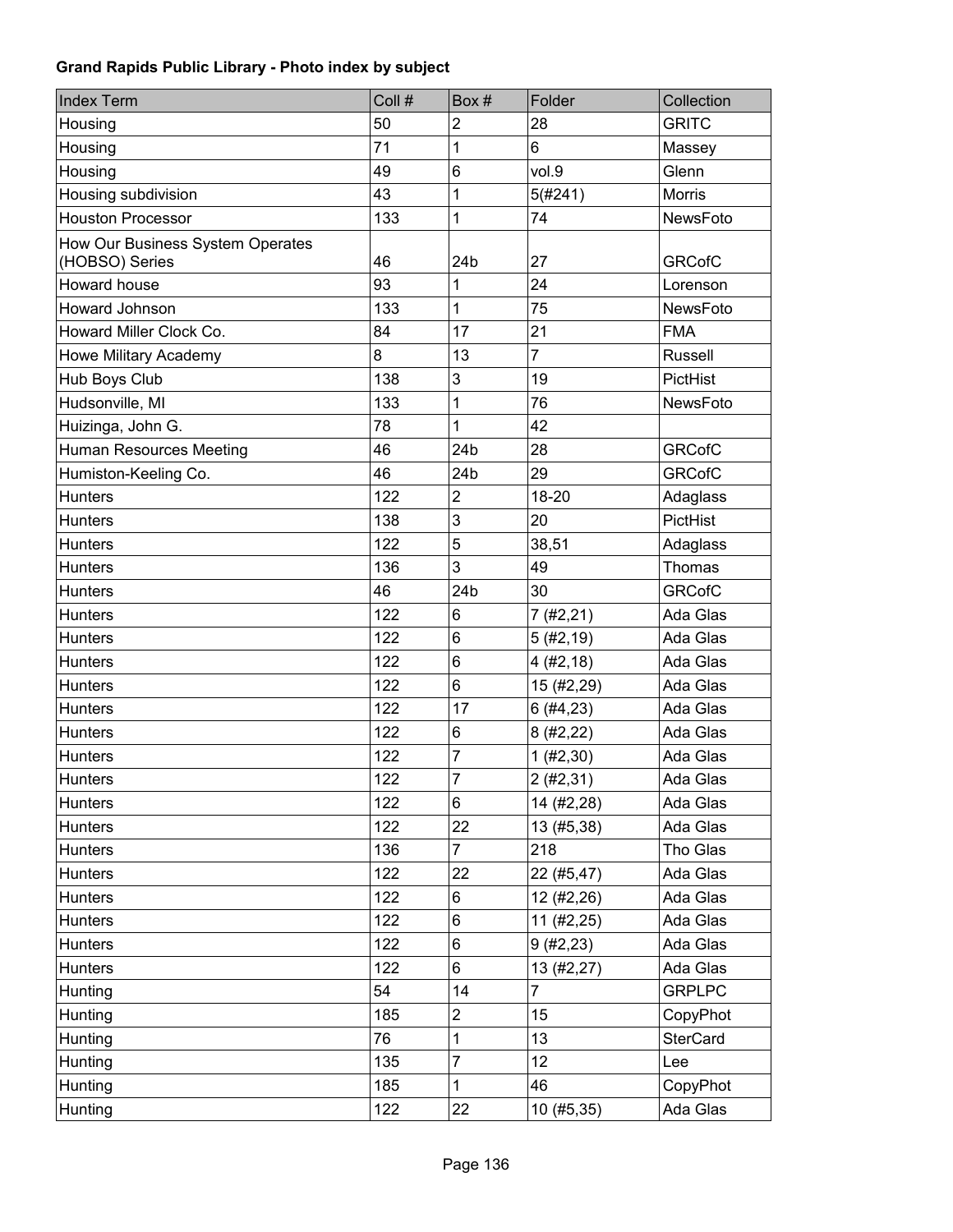| <b>Index Term</b>                                 | Coll # | Box#                    | Folder         | Collection      |
|---------------------------------------------------|--------|-------------------------|----------------|-----------------|
| Hunting lodge                                     | 162    | 1                       | 1              | GlassNeg        |
| Huron Manistee National Forest                    | 54     | 14                      | 8              | <b>GRPLPC</b>   |
| <b>Hydraulic Water Company</b>                    | 78     | 3                       | 55             |                 |
| I-96 Dedication                                   | 46     | 24b                     | 31             | <b>GRCofC</b>   |
| $I-196$                                           | 100    | $\overline{2}$          | 5              | <b>GRPhotos</b> |
| $I-196$                                           | 54     | 14                      | 10             | <b>GRPLPC</b>   |
| $I-196$                                           | 91     | 3                       | p. 141         |                 |
| I-196 construction                                | 138    | 3                       | 21             | PictHist        |
| I-196 Dedication                                  | 46     | 24 <sub>b</sub>         | 32             | <b>GRCofC</b>   |
| $I-96$                                            | 54     | 14                      | 9              | <b>GRPLPC</b>   |
| $I-96$                                            | 100    | $\overline{2}$          | 4              | <b>GRPhotos</b> |
| <b>IBM</b>                                        | 46     | 21 <sub>b</sub>         | 34             | <b>GRCofC</b>   |
| Ice Blockade at the Straits, Mackinaw City,<br>MI | 78     | $\overline{\mathbf{c}}$ | 59             |                 |
| Ice cream freezer advertisement                   | 185    | $\overline{2}$          | 28             | CopyPhot        |
| Ice cream parlor                                  | 194    | $\overline{2}$          | 16,63          | Harring         |
| Ice cutting                                       | 194    | $\overline{c}$          | 64             | Harring         |
| Ice cutting -- Grand River                        | 128    | 1                       | $51 - 2$       | Stover          |
| Ice delivery                                      | 138    | 3                       | 22             | PictHist        |
| Ice flows in river                                | 122    | $\overline{2}$          | 42             | Adaglass        |
| Ice flows in river                                | 78     | $\overline{2}$          | 10             |                 |
| Ice flows in river                                | 122    | $\overline{7}$          | 13 (#2,42)     | Ada Glas        |
| Ice hockey                                        | 54     | 15                      | 1              | <b>GRPLPC</b>   |
| Ice houses razing                                 | 43     | 1                       | $5(#236-8)$    | <b>Morris</b>   |
| Ice skating                                       | 54     | 15                      | $\overline{c}$ | <b>GRPLPC</b>   |
| Ice wagon                                         | 54     | 15                      | 3              | <b>GRPLPC</b>   |
| Idema house                                       | 93     | 1                       | 14             | Lorenson        |
| Ik's Barbecue Stand                               | 43     | 1                       | 3(#111)        | <b>Morris</b>   |
| <b>Illegal Alcohol Manufacturing</b>              | 43     | 1                       | 5(#247)        | <b>Morris</b>   |
| Immaculate Heart of Mary church                   | 46     | 24b                     | 33             | <b>GRCofC</b>   |
| Immaculate Heart of Mary school                   | 46     | 24 <sub>b</sub>         | 34             | <b>GRCofC</b>   |
| Immanuel Lutheran Church                          | 93     | 1                       | 61             | Lorenson        |
| Immanuel Lutheran Church                          | 33     | 10                      | 16             | Anderson        |
| Immanuel Lutheran Church                          | 33     | 10                      | 16             | Anderson        |
| Immen house                                       | 187    | 1                       | 13             | Immen           |
| Imperial Furniture Co.                            | 73     | $\overline{2}$          | 12             | Cam Shop        |
| Imperial Furniture Co. Displays                   | 46     | 24 <sub>b</sub>         | 35             | <b>GRCofC</b>   |
| <b>Imperial Furniture Company</b>                 | 84     | 21                      | 5(#2,#9)       | <b>FMA</b>      |
| <b>Imperial Furniture Company</b>                 | 84     | 19                      | 5              | <b>FMA</b>      |
| <b>Imperial Furniture Company</b>                 | 89     | $\mathbf{2}$            | 62             | Swanlund        |
| <b>Imperial Hotel</b>                             | 69     | 1                       | 22             | VanVelde        |
| <b>Imperial Hotel</b>                             | 59     | $\overline{2}$          | 2(#466)        | Hooper          |
| <b>Imperial Hotel</b>                             | 33     | 11                      | 25             | Anderson        |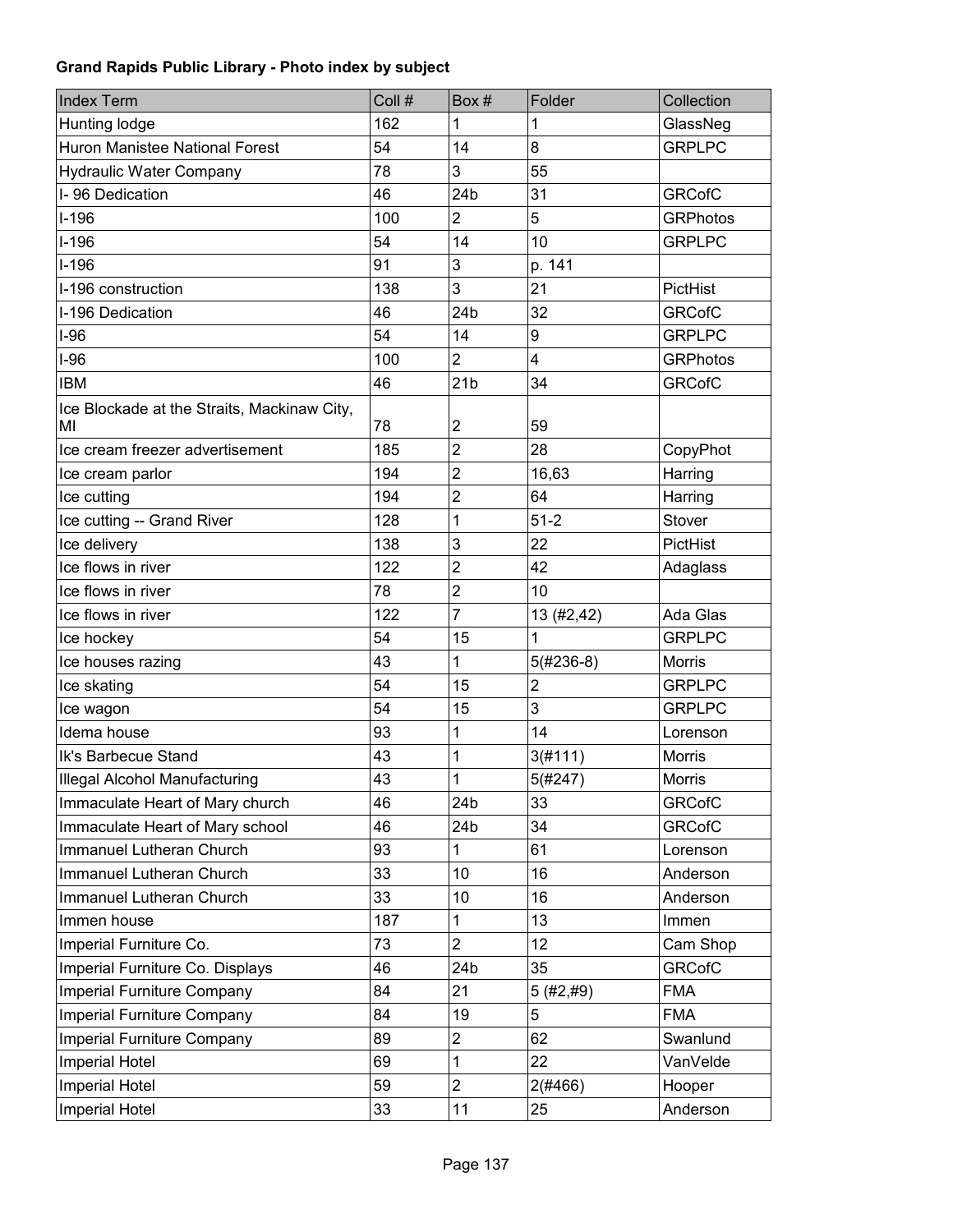| <b>Index Term</b>                    | Coll # | Box#           | Folder         | Collection      |
|--------------------------------------|--------|----------------|----------------|-----------------|
| <b>Inclined Railroad</b>             | 54     | 15             | 4              | <b>GRPLPC</b>   |
| Inclined Railway, Macatawa           | 78     | $\overline{2}$ | 58             |                 |
| Independent Messenger Service truck  | 138    | 3              | 23             | PictHist        |
| Indian cemeteries                    | 68     | 1              | 3              | <b>NativeAm</b> |
| <b>Indian Cemeteries</b>             | 71     | 1              | 4              | Massey          |
| Indian Chapel at the Rapids          | 88     | 1              | 1(#6)          | <b>McGee</b>    |
| Indian clothing                      | 159    | 1              | 46             | Strohpl         |
| Indian funeral                       | 50     | $\overline{2}$ | 20             | <b>GRITC</b>    |
| Indian graves                        | 194    | $\overline{2}$ | 18             | Harring         |
| Indian housing                       | 50     | $\overline{2}$ | 28             | <b>GRITC</b>    |
| Indian housing                       | 50     | 3              | 31,34-5        | <b>GRITC</b>    |
| Indian housing                       | 76     | 1              | 46             | <b>SterCard</b> |
| Indian mounds                        | 76     | 1              | 90             | <b>SterCard</b> |
| Indian mounds                        | 18     | 3              | 3(#251)        | Fitch           |
| <b>Indian Mounds Museum</b>          | 54     | 15             | 6              | <b>GRPLPC</b>   |
| <b>Indian Mounds Park</b>            | 165    | 3              | 13             | <b>Bayne</b>    |
| Indian students                      | 68     | 1              | $\overline{2}$ | <b>NativeAm</b> |
| <b>Indian Trading Post</b>           | 69     | 1              | 13             | VanVelde        |
| <b>Indian Trail Tree</b>             | 59     | 3              | 1(#749)        | Hooper          |
| Indian Trails Camp                   | 185    | $\overline{2}$ | 16             | CopyPhot        |
| Indian Trails Camp                   | 129    | 14             | 6              | Rotary          |
| Indian Trails Camp                   | 111    | $\overline{2}$ | 16             | Blumensh        |
| Indian Village, Sault Ste. Marie, MI | 50     | 3              | 35             | <b>GRITC</b>    |
| Indians                              | 50     | $\overline{c}$ | 19-30          | <b>GRITC</b>    |
| Indians                              | 76     | 1              | 61             | <b>SterCard</b> |
| Indians                              | 71     | 1              | $1 - 12$       | Massey          |
| Indians                              | 54     | 20             | 19             | <b>GRPLPC</b>   |
| Indians                              | 122    | 3              | $61 - 6$       | Adaglass        |
| Indians                              | 89     | $\overline{2}$ | 98             | Swanlund        |
| Indians                              | 159    | 1              | 46             | Strohpl         |
| Indians                              | 122    | 5              | 18-25,44-6     | Adaglass        |
| Indians                              | 122    | 15             | 2(#3,65)       | Ada Glas        |
| Indians                              | 122    | 21             | 23 (#5,23)     | Ada Glas        |
| Indians                              | 122    | 22             | 20 (#5,45)     | Ada Glas        |
| Indians                              | 122    | 21             | 21 (#5,21)     | Ada Glas        |
| Indians                              | 122    | 14             | 8(#3, 61)      | Ada Glas        |
| Indians                              | 122    | 21             | 20 (#5,20)     | Ada Glas        |
| Indians                              | 122    | 22             | 21 (#5,46)     | Ada Glas        |
| Indians                              | 122    | 22             | 19 (#5,44)     | Ada Glas        |
| Indians                              | 122    | 21             | 24 (#5,24)     | Ada Glas        |
| Indians                              | 122    | 21             | 19 (#5,19)     | Ada Glas        |
| Indians                              | 122    | 21             | 18 (#5,18)     | Ada Glas        |
| Indians                              | 122    | 14             | 10(#3, 63)     | Ada Glas        |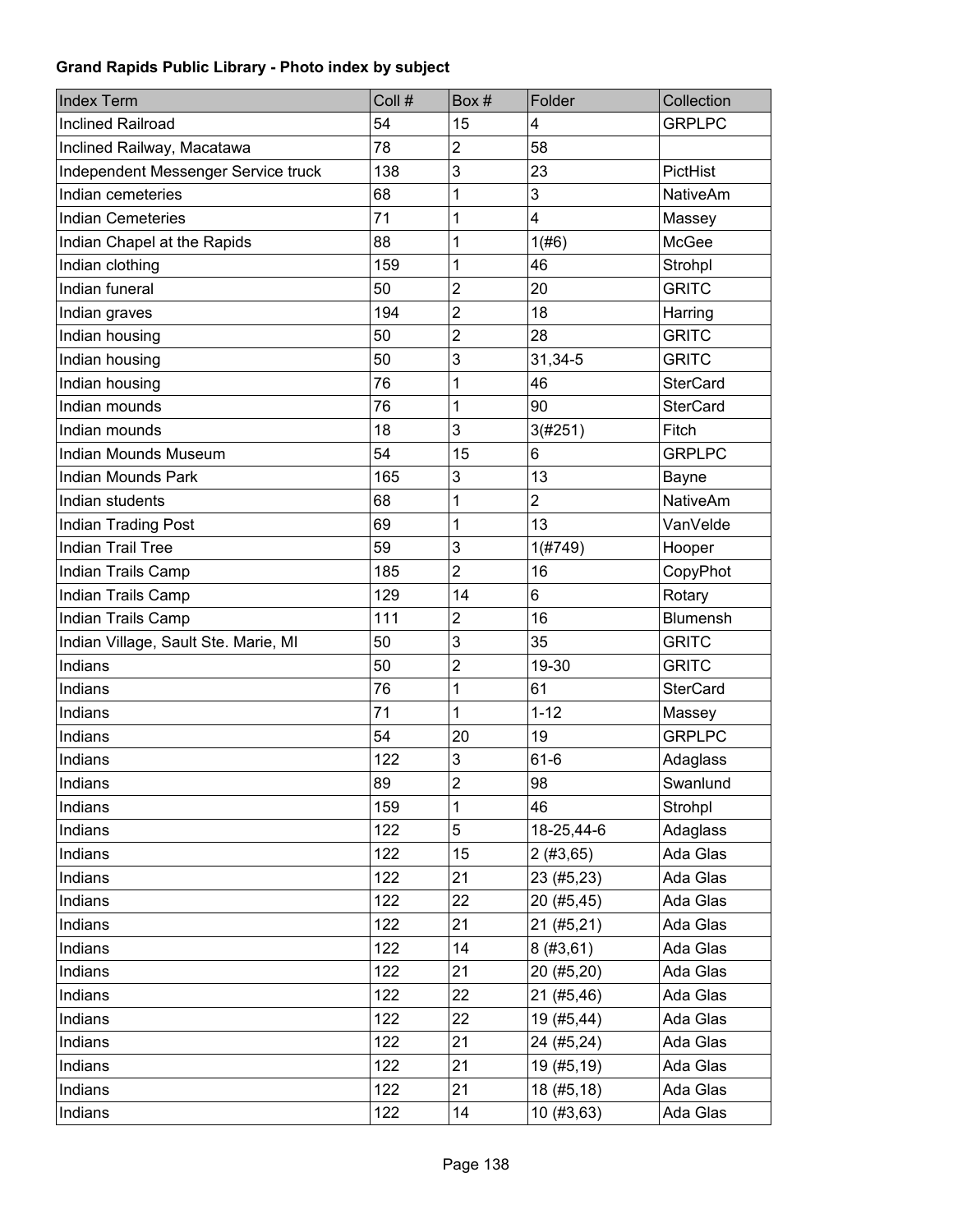| <b>Index Term</b>                            | Coll # | Box #                   | Folder            | Collection      |
|----------------------------------------------|--------|-------------------------|-------------------|-----------------|
| Indians                                      | 122    | 15                      | 3(#3,66)          | Ada Glas        |
| Indians                                      | 122    | 14                      | 9(#3, 62)         | Ada Glas        |
| Indians                                      | 122    | 21                      | 25 (#5,25)        | Ada Glas        |
| Indians                                      | 122    | 15                      | 1(#3, 64)         | Ada Glas        |
| <b>Industrial Branch Libraries</b>           | 109    | 9                       | 6                 | Library         |
| <b>Industrial Buildings</b>                  | 46     | 24 <sub>b</sub>         | 36                | <b>GRCofC</b>   |
| <b>Industrial Development</b>                | 46     | 24b                     | 37                | <b>GRCofC</b>   |
| <b>Industrial Plant Protection Institute</b> | 46     | 24b                     | 38                | <b>GRCofC</b>   |
| Industriana                                  | 46     | 24b                     | 39                | <b>GRCofC</b>   |
| Infant carriers                              | 122    | 12                      | 2(#3, 35)         | Ada Glas        |
| Infant carriers                              | 122    | 17                      | 4(#4, 21)         | Ada Glas        |
| Infant carriers                              | 122    | 12                      | 1(#3, 34)         | Ada Glas        |
| Infant carriers                              | 122    | 21                      | 14 (#5,14)        | Ada Glas        |
| Infant carriers                              | 136    | 3                       | 71                | Tho Glas        |
| Infant carriers                              | 136    | 3                       | 72                | Tho Glas        |
| Infant carriers                              | 136    | 3                       | 70                | Tho Glas        |
| <b>Infant Feeding Clinic</b>                 | 141    | 10                      | 17                | <b>GRHSoc</b>   |
| Inflation Conference-Genatski Speech         | 46     | 24 <sub>b</sub>         | 40                | <b>GRCofC</b>   |
| Innes Photo Supply Company                   | 54     | 15                      | 5                 | <b>GRPLPC</b>   |
| Inoculations                                 | 34     | 36                      | 561               | <b>KCHealth</b> |
| Inoculations                                 | 34     | 35                      | 534               | <b>KCHealth</b> |
| Inside Journey -- cast                       | 185    | $\overline{c}$          | 17                | CopyPhot        |
| Installing drain tiles                       | 138    | 3                       | 24                | PictHist        |
| Interlochen National Music Camp              | 159    | 1                       | 1, 16, 19, 42, 44 | Strohpl         |
| International Harvester Co.                  | 78     | 6                       | 1                 |                 |
| International Harvester Co. Service Building | 46     | 24 <sub>b</sub>         | 42                | <b>GRCofC</b>   |
| International President of Fire Chiefs Award | 46     | 24b                     | 43                | <b>GRCofC</b>   |
| Interstate Building                          | 84     | 21                      | 10                | <b>FMA</b>      |
| Interstate Building                          | 89     | $\overline{c}$          | 63                | Swanlund        |
| Inter-State Motor Freight System             | 46     | 24 <sub>b</sub>         | 41                | <b>GRCofC</b>   |
| Interurban Bridge                            | 54     | 15                      | $\overline{7}$    | <b>GRPLPC</b>   |
| Interurban Bridge                            | 184    | 1                       | 17                | Darling         |
| Interurban Bridge                            | 46     | 24b                     | 44                | <b>GRCofC</b>   |
| Interurban Bridge                            | 89     | $\overline{c}$          | 64                | Swanlund        |
| Interurban Bridge                            | 78     | $\overline{2}$          | 29                |                 |
| Interurban Bridge parking                    | 100    | 3                       | #18               | <b>GRPhotos</b> |
| Interurban Car Barns                         | 54     | 15                      | 8                 | <b>GRPLPC</b>   |
| Interurban construction camp                 | 138    | 3                       | 25                | PictHist        |
| Interurbans                                  | 136    | 1                       | $32 - 4$          | Thomas          |
| Interurbans                                  | 138    | 3                       | 26                | PictHist        |
| Interurbans                                  | 54     | 44                      | 21                | <b>GRPLPC</b>   |
| Interurbans                                  | 136    | $\overline{2}$          | 34                | Tho Glas        |
| Interurbans                                  | 136    | $\overline{\mathbf{c}}$ | 33                | Tho Glas        |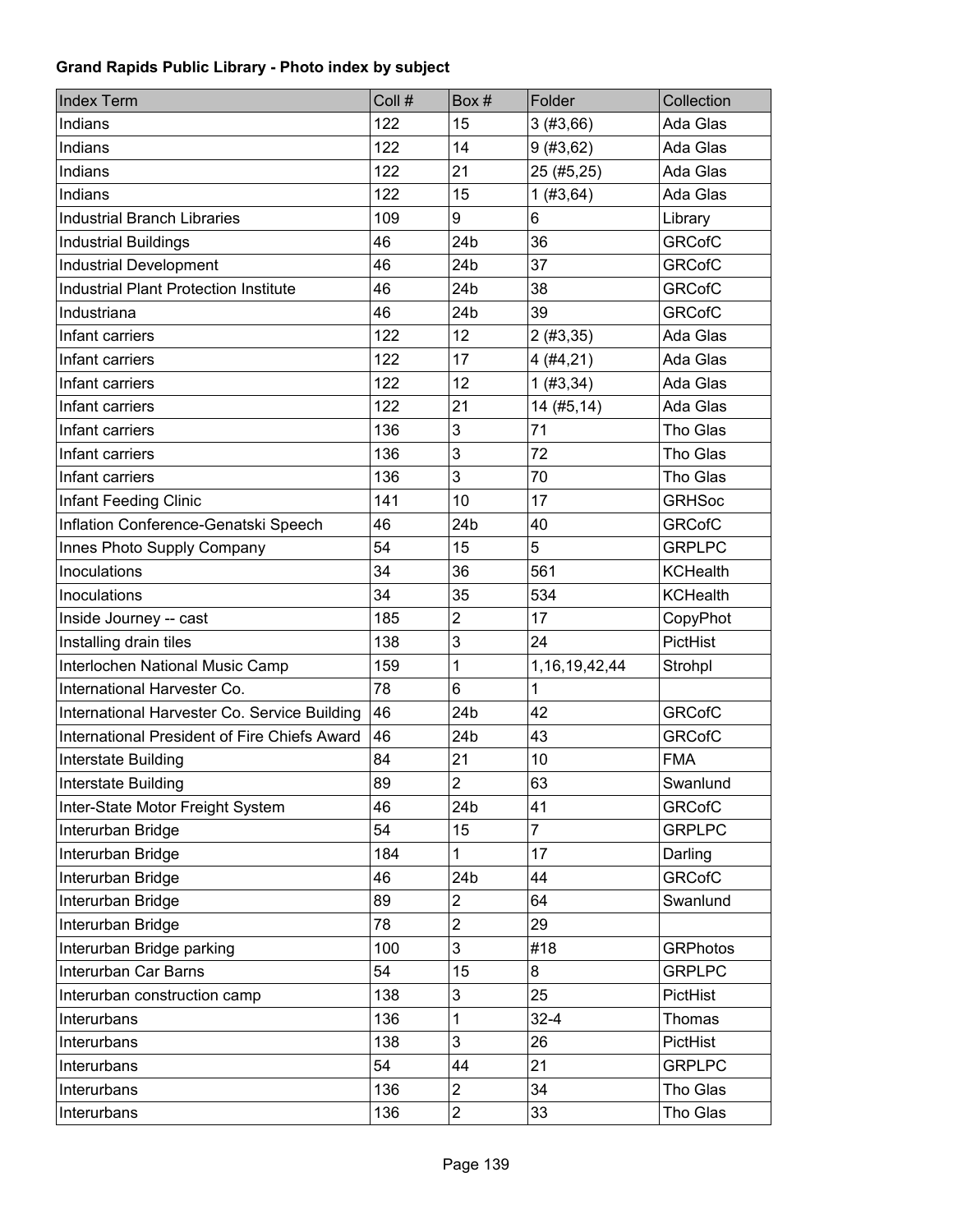| <b>Index Term</b>                          | Coll # | Box#            | Folder                       | Collection      |
|--------------------------------------------|--------|-----------------|------------------------------|-----------------|
| Interurbans                                | 136    | $\overline{2}$  | 32                           | Tho Glas        |
| Interurbans (Macatawa)                     | 78     | $\overline{2}$  | 57                           |                 |
| Interurbans  See  Streetcars               |        |                 |                              |                 |
| <b>Investors Diversified Service (IDS)</b> | 46     | 24 <sub>b</sub> | 45                           | <b>GRCofC</b>   |
| Ionia Ave. at Oakes St. views              | 185    | 4               | 1                            | CopyPhot        |
| Ionia Avenue School                        | 18     | 1               | 7(#65)                       | Fitch           |
| Ionia Avenue School                        | 66     | 1               | 1(f#11)                      | Johnston        |
| Ionia Avenue views                         | 54     | 15              | 10                           | <b>GRPLPC</b>   |
| Ionia Avenue views                         | 100    | $\overline{c}$  | 6                            | <b>GRPhotos</b> |
| Ionia Avenue views                         | 59     | $\overline{2}$  | 3#648)                       | Hooper          |
| Ionia Avenue views                         | 69     | 1               | 22                           | VanVelde        |
| Ionia Avenue views                         | 139    | 1               | 28                           | CamClub         |
| Ionia Avenue views                         | 118    | 3               | 59                           |                 |
| Ionia Avenue views                         | 118    | 3               | 57                           |                 |
| Ionia Avenue views                         | 118    | 3               | 138                          |                 |
| Ionia Avenue views                         | 118    | 3               | 137                          |                 |
| Ionia House (grocery)                      | 59     | $\overline{2}$  | 4(#673)                      | Hooper          |
| Ionia House (hotel)                        | 33     | 11              | 25                           | Anderson        |
| Ionia Reformatory                          | 159    | 1               | 33                           | Strohpl         |
| Ionia Street views                         | 91     | 1               | $\mathbf 1$                  |                 |
| Ionia Street views                         | 91     | 3               | p. 23                        |                 |
| Ionia Street views                         | 118    | 3               | 43a & b                      |                 |
| Ionia Street views                         | 118    | 3               | 73                           |                 |
| Ionia Street views                         | 78     | $6\phantom{1}$  | $\mathbf{1}$                 |                 |
| Ionia Street views                         | 118    | 3               | 47                           |                 |
| Ionia, MI                                  | 54     | 15              | 9                            | <b>GRPLPC</b>   |
| Ionia, MI                                  | 133    | 1               | 77                           | <b>NewsFoto</b> |
| Ionia, MI                                  | 78     | $\overline{c}$  | 30                           |                 |
| Ionia, MI Bridges                          | 33     | $\overline{7}$  | box contents not<br>foldered | Anderson        |
| Ionia, MI City Hall                        | 43     | 1               | 5(#225)                      | Morris          |
| Ionia, MI City Hall                        | 43     | 1               | 5(#225)                      | Morris          |
| Ionias Club                                | 185    | $\mathbf{2}$    | 18                           | CopyPhot        |
| Ira M. Smith Company                       | 73     | 1               | 39                           | Cam Shop        |
| Ira M. Smith Company. Interiors            | 73     | 1               | 39                           | Cam Shop        |
| Ira O. Johnson Milk Laboratory             | 122    | 16              | 5(#4, 12)                    | Ada Glas        |
| Irish farm                                 | 54     | 15              | 11                           | <b>GRPLPC</b>   |
| Iron cross taken from the old Campau       |        |                 |                              |                 |
| Church                                     | 88     | 1               | 1(#9)                        | McGee           |
| Iron lungs                                 | 98     | 15              | 11                           | MercyCen        |
| Ironton Ferry                              | 159    | $\overline{2}$  | 5                            | Strohpl         |
| Iroquois Middle School                     | 54     | 15              | 12                           | <b>GRPLPC</b>   |
| Irwin Seating Co.                          | 84     | 19              | 10                           | <b>FMA</b>      |
| Irwin Seating Co.                          | 84     | 17              | 18                           | <b>FMA</b>      |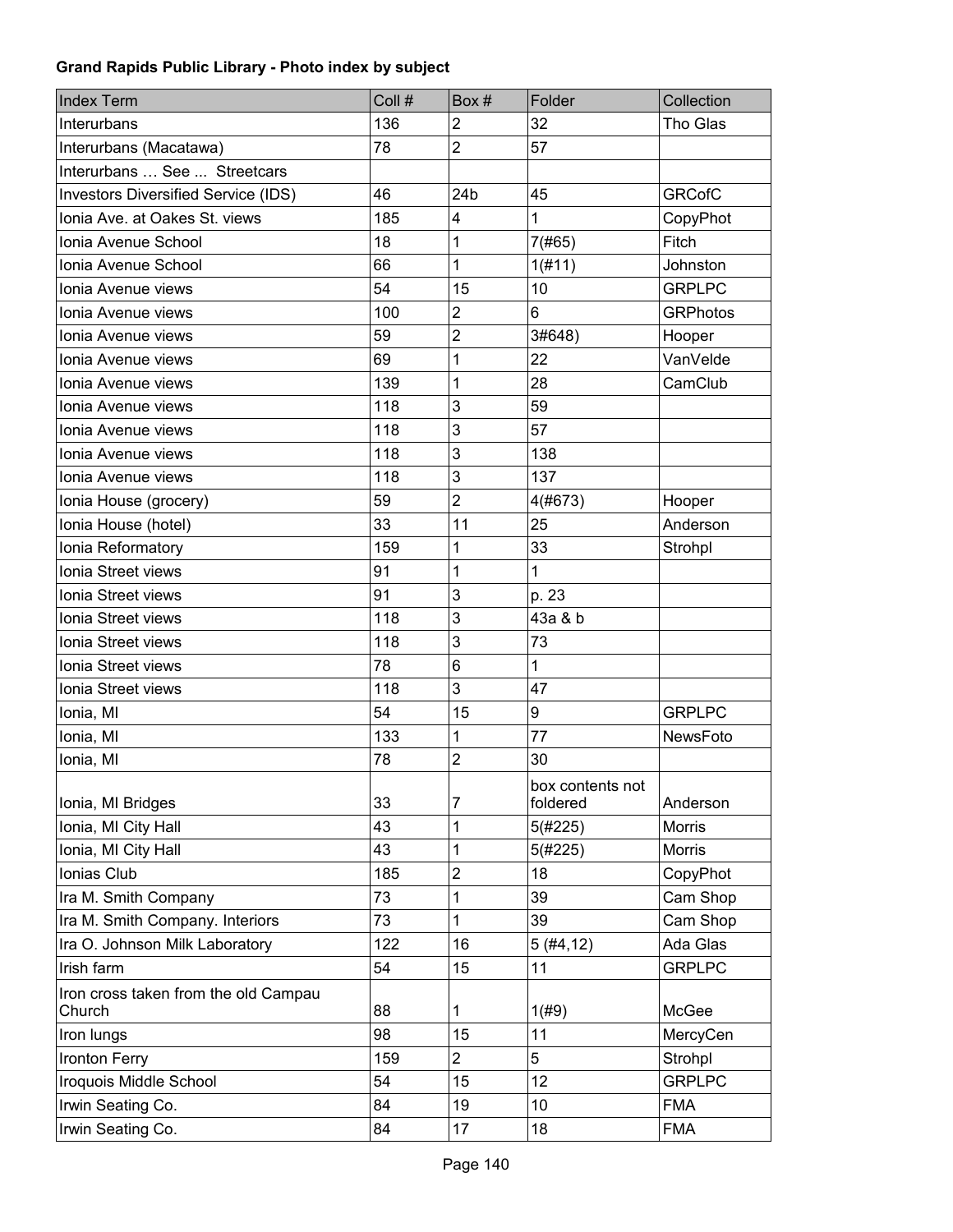| <b>Index Term</b>                      | Coll # | Box#                    | Folder                       | Collection      |
|----------------------------------------|--------|-------------------------|------------------------------|-----------------|
| Irwin Seating Co. Displays             | 46     | 24 <sub>b</sub>         | 46                           | <b>GRCofC</b>   |
| <b>Isis Theater</b>                    | 138    | 3                       | 27                           | PictHist        |
| <b>Isis Theater</b>                    | 54     | 15                      | 13                           | <b>GRPLPC</b>   |
| <b>Israel's Building</b>               | 54     | 15                      | 14                           | <b>GRPLPC</b>   |
| J. C. Herkner Jewelry Co.              | 73     | $\overline{2}$          | 5                            | Cam Shop        |
| J. Gordon Rankin Building              | 78     | 3                       | 3                            |                 |
| J. Nicholas Moving truck               | 138    | 3                       | 28                           | PictHist        |
| J. W. York & Sons Band Instruments     | 78     | 6                       | $\mathbf{1}$                 |                 |
| J.A. Liebler General Store             | 78     | 1                       | 29                           |                 |
| J.C. Herkner Jewelry Co. Interiors     | 73     | $\overline{c}$          | 5                            | Cam Shop        |
| J.W. York & Sons                       | 78     | 3                       | 45                           |                 |
| Jack H. McQuaig Seminar                | 46     | 24 <sub>b</sub>         | 47                           | <b>GRCofC</b>   |
| Jack Lacy Sales Clinic                 | 46     | 24 <sub>b</sub>         | 48                           | <b>GRCofC</b>   |
| Jackson, MI bridges                    | 33     | 3                       | box contents not<br>foldered | Anderson        |
| Jails                                  | 33     | 11                      | 28                           | Anderson        |
| Jails                                  | 76     | 1                       | 48                           | <b>SterCard</b> |
| Jails                                  | 43     | $\overline{2}$          | 2(#425)                      | <b>Morris</b>   |
| Jails                                  | 70     | 1                       | 8                            | Merrill         |
| Jails                                  | 93     | 1                       | 62                           | Lorenson        |
| Jails                                  | 54     | 17                      | $\overline{2}$               | <b>GRPLPC</b>   |
| Jails                                  | 133    | 1                       | 59,85                        | NewsFoto        |
| Jails                                  | 91     | 1                       | 4                            |                 |
| Jails -- Interiors                     | 138    | 3                       | 29                           | PictHist        |
| Jails  See also  Kent County Jail      |        |                         |                              |                 |
| Jamaica, West Indies                   | 74     | 28                      | 9                            | <b>Brewer</b>   |
| James Bayne Co.                        | 78     | 1                       | 13                           |                 |
| James Bayne Co.                        | 78     | 4                       | X <sub>5</sub>               |                 |
| James Bayne Company                    | 165    | 6                       | $1 - 10$                     | Bayne           |
| James H. Zumberge Library              | 78     | $\overline{2}$          | 12                           |                 |
| Jamestown Lounge Co.                   | 84     | 19                      | 11                           | <b>FMA</b>      |
| Jamestown, MI Centennial Celebration   | 54     | 15                      | 15                           | <b>GRPLPC</b>   |
| Jarecki Corp.                          | 46     | 24b                     | 49                           | <b>GRCofC</b>   |
| Jarecki Corp.                          | 133    | 1                       | 78                           | NewsFoto        |
| Jarvis Bicycle Shop                    | 59     | 1                       | 1(#24)                       | Hooper          |
| Jarvis house                           | 59     | 1                       | 3(#186)                      | Hooper          |
| Jarvis house                           | 33     | 12                      | 48                           | Anderson        |
| JC Learning Center                     | 91     | 3                       | p. 139                       |                 |
| Jeeps                                  | 159    | $\mathbf 2$             | 25                           | Strohpl         |
| Jefferson Ave. at Franklin St. views   | 185    | $\overline{\mathbf{4}}$ | $\mathbf{1}$                 | CopyPhot        |
| Jefferson Ave. at Washington St. views | 138    | 3                       | 30                           | PictHist        |
| Jefferson Ave. at State St. views      | 54     | 15                      | 17                           | <b>GRPLPC</b>   |
| Jefferson Avenue views                 | 185    | $\overline{\mathbf{4}}$ | 1                            | CopyPhot        |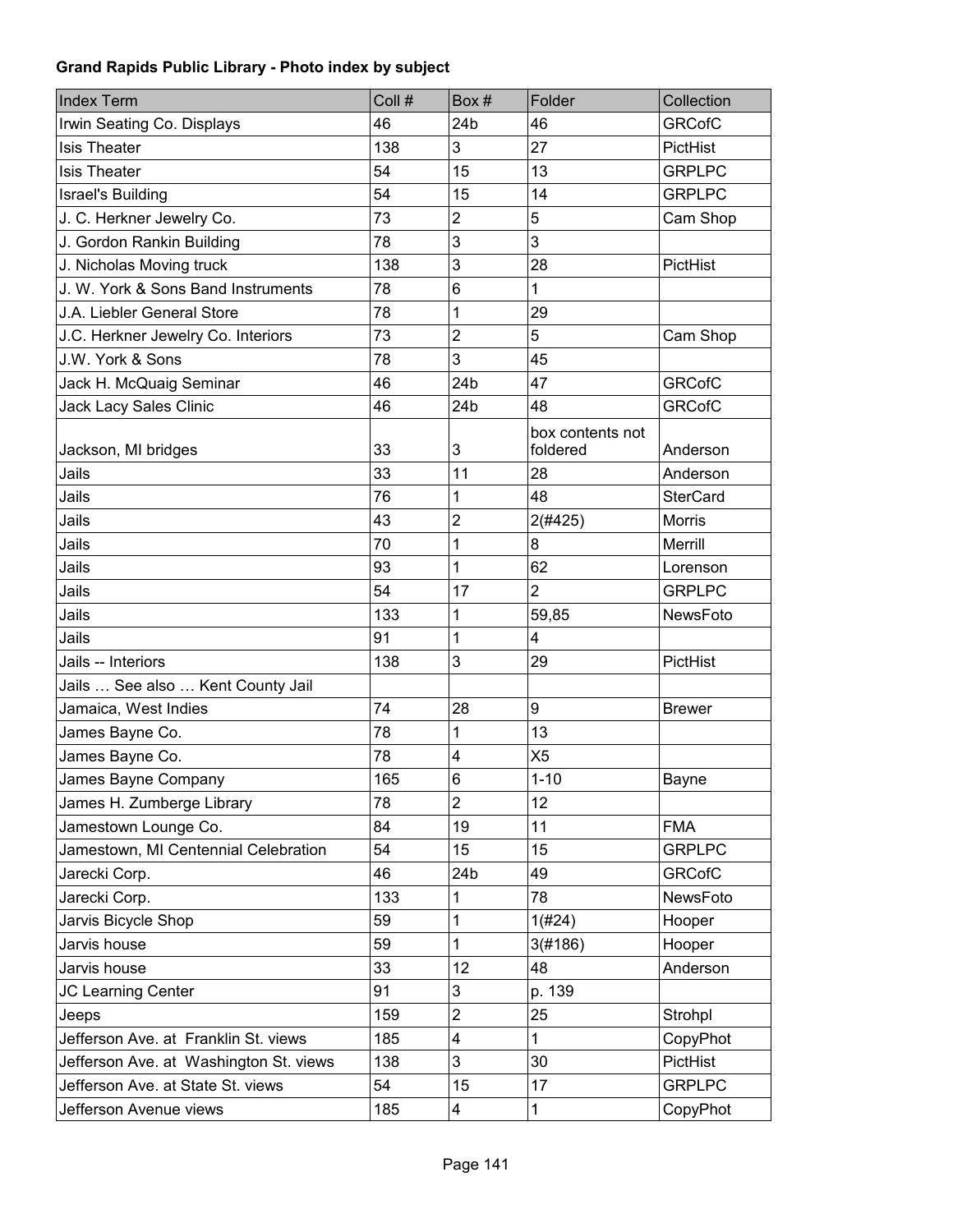| <b>Index Term</b>                        | Coll # | Box#                    | Folder  | Collection      |
|------------------------------------------|--------|-------------------------|---------|-----------------|
| Jefferson Avenue views                   | 59     | $\overline{2}$          | 3(#620) | Hooper          |
| Jefferson Avenue views                   | 76     | 1                       | 47      | <b>SterCard</b> |
| Jefferson Avenue views                   | 91     | 3                       | p. 119  |                 |
| Jefferson Avenue views                   | 91     | 1                       | 6       |                 |
| Jefferson Avenue views                   | 91     | 3                       | p. 118  |                 |
| Jefferson School                         | 185    | $\overline{2}$          | 19      | CopyPhot        |
| Jefferson School                         | 54     | 15                      | 16      | <b>GRPLPC</b>   |
| Jefferson School                         | 33     | 12                      | 49      | Anderson        |
| Jefferson St. views (Muskegon, Mi.)      | 313    | 1                       |         |                 |
| Jenison Mills                            | 138    | 3                       | 31      | PictHist        |
| Jenison Mills                            | 93     | 1                       | 64      | Lorenson        |
| Jenison Park                             | 78     | $\overline{2}$          | 31      |                 |
| Jenison Park                             | 78     | $\overline{2}$          | 25      |                 |
| Jenison, MI                              | 69     | 1                       | 14      | VanVelde        |
| Jenison, MI                              | 136    | 3                       | 50      | Thomas          |
| Jenison, MI                              | 136    | $\overline{7}$          | 219     | Tho Glas        |
| Jennings Co., Perfumers                  | 78     | $\overline{2}$          | 32      |                 |
| Jennings Flavoring Extract Co.           | 73     | $\overline{2}$          | 8       | Cam Shop        |
| Jennings Flavoring Extract Co. Interiors | 73     | $\overline{2}$          | 8       | Cam Shop        |
| Jennings Perfumery Co.                   | 73     | $\overline{2}$          | 8       | Cam Shop        |
| Jennings Perfumery Co. Interiors         | 73     | $\overline{2}$          | 8       | Cam Shop        |
| Jesiek Boat Co.                          | 73     | 1                       | 34      | Cam Shop        |
| Jesiek Boat Co.                          | 78     | $\overline{2}$          | 32.5    |                 |
| <b>Jess Elster's All Stars</b>           | 113    | 3                       | 11      | <b>BlackHst</b> |
| Jet Electronics and Technology, Inc.     | 46     | 24b                     | 50      | <b>GRCofC</b>   |
| Jewelry stores                           | 54     | 13                      | 16      | <b>GRPLPC</b>   |
| Jewelry stores                           | 54     | $\overline{\mathbf{4}}$ | 12      | <b>GRPLPC</b>   |
| Jewelry stores -- Interiors              | 141    | 10                      | 15      | <b>GRHSoc</b>   |
| Jig saw                                  | 46     | 21 <sub>b</sub>         | 45      | <b>GRCofC</b>   |
| Jim Williams Motor Hotel                 | 78     | $\overline{2}$          | 33      |                 |
| Jobs for Dropouts Program                | 46     | 24b                     | 51      | <b>GRCofC</b>   |
| John A. Collins Park                     | 91     | 3                       | p. 131  |                 |
| John Ball Monument                       | 43     | 1                       | 6(#274) | <b>Morris</b>   |
| John Ball Monument                       | 165    | $\overline{2}$          | 12      | Bayne           |
| John Ball Monument                       | 54     | 15                      | 18      | <b>GRPLPC</b>   |
| John Ball Monument                       | 59     | $\overline{c}$          | 3(#638) | Hooper          |
| John Ball Park                           | 128    | 1                       | 22,53-7 | Stover          |
| John Ball Park                           | 162    | 1                       | $2 - 3$ | GlassNeg        |
| John Ball Park                           | 159    | 1                       | 30      | Strohpl         |
| John Ball Park                           | 87     | 1                       | 4       | Cyanotyp        |
| John Ball Park                           | 77     | 1                       | 14      | Dautrich        |
| John Ball Park                           | 54     | 15                      | 19-21   | <b>GRPLPC</b>   |
| John Ball Park                           | 59     | 3                       | 1(#756) | Hooper          |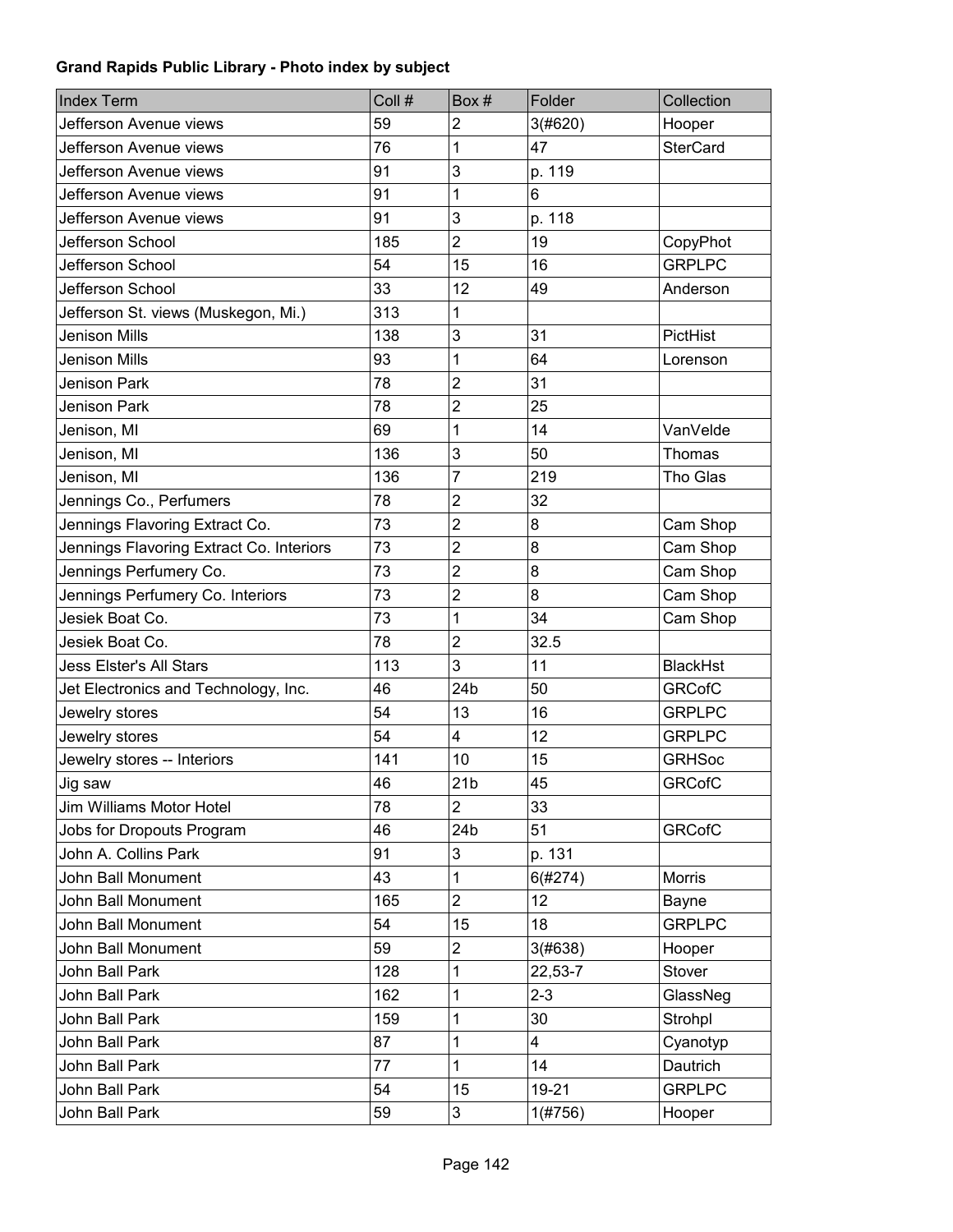| <b>Index Term</b>            | Coll # | Box#                    | Folder          | Collection     |
|------------------------------|--------|-------------------------|-----------------|----------------|
| John Ball Park               | 139    | 1                       | 37              | CamClub        |
| John Ball Park               | 138    | 3                       | 32              | PictHist       |
| John Ball Park               | 89     | $\overline{2}$          | 65              | Swanlund       |
| John Ball Park               | 136    | 1                       | $35-6$          | <b>Thomas</b>  |
| John Ball Park               | 194    | $\overline{2}$          | 65              | Harring        |
| John Ball Park               | 202    | 1                       | 16,94           | Symes          |
| John Ball Park               | 54     | 16                      | $1 - 2$         | <b>GRPLPC</b>  |
| John Ball Park               | 136    | 4                       | $1 - 3$         | Thomas         |
| John Ball Park               | 78     | $\overline{2}$          | 34.2            |                |
| John Ball Park               | 78     | $\overline{2}$          | 8               |                |
| John Ball Park               | 78     | $\overline{2}$          | 34.4            |                |
| John Ball Park               | 78     | $\overline{2}$          | $\overline{7}$  |                |
| <b>John Ball Park</b>        | 78     | $\overline{2}$          | 34.1            |                |
| John Ball Park               | 78     | $\overline{2}$          | 34.5            |                |
| John Ball Park               | 78     | $\overline{2}$          | 34.8            |                |
| John Ball Park               | 78     | $\overline{2}$          | 34.3            |                |
| <b>John Ball Park</b>        | 136    | $\overline{2}$          | 36              | Tho Glas       |
| John Ball Park               | 78     | $\overline{\mathbf{4}}$ | X <sub>5</sub>  |                |
| John Ball Park               | 162    | 1                       | 3               | <b>GRPL GP</b> |
| John Ball Park               | 162    | 1                       | $\overline{2}$  | <b>GRPL GP</b> |
| John Ball Park               | 78     | 5                       | 5               |                |
| John Ball Park               | 78     | 4                       | X3              |                |
| John Ball Park               | 136    | $\overline{2}$          | 35              | Tho Glas       |
| John Ball Park               | 313    | 1                       |                 |                |
| John Ball Park               | 91     | $\overline{2}$          | 1               |                |
| John Ball Park               | 91     | $\overline{2}$          | 6               |                |
| John Ball Park               | 91     | $\overline{2}$          | 5               |                |
| <b>John Ball Park</b>        | 136    | 6                       | 194             | Tho Glas       |
| John Ball Park               | 136    | 7                       | 220             | Tho Glas       |
| John Ball Park               | 136    | 7                       | 221             | Tho Glas       |
| John Ball Park               | 136    | 7                       | 222             | Tho Glas       |
| John Ball Park               | 78     | 6                       | $\overline{2}$  |                |
| John Ball Park Arch          | 128    | 1                       | 56              | Stover         |
| John Ball Park Drive View    | 33     | 12                      | 52              | Anderson       |
| John Ball Park Grotto        | 185    | $\overline{c}$          | 20              | CopyPhot       |
| John Ball Park Pavilion      | 43     | 1                       | 3(#117)         | Morris         |
| John Ball Park Pond          | 128    | 1                       | 22              | Stover         |
|                              |        |                         | 1(#748,750,752- |                |
| John Ball Park Zoo           | 59     | 3                       | 3)              | Hooper         |
| John Ball Park Zoo           | 46     | 24b                     | 52              | <b>GRCofC</b>  |
| John Ball Park Zoo           | 43     | 1                       | 4(#152)         | Morris         |
| John Ball Park, Addition     | 78     | $\overline{2}$          | 34.1            |                |
| John Ball Park, Conservatory | 78     | $\overline{c}$          | 34.2            |                |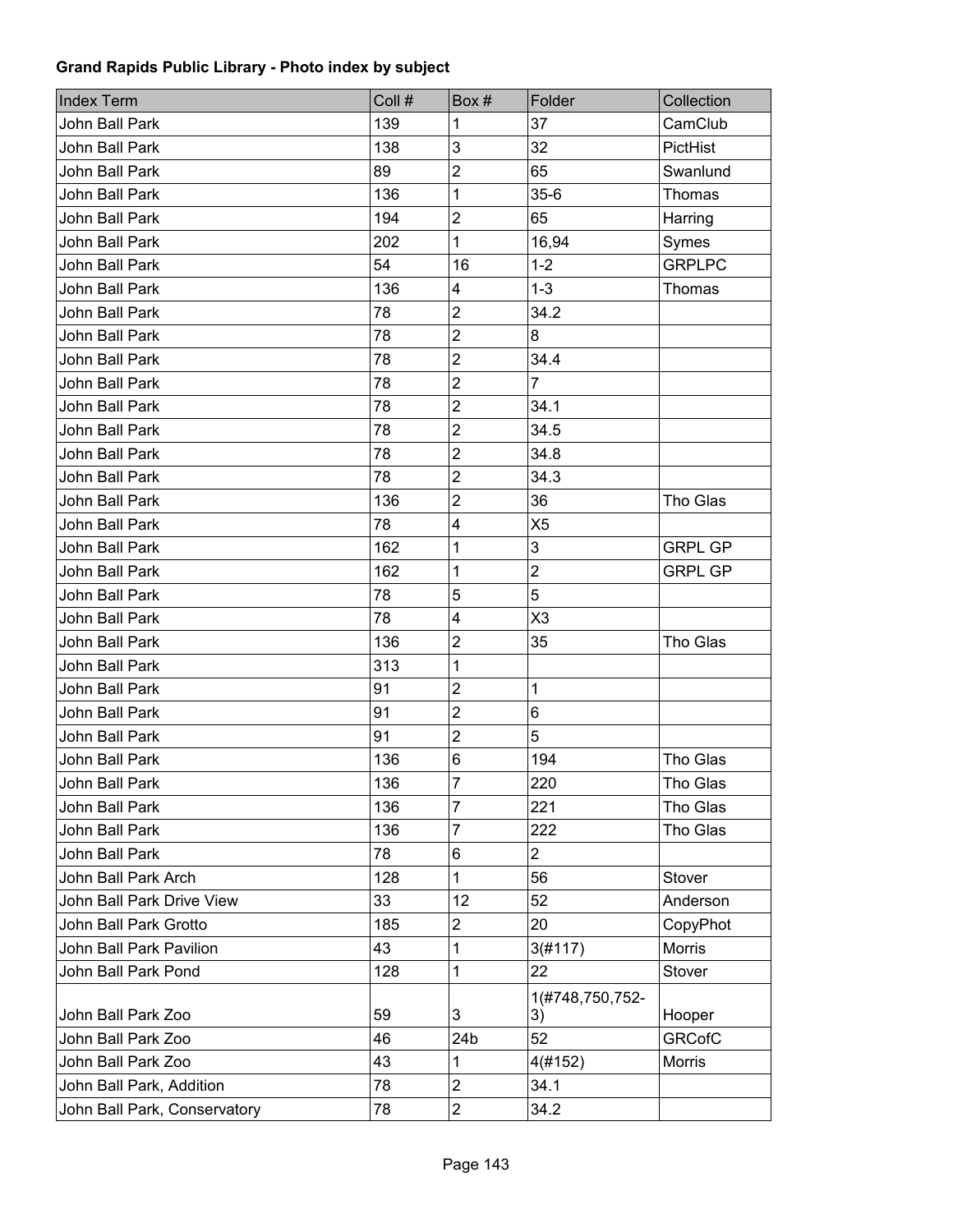| <b>Index Term</b>                      | Coll # | Box#            | Folder          | Collection      |
|----------------------------------------|--------|-----------------|-----------------|-----------------|
| John Ball Park, Entrance               | 78     | 2               | 34.4            |                 |
| John Ball Park, Fountain               | 78     | $\overline{2}$  | 34.5            |                 |
| John Ball Park. Boulevard              | 78     | $\overline{2}$  | 34.10           |                 |
| John Ball Park. Bridge                 | 78     | $\overline{2}$  | 34.11           |                 |
| John Ball Park, Fountain               | 78     | $\overline{2}$  | 35              |                 |
| John Ball Park. Grotto                 | 73     | $\overline{2}$  | 3               | Cam Shop        |
| John Ball Park. Grotto                 | 78     | $\overline{2}$  | 34.7            |                 |
| John Ball Park. Lake                   | 78     | $\overline{c}$  | 34.9            |                 |
| John Ball Park, Pavilion               | 78     | $\overline{c}$  | 34.10           |                 |
| John Ball Park. Pond                   | 78     | $\overline{2}$  | 34.9            |                 |
| John Ball Park. Statue                 | 78     | $\overline{2}$  | 34.12           |                 |
| John Ball Park. Zoo                    | 78     | $\overline{2}$  | 34.13           |                 |
| John Ball Park.Duck Pond               | 78     | $\overline{2}$  | 34.9            |                 |
| John Ball Park.Fish Pond               | 78     | $\overline{2}$  | 34.9            |                 |
| John Ball Park. The Forks              | 78     | $\overline{2}$  | 34.6            |                 |
| John C. Noel Co.                       | 73     | $\overline{2}$  | $\mathbf 1$     | Cam Shop        |
| John C. Noel Co.Interiors              | 73     | $\overline{2}$  | 1               | Cam Shop        |
| John D. Doan Company                   | 33     | 10              | 17              | Anderson        |
| John D. Raab Chair Co.                 | 73     | $\overline{2}$  | 3               | Cam Shop        |
| John Hancock Mutual Life Insurance Co. | 46     | 24 <sub>b</sub> | 53              | <b>GRCofC</b>   |
| John S. Noel building                  | 100    | 1               | $\overline{2}$  | <b>GRPhotos</b> |
| John Widdicomb Company                 | 17     | 21              | 91              | Widdicom        |
| John Widdicomb Company                 | 84     | 19              | 11              | <b>FMA</b>      |
| John Widdicomb Company                 | 84     | 21              | 5(#11)          | <b>FMA</b>      |
| Johnny of Philip Morris                | 75     | 34              | 6               | Walsh           |
| Johnny of Philip Morris                | 75     | 32              | V <sub>5</sub>  | Walsh           |
| Johnson Cigar Company. Interiors       | 73     | 1               | 33              | Cam Shop        |
| Johnson Furniture Co. displays         | 46     | 24 <sub>b</sub> | 54              | <b>GRCofC</b>   |
| Johnson Furniture Company              | 84     | 19              | 12              | <b>FMA</b>      |
| Johnson Furniture Company              | 84     | 21              | 5 (#17,#19,#20) | <b>FMA</b>      |
| Johnson Milk Laboratory                | 122    | 16              | 5(#4, 12)       | Ada Glas        |
| Joldersma Funeral Home                 | 109    | 9               | 4               | Library         |
| Jones Octagon house (cobblestones)     | 33     | 12              | 48              | Anderson        |
| Jones Octagon house (cobblestones)     | 59     | 1               | 3(#182)         | Hooper          |
| Jonkman house                          | 93     | 1               | 48              | Lorenson        |
| Jorquenay, France                      | 108    | 3               | 14              | 339thAmb        |
| Joslyn house                           | 18     | 1               | 6(#55)          | Fitch           |
| Joslyn house                           | 18     | 3               | 2(#238)         | Fitch           |
| Judges                                 | 54     |                 | OversizelX-B-20 | <b>GRPLPC</b>   |
| Jules Restaurant                       | 46     | 24c             | $\mathbf 1$     | <b>GRCofC</b>   |
| Julius Wagner Grocery                  | 147    | 1               | 14              | Schroed         |
| <b>Junction Dam</b>                    | 54     | 16              | 3               | <b>GRPLPC</b>   |
| Junior Achievement                     | 46     | 24c             | $\sqrt{2}$      | <b>GRCofC</b>   |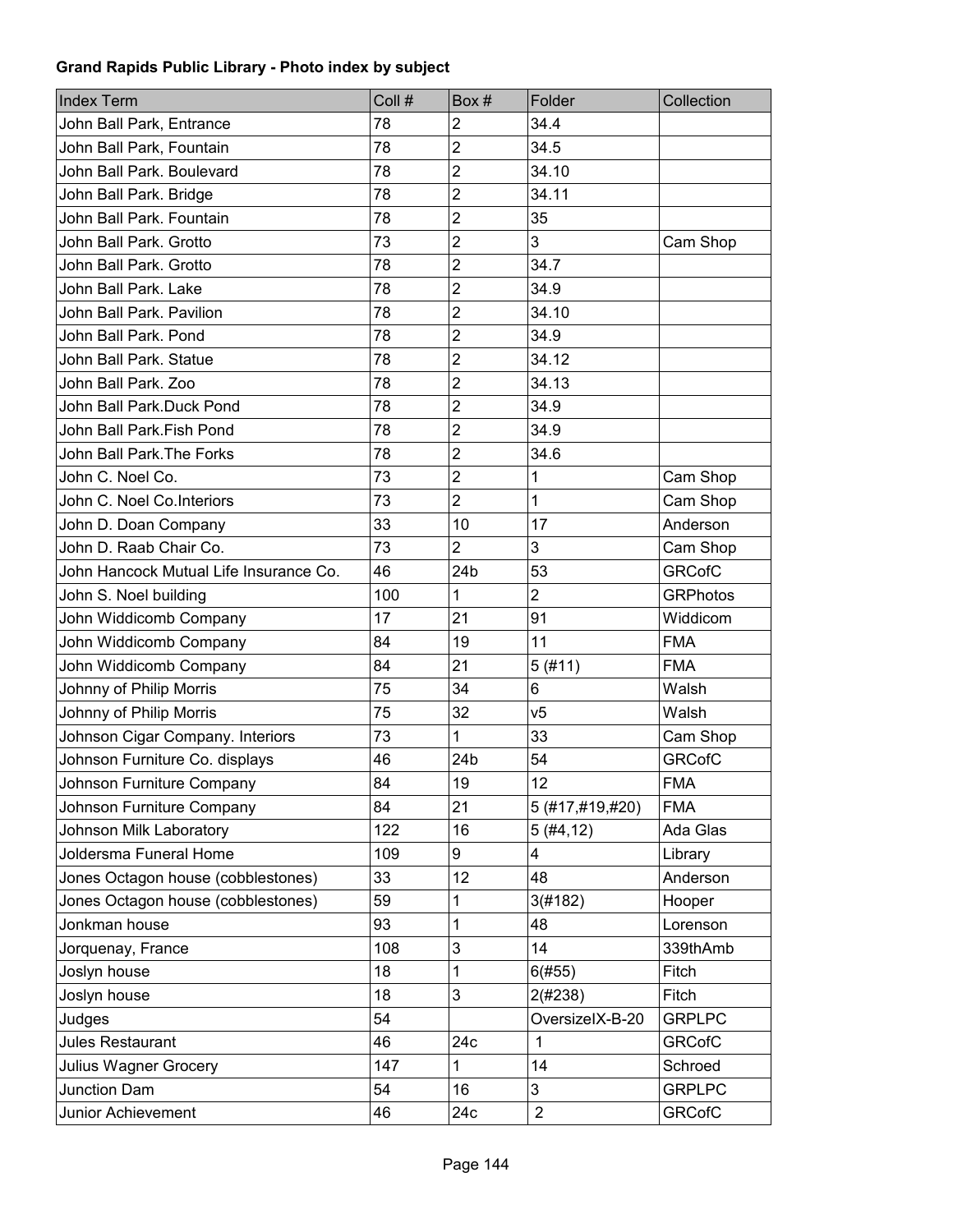| <b>Index Term</b>                          | Coll # | Box#                      | Folder         | Collection      |
|--------------------------------------------|--------|---------------------------|----------------|-----------------|
| <b>Junior Achievement</b>                  | 91     | 3                         | p. 99          |                 |
| <b>Junior Achievement Association</b>      | 54     | 16                        | 4              | <b>GRPLPC</b>   |
| Junior Achievement Association Building    | 54     | 16                        | 5              | <b>GRPLPC</b>   |
| Junior Achievement Association Building    | 54     | $\overline{7}$            | 36             | <b>GRPLPC</b>   |
| Junior Achievement Award Winners           | 46     | 24c                       | 3              | <b>GRCofC</b>   |
| Junior Rotarians                           | 129    | 14                        | $\overline{7}$ | Rotary          |
| Junior-Senior Membership Dinner-1931       | 46     | 24c                       | $\overline{4}$ | <b>GRCofC</b>   |
| Juvenile Home                              | 54     | 16                        | 6              | <b>GRPLPC</b>   |
| Kalamazoo (Mi.) views                      | 313    | 1                         |                |                 |
| Kalamazoo Airport                          | 111    | $\overline{2}$            | 17             | <b>Blumensh</b> |
| Kalamazoo Avenue views                     | 100    | $\overline{2}$            | $\overline{7}$ | <b>GRPhotos</b> |
| Kalamazoo House (hotel)                    | 59     | $\overline{2}$            | 4(#675)        | Hooper          |
| Kalamazoo House (hotel)                    | 33     | 11                        | 25             | Anderson        |
| Kalkaska Trout King                        | 159    | $\overline{2}$            | 18             | Strohpl         |
| Kalkaska, MI Railroad Depot                | 185    | $\overline{2}$            | 21             | CopyPhot        |
| Kamstra Meat Market                        | 100    | 1                         | $\overline{2}$ | <b>GRPhotos</b> |
| Keeler Building                            | 46     | 24c                       | $6\phantom{1}$ | <b>GRCofC</b>   |
| <b>Keeler Building</b>                     | 133    | 1                         | 81             | NewsFoto        |
| Keeler Building                            | 84     | 21                        | 12             | <b>FMA</b>      |
| Keeler house                               | 54     | 16                        | $\overline{7}$ | <b>GRPLPC</b>   |
| Keeley Institute                           | 73     | 1                         | 14             | Cam Shop        |
| Keeley Institute. Interiors                | 73     | 1                         | 14             | Cam Shop        |
| Keister house                              | 101    | 1                         | 13             | Keister         |
| Keith's Empress Theatre                    | 54     | 7                         | 48             | <b>GRPLPC</b>   |
| Keller Transfer Line                       | 73     | 1                         | 20             | Cam Shop        |
| Kellogg Plant. Battle Creek, Mich.         | 133    | 1                         | 82             | NewsFoto        |
| Kelloggsville School                       | 133    | 1                         | 83             | NewsFoto        |
| Kelloggsville, MI Halfway House            | 43     | 1                         | 3(#115)        | Morris          |
| Kelloggsville, MI Halfway House            | 59     | 1                         | 3(#158)        | Hooper          |
| Kelvinator, Inc.                           | 46     | 24c                       | 7              | <b>GRCofC</b>   |
| Kendall Building                           | 54     | 20                        | $\overline{c}$ | <b>GRPLPC</b>   |
| Kendall Building                           | 33     | 10                        | 17             | Anderson        |
| Kendall Building                           | 54     | 16                        | 8              | <b>GRPLPC</b>   |
| Kendall Building                           | 59     | $\overline{c}$            | 1(#426)        | Hooper          |
| Kendall Building                           | 54     | $\overline{7}$            | 6              | <b>GRPLPC</b>   |
| Kendall College of Art and Design          | 138    | $\ensuremath{\mathsf{3}}$ | 33             | PictHist        |
| Kendall College of Art and Design          | 59     | $\overline{2}$            | 4(#693)        | Hooper          |
| Kendall College of Art and Design          | 89     | $\overline{c}$            | 67             | Swanlund        |
| Kendall College of Art and Design          | 93     | 1                         | 21             | Lorenson        |
| Kendall College of Art and Design students | 46     | 24c                       | 8              | <b>GRCofC</b>   |
| Kendall house                              | 92     | 1                         | 5              | Richmond        |
| Kendall house                              | 18     | 3                         | 2(#233)        | Fitch           |
| Kennedy, J. M. Livery                      | 33     | 11                        | 30             | Anderson        |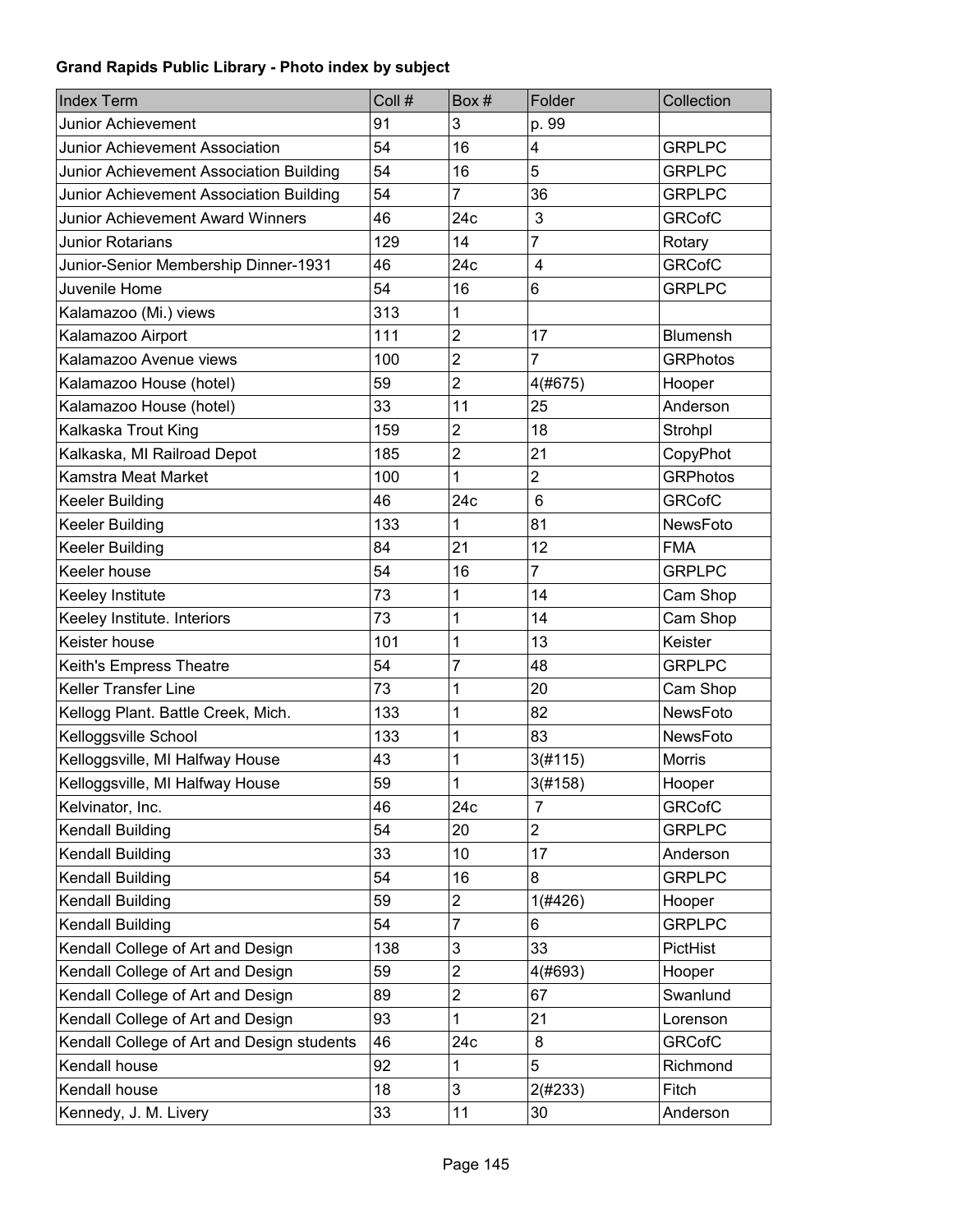| <b>Index Term</b>                | Coll # | Box#                    | Folder          | Collection      |
|----------------------------------|--------|-------------------------|-----------------|-----------------|
| Kennedy, J. M. Livery            | 54     | 16                      | 9               | <b>GRPLPC</b>   |
| Ken-O-Sha Park Project           | 67     | 1                       | 10              | Scrip L.        |
| Kenowa Water Authority           | 133    | 1                       | 84              | <b>NewsFoto</b> |
| Kensington School                | 54     | 16                      | 10              | <b>GRPLPC</b>   |
| <b>Kent Aviation Service</b>     | 75     | 33                      | 29              | Walsh           |
| Kent City, MI                    | 101    | 1                       | 14              | Keister         |
| Kent City, MI City Hall          | 133    | 1                       | 32              | <b>NewsFoto</b> |
| Kent City, MI fire               | 101    | 1                       | 14              | Keister         |
| Kent City, MI High School        | 101    | 1                       | 14              | Keister         |
| Kent Community Hospital          | 54     | 16                      | 11              | <b>GRPLPC</b>   |
| Kent Community Hospital          | 165    | $\overline{2}$          | 21              | Bayne           |
| Kent Community Hospital          | 54     | 45                      | 5               | <b>GRPLPC</b>   |
| Kent Country Club                | 138    | 3                       | 34              | PictHist        |
| Kent Country Club                | 138    | 3                       | 34              | PictHist        |
| Kent Country Club                | 54     | 17                      | 1               | <b>GRPLPC</b>   |
| Kent Country Club                | 185    | $\overline{c}$          | 22              | CopyPhot        |
| Kent Country Club                | 89     | $\overline{\mathbf{c}}$ | 68              | Swanlund        |
| Kent Country Club                | 78     | 3                       | 12              |                 |
| Kent Country Club                | 78     | $\overline{2}$          | 36              |                 |
| Kent County Aeronautics Board    | 46     | 24c                     | 9               | <b>GRCofC</b>   |
| Kent County Airport              | 78     | $\overline{2}$          | 37              |                 |
| Kent County Airport              | 78     | $\overline{c}$          | 6               |                 |
| Kent County Airport              | 78     | $\overline{c}$          | 37              |                 |
| Kent County Airport              | 78     | 1                       | 84              |                 |
| Kent County Airport              | 78     | $\overline{2}$          | $\overline{7}$  |                 |
| Kent County Board of Supervisors | 75     | 33                      | 33              | Walsh           |
| Kent County Building             | 78     | 3                       | 89              |                 |
| Kent County Child Haven          | 46     | 24c                     | 10              | <b>GRCofC</b>   |
| Kent County Court House          | 73     | $\overline{\mathbf{c}}$ | $10$            | Cam Shop        |
| Kent County Court House          | 78     | 1                       | 90              |                 |
| Kent County Court House          | 91     | $\overline{2}$          | 4               |                 |
| Kent County Courthouse           | 33     | 11                      | 29              | Anderson        |
| Kent County Courthouse           | 93     | 1                       | 62              | Lorenson        |
| Kent County Courthouse           | 18     | $\overline{c}$          | 2(#117),5(#183) | Fitch           |
| Kent County Courthouse           | 139    | 1                       | 38              | CamClub         |
| Kent County Courthouse           | 66     | 1                       | $3(#63, 73-4)$  | Johnston        |
| Kent County Courthouse           | 54     | 7                       | $16 - 17$       | <b>GRPLPC</b>   |
| Kent County Courthouse           | 18     | 3                       | 4(#261)         | Fitch           |
| Kent County Courthouse           | 69     | 1                       | 4               | VanVelde        |
| Kent County Courthouse           | 133    | 1                       | $41-3$          | NewsFoto        |
| Kent County Courthouse           | 89     | $\overline{2}$          | 26              | Swanlund        |
| Kent County Courthouse           | 185    | $\overline{2}$          | 23              | CopyPhot        |
| Kent County Courthouse           | 128    | 1                       | 39              | Stover          |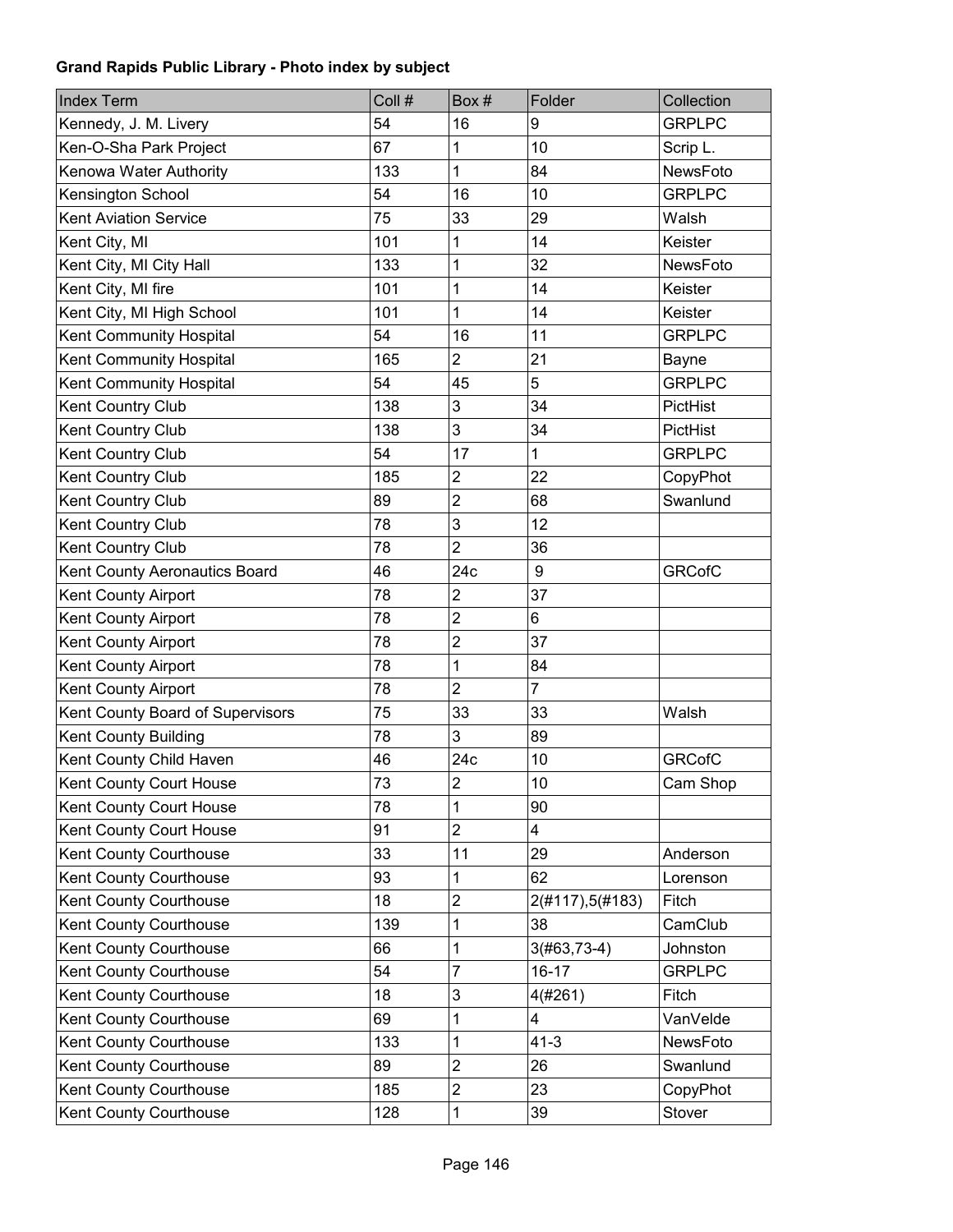| <b>Index Term</b>                                     | Coll # | Box#           | Folder          | Collection      |
|-------------------------------------------------------|--------|----------------|-----------------|-----------------|
| Kent County Courthouse                                | 59     | 1              | 1(#36), 4(#252) | Hooper          |
| Kent County Courthouse                                | 78     | 4              | X <sub>2</sub>  |                 |
| Kent County Courthouse -- Interiors, 1907             | 139    | 1              | 39              | CamClub         |
| Kent County Golf Club                                 | 78     | $\overline{2}$ | 36              |                 |
| Kent County Grand Jury                                | 54     |                | OversizelX-B-20 | <b>GRPLPC</b>   |
| Kent County Health Department                         | 34     | 35             | 532             | <b>KCHealth</b> |
| Kent County International Airport                     | 138    | 3              | 35              | PictHist        |
| Kent County International Airport                     | 46     | 24c            | 11              | <b>GRCofC</b>   |
| Kent County International Airport                     | 75     | 32             | ν9              | Walsh           |
| Kent County International Airport                     | 54     | 16             | $12 - 15$       | <b>GRPLPC</b>   |
| Kent County International Airport                     | 89     | $\overline{2}$ | 69-70           | Swanlund        |
| Kent County International Airport                     | 63     | 1              | 12              | Vinkemul        |
| Kent County International Airport                     | 75     | 33             | $30 - 2$        | Walsh           |
| Kent County Jail                                      | 133    | 1              | 85              | NewsFoto        |
| Kent County Jail                                      | 18     | 3              | 1(#216)         | Fitch           |
| Kent County Jail                                      | 43     | $\overline{c}$ | 2(#425)         | <b>Morris</b>   |
| Kent County Jail                                      | 70     | 1              | 8               | Merrill         |
| Kent County Jail                                      | 93     | 1              | 62              | Lorenson        |
| Kent County Jail                                      | 54     | 17             | $\overline{2}$  | <b>GRPLPC</b>   |
| Kent County Jail                                      | 18     | 1              | $4(#36-7)$      | Fitch           |
| Kent County Jail                                      | 76     | 1              | 48              | <b>SterCard</b> |
| Kent County Jail                                      | 33     | 11             | 28              | Anderson        |
| Kent County Jail                                      | 91     | $\overline{2}$ | 6               |                 |
| Kent County jail                                      | 91     | 3              | p. 92           |                 |
| Kent County Juvenile Detention Home                   | 133    | 1              | 86              | <b>NewsFoto</b> |
| Kent County Maple Grove Facility                      | 54     | 17             | 3               | <b>GRPLPC</b>   |
| Kent County Poor Farm, Maple Grove                    | 54     | 17             | 3               | <b>GRPLPC</b>   |
| Kent County Probate Court. Interiors                  | 139    | 1              | 40              | CamClub         |
| Kent County Public Health Department                  | 54     | 17             | 4               | <b>GRPLPC</b>   |
| Kent County Republican Committee                      | 43     | 1              | 5(#240)         | <b>Morris</b>   |
| Kent County Road Commission                           | 54     | 17             | 5               | <b>GRPLPC</b>   |
| Kent County Road Commission                           | 43     | 1              | 5(#239)         | <b>Morris</b>   |
| Kent County Road Commission Garage                    | 78     | 1              | 38              |                 |
| Kent County Sheriff Department                        | 46     | 24c            | 12              | <b>GRCofC</b>   |
| Kent County Sheriff's Department                      | 111    | $\overline{2}$ | 18              | Blumensh        |
| Kent County Sheriff's Department Air Patrol           | 75     | 35             | 5               | Walsh           |
| Kent County Sheriff's Department<br>motorcycle Patrol | 43     | 1              | 7(#329)         | <b>Morris</b>   |
| Kent County. Maple Grove                              | 54     | 17             | 3               | <b>GRPLPC</b>   |
| Kent County. Maple Grove                              | 43     | $\overline{c}$ | 2(#428)         | Morris          |
| Kent Furniture Manufacturing Company                  | 185    | $\overline{2}$ | 24              | CopyPhot        |
| Kent Hills Drive                                      | 165    | $\overline{2}$ | 13              | <b>Bayne</b>    |
| Kent Industrial Center                                | 54     | 17             | 6               | <b>GRPLPC</b>   |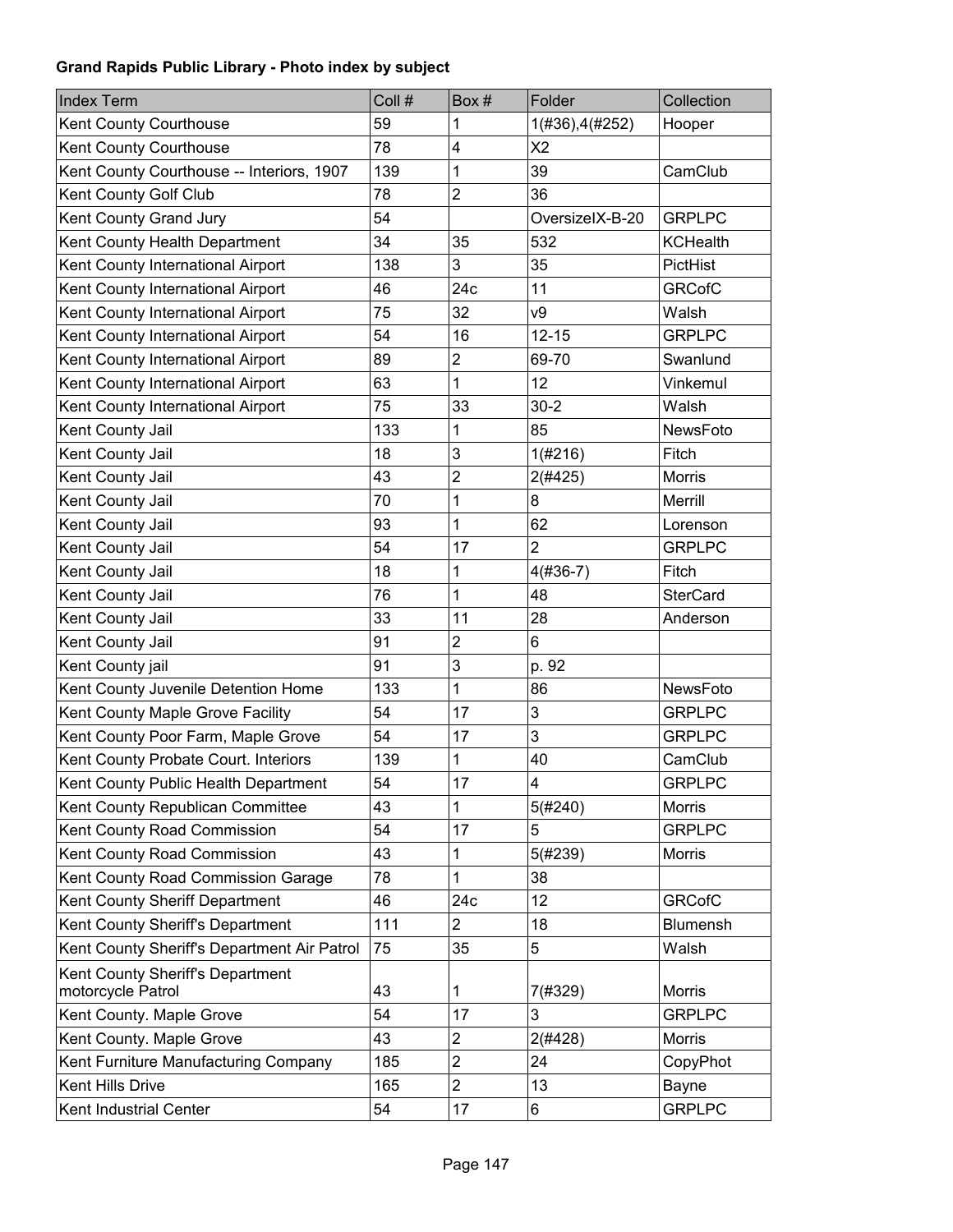| <b>Index Term</b>                                | Coll # | Box#           | Folder         | Collection      |
|--------------------------------------------------|--------|----------------|----------------|-----------------|
| Kent Scientific Institute                        | 91     | 3              | p. 10          |                 |
| Kent Scientific Museum                           | 89     | $\overline{2}$ | 50             | Swanlund        |
| Kent Skills Center people                        | 46     | 24c            | 13             | <b>GRCofC</b>   |
| Kent State Bank                                  | 91     | 3              | p. 59          |                 |
| Kent State Bank                                  | 78     | 4              | X <sub>5</sub> |                 |
| Kent State Bank                                  | 78     | 6              | 1              |                 |
| Kent State Bank Building                         | 70     | 1              | 16             | Merrill         |
| Kent Street Volunteer Fire Company #2            | 33     | 12             | 41             | Anderson        |
| Kent Street Volunteer Fire Company #2            | 18     | 1              | 4(#38)         | Fitch           |
| Kent Theater                                     | 138    | 3              | 36             | PictHist        |
| Kent-Ottawa Metro Water Authority Water<br>Study | 46     | 24c            | 14             | <b>GRCofC</b>   |
| Kentwood City Commission                         | 46     | 24c            | 15             | <b>GRCofC</b>   |
| Kentwood High                                    | 46     | 24c            | 16             | <b>GRCofC</b>   |
| Kentwood School Board                            | 133    | 1              | 87             | <b>NewsFoto</b> |
| Kern Cafeteria                                   | 199    | 5              | 25             | Groff           |
| Key Line Shipping                                | 46     | 24c            | 17             | <b>GRCofC</b>   |
| Key to the city                                  | 46     | 24c            | 18             | <b>GRCofC</b>   |
| Key to the city                                  | 26     | 19             | 200            | Johnson         |
| Key to the city                                  | 1      | 6              | 8              | <b>Mulnix</b>   |
| Key to the city                                  | 46     | 24a            | 33             | <b>GRCofC</b>   |
| Key to the city                                  | 46     | 23c            | 19             | <b>GRCofC</b>   |
| Keyhne Freight Co.                               | 46     | 24c            | 19             | <b>GRCofC</b>   |
| Killinger Violin Shop                            | 54     | 17             | $\overline{7}$ | <b>GRPLPC</b>   |
| <b>Kilns</b>                                     | 66     | 1              | 1(#12)         | Johnston        |
| Kilns                                            | 59     | $\overline{2}$ | 2(#460)        | Hooper          |
| Kilns                                            | 33     | 12             | 53             | Anderson        |
| Kindel Bed Company                               | 73     | 1              | 42             | Cam Shop        |
| Kindel Furniture Co.                             | 84     | 19             | 13             | <b>FMA</b>      |
| Kindel Furniture Co.                             | 84     | 17             | 19             | <b>FMA</b>      |
| Kindel Furniture Co. Displays                    | 46     | 24c            | 21             | <b>GRCofC</b>   |
| Kindel Furniture Co. interiors                   | 46     | 24c            | 20             | <b>GRCofC</b>   |
| Kingma Brothers Produce Center                   | 100    | 2              | $\overline{7}$ | <b>GRPhotos</b> |
| Kinsey, David                                    | 78     | 1              | 29             |                 |
| Kirsch Mfg. Co.                                  | 78     | 3              | 88             |                 |
| Kirtland Street views                            | 100    | $\overline{2}$ | 8              | <b>GRPhotos</b> |
| Kirtland Terrace (Cadillac)                      | 78     | 1              | 28             |                 |
| <b>Kitchens</b>                                  | 138    | 3              | 37             | PictHist        |
| <b>Kitchens</b>                                  | 98     | 15             | 12             | MercyCen        |
| <b>Kitchens</b>                                  | 159    | 1              | 1              | Strohpl         |
| Kitchitikipi Spring, near Manistique, MI         | 159    | $\overline{2}$ | 3              | Strohpl         |
| Klingman Furniture Building                      | 54     | 46             | 20             | <b>GRPLPC</b>   |
| Klingman Furniture Building                      | 89     | $\overline{2}$ | 71             | Swanlund        |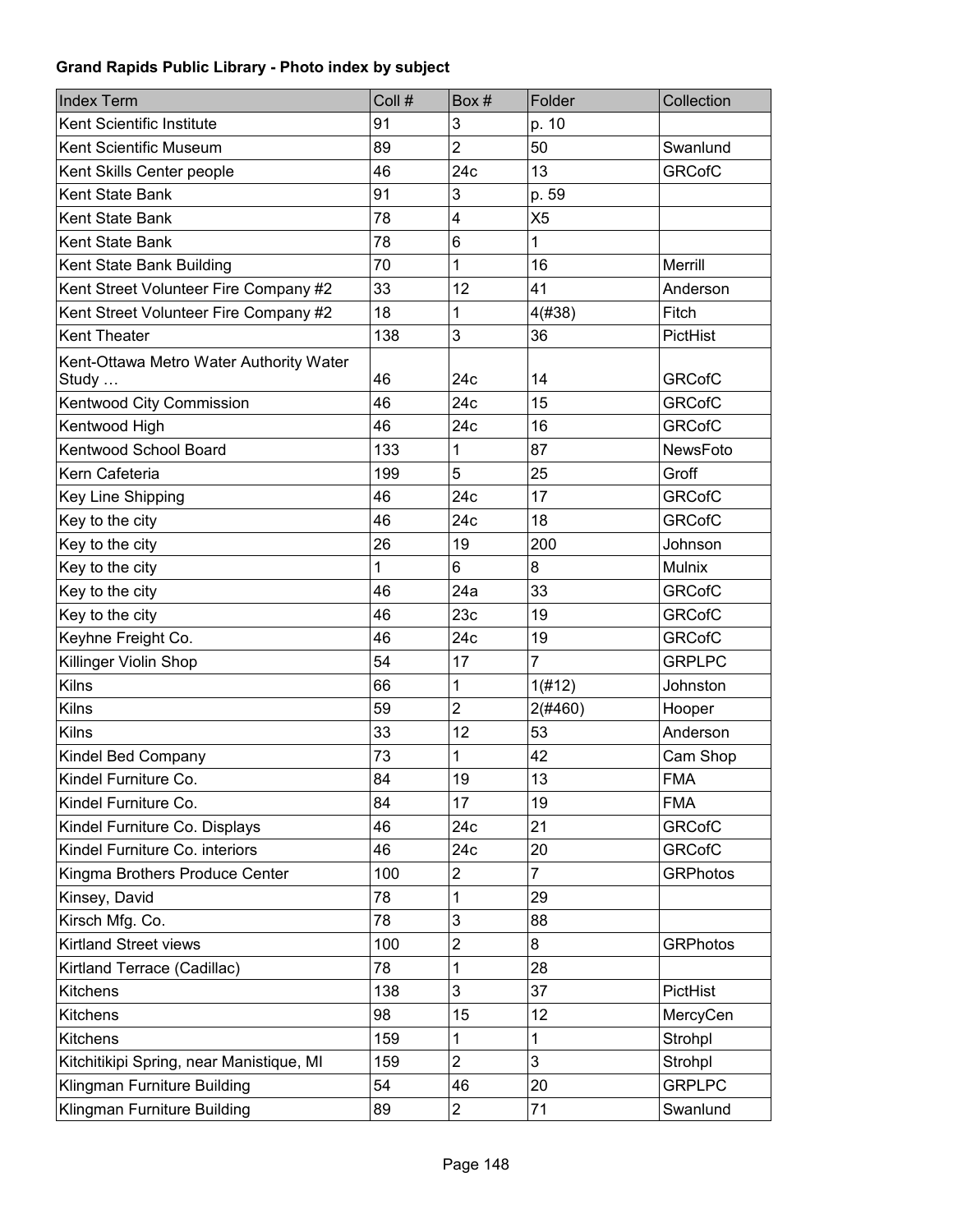| <b>Index Term</b>                                        | Coll # | Box#           | Folder         | Collection      |
|----------------------------------------------------------|--------|----------------|----------------|-----------------|
| Klingman's Furniture Store                               | 46     | 24c            | 22             | <b>GRCofC</b>   |
| Klingman's Sample Furniture Company.<br><b>Interiors</b> | 78     | 6              | 1              |                 |
| Klise Manfacturing Co.                                   | 46     | 24c            | 23             | <b>GRCofC</b>   |
| K-Mart                                                   | 46     | 24c            | 5              | <b>GRCofC</b>   |
| Knape-Vogt Corp.                                         | 46     | 24c            | 24             | <b>GRCofC</b>   |
| Knapp Avenue views                                       | 100    | $\overline{2}$ | 9              | <b>GRPhotos</b> |
| Knights of Columbus night school                         | 138    | 3              | 38             | <b>PictHist</b> |
| Knights Templar Meeting                                  | 59     | $\overline{2}$ | 1(#385)        | Hooper          |
| Knights Templar Parade                                   | 33     | 11             | 35             | Anderson        |
| Knights Templar Parade                                   | 59     | $\overline{2}$ | 1(#371)        | Hooper          |
| Knights Templar Parade                                   | 78     | $\overline{c}$ | 39.75          | <b>GRPost</b>   |
| Knights Templar Parade                                   | 78     | $\overline{2}$ | 39             |                 |
| Knitters                                                 | 138    | 3              | 39             | PictHist        |
| Knitting Machinery                                       | 62     | 1              | $5-6$          | Globe           |
| Knox house                                               | 93     | 1              | 21             | Lorenson        |
| Knudsen Dinner                                           | 46     | 24c            | 25             | <b>GRCofC</b>   |
| Kohler Aviation                                          | 75     | 31             | $v3-4$         | Walsh           |
| Kohler Aviation                                          | 75     | 33             | 34             | Walsh           |
| Kolkowski Orchestra                                      | 138    | 3              | 40             | PictHist        |
| Kollen Park                                              | 78     | $\overline{c}$ | 26             |                 |
| Korff Illustration                                       | 43     | 1              | 5(#242)        | <b>Morris</b>   |
| Kortlander Building                                      | 33     | 10             | 17             | Anderson        |
| <b>Kozak Studios</b>                                     | 84     | 19             | 14             | <b>FMA</b>      |
| Kraft Commons Industrial Park                            | 46     | 24c            | 26             | <b>GRCofC</b>   |
| Kresge                                                   | 118    | 3              | 105            |                 |
| Kresge's                                                 | 78     | 3              | $\overline{7}$ |                 |
| Kresge's 5 and 10                                        | 118    | 3              | 99             |                 |
| Kresge's 5 and 10                                        | 118    | 3              | 101            |                 |
| Kresge's 5 and 10                                        | 118    | 3              | 86             |                 |
| Kresge'sSee also S.S. Kresge Co.                         | 0      |                |                |                 |
| Kroger Inc.                                              | 46     | 24c            | 27             | <b>GRCofC</b>   |
| Kruizenga Garden, Reeds Lake                             | 33     | 12             | 46             | Anderson        |
| Kruizenga Garden, Reeds Lake                             | 59     | 1              | 2(#127)        | Hooper          |
| Kuhn Restaurant                                          | 54     | 17             | 10             | <b>GRPLPC</b>   |
| Kuppenheimer Cigar Co.                                   | 78     | $\overline{2}$ | 35             |                 |
| <b>Kusterer Brewery</b>                                  | 33     | 10             | 11             | Anderson        |
| <b>Kusterer Brewery</b>                                  | 18     | 1              | 2(#12)         | Fitch           |
| Kusterer Brewery                                         | 54     | 17             | 11             | <b>GRPLPC</b>   |
| Kusterer Brewery                                         | 18     | $\overline{2}$ | 5(#181)        | Fitch           |
| Kutsche Hardware                                         | 54     | 17             | 12             | <b>GRPLPC</b>   |
| Kutsche house -- Interior                                | 54     | 17             | 13             | <b>GRPLPC</b>   |
| L G. Cook Distributor                                    | 46     | 24c            | 29             | <b>GRCofC</b>   |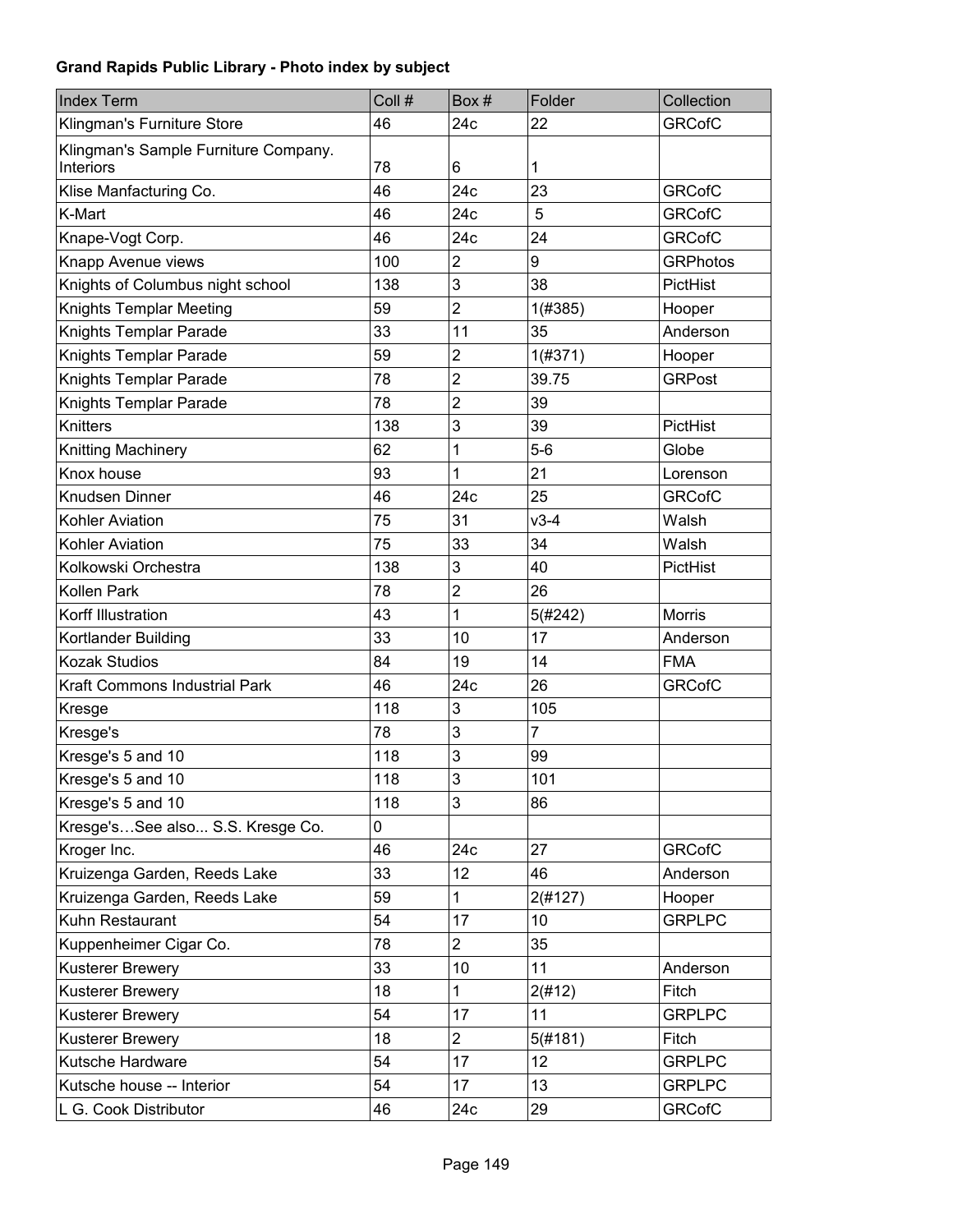| <b>Index Term</b>                           | Coll # | Box#                    | Folder       | Collection      |
|---------------------------------------------|--------|-------------------------|--------------|-----------------|
| L&L Tobacco Co.                             | 46     | 24c                     | 28           | <b>GRCofC</b>   |
| L.H. Frost & Co.                            | 46     | 24c                     | 30           | <b>GRCofC</b>   |
| La Bourboule, France                        | 108    | 3                       | 15,108       | 339thAmb        |
| La Chappelle-D'Angillon, France             | 108    | 3                       | 16           | 339thAmb        |
| La Ferte-sous-Jouarre, France               | 146    | 9                       | 1            | Wells           |
| La Framboise cabin                          | 18     | 1                       | 8(#98)       | Fitch           |
| La Framboise Trading Post replica           | 88     | 1                       | 2(#36)       | McGee           |
| La Grand Vitesse                            | 78     | $\overline{2}$          | 40           |                 |
| La Grande Vitesse                           | 1      | $6\phantom{1}$          | $\mathbf{1}$ | Mulnix          |
| La Grande Vitesse                           | 46     | 24c                     | 31           | <b>GRCofC</b>   |
| La Grande Vitesse construction              | 1      | 6                       | $4 - 6$      | Mulnix          |
| La Grande Vitesse dedication                | 1      | 5                       | $1 - 2$      | Mulnix          |
| La Suze, France                             | 108    | 3                       | 18,40,73,109 | 339thAmb        |
| Labor Day Parades                           | 128    | 1                       | 23,26        | Stover          |
| Labor Day participants                      | 78     | $\overline{2}$          | 41           |                 |
| Laboratories                                | 116    | 1                       | loose print  | Erikson         |
| Laboratories                                | 98     | 15                      | 10,22        | MercyCen        |
| Laboratories                                | 34     | 35                      | 542          | <b>KCHealth</b> |
| Laboratories                                | 46     | 21a                     | 30           | <b>GRCofC</b>   |
| Laboratories                                | 146    | 5                       | 21           | Wells           |
| Laboratory Furniture Display                | 46     | 24c                     | 32           | <b>GRCofC</b>   |
| Ladewig, Marion Banquet                     | 46     | 24c                     | 53           | <b>GRCofC</b>   |
| Ladies Literary Club                        | 89     | $\overline{2}$          | 72           | Swanlund        |
| Ladies Literary Club                        | 93     | 1                       | $51-2$       | Lorenson        |
| Ladies Literary Club                        | 185    | $\overline{2}$          | 25           | CopyPhot        |
| Ladies Literary Club                        | 141    | 10                      | 17           | <b>GRHSoc</b>   |
| Ladies Literary Club                        | 91     | 3                       | p. 113       |                 |
| Ladies Literary Club                        | 91     | 3                       | p. 112       |                 |
| Ladies Literary Club                        | 91     | $\mathbf{1}$            | 5            |                 |
| Ladies Literary Club Building               | 78     | $\overline{2}$          | 42           |                 |
| Ladies Literary Club members                | 141    | 10                      | 17           | <b>GRHSoc</b>   |
| Lafayette Avenue views                      | 89     | $\overline{\mathbf{c}}$ | 73           | Swanlund        |
| Lafayette Avenue views                      | 91     | 1                       | 4            |                 |
| Lafayette Avenue views                      | 78     | $\overline{2}$          | 42.5         |                 |
| Lafayette School                            | 54     | 17                      | 15           | <b>GRPLPC</b>   |
| Lafayette Street views                      | 91     | 3                       | p. 123       |                 |
| Lafayette Street views                      | 91     | 3                       | p. 122       |                 |
| LaGrave Avenue Christian Reformed<br>Church | 93     | 1                       | 61           | Lorenson        |
| LaGrave Avenue Christian Reformed<br>Church | 78     | $\overline{c}$          | 40.5         |                 |
| LaGrave Avenue Christian Reformed<br>Church | 91     | 3                       | p. 105       |                 |
| LaGrave Avenue views                        | 138    | $\mathsf 3$             | 42           | PictHist        |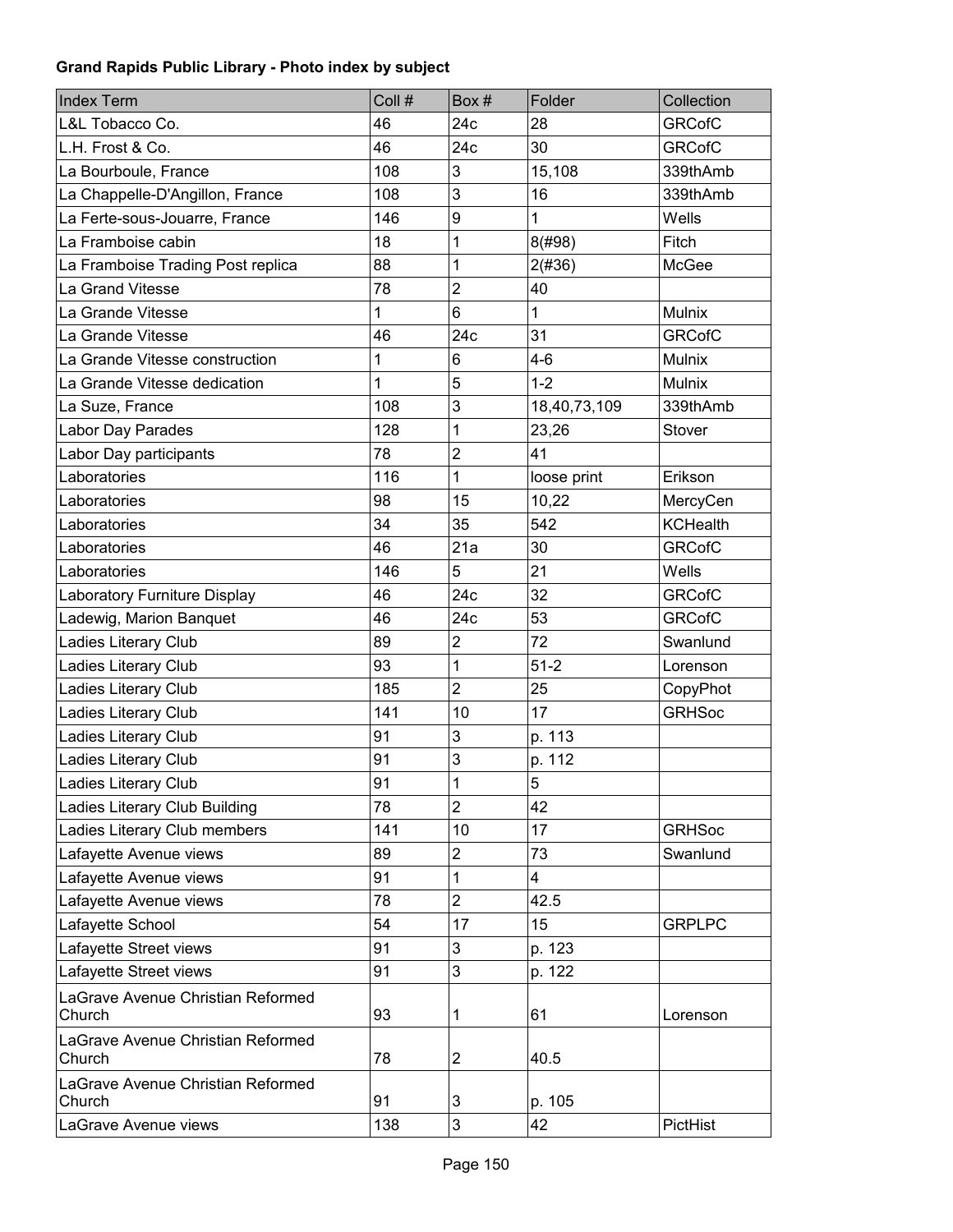| <b>Index Term</b>                        | Coll # | Box#                    | Folder         | Collection      |
|------------------------------------------|--------|-------------------------|----------------|-----------------|
| LaGrave Avenue views                     | 54     | 17                      | 14             | <b>GRPLPC</b>   |
| LaGrave Avenue views                     | 91     | 3                       | p. 104         |                 |
| LaGrave Avenue views                     | 91     | 3                       | p. 105         |                 |
| LaGrave Street views                     | 91     | 1                       | $\overline{7}$ |                 |
| <b>Lake Central Airlines</b>             | 46     | 24c                     | 33             | <b>GRCofC</b>   |
| Lake Central Airlines-Aircraft           | 46     | 24c                     | 34             | <b>GRCofC</b>   |
| Lake Charlevoix                          | 159    | $\overline{2}$          | $\overline{7}$ | Strohpl         |
| Lake Drive Baptist Church                | 43     | 1                       | 3(#101)        | <b>Morris</b>   |
| Lake Drive Baptist Church                | 43     | $\overline{2}$          | 2(#431)        | <b>Morris</b>   |
| Lake Drive views                         | 100    | $\overline{2}$          | 10             | <b>GRPhotos</b> |
| Lake Harbor Hotel. Muskegon, MI          | 77     | 1                       | 15             | Dautrich        |
| Lake harbor model                        | 43     | $\overline{2}$          | 1(#368)        | Morris          |
| Lake Huron Hall                          | 78     | $\overline{2}$          | 12             |                 |
| Lake Macatawa                            | 136    | $\overline{2}$          | 53             | Tho Glas        |
| Lake Macatawa                            | 136    | $\overline{2}$          | 52             | Tho Glas        |
| Lake Macatawa                            | 78     | $\overline{2}$          | 26             |                 |
| Lake Macatawa                            | 136    | $\overline{2}$          | 51             | Tho Glas        |
| Lake Macatawa                            | 136    | $\overline{2}$          | 43             | Tho Glas        |
| Lake Macatawa                            | 136    | $\overline{2}$          | 47             | Tho Glas        |
| Lake Macatawa                            | 136    | $\overline{2}$          | 45             | Tho Glas        |
| Lake Macatawa                            | 136    | $\overline{2}$          | 46             | Tho Glas        |
| Lake Macatawa                            | 136    | $\overline{2}$          | 48             | Tho Glas        |
| Lake Macatawa                            | 136    | $\overline{2}$          | 50             | Tho Glas        |
| Lake Macatawa                            | 136    | $\overline{2}$          | 49             | Tho Glas        |
| Lake Michigan                            | 54     | 17                      | 16             | <b>GRPLPC</b>   |
| Lake Michigan                            | 78     | $\overline{2}$          | 26             |                 |
| Lake Michigan Boulevard                  | 165    | $\overline{2}$          | 14             | Bayne           |
| Lake Michigan Drive                      | 78     | 5                       | 5              |                 |
| Lake Michigan Drive views                | 100    | $\overline{c}$          | 11             | <b>GRPhotos</b> |
| Lake Michigan Drive views                | 184    | 1                       | 18             | Darling         |
| Lake Michigan Drive Views                | 46     | 24c                     | 35             | <b>GRCofC</b>   |
| Lake Michigan Drive Views                | 78     | $\overline{\mathbf{c}}$ | 42.75          |                 |
| Lake Michigan Drive Views                | 78     | 1                       | 84             |                 |
| Lake Michigan Drive Views                | 78     | $\overline{c}$          | $\overline{7}$ |                 |
| Lake Michigan ice                        | 75     | 33                      | 35             | Walsh           |
| Lake Michigan Park                       | 78     | 3                       | 15             |                 |
| Lake Michigan ship                       | 75     | 33                      | 36             | Walsh           |
| Lake Michigan shoreline                  | 128    | 1                       | 59             | Stover          |
| Lake Michigan views (Macatawa Park, Mi.) | 313    | 1                       |                |                 |
| Lake of the Wilderness                   | 18     | 4                       | 1(#125)        | Fitch           |
| Lake Side Club                           | 78     | $\overline{2}$          | 43             |                 |
| Lakeland Cooperative Van                 | 109    | 14                      | negs           | Library         |
| Lakes                                    | 46     | 27                      | 33             | <b>GRCofC</b>   |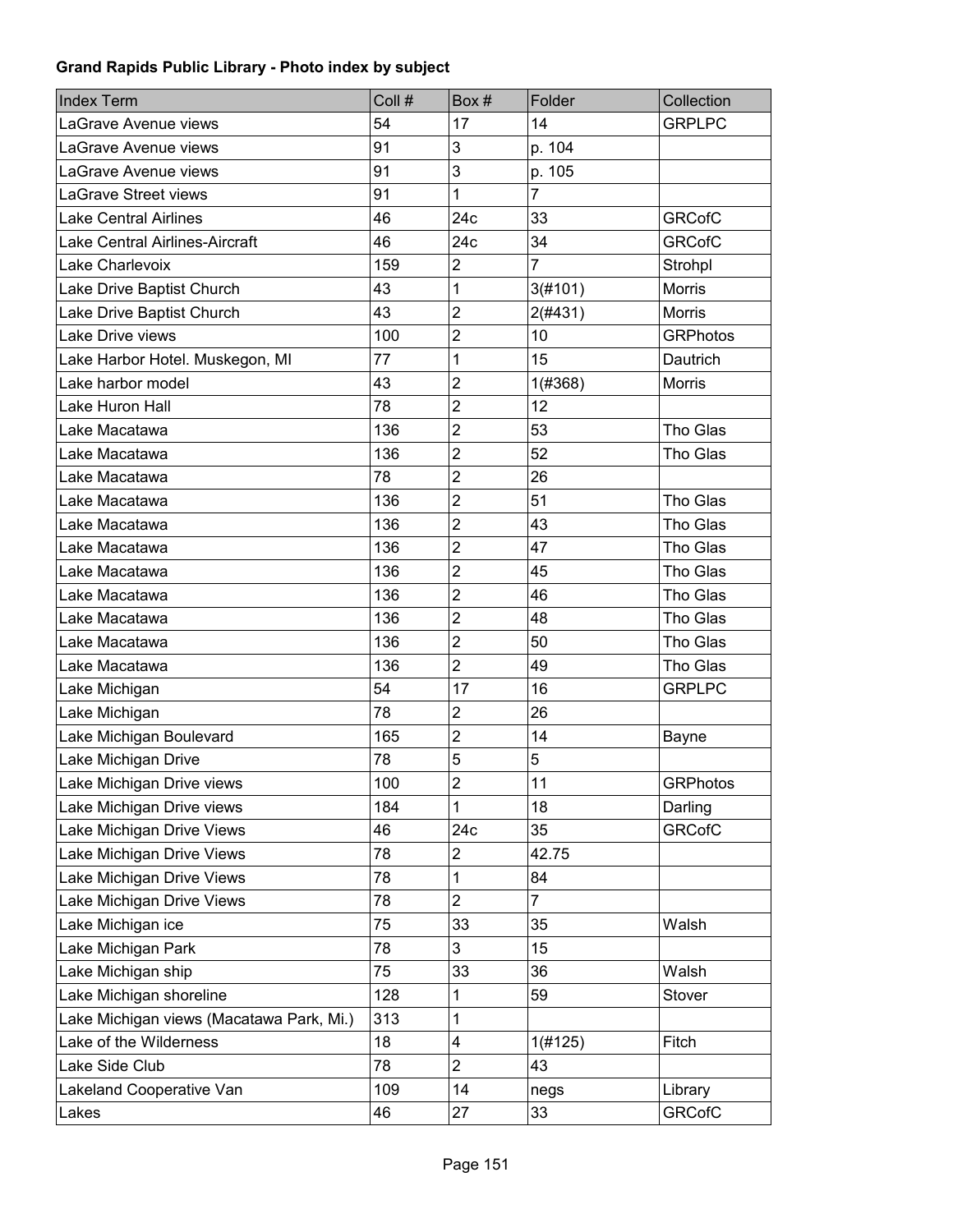| <b>Index Term</b>                                                           | Coll # | Box#            | Folder                       | Collection    |
|-----------------------------------------------------------------------------|--------|-----------------|------------------------------|---------------|
| Lakes                                                                       | 46     | 25a             | 28,37                        | <b>GRCofC</b> |
| Lakes                                                                       | 194    | $\overline{2}$  | 19-20                        | Harring       |
| Lakes                                                                       | 78     | $\overline{4}$  | 43.5                         | <b>GRPost</b> |
| Lakes                                                                       | 46     | 26a             | 51                           | <b>GRCofC</b> |
| Lakes                                                                       | 54     | 17              | 17                           | <b>GRPLPC</b> |
| Lakes (Holland, Mi.)  See  Black Lake,<br>Macatawa Lake, and others by name |        |                 |                              |               |
| Lakeshore and Michigan Southern RR<br><b>Bridge</b>                         | 59     | 1               | 2(#95)                       | Hooper        |
| Lakeshore Railroad Construction                                             | 54     | 17              | 18                           | <b>GRPLPC</b> |
| Lakeside Club                                                               | 185    | $\overline{2}$  | 26                           | CopyPhot      |
| Lakeside Club                                                               | 59     | 3               | 1(#769)                      | Hooper        |
| Lakeside Club                                                               | 19     | 9               | 159                          | <b>DuMond</b> |
| Lakeside Club                                                               | 59     | 1               | 3(#161)                      | Hooper        |
| Lakeside Club                                                               | 194    | 3               | 9                            | Harring       |
| Lakeside Club                                                               | 91     | $\overline{2}$  | 5                            |               |
| Lakeside Club                                                               | 78     | 6               | 1                            |               |
| Lakeside Club                                                               | 78     | $\overline{c}$  | 43                           |               |
| Lakeside Club                                                               | 78     | 3               | 89                           |               |
| Lakeside Club, Reeds Lake                                                   | 33     | 12              | 46                           | Anderson      |
| Lakeside Club, Reeds Lake                                                   | 89     | $\overline{2}$  | 74                           | Swanlund      |
| Lakeside Club, Reeds Lake -- Interiors                                      | 59     | 3               | 1(#770)                      | Hooper        |
| Lakeside Club. Interiors                                                    | 78     | 6               | 1                            |               |
| Lakeside, MI                                                                | 146    | 4               | 7                            | Wells         |
| Landscape                                                                   | 122    | $\overline{7}$  | 10 (#2,39)                   | Ada Glas      |
| Landscape                                                                   | 122    | $\overline{7}$  | 7(#2,36)                     | Ada Glas      |
| Landscape                                                                   | 122    | 7               | 9(#2, 38)                    | Ada Glas      |
| Landscape                                                                   | 122    | 7               | 11 (#2,40)                   | Ada Glas      |
| Landscape                                                                   | 122    | $\overline{7}$  | 12(#2, 41)                   | Ada Glas      |
| Langres, France                                                             | 108    | 3               | 17,72                        | 339thAmb      |
| Lansing, MI                                                                 | 133    | 1               | 88-9                         | NewsFoto      |
| Lansing, MI                                                                 | 151    | 3               | 13                           | Welch         |
| Lansing, MI bridges                                                         | 33     | 6               | box contents not<br>foldered | Anderson      |
| Lassie Receiving key to city                                                | 26     | 19              | 200                          | Johnson       |
| Lathes                                                                      | 46     | 22 <sub>b</sub> | 34                           | <b>GRCofC</b> |
| Lathes                                                                      | 46     | 25 <sub>b</sub> | 36                           | <b>GRCofC</b> |
| Lauferski Auto Livery                                                       | 43     | 1               | 2(#76)                       | <b>Morris</b> |
| Launch race                                                                 | 59     | 1               | 2(#116)                      | Hooper        |
| Laundries                                                                   | 27     | 13              | box contents not<br>foldered | <b>Baxter</b> |
| Laundries                                                                   | 54     | 4               | 34                           | <b>GRPLPC</b> |
| Laundry wagons                                                              | 27     | 13              | box contents not<br>foldered | <b>Baxter</b> |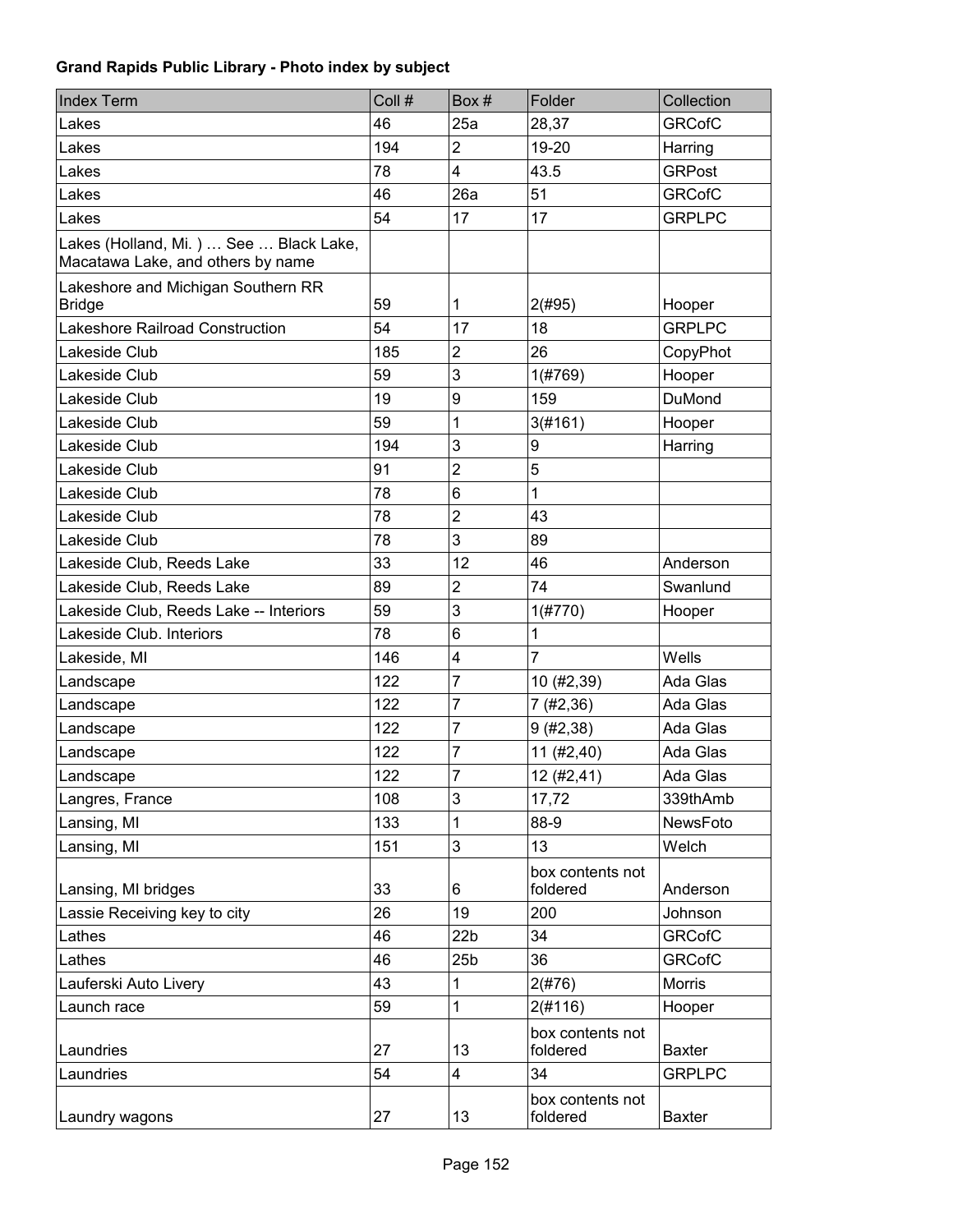| <b>Index Term</b>                              | Coll # | Box#                    | Folder         | Collection      |
|------------------------------------------------|--------|-------------------------|----------------|-----------------|
| Lawn bowling                                   | 46     | 21c                     | 11             | <b>GRCofC</b>   |
| Lawrence Furniture Company                     | 54     | 17                      | 19             | <b>GRPLPC</b>   |
| Laying pipeline under Grand River              | 138    | 3                       | 43             | PictHist        |
| Lazy-T-Motel                                   | 78     | $\overline{2}$          | 44             |                 |
| Leaf pickup                                    | 184    | 1                       | 19             | Darling         |
| League of Women campaign                       | 141    | 10                      | 17             | <b>GRHSoc</b>   |
| Lear Siegler Inc.                              | 133    | 1                       | $90-1$         | <b>NewsFoto</b> |
| Lear Siegler Inc. -- Interiors                 | 111    | $\overline{2}$          | 19             | <b>Blumensh</b> |
| Leather Workers Union                          | 138    | 3                       | 44             | PictHist        |
| Leavitt house                                  | 43     | 1                       | $3(#103-4)$    | Morris          |
| Leavitt house                                  | 33     | 12                      | 48             | Anderson        |
| Leavitt house                                  | 18     | 1                       | 1(#3), 7(#75)  | Fitch           |
| Leavitt house                                  | 59     | 1                       | 3(#183)        | Hooper          |
| Leavitt house                                  | 66     | 1                       | 1(f#18)        | Johnston        |
| Leavitt house                                  | 91     | 3                       | p. 136         |                 |
| <b>Ledyard Block</b>                           | 91     | 1                       | $\overline{2}$ |                 |
| <b>Ledyard Building</b>                        | 70     | 1                       | 10             | Merrill         |
| Ledyard Building                               | 59     | $\overline{2}$          | 4(#669)        | Hooper          |
| <b>Ledyard Building</b>                        | 54     | 17                      | 20             | <b>GRPLPC</b>   |
| <b>Ledyard Building</b>                        | 76     | 1                       | 49             | <b>SterCard</b> |
| Ledyard Building                               | 54     | 1                       | 18             | <b>GRPLPC</b>   |
| <b>Ledyard Building</b>                        | 33     | 10                      | 17             | Anderson        |
| <b>Ledyard Building</b>                        | 138    | 3                       | 45             | PictHist        |
| <b>Ledyard Building</b>                        | 185    | $\overline{c}$          | 27             | CopyPhot        |
| <b>Ledyard Building</b>                        | 91     | 3                       | p. 39          |                 |
| <b>Ledyard Building</b>                        | 91     | 3                       | p. 38          |                 |
| Ledyard Building - Interiors                   | 91     | 3                       | p. 10          |                 |
| Ledyard house                                  | 54     | 17                      | 21             | <b>GRPLPC</b>   |
| Ledyard house                                  | 93     | $\mathbf 1$             | 10             | Lorenson        |
| Lee High School Band                           | 43     | 1                       | 5(#245)        | <b>Morris</b>   |
| Lee Livery                                     | 18     | 3                       | 2(#240)        | Fitch           |
| Lee Mansion, Washington, D.C.                  | 133    | $\overline{2}$          | 206            | NewsFoto        |
| Lee St. High School, Galewood, Grand<br>Rapids | 78     | $\overline{\mathbf{c}}$ | 45             |                 |
| Leitelt Iron Works                             | 15     | 3                       | 28-29          | Friedrch        |
| Leitelt Iron Works                             | 73     | $\overline{c}$          | 11             | Cam Shop        |
| Leitelt Iron Works -- Interior                 | 15     | 3                       | 28             | Friedrch        |
| Leland, MI                                     | 78     | $\overline{c}$          | 46             |                 |
| Leland, Mich.                                  | 159    | 1                       | $\overline{7}$ | Strohpl         |
| LeMans, France                                 | 108    | 3                       | 41,71          | 339thAmb        |
| Lemon House                                    | 91     | $\overline{2}$          | $\overline{7}$ |                 |
| Lemonade stand                                 | 138    | 3                       | 46             | PictHist        |
| <b>Lenard Street Views</b>                     | 78     | $\overline{c}$          | 51             |                 |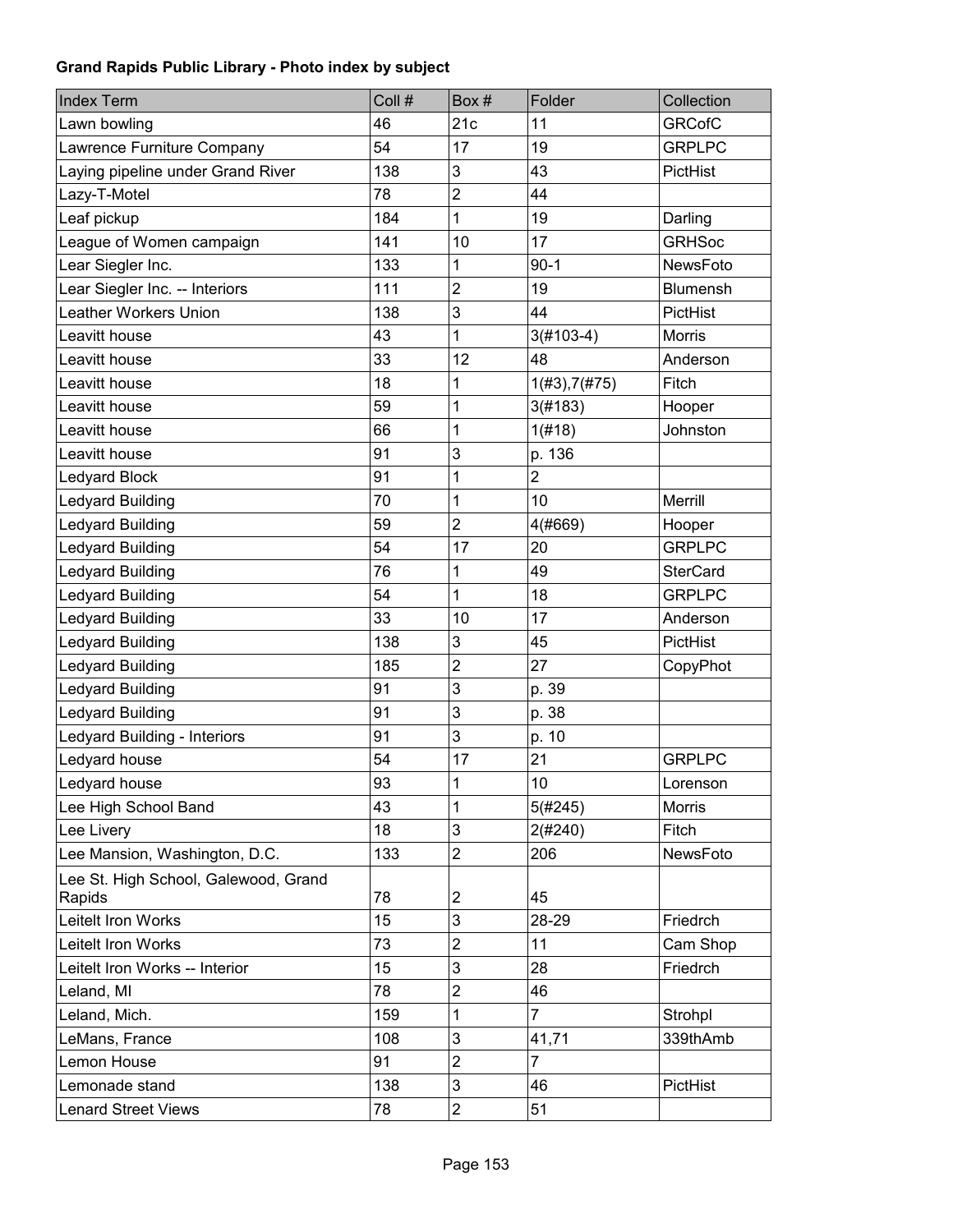| <b>Index Term</b>                                                 | Coll #   | Box#                      | Folder                       | Collection           |
|-------------------------------------------------------------------|----------|---------------------------|------------------------------|----------------------|
| Leonard Ave. at Taylor St. views                                  | 202      | 1                         | 17                           | Symes                |
| Leonard Building                                                  | 33       | 10                        | 17                           | Anderson             |
| <b>Leonard Building</b>                                           | 54       | 17                        | 22                           | <b>GRPLPC</b>        |
| Leonard Building                                                  | 59       | $\overline{2}$            | $1(H431-2)$                  | Hooper               |
| Leonard Building                                                  | 91       | $\overline{2}$            | 7                            |                      |
| Leonard Company Ice Cream Freezer adv.                            | 185      | $\overline{c}$            | 28                           | CopyPhot             |
| Leonard Crockery Co. Doll Display                                 | 78       | 6                         | 1                            |                      |
| Leonard Crockery Co. Interiors                                    | 78       | $\overline{2}$            | 47                           |                      |
| Leonard Fountain Exposition Building                              | 89       | $\overline{2}$            | 75                           | Swanlund             |
| Leonard Fountain Exposition Building                              | 78       | $\overline{2}$            | 48                           |                      |
| Leonard Refrigerator Co.                                          | 54       | 17                        | 23                           | <b>GRPLPC</b>        |
| Leonard Refrigerator Co.                                          | 138      | 3                         | 47                           | PictHist             |
| Leonard Refrigerator Factory                                      | 78       | $\mathbf 2$               | 49                           |                      |
| Leonard St. at Plainfield Ave. views                              | 59       | $\overline{2}$            | $2($ #491-2)                 | Hooper               |
| <b>Leonard Street Bridge</b>                                      | 18       | 1                         | 3(#20), 7(#65, 67)           | Fitch                |
| <b>Leonard Street Bridge</b>                                      | 54       | 17                        | 24                           | <b>GRPLPC</b>        |
| <b>Leonard Street Bridge</b>                                      | 139      | 1                         | 41                           | CamClub              |
| <b>Leonard Street Bridge</b>                                      | 184      | 1                         | 20                           | Darling              |
| <b>Leonard Street Bridge</b>                                      | 33       | 10                        | 12                           | Anderson             |
| <b>Leonard Street Bridge</b>                                      | 59       | 1                         | $2(#140-2)$                  | Hooper               |
| <b>Leonard Street Bridge</b>                                      | 18       | 3                         | 1(#207)                      | Fitch                |
| <b>Leonard Street Bridge</b>                                      | 66       | 1                         | 1(#11), 4(#622)              | Johnston             |
|                                                                   | 33       |                           | box contents not<br>foldered |                      |
| <b>Leonard Street Bridge</b>                                      | 69       | 9<br>1                    | 8                            | Anderson<br>VanVelde |
| <b>Leonard Street Bridge</b><br><b>Leonard Street Bridge</b>      | 89       | $\overline{2}$            | 76                           | Swanlund             |
|                                                                   | 59       | $\overline{2}$            | 4(#706)                      |                      |
| <b>Leonard Street Bridge</b><br><b>Leonard Street Bridge</b>      | 78       | $\overline{2}$            | 50                           | Hooper               |
|                                                                   |          | 6                         |                              |                      |
| <b>Leonard Street Bridge</b>                                      | 78<br>78 | $\overline{2}$            | 1<br>50                      |                      |
| Leonard Street Bridge (Old)                                       | 138      | $\ensuremath{\mathsf{3}}$ | 48                           | PictHist             |
| Leonard Street Bridge construction<br><b>Leonard Street views</b> | 100      | $\overline{2}$            | 12                           | <b>GRPhotos</b>      |
| <b>Leonard Street views</b>                                       | 66       | 1                         | 4(#622)                      | Johnston             |
| <b>Leonard Street views</b>                                       | 69       | 1                         | 8                            | VanVelde             |
| Les Giblin Clinic                                                 | 46       | 24c                       | 36                           | <b>GRCofC</b>        |
| Les Settons, France                                               | 108      | 3                         | 19                           | 339thAmb             |
| Letter carriers                                                   | 59       | $\overline{2}$            | 1(#377)                      | Hooper               |
| Letter carriers convention                                        | 59       | $\overline{2}$            | 3(#622)                      | Hooper               |
| Lewis and Clark High School, Spokane, WA                          | 108      | 3                         | 110                          | 339thAmb             |
| Lexington School pageant                                          | 43       | 1                         |                              | Morris               |
| Lexington, KY                                                     | 74       | 28                        | 6(#270)<br>10                | <b>Brewer</b>        |
| <b>Liberal Holland Church</b>                                     | 54       | 45                        | 35                           | <b>GRPLPC</b>        |
|                                                                   |          |                           |                              |                      |
| Liberal Holland Church  See  Unitarian<br>church                  |          |                           |                              |                      |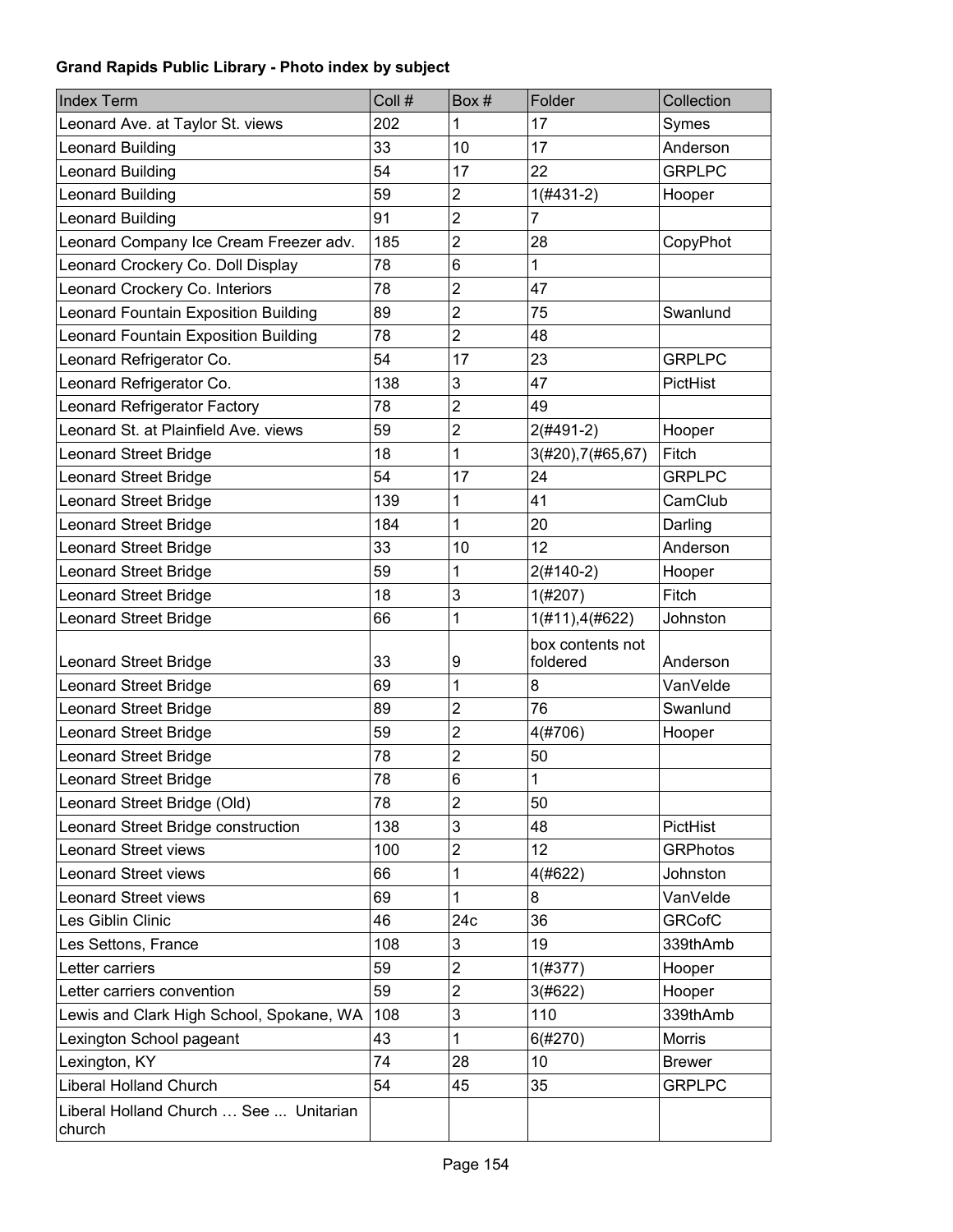| <b>Index Term</b>                     | Coll # | Box#                    | Folder       | Collection    |
|---------------------------------------|--------|-------------------------|--------------|---------------|
| <b>Liberty Theater</b>                | 43     | 1                       | 3(#105)      | <b>Morris</b> |
| <b>Liberty Theater</b>                | 185    | $\overline{\mathbf{4}}$ | $\mathbf{1}$ | CopyPhot      |
| Libraries                             | 54     | 13                      | 26           | <b>GRPLPC</b> |
| Libraries                             | 109    | 10                      | $1 - 14$     | Library       |
| Libraries                             | 202    | 1                       | 93           | Symes         |
| Libraries                             | 109    | 9                       | $1 - 15$     | Library       |
| Libraries                             | 78     | 1                       | 30           |               |
| Libraries                             | 91     | 3                       | p. 10        |               |
| Libraries                             | 54     | 11                      | $5-6$        | <b>GRPLPC</b> |
| Libraries                             | 54     | 15                      | 9            | <b>GRPLPC</b> |
| Libraries                             | 89     | $\boldsymbol{2}$        | 49           | Swanlund      |
| Libraries                             | 73     | 1                       | 24           | Cam Shop      |
| Libraries                             | 78     | 1                       | 17.5         |               |
| Libraries                             | 109    | 14                      | album        | Library       |
| Libraries                             | 78     | 1                       | 95           |               |
| Libraries                             | 91     | 3                       | p. 59        |               |
| Libraries                             | 78     | $\overline{2}$          | 12           |               |
| Library buildings (Kalamazoo, Mi.)    | 313    | 1                       |              |               |
| Library of Congress, Washington, D.C. | 133    | 1                       | 92           | NewsFoto      |
| <b>Library Street views</b>           | 118    | 3                       | 17           |               |
| Library Street views                  | 118    | $\mathbf{3}$            | 16           |               |
| <b>Library Street views</b>           | 118    | 3                       | 18           |               |
| <b>Library Street views</b>           | 54     | 1                       | 19           | <b>GRPLPC</b> |
| Liebler, Jacob                        | 78     | 1                       | 29           |               |
| Life Saving Station                   | 77     | 1                       | 16           | Dautrich      |
| Light Metals Corp.                    | 46     | 24c                     | 37           | <b>GRCofC</b> |
| Light tower                           | 54     | 17                      | 25           | <b>GRPLPC</b> |
| Light tower                           | 54     | 15                      | 5            | <b>GRPLPC</b> |
| Lighthouses                           | 46     | 24 <sub>b</sub>         | 17           | <b>GRCofC</b> |
| Lighthouses                           | 140    | 2                       | 56           | Suchowol      |
| Lighthouses                           | 194    | $\overline{2}$          | 21           | Harring       |
| Lighthouses                           | 78     | $\overline{2}$          | 25           |               |
| Lighthouses (Grand Haven)             | 78     | 1                       | 80           |               |
| Lighthouses (Macatawa)                | 78     | $\boldsymbol{2}$        | 57           |               |
| Lighthouses (Manistee)                | 78     | $\mathbf 2$             | 62           |               |
| Lillies                               | 43     | 1                       | 4(#188)      | <b>Morris</b> |
| Lillies                               | 122    | 4                       | 10           | Adaglass      |
| Lilly & Breas, Cafeteria              | 73     | 1                       | 31           | Cam Shop      |
| Limbert house                         | 93     | 1                       | 50           | Lorenson      |
| Lime Kiln                             | 18     | $\boldsymbol{2}$        | 2(#113)      | Fitch         |
| Lime Kiln                             | 59     | $\overline{\mathbf{c}}$ | 2(#460)      | Hooper        |
| Lime Kiln                             | 66     | 1                       | 1(#12)       | Johnston      |
| Lincoln Cleaners                      | 177    | 1                       | 44           | <b>MDOT</b>   |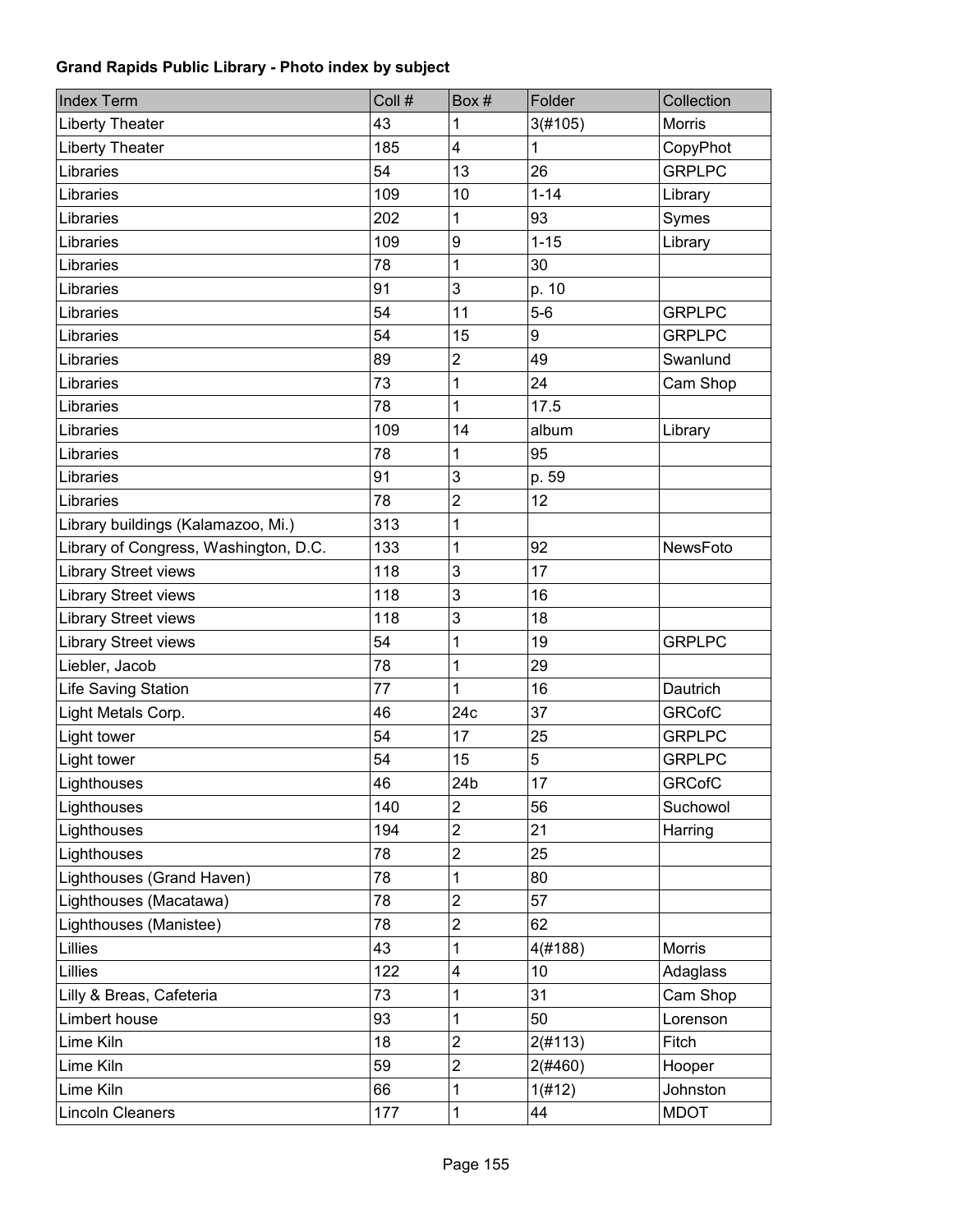| <b>Index Term</b>                   | Coll # | Box#                    | Folder                  | Collection      |
|-------------------------------------|--------|-------------------------|-------------------------|-----------------|
| Lincoln Club                        | 54     | 1                       | 20                      | <b>GRPLPC</b>   |
| Lincoln Club Banquet                | 59     | $\overline{2}$          | 3(#587)                 | Hooper          |
| Lincoln Day Dinner                  | 84     | 21                      | 13                      | <b>FMA</b>      |
| Lincoln election banner             | 59     | 1                       | 1(#28)                  | Hooper          |
| Lincoln election banner             | 59     | $\overline{2}$          | 1(#373)                 | Hooper          |
| Lincoln election banner             | 18     | 3                       | 59#294)                 | Fitch           |
| Lincoln Lake                        | 78     | 1                       | 38                      |                 |
| Lincoln Literary Club               | 113    | 3                       | 13                      | <b>BlackHst</b> |
| Lincoln Memorial                    | 133    | $\overline{2}$          | 207                     | NewsFoto        |
| <b>Lincoln Park</b>                 | 54     | 17                      | 26                      | <b>GRPLPC</b>   |
| Lincoln Park                        | 139    | 1                       | 42                      | CamClub         |
| Lincoln Park                        | 162    | 1                       | 4                       | GlassNeg        |
| Lincoln Park                        | 89     | $\overline{2}$          | 77                      | Swanlund        |
| Lincoln Park                        | 162    | 1                       | 4                       | <b>GRPL GP</b>  |
| <b>Lincoln Park</b>                 | 91     | $\overline{2}$          | 3                       |                 |
| Lincoln Park                        | 78     | $\overline{2}$          | 52                      |                 |
| Lincoln Park, Fountain              | 78     | $\overline{2}$          | 52                      |                 |
| Lincoln Park. Pavilion              | 78     | $\overline{2}$          | 52                      |                 |
| Linda's Flower Shop, Grandville, MI | 140    | $\overline{2}$          | 57                      | Suchowol        |
| Lindbergh Banner                    | 43     | 1                       | 1(#29)                  | <b>Morris</b>   |
| <b>Lindquist Building</b>           | 54     | 17                      | 27                      | <b>GRPLPC</b>   |
| Linemen                             | 122    | 1                       | $\mathbf 1$             | Adaglass        |
| Link Tool & Die                     | 46     | 24c                     | 38                      | <b>GRCofC</b>   |
| Lions Club Christmas Bell Ringers   | 43     | 1                       | 6(#281)                 | Morris          |
| Lions Club Salvation Army Christmas |        |                         |                         |                 |
| <b>Baskets</b>                      | 138    | 3                       | 49                      | <b>PictHist</b> |
| Lisbon, MI                          | 54     | 17                      | 28                      | <b>GRPLPC</b>   |
| Litscher Electric Co.               | 73     | 1                       | 35                      | Cam Shop        |
| Litscher's Electric Co.             | 46     | 24c                     | 39                      | <b>GRCofC</b>   |
| Little Sisters of the Poor          | 91     | $\overline{2}$          | 6                       |                 |
| Little Sisters of the Poor          | 78     | $\overline{c}$          | 53                      |                 |
| Little Sisters of the Poor Home     | 89     | $\overline{c}$          | 78                      | Swanlund        |
| <b>Litwin Tire Company</b>          | 91     | 3                       | p. 119                  |                 |
| Liveries                            | 73     | $\overline{c}$          | 12                      | Cam Shop        |
| Liveries                            | 18     | 3                       | 2(#240)                 | Fitch           |
| Liveries                            | 54     | 20                      | 6                       | <b>GRPLPC</b>   |
| Liveries                            | 33     | 12                      | 53                      | Anderson        |
| Liveries                            | 18     | $\overline{2}$          | 1(#105), 3(#162)        | Fitch           |
| Liveries                            | 54     | 16                      | 9                       | <b>GRPLPC</b>   |
|                                     |        |                         | 2(#148c), 3(#188-       |                 |
| Liveries                            | 59     | 1                       | 9)                      | Hooper          |
| Liveries                            | 43     | 1                       | 3(#106)                 | <b>Morris</b>   |
| Liveries                            | 59     | $\overline{\mathbf{c}}$ | 4(#685,687,693,6<br>96) | Hooper          |
|                                     |        |                         |                         |                 |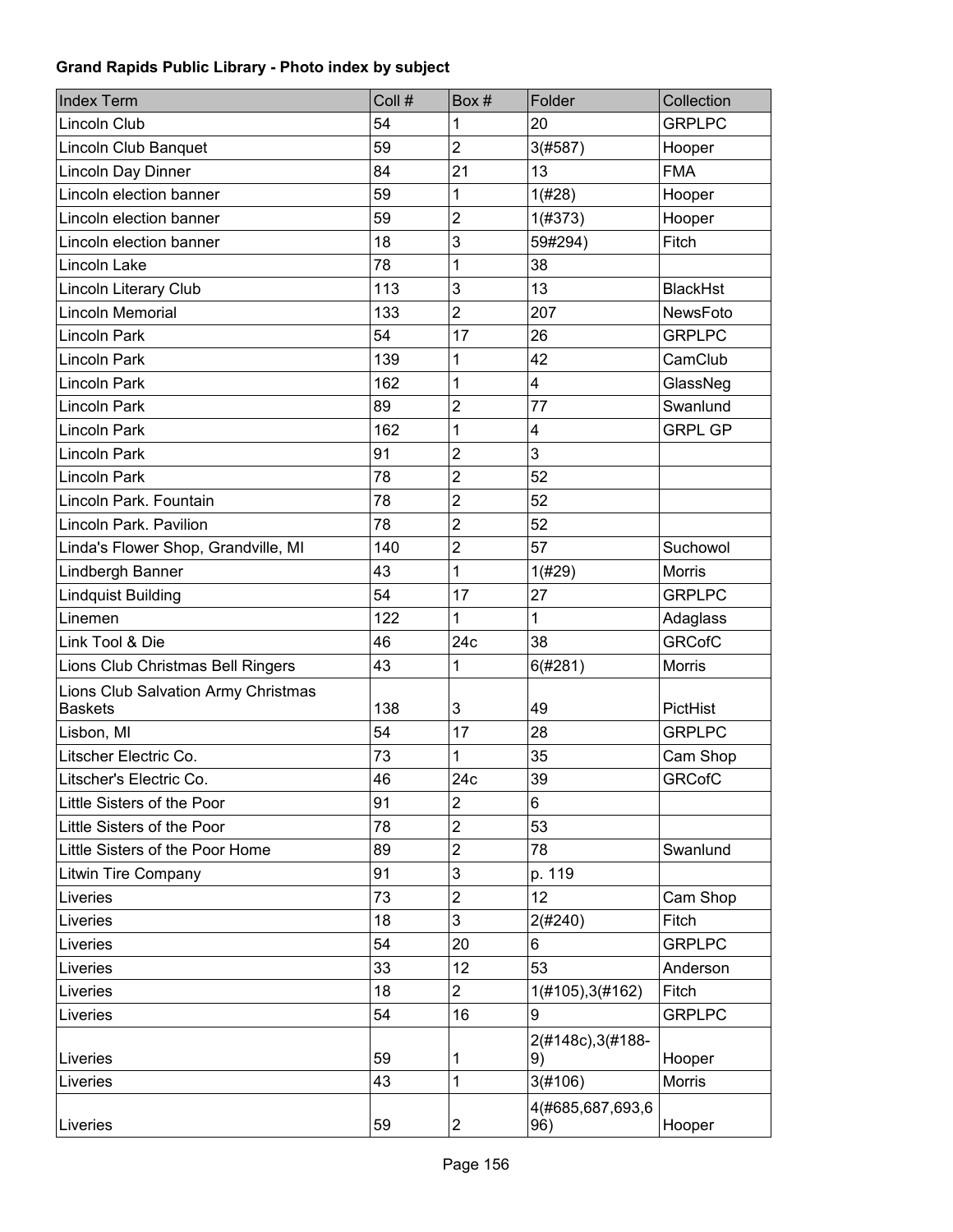| <b>Index Term</b>                 | Coll # | Box#           | Folder                                 | Collection      |
|-----------------------------------|--------|----------------|----------------------------------------|-----------------|
| Liverpool, England                | 146    | 9              | 1                                      | Wells           |
| Livingston Building               | 91     | 1              | 8                                      |                 |
| Livingston Building               | 91     | 3              | p. 98                                  |                 |
| Livingston Café. Interiors        | 78     | $\overline{2}$ | 54                                     |                 |
| Livingston Hotel                  | 138    | 3              | 50                                     | PictHist        |
| Livingston Hotel                  | 59     | 1              | 1(H22), 3(H103)                        | Hooper          |
| Livingston Hotel                  | 202    | 1              | 96                                     | Symes           |
| Livingston Hotel                  | 33     | 11             | 30                                     | Anderson        |
| Livingston Hotel                  | 89     | $\overline{c}$ | 79                                     | Swanlund        |
| Livingston Hotel                  | 78     | 3              | 89                                     |                 |
| Livingston Hotel                  | 78     | $\overline{c}$ | 54                                     |                 |
| Livingston Hotel -- Interior      | 43     | 1              | 3(#107), 4(#165)                       | Morris          |
| Livingston Hotel (after fire)     | 43     | 1              | 3(#107), 4(#165)                       | <b>Morris</b>   |
| Livingston Hotel (after fire)     | 185    | $\overline{2}$ | 29                                     | CopyPhot        |
| Local Emblem                      | 46     | 24c            | 40                                     | <b>GRCofC</b>   |
| <b>Local Government Committee</b> | 46     | 24c            | 41                                     | <b>GRCofC</b>   |
| Locks                             | 76     | 1              | 72                                     | <b>SterCard</b> |
| Locomotives                       | 54     | 17             | 29                                     | <b>GRPLPC</b>   |
| Locomotives                       | 54     | 10             | 16                                     | <b>GRPLPC</b>   |
| Locomotives                       | 54     | 20             | 18                                     | <b>GRPLPC</b>   |
| Locomotives                       | 46     | 21c            | 28                                     | <b>GRCofC</b>   |
| Locomotives                       | 59     | 1              | 1(#37), 4(#295, 29<br>6-300),5(#301-3) | Hooper          |
| Locomotives                       | 54     | 5              | 33                                     | <b>GRPLPC</b>   |
| Locomotives                       | 33     | 11             | 25                                     | Anderson        |
| Locomotives                       | 46     | 25c            | 11                                     | <b>GRCofC</b>   |
| Locomotives                       | 54     | 45             | 34                                     | <b>GRPLPC</b>   |
| Locomotives                       | 59     | 2              | 3(#624)                                | Hooper          |
| Locomotives                       | 54     | 42             | 8,18                                   | <b>GRPLPC</b>   |
| Log booms                         | 18     | 1              | 2(#18)                                 | Fitch           |
| Log Cabins                        | 139    | 1              | 2                                      | CamClub         |
| Log cabins                        | 150    | 1              | $\overline{2}$                         | Kilmer          |
| Log Cabins                        | 18     | 3              | 7(#313)                                | Fitch           |
| Log Cabins                        | 54     | 17             | 30                                     | <b>GRPLPC</b>   |
| Log Cabins                        | 18     | 1              | 8(#98)                                 | Fitch           |
| Log cabins                        | 54     | 29             | 31                                     | <b>GRPLPC</b>   |
| Log cabins                        | 141    | 10             | 15,17                                  | <b>GRHSoc</b>   |
| Log Cabins                        | 93     | 1              | 64                                     | Lorenson        |
| Log cabins                        | 162    | 1              | 1a                                     | <b>GRPL GP</b>  |
| Log cabins                        | 162    | 1              | 1 <sub>b</sub>                         | <b>GRPL GP</b>  |
| Log decks                         | 33     | 11             | 44                                     | Anderson        |
| Log jams                          | 54     | 12             | $11 - 12$                              | <b>GRPLPC</b>   |
| Log jams                          | 185    | $\overline{2}$ | 4                                      | CopyPhot        |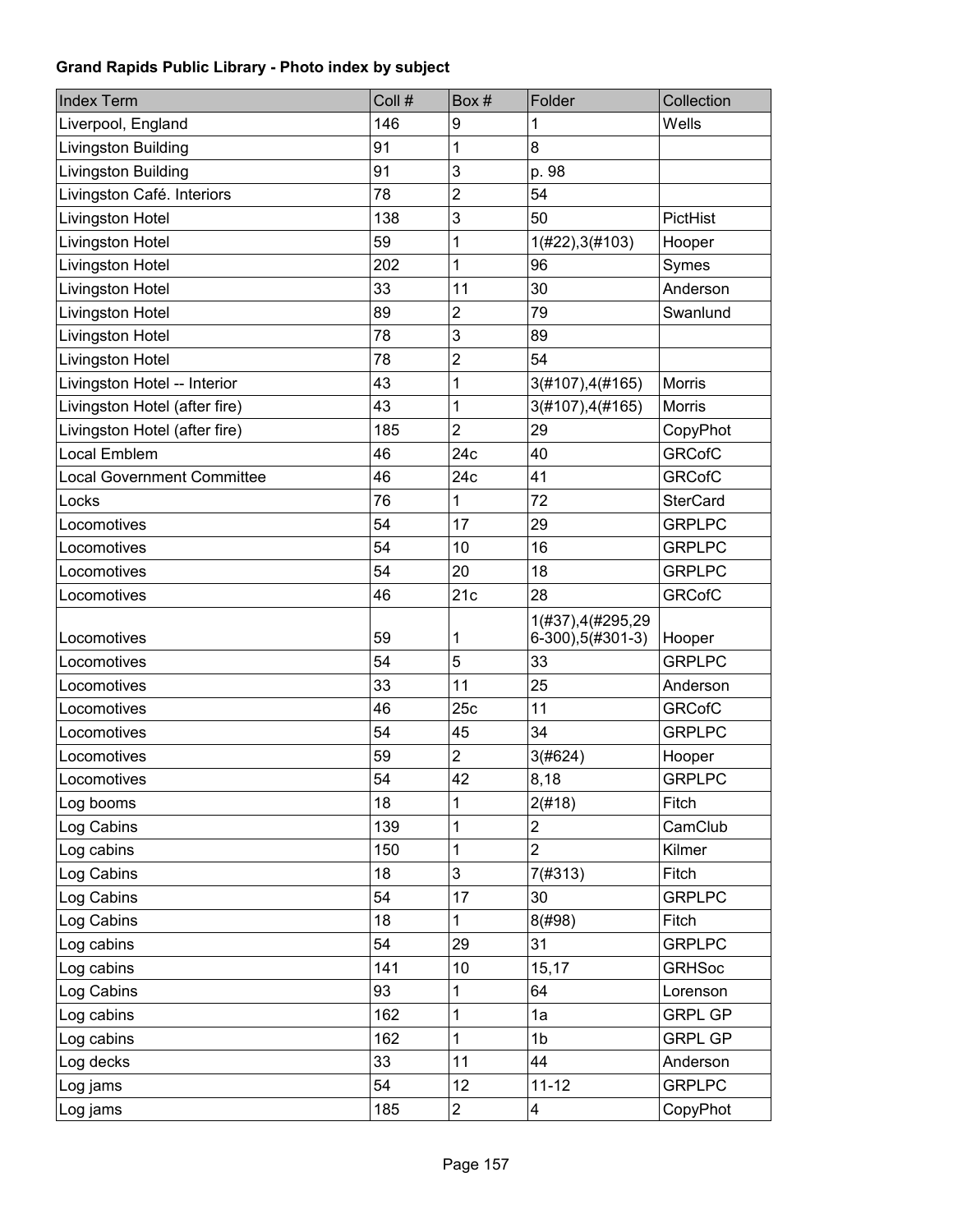| <b>Index Term</b>                            | Coll # | Box#                    | Folder                                                      | Collection      |
|----------------------------------------------|--------|-------------------------|-------------------------------------------------------------|-----------------|
| Log jams  See  Grand River views. Log<br>jam |        |                         |                                                             |                 |
| Log marks                                    | 59     | 1                       | 3(#223)                                                     | Hooper          |
| Log Raft on Grand River                      | 33     | 11                      | 32                                                          | Anderson        |
| Logging                                      | 122    | $\overline{2}$          | $32 - 3$                                                    | Adaglass        |
| Logging                                      | 76     | 1                       | 28                                                          | <b>SterCard</b> |
| Logging                                      | 138    | 3                       | 51                                                          | PictHist        |
| Logging                                      | 71     | 1                       | 7                                                           | Massey          |
| Logging                                      | 59     | 1                       | 3(#162-3,217-<br>19,224),5(#305,3<br>28-32,366,368)         | Hooper          |
| Logging                                      | 54     | 43                      | 32                                                          | <b>GRPLPC</b>   |
| Logging                                      | 54     | 1                       | $14 - 15$                                                   | <b>GRPLPC</b>   |
| Logging                                      | 50     | $\overline{2}$          | 20                                                          | <b>GRITC</b>    |
| Logging                                      | 59     | $\overline{\mathbf{c}}$ | $4(#728-9)$                                                 | Hooper          |
| Logging                                      | 54     | 4                       | 35                                                          | <b>GRPLPC</b>   |
| Logging                                      | 54     | 5                       | 33                                                          | <b>GRPLPC</b>   |
| Logging                                      | 54     | 48                      | 5                                                           | <b>GRPLPC</b>   |
| Logging                                      | 19     | 9                       | 160                                                         | DuMond          |
| Logging                                      | 18     | $\overline{2}$          | 2(#113), 2(#145), 3<br>(#151), 4(#173, 17<br>$6)$ , 6(#192) | Fitch           |
| Logging                                      | 54     | 12                      | $9 - 11$                                                    | <b>GRPLPC</b>   |
| Logging                                      | 59     | $\overline{2}$          | 1(#392-5,405-12)                                            | Hooper          |
| Logging                                      | 54     | 18                      | $1 - 2, 10$                                                 | <b>GRPLPC</b>   |
| Logging                                      | 18     | 3                       | 2(#232,234),4(#2<br>62-5), 5(#282-3)                        | Fitch           |
| Logging                                      | 18     | 3                       | $1(\#207-8)$                                                | Fitch           |
| Logging                                      | 69     | 1                       | 10                                                          | VanVelde        |
| Logging                                      | 185    | $\mathcal{D}$<br>▃      | 30                                                          | CopyPhot        |
| Logging                                      | 141    | 10                      | 17                                                          | <b>GRHSoc</b>   |
| Logging                                      | 33     | 11                      | 31                                                          | Anderson        |
| Logging                                      | 18     | 1                       | 2(#13-18), 3(#19-<br>20), 5(#44), 7(#65-<br>7),8(#83)       | Fitch           |
| Logging                                      | 72     | 1                       | $2 - 3$                                                     | <b>Birdseye</b> |
| Logging                                      | 59     | 3                       | $1(#761-4)$                                                 | Hooper          |
| Logging                                      | 54     | 42                      | 11                                                          | <b>GRPLPC</b>   |
| Logging                                      | 54     | 13                      | 6                                                           | <b>GRPLPC</b>   |
| Logging -- Indian crew                       | 50     | $\overline{c}$          | 20                                                          | <b>GRITC</b>    |
| Logging -- peeling bark                      | 50     | $\overline{2}$          | 20                                                          | <b>GRITC</b>    |
| Logging -- river drive                       | 33     | 11                      | 32                                                          | Anderson        |
| Logging -- Sheldon Street View               | 33     | 11                      | 32                                                          | Anderson        |
| Logging -- Wanigan                           | 33     | 11                      | 32                                                          | Anderson        |
| Logging locomotive                           | 33     | 11                      | $31 - 2$                                                    | Anderson        |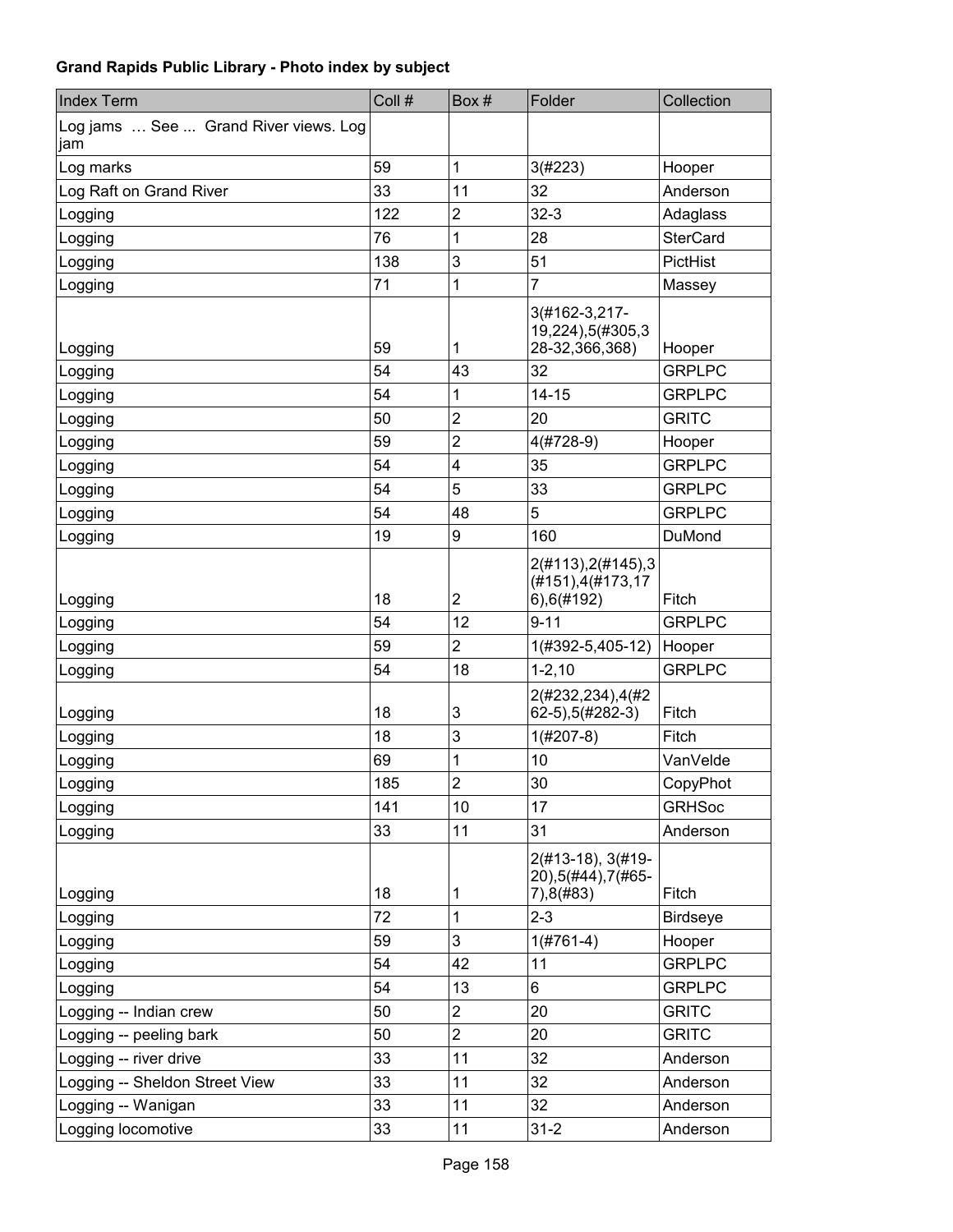| <b>Index Term</b>                     | Coll # | Box#                    | Folder           | Collection    |
|---------------------------------------|--------|-------------------------|------------------|---------------|
| Logging sled                          | 141    | 10                      | 18               | <b>GRHSoc</b> |
| Logging sled                          | 33     | 11                      | 31               | Anderson      |
| Logging tools                         | 59     | $\overline{2}$          | 1(#409,423)      | Hooper        |
| Logging, Arcadia, MI                  | 59     | 1                       | 3(#162d)         | Hooper        |
| Logging, Grand Haven, MI              | 59     | 1                       | 3(#162a)         | Hooper        |
| Logging, Grand Rapids, MI             | 59     | 1                       | 3(#203), 4(#233) | Hooper        |
| London, Canada                        | 74     | 28                      | 11               | <b>Brewer</b> |
| London, England                       | 133    | 1                       | 95               | NewsFoto      |
| Lone Lake                             | 78     | 1                       | 38               |               |
| Long John Silver's Seafood Shoppe     | 46     | 24c                     | 42               | <b>GRCofC</b> |
| Long Lake County Park                 | 46     | 24c                     | 43               | <b>GRCofC</b> |
| Longfellow Statue, Fulton Street Park | 78     | 1                       | 74               |               |
| Lookout Park                          | 78     | $\overline{2}$          | 54.5             |               |
| Lookout Park  See also Belknap Park   | 0      |                         |                  |               |
| Lookout Pavilion                      | 78     | $\overline{2}$          | 58               |               |
| Lookout Point, TN                     | 54     | 18                      | 3,4              | <b>GRPLPC</b> |
| Loraine Automobile Co. factory        | 138    | $\overline{\mathbf{4}}$ | 1                | PictHist      |
| Louis St. at Market Ave. views        | 33     | 11                      | 32               | Anderson      |
| Louis St. at Ottawa Ave. views        | 33     | 12                      | 52               | Anderson      |
| Louis Street views                    | 54     | 18                      | 5                | <b>GRPLPC</b> |
| Louis Street views                    | 91     | 3                       | p. 23            |               |
| Louis Street views                    | 118    | 3                       | 141              |               |
| Louis Street views                    | 118    | 3                       | 128              |               |
| Louis Street views                    | 118    | 3                       | 69               |               |
| Louis Street views                    | 118    | 3                       | 110              |               |
| Louis Street views                    | 118    | 3                       | 103              |               |
| Louis Street views                    | 118    | 3                       | 108              |               |
| Louis Street views                    | 118    | 3                       | 78               |               |
| Louis Street views                    | 118    | 3                       | 68               |               |
| Louis Street views                    | 118    | 3                       | 136              |               |
| Louis Street views                    | 118    | 3                       | 109              |               |
| Loutit Hall of Science                | 78     | $\overline{c}$          | 12               |               |
| Lovers' Lane (Kalamazoo, Mi.)         | 313    | 1                       |                  |               |
| Lover's Lane (Macatawa)               | 78     | $\mathbf{2}$            | 57               |               |
| Lovers Lane (Manistee)                | 78     | $\overline{2}$          | 62               |               |
| Lovett Building                       | 59     | 1                       | 4(#243)          | Hooper        |
| Lovett Building                       | 33     | 12                      | 52               | Anderson      |
| Lovett Building                       | 18     | $\overline{2}$          | 6(#199)          | Fitch         |
| Lovett house                          | 54     | 18                      | 6                | <b>GRPLPC</b> |
| Lovett house                          | 93     | 1                       | 34               | Lorenson      |
| Lowe garden                           | 43     | 1                       | 4(#192)          | Morris        |
| Lowe house                            | 43     | 1                       | $3(#108-9)$      | Morris        |
| Lowe house                            | 54     | 18                      | $\overline{7}$   | <b>GRPLPC</b> |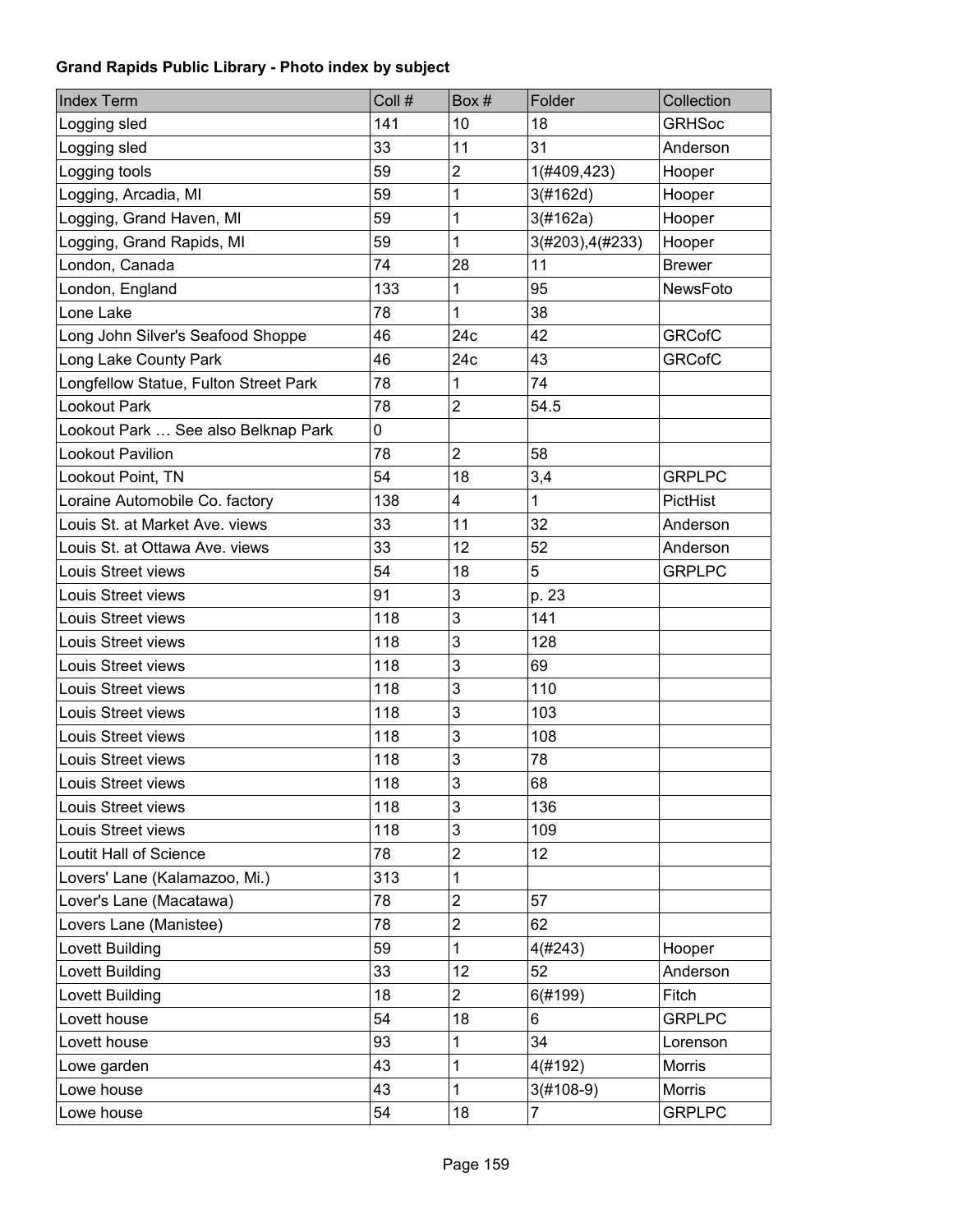| <b>Index Term</b>            | Coll # | Box #          | Folder                  | Collection      |
|------------------------------|--------|----------------|-------------------------|-----------------|
| Lowe house                   | 93     | 1              | 10                      | Lorenson        |
| Lowell, MI                   | 76     | 1              | 50                      | <b>SterCard</b> |
| Lowell, MI                   | 54     | 18             | 8                       | <b>GRPLPC</b>   |
| Lowell, MI                   | 78     | $\overline{2}$ | 55                      |                 |
| Lowell, MI Centennial        | 43     | $\overline{2}$ | 2(#416a)                | <b>Morris</b>   |
| Luce Building                | 33     | 10             | 17                      | Anderson        |
| Luce Building                | 18     | $\overline{c}$ | 6(#194)                 | Fitch           |
| Luce Building collapse       | 59     | 1              | 5(#315)                 | Hooper          |
| Luce Furniture Co.           | 78     | $\overline{2}$ | 56                      | <b>GRPost</b>   |
| Luce Furniture Company       | 84     | 21             | 14                      | <b>FMA</b>      |
| Luce Furniture Company       | 89     | $\overline{2}$ | 80                      | Swanlund        |
| Luce Furniture Company       | 73     | $\overline{2}$ | $\overline{7}$          | Cam Shop        |
| Luce Furniture Company       | 84     | 21             | 5 (#3,#25,#31)          | <b>FMA</b>      |
| Luce house                   | 33     | 10             | 17                      | Anderson        |
| Luce house                   | 43     | 1              | 3(#110)                 | <b>Morris</b>   |
| Ludington, MI Baptist Church | 54     | $\overline{2}$ | 1                       | <b>GRPLPC</b>   |
| Lumber camps                 | 19     | 9              | 160                     | DuMond          |
| Lumber mills                 | 69     | 1              | 14                      | VanVelde        |
| Lumber mills                 | 66     | 1              | 3(#54)                  | Johnston        |
| Lumber mills                 | 72     | 1              | $2 - 5$                 | <b>Birdseye</b> |
| Lumber mills                 | 185    | $\overline{2}$ | 31                      | CopyPhot        |
| Lumber mills -- Interior     | 138    | 4              | $\overline{2}$          | PictHist        |
| Lumber mills -- Interior     | 59     | $\overline{2}$ | 1(#404)                 | Hooper          |
| Lumber salvaging             | 67     | 1              | 11                      | Scrip L.        |
| Lumber yards                 | 185    | $\overline{2}$ | 32                      | CopyPhot        |
| Lumber yards                 | 177    | 1              | 40                      | <b>MDOT</b>     |
| Lumber yards                 | 138    | 4              | 3                       | PictHist        |
| Lumber yards                 | 43     | 1              | 3(#118)                 | <b>Morris</b>   |
| Lumbering                    | 113    | 3              | 14                      | <b>BlackHst</b> |
| Lumbering                    | 54     | 6              | 7                       | <b>GRPLPC</b>   |
| Lumbering                    | 54     | 18             | 10                      | <b>GRPLPC</b>   |
| Lumbering                    | 54     | 48             | 5                       | <b>GRPLPC</b>   |
| Lumbering                    | 54     | 43             | 32                      | <b>GRPLPC</b>   |
| Lumbering                    | 19     | 9              | 160                     | DuMond          |
| Lumbering                    | 122    | 7              | 3(#2, 32)               | Ada Glas        |
| Lumbering                    | 122    | 7              | 4(#2, 33)               | Ada Glas        |
| Lutheran Church              | 33     | 10             | 16                      | Anderson        |
| Luxalabra Boulevard Lighting | 78     | 3              | 9                       |                 |
| Lyman house                  | 59     | $\overline{c}$ | 2(#477)                 | Hooper          |
| Lyon house                   | 18     | 1              | 6(#60)                  | Fitch           |
| Lyon house                   | 33     | 12             | 48                      | Anderson        |
| Lyon house                   | 54     | 41             | $\overline{\mathbf{4}}$ | <b>GRPLPC</b>   |
| Lyon house                   | 59     | 1              | 3(#179)                 | Hooper          |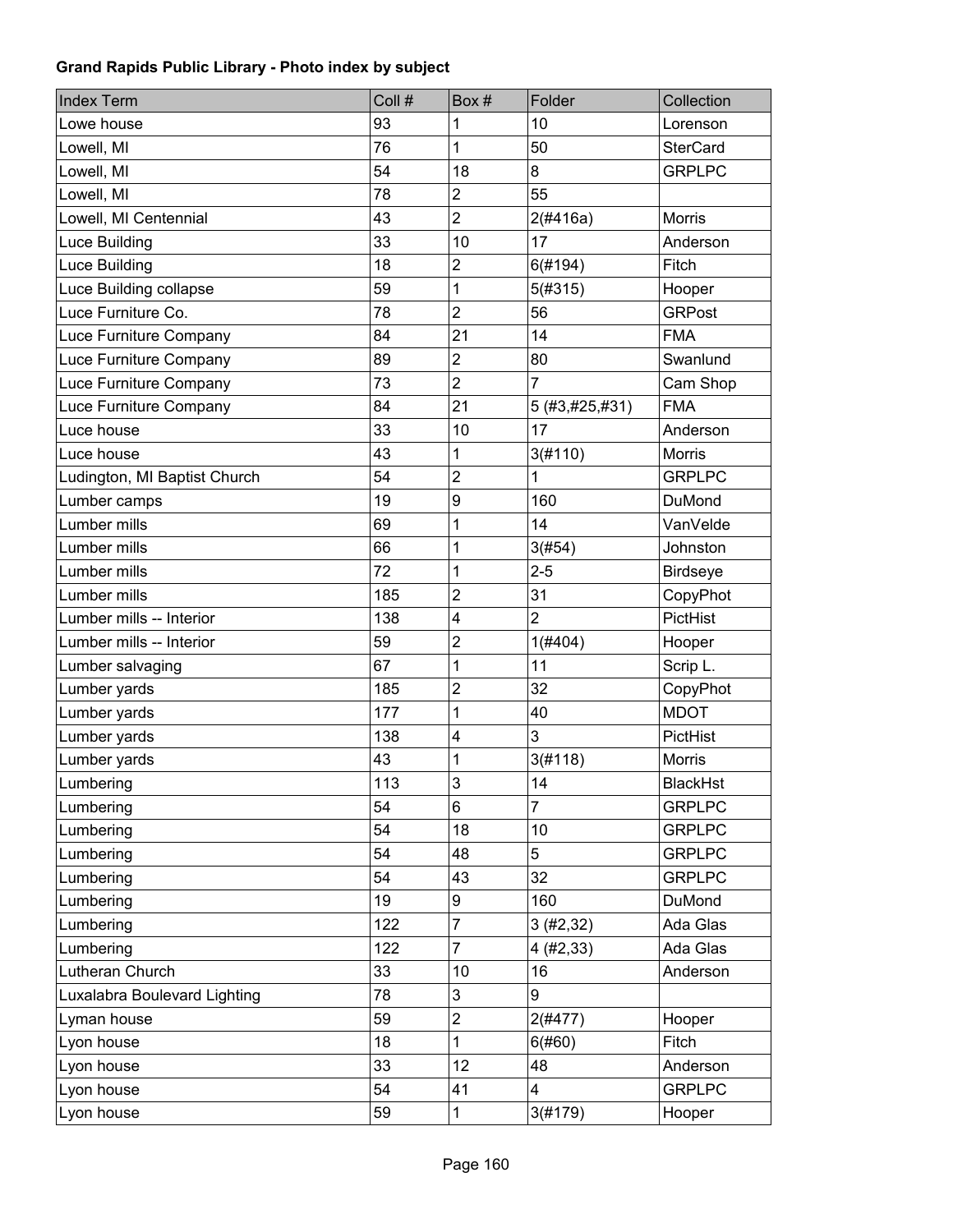| <b>Index Term</b>             | Coll # | Box#                    | Folder             | Collection    |
|-------------------------------|--------|-------------------------|--------------------|---------------|
| Lyon house                    | 93     | 1                       | 24                 | Lorenson      |
| Lyon house                    | 91     | 3                       | p. 120             |               |
| Lyon house                    | 91     | 3                       | p. 121             |               |
| Lyon St. at Monroe Ave. views | 15     | 3                       | 32-33              | Friedrch      |
| Lyon Street views             | 69     | 1                       | 22                 | VanVelde      |
| Lyon Street views             | 18     | $\overline{2}$          | 5(#183)            | Fitch         |
| Lyon Street views             | 33     | 12                      | 52                 | Anderson      |
| Lyon Street views             | 138    | 4                       | 4                  | PictHist      |
| Lyon Street views             | 18     | 3                       | $4(#260-1)$        | Fitch         |
| Lyon Street views             | 66     | 1                       | $1(\#17), 3(\#63)$ | Johnston      |
| Lyon Street views             | 91     | 1                       | 9                  |               |
| Lyon, France                  | 108    | 3                       | 20,42,111          | 339thAmb      |
| Lyons, MI                     | 54     | 18                      | 11                 | <b>GRPLPC</b> |
| M. Friedman & Co.             | 73     | 1                       | 3                  | Camera S      |
| M.B. Wheeler Electric Co.     | 78     | 4                       | 32                 |               |
| M.B. Wheeler Electric Co.     | 78     | $6\phantom{1}$          | $\mathbf 1$        |               |
| M.J. Clark Home               | 138    | 4                       | 5                  | PictHist      |
| M.J. Clark Home               | 43     | 1                       | 3(#112)            | <b>Morris</b> |
| M-37 Construction             | 46     | 24c                     | 44                 | <b>GRCofC</b> |
| Macabees Hall                 | 133    | 1                       | 96                 | NewsFoto      |
| Macatawa Bay                  | 78     | $\overline{2}$          | 57                 |               |
| Macatawa Beach                | 159    | $\overline{2}$          | $\mathbf 1$        | Strohpl       |
| Macatawa Hotel                | 78     | $\overline{2}$          | 57                 |               |
| Macatawa Inclined Railway     | 78     | $\overline{c}$          | 58                 |               |
| Macatawa Park                 | 78     | 4                       | X <sub>5</sub>     |               |
| Macatawa Park, MI             | 78     | $\overline{2}$          | 57                 |               |
| Macatawa Pier                 | 78     | $\overline{\mathbf{4}}$ | X <sub>5</sub>     |               |
| Macatawa Water Ski School     | 159    | 1                       | 47                 | Strohpl       |
| Macatawa, MI                  | 54     | 18                      | 12                 | <b>GRPLPC</b> |
| Macatawa, MI                  | 89     | $\overline{c}$          | 81                 | Swanlund      |
| Macatawa, MI                  | 77     | 1                       | 16                 | Dautrich      |
| Macatawa, MI                  | 78     | $\overline{c}$          | 57                 |               |
| Macatawa, MI                  | 78     | $\overline{2}$          | 58                 |               |
| Macatawa, MI                  | 78     | $\overline{2}$          | 24                 |               |
| Macatawa, MI                  | 78     | 3                       | 86                 |               |
| Macatawa, MI                  | 78     | $\overline{2}$          | 25                 |               |
| Macatawa, MI fire             | 43     | 1                       | 4(#167)            | Morris        |
| Macey Co.                     | 73     | $\overline{2}$          | 8                  | Cam Shop      |
| Macey Co.                     | 78     | 4                       | X <sub>5</sub>     |               |
| Macey Co.                     | 78     | $\mathbf{2}$            | 58.5               |               |
| Macey Co.                     | 78     | 6                       | $\mathbf{1}$       |               |
| Macey Company                 | 84     | 21                      | 15                 | <b>FMA</b>    |
| Macey Company                 | 89     | $\overline{c}$          | 82                 | Swanlund      |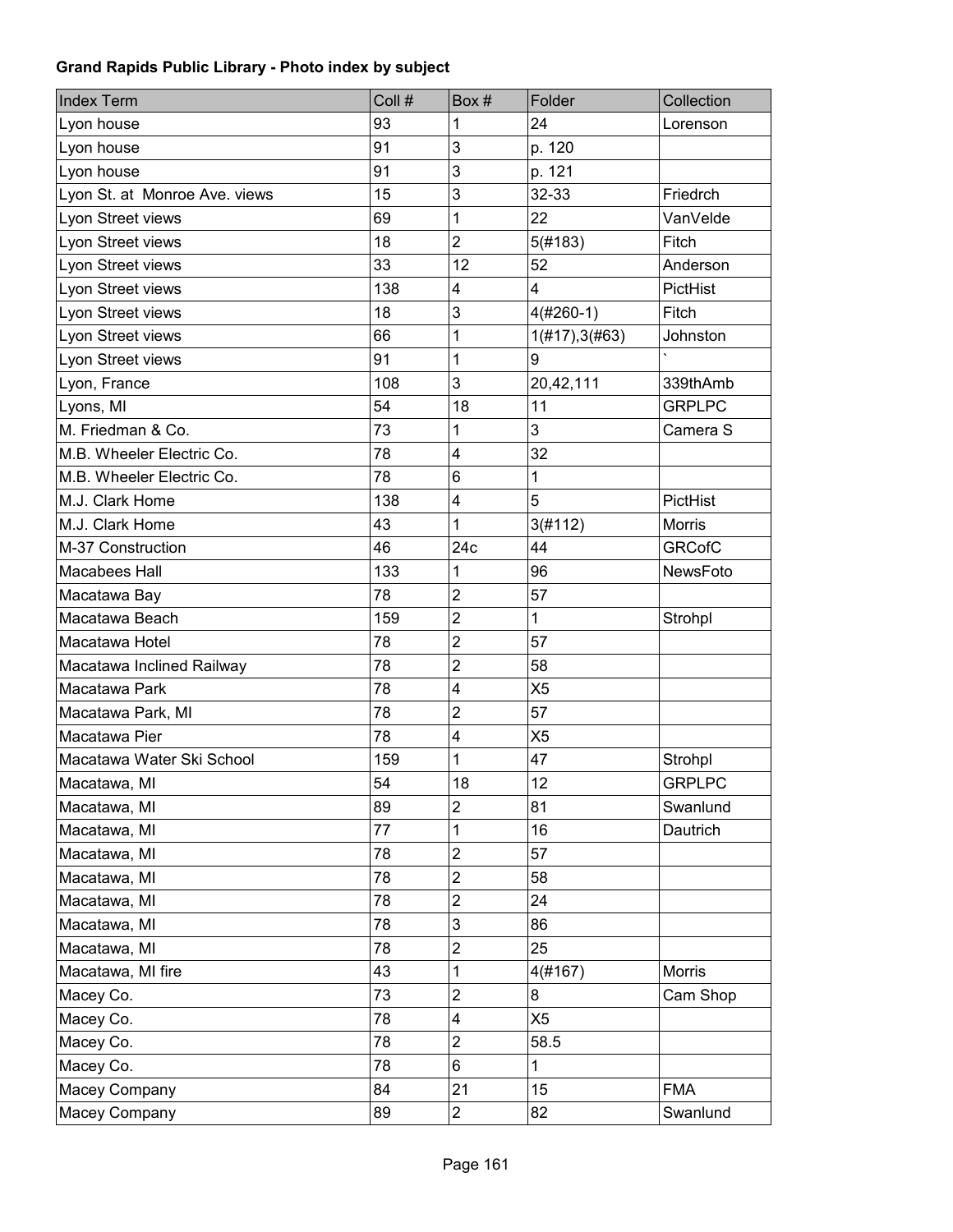| <b>Index Term</b>                  | Coll # | Box#                    | Folder         | Collection      |
|------------------------------------|--------|-------------------------|----------------|-----------------|
| Macey Company                      | 84     | 21                      | 5 (#8,#26,#28) | <b>FMA</b>      |
| Macey Company                      | 78     | 6                       | 1              |                 |
| Machine guns                       | 159    | $\overline{c}$          | 25             | Strohpl         |
| Machinery                          | 165    | 1                       | $\overline{2}$ | Bayne           |
| Machinery                          | 46     | 24c                     | 45             | <b>GRCofC</b>   |
| Mackinac Bridge                    | 133    | 1                       | 97             | NewsFoto        |
| Mackinac Bridge                    | 54     | 18                      | 13             | <b>GRPLPC</b>   |
| Mackinac Bridge                    | 111    | $\overline{2}$          | 21             | <b>Blumensh</b> |
| Mackinac Island, MI                | 46     | 24a                     | 15             | <b>GRCofC</b>   |
| Mackinac Island, MI                | 76     | 1                       | 51             | <b>SterCard</b> |
| Mackinaw Bridge construction       | 46     | 23c                     | $21 - 3$       | <b>GRCofC</b>   |
| Mackinaw City, MI                  | 74     | 28                      | 12             | <b>Brewer</b>   |
| Mackinaw City, MI                  | 78     | $\overline{2}$          | 59             |                 |
| Madison Ave. @ 32nd Street views   | 46     | 24c                     | 46             | <b>GRCofC</b>   |
| Madison Ave. @ 32nd Street views   | 46     | 24b                     | $\overline{7}$ | <b>GRCofC</b>   |
| <b>Madison Avenue School</b>       | 91     | $\overline{2}$          | 4              |                 |
| <b>Madison Avenue views</b>        | 185    | $\overline{2}$          | 34             | CopyPhot        |
| Madison Avenue views               | 91     | $\overline{2}$          | $\mathbf 1$    |                 |
| <b>Madison Avenue views</b>        | 91     | $\overline{2}$          | 5              |                 |
| <b>Madison School</b>              | 185    | $\overline{2}$          | 35             | CopyPhot        |
| <b>Madison School</b>              | 33     | 12                      | 49             | Anderson        |
| <b>Madison School</b>              | 59     | $\overline{2}$          | 2(#527)        | Hooper          |
| <b>Madison Square</b>              | 78     | $\overline{2}$          | 60             |                 |
| Madison Square Advertiser          | 138    | $\overline{\mathbf{4}}$ | $\overline{7}$ | PictHist        |
| Madison Square Bank                | 78     | 6                       | $\mathbf 1$    |                 |
| Madison Square Bank. Interiors     | 78     | 6                       | $\mathbf 1$    |                 |
| Madison Square parking lot         | 100    | $\overline{2}$          | 13             | <b>GRPhotos</b> |
| Madison Square views               | 89     | $\overline{2}$          | 83             | Swanlund        |
| <b>Madison Street Views</b>        | 78     | $\overline{c}$          | 60             |                 |
| Magadalen College, Oxford, England | 74     | 28                      | 13             | <b>Brewer</b>   |
| Maigne, France                     | 108    | 3                       | 21             | 339thAmb        |
| Mail carriers                      | 185    | $\overline{c}$          | 36             | CopyPhot        |
| Mail carriers                      | 185    | 3                       | 46             | CopyPhot        |
| Mail wagons                        | 122    | 5                       | 33             | Adaglass        |
| Main Street Views (Byron Center)   | 78     | 1                       | 26             |                 |
| Majestic Radio Advertisement       | 43     | $\overline{c}$          | 1(#360)        | Morris          |
| Majestic Theater                   | 138    | $\overline{\mathbf{4}}$ | 8              | PictHist        |
| Majestic Theater                   | 54     | 18                      | 14             | <b>GRPLPC</b>   |
| Majestic Theater                   | 118    | 3                       | 48             |                 |
| Majestic Theater                   | 118    | 3                       | 55             |                 |
| Majestic Theater -- Interior       | 43     | 1                       | 5(#209)        | <b>Morris</b>   |
| Majestic Theater -- Interior       | 185    | $\mathbf{2}$            | 37             | CopyPhot        |
| Malls                              | 78     | 4                       | 41             |                 |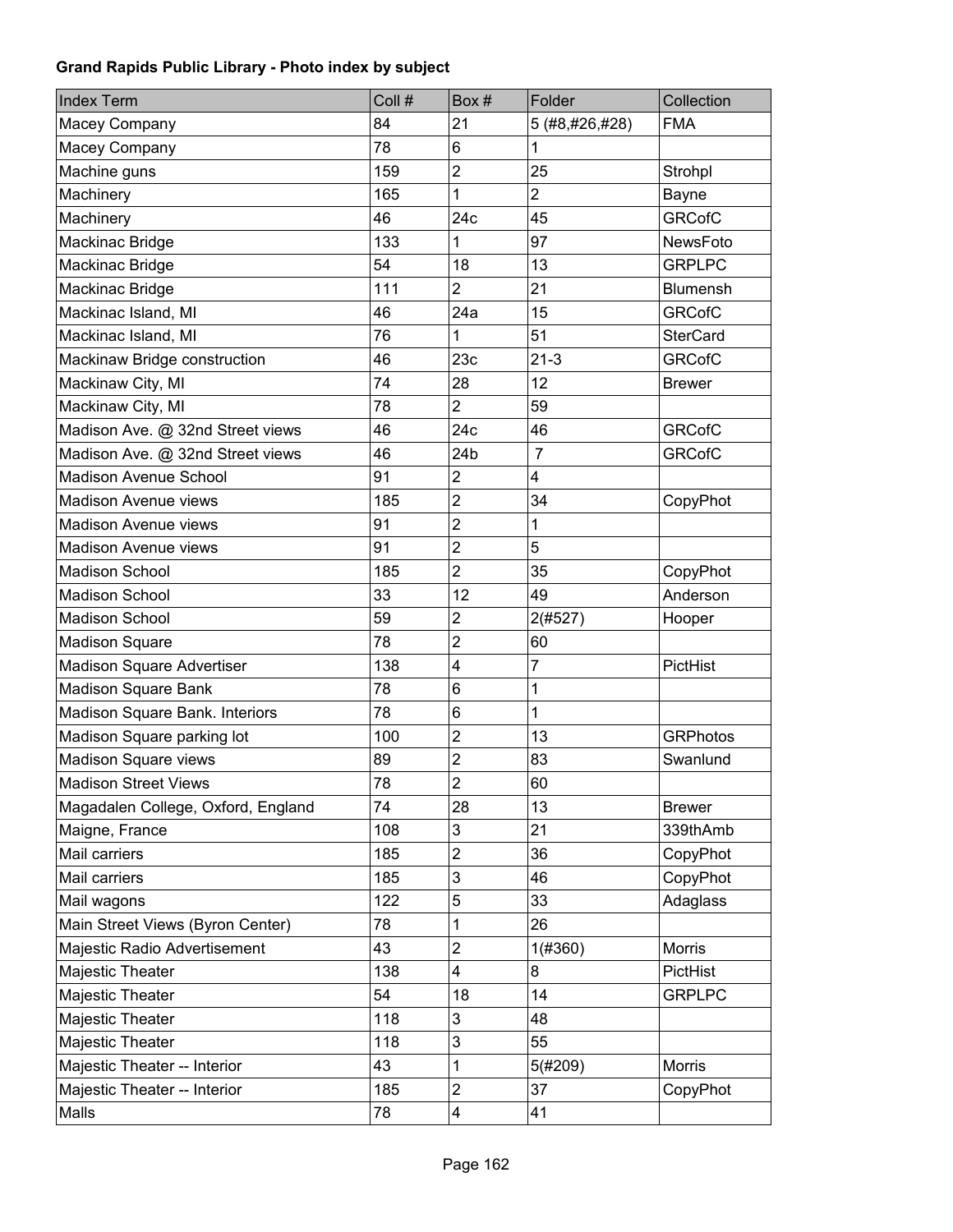| <b>Index Term</b>                        | Coll # | Box#                    | Folder      | Collection      |
|------------------------------------------|--------|-------------------------|-------------|-----------------|
| Man climbing a fence                     | 128    | 1                       | 61          | Stover          |
| Man of the Year Award                    | 46     | 24c                     | 47          | <b>GRCofC</b>   |
| Manger Hotel                             | 133    | 1                       | 99          | NewsFoto        |
| Manger Hotel                             | 89     | $\overline{2}$          | 102         | Swanlund        |
| Manger Hotel                             | 78     | $\overline{2}$          | 61          |                 |
| Manger Hotel. Hunt Room Restaurant       | 46     | 24c                     | 48          | <b>GRCofC</b>   |
| <b>Manistee Historical Museum</b>        | 78     | $\overline{2}$          | 62          |                 |
| <b>Manistee River</b>                    | 78     | $\overline{2}$          | 62          |                 |
| Manistee River Railroad Bridge           | 54     | 18                      | 15          | <b>GRPLPC</b>   |
| Manistee River Railroad Bridge           | 76     | 1                       | 52          | <b>SterCard</b> |
| Manistee River Railroad Bridge           | 59     | 1                       | 4(#299)     | Hooper          |
| Manistee, MI                             | 78     | $\overline{2}$          | 62          |                 |
| Manpower Retrieval                       | 46     | 24c                     | 49          | <b>GRCofC</b>   |
| <b>Manufacturers Building</b>            | 78     | $\overline{2}$          | 63          |                 |
| Manufacturers Dept.                      | 46     | 24c                     | 50          | <b>GRCofC</b>   |
| Manufacturers Furniture Exposition Bldg. | 89     | $\overline{2}$          | 63          | Swanlund        |
| Manufacturers Supply Co.                 | 46     | 24c                     | 51          | <b>GRCofC</b>   |
| Manufacturing Jobs Meeting               | 46     | 24c                     | 52          | <b>GRCofC</b>   |
| Map. Caribbean                           | 133    | 1                       | 100         | <b>NewsFoto</b> |
| Map. Central America                     | 133    | 1                       | 101         | NewsFoto        |
| Map. Dominican Republic and Haiti        | 133    | 1                       | 102         | NewsFoto        |
| Map. Dvina-Vaga Fronts, 1918-19          | 141    | 11                      | 3           | <b>GRHSoc</b>   |
| Map. Europe/Russian Missile Bases        | 133    | 1                       | 103         | NewsFoto        |
| Map. Germany, East and West              | 133    | 1                       | 104         | NewsFoto        |
| Map. Grand Rapids                        | 133    | 1                       | $105 - 7$   | NewsFoto        |
| Map. Grand Rapids                        | 54     | 11                      | 14          | <b>GRPLPC</b>   |
| Map. Grand Rapids                        | 18     | 1                       | 3(#27)      | Fitch           |
| Map. Grand Rapids                        | 18     | $\overline{2}$          | 3(#158)     | Fitch           |
| Map. Grand Rapids sawmills               | 59     | $\overline{\mathbf{c}}$ | 1(#387)     | Hooper          |
| Map. Grand River                         | 59     | $\overline{2}$          | 1(#391,419) | Hooper          |
| Map. Green River                         | 141    | 10                      | 15          | <b>GRHSoc</b>   |
| Map. Indian Lands and Grand Rapids, 1836 | 88     | 1                       | 1(#16)      | McGee           |
| Map. Indian Trails into Grand Rapids, MI | 59     | 1                       | 3(#176)     | Hooper          |
| Map. Islands #1 & 2                      | 59     | 1                       | 1(#11)      | Hooper          |
| Map. Kent County, MI                     | 133    | 1                       | 108         | NewsFoto        |
| Map. Kentucky and surrounding Areas      | 133    | 1                       | 109         | NewsFoto        |
| Map. Laos                                | 133    | 1                       | 110         | NewsFoto        |
| Map. Manistee National Forest            | 133    | 1                       | 111         | NewsFoto        |
| Map. Michigan                            | 133    | 1                       | 112         | NewsFoto        |
| Map. Middle Atlantic States              | 133    | 1                       | 113         | NewsFoto        |
| Map. Mission Reserve                     | 88     | 1                       | 1(#17)      | McGee           |
| Map. Panama                              | 133    | 1                       | 114         | NewsFoto        |
| Map. Railroad routes in Grand Rapids, MI | 59     | 1                       | 3(#176)     | Hooper          |
|                                          |        |                         |             |                 |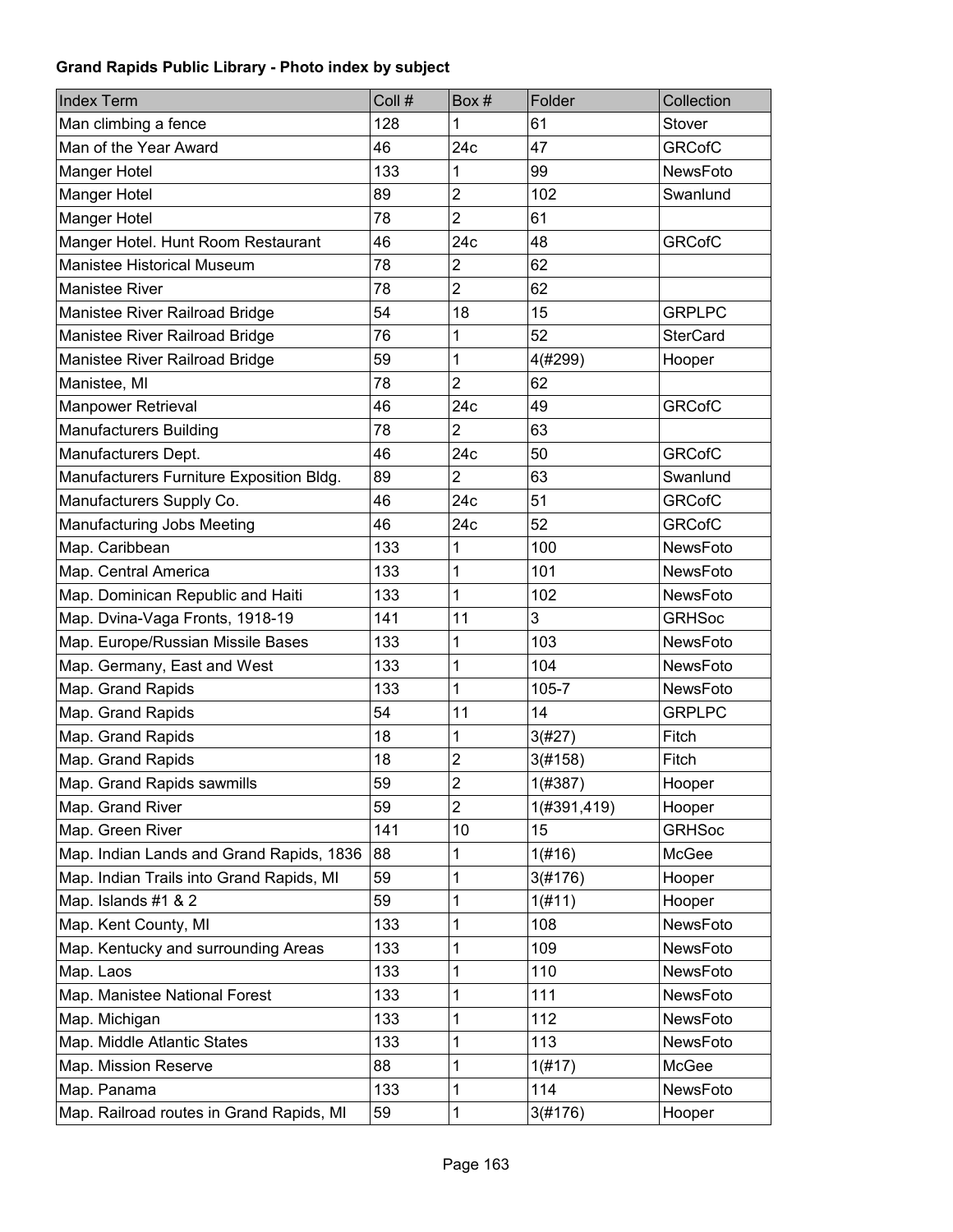| <b>Index Term</b>                             | Coll # | Box#                    | Folder                  | Collection      |
|-----------------------------------------------|--------|-------------------------|-------------------------|-----------------|
| Map. Syria                                    | 133    | 1                       | 115                     | NewsFoto        |
| Map. Tornado                                  | 133    | 1                       | 116                     | NewsFoto        |
| Map. United States                            | 133    | 1                       | 117                     | NewsFoto        |
| Map. Village of Kent                          | 18     | $\overline{2}$          | $2(#143-4)$             | Fitch           |
| Map. Yankee Springs                           | 141    | 11                      | 1                       | <b>GRHSoc</b>   |
| Maple Grove  See  Kent County. Maple<br>Grove |        |                         |                         |                 |
| Maple Street Views (Cedar Springs)            | 78     | 1                       | 38                      |                 |
| Maple Street Views (Delton)                   | 78     | 1                       | 52                      |                 |
| Maple sugaring                                | 54     | 45                      | $\overline{\mathbf{c}}$ | <b>GRPLPC</b>   |
| Maple sugaring  See  Sugaring                 |        |                         |                         |                 |
| Maps                                          | 185    | $\overline{2}$          | 38-42                   | CopyPhot        |
| <b>March of Dimes</b>                         | 75     | 32                      | v8                      | Walsh           |
| March of Dimes                                | 75     | 33                      | 37                      | Walsh           |
| Marietta Stanley Co.                          | 78     | $\overline{\mathbf{4}}$ | X <sub>5</sub>          |                 |
| Marietta Stanley Co.                          | 78     | $\overline{2}$          | 64                      |                 |
| Marietta-Stanley Co.                          | 73     | $\overline{2}$          | 6                       | Cam Shop        |
| Marietta-Stanley Co. Interiors                | 73     | $\overline{2}$          | 6                       | Cam Shop        |
| <b>Market Authority</b>                       | 46     | 24c                     | 54                      | <b>GRCofC</b>   |
| Market St. at Godfrey Ave. views              | 100    | 3                       | #20                     | <b>GRPhotos</b> |
| <b>Market Street views</b>                    | 18     | 3                       | 6(#296)                 | Fitch           |
| <b>Market Street views</b>                    | 141    | 10                      | 15                      | <b>GRHSoc</b>   |
| <b>Market Street views</b>                    | 18     | $\overline{2}$          | 1(#109)                 | Fitch           |
| <b>Market Street views</b>                    | 66     | 1                       | 3(#63)                  | Johnston        |
| Market Street views                           | 18     | 3                       | 59#296)                 | Fitch           |
| <b>Market Street views</b>                    | 59     | $\overline{2}$          | 2(#478,489)             | Hooper          |
| <b>Market Street views</b>                    | 185    | 4                       | 1                       | CopyPhot        |
| <b>Market Street views</b>                    | 33     | 12                      | 52                      | Anderson        |
| <b>Market Street views</b>                    | 18     | 1                       | 6(#53)                  | Fitch           |
| <b>Market Street views</b>                    | 100    | $\overline{2}$          | 14                      | <b>GRPhotos</b> |
| <b>Market Street views</b>                    | 59     | 1                       | 3(#167), 4(#244)        | Hooper          |
| <b>Market Street views</b>                    | 76     | 1                       | 53                      | <b>SterCard</b> |
| <b>Market Street views</b>                    | 69     | 1                       | 22                      | VanVelde        |
| <b>Market Street views</b>                    | 118    | 3                       | 78                      |                 |
| <b>Market Street views</b>                    | 78     | $\overline{2}$          | 28.5                    |                 |
| <b>Market Street views</b>                    | 118    | 3                       | 107                     |                 |
| <b>Market Street views</b>                    | 118    | 3                       | 103                     |                 |
| <b>Market Street views</b>                    | 118    | 3                       | 108                     |                 |
| <b>Market Street views</b>                    | 118    | 3                       | 128                     |                 |
| Market Street views                           | 118    | 3                       | 136                     |                 |
| Marksmen                                      | 122    | 5                       | 6                       | Adaglass        |
| Marne, France                                 | 146    | 9                       | $\mathbf{1}$            | Wells           |
| Maron, France                                 | 108    | 3                       | 43                      | 339thAmb        |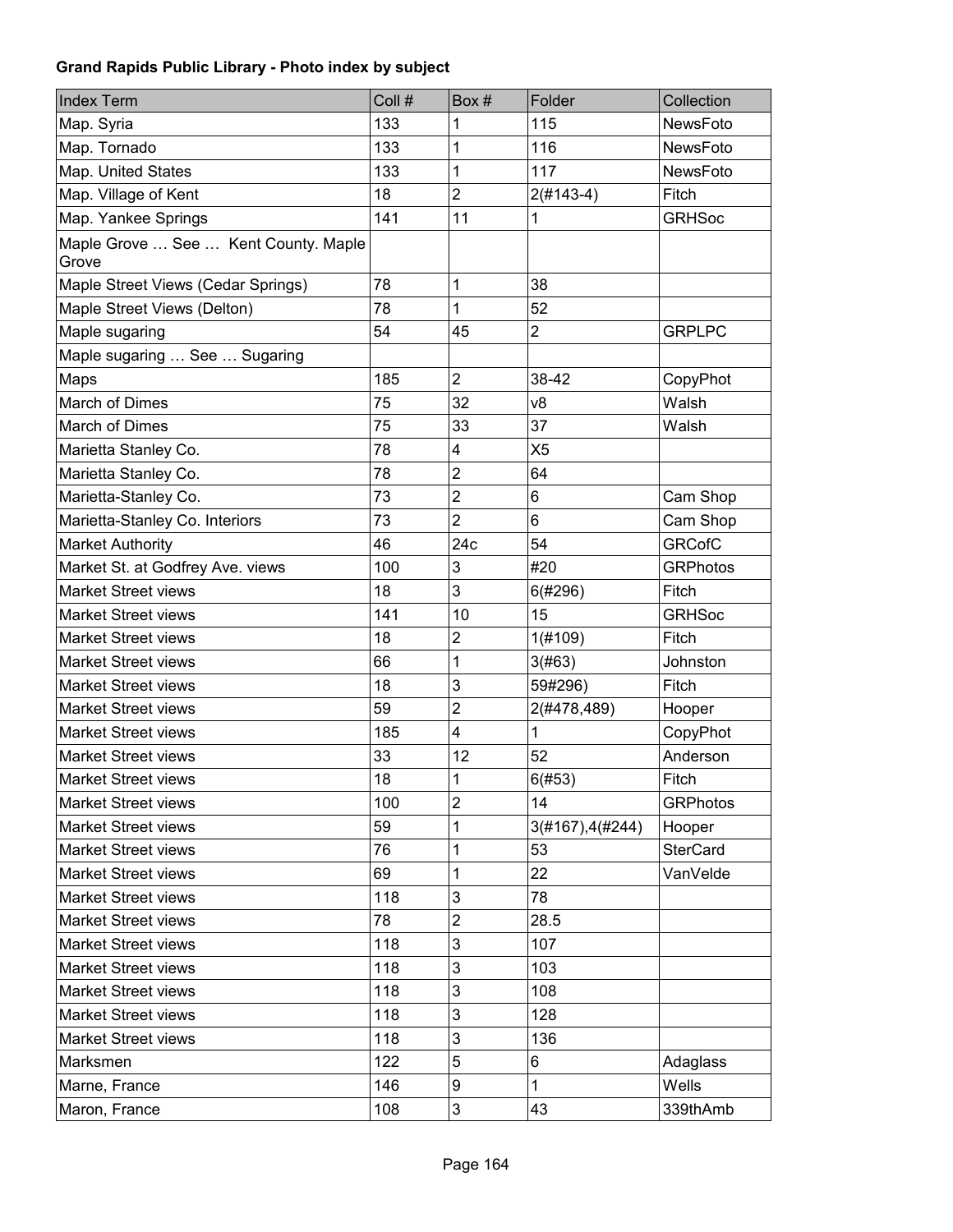| <b>Index Term</b>               | Coll # | Box #          | Folder                  | Collection      |
|---------------------------------|--------|----------------|-------------------------|-----------------|
| Marris house                    | 93     | 1              | 17,60                   | Lorenson        |
| Marris house                    | 18     | 3              | 7(#315)                 | Fitch           |
| Marris house                    | 59     | 1              | 3(#169)                 | Hooper          |
| Marris house                    | 54     | 19             | $\overline{2}$          | <b>GRPLPC</b>   |
| Marsh & McLennan Annual Report  | 46     | 24c            | 55                      | <b>GRCofC</b>   |
| <b>Martin Auto Electric</b>     | 100    | 1              | $\overline{2}$          | <b>GRPhotos</b> |
| Martin house                    | 33     | 12             | 48                      | Anderson        |
| Martin house                    | 18     | 3              | 3(#259)                 | Fitch           |
| Martin Luther King Jr. park     | 46     | 24c            | 56                      | <b>GRCofC</b>   |
| Martin Luther King Park         | 54     | 19             | 3                       | <b>GRPLPC</b>   |
| Martin Luther King Park         | 89     | $\overline{2}$ | 84                      | Swanlund        |
| <b>Martin Stores</b>            | 54     | 19             | $\overline{\mathbf{4}}$ | <b>GRPLPC</b>   |
| Mary Free Bed Hospital          | 185    | $\overline{2}$ | 43                      | CopyPhot        |
| Mary Free Bed Hospital          | 81     | 17             | 167                     | FreeBed         |
| Marywood                        | 78     | 3              | 64.5                    |                 |
| Marywood Academy                | 54     | 19             | 5                       | <b>GRPLPC</b>   |
| Marywood Academy                | 78     | 6              | $\overline{2}$          |                 |
| Mason Lumber Company            | 54     | 19             | 6                       | <b>GRPLPC</b>   |
| <b>Masonic Celebration Arch</b> | 33     | 11             | 35                      | Anderson        |
| Masonic Country Club            | 54     | 19             | 9                       | <b>GRPLPC</b>   |
| <b>Masonic Country Club</b>     | 54     | 19             | 9,29                    | <b>GRPLPC</b>   |
| <b>Masonic Country Club</b>     | 78     | $\overline{2}$ | 65                      |                 |
| <b>Masonic Home</b>             | 54     | 19             | 10                      | <b>GRPLPC</b>   |
| <b>Masonic Home</b>             | 59     | 1              | 4(#259)                 | Hooper          |
| <b>Masonic Home</b>             | 89     | $\overline{2}$ | 85                      | Swanlund        |
| <b>Masonic Home</b>             | 91     | $\overline{2}$ | 1                       |                 |
| <b>Masonic Home</b>             | 78     | 2              | 73                      |                 |
| Masonic Home (Ruins after fire) | 78     | $\overline{2}$ | 73                      |                 |
| Masonic Home. Ruins             | 78     | 6              | $\mathbf{1}$            |                 |
| Masonic parades                 | 54     | 19             | 11                      | <b>GRPLPC</b>   |
| Masonic Temple                  | 118    | 3              | 32                      |                 |
| Masonic Temple                  | 118    | 3              | 31                      |                 |
| Masonic Temple                  | 54     | 19             | 8                       | <b>GRPLPC</b>   |
| Masonic Temple                  | 202    | 1              | 97                      | Symes           |
| Masonic Temple                  | 89     | $\overline{2}$ | 86,135                  | Swanlund        |
| Masonic Temple                  | 78     | $\overline{c}$ | 7                       |                 |
| Masonic Temple                  | 78     | 1              | 84                      |                 |
| Masonic Temple                  | 78     | $\overline{2}$ | 67                      |                 |
| Masonic Temple                  | 78     | $\overline{2}$ | 66                      |                 |
| Masonic Temple                  | 91     | 3              | p. 121                  |                 |
| Masonic Temple -- Interior      | 59     | $\overline{2}$ | $4(#731-2)$             | Hooper          |
| Mastercraft Furniture Co.       | 84     | 19             | 16                      | <b>FMA</b>      |
| Mastercraft Furniture Co.       | 84     | 17             | 20                      | <b>FMA</b>      |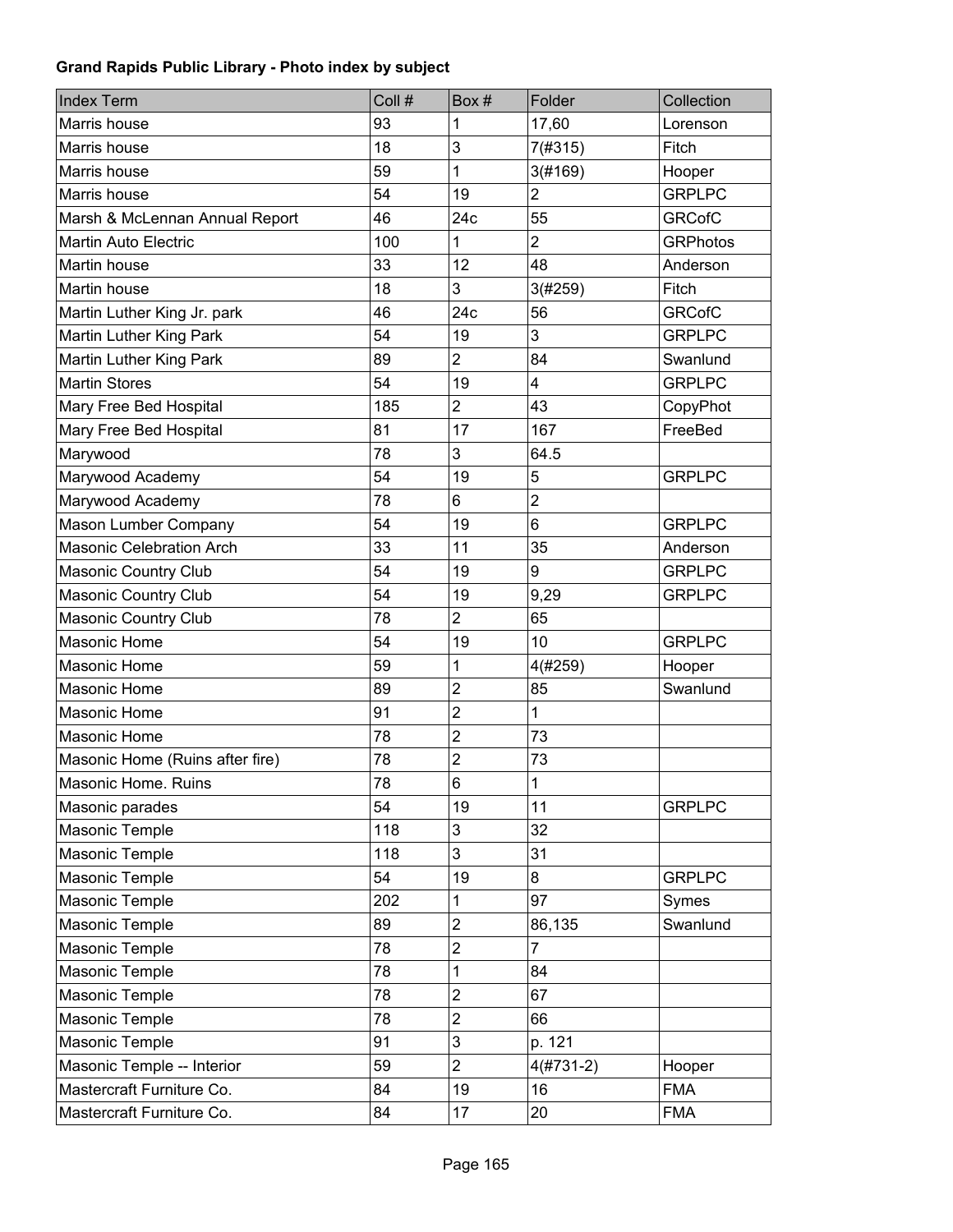| <b>Index Term</b>                                           | Coll # | Box#           | Folder         | Collection      |
|-------------------------------------------------------------|--------|----------------|----------------|-----------------|
| Mastercraft Furniture Co.                                   | 46     | 24c            | 57             | <b>GRCofC</b>   |
| Mastodons                                                   | 54     | 11             | 8              | <b>GRPLPC</b>   |
| <b>Mausoleums</b>                                           | 43     | 1              | 2(#87)         | <b>Morris</b>   |
| May house                                                   | 93     | 1              | 39             | Lorenson        |
| May house                                                   | 54     | 19             | 12             | <b>GRPLPC</b>   |
| Mayflower Congregational Church                             | 78     | $\overline{2}$ | 68             |                 |
| Mayor's Day                                                 | 46     | 24c            | 58             | <b>GRCofC</b>   |
| <b>MCCE</b>                                                 | 46     | 24c            | 59             | <b>GRCofC</b>   |
| McCook, NB                                                  | 169    | 1              | 22             | Weber           |
| McCrea College, Londonderry, England                        | 74     | 28             | 14             | <b>Brewer</b>   |
| McDonald's Restaurant                                       | 138    | 4              | 6              | PictHist        |
| McGough & Son. Interior                                     | 73     | 1              | 38             | Cam Shop        |
| McInerney Spring & Wire Co.                                 | 46     | 24c            | 60             | <b>GRCofC</b>   |
| McInerney Spring & Wire Co.                                 | 54     | 19             | 13             | <b>GRPLPC</b>   |
| McInerney Spring & Wire Co. fire                            | 104    | 17             | 50             | Judd            |
| McKay Tower                                                 | 89     | $\overline{c}$ | 87             | Swanlund        |
| McKay Tower                                                 | 54     | 6              | 5              | <b>GRPLPC</b>   |
| McKay Tower                                                 | 133    | 1              | 118            | NewsFoto        |
| McKay Tower                                                 | 118    | 3              | 126            |                 |
| McKay Tower                                                 | 118    | 3              | 129            |                 |
| McKay Tower                                                 | 118    | 3              | 52             |                 |
| McKay Tower                                                 | 118    | 3              | 105            |                 |
| McKay Tower                                                 | 118    | 3              | 51             |                 |
| McKay Tower  See also  Grand Rapids<br><b>National Bank</b> |        |                |                |                 |
| McKay Tower construction                                    | 43     | 1              | 2(#94)         | Morris          |
| McKinley Presidential Campaign                              | 59     | $\overline{2}$ | 3#643)         | Hooper          |
| McKinley Presidential Campaign                              | 33     | 12             | 42             | Anderson        |
| McKinley Presidential Campaign umbrella                     | 43     | 1              | 3(#136)        | Morris          |
| McLaughlin Business University - Interiors                  | 78     | 4              | X <sub>5</sub> |                 |
| McLeish Building                                            | 91     | 3              | p. 63          |                 |
| McLeod house                                                | 93     | 1              | 47             | Lorenson        |
| McMurray house                                              | 194    | $\overline{2}$ | 23             | Harring         |
| <b>McNerry Farm</b>                                         | 54     | 19             | 14             | <b>GRPLPC</b>   |
| McPherson house                                             | 93     | 1              | 31             | Lorenson        |
| McReynold house                                             | 59     | $\overline{2}$ | 4(#724)        | Hooper          |
| Meat markets                                                | 138    | 4              | 9              | PictHist        |
| Meat markets                                                | 59     | $\overline{2}$ | 3(#583)        | Hooper          |
| Meat packing                                                | 34     | 37             | 549,554        | <b>KCHealth</b> |
| <b>Medical Arts Building</b>                                | 54     | 19             | 15             | <b>GRPLPC</b>   |
| Meeting-Business-Industry, Education Day<br>Review          | 46     | 25a            | 1              | <b>GRCofC</b>   |
| Meetings                                                    | 46     | 25a            | $2 - 4$        | <b>GRCofC</b>   |
| Meetings --Pantlind Hotel                                   | 46     | 25a            | 5              | <b>GRCofC</b>   |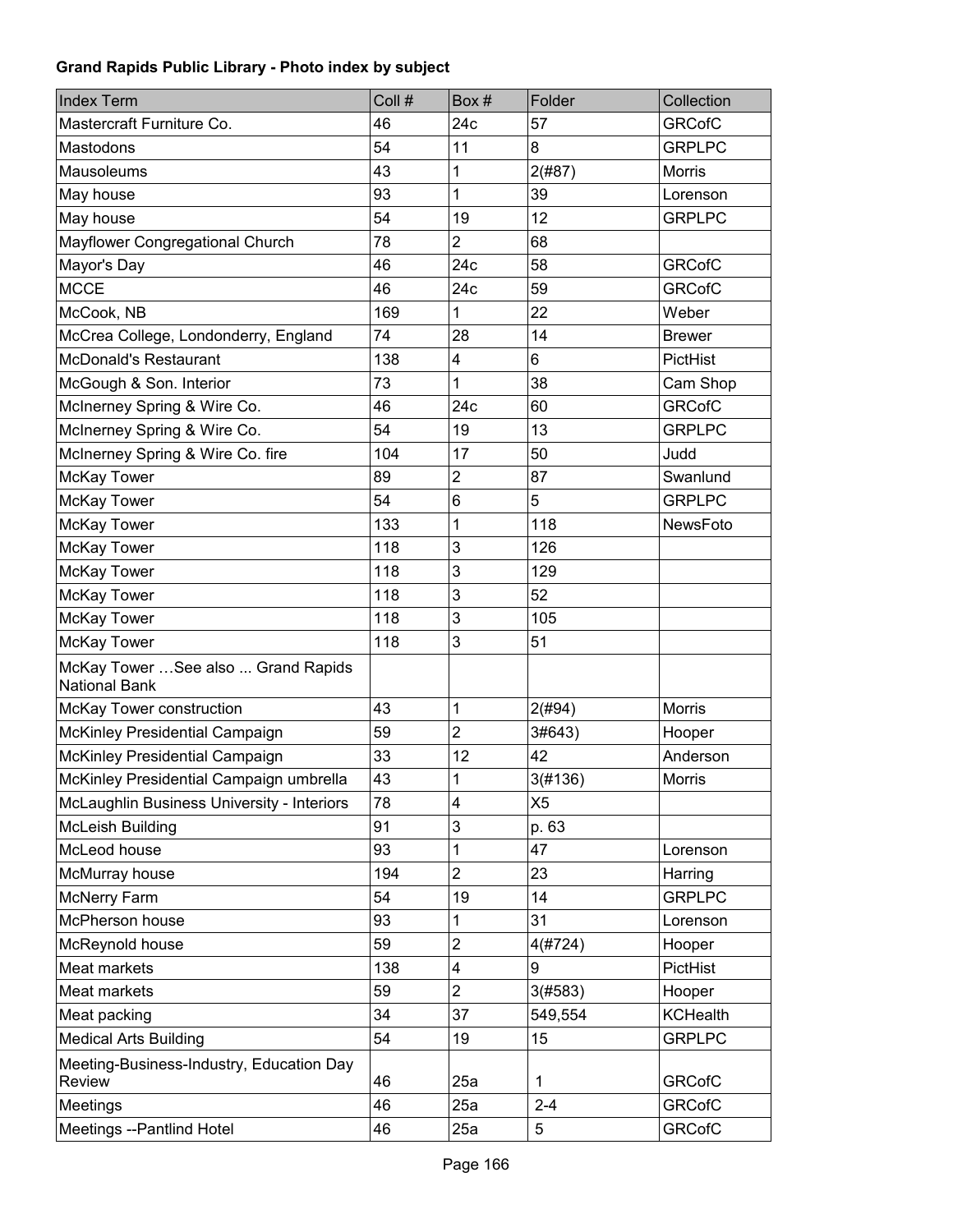| <b>Index Term</b>                        | Coll # | Box#                    | Folder           | Collection      |
|------------------------------------------|--------|-------------------------|------------------|-----------------|
| Meijer Inc.                              | 54     | 19                      | 16               | <b>GRPLPC</b>   |
| Meijer Inc.                              | 46     | 25a                     | 8                | <b>GRCofC</b>   |
| <b>Mel Trotter Missions</b>              | 43     | $\overline{c}$          | 1(#352)          | <b>Morris</b>   |
| <b>Mel Trotter Missions</b>              | 133    | 1                       | 119              | NewsFoto        |
| <b>Mel Trotter Missions</b>              | 54     | 53                      | vol 1            | <b>GRPLPC</b>   |
| Melon field                              | 76     | 1                       | 54               | <b>SterCard</b> |
| Melun, France                            | 108    | 3                       | 44               | 339thAmb        |
| Mens Clothing -- Hats                    | 54     | 19                      | 17               | <b>GRPLPC</b>   |
| Menter and Rosenbloom Co.                | 78     | $\overline{2}$          | 68.5             |                 |
| Menton, France                           | 108    | 3                       | 75               | 339thAmb        |
| Mercy Hospital (Big Rapids)              | 78     | 1                       | 16               |                 |
| Merger and Ferdon Lumber Co.             | 91     | 3                       | p. 9             |                 |
| Merrill house                            | 93     | 1                       | 24               | Lorenson        |
| <b>Mertens Hotel</b>                     | 89     | $\overline{2}$          | 88               | Swanlund        |
| <b>Mertens Hotel</b>                     | 43     | 1                       | 2(#100)          | <b>Morris</b>   |
| <b>Mertens Hotel</b>                     | 78     | $\overline{2}$          | 26.5             |                 |
| Mess halls                               | 159    | $\overline{2}$          | $23 - 4$         | Strohpl         |
| <b>Metcalf Funeral Home</b>              | 89     | $\overline{2}$          | 89               | Swanlund        |
| Metcalf's Funeral Chapel                 | 78     | $\overline{2}$          | 68.7             |                 |
| <b>Methodist Church</b>                  | 33     | 10                      | 16               | Anderson        |
| <b>Methodist Church</b>                  | 59     | $\overline{\mathbf{c}}$ | 2(#569), 4(#702) | Hooper          |
| <b>Methodist Church</b>                  | 66     | 1                       | 1(#14), 2(#27)   | Johnston        |
| Methodist Church (Byron Center)          | 78     | 1                       | 26               |                 |
| Methodist Episcopal Church               | 78     | $\overline{c}$          | 69               |                 |
| Methodist Episcopal Church and Parsonage | 78     | $\overline{2}$          | 26               |                 |
|                                          |        |                         | 1(#777,784a-     |                 |
| Methodist-Episcopal Church               | 59     | 3                       | c,788a)          | Hooper          |
|                                          |        |                         | $1(#788 -$       |                 |
| Methodist-Episcopal Church -- Interior   | 59     | 3                       | 9,783,788b)      | Hooper          |
| Metropolitan Club                        | 59     | 1                       | 5(#335)          | Hooper          |
| Metropolitan Hospital                    | 54     | 20                      | 28               | <b>GRPLPC</b>   |
| Metropolitan Hospital                    | 133    | 1                       | 133-4            | NewsFoto        |
| Metternich-Cole                          | 91     | 3                       | p. 123           |                 |
| Metz, France                             | 108    | 3                       | 22,45,74         | 339thAmb        |
| Mezeray, France                          | 108    | 3                       | 23,76            | 339thAmb        |
| Michigan Air Tour                        | 75     | 33                      | 38               | Walsh           |
| Michigan Archaeological Society          | 19     | 9                       | 162              | DuMond          |
| Michigan Auto Company                    | 185    | $\overline{c}$          | 44               | CopyPhot        |
| Michigan Automobile Company              | 59     | $\overline{c}$          | 3#656)           | Hooper          |
| Michigan Avenue views                    | 77     | 1                       | 9                | Dautrich        |
| Michigan Avenue views                    | 18     | 1                       | 4(#34)           | Fitch           |
| Michigan Avenue views                    | 54     | 19                      | 18               | <b>GRPLPC</b>   |
| Michigan Avenue views                    | 89     | $\overline{c}$          | 90               | Swanlund        |
| Michigan Avenue Views                    | 78     | $\overline{2}$          | 70               |                 |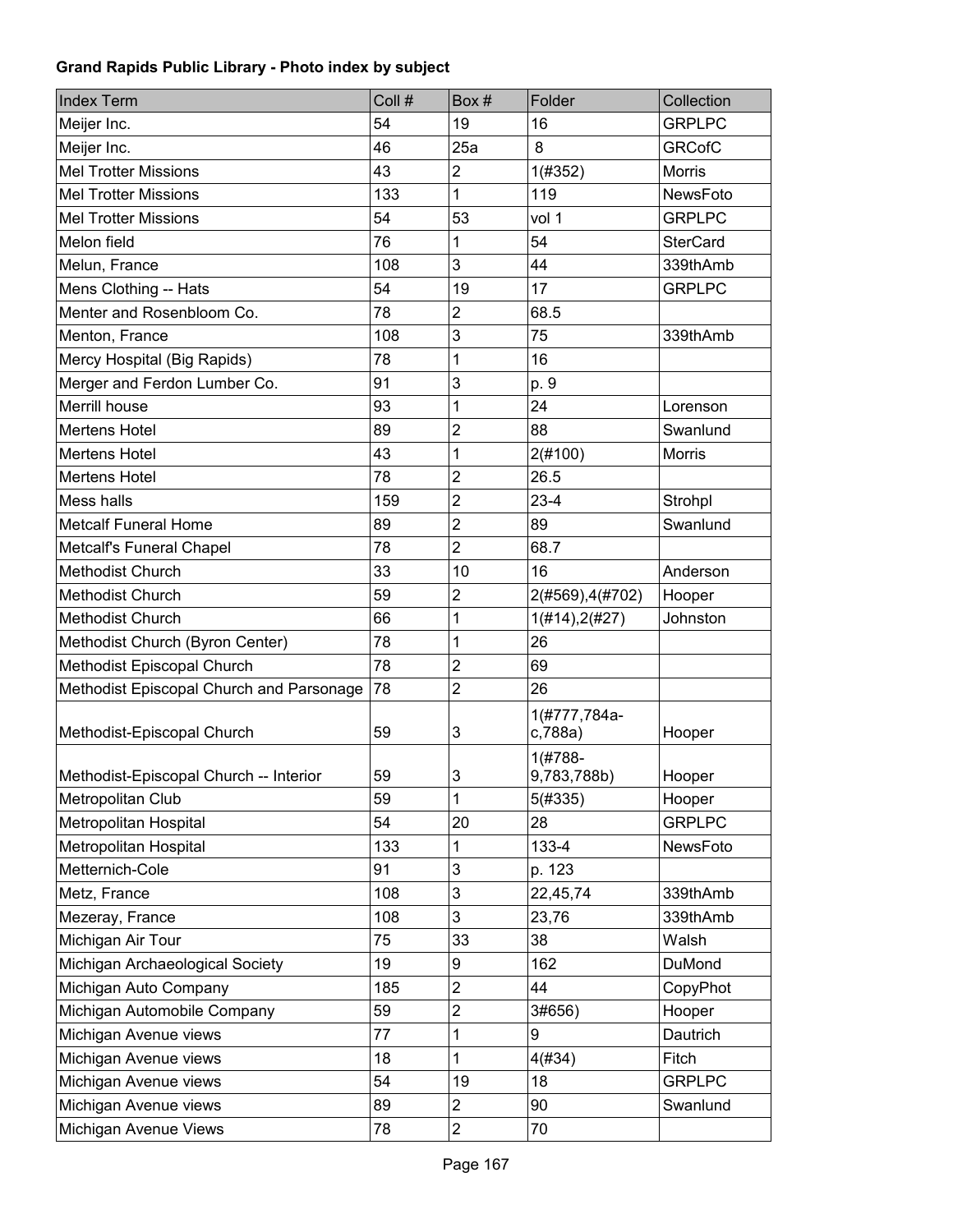| <b>Index Term</b>                        | Coll # | Box#                    | Folder          | Collection      |
|------------------------------------------|--------|-------------------------|-----------------|-----------------|
| Michigan Avenue Views (Big Rapids)       | 78     | 1                       | 16              |                 |
| Michigan Bakeries                        | 46     | 21 <sub>b</sub>         | 36              | <b>GRCofC</b>   |
| Michigan Bakeries -- Interiors           | 46     | 25a                     | 15              | <b>GRCofC</b>   |
| Michigan Banker's Association            | 101    | 1                       | 15              | Keister         |
| Michigan Barrel Company                  | 54     | 19                      | 19              | <b>GRPLPC</b>   |
| Michigan Bell Telephone Company          | 46     | 25a                     | 16              | <b>GRCofC</b>   |
| Michigan Bell Telephone Company          | 59     | 3                       | 1(#776)         | Hooper          |
| Michigan Bell Telephone Company          | 54     | 19                      | $20-1$          | <b>GRPLPC</b>   |
| Michigan Bell Telephone Company          | 185    | $\overline{2}$          | 45              | CopyPhot        |
| Michigan Bell Telephone Company          | 133    | 1                       | 120             | NewsFoto        |
| Michigan Bell Telephone Company          | 33     | 13                      | 55              | Anderson        |
| Michigan Brush Company                   | 165    | 9                       | 1               | <b>Bayne</b>    |
| Michigan Bulb Co.                        | 46     | 21 <sub>b</sub>         | 38              | <b>GRCofC</b>   |
| Michigan Central Depot (Kalamazoo, Mi.)  | 313    | 1                       |                 |                 |
| Michigan Chair Co.                       | 76     | 1                       | 55              | <b>SterCard</b> |
| Michigan Chair Co.                       | 84     | 21                      | 15              | <b>FMA</b>      |
| Michigan Chair Company                   | 73     | $\overline{2}$          | 9               | Cam Shop        |
| Michigan Chair Company                   | 78     | $\overline{2}$          | 71.5            |                 |
| Michigan Chair Company                   | 91     | $\overline{2}$          | 9               |                 |
| Michigan Cities. Aerial Shots            | 133    | 1                       | 121             | NewsFoto        |
| Michigan Consolidated (MichCon) Gas Co.  | 133    | 1                       | 122             | NewsFoto        |
| Michigan Consolidated (MichCon) Gas Co.  | 46     | 25a                     | 17              | <b>GRCofC</b>   |
| Michigan Constitutional Convention site  | 104    | 17                      | 46              | Judd            |
| Michigan Department of Health            | 46     | 25a                     | 18              | <b>GRCofC</b>   |
| Michigan Express Inc.                    | 177    | 1                       | 13              | <b>MDOT</b>     |
| Michigan Farm Festival billboard         | 46     | 25a                     | 19              | <b>GRCofC</b>   |
| Michigan Forestry Association            | 54     | 19                      | 22              | <b>GRPLPC</b>   |
| Michigan Gas Works                       | 78     | 1                       | 76.5            |                 |
| Michigan Hardware Co.                    | 78     | $\overline{\mathbf{c}}$ | $72\,$          |                 |
| Michigan Hearse & Carriage Co.           | 73     | 1                       | 23              | Cam Shop        |
| Michigan House (hotel)                   | 33     | 10                      | 25              | Anderson        |
| Michigan House (hotel)                   | 59     | $\overline{\mathbf{c}}$ | 4(#683)         | Hooper          |
| Michigan Insane Asylum. (Kalamazoo, Mi.) | 313    | 1                       |                 |                 |
| Michigan Iron Works                      | 59     | $\overline{c}$          | 4(#686)         | Hooper          |
| Michigan Iron Works                      | 54     | 19                      | 23              | <b>GRPLPC</b>   |
| Michigan Iron Works                      | 33     | 10                      | 25              | Anderson        |
| Michigan Job Opportunity Committee       | 46     | 25a                     | 20              | <b>GRCofC</b>   |
| Michigan Lithographing Co.               | 46     | 21 <sub>b</sub>         | 39              | <b>GRCofC</b>   |
| Michigan map                             | 185    | $\overline{2}$          | 40              | CopyPhot        |
| Michigan Marine Dist. Co.                | 46     | 25a                     | 21              | <b>GRCofC</b>   |
| Michigan Masonic Home                    | 78     | $\overline{c}$          | 73              |                 |
| Michigan Mechanics and Engineers         | 54     | 19                      | 24              | <b>GRPLPC</b>   |
| Michigan Motorcycle Club Gypsy Tour      | 54     |                         | OversizelX-B-23 | <b>GRPLPC</b>   |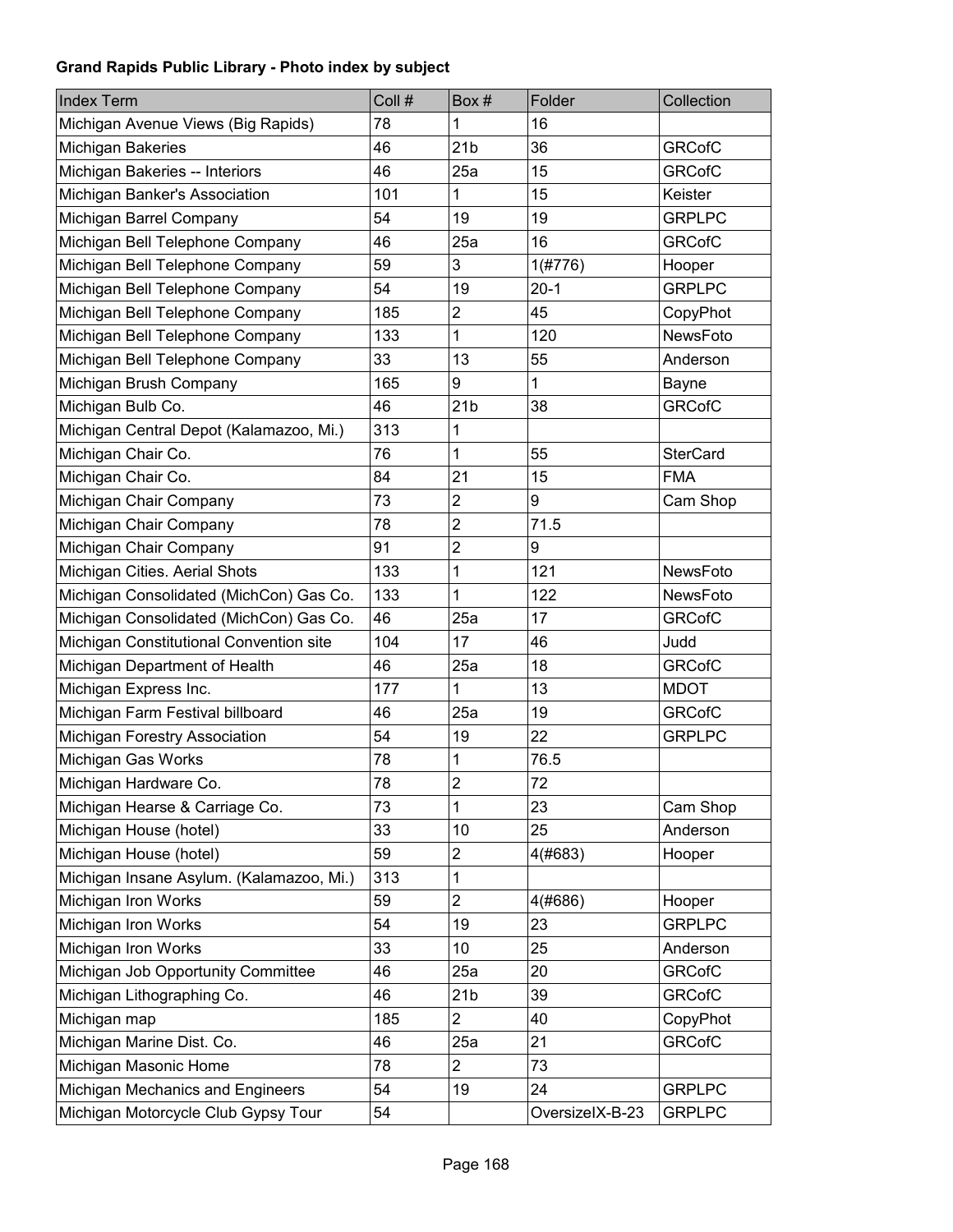| <b>Index Term</b>                              | Coll # | Box#                    | Folder                  | Collection      |
|------------------------------------------------|--------|-------------------------|-------------------------|-----------------|
| Michigan National Bank                         | 133    | 1                       | 123                     | NewsFoto        |
| Michigan National Bank                         | 54     | 19                      | 26                      | <b>GRPLPC</b>   |
| Michigan National Bank                         | 43     | 1                       | 2(#97)                  | Morris          |
| Michigan National Bank                         | 118    | 3                       | 107                     |                 |
| Michigan National Bank                         | 91     | 3                       | p. 45                   |                 |
| Michigan National Bank                         | 78     | 5                       | 6                       |                 |
| Michigan National Bank                         | 118    | 3                       | 47                      |                 |
| Michigan National Bank                         | 118    | 3                       | 53                      |                 |
| Michigan National Bank                         | 118    | 3                       | 83                      |                 |
| Michigan National Bank                         | 118    | 3                       | 95                      |                 |
| Michigan National Bank                         | 118    | $\mathbf{3}$            | 1/80                    |                 |
| Michigan National Guard                        | 90     | 1                       | entire box              | Schouten        |
| Michigan National Guard                        | 54     | $\overline{2}$          | $\overline{\mathbf{c}}$ | <b>GRPLPC</b>   |
| Michigan National Guard                        | 54     | 19                      | 27                      | <b>GRPLPC</b>   |
| Michigan National Guard                        | 43     | 1                       | 7(#342-3)               | <b>Morris</b>   |
| Michigan National Guard                        | 90     | $\overline{2}$          | entire box              | Schouten        |
| Michigan National Guard Armory                 | 89     | $\mathbf 2$             | 91                      | Swanlund        |
| Michigan National Guard Armory                 | 165    | $\overline{2}$          | 25                      | Bayne           |
| Michigan National Guard Armory                 | 133    | 1                       | 124                     | NewsFoto        |
| Michigan National Guard Armory                 | 54     | 19                      | $27 - 8$                | <b>GRPLPC</b>   |
| Michigan National Guard Armory                 | 54     | 12                      | $1 - 2$                 | <b>GRPLPC</b>   |
| Michigan National Guard Drill                  | 59     | $\overline{\mathbf{c}}$ | 3#649)                  | Hooper          |
| Michigan National Guard Drill                  | 76     | 1                       | 56                      | <b>SterCard</b> |
| Michigan National Guard, 126th Inf.            | 159    | 1                       | 8,34                    | Strohpl         |
| Michigan National Guard, 126th Inf.            | 159    | $\overline{2}$          | $23 - 4$                | Strohpl         |
| Michigan National Guard. Officers              | 43     | 1                       | $7(#337-8)$             | <b>Morris</b>   |
| Michigan Pioneer and Historical Society        | 54     | 40                      | $\overline{2}$          | <b>GRPLPC</b>   |
| Michigan Plating and Stamping                  | 46     | 25a                     | 22                      | <b>GRCofC</b>   |
| Michigan Soldiers Home                         | 78     | 3                       | 1                       |                 |
| Michigan Soldiers' Home                        | 91     | 3                       | p. 62                   |                 |
| Michigan Soldiers' Home                        | 91     | $\overline{c}$          | 4                       |                 |
| Michigan Soldiers' Home                        | 78     | $\mathbf 2$             | 8                       |                 |
| Michigan Soldiers' Home Grounds                | 78     | 1                       | 86                      |                 |
| Michigan Soldiers Home. Bear Cage              | 78     | 6                       | 1                       |                 |
| Michigan State Bass Ponds                      | 78     | 1                       | 64                      |                 |
| Michigan State Capitol. Lansing, Mich.         | 133    | 1                       | 125                     | NewsFoto        |
| Michigan State Office Building                 | 91     | 3                       | p. 35                   |                 |
| Michigan State Park                            | 78     | $\boldsymbol{2}$        | 62                      |                 |
| Michigan State Senate                          | 185    | $\boldsymbol{2}$        | 46                      | CopyPhot        |
| Michigan State Telephone Company               | 73     | $\overline{c}$          | $\overline{\mathbf{c}}$ | Cam Shop        |
| Michigan State Telephone Company               | 78     | $\overline{2}$          | 71                      |                 |
| Michigan State Telephone Company.<br>Interiors | 73     | 2                       | 2                       | Cam Shop        |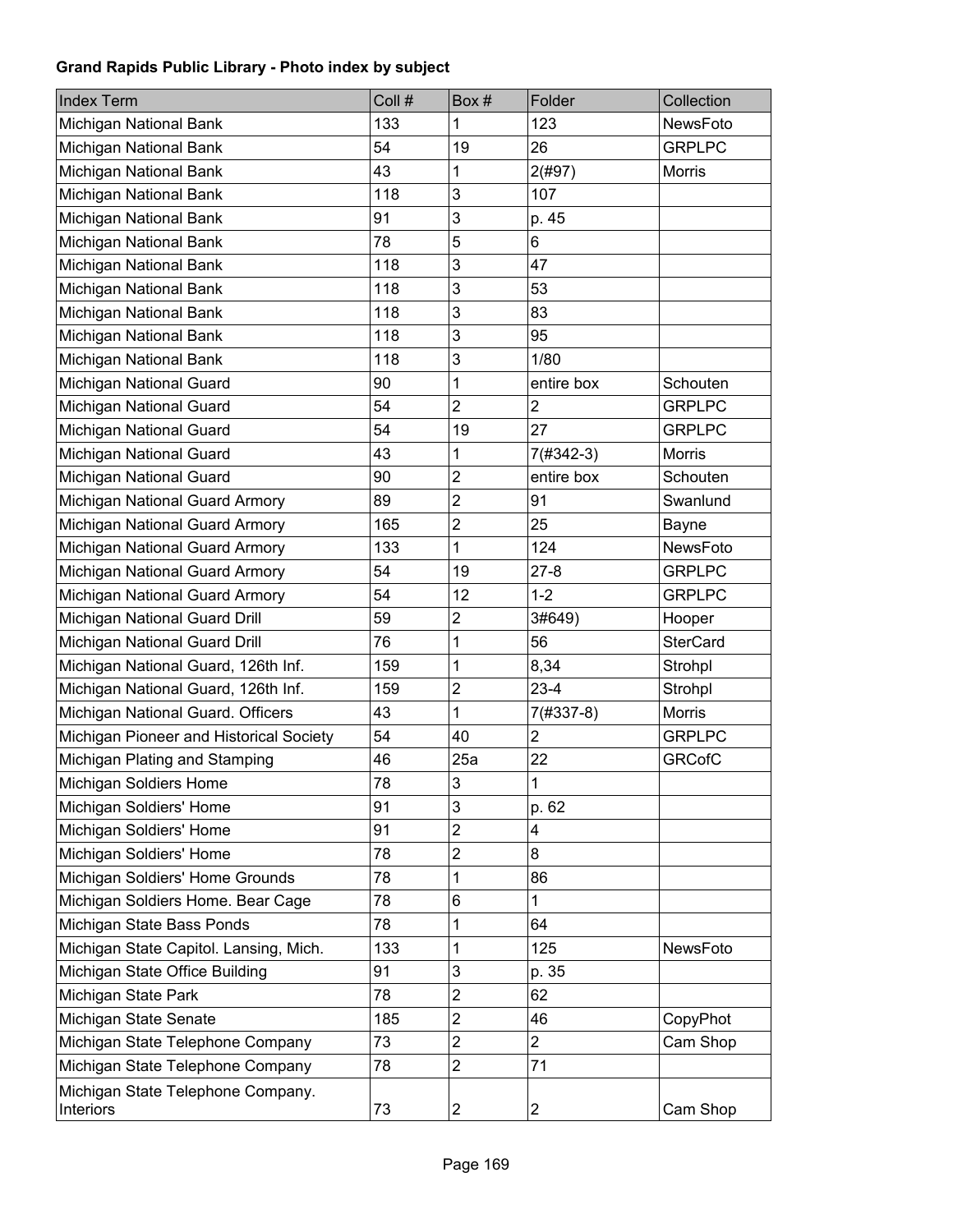| <b>Index Term</b>                            | Coll # | Box#           | Folder                       | Collection      |
|----------------------------------------------|--------|----------------|------------------------------|-----------------|
| Michigan State University                    | 133    | 1              | 126                          | NewsFoto        |
| Michigan Street Bridge, Jackson, MI          | 33     | 9              | box contents not<br>foldered | Anderson        |
| Michigan Street views                        | 194    | $\overline{2}$ | 25                           | Harring         |
| Michigan Street views                        | 184    | 1              | 21                           | Darling         |
| Michigan Street views                        | 185    | $\overline{2}$ | 47                           | CopyPhot        |
| Michigan Street views                        | 118    | 3              | 20                           |                 |
| Michigan Street views                        | 138    | 4              | 10                           | PictHist        |
| Michigan Telephone Building                  | 78     | $\overline{2}$ | 71                           |                 |
| Michigan Title-Construction                  | 46     | 25a            | 23                           | <b>GRCofC</b>   |
| Michigan Trust Building                      | 89     | $\overline{2}$ | 92                           | Swanlund        |
| Michigan Trust Building                      | 133    | 1              | 127                          | NewsFoto        |
| Michigan Trust Building                      | 59     | 1              | 4(#269)                      | Hooper          |
| Michigan Trust Building                      | 33     | 13             | 55                           | Anderson        |
| Michigan Trust Building                      | 78     | 4              | X <sub>2</sub>               |                 |
| Michigan Trust Building                      | 78     | 3              | $\overline{2}$               |                 |
| Michigan Trust Company                       | 73     | 1              | 6                            | Camera S        |
| Michigan Trust Company Building              | 91     | $\overline{2}$ | 1                            |                 |
| Michigan Unemployment Security<br>Commission | 91     | 3              | p. 101                       |                 |
| Michigan Veterans Facility                   | 54     | 19             | 29                           | <b>GRPLPC</b>   |
| Michigan Veterans Facility                   | 93     | 1              | 62                           | Lorenson        |
| Michigan Veterans Facility                   | 202    | 1              | 98                           | Symes           |
| Michigan Veterans Facility                   | 139    | 1              | 43                           | CamClub         |
| Michigan Veterans Facility                   | 33     | 10             | 26                           | Anderson        |
| Michigan Veterans Facility                   | 122    | 4              | 11                           | Adaglass        |
| Michigan Veterans Facility                   | 9      | 1              | $\overline{\mathbf{c}}$      | Woodcock        |
| Michigan Veterans Facility                   | 89     | $\overline{2}$ | 93                           | Swanlund        |
| Michigan Veteran's Facility                  | 122    | 16             | 4(#4, 11)                    | Ada Glas        |
| Michigan Veterans' Facility                  | 78     | 3              | 3                            |                 |
| Michigan Veterans' Facility                  | 78     | 3              | 4                            |                 |
| Michigan Veterans' Facility                  | 91     | 3              | p. 63                        |                 |
| Michigan Veterans' Facility - Interior       | 78     | 3              | 3                            |                 |
| Michigan Veterans' Facility - Interior       | 78     | 3              | 4                            |                 |
| Michigan Walk                                | 78     | $\overline{2}$ | 25                           |                 |
| Michigan Week                                | 46     | 25a            | 24                           | <b>GRCofC</b>   |
| Michigan Wheel Co.                           | 46     | 25a            | 25                           | <b>GRCofC</b>   |
| Michigan's Job Needs in the Seventies        | 46     | 25a            | 26                           | <b>GRCofC</b>   |
| Michigan's Traveling Salesmen                | 46     | 25a            | 27                           | <b>GRCofC</b>   |
| Microfilm readers                            | 46     | 25a            | 18                           | <b>GRCofC</b>   |
| Mid Lake                                     | 46     | 25a            | 28                           | <b>GRCofC</b>   |
| Middle Village, MI                           | 68     | 1              | 6                            | <b>NativeAm</b> |
| Middleville, MI                              | 135    | $\overline{7}$ | 15-16,18-24                  | Lee             |
| Middleville, MI                              | 139    | 1              | 44                           | CamClub         |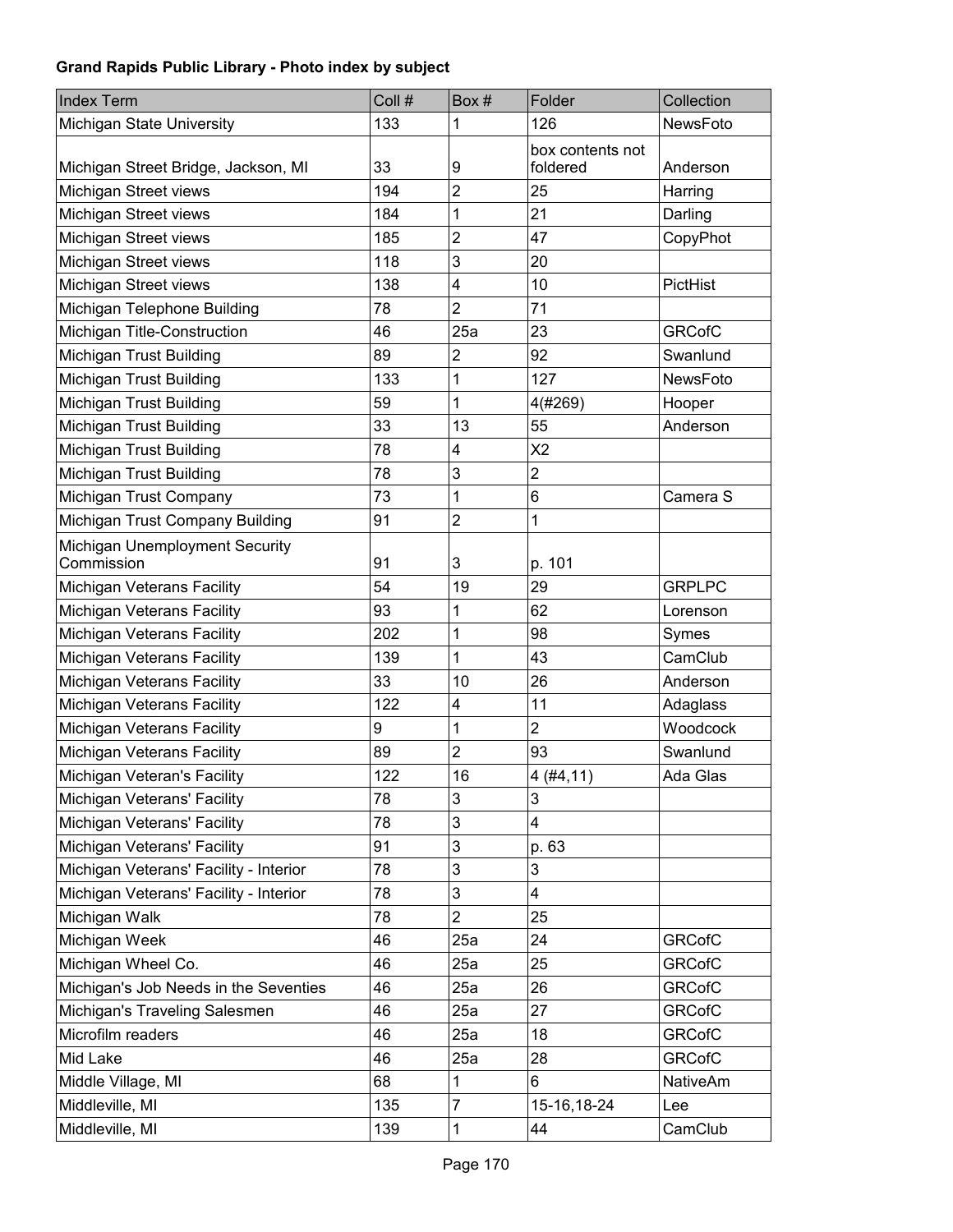| <b>Index Term</b>                | Coll # | Box#                    | Folder         | Collection      |
|----------------------------------|--------|-------------------------|----------------|-----------------|
| Middleville, MI                  | 54     | 19                      | 30             | <b>GRPLPC</b>   |
| <b>Midtown Theater</b>           | 54     | 19                      | 31             | <b>GRPLPC</b>   |
| <b>Midtown Theater</b>           | 118    | 3                       | 8              |                 |
| <b>Midtown Theater</b>           | 54     | 21                      | 9              | <b>GRPLPC</b>   |
| <b>Midtown Theater</b>           | 118    | 3                       | 125            |                 |
| Midtown Theater                  | 118    | 3                       | 54             |                 |
| Midtown Theater                  | 118    | 3                       | 124            |                 |
| Midtown Theater                  | 118    | 3                       | 56             |                 |
| Midtown Theater'                 | 118    | 3                       | 9              |                 |
| Midway Motor Lodge               | 46     | 25a                     | 29             | <b>GRCofC</b>   |
| Midways                          | 194    | 2                       | 34             | Harring         |
| Midwest Refining Co.             | 46     | 25a                     | 30             | <b>GRCofC</b>   |
| Military academies               | 8      | 13                      | $\overline{7}$ | <b>Russell</b>  |
| Military airplanes               | 75     | 32                      | V <sub>9</sub> | Walsh           |
| Military airplanes               | 75     | 33                      | 39             | Walsh           |
| Military hospitals               | 146    | 5                       | 19             | Wells           |
| Military hospitals               | 145    | $\overline{2}$          | scrapbook 3    | Kinsey          |
| Milk delivery person             | 138    | $\overline{\mathbf{4}}$ | 11             | PictHist        |
| Milk delivery person             | 19     | 9                       | 163            | DuMond          |
| Milk wagons                      | 194    | $\overline{2}$          | 67             | Harring         |
| Milk wagons                      | 141    | 10                      | 17             | <b>GRHSoc</b>   |
| Milk wagons                      | 19     | 9                       | 163            | DuMond          |
| Milk wagons                      | 122    | 4                       | 12             | Adaglass        |
| Mill Creek, MI                   | 54     | 19                      | 32             | <b>GRPLPC</b>   |
| Mill Street Views (Byron Center) | 78     | 1                       | 26             |                 |
| Mill Supplies Corp. staff        | 46     | 25a                     | 31             | <b>GRCofC</b>   |
| Miller Taxi and Transfer Co.     | 73     | 1                       | 27             | Cam Shop        |
| Miller's boat landing            | 91     | 3                       | p. 130         |                 |
| Miller's Landing                 | 33     | 12                      | 46             | Anderson        |
| Miller's Landing                 | 66     | 1                       | $2(#43-5)$     | Johnston        |
| Miller's Landing                 | 76     | 1                       | 57             | <b>SterCard</b> |
| Milling machines                 | 46     | 21 <sub>b</sub>         | 45             | <b>GRCofC</b>   |
| Milling machines                 | 54     | 19                      | 33             | <b>GRPLPC</b>   |
| Mills                            | 69     | 1                       | 5,14           | VanVelde        |
| Mills                            | 73     | 1                       | 16             | Cam Shop        |
| Mills                            | 73     | 1                       | 17             | Cam Shop        |
| Mills                            | 73     | 1                       | 25             | Cam Shop        |
| Mills                            | 54     | 41                      | 11             | <b>GRPLPC</b>   |
| Mills                            | 139    | 1                       | 19             | CamClub         |
| Mills                            | 59     | $\boldsymbol{2}$        | 4(#689)        | Hooper          |
| Mills                            | 73     | 1                       | 32             | Cam Shop        |
| Mills                            | 91     | 3                       | p. 9           |                 |
| Mills                            | 54     | 46                      | 8              | <b>GRPLPC</b>   |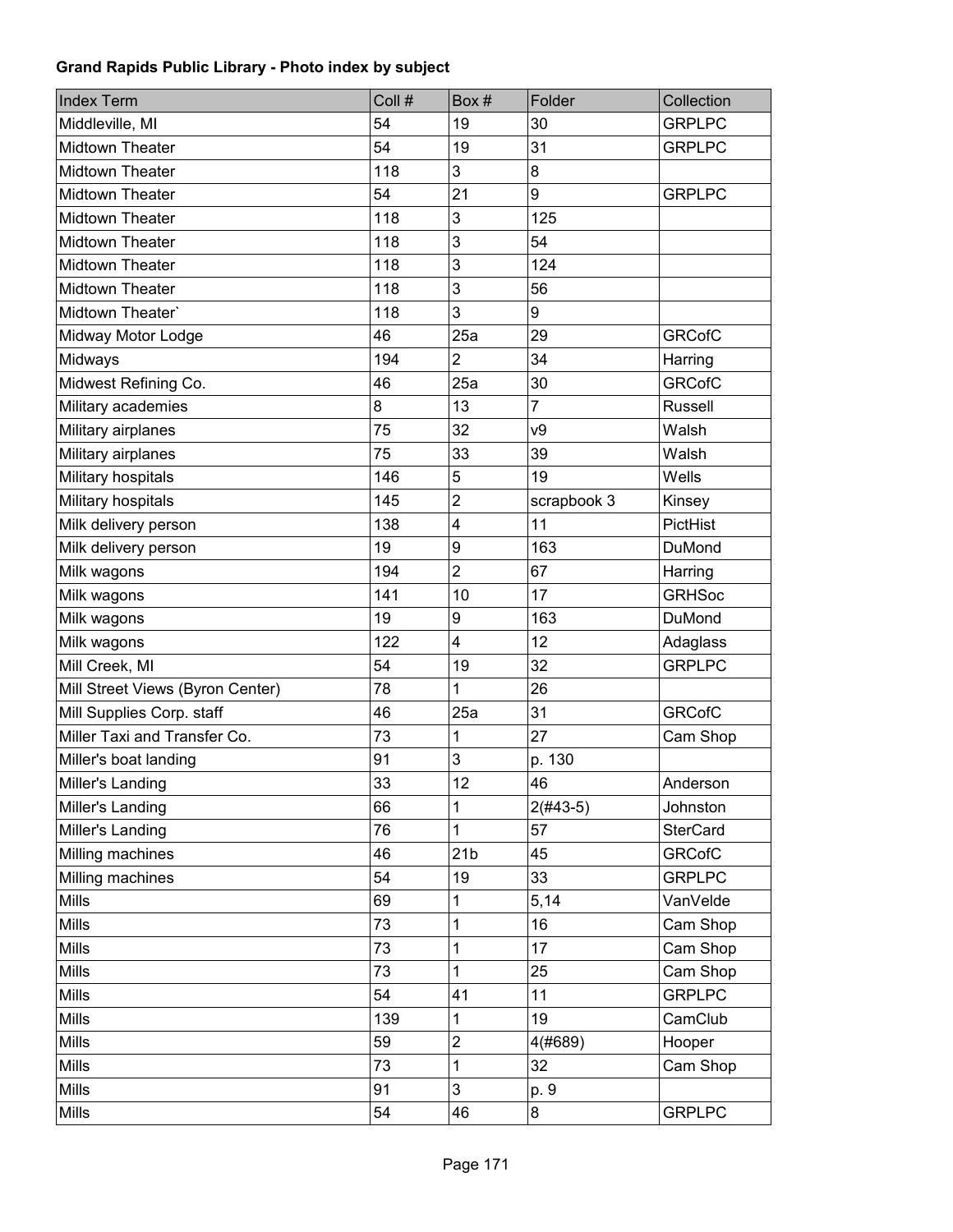| <b>Index Term</b>                 | Coll # | Box#                    | Folder                                               | Collection      |
|-----------------------------------|--------|-------------------------|------------------------------------------------------|-----------------|
| <b>Mills</b>                      | 89     | $\overline{c}$          | 142                                                  | Swanlund        |
| <b>Mills</b>                      | 76     | 1                       | 36,83                                                | <b>SterCard</b> |
| <b>Mills</b>                      | 59     | 1                       | 1(#56)                                               | Hooper          |
| <b>Mills</b>                      | 54     | 6                       | 9                                                    | <b>GRPLPC</b>   |
| Mills                             | 78     | 4                       | 16                                                   |                 |
| <b>Mills</b>                      | 78     | 4                       | X1                                                   |                 |
| Mills                             | 91     | 3                       | p. 54                                                |                 |
| Mills (Byron Center)              | 78     | 1                       | 26                                                   |                 |
| Milwaukee, WI                     | 75     | 34                      | 1                                                    | Walsh           |
| Milwaukee, WI baseball stadium    | 46     | 23 <sub>b</sub>         | 21                                                   | <b>GRCofC</b>   |
| <b>Mines</b>                      | 138    | 3                       | 7                                                    | PictHist        |
| Minisee house                     | 113    | 3                       | 15                                                   | <b>BlackHst</b> |
| Minnesota State Law Library       | 109    | 9                       | 10                                                   | Library         |
| Minstrel show                     | 46     | 23 <sub>b</sub>         | 40                                                   | <b>GRCofC</b>   |
| <b>Minstrels</b>                  | 129    | 14                      | 19                                                   | Rotary          |
| Mishawaka Avenue Views            | 78     | $\overline{2}$          | 25                                                   |                 |
| Miss Michigan                     | 46     | 26 <sub>b</sub>         | 19                                                   | <b>GRCofC</b>   |
| Miss Michigan                     | 46     | 25a                     | 32                                                   | <b>GRCofC</b>   |
| <b>Missions</b>                   | 133    | 1                       | 119                                                  | NewsFoto        |
| <b>Model Ships</b>                | 43     | $\overline{2}$          | 1(#369)                                              | <b>Morris</b>   |
| Modern Meat Methods Program       | 46     | 25a                     | 33                                                   | <b>GRCofC</b>   |
| Mohawk Lake, NY                   | 74     | 28                      | 16                                                   | <b>Brewer</b>   |
| Monarch Hydraulics, Inc.,         | 93     | 1                       | 60                                                   | Lorenson        |
| Monroe Ave. at Michigan St. views | 185    | $\overline{\mathbf{4}}$ | 1                                                    | CopyPhot        |
| Monroe Ave. at Ottawa St. views   | 138    | 4                       | 13                                                   | PictHist        |
| Monroe Avenue views               | 202    | 1                       | 100                                                  | Symes           |
| Monroe Avenue views               | 89     | $\overline{2}$          | 94                                                   | Swanlund        |
| Monroe Avenue views               | 194    | $\overline{c}$          | 68                                                   | Harring         |
| Monroe Avenue views               | 78     | 3                       | $\overline{7}$                                       | <b>GRPost</b>   |
| Monroe Avenue views               | 18     | $\boldsymbol{2}$        | 2(#114,124,147),<br>4(#170),5(#177,1<br>88), 6(#193) | Fitch           |
| Monroe Avenue views               | 185    | $\overline{2}$          | 48                                                   | CopyPhot        |
| Monroe Avenue views               | 76     | 1                       | 59,80                                                | <b>SterCard</b> |
| Monroe Avenue views               | 138    | 4                       | 12                                                   | PictHist        |
| Monroe Avenue views               | 54     | $\overline{7}$          | 6,47                                                 | <b>GRPLPC</b>   |
| Monroe Avenue views               | 88     | 1                       | 2(#20)                                               | McGee           |
| Monroe Avenue views               | 59     | 1                       | 1(#27, 65)                                           | Hooper          |
| Monroe Avenue views               | 100    | $\overline{2}$          | 15                                                   | <b>GRPhotos</b> |
| Monroe Avenue views               | 54     | 19                      | 11,34                                                | <b>GRPLPC</b>   |
| Monroe Avenue views               | 77     | 1                       | 17                                                   | Dautrich        |
| Monroe Avenue views               | 33     | 11                      | 33                                                   | Anderson        |
| Monroe Avenue views               | 70     | 1                       | 11                                                   | Merrill         |
| Monroe Avenue views               | 54     | 46                      | 4                                                    | <b>GRPLPC</b>   |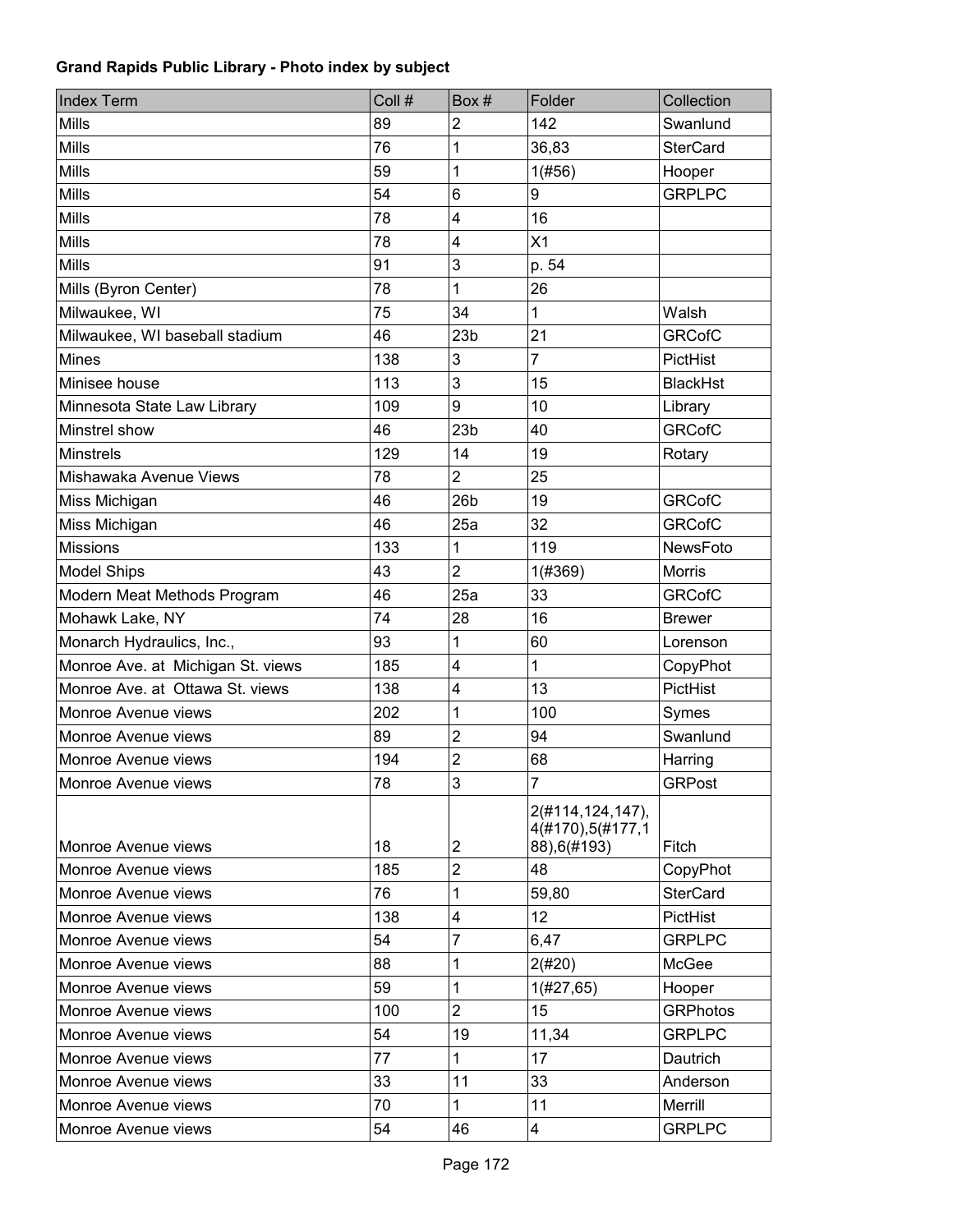| <b>Index Term</b>                       | Coll # | Box#                    | Folder                                        | Collection    |
|-----------------------------------------|--------|-------------------------|-----------------------------------------------|---------------|
| Monroe Avenue views                     | 54     | 21                      | 3                                             | <b>GRPLPC</b> |
| Monroe Avenue views                     | 54     | 43                      | $\overline{2}$                                | <b>GRPLPC</b> |
| Monroe Avenue views                     | 184    | 1                       | 22                                            | Darling       |
| Monroe Avenue views                     | 18     | 1                       | $5(#40, 48-$<br>50),6(#54)                    | Fitch         |
| Monroe Avenue views                     | 54     | 45                      | 29                                            | <b>GRPLPC</b> |
| Monroe Avenue views                     | 185    | 4                       | 1                                             | CopyPhot      |
| Monroe Avenue views                     | 59     | $\overline{2}$          | 1(#374), 2(#467, 4<br>73,511,515),3(#5<br>74) | Hooper        |
| Monroe Avenue views                     | 73     | $\overline{2}$          | 9                                             | Cam Shop      |
| Monroe Avenue views                     | 54     |                         | OversizelX-B-25                               | <b>GRPLPC</b> |
| Monroe Avenue views                     | 18     | 3                       | $3(#246 -$<br>8),5(#289),6(#294               | Fitch         |
| Monroe Avenue views                     | 18     | $\overline{\mathbf{4}}$ | 1(#165)                                       | Fitch         |
| Monroe Avenue views                     | 78     | $\overline{2}$          | 8                                             |               |
| Monroe Avenue views                     | 91     | 3                       | p. 51                                         |               |
| Monroe Avenue views                     | 78     | 5                       | 6                                             |               |
| Monroe Avenue views                     | 78     | $\overline{2}$          | $\overline{7}$                                |               |
| Monroe Avenue views                     | 78     | 1                       | 88                                            |               |
| Monroe Avenue views                     | 78     | 3                       | 9                                             |               |
| Monroe Avenue views                     | 78     | 1                       | 84                                            |               |
| Monroe Avenue views                     | 118    | 3                       | 143                                           |               |
| Monroe Center Amphitheater              | 78     | 3                       | 6                                             |               |
| Monroe Center Amphitheater              | 91     | 3                       | p. 47                                         |               |
| Monroe Center Amphitheater construction | 118    | 3                       | 12/80                                         |               |
| Monroe Center Amphitheater construction | 118    | 3                       | 17/80                                         |               |
| Monroe Center Amphitheater construction | 118    | 3                       | 5/80                                          |               |
| Monroe Center Amphitheater construction | 118    | 3                       | 4/80                                          |               |
| Monroe Center Amphitheater construction | 118    | 3                       | 2/80                                          |               |
| Monroe Center construction              | 54     | 19                      | 35                                            | <b>GRPLPC</b> |
| Monroe Center construction              | 185    | $\overline{2}$          | 49                                            | CopyPhot      |
| Monroe Center demolition                | 118    | 3                       | 42                                            |               |
| Monroe Center demolition                | 118    | 3                       | $\mathbf{1}$                                  |               |
| Monroe Center demolition                | 118    | 3                       | 123                                           |               |
| Monroe Center demolition                | 118    | 3                       | 132                                           |               |
| Monroe Center demolition                | 118    | 3                       | 70                                            |               |
| Monroe Center demolition                | 118    | 3                       | 129                                           |               |
| Monroe Center demolition                | 118    | 3                       | 131                                           |               |
| Monroe Center demolition                | 118    | $\mathbf{3}$            | 135                                           |               |
| Monroe Center demolition                | 118    | 3                       | 126                                           |               |
| Monroe Center demolition                | 118    | 3                       | 127                                           |               |
| Monroe Center demolition                | 118    | 3                       | 134                                           |               |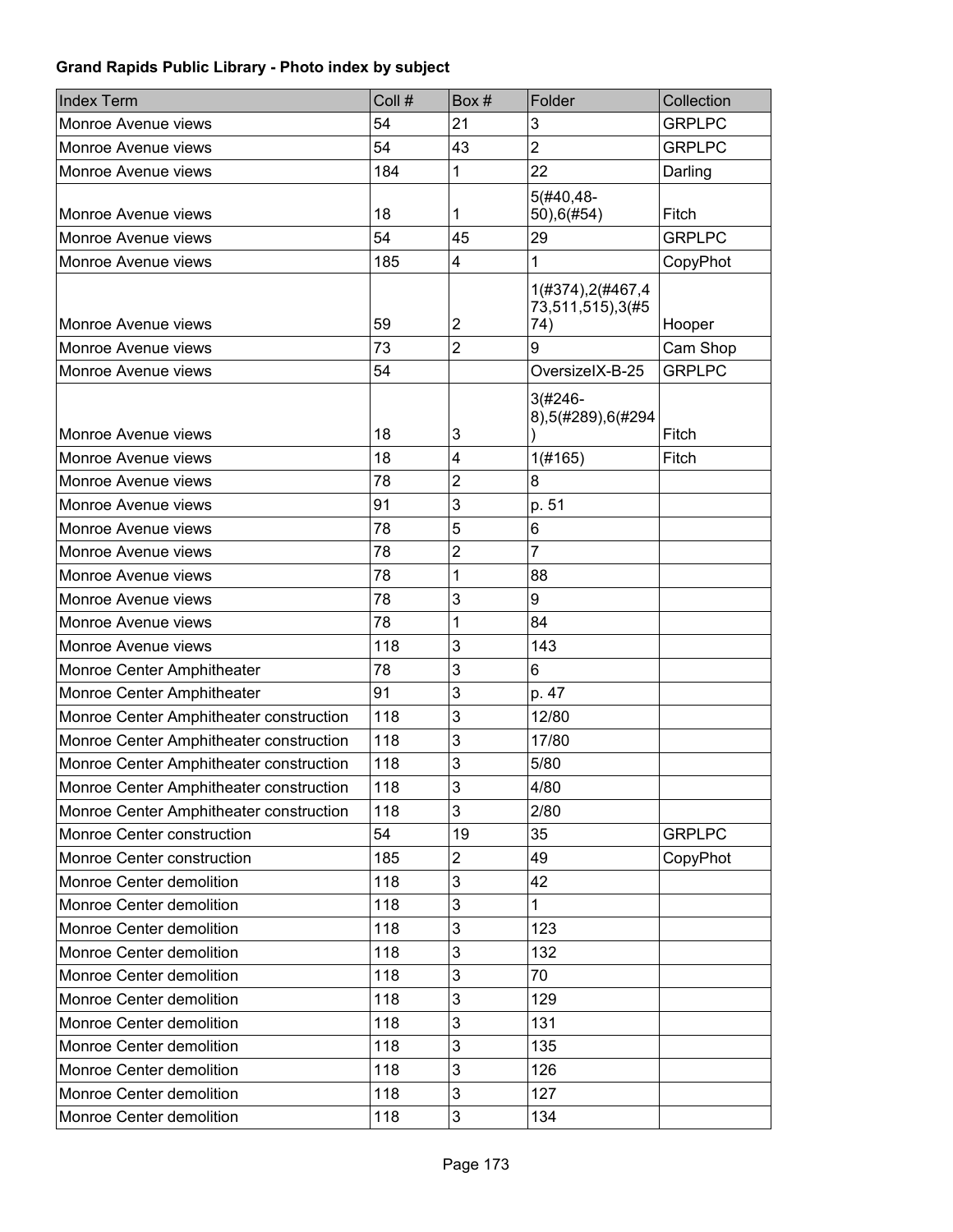| <b>Index Term</b>          | Coll # | Box #          | Folder                                                    | Collection      |
|----------------------------|--------|----------------|-----------------------------------------------------------|-----------------|
| Monroe Center demolition   | 118    | 3              | 44                                                        |                 |
| Monroe Center demolition   | 118    | 3              | 45                                                        |                 |
| Monroe Center demolition   | 118    | 3              | 46                                                        |                 |
| <b>Monroe Center View</b>  | 202    | 1              | 99                                                        | Symes           |
| Monroe Center views        | 69     | 1              | 22                                                        | VanVelde        |
| Monroe Center views        | 59     | 3              | 1(#906)                                                   | Hooper          |
| <b>Monroe Center views</b> | 46     | 25a            | 34                                                        | <b>GRCofC</b>   |
| Monroe Center views        | 46     | 22a            | 33                                                        | <b>GRCofC</b>   |
| <b>Monroe Center views</b> | 54     | 19             | 36                                                        | <b>GRPLPC</b>   |
| Monroe Center views        | 46     | 25c            | 26                                                        | <b>GRCofC</b>   |
| Monroe Center views        | 118    | 3              | 41                                                        |                 |
| Monroe Center views        | 46     | 22a            | $\overline{4}$                                            | <b>GRCofC</b>   |
| Monroe Center views        | 136    | 1              | $37 - 8$                                                  | Thomas          |
| <b>Monroe Center views</b> | 59     | 1              | 1(#19,26,45),2(#1<br>$04 -$<br>5),4(#242,266),3(<br>#576) | Hooper          |
| Monroe Center views        | 66     | 1              | $3(#83, 88-9)$                                            | Johnston        |
| Monroe Center views        | 43     | $\overline{c}$ | 1(#387)                                                   | <b>Morris</b>   |
| Monroe Center views        | 138    | 4              | 14                                                        | PictHist        |
| <b>Monroe Center views</b> | 76     | 1              | 58,80                                                     | <b>SterCard</b> |
| Monroe Center views        | 54     | $\overline{2}$ | 3                                                         | <b>GRPLPC</b>   |
| Monroe Center views        | 46     | 22a            | 44                                                        | <b>GRCofC</b>   |
| Monroe Center views        | 89     | $\overline{2}$ | 95                                                        | Swanlund        |
| <b>Monroe Center views</b> | 77     | 1              | 18                                                        | Dautrich        |
| <b>Monroe Center views</b> | 59     | $\overline{2}$ | 3(#576)                                                   | Hooper          |
| Monroe Center views        | 118    | 3              | 106                                                       |                 |
| Monroe Center views        | 118    | 3              | 114                                                       |                 |
| <b>Monroe Center views</b> | 118    | 3              | 79                                                        |                 |
| Monroe Center views        | 118    | 3              | 133                                                       |                 |
| Monroe Center views        | 118    | 3              | 51                                                        |                 |
| Monroe Center views        | 118    | 3              | 58                                                        |                 |
| <b>Monroe Center views</b> | 118    | 3              | 80                                                        |                 |
| Monroe Center views        | 118    | 3              | 112                                                       |                 |
| Monroe Center views        | 118    | 3              | 49                                                        |                 |
| Monroe Center views        | 118    | 3              | 92                                                        |                 |
| <b>Monroe Center views</b> | 118    | 3              | 113                                                       |                 |
| Monroe Center views        | 78     | 3              | $\overline{7}$                                            |                 |
| Monroe Center views        | 118    | 3              | 1/80                                                      |                 |
| Monroe Center views        | 118    | 3              | 6/80                                                      |                 |
| Monroe Center views        | 118    | 3              | 7/80                                                      |                 |
| Monroe Center views        | 118    | 3              | 99                                                        |                 |
| Monroe Center views        | 118    | 3              | 130                                                       |                 |
| Monroe Center views        | 136    | $\overline{c}$ | 37                                                        | Tho Glas        |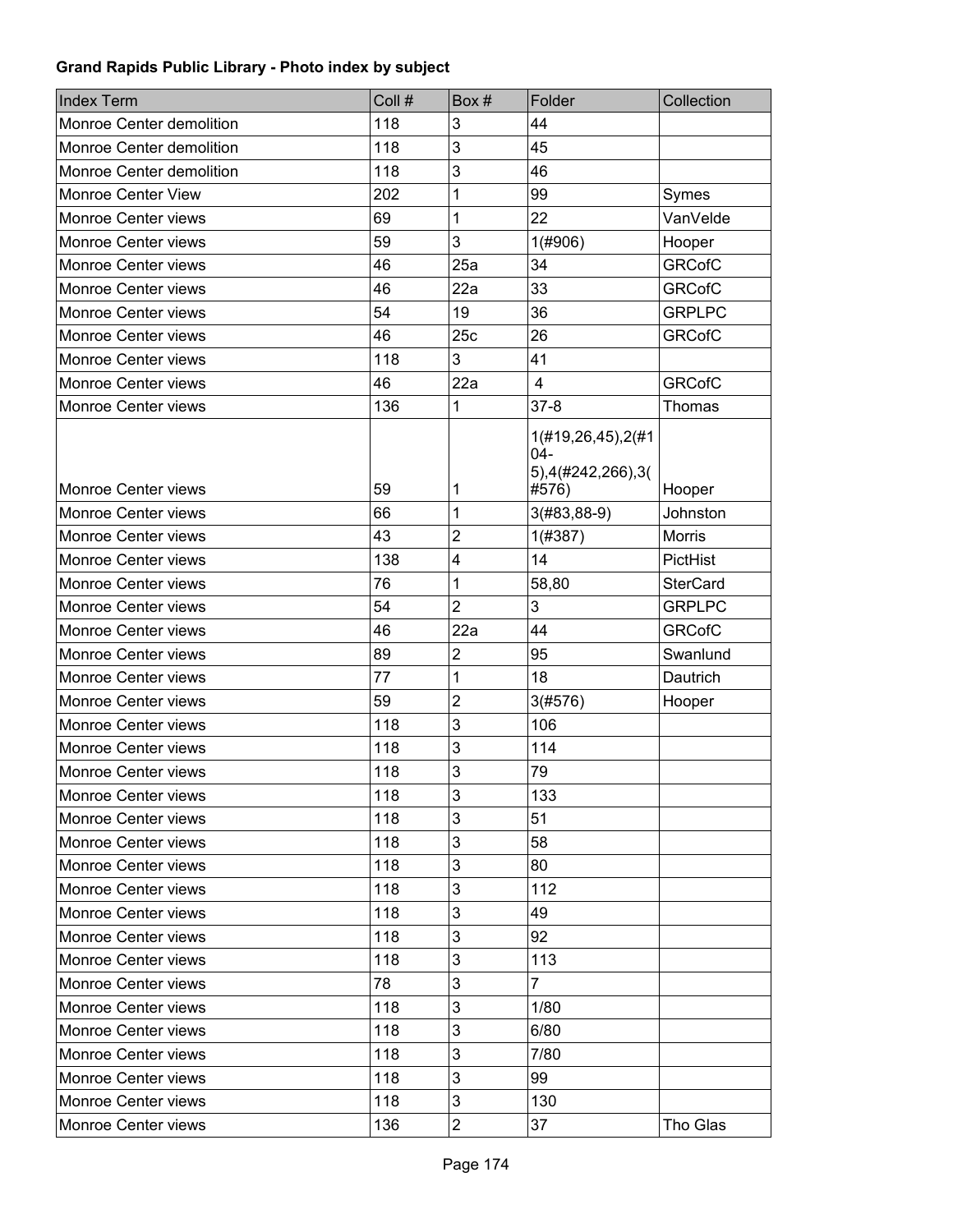| <b>Index Term</b>                | Coll # | Box#                      | Folder         | Collection    |
|----------------------------------|--------|---------------------------|----------------|---------------|
| Monroe Center views              | 118    | 3                         | 101            |               |
| Monroe Center views              | 136    | $\overline{2}$            | 38             | Tho Glas      |
| Monroe Center views              | 118    | 3                         | 13/80          |               |
| <b>Monroe Center views</b>       | 118    | 3                         | 14/80          |               |
| <b>Monroe Center views</b>       | 118    | 3                         | 104            |               |
| Monroe Center views              | 118    | 3                         | 100            |               |
| <b>Monroe Center views</b>       | 118    | 3                         | 15/80          |               |
| Monroe Center views              | 118    | 3                         | 52             |               |
| Monroe Center views. GAR Reunion | 59     | $\overline{2}$            | 2(#504)        | Hooper        |
| <b>Monroe Mall Hearing</b>       | 46     | 25a                       | 35             | <b>GRCofC</b> |
| <b>Monroe Street Views</b>       | 78     | 1                         | 33             |               |
| Monroe Street views              | 118    | 3                         | 28             |               |
| Monroe Street views              | 91     | 3                         | p. 96          |               |
| Monroe Street views              | 91     | 1                         | 6              |               |
| <b>Monroe Street Views</b>       | 78     | 3                         | 8              |               |
| Monroe Street views              | 78     | 6                         | $\overline{2}$ |               |
| Monroe Street views              | 91     | $\overline{2}$            | 6              |               |
| Monroe Street views              | 91     | 3                         | p. 97          |               |
| Monroe Street views              | 78     | 3                         | 9              |               |
| Monroe Street views              | 91     | 1                         | 5              |               |
| <b>Monroe Street Views</b>       | 78     | $\overline{2}$            | 28.5           |               |
| <b>Monroe Street Views</b>       | 78     | 3                         | $\overline{7}$ |               |
| Monroe Water Filtration Plant    | 202    | 1                         | 101            | Symes         |
| Montague, MI                     | 54     | 20                        | $\mathbf 1$    | <b>GRPLPC</b> |
| Monte Carlo, France              | 108    | 3                         | 77             | 339thAmb      |
| <b>Monument Park</b>             | 73     | 1                         | 8              | Camera S      |
| <b>Monument Park</b>             | 78     | 3                         | $\overline{7}$ |               |
| <b>Monument Square</b>           | 138    | $\overline{\mathbf{4}}$   | 15             | PictHist      |
| <b>Monument Square</b>           | 54     | 20                        | $\overline{2}$ | <b>GRPLPC</b> |
| <b>Monument Square</b>           | 109    | 14                        | negs           | Library       |
| Monument Square                  | 185    | $\overline{2}$            | 50             | CopyPhot      |
| Monument Square                  | 118    | 3                         | 91             |               |
| Monument Square                  | 118    | 3                         | 83             |               |
| Monument Square                  | 118    | 3                         | 95             |               |
| Monument Square                  | 118    | 3                         | 96             |               |
| Monument Square                  | 118    | 3                         | 93             |               |
| Monument Square                  | 118    | 3                         | 94             |               |
| Monument Square                  | 118    | $\ensuremath{\mathsf{3}}$ | 98             |               |
| Monument Square                  | 118    | $\mathbf{3}$              | 84             |               |
| Monument Square                  | 118    | 3                         | 89             |               |
| Monument Square                  | 118    | $\mathbf{3}$              | 85             |               |
| Monument Square                  | 118    | 3                         | 90             |               |
| Monument Square                  | 118    | 3                         | 88             |               |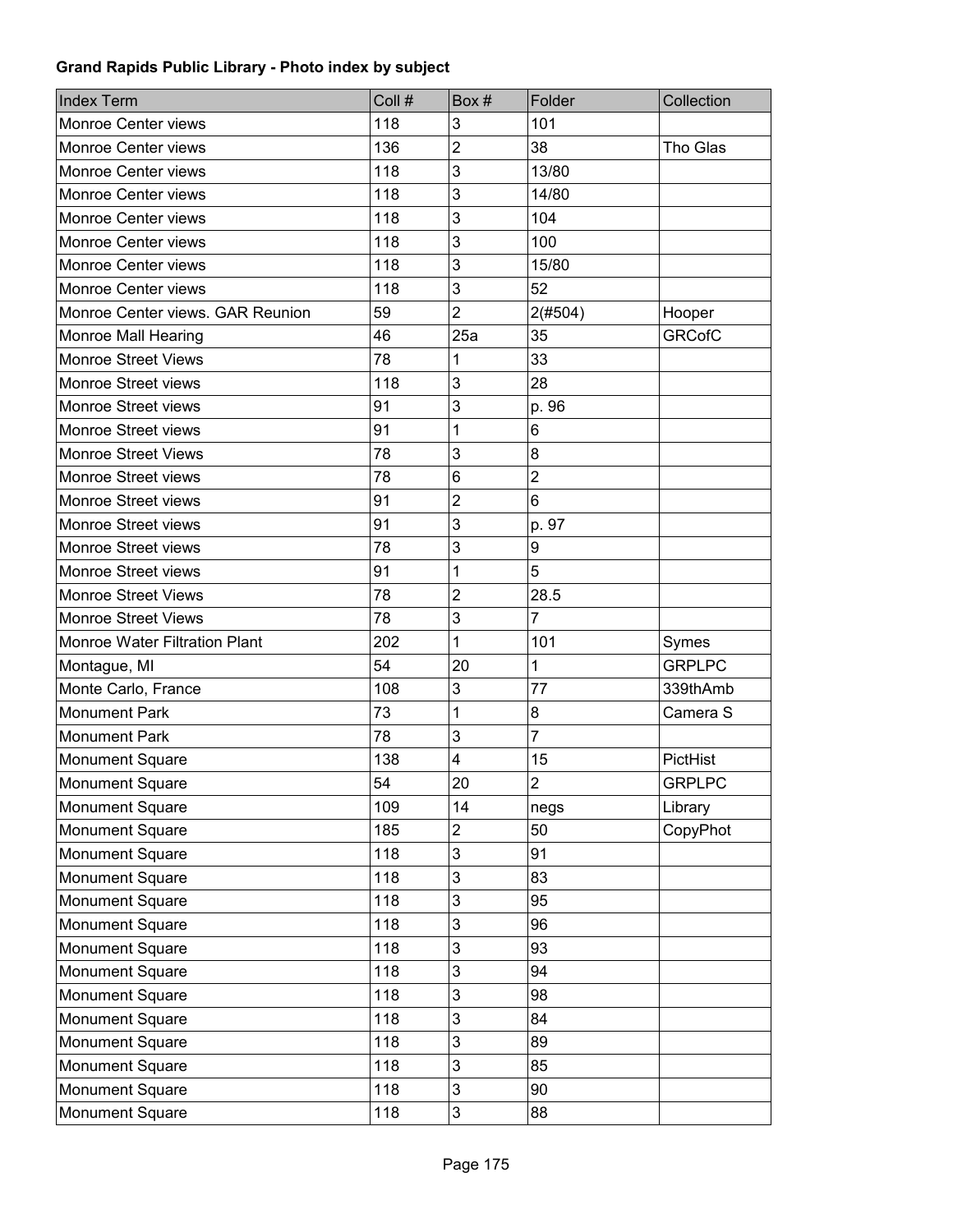| <b>Index Term</b>               | Coll # | Box#                    | Folder                      | Collection      |
|---------------------------------|--------|-------------------------|-----------------------------|-----------------|
| Monument Square                 | 118    | 3                       | 81                          |                 |
| Monument Square Building        | 43     | $\overline{2}$          | 1(#386)                     | <b>Morris</b>   |
| Monument Square Building        | 138    | $\overline{\mathbf{4}}$ | 16                          | PictHist        |
| Monument Square Park            | 89     | $\overline{2}$          | 96                          | Swanlund        |
| Monument Square Park            | 59     | 1                       | 1(f#16)                     | Hooper          |
| Monument Square Park            | 33     | 12                      | 38                          | Anderson        |
| Monument to Fr. Viszosky        | 88     | 1                       | 2(#21)                      | <b>McGee</b>    |
| Monuments and markers           | 141    | 10                      | 16                          | <b>GRHSoc</b>   |
| Monuments and markers           | 50     | $\overline{c}$          | 28                          | <b>GRITC</b>    |
| Monuments and markers           | 108    | 3                       | 31,69                       | 339thAmb        |
| Monuments and markers           | 54     | 20                      | 3                           | <b>GRPLPC</b>   |
| Monuments and markers           | 43     | 1                       | $6(#251 -$<br>2,254,258-68) | <b>Morris</b>   |
| Monuments and markers           | 8      | 13                      | 8                           | <b>Russell</b>  |
| Monuments and markers           | 89     | $\overline{c}$          | 123,141                     | Swanlund        |
| Moore, Julia house/store        | 185    | $\overline{c}$          | 51                          | CopyPhot        |
| <b>Moore's Corners</b>          | 54     | 7                       | 27                          | <b>GRPLPC</b>   |
| Moose hunting                   | 59     | $\overline{2}$          | $3(#601-2)$                 | Hooper          |
| Moose Lodge                     | 78     | 1                       | 54.5                        |                 |
| Moose Lodge. Women              | 43     | $\overline{2}$          | 2(#411)                     | <b>Morris</b>   |
| Moran's Livery                  | 33     | 11                      | 30                          | Anderson        |
| Morey, B.E.                     | 78     | 1                       | 49                          |                 |
| Morgan house                    | 93     | 1                       | 24                          | Lorenson        |
| Morgues                         | 146    | 6                       | 10                          | Wells           |
| Morris Avenue views             | 91     | $\overline{\mathbf{c}}$ | 5                           |                 |
| Morris house                    | 76     | 1                       | 60                          | <b>SterCard</b> |
| Morris house                    | 93     | 1                       | 10                          | Lorenson        |
| Morris Zuckerman Metal Company  | 177    | 1                       | 43                          | <b>MDOT</b>     |
| <b>Morse's Department Store</b> | 54     | 20                      | $\overline{\mathbf{4}}$     | <b>GRPLPC</b>   |
| Mortimer E. Colley Bridge       | 78     | $\overline{2}$          | 62                          |                 |
| Mortimer E. Cooley Bridge       | 78     | 1                       | 48                          |                 |
| Morton Hotel                    | 78     | $\overline{c}$          | 8                           |                 |
| Morton Hotel                    | 78     | $\overline{2}$          | $\overline{7}$              |                 |
| Morton Hotel                    | 78     | 3                       | 11                          |                 |
| Morton Hotel                    | 78     | 1                       | 84                          |                 |
| Morton House                    | 54     | 20                      | 5                           | <b>GRPLPC</b>   |
| Morton House                    | 76     | 1                       | 58                          | <b>SterCard</b> |
| Morton House                    | 91     | 3                       | p. 24                       |                 |
| Morton House                    | 91     | 3                       | p. 25                       |                 |
| Morton House                    | 91     | $\overline{c}$          | 5                           |                 |
| Morton House                    | 78     | 3                       | 11                          |                 |
| Morton House                    | 78     | 3                       | 33                          |                 |
| Morton House                    | 78     | 1                       | 90                          |                 |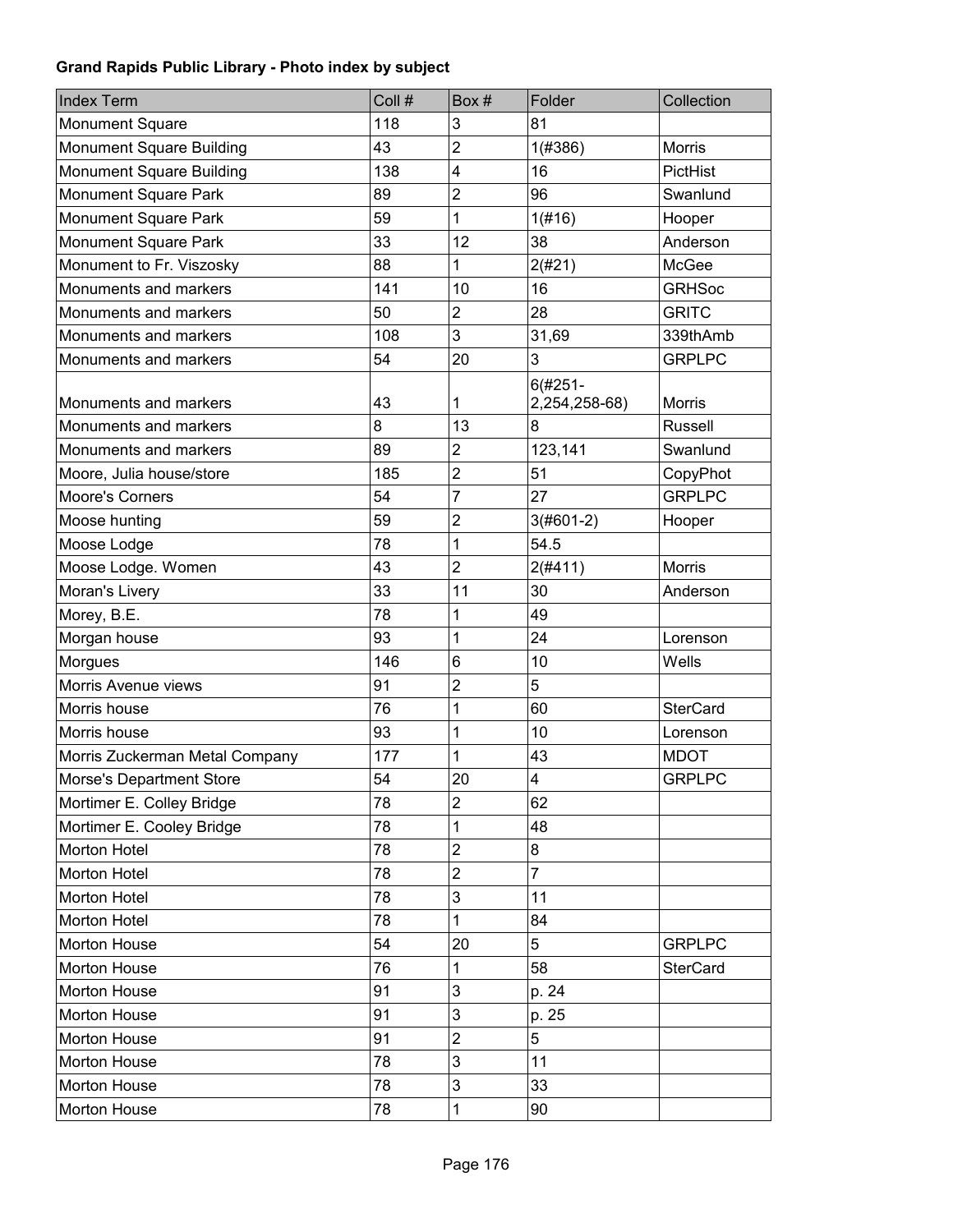| <b>Index Term</b>                 | Coll # | Box#            | Folder                    | Collection      |
|-----------------------------------|--------|-----------------|---------------------------|-----------------|
| Morton House                      | 78     | 3               | 12                        |                 |
| Morton House (hotel)              | 33     | 11              | 25                        | Anderson        |
| Morton House (hotel)              | 89     | $\overline{c}$  | 97                        | Swanlund        |
| Morton House (hotel)              | 133    | 1               | 128                       | NewsFoto        |
| Morton House (hotel)              | 70     | 1               | 12                        | Merrill         |
| Morton House (hotel)              | 18     | 4               | 1(#133)                   | Fitch           |
| Morton House (hotel)              | 18     | 1               | 1(#7)                     | Fitch           |
| Morton House (hotel)              | 18     | $\overline{c}$  | 4(#169)                   | Fitch           |
| Morton House (hotel)              | 202    | 1               | 102                       | Symes           |
| Morton House (hotel)              | 59     | 1               | 1(#20,26),4(#240          | Hooper          |
| Morton House (hotel)              | 54     | 9               | 11                        | <b>GRPLPC</b>   |
| Morton House (hotel)              | 59     | 2               | 2(#553), 3(#594, 6<br>00) | Hooper          |
| Morton House (hotel) -- Interiors | 76     | 1               | 43                        | <b>SterCard</b> |
| Morton House (hotel) -- Interiors | 92     | 1               | 3                         | Richmond        |
| Morton House (hotel) employees    | 138    | 4               | 17                        | PictHist        |
| Morton House (hotel) razing       | 43     | $\overline{2}$  | 2(#426)                   | Morris          |
| Morton House Livery               | 33     | 11              | 30                        | Anderson        |
| Morton House Livery               | 59     | 1               | $3(#188-9)$               | Hooper          |
| Morton House Livery               | 54     | 20              | 6                         | <b>GRPLPC</b>   |
| <b>Motels</b>                     | 78     | 1               | 21.25                     |                 |
| Motels                            | 78     | $\overline{2}$  | 44                        |                 |
| Mother's Club                     | 54     | 20              | 7                         | <b>GRPLPC</b>   |
| Motor boats                       | 122    | 4               | $32 - 7$                  | Adaglass        |
| Motor Vehicle Inspection Station  | 46     | 25a             | 36                        | <b>GRCofC</b>   |
| Motorcycle patrol                 | 43     | 1               | 7(#329)                   | <b>Morris</b>   |
| Motorcycle racing (on ice)        | 111    | $\overline{2}$  | 22                        | Blumensh        |
| Motorcycles                       | 54     | 41              | $13 - 14$                 | <b>GRPLPC</b>   |
| Motorcycles                       | 138    | $\overline{c}$  | 18                        | PictHist        |
| Motorcycles                       | 9      | 1               | $\overline{2}$            | Woodcock        |
| Motorcycles                       | 54     |                 | OversizelX-B-23           | <b>GRPLPC</b>   |
| Motorcycles                       | 138    | 4               | 18                        | PictHist        |
| Mount Calvary Cemetery            | 78     | 3               | 11.5                      |                 |
| Mount Vernon, VA                  | 133    | $\overline{2}$  | 208                       | NewsFoto        |
| Mountain Scene                    | 46     | 25a             | 37                        | <b>GRCofC</b>   |
| Movie cameras                     | 46     | 25a             | $\overline{7}$            | <b>GRCofC</b>   |
| Movie cameras                     | 46     | 25 <sub>b</sub> | 36                        | <b>GRCofC</b>   |
| Movie theaters                    | 43     | 1               | 3(#105)                   | Morris          |
| Mr. Rover Series postcards        | 78     | 3               | 12                        |                 |
| Mr. Rover Series postcards        | 78     | 6               | 1                         |                 |
| Mr. Scrub Wax-Wash                | 46     | 25a             | 38                        | <b>GRCofC</b>   |
| Mt. Mercy Academy                 | 78     | 3               | 13                        |                 |
| Mt. Pleasant Indian School        | 50     | $\overline{c}$  | 26                        | <b>GRITC</b>    |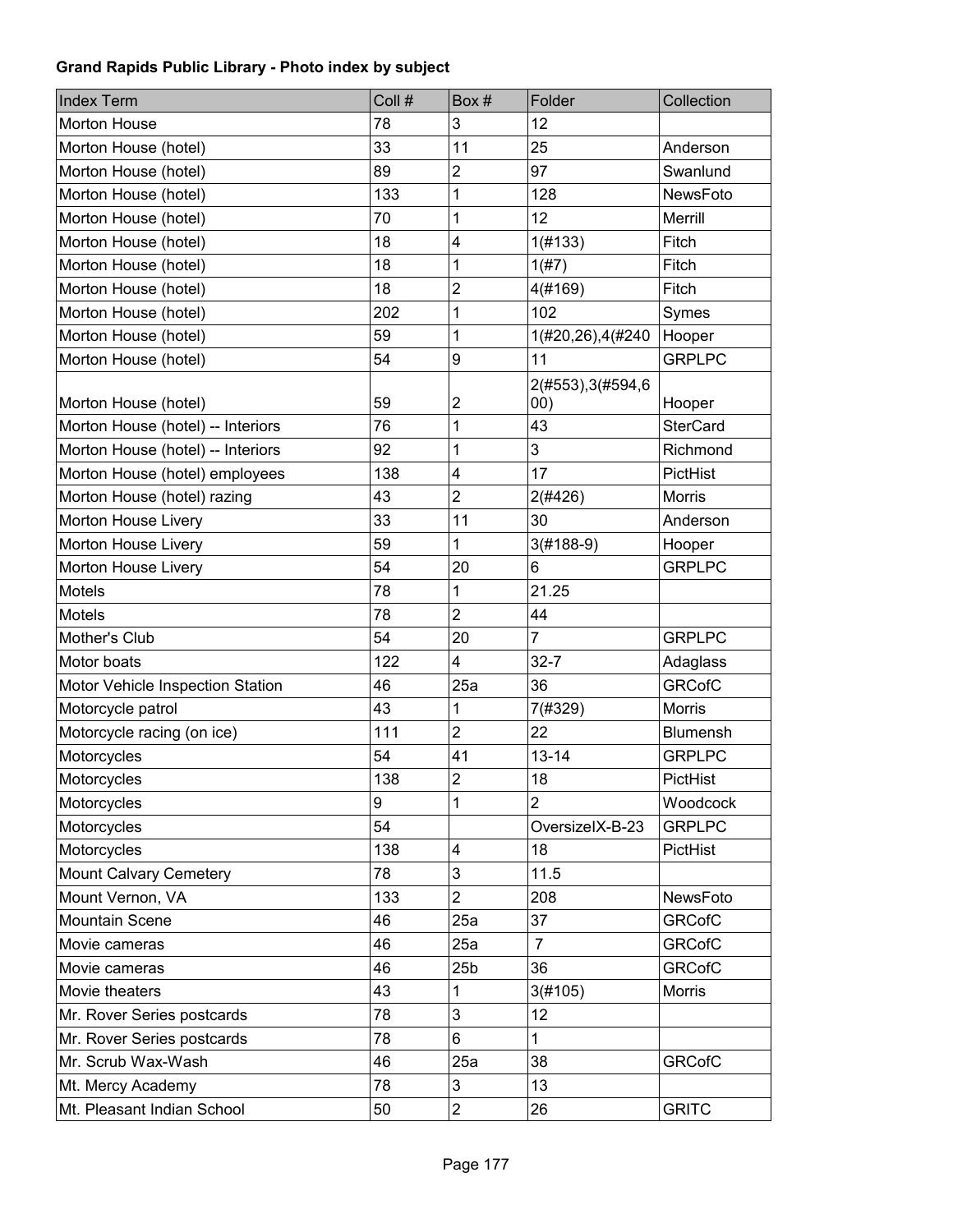| <b>Index Term</b>                                          | Coll # | Box #           | Folder         | Collection    |
|------------------------------------------------------------|--------|-----------------|----------------|---------------|
| Mt. Pleasant Indian School Band                            | 50     | 3               | 35             | <b>GRITC</b>  |
| Mt. Pleasant Indian School marker                          | 50     | $\overline{2}$  | 28             | <b>GRITC</b>  |
| Mt. Pleasant Tribal Center                                 | 50     | $\overline{2}$  | 28             | <b>GRITC</b>  |
| Mt. Pleasant, MI                                           | 194    | $\overline{2}$  | $26-9$         | Harring       |
| Mueller & Slacks Grocery                                   | 59     | $\overline{2}$  | $1($ #440-14)  | Hooper        |
| Mueller Furniture Co.                                      | 84     | 17              | 23             | <b>FMA</b>    |
| Mueller Furniture Co.                                      | 84     | 19              | 18             | <b>FMA</b>    |
| Mueller Furniture Co. Displays                             | 46     | 25a             | 39             | <b>GRCofC</b> |
| Muir Drug Co.                                              | 46     | 21 <sub>b</sub> | 42             | <b>GRCofC</b> |
| Muir house                                                 | 59     | 1               | 5(#309)        | Hooper        |
| Muir house                                                 | 93     | 1               | 34             | Lorenson      |
| Mulder's Meat market                                       | 185    | $\overline{2}$  | 52             | CopyPhot      |
| <b>Mulick Park School</b>                                  | 46     | 25a             | 40             | <b>GRCofC</b> |
| Muller-Grocer's Baking Co.                                 | 46     | 21 <sub>b</sub> | 41             | <b>GRCofC</b> |
| Municipal elections                                        | 46     | 25a             | 41             | <b>GRCofC</b> |
| Municipal parking structure                                | 46     | 25a             | 42             | <b>GRCofC</b> |
| <b>Murals</b>                                              | 118    | 3               | 103            |               |
| <b>Murray Building</b>                                     | 78     | 3               | 14             |               |
| <b>Museums</b>                                             | 54     | 10              | 17             | <b>GRPLPC</b> |
| Museums                                                    | 91     | 3               | p. 28          |               |
| Museums                                                    | 54     | 11              | 8              | <b>GRPLPC</b> |
| Museums                                                    | 89     | $\overline{2}$  | 28-9,50        | Swanlund      |
| Museums                                                    | 50     | $\overline{2}$  | 28             | <b>GRITC</b>  |
| Museums                                                    | 33     | 10              | 22             | Anderson      |
| Museums                                                    | 19     | 9               | 157            | DuMond        |
| Museums                                                    | 54     | 20              | 8              | <b>GRPLPC</b> |
| Museums                                                    | 93     | 1               | 24             | Lorenson      |
| Museums                                                    | 78     | $\overline{2}$  | 8              |               |
| Museums                                                    | 78     | 3               | 54             |               |
| Museums                                                    | 78     | 1               | 84             |               |
| <b>Museums</b>                                             | 78     | 1               | 38             |               |
| <b>Museums</b>                                             | 78     | $\overline{2}$  | 24             |               |
| <b>Museums</b>                                             | 78     | $\overline{2}$  | 6              |               |
| Museums                                                    | 78     | $\overline{2}$  | $\overline{2}$ |               |
| Museums                                                    | 78     | $\overline{2}$  | 1              |               |
| <b>Museums</b>                                             | 78     | 1               | 83             |               |
| Museums                                                    | 78     | $\overline{2}$  | 6              |               |
| Museums  See also  Glenn H. Curtis<br>Museum               |        |                 |                |               |
| Museums  See also  Public Museum of<br><b>Grand Rapids</b> |        |                 |                |               |
| Musical instruments                                        | 122    | 16              | 6(#4, 13)      | Ada Glas      |
| <b>Musicians</b>                                           | 46     | 23c             | $\overline{2}$ | <b>GRCofC</b> |
| <b>Musicians</b>                                           | 46     | 23a             | 46             | <b>GRCofC</b> |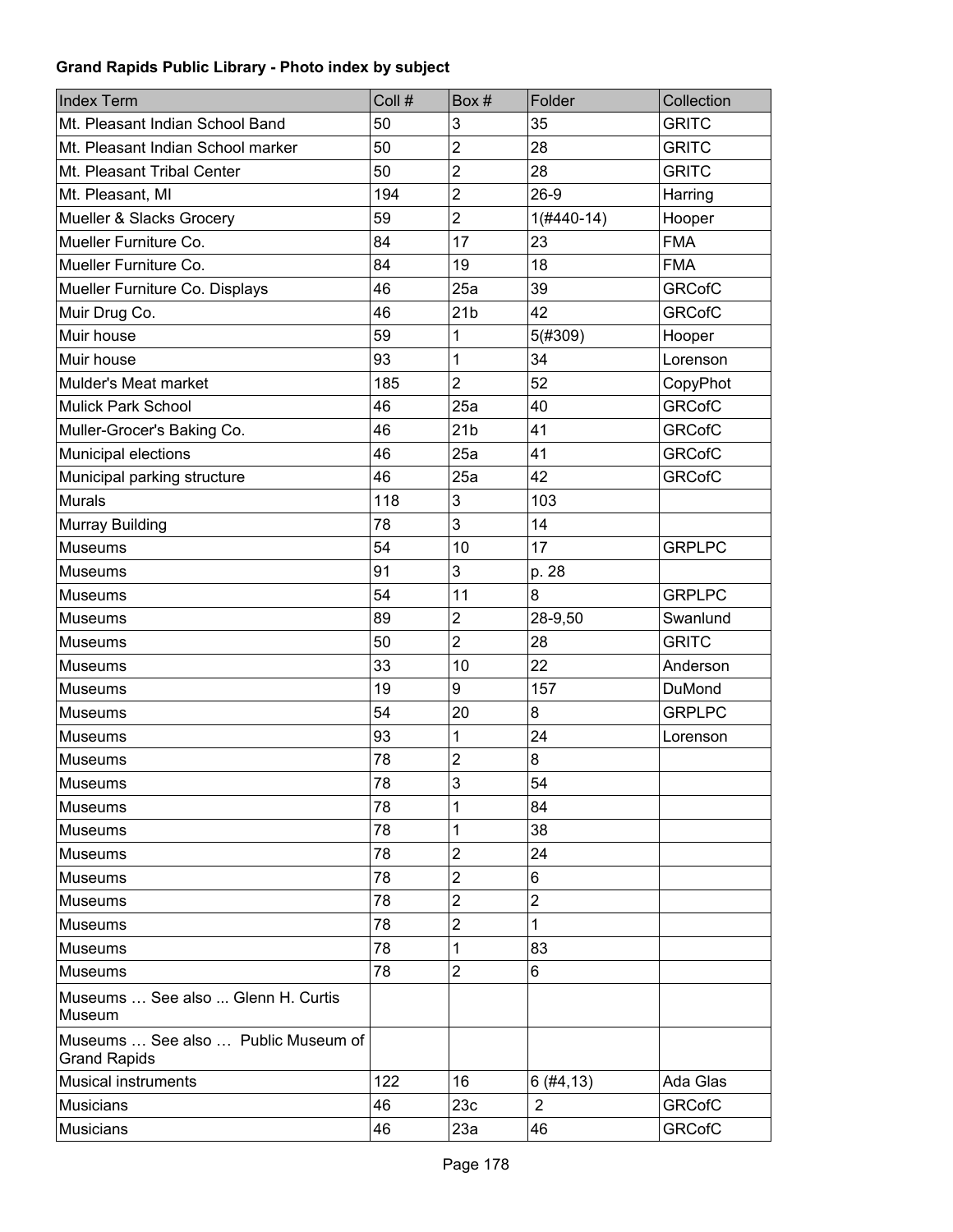| <b>Index Term</b>                                | Coll # | Box #           | Folder         | Collection    |
|--------------------------------------------------|--------|-----------------|----------------|---------------|
| <b>Musicians</b>                                 | 71     | 1               | 8              | Massey        |
| <b>Musicians</b>                                 | 46     | 21 <sub>b</sub> | $\overline{2}$ | <b>GRCofC</b> |
| <b>Musicians</b>                                 | 46     | 21c             | 46             | <b>GRCofC</b> |
| <b>Musicians</b>                                 | 122    | 4               | 13             | Adaglass      |
| <b>Musicians</b>                                 | 159    | 1               | 24             | Strohpl       |
| <b>Musicians</b>                                 | 122    | 16              | 6(#4, 13)      | Ada Glas      |
| Muskegon Booming Company Sorting<br>Grounds      | 59     | 1               | 3(#220)        | Hooper        |
| Muskegon Piston Ring Plant, Sparta, MI           | 133    | 1               | 178            | NewsFoto      |
| Muskegon River views                             | 43     | 1               | 6#269)         | <b>Morris</b> |
| Muskegon, MI                                     | 54     | 19              | 9              | <b>GRPLPC</b> |
| Muskegon, MI                                     | 136    | 1               | $54-9$         | Thomas        |
| Muskegon, MI                                     | 54     | 20              | 9              | <b>GRPLPC</b> |
| Muskegon, MI                                     | 136    | $\overline{2}$  | 54             | Tho Glas      |
| Muskegon, MI                                     | 136    | $\overline{2}$  | 58             | Tho Glas      |
| Muskegon, MI                                     | 136    | $\overline{2}$  | 59             | Tho Glas      |
| Muskegon, MI                                     | 78     | 3               | 15             |               |
| Muskegon, MI                                     | 136    | $\overline{2}$  | 57             | Tho Glas      |
| Muskegon, MI                                     | 136    | $\overline{2}$  | 62             | Tho Glas      |
| Muskegon, MI                                     | 136    | $\overline{2}$  | 61             | Tho Glas      |
| Muskegon, MI                                     | 136    | $\overline{2}$  | 55             | Tho Glas      |
| Muskegon, MI                                     | 136    | $\overline{2}$  | 56             | Tho Glas      |
| Mussell drugstore                                | 141    | 10              | 17             | <b>GRHSoc</b> |
| Mutual Home Federal Savings & Loan               | 46     | 25a             | 43             | <b>GRCofC</b> |
| Mutual Home Federal Savings & Loan               | 54     | 20              | 10             | <b>GRPLPC</b> |
| <b>Myers Lake</b>                                | 78     | 1               | 38             |               |
| Nancy, France                                    | 108    | 3               | 46,78          | 339thAmb      |
| Nash-Kelvinator Corp.                            | 46     | 25 <sub>b</sub> | 1              | <b>GRCofC</b> |
| Nash-Kelvinator Corp.                            | 46     | 24c             | $\overline{7}$ | <b>GRCofC</b> |
| Nassau, Bahamas                                  | 74     | 28              | 17             | <b>Brewer</b> |
| <b>National Affairs Committee</b>                | 46     | 25 <sub>b</sub> | $\overline{2}$ | <b>GRCofC</b> |
| National Airport (Washington, D.C.)              | 133    | $\overline{2}$  | 206            | NewsFoto      |
| National American Woman Suffrage<br>Association  | 78     | 4               | 39             |               |
| National Assoc. of the Advance of Col.<br>People | 185    | 2               | 53             | CopyPhot      |
| National Bank Building                           | 78     | $\overline{2}$  | 6              |               |
| National Bank of Grand Rapids                    | 78     | $\overline{2}$  | 8              |               |
| National Bank of Grand Rapids                    | 78     | 1               | 88             |               |
| National Biscuit Company                         | 78     | 3               | 36             |               |
| National Brass staff                             | 46     | 25 <sub>b</sub> | 3              | <b>GRCofC</b> |
| National Candy Co., Inc.                         | 73     | 1               | 3              | Camera S      |
| National Carbon Coated Paper Co.                 | 78     | 3               | 88             |               |
| National City Bank                               | 185    | $\overline{c}$  | 54             | CopyPhot      |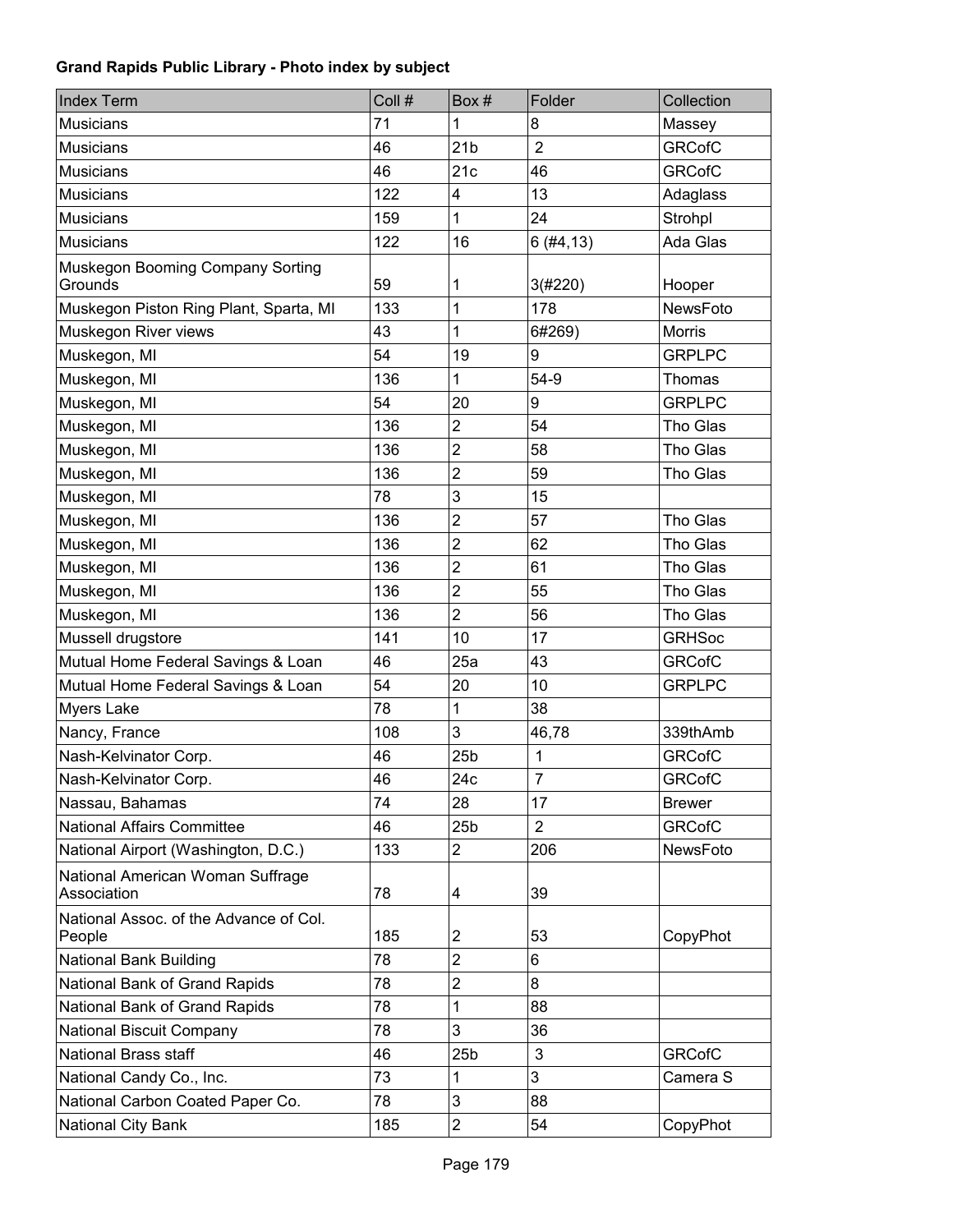| <b>Index Term</b>                                        | Coll # | Box#            | Folder           | Collection    |
|----------------------------------------------------------|--------|-----------------|------------------|---------------|
| National City Bank                                       | 78     | 1               | 33               |               |
| National City Bank                                       | 78     | 6               | $\overline{2}$   |               |
| National City Bank                                       | 78     | 3               | 36               |               |
| National City Bank                                       | 91     | $\overline{2}$  | 3                |               |
| National Firewaste Council Awards                        | 46     | 25 <sub>b</sub> | $\overline{4}$   | <b>GRCofC</b> |
| <b>National Hotel</b>                                    | 54     | 20              | 25               | <b>GRPLPC</b> |
| National Hotel                                           | 18     | 1               | 8(#92)           | Fitch         |
| <b>National Hotel</b>                                    | 59     | $\overline{2}$  | 2(#454,463)      | Hooper        |
| <b>National Hotel</b>                                    | 59     | 1               | 1(#29)           | Hooper        |
| <b>National Hotel</b>                                    | 33     | 11              | 25               | Anderson      |
| National Hotel                                           | 18     | 3               | 59#292)          | Fitch         |
| <b>National Hotel</b>                                    | 18     | $\overline{2}$  | 5(#182)          | Fitch         |
| <b>National Protection League</b>                        | 54     |                 | OversizelX-B-27  | <b>GRPLPC</b> |
| <b>Native Americans</b>                                  | 122    | 8               | 5(#2,49)         | Ada Glas      |
| Native Americans  See also  Indians                      |        |                 |                  |               |
| Native Son Project                                       | 46     | 25 <sub>b</sub> | 6                | <b>GRCofC</b> |
| Native Son Project                                       | 46     | 25 <sub>b</sub> | 5                | <b>GRCofC</b> |
| Native Son Project                                       | 46     | 25 <sub>b</sub> | $\overline{7}$   | <b>GRCofC</b> |
| Natural Gas Pipeline                                     | 46     | 25 <sub>b</sub> | 8                | <b>GRCofC</b> |
| Navy Medical Center. Washington, D.C.                    | 133    | $\overline{2}$  | 208              | NewsFoto      |
| <b>NBD Building</b>                                      | 91     | 3               | p. 33            |               |
| <b>Neal Institute</b>                                    | 73     | 1               | 15               | Cam Shop      |
| Neal Institute. Interiors                                | 73     | 1               | 15               | Cam Shop      |
| Neighborhood Retail Division                             | 46     | 25 <sub>b</sub> | $\boldsymbol{9}$ | <b>GRCofC</b> |
| Neighborhood Youth Corps                                 | 46     | 25 <sub>b</sub> | 10               | <b>GRCofC</b> |
| Nelis Tulip Farm                                         | 78     | 3               | 16               |               |
| Nellis Tulip Farm                                        | 78     | $\overline{2}$  | 24               |               |
| <b>Nelson Farm</b>                                       | 136    | $\overline{7}$  | 225              | Tho Glas      |
| Nelson Good & Co.                                        | 138    | 4               | 19               | PictHist      |
| Nelson Matter furniture factory                          | 91     | 3               | p. 90            |               |
| Nelson Mutter Furniture Company                          | 78     | 3               | 17               |               |
| Nelson, Matter Furniture Company                         | 70     | 1               | 6                | Merrill       |
| Nelson, Matter Furniture Company                         | 185    | $\overline{2}$  | 55               | CopyPhot      |
| Nelson, Matter Furniture Company                         | 89     | $\overline{2}$  | 99               | Swanlund      |
| Nelson, Matter Furniture Company                         |        |                 |                  |               |
| showroom                                                 | 59     | $\overline{2}$  | 1(#429)          | Hooper        |
| Netherlands Museum                                       | 78     | $\overline{2}$  | 24               |               |
| Netherlands Reformed Church                              | 46     | 25 <sub>b</sub> | 11               | <b>GRCofC</b> |
| Netherlands Reformed Church                              | 177    | 1               | 37               | <b>MDOT</b>   |
| Neuchateau, France                                       | 108    | 3               | 79               | 339thAmb      |
| Nevers, France                                           | 108    | 3               | 80               | 339thAmb      |
| New Coldbrook Christian Reformed Church<br>and Parsonage | 78     | 1               | 45.5             |               |
| New England Furniture Co.                                | 78     | 4               | X1               |               |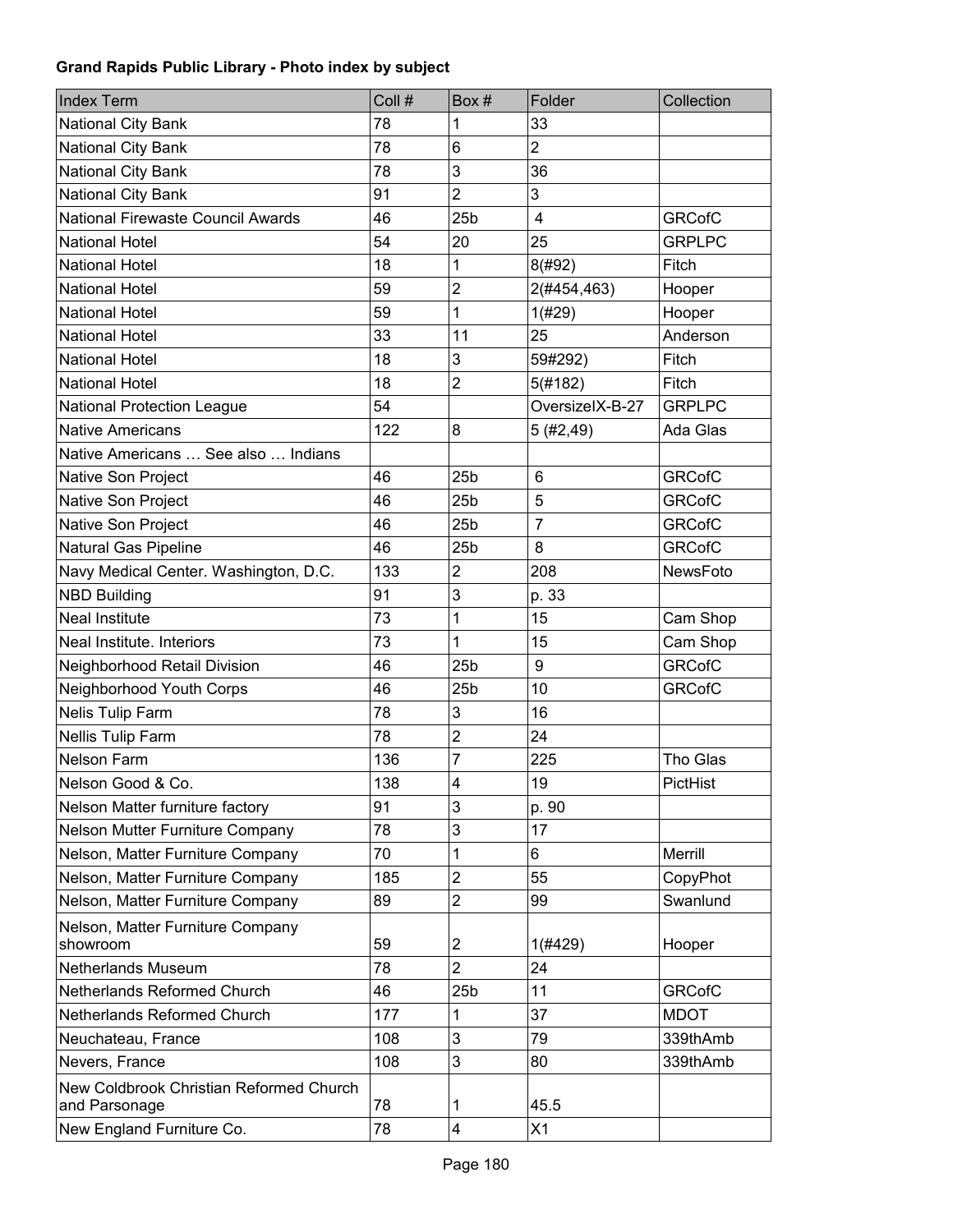| <b>Index Term</b>                 | Coll # | Box#                    | Folder         | Collection    |
|-----------------------------------|--------|-------------------------|----------------|---------------|
| New England Furniture Company     | 54     | 20                      | 11             | <b>GRPLPC</b> |
| New High School                   | 78     | $\overline{2}$          | 25             |               |
| New Orleans, LA                   | 146    | 4                       | 8              | Wells         |
| New Orleans, LA                   | 145    | 1                       | scrapbook 2    | Kinsey        |
| New Products Marketing Conference | 46     | 25 <sub>b</sub>         | 12             | <b>GRCofC</b> |
| <b>New Street views</b>           | 138    | 4                       | 20             | PictHist      |
| New Year's Eve party              | 195    | 20                      | $11 - 12$      | Jaycees       |
| <b>New York Harbor</b>            | 145    | $\overline{c}$          | scrapbook 3    | Kinsey        |
| New York, NY                      | 74     | 28                      | 18             | <b>Brewer</b> |
| Newaygo County, MI aerial views   | 43     | $\overline{2}$          | 3(#467)        | Morris        |
| Newaygo County, MI map            | 185    | $\overline{c}$          | 41             | CopyPhot      |
| Newaygo, MI County Court House    | 133    | 1                       | 130            | NewsFoto      |
| Newburg, NY                       | 169    | 1                       | 23             | Weber         |
| Newhall Junior High School        | 54     | 20                      | 12             | <b>GRPLPC</b> |
| Newman Building                   | 70     | 1                       | 18             | Merrill       |
| News vendor                       | 43     | $\overline{2}$          | 3(#479)        | Morris        |
| Newsboys                          | 54     | 20                      | 13             | <b>GRPLPC</b> |
| Newsboys Hall swimming pool       | 138    | $\overline{\mathbf{4}}$ | 21             | PictHist      |
| Newspaper editors                 | 59     | 1                       | 5(#326)        | Hooper        |
| Newspapers                        | 54     | 11                      | 3              | <b>GRPLPC</b> |
| Newspapers                        | 54     | 10                      | 28             | <b>GRPLPC</b> |
| Newspapers                        | 54     | $\overline{7}$          | 50             | <b>GRPLPC</b> |
| <b>Newton's Guest Home</b>        | 78     | 3                       | 18             |               |
| Niagara Café                      | 73     | $\overline{c}$          | 11             | Cam Shop      |
| Niagara Falls                     | 122    | 4                       | 38-46          | Adaglass      |
| Niagra Falls                      | 122    | 19                      | 3(#4, 38)      | Ada Glas      |
| Niagra Falls                      | 122    | 20                      | 4(#4, 45)      | Ada Glas      |
| Niagra Falls                      | 122    | 20                      | 3(#4, 44)      | Ada Glas      |
| Niagra Falls                      | 122    | 20                      | 5(#4,46)       | Ada Glas      |
| Niagra Falls                      | 122    | 20                      | 2(#4, 43)      | Ada Glas      |
| Niagra Falls                      | 122    | 20                      | 1(#4, 42)      | Ada Glas      |
| Niagra Falls                      | 122    | 19                      | 6(#4, 41)      | Ada Glas      |
| Niagra Falls                      | 122    | 19                      | 5(#4, 40)      | Ada Glas      |
| Niagra Falls                      | 122    | 19                      | 4(#4, 39)      | Ada Glas      |
| Nice, France                      | 108    | 3                       | 81,112         | 339thAmb      |
| Night-time views                  | 78     | $\overline{c}$          | 57             |               |
| Night-time views                  | 78     | 3                       | $\overline{7}$ |               |
| Night-time views                  | 78     | 3                       | 28             |               |
| Night-time views                  | 78     | $\overline{c}$          | 9              |               |
| Night-time views                  | 78     | 3                       | 9              |               |
| Night-time views                  | 78     | $\overline{c}$          | 62             |               |
| Night-time views                  | 78     | 4                       | 11             |               |
| Night-time views                  | 78     | 3                       | 58             |               |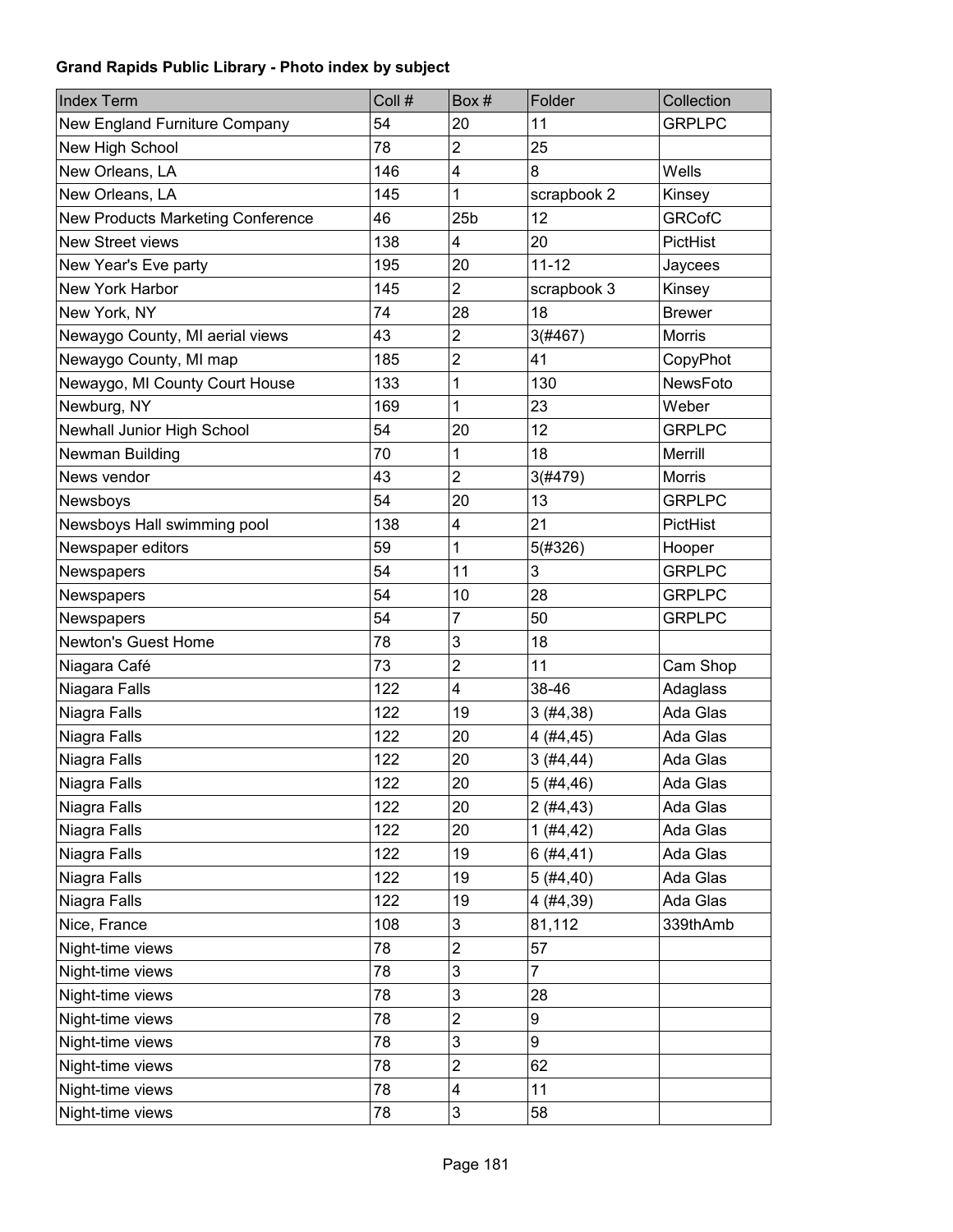| <b>Index Term</b>                      | Coll # | Box#                    | Folder   | Collection      |
|----------------------------------------|--------|-------------------------|----------|-----------------|
| Night-time views. Luxalabra Boulevard  |        |                         |          |                 |
| Lighting                               | 78     | 3                       | 9        | <b>GRPost</b>   |
| Night-time views. Canal Street         | 78     | 1                       | 34       |                 |
| Nimkee Memorial Health Clinic          | 50     | $\overline{2}$          | 28       | <b>GRITC</b>    |
| Ninth Street Christian Reformed Church | 78     | $\overline{2}$          | 26       |                 |
| Nisbett Block (Big Rapids)             | 78     | 1                       | 16       |                 |
| Noble house                            | 33     | 12                      | 48       | Anderson        |
| Noble house                            | 54     | 20                      | 14       | <b>GRPLPC</b>   |
| Noble house                            | 59     | 1                       | 3(#184)  | Hooper          |
| Noble house                            | 93     | 1                       | 22       | Lorenson        |
| Nogent-en-Bassigny, France             | 108    | 3                       | 82       | 339thAmb        |
| Norris Building                        | 18     | 3                       | 4(#260)  | Fitch           |
| North Dorr General Store               | 78     | 1                       | 26       |                 |
| North Ionia School                     | 33     | 12                      | 49       | Anderson        |
| North Ionia School                     | 59     | $\overline{2}$          | 4(#716)  | Hooper          |
| North Kent Mall                        | 54     | 20                      | 15       | <b>GRPLPC</b>   |
| North Park                             | 139    | 1                       | 45       | CamClub         |
| North Park                             | 54     | 20                      | 16       | <b>GRPLPC</b>   |
| <b>North Park</b>                      | 69     | 1                       | 8        | VanVelde        |
| North Park                             | 78     | 3                       | 19       |                 |
| <b>North Park</b>                      | 78     | 3                       | 20       |                 |
| North Park Bridge                      | 54     | 12                      | $9 - 10$ | <b>GRPLPC</b>   |
| North Park Bridge                      | 132    | 1                       | $7 - 8$  | <b>KCBridge</b> |
| North Park Bridge                      | 54     | 20                      | 17       | <b>GRPLPC</b>   |
| North Park Drive views                 | 100    | $\overline{2}$          | 16       | <b>GRPhotos</b> |
| North Park Dummy Railroad              | 59     | $\overline{2}$          | 3(#584)  | Hooper          |
| North Park Dummy Railroad              | 8      | 13                      | 9        | <b>Russell</b>  |
| North Park Dummy Railroad              | 54     | 20                      | 18       | <b>GRPLPC</b>   |
| North Park Pavilion                    | 202    | 1                       | 95       | Symes           |
| North Park Pavilion                    | 185    | $\overline{2}$          | 56       | CopyPhot        |
| North Park Pavilion                    | 33     | 12                      | 39       | Anderson        |
| North Park Pavilion                    | 59     | $\overline{c}$          | 2(#514)  | Hooper          |
| North Park Pavilion                    | 89     | $\overline{c}$          | 100      | Swanlund        |
| North Park Pavilion                    | 194    | $\overline{c}$          | 30       | Harring         |
| North Park Pavilion                    | 69     | 1                       | 8        | VanVelde        |
| North Park Pavilion                    | 54     | 12                      | $9 - 10$ | <b>GRPLPC</b>   |
| North Park Pavilion                    | 78     | 3                       | 19       |                 |
| North Park Pavilion                    | 78     | 3                       | 12       |                 |
| North Park Pavilion (after fire)       | 43     | 1                       | 3(#113)  | <b>Morris</b>   |
| North Park Project                     | 67     | 1                       | 12       | Scrip L.        |
| North Park railroad bridge             | 139    | 1                       | 45       | CamClub         |
| North Park School                      | 138    | $\overline{\mathbf{4}}$ | 22       | PictHist        |
| North Park School                      | 78     | 3                       | 21       |                 |
|                                        |        |                         |          |                 |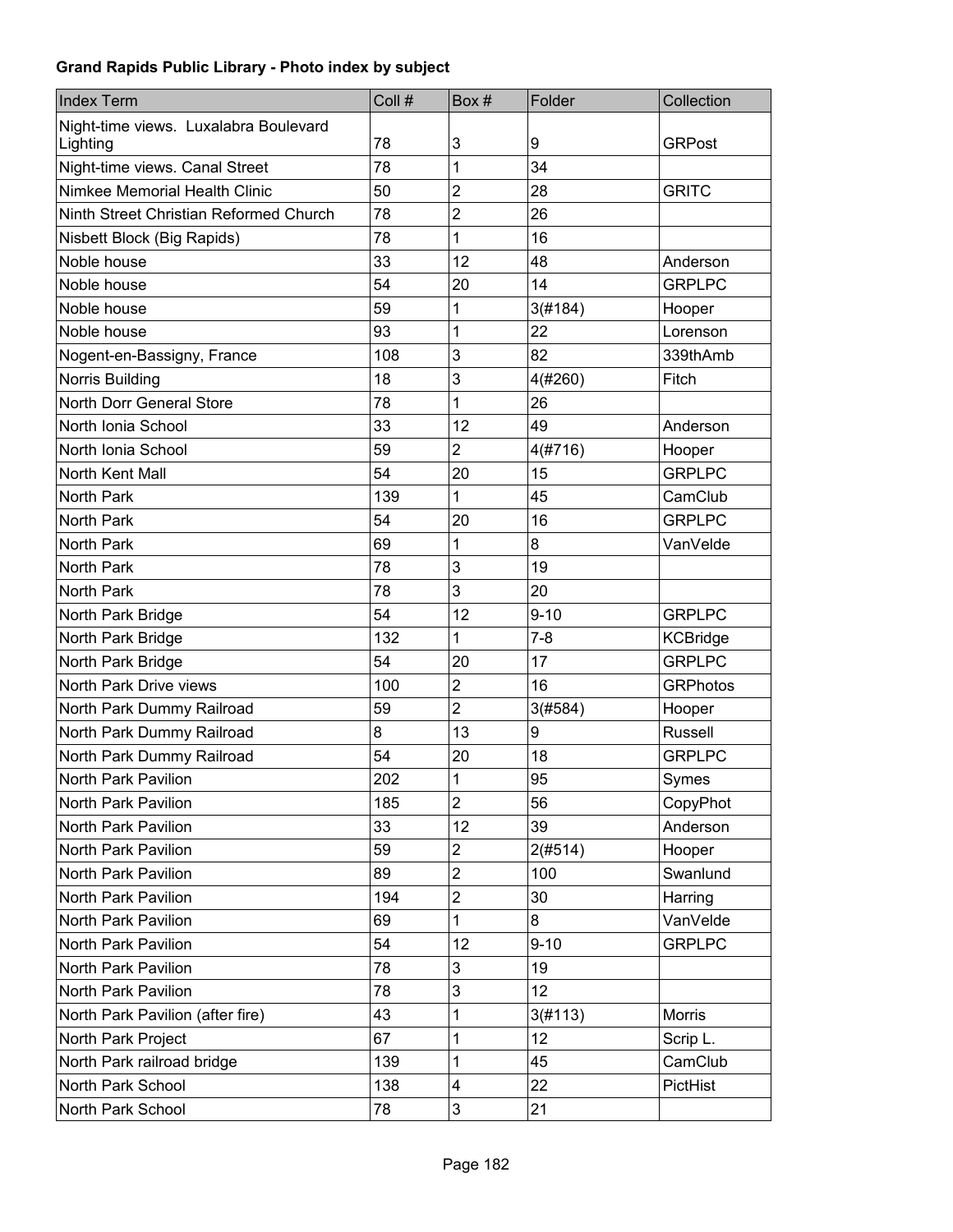| <b>Index Term</b>                | Coll # | Box#            | Folder        | Collection      |
|----------------------------------|--------|-----------------|---------------|-----------------|
| North Star Lines                 | 46     | 22c             | 43-4,48       | <b>GRCofC</b>   |
| North Star Lines                 | 46     | 25 <sub>b</sub> | 13            | <b>GRCofC</b>   |
| North Stars busses               | 138    | 4               | 23            | PictHist        |
| Northern Air Service             | 75     | 31              | $v2-3$        | Walsh           |
| Northern Air Service             | 75     | 33              | $v7, 10 - 11$ | Walsh           |
| Northern Michigan Asylum         | 54     | 7               | 25            | <b>GRPLPC</b>   |
| Northern Refrigerator Company    | 89     | $\overline{2}$  | 101           | Swanlund        |
| Northport, MI                    | 159    | 1               | 6,17          | Strohpl         |
| Northview High School            | 46     | 25 <sub>b</sub> | 14            | <b>GRCofC</b>   |
| Northwestern Printing Co.        | 133    | 1               | 131           | NewsFoto        |
| Norton Indian Mounds             | 76     | 1               | 89            | <b>SterCard</b> |
| Norton Mounds                    | 54     | 20              | 19            | <b>GRPLPC</b>   |
| Norton Mounds                    | 19     | 9               | 162           | <b>DuMond</b>   |
| Norton Mounds                    | 128    | 1               | $24 - 5$      | Stover          |
| Norton Park School               | 133    | 1               | 132           | NewsFoto        |
| Norwood parking lot              | 100    | 3               | #22           | <b>GRPhotos</b> |
| Nucraft Furniture Co.            | 84     | 19              | 19            | <b>FMA</b>      |
| <b>Nurse Training Class</b>      | 43     | $\overline{2}$  | 3(#483)       | <b>Morris</b>   |
| Nurse with equipment             | 138    | $\overline{4}$  | 24            | PictHist        |
| <b>Nurses</b>                    | 34     | 36              | 561           | <b>KCHealth</b> |
| <b>Nurses</b>                    | 78     | 1               | 4             |                 |
| <b>Nurses</b>                    | 124    | 1               | 3             | <b>ButHosp</b>  |
| <b>Nurses</b>                    | 185    | 3               | 58,73         | CopyPhot        |
| <b>Nurses</b>                    | 98     | 15              | $5 - 7$       | MercyCen        |
| <b>Nurses</b>                    | 146    | 6               | 4             | Wells           |
| <b>Nurses</b>                    | 34     | 35              | 531-4,542     | <b>KCHealth</b> |
| Oak Grove House                  | 78     | 1               | 29            |                 |
| Oakdale School                   | 54     | 20              | 20            | <b>GRPLPC</b>   |
| Oakdale School                   | 78     | 3               | 22            |                 |
| Oakes Street views               | 33     | 12              | 52            | Anderson        |
| Oakhill Cemetery                 | 138    | 4               | 25            | PictHist        |
| Oakhill Cemetery                 | 54     | 20              | 21            | <b>GRPLPC</b>   |
| Oakland Motor Coach Co. car lot  | 138    | 4               | 26            | PictHist        |
| Oakwood Manor                    | 46     | 25 <sub>b</sub> | 15            | <b>GRCofC</b>   |
| Oakwood Manor Apartments         | 78     | 3               | 22.5          |                 |
| Occupational health              | 34     | 36              | 561           | <b>KCHealth</b> |
| Ocean Liners                     | 133    | $\overline{2}$  | 173           | NewsFoto        |
| Oceana County, MI Mission Church | 68     | 1               | 7             | <b>NativeAm</b> |
| Octagonal houses                 | 59     | 1               | 3(#181)       | Hooper          |
| Octagonal houses                 | 54     | 20              | 22            | <b>GRPLPC</b>   |
| Octagonal houses                 | 93     | 1               | 9,18,27       | Lorenson        |
| Odawa indians                    | 46     | 23c             | $25 - 8$      | <b>GRCofC</b>   |
| Odd Fellow's Parades             | 54     | 20              | 23            | <b>GRPLPC</b>   |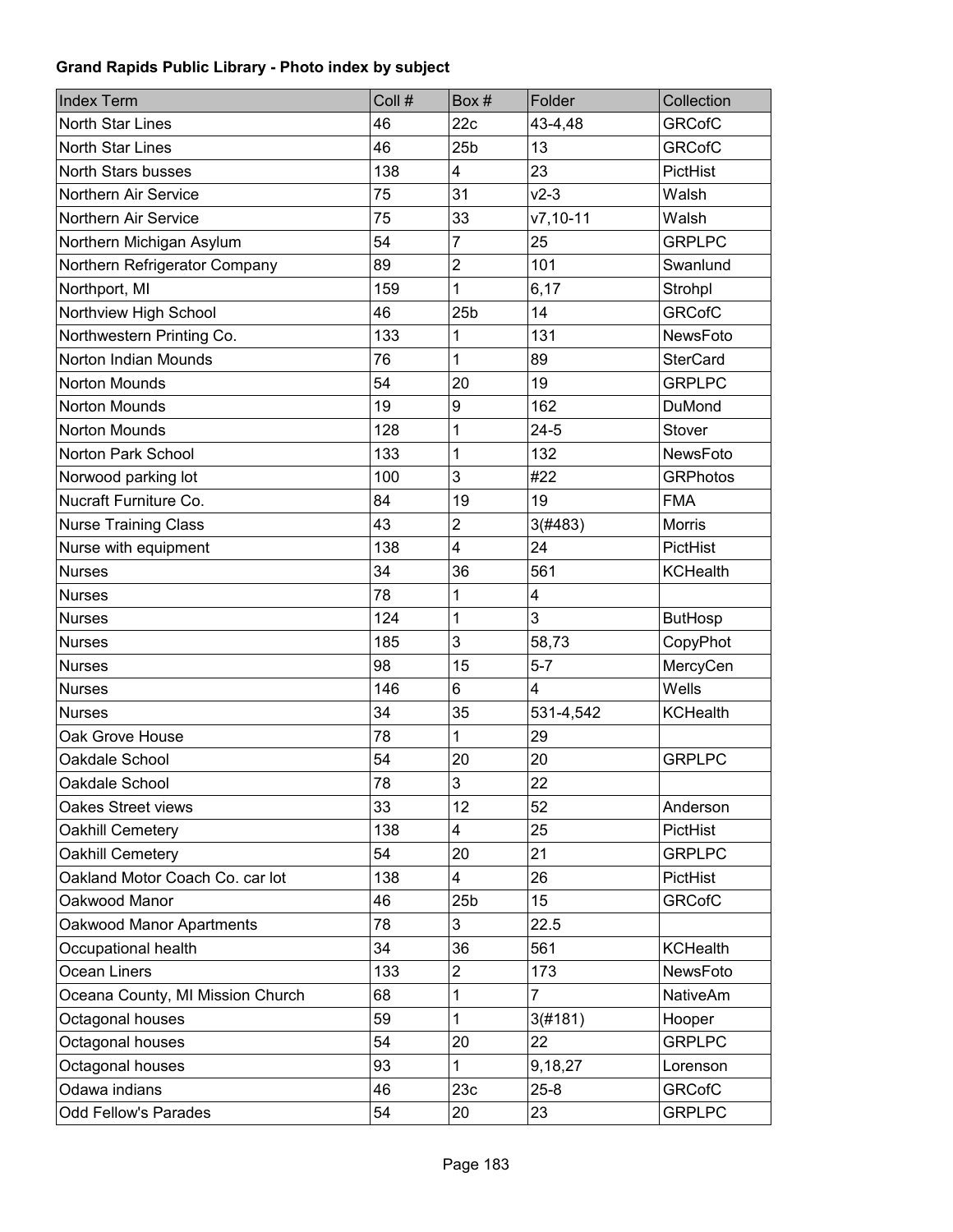| <b>Index Term</b>                                   | Coll # | Box#            | Folder         | Collection      |
|-----------------------------------------------------|--------|-----------------|----------------|-----------------|
| <b>Office Equipment Exposition</b>                  | 46     | 25 <sub>b</sub> | 16             | <b>GRCofC</b>   |
| Office furniture                                    | 46     | 26b             | 9              | <b>GRCofC</b>   |
| Office furniture                                    | 46     | 25 <sub>b</sub> | 17             | <b>GRCofC</b>   |
| Office furniture                                    | 46     | 26 <sub>b</sub> | 11             | <b>GRCofC</b>   |
| Office interiors                                    | 46     | 25 <sub>b</sub> | 18             | <b>GRCofC</b>   |
| Office interiors                                    | 8      | 13              | 10             | <b>Russell</b>  |
| Office interiors                                    | 62     | 1               | 6              | Globe           |
| Office interiors                                    | 72     | 1               | 5              | <b>Birdseye</b> |
| Office interiors                                    | 46     | 25a             | 18             | <b>GRCofC</b>   |
| Office interiors                                    | 165    | 1               | 4              | Bayne           |
| Office interiors                                    | 170    | 8               | 9              | WolvBras        |
| Office interiors                                    | 138    | 4               | 27             | PictHist        |
| Offringa & Blok Wallpaper & Paint store             | 138    | 4               | 28             | PictHist        |
| Offringa & Blok, Wall Paper and Paints              | 73     | $\overline{2}$  | 14             | Cam Shop        |
| Ogden House                                         | 76     | 1               | 62             | <b>SterCard</b> |
| Ohio House (hotel)                                  | 33     | 11              | 25             | Anderson        |
| Ohio House (hotel)                                  | 59     | $\overline{2}$  | 3(#604,617)    | Hooper          |
| Ohmi Hachiman Sister Club                           | 129    | 14              | 8              | Rotary          |
| Oka, Quebec, Canada                                 | 74     | 28              | 19             | <b>Brewer</b>   |
| O'Keefe Sanitarium                                  | 78     | 3               | 23             |                 |
| Old Carnation Milk Plant. Sparta, MI                | 133    | $\overline{c}$  | 178            | NewsFoto        |
| Old Channel bridge                                  | 18     | 3               | 1(#212)        | Fitch           |
| Old Christian Reformed Church                       | 43     | 1               | 2(#73)         | <b>Morris</b>   |
| Old Ironsides Table                                 | 141    | 10              | 15             | <b>GRHSoc</b>   |
| Old Kent Bank                                       | 118    | 3               | 57             |                 |
| Old Kent Bank                                       | 118    | 3               | 92             |                 |
| Old Kent Bank                                       | 118    | 3               | 91             |                 |
| Old Kent Bank                                       | 118    | 3               | 88             |                 |
| Old Kent Bank                                       | 118    | 3               | 85             |                 |
| Old Kent Bank                                       | 118    | 3               | 47             |                 |
| Old Kent Bank & Trust C0.-Bus. in the Arts<br>Award | 46     | 25 <sub>b</sub> | 19             | <b>GRCofC</b>   |
| Old Kent Bank & Trust Co.                           | 133    | 1               | 6              | NewsFoto        |
| Old Kent Bank & Trust Co.                           | 54     | $\overline{7}$  | 23             | <b>GRPLPC</b>   |
| Old Kent Bank & Trust Co.                           | 54     | 20              | 24             | <b>GRPLPC</b>   |
| Old Kent Bank & Trust Co.                           | 46     | 25 <sub>b</sub> | 21             | <b>GRCofC</b>   |
| Old Kent Bank & Trust Co.-Transactions<br>Demo      | 46     | 25 <sub>b</sub> | 20             | <b>GRCofC</b>   |
| Old Kent Bank and Trust Company                     | 78     | 3               | 24             |                 |
| Old Mission, MI                                     | 74     | 28              | 20             | <b>Brewer</b>   |
| Old National Bank                                   | 185    | $\overline{c}$  | 57             | CopyPhot        |
| Old National Bank                                   | 78     | 6               | $\overline{2}$ |                 |
| Old Newsboys Band                                   | 159    | 1               | 24             | Strohpl         |
| <b>Old Settlers</b>                                 | 54     | 10              | 31             | <b>GRPLPC</b>   |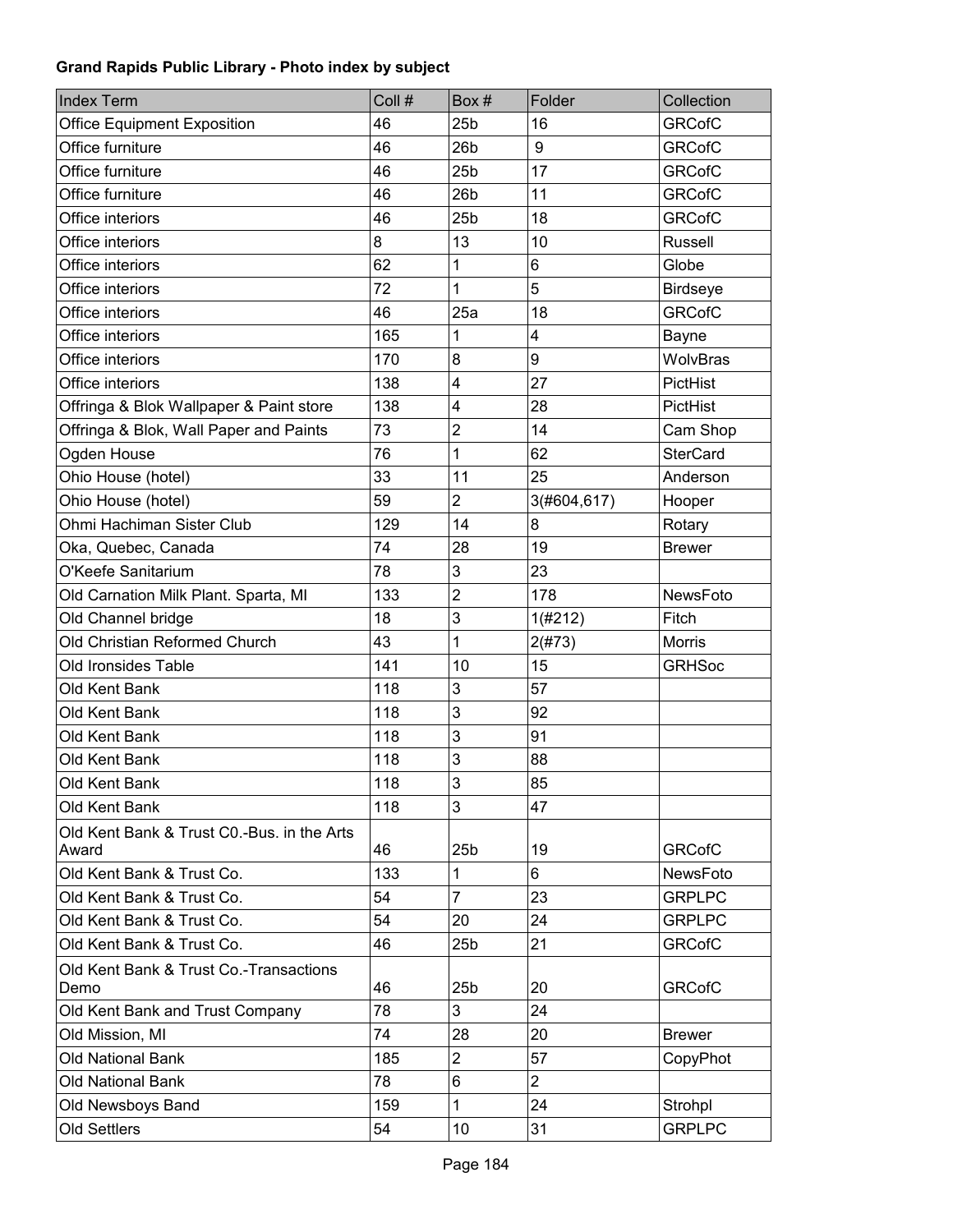| Old Stone School  See  Union-Central<br>School<br>88<br>1<br><b>Old Yellow Warehouse</b><br>2(#35)<br>McGee<br>3<br>118<br>28<br>Olds Manor<br>$\overline{2}$<br><b>Olds Manor</b><br>89<br>102<br>Swanlund<br>22<br>25 <sub>b</sub><br><b>GRCofC</b><br>46<br>Olds Manor<br>3<br>Olds Manor<br>91<br>p. 55<br>3<br>91<br>p. 93<br><b>Oldtown Riverfront Building</b><br>78<br>1<br>38<br>Olin Lake Resort<br>21 <sub>b</sub><br>45<br><b>GRCofC</b><br>Oliver Machinery Co.<br>46<br>74<br><b>Olivet College</b><br>21<br>6<br><b>Brewer</b><br>$\overline{2}$<br>Olympia Pavilion, Jenison Park<br>78<br>31<br>Omnibus<br>33<br>10<br>24<br>Anderson<br>22<br>1<br>One Hundredth Furniture Market display<br><b>FMA</b><br>84<br>One Hundredth Semi-Annual Furniture<br>76<br>Market<br>1<br>42<br><b>SterCard</b><br>78<br>3<br>25<br>Onekema, MI<br>$\overline{\mathbf{c}}$<br>59<br>2(#468)<br>Opera houses<br>Hooper<br>Opera houses  See also Theaters<br>1<br>33<br>159<br>Strohpl<br>Operating rooms<br>Operating rooms<br>124<br>1<br>8<br><b>ButHosp</b><br>5<br>24<br>146<br>Wells<br>Operating rooms<br>15<br>15<br>Operating rooms<br>98<br>MercyCen<br>25 <sub>b</sub><br>23<br><b>GRCofC</b><br>Operation Home Improvement<br>46<br>Optical Supply Inc.<br>3<br>91<br>p. 61<br>26<br>Opticians<br>54<br>43<br><b>GRPLPC</b><br>78<br>$\overline{2}$<br>Orchard Beach State Park<br>62<br>3<br>26<br><b>Orchard Hill</b><br>78<br>2<br><b>Orchard Hill views</b><br>89<br>103<br>Swanlund<br>54<br>Orchards<br>20<br>26<br><b>GRPLPC</b><br>12<br>54<br>41<br><b>GRPLPC</b><br>Organs<br>Oriel Cabinet Co.<br>$\overline{c}$<br>8<br>91<br>3<br>Oriel Cabinet Co.<br>78<br>27<br>$\overline{2}$<br>Oriel Cabinet Company<br>89<br>104<br>Swanlund<br>59<br>1<br>4(#262)<br><b>Oriel Cabinet Company</b><br>Hooper<br>$\overline{2}$<br>89<br>128<br>Swanlund<br>Orphanages<br>54<br>43<br>8<br><b>GRPLPC</b><br>Orphanages<br>Orpheum Theater fire<br>43<br>$\overline{2}$<br><b>Morris</b><br>$3(#464-464a)$<br>20<br>Osgood designed church<br>54<br>27<br><b>GRPLPC</b><br>Osteopathic Hospital  See also<br>Metropolitian Hospital<br>$\mathbf{1}$<br>133<br>135<br>Otsego, MI High School<br>NewsFoto | <b>Index Term</b> | Coll # | Box# | Folder | Collection |
|---------------------------------------------------------------------------------------------------------------------------------------------------------------------------------------------------------------------------------------------------------------------------------------------------------------------------------------------------------------------------------------------------------------------------------------------------------------------------------------------------------------------------------------------------------------------------------------------------------------------------------------------------------------------------------------------------------------------------------------------------------------------------------------------------------------------------------------------------------------------------------------------------------------------------------------------------------------------------------------------------------------------------------------------------------------------------------------------------------------------------------------------------------------------------------------------------------------------------------------------------------------------------------------------------------------------------------------------------------------------------------------------------------------------------------------------------------------------------------------------------------------------------------------------------------------------------------------------------------------------------------------------------------------------------------------------------------------------------------------------------------------------------------------------------------------------------------------------------------------------------------------------------------------------------------------------------------------------------------------------------------------------------------------------------------------------------------------------------------------------------------------------------------------------------------------------------------------------------|-------------------|--------|------|--------|------------|
|                                                                                                                                                                                                                                                                                                                                                                                                                                                                                                                                                                                                                                                                                                                                                                                                                                                                                                                                                                                                                                                                                                                                                                                                                                                                                                                                                                                                                                                                                                                                                                                                                                                                                                                                                                                                                                                                                                                                                                                                                                                                                                                                                                                                                           |                   |        |      |        |            |
|                                                                                                                                                                                                                                                                                                                                                                                                                                                                                                                                                                                                                                                                                                                                                                                                                                                                                                                                                                                                                                                                                                                                                                                                                                                                                                                                                                                                                                                                                                                                                                                                                                                                                                                                                                                                                                                                                                                                                                                                                                                                                                                                                                                                                           |                   |        |      |        |            |
|                                                                                                                                                                                                                                                                                                                                                                                                                                                                                                                                                                                                                                                                                                                                                                                                                                                                                                                                                                                                                                                                                                                                                                                                                                                                                                                                                                                                                                                                                                                                                                                                                                                                                                                                                                                                                                                                                                                                                                                                                                                                                                                                                                                                                           |                   |        |      |        |            |
|                                                                                                                                                                                                                                                                                                                                                                                                                                                                                                                                                                                                                                                                                                                                                                                                                                                                                                                                                                                                                                                                                                                                                                                                                                                                                                                                                                                                                                                                                                                                                                                                                                                                                                                                                                                                                                                                                                                                                                                                                                                                                                                                                                                                                           |                   |        |      |        |            |
|                                                                                                                                                                                                                                                                                                                                                                                                                                                                                                                                                                                                                                                                                                                                                                                                                                                                                                                                                                                                                                                                                                                                                                                                                                                                                                                                                                                                                                                                                                                                                                                                                                                                                                                                                                                                                                                                                                                                                                                                                                                                                                                                                                                                                           |                   |        |      |        |            |
|                                                                                                                                                                                                                                                                                                                                                                                                                                                                                                                                                                                                                                                                                                                                                                                                                                                                                                                                                                                                                                                                                                                                                                                                                                                                                                                                                                                                                                                                                                                                                                                                                                                                                                                                                                                                                                                                                                                                                                                                                                                                                                                                                                                                                           |                   |        |      |        |            |
|                                                                                                                                                                                                                                                                                                                                                                                                                                                                                                                                                                                                                                                                                                                                                                                                                                                                                                                                                                                                                                                                                                                                                                                                                                                                                                                                                                                                                                                                                                                                                                                                                                                                                                                                                                                                                                                                                                                                                                                                                                                                                                                                                                                                                           |                   |        |      |        |            |
|                                                                                                                                                                                                                                                                                                                                                                                                                                                                                                                                                                                                                                                                                                                                                                                                                                                                                                                                                                                                                                                                                                                                                                                                                                                                                                                                                                                                                                                                                                                                                                                                                                                                                                                                                                                                                                                                                                                                                                                                                                                                                                                                                                                                                           |                   |        |      |        |            |
|                                                                                                                                                                                                                                                                                                                                                                                                                                                                                                                                                                                                                                                                                                                                                                                                                                                                                                                                                                                                                                                                                                                                                                                                                                                                                                                                                                                                                                                                                                                                                                                                                                                                                                                                                                                                                                                                                                                                                                                                                                                                                                                                                                                                                           |                   |        |      |        |            |
|                                                                                                                                                                                                                                                                                                                                                                                                                                                                                                                                                                                                                                                                                                                                                                                                                                                                                                                                                                                                                                                                                                                                                                                                                                                                                                                                                                                                                                                                                                                                                                                                                                                                                                                                                                                                                                                                                                                                                                                                                                                                                                                                                                                                                           |                   |        |      |        |            |
|                                                                                                                                                                                                                                                                                                                                                                                                                                                                                                                                                                                                                                                                                                                                                                                                                                                                                                                                                                                                                                                                                                                                                                                                                                                                                                                                                                                                                                                                                                                                                                                                                                                                                                                                                                                                                                                                                                                                                                                                                                                                                                                                                                                                                           |                   |        |      |        |            |
|                                                                                                                                                                                                                                                                                                                                                                                                                                                                                                                                                                                                                                                                                                                                                                                                                                                                                                                                                                                                                                                                                                                                                                                                                                                                                                                                                                                                                                                                                                                                                                                                                                                                                                                                                                                                                                                                                                                                                                                                                                                                                                                                                                                                                           |                   |        |      |        |            |
|                                                                                                                                                                                                                                                                                                                                                                                                                                                                                                                                                                                                                                                                                                                                                                                                                                                                                                                                                                                                                                                                                                                                                                                                                                                                                                                                                                                                                                                                                                                                                                                                                                                                                                                                                                                                                                                                                                                                                                                                                                                                                                                                                                                                                           |                   |        |      |        |            |
|                                                                                                                                                                                                                                                                                                                                                                                                                                                                                                                                                                                                                                                                                                                                                                                                                                                                                                                                                                                                                                                                                                                                                                                                                                                                                                                                                                                                                                                                                                                                                                                                                                                                                                                                                                                                                                                                                                                                                                                                                                                                                                                                                                                                                           |                   |        |      |        |            |
|                                                                                                                                                                                                                                                                                                                                                                                                                                                                                                                                                                                                                                                                                                                                                                                                                                                                                                                                                                                                                                                                                                                                                                                                                                                                                                                                                                                                                                                                                                                                                                                                                                                                                                                                                                                                                                                                                                                                                                                                                                                                                                                                                                                                                           |                   |        |      |        |            |
|                                                                                                                                                                                                                                                                                                                                                                                                                                                                                                                                                                                                                                                                                                                                                                                                                                                                                                                                                                                                                                                                                                                                                                                                                                                                                                                                                                                                                                                                                                                                                                                                                                                                                                                                                                                                                                                                                                                                                                                                                                                                                                                                                                                                                           |                   |        |      |        |            |
|                                                                                                                                                                                                                                                                                                                                                                                                                                                                                                                                                                                                                                                                                                                                                                                                                                                                                                                                                                                                                                                                                                                                                                                                                                                                                                                                                                                                                                                                                                                                                                                                                                                                                                                                                                                                                                                                                                                                                                                                                                                                                                                                                                                                                           |                   |        |      |        |            |
|                                                                                                                                                                                                                                                                                                                                                                                                                                                                                                                                                                                                                                                                                                                                                                                                                                                                                                                                                                                                                                                                                                                                                                                                                                                                                                                                                                                                                                                                                                                                                                                                                                                                                                                                                                                                                                                                                                                                                                                                                                                                                                                                                                                                                           |                   |        |      |        |            |
|                                                                                                                                                                                                                                                                                                                                                                                                                                                                                                                                                                                                                                                                                                                                                                                                                                                                                                                                                                                                                                                                                                                                                                                                                                                                                                                                                                                                                                                                                                                                                                                                                                                                                                                                                                                                                                                                                                                                                                                                                                                                                                                                                                                                                           |                   |        |      |        |            |
|                                                                                                                                                                                                                                                                                                                                                                                                                                                                                                                                                                                                                                                                                                                                                                                                                                                                                                                                                                                                                                                                                                                                                                                                                                                                                                                                                                                                                                                                                                                                                                                                                                                                                                                                                                                                                                                                                                                                                                                                                                                                                                                                                                                                                           |                   |        |      |        |            |
|                                                                                                                                                                                                                                                                                                                                                                                                                                                                                                                                                                                                                                                                                                                                                                                                                                                                                                                                                                                                                                                                                                                                                                                                                                                                                                                                                                                                                                                                                                                                                                                                                                                                                                                                                                                                                                                                                                                                                                                                                                                                                                                                                                                                                           |                   |        |      |        |            |
|                                                                                                                                                                                                                                                                                                                                                                                                                                                                                                                                                                                                                                                                                                                                                                                                                                                                                                                                                                                                                                                                                                                                                                                                                                                                                                                                                                                                                                                                                                                                                                                                                                                                                                                                                                                                                                                                                                                                                                                                                                                                                                                                                                                                                           |                   |        |      |        |            |
|                                                                                                                                                                                                                                                                                                                                                                                                                                                                                                                                                                                                                                                                                                                                                                                                                                                                                                                                                                                                                                                                                                                                                                                                                                                                                                                                                                                                                                                                                                                                                                                                                                                                                                                                                                                                                                                                                                                                                                                                                                                                                                                                                                                                                           |                   |        |      |        |            |
|                                                                                                                                                                                                                                                                                                                                                                                                                                                                                                                                                                                                                                                                                                                                                                                                                                                                                                                                                                                                                                                                                                                                                                                                                                                                                                                                                                                                                                                                                                                                                                                                                                                                                                                                                                                                                                                                                                                                                                                                                                                                                                                                                                                                                           |                   |        |      |        |            |
|                                                                                                                                                                                                                                                                                                                                                                                                                                                                                                                                                                                                                                                                                                                                                                                                                                                                                                                                                                                                                                                                                                                                                                                                                                                                                                                                                                                                                                                                                                                                                                                                                                                                                                                                                                                                                                                                                                                                                                                                                                                                                                                                                                                                                           |                   |        |      |        |            |
|                                                                                                                                                                                                                                                                                                                                                                                                                                                                                                                                                                                                                                                                                                                                                                                                                                                                                                                                                                                                                                                                                                                                                                                                                                                                                                                                                                                                                                                                                                                                                                                                                                                                                                                                                                                                                                                                                                                                                                                                                                                                                                                                                                                                                           |                   |        |      |        |            |
|                                                                                                                                                                                                                                                                                                                                                                                                                                                                                                                                                                                                                                                                                                                                                                                                                                                                                                                                                                                                                                                                                                                                                                                                                                                                                                                                                                                                                                                                                                                                                                                                                                                                                                                                                                                                                                                                                                                                                                                                                                                                                                                                                                                                                           |                   |        |      |        |            |
|                                                                                                                                                                                                                                                                                                                                                                                                                                                                                                                                                                                                                                                                                                                                                                                                                                                                                                                                                                                                                                                                                                                                                                                                                                                                                                                                                                                                                                                                                                                                                                                                                                                                                                                                                                                                                                                                                                                                                                                                                                                                                                                                                                                                                           |                   |        |      |        |            |
|                                                                                                                                                                                                                                                                                                                                                                                                                                                                                                                                                                                                                                                                                                                                                                                                                                                                                                                                                                                                                                                                                                                                                                                                                                                                                                                                                                                                                                                                                                                                                                                                                                                                                                                                                                                                                                                                                                                                                                                                                                                                                                                                                                                                                           |                   |        |      |        |            |
|                                                                                                                                                                                                                                                                                                                                                                                                                                                                                                                                                                                                                                                                                                                                                                                                                                                                                                                                                                                                                                                                                                                                                                                                                                                                                                                                                                                                                                                                                                                                                                                                                                                                                                                                                                                                                                                                                                                                                                                                                                                                                                                                                                                                                           |                   |        |      |        |            |
|                                                                                                                                                                                                                                                                                                                                                                                                                                                                                                                                                                                                                                                                                                                                                                                                                                                                                                                                                                                                                                                                                                                                                                                                                                                                                                                                                                                                                                                                                                                                                                                                                                                                                                                                                                                                                                                                                                                                                                                                                                                                                                                                                                                                                           |                   |        |      |        |            |
|                                                                                                                                                                                                                                                                                                                                                                                                                                                                                                                                                                                                                                                                                                                                                                                                                                                                                                                                                                                                                                                                                                                                                                                                                                                                                                                                                                                                                                                                                                                                                                                                                                                                                                                                                                                                                                                                                                                                                                                                                                                                                                                                                                                                                           |                   |        |      |        |            |
|                                                                                                                                                                                                                                                                                                                                                                                                                                                                                                                                                                                                                                                                                                                                                                                                                                                                                                                                                                                                                                                                                                                                                                                                                                                                                                                                                                                                                                                                                                                                                                                                                                                                                                                                                                                                                                                                                                                                                                                                                                                                                                                                                                                                                           |                   |        |      |        |            |
|                                                                                                                                                                                                                                                                                                                                                                                                                                                                                                                                                                                                                                                                                                                                                                                                                                                                                                                                                                                                                                                                                                                                                                                                                                                                                                                                                                                                                                                                                                                                                                                                                                                                                                                                                                                                                                                                                                                                                                                                                                                                                                                                                                                                                           |                   |        |      |        |            |
|                                                                                                                                                                                                                                                                                                                                                                                                                                                                                                                                                                                                                                                                                                                                                                                                                                                                                                                                                                                                                                                                                                                                                                                                                                                                                                                                                                                                                                                                                                                                                                                                                                                                                                                                                                                                                                                                                                                                                                                                                                                                                                                                                                                                                           |                   |        |      |        |            |
|                                                                                                                                                                                                                                                                                                                                                                                                                                                                                                                                                                                                                                                                                                                                                                                                                                                                                                                                                                                                                                                                                                                                                                                                                                                                                                                                                                                                                                                                                                                                                                                                                                                                                                                                                                                                                                                                                                                                                                                                                                                                                                                                                                                                                           |                   |        |      |        |            |
|                                                                                                                                                                                                                                                                                                                                                                                                                                                                                                                                                                                                                                                                                                                                                                                                                                                                                                                                                                                                                                                                                                                                                                                                                                                                                                                                                                                                                                                                                                                                                                                                                                                                                                                                                                                                                                                                                                                                                                                                                                                                                                                                                                                                                           |                   |        |      |        |            |
|                                                                                                                                                                                                                                                                                                                                                                                                                                                                                                                                                                                                                                                                                                                                                                                                                                                                                                                                                                                                                                                                                                                                                                                                                                                                                                                                                                                                                                                                                                                                                                                                                                                                                                                                                                                                                                                                                                                                                                                                                                                                                                                                                                                                                           |                   |        |      |        |            |
|                                                                                                                                                                                                                                                                                                                                                                                                                                                                                                                                                                                                                                                                                                                                                                                                                                                                                                                                                                                                                                                                                                                                                                                                                                                                                                                                                                                                                                                                                                                                                                                                                                                                                                                                                                                                                                                                                                                                                                                                                                                                                                                                                                                                                           |                   |        |      |        |            |
| Ottawa Avenue views<br>46<br>25 <sub>b</sub><br>24<br><b>GRCofC</b>                                                                                                                                                                                                                                                                                                                                                                                                                                                                                                                                                                                                                                                                                                                                                                                                                                                                                                                                                                                                                                                                                                                                                                                                                                                                                                                                                                                                                                                                                                                                                                                                                                                                                                                                                                                                                                                                                                                                                                                                                                                                                                                                                       |                   |        |      |        |            |
| $\overline{2}$<br>18<br>1(#101)<br>Fitch<br>Ottawa Avenue views                                                                                                                                                                                                                                                                                                                                                                                                                                                                                                                                                                                                                                                                                                                                                                                                                                                                                                                                                                                                                                                                                                                                                                                                                                                                                                                                                                                                                                                                                                                                                                                                                                                                                                                                                                                                                                                                                                                                                                                                                                                                                                                                                           |                   |        |      |        |            |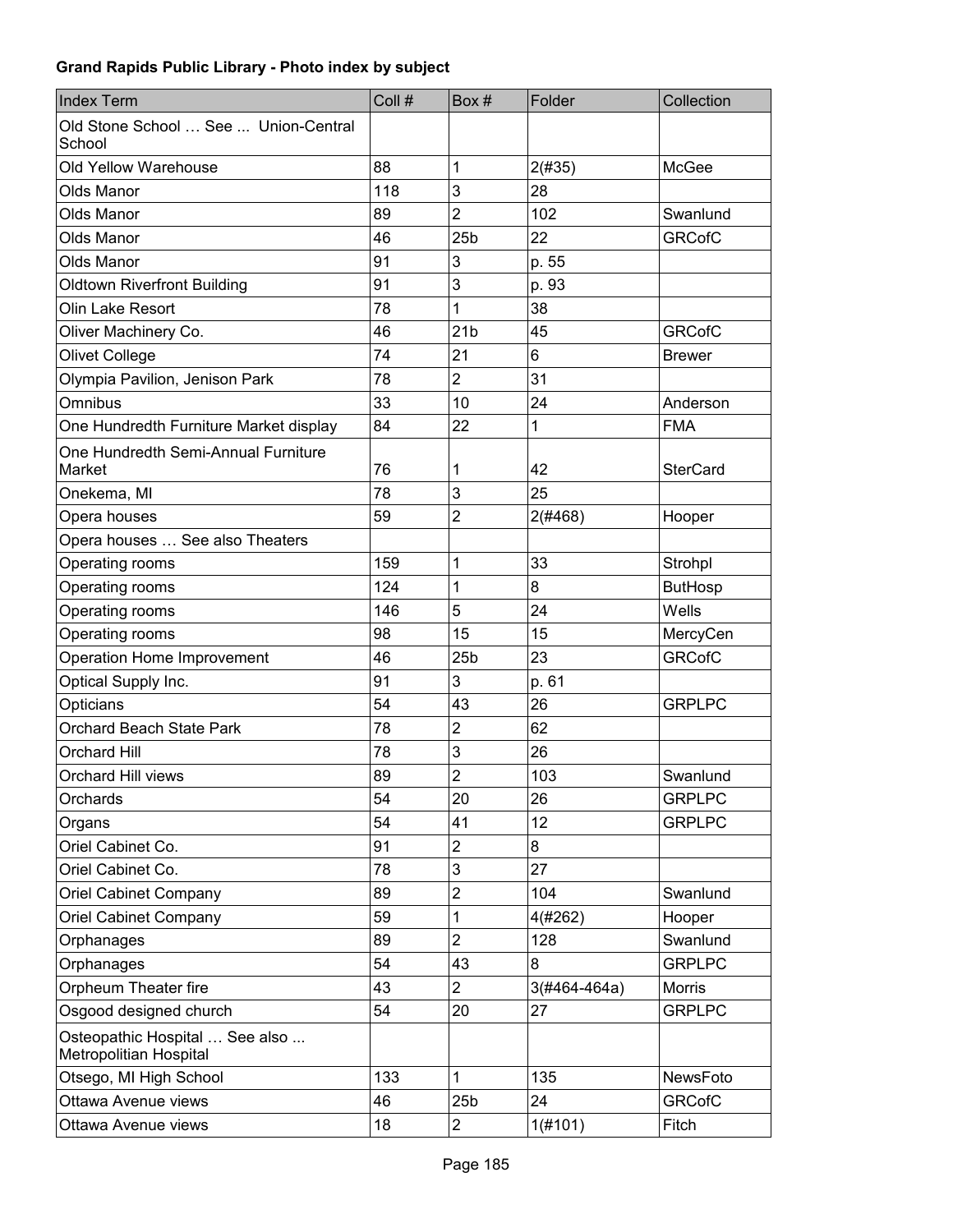| <b>Index Term</b>                                             | Coll # | Box#            | Folder         | Collection      |
|---------------------------------------------------------------|--------|-----------------|----------------|-----------------|
| Ottawa Avenue views                                           | 138    | 4               | 29             | PictHist        |
| Ottawa Avenue views                                           | 100    | 23              | 17             | <b>GRPhotos</b> |
| Ottawa Beach                                                  | 78     | $\overline{2}$  | 25             |                 |
| Ottawa Beach Hotel                                            | 77     | 1               | 16             | Dautrich        |
| Ottawa Beach Hotel                                            | 78     | $\overline{2}$  | 27             |                 |
| Ottawa Beach Inn                                              | 139    | 1               | 36             | CamClub         |
| Ottawa Beach State Park                                       | 78     | $\overline{2}$  | 24             |                 |
| Ottawa Beach, MI                                              | 8      | 13              | 14             | Russell         |
| Ottawa Beach, MI                                              | 77     | 1               | 16             | Dautrich        |
| Ottawa Beach, MI                                              | 78     | $\overline{2}$  | 27             |                 |
| Ottawa Beach, MI                                              | 78     | 3               | 28             |                 |
| Ottawa County, MI map                                         | 185    | $\overline{2}$  | 42             | CopyPhot        |
| Ottawa High School Basketball Team                            | 46     | 25 <sub>b</sub> | 25             | <b>GRCofC</b>   |
| <b>Ottawa Hills</b>                                           | 78     | 3               | 30             |                 |
| Ottawa Hills Branch Library                                   | 109    | 9               | 12             | Library         |
| Ottawa Hills High School                                      | 185    | $\overline{2}$  | 58             | CopyPhot        |
| Ottawa Hills High School                                      | 46     | 27              | 21             | <b>GRCofC</b>   |
| Ottawa Hills High School                                      | 78     | 3               | 29             |                 |
| Ottawa Hills High School shop students                        | 43     | 1               | 6#269a)        | <b>Morris</b>   |
| Ottawa House, Port Sheldon, MI                                | 59     | $\overline{c}$  | 2(#479)        | Hooper          |
| Ottawa House, Port Sheldon, MI                                | 18     | 1               | 8(#96)         | Fitch           |
| Ottawa Indian Village site marker                             | 138    | 4               | 30             | PictHist        |
| Ottawa Street views                                           | 33     | 12              | 52             | Anderson        |
| <b>Ottawa Street views</b>                                    | 18     | 1               | $6(#51-2)$     | Fitch           |
| <b>Ottawa Street views</b>                                    | 54     | 20              | 29             | <b>GRPLPC</b>   |
| <b>Ottawa Street views</b>                                    | 59     | $\overline{2}$  | 4(#682)        | Hooper          |
| <b>Ottawa Street views</b>                                    | 89     | $\overline{c}$  | 105            | Swanlund        |
| <b>Ottawa Street views</b>                                    | 69     | 1               | 22             | VanVelde        |
| Ottawa Street views                                           | 118    | 3               | 105            |                 |
| Ottawa Street views                                           | 91     | 1               | 8              |                 |
| <b>Ottawa Street views</b>                                    | 78     | 3               | 31             |                 |
| <b>Ottawa Street views</b>                                    | 118    | 3               | 16/80          |                 |
| Ottawa Village, Mackinac Island, MI                           | 50     | $\overline{2}$  | 22             | <b>GRITC</b>    |
| Ottawa, Canada                                                | 74     | 28              | 21             | <b>Brewer</b>   |
| Otte Brothers American Laundry                                | 73     | 1               | 9              | Camera S        |
| Otte Brothers American Laundry  See<br>also  American Laundry | 0      |                 |                |                 |
| Otte Brothers American Laundry, Ltd.                          | 78     | 3               | 31.5           |                 |
| Otte Brothers American Laundry, Ltd.                          | 78     | 4               | X <sub>5</sub> |                 |
| Otte house                                                    | 93     | 1               | 39             | Lorenson        |
| Ottilia Street views                                          | 100    | $\overline{2}$  | 18             | <b>GRPhotos</b> |
| Our Theater                                                   | 138    | 4               | 31             | PictHist        |
| Overholzer, Mr.                                               | 78     | 1               | 11             |                 |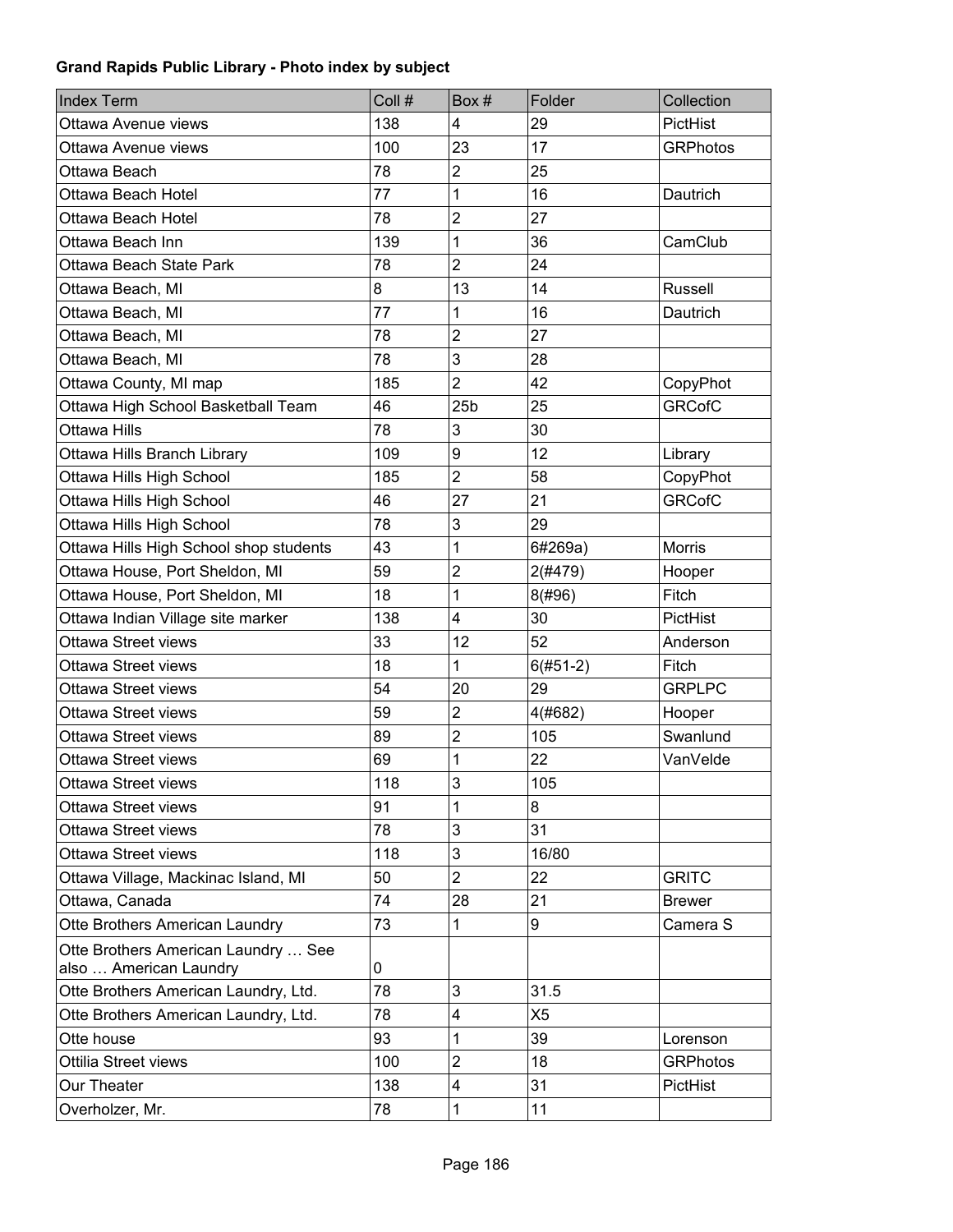| Index Term                           | Coll # | Box#                    | Folder         | Collection      |
|--------------------------------------|--------|-------------------------|----------------|-----------------|
| O-Wash-Ta-Nong Boat Club             | 76     | 1                       | 61             | <b>SterCard</b> |
| O-Wash-Ta-Nong Boat Club             | 18     | 3                       | $5(#280-1)$    | Fitch           |
| O-Wash-Ta-Nong Boat Club             | 87     | 1                       | 13             | Cyanotyp        |
| O-Wash-Ta-Nong Boat Club             | 91     | 3                       | p. 22          |                 |
| O-Wash-Ta-Nong Boat Club             | 54     | 20                      | 30             | <b>GRPLPC</b>   |
| O-Wash-Ta-Nong Boat Club             | 18     | $\overline{2}$          | 5(#186)        | Fitch           |
| O-Wash-Ta-Nong Boat Club             | 66     | 1                       | 3(#68)         | Johnston        |
| O-Wash-Ta-Nong Boat Club             | 59     | 1                       | 2(#98,109-10)  | Hooper          |
| O-Wash-Ta-Nong Boat Club             | 91     | 3                       | p. 128         |                 |
| O-Wash-Ta-Nong Boat Club             | 91     | 1                       | $\overline{2}$ |                 |
| O-Wash-Ta-Nong Boat Club -- Interior | 87     | 1                       | 14             | Cyanotyp        |
| O-Wash-Ta-Nong Club Boat House       | 91     | 1                       | $\overline{2}$ |                 |
| Ox cart                              | 43     | $\overline{2}$          | 2(#416a)       | <b>Morris</b>   |
| Ox harnessed in Surrey               | 59     | $\overline{2}$          | 4(#730)        | Hooper          |
| Oxen team                            | 141    | 10                      | 18             | <b>GRHSoc</b>   |
| Oxen yoke                            | 43     | $\overline{\mathbf{c}}$ | 2(#417a)       | <b>Morris</b>   |
| <b>Oxford Street views</b>           | 100    | $\overline{2}$          | 19             | <b>GRPhotos</b> |
| Oxford, England                      | 74     | 28                      | 22             | <b>Brewer</b>   |
| Oxford, England                      | 74     | 21                      | $\overline{7}$ | <b>Brewer</b>   |
| P. Steketee & Sons Building          | 78     | 3                       | 87             |                 |
| P.B. Gast & Sons Co.                 | 46     | 25 <sub>b</sub>         | 26             | <b>GRCofC</b>   |
| Paddle wheelers  See  Steamboats     |        |                         |                |                 |
| Paddy wagons                         | 138    | 5                       | 4              | PictHist        |
| Palmer School                        | 54     | 21                      | $\mathbf{1}$   | <b>GRPLPC</b>   |
| Palmer School                        | 138    | 4                       | 32             | PictHist        |
| Palmer School                        | 78     | 3                       | 32             |                 |
| Pan-American Exposition              | 114    | 1                       | 11             | <b>Bender</b>   |
| Pan-American Exposition bandstand    | 59     | $\overline{2}$          | 3(#610)        | Hooper          |
| Panel Rolling Company                | 54     | 21                      | $\overline{2}$ | <b>GRPLPC</b>   |
| Pantlind                             | 78     | 1                       | 84             |                 |
| <b>Pantlind Hotel</b>                | 118    | 3                       | 8              |                 |
| <b>Pantlind Hotel</b>                | 73     | 1                       | 41             | Cam Shop        |
| <b>Pantlind Hotel</b>                | 118    | 3                       | 25             |                 |
| <b>Pantlind Hotel</b>                | 118    | 3                       | 33             |                 |
| <b>Pantlind Hotel</b>                | 78     | 3                       | 33             |                 |
| <b>Pantlind Hotel</b>                | 118    | 3                       | 51             |                 |
| <b>Pantlind Hotel</b>                | 118    | 3                       | 101            |                 |
| <b>Pantlind Hotel</b>                | 118    | 3                       | 111            |                 |
| <b>Pantlind Hotel</b>                | 78     | 6                       | $\overline{2}$ |                 |
| Pantlind Hotel                       | 78     | 6                       | $\overline{2}$ |                 |
| Pantlind Hotel                       | 118    | 3                       | 143            |                 |
| <b>Pantlind Hotel</b>                | 118    | 3                       | 12/80          |                 |
| <b>Pantlind Hotel</b>                | 118    | 3                       | 52             |                 |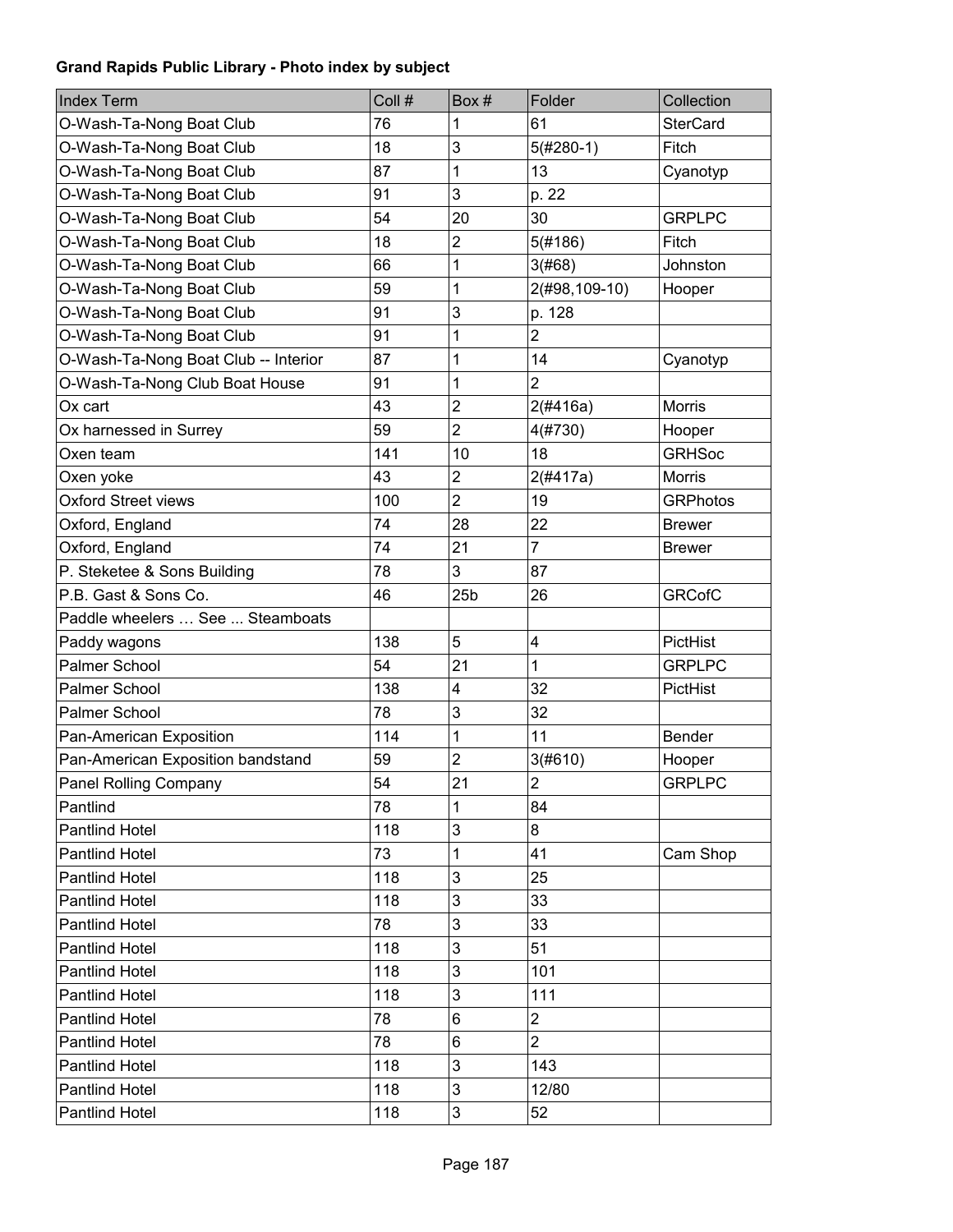| <b>Index Term</b>                                    | Coll # | Box#                    | Folder                                      | Collection      |
|------------------------------------------------------|--------|-------------------------|---------------------------------------------|-----------------|
| <b>Pantlind Hotel</b>                                | 118    | 3                       | 99                                          |                 |
| <b>Pantlind Hotel</b>                                | 118    | 3                       | 7/80                                        |                 |
| <b>Pantlind Hotel</b>                                | 78     | $\overline{2}$          | $\overline{7}$                              |                 |
| <b>Pantlind Hotel</b>                                | 91     | 3                       | p. 49                                       |                 |
| <b>Pantlind Hotel</b>                                | 78     | 3                       | $\overline{7}$                              |                 |
| Pantlind Hotel  See also  Amway Grand<br>Plaza Hotel |        |                         |                                             |                 |
| <b>Pantlind Hotels</b>                               | 78     | $\overline{2}$          | 8                                           |                 |
| Pantlind piggery                                     | 185    | $\overline{2}$          | 59                                          | CopyPhot        |
| Paper carriers                                       | 54     | 29                      | 27                                          | <b>GRPLPC</b>   |
| Paper Industry                                       | 46     | 25 <sub>b</sub>         | 27                                          | <b>GRCofC</b>   |
| Paper Mills (Kalamazoo, Mi.)                         | 313    | 1                       |                                             |                 |
| Parachutists                                         | 111    | $\overline{2}$          | 8                                           | <b>Blumensh</b> |
| Parachutists                                         | 75     | 34                      | $\overline{2}$                              | Walsh           |
| Parade floats                                        | 43     | 1                       | 4(#193,197,199-<br>200), 5(#206,215-<br>22) | <b>Morris</b>   |
| Parade of "Horribles"                                | 18     | $\overline{2}$          | 5(#189)                                     | Fitch           |
| Parade of "Horribles"                                | 66     | 1                       | 3(#65)                                      | Johnston        |
| Parade of "Horribles"                                | 18     | 3                       | 4(#261)                                     | Fitch           |
| Parade of "Horribles"                                | 33     | 11                      | 35                                          | Anderson        |
| Parades                                              | 136    | 3                       | 9                                           | Thomas          |
| Parades                                              | 68     | 1                       | 8                                           | <b>NativeAm</b> |
| Parades                                              | 135    | 7                       | 16                                          | Lee             |
| Parades                                              | 138    | $\overline{\mathbf{4}}$ | 35                                          | PictHist        |
| Parades                                              | 76     | 1                       | 80                                          | <b>SterCard</b> |
| Parades                                              | 54     | 20                      | 23                                          | <b>GRPLPC</b>   |
| Parades                                              | 59     | $\overline{2}$          | 3#649)                                      | Hooper          |
| Parades                                              | 46     | 22a                     | $\overline{\mathbf{4}}$                     | <b>GRCofC</b>   |
| Parades                                              | 89     | $\overline{2}$          | 107                                         | Swanlund        |
| Parades                                              | 54     | 43                      | $\overline{2}$                              | <b>GRPLPC</b>   |
| Parades                                              | 194    | $\overline{2}$          | 5,31                                        | Harring         |
| Parades                                              | 54     | 42                      | 29                                          | <b>GRPLPC</b>   |
| Parades                                              | 202    | $\mathbf{1}$            | $18 - 19$                                   | Symes           |
| Parades                                              | 54     | 11                      | 13                                          | <b>GRPLPC</b>   |
| Parades                                              | 46     | 25a                     | 34                                          | <b>GRCofC</b>   |
| Parades                                              | 54     | $\overline{7}$          | 1,32,47                                     | <b>GRPLPC</b>   |
| Parades                                              | 54     | 19                      | 11                                          | <b>GRPLPC</b>   |
| Parades                                              | 173    | $\mathbf{1}$            | $\overline{7}$                              | Weather         |
| Parades                                              | 195    | 20                      | $21 - 5$                                    | Jaycees         |
| Parades                                              | 54     | 45                      | 22,29                                       | <b>GRPLPC</b>   |
| Parades                                              | 54     | 46                      | 4                                           | <b>GRPLPC</b>   |
| Parades                                              | 78     | $\overline{2}$          | 39.75                                       | <b>GRPost</b>   |
| Parades                                              | 159    | $\mathbf{1}$            | 29                                          | Strohpl         |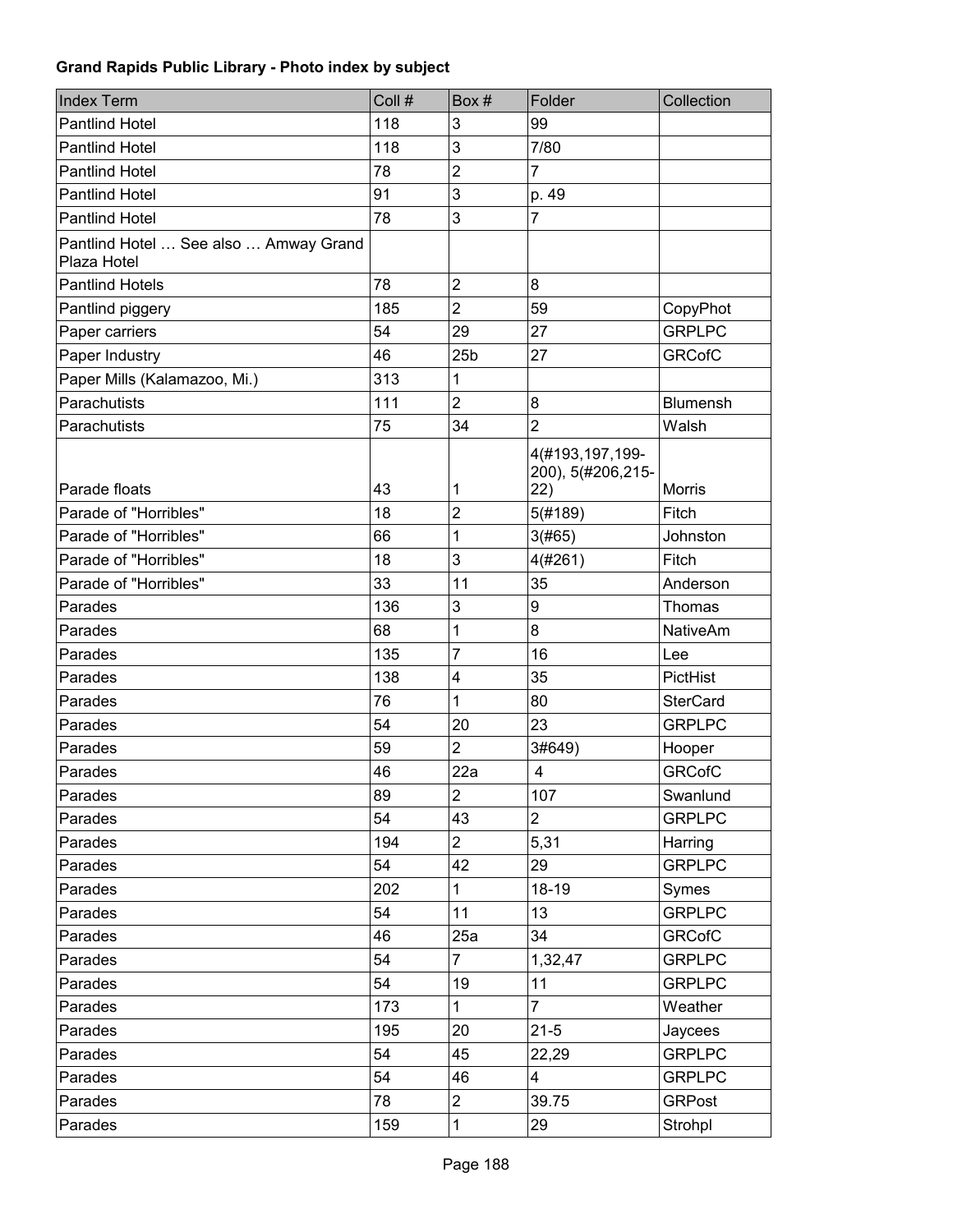| 4(#196),5(#226,2<br>43<br>1<br>$28-30$ )<br><b>Morris</b><br>Parades<br>26<br>54<br>13<br><b>GRPLPC</b><br>Parades<br>3<br>34<br>75<br>Walsh<br>Parades<br>$\overline{7}$<br>vol.4<br>Glenn<br>Parades<br>49<br>15<br>54<br>41<br><b>GRPLPC</b><br>Parades<br>35<br>33<br>Parades<br>11<br>Anderson<br>3<br>21<br><b>GRPLPC</b><br>54<br>Parades<br>15<br>3<br>$1 - 8$<br>Parades<br>Friedrch<br>$\overline{2}$<br>64<br>140<br>Parades<br>Suchowol<br>$\overline{2}$<br>Parades<br>43<br>2(#416a)<br><b>Morris</b><br>$6\phantom{1}$<br>Parades<br>78<br>1<br>38<br>78<br>$\overline{\mathbf{4}}$<br>Parades<br>$\overline{2}$<br>39<br>Parades<br>78<br>6<br>136<br>Tho Glas<br>178<br>Parades<br>34<br>75<br>4<br>Walsh<br>Paratroopers<br>133<br>1<br>139<br>NewsFoto<br>Paris Township Offices<br>9<br>Paris, France<br>1<br>Wells<br>146<br>6<br>Paris, France<br>1<br>146<br>Wells<br>3<br>Paris, France<br>108<br>24,83<br>339thAmb<br>23<br>74<br>28<br>Paris, France<br><b>Brewer</b><br>3<br>Park Congregational Church<br>118<br>17<br>3<br>Park Congregational Church<br>16<br>118<br>3<br>Park Congregational Church<br>118<br>18<br>3<br>2a & b<br>Park Congregational Church<br>118<br>3<br>34<br>Park Congregational Church<br>78<br>Park Congregational Church  See  First<br>(Park) Congregational Church<br>Parking ramps and lots<br>133<br>141<br>1<br>NewsFoto<br>Parking ramps and lots<br>100<br>1<br>22,28<br><b>GRPhotos</b><br>Parking ramps and lots<br>$\overline{2}$<br>13,20<br>100<br><b>GRPhotos</b><br>Parking ramps and lots<br>25a<br><b>GRCofC</b><br>46<br>42<br>Parking ramps and lots<br>54<br>21<br>5<br><b>GRPLPC</b><br>Parking ramps and lots<br>184<br>23<br>$\mathbf 1$<br>Darling<br><b>GRCofC</b><br>46<br>27<br>50 | <b>Index Term</b>      | Coll # | Box# | Folder | Collection |
|----------------------------------------------------------------------------------------------------------------------------------------------------------------------------------------------------------------------------------------------------------------------------------------------------------------------------------------------------------------------------------------------------------------------------------------------------------------------------------------------------------------------------------------------------------------------------------------------------------------------------------------------------------------------------------------------------------------------------------------------------------------------------------------------------------------------------------------------------------------------------------------------------------------------------------------------------------------------------------------------------------------------------------------------------------------------------------------------------------------------------------------------------------------------------------------------------------------------------------------------------------------------------------------------------------------------------------------------------------------------------------------------------------------------------------------------------------------------------------------------------------------------------------------------------------------------------------------------------------------------------------------------------------------------------------------------------------------------------------------------------------------------|------------------------|--------|------|--------|------------|
|                                                                                                                                                                                                                                                                                                                                                                                                                                                                                                                                                                                                                                                                                                                                                                                                                                                                                                                                                                                                                                                                                                                                                                                                                                                                                                                                                                                                                                                                                                                                                                                                                                                                                                                                                                      |                        |        |      |        |            |
|                                                                                                                                                                                                                                                                                                                                                                                                                                                                                                                                                                                                                                                                                                                                                                                                                                                                                                                                                                                                                                                                                                                                                                                                                                                                                                                                                                                                                                                                                                                                                                                                                                                                                                                                                                      |                        |        |      |        |            |
|                                                                                                                                                                                                                                                                                                                                                                                                                                                                                                                                                                                                                                                                                                                                                                                                                                                                                                                                                                                                                                                                                                                                                                                                                                                                                                                                                                                                                                                                                                                                                                                                                                                                                                                                                                      |                        |        |      |        |            |
|                                                                                                                                                                                                                                                                                                                                                                                                                                                                                                                                                                                                                                                                                                                                                                                                                                                                                                                                                                                                                                                                                                                                                                                                                                                                                                                                                                                                                                                                                                                                                                                                                                                                                                                                                                      |                        |        |      |        |            |
|                                                                                                                                                                                                                                                                                                                                                                                                                                                                                                                                                                                                                                                                                                                                                                                                                                                                                                                                                                                                                                                                                                                                                                                                                                                                                                                                                                                                                                                                                                                                                                                                                                                                                                                                                                      |                        |        |      |        |            |
|                                                                                                                                                                                                                                                                                                                                                                                                                                                                                                                                                                                                                                                                                                                                                                                                                                                                                                                                                                                                                                                                                                                                                                                                                                                                                                                                                                                                                                                                                                                                                                                                                                                                                                                                                                      |                        |        |      |        |            |
|                                                                                                                                                                                                                                                                                                                                                                                                                                                                                                                                                                                                                                                                                                                                                                                                                                                                                                                                                                                                                                                                                                                                                                                                                                                                                                                                                                                                                                                                                                                                                                                                                                                                                                                                                                      |                        |        |      |        |            |
|                                                                                                                                                                                                                                                                                                                                                                                                                                                                                                                                                                                                                                                                                                                                                                                                                                                                                                                                                                                                                                                                                                                                                                                                                                                                                                                                                                                                                                                                                                                                                                                                                                                                                                                                                                      |                        |        |      |        |            |
|                                                                                                                                                                                                                                                                                                                                                                                                                                                                                                                                                                                                                                                                                                                                                                                                                                                                                                                                                                                                                                                                                                                                                                                                                                                                                                                                                                                                                                                                                                                                                                                                                                                                                                                                                                      |                        |        |      |        |            |
|                                                                                                                                                                                                                                                                                                                                                                                                                                                                                                                                                                                                                                                                                                                                                                                                                                                                                                                                                                                                                                                                                                                                                                                                                                                                                                                                                                                                                                                                                                                                                                                                                                                                                                                                                                      |                        |        |      |        |            |
|                                                                                                                                                                                                                                                                                                                                                                                                                                                                                                                                                                                                                                                                                                                                                                                                                                                                                                                                                                                                                                                                                                                                                                                                                                                                                                                                                                                                                                                                                                                                                                                                                                                                                                                                                                      |                        |        |      |        |            |
|                                                                                                                                                                                                                                                                                                                                                                                                                                                                                                                                                                                                                                                                                                                                                                                                                                                                                                                                                                                                                                                                                                                                                                                                                                                                                                                                                                                                                                                                                                                                                                                                                                                                                                                                                                      |                        |        |      |        |            |
|                                                                                                                                                                                                                                                                                                                                                                                                                                                                                                                                                                                                                                                                                                                                                                                                                                                                                                                                                                                                                                                                                                                                                                                                                                                                                                                                                                                                                                                                                                                                                                                                                                                                                                                                                                      |                        |        |      |        |            |
|                                                                                                                                                                                                                                                                                                                                                                                                                                                                                                                                                                                                                                                                                                                                                                                                                                                                                                                                                                                                                                                                                                                                                                                                                                                                                                                                                                                                                                                                                                                                                                                                                                                                                                                                                                      |                        |        |      |        |            |
|                                                                                                                                                                                                                                                                                                                                                                                                                                                                                                                                                                                                                                                                                                                                                                                                                                                                                                                                                                                                                                                                                                                                                                                                                                                                                                                                                                                                                                                                                                                                                                                                                                                                                                                                                                      |                        |        |      |        |            |
|                                                                                                                                                                                                                                                                                                                                                                                                                                                                                                                                                                                                                                                                                                                                                                                                                                                                                                                                                                                                                                                                                                                                                                                                                                                                                                                                                                                                                                                                                                                                                                                                                                                                                                                                                                      |                        |        |      |        |            |
|                                                                                                                                                                                                                                                                                                                                                                                                                                                                                                                                                                                                                                                                                                                                                                                                                                                                                                                                                                                                                                                                                                                                                                                                                                                                                                                                                                                                                                                                                                                                                                                                                                                                                                                                                                      |                        |        |      |        |            |
|                                                                                                                                                                                                                                                                                                                                                                                                                                                                                                                                                                                                                                                                                                                                                                                                                                                                                                                                                                                                                                                                                                                                                                                                                                                                                                                                                                                                                                                                                                                                                                                                                                                                                                                                                                      |                        |        |      |        |            |
|                                                                                                                                                                                                                                                                                                                                                                                                                                                                                                                                                                                                                                                                                                                                                                                                                                                                                                                                                                                                                                                                                                                                                                                                                                                                                                                                                                                                                                                                                                                                                                                                                                                                                                                                                                      |                        |        |      |        |            |
|                                                                                                                                                                                                                                                                                                                                                                                                                                                                                                                                                                                                                                                                                                                                                                                                                                                                                                                                                                                                                                                                                                                                                                                                                                                                                                                                                                                                                                                                                                                                                                                                                                                                                                                                                                      |                        |        |      |        |            |
|                                                                                                                                                                                                                                                                                                                                                                                                                                                                                                                                                                                                                                                                                                                                                                                                                                                                                                                                                                                                                                                                                                                                                                                                                                                                                                                                                                                                                                                                                                                                                                                                                                                                                                                                                                      |                        |        |      |        |            |
|                                                                                                                                                                                                                                                                                                                                                                                                                                                                                                                                                                                                                                                                                                                                                                                                                                                                                                                                                                                                                                                                                                                                                                                                                                                                                                                                                                                                                                                                                                                                                                                                                                                                                                                                                                      |                        |        |      |        |            |
|                                                                                                                                                                                                                                                                                                                                                                                                                                                                                                                                                                                                                                                                                                                                                                                                                                                                                                                                                                                                                                                                                                                                                                                                                                                                                                                                                                                                                                                                                                                                                                                                                                                                                                                                                                      |                        |        |      |        |            |
|                                                                                                                                                                                                                                                                                                                                                                                                                                                                                                                                                                                                                                                                                                                                                                                                                                                                                                                                                                                                                                                                                                                                                                                                                                                                                                                                                                                                                                                                                                                                                                                                                                                                                                                                                                      |                        |        |      |        |            |
|                                                                                                                                                                                                                                                                                                                                                                                                                                                                                                                                                                                                                                                                                                                                                                                                                                                                                                                                                                                                                                                                                                                                                                                                                                                                                                                                                                                                                                                                                                                                                                                                                                                                                                                                                                      |                        |        |      |        |            |
|                                                                                                                                                                                                                                                                                                                                                                                                                                                                                                                                                                                                                                                                                                                                                                                                                                                                                                                                                                                                                                                                                                                                                                                                                                                                                                                                                                                                                                                                                                                                                                                                                                                                                                                                                                      |                        |        |      |        |            |
|                                                                                                                                                                                                                                                                                                                                                                                                                                                                                                                                                                                                                                                                                                                                                                                                                                                                                                                                                                                                                                                                                                                                                                                                                                                                                                                                                                                                                                                                                                                                                                                                                                                                                                                                                                      |                        |        |      |        |            |
|                                                                                                                                                                                                                                                                                                                                                                                                                                                                                                                                                                                                                                                                                                                                                                                                                                                                                                                                                                                                                                                                                                                                                                                                                                                                                                                                                                                                                                                                                                                                                                                                                                                                                                                                                                      |                        |        |      |        |            |
|                                                                                                                                                                                                                                                                                                                                                                                                                                                                                                                                                                                                                                                                                                                                                                                                                                                                                                                                                                                                                                                                                                                                                                                                                                                                                                                                                                                                                                                                                                                                                                                                                                                                                                                                                                      |                        |        |      |        |            |
|                                                                                                                                                                                                                                                                                                                                                                                                                                                                                                                                                                                                                                                                                                                                                                                                                                                                                                                                                                                                                                                                                                                                                                                                                                                                                                                                                                                                                                                                                                                                                                                                                                                                                                                                                                      |                        |        |      |        |            |
|                                                                                                                                                                                                                                                                                                                                                                                                                                                                                                                                                                                                                                                                                                                                                                                                                                                                                                                                                                                                                                                                                                                                                                                                                                                                                                                                                                                                                                                                                                                                                                                                                                                                                                                                                                      |                        |        |      |        |            |
|                                                                                                                                                                                                                                                                                                                                                                                                                                                                                                                                                                                                                                                                                                                                                                                                                                                                                                                                                                                                                                                                                                                                                                                                                                                                                                                                                                                                                                                                                                                                                                                                                                                                                                                                                                      |                        |        |      |        |            |
|                                                                                                                                                                                                                                                                                                                                                                                                                                                                                                                                                                                                                                                                                                                                                                                                                                                                                                                                                                                                                                                                                                                                                                                                                                                                                                                                                                                                                                                                                                                                                                                                                                                                                                                                                                      |                        |        |      |        |            |
|                                                                                                                                                                                                                                                                                                                                                                                                                                                                                                                                                                                                                                                                                                                                                                                                                                                                                                                                                                                                                                                                                                                                                                                                                                                                                                                                                                                                                                                                                                                                                                                                                                                                                                                                                                      | Parking ramps and lots |        |      |        |            |
| Parking ramps and lots customer<br><b>GRCofC</b><br>46<br>25 <sub>b</sub><br>29                                                                                                                                                                                                                                                                                                                                                                                                                                                                                                                                                                                                                                                                                                                                                                                                                                                                                                                                                                                                                                                                                                                                                                                                                                                                                                                                                                                                                                                                                                                                                                                                                                                                                      |                        |        |      |        |            |
| 93<br>1<br>Parkman house<br>47<br>Lorenson                                                                                                                                                                                                                                                                                                                                                                                                                                                                                                                                                                                                                                                                                                                                                                                                                                                                                                                                                                                                                                                                                                                                                                                                                                                                                                                                                                                                                                                                                                                                                                                                                                                                                                                           |                        |        |      |        |            |
| 54<br>20<br>16<br><b>GRPLPC</b><br>Parks                                                                                                                                                                                                                                                                                                                                                                                                                                                                                                                                                                                                                                                                                                                                                                                                                                                                                                                                                                                                                                                                                                                                                                                                                                                                                                                                                                                                                                                                                                                                                                                                                                                                                                                             |                        |        |      |        |            |
| 138<br>6<br>Parks<br>9<br>PictHist                                                                                                                                                                                                                                                                                                                                                                                                                                                                                                                                                                                                                                                                                                                                                                                                                                                                                                                                                                                                                                                                                                                                                                                                                                                                                                                                                                                                                                                                                                                                                                                                                                                                                                                                   |                        |        |      |        |            |
| Parks<br>91<br>1<br>$\mathbf{1}$                                                                                                                                                                                                                                                                                                                                                                                                                                                                                                                                                                                                                                                                                                                                                                                                                                                                                                                                                                                                                                                                                                                                                                                                                                                                                                                                                                                                                                                                                                                                                                                                                                                                                                                                     |                        |        |      |        |            |
| 202<br>1<br>Parks<br>91<br>Symes                                                                                                                                                                                                                                                                                                                                                                                                                                                                                                                                                                                                                                                                                                                                                                                                                                                                                                                                                                                                                                                                                                                                                                                                                                                                                                                                                                                                                                                                                                                                                                                                                                                                                                                                     |                        |        |      |        |            |
| 54<br>$1 - 2$<br><b>GRPLPC</b><br>Parks<br>16                                                                                                                                                                                                                                                                                                                                                                                                                                                                                                                                                                                                                                                                                                                                                                                                                                                                                                                                                                                                                                                                                                                                                                                                                                                                                                                                                                                                                                                                                                                                                                                                                                                                                                                        |                        |        |      |        |            |
| Parks<br>54<br>13<br>22<br><b>GRPLPC</b>                                                                                                                                                                                                                                                                                                                                                                                                                                                                                                                                                                                                                                                                                                                                                                                                                                                                                                                                                                                                                                                                                                                                                                                                                                                                                                                                                                                                                                                                                                                                                                                                                                                                                                                             |                        |        |      |        |            |
| Parks<br>$\overline{2}$<br>194<br>2,55<br>Harring                                                                                                                                                                                                                                                                                                                                                                                                                                                                                                                                                                                                                                                                                                                                                                                                                                                                                                                                                                                                                                                                                                                                                                                                                                                                                                                                                                                                                                                                                                                                                                                                                                                                                                                    |                        |        |      |        |            |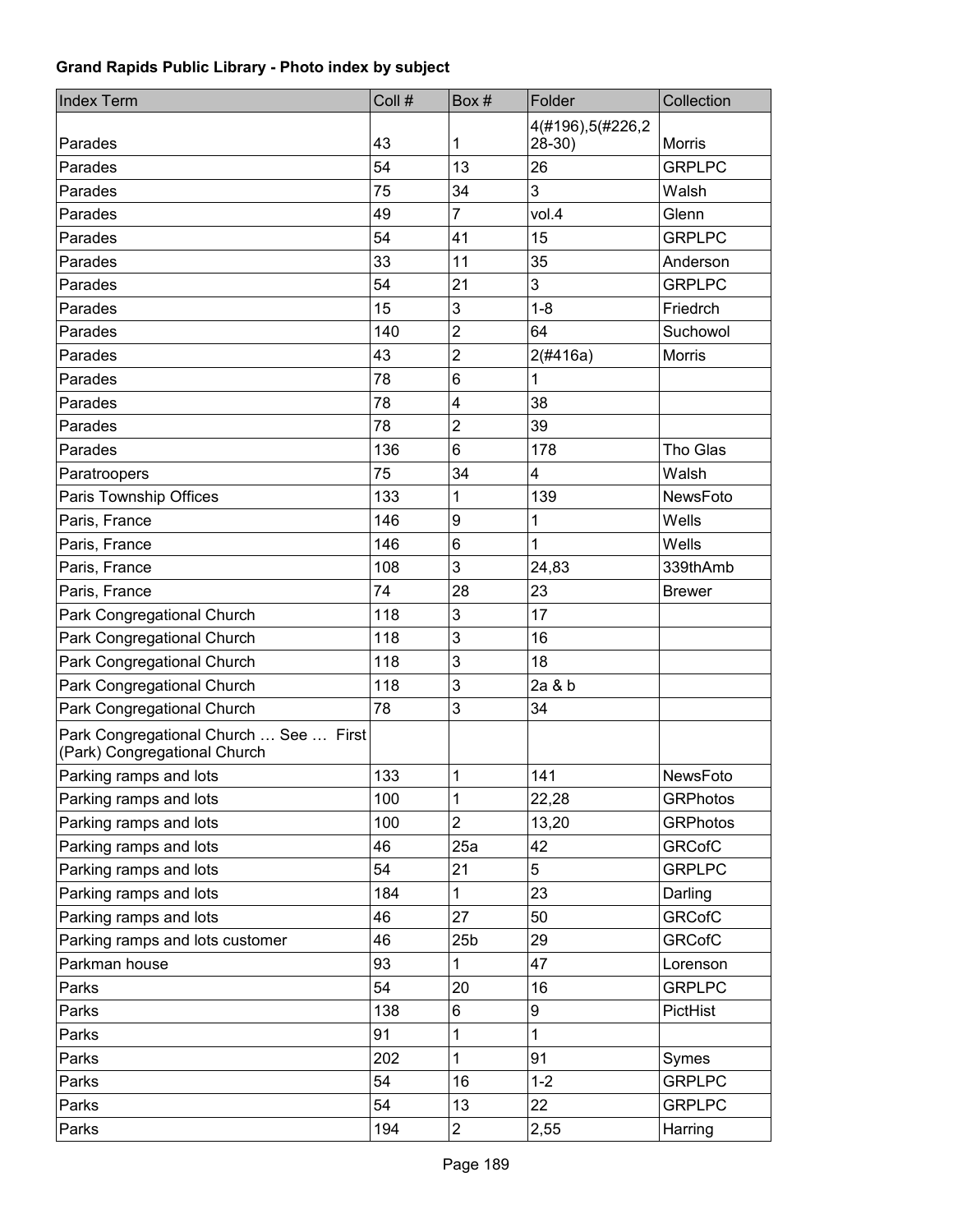| <b>Index Term</b> | Coll # | Box#                    | Folder                           | Collection      |
|-------------------|--------|-------------------------|----------------------------------|-----------------|
| Parks             | 165    | 3                       | $1 - 13$                         | Bayne           |
| Parks             | 165    | $\overline{2}$          | 22                               | Bayne           |
| Parks             | 46     | 25 <sub>b</sub>         | 30                               | <b>GRCofC</b>   |
| Parks             | 54     | 19                      | 3                                | <b>GRPLPC</b>   |
| Parks             | 54     | 21                      | 6                                | <b>GRPLPC</b>   |
| Parks             | 78     | $\mathbf{1}$            | 32                               |                 |
| Parks             | 70     | $\mathbf{1}$            | 3,8                              | Merrill         |
| Parks             | 54     | 42                      | 10                               | <b>GRPLPC</b>   |
| Parks             | 162    | $\mathbf{1}$            | $2 - 4$                          | GlassNeg        |
| Parks             | 54     | 15                      | 19-21                            | <b>GRPLPC</b>   |
| Parks             | 73     | $\overline{2}$          | 3                                | Cam Shop        |
| Parks             | 46     | 24c                     | 43                               | <b>GRCofC</b>   |
| Parks             | 73     | $\overline{2}$          | 3                                | Cam Shop        |
| Parks             | 139    | $\mathbf 1$             | 42                               | CamClub         |
| Parks             | 185    | $\mathbf{1}$            | 45                               | CopyPhot        |
| Parks             | 33     | 12                      | 36-9                             | Anderson        |
| Parks             | 77     | 1                       | 6,7,20                           | Dautrich        |
| Parks             | 138    | $\overline{\mathbf{4}}$ | 36                               | PictHist        |
| Parks             | 18     | $\mathbf{1}$            | 6(#62)                           | Fitch           |
| Parks             | 118    | 3                       | 40                               |                 |
| Parks             | 54     | 18                      | 3                                | <b>GRPLPC</b>   |
| Parks             | 76     | 1                       | 81                               | <b>SterCard</b> |
| Parks             | 89     | $\mathbf 2$             | 14,27,60,65,77,8<br>4,96,117,141 | Swanlund        |
| Parks             | 136    | $\mathbf{1}$            | $35-6$                           | Thomas          |
| Parks             | 91     | 3                       | p. 33                            |                 |
| Parks             | 91     | 3                       | p. 32                            |                 |
| Parks             | 199    | 5                       | $14 - 16$                        | Groff           |
| Parks             | 91     | 3                       | p. 30                            |                 |
| Parks             | 78     | 1                       | 38                               |                 |
| Parks             | 91     | $\mathfrak{S}$          | p. 31                            |                 |
| Parks             | 73     | 1                       | 8                                | Camera S        |
| Parks             | 73     | $\overline{2}$          | 3                                | Cam Shop        |
| Parks             | 136    | 6                       | 194                              | Tho Glas        |
| Parks             | 78     | $\overline{2}$          | 34.3                             |                 |
| Parks             | 78     | $\overline{2}$          | 34.4                             |                 |
| Parks             | 136    | $\overline{7}$          | 221                              | Tho Glas        |
| Parks             | 78     | $\mathsf 3$             | $\overline{7}$                   |                 |
| Parks             | 78     | $\overline{c}$          | 34.2                             |                 |
| Parks             | 78     | $\overline{c}$          | 34.1                             |                 |
| Parks             | 78     | 1                       | 50                               |                 |
| Parks             | 136    | $\overline{7}$          | 222                              | Tho Glas        |
| Parks             | 91     | $\mathbf{1}$            | 3                                |                 |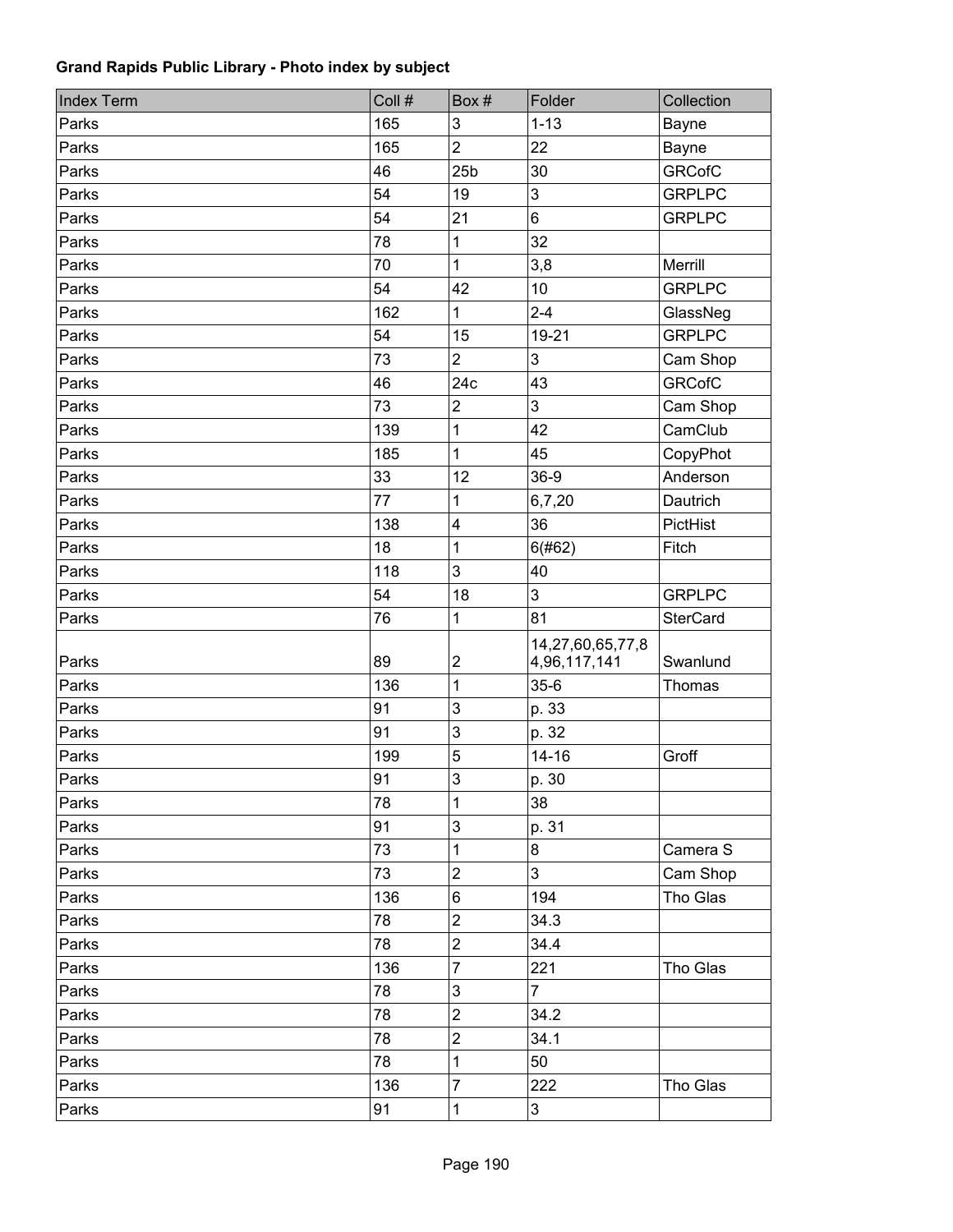| <b>Index Term</b> | Coll # | Box#                      | Folder                  | Collection     |
|-------------------|--------|---------------------------|-------------------------|----------------|
| Parks             | 78     | $\overline{\mathbf{4}}$   | X <sub>3</sub>          |                |
| Parks             | 78     | $\,6\,$                   | $\overline{2}$          |                |
| Parks             | 78     | $\overline{2}$            | 26                      |                |
| Parks             | 78     | $\sqrt{2}$                | 6                       |                |
| Parks             | 78     | $\boldsymbol{2}$          | 31                      |                |
| Parks             | 78     | $\overline{\mathbf{4}}$   | X <sub>5</sub>          |                |
| Parks             | 136    | $\overline{7}$            | 220                     | Tho Glas       |
| Parks             | 78     | $\sqrt{2}$                | 34.13                   |                |
| Parks             | 78     | $\boldsymbol{2}$          | 23                      |                |
| Parks             | 78     | $\overline{2}$            | 8                       |                |
| Parks             | 78     | $\boldsymbol{2}$          | 24                      |                |
| Parks             | 78     | $\sqrt{2}$                | 34.5                    |                |
| Parks             | 78     | $\mathbf{3}$              | 63.25                   |                |
| Parks             | 78     | $\overline{c}$            | 25                      |                |
| Parks             | 78     | 1                         | 76                      |                |
| Parks             | 78     | $\mathbf 2$               | 54.5                    |                |
| Parks             | 78     | $\sqrt{3}$                | 64                      |                |
| Parks             | 78     | $\overline{c}$            | 52                      |                |
| Parks             | 78     | 1                         | 84                      |                |
| Parks             | 78     | 3                         | 71.5                    |                |
| Parks             | 118    | $\sqrt{3}$                | 67                      |                |
| Parks             | 136    | $\boldsymbol{2}$          | 62                      | Tho Glas       |
| Parks             | 78     | $\boldsymbol{2}$          | 34.8                    |                |
| Parks             | 162    | 1                         | $\overline{2}$          | <b>GRPL GP</b> |
| Parks             | 162    | 1                         | 3                       | <b>GRPL GP</b> |
| Parks             | 162    | 1                         | $\overline{\mathbf{4}}$ | <b>GRPL GP</b> |
| Parks             | 78     | $\ensuremath{\mathsf{3}}$ | $\mathbf{1}$            |                |
| Parks             | 78     | $\boldsymbol{2}$          | 34.6                    |                |
| Parks             | 78     | $\overline{2}$            | 35                      |                |
| Parks             | 78     | $\mathbf 2$               | 34.7                    |                |
| Parks             | 78     | $\sqrt{2}$                | 34.11                   |                |
| Parks             | 78     | $\overline{\mathbf{4}}$   | X2                      |                |
| Parks             | 78     | $\overline{c}$            | 34.9                    |                |
| Parks             | 78     | $\boldsymbol{2}$          | 34.10                   |                |
| Parks             | 78     | $\overline{2}$            | 34.12                   |                |
| Parks             | 118    | $\mathfrak{S}$            | 66                      |                |
| Parks             | 78     | 1                         | 64                      |                |
| Parks             | 78     | $\boldsymbol{2}$          | $\overline{7}$          |                |
| Parks             | 78     | $\ensuremath{\mathsf{3}}$ | 58                      |                |
| Parks             | 91     | $\overline{c}$            | 5                       |                |
| Parks             | 91     | $\mathbf{3}$              | p. 117                  |                |
| Parks             | 91     | $\ensuremath{\mathsf{3}}$ | p. 116                  |                |
| Parks             | 91     | $\overline{c}$            | $\bf 8$                 |                |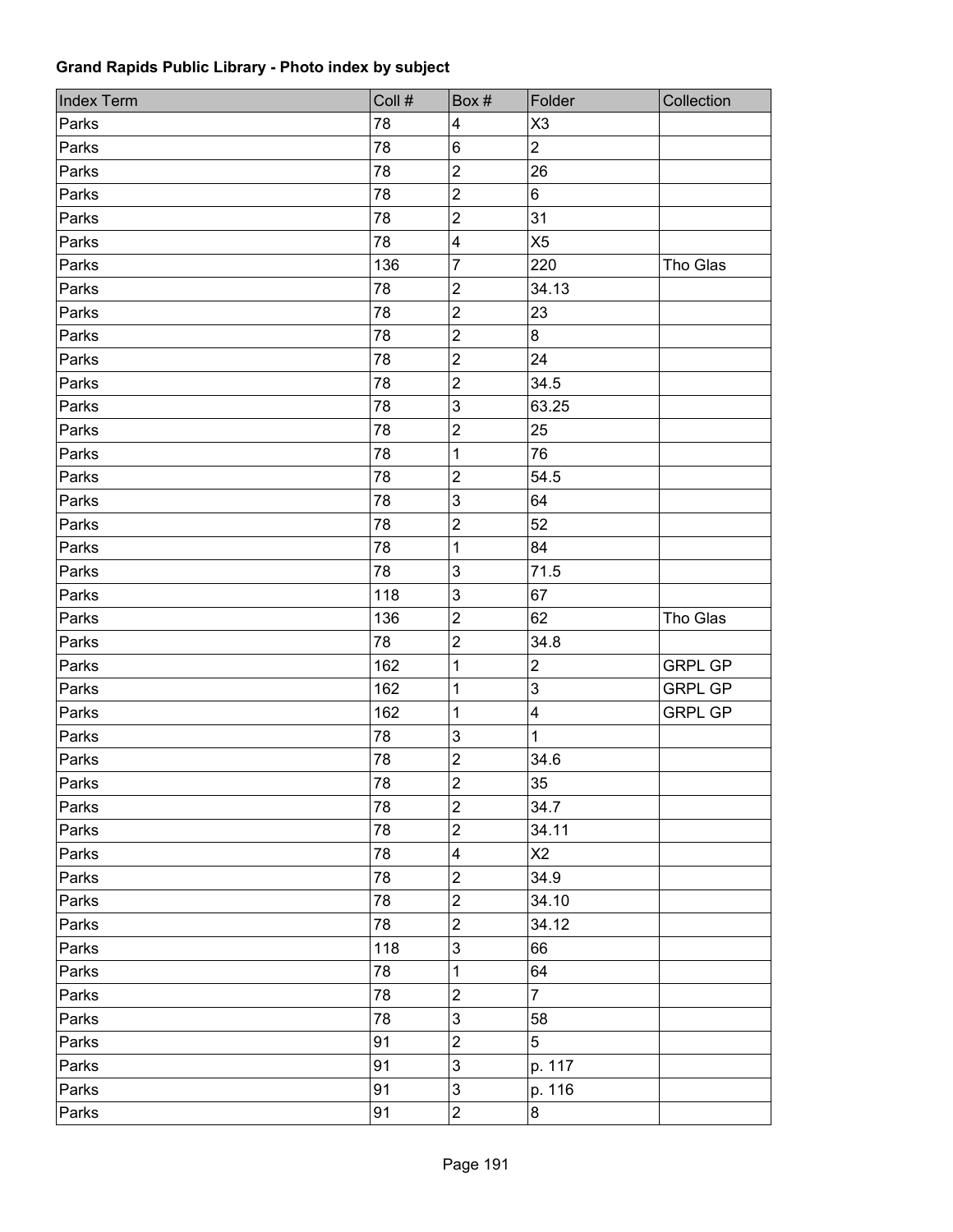| <b>Index Term</b>                | Coll # | Box#            | Folder           | Collection      |
|----------------------------------|--------|-----------------|------------------|-----------------|
| Parks                            | 78     | 4               | 20               |                 |
| Parks                            | 91     | 3               | p. 131           |                 |
| Parks                            | 91     | $\overline{2}$  | $\overline{2}$   |                 |
| Parks                            | 91     | $\overline{c}$  | 3                |                 |
| Parks                            | 78     | 4               | 30               |                 |
| Parks                            | 91     | 3               | p. 79            |                 |
| Parks                            | 91     | 3               | p. 83            |                 |
| Parks                            | 91     | $\overline{2}$  | 1                |                 |
| Parks                            | 91     | 3               | p. 87            |                 |
| Parks (Grand Haven)              | 78     | 1               | 80               |                 |
| Parks (Holland)                  | 78     | 4               | 5                |                 |
| Parks (Macatawa)                 | 78     | 2               | 57               |                 |
| Parks (Manistee)                 | 78     | $\overline{c}$  | 62               |                 |
| Parks (Muskegon)                 | 78     | 3               | 15               |                 |
| Parks (Pentwater)                | 78     | 3               | 37               |                 |
| Parks (Petosky)                  | 78     | 3               | 46               |                 |
| Parliament Square, England       | 147    | 1               | 14               | Schroed         |
| Parnell House (hotel)            | 33     | 11              | 25               | Anderson        |
| Parnell House (hotel)            | 59     | $\overline{2}$  | 2(#498-500)      | Hooper          |
| <b>Parts Promotions</b>          | 46     | 25 <sub>b</sub> | 31               | <b>GRCofC</b>   |
| Pasteurizing milk                | 34     | 36              | 562              | <b>KCHealth</b> |
| Patten farm house                | 185    | $\overline{2}$  | 60               | CopyPhot        |
| Patterson house                  | 93     | 1               | 51               | Lorenson        |
| <b>Patterson Institute</b>       | 73     | 1               | $\overline{2}$   | Camera S        |
| Patterson Institute. Interiors   | 73     | 1               | $\overline{2}$   | Camera S        |
| Patterson's Livery               | 33     | 11              | 30               | Anderson        |
| Patterson's Livery               | 59     | $\overline{2}$  | 4(#685)          | Hooper          |
| Paul Steketee & Sons. Interiors  | 73     | $\overline{2}$  | 5                | Cam Shop        |
| Paulstra-CRC                     | 54     | 21              | $\overline{7}$   | <b>GRPLPC</b>   |
| Paulstra-CRC                     | 46     | 25 <sub>b</sub> | 32               | <b>GRCofC</b>   |
| Paw Paw, MI City Buildings       | 133    | 1               | 142              | NewsFoto        |
| Peach shipping                   | 101    | 1               | 17               | Keister         |
| Pear tree                        | 43     | 1               | 4(#189)          | Morris          |
| Pearl St. at Division Ave. views | 18     | $\overline{2}$  | 1(H127), 3(H160) | Fitch           |
| Pearl St. at Division Ave. views | 18     | 1               | 8(#93)           | Fitch           |
| Pearl St. at Division Ave. views | 18     | 3               | 4(#276)          | Fitch           |
| Pearl St. at Front St. views     | 185    | 4               | 1                | CopyPhot        |
| Pearl St. Bridge                 | 91     | 1               | 4                |                 |
| Pearl St. Bridge                 | 78     | 4               | X4               |                 |
| Pearl St. Bridge                 | 91     | 1               | $\overline{2}$   |                 |
| Pearl Street Bridge              | 18     | $\overline{2}$  | 4(#175)          | Fitch           |
| Pearl Street Bridge              | 54     | $\mathbf 2$     | 4                | <b>GRPLPC</b>   |
| Pearl Street Bridge              | 18     | 3               | $2(#231-2)$      | Fitch           |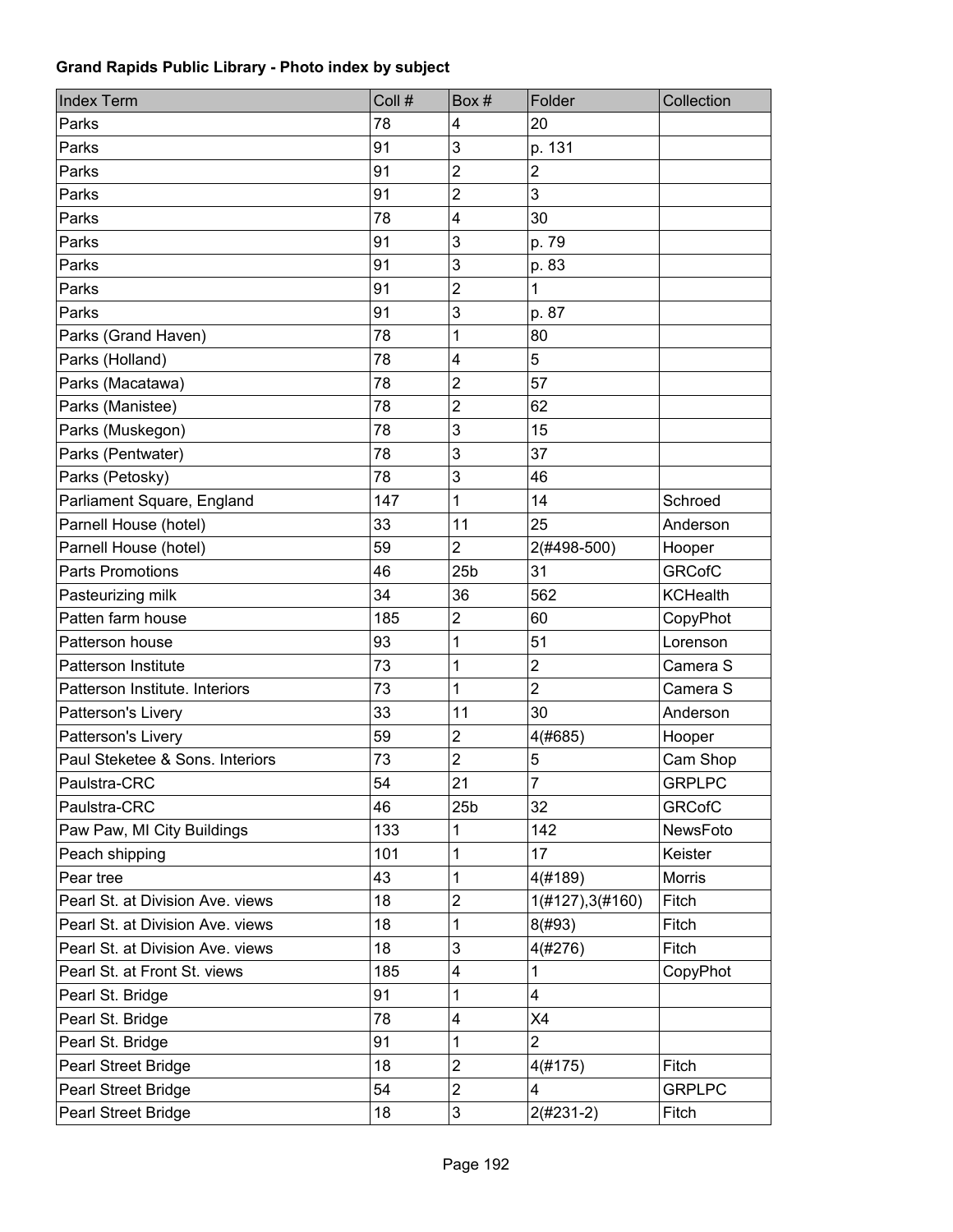| <b>Index Term</b>             | Coll # | Box#           | Folder                                | Collection      |
|-------------------------------|--------|----------------|---------------------------------------|-----------------|
| <b>Pearl Street Bridge</b>    | 184    | 1              | 24                                    | Darling         |
| <b>Pearl Street Bridge</b>    | 76     | 1              | 36,64                                 | <b>SterCard</b> |
| Pearl Street Bridge           | 133    | 1              | 143                                   | NewsFoto        |
| Pearl Street Bridge           | 70     | 1              | 8                                     | Merrill         |
| <b>Pearl Street Bridge</b>    | 59     | 1              | 1(#13), 2(#136-<br>7,139)             | Hooper          |
| Pearl Street Bridge           | 18     | 1              | 1(#9)                                 | Fitch           |
| Pearl Street Bridge           | 33     | 10             | 12                                    | Anderson        |
| <b>Pearl Street Bridge</b>    | 54     | 21             | 8                                     | <b>GRPLPC</b>   |
| Pearl Street bridge           | 91     | 3              | p. 84                                 |                 |
| Pearl Street Bridge           | 91     | 1              | 1                                     |                 |
| Pearl Street Bridge           | 78     | 3              | 35                                    |                 |
| Pearl Street Bridge           | 78     | 6              | $\overline{2}$                        |                 |
| Pearl Street bridge           | 91     | 3              | p. 85                                 |                 |
| Pearl Street Bridge           | 78     | $\overline{c}$ | 8                                     |                 |
| <b>Pearl Street views</b>     | 118    | 3              | 8                                     |                 |
| <b>Pearl Street views</b>     | 18     | 3              | 1(#215,217),3(#2<br>30)               | Fitch           |
| <b>Pearl Street views</b>     | 70     | 1              | 8                                     | Merrill         |
| <b>Pearl Street views</b>     | 18     | 1              | 3(#26)                                | Fitch           |
| <b>Pearl Street views</b>     | 76     | 1              | 65                                    | <b>SterCard</b> |
| <b>Pearl Street views</b>     | 89     | $\overline{2}$ | 109                                   | Swanlund        |
| <b>Pearl Street views</b>     | 138    | 4              | 37                                    | PictHist        |
| <b>Pearl Street views</b>     | 66     | 1              | 1(#13), 3(#64, 67, 8<br>7), 4(#92-3)  | Johnston        |
| <b>Pearl Street views</b>     | 59     | 1              | 2(#146), 2(#483), 3<br>(#168), 5#359) | Hooper          |
| Pearl Street views            | 54     | 21             | 9                                     | <b>GRPLPC</b>   |
| <b>Pearl Street views</b>     | 202    | 1              | 104                                   | Symes           |
| Pearl Street views            | 185    | $\overline{c}$ | 61                                    | CopyPhot        |
| <b>Pearl Street views</b>     | 118    | 3              | 9                                     |                 |
| <b>Pearl Street views</b>     | 33     | 12             | 40                                    | Anderson        |
| Pearl Street views            | 100    | $\overline{2}$ | 21                                    | <b>GRPhotos</b> |
| <b>Pearl Street views</b>     | 118    | 3              | 124                                   |                 |
| <b>Pearl Street views</b>     | 78     | 6              | $\overline{2}$                        |                 |
| <b>Pearl Street views</b>     | 118    | 3              | 125                                   |                 |
| <b>Pearl Street views</b>     | 78     | 3              | 36                                    |                 |
| Pearl Street views            | 118    | 3              | 54                                    |                 |
| Pearl Street views (51-53-55) | 78     | 1              | 12                                    |                 |
| Peaselee house                | 93     | 1              | 9                                     | Lorenson        |
| Peck Building                 | 138    | 4              | 38                                    | PictHist        |
| Peck Building                 | 73     | $\overline{2}$ | 9                                     | Cam Shop        |
| Peck house                    | 93     | 1              | 57                                    | Lorenson        |
| Peck's Drug Store             | 91     | 3              | p. 97                                 |                 |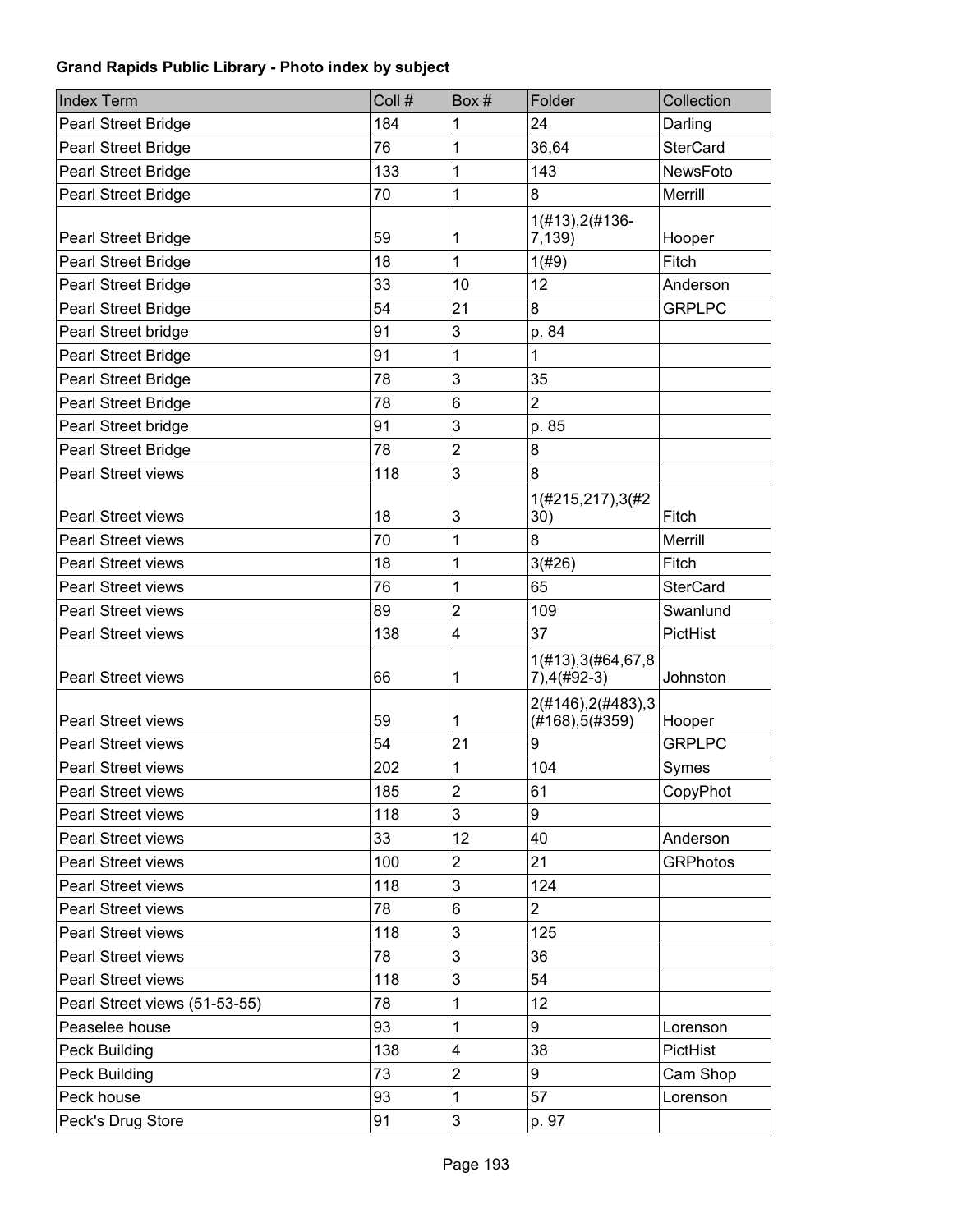| <b>Index Term</b>                                                          | Coll # | Box#            | Folder       | Collection    |
|----------------------------------------------------------------------------|--------|-----------------|--------------|---------------|
| Peck's Drug Store                                                          | 91     | $\overline{2}$  | 6            |               |
| Peck's Drug Store                                                          | 78     | 5               | 6            |               |
| Pecks' Drug Store                                                          | 91     | 3               | p. 96        |               |
| Pendulum                                                                   | 46     | 25 <sub>b</sub> | 33           | <b>GRCofC</b> |
| Peninsular Club                                                            | 138    | 4               | 39           | PictHist      |
| Peninsular Club                                                            | 89     | $\overline{c}$  | 110          | Swanlund      |
| Peninsular Club                                                            | 185    | $\overline{c}$  | 62           | CopyPhot      |
| Peninsular Club                                                            | 70     | 1               | 15           | Merrill       |
| Peninsular Club                                                            | 91     | 3               | p. 42        |               |
| Peninsular Club                                                            | 91     | $\overline{2}$  | 9            |               |
| Peninsular Club                                                            | 91     | 3               | p. 43        |               |
| Peninsular Club                                                            | 78     | 3               | 36.5         |               |
| Peninsular Club                                                            | 91     | 1               | 3            |               |
| Peninsular Club House                                                      | 78     | 6               | $\mathbf{1}$ |               |
| Peninsular Club Reunion                                                    | 54     |                 | $IX-B-30$    | <b>GRPLPC</b> |
| Pennsylvania Railroad                                                      | 133    | 1               | 144          | NewsFoto      |
| Pennsylvania Railroad                                                      | 46     | 25 <sub>b</sub> | 34           | <b>GRCofC</b> |
| Pennsylvania Station, Pittsburgh, PA                                       | 108    | 3               | 25           | 339thAmb      |
| Pentagon                                                                   | 133    | $\overline{2}$  | 209          | NewsFoto      |
| Pentwater, MI                                                              | 133    | $\overline{2}$  | 159          | NewsFoto      |
| Pentwater, MI                                                              | 78     | 3               | 37           |               |
| People looking at map                                                      | 46     | 25 <sub>b</sub> | 35           | <b>GRCofC</b> |
| People working, industrial occupations                                     | 46     | 25 <sub>b</sub> | 36           | <b>GRCofC</b> |
| PEOPLE, BY INDIVIDUAL NAME  See<br>PEOPLE INDEX                            | 0      |                 |              |               |
| People. "Ma and pa"                                                        | 136    | $\overline{7}$  | 235          | Tho Glas      |
| People. "Ma, pa and Belva"                                                 | 136    | 7               | 234          | Tho Glas      |
| People. Candy factory workers                                              | 136    | 6               | 172          | Tho Glas      |
| People. Candy factory workers                                              | 136    | 6               | 171          | Tho Glas      |
| People. Coopers union                                                      | 136    | 6               | 178          | Tho Glas      |
| People. Coopers union                                                      | 136    | 6               | 177          | Tho Glas      |
| People. Gas Men                                                            | 78     | 3               | 41           |               |
| People. Greater Grand Rapids Industrial<br><b>Exposition Poster People</b> | 78     | 6               | 1            |               |
| People. Hake Manufacturing Co. workers                                     | 136    | 7               | 204          | Tho Glas      |
| People. Linemen                                                            | 122    | 1               | 1            | Ada Glas      |
| People. Unidentified couple                                                | 136    | 1               | 5            | Tho Glas      |
| People. Unidentified couple                                                | 136    | 8               | 266          | Tho Glas      |
| People. Unidentified couple                                                | 122    | 12              | 7(#3,40)     | Ada Glas      |
| People. Unidentified couple                                                | 136    | 8               | 265          | Tho Glas      |
| People. Unidentified couple                                                | 136    | 5               | 147          | Tho Glas      |
| People. Unidentified couple                                                | 136    | 5               | 146          | Tho Glas      |
| People. Unidentified couple                                                | 122    | 21              | 12(#5, 12)   | Ada Glas      |
| People. Unidentified group                                                 | 136    | 8               | 252          | Tho Glas      |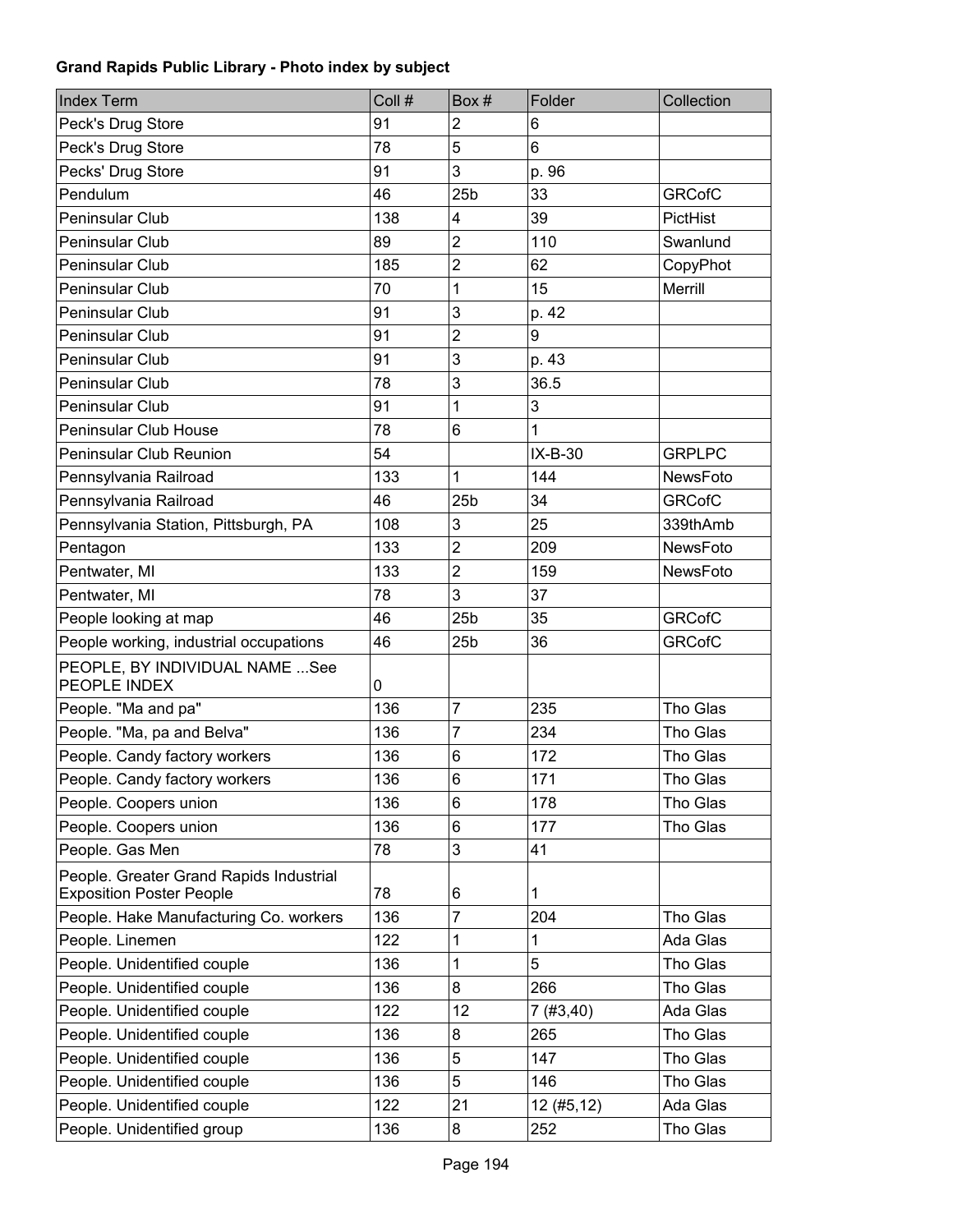| <b>Index Term</b>           | Coll # | Box# | Folder      | Collection |
|-----------------------------|--------|------|-------------|------------|
| People. Unidentified group  | 136    | 8    | 253         | Tho Glas   |
| People. Unidentified group  | 136    | 8    | 250         | Tho Glas   |
| People. Unidentified group  | 136    | 8    | 251         | Tho Glas   |
| People. Unidentified group  | 136    | 8    | 248         | Tho Glas   |
| People. Unidentified group  | 136    | 8    | 249         | Tho Glas   |
| People. Unidentified group  | 136    | 8    | 247         | Tho Glas   |
| People. Unidentified group  | 136    | 8    | 246         | Tho Glas   |
| People. Unidentified group  | 136    | 8    | 245         | Tho Glas   |
| People. Unidentified group  | 136    | 8    | 243         | Tho Glas   |
| People. Unidentified group  | 136    | 8    | 242         | Tho Glas   |
| People. Unidentified group  | 136    | 8    | 240         | Tho Glas   |
| People. Unidentified group  | 136    | 8    | 239         | Tho Glas   |
| People. Unidentified group  | 136    | 8    | 238         | Tho Glas   |
| People. Unidentified group  | 136    | 8    | 237         | Tho Glas   |
| People. Unidentified group  | 122    | 21   | 13(#5, 13)  | Ada Glas   |
| People. Unidentified group  | 136    | 5    | 164         | Tho Glas   |
| People. Unidentified group  | 136    | 8    | 241         | Tho Glas   |
| People. Unidentified group  | 136    | 8    | 255         | Tho Glas   |
| People. Unidentified group  | 136    | 8    | 256         | Tho Glas   |
| People. Unidentified groups | 122    | 12   | 10 (#3,43)  | Ada Glas   |
| People. Unidentified groups | 122    | 13   | 1(#3,44)    | Ada Glas   |
| People. Unidentified groups | 122    | 12   | 9(#3, 42)   | Ada Glas   |
| People. Unidentified groups | 122    | 21   | 10 (#5,10)  | Ada Glas   |
| People. Unidentified groups | 122    | 11   | 5(#3,28)    | Ada Glas   |
| People. Unidentified groups | 122    | 21   | 11 (#5, 11) | Ada Glas   |
| People. Unidentified groups | 136    | 4    | 129         | Tho Glas   |
| People. Unidentified groups | 122    | 10   | 6(#3, 17)   | Ada Glas   |
| People. Unidentified groups | 122    | 10   | 10 (#3,21)  | Ada Glas   |
| People. Unidentified groups | 122    | 10   | 8(#3, 19)   | Ada Glas   |
| People. Unidentified groups | 122    | 10   | 4(#3, 15)   | Ada Glas   |
| People. Unidentified groups | 122    | 10   | 7(#3, 18)   | Ada Glas   |
| People. Unidentified groups | 122    | 11   | 6(#3,29)    | Ada Glas   |
| People. Unidentified groups | 122    | 12   | 4 (#3,37)   | Ada Glas   |
| People. Unidentified groups | 136    | 4    | 127         | Tho Glas   |
| People. Unidentified man    | 122    | 9    | 4 (#2,65)   | Ada Glas   |
| People. Unidentified man    | 136    | 8    | 261         | Tho Glas   |
| People. Unidentified man    | 136    | 3    | 95          | Tho Glas   |
| People. Unidentified man    | 122    | 9    | 1(#2, 62)   | Ada Glas   |
| People. Unidentified man    | 136    | 3    | 96          | Tho Glas   |
| People. Unidentified man    | 122    | 9    | 5(#2,66)    | Ada Glas   |
| People. Unidentified man    | 136    | 3    | 104         | Tho Glas   |
| People. Unidentified man    | 122    | 9    | 2(#2, 63)   | Ada Glas   |
| People. Unidentified man    | 136    | 3    | 97          | Tho Glas   |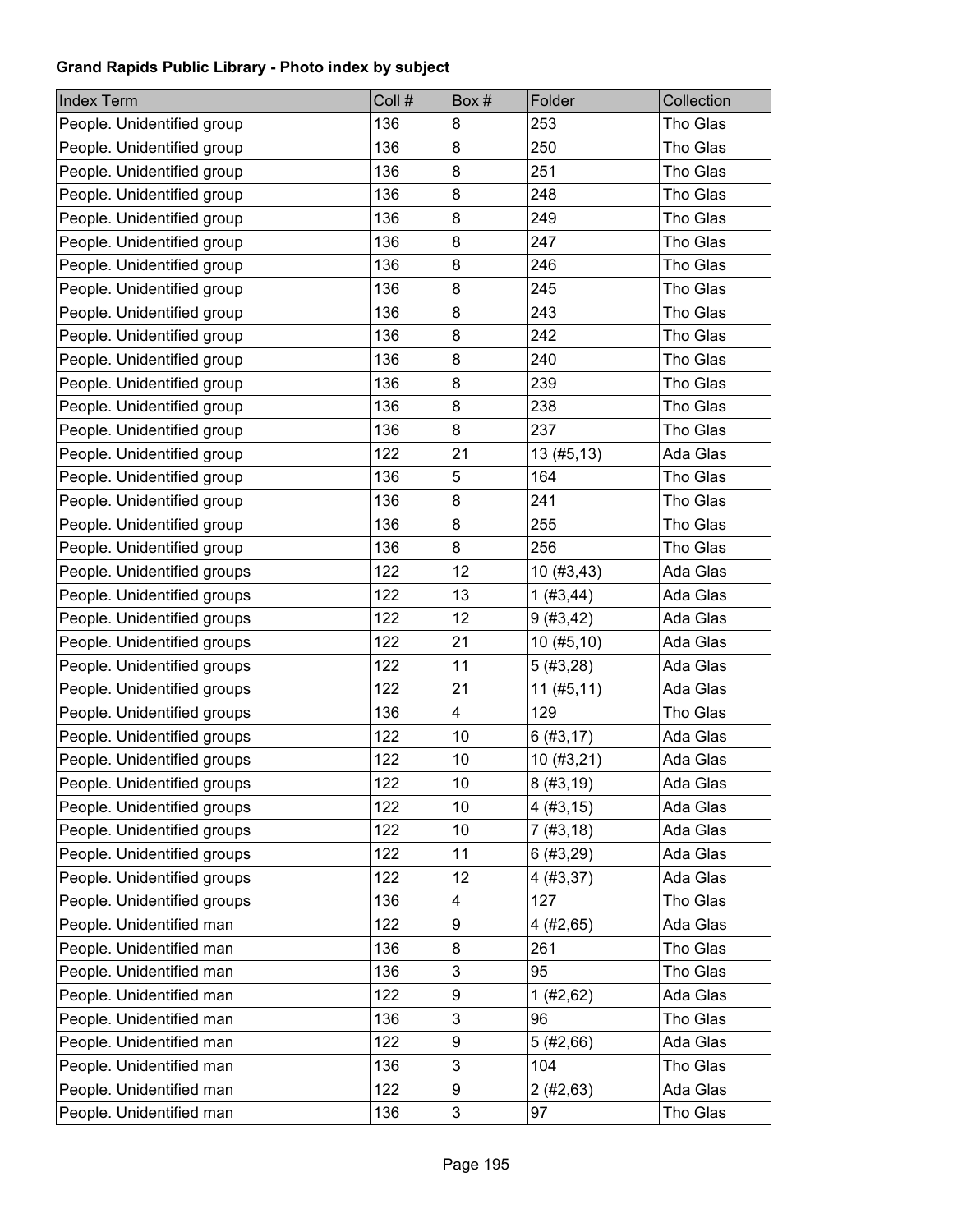| <b>Index Term</b>          | Coll # | Box# | Folder         | Collection |
|----------------------------|--------|------|----------------|------------|
| People. Unidentified man   | 136    | 8    | 262            | Tho Glas   |
| People. Unidentified man   | 122    | 22   | 4 (#5,29)      | Ada Glas   |
| People. Unidentified man   | 136    | 3    | 99             | Tho Glas   |
| People. Unidentified man   | 122    | 8    | 17 (#2,61)     | Ada Glas   |
| People. Unidentified man   | 136    | 3    | 102            | Tho Glas   |
| People. Unidentified man   | 136    | 3    | 98             | Tho Glas   |
| People. Unidentified man   | 136    | 3    | 105            | Tho Glas   |
| People. Unidentified man   | 122    | 22   | 23 (#5,48)     | Ada Glas   |
| People. Unidentified man   | 136    | 3    | 100            | Tho Glas   |
| People. Unidentified man   | 136    | 3    | 87             | Tho Glas   |
| People. Unidentified man   | 122    | 22   | 6(#5, 31)      | Ada Glas   |
| People. Unidentified man   | 136    | 3    | 93             | Tho Glas   |
| People. Unidentified man   | 136    | 3    | 84             | Tho Glas   |
| People. Unidentified man   | 136    | 3    | 91             | Tho Glas   |
| People. Unidentified man   | 136    | 3    | 90             | Tho Glas   |
| People. Unidentified man   | 136    | 3    | 85             | Tho Glas   |
| People. Unidentified man   | 136    | 3    | 94             | Tho Glas   |
| People. Unidentified man   | 122    | 8    | 13 (#2,57)     | Ada Glas   |
| People. Unidentified man   | 136    | 3    | 86             | Tho Glas   |
| People. Unidentified men   | 136    | 8    | 264            | Tho Glas   |
| People. Unidentified men   | 136    | 1    | 3              | Tho Glas   |
| People. Unidentified men   | 136    | 1    | $\overline{2}$ | Tho Glas   |
| People. Unidentified men   | 136    | 5    | 140            | Tho Glas   |
| People. Unidentified men   | 78     | 6    | $\mathbf{1}$   |            |
| People. Unidentified men   | 136    | 8    | 263            | Tho Glas   |
| People. Unidentified men   | 122    | 22   | 26 (#5,51)     | Ada Glas   |
| People. Unidentified men   | 122    | 22   | 5(#5, 30)      | Ada Glas   |
| People. Unidentified men   | 136    | 7    | 224            | Tho Glas   |
| People. Unidentified men   | 136    | 5    | 153            | Tho Glas   |
| People. Unidentified men   | 122    | 8    | 14 (#2,58)     | Ada Glas   |
| People. Unidentified woman | 136    | 4    | 116            | Tho Glas   |
| People. Unidentified woman | 136    | 8    | 258            | Tho Glas   |
| People. Unidentified woman | 122    | 22   | 25 (#5,50)     | Ada Glas   |
| People. Unidentified woman | 136    | 4    | 113            | Tho Glas   |
| People. Unidentified woman | 136    | 4    | 114            | Tho Glas   |
| People. Unidentified woman | 136    | 4    | 115            | Tho Glas   |
| People. Unidentified woman | 136    | 4    | 112            | Tho Glas   |
| People. Unidentified woman | 136    | 4    | 126            | Tho Glas   |
| People. Unidentified woman | 136    | 4    | 111            | Tho Glas   |
| People. Unidentified woman | 136    | 4    | 117            | Tho Glas   |
| People. Unidentified woman | 122    | 22   | 24 (#5,49)     | Ada Glas   |
| People. Unidentified woman | 136    | 4    | 118            | Tho Glas   |
| People. Unidentified woman | 136    | 4    | 119            | Tho Glas   |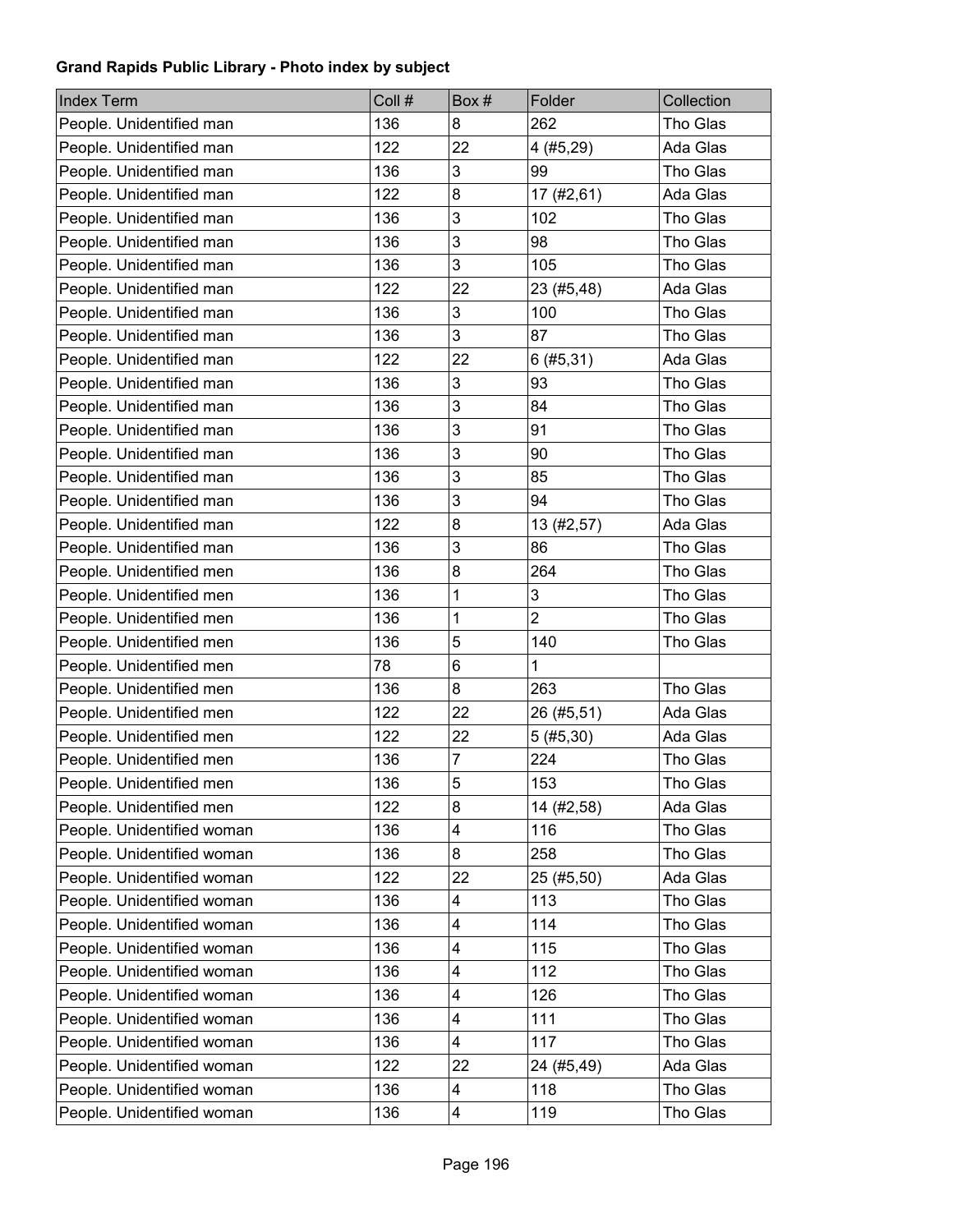| <b>Index Term</b>                                   | Coll # | Box#                    | Folder         | Collection    |
|-----------------------------------------------------|--------|-------------------------|----------------|---------------|
| People. Unidentified woman                          | 136    | 4                       | 120            | Tho Glas      |
| People. Unidentified woman                          | 136    | 4                       | 121            | Tho Glas      |
| People. Unidentified woman                          | 136    | 4                       | 122            | Tho Glas      |
| People. Unidentified woman                          | 136    | 4                       | 123            | Tho Glas      |
| People. Unidentified woman                          | 136    | 4                       | 124            | Tho Glas      |
| People. Unidentified woman                          | 136    | 8                       | 267            | Tho Glas      |
| People. Unidentified woman                          | 122    | 10                      | 2(#3, 13)      | Ada Glas      |
| People. Unidentified woman                          | 136    | 1                       | 4              | Tho Glas      |
| People. Unidentified woman                          | 122    | 9                       | 12(#3, 6)      | Ada Glas      |
| People. Unidentified woman                          | 136    | 8                       | 268            | Tho Glas      |
| People. Unidentified woman                          | 122    | 9                       | $11$ (#3,5)    | Ada Glas      |
| People. Unidentified woman                          | 122    | 9                       | 14(#3, 8)      | Ada Glas      |
| People. Unidentified woman                          | 122    | 9                       | 13(#3,7)       | Ada Glas      |
| People. Unidentified woman                          | 136    | 8                       | 259            | Tho Glas      |
| People. Unidentified woman                          | 136    | 4                       | 106            | Tho Glas      |
| People. Unidentified woman                          | 122    | 10                      | 1(#3, 12)      | Ada Glas      |
| People. Unidentified woman                          | 122    | 9                       | 10(#3,4)       | Ada Glas      |
| People. Unidentified woman                          | 136    | 4                       | 107            | Tho Glas      |
| People. Unidentified woman                          | 136    | 4                       | 108            | Tho Glas      |
| People. Unidentified woman                          | 136    | 4                       | 109            | Tho Glas      |
| People. Unidentified woman                          | 136    | 4                       | 110            | Tho Glas      |
| People. Unidentified woman                          | 136    | 4                       | 125            | Tho Glas      |
| People. Unidentified woman and child                | 122    | 22                      | 3(#5,28)       | Ada Glas      |
| People. Unidentified women                          | 136    | 5                       | 152            | Tho Glas      |
| People. Unidentified women                          | 136    | 5                       | 149            | Tho Glas      |
| People. Unidentified women                          | 136    | 5                       | 165            | Tho Glas      |
| People. Unidentified women                          | 136    | 1                       | 31             | Tho Glas      |
| People. Unidentified women                          | 136    | 4                       | 135            | Tho Glas      |
| People. Unidentified women                          | 136    | 5                       | 141            | Tho Glas      |
| People. Unidentified women                          | 136    | 5                       | 154            | Tho Glas      |
| People. Unidentified women (Masonic<br>auxilliary?) | 122    | 11                      | 2(#3,25)       | Ada Glas      |
| People. Unidentified women (Masonic<br>auxilliary?) | 122    | 11                      | 3(#3,26)       | Ada Glas      |
| Peoples Building                                    | 89     | $\overline{\mathbf{c}}$ | 111            | Swanlund      |
| People's Building                                   | 91     | 3                       | p. 25          |               |
| People's Savings Bank                               | 78     | 3                       | $\overline{7}$ |               |
| People's Savings Bank -- Interior                   | 54     | 41                      | $1 - 2$        | <b>GRPLPC</b> |
| People's Savings Bank. Interiors                    | 73     | 2                       | 4              | Cam Shop      |
| Pere Marquette Railroad Bridge                      | 184    | 1                       | 26             | Darling       |
| Pere Marquette Railroad construction                | 159    | 1                       | 4              | Strohpl       |
| Pere Marquette Railroad construction                | 59     | 2                       | 2(#507)        | Hooper        |
| Pere Marquette Station                              | 78     | 1                       | 72             |               |
| <b>Perfection Mills</b>                             | 73     | $\mathbf{1}$            | 32             | Cam Shop      |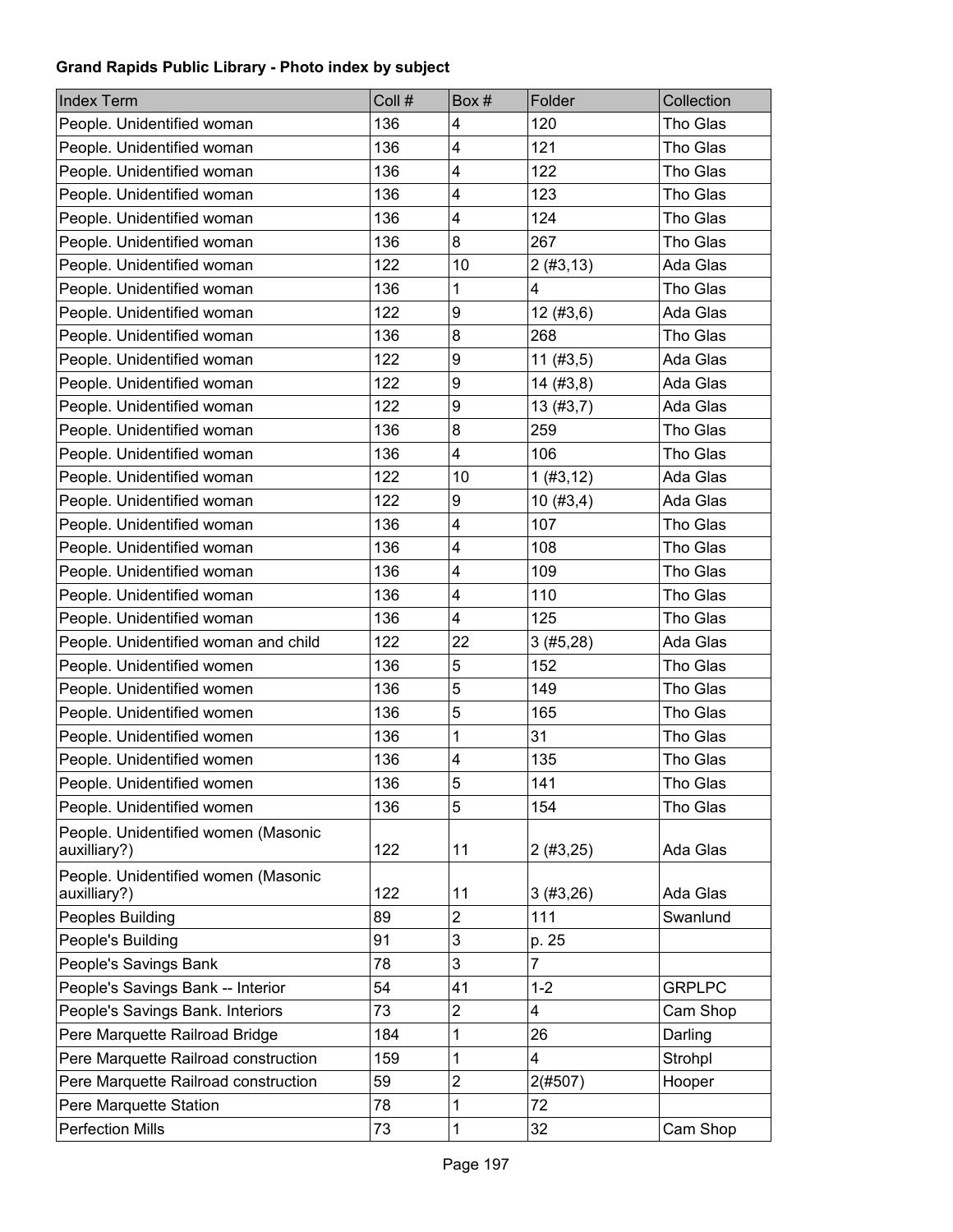| <b>Index Term</b>                   | Coll # | Box#            | Folder         | Collection      |
|-------------------------------------|--------|-----------------|----------------|-----------------|
| Performers                          | 159    | 1               | $37 - 8$       | Strohpl         |
| Perkins & Co.                       | 73     | 1               | 30             | Cam Shop        |
| Perkins house                       | 93     | 1               | 21,31          | Lorenson        |
| Perkins house                       | 33     | 12              | 48             | Anderson        |
| Perkins house                       | 18     | $\overline{c}$  | 1(#102)        | Fitch           |
| Perkins house                       | 59     | $\overline{2}$  | 2(#551)        | Hooper          |
| Peshawbestown, MI                   | 50     | $\overline{2}$  | 20             | <b>GRITC</b>    |
| Peshawbestown, MI                   | 50     | 3               | 35             | <b>GRITC</b>    |
| Peshawbestown, MI Catholic Church   | 50     | $\overline{c}$  | 28             | <b>GRITC</b>    |
| Peshawbestown, MI Fish Store        | 50     | $\overline{2}$  | 28             | <b>GRITC</b>    |
| Peshawbestown, MI Gas Station       | 50     | $\overline{c}$  | 28             | <b>GRITC</b>    |
| Peshawbestown, MI Marker            | 50     | $\overline{2}$  | 28             | <b>GRITC</b>    |
| Peshawbestown, MI School            | 50     | $\overline{2}$  | 28             | <b>GRITC</b>    |
| Peter A. Cook Administration Center | 91     | 3               | p. 125         |                 |
| Petersen Brewing Co.                | 73     | 1               | 36             | Cam Shop        |
| Petersen Brewing Co.                | 138    | 4               | 47             | PictHist        |
| Petersen Brewing Co. truck          | 194    | $\overline{2}$  | 49,75          | Harring         |
| Petiton to limit deficit spending   | 46     | 25 <sub>b</sub> | 37             | <b>GRCofC</b>   |
| Petosky, MI                         | 76     | 1               | 68             | <b>SterCard</b> |
| Petosky, MI                         | 140    | $\overline{2}$  | 72             | Suchowol        |
| Petosky, MI                         | 108    | 3               | 26             | 339thAmb        |
| Petosky, MI                         | 78     | 3               | 46             |                 |
| Pettersch store                     | 91     | 3               | p. 70          |                 |
| Pettis house                        | 186    | 1               | 3              | <b>Pettis</b>   |
| Pharmacies                          | 33     | 10              | 17             | Anderson        |
| Pharmacies                          | 54     | 7               | $\overline{2}$ | <b>GRPLPC</b>   |
| Pharmacies                          | 76     | 1               | 8,11-12        | <b>SterCard</b> |
| Pharmacies                          | 69     | 1               | 25             | VanVelde        |
| Pharmacies                          | 73     | $\mathbf{1}$    | 37             | Cam Shop        |
| Pharmacies                          | 122    | 1               | 1              | Adaglass        |
| Pharmacies                          | 141    | 10              | 17             | <b>GRHSoc</b>   |
| Pharmacies                          | 54     | 47              | 11             | <b>GRPLPC</b>   |
| Pharmacies                          | 141    | 10              | 17             | <b>GRHSoc</b>   |
| Pharmacies                          | 54     | 42              | 4              | <b>GRPLPC</b>   |
| Pharmacies                          | 33     | 10              | 17             | Anderson        |
| Pharmacies                          | 146    | 6               | 9              | Wells           |
| Pharmacies                          | 54     | 13              | 13             | <b>GRPLPC</b>   |
| Pharmacies                          | 91     | 3               | p. 68          |                 |
| Pharmacies                          | 91     | 3               | p. 97          |                 |
| Pharmacies                          | 91     | 3               | p. 96          |                 |
| Pharmacies                          | 91     | 3               | p. 44          |                 |
| Pharmacies                          | 122    | $\mathbf{1}$    | $\overline{2}$ | Ada Glas        |
| Pharmacies                          | 91     | 3               | p. 58          |                 |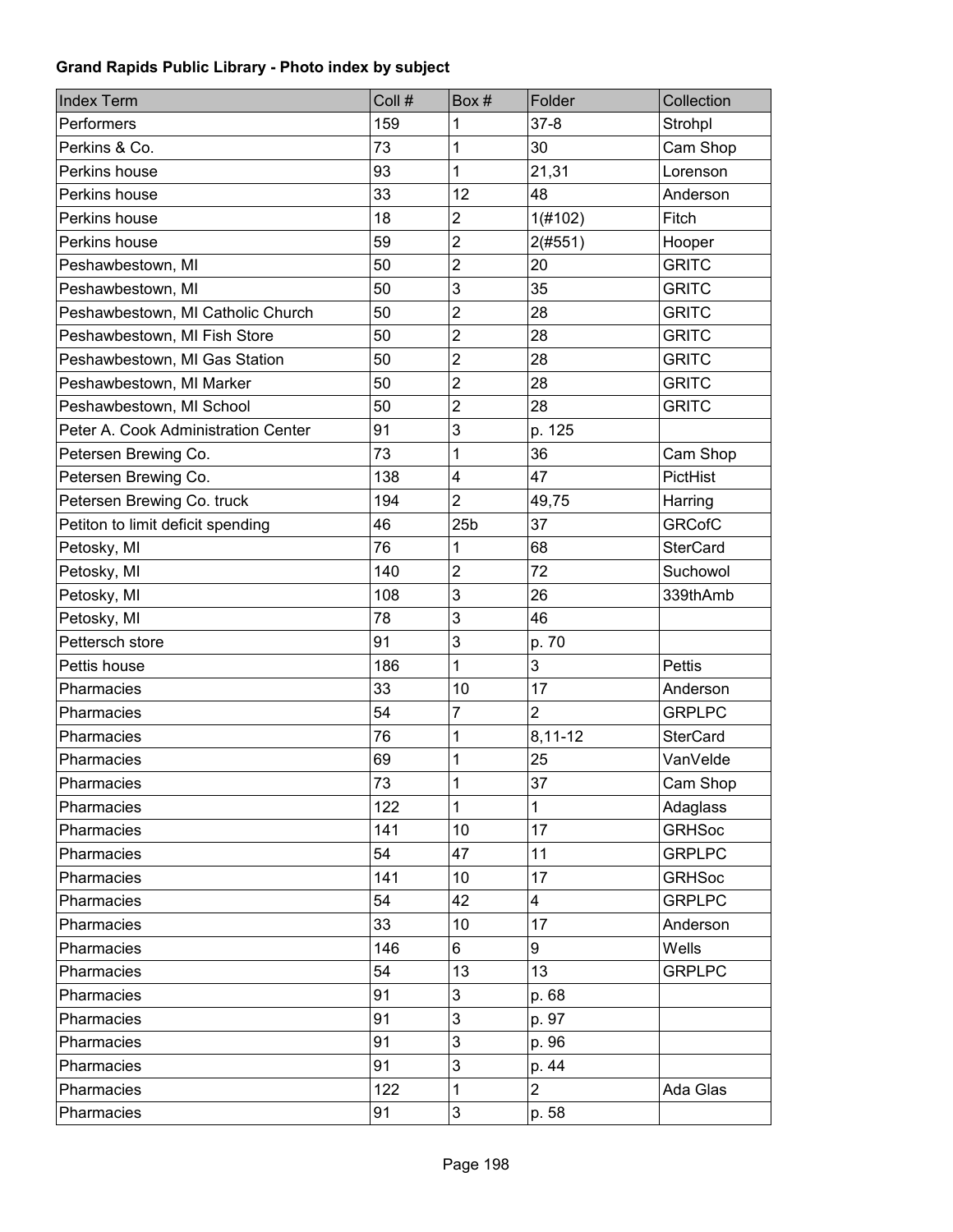| <b>Index Term</b>                     | Coll # | Box#            | Folder         | Collection      |
|---------------------------------------|--------|-----------------|----------------|-----------------|
| Pharmacies                            | 118    | 3               | 92             |                 |
| Pharmacies                            | 78     | 5               | 6              |                 |
| Pharmacies -- Interior                | 76     | 1               | 12             | <b>SterCard</b> |
| Pharmacies  See also Drug Stores      |        |                 |                |                 |
| Philadelphia General Hospital Library | 109    | 9               | 10             | Library         |
| Philbrick house                       | 59     | $\overline{2}$  | $2($ #474 $)$  | Hooper          |
| <b>Philbrick house</b>                | 33     | 12              | 48             | Anderson        |
| Philbrick house                       | 93     | 1               | 24             | Lorenson        |
| Philip Morris bellboy                 | 75     | 34              | 6              | Walsh           |
| Philip Morris bellboy                 | 75     | 32              | V <sub>5</sub> | Walsh           |
| <b>Phoenix Club</b>                   | 89     | $\overline{2}$  | 112            | Swanlund        |
| Phoenix Club                          | 78     | 3               | 60             |                 |
| Phoenix Furniture Co.                 | 91     | 3               | p. 76          |                 |
| Phoenix Furniture Co.                 | 78     | 3               | 47             |                 |
| Phoenix Furniture Company             | 84     | 21              | 5(#23)         | <b>FMA</b>      |
| Phoenix Furniture Company             | 76     | 1               | 69             | <b>SterCard</b> |
| Phoenix Furniture Company             | 54     | 41              | 3              | <b>GRPLPC</b>   |
| Phoenix Furniture Company             | 89     | $\overline{2}$  | 113            | Swanlund        |
| Phoenix Furniture Company             | 18     | 4               | 1(#132)        | Fitch           |
| Phoenix Furniture Company             | 54     | 4               | entire box     | <b>GRPLPC</b>   |
| Phoenix Furniture Company             | 185    | $\overline{2}$  | 63             | CopyPhot        |
| Phoenix Furniture Company             | 91     | $\overline{2}$  | 9              |                 |
| Phoenix Furniture Company -- Interior | 84     | 17              | 10             | <b>FMA</b>      |
| Phonographs                           | 136    | 1               | 28             | Tho Glas        |
| Phonographs                           | 136    | $\overline{7}$  | 217            | Tho Glas        |
| Photographers                         | 59     | $\overline{2}$  | 4(#694)        | Hooper          |
| Photographers                         | 165    | 1               | 5              | Bayne           |
| Photographers                         | 46     | 23c             | 35             | <b>GRCofC</b>   |
| Photographers                         | 185    | 3               | 43             | CopyPhot        |
| Photographers                         | 59     | $\overline{c}$  | 4(#694)        | Hooper          |
| Photographers                         | 78     | 1               | 13             |                 |
| Photographers                         | 33     | 10              | 17             | Anderson        |
| Photographic darkrooms                | 165    | 1               | 3              | Bayne           |
| Photographic studios                  | 165    | 1               | $5-6$          | Bayne           |
| Physical therapy                      | 81     | 18              | 169-170        | FreeBed         |
| Physical therapy                      | 81     | 18              | 168            | FreeBed         |
| Pianos                                | 159    | 1               | 19             | Strohpl         |
| Pickling                              | 67     | 1               | 13             | Scrip L.        |
| Picnic                                | 46     | 21c             | 11             | <b>GRCofC</b>   |
| Picnic                                | 46     | 25 <sub>b</sub> | 38             | <b>GRCofC</b>   |
| Picnics                               | 129    | 14              | 13             | Rotary          |
| Picnics                               | 195    | 20              | $14 - 15$      | Jaycees         |
| Picnics                               | 54     | 9               | 9              | <b>GRPLPC</b>   |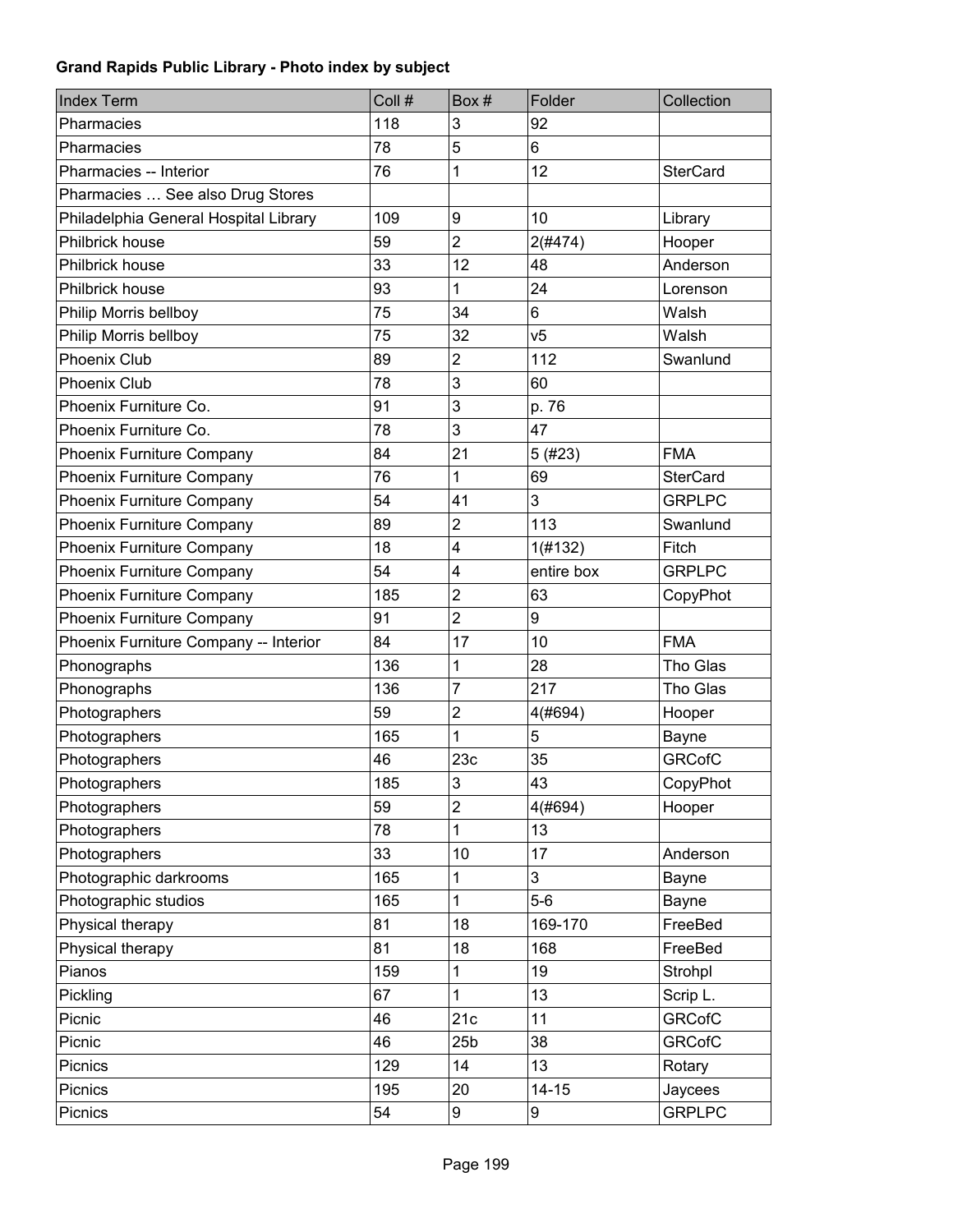| <b>Index Term</b>                 | Coll # | Box#            | Folder  | Collection      |
|-----------------------------------|--------|-----------------|---------|-----------------|
| Picnics                           | 128    | 1               | 35-6,57 | Stover          |
| Picnics                           | 138    | 4               | 48      | <b>PictHist</b> |
| Picnics                           | 59     | $\overline{c}$  | 2(#505) | Hooper          |
| Picnics                           | 54     | 4               | 38      | <b>GRPLPC</b>   |
| Picnics                           | 139    | 1               | 20      | CamClub         |
| Picnics                           | 170    | 8               | 16      | WolvBras        |
| Picric Acid plant                 | 185    | 3               | 44      | CopyPhot        |
| Picric Acid Plant                 | 46     | 25 <sub>b</sub> | 39      | <b>GRCofC</b>   |
| Pierce Bookstore                  | 18     | 2               | 5(#187) | Fitch           |
| Pierce Bookstore                  | 93     | 1               | 28      | Lorenson        |
| Pierce house                      | 18     | 1               | 2(#10)  | Fitch           |
| Pierce house                      | 66     | 1               | 2(#35)  | Johnston        |
| Pierce house                      | 18     | $\overline{c}$  | 1(H107) | Fitch           |
| Pierce's Ice Cream                | 73     | 1               | 26      | Cam Shop        |
| Pierce's Ice Cream advertising    | 138    | 5               | 1       | PictHist        |
| Pierian Club                      | 185    | 3               | 45      | CopyPhot        |
| Piers                             | 159    | 1               | 7       | Strohpl         |
| Piers                             | 136    | $\overline{2}$  | 44      | Tho Glas        |
| Piers (Grand Haven)               | 78     | 1               | 80      |                 |
| Piers (Macatawa)                  | 78     | $\overline{2}$  | 57      |                 |
| Pigeon Lake, MI                   | 133    | $\overline{2}$  | 160     | NewsFoto        |
| Piggeries                         | 185    | $\overline{2}$  | 59      | CopyPhot        |
| Pike house                        | 59     | $\overline{2}$  | 4(#692) | Hooper          |
| Pike house                        | 18     | 1               | 8(#97)  | Fitch           |
| Pike house                        | 54     | 41              | 4       | <b>GRPLPC</b>   |
| Pike house                        | 59     | 1               | 3(#178) | Hooper          |
| Pike house                        | 93     | 1               | 24      | Lorenson        |
| Pike house                        | 89     | $\overline{2}$  | 29      | Swanlund        |
| Pike house                        | 33     | 12              | 48      | Anderson        |
| Pike house                        | 91     | 3               | p. 120  |                 |
| Pike house                        | 91     | 3               | p. 121  |                 |
| Pilgrim Manor                     | 78     | 3               | 48      |                 |
| Pilgrim Manor - Interiors         | 78     | 3               | 48      |                 |
| <b>Pilgrim Manor Construction</b> | 46     | 25 <sub>b</sub> | 40      | <b>GRCofC</b>   |
| Pillar Church                     | 78     | $\overline{2}$  | 26      |                 |
| Pine Creek                        | 78     | $\overline{c}$  | 26      |                 |
| <b>Pine Rest</b>                  | 78     | 3               | 49      |                 |
| Pine River                        | 78     | 1               | 48      |                 |
| Pine River                        | 78     | $\overline{2}$  | 62      |                 |
| Pine Shops                        | 84     | 19              | 20      | <b>FMA</b>      |
| Pine Shops                        | 84     | 17              | 24      | <b>FMA</b>      |
| Pine Street School                | 33     | 12              | 49      | Anderson        |
| Pine Street views                 | 54     | 41              | 5       | <b>GRPLPC</b>   |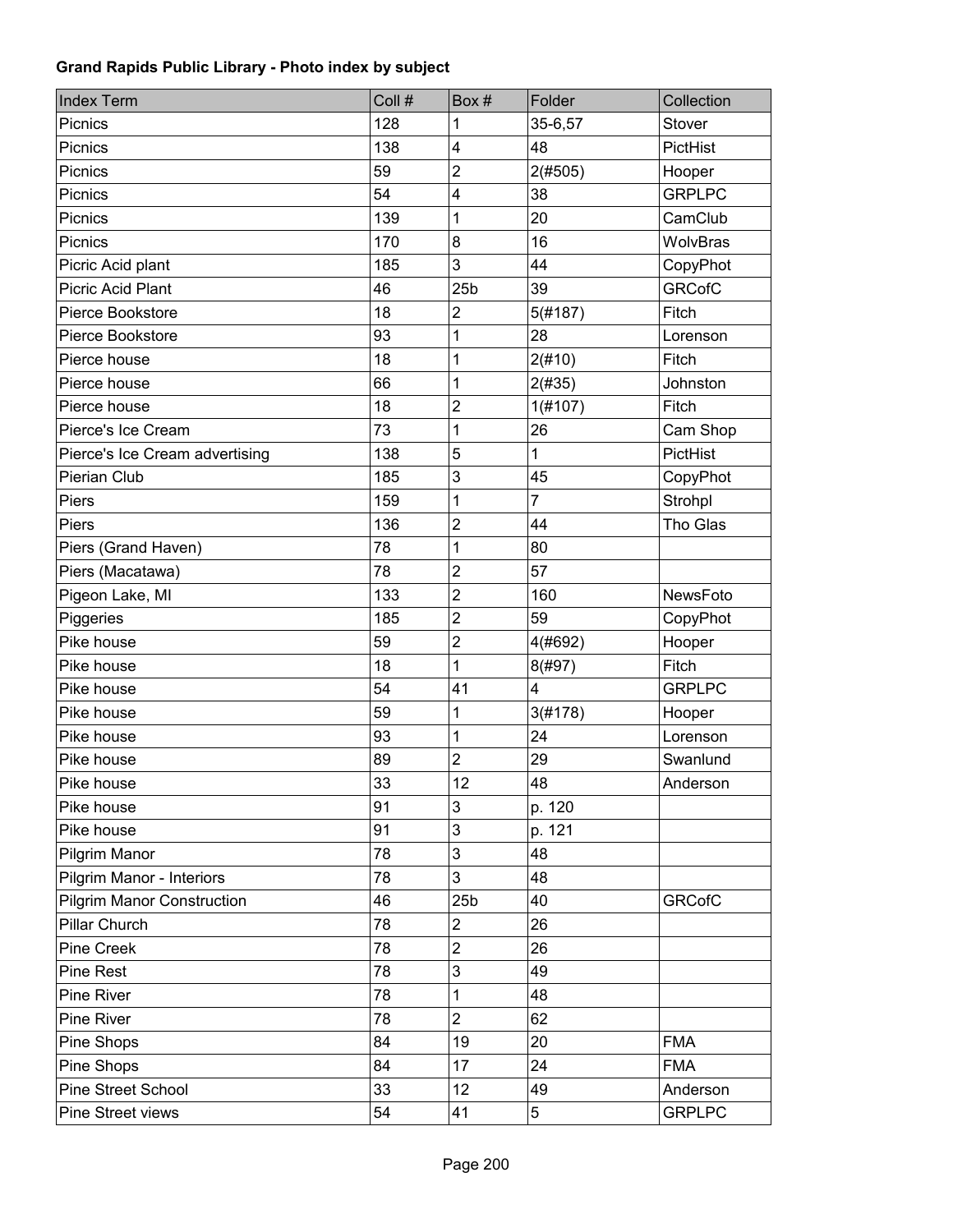| <b>Index Term</b>                     | Coll # | Box #           | Folder         | Collection    |
|---------------------------------------|--------|-----------------|----------------|---------------|
| <b>Pine Trees</b>                     | 59     | $\overline{2}$  | 1(#422)        | Hooper        |
| <b>Pioneer Auditorium</b>             | 46     | 25 <sub>b</sub> | 41             | <b>GRCofC</b> |
| Pizza Queen                           | 91     | 3               | p. 73          |               |
| Plainfield Ave. at Leonard St. views  | 59     | 1               | 3(#206)        | Hooper        |
| Plainfield Ave. M.E. Church           | 78     | 3               | 50.5           |               |
| Plainfield Ave. School                | 91     | 1               | 4              |               |
| Plainfield Avenue bridge construction | 46     | 25 <sub>b</sub> | 42             | <b>GRCofC</b> |
| <b>Plainfield Avenue School</b>       | 91     | 3               | p. 60          |               |
| Plainfield Avenue views               | 54     | 41              | 7              | <b>GRPLPC</b> |
| Plainfield Avenue views               | 91     | 1               | 8              |               |
| <b>Plainfield Avenue Views</b>        | 78     | 3               | 50             |               |
| Plainfield Bridge                     | 74     | 22              | 6              | <b>Brewer</b> |
| <b>Plainfield Country Club</b>        | 89     | $\overline{2}$  | 114            | Swanlund      |
| <b>Plainfield Country Club</b>        | 78     | 3               | 51             |               |
| Plainfield Country Club - Interiors   | 78     | 3               | 51             |               |
| Plainfield Country Club. Porch        | 78     | 6               | 1              |               |
| <b>Plainfield Plaza</b>               | 54     | 41              | 8              | <b>GRPLPC</b> |
| <b>Plainfield School</b>              | 138    | 5               | $\overline{2}$ | PictHist      |
| <b>Plainfield School</b>              | 59     | 1               | 3(#199)        | Hooper        |
| <b>Plainfield School</b>              | 33     | 12              | 49             | Anderson      |
| <b>Plainfield School</b>              | 194    | $\overline{2}$  | 9              | Harring       |
| Plainfield, MI                        | 54     | 41              | 6              | <b>GRPLPC</b> |
| Plainfield, MI                        | 69     | 1               | 16             | VanVelde      |
| Plainwell, MI                         | 78     | 3               | 52             |               |
| Plank roads                           | 54     | 41              | 9              | <b>GRPLPC</b> |
| Plank roads                           | 54     | 19              | $\overline{2}$ | <b>GRPLPC</b> |
| Plank roads                           | 33     | 10              | 10             | Anderson      |
| <b>Plaster Creek</b>                  | 78     | 3               | 52.5           |               |
| <b>Plaster Mill</b>                   | 91     | $\mathbf 1$     | $\overline{7}$ |               |
| Plaster mills                         | 139    | 1               | 49             | CamClub       |
| Plaster mills                         | 54     | 41              | 10             | <b>GRPLPC</b> |
| Plaster mills                         | 138    | 1               | 8              | PictHist      |
| Platt house                           | 33     | 12              | 48             | Anderson      |
| Platt house                           | 59     | 1               | 1(H24, 74)     | Hooper        |
| Platt house                           | 66     | 1               | 4(#94)         | Johnston      |
| Platt house                           | 18     | 1               | 4(#38a, 39)    | Fitch         |
| Platte River. Lowell, MI              | 59     | 1               | 2(#122)        | Hooper        |
| <b>Playing Cards</b>                  | 122    | 14              | 5(#3, 58)      | Ada Glas      |
| Plays                                 | 185    | $\overline{c}$  | 8              | CopyPhot      |
| Plays                                 | 185    | $\overline{c}$  | 17             | CopyPhot      |
| Plays                                 | 1      | 5               | $\overline{7}$ | Mulnix        |
| Plumb & Sons Mill                     | 54     | 41              | 11             | <b>GRPLPC</b> |
| Plymouth Congregational Church        | 54     | 41              | 12             | <b>GRPLPC</b> |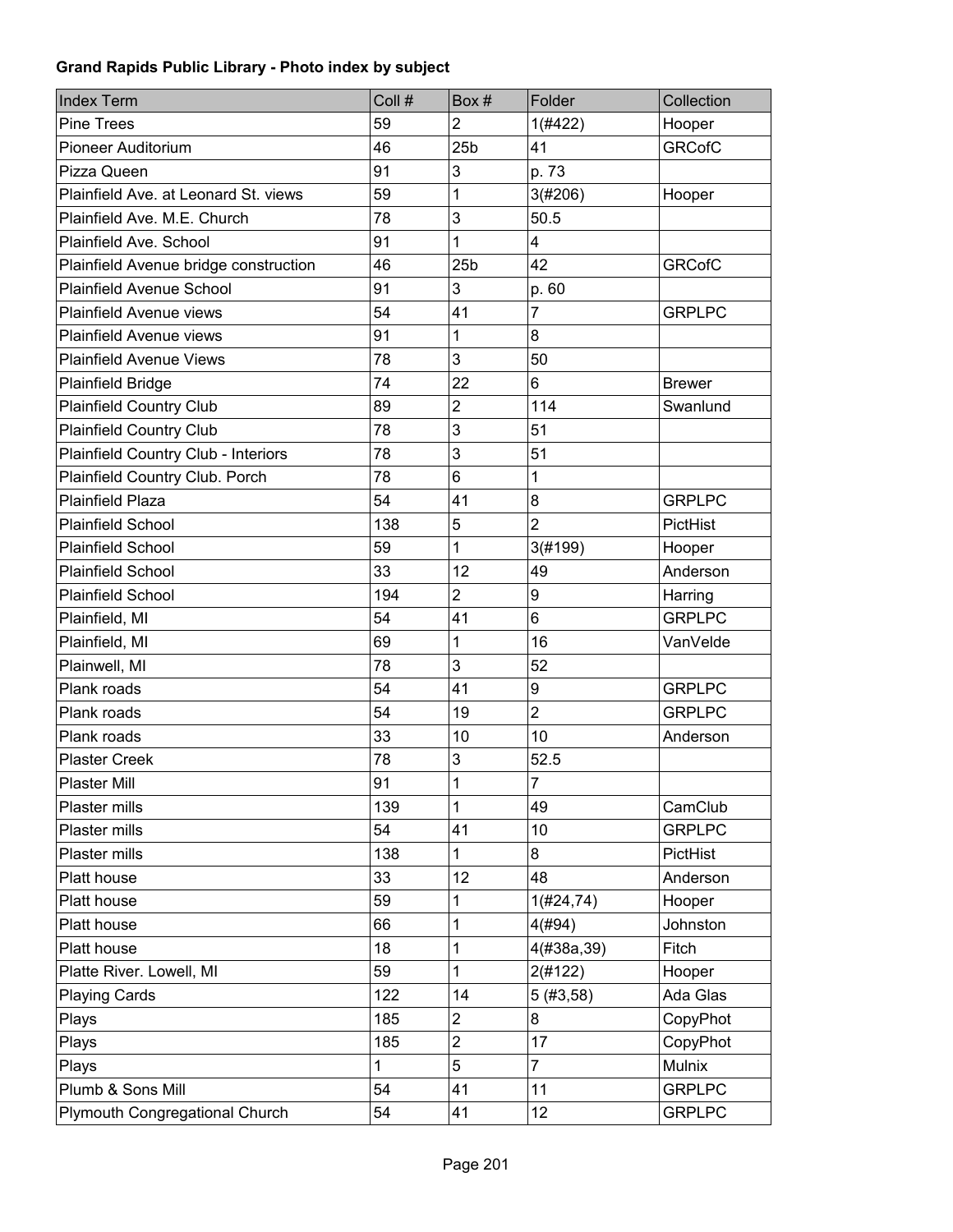| <b>Index Term</b>                                                  | Coll # | Box#            | Folder           | Collection      |
|--------------------------------------------------------------------|--------|-----------------|------------------|-----------------|
| <b>Plymouth Congregational Church</b>                              | 46     | 25 <sub>b</sub> | 43               | <b>GRCofC</b>   |
| Plymouth Congregational Church                                     | 43     | $\overline{2}$  | 2(#448)          | <b>Morris</b>   |
| Pneumodynamics Corp.                                               | 46     | 25 <sub>b</sub> | 44               | <b>GRCofC</b>   |
| Pneumodynamics Corp.                                               | 46     | 21 <sub>b</sub> | 48               | <b>GRCofC</b>   |
| Point Paulo                                                        | 199    | 4               | entire box       | Groff           |
| Point Paulo                                                        | 199    | 5               | $4 - 12$         | Groff           |
| Point Paulo                                                        | 199    | 3               | entire box       | Groff           |
| <b>Point Paulo Resort</b>                                          | 78     | 6               | 1                |                 |
| Poisson house                                                      | 59     | 1               | 2(#87)           | Hooper          |
| Poisson house                                                      | 33     | 12              | 46               | Anderson        |
|                                                                    |        |                 | box contents not |                 |
| Polar Bear Expedition                                              | 33     | $\overline{c}$  | foldered         | Anderson        |
| Polar Bear Expedition                                              | 43     | 1               | 1(#38)           | Morris          |
| Polar bears                                                        | 46     | 24b             | 52               | <b>GRCofC</b>   |
| <b>Polar Bears</b>                                                 | 43     | 1               | 1(#37)           | <b>Morris</b>   |
| Police                                                             | 54     | 41              | $13 - 14$        | <b>GRPLPC</b>   |
| Police                                                             | 59     | 1               | 5(#316-17,330-3) | Hooper          |
| Police                                                             | 138    | 5               | 3                | PictHist        |
| Police                                                             | 54     |                 | OversizelX-B-15  | <b>GRPLPC</b>   |
| Police                                                             | 59     | 1               | 5(#334)          | Hooper          |
| Police                                                             | 43     | 1               | 6(#282)          | <b>Morris</b>   |
| Police                                                             | 140    | $\overline{2}$  | 71               | Suchowol        |
| Police and Firemen's Parade                                        | 54     | 41              | 15               | <b>GRPLPC</b>   |
| <b>Police Headquarters</b>                                         | 54     | 41              | 16               | <b>GRPLPC</b>   |
| <b>Police Headquarters</b>                                         | 59     | $\overline{c}$  | 1(#435), 2(#459) | Hooper          |
| Police Headquarters                                                | 33     | 12              | 41               | Anderson        |
| <b>Police Headquarters</b>                                         | 54     | 42              | 22               | <b>GRPLPC</b>   |
| Police Headquarters                                                | 18     | 3               | 3(#242)          | Fitch           |
| <b>Police Headquarters</b>                                         | 59     | 1               | $4(\#255)$       | Hooper          |
| <b>Police Headquarters</b>                                         | 133    | 2               | $161 - 2$        | NewsFoto        |
| <b>Police Headquarters</b>                                         | 89     | $\overline{c}$  | 115              | Swanlund        |
| <b>Police Headquarters</b>                                         | 78     | 3               | 53               |                 |
| <b>Police Headquarters</b>                                         | 78     | 6               | 1                |                 |
| Police Headquarters  See also  Grand<br>Rapids Police Headquarters |        |                 |                  |                 |
| Police Headquarters. Radio Communication                           | 43     | $\overline{c}$  | 3(#472)          | <b>Morris</b>   |
| Police motorcycle patrol                                           | 59     | 1               | 5(#332)          | Hooper          |
| Police paddy wagon                                                 | 138    | 5               | 4                | PictHist        |
| Police patrol wagon                                                | 59     | 1               | 5(#318)          | Hooper          |
| Polio vaccinations                                                 | 34     | 36              | 563-4            | <b>KCHealth</b> |
| Polio vaccinations                                                 | 54     | 17              | 4                | <b>GRPLPC</b>   |
| PolioPlus Campaign                                                 | 129    | 14              | 14               | Rotary          |
| Polish veterans monument                                           | 43     | 1               | 6#263)           | Morris          |
| Political campaign dinner                                          | 138    | 5               | 5                | PictHist        |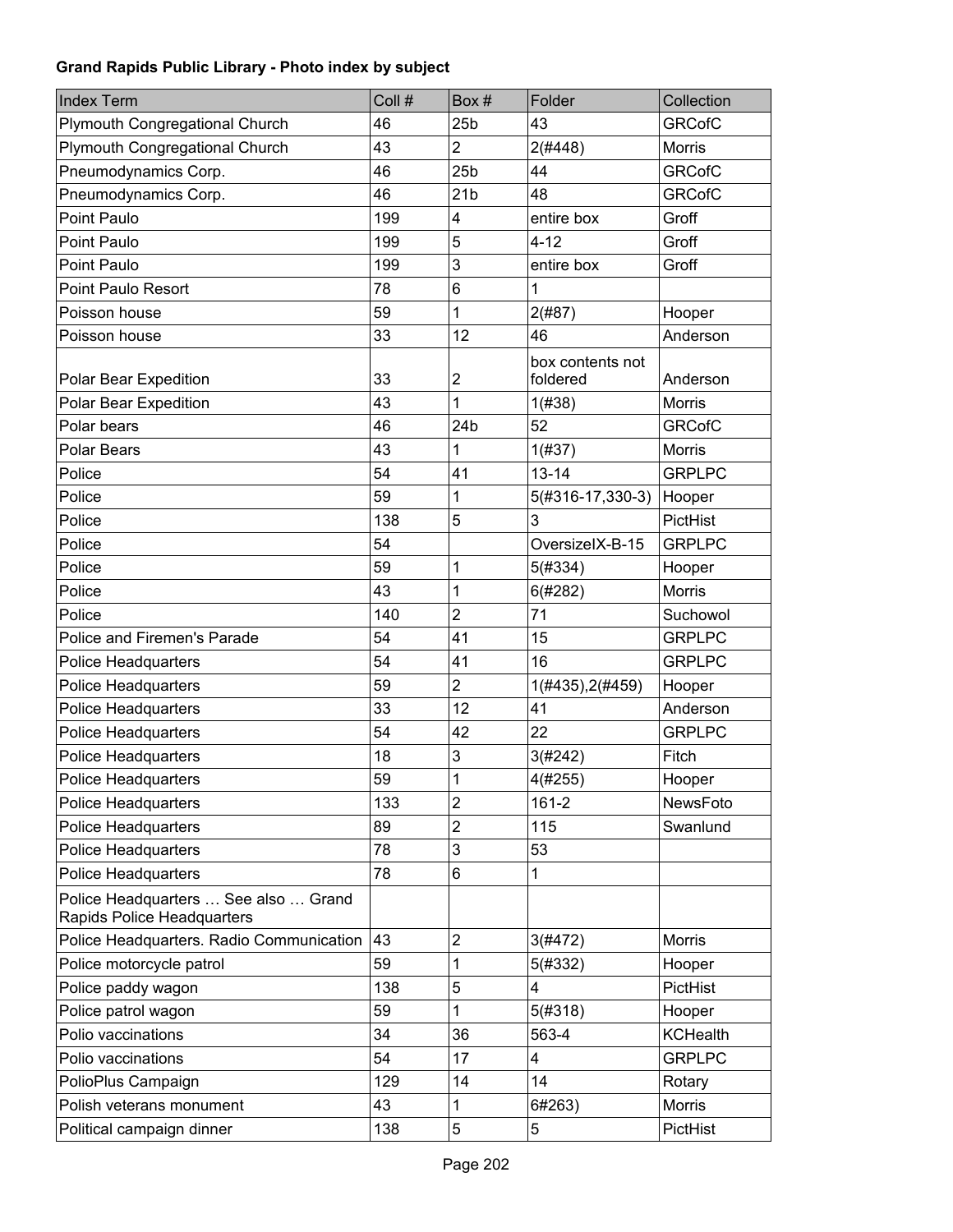| <b>Index Term</b>                                                     | Coll # | Box#            | Folder                | Collection      |
|-----------------------------------------------------------------------|--------|-----------------|-----------------------|-----------------|
| Political campaign parade                                             | 43     | 1               | 5(#215-24,226-<br>30) | <b>Morris</b>   |
| Political campaigns                                                   | 59     | $\overline{2}$  | 3#639,643,645)        | Hooper          |
| Political campaigns                                                   | 43     | 1               | 5(#214)               | <b>Morris</b>   |
| Political campaigns                                                   | 76     | 1               | 80                    | <b>SterCard</b> |
| <b>Political Conventions</b>                                          | 111    | 3               | 5                     | <b>Blumensh</b> |
| <b>Political rallies</b>                                              | 138    | 5               | 6                     | PictHist        |
| <b>Political rallies</b>                                              | 33     | 12              | 42                    | Anderson        |
| <b>Political Responsibility</b>                                       | 46     | 25 <sub>b</sub> | 45                    | <b>GRCofC</b>   |
| Pollution                                                             | 46     | 25 <sub>b</sub> | 46                    | <b>GRCofC</b>   |
| Polonia Café                                                          | 138    | 5               | $\overline{7}$        | PictHist        |
| Ponce DeLeon Water Company  See<br>Artic / Ponce DeLeon Water Company |        |                 |                       |                 |
| Ponds                                                                 | 122    | 4               | 14                    | Adaglass        |
| Ponds                                                                 | 122    | 16              | 7(#4, 14)             | Ada Glas        |
| Pool rooms                                                            | 138    | 5               | 8                     | PictHist        |
| Porches                                                               | 136    | 5               | 160                   | Tho Glas        |
| Porter Building                                                       | 33     | 10              | 17                    | Anderson        |
| Porter Building                                                       | 59     | $\overline{2}$  | 3(#619)               | Hooper          |
| Porter house                                                          | 42     | $\overline{c}$  | 22                    | Porter          |
| Porter house                                                          | 93     | 1               | 39                    | Lorenson        |
| Porter house                                                          | 18     | 1               | 6(#61)                | Fitch           |
| Portland, ME                                                          | 74     | 28              | 24                    | <b>Brewer</b>   |
| Post office  See  United States Post<br>Office                        |        |                 |                       |                 |
| <b>Postal Clinic</b>                                                  | 46     | 25 <sub>b</sub> | 47                    | <b>GRCofC</b>   |
| Postcard views (Grand Rapids, Mi.)                                    | 313    | 1               |                       |                 |
| Postcard views (Grand Rapids, Mi.)                                    | 78     | 1               |                       |                 |
| Potato distribution                                                   | 67     | 1               | 14                    | Scrip L.        |
| Potato farming                                                        | 54     | 41              | 17                    | <b>GRPLPC</b>   |
| Potato farming                                                        | 122    | 1               | $22-3$                | Adaglass        |
| Potato Farming                                                        | 50     | 3               | 31                    | <b>GRITC</b>    |
| Potawatomi Village, Grand Traverse Bay, MI                            | 50     | $\mathbf 2$     | 21                    | <b>GRITC</b>    |
| Pouilly-sur-Loire, France                                             | 108    | 3               | 84                    | 339thAmb        |
| Poultry                                                               | 159    | 1               | 9                     | Strohpl         |
| Power House Cable Road                                                | 91     | 1               | 9                     |                 |
| Powers and Walker Casket Co.                                          | 91     | 3               | p. 86                 |                 |
| Powers Building                                                       | 118    | $\mathbf{3}$    | 125                   |                 |
| Powers Building                                                       | 118    | 3               | 54                    |                 |
| Powers Building                                                       | 118    | 3               | 124                   |                 |
| Powers Theater                                                        | 54     | 19              | 31                    | <b>GRPLPC</b>   |
| Powers Theater                                                        | 185    | 3               | 47                    | CopyPhot        |
| <b>Powers Theater</b>                                                 | 76     | 1               | 80                    | <b>SterCard</b> |
| Powers' Theater                                                       | 78     | 3               | 33                    |                 |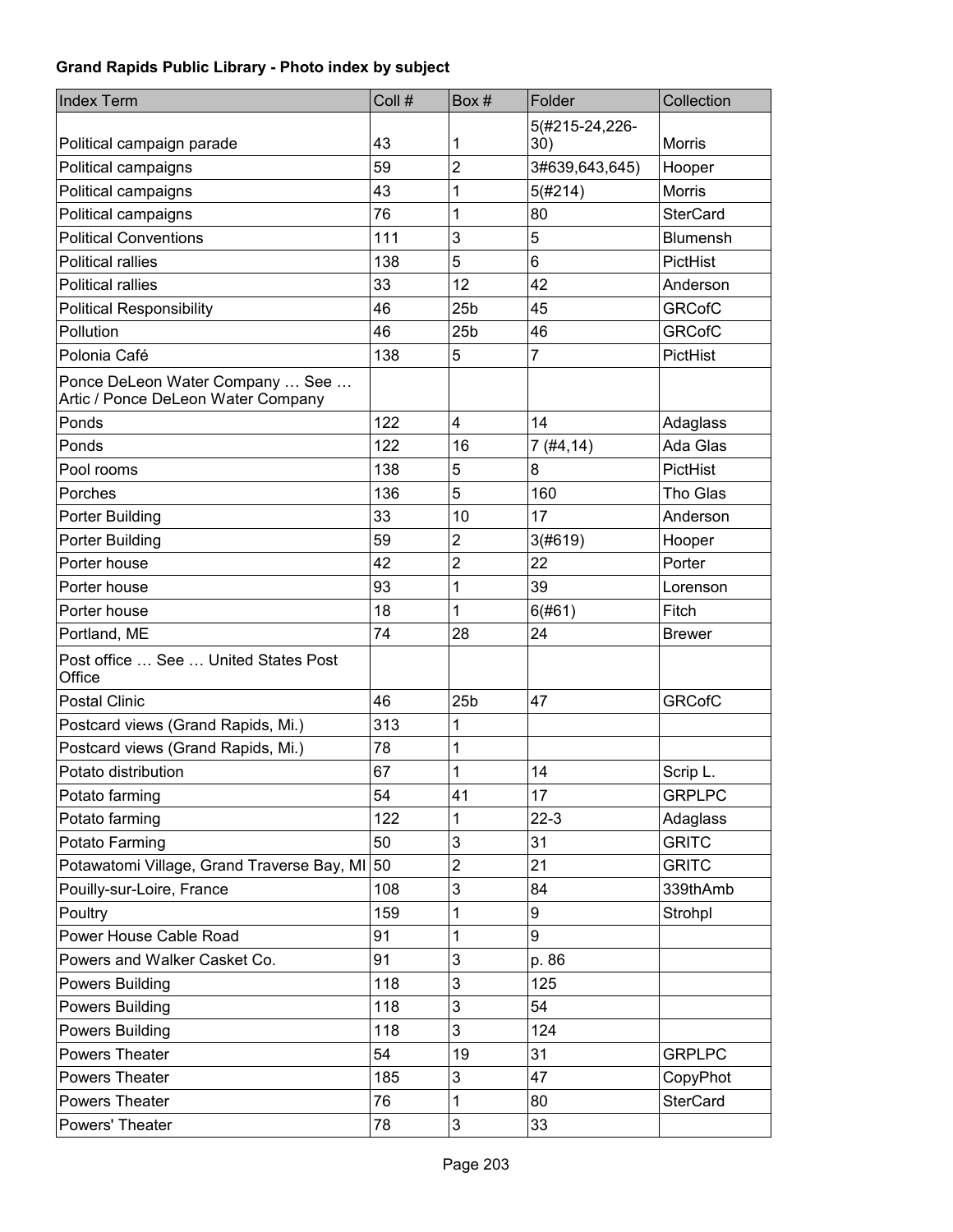| <b>Index Term</b>                       | Coll # | Box#                    | Folder         | Collection      |
|-----------------------------------------|--------|-------------------------|----------------|-----------------|
| <b>Powers Theatre</b>                   | 78     | 3                       | 42             |                 |
| <b>Powers Theatre</b>                   | 78     | 3                       | 45             |                 |
| Powers-Walker Casket Company            | 33     | 10                      | 17             | Anderson        |
| Powers-Walker Casket Company            | 54     | 41                      | 18             | <b>GRPLPC</b>   |
| Powers-Walker Casket Company            | 202    | 1                       | $20-3$         | Symes           |
| Powers-Walker Casket Company razing     | 59     | $\overline{c}$          | $2(#508-9)$    | Hooper          |
| Pow-wows                                | 50     | $\overline{2}$          | 28             | <b>GRITC</b>    |
| Pow-wows                                | 50     | $\overline{2}$          | 27             | <b>GRITC</b>    |
| <b>Practical Politics Project</b>       | 46     | 25 <sub>b</sub>         | 48             | <b>GRCofC</b>   |
| Pratt house                             | 18     | $\overline{2}$          | 3(#161)        | Fitch           |
| Preferred Insurance Co.                 | 46     | 21 <sub>b</sub>         | 49             | <b>GRCofC</b>   |
| Preferred Life Insurance Co. of America | 78     | $\overline{\mathbf{4}}$ | X <sub>5</sub> |                 |
| Presbyterian church                     | 54     | 41                      | 19             | <b>GRPLPC</b>   |
| <b>Presidential Election Promotion</b>  | 59     | $\overline{2}$          | 3#639,645)     | Hooper          |
| President's Reception, 1973             | 46     | 25 <sub>b</sub>         | 49             | <b>GRCofC</b>   |
| Press Club of Grand Rapids              | 46     | 25 <sub>b</sub>         | 50             | <b>GRCofC</b>   |
| Press Days                              | 84     | 22                      | 5              | <b>FMA</b>      |
| <b>Preusser Jewelers</b>                | 118    | 3                       | 88             |                 |
| <b>Preusser Jewelers</b>                | 118    | 3                       | 81             |                 |
| Preussers Jewelry                       | 141    | 10                      | 15             | <b>GRHSoc</b>   |
| Primary School #2                       | 18     | 3                       | 4(#275)        | Fitch           |
| <b>Prime Bank Building</b>              | 91     | 3                       | p. 49          |                 |
| <b>Prime Bank Building</b>              | 91     | 3                       | p. 47          |                 |
| <b>Princes Theater</b>                  | 138    | 5                       | 9              | PictHist        |
| <b>Princes Theater</b>                  | 54     | 41                      | 20             | <b>GRPLPC</b>   |
| Printing presses                        | 165    | $\overline{\mathbf{4}}$ | 1              | Bayne           |
| Printing shop. Interior                 | 128    | 1                       | 72             | Stover          |
| Prisons                                 | 54     | 15                      | 9              | <b>GRPLPC</b>   |
| Private Pension Plan Seminar            | 46     | 25c                     | 1              | <b>GRCofC</b>   |
| <b>Probate Court Building</b>           | 91     | 3                       | p. 35          |                 |
| Probate judges                          | 139    | 1                       | 50             | CamClub         |
| Produce centers                         | 100    | $\boldsymbol{2}$        | 7              | <b>GRPhotos</b> |
| Professional Uniform Shop               | 118    | 3                       | 6/80           |                 |
| Program of Action, 1966                 | 46     | 25c                     | $\overline{2}$ | <b>GRCofC</b>   |
| Program of Work award                   | 46     | 25c                     | 3              | <b>GRCofC</b>   |
| Prohibition                             | 139    | 1                       | 51             | CamClub         |
| Prohibition Campaign                    | 101    | 1                       | 16             | Keister         |
| Project 1003                            | 46     | 25c                     | $\overline{4}$ | <b>GRCofC</b>   |
| Prospect Hill Map                       | 59     | 1                       | 1(#17)         | Hooper          |
| Protests                                | 49     | $\overline{7}$          | vol.4-5        | Glenn           |
| Protests                                | 49     | 8                       | vol.6-7        | Glenn           |
| Proudfit Loose Leaf Co.                 | 73     | $\overline{2}$          | 13             | Cam Shop        |
| Proudfit Loose Leaf Co. Interiors       | 73     | $\boldsymbol{2}$        | 13             | Cam Shop        |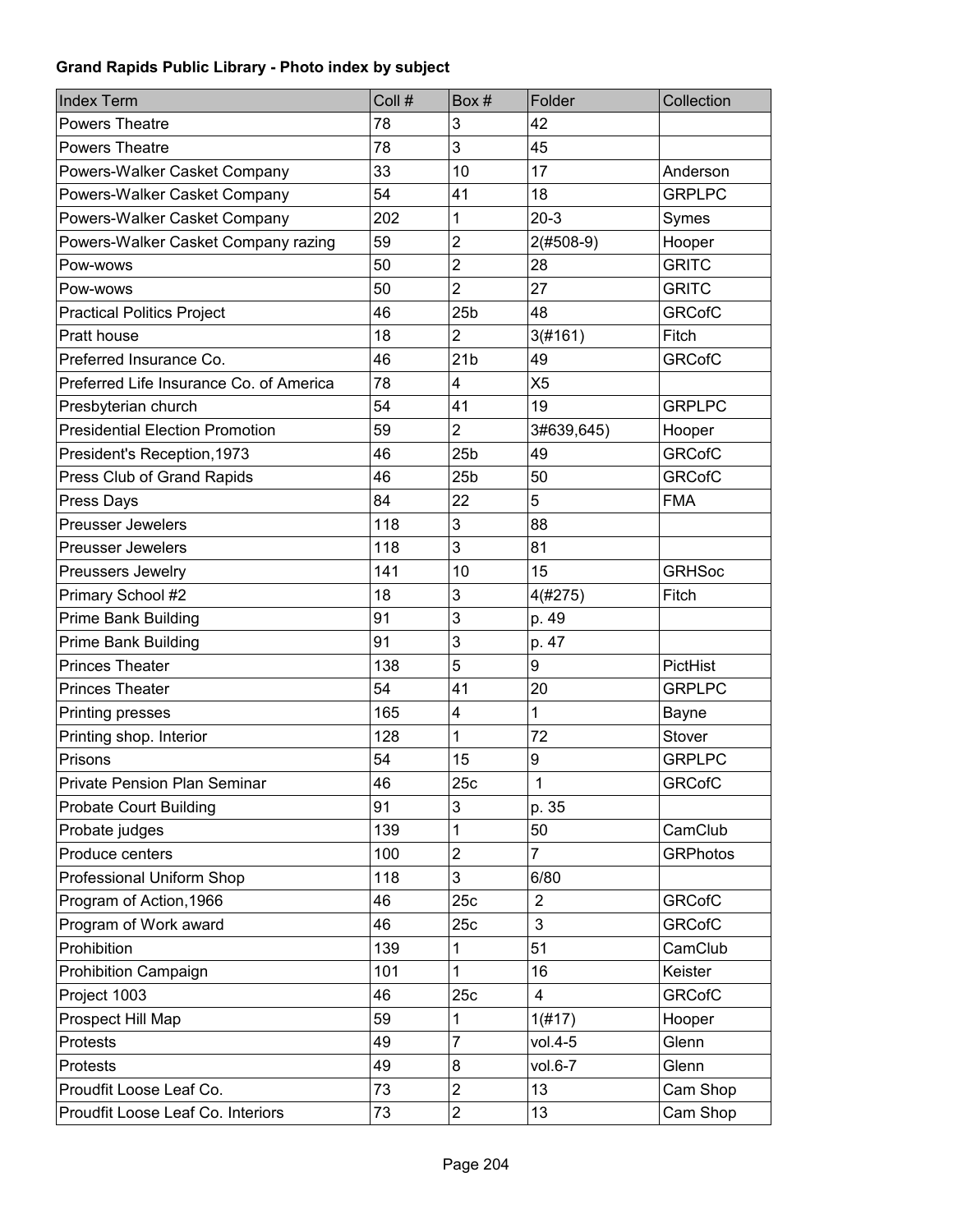| Index Term                                | Coll # | Box#                    | Folder          | Collection      |
|-------------------------------------------|--------|-------------------------|-----------------|-----------------|
| <b>Public Affairs Meeting</b>             | 46     | 25c                     | 5               | <b>GRCofC</b>   |
| <b>Public Health Clinic</b>               | 138    | 5                       | 10              | PictHist        |
| <b>Public Health Clinic</b>               | 54     | 17                      | 4               | <b>GRPLPC</b>   |
| <b>Public Health nurses</b>               | 54     | 42                      | 1               | <b>GRPLPC</b>   |
| Public Library (Kalamazoo, Mi.)           | 313    | 1                       |                 |                 |
| Public Museum of Grand Rapids             | 46     | 25c                     | $6\phantom{1}6$ | <b>GRCofC</b>   |
| Public Museum of Grand Rapids             | 89     | $\overline{c}$          | 50              | Swanlund        |
| Public Museum of Grand Rapids             | 43     | 1                       | $2($ #90-4)     | Morris          |
| Public Museum of Grand Rapids             | 19     | 9                       | 157             | DuMond          |
| Public Museum of Grand Rapids             | 54     | 11                      | 8               | <b>GRPLPC</b>   |
| Public Museum of Grand Rapids             | 138    | $\overline{2}$          | 62              | PictHist        |
| Public Museum of Grand Rapids             | 33     | 10                      | 22              | Anderson        |
| Public Museum of Grand Rapids             | 46     | 27                      | 22              | <b>GRCofC</b>   |
| Public Museum of Grand Rapids -- Interior | 76     | 1                       | 30              | <b>SterCard</b> |
| Public Museum of Grand Rapids -- Interior | 138    | $\overline{c}$          | 63              | PictHist        |
| Public Museum, Grand Rapids               | 78     | $\overline{c}$          | $\overline{2}$  |                 |
| Public Museum, Grand Rapids               | 78     | $\overline{2}$          | 6               |                 |
| <b>Public Nurses Association</b>          | 54     | 42                      | $\overline{c}$  | <b>GRPLPC</b>   |
| <b>Public Relations Committee</b>         | 46     | 25c                     | $\overline{7}$  | <b>GRCofC</b>   |
| Public works projects                     | 67     | 1                       | 15              | Scrip L.        |
| Public works projects                     | 138    | 5                       | 11              | PictHist        |
| Public works projects                     | 67     | $\overline{c}$          | $1 - 13$        | Scrip L.        |
| Public works projects                     | 67     | 1                       | $1 - 16$        | Scrip L.        |
| Pump organs                               | 122    | 4                       | 13              | Adaglass        |
| <b>Pumping Station</b>                    | 78     | 3                       | 56              |                 |
| Pumping Station, City Water Works         | 78     | 6                       | 1               |                 |
| Pumpkin harvesting                        | 122    | 1                       | 24              | Adaglass        |
| Pumpkin harvesting                        | 54     | 42                      | 3               | <b>GRPLPC</b>   |
| Pumpkins                                  | 122    | $\mathbf{1}$            | $24-6$          | Adaglass        |
| Pumpkins                                  | 122    | 2                       | 10 (#25)        | Ada Glas        |
| <b>Putnam Candy Store</b>                 | 54     | 5                       | 5               | <b>GRPLPC</b>   |
| Putnam house                              | 33     | 12                      | 48              | Anderson        |
| Putnam Pharmacy                           | 54     | 42                      | 4               | <b>GRPLPC</b>   |
| <b>Pythian Temple</b>                     | 89     | 2                       | 116             | Swanlund        |
| <b>Pythian Temple</b>                     | 78     | 3                       | 57              |                 |
| <b>Pythian Temple</b>                     | 91     | $\overline{c}$          | 3               |                 |
| Quality Lumber & Fuel Company             | 177    | 1                       | 40              | <b>MDOT</b>     |
| Quill art                                 | 50     | $\overline{\mathbf{c}}$ | 20              | <b>GRITC</b>    |
| Quill art                                 | 68     | 1                       | 4               | <b>NativeAm</b> |
| Quill art                                 | 50     | 3                       | 37              | <b>GRITC</b>    |
| Quimby house                              | 93     | 1                       | 56              | Lorenson        |
| R.C. Allen Business Machine Co.           | 46     | 25c                     | 8               | <b>GRCofC</b>   |
| Raab Chair Company                        | 54     | 42                      | 5               | <b>GRPLPC</b>   |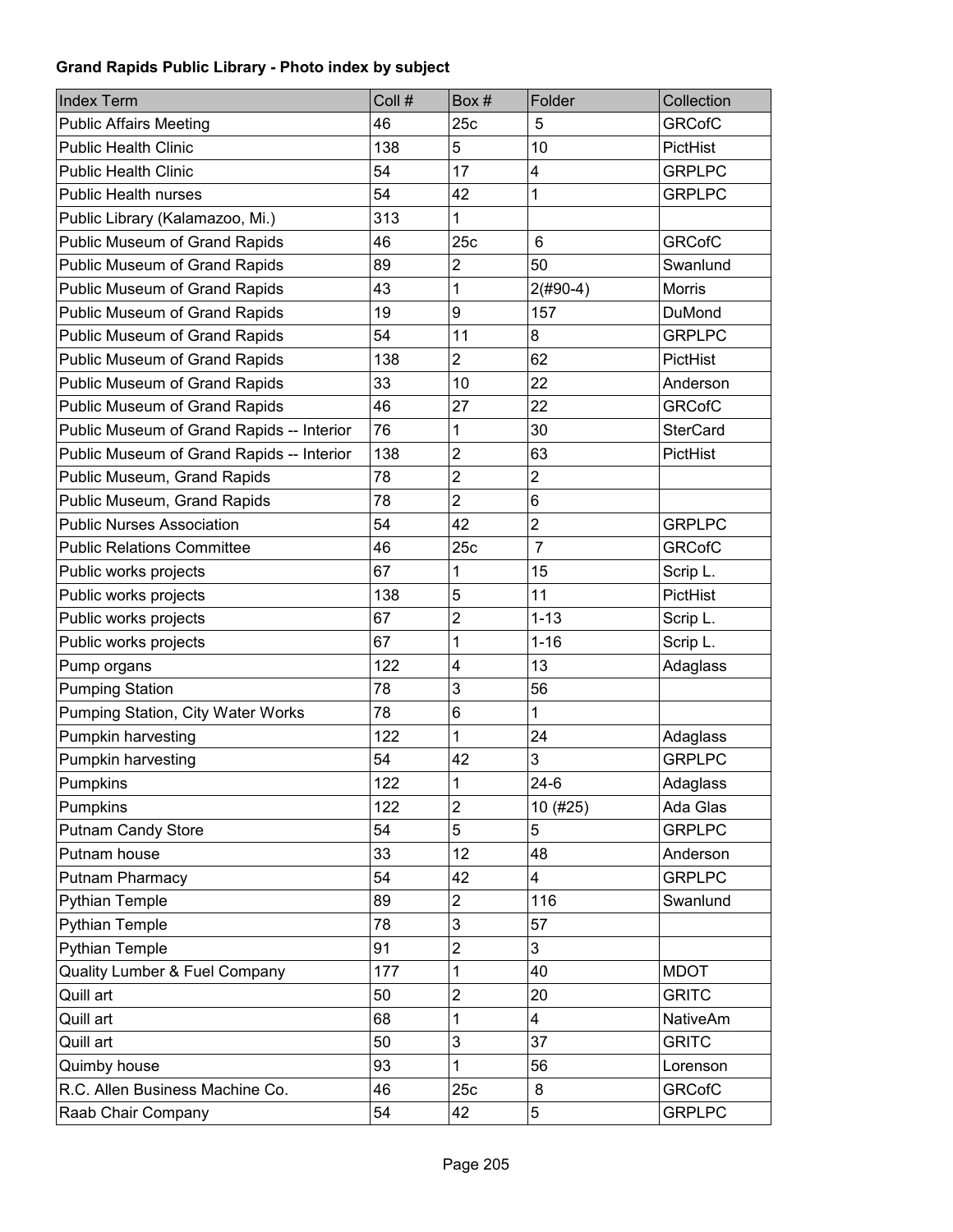| <b>Index Term</b>                                   | Coll # | Box#            | Folder       | Collection      |
|-----------------------------------------------------|--------|-----------------|--------------|-----------------|
| Rabbit hunting                                      | 122    | $\overline{2}$  | $27 - 8$     | Adaglass        |
| Race tracks                                         | 139    | 1               | 19           | CamClub         |
| Race tracks (Kalamazoo, Mi.)                        | 313    | 1               |              |                 |
| Rademaker-Dodge Grocer Company                      | 73     | $\overline{2}$  | 13           | Cam Shop        |
| Radio broadcasts                                    | 138    | 5               | 12           | PictHist        |
| Radio broadcasts                                    | 138    | 6               | $17 - 18$    | PictHist        |
| Radio broadcasts                                    | 159    | $\overline{2}$  | 8            | Strohpl         |
| Radio broadcasts                                    | 138    | 3               | 1            | PictHist        |
| Radio man                                           | 159    | $\overline{c}$  | 25           | Strohpl         |
| Radio Shack                                         | 118    | 3               | 112          |                 |
| Radio stations                                      | 46     | 19 <sub>b</sub> | 38           | <b>GRCofC</b>   |
| Radio studios                                       | 46     | 25c             | 9            | <b>GRCofC</b>   |
| Radio studios                                       | 46     | 27              | 41           | <b>GRCofC</b>   |
| Radio studios                                       | 46     | 27              | 46           | <b>GRCofC</b>   |
| Radios                                              | 43     | $\overline{2}$  | 1(#360)      | <b>Morris</b>   |
| Radios                                              | 75     | 35              | 3            | Walsh           |
| Radios                                              | 43     | $\overline{2}$  | 3(#472)      | <b>Morris</b>   |
| Radios                                              | 46     | 26a             | 12           | <b>GRCofC</b>   |
| Raft Race-WLAV                                      | 46     | 25c             | 10           | <b>GRCofC</b>   |
| Railroad accidents                                  | 54     | 42              | 6            | <b>GRPLPC</b>   |
| Railroad accidents                                  | 194    | $\overline{c}$  | 48           | Harring         |
| Railroad bridge construction                        | 122    | 4               | 15           | Adaglass        |
| Railroad bridges                                    | 59     | 1               | 2(#145)      | Hooper          |
| Railroad bridges                                    | 54     | 42              | 7            | <b>GRPLPC</b>   |
| Railroad bridges                                    | 54     | 18              | 15           | <b>GRPLPC</b>   |
| Railroad bridges                                    | 54     | 42              | 8            | <b>GRPLPC</b>   |
| Railroad bridges                                    | 66     | 1               | 3(#57)       | Johnston        |
| Railroad bridges                                    | 136    | 4               | 12           | Thomas          |
| Railroad bridges                                    | 54     | 5               | 33           | <b>GRPLPC</b>   |
| Railroad bridges                                    | 122    | 16              | 8(#4, 15)    | Ada Glas        |
| Railroad buildings                                  | 89     | $\overline{2}$  | 53,139       | Swanlund        |
| Railroad buildings                                  | 78     | 2               | 58           |                 |
| Railroad car interior                               | 202    | 1               | 105          | Symes           |
| Railroad cars                                       | 72     | 1               | $2 - 3$      | <b>Birdseye</b> |
| Railroad cars                                       | 73     | 1               | 37           | Cam Shop        |
| Railroad cars                                       | 78     | 1               | 59           |                 |
| Railroad cars                                       | 78     | 3               | $\mathbf{1}$ |                 |
| Railroad cars                                       | 78     | $\overline{2}$  | 58           |                 |
| Railroad construction                               | 54     | 17              | 18           | <b>GRPLPC</b>   |
| Railroad depots  See  Railroad stations<br>& depots |        |                 |              |                 |
| Railroad Signal Tower. W. Bridge Street             | 43     | $\overline{c}$  | 1(#361)      | <b>Morris</b>   |
| Railroad stations and depots                        | 184    | 1               | 16           | Darling         |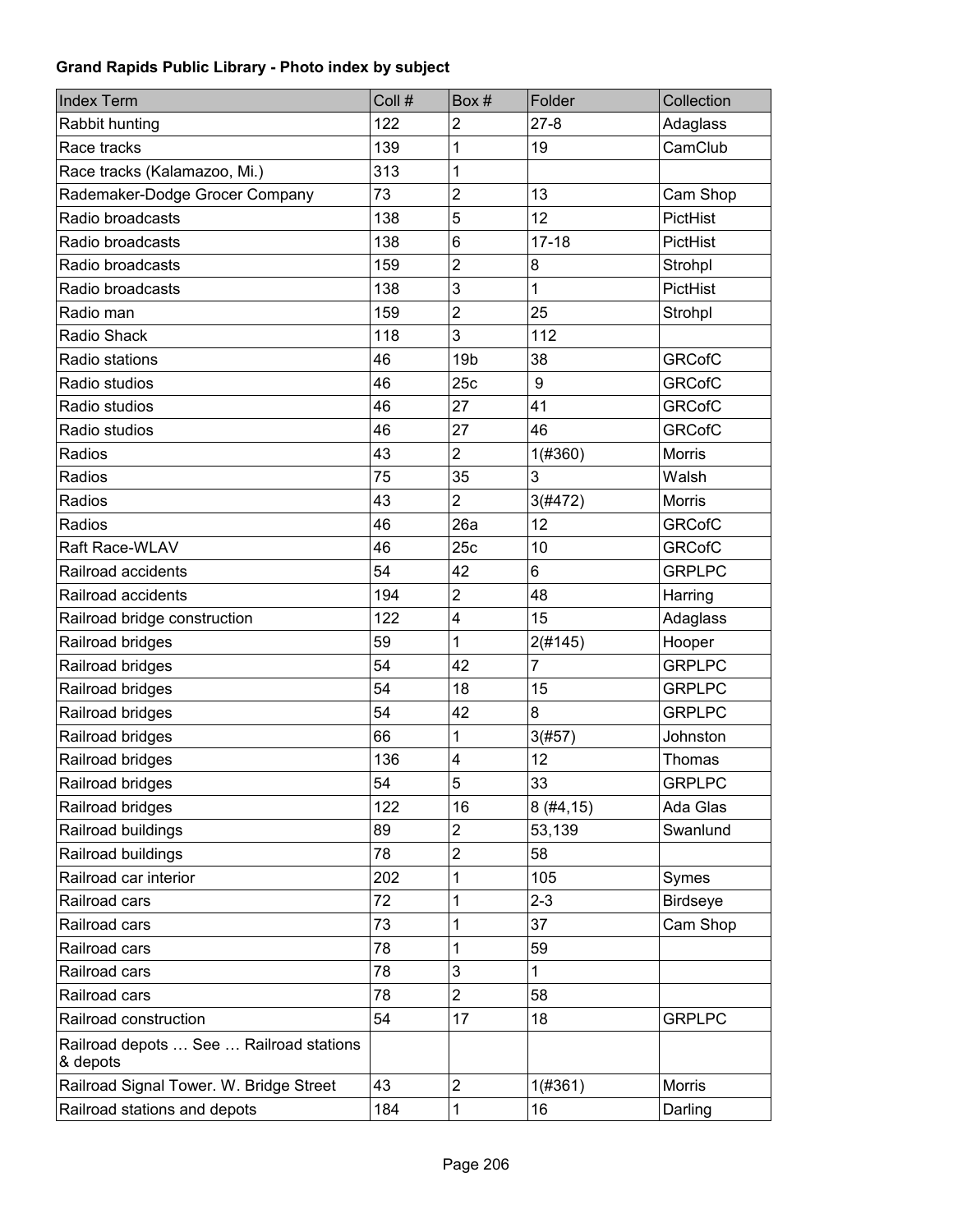| <b>Index Term</b>                                                             | Coll # | Box#           | Folder                                            | Collection      |
|-------------------------------------------------------------------------------|--------|----------------|---------------------------------------------------|-----------------|
| Railroad stations and depots                                                  | 54     | 19             | 30                                                | <b>GRPLPC</b>   |
| Railroad stations and depots                                                  | 54     | 45             | 34                                                | <b>GRPLPC</b>   |
| Railroad stations and depots                                                  | 108    | 1              | 35                                                | 339thAmb        |
| Railroad stations and depots                                                  | 93     | 1              | 62                                                | Lorenson        |
| Railroad stations and depots                                                  | 108    | 3              | 25,33                                             | 339thAmb        |
| Railroad stations and depots                                                  | 19     | 9              | 166                                               | DuMond          |
| Railroad stations and depots                                                  | 33     | 12             | 45                                                | Anderson        |
| Railroad stations and depots                                                  | 185    | 3              | 48                                                | CopyPhot        |
| Railroad stations and depots                                                  | 78     | 1              | 22                                                |                 |
| Railroad stations and depots                                                  | 76     | 1              | 27                                                | <b>SterCard</b> |
| Railroad stations and depots                                                  | 101    | 1              | 17                                                | Keister         |
| Railroad stations and depots                                                  | 185    | $\overline{2}$ | $5 - 6, 21$                                       | CopyPhot        |
| Railroad stations and depots                                                  | 136    | 4              | 51                                                | Thomas          |
| Railroad stations and depots                                                  | 66     | 1              | 1(#9, 15), 2(#22)                                 | Johnston        |
| Railroad stations and depots                                                  | 59     | 2              | 1(#443), 2(#490, 4<br>92), 3(#570)                | Hooper          |
| Railroad stations and depots                                                  | 185    | 1              | 60                                                | CopyPhot        |
| Railroad stations and depots                                                  | 54     | 10             | 16                                                | <b>GRPLPC</b>   |
| Railroad stations and depots                                                  | 59     | 1              | 1(#62), 3(#201-<br>2,206),4(#272,29<br>4),5(#323) | Hooper          |
| Railroad stations and depots                                                  | 138    | 6              | 5                                                 | PictHist        |
| Railroad stations and depots                                                  | 139    | 1              | 7,44                                              | CamClub         |
| Railroad stations and depots                                                  | 78     | 1              | 72                                                |                 |
| Railroad stations and depots                                                  | 78     | 3              | 89                                                |                 |
| Railroad stations and depots                                                  | 78     | 1              | 52                                                |                 |
| Railroad stations and depots                                                  | 78     | 4              | 12                                                |                 |
| Railroad stations and depots                                                  | 78     | 3              | 12                                                |                 |
| Railroad stations and depots                                                  | 78     | $\overline{c}$ | 11                                                |                 |
| Railroad stations and depots                                                  | 78     | 4              | 11                                                |                 |
| Railroad stations and depots                                                  | 136    | 8              | 270                                               | Tho Glas        |
| Railroad stations and depots                                                  | 78     | 4              | X1                                                |                 |
| Railroad stations and depots                                                  | 78     | $\overline{c}$ | 9                                                 |                 |
| Railroad stations and depots                                                  | 78     | 1              | 86                                                |                 |
| Railroad stations and depots                                                  | 122    | 22             | 8(#5, 33)                                         | Ada Glas        |
| Railroad stations and depots (Kalamazoo,<br>Mi.)                              | 313    | 1              |                                                   |                 |
| Railroad stations and depots  see also<br><b>Grand Trunk Railroad Station</b> |        |                |                                                   |                 |
| Railroad stations and depots  See also<br><b>Grand Haven Railroad Depot</b>   |        |                |                                                   |                 |
| Railroad stations and depots  See also<br><b>Grandville Railroad Depot</b>    |        |                |                                                   |                 |
| Railroad stations and depots  See also<br>Kalkaska Railroad Depot             |        |                |                                                   |                 |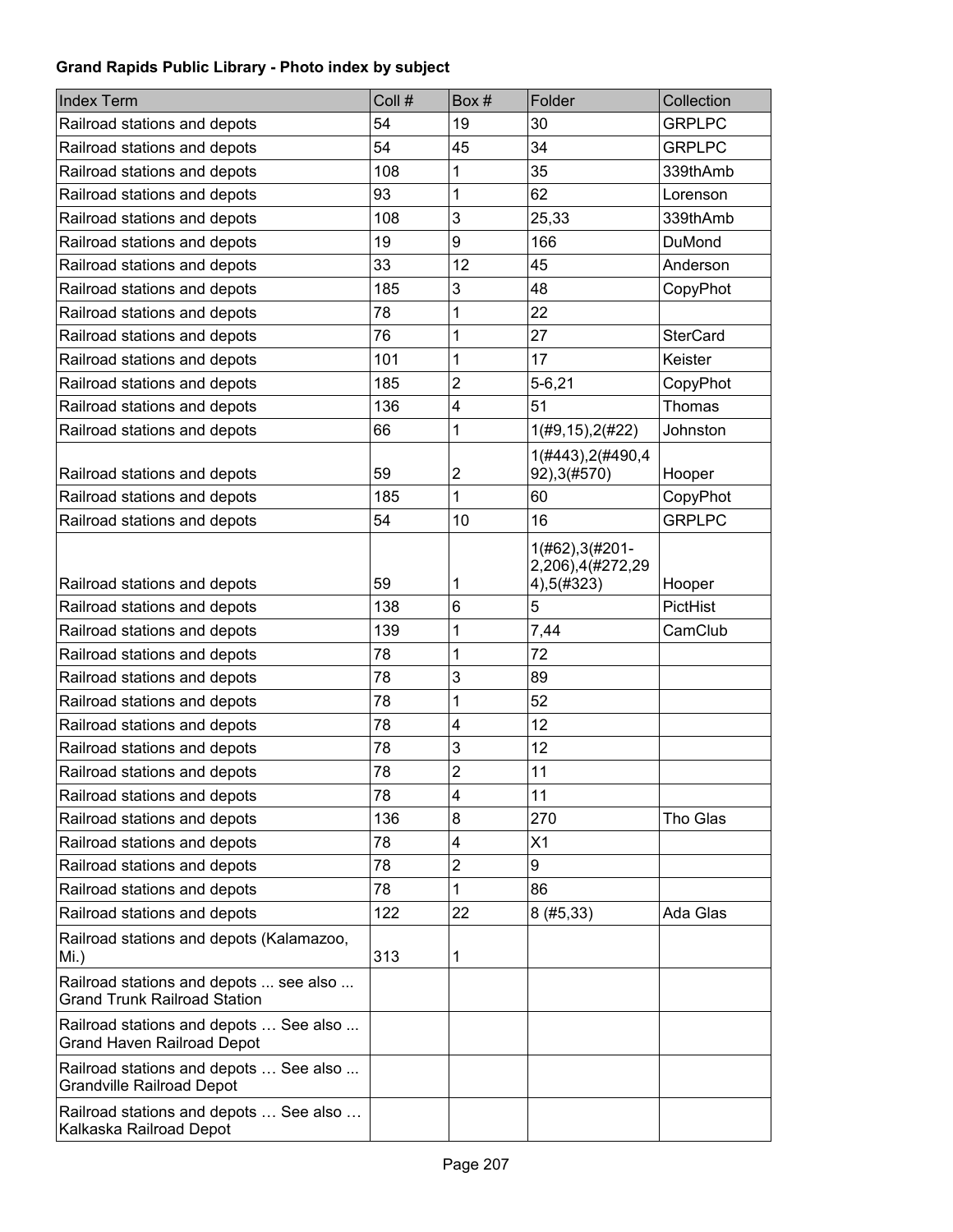| <b>Index Term</b>                                                                  | Coll # | Box#                      | Folder          | Collection    |
|------------------------------------------------------------------------------------|--------|---------------------------|-----------------|---------------|
| Railroad stations and depots  See also<br><b>Union Station</b>                     |        |                           |                 |               |
| Railroad stations and depots  see also:<br>Pennsylvannia Station (Pittsburgh, Pa.) |        |                           |                 |               |
| Railroad Swing Bridge                                                              | 69     | 1                         | 17              | VanVelde      |
| Railroad timecard                                                                  | 138    | 5                         | 13              | PictHist      |
| Railroad timetable                                                                 | 59     | 1                         | 5(#314)         | Hooper        |
| Railroads                                                                          | 46     | 25c                       | 11              | <b>GRCofC</b> |
| Railroads                                                                          | 54     | 42                        | 9               | <b>GRPLPC</b> |
| Railroads                                                                          | 54     | 6                         | $\overline{7}$  | <b>GRPLPC</b> |
| Railroads                                                                          | 138    | 5                         | 14              | PictHist      |
| Ralph Morse Furniture Co.                                                          | 84     | 19                        | 17              | <b>FMA</b>    |
| Ralph Morse Furniture Co.                                                          | 84     | 17                        | 22              | <b>FMA</b>    |
| Ramona                                                                             | 78     | 6                         | 1               |               |
| Ramona Bicycle Club                                                                | 59     | 3                         | 1(#787)         | Hooper        |
| Ramona Bicycle Club                                                                | 33     | 10                        | 18              | Anderson      |
| Ramona Park                                                                        | 141    | 10                        | 17              | <b>GRHSoc</b> |
| Ramona Park                                                                        | 194    | $\overline{2}$            | $34 - 41$       | Harring       |
| Ramona Park                                                                        | 185    | 3                         | 49              | CopyPhot      |
| Ramona Park                                                                        | 63     | 1                         | 14              | Vinkemul      |
| Ramona Park                                                                        | 194    | 3                         | $1 - 21, 27$    | Harring       |
| Ramona Park                                                                        | 77     | 1                         | 20              | Dautrich      |
| Ramona Park                                                                        | 54     | 48                        | 14              | <b>GRPLPC</b> |
| Ramona Park                                                                        | 69     | 1                         | 18              | VanVelde      |
| Ramona Park                                                                        | 89     | $\overline{c}$            | 117             | Swanlund      |
| Ramona Park                                                                        | 93     | 1                         | 63              | Lorenson      |
| Ramona Park                                                                        | 54     | 42                        | 10              | <b>GRPLPC</b> |
| Ramona Park                                                                        | 87     | 1                         | 16              | Cyanotyp      |
| Ramona Park                                                                        | 78     | $\overline{2}$            | 6               |               |
| Ramona Park                                                                        | 78     | $\ensuremath{\mathsf{3}}$ | 58              |               |
| Ramona Park                                                                        | 78     | 3                         | 89              |               |
| Ramona Park -- Boat Dock                                                           | 87     | 1                         | 15              | Cyanotyp      |
| Ramona Park -- Dance Pavilion                                                      | 18     | 4                         | 1(H129a)        | Fitch         |
| Ramona Park -- Dance Pavilion                                                      | 93     | 1                         | 63              | Lorenson      |
| Ramona Park -- Dance Pavilion                                                      | 18     | 1                         | 8(#88)          | Fitch         |
| Ramona Park -- Dance Pavilion                                                      | 59     | $\overline{2}$            | 2(#564)         | Hooper        |
| Ramona Park -- Dance Pavilion                                                      | 18     | 3                         | 3(#244)         | <b>Fitch</b>  |
| Ramona Park -- Theater                                                             | 194    | 3                         | $15 - 18$       | Harring       |
| Ramona Park -- Theater                                                             | 141    | 11                        | $\overline{2}$  | <b>GRHSoc</b> |
| Ramona Park -- Theater                                                             | 194    | $\overline{2}$            | 35-6,71         | Harring       |
| Ramona Park Railroad                                                               | 43     | $\overline{2}$            | 1(#362)         | Morris        |
| Ramona Park. Dancing Pavilion                                                      | 78     | 3                         | 58              |               |
| Ramona Pavilion                                                                    | 78     | $\overline{\mathbf{4}}$   | X <sub>5</sub>  |               |
| Ramona Pavilion                                                                    | 78     | 3                         | 12 <sub>2</sub> |               |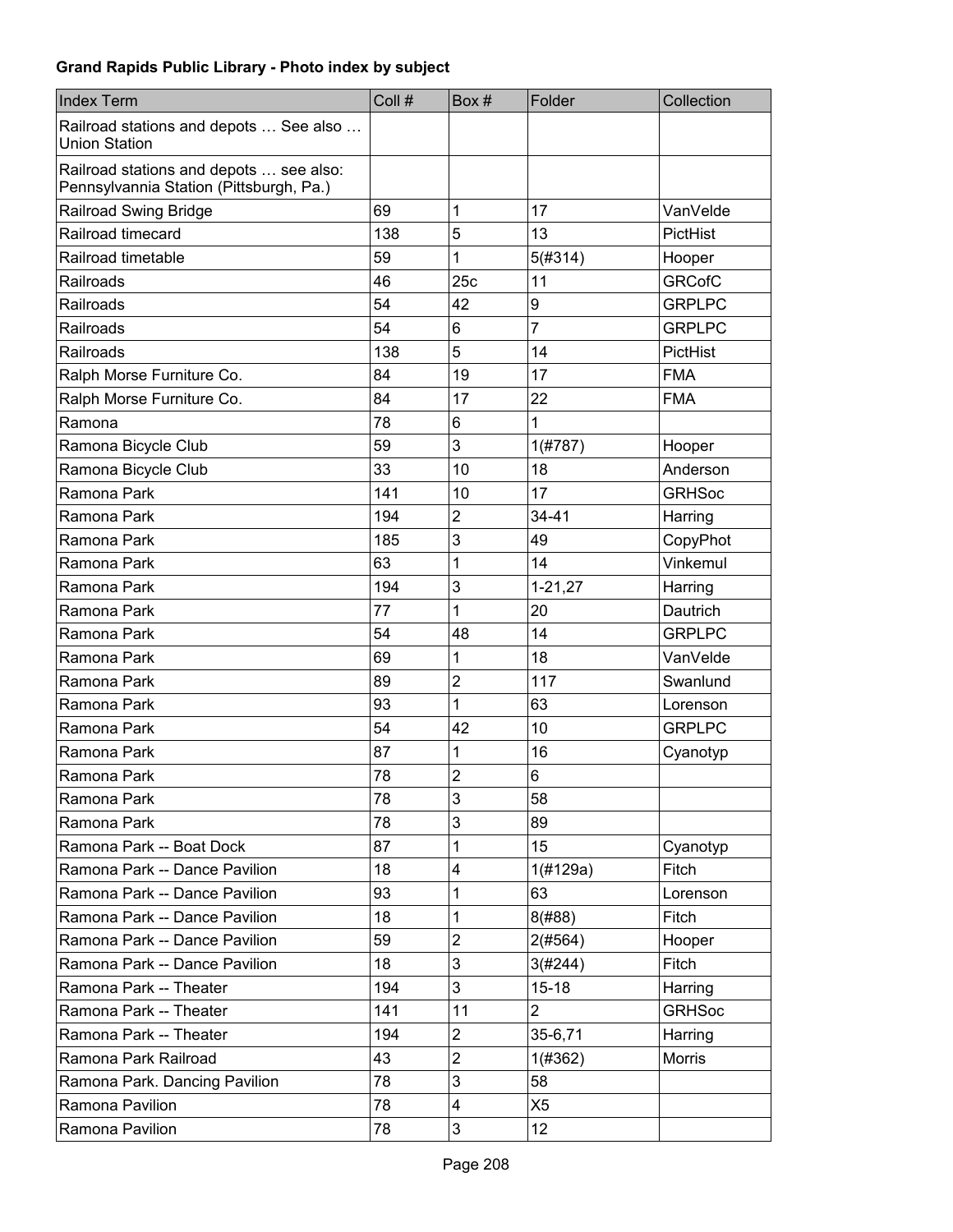| <b>Index Term</b>                       | Coll # | Box#                    | Folder           | Collection      |
|-----------------------------------------|--------|-------------------------|------------------|-----------------|
| Ramona Theatre                          | 78     | 4                       | X <sub>6</sub>   |                 |
| Ramona Theatre                          | 78     | 3                       | 58               |                 |
| Ramona Theatre                          | 78     | 3                       | 59               |                 |
| Randall & Gilbert Building              | 185    | 3                       | 50               | CopyPhot        |
| Ransom Avenue views                     | 18     | 3                       | 1(#222)          | Fitch           |
| Ransom Avenue views                     | 54     | 42                      | 11               | <b>GRPLPC</b>   |
| Ransom Avenue views                     | 66     | 1                       | 1(#20)           | Johnston        |
| Ransom Avenue views                     | 33     | 12                      | 52               | Anderson        |
| Ransom Avenue views                     | 91     | 3                       | p. 136           |                 |
| Ransom Avenue views                     | 91     | 3                       | p. 137           |                 |
| Ransom house                            | 54     | 42                      | 12               | <b>GRPLPC</b>   |
| Ransom Street views                     | 118    | 3                       | 4                |                 |
| <b>Ransom Street views</b>              | 118    | 3                       | 3                |                 |
| Ransom Tower construction               | 118    | 3                       | 32               |                 |
| <b>Ransom Towers</b>                    | 49     | 6                       | 22               | Glenn           |
| Ransom Towers construction              | 118    | 3                       | 8/80             |                 |
| Ransom Towers construction              | 118    | 3                       | 3/80             |                 |
| Rapid Engineering Inc.                  | 46     | 25c                     | 12               | <b>GRCofC</b>   |
| Rapid-Standard Company                  | 54     | 42                      | 13               | <b>GRPLPC</b>   |
| Rapistan Co.                            | 46     | 25c                     | 13               | <b>GRCofC</b>   |
| Rapistan Co.                            | 46     | 21 <sub>b</sub>         | 50               | <b>GRCofC</b>   |
| Rasch House (hotel)                     | 33     | 11                      | 25               | Anderson        |
| Rason & Dows, Furriers. Salesroom       | 78     | 6                       | $\mathbf{1}$     |                 |
| Rathbun house                           | 54     | 42                      | 14               | <b>GRPLPC</b>   |
| Rathbun house                           | 66     | 1                       | 3(#63)           | Johnston        |
| Rathbun House (hotel)                   | 18     | $\overline{2}$          | 1(#99)           | Fitch           |
| Rathbun House (hotel)                   | 18     | 3                       | 5(#295)          | Fitch           |
| Rathbun House (hotel)                   | 194    | $\overline{\mathbf{4}}$ | 15               | Harring         |
| Rathbun House (hotel)                   | 59     | $\overline{c}$          | 2(#484), 3(#595) | Hooper          |
| Rathbun House (hotel)                   | 33     | 11                      | 25               | Anderson        |
| Rathbun House (hotel)                   | 76     | 1                       | 53               | <b>SterCard</b> |
| Rauschenberger Funeral Home             | 93     | 1                       | 51               | Lorenson        |
| Rauschenberger Funeral Home             | 54     | 42                      | 15               | <b>GRPLPC</b>   |
| Rauschenberger-Walcott Funeral Home     | 177    | 1                       | 21               | <b>MDOT</b>     |
| Ray Watkins Grocery                     | 138    | 5                       | 15               | PictHist        |
| Rayfeld Carburetor Shop                 | 138    | 5                       | 16               | PictHist        |
| Raymond & Scranton Company              | 54     | 42                      | 16               | <b>GRPLPC</b>   |
| Real Estate Assessment Conference, 1951 | 46     | 25c                     | 14               | <b>GRCofC</b>   |
| Reburial rites, Fr. Wiekamp             | 159    | 1                       | 40               | Strohpl         |
| Receiving Hospital                      | 133    | $\overline{2}$          | 165-6            | NewsFoto        |
| Record players                          | 46     | 21c                     | 21               | <b>GRCofC</b>   |
| Red Brick Tavern                        | 78     | 3                       | 52               |                 |
| Red Cross headquarters, c.1918          | 141    | 10                      | 17               | <b>GRHSoc</b>   |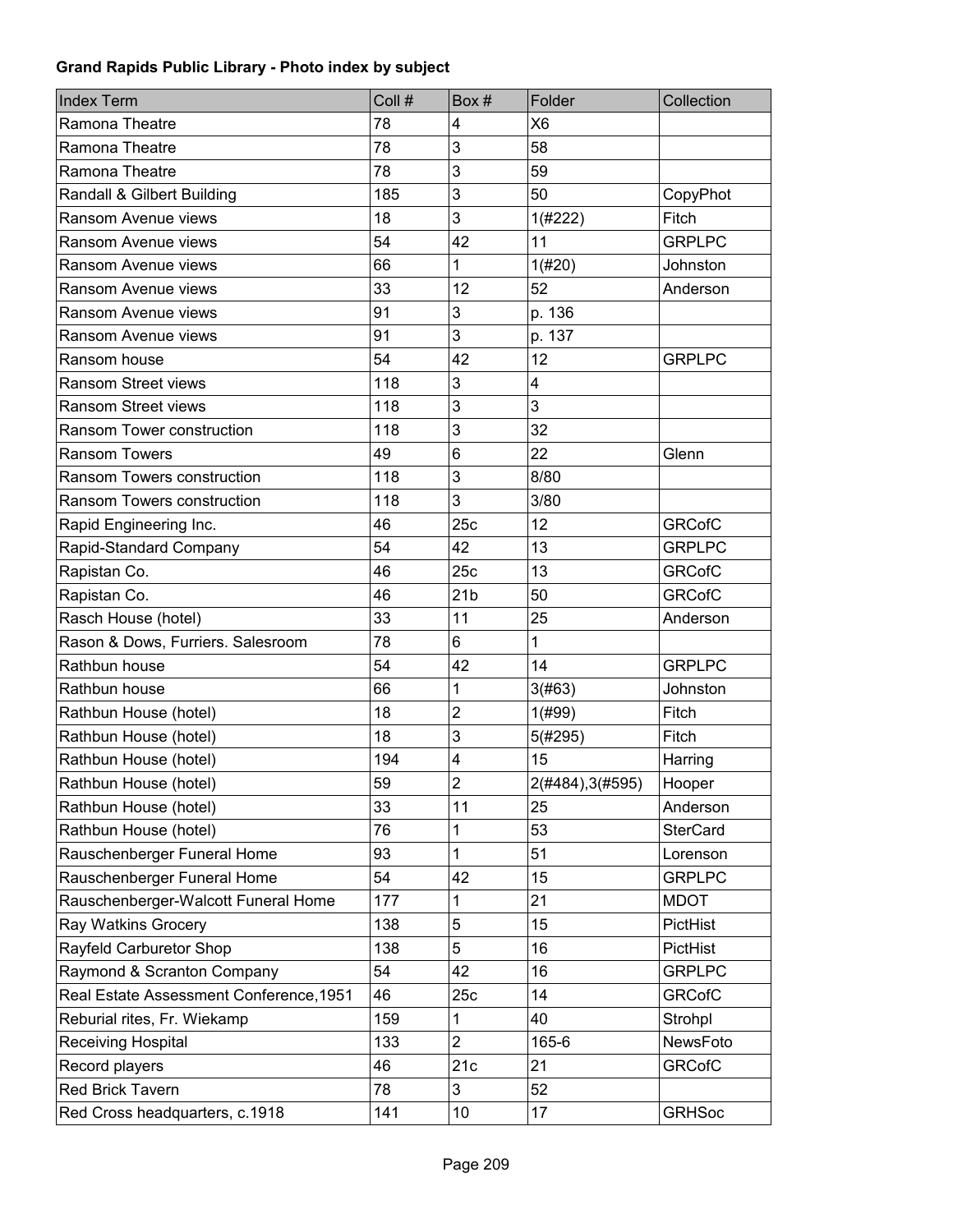| <b>Index Term</b>      | Coll # | Box #                   | Folder                     | Collection      |
|------------------------|--------|-------------------------|----------------------------|-----------------|
| Red Lobster restaurant | 46     | 25c                     | 15                         | <b>GRCofC</b>   |
| Red Scare, 1920s       | 43     | 1                       | 4(#168-<br>70), 7(#313-14) | <b>Morris</b>   |
| Redmon's Opera House   | 194    | $\overline{2}$          | 70                         | Harring         |
| Redmon's Opera House   | 185    | 3                       | 51                         | CopyPhot        |
| Reed City, MI          | 185    | 3                       | 52                         | CopyPhot        |
| Reeds Lake             | 66     | 1                       | $2(#43-5,58)$              | Johnston        |
| Reeds Lake             | 141    | 10                      | 17                         | <b>GRHSoc</b>   |
| Reeds Lake             | 18     | 3                       | 5(#279)                    | Fitch           |
| Reeds Lake             | 59     | 1                       | 2(#89,119),4(#27<br>5)     | Hooper          |
| <b>Reeds Lake</b>      | 76     | 1                       | 57,70                      | <b>SterCard</b> |
| <b>Reeds Lake</b>      | 89     | $\overline{2}$          | 118                        | Swanlund        |
| <b>Reeds Lake</b>      | 63     | 1                       | 14                         | Vinkemul        |
| <b>Reeds Lake</b>      | 139    | 1                       | 52                         | CamClub         |
| Reeds Lake             | 46     | 26 <sub>b</sub>         | $6\phantom{1}6$            | <b>GRCofC</b>   |
| Reeds Lake             | 33     | 12                      | 46                         | Anderson        |
| <b>Reeds Lake</b>      | 54     | 10                      | 19                         | <b>GRPLPC</b>   |
| <b>Reeds Lake</b>      | 54     | 42                      | 10,17                      | <b>GRPLPC</b>   |
| Reeds Lake             | 138    | 5                       | 17                         | <b>PictHist</b> |
| <b>Reeds Lake</b>      | 54     | 15                      | $\overline{2}$             | <b>GRPLPC</b>   |
| <b>Reeds Lake</b>      | 54     | 8                       | 25                         | <b>GRPLPC</b>   |
| <b>Reeds Lake</b>      | 199    |                         | boxes 3-5                  | Groff           |
| Reeds Lake             | 46     | 25c                     | 16                         | <b>GRCofC</b>   |
| <b>Reeds Lake</b>      | 78     | $\overline{2}$          | 43                         |                 |
| <b>Reeds Lake</b>      | 78     | 3                       | 58                         |                 |
| <b>Reeds Lake</b>      | 78     | $\overline{\mathbf{4}}$ | X <sub>5</sub>             |                 |
| Reeds Lake             | 78     | $\overline{\mathbf{4}}$ | X <sub>6</sub>             |                 |
| <b>Reeds Lake</b>      | 78     | $\overline{2}$          | 6                          |                 |
| Reeds Lake             | 91     | 3                       | p. 131                     |                 |
| Reeds Lake             | 91     | 3                       | p. 128                     |                 |
| Reeds Lake             | 91     | 3                       | p. 129                     |                 |
| Reeds Lake             | 78     | 5                       | 8                          |                 |
| Reeds Lake             | 78     | 3                       | 12 <sup>2</sup>            |                 |
| Reeds Lake             | 91     | 3                       | p. 130                     |                 |
| Reeds Lake             | 78     | 3                       | 60                         |                 |
| Reeds Lake             | 78     | $\overline{c}$          | 8                          |                 |
| Reeds Lake             | 78     | 6                       | 1                          |                 |
| Reed's Lake            | 91     | 1                       | $\overline{2}$             |                 |
| Reed's Lake            | 91     | $\overline{c}$          | $\overline{2}$             |                 |
| Reed's Lake            | 78     | 3                       | 59                         |                 |
| Reed's Lake            | 78     | 6                       | 1                          |                 |
| Reed's Lake            | 91     | 2                       | 5                          |                 |
| Reed's Lake            | 78     | 1                       | 41                         |                 |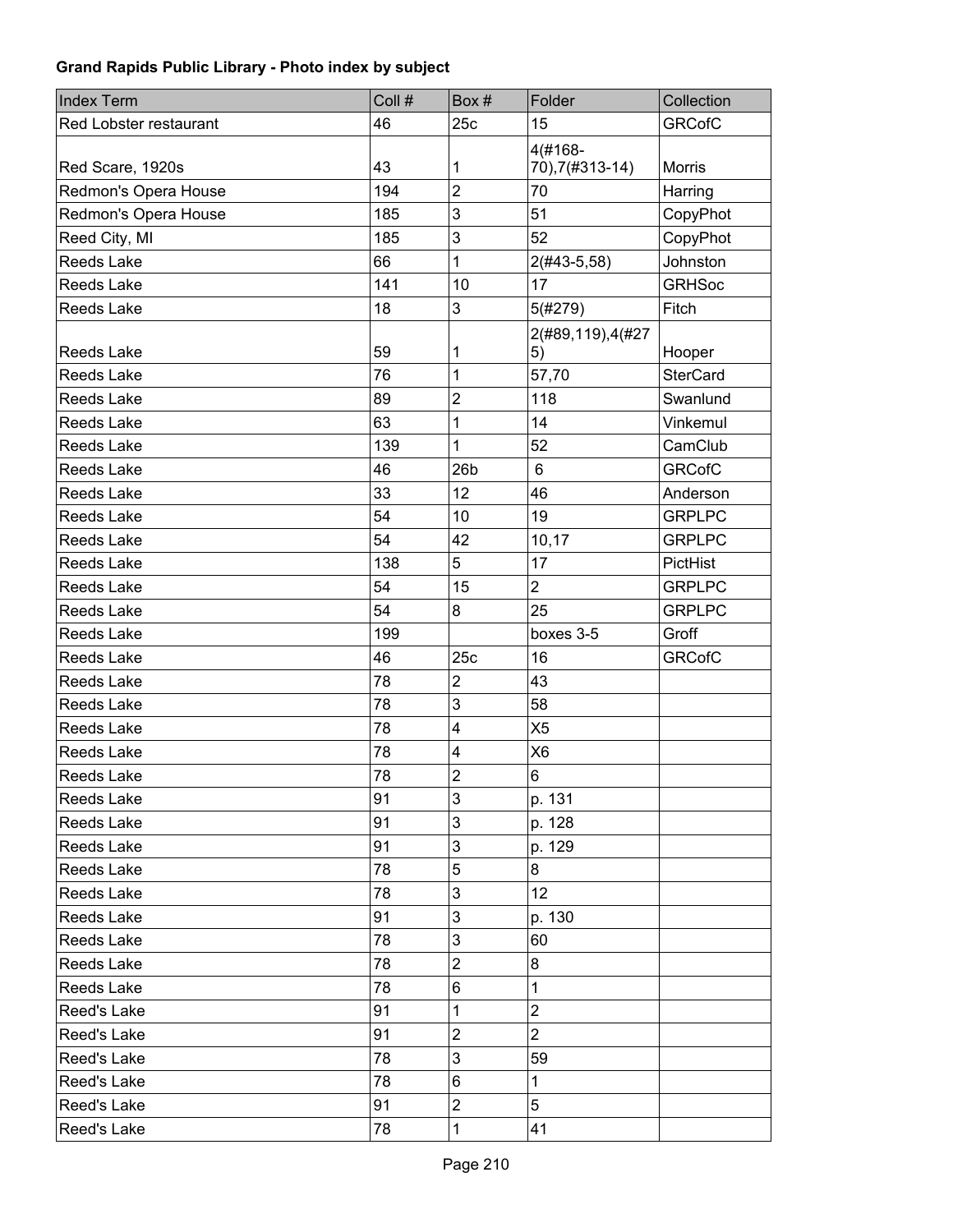| <b>Index Term</b>                 | Coll # | Box#                      | Folder         | Collection    |
|-----------------------------------|--------|---------------------------|----------------|---------------|
| Reed's Lake                       | 91     | 1                         | $\overline{2}$ |               |
| Reeds Lake -- Boat Dock           | 59     | 1                         | 1(#60)         | Hooper        |
| Reeds Lake -- Boat Dock           | 87     | 1                         | 21             | Cyanotyp      |
| Reeds Lake -- Miller's Landing    | 33     | 12                        | 46             | Anderson      |
| Reeds Lake -- Miller's Landing    | 18     | $\overline{c}$            | 5(#185)        | Fitch         |
| Reeds Lake -- Miller's Landing    | 59     | 1                         | 2(#97,99)      | Hooper        |
| Reeds Lake -- Miller's Landing    | 18     | 3                         | 4(#278)        | Fitch         |
| Reed's Lake Boulevard             | 78     | 3                         | 60             |               |
| Reeds Lake Dummy Line Railroad    | 59     | $\overline{2}$            | 2(#506)        | Hooper        |
| Reeds Lake Dummy Line Railroad    | 18     | $\overline{2}$            | 3(#163)        | Fitch         |
| Reeds Lake Street Railway         | 54     | 42                        | 18             | <b>GRPLPC</b> |
| Reeds Lake, Woodcliff Park        | 59     | 1                         | 2(#131)        | Hooper        |
| Reeds Lake, Balloon Race          | 78     | 3                         | 60             |               |
| Reeds Lake. Boat Livery           | 78     | 3                         | 60             |               |
| Reeds Lake. Japanese Night        | 78     | 3                         | 60             |               |
| Reed's Lake. Merry-go-round       | 78     | 6                         | $\mathbf{1}$   |               |
| Reeds Lake. Miniature Railway     | 78     | 3                         | 60             |               |
| Reed's Lake. Pavilion             | 78     | 3                         | 60             |               |
| Refineries                        | 46     | 25a                       | 30             | <b>GRCofC</b> |
| <b>Reformed Bible Institute</b>   | 78     | 3                         | 60.5           |               |
| Refrigerators                     | 46     | 24c                       | $\overline{7}$ | <b>GRCofC</b> |
| <b>Regent Theater</b>             | 54     | 42                        | 19             | <b>GRPLPC</b> |
| <b>Regent Theater</b>             | 138    | 5                         | 18             | PictHist      |
| Regent Theater -- Interior        | 138    | 5                         | 19             | PictHist      |
| <b>Regent Theatre</b>             | 78     | 3                         | 61             |               |
| Regional Breakfast, 1975          | 46     | 25c                       | 17             | <b>GRCofC</b> |
| <b>Register of Deeds</b>          | 141    | 10                        | 18             | <b>GRHSoc</b> |
| Reid-Blickley Auto Co.            | 78     | 3                         | 62             |               |
| Reindeer                          | 59     | $\overline{c}$            | 3(#622)        | Hooper        |
| Reliable Dye House                | 73     | 1                         | 28             | Cam Shop      |
| Reliable Dye House. Interiors     | 73     | 1                         | 28             | Cam Shop      |
| <b>REO Automobile</b>             | 59     | 1                         | 3(#207)        | Hooper        |
| Repair Shops                      | 67     | 1                         | 16             | Scrip L.      |
| Report from Washington Conference | 46     | 25c                       | 18             | <b>GRCofC</b> |
| Republican Party                  | 185    | 3                         | 53             | CopyPhot      |
| Republican Party                  | 185    | 4                         | 5              | CopyPhot      |
| <b>Rescue Missions</b>            | 133    | 1                         | 69,119         | NewsFoto      |
| <b>Reservation Road Sign</b>      | 50     | $\mathbf 2$               | 28             | <b>GRITC</b>  |
| Reserve Policeman                 | 159    | 1                         | 20             | Strohpl       |
| Reservoir Hill                    | 66     | 1                         | 1(#5)          | Johnston      |
| Reservoir Hill                    | 184    | 1                         | 29             | Darling       |
| Reservoir Hill                    | 185    | 3                         | 54             | CopyPhot      |
| Residence of A.J. Bowne           | 91     | $\ensuremath{\mathsf{3}}$ | p. 120         |               |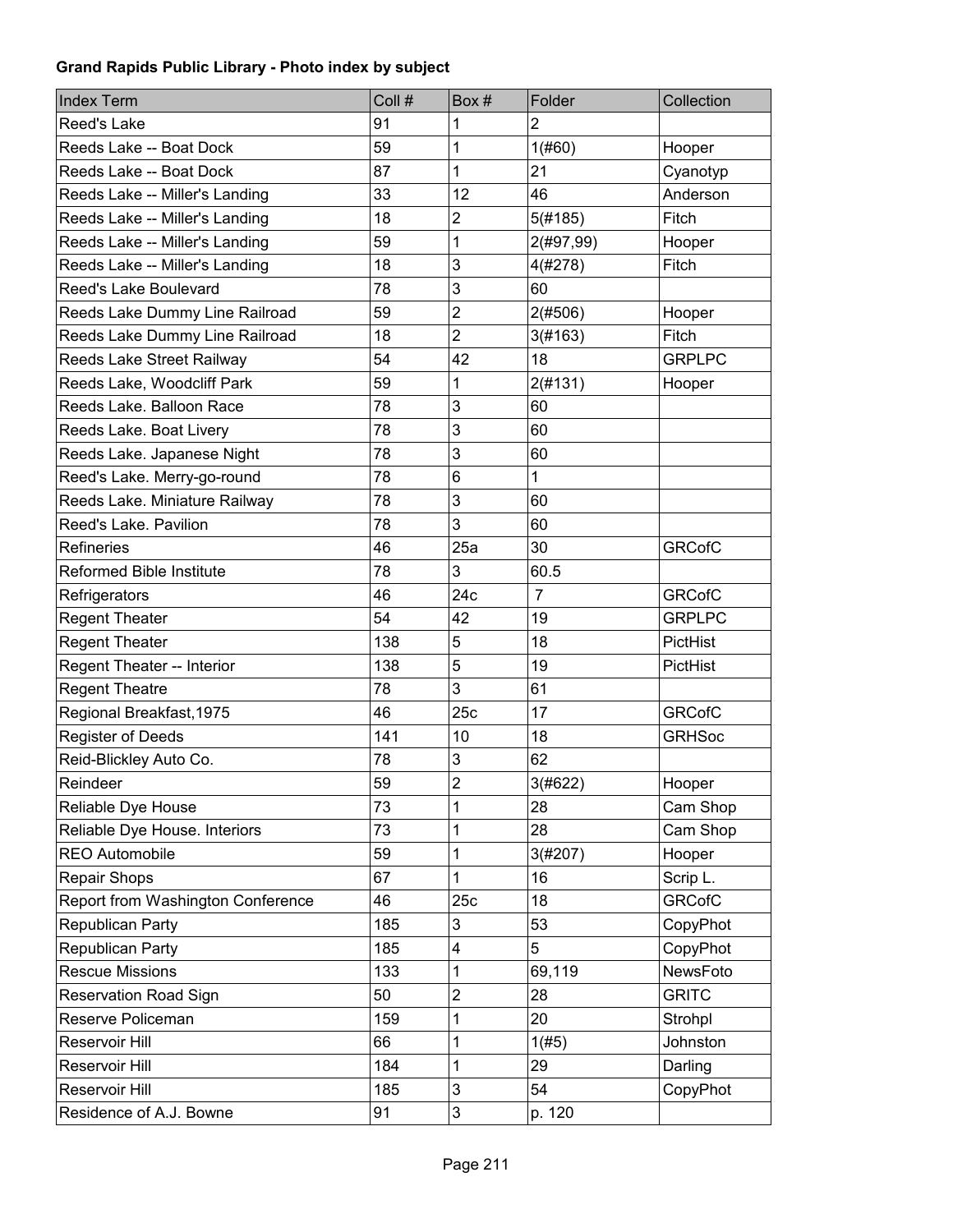| <b>Index Term</b>                 | Coll # | Box#           | Folder         | Collection    |
|-----------------------------------|--------|----------------|----------------|---------------|
| Residence of Abraham Pike         | 91     | 3              | p. 120         |               |
| Residence of C.M. Heald           | 91     | $\overline{2}$ | 8              |               |
| Residence of Charles Fox          | 91     | $\overline{2}$ | 5              |               |
| Residence of D.M. Amberg          | 91     | $\overline{2}$ | 4              |               |
| <b>Residence of David Leavitt</b> | 91     | 3              | p. 136         |               |
| Residence of Edmund B. Dikeman    | 91     | 3              | p. 122         |               |
| Residence of Edmund Dikeman       | 91     | 3              | p. 123         |               |
| Residence of Frank J. Adams       | 91     | 3              | p. 133         |               |
| Residence of Geo. W. Gay          | 91     | 1              | $\overline{7}$ |               |
| Residence of George W. Gay        | 91     | 3              | p. 126         |               |
| Residence of George W. Gay        | 91     | 3              | p. 127         |               |
| Residence of Harry Widdicomb      | 91     | 3              | p. 124         |               |
| Residence of Harvey P. Yale       | 91     | 3              | p. 118         |               |
| Residence of Henry Spring         | 91     | $\overline{2}$ | 5              |               |
| Residence of J.C. Holt            | 91     | 1              | 8              |               |
| Residence of John J. Belknap      | 91     | $\overline{2}$ | $\overline{7}$ |               |
| Residence of M. Shanahan          | 91     | $\overline{2}$ | 4              |               |
| <b>Residence of Martin Sweet</b>  | 91     | 3              | p. 123         |               |
| Residence of P.C. Campbell        | 91     | $\overline{2}$ | 8              |               |
| Residence of S.M. Lemon           | 91     | $\overline{2}$ | $\overline{7}$ |               |
| Residence of T. Stewart White     | 91     | 3              | p. 108         |               |
| Residence of Truman Lyon          | 91     | 3              | p. 120         |               |
| Residence of Wm. Thomas           | 136    | $\overline{7}$ | 214            | Tho Glas      |
| Residence of Wm. Widdicomb        | 91     | 1              | 9              |               |
| <b>Restaurants</b>                | 185    | 1              | $\overline{7}$ | CopyPhot      |
| <b>Restaurants</b>                | 89     | $\overline{2}$ | $5 - 6, 18$    | Swanlund      |
| <b>Restaurants</b>                | 138    | 5              | 7,20           | PictHist      |
| <b>Restaurants</b>                | 54     | 17             | 10             | <b>GRPLPC</b> |
| Restaurants                       | 138    | 4              | 6              | PictHist      |
| Restaurants                       | 133    | 1              | 49,75          | NewsFoto      |
| <b>Restaurants</b>                | 78     | 1              | 4              |               |
| <b>Restaurants</b>                | 78     | 1              | 28.5           |               |
| <b>Restaurants</b>                | 54     | 7              | 7,15           | <b>GRPLPC</b> |
| <b>Restaurants</b>                | 78     | 1              | 12             |               |
| <b>Restaurants</b>                | 151    | 3              | 9              | Welch         |
| Restaurants                       | 199    | 5              | $25 - 6$       | Groff         |
| Restaurants                       | 78     | 1              | 40.5           |               |
| <b>Restaurants</b>                | 78     | 1              | 60.25          |               |
| Restaurants                       | 78     | $\mathbf 2$    | 23.5           |               |
| Restaurants                       | 91     | 3              | p. 81          |               |
| Restaurants                       | 78     | $\mathbf 2$    | 13.10          |               |
| Restaurants - Interiors           | 78     | 1              | 28.5           |               |
| Restaurants - Interiors           | 78     | 1              | 44.5           |               |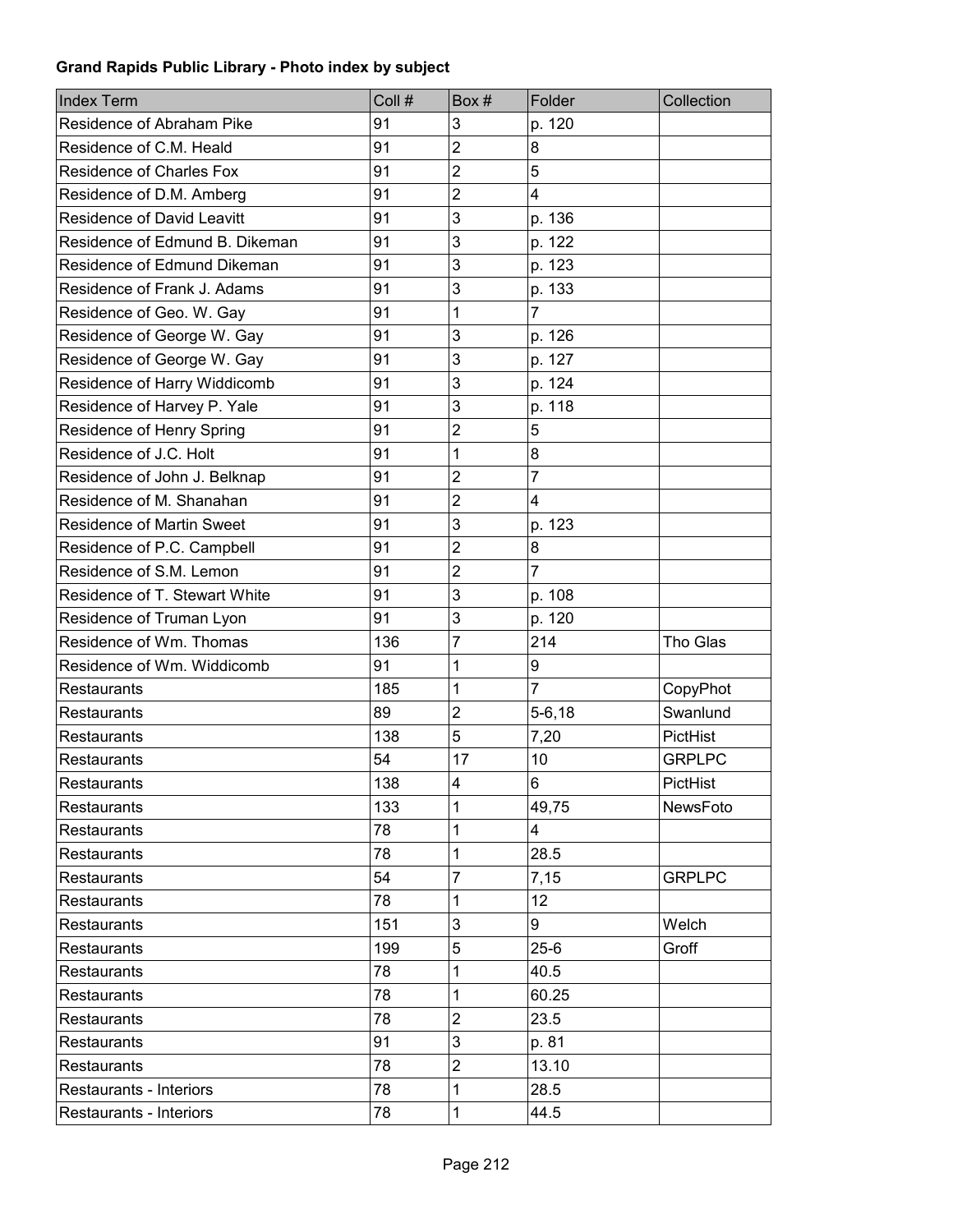| <b>Index Term</b>                 | Coll # | Box#           | Folder                  | Collection      |
|-----------------------------------|--------|----------------|-------------------------|-----------------|
| Restaurants - Interiors           | 78     | 1              | 61                      |                 |
| Restaurants -- Interiors          | 34     | 36             | 568                     | <b>KCHealth</b> |
| Restaurants -- Interiors          | 46     | 25c            | 19                      | <b>GRCofC</b>   |
| Restaurants (Grand Haven)         | 78     | 1              | 80                      |                 |
| Retail Department                 | 46     | 25c            | 20                      | <b>GRCofC</b>   |
| Retail sales class                | 46     | 25c            | 21                      | <b>GRCofC</b>   |
| Retail sales promotion program    | 46     | 25c            | 22                      | <b>GRCofC</b>   |
| Reuben Wheeler & Company Mill     | 33     | 10             | 17                      | Anderson        |
| Revco Discount Drug Center        | 118    | 3              | 92                      |                 |
| Reynold & Brown Sporting Goods    | 118    | 3              | 49                      |                 |
| Reynolds & Brown Sporting Goods   | 118    | 3              | 81                      |                 |
| Reynolds & Brown Sporting Goods   | 118    | 3              | 90                      |                 |
| Reynolds & Brown Sporting Goods   | 118    | 3              | 85                      |                 |
| Reynolds & Brown Sporting Goods   | 118    | 3              | 96                      |                 |
| Reynolds Asphalt Shingle Company  | 54     | 42             | 21                      | <b>GRPLPC</b>   |
| Reynolds Metals Co.               | 78     | 3              | 63                      |                 |
| Reynolds Metals Company           | 46     | 25c            | 23                      | <b>GRCofC</b>   |
| Reynolds Metals Company           | 54     | 42             | 20                      | <b>GRPLPC</b>   |
| RFD buggy                         | 122    | 1              | $\overline{7}$          | Adaglass        |
| Ribbon cuttings                   | 46     | 27             | 3                       | <b>GRCofC</b>   |
| Rice & Moore grocery              | 59     | $\overline{2}$ | 2(#459)                 | Hooper          |
| Rice & Moore Grocery              | 54     | 42             | 22                      | <b>GRPLPC</b>   |
| Rice & Moore Grocery              | 18     | 3              | 3(#242)                 | Fitch           |
| Rice & Moore Grocery              | 33     | 10             | 17                      | Anderson        |
| Rice harvesting                   | 50     | 3              | 35                      | <b>GRITC</b>    |
| Rice Veneer & Lumber Co.          | 73     | 1              | 10                      | Camera S        |
| <b>Richard Allen Home</b>         | 113    | 3              | 38                      | <b>BlackHst</b> |
| <b>Richards Company</b>           | 54     | 4              | $\overline{\mathbf{c}}$ | <b>GRPLPC</b>   |
| <b>Richards Tow Truck</b>         | 138    | 5              | 21                      | PictHist        |
| <b>Richardson Brick Valley</b>    | 122    | $\overline{7}$ | 5(#2, 34)               | Ada Glas        |
| <b>Richardson Brick Valley</b>    | 122    | 22             | 7(#5, 32)               | Ada Glas        |
| <b>Richerson Brick Valley</b>     | 122    | 2              | 34                      | Adaglass        |
| <b>Richerson Brick Valley</b>     | 122    | 5              | 32                      | Adaglass        |
| Richmond Bros. display            | 46     | 23a            | 34                      | <b>GRCofC</b>   |
| <b>Richmond Park</b>              | 78     | 3              | 63.25                   |                 |
| <b>Richmond Park Project</b>      | 67     | $\overline{2}$ | 1                       | Scrip L.        |
| Ridge Route, CA                   | 108    | 3              | 114                     | 339thAmb        |
| Ridgeview Jr. High School         | 46     | 25c            | 24                      | <b>GRCofC</b>   |
| Rindge, Kalmbach, Logie Company   | 73     | 1              | 21                      | Cam Shop        |
| Ringe, Kalmbach and Logie Company | 59     | 3              | 1(#774)                 | Hooper          |
| <b>Ringling Brothers Circus</b>   | 69     | 1              | 19                      | VanVelde        |
| Ringuette house                   | 93     | 1              | 17                      | Lorenson        |
| <b>Rink Building</b>              | 54     | 45             | 3                       | <b>GRPLPC</b>   |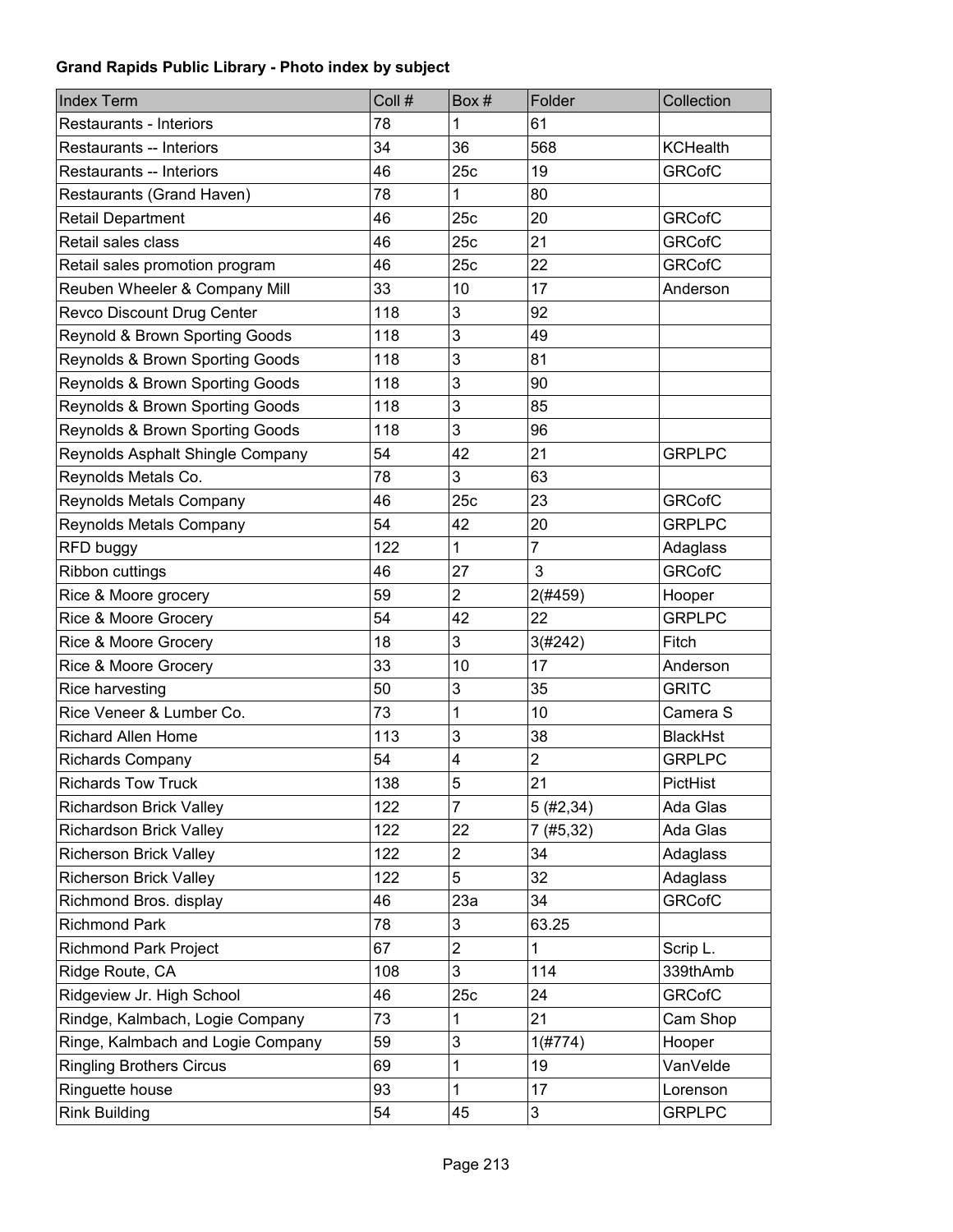| <b>Index Term</b>                | Coll # | Box#                    | Folder             | Collection      |
|----------------------------------|--------|-------------------------|--------------------|-----------------|
| <b>Rink Building</b>             | 66     | 1                       | 2(#23)             | Johnston        |
| Rio De Janeiro, Brazil           | 133    | $\overline{c}$          | 167                | <b>NewsFoto</b> |
| River Boats  See  Steamboats     |        |                         |                    |                 |
| <b>River Street Views</b>        | 78     | $\overline{2}$          | 62                 |                 |
| <b>Rivers</b>                    | 139    | 1                       | 2,8                | CamClub         |
| <b>Rivers</b>                    | 122    | $\overline{2}$          | $40 - 1$           | Adaglass        |
| <b>Rivers</b>                    | 135    | $\overline{7}$          | $21 - 2$           | Lee             |
| <b>Rivers</b>                    | 54     | 42                      | 23                 | <b>GRPLPC</b>   |
| <b>Rivers</b>                    | 122    | 1                       | 5                  | Adaglass        |
| <b>Rivers</b>                    | 8      | 13                      | 11                 | <b>Russell</b>  |
| <b>Rivers</b>                    | 91     | 1                       | 4                  |                 |
| <b>Rivers</b>                    | 91     | 1                       | 5                  |                 |
| Riverside County, CA Library     | 109    | 9                       | 10                 | Library         |
| Riverside Elementary Park School | 46     | 25c                     | 25                 | <b>GRCofC</b>   |
| Riverside Lumber Company         | 43     | 1                       | 3(#118)            | <b>Morris</b>   |
| <b>Riverside Park</b>            | 67     | $\overline{2}$          | $\overline{2}$     | Scrip L.        |
| <b>Rix Robinson Trading Post</b> | 54     | 42                      | 26                 | <b>GRPLPC</b>   |
| Road closed barriers             | 46     | 25c                     | 26                 | <b>GRCofC</b>   |
| Road construction                | 184    | $\mathbf 1$             | 9,30,36-41         | Darling         |
|                                  |        |                         | 1(#389-99), 2(406- |                 |
| Road construction                | 43     | $\boldsymbol{2}$        | 7)                 | Morris          |
| Road construction                | 59     | $\mathbf{1}$            | 3(#173)            | Hooper          |
| Road construction                | 54     | 14                      | $9 - 10$           | <b>GRPLPC</b>   |
| Road construction                | 54     | 45                      | 30                 | <b>GRPLPC</b>   |
| Road construction                | 54     | 19                      | 35                 | <b>GRPLPC</b>   |
| Road grading                     | 122    | $\overline{c}$          | 47                 | Adaglass        |
| Road grading                     | 138    | 5                       | 23                 | PictHist        |
| Road grading                     | 122    | 1                       | 36                 | Adaglass        |
| Road grading                     | 122    | 3                       | 6 (#36)            | Ada Glas        |
| Road grading                     | 122    | 8                       | 3(#2, 47)          | Ada Glas        |
| Roadbuilding machinery           | 43     | 1                       | 1(#366)            | Morris          |
| Roads                            | 138    | 5                       | 22                 | PictHist        |
| Roads                            | 122    | $\overline{\mathbf{c}}$ | $43-6$             | Adaglass        |
| Roads                            | 78     | 1                       | 52                 |                 |
| Roads                            | 122    | 8                       | 2(#2,46)           | Ada Glas        |
| Roads                            | 122    | 8                       | 1(#2,45)           | Ada Glas        |
| Roads                            | 122    | $\overline{7}$          | 15 (#2,44)         | Ada Glas        |
| Roads                            | 122    | $\overline{7}$          | 14 (#2,43)         | Ada Glas        |
| Roadway Express Co.              | 46     | 25c                     | 27                 | <b>GRCofC</b>   |
| Roasts                           | 129    | 14                      | 17                 | Rotary          |
| Robert Smith Motor Co.           | 46     | 25c                     | 28                 | <b>GRCofC</b>   |
| Robert W. Irwin Co. -- interior  | 84     | 21                      | 11                 | <b>FMA</b>      |
| Robinson (W.G.) Designs          | 54     | 42                      | 25                 | <b>GRPLPC</b>   |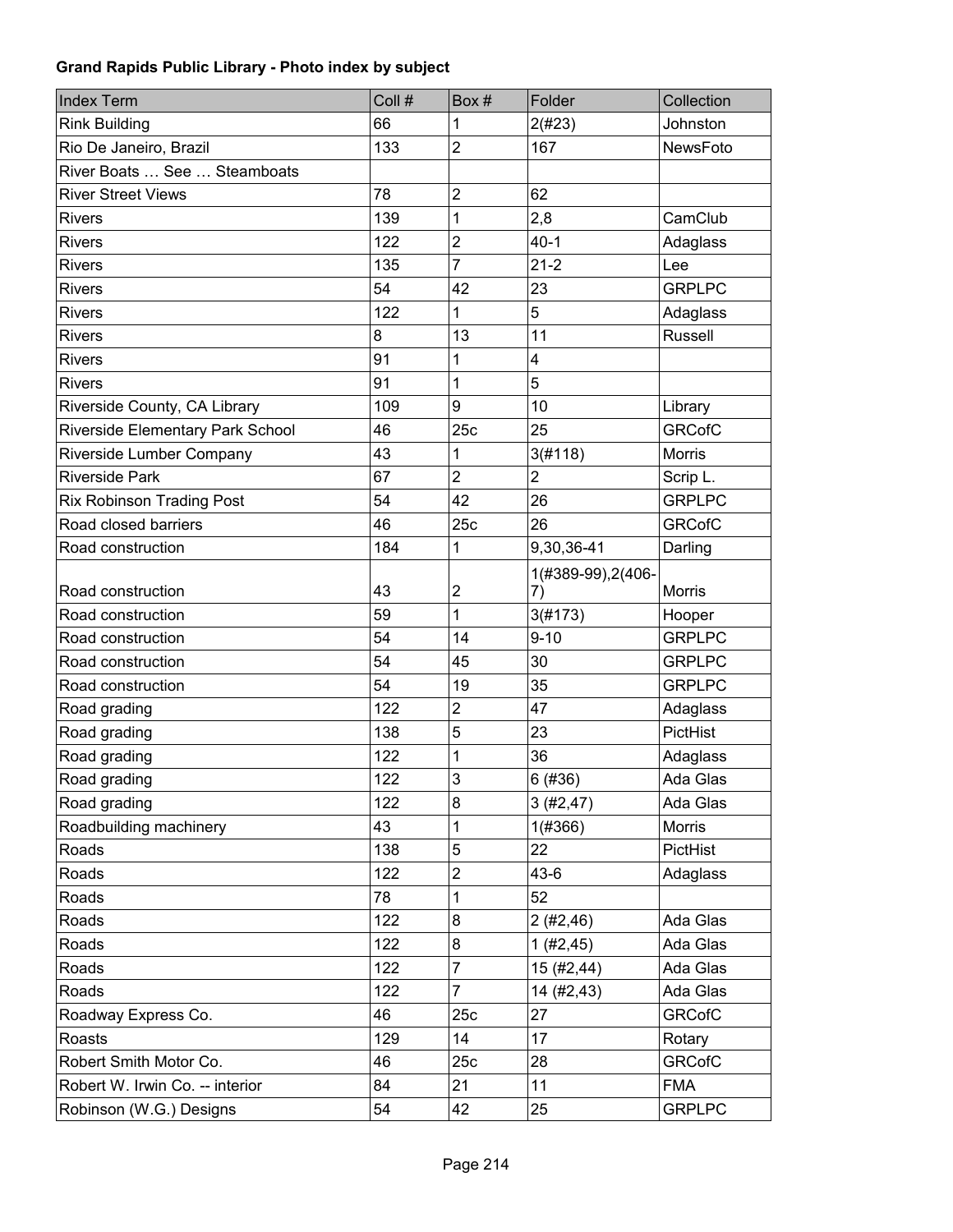| <b>Index Term</b>                                | Coll # | Box #          | Folder         | Collection      |
|--------------------------------------------------|--------|----------------|----------------|-----------------|
| Robinson house                                   | 87     | 1              | 27             | Cyanotyp        |
| Robinson Road views                              | 87     | 1              | 17             | Cyanotyp        |
| <b>Robinson Road Views</b>                       | 78     | 3              | 63.5           |                 |
| <b>Robinson Trading Post</b>                     | 54     | 42             | 26             | <b>GRPLPC</b>   |
| Robinson, Rix farm                               | 185    | 3              | 55             | CopyPhot        |
| Rocket -- Nike                                   | 133    | $\overline{c}$ | 168            | NewsFoto        |
| <b>Rocket -- Nike Hercules</b>                   | 133    | $\overline{2}$ | 169            | <b>NewsFoto</b> |
| Rockford, MI                                     | 54     | 42             | 24             | <b>GRPLPC</b>   |
| Rockford, MI                                     | 74     | 28             | 25             | <b>Brewer</b>   |
| Rockford, MI State Police Post                   | 133    | $\overline{2}$ | $170 - 1$      | NewsFoto        |
| Rodeos                                           | 46     | 28             | 6              | <b>GRCofC</b>   |
| Roger B.Chaffee Industrial Park                  | 46     | 26a            | 39             | <b>GRCofC</b>   |
| Rogers High School                               | 46     | 25c            | 30             | <b>GRCofC</b>   |
| Rogers house                                     | 93     | 1              | $\overline{2}$ | Lorenson        |
| Rogers Lane Elementary School                    | 46     | 25c            | 29             | <b>GRCofC</b>   |
| Rogers Plaza                                     | 54     | 42             | 27             | <b>GRPLPC</b>   |
| Rogers Plaza                                     | 138    | 5              | 24             | PictHist        |
| Rogers Plaza                                     | 78     | 3              | 66             |                 |
| Rogers School                                    | 133    | $\overline{2}$ | 172            | <b>NewsFoto</b> |
| Rolamport, France                                | 108    | 3              | 85             | 339thAmb        |
| Roller coasters                                  | 93     | 1              | 63             | Lorenson        |
| Roller coasters                                  | 194    | 3              | $\overline{7}$ | Harring         |
| Roman catholic churches                          | 50     | 3              | 33             | <b>GRITC</b>    |
| Roman catholic churches                          | 50     | $\overline{c}$ | 28             | <b>GRITC</b>    |
| Roman catholic churches                          | 18     | 3              | 1(#211)        | Fitch           |
| Romsey, France                                   | 108    | 3              | 47,86          | 339thAmb        |
| Rood Building                                    | 18     | 4              | 1(#124)        | Fitch           |
| Rood Building                                    | 54     | 21             | 9              | <b>GRPLPC</b>   |
| Roosevelt (F.D.R.) visit                         | 54     | 42             | 29             | <b>GRPLPC</b>   |
| Roosevelt Park Project                           | 67     | 2              | 3              | Scrip L.        |
| Rose Engraving Company  see<br>Rosepatch Company |        |                |                |                 |
| Rose Jewelers                                    | 46     | 25c            | 31             | <b>GRCofC</b>   |
| Rose marina                                      | 91     | 3              | p. 129         |                 |
| Roseberry-Henry Electric Co.                     | 73     | 1              | 40             | Cam Shop        |
| Roseberry-Henry Electric Co.Interiors            | 73     | 1              | 40             | Cam Shop        |
| Rose-Johnson                                     | 84     | 17             | 25             | <b>FMA</b>      |
| Rosepatch Company                                | 54     | 42             | 28             | <b>GRPLPC</b>   |
| Roses                                            | 122    | 4              | 16             | Adaglass        |
| Rose's Bathing Beach                             | 194    | 3              | $\overline{2}$ | Harring         |
| Ross's Pavilion                                  | 54     | 42             | 17             | <b>GRPLPC</b>   |
| Rotary International Reception                   | 129    | 14             | 18             | Rotary          |
| Row boats                                        | 87     | 1              | 29             | Cyanotyp        |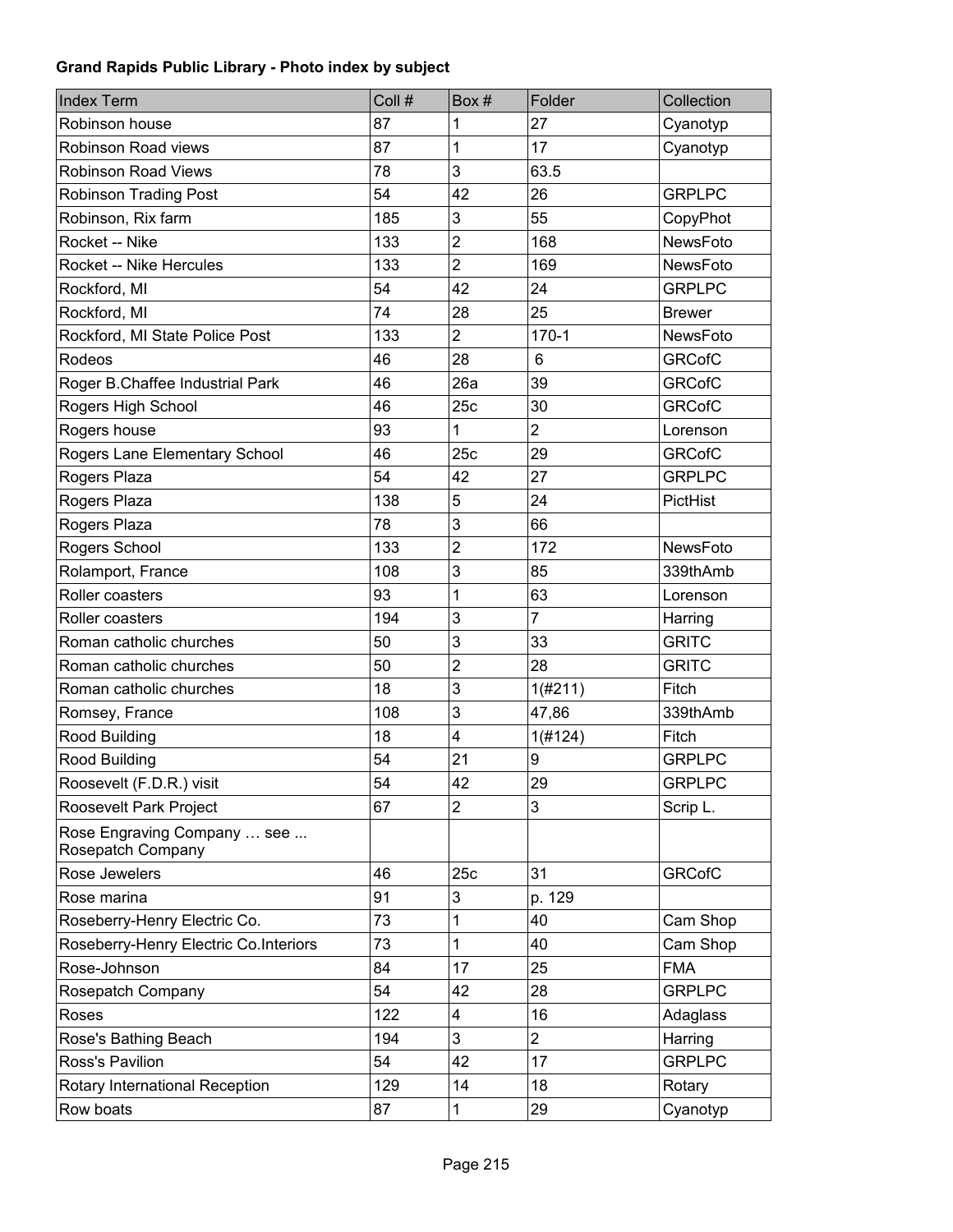| <b>Index Term</b>                         | Coll # | Box #          | Folder  | Collection      |
|-------------------------------------------|--------|----------------|---------|-----------------|
| Row boats                                 | 141    | 10             | 17      | <b>GRHSoc</b>   |
| Rowe Hotel                                | 89     | $\overline{2}$ | 102     | Swanlund        |
| Rowe Hotel                                | 54     | 42             | 30      | <b>GRPLPC</b>   |
| Rowe Hotel                                | 59     | $\overline{2}$ | 3(#599) | Hooper          |
| Rowe Hotel                                | 78     | $\overline{2}$ | 28      | <b>GRPost</b>   |
| Rowe Hotel                                | 91     | 3              | p. 55   |                 |
| Rowe Hotel                                | 78     | $\overline{2}$ | 61      |                 |
| Rowe Hotel -- Dining Room                 | 43     | 1              | 5(#235) | <b>Morris</b>   |
| Rowe house                                | 93     | 1              | 47      | Lorenson        |
| Rowing                                    | 185    | 1              | 88      | CopyPhot        |
| Royal Bank of Canada                      | 140    | $\overline{2}$ | 74      | Suchowol        |
| Royal Furniture Company                   | 84     | 21             | 5(#6)   | <b>FMA</b>      |
| Royal Gillette Photo Studio               | 194    | $\mathbf 2$    | 72      | Harring         |
| <b>Rudell Creamery.Interiors</b>          | 73     | 1              | 21      | Cam Shop        |
| Rural mail carrier                        | 185    | $\mathbf 2$    | 36      | CopyPhot        |
| <b>Rusche's Store</b>                     | 18     | 1              | 4(#38a) | Fitch           |
| <b>Rusche's Store</b>                     | 59     | 1              | 2(#75)  | Hooper          |
| <b>Rusche's Store</b>                     | 66     | 1              | 4(#95)  | Johnston        |
| Russia                                    | 49     | 6              | 23      | Glenn           |
| Russo's Italian Restaurant and Esquire    |        |                |         |                 |
| <b>Barber Shop</b>                        | 46     | 25c            | 32      | <b>GRCofC</b>   |
| Ryerson Gift Acknowledgment               | 43     | $\overline{2}$ | 1(#364) | <b>Morris</b>   |
| <b>Ryerson Library</b>                    | 78     | 1              | 95      |                 |
| Ryerson Park. Fountain                    | 78     | 3              | 64      |                 |
| Ryskamp Grocery display                   | 138    | 5              | 25      | PictHist        |
| S.P.E.B.S.Q.S.A. Chorus                   | 159    | 1              | 41      | Strohpl         |
| S.P.E.B.S.Q.S.A. Great Lakes Invitational | 159    | 1              | 37      | Strohpl         |
| S.S. Kresge Co.                           | 118    | 3              | 112     |                 |
| S.S. Kresge Co.                           | 118    | 3              | 114     |                 |
| S.S. Kresge Co.                           | 118    | 3              | 113     |                 |
| S.S. Kresge Co.                           | 118    | 3              | 107     |                 |
| S.S. Kresge CoSee also Kresge's           | 0      |                |         |                 |
| S.S. Kresge Company                       | 109    | 14             | negs    | Library         |
| S.S. Kresge Company                       | 54     | 17             | 9       | <b>GRPLPC</b>   |
| S.S. Kresge Company                       | 59     | $\overline{2}$ | 3(#629) | Hooper          |
| S.S. Kresge Company -- Interior           | 138    | 3              | 41      | PictHist        |
| S.S. Zeppelin                             | 108    | 1              | 24      | 339thAmb        |
| Sack race                                 | 159    | 1              | 26      | Strohpl         |
| Sacred Heart Church                       | 43     | $\mathbf 2$    | 2(#434) | <b>Morris</b>   |
| Sacred Heart College and Academy          | 78     | 3              | 64.5    |                 |
| Saengerfest Hall                          | 18     | 3              | 3(#258) | Fitch           |
| Saengerfest Hall                          | 76     | 1              | 71      | <b>SterCard</b> |
| Saengerfest Hall                          | 66     | 1              | 3(#66)  | Johnston        |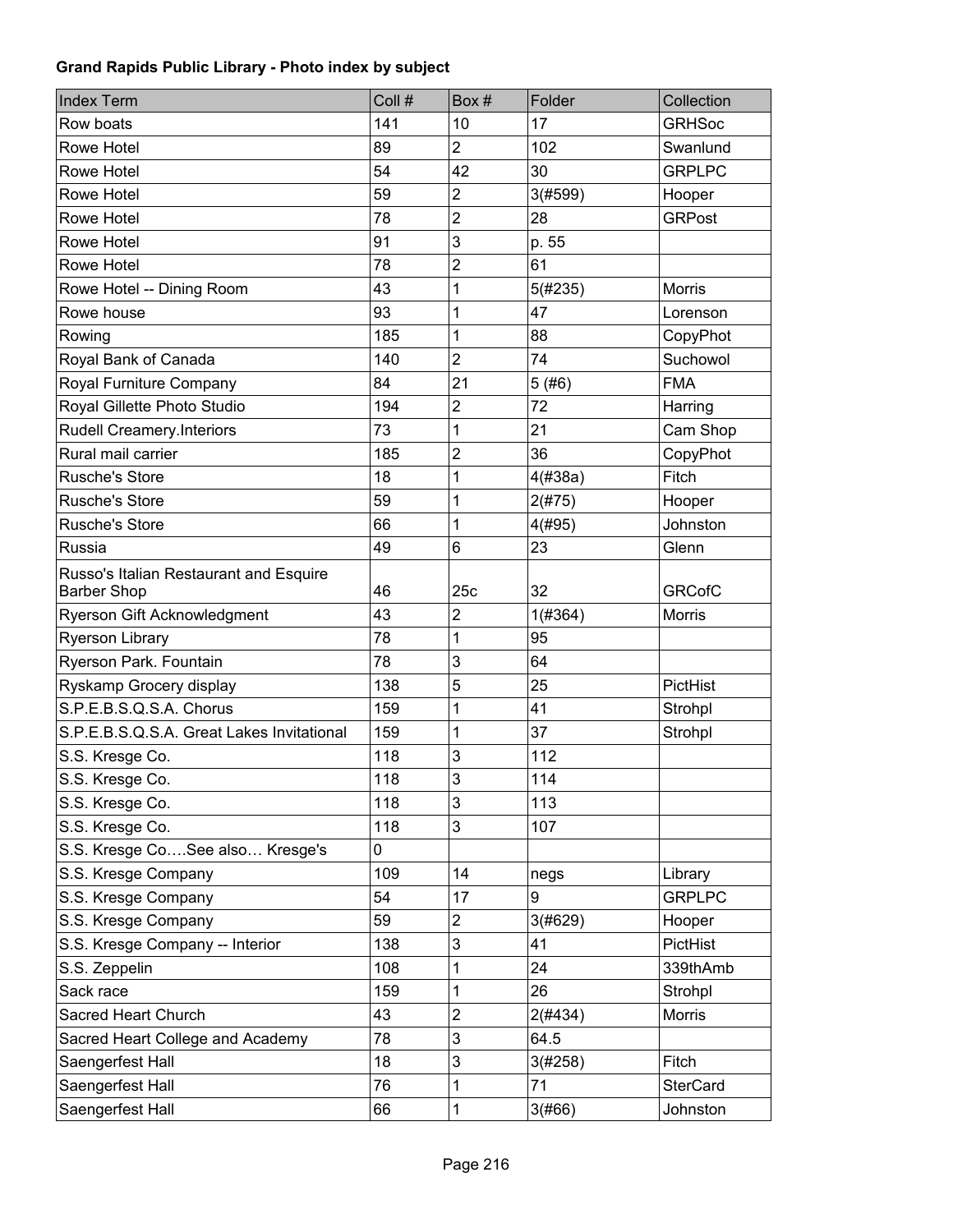| <b>Index Term</b>                         | Coll # | Box#                    | Folder                       | Collection    |
|-------------------------------------------|--------|-------------------------|------------------------------|---------------|
| Saengerfest Hall                          | 54     | 43                      | 1                            | <b>GRPLPC</b> |
| Saengerfest Parade                        | 54     | 43                      | $\overline{2}$               | <b>GRPLPC</b> |
| Safe combination works                    | 43     | 1                       | 1(#46)                       | Morris        |
| <b>Safety Award Winners</b>               | 46     | 25c                     | 33                           | <b>GRCofC</b> |
| Saginaw Chippewa Campground               | 50     | $\mathbf 2$             | 28                           | <b>GRITC</b>  |
| Saginaw Chippewa Wood Products Co.        | 50     | $\overline{2}$          | 28                           | <b>GRITC</b>  |
| Sailboats                                 | 27     | 13                      | box contents not<br>foldered | <b>Baxter</b> |
| Sailboats                                 | 54     | 43                      | 3                            | <b>GRPLPC</b> |
| Sailboats                                 | 136    | $\overline{2}$          | 52                           | Tho Glas      |
| Sailboats                                 | 136    | $\overline{2}$          | 45                           | Tho Glas      |
| Sailboats                                 | 136    | $\overline{2}$          | 48                           | Tho Glas      |
| Sailboats                                 | 136    | $\overline{2}$          | 49                           | Tho Glas      |
| <b>Sailboats</b>                          | 136    | $\overline{2}$          | 46                           | Tho Glas      |
| <b>Sailboats</b>                          | 136    | $\overline{2}$          | 47                           | Tho Glas      |
| Sailboats                                 | 78     | $\overline{2}$          | 57                           |               |
| Sailboats                                 | 78     | 3                       | 60                           |               |
| <b>Sailboats</b>                          | 136    | $\overline{2}$          | 50                           | Tho Glas      |
| Sailing                                   | 46     | 25c                     | 16                           | <b>GRCofC</b> |
| Sailing                                   | 46     | 26 <sub>b</sub>         | 6                            | <b>GRCofC</b> |
| Sailing                                   | 43     | $\overline{2}$          | 1(#363)                      | Morris        |
| Sailing                                   | 46     | 25c                     | 34                           | <b>GRCofC</b> |
| <b>Sailors</b>                            | 185    | $\overline{\mathbf{4}}$ | $\overline{7}$               | CopyPhot      |
| Saint Alphonsus Church                    | 78     | 3                       | 77.5                         |               |
| Saint Ciergues, France                    | 108    | 3                       | 87                           | 339thAmb      |
| Saint Germain, France                     | 108    | 3                       | 27                           | 339thAmb      |
| Saint Marys Hospital                      | 109    | 14                      | negs                         | Library       |
| Saint Marys Hospital                      | 59     | 2                       | 4(#733,738,739)              | Hooper        |
| Saint Marys Hospital                      | 133    | $\overline{c}$          | 185-6                        | NewsFoto      |
| Saint Marys Hospital                      | 89     | $\overline{2}$          | 131                          | Swanlund      |
| Saint Marys Hospital                      | 165    | $\overline{2}$          | 19                           | Bayne         |
| Saint Marys Hospital                      | 54     | 43                      | 12                           | <b>GRPLPC</b> |
| Saint Marys Hospital Smiley House         | 59     | $\overline{c}$          | 4(#734)                      | Hooper        |
| Saint Pons, France                        | 108    | 3                       | 88                           | 339thAmb      |
| Saint Satur, France                       | 108    | 3                       | 28,48,89                     | 339thAmb      |
| Saint Saturnin, France                    | 108    | 3                       | 29                           | 339thAmb      |
| <b>Saints Rest</b>                        | 54     | 43                      | 14                           | <b>GRPLPC</b> |
| Saladin Temple                            | 78     | $\overline{\mathbf{4}}$ | X7                           |               |
| Sales & Marketing Executive of the Year   | 46     | 25c                     | 35                           | <b>GRCofC</b> |
| Sales & Marketing Executives Sales Clinic | 46     | 25c                     | 36                           | <b>GRCofC</b> |
| Sales & Marketing Seattle Convention      | 46     | 25c                     | 37                           | <b>GRCofC</b> |
| <b>Sales Coaching Course</b>              | 46     | 25c                     | 38                           | <b>GRCofC</b> |
| <b>Sales Executives Club</b>              | 46     | 25c                     | 39-40                        | <b>GRCofC</b> |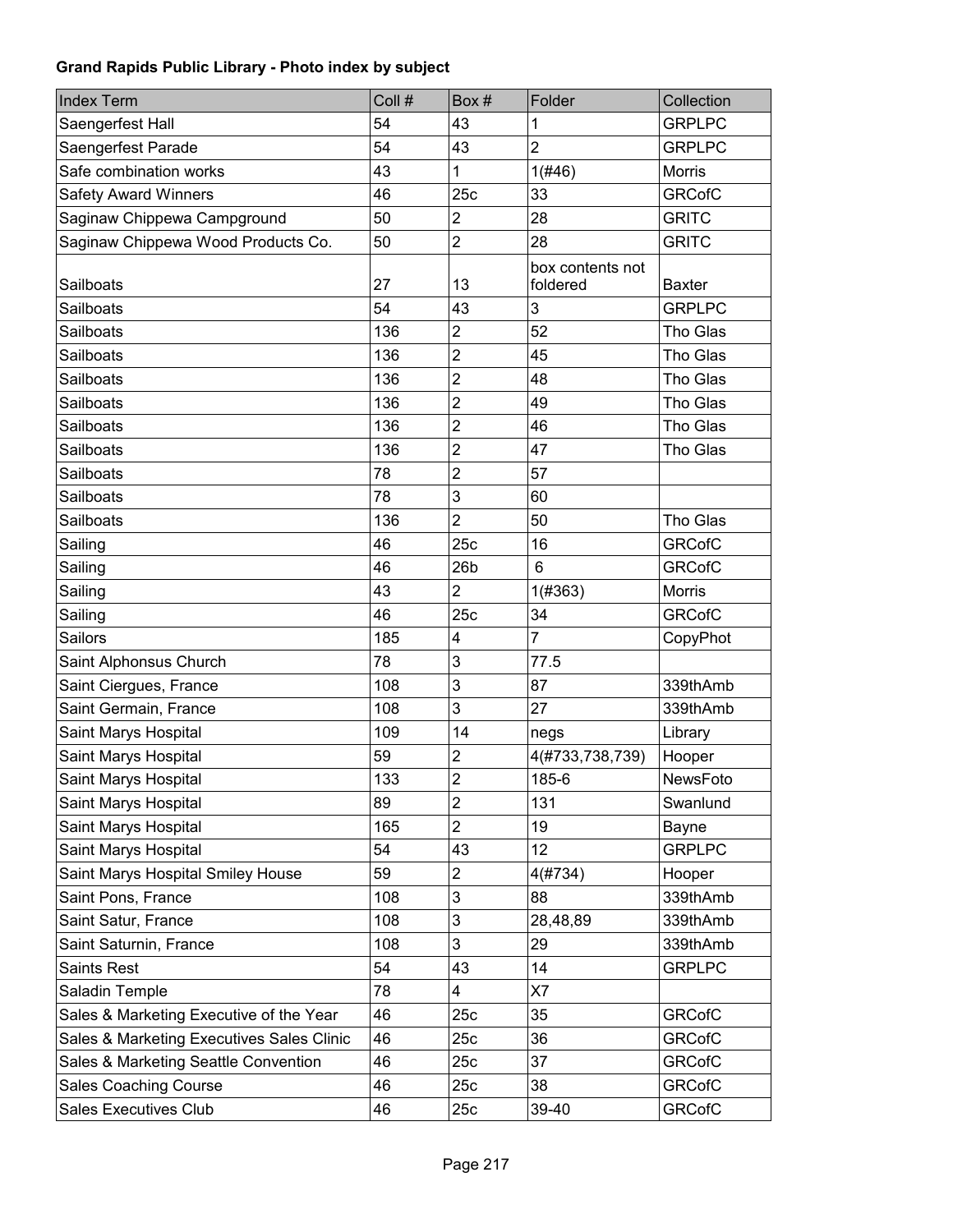| <b>SSES ESECutives Club Education</b>                       | Coll # | Box#           | Folder       | Collection    |
|-------------------------------------------------------------|--------|----------------|--------------|---------------|
| Committee                                                   | 46     | 25c            | 42           | <b>GRCofC</b> |
| <b>Sales Executives Club Sales Clinics</b>                  | 46     | 25c            | 41           | <b>GRCofC</b> |
| Sales Power Rally                                           | 46     | 26a            | $\mathbf{1}$ | <b>GRCofC</b> |
| Sales Training by Universeity of Michigan at<br><b>GRCC</b> | 46     | 26a            | 2            | <b>GRCofC</b> |
| Salesmen's Club                                             | 84     | 22             | 6            | <b>FMA</b>    |
| Saloons                                                     | 54     | 43             | 15           | <b>GRPLPC</b> |
| Saloons                                                     | 54     | 5              | 31           | <b>GRPLPC</b> |
| Saloons                                                     | 93     | 1              | 60           | Lorenson      |
| Saloons                                                     | 91     | 3              | p. 70        |               |
| Salute to Charles Sligh, Jr.                                | 46     | 26a            | 3            | <b>GRCofC</b> |
| Salute to Otto Seyferts                                     | 46     | 26a            | 4            | <b>GRCofC</b> |
| Salute to West Michigan                                     | 46     | 26a            | $5 - 16$     | <b>GRCofC</b> |
| <b>Salvation Army</b>                                       | 146    | 9              | 1            | Wells         |
| San Antonio, TX                                             | 74     | 28             | 26           | <b>Brewer</b> |
| San Francisco, CA                                           | 74     | 28             | 28           | <b>Brewer</b> |
| Sancerre, France                                            | 108    | 3              | 30,49,90,115 | 339thAmb      |
| Sand dunes (Grand Haven)                                    | 78     | 1              | 80           |               |
| Sand skiing                                                 | 159    | 1              | $2 - 3$      | Strohpl       |
| Sanford house                                               | 54     | 43             | 16           | <b>GRPLPC</b> |
| Sanford house                                               | 93     | 1              | 10           | Lorenson      |
| Sanitariums                                                 | 78     | 1              | 23           |               |
| Sanitariums                                                 | 59     | $\overline{2}$ | 3(#603)      | Hooper        |
| Sanitariums                                                 | 78     | 3              | 23           |               |
| Santa Claus                                                 | 46     | 26a            | 17           | <b>GRCofC</b> |
| Santa Claus and reindeer                                    | 59     | 3              | 1(#902)      | Hooper        |
| Santa Claus Girls                                           | 43     | 1              | 6(#280)      | <b>Morris</b> |
| Santa Claus Girls                                           | 54     | 43             | 17           | <b>GRPLPC</b> |
| Santa Claus Girls                                           | 59     | 3              | 1(#902)      | Hooper        |
| Santa Claus parade                                          | 195    | 23             | slides       | Jaycees       |
| Santa Claus parade                                          | 195    | 20             | $21 - 5$     | Jaycees       |
| Santa Claus parade                                          | 46     | 26a            | 18           | <b>GRCofC</b> |
| Saratoga Springs, NY                                        | 74     | 28             | 29           | <b>Brewer</b> |
| Sarret's                                                    | 185    | 3              | 60           | CopyPhot      |
| Sash, Window and Door Company                               | 54     | 43             | 18           | <b>GRPLPC</b> |
| Saugatuck Municipal Beach                                   | 46     | 26a            | 19           | <b>GRCofC</b> |
| Saugatuck, MI                                               | 54     | 43             | 19           | <b>GRPLPC</b> |
| Saugatuck, MI                                               | 111    | $\overline{c}$ | 2,20         | Blumensh      |
| Saugatuck, MI                                               | 77     | 1              | 21           | Dautrich      |
| Saugatuck, MI                                               | 78     | 3              | 65           |               |
| Sault Ste. Marie, MI                                        | 54     | 43             | 20           | <b>GRPLPC</b> |
| Sault Ste. Marie, MI                                        | 133    | $\overline{2}$ | 174          | NewsFoto      |
| Sault Ste. Marie, MI                                        | 46     | 23c            | 35           | <b>GRCofC</b> |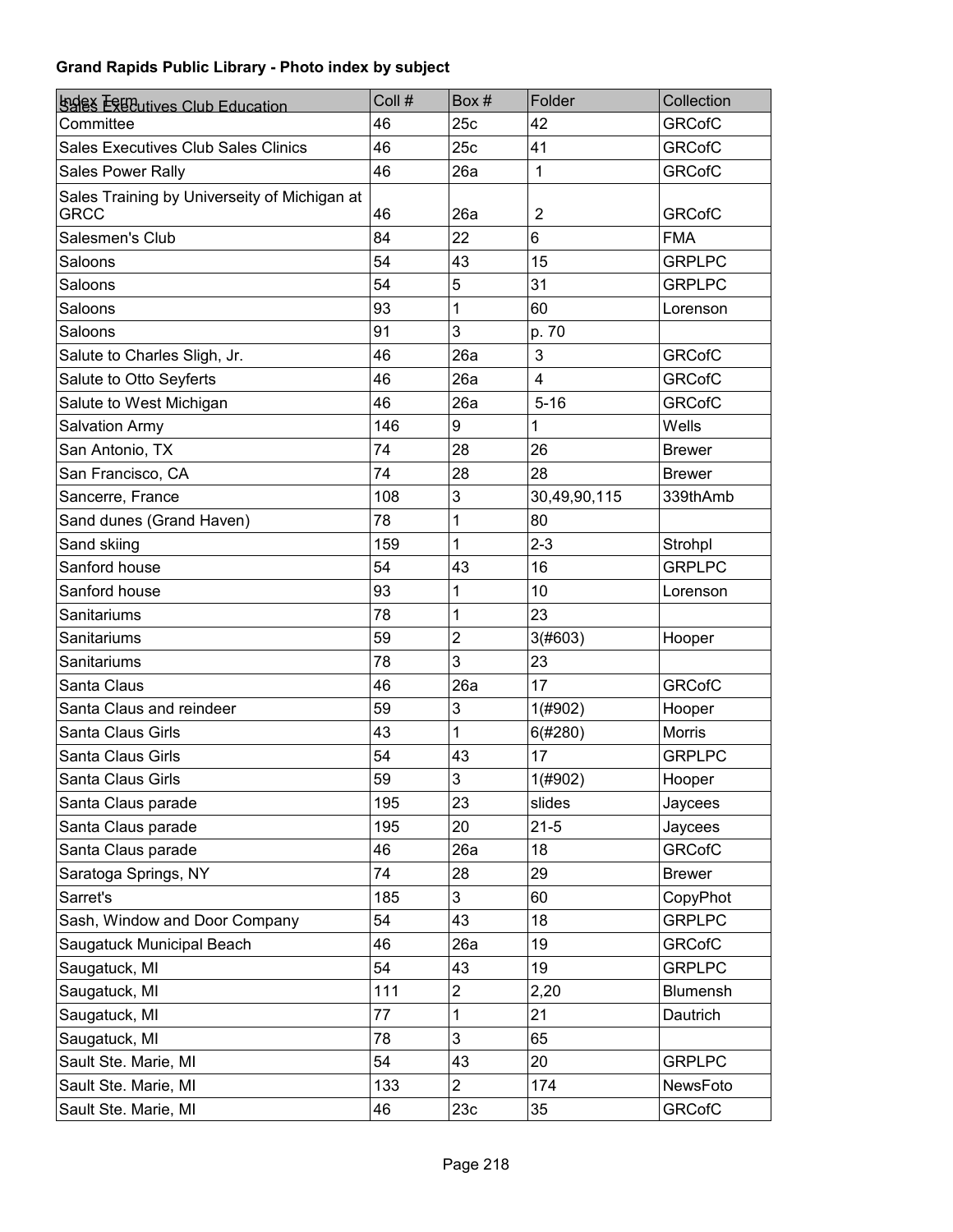| <b>Index Term</b>                   | Coll # | Box#                    | Folder                                  | Collection      |
|-------------------------------------|--------|-------------------------|-----------------------------------------|-----------------|
| Sault Ste. Marie, MI Locks          | 76     | 1                       | 72                                      | <b>SterCard</b> |
| Savoy Theater                       | 118    | 3                       | 105                                     |                 |
| Savoy Theater                       | 118    | 3                       | 107                                     |                 |
| Savoy Theater                       | 118    | 3                       | 110                                     |                 |
| Saw Mills. Grand River              | 59     | 1                       | 3(#200)                                 | Hooper          |
| Saxons Restaurant                   | 46     | 26a                     | 20                                      | <b>GRCofC</b>   |
| Sayre, PA                           | 108    | 3                       | 116                                     | 339thAmb        |
| <b>Scales</b>                       | 54     | 43                      | 21                                      | <b>GRPLPC</b>   |
| Scenes. Flora                       | 122    | 3                       | 37                                      | Adaglass        |
| Schensul's Cafeteria                | 78     | 3                       | 66                                      |                 |
| <b>Schmitts Blacksmith Shop</b>     | 18     | $\overline{2}$          | 1(#104), 3(#162)                        | Fitch           |
| Schneider Cigar Store               | 147    | 1                       | 14                                      | Schroed         |
| Schnitzelbank Restaurant            | 78     | 3                       | 67                                      |                 |
| Schnitzelbank Restaurant - Interior | 78     | 3                       | 67                                      |                 |
| School buildings                    | 313    | 1                       |                                         |                 |
| Schools                             | 66     | 1                       | $1(H11), 2(H37-40)$                     | Johnston        |
| Schools                             | 59     | 1                       | 3(#174,199,215),<br>4(#265), 5(#322)    | Hooper          |
| Schools                             | 50     | $\overline{c}$          | 20                                      | <b>GRITC</b>    |
| <b>Schools</b>                      | 19     | 9                       | 156                                     | DuMond          |
| Schools                             | 33     | 12                      | 49                                      | Anderson        |
| <b>Schools</b>                      | 71     | 1                       | 11                                      | Massey          |
| Schools                             | 78     | 1                       | 36                                      |                 |
| Schools                             | 133    | 2                       | 172, 177-8                              | NewsFoto        |
| Schools                             | 78     | 1                       | 24                                      |                 |
|                                     |        |                         |                                         |                 |
| Schools                             | 18     | $\overline{c}$          | 2(#121),6(#195-6) Fitch                 |                 |
| Schools                             | 18     | 3                       | 2(#224-5), (#275)                       | Fitch           |
| Schools                             | 186    | 1                       | 14                                      | <b>Pettis</b>   |
| Schools                             | 18     | 1                       | 1(#3), 4(#35), 7(#6)<br>5)              | Fitch           |
| Schools                             | 73     | 1                       | 30                                      | Cam Shop        |
| Schools                             | 93     | 1                       | 60                                      | Lorenson        |
| Schools                             | 59     | $\overline{\mathbf{c}}$ | 2(#527-<br>8,546,565-<br>$6)$ , 4(#716) | Hooper          |
| Schools                             | 59     | 3                       | $1($ #901)                              | Hooper          |
| Schools                             | 202    | 1                       | 106                                     | Symes           |
| Schools                             | 146    | 4                       | 6                                       | Wells           |
| Schools                             | 138    | 5                       | 2,29,39                                 | PictHist        |
| Schools                             | 138    | 4                       | 22,32                                   | PictHist        |
| Schools                             | 116    | 1                       | loose print                             | Erikson         |
| Schools                             | 165    | $\overline{\mathbf{c}}$ | 26                                      | Bayne           |
| Schools                             | 185    | $\overline{\mathbf{c}}$ | 19,35,58                                | CopyPhot        |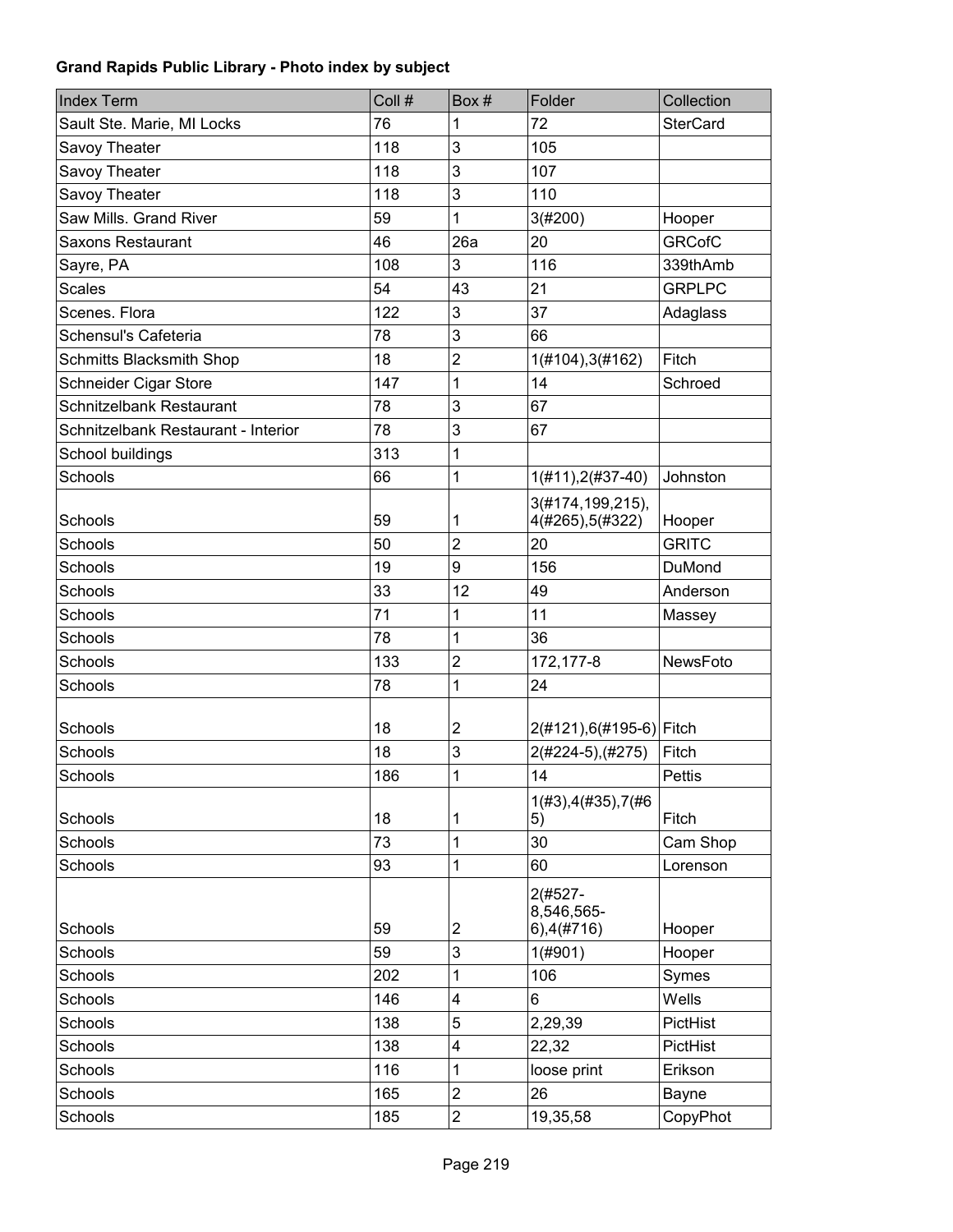| <b>Index Term</b> | Coll # | Box#                    | Folder                                                                  | Collection      |
|-------------------|--------|-------------------------|-------------------------------------------------------------------------|-----------------|
| Schools           | 177    | 1                       | 9                                                                       | <b>MDOT</b>     |
| Schools           | 177    | 1                       | 11                                                                      | Central         |
| Schools           | 194    | $\overline{c}$          | 9                                                                       | Harring         |
| Schools           | 70     | 1                       | 2,4                                                                     | Merrill         |
| Schools           | 108    | 3                       | 110                                                                     | 339thAmb        |
| Schools           | 46     | 26a                     | 21                                                                      | <b>GRCofC</b>   |
| Schools           | 89     | $\overline{\mathbf{c}}$ | $12,16-$<br>17,119,121-<br>2,126,138                                    | Swanlund        |
| Schools           | 76     | 1                       | 31,92                                                                   | <b>SterCard</b> |
| Schools           | 185    | 1                       | 50                                                                      | CopyPhot        |
| Schools           | 8      | 13                      | 12                                                                      | Russell         |
| Schools           | 138    | 3                       | 38                                                                      | PictHist        |
| Schools           | 133    | 1                       | $1,8-$<br>9, 16, 19, 21, 25, 40,<br>44,46,56-<br>7,68,77,83,132,1<br>35 | <b>NewsFoto</b> |
| Schools           | 122    | $\overline{2}$          | 48                                                                      | Adaglass        |
| Schools           | 43     | 1                       | 2(#70, 77)                                                              | <b>Morris</b>   |
| Schools           | 136    | 4                       | $\overline{7}$                                                          | Thomas          |
| Schools           | 54     | 15                      | 16                                                                      | <b>GRPLPC</b>   |
| Schools           | 54     | 46                      | $\overline{2}$                                                          | <b>GRPLPC</b>   |
| Schools           | 54     | 45                      | 26,32                                                                   | <b>GRPLPC</b>   |
| Schools           | 54     | 44                      | 3, 5, 16                                                                | <b>GRPLPC</b>   |
| Schools           | 54     | 43                      | 7,22,29                                                                 | <b>GRPLPC</b>   |
| Schools           | 54     | 42                      | 24                                                                      | <b>GRPLPC</b>   |
| Schools           | 54     | 21                      | 1                                                                       | <b>GRPLPC</b>   |
| <b>Schools</b>    | 54     | 20                      | 1,20                                                                    | <b>GRPLPC</b>   |
| Schools           | 54     | 19                      | 5                                                                       | <b>GRPLPC</b>   |
| Schools           | 54     | 47                      | 10                                                                      | <b>GRPLPC</b>   |
| Schools           | 54     | 16                      | 10                                                                      | <b>GRPLPC</b>   |
| Schools           | 54     | $\overline{7}$          | 9,24,33,43,45                                                           | <b>GRPLPC</b>   |
| Schools           | 54     | 13                      | 7                                                                       | <b>GRPLPC</b>   |
| Schools           | 54     | 10                      | 14,30                                                                   | <b>GRPLPC</b>   |
| Schools           | 54     | 9                       | 10,15                                                                   | <b>GRPLPC</b>   |
| Schools           | 54     | 6                       | 11                                                                      | <b>GRPLPC</b>   |
| Schools           | 77     | 1                       | 4,11                                                                    | Dautrich        |
| Schools           | 54     | 4                       | 1, 5, 8                                                                 | <b>GRPLPC</b>   |
| Schools           | 185    | 3                       | 56,59                                                                   | CopyPhot        |
| Schools           | 78     | 1                       | 47                                                                      |                 |
| Schools           | 141    | 10                      | $16 - 17$                                                               | <b>GRHSoc</b>   |
| Schools           | 54     | 17                      | 4,15,28                                                                 | <b>GRPLPC</b>   |
| Schools           | 50     | $\overline{\mathbf{c}}$ | 26                                                                      | <b>GRITC</b>    |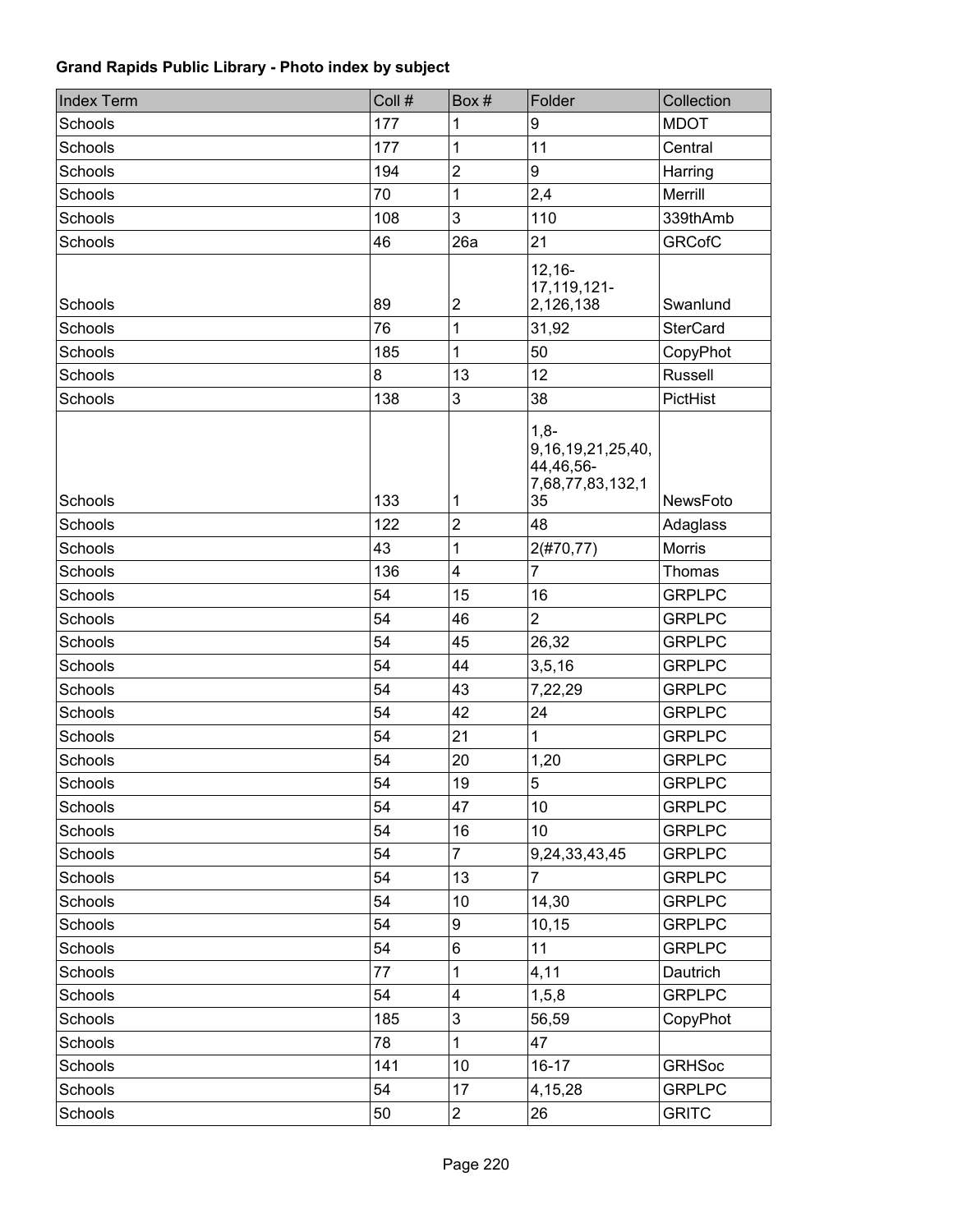| <b>Index Term</b> | Coll # | Box #                   | Folder                  | Collection    |
|-------------------|--------|-------------------------|-------------------------|---------------|
| Schools           | 54     | 48                      | 16                      | <b>GRPLPC</b> |
| Schools           | 91     | 3                       | p. 10                   |               |
| Schools           | 54     | 5                       | 20,26,32                | <b>GRPLPC</b> |
| Schools           | 50     | $\mathbf{3}$            | 33                      | <b>GRITC</b>  |
| Schools           | 91     | $\mathbf{1}$            | 5                       |               |
| <b>Schools</b>    | 91     | $\mathbf{3}$            | p. 135                  |               |
| Schools           | 78     | $\overline{2}$          | 45                      |               |
| Schools           | 78     | $\overline{2}$          | 50.5                    |               |
| Schools           | 78     | 3                       | 21                      |               |
| Schools           | 122    | 13                      | 4(#3, 47)               | Ada Glas      |
| Schools           | 91     | $\mathbf 2$             | 3                       |               |
| Schools           | 78     | $\overline{\mathbf{4}}$ | 27                      |               |
| <b>Schools</b>    | 91     | $\mathfrak{S}$          | p. 78                   |               |
| Schools           | 78     | 3                       | 77                      |               |
| Schools           | 78     | $\mathfrak{S}$          | 75                      |               |
| Schools           | 78     | 1                       | 57                      |               |
| Schools           | 122    | 13                      | 2(#3,45)                | Ada Glas      |
| Schools           | 78     | $\mathfrak{S}$          | 69                      |               |
| Schools           | 78     | $\mathbf{1}$            | 39                      |               |
| Schools           | 122    | 13                      | 8(#3, 51)               | Ada Glas      |
| Schools           | 78     | 3                       | 87.5                    |               |
| Schools           | 78     | 3                       | 22                      |               |
| Schools           | 122    | 13                      | 7(#3, 50)               | Ada Glas      |
| Schools           | 78     | $\mathfrak{S}$          | 68                      |               |
| Schools           | 78     | 3                       | 32                      |               |
| Schools           | 122    | 13                      | 3(#3,46)                | Ada Glas      |
| Schools           | 122    | 13                      | 5(#3,48)                | Ada Glas      |
| Schools           | 91     | 1                       | $\overline{2}$          |               |
| Schools           | 122    | 13                      | 9(#3, 52)               | Ada Glas      |
| Schools           | 91     | $\overline{2}$          | 4                       |               |
| Schools           | 122    | 13                      | 10(#3, 53)              | Ada Glas      |
| Schools           | 91     | $\mathbf{1}$            | $\overline{\mathbf{4}}$ |               |
| Schools           | 122    | 13                      | 6(#3,49)                | Ada Glas      |
| Schools           | 78     | 3                       | 29                      |               |
| Schools           | 78     | 6                       | $\overline{2}$          |               |
| Schools           | 136    | $\overline{7}$          | 226                     | Tho Glas      |
| Schools           | 91     | 1                       | 9                       |               |
| Schools           | 78     | 1                       | 86                      |               |
| Schools           | 78     | $\overline{\mathbf{4}}$ | 3                       |               |
| Schools           | 78     | $\overline{c}$          | 17                      |               |
| Schools           | 78     | $\overline{\mathbf{4}}$ | 10                      |               |
| Schools           | 91     | $\mathsf 3$             | p. 138                  |               |
| Schools           | 91     | $\mathsf 3$             | p. 100                  |               |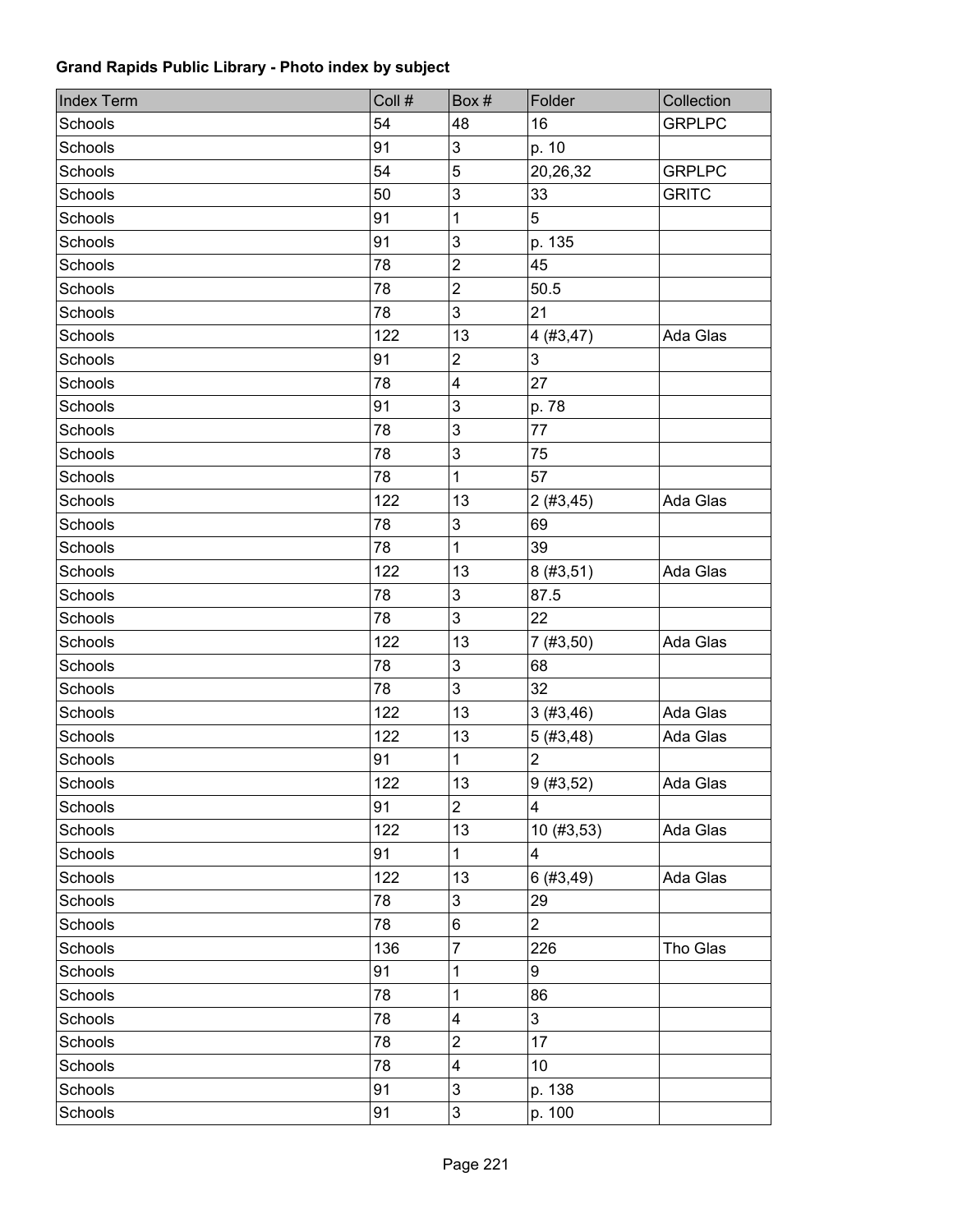| <b>Index Term</b>              | Coll # | Box#                    | Folder                               | Collection      |
|--------------------------------|--------|-------------------------|--------------------------------------|-----------------|
| Schools                        | 78     | $\overline{2}$          | 13                                   |                 |
| Schools                        | 78     | 3                       | 79                                   |                 |
| Schools                        | 78     | 1                       | 54                                   |                 |
| Schools                        | 91     | 3                       | p. 80                                |                 |
| Schools                        | 78     | 1                       | 50.5                                 |                 |
| Schools                        | 78     | $\overline{2}$          | 18                                   |                 |
| Schools                        | 78     | 1                       | 55                                   |                 |
| Schools                        | 78     | 3                       | 70                                   |                 |
| <b>Schools</b>                 | 78     | 1                       | 56                                   |                 |
| Schools                        | 78     | 6                       | 1                                    |                 |
| Schools                        | 78     | 1                       | 54.6                                 |                 |
| Schools                        | 122    | 8                       | 4 (#2,48)                            | Ada Glas        |
| <b>Schools</b>                 | 78     | $\mathbf 2$             | 25                                   |                 |
| Schools                        | 91     | 3                       | p. 60                                |                 |
| Schools                        | 78     | $\overline{\mathbf{4}}$ | X <sub>2</sub>                       |                 |
| Schools                        | 78     | $\overline{2}$          | 26                                   |                 |
| Schools                        | 91     | 3                       | p. 140                               |                 |
| Schools                        | 78     | $\overline{\mathbf{4}}$ | 6                                    |                 |
| Schools -- Interiors           | 101    | 1                       | 14                                   | Keister         |
| Schools -- Interiors           | 34     | 36                      | 567                                  | <b>KCHealth</b> |
| Schools -- Interiors           | 141    | 11                      | 13                                   | <b>GRHSoc</b>   |
| Schools (Arcadia, MI)          | 78     | 1                       | 10                                   |                 |
| Schools (Big Rapids)           | 78     | 1                       | 16                                   |                 |
| Schools (Byron Center)         | 78     | 1                       | 26                                   |                 |
| Schools (Ionia)                | 78     | $\mathbf 2$             | 30                                   |                 |
| Schools (Sturgis)              | 78     | 3                       | 88                                   |                 |
| Schoonbeck Co.                 | 84     | 19                      | 21                                   | <b>FMA</b>      |
| Schooners                      | 185    | $\overline{2}$          | 33                                   | CopyPhot        |
| Schubert Club                  | 54     | 43                      | 23                                   | <b>GRPLPC</b>   |
| <b>Schubert Club</b>           | 59     | $\overline{c}$          | 1(#403), 3(#588-9) Hooper            |                 |
| Scrap drives                   | 46     | 21c                     | 14                                   | <b>GRCofC</b>   |
| Scribner Avenue Baptist Church | 43     | $\overline{\mathbf{c}}$ | 2(#432)                              | Morris          |
| Scribner Avenue Baptist Church | 93     | 1                       | 61                                   | Lorenson        |
| Scribner Avenue views          | 100    | $\mathbf 2$             | 22                                   | <b>GRPhotos</b> |
| Scrip facsimile                | 67     | $\overline{\mathbf{c}}$ | 4                                    | Scrip L.        |
| Scrip Labor Program            | 203    | 1                       | $16 - 17$                            | Majchrza        |
| Scrip Labor Program            | 67     |                         | entire collection<br>see finding aid | ScripLab        |
| <b>Sculls</b>                  | 185    | 1                       | 88                                   | CopyPhot        |
| Sculptor at Work               | 46     | 26a                     | 22                                   | <b>GRCofC</b>   |
| <b>Sculptures</b>              | 46     | 24a                     | 40                                   | <b>GRCofC</b>   |
| <b>Sculptures</b>              | 54     | 43                      | 24                                   | <b>GRPLPC</b>   |
| <b>Sculptures</b>              | 1      | 5                       | $1 - 2$                              | Mulnix          |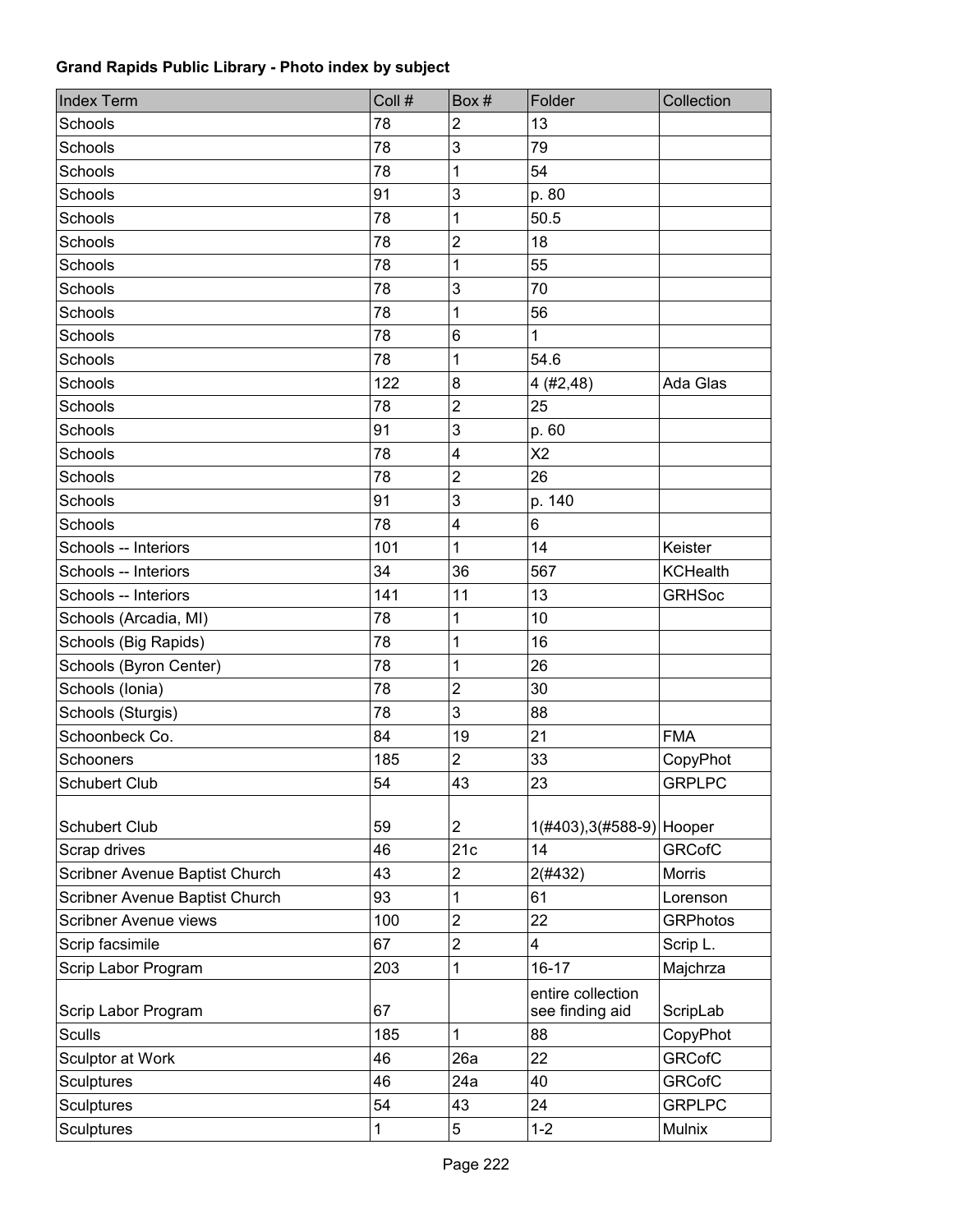| <b>Index Term</b>                                     | Coll # | Box#                    | Folder         | Collection      |
|-------------------------------------------------------|--------|-------------------------|----------------|-----------------|
| Sculptures                                            | 78     | 1                       | 95             |                 |
| <b>Sculptures</b>                                     | 78     | $\overline{2}$          | 12             |                 |
| <b>Sculptures</b>                                     | 78     | $\overline{\mathbf{c}}$ | 40             |                 |
| Seals and symbols                                     | 54     | 11                      | 11             | <b>GRPLPC</b>   |
| Sealtest Foods groundbreaking                         | 46     | 26a                     | 23             | <b>GRCofC</b>   |
| Seaplanes                                             | 56     | 41                      | 107            | Collins         |
| Second Church of Christ, Scientist                    | 43     | $\overline{c}$          | 2(#445)        | <b>Morris</b>   |
| Second Church of Christ, Scientist                    | 93     | 1                       | 61             | Lorenson        |
| Second Congregational Church                          | 93     | 1                       | 61             | Lorenson        |
| Second Congregational Church                          | 43     | $\overline{2}$          | 2(#450)        | <b>Morris</b>   |
| Second Congregational Church                          | 78     | 3                       | 68.25          |                 |
| Second Methodist-Episcopal Church                     | 43     | $\overline{2}$          | 3(#456)        | <b>Morris</b>   |
| Second National Bank (Pittsburgh, PA)                 | 109    | 9                       | 10             | Library         |
| Second Reformed Church                                | 138    | 5                       | 30             | PictHist        |
| Second Reformed Church fire                           | 185    | 3                       | 61             | CopyPhot        |
| Second Street M.E. Church                             | 78     | 3                       | 68.5           |                 |
| Second Street Methodist Church                        | 33     | 10                      | 16             | Anderson        |
| <b>Second Street Methodist Church</b>                 | 91     | 3                       | p. 140         |                 |
| Second Street Methodist Episcopal Church              | 91     | $\overline{2}$          | 8              |                 |
| Security Storage & Transfer Co.                       | 138    | 5                       | 31             | PictHist        |
| Security Storage & Transfer Co.                       | 73     | 1                       | 14             | Cam Shop        |
| Seicheprey, France                                    | 108    | 3                       | 91             | 339thAmb        |
| Seidman House                                         | 78     | $\overline{2}$          | 12             |                 |
| Selfridge Air Force Base, MI                          | 75     | 35                      | 4              | Walsh           |
| Seminars                                              | 46     | 26a                     | 24             | <b>GRCofC</b>   |
| Sempre Giovine                                        | 78     | $\overline{c}$          | 64             |                 |
| Senate Employment Committee                           | 46     | 26a                     | 25             | <b>GRCofC</b>   |
| <b>Senior Citizens</b>                                | 46     | 26a                     | 26             | <b>GRCofC</b>   |
| Sentry Insurance                                      | 46     | 26a                     | 27             | <b>GRCofC</b>   |
| Service stations  See  Automobile<br>service stations |        |                         |                |                 |
| Settlement houses                                     | 185    | 1                       | 28             | CopyPhot        |
| Sewage disposal                                       | 34     | 36                      | 571            | <b>KCHealth</b> |
| Sewage Plant Project                                  | 67     | $\overline{2}$          | 5              | Scrip L.        |
| Sewing                                                | 46     | 22c                     | 42             | <b>GRCofC</b>   |
| Sewing                                                | 46     | 21a                     | 26             | <b>GRCofC</b>   |
| Sewing instruction                                    | 46     | 26a                     | 28             | <b>GRCofC</b>   |
| Seymour Square Branch Library                         | 109    | 10                      | $\overline{7}$ | Library         |
| Shanahan house                                        | 93     | 1                       | 44             | Lorenson        |
| Shanahan House                                        | 91     | $\overline{2}$          | 4              |                 |
| <b>Shanty Town</b>                                    | 18     | 1                       | $6(\#55,58)$   | Fitch           |
| <b>Shanty Town</b>                                    | 66     | 1                       | 2(#24)         | Johnston        |
| Shapiro Bag Company                                   | 33     | 10                      | 17             | Anderson        |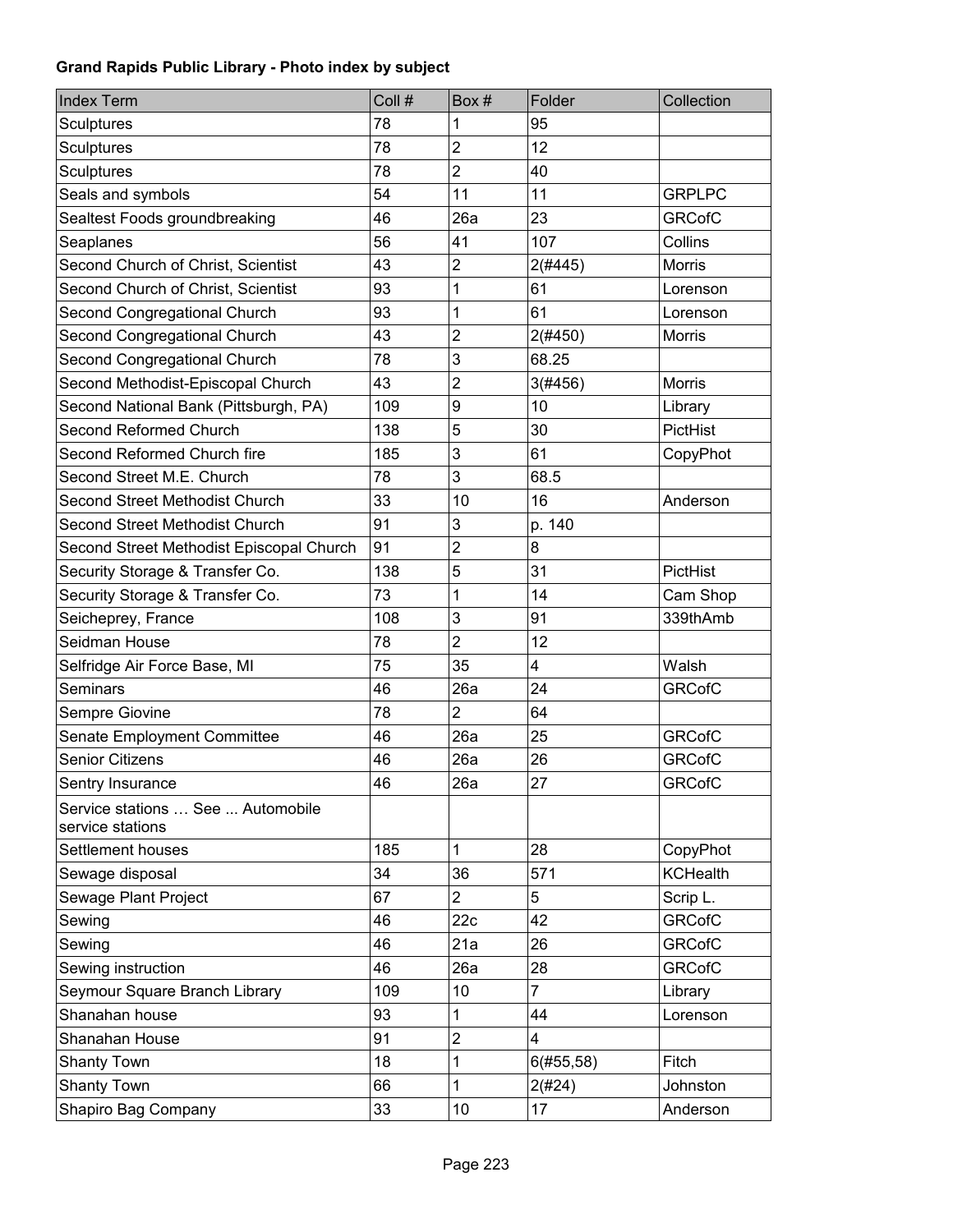| <b>Index Term</b>                | Coll # | Box#           | Folder                       | Collection      |
|----------------------------------|--------|----------------|------------------------------|-----------------|
| Shapiro Bag Company              | 59     | 2              | 2(#502)                      | Hooper          |
| Shaw Furniture Co.               | 46     | 26a            | 29                           | <b>GRCofC</b>   |
| <b>Shawmut Boulevard views</b>   | 184    | 1              | 31                           | Darling         |
| Shay Locomotives                 | 59     | 1              | 5(#306-7)                    | Hooper          |
| <b>Shay Locomotives</b>          | 59     | $\overline{2}$ | $3(#612-14)$                 | Hooper          |
| Shelby County, MS Court Library  | 109    | 9              | 10                           | Library         |
| Sheldon Ave. Project             | 46     | 26a            | 30                           | <b>GRCofC</b>   |
| Sheldon Avenue views             | 100    | $\overline{2}$ | 23                           | <b>GRPhotos</b> |
| Sheldon School                   | 78     | 3              | 69                           |                 |
| Shellman Optician                | 54     | 43             | 26                           | <b>GRPLPC</b>   |
| <b>Shepard Building</b>          | 54     | 43             | 27                           | <b>GRPLPC</b>   |
| Shepard house                    | 66     | 1              | 3(#70)                       | Johnston        |
| Shepard house                    | 59     | $\overline{c}$ | 2(#555)                      | Hooper          |
| Shepard house                    | 33     | 12             | 48                           | Anderson        |
| Shepard house                    | 18     | 1              | 7(#71)                       | Fitch           |
| <b>Sherman Street views</b>      | 100    | $\overline{2}$ | 24                           | <b>GRPhotos</b> |
| Shields, Bulkley & Lemon Grocery | 54     | 43             | 28                           | <b>GRPLPC</b>   |
| Ships                            | 75     | 35             | 11                           | Walsh           |
| Ships                            | 56     | 41             | 107                          | Collins         |
| Ships                            | 108    | 1              | 36                           | 339thAmb        |
| Ships                            | 43     | $\overline{2}$ | 1(#370)                      | <b>Morris</b>   |
| Ships                            | 27     | 13             | box contents not<br>foldered | Baxter          |
| Ships                            | 145    | $\overline{c}$ | scrapbook 3                  | Kinsey          |
| <b>Ships</b>                     | 43     | 1              | 5(#210)                      | <b>Morris</b>   |
| Ships                            | 19     | 9              | 154                          | <b>DuMond</b>   |
| Shipwreck debris                 | 43     | 1              | 4(#171)                      | <b>Morris</b>   |
| Shipyards                        | 140    | $\overline{c}$ | 76                           | Suchowol        |
| Shoe Store -- Interiors          | 46     | 26a            | 31                           | <b>GRCofC</b>   |
| Shopping malls                   | 151    | 3              | $14 - 16$                    | Welch           |
| Shrine of the Pines              | 78     | 1              | 11                           |                 |
| Shuffleboard                     | 46     | 21c            | 11                           | <b>GRCofC</b>   |
| Sibley School                    | 54     | 43             | 29                           | <b>GRPLPC</b>   |
| Sidewheelers  See  Steamboats    |        |                |                              |                 |
| Siegel Building                  | 70     | 1              | 18                           | Merrill         |
| Signs                            | 73     | $\overline{2}$ | 10                           | Cam Shop        |
| Signs                            | 78     | 1              | 93                           |                 |
| Sigsbee School                   | 89     | $\overline{2}$ | 119                          | Swanlund        |
| Sigsbee School shadow picture    | 43     | 1              | 6(#272-3)                    | <b>Morris</b>   |
| Sigsbee St. School               | 313    | 1              | 9                            |                 |
| Sigsbee Street School            | 78     | 3              | 70                           |                 |
| <b>Silent Observer</b>           | 46     | 26a            | 32                           | <b>GRCofC</b>   |
| Silo                             | 46     | 26a            | 33                           | <b>GRCofC</b>   |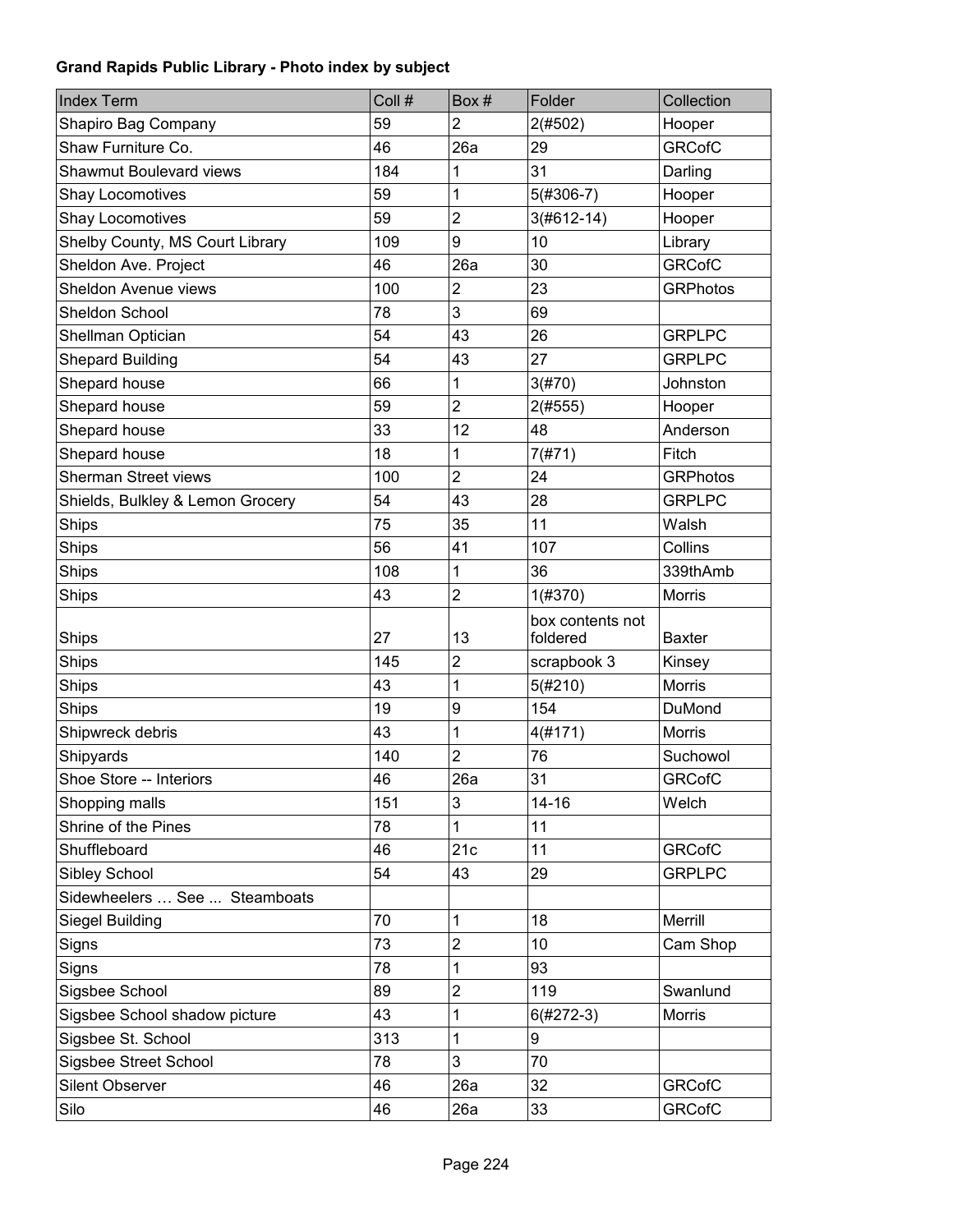| <b>Index Term</b>                                  | Coll # | Box#           | Folder                       | Collection      |
|----------------------------------------------------|--------|----------------|------------------------------|-----------------|
| Silo construction                                  | 122    | 1              | 33                           | Adaglass        |
| Silo construction                                  | 122    | 3              | 3(#33)                       | Ada Glas        |
| Silvaculture                                       | 54     | 43             | 30                           | <b>GRPLPC</b>   |
| Silvertones                                        | 185    | 3              | 62                           | CopyPhot        |
| <b>Simplicity Company</b>                          | 78     | 4              | X <sub>5</sub>               |                 |
| Singapore (Mi.)  see  Saugatuck (Mi.)              |        |                |                              |                 |
| Sintz Brothers  See  Automobiles --<br>Sintz Bros. |        |                |                              |                 |
| Sixth Street Bridge                                | 8      | 13             | 13                           | <b>Russell</b>  |
| Sixth Street Bridge                                | 59     | 1              | 3(#164)                      | Hooper          |
| Sixth Street Bridge                                | 100    | 3              | #24                          | <b>GRPhotos</b> |
| Sixth Street Bridge                                | 33     | 9              | box contents not<br>foldered | Anderson        |
| Sixth Street Bridge                                | 184    | 1              | 32                           | Darling         |
| <b>Sixth Street views</b>                          | 100    | 2              | 25                           | <b>GRPhotos</b> |
| <b>Sixth Street views</b>                          | 33     | 9              | box contents not<br>foldered | Anderson        |
| Sixth Ward First Annual Field Day                  | 78     | 3              | 71.5                         |                 |
| Sixth Ward Improvement Association Float           | 78     | 6              | 1                            |                 |
| Skating rink                                       | 18     | $\overline{2}$ | 4(#167)                      | Fitch           |
| Skeleton                                           | 138    | 5              | 35                           | PictHist        |
| Skiing                                             | 27     | 13             | box contents not<br>foldered | <b>Baxter</b>   |
| <b>Skill Center</b>                                | 84     | 22             | $\overline{7}$               | <b>FMA</b>      |
| Sled -- motorized                                  | 138    | 5              | 32                           | PictHist        |
| Sled -- motorized                                  | 75     | 35             | $6\phantom{1}$               | Walsh           |
| <b>Sleeping Bear Dunes</b>                         | 159    | 1              | $2 - 3,27$                   | Strohpl         |
| <b>Sleeping Bear Dunes</b>                         | 78     | 3              | 72                           |                 |
| Sleighs                                            | 54     | 43             | 31                           | <b>GRPLPC</b>   |
| Sleighs                                            | 122    | 5              | 12(#2, 10)                   | Ada Glas        |
| Sleighs                                            | 122    | 5              | 10(#2, 8)                    | Ada Glas        |
| Slide Projector                                    | 46     | 26a            | 34                           | <b>GRCofC</b>   |
| Sligh Furniture Co.                                | 78     | 3              | 73                           |                 |
| Sligh Furniture Co. Displays                       | 46     | 26a            | 35                           | <b>GRCofC</b>   |
| <b>Sligh Furniture Company</b>                     | 84     | 21             | $5($ #4,#18)                 | <b>FMA</b>      |
| <b>Sligh Furniture Company</b>                     | 89     | $\overline{2}$ | 120                          | Swanlund        |
| <b>Sligh Furniture Company</b>                     | 59     | 1              | 4(#254)                      | Hooper          |
| <b>Sligh Furniture Company</b>                     | 73     | 1              | 31                           | Cam Shop        |
| Sligh house                                        | 93     | 1              | 47                           | Lorenson        |
| Sligh/Lowry Furniture Co.                          | 84     | 19             | 22                           | <b>FMA</b>      |
| Sligh/Trend Clocks                                 | 84     | 17             | 26                           | <b>FMA</b>      |
| Slocum's Grove, MI                                 | 54     | 43             | 32                           | <b>GRPLPC</b>   |
| Slocum's Grove, MI                                 | 33     | 12             | 48                           | Anderson        |
| <b>Small Business Seminars</b>                     | 46     | 26a            | 36                           | <b>GRCofC</b>   |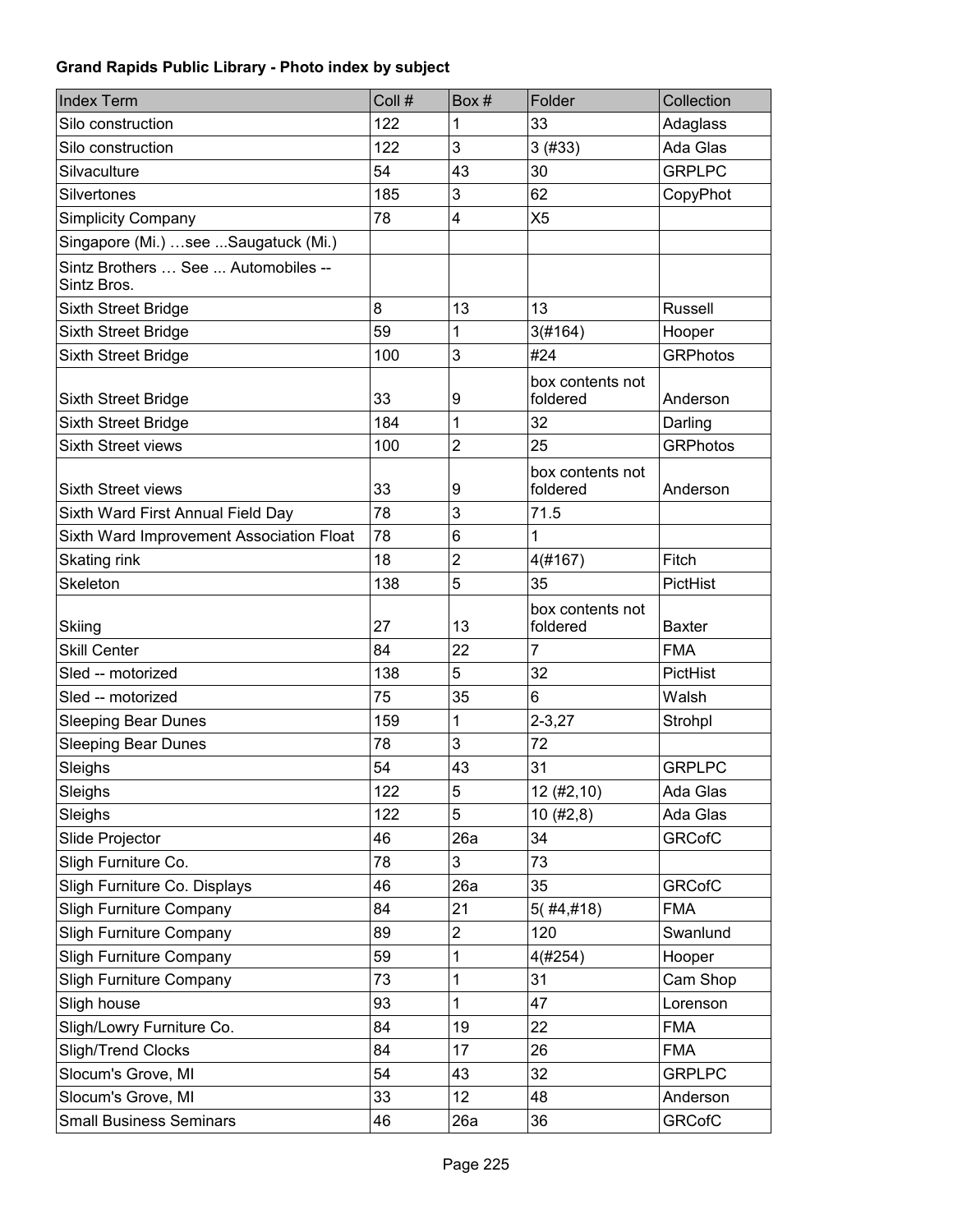| <b>Index Term</b>                              | Coll # | Box#           | Folder                       | Collection      |
|------------------------------------------------|--------|----------------|------------------------------|-----------------|
| Smith house                                    | 93     | 1              | 50                           | Lorenson        |
| Smith Memorial Congregational Church           | 43     | $\overline{2}$ | 2(#449)                      | Morris          |
| Smith Street Bridge                            | 78     | $\overline{2}$ | 62                           |                 |
| Smith's Industries                             | 46     | 26a            | 39                           | <b>GRCofC</b>   |
| Smith's Industries -- Construction             | 46     | 26a            | 37                           | <b>GRCofC</b>   |
| Smith's Industries -- Ground Breaking          | 46     | 26a            | 40                           | <b>GRCofC</b>   |
| Smith's Industries -- Interiors                | 46     | 26a            | 41                           | <b>GRCofC</b>   |
| Smith's Industries -- Products                 | 46     | 26a            | 42                           | <b>GRCofC</b>   |
|                                                |        |                |                              |                 |
| Smith's Industries -- Robert J. Collier Trophy | 46     | 26a            | 43                           | <b>GRCofC</b>   |
| Smith's Industries-Exhibit                     | 46     | 26a            | 38                           | <b>GRCofC</b>   |
| Smithsonian Institute                          | 133    | 2              | 175                          | <b>NewsFoto</b> |
| Snow                                           | 185    | 3              | 63                           | CopyPhot        |
| Snow                                           | 122    | 4              | $17 - 18$                    | Adaglass        |
| Snow plows                                     | 75     | 35             | 7                            | Walsh           |
| Snow plows                                     | 43     | $\overline{2}$ | 1(#381)                      | Morris          |
| Snow removal                                   | 138    | 5              | 33                           | PictHist        |
| Snow removal                                   | 184    | 1              | 33                           | Darling         |
| Snow removal                                   | 138    | 5              | 34                           | PictHist        |
| Snow removal                                   | 75     | 35             | 8                            | Walsh           |
| Snow removal                                   | 50     | $\overline{2}$ | 20                           | <b>GRITC</b>    |
| Snow removal                                   | 67     | $\overline{2}$ | 6                            | Scrip L.        |
| Snowmobiles                                    | 46     | 26a            | 44                           | <b>GRCofC</b>   |
| Snowstorms                                     | 133    | $\overline{2}$ | 176                          | NewsFoto        |
| Snuff bottles                                  | 176    | $\overline{2}$ | 3                            | <b>Baldwin</b>  |
| Soap Box Derby                                 | 195    | 20             | $28-9$                       | Jaycees         |
| Soap Box Derby                                 | 46     | 26a            | 45                           | <b>GRCofC</b>   |
| Social Center (Spring St. C.R. Church)         | 67     | $\overline{2}$ | 7                            | Scrip L.        |
| Soft Water Lake                                | 78     | 3              | 74.5                         |                 |
| Softball                                       | 195    | 23             | slides                       | Jaycees         |
| Softball teams -- Women                        | 198    | $\overline{2}$ | $17-20$                      | Gilleo          |
| Softball teams -- Women                        | 62     | 1              | 3                            | Globe           |
| <b>Soldiers</b>                                | 185    | 4              | 7                            | CopyPhot        |
| <b>Soldiers</b>                                | 90     | 1              | no foldering                 | Schouten        |
| <b>Soldiers</b>                                | 122    | 3              | 61,65                        | Adaglass        |
| Soldiers                                       | 27     | 13             | box contents not<br>foldered | <b>Baxter</b>   |
| Soldiers                                       | 54     | 44             | $\overline{2}$               | <b>GRPLPC</b>   |
| Soldiers                                       | 185    | 1              | 1-4,35,39-40                 | CopyPhot        |
| Soldiers                                       | 159    | $\overline{c}$ | $23 - 4$                     | Strohpl         |
| Soldiers                                       | 108    | 1              | $20 - 44$                    | 339thAmb        |
| Soldiers                                       | 173    | 1              | $2 - 6$                      | Weather         |
| Soldiers                                       | 194    | $\overline{2}$ | 45                           | Harring         |
| Soldiers                                       | 146    | 6              | entire box                   | Wells           |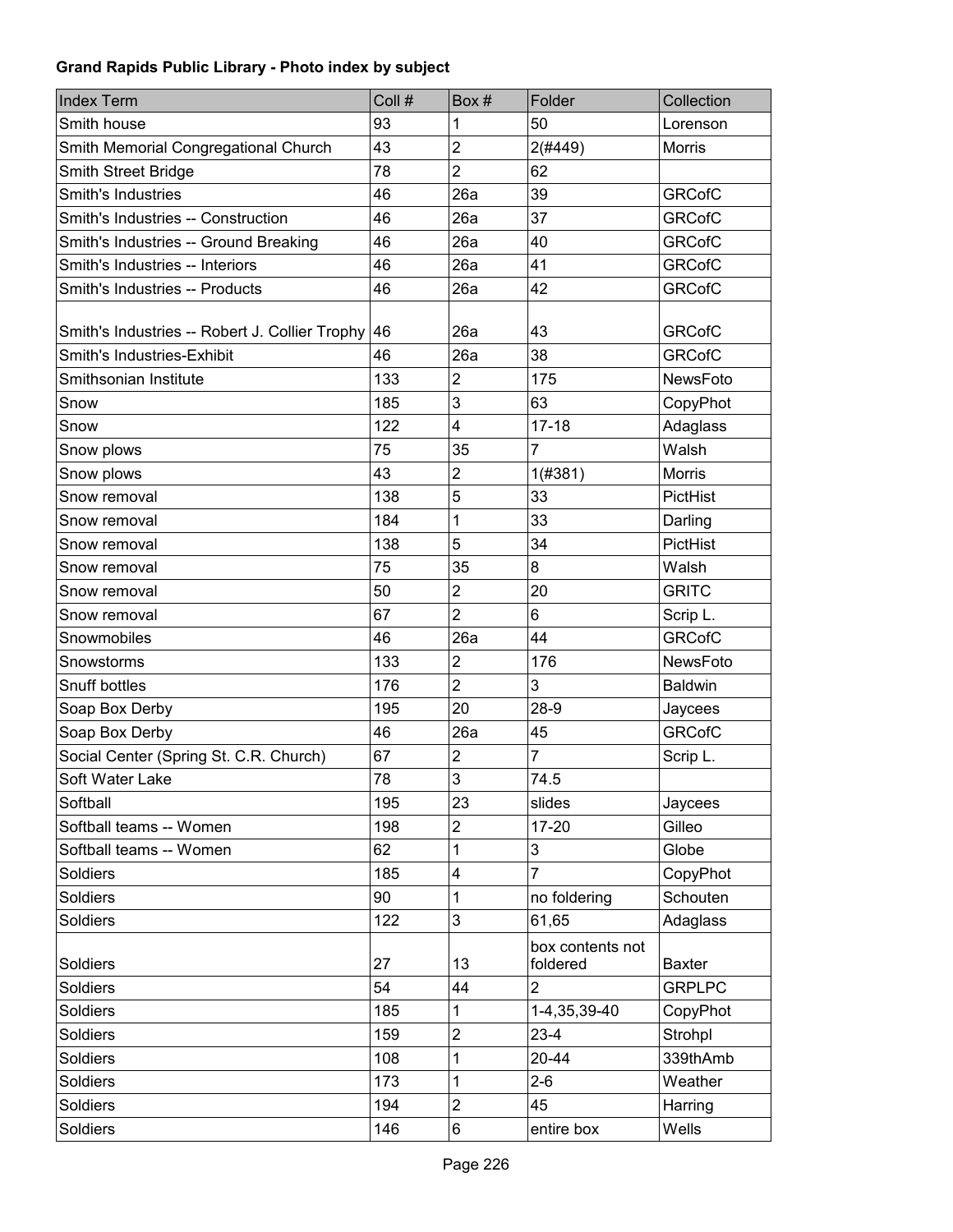| <b>Index Term</b>                                              | Coll # | Box#           | Folder        | Collection      |
|----------------------------------------------------------------|--------|----------------|---------------|-----------------|
| <b>Soldiers</b>                                                | 140    | $\overline{2}$ | 78-82         | Suchowol        |
| <b>Soldiers</b>                                                | 90     | $\overline{2}$ | no foldering  | Schouten        |
| <b>Soldiers</b>                                                | 145    | $\overline{2}$ | scrapbook 3   | Kinsey          |
| <b>Soldiers</b>                                                | 145    | 1              | scrapbook 1-2 | Kinsey          |
| <b>Soldiers</b>                                                | 139    | 1              | $27-9$        | CamClub         |
| <b>Soldiers</b>                                                | 141    | 10             | 15            | <b>GRHSoc</b>   |
| <b>Soldiers</b>                                                | 59     | $\overline{2}$ | 3#652-4)      | Hooper          |
| <b>Soldiers</b>                                                | 50     | 2              | 20            | <b>GRITC</b>    |
| <b>Soldiers</b>                                                | 159    | 1              | 8,34          | Strohpl         |
| <b>Soldiers</b>                                                | 146    | 5              | entire box    | Wells           |
| <b>Soldiers</b>                                                | 185    | 3              | 64            | CopyPhot        |
| Soldiers                                                       | 122    | 15             | 2(#3, 65)     | Ada Glas        |
| <b>Soldiers</b>                                                | 122    | 14             | 8(#3, 61)     | Ada Glas        |
| <b>Soldiers and Sailors Monument</b>                           | 43     | 1              | 6#265)        | Morris          |
| Soldier's Home                                                 | 78     | 3              | 89            |                 |
| Soldiers' Home                                                 | 78     | $\overline{2}$ | 6             |                 |
| Soldiers' Home                                                 | 91     | 1              | 3             |                 |
| Soldiers' Home - Interiors                                     | 91     | 1              | 3             |                 |
| Soldier's Home  See also  Michigan<br><b>Veterans Facility</b> |        |                |               |                 |
| Soldiers' Monument in Fulton Street Park                       | 78     | 1              | 74            |                 |
| Sonnefeld, Mary (1332 Bemis St. SE)                            | 78     | 1              | 13.5          |                 |
| Sonneveldt Co.                                                 | 46     | 26a            | 46            | <b>GRCofC</b>   |
| Soo Locks, Sault Ste. Marie, MI                                | 76     | 1              | 91            | <b>SterCard</b> |
| Soo Locks, Sault Ste. Marie, MI                                | 159    | $\overline{2}$ | 6(#265)       | Strohpl         |
| South Division School                                          | 89     | 2              | 121           | Swanlund        |
| South Division St. School                                      | 91     | 1              | 9             |                 |
| South Division Street School                                   | 91     | 3              | p. 100        |                 |
| South Division Street School                                   | 78     | 1              | 54.6          |                 |
| South Division Street views                                    | 91     | 1              | 1             |                 |
| South Division Street views                                    | 91     | 3              | p. 103        |                 |
| South Division Street views                                    | 91     | $\mathbf{3}$   | p. 102        |                 |
| South End High School                                          | 78     | 3              | 75            |                 |
| South Haven, MI                                                | 54     | 44             | 5             | <b>GRPLPC</b>   |
| South Haven, MI                                                | 54     | 44             | 4             | <b>GRPLPC</b>   |
| South High School                                              | 89     | $\overline{2}$ | 122           | Swanlund        |
| South High School                                              | 133    | $\overline{2}$ | 177           | NewsFoto        |
| South High School                                              | 46     | 27             | 23            | <b>GRCofC</b>   |
| South High School                                              | 78     | 3              | 75            |                 |
| South High School athletic field                               | 43     | $\overline{c}$ | 3(#484)       | Morris          |
| South Ionia Street views                                       | 91     | 1              | 9             |                 |
| South Ionia Street views                                       | 91     | $\mathbf 2$    | $\mathbf 1$   |                 |
| South Lafayette Street views                                   | 91     | 1              | 6             |                 |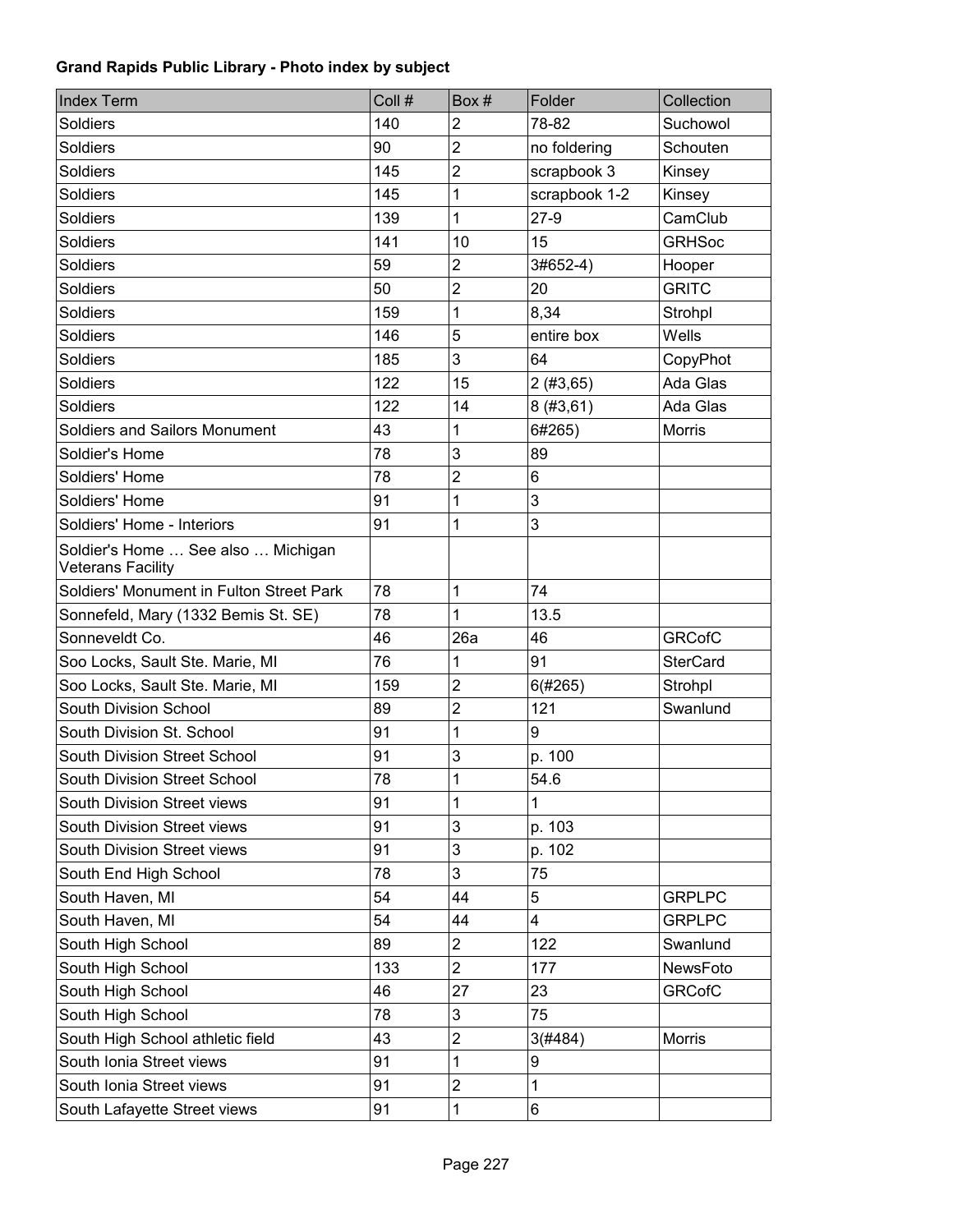| <b>Index Term</b>                           | Coll # | Box#           | Folder                       | Collection      |
|---------------------------------------------|--------|----------------|------------------------------|-----------------|
| South Lafayette Street views                | 91     | $\overline{2}$ | 9                            |                 |
| Southern Michigan Railway bridge            | 184    | 1              | 33                           | Darling         |
| Space capsuleSeeApollo space<br>capsule     | 91     |                |                              |                 |
| Spain                                       | 74     | 28             | 30                           | <b>Brewer</b>   |
| Spanish-American War Marker                 | 43     | 1              | 6(#258,262,266)              | <b>Morris</b>   |
| Spanish-American War Marker                 | 89     | $\overline{2}$ | 123                          | Swanlund        |
| Spanish-American War rally                  | 59     | 1              | 2(#120)                      | Hooper          |
| Spanish-American War rally                  | 194    | $\overline{2}$ | 45                           | Harring         |
| Spanish-American War rally                  | 128    | 1              | 69                           | Stover          |
| Spanish-American War rally                  | 59     | $\overline{c}$ | 2(#462)                      | Hooper          |
| Spanish-American War rally                  | 69     | 1              | 21                           | VanVelde        |
| Spanish-American War rally                  | 54     | 44             | 6                            | <b>GRPLPC</b>   |
| Spanish-American War rally                  | 33     | 11             | 35                           | Anderson        |
| Spanish-American War rally                  | 18     | $\overline{2}$ | 3(#152)                      | Fitch           |
| Spanish-American War rally                  | 139    | 1              | $27-9$                       | CamClub         |
| Spanish-American War Statue                 | 43     | 1              | 6#267)                       | Morris          |
| <b>Sparkle Cleaners</b>                     | 118    | 3              | 9                            |                 |
| <b>Sparkle Cleaners</b>                     | 118    | 3              | 56                           |                 |
| Sparkle Cleaners                            | 118    | 3              | 124                          |                 |
| <b>Sparkle Cleaners</b>                     | 118    | 3              | 125                          |                 |
| Sparta Chamber of Commerce                  | 46     | 26a            | 47                           | <b>GRCofC</b>   |
| Sparta, MI                                  | 101    | 1              | 17                           | Keister         |
| Sparta, MI                                  | 33     | 15             | box contents not<br>foldered | Anderson        |
| Sparta, MI City Buildings                   | 133    | $\overline{c}$ | 179                          | <b>NewsFoto</b> |
| Sparta, MI Lumber                           | 133    | 2              | 178                          | NewsFoto        |
| Sparta, MI Methodist Church                 | 101    | 1              | 17                           | Keister         |
| Sparta, MI railroad depot                   | 101    | 1              | 17                           | Keister         |
| Sparta, MI State Bank                       | 101    | 1              | 17                           | Keister         |
| Sparta, MI Waterworks Softening             | 133    | $\overline{2}$ | 178                          | NewsFoto        |
| Spartan Extrusion Tool & Die. Sparta, Mich. | 133    | $\overline{2}$ | 178                          | NewsFoto        |
| <b>Spaulding House</b>                      | 78     | 1              | 29                           |                 |
| <b>Special Olympics</b>                     | 195    | 21             | $2 - 3$                      | Jaycees         |
| <b>Special Olympics</b>                     | 195    | 23             | slides                       | Jaycees         |
| <b>Spectrum Theatre</b>                     | 54     | 44             | $\overline{7}$               | <b>GRPLPC</b>   |
| Split rail fence                            | 43     | $\overline{2}$ | 2(#418)                      | Morris          |
| Spring Dry Goods Store                      | 54     | 44             | 8                            | <b>GRPLPC</b>   |
| <b>Spring House</b>                         | 91     | $\overline{c}$ | 5                            |                 |
| Spring Lake Country Club                    | 46     | 26a            | 48                           | <b>GRCofC</b>   |
| Spring Lake, MI                             | 139    | 1              | 53                           | CamClub         |
| Spring Lake, MI                             | 135    | 8              | 1                            | Lee             |
| Spring Lake, MI                             | 77     | 1              | 22                           | Dautrich        |
| Spring Lake, MI                             | 54     | 44             | 9                            | <b>GRPLPC</b>   |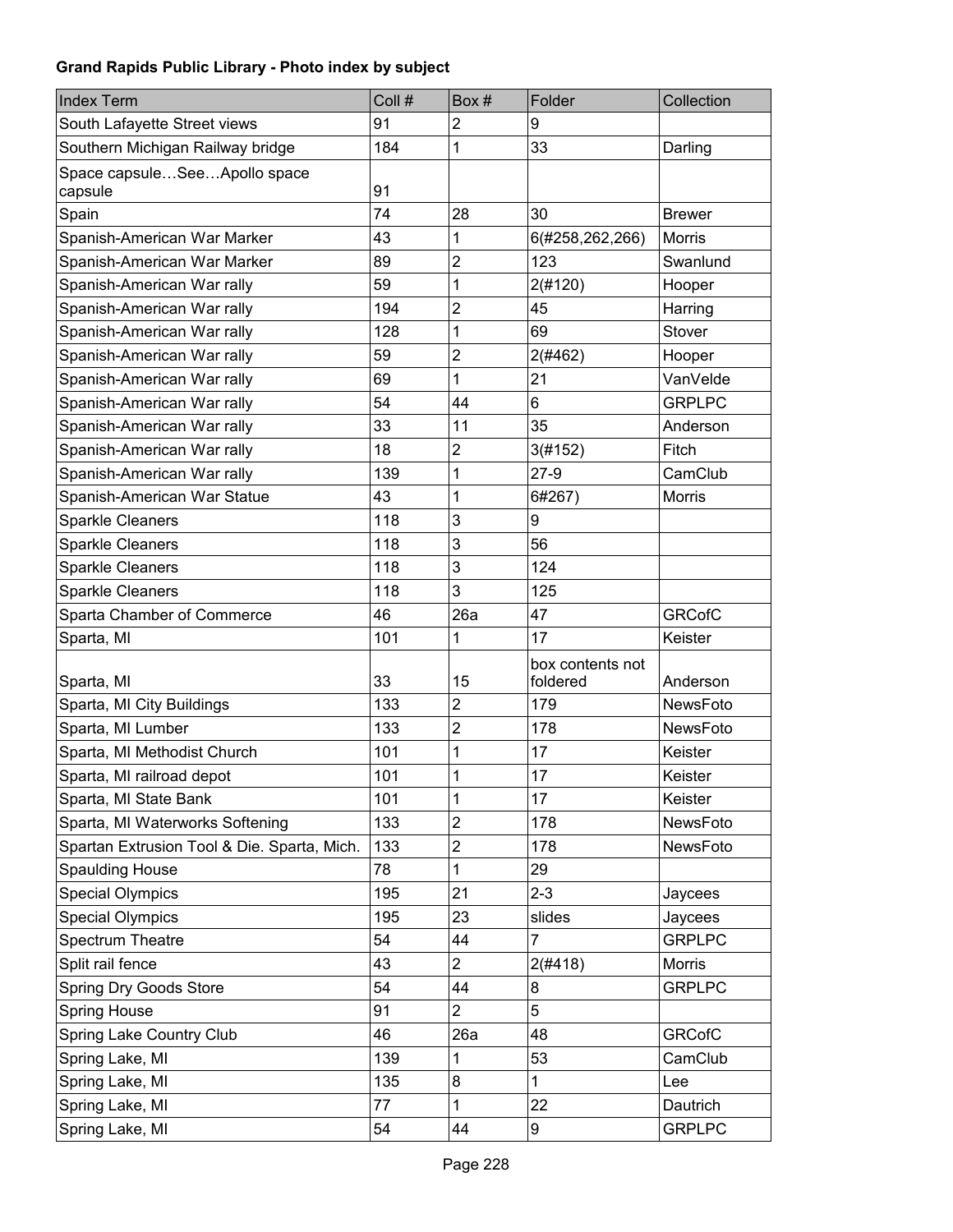| <b>Index Term</b>                       | Coll # | Box #                   | Folder           | Collection      |
|-----------------------------------------|--------|-------------------------|------------------|-----------------|
| Spring Street Christian Reformed Church | 33     | 10                      | 16               | Anderson        |
| Sprinkler carts                         | 91     | 3                       | p. 2             |                 |
| Spruce trees                            | 104    | 17                      | 47               | Judd            |
| Sputnik                                 | 133    | $\overline{2}$          | 180              | NewsFoto        |
| <b>Square Center</b>                    | 91     | 3                       | p. 47            |                 |
| <b>Square Dancing</b>                   | 46     | 26a                     | 49               | <b>GRCofC</b>   |
| Squash harvesting                       | 122    | 1                       | 27               | Adaglass        |
| Squire's Opera House                    | 59     | $\overline{2}$          | 2(#468)          | Hooper          |
| Squire's Opera House                    | 33     | 10                      | 17               | Anderson        |
| Squire's Opera House                    | 18     | 1                       | 6(#63)           | Fitch           |
| St. Adalberts Basilica                  | 54     | 48                      | $\overline{2}$   | <b>GRPLPC</b>   |
| St. Adalberts Basilica                  | 54     | 43                      | 4                | <b>GRPLPC</b>   |
| St. Adalberts Basilica                  | 43     | 1                       | 3(#119)          | <b>Morris</b>   |
| St. Adalberts Basilica                  | 138    | 5                       | 26               | PictHist        |
| St. Adalberts Church                    | 78     | 3                       | 76               |                 |
| St. Adalbert's Convent                  | 78     | 3                       | 77               |                 |
| St. Adalbert's School                   | 78     | 3                       | 77               |                 |
| St. Alphonsus Church -- Interior        | 43     | $\overline{2}$          | 2(#439)          | <b>Morris</b>   |
| St. Andrews Cathedral                   | 54     | 43                      | 6                | <b>GRPLPC</b>   |
| St. Andrews Cathedral                   | 76     | 1                       | 90               | <b>SterCard</b> |
| St. Andrews Cathedral                   | 100    | 1                       | $\overline{2}$   | <b>GRPhotos</b> |
| St. Andrews Cathedral                   | 59     | 1                       | 1(#15)           | Hooper          |
| St. Andrews Cathedral                   | 88     | 1                       | 2(#25,25a,28-30) | McGee           |
| St. Andrews Cathedral                   | 43     | $\overline{2}$          | 2(#439)          | Morris          |
| St. Andrews Cathedral                   | 138    | 5                       | 27               | PictHist        |
| St. Andrews Cathedral                   | 89     | $\overline{2}$          | 124              | Swanlund        |
| St. Andrews Cathedral                   | 185    | 3                       | 56               | CopyPhot        |
| St. Andrews Cathedral                   | 59     | $\overline{\mathbf{c}}$ | 1(#375), 2(#453) | Hooper          |
| St. Andrews Cathedral                   | 78     | 3                       | 78               |                 |
| St. Andrews Cathedral -- Interior       | 59     | 3                       | 1(#772)          | Hooper          |
| St. Andrews Cathedral -- Interior       | 88     | 1                       | $2(#26-7)$       | McGee           |
| St. Andrews Cathedral - Interiors       | 91     | 1                       | 8                |                 |
| St. Andrew's Parish School              | 78     | 3                       | 79               |                 |
| St. Andrews School                      | 88     | 1                       | 2(#31)           | McGee           |
| St. Andrews School                      | 54     | 43                      | $\overline{7}$   | <b>GRPLPC</b>   |
| St. Andrews School                      | 89     | 2                       | 125              | Swanlund        |
| St. Andrews School                      | 185    | 3                       | 56               | CopyPhot        |
| St. Augustine, FL                       | 89     | $\overline{\mathbf{c}}$ | 126              | Swanlund        |
| St. Cecelia's Music Society             | 93     | 1                       | 62               | Lorenson        |
| St. Cecelia's Music Society             | 89     | $\overline{2}$          | 127              | Swanlund        |
| St. Cecelia's Music Society             | 141    | 10                      | 17               | <b>GRHSoc</b>   |
| St. Cecilia Building                    | 78     | 3                       | 79.5             |                 |
| St. Cecilia Society                     | 46     | 26a                     | 50               | <b>GRCofC</b>   |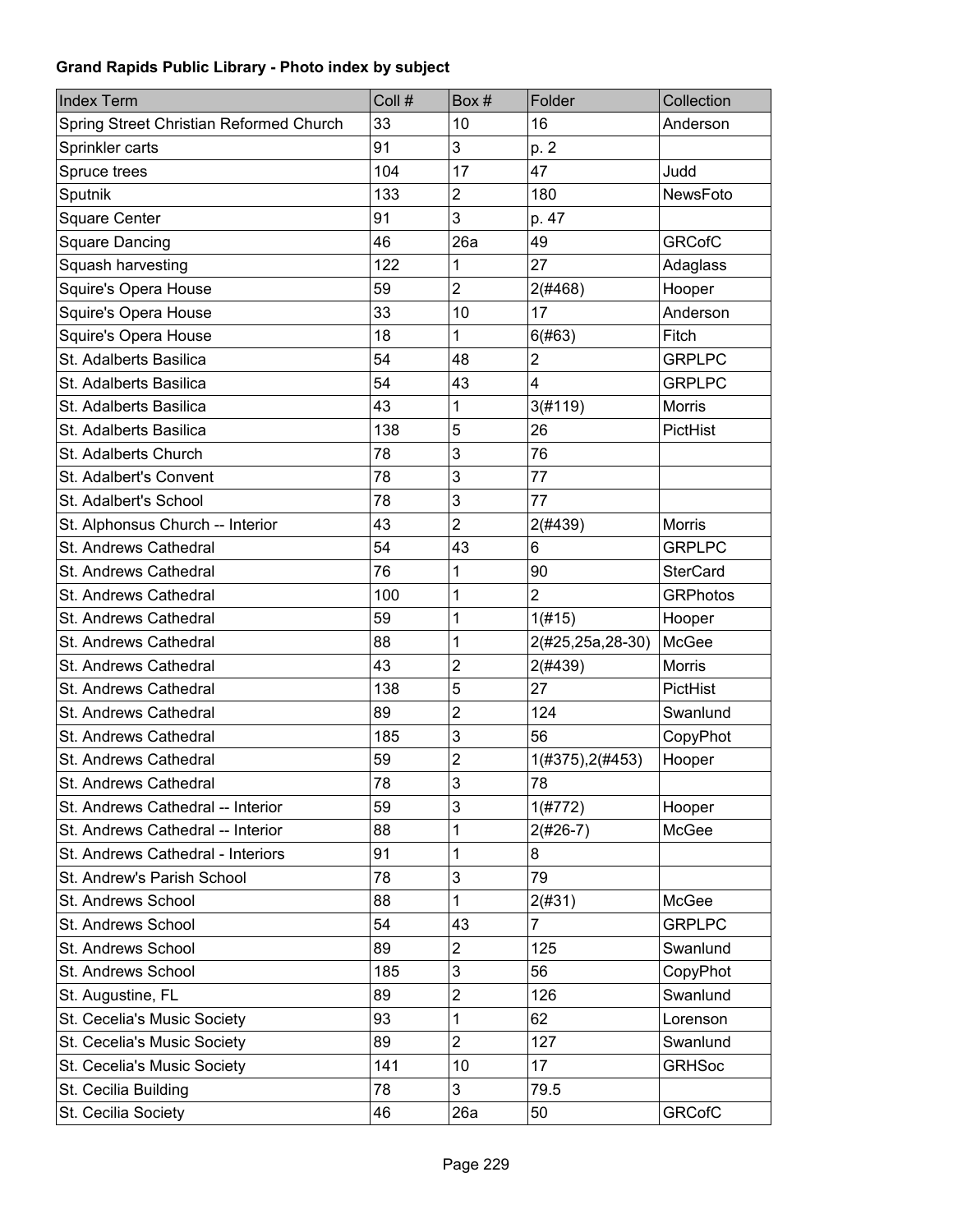| <b>Index Term</b>               | Coll # | Box #          | Folder              | Collection      |
|---------------------------------|--------|----------------|---------------------|-----------------|
| St. Cecilia's Music Society     | 118    | 3              | 4                   |                 |
| St. Cecilia's Music Society     | 118    | 3              | 3                   |                 |
| St. Francis Xavier Church       | 133    | $\overline{2}$ | 181                 | NewsFoto        |
| St. Francis Xavier Church       | 43     | $\overline{2}$ | 2(#436)             | <b>Morris</b>   |
| St. Georges Church              | 43     | 1              | 3(#120)             | <b>Morris</b>   |
| St. Hacinths Hall               | 133    | $\overline{2}$ | 182                 | NewsFoto        |
| St. Ignace, MI                  | 68     | 1              | 20                  | <b>NativeAm</b> |
| St. Isadores baseball team      | 140    | 2              | 75                  | Suchowol        |
| St. Isadores Church             | 43     | $\overline{2}$ | 2(#437)             | <b>Morris</b>   |
| St. Isadore's School and Church | 78     | 3              | 77                  |                 |
| St. James Church                | 43     | $\overline{2}$ | 2(#438)             | <b>Morris</b>   |
| St. James Church                | 78     | 3              | 80                  |                 |
| St. James Church -- Interior    | 76     | 1              | 73                  | <b>SterCard</b> |
| St. James Church - Interiors    | 91     | 1              | 1                   |                 |
| St. John's Orphan Asylum        | 78     | 3              | 81                  |                 |
| St. Johns Orphanage             | 89     | $\overline{2}$ | 128                 | Swanlund        |
| St. Johns Orphanage             | 138    | 5              | 28                  | PictHist        |
| St. Johns Orphanage             | 59     | 1              | 4(#260)             | Hooper          |
| St. Johns Orphanage             | 54     | 43             | 8                   | <b>GRPLPC</b>   |
| St. John's Orphans' Asylum      | 91     | $\overline{2}$ | 8                   |                 |
| St. John's Orphans' Home        | 78     | 3              | 81                  |                 |
| St. Joseph Seminary             | 89     | $\overline{c}$ | 129                 | Swanlund        |
| St. Joseph Seminary             | 202    | 1              | 106                 | Symes           |
| St. Joseph, MI                  | 54     | 43             | 9                   | <b>GRPLPC</b>   |
| St. Jude Lake                   | 46     | 26a            | 51                  | <b>GRCofC</b>   |
| St. Lawrence Seaway             | 133    | $\overline{2}$ | 183                 | <b>NewsFoto</b> |
| St. Lukes Church                | 113    | 3              | 40                  | <b>BlackHst</b> |
| St. Mark's Church               | 91     | 3              | p. 26               |                 |
| St. Mark's Church               | 118    | 3              | 35                  |                 |
| St. Mark's Church               | 91     | 3              | p. 27               |                 |
| St. Mark's Church               | 78     | 4              | X <sub>2</sub>      |                 |
| St. Marks Episcopal Church      | 18     | 1              | 3(#28), 4(#31)      | Fitch           |
| St. Marks Episcopal Church      | 66     | 1              | 1(f#13)             | Johnston        |
| St. Marks Episcopal Church      | 54     | 21             | 9                   | <b>GRPLPC</b>   |
| St. Marks Episcopal Church      | 89     | 4              | 130                 | Swanlund        |
| St. Marks Episcopal Church      | 54     | 43             | 11                  | <b>GRPLPC</b>   |
| St. Marks Episcopal Church      | 76     | 1              | 74                  | <b>SterCard</b> |
| St. Marks Episcopal Church      | 33     | 10             | 16                  | Anderson        |
| St. Marks Episcopal Church      | 133    | $\overline{2}$ | 184                 | NewsFoto        |
| St. Marks Episcopal Church      | 43     | 1              | 1(#48), 2(#52)      | Morris          |
| St. Marks Episcopal Church      | 59     | 1              | $1(\#21), 2(\#101)$ | Hooper          |
| St. Marks Episcopal Church      | 59     | 3              | 4(#719)             | Hooper          |
| St. Marks Episcopal Church      | 18     | 4              | 1(#136)             | Fitch           |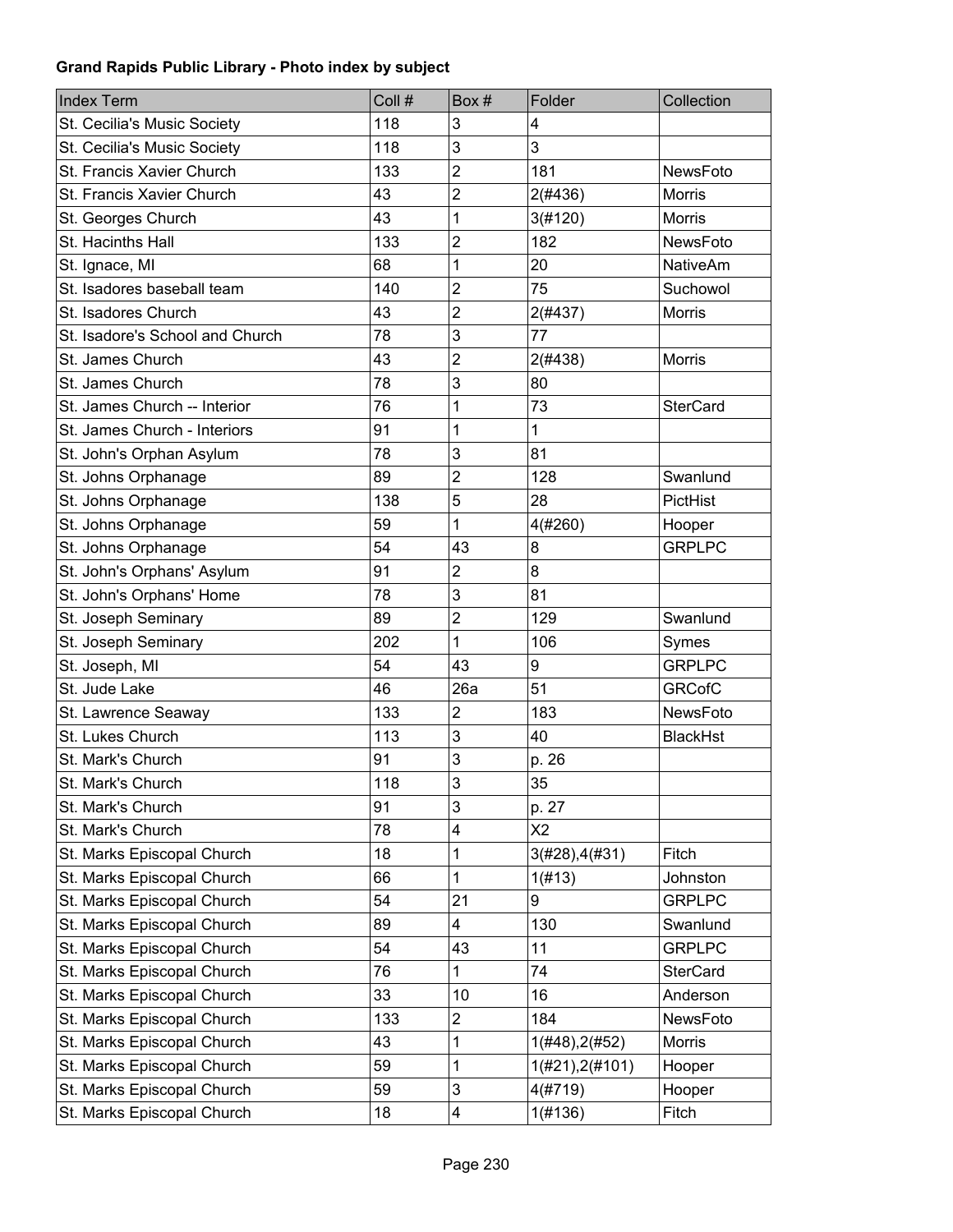| <b>Index Term</b>                             | Coll # | Box#                    | Folder             | Collection    |
|-----------------------------------------------|--------|-------------------------|--------------------|---------------|
|                                               |        |                         | 1(#452), 2(#470, 5 |               |
| St. Marks Episcopal Church                    | 59     | 2                       | 50)                | Hooper        |
| St. Marks Episcopal Church                    | 185    | 3                       | 57                 | CopyPhot      |
| St. Marks Episcopal Church                    | 93     | 1                       | 61                 | Lorenson      |
| St. Mark's Episcopal Church                   | 46     | 26a                     | 52                 | <b>GRCofC</b> |
| St. Mark's Episcopal Church                   | 91     | 1                       | 6                  |               |
| St. Mark's Episcopal Church                   | 78     | 3                       | 82                 |               |
| St. Marks Episcopal Church -- Chancel         | 18     | 1                       | 3(#30)             | Fitch         |
| St. Marks Episcopal Church -- Organ           | 18     | 1                       | 3(#29)             | Fitch         |
| St. Marks Episcopal Church veterans<br>marker | 43     | 1                       | 6#264)             | <b>Morris</b> |
| St. Marks Home -- nurses                      | 185    | 3                       | 58                 | CopyPhot      |
| St. Marks Hospital                            | 59     | $\overline{\mathbf{c}}$ | 4(#719)            | Hooper        |
| St. Mark's Hospital                           | 91     | 2                       | 6                  |               |
| St. Marks parsonage                           | 93     | 1                       | 47                 | Lorenson      |
| St. Marys Church                              | 43     | $\overline{2}$          | 2(#440)            | <b>Morris</b> |
| St. Marys Church                              | 78     | 3                       | 83                 |               |
| St. Mary's Church                             | 91     | 3                       | p. 141             |               |
| St. Mary's Church                             | 91     | 1                       | 6                  |               |
| St. Mary's Church                             | 91     | 3                       | p. 140             |               |
| St. Mary's Hospital                           | 91     | 3                       | p. 107             |               |
| St. Mary's Hospital                           | 78     | 3                       | 84                 |               |
| St. Mary's Parsonage                          | 78     | 3                       | 77                 |               |
| St. Marys River                               | 12     | 43                      | 13                 | <b>GRPLPC</b> |
| St. Mary's Roman Catholic Church              | 91     | 3                       | p. 67              |               |
| St. Mary's Roman Catholic Church              | 91     | 3                       | p. 66              |               |
| St. Nicholas Church School                    | 185    | 3                       | 59                 | CopyPhot      |
| St. Pauls Episcopal Church                    | 177    | 1                       | 31                 | <b>MDOT</b>   |
| St. Pauls Episcopal Church                    | 93     | 1                       | 61                 | Lorenson      |
| St. Thomas, Virgin Islands                    | 74     | 28                      | 27                 | <b>Brewer</b> |
| <b>Stabiles</b>                               | 1      | 5                       | $1 - 2$            | Mulnix        |
| <b>Stabiles</b>                               | 46     | 24c                     | 31                 | <b>GRCofC</b> |
| Stadium Arena                                 | 133    | 1                       | 5                  | NewsFoto      |
| <b>Stadt Hardware</b>                         | 78     | 2                       | 51                 |               |
| Stag & Hound Restaurant                       | 46     | 26a                     | 53                 | <b>GRCofC</b> |
| Stag party                                    | 128    | 1                       | 33                 | Stover        |
| <b>Stage Three</b>                            | 118    | 3                       | 4                  |               |
| Stagecoaches                                  | 59     | $\overline{2}$          | 2(#476)            | Hooper        |
| Stagecoaches                                  | 54     | 20                      | 6                  | <b>GRPLPC</b> |
| Stagecoaches                                  | 18     | 3                       | 59#293)            | Fitch         |
| Stagecoaches                                  | 33     | 10                      | 24                 | Anderson      |
| Stagecoaches                                  | 43     | 1                       | 1(#11)             | Morris        |
| Stagecoaches                                  | 59     | 1                       | 1(#30), 3(#170)    | Hooper        |
| Stagecoaches                                  | 54     | 44                      | 10                 | <b>GRPLPC</b> |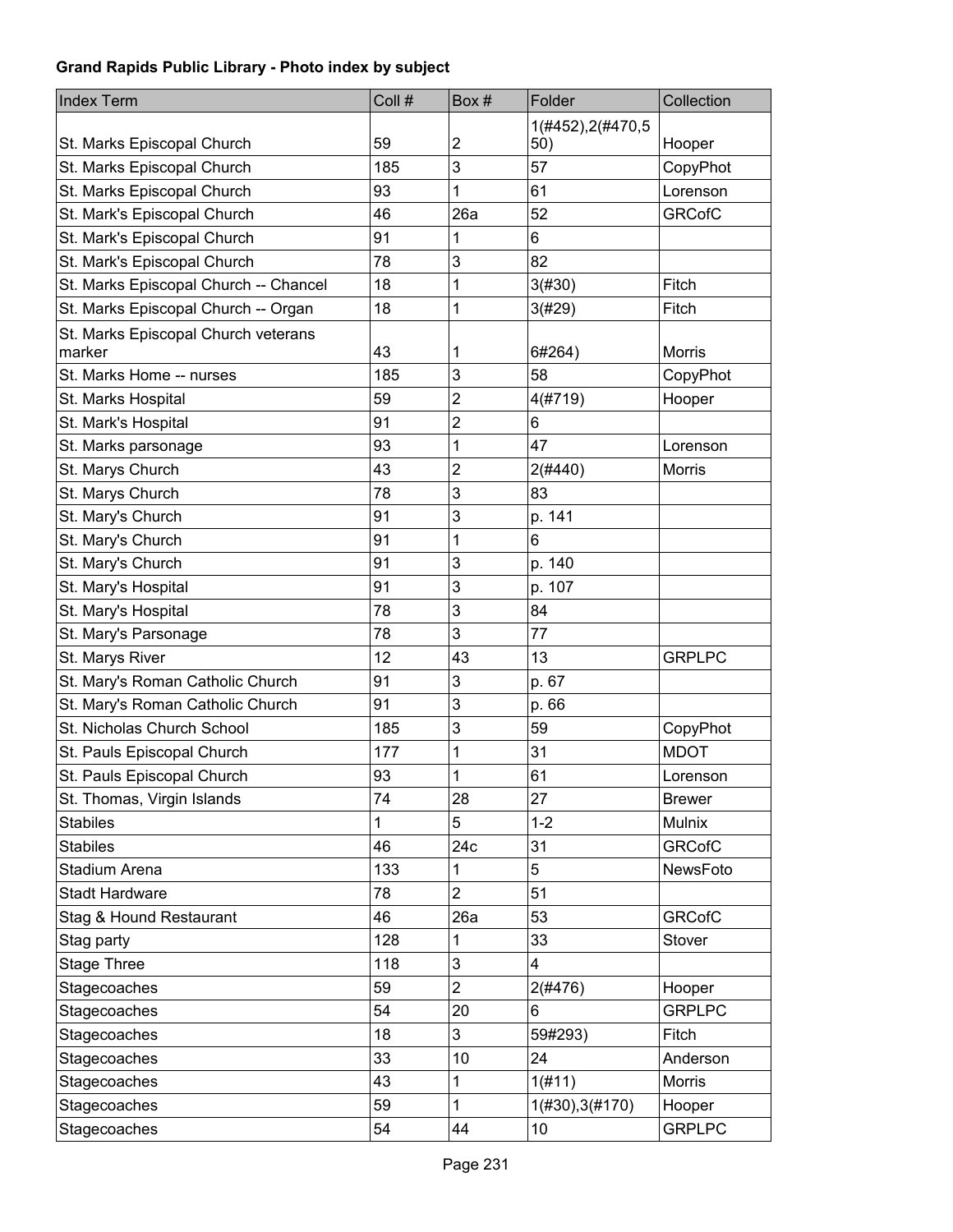| <b>Index Term</b>                         | Coll # | Box #                   | Folder                      | Collection      |
|-------------------------------------------|--------|-------------------------|-----------------------------|-----------------|
| Stagecoaches                              | 43     | 2                       | 2(#419)                     | <b>Morris</b>   |
| <b>Stained Glass Windows</b>              | 88     | 1                       | 2(#33, 33a)                 | McGee           |
| <b>Stained Glass Windows</b>              | 43     | 1                       | 1(#24)                      | <b>Morris</b>   |
| <b>Stained Glass Windows</b>              | 54     | 3                       | 1                           | <b>GRPLPC</b>   |
| <b>Stand Pipe</b>                         | 185    | 3                       | 54                          | CopyPhot        |
| Standale, MI                              | 133    | $\overline{2}$          | 188                         | NewsFoto        |
| Standard Oil Co.                          | 46     | 21 <sub>b</sub>         | 51                          | <b>GRCofC</b>   |
| Standish, MI                              | 133    | $\overline{2}$          | 189                         | <b>NewsFoto</b> |
| <b>Star Knitting Mill workers</b>         | 139    | 1                       | 54                          | CamClub         |
| <b>Star Transfer fire</b>                 | 43     | 1                       | $4(#172-3)$                 | <b>Morris</b>   |
| <b>Star Truck Rentals</b>                 | 46     | 26a                     | 54                          | <b>GRCofC</b>   |
| <b>State Affairs Committee</b>            | 46     | 26 <sub>b</sub>         | $\mathbf{1}$                | <b>GRCofC</b>   |
| State Asylum Chapel                       | 78     | $\overline{c}$          | 30                          |                 |
| <b>State Bass Hatchery</b>                | 78     | 1                       | 64                          |                 |
| <b>State Department</b>                   | 133    | $\overline{2}$          | 190                         | NewsFoto        |
| State Fish Hatcheries, Mill Creek         | 78     | 1                       | 64                          |                 |
| <b>State Fish Hatchery</b>                | 46     | 26 <sub>b</sub>         | $\overline{2}$              | <b>GRCofC</b>   |
| <b>State Office Building-Construction</b> |        |                         |                             |                 |
| Ceremony                                  | 46     | 26 <sub>b</sub>         | 3                           | <b>GRCofC</b>   |
| State St. at Cherry St. views             | 77     | 1                       | 23                          | Dautrich        |
| State St. at Jefferson Ave. views         | 138    | 5                       | 36                          | PictHist        |
| <b>State Street views</b>                 | 89     | 4                       | 132                         | Swanlund        |
| <b>State Street views</b>                 | 91     | 3                       | p. 109                      |                 |
| <b>State Street Views</b>                 | 78     | 3                       | 85                          |                 |
| <b>State Street Views</b>                 | 78     | 3                       | 85.5                        |                 |
| <b>State Street views</b>                 | 91     | 1                       | 5                           |                 |
| <b>State Tax Incentives Seminar</b>       | 46     | 26 <sub>b</sub>         | $\overline{4}$              | <b>GRCofC</b>   |
| <b>State Theater</b>                      | 177    | 1                       | 29                          | <b>MDOT</b>     |
| State Trout Nursery (Baldwin, MI)         | 78     | 1                       | 11                          |                 |
| State Wide Corporate Tax Assembly         | 46     | 26 <sub>b</sub>         | 5                           | <b>GRCofC</b>   |
| <b>Statues</b>                            | 43     | 1                       | 5(#246,250),6(#2<br>67,274) | Morris          |
| <b>Statues</b>                            | 54     | 20                      | $\overline{\mathbf{c}}$     | <b>GRPLPC</b>   |
| <b>Statues</b>                            | 54     | 15                      | 19-21                       | <b>GRPLPC</b>   |
| <b>Statues</b>                            | 138    | 4                       | 15                          | PictHist        |
| <b>Statues</b>                            | 136    | 1                       | 62                          | Thomas          |
| <b>Statues</b>                            | 43     | $\overline{c}$          | 3(#485)                     | Morris          |
| <b>Statues</b>                            | 59     | 1                       | 3(#153)                     | Hooper          |
| <b>Statues</b>                            | 165    | $\overline{c}$          | 5,12                        | Bayne           |
| <b>Statues</b>                            | 54     | 18                      | 3                           | <b>GRPLPC</b>   |
| <b>Statues</b>                            | 54     | 16                      | $1 - 2$                     | <b>GRPLPC</b>   |
| <b>Statues</b>                            | 118    | 3                       | 96                          |                 |
| <b>Statues</b>                            | 78     | $\overline{\mathbf{c}}$ | 34.12                       |                 |
| <b>Statues</b>                            | 118    | 3                       | 98                          |                 |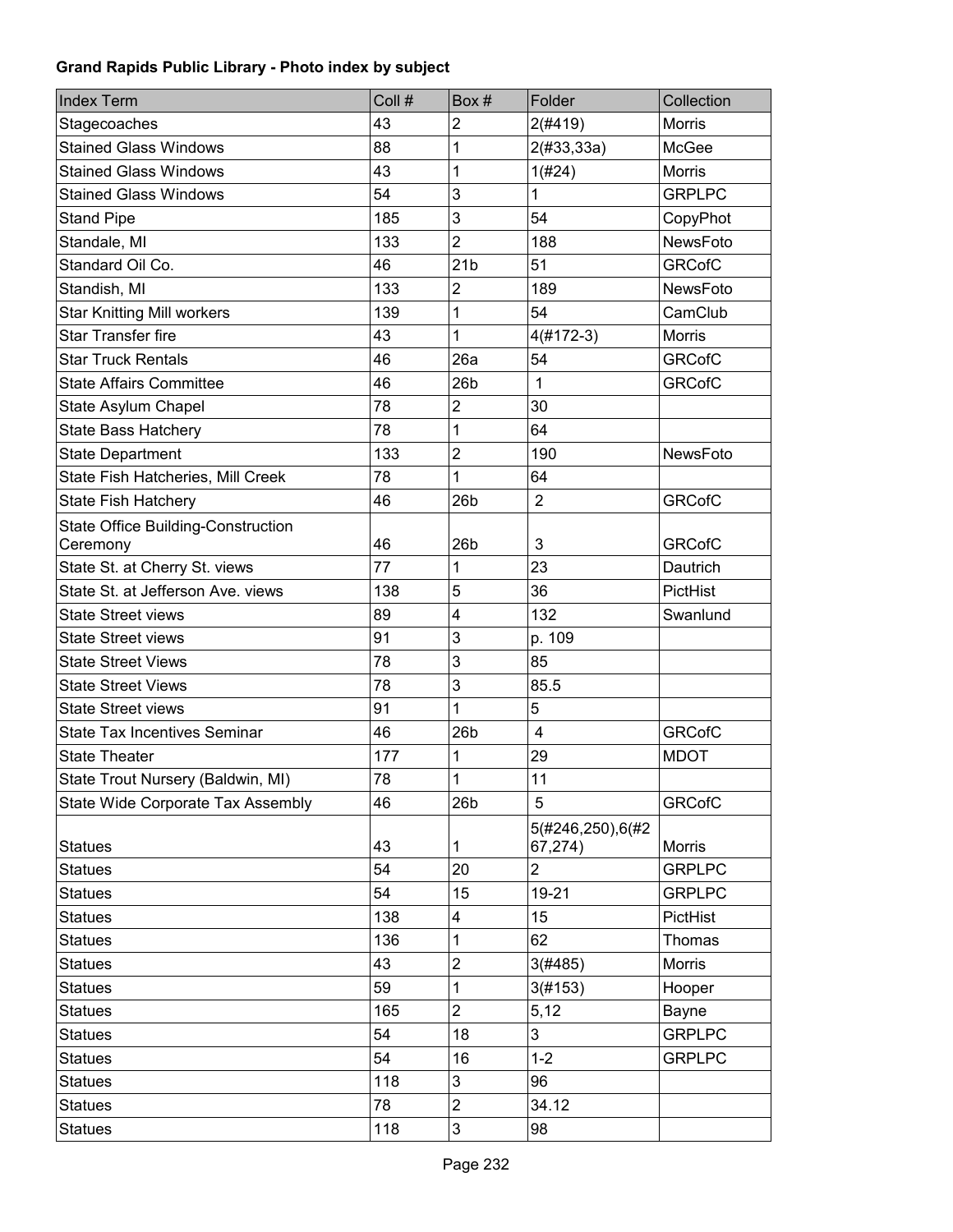| <b>Index Term</b>                                  | Coll # | Box#           | Folder        | Collection      |
|----------------------------------------------------|--------|----------------|---------------|-----------------|
| <b>Statues</b>                                     | 78     | 1              | 74            |                 |
| <b>Statues</b>                                     | 118    | 3              | 89            |                 |
| <b>Statues</b>                                     | 118    | 3              | 88            |                 |
| <b>Statues</b>                                     | 118    | 3              | 95            |                 |
| <b>Statues</b>                                     | 118    | 3              | 84            |                 |
| <b>Statues</b>                                     | 118    | 3              | 83            |                 |
| <b>Statues</b>                                     | 118    | 3              | 85            |                 |
| <b>Statues</b>                                     | 118    | 3              | 90            |                 |
| <b>Statues</b>                                     | 118    | 3              | 91            |                 |
| <b>Statues</b>                                     | 118    | 3              | 93            |                 |
| <b>Statues</b>                                     | 118    | 3              | 81            |                 |
| <b>Statues</b>                                     | 118    | 3              | 94            |                 |
| <b>Statues</b>                                     | 136    | $\mathbf 2$    | 62            | Tho Glas        |
| Steam engines                                      | 136    | 1              | 63            | Thomas          |
| Steam engines                                      | 54     | 44             | 11            | <b>GRPLPC</b>   |
| Steam engines                                      | 136    | $\overline{2}$ | 63            | Tho Glas        |
| Steam engines                                      | 122    | 7              | 3(#2, 32)     | Ada Glas        |
| <b>Steam Museum</b>                                | 133    | $\overline{2}$ | 191           | NewsFoto        |
| Steam rollers                                      | 184    | 1              | 9-10,38       | Darling         |
| <b>Steam Ships</b>                                 | 136    | $\overline{2}$ | 56            | Tho Glas        |
| <b>Steam Ships</b>                                 | 136    | $\overline{2}$ | 58            | Tho Glas        |
| <b>Steam Ships</b>                                 | 136    | $\overline{2}$ | 57            | Tho Glas        |
| Steam shovels                                      | 54     | 17             | 19            | <b>GRPLPC</b>   |
| Steam shovels                                      | 54     | 18             | 18            | <b>GRPLPC</b>   |
| Steam tractor with sled train. Cheboygan, MI       | 59     | 1              | 5(#308)       | Hooper          |
| Steam tractors                                     | 122    | 1              | 19,28-30,34-6 | Adaglass        |
| Steam tractors                                     | 50     | $\overline{2}$ | 28            | <b>GRITC</b>    |
| Steamboat advertisement                            | 59     | 3              | 1(#903)       | Hooper          |
| Steamboat channel                                  | 18     | 1              | 8(#90)        | Fitch           |
| Steamboat race                                     | 18     | 4              | 1(#253)       | Fitch           |
| Steamboat race                                     | 66     | 1              | 3(#61)        | Johnston        |
| Steamboat wrecks                                   | 19     | 9              | 167           | DuMond          |
| Steamboat. City of Grand Rapids                    | 73     | 1              | 37            | Cam Shop        |
| Steamboat. "Alberta"                               | 76     | 1              | 75            | <b>SterCard</b> |
| Steamboat. "Carrie J."                             | 59     | $\overline{2}$ | 3(#604)       | Hooper          |
| Steamboat. "Carrie J."                             | 33     | 12             | 50            | Anderson        |
| Steamboat. "Carrie J."                             | 18     | 1              | 8(#90)        | Fitch           |
| Steamboat. "City of Grand Rapids", G. & M.<br>Line | 78     | $\overline{2}$ | 25            |                 |
| Steamboat. "Daniel Ball"                           | 18     | 4              | 1(#253)       | Fitch           |
| Steamboat. "Daniel Ball"                           | 59     | 1              | 1(#63)        | Hooper          |
| Steamboat. "Daniel Ball"                           | 33     | 12             | 50            | Anderson        |
| Steamboat. "Daniel Ball"                           | 18     | 1              | 8(#82)        | Fitch           |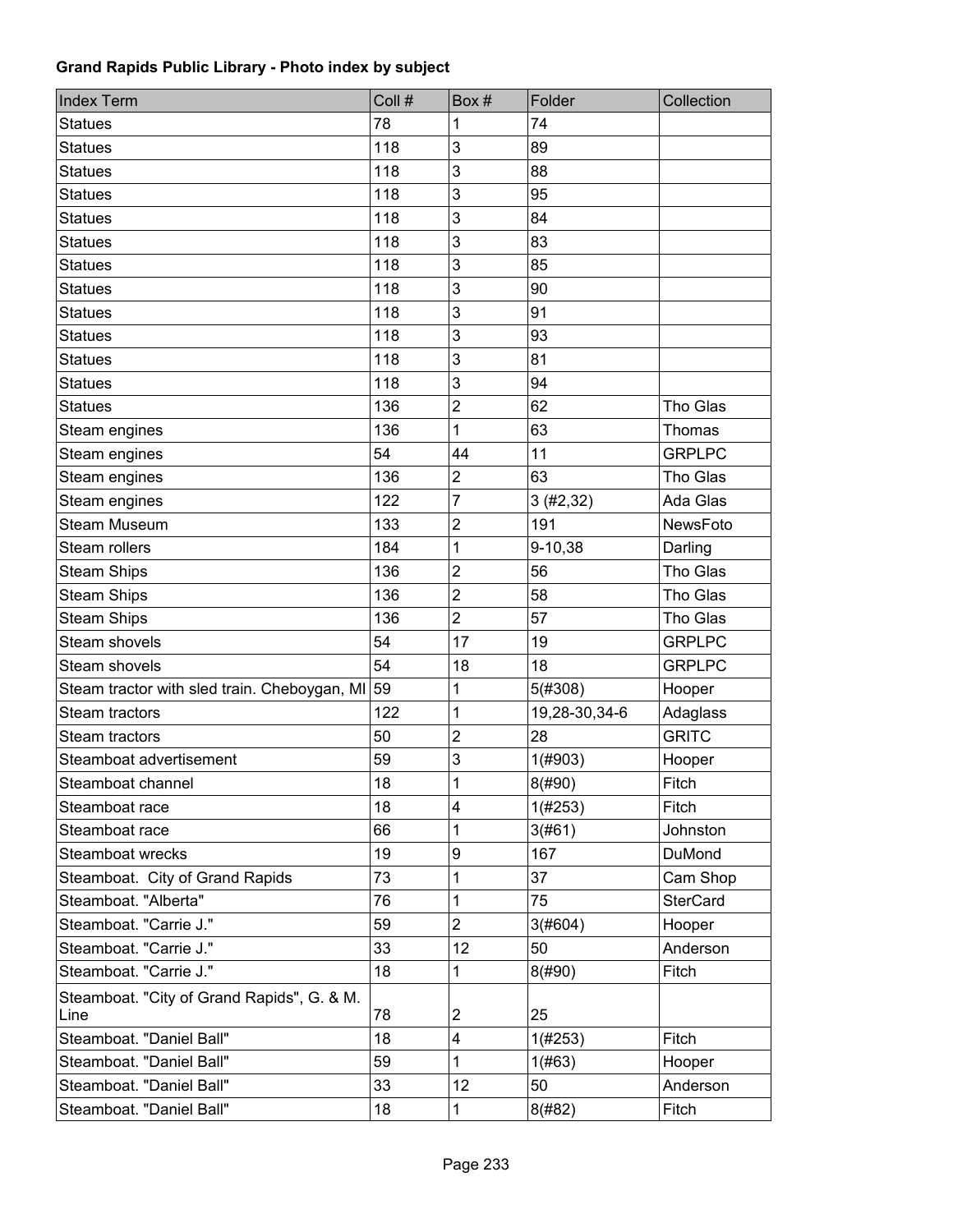| <b>Index Term</b>                     | Coll # | Box#            | Folder              | Collection    |
|---------------------------------------|--------|-----------------|---------------------|---------------|
| Steamboat. "Daniel Ball"              | 54     | 44              | 12                  | <b>GRPLPC</b> |
| Steamboat. "Daniel Ball"              | 66     | 1               | 3(#61)              | Johnston      |
| Steamboat. "Florence"                 | 59     | 1               | 2(#86)              | Hooper        |
| Steamboat. "Grand"                    | 59     | 1               | $1(H70-1), 2(H113)$ | Hooper        |
| Steamboat. "Grand"                    | 33     | 12              | 50                  | Anderson      |
| Steamboat. "Grand"                    | 139    | 1               | 55                  | CamClub       |
| Steamboat. "Grand"                    | 89     | $\overline{2}$  | 54                  | Swanlund      |
| Steamboat. "Grand"                    | 136    | 4               | 8                   | Thomas        |
| Steamboat. "Grand"                    | 78     | 3               | 86                  |               |
| Steamboat. "Grand" under construction | 59     | 1               | $2(#81-3)$          | Hooper        |
| Steamboat. "Hazel M"                  | 59     | 1               | 2(#129)             | Hooper        |
| Steamboat. "Hazel M"                  | 33     | 12              | 50                  | Anderson      |
| Steamboat. "Hazel M"                  | 194    | 3               | $\mathbf{1}$        | Harring       |
| Steamboat. "Holland"                  | 78     | 3               | 86                  |               |
| Steamboat. "Islander"                 | 43     | 1               | 5(#210)             | <b>Morris</b> |
| Steamboat. "Islander"                 | 59     | 1               | 1(#68)              | Hooper        |
| Steamboat. "Islander"                 | 33     | 12              | 50                  | Anderson      |
| Steamboat. "J.F. Porter"              | 33     | 12              | 50                  | Anderson      |
| Steamboat. "J.F. Porter"              | 59     | 1               | 1(#56)              | Hooper        |
| Steamboat. "L. Jenison"               | 18     | 4               | 1(#253)             | Fitch         |
| Steamboat. "L. Jenison"               | 54     | 44              | 12                  | <b>GRPLPC</b> |
| Steamboat. "L. Jenison"               | 66     | 1               | 3(#61)              | Johnston      |
| Steamboat. "L. Jenison"               | 33     | 12              | 50                  | Anderson      |
| Steamboat. "L. Jenison"               | 59     | 1               | 1(#67)              | Hooper        |
| Steamboat. "L.G. Mason"               | 33     | 12              | 50                  | Anderson      |
| Steamboat. "Lizzie Walsh"             | 202    | 1               | $\mathbf{1}$        | Symes         |
| Steamboat. "Major Watson"             | 199    | 5               | 20                  | Groff         |
| Steamboat. "May Graham"               | 194    | 4               | 14                  | Harring       |
| Steamboat. "May Graham"               | 33     | 12              | 50                  | Anderson      |
| Steamboat. "May Graham"               | 59     | 1               | 1(#55)              | Hooper        |
| Steamboat. "May Graham"               | 136    | 1               | 10                  | Thomas        |
| Steamboat. "May Graham"               | 136    | 1               | 10                  | Tho Glas      |
| Steamboat. "Puritan"                  | 78     | $\overline{2}$  | 57                  |               |
| Steamboat. "Ramona"                   | 46     | 26 <sub>b</sub> | 6                   | <b>GRCofC</b> |
| Steamboat. "Ramona"                   | 77     | 1               | 20                  | Dautrich      |
| Steamboat. "Ramona"                   | 43     | $\overline{c}$  | 1(#370)             | Morris        |
| Steamboat. "Rapids"                   | 59     | 1               | 2(#144)             | Hooper        |
| Steamboat. "Soo City"                 | 202    | 1               | 4                   | Symes         |
| Steamboat. "Sport"                    | 59     | 1               | 2(#126)             | Hooper        |
| Steamboat. "Victor"                   | 66     | 1               | 3(#58)              | Johnston      |
| Steamboat. "Virginia"                 | 77     | 1               | $\overline{7}$      | Dautrich      |
| Steamboat. "W.H. Barrett"             | 43     | 1               | 1(#19)              | Morris        |
| Steamboat. "W.H. Barrett"             | 18     | 4               | 1(#254)             | Fitch         |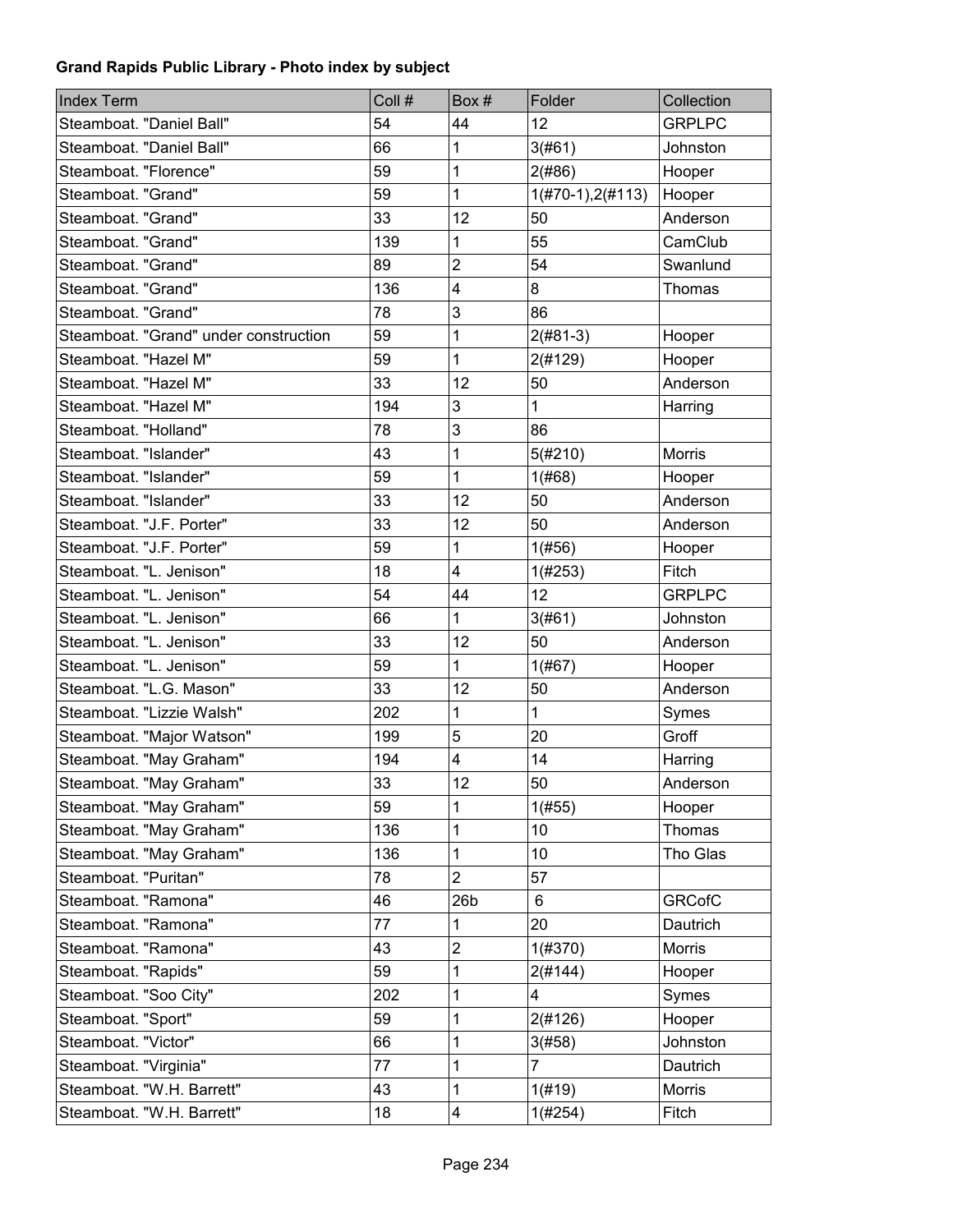| <b>Index Term</b>                        | Coll # | Box#                    | Folder                                | Collection    |
|------------------------------------------|--------|-------------------------|---------------------------------------|---------------|
| Steamboat. "W.H. Barrett"                | 18     | $\overline{c}$          | 6(#191)                               | Fitch         |
| Steamboat. "W.H. Barrett"                | 66     | 1                       | 3(#62)                                | Johnston      |
| Steamboat. "W.H. Barrett"                | 59     | 1                       | 1(#61, 66)                            | Hooper        |
| Steamboat. "W.H. Barrett"                | 54     | 44                      | 12                                    | <b>GRPLPC</b> |
| Steamboat. "W.H. Barrett"                | 33     | 12                      | 50                                    | Anderson      |
| Steamboat."City of Grand Rapids"         | 78     | 3                       | 86                                    |               |
| <b>Steamboats</b>                        | 54     | 42                      | 10                                    | <b>GRPLPC</b> |
| Steamboats                               | 87     | 1                       | 3                                     | Cyanotyp      |
| Steamboats                               | 19     | 9                       | 167                                   | DuMond        |
|                                          |        |                         | 1(#55-6,58,61,63-                     |               |
| Steamboats                               | 59     | 1                       | 4,66-8,70)                            | Hooper        |
| <b>Steamboats</b>                        | 54     | 12                      | 9                                     | <b>GRPLPC</b> |
| <b>Steamboats</b>                        | 12     | 44                      | 12                                    | <b>GRPLPC</b> |
| <b>Steamboats</b>                        | 33     | 12                      | 50                                    | Anderson      |
| Steamboats                               | 54     | 10                      | 19                                    | <b>GRPLPC</b> |
| <b>Steamboats</b>                        | 59     | 1                       | 2(#71,80-<br>4,86,113-14,116)         | Hooper        |
| <b>Steamboats</b>                        | 66     | 1                       | $3(#58, 61-2)$                        | Johnston      |
| <b>Steamboats</b>                        | 54     | 13                      | 3                                     | <b>GRPLPC</b> |
| Steamboats                               | 91     | 3                       | p. 130                                |               |
| Steamboats                               | 78     | $\overline{2}$          | 59                                    |               |
| <b>Steamboats</b>                        | 78     | 4                       | X <sub>5</sub>                        |               |
| Steamboats. "Grand" (under construction) | 136    | 7                       | 227                                   | Tho Glas      |
| Steamship. "Charles H. Hackley"          | 128    | 1                       | 10                                    | Stover        |
| Steamship. "City of Cleveland III"       | 46     | 23c                     | 16                                    | <b>GRCofC</b> |
| Steamship. "City of Cleveland III"       | 46     | 24a                     | 10                                    | <b>GRCofC</b> |
| Steamship. "City of Cleveland III"       | 46     | 23 <sub>b</sub>         | 24                                    | <b>GRCofC</b> |
| Steamship. "City of Grand Rapids"        | 54     | 42                      | 10                                    | <b>GRPLPC</b> |
| Steamship. "Holland"                     | 139    | 1                       | 34                                    | CamClub       |
| Steamship. "North American"              | 46     | 23c                     | 1-12, 14-18, 29-<br>35,39             | <b>GRCofC</b> |
| Steamship. "North American"              | 46     | 23 <sub>b</sub>         | 13-16, 18-20, 22-<br>5,28,31,33,35-46 | <b>GRCofC</b> |
| Steamship. "North American"              | 46     | 24a                     | 2,9,11,14,21,29                       | <b>GRCofC</b> |
| Steamship. "S.S. Emerald Isle"           | 46     | 26 <sub>b</sub>         | 7                                     | <b>GRCofC</b> |
| Steamship. "South American"              | 46     | 24a                     | $12 - 14$                             | <b>GRCofC</b> |
| Steamship. "South American"              | 46     | 23c                     | 16                                    | <b>GRCofC</b> |
| Steamship. "U.S.S. Virginia"             | 9      | 1                       | $\overline{2}$                        | Woodcock      |
| Steamship. S.S. United States            | 133    | $\overline{2}$          | 173                                   | NewsFoto      |
| Steamships                               | 46     | 21c                     | 28                                    | <b>GRCofC</b> |
| Steelcase Inc.                           | 46     | 26 <sub>b</sub>         | 8                                     | <b>GRCofC</b> |
| Steelcase Inc.                           | 54     | 44                      | 14                                    | <b>GRPLPC</b> |
| Steelcase Inc. Product Displays          | 46     | 26 <sub>b</sub>         | 9                                     | <b>GRCofC</b> |
| Steketee & Doornick Building             | 59     | $\overline{\mathbf{c}}$ | 2(#487)                               | Hooper        |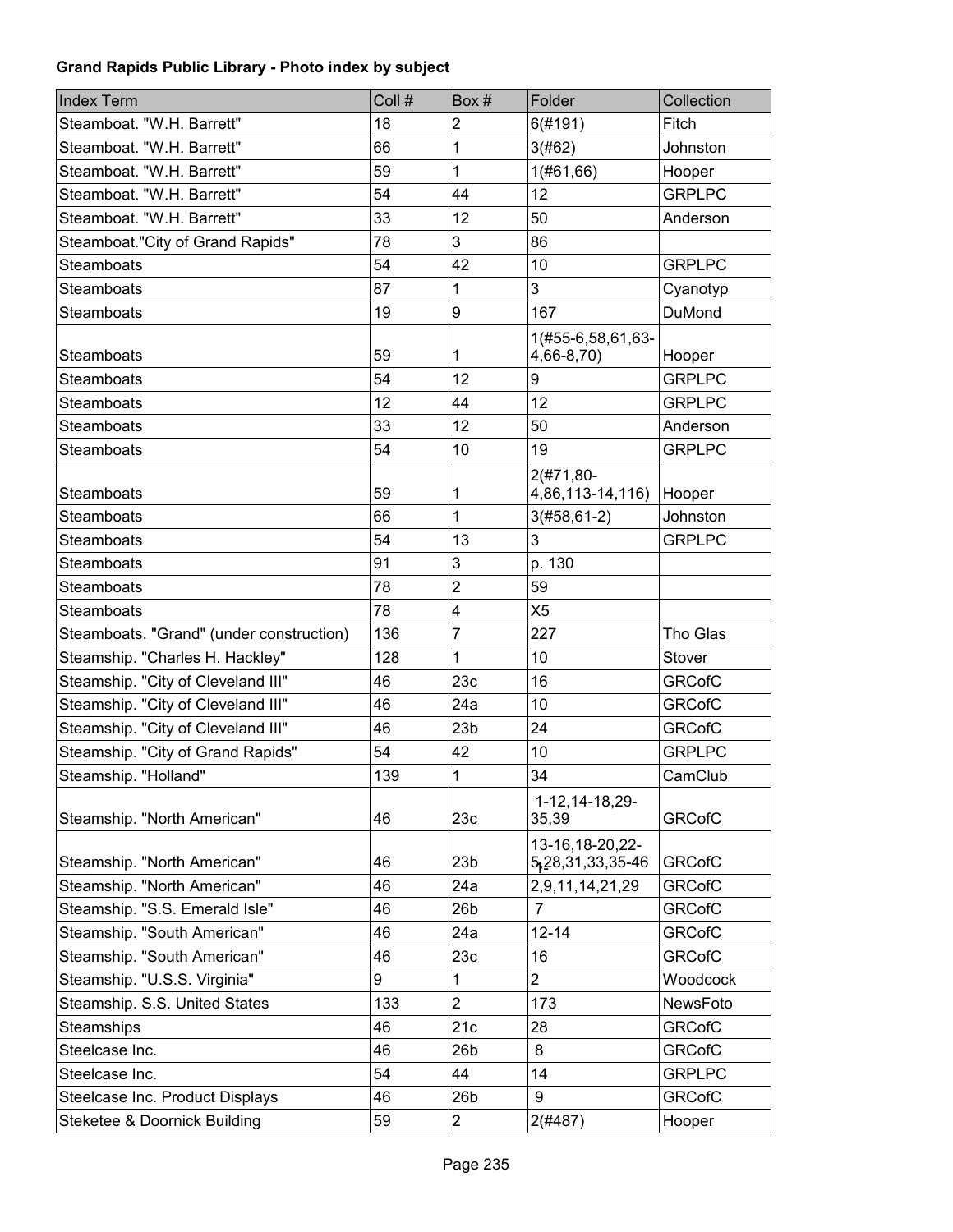| <b>Index Term</b>                                          | Coll # | Box#                    | Folder                       | Collection      |
|------------------------------------------------------------|--------|-------------------------|------------------------------|-----------------|
| Steketee & Sons. Interiors                                 | 73     | $\overline{c}$          | 5                            | Cam Shop        |
| <b>Steketee Company</b>                                    | 54     | 9                       | 11                           | <b>GRPLPC</b>   |
| <b>Steketee Company</b>                                    | 70     | 1                       | 16                           | Merrill         |
| Steketee Company                                           | 54     | 44                      | 15                           | <b>GRPLPC</b>   |
| <b>Steketee Company</b>                                    | 54     | 19                      | 36                           | <b>GRPLPC</b>   |
| Steketee's - Interiors                                     | 78     | 3                       | 87                           |                 |
| <b>Steps</b>                                               | 91     | 1                       | 6                            |                 |
| Stereoscopic views                                         | 122    | 8                       | 10 (#2,54)                   | Ada Glas        |
| Stereoscopic views                                         | 122    | 7                       | 5(#2, 34)                    | Ada Glas        |
| Stereoscopic views                                         | 122    | 7                       | 6(#2, 35)                    | Ada Glas        |
| Stereoscopic views                                         | 122    | 7                       | 10 (#2,39)                   | Ada Glas        |
| Stereoscopic views                                         | 122    | 8                       | 7 (#2,51)                    | Ada Glas        |
| <b>Sterling Desk Company</b>                               | 54     | 3                       | $\overline{2}$               | <b>GRPLPC</b>   |
| Stickley Bros. Co.                                         | 73     | 1                       | 42                           | Cam Shop        |
| <b>Stickley Brothers &amp; Company</b>                     | 89     | 4                       | 133                          | Swanlund        |
| <b>Stickley Brothers &amp; Company</b>                     | 43     | 1                       | 3(#122)                      | Morris          |
| <b>Stickley Brothers &amp; Company</b>                     | 84     | 22                      | 8                            | <b>FMA</b>      |
| <b>Stickley Brothers &amp; Company</b>                     | 84     | 21                      | 5 (#14,#29)                  | <b>FMA</b>      |
| Stickley Brothers & Company -- Interior                    | 84     | 17                      | 10                           | <b>FMA</b>      |
| Stickley Brothers Furniture Co.                            | 78     | 3                       | 87.25                        |                 |
| Stickley house                                             | 93     | 1                       | 47                           | Lorenson        |
| Stockbridge neighborhood                                   | 91     | 3                       | p. 71                        |                 |
| Stockholm, Sweden                                          | 74     | 28                      | 31                           | <b>Brewer</b>   |
| Stocking Ave. at Fourth St. views                          | 138    | 5                       | 37                           | PictHist        |
| <b>Stocking School</b>                                     | 54     | 44                      | 16                           | <b>GRPLPC</b>   |
| Stocking Street School and School for<br>Crippled Children | 78     | 3                       | 87.5                         |                 |
| <b>Stocking Street views</b>                               | 100    | $\overline{2}$          | 26                           | <b>GRPhotos</b> |
| <b>Stocking Street views</b>                               | 91     | 1                       | $\overline{\mathbf{4}}$      |                 |
| <b>Stocking Street views</b>                               | 91     | 3                       | p. 72                        |                 |
| <b>Stocking Street views</b>                               | 91     | 3                       | p. 73                        |                 |
| <b>Stocking Theater</b>                                    | 138    | 5                       | 37                           | PictHist        |
| Stolen articles at police station                          | 43     | $\overline{c}$          | 1(#371)                      | <b>Morris</b>   |
| Stone School  See  Union-Central<br>School                 |        |                         |                              |                 |
| <b>Stores</b>                                              | 185    | 3                       | 65                           | CopyPhot        |
| <b>Stores</b>                                              | 15     | 3                       | 21                           | Friedrch        |
| <b>Stores</b>                                              | 27     | 13                      | box contents not<br>foldered | <b>Baxter</b>   |
| <b>Stores</b>                                              | 138    | 5                       | 38                           | PictHist        |
| <b>Stores</b>                                              | 54     | 44                      | 17                           | <b>GRPLPC</b>   |
| <b>Stores</b>                                              | 66     | 1                       | 4(#95)                       | Johnston        |
| <b>Stores</b>                                              | 101    | 1                       | 12                           | Keister         |
| Stores -- Interiors                                        | 89     | $\overline{\mathbf{c}}$ | 35,151                       | Swanlund        |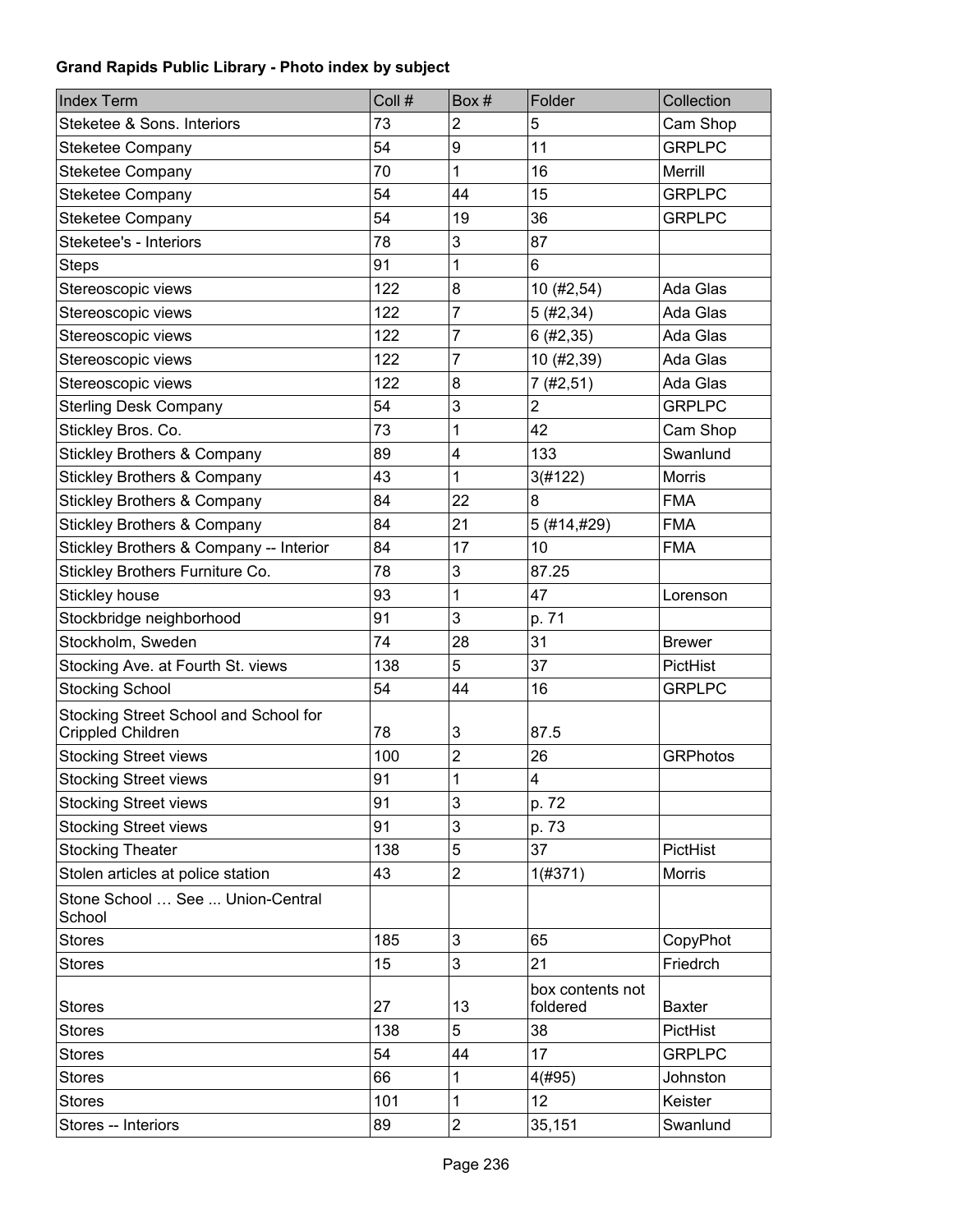| <b>Index Term</b>                                                         | Coll # | Box#            | Folder     | Collection      |
|---------------------------------------------------------------------------|--------|-----------------|------------|-----------------|
| Stores -- Interiors                                                       | 15     | 3               | 20,22      | Friedrch        |
| Stores -- Interiors                                                       | 77     | 1               | 24         | <b>Dautrich</b> |
| Storm damage                                                              | 43     | 1               | 4(#163)    | Morris          |
| Storm sewer construction                                                  | 67     | $\overline{2}$  | 8          | Scrip L.        |
| Stover house -- Interior                                                  | 128    | 1               | 73         | <b>Stover</b>   |
| <b>Stoves</b>                                                             | 141    | 10              | 16         | <b>GRHSoc</b>   |
| Stow & Davis Company                                                      | 84     | 19              | 23         | <b>FMA</b>      |
| Stow & Davis Company                                                      | 84     | 17              | 27         | <b>FMA</b>      |
| Stow & Davis Company                                                      | 46     | 26 <sub>b</sub> | 10         | <b>GRCofC</b>   |
| Stow & Davis Company -- Displays                                          | 46     | 26 <sub>b</sub> | 11         | <b>GRCofC</b>   |
| Stow and Davis Furniture Co.                                              | 91     | 3               | p. 77      |                 |
| Stowe house                                                               | 93     | 1               | 47         | Lorenson        |
| <b>Straight School</b>                                                    | 59     | 3               | $1($ #901) | Hooper          |
| <b>Straight School</b>                                                    | 138    | 5               | 39         | PictHist        |
| <b>Straight Street School</b>                                             | 91     | 1               | 9          |                 |
| <b>Straight Street School</b>                                             | 91     | 3               | p. 78      |                 |
| <b>Strand Theater</b>                                                     | 138    | 5               | 40         | PictHist        |
| <b>Strand Theater</b>                                                     | 54     | 44              | 18         | <b>GRPLPC</b>   |
| Strasbourg, Germany                                                       | 108    | 3               | 50,92      | 339thAmb        |
| <b>Stratford Arms</b>                                                     | 202    | 1               | 107        | Symes           |
| <b>Stratford Arms</b>                                                     | 89     | 4               | 134        | Swanlund        |
| <b>Stratford Arms</b>                                                     | 78     | 3               | 87.75      |                 |
| <b>Streams</b>                                                            | 46     | 26 <sub>b</sub> | 12         | <b>GRCofC</b>   |
| Street cars                                                               | 78     | 1               | 33         |                 |
| <b>Street Grading Project</b>                                             | 67     | $\overline{2}$  | 9          | Scrip L.        |
| <b>Street lighting</b>                                                    | 54     | 17              | 25         | <b>GRPLPC</b>   |
| <b>Street lighting</b>                                                    | 184    | 1               | 35         | Darling         |
| <b>Street lighting</b>                                                    | 78     | 1               | 33         |                 |
| Street lighting                                                           | 78     | $\mathbf 1$     | 33         | GRPost          |
| <b>Street lighting</b>                                                    | 91     | $\overline{2}$  | 9          |                 |
| <b>Street lighting</b>                                                    | 91     | 3               | p. 70      |                 |
| <b>Street lighting</b>                                                    | 78     | $\overline{c}$  | 16         |                 |
| Street Railway Company  See<br><b>Consolidated Street Railway Company</b> |        |                 |            |                 |
| Street railways                                                           | 54     | $\overline{7}$  | 12         | <b>GRPLPC</b>   |
| <b>Street scenes</b>                                                      | 136    | 7               | 230        | Tho Glas        |
| <b>Street sprinklers</b>                                                  | 54     | 44              | 19         | <b>GRPLPC</b>   |
| <b>Street sprinklers</b>                                                  | 91     | 3               | p. 2       |                 |
| <b>Street sweepers</b>                                                    | 184    | 1               | 42         | Darling         |
| <b>Street sweepers</b>                                                    | 138    | 5               | 42         | PictHist        |
| <b>Street sweepers</b>                                                    | 78     | $\overline{2}$  | 24         |                 |
| <b>Street sweepers</b>                                                    | 78     | $\overline{c}$  | 26         |                 |
| <b>Street views</b>                                                       | 76     | 1               | 76         | <b>SterCard</b> |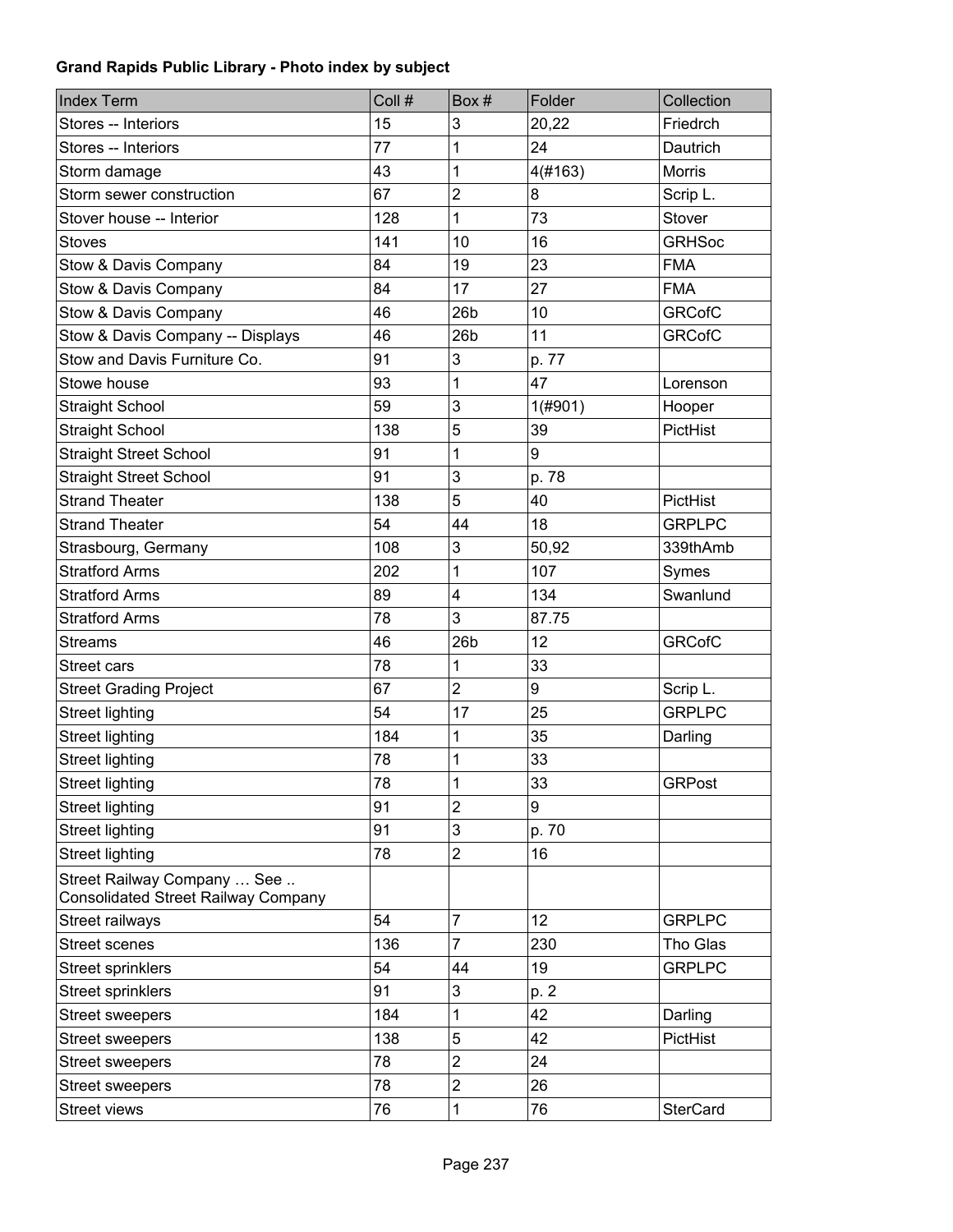| <b>Index Term</b>                      | Coll # | Box #                   | Folder                    | Collection      |
|----------------------------------------|--------|-------------------------|---------------------------|-----------------|
| <b>Street views</b>                    | 69     | 1                       | 22                        | VanVelde        |
| <b>Street views</b>                    | 122    | $\overline{\mathbf{4}}$ | 20                        | Adaglass        |
| <b>Street views</b>                    | 138    | 5                       | 43                        | PictHist        |
| <b>Street views</b>                    | 128    | 1                       | 74                        | Stover          |
| <b>Street views</b>                    | 87     | 1                       | 23                        | Cyanotyp        |
| <b>Street views</b>                    | 122    | 5                       | 33                        | Adaglass        |
| <b>Street views</b>                    | 122    | 1                       | $6 - 8$                   | Adaglass        |
| <b>Street views</b>                    | 78     | 1                       | 52                        |                 |
| <b>Street views</b>                    | 78     | 1                       | 46.5                      |                 |
| <b>Street views</b>                    | 136    | $\overline{2}$          | 40                        | Tho Glas        |
| <b>Street views</b>                    | 136    | $\overline{2}$          | 64                        | Tho Glas        |
| <b>Street views</b>                    | 136    | $\overline{2}$          | 39                        | Tho Glas        |
| <b>Street views</b>                    | 122    | 17                      | 3(#4,20)                  | Ada Glas        |
| <b>Street views</b>                    | 78     | 1                       | 49.5                      |                 |
| Streetcar tracks                       | 122    | 17                      | 3(#4,20)                  | Ada Glas        |
| Streetcar. "Campfire Girls" dedication | 43     | $\overline{2}$          | 1(#377)                   | <b>Morris</b>   |
| Streetcar. "George W. Thayer"          | 43     | $\overline{2}$          | 1(#375)                   | Morris          |
| Streetcar. "Spirit of St. Louis"       | 43     | $\overline{c}$          | 1(#372), 3(#490)          | Morris          |
| Streetcar. First                       | 43     | $\overline{2}$          | $1(#378-9)$               | Morris          |
| Streetcar. Tailor's Car                | 43     | $\overline{2}$          | 1(#380)                   | Morris          |
| <b>Streetcars</b>                      | 18     | $\overline{2}$          | 3(#164)                   | Fitch           |
| <b>Streetcars</b>                      | 18     | 3                       | 3(#243)                   | Fitch           |
| <b>Streetcars</b>                      | 18     | 1                       | $5(#46-7)$                | Fitch           |
| <b>Streetcars</b>                      | 54     | 6                       | $4 - 5$                   | <b>GRPLPC</b>   |
| <b>Streetcars</b>                      | 54     | $\overline{7}$          | 12                        | <b>GRPLPC</b>   |
| <b>Streetcars</b>                      | 54     | 19                      | 34                        | <b>GRPLPC</b>   |
| <b>Streetcars</b>                      | 54     | 19                      | 36                        | <b>GRPLPC</b>   |
| <b>Streetcars</b>                      | 54     | $\overline{2}$          | 3                         | <b>GRPLPC</b>   |
|                                        |        |                         |                           |                 |
| <b>Streetcars</b>                      | 43     | 2                       | 1(#374), 3(#491-3) Morris |                 |
| <b>Streetcars</b>                      | 184    | 1                       | 11                        | Darling         |
| <b>Streetcars</b>                      | 18     | $\overline{c}$          | 3(#164)                   | Fitch           |
| <b>Streetcars</b>                      | 194    | $\overline{2}$          | 46,73-4                   | Harring         |
| <b>Streetcars</b>                      | 33     | 12                      | 51                        | Anderson        |
| <b>Streetcars</b>                      | 59     | $\overline{2}$          | 2(#458,512)               | Hooper          |
| <b>Streetcars</b>                      | 78     | 1                       | 22                        |                 |
| <b>Streetcars</b>                      | 138    | 5                       | 41                        | PictHist        |
| <b>Streetcars</b>                      | 76     | 1                       | 8,58-9,80                 | <b>SterCard</b> |
| <b>Streetcars</b>                      | 114    | 1                       | 14                        | Bender          |
| <b>Streetcars</b>                      | 46     | 21c                     | 29                        | <b>GRCofC</b>   |
| <b>Streetcars</b>                      | 73     | $\overline{2}$          | 9                         | Cam Shop        |
| <b>Streetcars</b>                      | 54     | 44                      | 21                        | <b>GRPLPC</b>   |
| <b>Streetcars</b>                      | 78     | $\mathbf 1$             | 34                        |                 |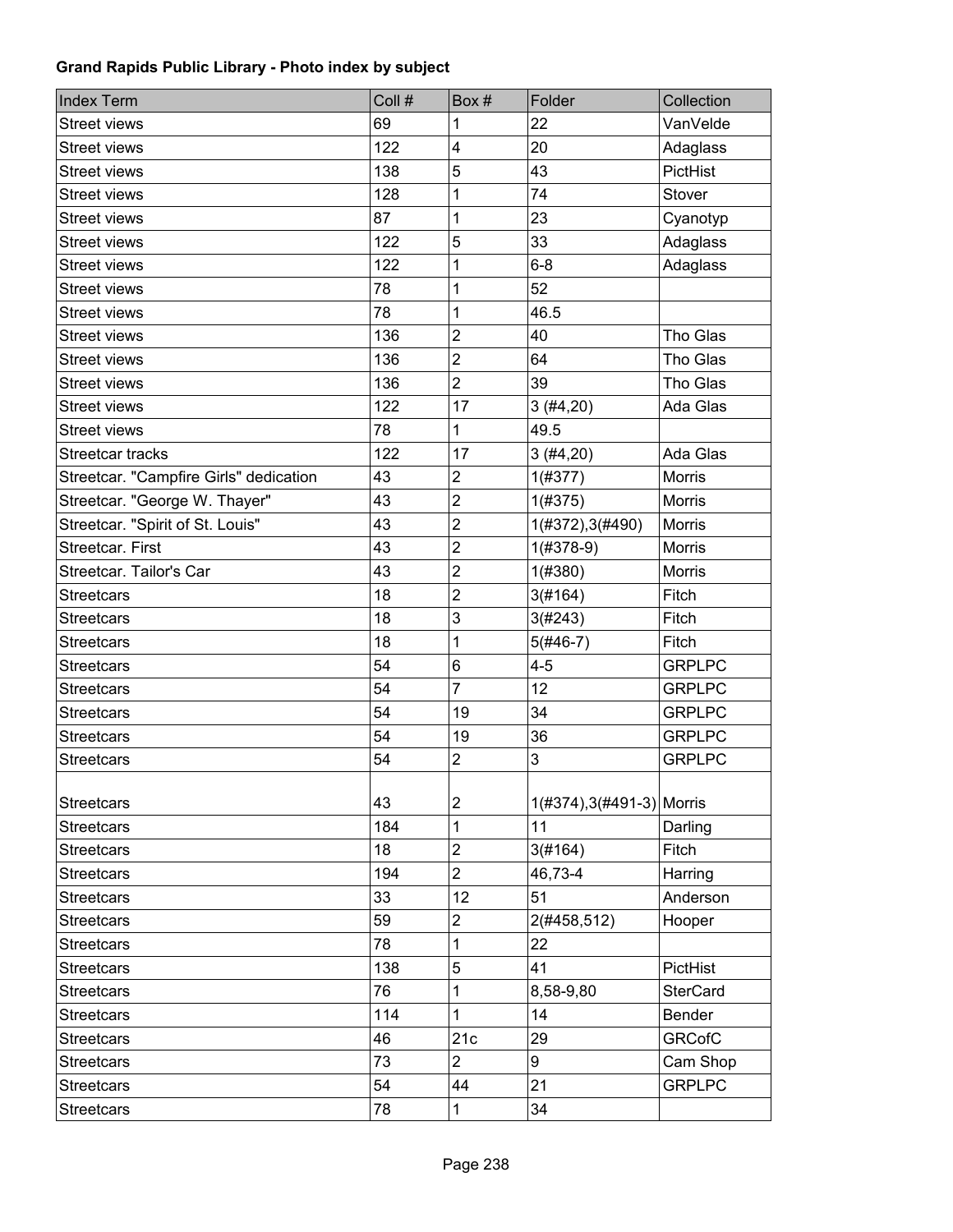| <b>Index Term</b>                  | Coll # | Box#                    | Folder         | Collection      |
|------------------------------------|--------|-------------------------|----------------|-----------------|
| <b>Streetcars</b>                  | 185    | 3                       | 66             | CopyPhot        |
| <b>Streetcars</b>                  | 78     | $\overline{2}$          | 13.25          |                 |
| <b>Streetcars</b>                  | 78     | $\overline{2}$          | 29             |                 |
| Streetcars -- Interior             | 43     | 1                       | 7(#348)        | <b>Morris</b>   |
| Streetcars -- Interior             | 43     | $\overline{\mathbf{c}}$ | 3(#488-9,494)  | Morris          |
| Streetcars burning                 | 43     | $\overline{c}$          | 3(#486)        | Morris          |
| Streetcars models                  | 43     | $\overline{c}$          | 3(#495)        | Morris          |
| Stretching rawhide                 | 50     | 3                       | 35             | <b>GRITC</b>    |
| <b>Strikes</b>                     | 138    | 5                       | 44             | PictHist        |
| <b>Strikes</b>                     | 185    | 1                       | 75             | CopyPhot        |
| <b>Strikes</b>                     | 170    | 8                       | 22             | WolvBras        |
| <b>Strikes</b>                     | 54     | 44                      | 22             | <b>GRPLPC</b>   |
| <b>Strollers</b>                   | 122    | 3                       | $34 - 5$       | Adaglass        |
| <b>Strollers</b>                   | 122    | 4                       | 21             | Adaglass        |
| <b>Strongheart the Dog</b>         | 43     | 1                       | 4(#176)        | <b>Morris</b>   |
| <b>Stryker Mill</b>                | 54     | 44                      | 23             | <b>GRPLPC</b>   |
| <b>Student Army Training Corps</b> | 74     | 24                      | 9              | <b>Brewer</b>   |
| <b>Students</b>                    | 173    | 1                       | 3              | Weather         |
| <b>Students</b>                    | 68     | 1                       | $\overline{2}$ | <b>NativeAm</b> |
| <b>Students</b>                    | 141    | 11                      | 13             | <b>GRHSoc</b>   |
| <b>Students exercising</b>         | 138    | 5                       | 45             | PictHist        |
| Students field hockey              | 138    | 5                       | 46             | PictHist        |
| Studley house                      | 93     | 1                       | 47             | Lorenson        |
| <b>Stuffed animals</b>             | 122    | 4                       | 19             | Adaglass        |
| Stump fences                       | 18     | $\overline{4}$          | 1(#126)        | Fitch           |
| Stump pulling                      | 54     | 44                      | 25             | <b>GRPLPC</b>   |
| Sturgeon                           | 59     | 1                       | 3(#205)        | Hooper          |
| Sturgeon                           | 54     | 8                       | 24             | <b>GRPLPC</b>   |
| Sturgeon                           | 33     | 12                      | 53             | Anderson        |
| <b>Sturgis High School</b>         | 78     | 3                       | 88             |                 |
| <b>Sturgis Hospital</b>            | 78     | 3                       | 88             |                 |
| Sturgis, MI                        | 78     | 3                       | 88             |                 |
| Submarine. "U.Z. 97"               | 108    | 1                       | 25             | 339thAmb        |
| Submarines                         | 108    | 1                       | 25             | 339thAmb        |
| Substandard housing                | 54     | 45                      | $\mathbf{1}$   | <b>GRPLPC</b>   |
| Substandard housing                | 185    | 3                       | 67             | CopyPhot        |
| Substandard housing                | 34     | 37                      | 547            | <b>KCHealth</b> |
| Suburbanization                    | 185    | 3                       | 60             | CopyPhot        |
| Suffragette                        | 185    | 3                       | 68             | CopyPhot        |
| Sugar camp                         | 50     | 3                       | 35             | <b>GRITC</b>    |
| Sugaring                           | 43     | $\overline{2}$          | 3(#468-70)     | Morris          |
| Sugaring                           | 50     | 3                       | 35             | <b>GRITC</b>    |
| Sugaring                           | 54     | 19                      | 32             | <b>GRPLPC</b>   |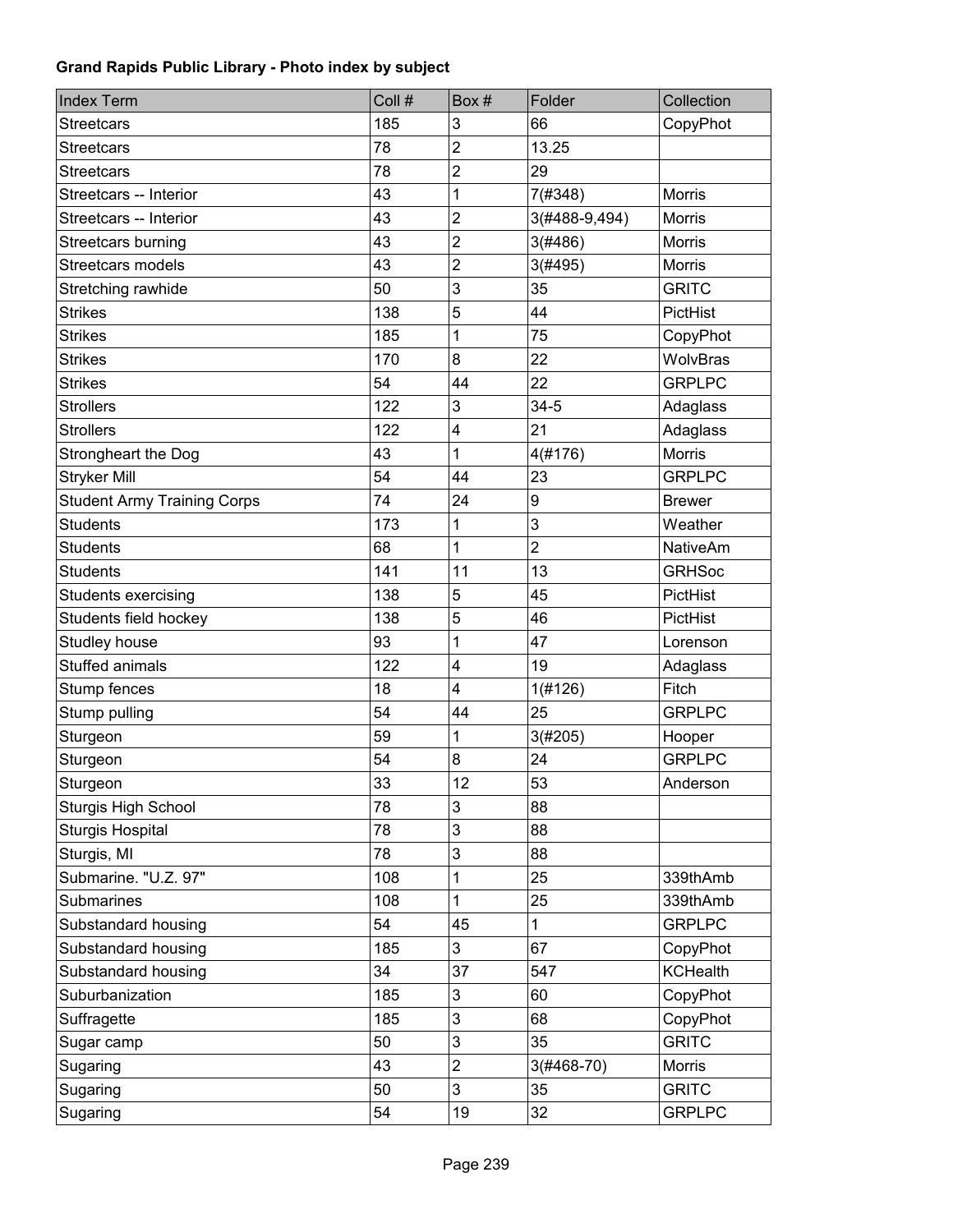| <b>Index Term</b>                                                 | Coll # | Box#                    | Folder                  | Collection      |
|-------------------------------------------------------------------|--------|-------------------------|-------------------------|-----------------|
| Sugaring                                                          | 54     | 45                      | $\overline{2}$          | <b>GRPLPC</b>   |
| Sulfuric acid spills                                              | 134    | $\overline{2}$          | 6                       | Veit            |
| <b>Summer Street views</b>                                        | 91     | 3                       | p. 74                   |                 |
| <b>Summer Street views</b>                                        | 91     | 1                       | 8                       |                 |
| <b>Summer Street views</b>                                        | 91     | 3                       | p. 75                   |                 |
| Summit St. at Waterloo St. views                                  | 18     | 1                       | 8(#81)                  | Fitch           |
| <b>Summit Street House</b>                                        | 76     | 1                       | 31                      | <b>SterCard</b> |
| <b>Summit Street views</b>                                        | 66     | 1                       | 2(#23)                  | Johnston        |
| <b>Summit Street views</b>                                        | 33     | 12                      | 52                      | Anderson        |
| <b>Summit Street views</b>                                        | 54     | 45                      | 3                       | <b>GRPLPC</b>   |
| <b>Summit Street views</b>                                        | 59     | $\overline{2}$          | 2(#561)                 | Hooper          |
| Sun Oil Co. trucks                                                | 138    | 5                       | 47                      | PictHist        |
| Sunday Herald                                                     | 78     | 3                       | 89                      |                 |
| Sunday schools                                                    | 54     | 9                       | 10                      | <b>GRPLPC</b>   |
| Sunday schools                                                    | 54     | 4                       | 38                      | <b>GRPLPC</b>   |
| Sunflower                                                         | 43     | $\overline{2}$          | 1#400), 2(#401)         | <b>Morris</b>   |
| Sunny Brook Court                                                 | 78     | 4                       | 5                       |                 |
| <b>Sunset Grove Clubhouse</b>                                     | 54     | 45                      | 4                       | <b>GRPLPC</b>   |
| Sunshine Hospital  See also later name<br>Kent Community Hospital |        |                         |                         |                 |
| Sunshine Sanitorium                                               | 78     | $\overline{\mathbf{4}}$ | 1                       |                 |
| Super Food Services of MI, Inc.                                   | 46     | 26 <sub>b</sub>         | 13                      | <b>GRCofC</b>   |
| Superintendent of Schools' Office                                 | 133    | $\overline{c}$          | 192                     | NewsFoto        |
| <b>Superior Court</b>                                             | 133    | $\overline{2}$          | 193                     | <b>NewsFoto</b> |
| Superior Furniture Co.                                            | 84     | 17                      | 28                      | <b>FMA</b>      |
| Supreme Court                                                     | 133    | $\overline{c}$          | 194-5                   | <b>NewsFoto</b> |
| <b>Sutter Pontiac</b>                                             | 100    | $\overline{2}$          | 10                      | <b>GRPhotos</b> |
| Svenson's Thrillcade                                              | 111    | $\overline{2}$          | $\overline{2}$          | <b>Blumensh</b> |
| Swamps                                                            | 54     | 45                      | $6\phantom{1}$          | <b>GRPLPC</b>   |
| Swedenborgian Church                                              | 33     | 10                      | 16                      | Anderson        |
| Swedenborgian Church                                              | 54     | 45                      | 7                       | <b>GRPLPC</b>   |
| Swedenborgian Church                                              | 59     | $\overline{\mathbf{c}}$ | 2(#549)                 | Hooper          |
| Swedenborgian Church                                              | 18     | $\overline{c}$          | 4(#172)                 | Fitch           |
| Swedenborgian Church -- Interior                                  | 18     | $\overline{\mathbf{c}}$ | 4(#171)                 | Fitch           |
| Sweet house                                                       | 93     | 1                       | 24                      | Lorenson        |
| Sweet house                                                       | 91     | 3                       | p. 123                  |                 |
| <b>Sweets Hotel</b>                                               | 54     | 45                      | 8                       | <b>GRPLPC</b>   |
| <b>Sweets Hotel</b>                                               | 54     | 6                       | $\overline{\mathbf{4}}$ | <b>GRPLPC</b>   |
| <b>Sweets Hotel</b>                                               | 18     | 3                       | 1(#220)                 | Fitch           |
| <b>Sweets Hotel</b>                                               | 18     | 1                       | 5(#46)                  | Fitch           |
| <b>Sweets Hotel</b>                                               | 59     | $\overline{c}$          | 2(#485,560)             | Hooper          |
| <b>Sweets Hotel</b>                                               | 66     | 1                       | 4(#92)                  | Johnston        |
| <b>Sweets Hotel</b>                                               | 76     | 1                       | 77                      | <b>SterCard</b> |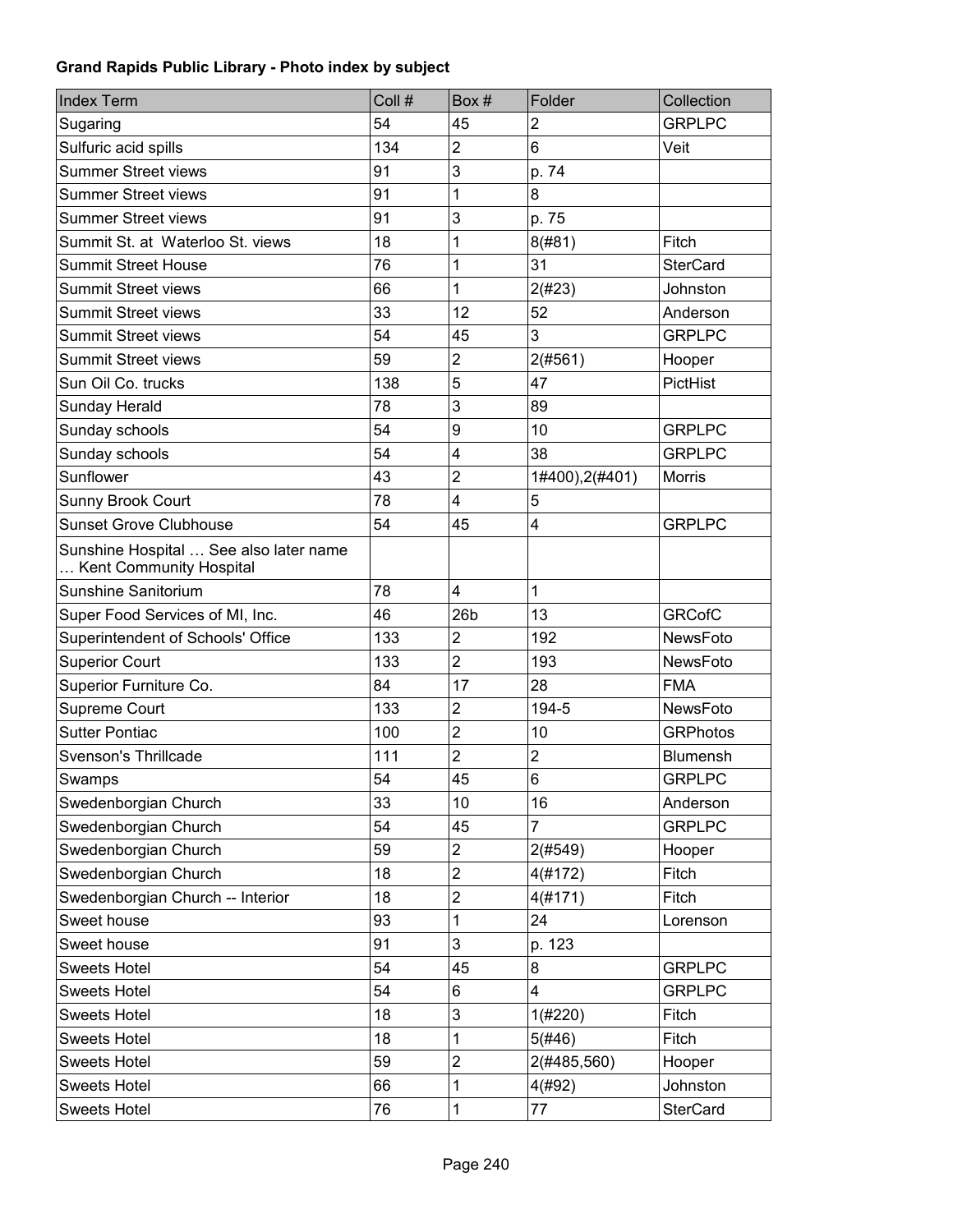| <b>Index Term</b>         | Coll # | Box#                    | Folder         | Collection    |
|---------------------------|--------|-------------------------|----------------|---------------|
| <b>Sweets Hotel</b>       | 33     | 10                      | 17             | Anderson      |
| <b>Sweets Hotel</b>       | 89     | $\overline{c}$          | 106            | Swanlund      |
| <b>Sweet's Hotel</b>      | 91     | 3                       | p. 50          |               |
| <b>Sweet's Hotel</b>      | 91     | 3                       | p. 48          |               |
| <b>Sweet's Hotel</b>      | 91     | 1                       | 5              |               |
| Sweets Hotel razing       | 59     | $\overline{2}$          | 3#650)         | Hooper        |
| Swimming                  | 46     | 26 <sub>b</sub>         | 14             | <b>GRCofC</b> |
| Swimming                  | 54     | 19                      | 3              | <b>GRPLPC</b> |
| Swimming                  | 54     | 16                      | $1 - 2$        | <b>GRPLPC</b> |
| Swimming                  | 54     | 10                      | 3              | <b>GRPLPC</b> |
| Swimming                  | 169    | 1                       | 27             | Weber         |
| Swimming                  | 59     | 3                       | 1(#904)        | Hooper        |
| Swimming                  | 54     | 45                      | 9              | <b>GRPLPC</b> |
| Swimming                  | 78     | 4                       | 43.5           | <b>GRPost</b> |
| Swimming                  | 77     | 1                       | 12             | Dautrich      |
| Swimming                  | 69     | 1                       | 24             | VanVelde      |
| Swimming                  | 78     | $\mathbf{3}$            | 74.5           |               |
| Swimming                  | 136    | $\overline{c}$          | 60             | Tho Glas      |
| Swimming                  | 78     | 3                       | 28             |               |
| Swimming (Macatawa)       | 78     | $\overline{2}$          | 57             |               |
| Swimming meets            | 159    | 1                       | 50             | Strohpl       |
| Swimming pools            | 165    | $\overline{c}$          | $\overline{2}$ | Bayne         |
| Swimming pools            | 78     | 1                       | 35             | <b>GRPost</b> |
| Swimming pools            | 138    | $\overline{\mathbf{4}}$ | 21             | PictHist      |
| Swimming pools            | 138    | 5                       | 48             | PictHist      |
| Swimming pools            | 78     | 1                       | 32             |               |
| Swimming pools            | 78     | 1                       | 21             |               |
| Swimming pools            | 78     | 3                       | 63.25          |               |
| Swimming pools            | 78     | $\overline{c}$          | 8              |               |
| Swimming pools            | 78     | 1                       | 71             |               |
| Symes house               | 101    | 1                       | 13             | Keister       |
| Symphony                  | 43     | 1                       | 5(#209)        | Morris        |
| <b>Tables</b>             | 141    | 10                      | 15             | <b>GRHSoc</b> |
| <b>Tables</b>             | 43     | 1                       | 1(#20)         | Morris        |
| Tadousac, Canada          | 74     | 28                      | 32             | <b>Brewer</b> |
| Tailor shops -- Interiors | 155    | 1                       | 8              | Stegmier      |
| <b>Tanks</b>              | 159    | $\overline{2}$          | 23             | Strohpl       |
| <b>Tanneries</b>          | 54     | 13                      | 26             | <b>GRPLPC</b> |
| <b>Tanneries</b>          | 18     | 3                       | 1(#210)        | Fitch         |
| <b>Tanneries</b>          | 54     | 45                      | 10             | <b>GRPLPC</b> |
| <b>Tanneries</b>          | 66     | 1                       | 1(#11)         | Johnston      |
| Tanneries (Comstock Park) | 78     | 4                       | $\overline{2}$ |               |
| <b>Taquahmenon Falls</b>  | 140    | $\overline{\mathbf{c}}$ | 77             | Suchowol      |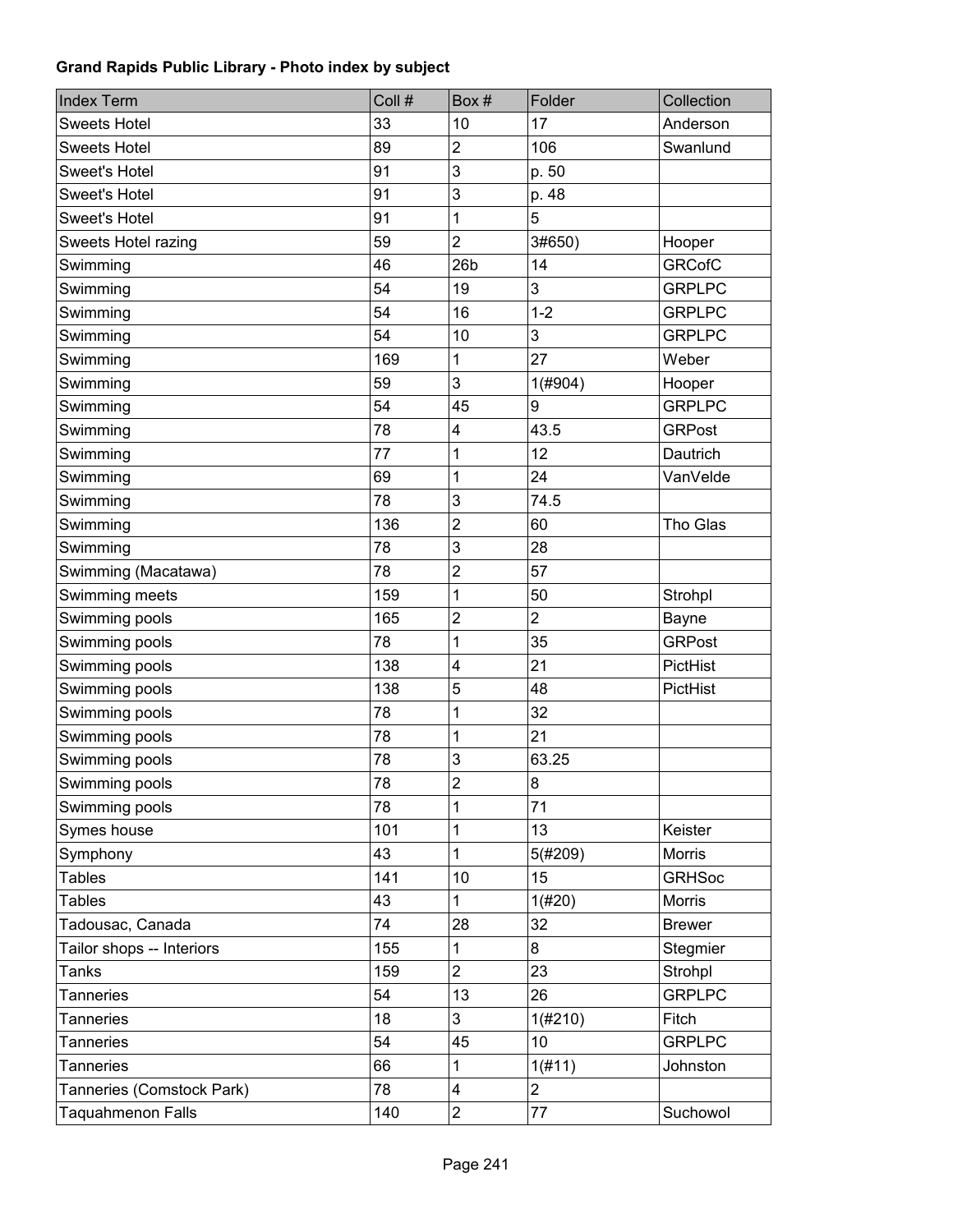| <b>Index Term</b>                        | Coll # | Box#                    | Folder          | Collection    |
|------------------------------------------|--------|-------------------------|-----------------|---------------|
| <b>Taquahmenon Falls</b>                 | 18     | 4                       | 1(#135)         | Fitch         |
| Target shooting                          | 122    | 4                       | 22              | Adaglass      |
| <b>Target shooting</b>                   | 122    | 17                      | 5(#4, 22)       | Ada Glas      |
| Tarry House Cafeteria                    | 118    | 3                       | 9               |               |
| Tarry House cafeteria                    | 118    | 3                       | 124             |               |
| <b>Taverns</b>                           | 69     | 1                       | $\overline{7}$  | VanVelde      |
| Taverns                                  | 54     | 18                      | 8               | <b>GRPLPC</b> |
| <b>Taverns</b>                           | 54     | 43                      | 15              | <b>GRPLPC</b> |
| <b>Taverns</b>                           | 59     | 1                       | 2(#121)         | Hooper        |
| <b>Taverns</b>                           | 54     | 46                      | 13              | <b>GRPLPC</b> |
| Taverns                                  | 59     | 2                       | 4(#720)         | Hooper        |
| <b>Taverns</b>                           | 78     | $\overline{2}$          | 24              |               |
| Taverns (Plainwell)                      | 78     | 3                       | 52              |               |
| Tax chart                                | 138    | 5                       | 49              | PictHist      |
| <b>Tax Clinics</b>                       | 46     | 26 <sub>b</sub>         | 15              | <b>GRCofC</b> |
| <b>Taxicabs</b>                          | 73     | 1                       | 27              | Cam Shop      |
| Taxidermy                                | 122    | 17                      | 2(#4, 19)       | Ada Glas      |
| <b>Taylors Tannery</b>                   | 18     | 3                       | 1(#210)         | Fitch         |
| <b>Taylors Tannery</b>                   | 66     | 1                       | 1(f#11)         | Johnston      |
| <b>Tee-pee Construction</b>              | 50     | 3                       | 31              | <b>GRITC</b>  |
| <b>Telephone Companies</b>               | 78     | $\overline{2}$          | 71              |               |
| Telephone operators                      | 138    | 5                       | 51              | PictHist      |
| Telephone operators                      | 185    | $\overline{2}$          | 45              | CopyPhot      |
| Telephone operators                      | 78     | 4                       | X <sub>5</sub>  |               |
| Telephone pole setting truck             | 43     | $\overline{2}$          | 3(#480)         | <b>Morris</b> |
| Telephone switchboard                    | 141    | 10                      | 17              | <b>GRHSoc</b> |
| Telephone Switching Network Display      | 46     | 26 <sub>b</sub>         | 16              | <b>GRCofC</b> |
| Telephones                               | 43     | $\overline{2}$          | 1(#358), 3(472) | Morris        |
| Telephones                               | 59     | $\overline{c}$          | 3(#631)         | Hooper        |
| <b>Telephones</b>                        | 138    | 5                       | 50              | PictHist      |
| Telephones                               | 54     | 45                      | 11              | <b>GRPLPC</b> |
| Telephones                               | 59     | 3                       | 1(#776)         | Hooper        |
| Telephones -- First Call in Grand Rapids | 43     | $\overline{2}$          | 3(#475)         | Morris        |
| <b>Television studios</b>                | 46     | 27                      | 47              | <b>GRCofC</b> |
| <b>Television studios</b>                | 46     | 23a                     | 53              | <b>GRCofC</b> |
| <b>Televisions</b>                       | 46     | 26a                     | 12              | <b>GRCofC</b> |
| Tell & Sell Clinic                       | 46     | 26 <sub>b</sub>         | 17              | <b>GRCofC</b> |
| Temple Ave. at Ewing St. views           | 184    | 1                       | 41              | Darling       |
| Temple Theater                           | 138    | 5                       | 52              | PictHist      |
| <b>Tennessee</b>                         | 169    | 1                       | 24              | Weber         |
| <b>Tennis</b>                            | 46     | 24c                     | 56              | <b>GRCofC</b> |
| <b>Tennis</b>                            | 54     | 45                      | 12              | <b>GRPLPC</b> |
| <b>Tennis Players</b>                    | 59     | $\overline{\mathbf{c}}$ | 1(#380,382)     | Hooper        |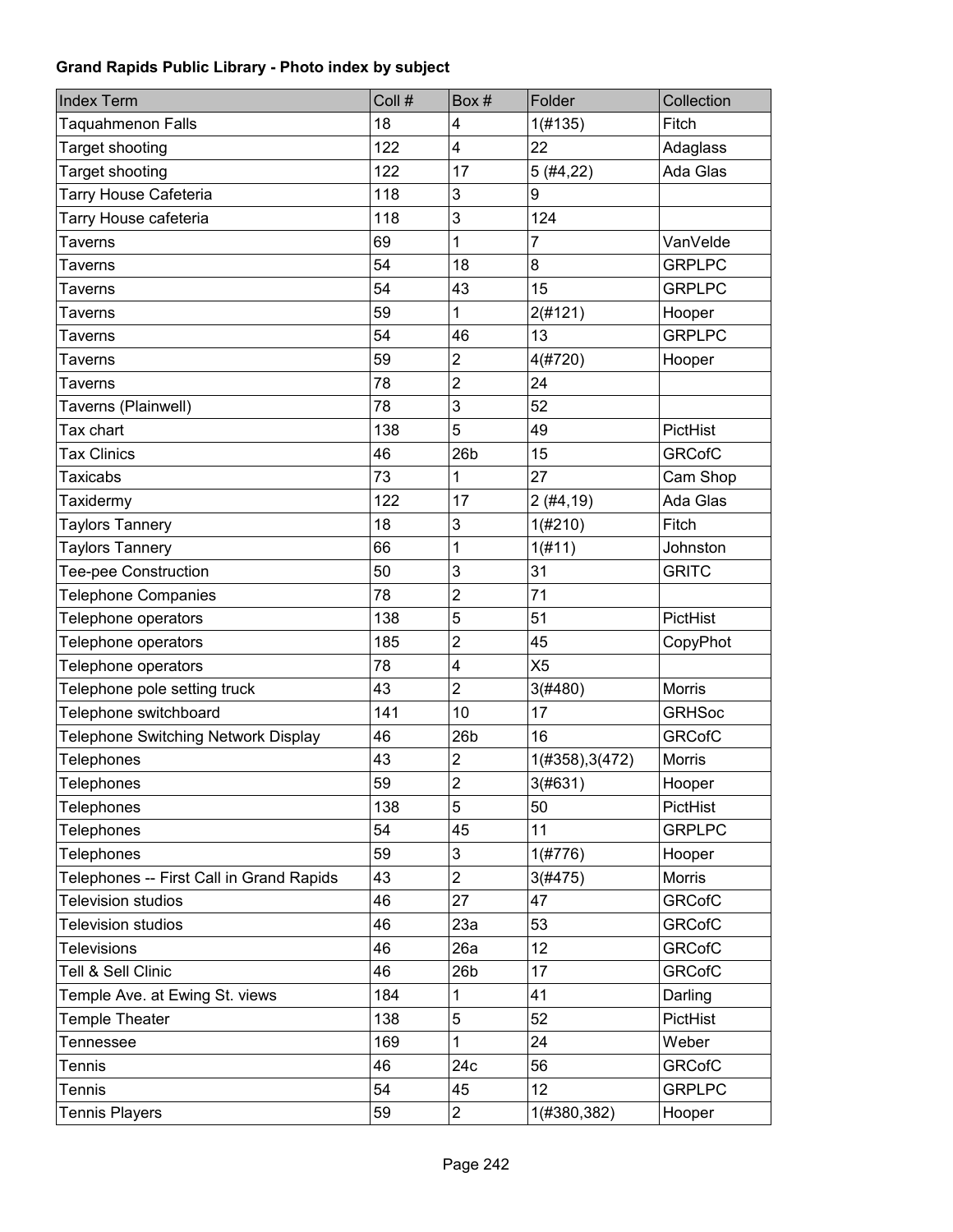| <b>Index Term</b>                    | Coll # | Box#                    | Folder         | Collection      |
|--------------------------------------|--------|-------------------------|----------------|-----------------|
| Tenting                              | 122    | 3                       | 58             | Adaglass        |
| <b>Tents</b>                         | 76     | 1                       | 78             | <b>SterCard</b> |
| <b>Tents</b>                         | 87     | $\overline{1}$          | 30             | Cyanotyp        |
| <b>Tents</b>                         | 122    | 17                      | 6(#4, 23)      | Ada Glas        |
| <b>Tents</b>                         | 122    | 14                      | 6(#3, 59)      | Ada Glas        |
| <b>Tents</b>                         | 122    | 6                       | 6(#2,20)       | Ada Glas        |
| <b>Tents</b>                         | 122    | 14                      | 5(#3, 58)      | Ada Glas        |
| <b>Terminal Building</b>             | 75     | 35                      | 10             | Walsh           |
| <b>Terrace Avenue views</b>          | 91     | $\overline{2}$          | 8              |                 |
| Terrell's Equipment Co.              | 73     | $\overline{2}$          | $\overline{7}$ | Cam Shop        |
| Testimonial dinner for G.H. Roderick | 46     | 26a                     | 18             | <b>GRCofC</b>   |
| <b>Texas Land Office</b>             | 109    | 9                       | 10             | Library         |
| <b>Texas State Capitol Library</b>   | 109    | 9                       | 10             | Library         |
| Textile factories -- Interiors       | 138    | 5                       | 53             | PictHist        |
| Thanksgiving baskets                 | 43     | $\mathbf{1}$            | 6(#277)        | Morris          |
| Thayer House                         | 54     | 45                      | 13             | <b>GRPLPC</b>   |
| Theater projection booth             | 138    | 5                       | 56             | PictHist        |
| <b>Theaters</b>                      | 54     | 42                      | 19             | <b>GRPLPC</b>   |
| <b>Theaters</b>                      | 177    | 1                       | 29             | <b>MDOT</b>     |
| <b>Theaters</b>                      | 118    | 3                       | 8              |                 |
| <b>Theaters</b>                      | 149    | $\overline{2}$          | scrapbook      | Deming          |
| <b>Theaters</b>                      | 194    | 3                       | $15 - 18$      | Harring         |
| <b>Theaters</b>                      | 18     | 1                       | 6(#62)         | Fitch           |
| <b>Theaters</b>                      | 138    | 5                       | 18-19,40,52,54 | PictHist        |
| <b>Theaters</b>                      | 138    | $\overline{\mathbf{4}}$ | 8,12,31        | PictHist        |
| <b>Theaters</b>                      | 138    | 3                       | 27,36          | PictHist        |
| <b>Theaters</b>                      | 33     | 10                      | 17             | Anderson        |
| <b>Theaters</b>                      | 54     | $\overline{7}$          | 48             | <b>GRPLPC</b>   |
| <b>Theaters</b>                      | 54     | 44                      | 7,18           | <b>GRPLPC</b>   |
| Theaters                             | 54     | 41                      | 20             | <b>GRPLPC</b>   |
| <b>Theaters</b>                      | 43     | 1                       | 3(#105)        | Morris          |
| <b>Theaters</b>                      | 194    | $\overline{2}$          | 35-6,59,70-1   | Harring         |
| <b>Theaters</b>                      | 54     | 15                      | 13             | <b>GRPLPC</b>   |
| <b>Theaters</b>                      | 138    | $\overline{2}$          | 22             | PictHist        |
| <b>Theaters</b>                      | 54     | 19                      | 31             | <b>GRPLPC</b>   |
| <b>Theaters</b>                      | 54     | 45                      | 14             | <b>GRPLPC</b>   |
| <b>Theaters</b>                      | 185    | $\mathfrak{S}$          | 47,51          | CopyPhot        |
| <b>Theaters</b>                      | 185    | $\overline{\mathbf{4}}$ | $\mathbf{1}$   | CopyPhot        |
| <b>Theaters</b>                      | 54     | $\overline{7}$          | 23             | <b>GRPLPC</b>   |
| <b>Theaters</b>                      | 78     | 3                       | 61             |                 |
| Theaters -- Interiors                | 185    | $\overline{2}$          | 37             | CopyPhot        |
| Theaters -- Interiors                | 141    | 11                      | $\overline{2}$ | <b>GRHSoc</b>   |
| Theatrical productions               | 114    | 1                       | 15             | Bender          |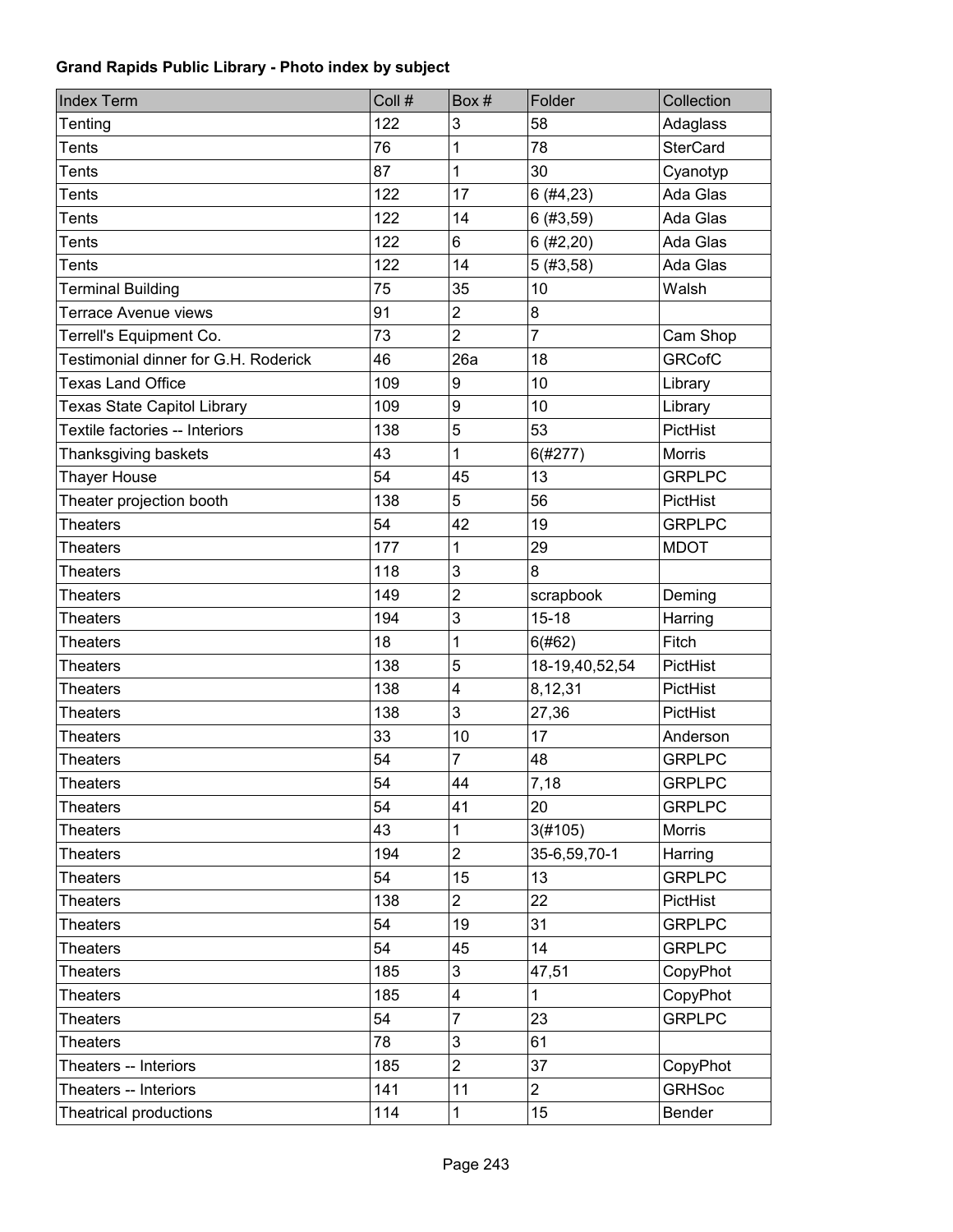| <b>Index Term</b>                         | Coll # | Box#            | Folder                        | Collection      |
|-------------------------------------------|--------|-----------------|-------------------------------|-----------------|
| <b>Theatrical productions</b>             | 138    | 5               | 55                            | PictHist        |
| <b>Theatrical productions</b>             | 129    | 14              | 19                            | Rotary          |
| <b>Theatrical productions</b>             | 149    | 2               | scrapbook                     | Deming          |
| <b>Theatrical productions</b>             | 178    | 1               | 7                             | Central         |
| <b>Theatrical productions</b>             | 123    | 4               | 12                            | Campbell        |
| <b>Theological School</b>                 | 78     | 4               | 3                             |                 |
| Third National Bank, Sandusky, OH         | 109    | 9               | 10                            | Library         |
| Third Presbyterian Church picnic          | 128    | 1               | 36                            | Stover          |
| <b>Thomas Street Dairy Truck</b>          | 54     | 45              | 15                            | <b>GRPLPC</b>   |
| Thompson house                            | 93     | 1               | 56                            | Lorenson        |
| Thomson's Jewelry Store                   | 43     | $\overline{2}$  | 3(#496)                       | <b>Morris</b>   |
| Thornapple Lake                           | 139    | 1               | 56                            | CamClub         |
| Thornapple River views                    | 87     | 1               | 18,19                         | Cyanotyp        |
| Thornapple River views                    | 135    | $\overline{7}$  | $21 - 2$                      | Lee             |
| Thorp Corp.                               | 46     | 26 <sub>b</sub> | 19                            | <b>GRCofC</b>   |
| Threshing                                 | 122    | 1               | 28-30                         | Adaglass        |
| Threshing                                 | 54     | 45              | 16                            | <b>GRPLPC</b>   |
| Tilden-Hendricks Campaign Banner          | 76     | 1               | 80                            | <b>SterCard</b> |
| Time clocks                               | 46     | 22c             | 32                            | <b>GRCofC</b>   |
| Timmer's Garage                           | 185    | 3               | 69                            | CopyPhot        |
| <b>Tippy Dam</b>                          | 78     | $\overline{2}$  | 62                            |                 |
| Tire, largest                             | 43     | $\overline{2}$  | 2(#402)                       | <b>Morris</b>   |
| Tobacco shops                             | 155    | 1               | 3                             | Stegmier        |
| Toledo Plate and Window Glass Co.         | 73     | 1               | 44                            | Cam Shop        |
| <b>Tolford Court</b>                      | 136    | 4               | $9 - 10$                      | Thomas          |
| <b>Tolford Court</b>                      | 136    | 7               | 228                           | Tho Glas        |
| <b>Tolford Street views</b>               | 136    | $\overline{7}$  | 229                           | Tho Glas        |
| <b>Tolford, Connecticut</b>               | 136    | $\overline{7}$  | 214                           | Tho Glas        |
| <b>Toll Gate</b>                          | 54     | 45              | 17                            | <b>GRPLPC</b>   |
| Toll Gate. Fulton Street at Robinson Road | 59     | 1               | 3(#172)                       | Hooper          |
| <b>Tools</b>                              | 46     | 26 <sub>b</sub> | 20                            | <b>GRCofC</b>   |
| <b>Top Management</b>                     | 46     | 26 <sub>b</sub> | 21                            | <b>GRCofC</b>   |
| Topinabee, MI                             | 71     | 1               | 12                            | Massey          |
| Tornado damage                            | 59     | 1               | 3(#225), 4(#290), 5<br>(#312) | Hooper          |
| Tornado damage                            | 75     | 32              | v8                            | Walsh           |
| Tornadoes                                 | 134    | $\overline{2}$  | $\overline{2}$                | Veit            |
| Tornadoes                                 | 75     | 32              | v8                            | Walsh           |
| <b>Tornadoes</b>                          | 133    | 2               | 196-201                       | NewsFoto        |
| Toul, France                              | 108    | 3               | 32,51,96,117                  | 339thAmb        |
| <b>Tourist Information Booth</b>          | 46     | 26 <sub>b</sub> | 22                            | <b>GRCofC</b>   |
| Tourist information sign                  | 46     | 28              | $\overline{2}$                | <b>GRCofC</b>   |
| <b>Tours France</b>                       | 108    | 3               | 94                            | 339thAmb        |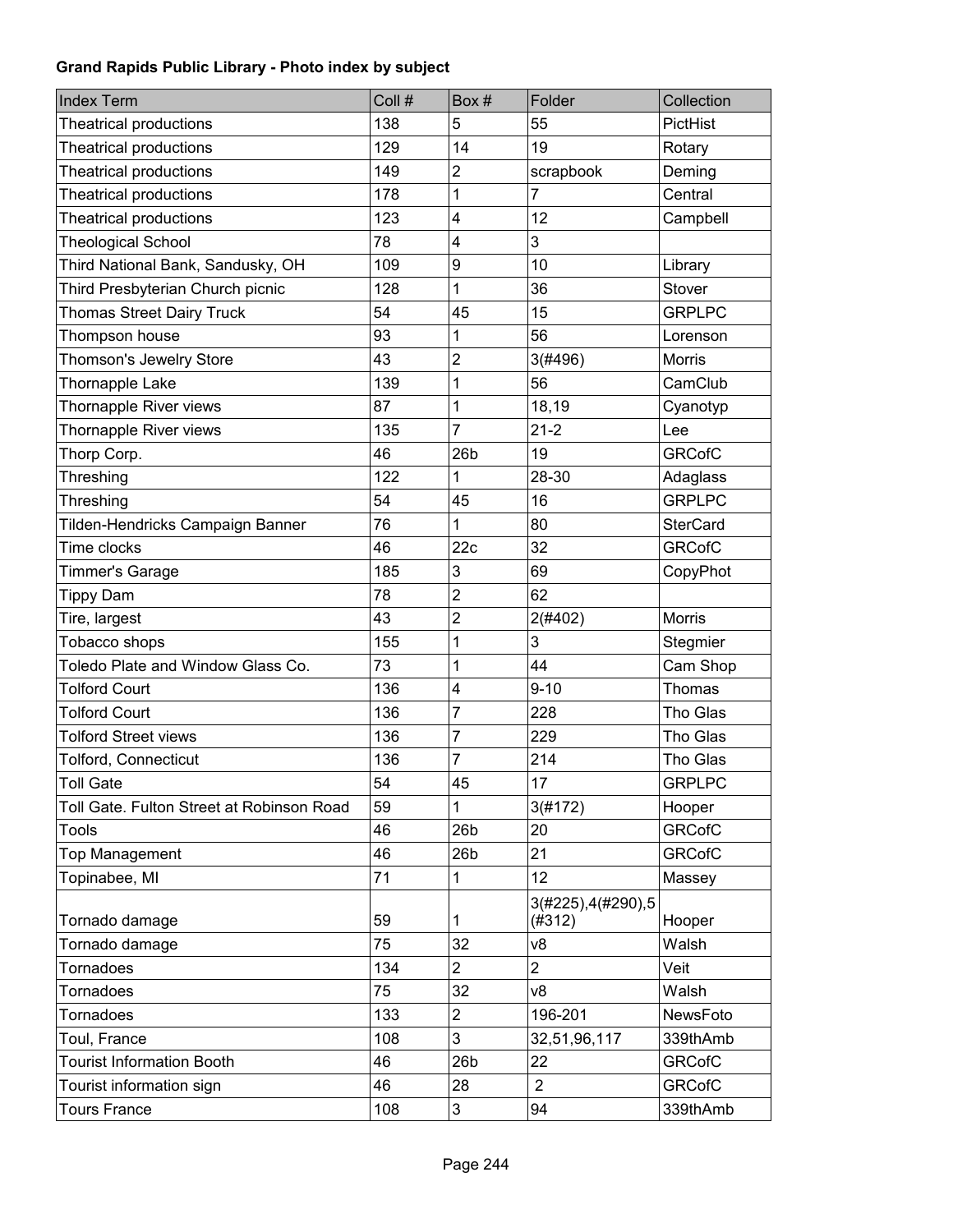| <b>Index Term</b>             | Coll # | Box#            | Folder         | Collection      |
|-------------------------------|--------|-----------------|----------------|-----------------|
| Tow trucks                    | 138    | 5               | 21             | PictHist        |
| <b>Tow Trucks</b>             | 78     | 6               | $\mathbf 1$    |                 |
| <b>Tower Clock Building</b>   | 70     | 1               | $\mathbf{1}$   | Merrill         |
| <b>Tower Clock Building</b>   | 78     | 3               | 33             |                 |
| <b>Tower Clock Building</b>   | 91     | 3               | p. 48          |                 |
| Tower house -- Interior       | 76     | 1               | 79             | <b>SterCard</b> |
| Town House Cafeteria          | 199    | 5               | 26             | Groff           |
| Towner grist mill             | 78     | 1               | 26             |                 |
| Towner, C.B.                  | 78     | 1               | 26             |                 |
| <b>Towsend Park</b>           | 165    | 3               | 9              | Bayne           |
| Toy soldiers                  | 122    | 4               | 24-31          | Adaglass        |
| Toy soldiers                  | 122    | 18              | 3(#4, 30)      | Ada Glas        |
| Toy soldiers                  | 122    | 18              | 4(#4, 31)      | Ada Glas        |
| Toy soldiers                  | 122    | 18              | 2(#4, 29)      | Ada Glas        |
| Toy soldiers                  | 122    | 17              | 10(#4, 27)     | Ada Glas        |
| Toy soldiers                  | 122    | 18              | 1(#4, 28)      | Ada Glas        |
| Toy soldiers                  | 122    | 17              | 7(#4, 24)      | Ada Glas        |
| Toy soldiers                  | 122    | 17              | 8(#4,25)       | Ada Glas        |
| Toy soldiers                  | 122    | 17              | 9(#4, 26)      | Ada Glas        |
| Toys                          | 140    | $\overline{2}$  | 16             | Suchowol        |
| Toys                          | 122    | 19              | 2(#2, 53)      | Ada Glas        |
| Toys                          | 122    | 19              | 1 (#2, 52)     | Ada Glas        |
| <b>Tractors</b>               | 138    | 4               | 19             | PictHist        |
| <b>Tractors</b>               | 54     | 45              | 19             | <b>GRPLPC</b>   |
| <b>Tractors</b>               | 72     | 1               | 3,5            | <b>Birdseye</b> |
| <b>Tractors</b>               | 122    | $\overline{2}$  | 15 (#30)       | Ada Glas        |
| <b>Tractors</b>               | 122    | 3               | 5(#35)         | Ada Glas        |
| <b>Tractors</b>               | 122    | $\overline{2}$  | 14 (#29)       | Ada Glas        |
| <b>Tractors</b>               | 122    | 3               | 6(#36)         | Ada Glas        |
| Tractors                      | 122    | 3               | 4 (#34)        | Ada Glas        |
| <b>Tractors</b>               | 122    | $\overline{c}$  | 13 (#28)       | Ada Glas        |
| <b>Trade Center</b>           | 89     | 4               | 135            | Swanlund        |
| <b>Trade Tours</b>            | 46     | 26 <sub>b</sub> | $23-4$         | <b>GRCofC</b>   |
| Trademark - Grand Rapids Made | 84     | 17              | 10             | <b>FMA</b>      |
| <b>Trading Posts</b>          | 69     | 1               | 13             | VanVelde        |
| <b>Traffic accidents</b>      | 100    | 1               | 21             | <b>GRPhotos</b> |
| <b>Traffic accidents</b>      | 138    | 6               | $\mathbf 1$    | PictHist        |
| <b>Traffic accidents</b>      | 134    | $\overline{2}$  | $\overline{7}$ | Veit            |
| Traffic accidents, ca.1955    | 111    | 3               | 6              | Blumensh        |
| <b>Traffic Lights</b>         | 43     | $\overline{2}$  | 1(#384)        | Morris          |
| Trail marker                  | 18     | 3               | 3(#250)        | Fitch           |
| <b>Trailing Arbutus Club</b>  | 54     | 45              | 20             | <b>GRPLPC</b>   |
| Train-Passenger Car Interior  | 46     | 26 <sub>b</sub> | 25             | <b>GRCofC</b>   |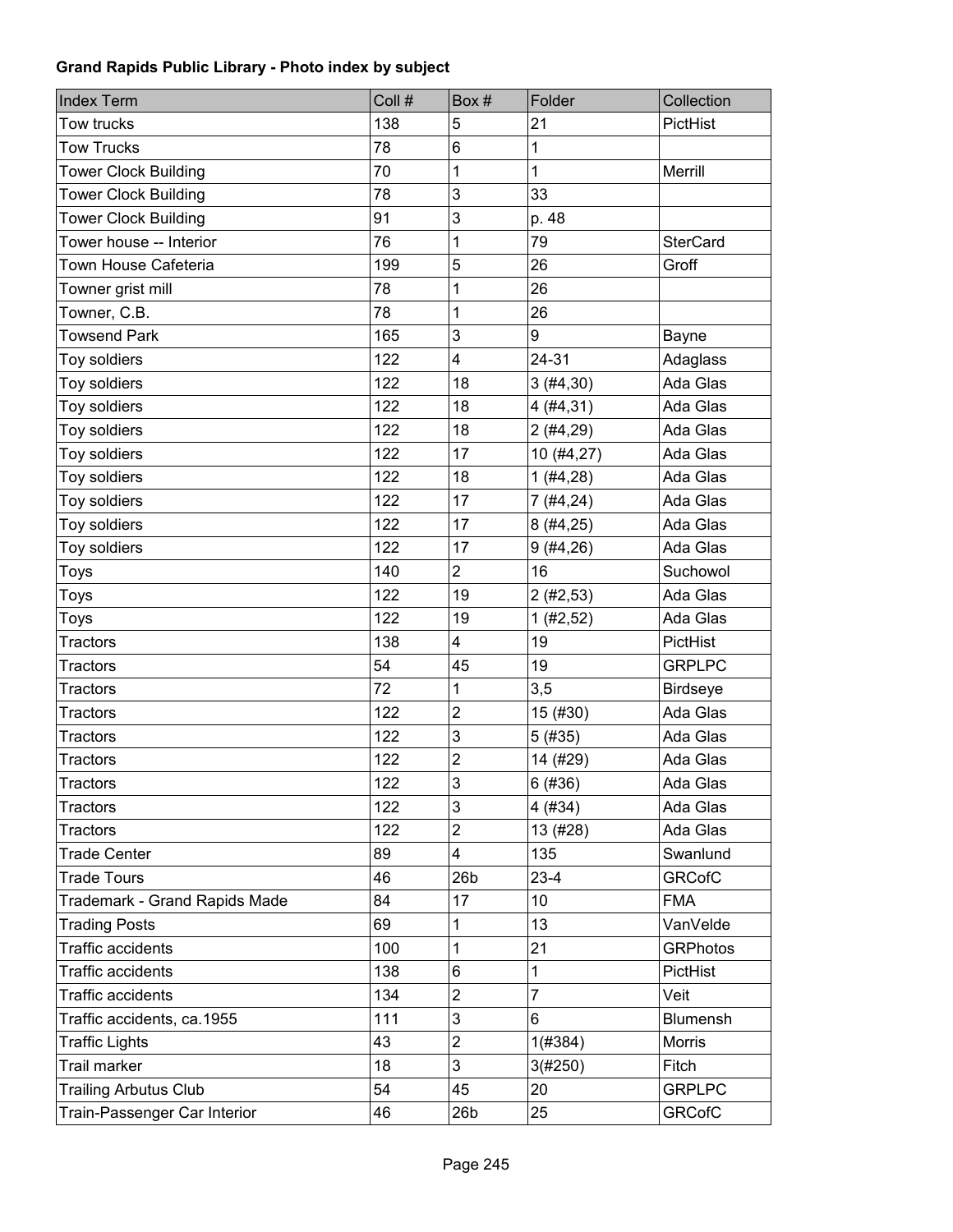| <b>Index Term</b>                          | Coll # | Box#                    | Folder               | Collection      |
|--------------------------------------------|--------|-------------------------|----------------------|-----------------|
| <b>Trains</b>                              | 136    | 1                       | 42                   | Thomas          |
| <b>Trains</b>                              | 18     | 3                       | 3(#243)              | Fitch           |
| <b>Trains</b>                              | 8      | 13                      | 9                    | <b>Russell</b>  |
| <b>Trains</b>                              | 43     | 1                       | 4(#191)              | <b>Morris</b>   |
| <b>Trains</b>                              | 18     | $\overline{2}$          | 3(#163)              | Fitch           |
| <b>Trains</b>                              | 43     | $\overline{2}$          | 2(#409)              | <b>Morris</b>   |
| <b>Trains</b>                              | 43     | $\overline{2}$          | 1(#362)              | <b>Morris</b>   |
| <b>Trains</b>                              | 185    | 3                       | 52                   | CopyPhot        |
| <b>Trains</b>                              | 139    | 1                       | 57                   | CamClub         |
| <b>Trains</b>                              | 185    | 3                       | 71                   | CopyPhot        |
| <b>Trains</b>                              | 33     | 12                      | 44                   | Anderson        |
| <b>Trains</b>                              | 78     | $\overline{\mathbf{4}}$ | 12                   |                 |
| <b>Trains</b>                              | 136    | $\overline{2}$          | 42                   | Tho Glas        |
| <b>Transportation Committee Meetings</b>   | 46     | 26 <sub>b</sub>         | 26                   | <b>GRCofC</b>   |
| <b>Transportation services</b>             | 54     | 10                      | 12                   | <b>GRPLPC</b>   |
| <b>Transporting supplies</b>               | 67     | $\overline{2}$          | 10                   | Scrip L.        |
| <b>Transporting workers</b>                | 67     | $\overline{2}$          | 11                   | Scrip L.        |
| Trash and litter                           | 34     | 37                      | 550                  | <b>KCHealth</b> |
| Traverse City Chamber of Commerce          | 46     | 26b                     | 27                   | <b>GRCofC</b>   |
| Traverse City, MI                          | 50     | $\overline{2}$          | 20                   | <b>GRITC</b>    |
| Treasury Building, Washington, D.C.        | 133    | $\overline{2}$          | 210                  | NewsFoto        |
| <b>Trees</b>                               | 104    | 17                      | 47                   | Judd            |
| <b>Trees</b>                               | 54     | 3                       | 3                    | <b>GRPLPC</b>   |
| <b>Trees</b>                               | 91     | 3                       | p. 114               |                 |
| <b>Tribal Center</b>                       | 50     | $\overline{2}$          | 28                   | <b>GRITC</b>    |
| <b>Trinity Evangelical Lutheran Church</b> | 89     | $\overline{4}$          | 136                  | Swanlund        |
| <b>Trinity Evangelical Lutheran Church</b> | 33     | 10                      | 16                   | Anderson        |
| <b>Trinity Evangelical Lutheran Church</b> | 93     | 1                       | 61                   | Lorenson        |
| <b>Trinity Evangelical Lutheran Church</b> | 78     | $\mathbf 1$             | 50                   |                 |
| <b>Trinity Mens Church</b>                 | 133    | $\overline{c}$          | 202                  | NewsFoto        |
| Trinity Methodist-Episcopal Church         | 43     | 1                       | 3(#127)              | Morris          |
| Trinity Methodist-Episcopal Church         | 43     | $\overline{c}$          | 3(#457)              | Morris          |
| Trotter, Melvin E.                         | 78     | 1                       | 43.5                 |                 |
| <b>Trucks</b>                              | 73     | 1                       | 35                   | Cam Shop        |
| <b>Trucks</b>                              | 46     | 26a                     | 54                   | <b>GRCofC</b>   |
| <b>Trucks</b>                              | 141    | 10                      | 17                   | <b>GRHSoc</b>   |
| <b>Trucks</b>                              | 46     | 24c                     | 17,27                | <b>GRCofC</b>   |
| <b>Trucks</b>                              | 138    | $\overline{2}$          | 3,5,10,56            | PictHist        |
| <b>Trucks</b>                              | 138    | 3                       | 11, 14, 16, 22-3, 28 | PictHist        |
| <b>Trucks</b>                              | 138    | 4                       | 7,35                 | PictHist        |
| <b>Trucks</b>                              | 138    | 5                       | 21,47                | PictHist        |
| <b>Trucks</b>                              | 138    | 6                       | 2,8                  | PictHist        |
| <b>Trucks</b>                              | 73     | 1                       | 14                   | Cam Shop        |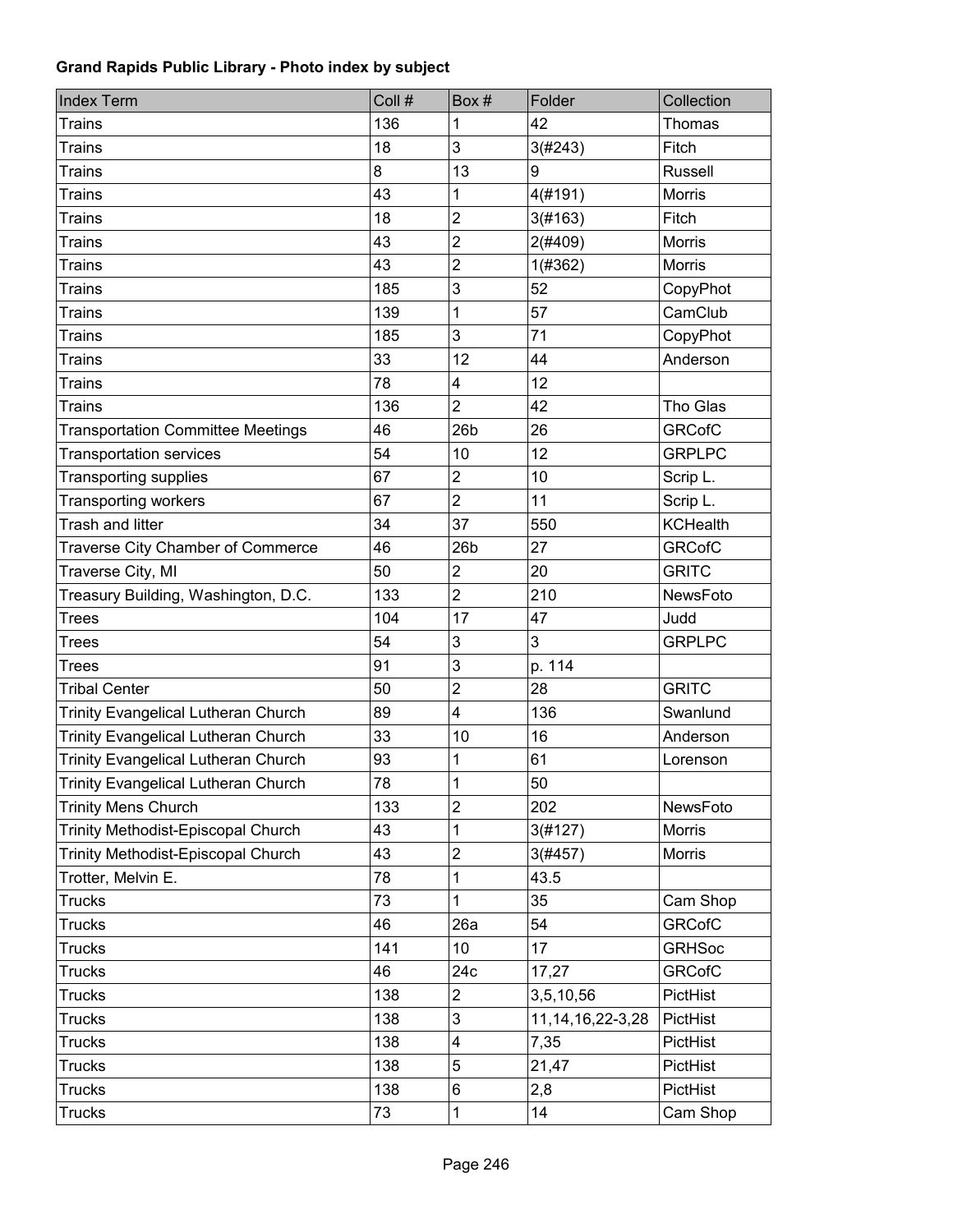| <b>Index Term</b>                  | Coll # | Box#                    | Folder                  | Collection      |
|------------------------------------|--------|-------------------------|-------------------------|-----------------|
| <b>Trucks</b>                      | 159    | $\overline{2}$          | 25                      | Strohpl         |
| <b>Trucks</b>                      | 165    | $\overline{7}$          | 13                      | Bayne           |
| <b>Trucks</b>                      | 43     | 1                       | 1(#42), 4(#151)         | <b>Morris</b>   |
| <b>Trucks</b>                      | 185    | 1                       | 9,79,83,86              | CopyPhot        |
| <b>Trucks</b>                      | 170    | 8                       | 23                      | WolvBras        |
| <b>Trucks</b>                      | 72     | 1                       | $2 - 3$                 | <b>Birdseye</b> |
| <b>Trucks</b>                      | 143    | 1                       | 15                      | Austin          |
| <b>Trucks</b>                      | 194    | $\overline{2}$          | 49                      | Harring         |
| <b>Trucks</b>                      | 73     | $\overline{2}$          | $\overline{2}$          | Cam Shop        |
| <b>Trucks</b>                      | 184    | 1                       | 19,32,34,36,39          | Darling         |
| <b>Trucks</b>                      | 73     | 1                       | 27                      | Cam Shop        |
| <b>Trucks</b>                      | 54     | 13                      | 10                      | <b>GRPLPC</b>   |
| <b>Trucks</b>                      | 54     | 45                      | 15,21                   | <b>GRPLPC</b>   |
| <b>Trucks</b>                      | 43     | $\overline{c}$          | 3(#480)                 | <b>Morris</b>   |
| <b>Trucks</b>                      | 73     | 1                       | 28                      | Cam Shop        |
| <b>Trucks</b>                      | 185    | $\overline{2}$          | 10                      | CopyPhot        |
| <b>Trucks</b>                      | 146    | 6                       | 14                      | Wells           |
| <b>Trucks</b>                      | 138    | 1                       | 24, 27, .41             | PictHist        |
| <b>Trucks</b>                      | 141    | 11                      | $\overline{2}$          | <b>GRHSoc</b>   |
| <b>Trucks</b>                      | 73     | 1                       | 26                      | Cam Shop        |
| Truman Campaign Parade             | 54     | 45                      | 22                      | <b>GRPLPC</b>   |
| Truth in Lending                   | 46     | 26 <sub>b</sub>         | 28                      | <b>GRCofC</b>   |
| Tubb's Oil Company                 | 54     | 45                      | 24                      | <b>GRPLPC</b>   |
| <b>Tuberculosis Hospital</b>       | 78     | $\overline{\mathbf{4}}$ | $\overline{\mathbf{4}}$ |                 |
| <b>Tucker Furniture Commission</b> | 59     | $\overline{2}$          | 2(#563)                 | Hooper          |
| <b>Tulip Boulevard</b>             | 78     | $\overline{2}$          | 24                      |                 |
| Tulip Time, Holland, MI            | 78     | 4                       | 5                       |                 |
| Tulip Time, Holland, MI            | 78     | $\overline{2}$          | 24                      |                 |
|                                    |        |                         | 4(#577-                 |                 |
| <b>Turner Avenue views</b>         | 66     | 1                       | 8,612,632)              | Johnston        |
| <b>Turner Avenue views</b>         | 185    | $\overline{4}$          | $\mathbf{1}$            | CopyPhot        |
| <b>Turner Avenue views</b>         | 100    | $\overline{2}$          | 27                      | <b>GRPhotos</b> |
| Turner house                       | 59     | 1                       | 3(#185)                 | Hooper          |
| Turner house                       | 194    | $\overline{2}$          | 44                      | Harring         |
| Turner house                       | 93     | 1                       | 22                      | Lorenson        |
| Turner house                       | 185    | 3                       | 72                      | CopyPhot        |
| Turner house                       | 54     | 45                      | 23                      | <b>GRPLPC</b>   |
| Turner house                       | 33     | 12                      | 48                      | Anderson        |
| <b>Turner School</b>               | 54     | 45                      | 26                      | <b>GRPLPC</b>   |
| <b>Turner Street School</b>        | 78     | 4                       | 6                       |                 |
| <b>Turner Street School</b>        | 91     | 1                       | 5                       |                 |
| Turnverein                         | 155    | 1                       | $\overline{7}$          | Stegmier        |
| Turnverein                         | 54     | 45                      | 25                      | <b>GRPLPC</b>   |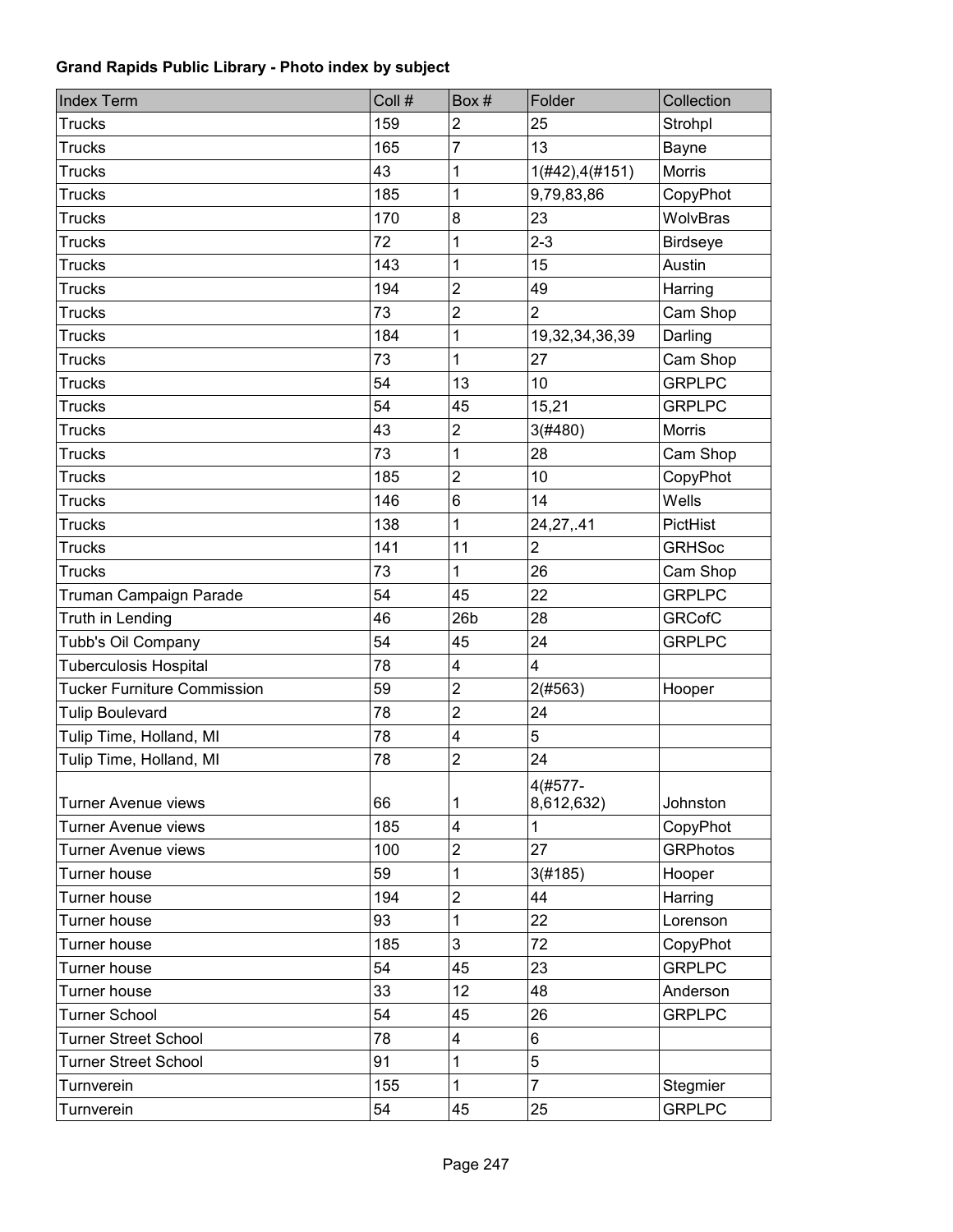| <b>Index Term</b>                                                         | Coll # | Box#                    | Folder                       | Collection    |
|---------------------------------------------------------------------------|--------|-------------------------|------------------------------|---------------|
| <b>Turret Lathe</b>                                                       | 46     | 21 <sub>b</sub>         | 50                           | <b>GRCofC</b> |
| Tustin, MI                                                                | 78     | 4                       | $\overline{7}$               |               |
| Twin Lakes (Baldwin, MI)                                                  | 78     | $\overline{1}$          | 11                           |               |
| <b>Typesetters</b>                                                        | 54     | 45                      | 28                           | <b>GRPLPC</b> |
| <b>Typographic Union Parades</b>                                          | 54     | 45                      | 29                           | <b>GRPLPC</b> |
| U.B. A. Nurses' Home                                                      | 78     | 4                       | 9                            |               |
| U.B.A. Home for the Aged                                                  | 33     | 11                      | 26                           | Anderson      |
| U.B.A. Hospital                                                           | 78     | 4                       | 8                            |               |
| U.B.A. Hospital  See also later name<br><b>Blodgett Memorial Hospital</b> |        |                         |                              |               |
| U.S. 131                                                                  | 91     | 3                       | p. 69                        |               |
| U.S. 131                                                                  | 91     | 3                       | p. 141                       |               |
| U.S. Café, Matamoris, Mexico                                              | 27     | 13                      | box contents not<br>foldered | <b>Baxter</b> |
| U.S. Coast Guard ships                                                    | 56     | 41                      | 107                          | Collins       |
| U.S. Hotel, Saratoga Springs, NY                                          | 19     | 9                       | 166                          | DuMond        |
| Udell Refrigeration Co.                                                   | 46     | 26b                     | 29                           | <b>GRCofC</b> |
| Uhl, E.F. Residence                                                       | 91     | 1                       | $\overline{2}$               |               |
| <b>Unemployment Compensation Classes</b>                                  | 46     | 26b                     | 30                           | <b>GRCofC</b> |
| <b>Unemployment Compensation Forum</b>                                    | 46     | 26 <sub>b</sub>         | 31                           | <b>GRCofC</b> |
| <b>Union Bank</b>                                                         | 46     | 26 <sub>b</sub>         | 33                           | <b>GRCofC</b> |
| Union Bank                                                                | 46     | 21 <sub>b</sub>         | 52                           | <b>GRCofC</b> |
| <b>Union Bank</b>                                                         | 54     | 45                      | 31                           | <b>GRPLPC</b> |
| <b>Union Bank</b>                                                         | 70     | 1                       | 16                           | Merrill       |
| <b>Union Bank</b>                                                         | 138    | 6                       | 4                            | PictHist      |
| Union Bank and Trust Building                                             | 46     | 26b                     | 32                           | <b>GRCofC</b> |
| <b>Union Benevolent Association Home</b>                                  | 78     | $\overline{\mathbf{4}}$ | 8                            |               |
| <b>Union Benevolent Association Home</b>                                  | 91     | 1                       | $\mathbf 1$                  |               |
| Union Benevolent Association Home and<br>Hospital                         | 91     | $\overline{2}$          | 4                            |               |
| Union Benevolent Association Home and<br>Hospital                         | 91     | 3                       | p. 134                       |               |
| <b>Union City Stamping Works</b>                                          | 46     | 26 <sub>b</sub>         | 34                           | <b>GRCofC</b> |
| <b>Union Depot</b>                                                        | 54     | 3                       | 4                            | <b>GRPLPC</b> |
| <b>Union Depot</b>                                                        | 78     | 6                       | $\mathbf{1}$                 |               |
| <b>Union Depot</b>                                                        | 78     | 4                       | 11                           |               |
| <b>Union Depot</b>                                                        | 78     | 1                       | 86                           |               |
| Union Depot. Train sheds                                                  | 78     | 4                       | 12                           |               |
| <b>Union Elevator Feed Mills</b>                                          | 59     | $\overline{c}$          | 4(#689)                      | Hooper        |
| <b>Union Elevator Feed Mills</b>                                          | 18     | $\overline{2}$          | 1(#99)                       | Fitch         |
| Union High School                                                         | 46     | 27                      | 24                           | <b>GRCofC</b> |
| Union High School                                                         | 54     | 45                      | 32                           | <b>GRPLPC</b> |
| Union High School                                                         | 66     | $\mathbf 1$             | 2(#39)                       | Johnston      |
| Union High School                                                         | 33     | 12                      | 49                           | Anderson      |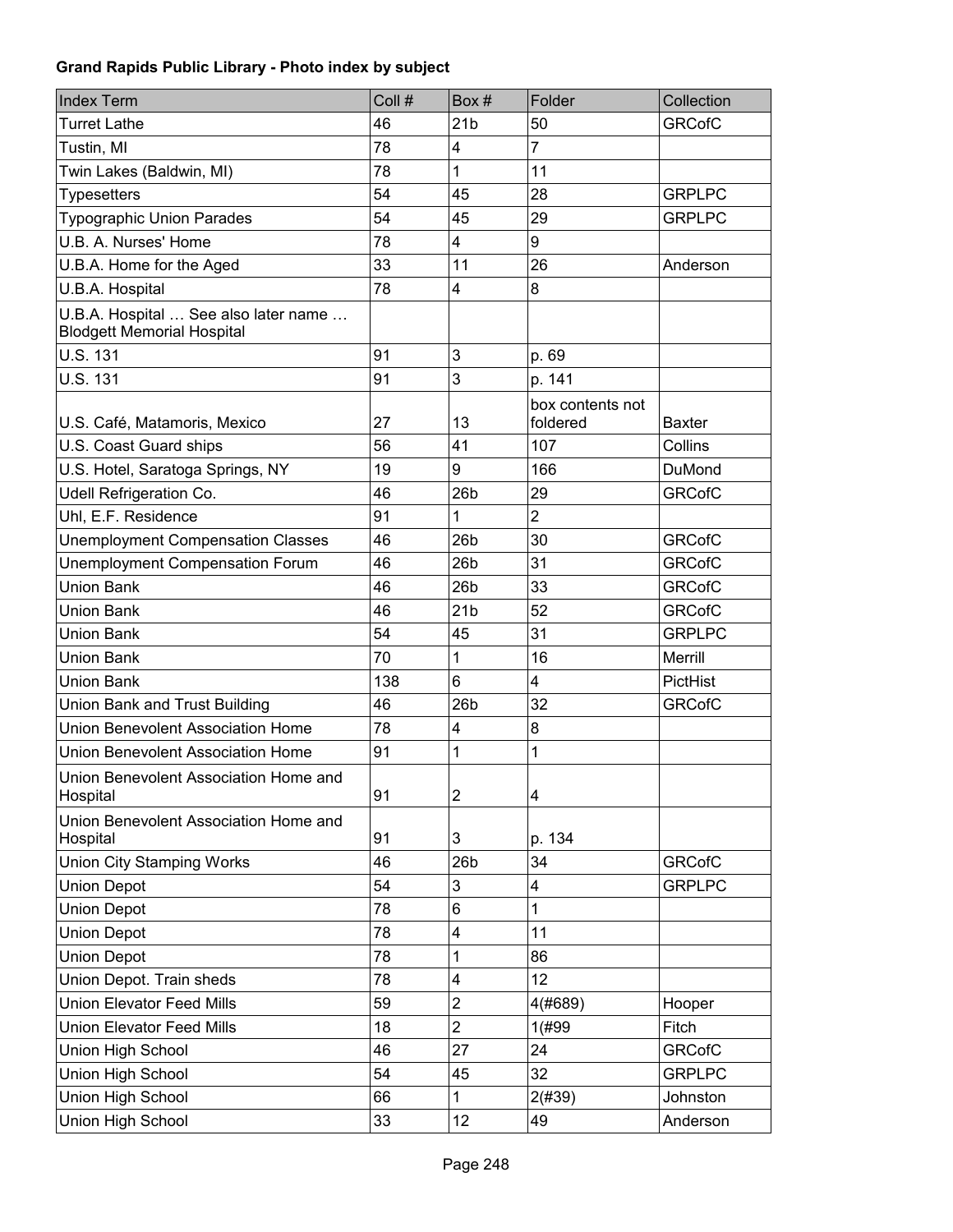| <b>Index Term</b>                   | Coll # | Box#                    | Folder                               | Collection      |
|-------------------------------------|--------|-------------------------|--------------------------------------|-----------------|
| Union High School                   | 89     | $\overline{2}$          | 138                                  | Swanlund        |
| Union High School                   | 78     | 4                       | 10                                   |                 |
| Union High School                   | 91     | 3                       | p. 140                               |                 |
| <b>Union Hotel</b>                  | 54     | 45                      | 33                                   | <b>GRPLPC</b>   |
| <b>Union Printers Home</b>          | 29     | 6                       | box contents not<br>foldered         | Typograp        |
| Union School                        | 54     | 47                      | 10                                   | <b>GRPLPC</b>   |
| Union School                        | 78     | 4                       | 10                                   |                 |
| <b>Union Station</b>                | 76     | 1                       | 27                                   | <b>SterCard</b> |
| <b>Union Station</b>                | 33     | 12                      | 45                                   | Anderson        |
| <b>Union Station</b>                | 59     | $\overline{c}$          | 2(#490), 3(#570)                     | Hooper          |
| <b>Union Station</b>                | 89     | $\overline{2}$          | 139                                  | Swanlund        |
| <b>Union Station</b>                | 138    | $6\phantom{1}6$         | 5                                    | PictHist        |
| <b>Union Station</b>                | 70     | 1                       | 18                                   | Merrill         |
| <b>Union Station</b>                | 93     | 1                       | 62                                   | Lorenson        |
| <b>Union Station</b>                | 66     | 1                       | 1(#15), 2(#22)                       | Johnston        |
| <b>Union Station</b>                | 59     | 1                       | 1(#62), 3(#202), 4(<br>#277),5(#323) | Hooper          |
| <b>Union Station</b>                | 33     | 12                      | 45                                   | Anderson        |
| <b>Union Station</b>                | 18     | 1                       | $6(#55-8)$                           | Fitch           |
| <b>Union Station</b>                | 78     | 1                       | 4                                    |                 |
| <b>Union Station</b>                | 54     | 45                      | 34                                   | <b>GRPLPC</b>   |
| <b>Union Station</b>                | 78     | 4                       | 11                                   |                 |
| <b>Union Station</b>                | 78     | 4                       | 12                                   |                 |
| <b>Union Station</b>                | 78     | 3                       | 89                                   |                 |
| <b>Union Station Train Shed</b>     | 185    | $\overline{2}$          | $\mathbf{1}$                         | CopyPhot        |
| <b>Union Station Train Shed</b>     | 185    | 3                       | 74                                   | CopyPhot        |
| <b>Union Station Train Shed</b>     | 59     | 1                       | 4(#272,294)                          | Hooper          |
| <b>Union Station Train Shed</b>     | 33     | 12                      | 45                                   | Anderson        |
| Union Station, Washington, D.C.     | 19     | 9                       | 166                                  | DuMond          |
| Union Station, Wilkes-Barre, PA     | 108    | 3                       | 33                                   | 339thAmb        |
| Union station. Train sheds          | 78     | $\overline{\mathbf{4}}$ | 12                                   |                 |
| <b>Union-Central School</b>         | 88     | 1                       | $2(#22-3)$                           | McGee           |
| <b>Union-Central School</b>         | 54     | 6                       | 11                                   | <b>GRPLPC</b>   |
| <b>Union-Central School</b>         | 33     | 12                      | 49                                   | Anderson        |
| <b>Union-Central School</b>         | 18     | $\overline{2}$          | 2(#121),6(#195-6) Fitch              |                 |
| <b>Unitarian Church</b>             | 54     | 45                      | 35                                   | <b>GRPLPC</b>   |
| <b>United Airlines-Aircraft</b>     | 46     | 26 <sub>b</sub>         | 35                                   | <b>GRCofC</b>   |
| United Church of Christ             | 78     | 3                       | 68.25                                |                 |
| <b>United Electronics Institute</b> | 46     | 26 <sub>b</sub>         | 36                                   | <b>GRCofC</b>   |
| <b>United Fund Promotions</b>       | 46     | 26 <sub>b</sub>         | 37                                   | <b>GRCofC</b>   |
| United Motors Company truck         | 143    | 1                       | 15                                   | Austin          |
| <b>United Parcel Service</b>        | 46     | 26 <sub>b</sub>         | 38                                   | <b>GRCofC</b>   |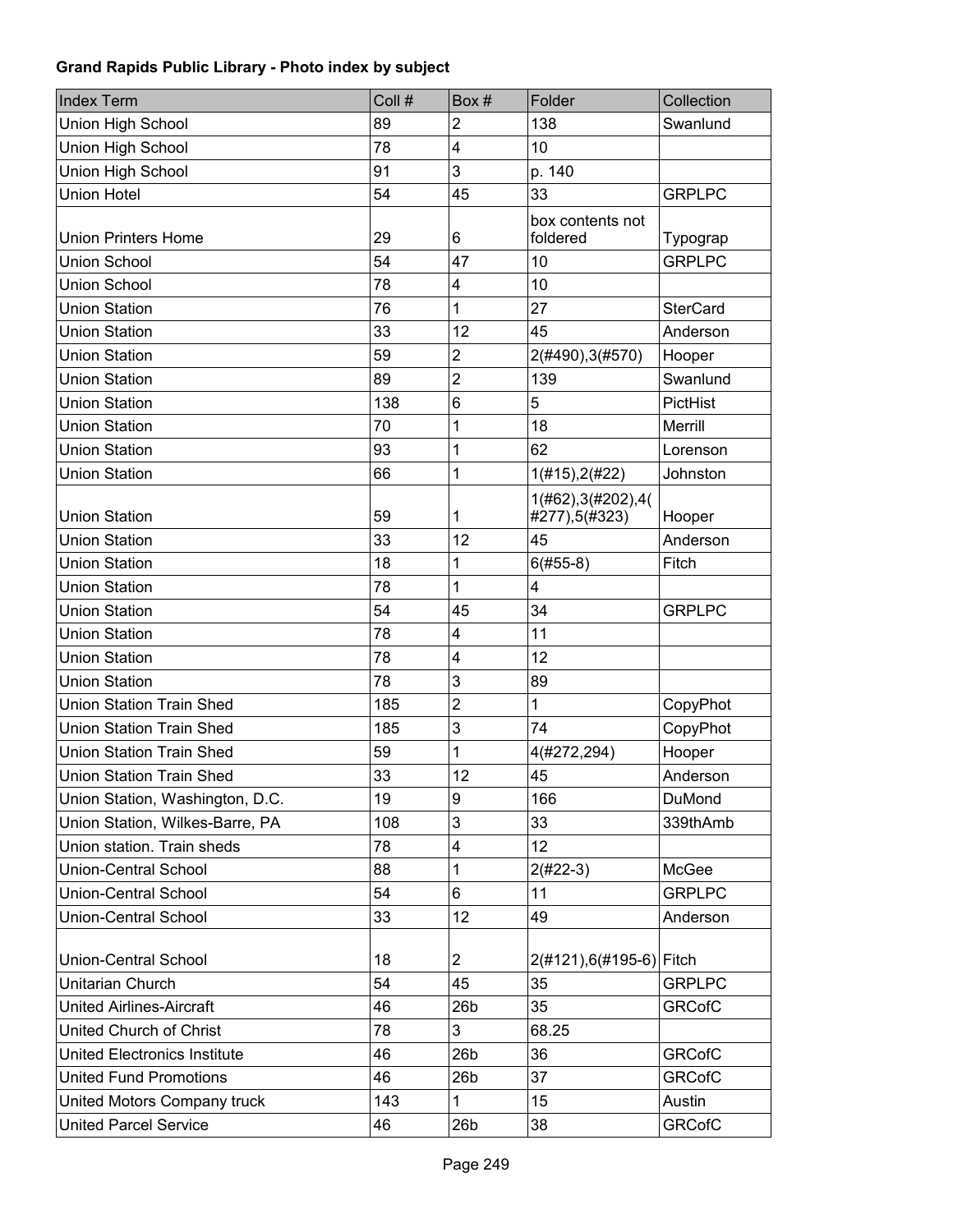| <b>Index Term</b>                                           | Coll # | Box#            | Folder                       | Collection      |
|-------------------------------------------------------------|--------|-----------------|------------------------------|-----------------|
| <b>United States Army</b>                                   | 46     | 26 <sub>b</sub> | 39                           | <b>GRCofC</b>   |
| United States Army Air Corps. 26th Division                 | 27     | 13              | box contents not<br>foldered | <b>Baxter</b>   |
| United States Army American Expeditionary<br>Force          | 9      | 1               | $\overline{2}$               | Woodcock        |
| United States Army camps                                    | 145    | $\overline{2}$  | scrapbook 3                  | Kinsey          |
| United States Army camps                                    | 146    | 5               | $7 - 8$                      | Wells           |
| United States Army commissary                               | 108    | 3               | 118                          | 339thAmb        |
| United States Army Red Arrow Division                       | 75     | 31              | V <sub>4</sub>               | Walsh           |
| United States Army Weather School                           | 173    | 1               | $2 - 6$                      | Weather         |
| United States Army Weather School                           | 54     | 45              | 36                           | <b>GRPLPC</b>   |
| United States Centennial Celebration                        | 54     | 45              | 37                           | <b>GRPLPC</b>   |
| United States Centennial Celebration                        | 18     | 3               | 1(#219)                      | Fitch           |
| United States Centennial Celebration                        | 76     | 1               | 80                           | <b>SterCard</b> |
| United States Centennial Celebration                        | 59     | $\overline{2}$  | $3(#571-2)$                  | Hooper          |
| United States Centennial Celebration                        | 59     | 1               | $1(#38), 4(#234-8)$          | Hooper          |
| United States Centennial Celebration                        | 18     | $\overline{2}$  | 1(#100)                      | Fitch           |
| United States Centennial Celebration                        | 33     | 11              | 35                           | Anderson        |
| United States Centennial Celebration                        | 66     | 1               | 3(#83,88-90)                 | Johnston        |
| United States Chamber of Commerce<br><b>Annual Meetings</b> | 46     | 26 <sub>b</sub> | 40                           | <b>GRCofC</b>   |
| <b>United States Federal Building</b>                       | 70     | 1               | 5                            | Merrill         |
| United States Federal Building                              | 59     | 1               | 1(#51), 2(#100)              | Hooper          |
| United States Federal Building                              | 77     | 1               | 8                            | Dautrich        |
| United States Federal Building                              | 59     | $\overline{2}$  | 2(#513)                      | Hooper          |
| United States Federal Building                              | 69     | 1               | 6                            | VanVelde        |
| United States Life Saving Station                           | 77     | 1               | 16                           | Dautrich        |
| <b>United States Post Office</b>                            | 66     | 1               | 2(#30)                       | Johnston        |
| <b>United States Post Office</b>                            | 54     | 10              | 17                           | <b>GRPLPC</b>   |
| <b>United States Post Office</b>                            | 73     | 1               | 5                            | Camera S        |
| <b>United States Post Office</b>                            | 139    | 1               | 58                           | CamClub         |
| <b>United States Post Office</b>                            | 118    | 3               | 28                           |                 |
| <b>United States Post Office</b>                            | 33     | 12              | 43                           | Anderson        |
| <b>United States Post Office</b>                            | 76     | 1               | 81                           | <b>SterCard</b> |
| <b>United States Post Office</b>                            | 202    | 1               | 109                          | Symes           |
| United States Post Office                                   | 77     | 1               | 8                            | Dautrich        |
| United States Post Office                                   | 133    | $\overline{2}$  | 163                          | NewsFoto        |
| United States Post Office                                   | 136    | 1               | 61                           | Thomas          |
| United States Post Office                                   | 185    | 3               | 76-77                        | CopyPhot        |
| United States Post Office                                   | 185    | 3               | 76                           | CopyPhot        |
| United States Post Office                                   | 54     | 45              | 38                           | <b>GRPLPC</b>   |
| <b>United States Post Office</b>                            | 136    | 2               | 61                           | Tho Glas        |
| <b>United States Post Office</b>                            | 91     | 1               | 6                            |                 |
| United States Post Office                                   | 122    | 1               | 6                            | Ada Glas        |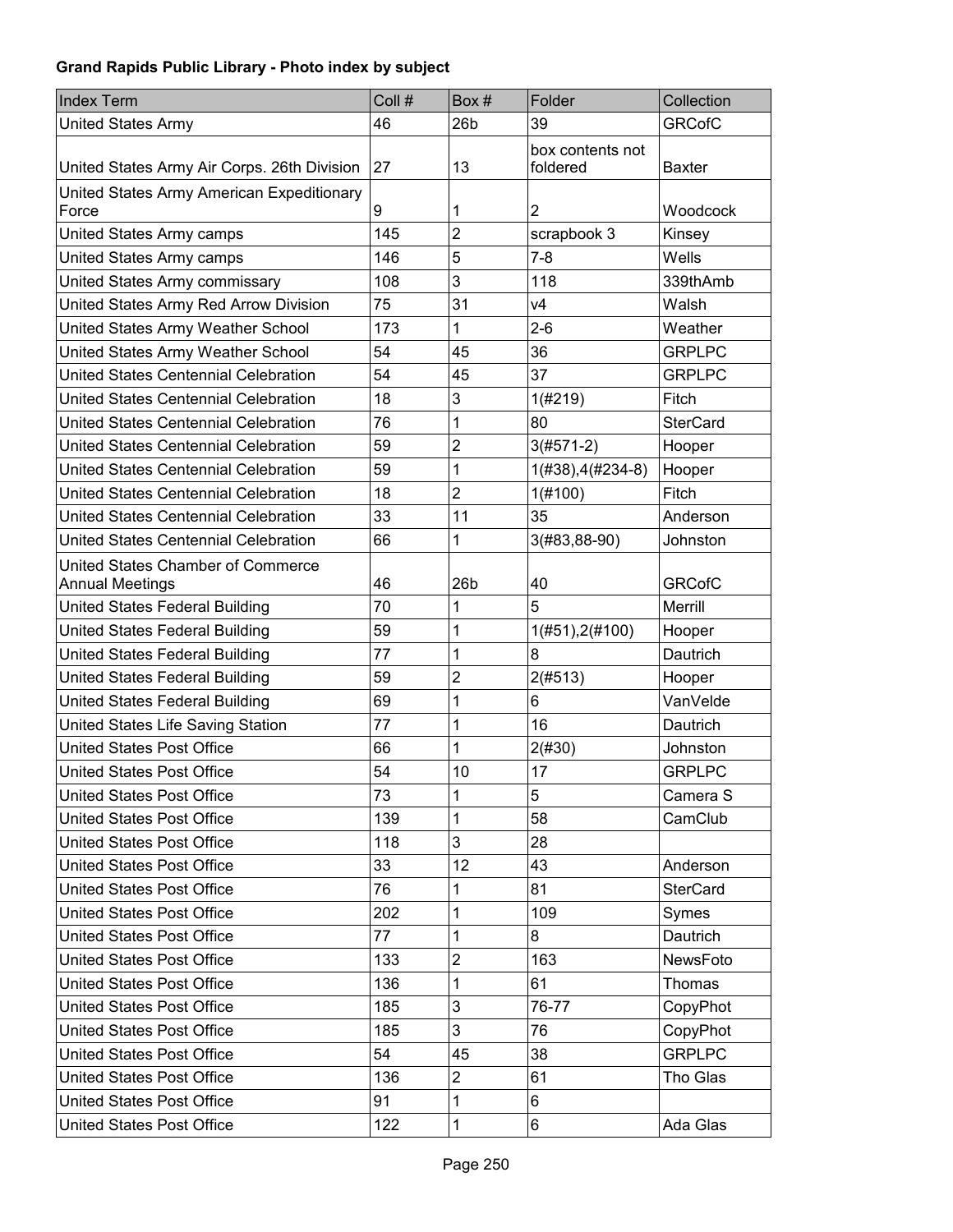| <b>Index Term</b>                        | Coll # | Box#                    | Folder                  | Collection      |
|------------------------------------------|--------|-------------------------|-------------------------|-----------------|
| <b>United States Post Office</b>         | 78     | 3                       | 36                      |                 |
| <b>United States Post Office</b>         | 78     | 6                       | 1                       |                 |
| United States Post Office                | 78     | $\overline{2}$          | 26                      |                 |
| <b>United States Post Office</b>         | 122    | 1                       | 8                       | Ada Glas        |
| <b>United States Post Office</b>         | 78     | 4                       | 13                      |                 |
| <b>United States Post Office</b>         | 78     | $\overline{\mathbf{4}}$ | 14                      |                 |
| <b>United States Post Office</b>         | 78     | 4                       | X <sub>2</sub>          |                 |
| <b>United States Post Office</b>         | 122    | 1                       | $\overline{7}$          | Ada Glas        |
| <b>United States Post Office</b>         | 78     | 4                       | 15                      |                 |
| <b>United States Post Office</b>         | 91     | 3                       | p. 89                   |                 |
| United States Post Office Buildings      | 46     | 26 <sub>b</sub>         | 41                      | <b>GRCofC</b>   |
| United States Post Office explosion      | 185    | 3                       | 77                      | CopyPhot        |
| United States Post Office explosion      | 43     | 1                       | 4(#168-70)              | Morris          |
| United States Post Office explosion      | 54     | 45                      | 39                      | <b>GRPLPC</b>   |
| United States Post Office, Ada, Mich.    | 122    | 1                       | $\overline{7}$          | Adaglass        |
| United States Post Office, Muskegon, MI  | 133    | 1                       | 129                     | NewsFoto        |
| <b>United States Postal Service</b>      | 122    | 22                      | 8(#5, 33)               | Ada Glas        |
| United Way                               | 46     | 26 <sub>b</sub>         | 42                      | <b>GRCofC</b>   |
| Unity Lutheran Church                    | 93     | 1                       | 61                      | Lorenson        |
| <b>Universalist Church</b>               | 18     | 3                       | 2(#226)                 | Fitch           |
| <b>Universalist Church</b>               | 33     | 10                      | 16                      | Anderson        |
| <b>Universalist Church</b>               | 91     | $\overline{c}$          | 3                       |                 |
| University of Michigan Stadium           | 133    | $\overline{2}$          | 204                     | NewsFoto        |
| <b>Upholsterers</b>                      | 46     | 22c                     | 23                      | <b>GRCofC</b>   |
| Urban renewal                            | 54     | 12                      | 3                       | <b>GRPLPC</b>   |
| Urban renewal                            | 185    | 3                       | 60                      | CopyPhot        |
| Urban renewal                            | 46     | 27                      | 49                      | <b>GRCofC</b>   |
| Urban renewal                            | 54     | 5                       | $\overline{\mathbf{c}}$ | <b>GRPLPC</b>   |
| Urban renewal                            | 54     | 3                       | 5                       | <b>GRPLPC</b>   |
| Urban renewal                            | 177    | 1                       | entire box              | <b>MDOT</b>     |
| Urban renewal                            | 46     | 25 <sub>b</sub>         | 21                      | <b>GRCofC</b>   |
| Urban renewal                            | 54     | 45                      | 40                      | <b>GRPLPC</b>   |
| Urban renewal                            | 46     | 26 <sub>b</sub>         | 49                      | <b>GRCofC</b>   |
| Urban renewal                            | 46     | 23a                     | 48                      | <b>GRCofC</b>   |
| Urban renewal aerial views               | 46     | 26 <sub>b</sub>         | 43                      | <b>GRCofC</b>   |
| Urban renewal City Center Revitalization | 46     | 26 <sub>b</sub>         | $45 - 7$                | <b>GRCofC</b>   |
| Urban renewal committee                  | 46     | 26 <sub>b</sub>         | 48                      | <b>GRCofC</b>   |
| Urban renewal maps                       | 46     | 26 <sub>b</sub>         | 50                      | <b>GRCofC</b>   |
| Urban renewal plans                      | 46     | 26 <sub>b</sub>         | 44                      | <b>GRCofC</b>   |
| <b>US 131</b>                            | 100    | $\overline{2}$          | 28                      | <b>GRPhotos</b> |
| <b>US 131</b>                            | 54     | 45                      | 30                      | <b>GRPLPC</b>   |
| US 131 construction                      | 138    | 6                       | 3                       | PictHist        |
| US-16 Freeway                            | 46     | 27                      | $\mathbf{1}$            | <b>GRCofC</b>   |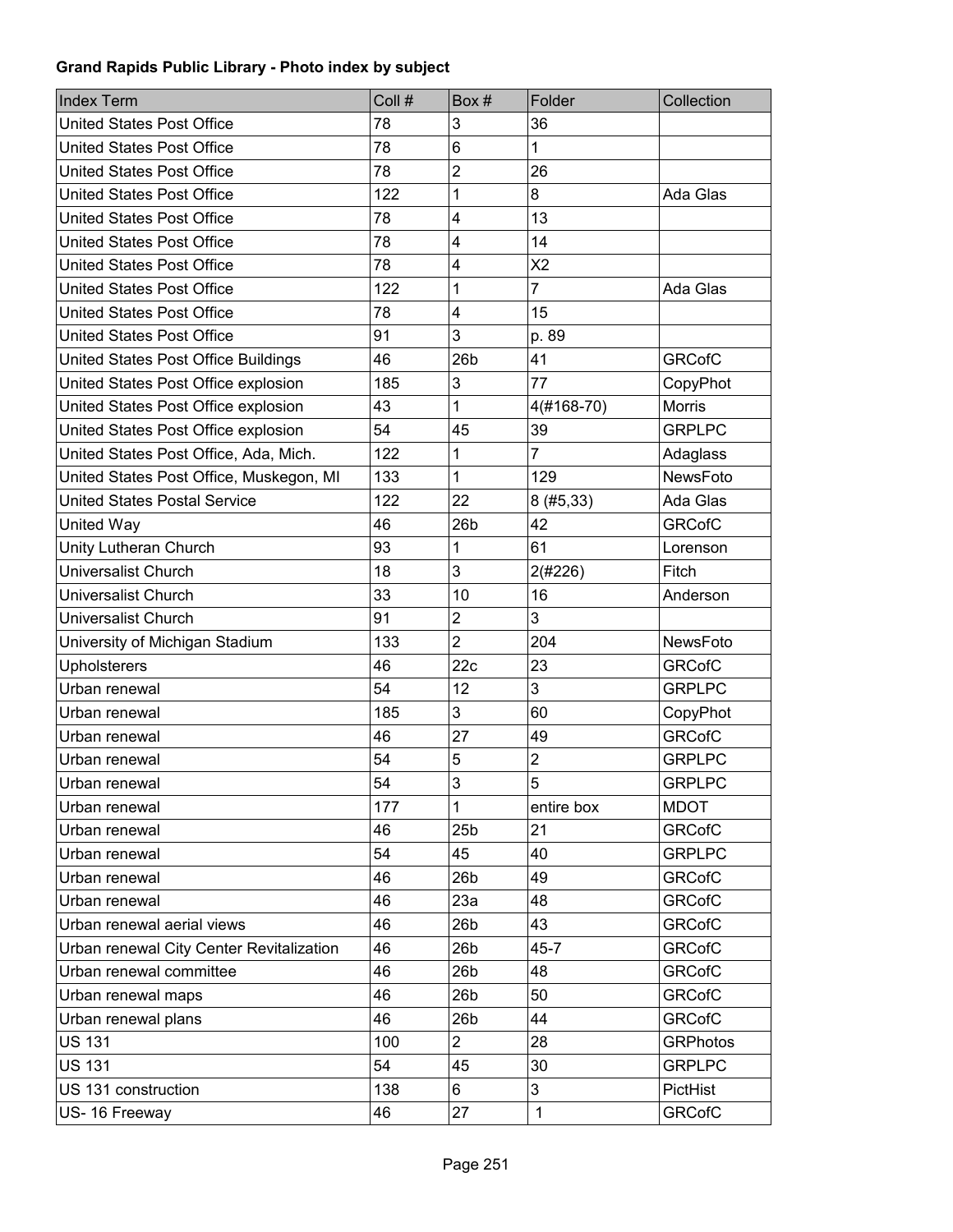| <b>Index Term</b>               | Coll # | Box#                    | Folder          | Collection    |
|---------------------------------|--------|-------------------------|-----------------|---------------|
| <b>US-131</b>                   | 46     | 27                      | $\overline{7}$  | <b>GRCofC</b> |
| US-131 construction             | 46     | 27                      | $\overline{2}$  | <b>GRCofC</b> |
| US-131 construction             | 46     | 23a                     | 48              | <b>GRCofC</b> |
| US-131 Dedication               | 46     | 27                      | 3               | <b>GRCofC</b> |
| US-131 Groundbreaking           | 46     | 27                      | $\overline{4}$  | <b>GRCofC</b> |
| US-131 Meeting                  | 46     | 27                      | 5               | <b>GRCofC</b> |
| US-131 Proposal Map             | 46     | 27                      | $6\phantom{1}6$ | <b>GRCofC</b> |
| <b>US-16</b>                    | 133    | $\overline{2}$          | 203             | NewsFoto      |
| <b>USI Executives</b>           | 46     | 27                      | 8               | <b>GRCofC</b> |
| Utah                            | 169    | 1                       | 25              | Weber         |
| Utility crews                   | 138    | 6                       | 6               | PictHist      |
| Utility News Conference, 1975   | 46     | 27                      | 9               | <b>GRCofC</b> |
| Vacations                       | 122    | 4                       | 32              | Adaglass      |
| Vacations                       | 146    | 5                       | $2 - 3$         | Wells         |
| Vacations                       | 153    | $\overline{2}$          | scrapbook 1     | VanMals       |
| Vacations                       | 8      | 13                      | 14              | Russell       |
| Vacations                       | 135    | $\overline{7}$          | $10 - 13$       | Lee           |
| Valley Avenue views             | 54     | 46                      | $\mathbf{1}$    | <b>GRPLPC</b> |
| <b>Valley Avenue Views</b>      | 78     | $\overline{2}$          | 57              |               |
| Valley Avenue Views             | 78     | $\overline{2}$          | 25              |               |
| Valley City Milling Co.         | 138    | 6                       | $\overline{7}$  | PictHist      |
| Valley City Milling Co.         | 184    | 1                       | 21              | Darling       |
| Valley City Milling Co.         | 91     | 3                       | p. 9            |               |
| Valley City Milling Co.         | 78     | $\overline{\mathbf{4}}$ | X1              |               |
| Valley City Milling Co.         | 78     | 4                       | 16              |               |
| Valley City Milling Co.         | 78     | $\overline{\mathbf{4}}$ | X1              |               |
| Valley City Milling Co.         | 78     | 2                       | 9               |               |
| Valley City Milling Co.         | 78     | $\boldsymbol{2}$        | 35              |               |
| Valley City Milling Company     | 73     | 1                       | 16              | Cam Shop      |
| Valley City Milling Company     | 91     | 3                       | p. 54           |               |
| Valley City Milling Company     | 78     | 4                       | X <sub>5</sub>  |               |
| <b>Valley City Woolen Mills</b> | 66     | 1                       | 2(#41)          | Johnston      |
| <b>Valley City Woolen Mills</b> | 33     | 10                      | 17              | Anderson      |
| Valley City Woolen Mills        | 18     | 3                       | 59#291)         | Fitch         |
| Van Bragt Tulip Farms           | 78     | 4                       | 17              |               |
| Van Raalte Avenue School        | 78     | $\overline{2}$          | 26              |               |
| Van Wyck School of Shorthand    | 73     | 1                       | 30              | Cam Shop      |
| Vancouleurs, France             | 108    | 3                       | 91              | 339thAmb      |
| VanDam Cigar Company            | 202    | 1                       | 28              | Symes         |
| VanDam Iron Works               | 46     | 27                      | 10              | <b>GRCofC</b> |
| Vandenberg Center               | 78     | 1                       | 94              |               |
| Vandenberg Center               | 78     | 3                       | 24              |               |
| Vandenberg Center               | 78     | $\overline{\mathbf{4}}$ | 18              |               |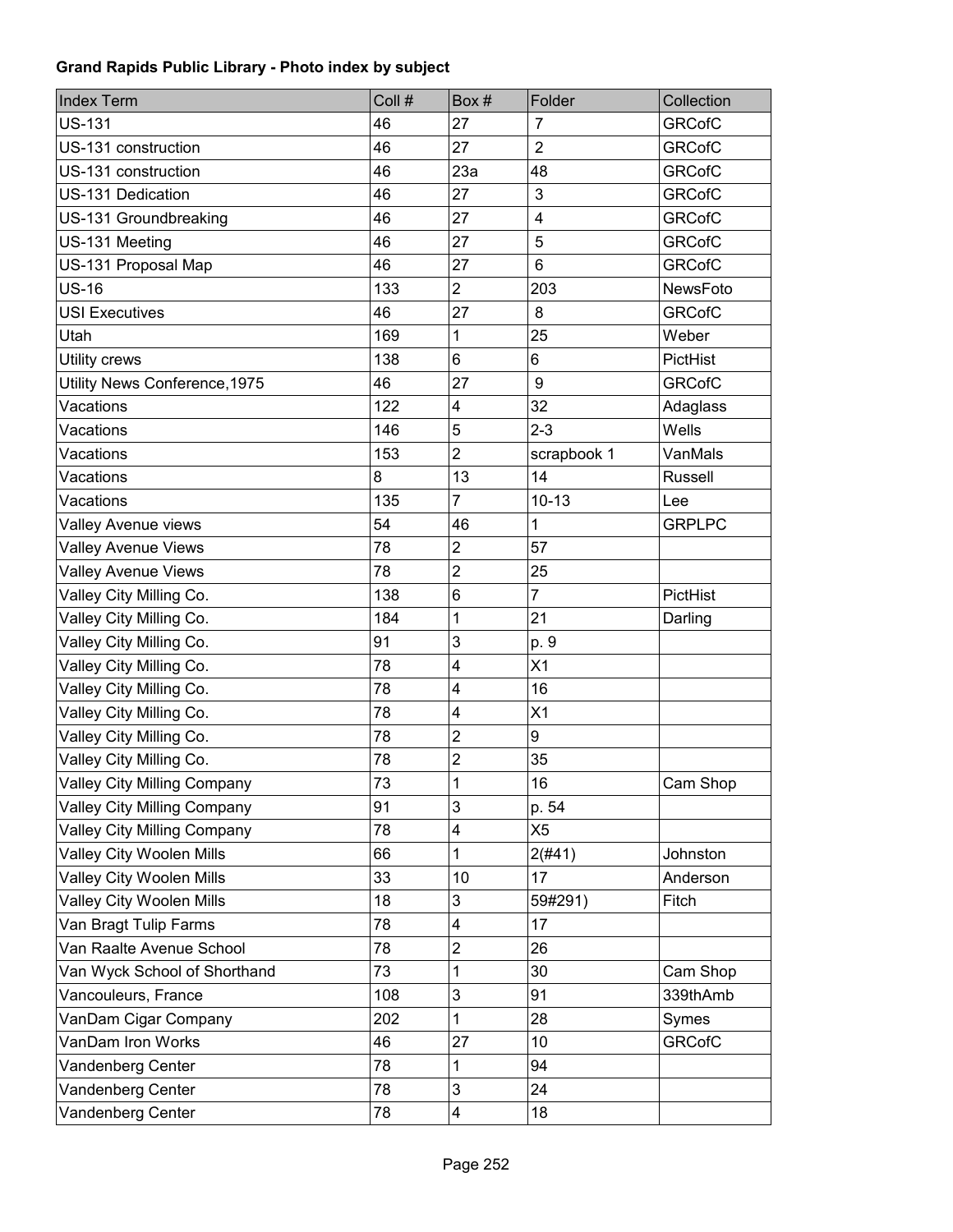| <b>Index Term</b>                              | Coll # | Box#           | Folder                      | Collection      |
|------------------------------------------------|--------|----------------|-----------------------------|-----------------|
| Vandenberg Center views                        | 46     | 27             | 11                          | <b>GRCofC</b>   |
| Vandenberg Center views                        | 89     | $\overline{c}$ | 140                         | Swanlund        |
| Vandenberg house                               | 93     | 1              | 41                          | Lorenson        |
| Vandenberg Jeweler                             | 118    | 3              | 55                          |                 |
| Vandenberg School                              | 54     | 46             | $\overline{2}$              | <b>GRPLPC</b>   |
| Vandenburg Plaza                               | 118    | 3              | 6                           |                 |
| Vandenburg Plaza                               | 118    | 3              | 7                           |                 |
| Vanderpool Funeral Chapel of Godwin<br>Heights | 78     | 6              | 1                           |                 |
| VanHoecks Shoes Building                       | 70     | 1              | 19                          | Merrill         |
| Veit Manufacturing Co. Interiors               | 73     | 1              | 43                          | Cam Shop        |
| Veith and Rathbuns Eagle Brewery               | 54     | 46             | 3                           | <b>GRPLPC</b>   |
| <b>Veldheer's Tulip Gardens</b>                | 78     | 4              | 19                          |                 |
| Veneer manufacturing                           | 72     | 1              | $4 - 5$                     | <b>Birdseye</b> |
| Vernon Hotel                                   | 33     | 11             | 25                          | Anderson        |
| Versailles, France                             | 146    | 9              | 1                           | Wells           |
| Veterans                                       | 54     | 46             | 6                           | <b>GRPLPC</b>   |
| Veterans                                       | 90     | $\overline{2}$ | no foldering                | Schouten        |
| Veterans                                       | 43     | 1              | 1(#2)                       | <b>Morris</b>   |
| <b>Veterans Memorial Park</b>                  | 89     | $\overline{2}$ | 141                         | Swanlund        |
| <b>Veterans Memorial Park</b>                  | 59     | 1              | $1($ #47), $2($ #97)        | Hooper          |
| <b>Veterans Memorial Park</b>                  | 66     | 1              | 1(#15), 2(#21)              | Johnston        |
| <b>Veterans Memorial Park</b>                  | 70     | 1              | 8                           | <b>Merrill</b>  |
| <b>Veterans Memorial Park</b>                  | 141    | 11             | 14                          | <b>GRHSoc</b>   |
| <b>Veterans Memorial Park</b>                  | 202    | 1              | 17,91,94                    | Symes           |
| <b>Veterans Memorial Park</b>                  | 66     | 1              | 1(#15), 2(#21), 4(#<br>594) | Johnston        |
| <b>Veterans Memorial Park</b>                  | 138    | 6              | 9                           | PictHist        |
| <b>Veterans Memorial Park</b>                  | 18     | 3              | 4(#276)                     | Fitch           |
| <b>Veterans Memorial Park</b>                  | 18     | $\overline{2}$ | 1(H127), 3(H160)            | Fitch           |
| <b>Veterans Memorial Park</b>                  | 54     | 46             | 5                           | <b>GRPLPC</b>   |
| <b>Veterans Memorial Park</b>                  | 33     | 12             | 37                          | Anderson        |
| <b>Veterans Memorial Park</b>                  | 43     | 1              | 6(#253,257,260)             | Morris          |
| <b>Veterans Memorial Park</b>                  | 165    | $\overline{2}$ | 22                          | Bayne           |
| <b>Veterans Memorial Park</b>                  | 18     | 1              | 6(#62), 8(#93)              | Fitch           |
| <b>Veterans Memorial Park</b>                  | 59     | $\overline{2}$ | 3#657)                      | Hooper          |
| <b>Veterans Memorial Park</b>                  | 54     | 9              | 19                          | <b>GRPLPC</b>   |
| <b>Veteran's Memorial Park</b>                 | 46     | 27             | 12                          | <b>GRCofC</b>   |
| <b>Veteran's Memorial Park</b>                 | 78     | 4              | 20                          |                 |
| <b>Veterans' Memorial Park</b>                 | 91     | 3              | p. 117                      |                 |
| Veterans Memorial Park fountain                | 33     | 13             | 37                          | Anderson        |
| Veterans Memorial Park fountain                | 43     | 1              | 6(#276)                     | <b>Morris</b>   |
| Veterans Memorial Park fountain                | 87     | 1              | 35                          | Cyanotyp        |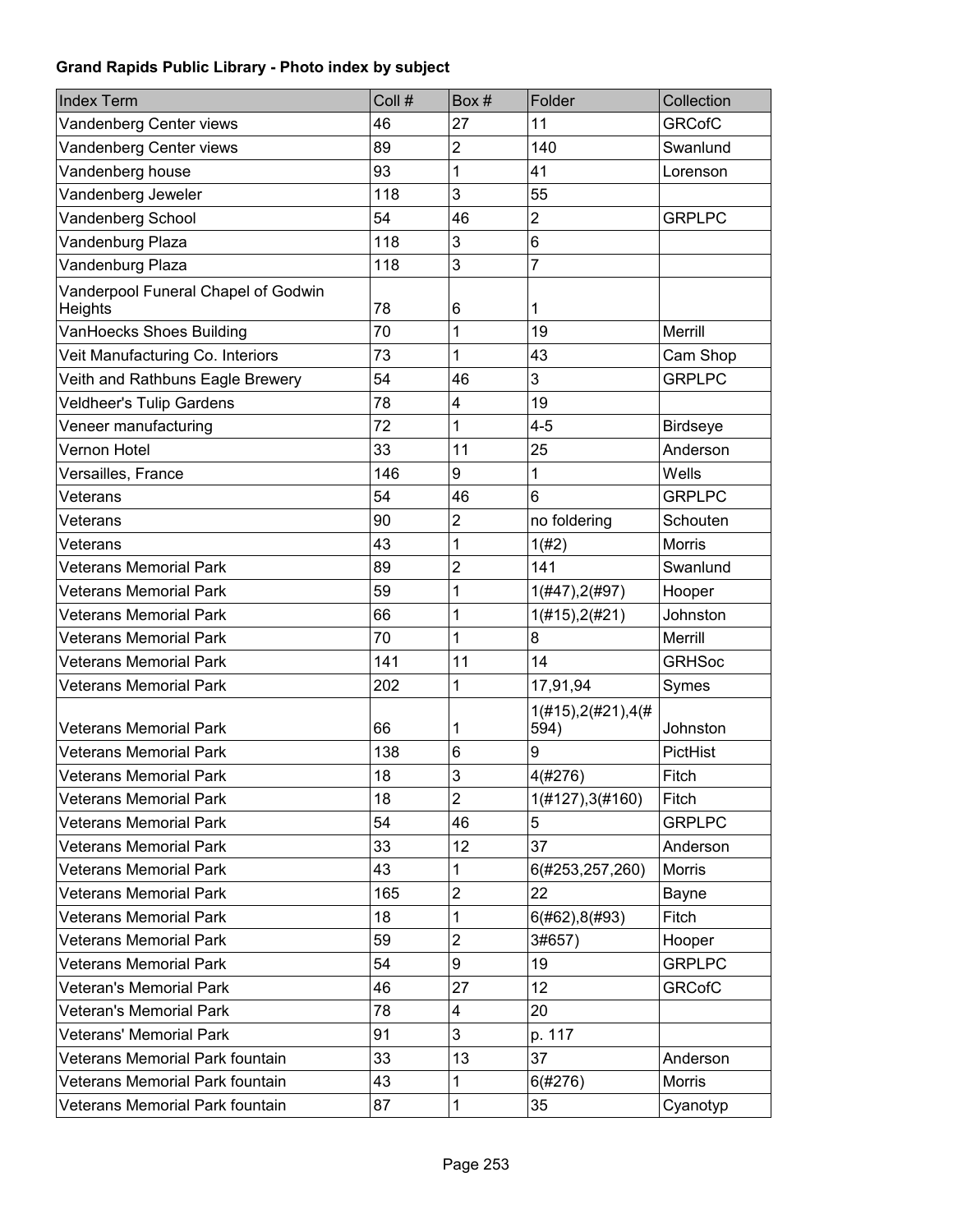| <b>Index Term</b>                                   | Coll # | Box#             | Folder         | Collection      |
|-----------------------------------------------------|--------|------------------|----------------|-----------------|
|                                                     |        |                  | $6(#251 -$     |                 |
| Veterans memorials                                  | 43     | 1                | 2,254,258)     | <b>Morris</b>   |
| Veteran's parades                                   | 54     | 46               | 4              | <b>GRPLPC</b>   |
| <b>Veterans Park</b>                                | 78     | $\overline{2}$   | 6              |                 |
| Veterinary classrooms                               | 116    | 1                | loose print    | Erikson         |
| Veterinary laboratories                             | 116    | 1                | loose print    | Erikson         |
| Vidro's Tailor Shop                                 | 155    | 1                | 8              | Stegmier        |
| Viet Nam War. Red Cross packages                    | 46     | 21a              | 26             | <b>GRCofC</b>   |
| Villa Elizabeth                                     | 46     | 27               | 13             | <b>GRCofC</b>   |
| Vincroft Fruit Wagon                                | 138    | 6                | 10             | PictHist        |
| Vinkemulder Company                                 | 78     | $6\phantom{1}$   | 1              |                 |
| Vinkemulder warehouse                               | 138    | $\,6$            | 11             | PictHist        |
| <b>Violins</b>                                      | 159    | 1                | 44             | Strohpl         |
| <b>Violins</b>                                      | 54     | 17               | $\overline{7}$ | <b>GRPLPC</b>   |
| Virginia Park                                       | 78     | $\overline{2}$   | 57             |                 |
| Visiting nurse program                              | 34     | 35               | 531            | <b>KCHealth</b> |
| <b>Vital Foods</b>                                  | 118    | 3                | 2/80           |                 |
| <b>Vital Foods</b>                                  | 118    | 3                | 7/80           |                 |
| Vocational Information Institute field trips        | 46     | 27               | $14 - 24$      | <b>GRCofC</b>   |
| Voigt and Herpolsheimer's Star Mill                 | 91     | 3                | p. 86          |                 |
| Voigt house                                         | 93     | 1                | 14             | Lorenson        |
| Voigt Milling Co.                                   | 54     | 46               | 8              | <b>GRPLPC</b>   |
| Voigt Milling Co.                                   | 76     | 1                | 36,83          | <b>SterCard</b> |
| Voigt Milling Co.                                   | 33     | 10               | 17             | Anderson        |
| Voigt Milling Co.                                   | 73     | 1                | 17             | Cam Shop        |
| Voigt Milling Co.                                   | 184    | 1                | 16,44          | Darling         |
| Voigt Milling Co.                                   | 138    | 6                | 12             | PictHist        |
| Voigt Milling Co.                                   | 93     | 1                | 60             | Lorenson        |
| Voigt Milling Co.                                   | 89     | $\overline{2}$   | 142            | Swanlund        |
| Voigt Milling Co.                                   | 59     | 1                | 1(#59)         | Hooper          |
| Voigt Milling Co.                                   | 78     | 4                | 21             |                 |
| Voigt, Herpolsheimer & Co.                          | 76     | 1                | 92             | <b>SterCard</b> |
| Volleyball                                          | 43     | 1                | 4(#186)        | Morris          |
| Volunteer Fire Department. Kent Street #2           | 33     | 12               | 41             | Anderson        |
| <b>Voorhees Dormitory</b>                           | 78     | $\overline{2}$   | 25             |                 |
| Voterra, Italy                                      | 74     | 38               | 33             | <b>Brewer</b>   |
| Voting machines                                     | 46     | 22c              | 33             | <b>GRCofC</b>   |
| V'soke Shop                                         | 54     | 46               | 9              | <b>GRPLPC</b>   |
| W.E. Bolt Dahlia Farm                               | 122    | $\overline{2}$   | 2(#17)         | Ada Glas        |
| W.L. Cukerski, Landscape Engineer and<br>Nurseryman | 73     | $\boldsymbol{2}$ | 14             | Cam Shop        |
| W.P. Wolf and Co., Druggists                        | 91     | $\overline{c}$   | 9              |                 |
| W.R.C. Convention                                   | 43     | 1                | 4(#194)        | Morris          |
| Wabasis Lake Park                                   | 165    | 3                | 10             | Bayne           |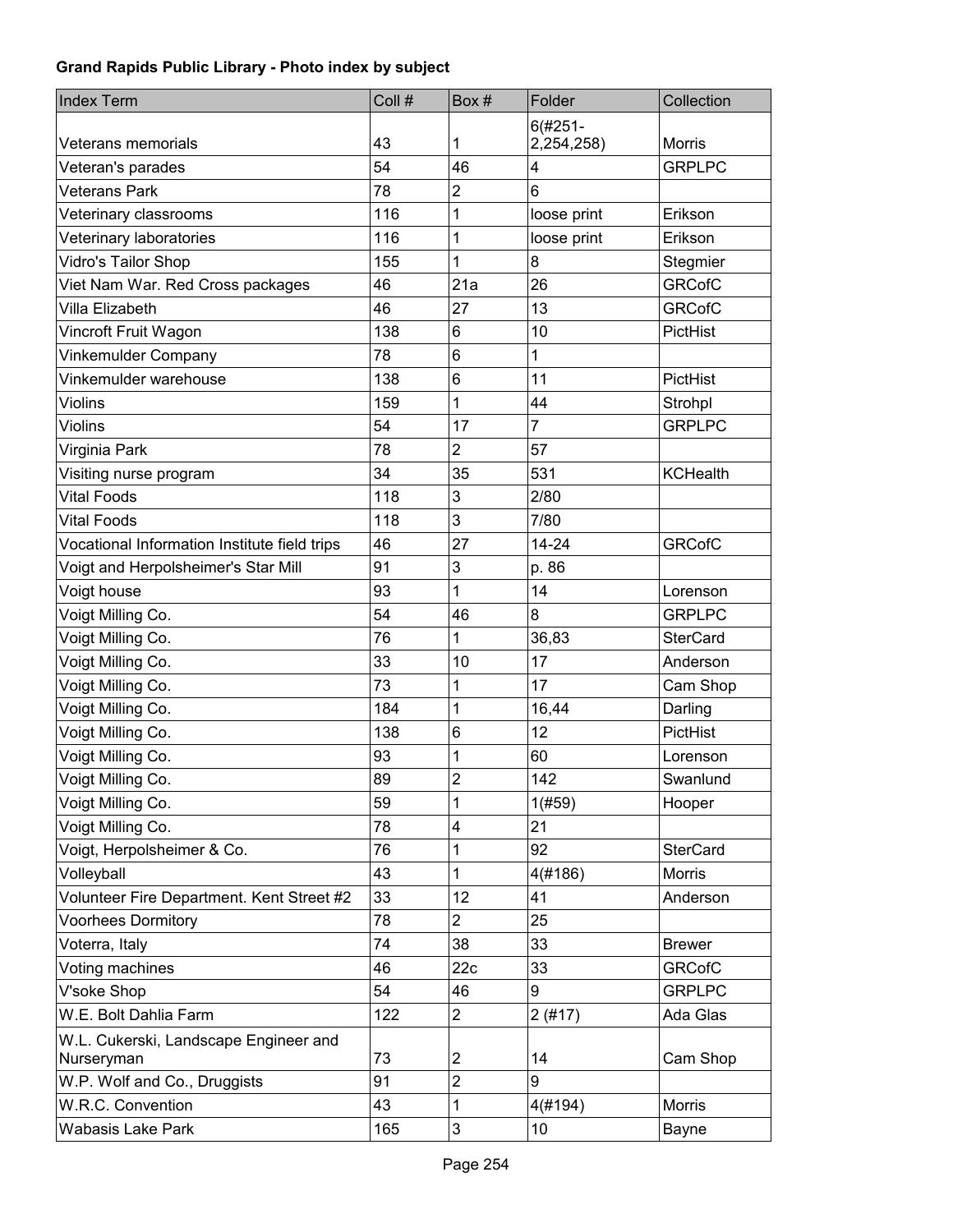| <b>Index Term</b>                                       | Coll # | Box#           | Folder           | Collection      |
|---------------------------------------------------------|--------|----------------|------------------|-----------------|
| Waco, TX                                                | 146    | 6              | 18               | Wells           |
| Waddell house                                           | 93     | 1              | 14               | Lorenson        |
| Waddell Manufacturing Co.                               | 43     | 1              | 3(#128)          | Morris          |
| Wage-Hour Forum                                         | 46     | 27             | 25               | <b>GRCofC</b>   |
| Wagemaker boats                                         | 46     | 23a            | 35               | <b>GRCofC</b>   |
| Wagemaker boats                                         | 46     | 22c            | 9                | <b>GRCofC</b>   |
| Wagon and hitch                                         | 59     | 1              | 2(#115)          | Hooper          |
| Wagon. Western Beef Co.                                 | 59     | 1              | $3(#196-7)$      | Hooper          |
| Wagons                                                  | 54     | 46             | 12               | <b>GRPLPC</b>   |
| Wagons                                                  | 122    | 1              | 32               | Adaglass        |
| Wagons                                                  | 138    | $\overline{2}$ | 17               | PictHist        |
| Wagons                                                  | 194    | $\overline{2}$ | $60 - 1$         | Harring         |
| Wagons                                                  | 185    | 1              | 30               | CopyPhot        |
| Wagons                                                  | 59     | 1              | 2(#115), 3(#196) | Hooper          |
| Wagons                                                  | 43     | 1              | 1(H13)           | Morris          |
| Wagons                                                  | 138    | 1              | 32               | <b>PictHist</b> |
| Wagons                                                  | 122    | 3              | 2(#32)           | Ada Glas        |
| Wakazoo and Maksauba Trails                             | 78     | $\overline{2}$ | 57               |                 |
| <b>Walker Company</b>                                   | 185    | 4              | 1                | CopyPhot        |
| Walker House (hotel)                                    | 33     | 11             | 25               | Anderson        |
| <b>Walker Road</b>                                      | 139    | 1              | 58               | CamClub         |
| <b>Walker Tavern</b>                                    | 59     | 1              | 2(#121)          | Hooper          |
| Walker, MI                                              | 54     | 46             | 13               | <b>GRPLPC</b>   |
| Wall papers                                             | 141    | 10             | 18               | <b>GRHSoc</b>   |
| <b>Wallace Furniture Company Factory --</b><br>Interior | 84     | 17             | 10               | <b>FMA</b>      |
| Wallace house                                           | 93     | 1              | 34               | Lorenson        |
| Walled Lake, MI                                         | 54     | 46             | 14               | <b>GRPLPC</b>   |
| Wanigans                                                | 33     | 11             | 32               | Anderson        |
| War Bonds Campaign                                      | 46     | 27             | 26               | <b>GRCofC</b>   |
| Warehouse interiors                                     | 46     | 21a            | 23               | <b>GRCofC</b>   |
| <b>Warm Friend Tavern</b>                               | 78     | $\overline{2}$ | 24               |                 |
| Warren Hall, Davenport College                          | 78     | 1              | 51               |                 |
| <b>Warren's Garden</b>                                  | 165    | 3              | 11               | <b>Bayne</b>    |
| Warwick Hotel  See Cody Hotel                           |        |                |                  |                 |
| <b>WASH</b>                                             | 43     | 1              | 7(#311)          | <b>Morris</b>   |
| <b>Washington Monument</b>                              | 133    | $\overline{c}$ | 211              | NewsFoto        |
| Washington Street explosion                             | 43     | $\overline{c}$ | 3(#465)          | Morris          |
| <b>Washington Street views</b>                          | 91     | 3              | p. 108           |                 |
| <b>Washington Street views</b>                          | 91     | $\overline{2}$ | 9                |                 |
| <b>Washington Street Views</b>                          | 78     | 3              | 85.5             |                 |
| <b>Washington Street views</b>                          | 91     | 1              | 5                |                 |
| Washington, D.C.                                        | 133    | 1              | 17               | NewsFoto        |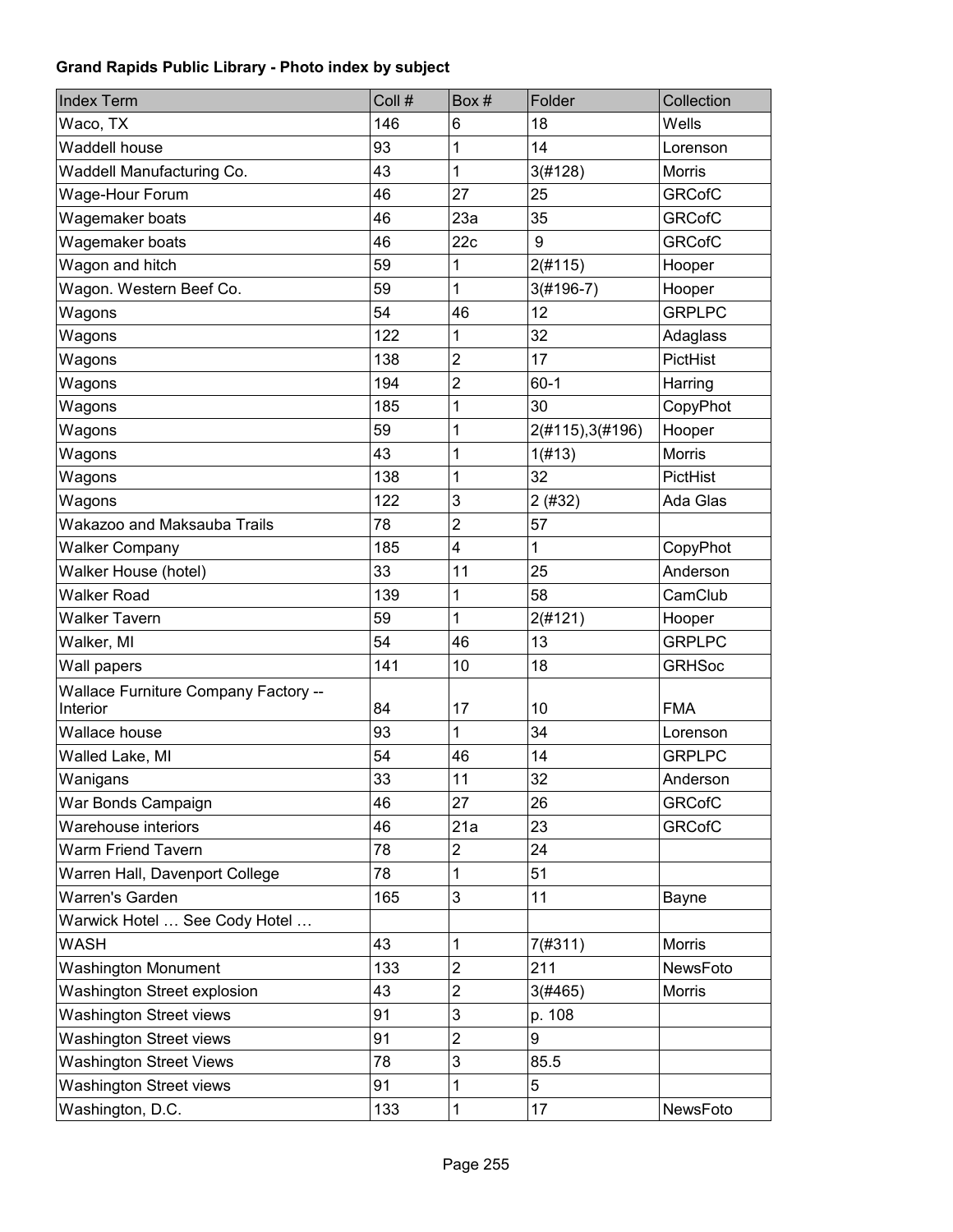| <b>Index Term</b>                                        | Coll # | Box#                    | Folder                  | Collection      |
|----------------------------------------------------------|--------|-------------------------|-------------------------|-----------------|
| Washington, D.C.                                         | 133    | $\overline{2}$          | 175,205-11              | NewsFoto        |
| Waste Water Treatment Plant                              | 46     | 27                      | 27                      | <b>GRCofC</b>   |
| Water main construction                                  | 54     | 46                      | 15                      | <b>GRPLPC</b>   |
| Water main construction                                  | 67     | $\overline{2}$          | 12                      | Scrip L.        |
| Water main construction across Grand River 43            |        | $\overline{2}$          | 2(#417)                 | <b>Morris</b>   |
| Water main construction to Lake Michigan                 | 54     | 46                      | $16 - 17$               | <b>GRPLPC</b>   |
| Water main construction to Lake Michigan                 | 54     | 3                       | 6                       | <b>GRPLPC</b>   |
| <b>Water Pumping Station</b>                             | 89     | $\overline{2}$          | 143                     | Swanlund        |
| <b>Water Pumping Station</b>                             | 76     | 1                       | 32                      | <b>SterCard</b> |
| <b>Water Pumping Station</b>                             | 78     | 3                       | 55                      |                 |
| <b>Water Pumping Station -- Interior</b>                 | 184    | 1                       | 27                      | Darling         |
| Water pumping stations                                   | 18     | $\overline{\mathbf{4}}$ | 1(#190)                 | Fitch           |
| Water pumping stations                                   | 133    | $\overline{2}$          | 164                     | NewsFoto        |
| Water pumping stations                                   | 54     | 12                      | 5                       | <b>GRPLPC</b>   |
| Water pumping stations                                   | 18     | 1                       | 7(#66)                  | Fitch           |
| Water pumping stations                                   | 133    | 1                       | $\overline{\mathbf{c}}$ | NewsFoto        |
| <b>Water Reservoir</b>                                   | 54     | 46                      | 17                      | <b>GRPLPC</b>   |
| <b>Water Reservoir</b>                                   | 76     | 1                       | 84                      | <b>SterCard</b> |
| <b>Water Reservoir</b>                                   | 78     | 1                       | 38                      |                 |
| Water Reservoir break                                    | 33     | 12                      | 47                      | Anderson        |
| Water Reservoir break                                    | 54     | 46                      | 18                      | <b>GRPLPC</b>   |
| Water Reservoir break                                    | 87     | 1                       | 5                       | Cyanotyp        |
| Water Reservoir break                                    | 15     | 3                       | $11 - 15$               | Friedrch        |
| Water Reservoir break                                    | 59     | 1                       | 5(#339-53,360)          | Hooper          |
| Water Reservoir break                                    | 69     | 1                       | 23                      | VanVelde        |
| Water skiing                                             | 159    | 1                       | 45,47,49                | Strohpl         |
| Water skiing                                             | 46     | 27                      | 28                      | <b>GRCofC</b>   |
| <b>Water Tanks</b>                                       | 46     | 27                      | 29                      | <b>GRCofC</b>   |
| Water wheels                                             | 199    | 5                       | 29                      | Groff           |
| <b>Water Works</b>                                       | 91     | 1                       | 9                       |                 |
| <b>Water Works</b>                                       | 91     | $\overline{2}$          | $\overline{7}$          |                 |
| Water Works  See  Grand Rapids<br><b>Pumping Station</b> |        |                         |                         |                 |
| <b>Waterloo Street views</b>                             | 91     | 1                       | 9                       |                 |
| <b>Waters Building</b>                                   | 54     | 46                      | 20                      | <b>GRPLPC</b>   |
| <b>Waters Building</b>                                   | 89     | $\overline{2}$          | 144                     | Swanlund        |
| <b>Waters Building</b>                                   | 84     | 22                      | 9                       | <b>FMA</b>      |
| <b>Waters Building</b>                                   | 111    | 3                       | $\overline{7}$          | Blumensh        |
| <b>Waters Building -- Interior</b>                       | 84     | 22                      | 8                       | <b>FMA</b>      |
| <b>Waters Furniture Exposition Building</b>              | 78     | $\overline{\mathbf{4}}$ | 22                      |                 |
| Waters house                                             | 59     | 1                       | 1(#35)                  | Hooper          |
| Waters house                                             | 93     | 1                       | 14                      | Lorenson        |
| Waters house                                             | 43     | 1                       | 3(#129)                 | Morris          |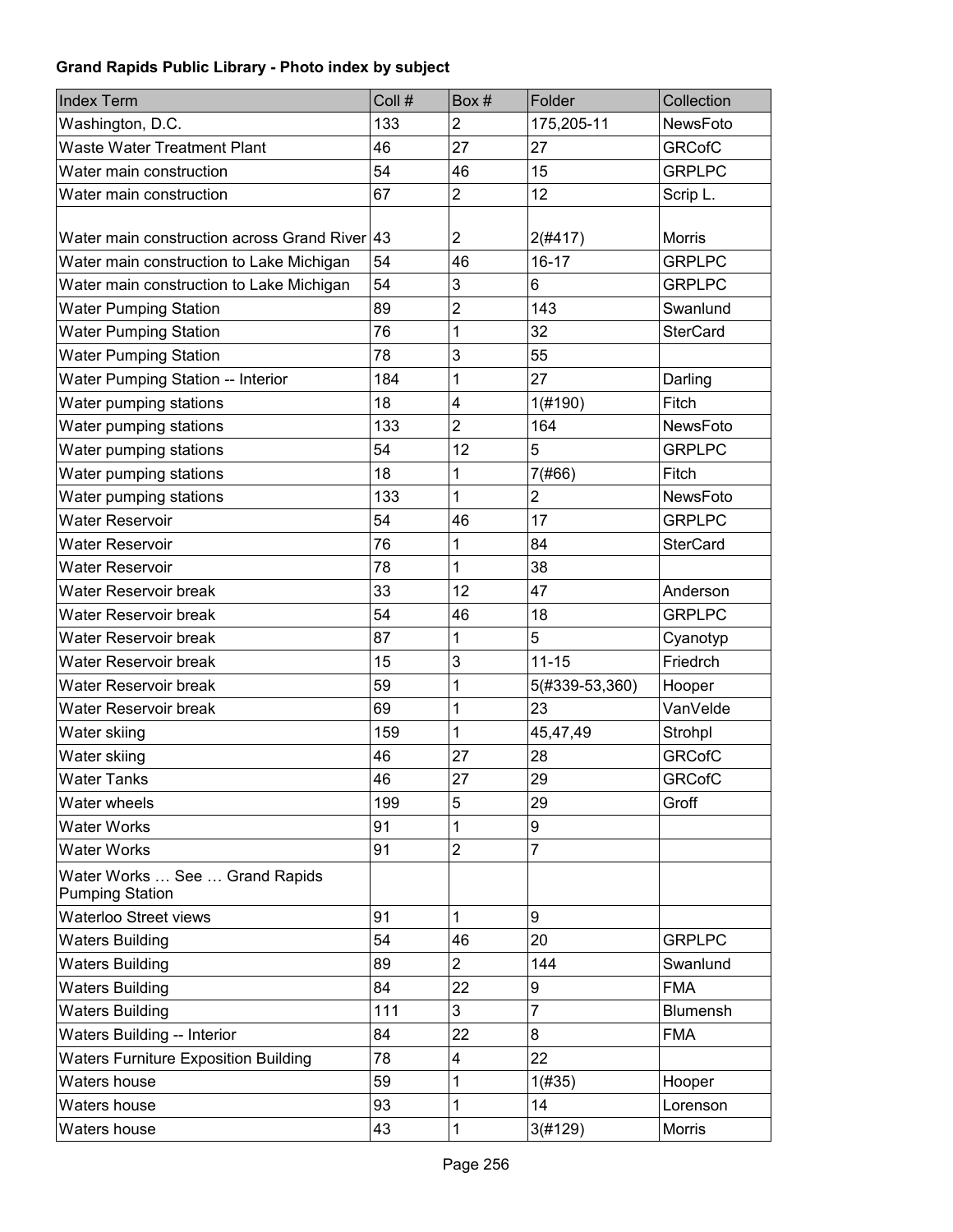| <b>Index Term</b>                                                   | Coll # | Box#                    | Folder         | Collection      |
|---------------------------------------------------------------------|--------|-------------------------|----------------|-----------------|
| Waters house                                                        | 18     | $\overline{2}$          | 2(#116)        | Fitch           |
| Waters house                                                        | 59     | $\overline{2}$          | 2(#457)        | Hooper          |
| Waters house                                                        | 33     | 12                      | 48             | Anderson        |
| Waters house -- Garden                                              | 76     | 1                       | 85             | <b>SterCard</b> |
| Watkins Glen, NY                                                    | 74     | 38                      | 34             | <b>Brewer</b>   |
| <b>Watson Building</b>                                              | 43     | 1                       | 3(#132)        | Morris          |
| Watson house                                                        | 43     | 1                       | $3(#130-1)$    | <b>Morris</b>   |
| Watson house                                                        | 89     | $\overline{2}$          | 145            | Swanlund        |
| <b>Watson Retail Clinic</b>                                         | 46     | 27                      | 30             | <b>GRCofC</b>   |
| <b>Watson Street views</b>                                          | 69     | 1                       | 8              | VanVelde        |
| Watson-Higgins Flour Mills                                          | 185    | $\overline{\mathbf{4}}$ | $\overline{2}$ | CopyPhot        |
| Watson-Higgins Milling Co.                                          | 73     | 1                       | 32             | Cam Shop        |
| Waukazoo Inn                                                        | 78     | 4                       | 24             |                 |
| Waukazoo, Holland, MI                                               | 78     | $\overline{2}$          | 25             |                 |
| <b>Wealthy Avenue Bridge</b>                                        | 78     | 4                       | 26             |                 |
| <b>Wealthy Avenue Views</b>                                         | 78     | $\overline{2}$          | 32.5           |                 |
| <b>Wealthy Railroad bridge</b>                                      | 136    | $\overline{7}$          | 231            | Tho Glas        |
| Wealthy St. at Lake Drive views                                     | 185    | 4                       | 3              | CopyPhot        |
| <b>Wealthy St. Baptist Temple</b>                                   | 78     | 4                       | 25             |                 |
| <b>Wealthy Street Baptist Church</b>                                | 43     | $\overline{2}$          | 2(#433)        | Morris          |
| <b>Wealthy Street Baptist Church</b>                                | 54     | 46                      | 21             | <b>GRPLPC</b>   |
| <b>Wealthy Street bridge</b>                                        | 202    | 1                       | 108            | Symes           |
| <b>Wealthy Street bridge</b>                                        | 43     | 1                       | $2(#68-9)$     | Morris          |
| Wealthy Street Floral Co.                                           | 78     | 6                       | $\mathbf 1$    |                 |
| Wealthy Street railroad bridge                                      | 136    | 4                       | 12             | Thomas          |
| <b>Wealthy Street views</b>                                         | 100    | $\overline{2}$          | 20             | <b>GRPhotos</b> |
| <b>Wealthy Street views</b>                                         | 184    | 1                       | 45             | Darling         |
| <b>Wealthy Street Views</b>                                         | 78     | 3                       | 39             |                 |
| Weather School  See  United States.<br>Army Aircorps Weather School |        |                         |                |                 |
| Weaving                                                             | 91     | 3                       | p. 4           |                 |
| Webb Academy                                                        | 93     | 1                       | 20             | Lorenson        |
| Webb Academy                                                        | 78     | 4                       | 27             |                 |
| <b>Wedding dinners</b>                                              | 101    | 1                       | 18             | Keister         |
| Weddings                                                            | 54     | 46                      | 22             | <b>GRPLPC</b>   |
| Weir house                                                          | 194    | $\overline{2}$          | 52             | Harring         |
| Weirich block                                                       | 91     | 3                       | p. 86          |                 |
| <b>Weis Imperial Motors</b>                                         | 46     | 27                      | 31             | <b>GRCofC</b>   |
| Welcome Wagon                                                       | 46     | 27                      | 32             | <b>GRCofC</b>   |
| <b>Welfare Projects</b>                                             | 67     | $\overline{c}$          | $1 - 13$       | Scrip L.        |
| <b>Welfare Projects</b>                                             | 67     | 1                       | $1 - 16$       | Scrip L.        |
| Wenham Building                                                     | 54     | $\overline{7}$          | 6              | <b>GRPLPC</b>   |
| Wernette, C.W. and Company  See<br>C.W. Wenette and Company         |        |                         |                |                 |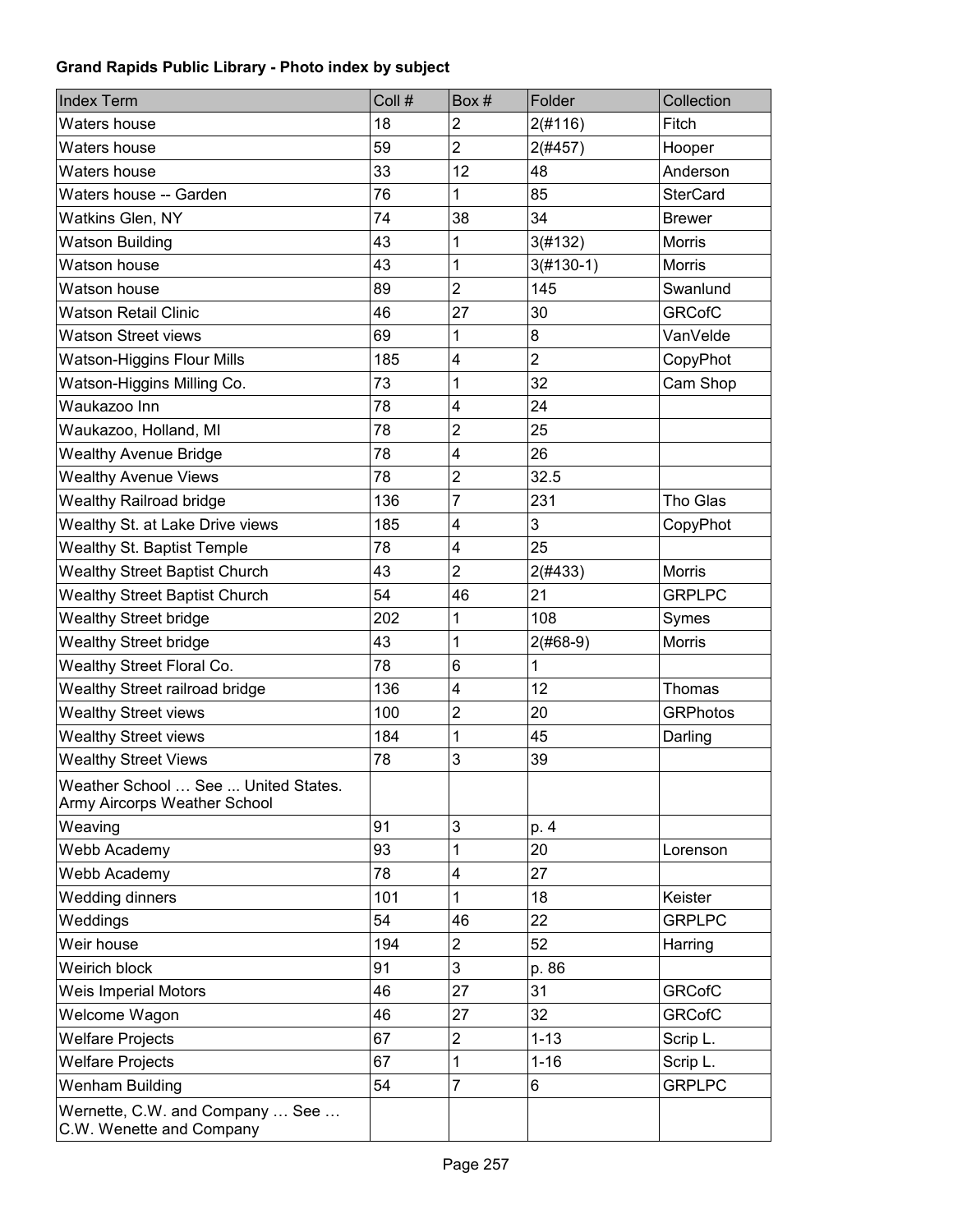| Collection<br>Lorenson<br><b>SterCard</b><br>Swanlund |
|-------------------------------------------------------|
|                                                       |
|                                                       |
|                                                       |
|                                                       |
|                                                       |
|                                                       |
|                                                       |
|                                                       |
|                                                       |
| Swanlund                                              |
| <b>GRCofC</b>                                         |
|                                                       |
|                                                       |
|                                                       |
|                                                       |
|                                                       |
| VanVelde                                              |
| PictHist                                              |
|                                                       |
| <b>GRPLPC</b>                                         |
|                                                       |
|                                                       |
|                                                       |
|                                                       |
|                                                       |
| <b>GRPhotos</b>                                       |
| Library                                               |
| <b>GRPLPC</b>                                         |
| Hooper                                                |
| Anderson                                              |
|                                                       |
| Hooper                                                |
| <b>GRCofC</b>                                         |
|                                                       |
|                                                       |
| Lorenson                                              |
|                                                       |
|                                                       |
|                                                       |
| <b>GRHSoc</b>                                         |
| VanVelde                                              |
|                                                       |
| <b>GRPLPC</b>                                         |
| PictHist                                              |
|                                                       |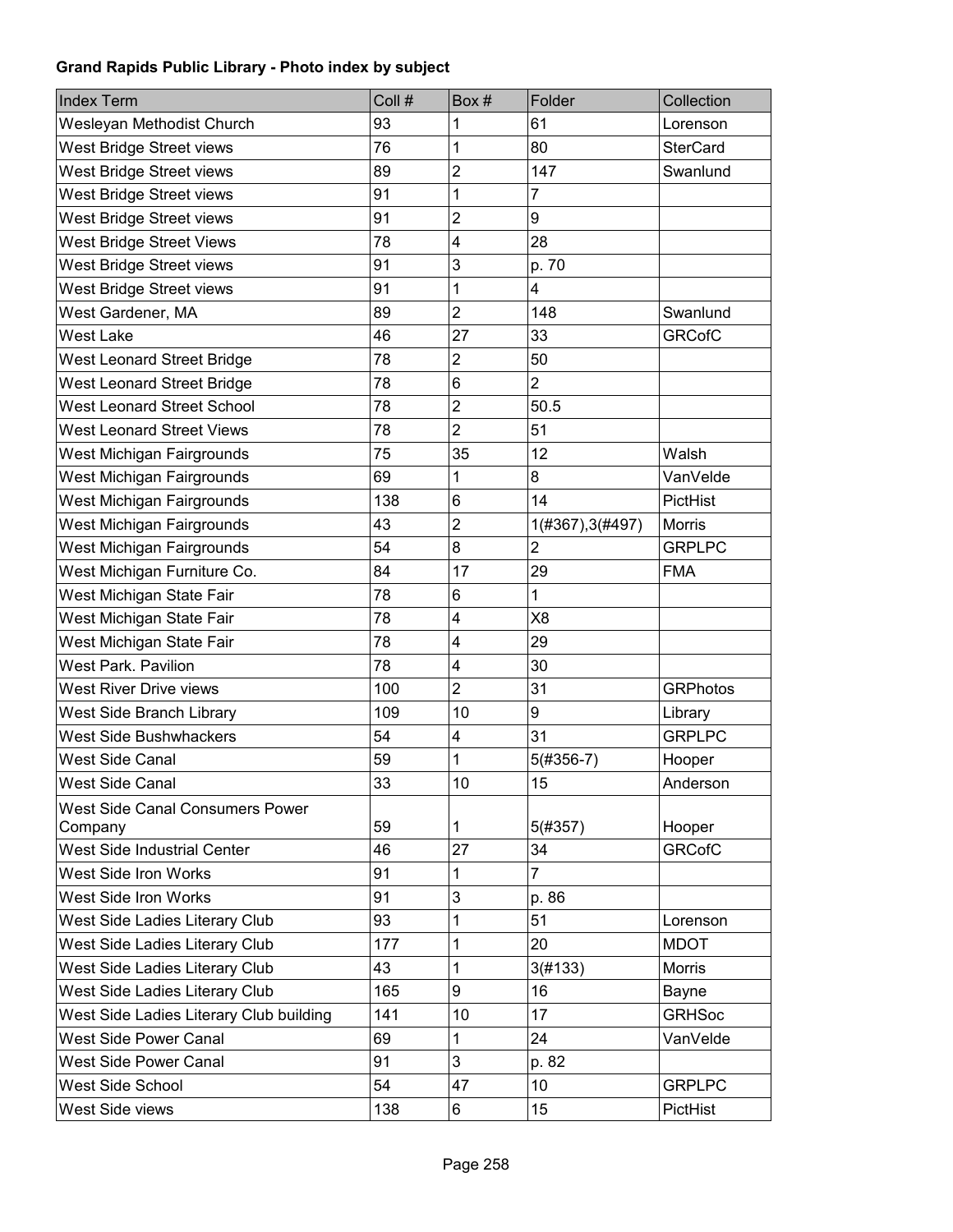| <b>Index Term</b>                        | Coll # | Box #                   | Folder         | Collection    |
|------------------------------------------|--------|-------------------------|----------------|---------------|
| West Side views                          | 91     | 1                       | 1              |               |
| West Side views                          | 91     | 1                       | 9              |               |
| West Side views                          | 91     | $\overline{1}$          | $\overline{7}$ |               |
| Western Beef Company                     | 33     | 10                      | 17             | Anderson      |
| <b>Western Beef Company</b>              | 59     | 1                       | 3(#197)        | Hooper        |
| Western Hotel                            | 33     | 11                      | 25             | Anderson      |
| Western Hotel (Big Rapids)               | 78     | 1                       | 16             |               |
| Western Michigan Cadillac Co., Ltd.      | 73     | $\overline{2}$          | 9              | Cam Shop      |
| Western Reserve University Library       | 109    | 9                       | 10             | Library       |
| Westminster Presbyterian Church          | 89     | $\overline{2}$          | 149            | Swanlund      |
| Westminster Presbyterian Church          | 91     | 1                       | $\overline{2}$ |               |
| Westminster Presbyterian Church          | 91     | 3                       | p. 111         |               |
| Westminster Presbyterian Church          | 91     | $\overline{2}$          | $\overline{2}$ |               |
| Westminster Presbyterian Church          | 78     | $\overline{\mathbf{4}}$ | 31             |               |
| Westminster Presbyterian Church          | 91     | 3                       | p. 110         |               |
| <b>Weston Building</b>                   | 59     | $\overline{2}$          | 1(#425)        | Hooper        |
| Weston Building                          | 33     | 10                      | 17             | Anderson      |
| <b>West's Pharmacy</b>                   | 54     | 47                      | 11             | <b>GRPLPC</b> |
| <b>West's Pharmacy</b>                   | 69     | 1                       | 25             | VanVelde      |
| WGRD-AM                                  | 46     | 22c                     | 11             | <b>GRCofC</b> |
| <b>WGVC</b>                              | 54     | 46                      | 10             | <b>GRPLPC</b> |
| WGVU-TV                                  | 46     | 23a                     | 53             | <b>GRCofC</b> |
| Wheeler & Wilson                         | 54     | 20                      | $\overline{2}$ | <b>GRPLPC</b> |
| White and White Druggists                | 91     | $\overline{c}$          | 5              |               |
| White and White Pharmacy. Interiors      | 78     | 4                       | 33             |               |
| White house                              | 59     | $\overline{1}$          | 3(#171)        | Hooper        |
| White house                              | 33     | 12                      | 48             | Anderson      |
| White house                              | 93     | 1                       | 24             | Lorenson      |
| <b>White House</b>                       | 133    | $\overline{c}$          | 213            | NewsFoto      |
| White house                              | 91     | 3                       | p. 108         |               |
| White Pigeon, MI                         | 78     | 4                       | 34             |               |
| White-Aldrich-Godfrey block              | 91     | 3                       | p. 44          |               |
| White-Aldrich-Godfrey building           | 91     | 3                       | p. 45          |               |
| Whitehall, MI                            | 78     | $\overline{\mathbf{4}}$ | 36             |               |
| <b>White's Bridge</b>                    | 78     | $\overline{\mathbf{4}}$ | 35             |               |
| <b>White's Covered Bridge</b>            | 122    | 1                       | 2,4            | Adaglass      |
| <b>White's Covered Bridge</b>            | 93     | 1                       | 59             | Lorenson      |
| <b>White's Covered Bridge</b>            | 159    | 1                       | 39             | Strohpl       |
| <u>Whüfe's Je veefd Friere e Redakse</u> | 122    | 1                       | 4              | Ada Glas      |
| Committee                                | 46     | 27                      | 35             | <b>GRCofC</b> |
| <b>Wholesale Trade Tours</b>             | 46     | 27                      | $36 - 8$       | <b>GRCofC</b> |
| Wicopee, Dutchess County, NY             | 74     | 38                      | 35             | <b>Brewer</b> |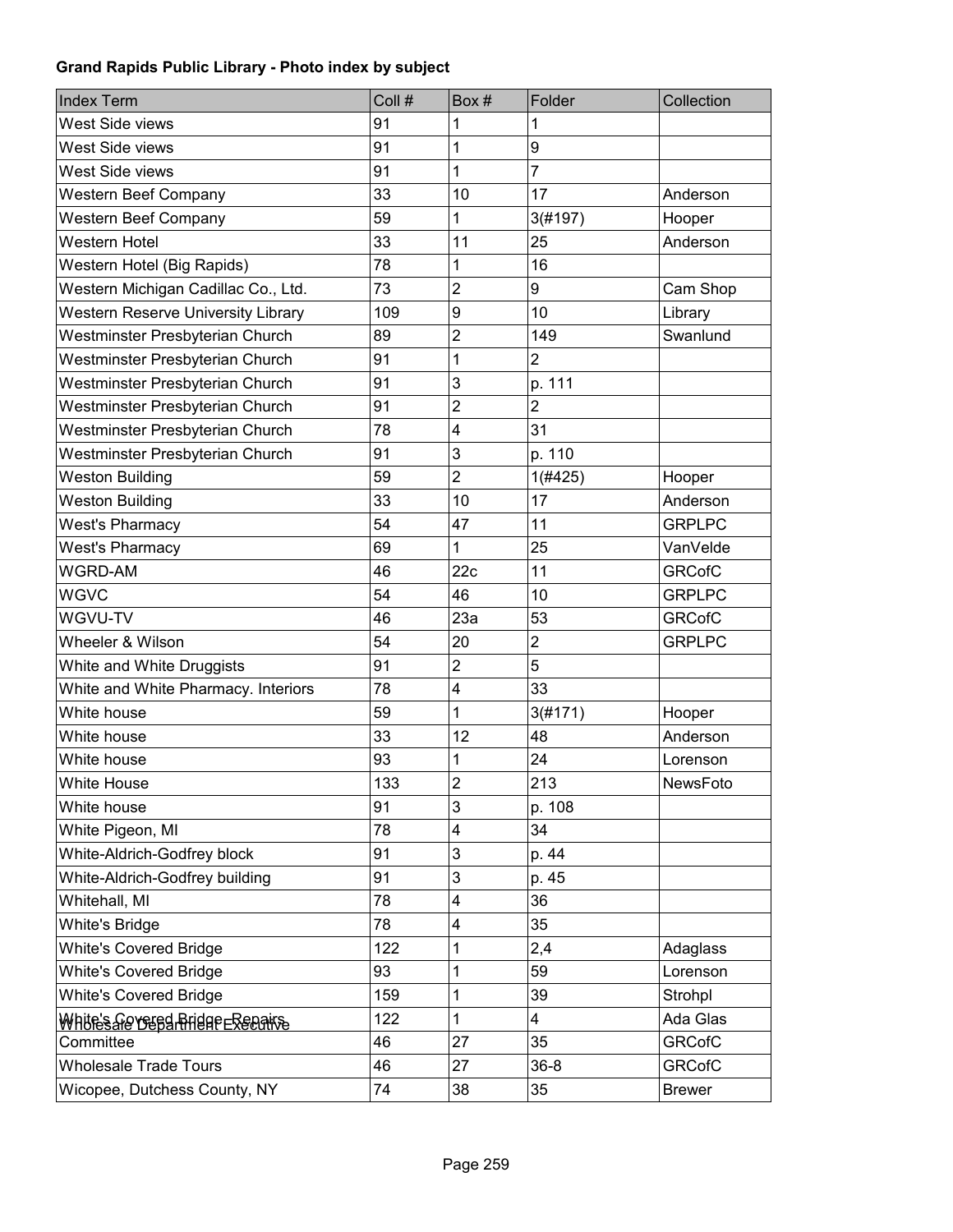| <b>Index Term</b>                         | Coll # | Box#                    | Folder          | Collection    |
|-------------------------------------------|--------|-------------------------|-----------------|---------------|
| Widdicomb Bros. & Richards Furniture      |        |                         |                 |               |
| Factory                                   | 84     | 17                      | 10              | <b>FMA</b>    |
| <b>Widdicomb Building</b>                 | 33     | 10                      | 17              | Anderson      |
| Widdicomb Building                        | 54     | 48                      | 1               | <b>GRPLPC</b> |
| <b>Widdicomb Building</b>                 | 59     | 1                       | 4(#270)         | Hooper        |
| <b>Widdicomb Building</b>                 | 91     | 1                       | 6               |               |
| Widdicomb building                        | 91     | 3                       | p. 46           |               |
| Widdicomb Furniture Co.                   | 54     | 48                      | $\overline{2}$  | <b>GRPLPC</b> |
| Widdicomb Furniture Co.                   | 73     | 1                       | 26              | Cam Shop      |
| Widdicomb Furniture Co.                   | 78     | 4                       | 37              |               |
| Widdicomb Furniture Co. Displays          | 46     | 27                      | 39              | <b>GRCofC</b> |
| Widdicomb Furniture Co.-- Interior        | 185    | 4                       | 4               | CopyPhot      |
| <b>Widdicomb Furniture Co.-- Interior</b> | 17     | 21                      | 91              | Widdicom      |
| Widdicomb Furniture Co.-- Interior        | 138    | 6                       | 16              | PictHist      |
| <b>Widdicomb Furniture Company</b>        | 78     | 6                       | 1               |               |
| Widdicomb house                           | 93     | 1                       | 21              | Lorenson      |
| Widdicomb house                           | 91     | 3                       | p. 124          |               |
| Widdicomb house                           | 91     | 1                       | 9               |               |
| Widdicomb Mueller Corp. Displays          | 46     | 27                      | 40              | <b>GRCofC</b> |
| <b>Widdicomb School</b>                   | 33     | 12                      | 49              | Anderson      |
| <b>Widdicomb School</b>                   | 59     | $\overline{\mathbf{c}}$ | 2(#528)         | Hooper        |
| <b>Widdicomb Street School</b>            | 91     | $\overline{c}$          | 4               |               |
| Wilcox house                              | 93     | 1                       | 14              | Lorenson      |
| <b>Wilcox Park</b>                        | 165    | 3                       | 12              | Bayne         |
| Wild rice harvesting                      | 50     | 3                       | 35              | <b>GRITC</b>  |
| <b>Wild West Shows</b>                    | 54     | 7                       | 1               | <b>GRPLPC</b> |
| Wilhelm Furniture Co.                     | 78     | 3                       | 88              |               |
| Willard building                          | 91     | 3                       | p. 119          |               |
| Williams house                            | 54     | 48                      | 3               | <b>GRPLPC</b> |
| Williams house                            | 66     | 1                       | 2(#34)          | Johnston      |
| Williams house                            | 33     | 12                      | 48              | Anderson      |
| Williams house                            | 101    | 1                       | 16              | Keister       |
| Williams house                            | 18     | 3                       | 5(#287)         | Fitch         |
| <b>Willow Drive Views</b>                 | 78     | $\overline{2}$          | 62              |               |
| Wilmarth & Morman Company                 | 54     | 13                      | $\overline{2}$  | <b>GRPLPC</b> |
| Wilmarth house                            | 59     | 1                       | 3(#212)         | Hooper        |
| Wilmarth house                            | 54     | 48                      | 5               | <b>GRPLPC</b> |
| Wilmarth house -- Interior                | 59     | 1                       | 3(#213)         | Hooper        |
| Wilmarth Showcase Company                 | 84     | 21                      | 6 (#15,#30,#33) | <b>FMA</b>    |
| Wilson & Harvey                           | 54     | $\overline{7}$          | $\overline{2}$  | <b>GRPLPC</b> |
| Wilson Wagon Works                        | 59     | $\mathbf{1}$            | 2(#148b)        | Hooper        |
| Wilson Wagon Works                        | 33     | 10                      | 17              | Anderson      |
| Winchester, MI                            | 54     | 48                      | 5               | <b>GRPLPC</b> |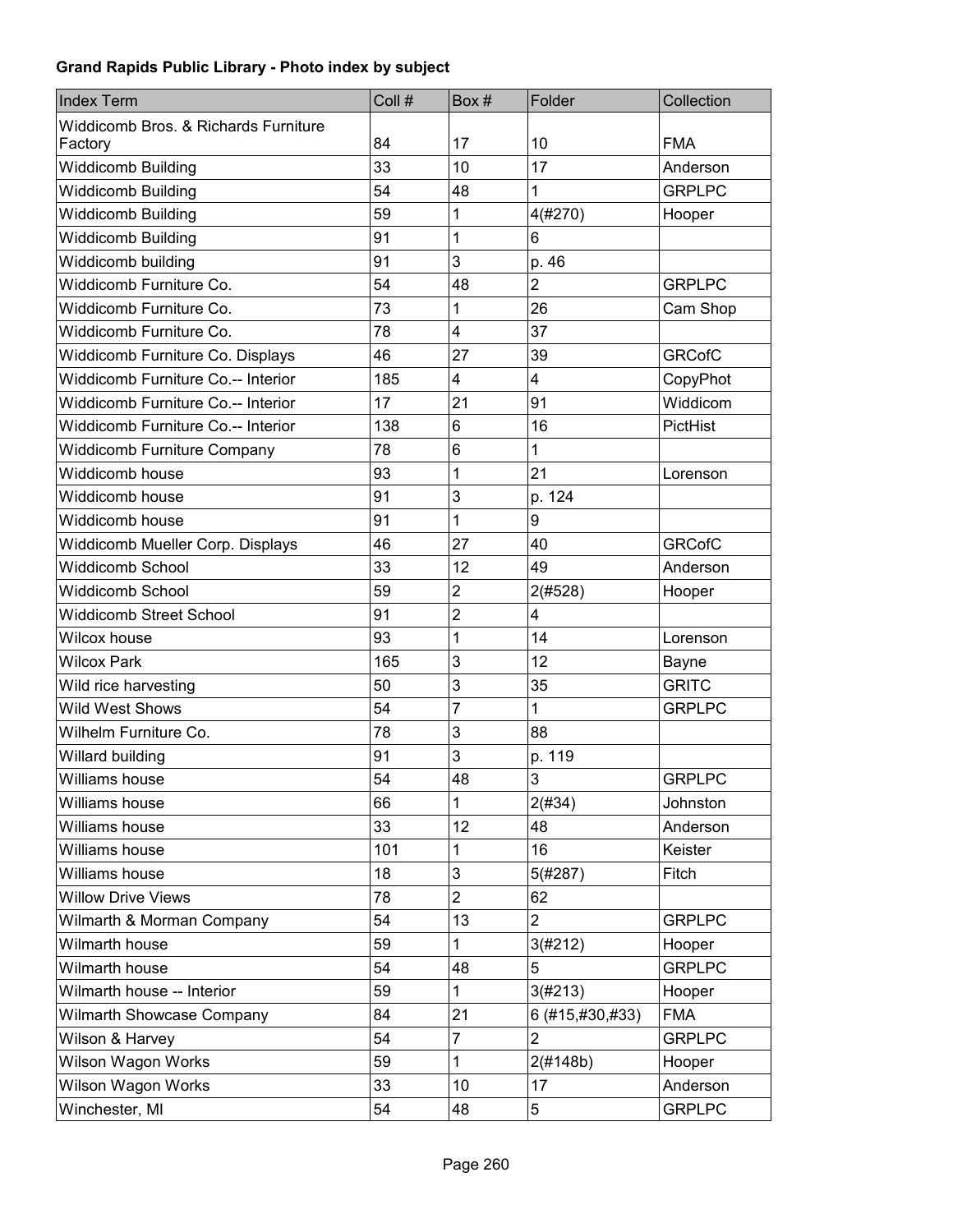| <b>Index Term</b>                   | Coll # | Box#                    | Folder           | Collection    |
|-------------------------------------|--------|-------------------------|------------------|---------------|
| <b>Windmill Park</b>                | 78     | $\overline{2}$          | 24               |               |
| Windmills                           | 19     | 9                       | 155              | <b>DuMond</b> |
| Windmills                           | 54     | 48                      | 6                | <b>GRPLPC</b> |
| Windmills                           | 78     | 4                       | 19               |               |
| Windmills                           | 78     | $\overline{2}$          | 24               |               |
| Windmills                           | 78     | 3                       | 16               |               |
| Windmills                           | 78     | $\overline{2}$          | 26               |               |
| Windmills                           | 78     | $\overline{\mathbf{4}}$ | 5                |               |
| Winegar Furniture Co.               | 73     | $\overline{2}$          | $\overline{2}$   | Cam Shop      |
| Winegar Furniture Company fire      | 43     | 1                       | $4(#174-5)$      | <b>Morris</b> |
| Winegar Furniture Company fire sale | 43     | $\overline{c}$          | 2(#413)          | Morris        |
| Winegar's                           | 78     | 1                       | 54.5             |               |
| Winter market                       | 84     | 22                      | 10               | <b>FMA</b>    |
| Winter scene                        | 59     | $\overline{2}$          | 3#658-9)         | Hooper        |
| Wire Walker                         | 33     | 11                      | 35               | Anderson      |
| <b>Witheys Mill</b>                 | 18     | $\overline{c}$          | 3(#150),6(#190)  | Fitch         |
| WKZO TV, WJFM Radio Building        | 46     | 27                      | 41               | <b>GRCofC</b> |
| <b>WKZO TV-Award</b>                | 46     | 27                      | 42               | <b>GRCofC</b> |
| <b>WLAV</b>                         | 138    | 6                       | 17               | PictHist      |
| Wolverine Bicycle Club              | 59     | 1                       | 5(#324)          | Hooper        |
| <b>Wolverine Bicycle Club</b>       | 54     | 3                       | 8                | <b>GRPLPC</b> |
| <b>Wolverine Bicycle Club</b>       | 33     | 10                      | 18               | Anderson      |
| Wolverine Brass Co.                 | 170    | 8                       | entire box       | WolvBras      |
| Wolverine Brass Co.                 | 54     | 48                      | $\overline{7}$   | <b>GRPLPC</b> |
| Wolverine Brass Co.                 | 46     | 27                      | 43               | <b>GRCofC</b> |
| Wolverine Fire Company #3           | 18     | $\overline{2}$          | 3(#156), 6(#197) | Fitch         |
| Wolverine Upholstering Co.          | 46     | 27                      | 44               | <b>GRCofC</b> |
| <b>Woman's Literary Club</b>        | 91     | $\overline{2}$          | 8                |               |
| Woman's Literary Club (Holland)     | 78     | $\overline{2}$          | 26               |               |
| Women - Suffrage                    | 78     | 4                       | 38               |               |
| Women - Suffrage                    | 78     | 4                       | 39               |               |
| Women workers                       | 84     | 17                      | 10               | <b>FMA</b>    |
| Women workers                       | 62     | 1                       | $5-7$            | Globe         |
| Women workers                       | 46     | 25c                     | 8                | <b>GRCofC</b> |
| Women's City Club                   | 91     | 3                       | p. 123           |               |
| Women's Club Tea                    | 46     | 27                      | 45               | <b>GRCofC</b> |
| Women's Suffrage Headquarters       | 54     | 48                      | 8                | <b>GRPLPC</b> |
| Wonderley house                     | 93     | 1                       | 10               | Lorenson      |
| Wonderly & Company                  | 59     | 1                       | 5(#369)          | Hooper        |
| Wonderly & Company                  | 33     | 10                      | 17               | Anderson      |
| Wonderly & Company                  | 33     | 11                      | 31               | Anderson      |
| <b>Wonderly Building</b>            | 70     | $\mathbf{1}$            | $\mathbf 1$      | Merrill       |
| <b>Wonderly Building</b>            | 91     | $\overline{2}$          | 3                |               |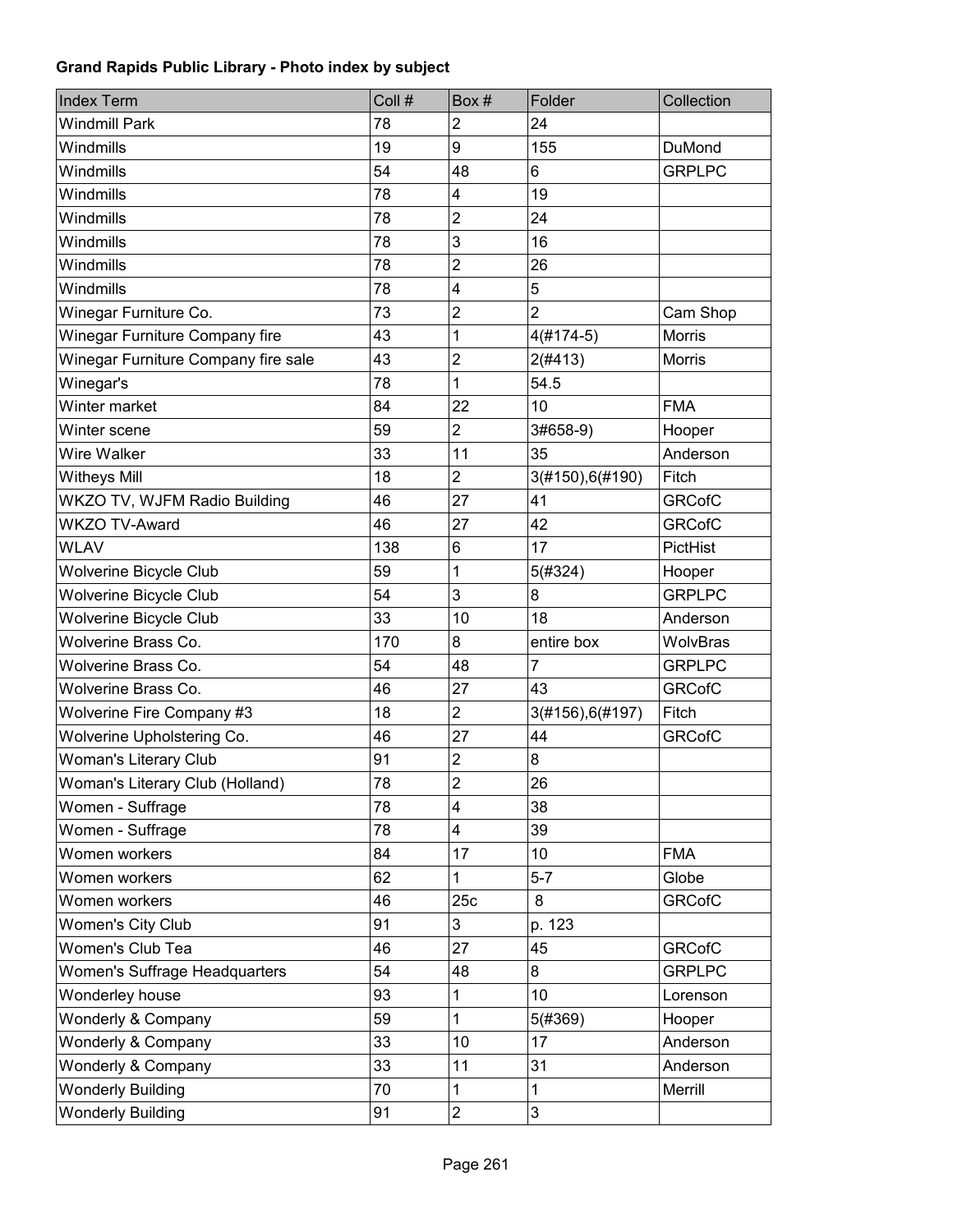| <b>Index Term</b>                | Coll # | Box#                    | Folder                       | Collection      |
|----------------------------------|--------|-------------------------|------------------------------|-----------------|
| <b>WOOD</b>                      | 54     | 13                      | 17                           | <b>GRPLPC</b>   |
| <b>WOOD</b>                      | 43     | 1                       | 6(#284)                      | <b>Morris</b>   |
| <b>WOOD</b>                      | 138    | 6                       | 18                           | PictHist        |
| <b>Wood Carriage Company</b>     | 59     | $\overline{2}$          | 4(#695)                      | Hooper          |
| <b>Wood Carriage Company</b>     | 59     | 1                       | 2(#148f)                     | Hooper          |
| Wood carvers                     | 46     | 22c                     | 23                           | <b>GRCofC</b>   |
| Wood carvers                     | 185    | 4                       | 6                            | CopyPhot        |
| Wood carvers                     | 84     | 17                      | 10                           | <b>FMA</b>      |
| Wood house                       | 93     | 1                       | 14,24                        | Lorenson        |
| <b>WOOD Radio</b>                | 46     | 21a                     | 29                           | <b>GRCofC</b>   |
| <b>WOOD Radio</b>                | 46     | 27                      | 46                           | <b>GRCofC</b>   |
| <b>WOOD Radio/TV</b>             | 78     | $\overline{\mathbf{4}}$ | 40                           |                 |
| <b>Wood Turnings</b>             | 76     | 1                       | 86                           | <b>SterCard</b> |
| <b>WOOD TV</b>                   | 46     | 27                      | 47                           | <b>GRCofC</b>   |
| Woodcarvers                      | 46     | 21a                     | 27                           | <b>GRCofC</b>   |
| Wooden Indians                   | 43     | 1                       | $1(#21-3)$                   | Morris          |
| Wooden Indians                   | 74     | 24                      | 10                           | <b>Brewer</b>   |
| <b>Wooden Shoe Factory</b>       | 78     | $\overline{2}$          | 24                           |                 |
| Wooden shoe making               | 78     | $\overline{2}$          | 24                           |                 |
| <b>Woodland Auto Tour</b>        | 46     | 27                      | 48                           | <b>GRCofC</b>   |
| <b>Woodland Mall</b>             | 100    | 1                       | $\overline{7}$               | <b>GRPhotos</b> |
| <b>Woodland Mall</b>             | 138    | 6                       | 19                           | PictHist        |
| <b>Woodland Mall - Interiors</b> | 78     | $\overline{\mathbf{4}}$ | 41                           |                 |
| <b>Woodman of America</b>        | 138    | $6\phantom{1}$          | 20                           | PictHist        |
| WOOD-TV                          | 54     | 13                      | 17                           | <b>GRPLPC</b>   |
| <b>WOOD-TV News Department</b>   | 111    | 3                       | 8                            | <b>Blumensh</b> |
| Woolworth                        | 78     | 1                       | 33                           |                 |
| Woolworth                        | 118    | 3                       | 134                          |                 |
| Woolworth                        | 118    | 3                       | 113                          |                 |
| Woolworth                        | 118    | 3                       | 100                          |                 |
| <b>Woolworth Building</b>        | 118    | 3                       | 25                           |                 |
| <b>Woolworth Building</b>        | 118    | 3                       | 111                          |                 |
| Woolworth Co.                    | 78     | 1                       | 88                           |                 |
| <b>Woolworth Company</b>         | 54     | 48                      | 10                           | <b>GRPLPC</b>   |
| Woolworth Company, New York, NY  | 108    | $\mathsf 3$             | 119                          | 339thAmb        |
| <b>Worden Grocer Company</b>     | 73     | 1                       | 19                           | Cam Shop        |
| World War I                      | 33     | $\overline{c}$          | box contents not<br>foldered | Anderson        |
| World War I                      | 54     | 48                      | 11                           | <b>GRPLPC</b>   |
| World War I                      | 75     | 31                      | v <sub>1</sub>               | Walsh           |
| World War I                      | 146    | 5                       | entire box                   | Wells           |
| World War I                      | 198    | $\overline{c}$          | $17 - 20$                    | Gilleo          |
| World War I                      | 146    | 6                       | 15                           | Wells           |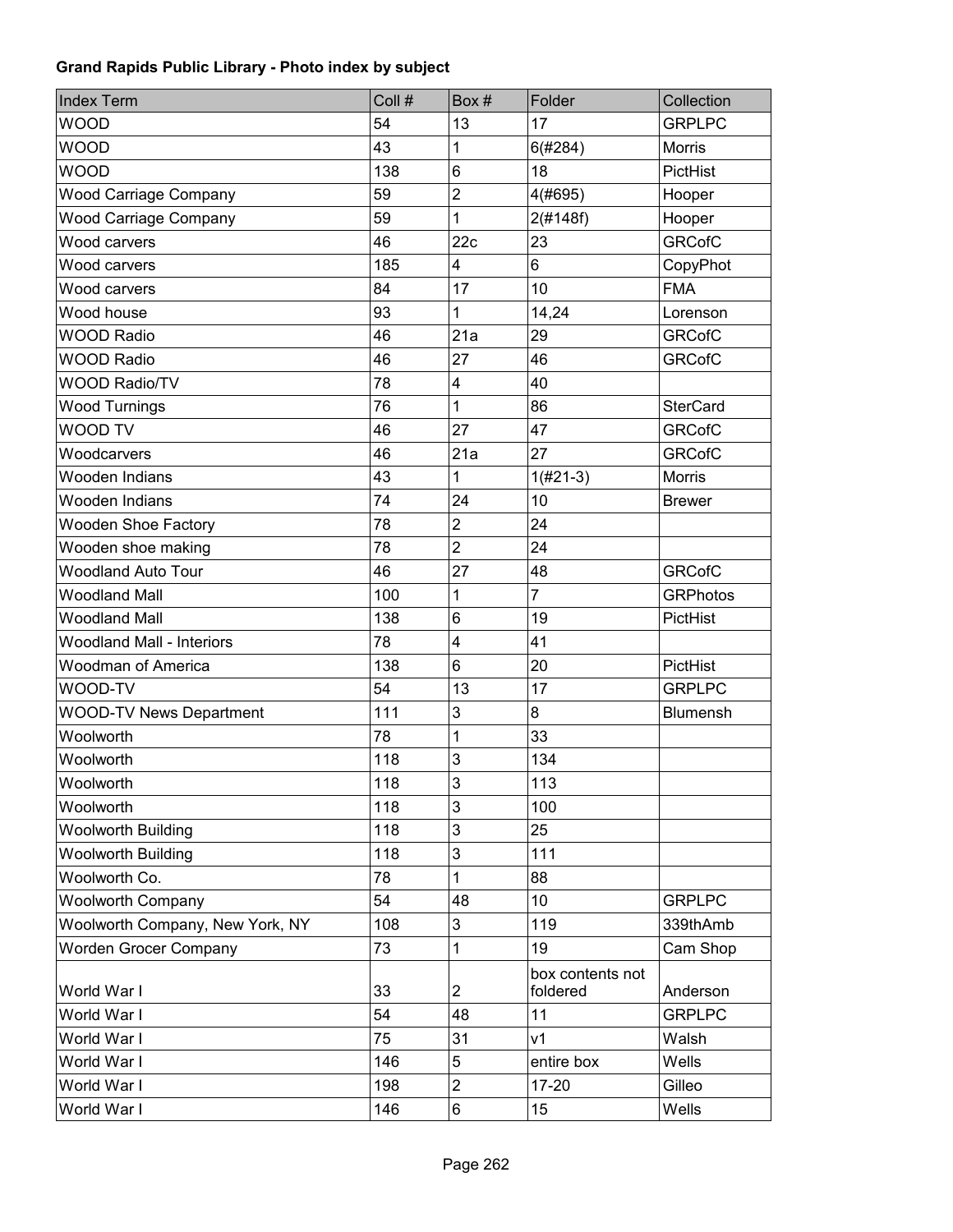| <b>Index Term</b>                                                 | Coll # | Box #          | Folder                             | Collection    |
|-------------------------------------------------------------------|--------|----------------|------------------------------------|---------------|
| World War I                                                       | 146    | 6              | entire box                         | Wells         |
| World War I                                                       | 145    | $\overline{2}$ | scrapbook 3                        | Kinsey        |
| World War I                                                       | 75     | 32             | v8                                 | Walsh         |
| World War I                                                       | 146    | 5              | entire box                         | Wells         |
| World War I                                                       | 108    |                | all pictorials, see<br>finding aid | 339thAmb      |
| World War I armistice                                             | 170    | 8              | 6                                  | WolvBras      |
| World War I training                                              | 74     | 24             | 9                                  | <b>Brewer</b> |
| World War II                                                      | 185    | 4              | 7                                  | CopyPhot      |
| World War Veteran Memorial Pillars                                | 78     | $\overline{2}$ | 6                                  |               |
| World War Veterans' Memorial Pillars                              | 78     | 1              | 74                                 |               |
| World War Veterans' Memorial Pillars                              | 78     | $\overline{2}$ | 8                                  |               |
| World War Veterans' Memorial Pillars                              | 78     | $\overline{2}$ | 7                                  |               |
| World War Veterans Memorial Pillars,<br><b>Fulton Street Park</b> | 78     | 1              | 84                                 |               |
| Wurzburg and Bunson Band                                          | 59     | $\overline{c}$ | 3#644)                             | Hooper        |
| <b>Wurzburg Annual Picnic</b>                                     | 54     |                | OversizelX-B-32                    | <b>GRPLPC</b> |
| <b>Wurzburg Building</b>                                          | 54     | 48             | 12                                 | <b>GRPLPC</b> |
| <b>Wurzburg Building</b>                                          | 59     | $\overline{2}$ | 3(#630)                            | Hooper        |
| <b>Wurzburg Building demolition</b>                               | 46     | 27             | 49                                 | <b>GRCofC</b> |
| <b>Wurzburg Parking Structure</b>                                 | 46     | 27             | 50                                 | <b>GRCofC</b> |
| Wurzburg's                                                        | 78     | 3              | $\overline{7}$                     |               |
| Wyoming                                                           | 169    | 1              | 26                                 | Weber         |
| <b>Wyoming Business-Government Dinner</b>                         | 46     | 28             | 1                                  | <b>GRCofC</b> |
| <b>Wyoming Chamber of Commerce</b>                                | 46     | 28             | $2 - 3$                            | <b>GRCofC</b> |
| <b>Wyoming Gypsum Mine</b>                                        | 46     | 28             | $\overline{\mathbf{4}}$            | <b>GRCofC</b> |
| Wyoming Membership Liason Committee                               | 46     | 28             | 5                                  | <b>GRCofC</b> |
| <b>Wyoming Rodeo</b>                                              | 46     | 28             | $6\phantom{1}$                     | <b>GRCofC</b> |
| <b>Wyoming Steering Committee</b>                                 | 46     | 28             | $\overline{7}$                     | <b>GRCofC</b> |
| <b>Wyoming Views</b>                                              | 46     | 28             | 8                                  | <b>GRCofC</b> |
| WZZM TV                                                           | 46     | 28             | $9 - 10$                           | <b>GRCofC</b> |
| Xavier Hall                                                       | 98     | 15             | $20 - 2$                           | MercyCen      |
| Yale house                                                        | 91     | 3              | p. 118                             |               |
| <b>Yamaha Musical Products</b>                                    | 46     | 28             | 11                                 | <b>GRCofC</b> |
| Yankee Clipper Branch Library                                     | 109    | 10             | 10                                 | Library       |
| <b>Yellow Warehouse</b>                                           | 33     | 10             | 17                                 | Anderson      |
| <b>Yellow Warehouse</b>                                           | 59     | $\overline{c}$ | 2(#472)                            | Hooper        |
| Yellowstone National park                                         | 146    | 9              | 1                                  | Wells         |
| <b>Yellowstone National Park</b>                                  | 74     | 26             | v.52                               | <b>Brewer</b> |
| <b>Yellowstone National Park</b>                                  | 146    | 5              | $2 - 3$                            | Wells         |
| <b>YMCA</b>                                                       | 33     | 11             | 26                                 | Anderson      |
| <b>YMCA</b>                                                       | 89     | $\overline{2}$ | 32,150                             | Swanlund      |
| <b>YMCA</b>                                                       | 133    | $\overline{c}$ | 214                                | NewsFoto      |
| <b>YMCA</b>                                                       | 43     | $\overline{c}$ | 2(#427)                            | <b>Morris</b> |